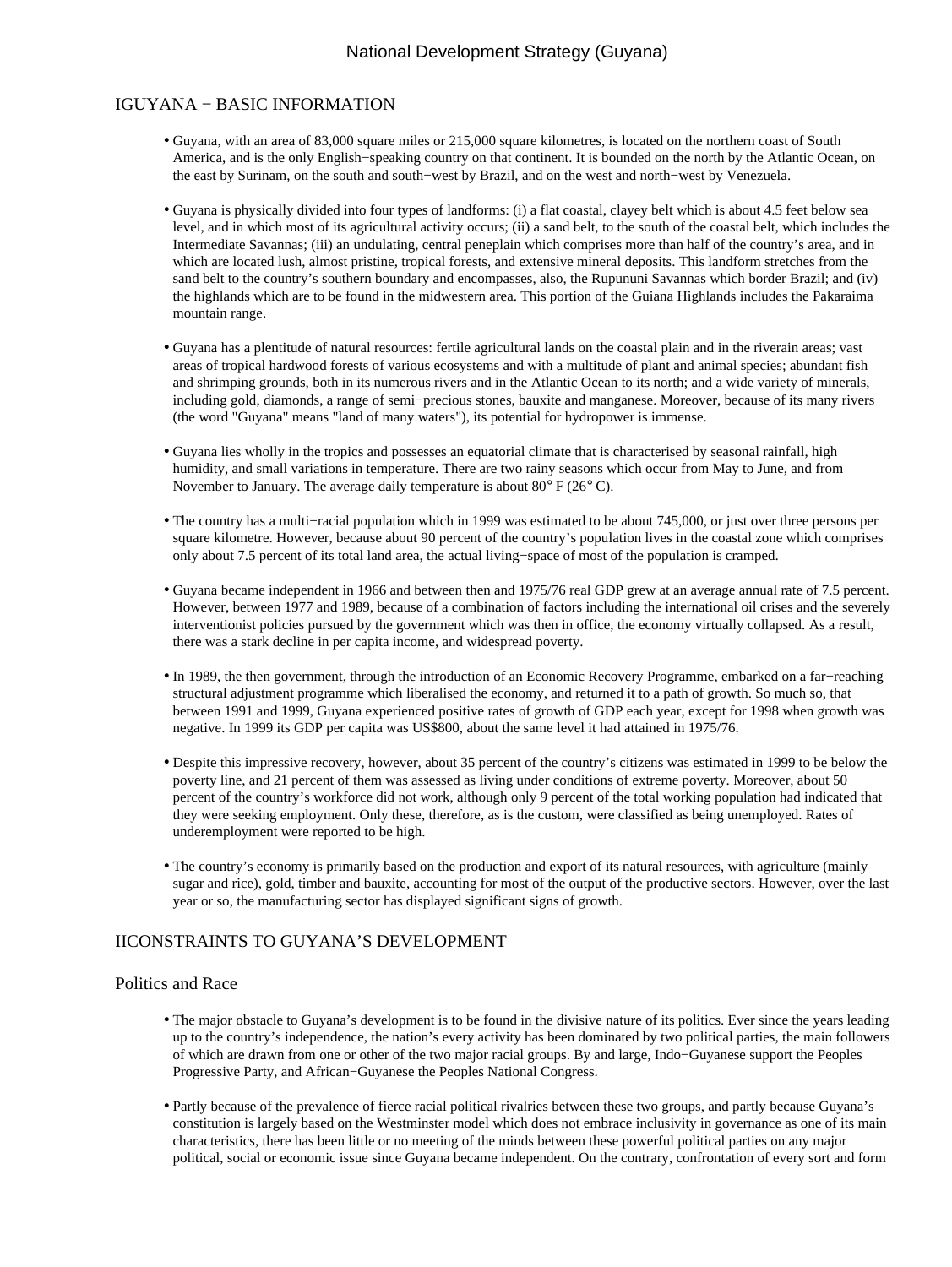has been the norm.

• It is evident, however, that if Guyana is to attain even a modicum of development in the next ten years or so, it is essential that a number of decisions, that are based on intelligent, objective discussions and consultations between the two parties, be made. Unfortunately, there is very little that a national development strategy can do about such matters, except to make specific recommendations for more inclusivity in government, for greater participation in the decision−making processes, for increased observance of the principles and tenets which would prevail in a society which cherishes law and order, for greater respect for human rights, and for more openness in government. A detailed strategy for the attainment of these goals has been put forward in the Chapter on Governance in this National Development Strategy (NDS).

#### Infrastructure

- Guyana is very poorly supplied with roads. Although there is a coastal road which runs along most of the country's coastline, it is not continuous, but is interrupted whenever it intersects the main rivers of the country. Moreover, at least one part of this coastal road is not yet completely sealed. There is also a north−south road which begins in Georgetown, and proceeds south to the Takutu river, on the border between Guyana and Brazil. Most of this road, however, has not been constructed to international standards, and at least one stretch of it is difficult to traverse in wet weather. In addition, there is a number of lesser roads which connect the coastal villages to the east−west road. There are very few permanent roads in the hinterland of the country.
- Of the existing road network of just over 1,600 miles, only 19 percent comprises primary roads, while 21 percent consists of feeder roads which link coastal agricultural areas to the primary road network.
- The gross inadequacy of our transport system militates against our social and economic development in several ways. First, it increases production costs and, therefore, reduces our competitiveness, particularly in the mining and forestry sectors. Second, it inhibits our capacity fully to utilise those of our natural resources (gold, timber, diamonds, soils suitable for agriculture) that are not located on the coastland. Third, by severely limiting communication between those who live on the coast and those who inhabit the hinterland, it effectively divides the country into two almost unbridgeable cultures. Fourth, it acts as a barrier to the unity of the country in both a physical and spiritual sense: because we are not unified physically, we seem to find it difficult to think as Guyanese, to act as if we are one nation. Fifth, it restricts our coastal population's penetration of the interior, and forces coastlanders to live in a cramped and crowded manner on the coast, struggling and competing for land−space and other amenities, while more suitable areas are available farther south. And sixth, our failure to occupy the greater part of our country, might tend to bolster some of the claims of our neighbours to our territory.

#### Public Utilities

- The main public utilities in Guyana are those which provide electricity and telecommunications services. They are owned by two monopolies, in which the majority of shares are held by foreign companies, with the government holding minority interests.
- Electricity rates are considered to be high by most customers. Moreover, the services that are provided leave much to be desired: outages and brown−outs are not infrequent, and the consequential damage to electronic and electrical equipment not insignificant.
- The telecommunications sector, also, does not, at the moment, appear to be in a position to maximise its contribution to Guyana's development. Access to telecommunications is far from universal. Indeed, unless drastic changes occur, the prospects of even partially attaining such coverage in the near future appear to be remote. This is a somewhat frightening situation, because our effective utilisation of the advances in information technology which have taken place over the past two decades or so, and therefore our capacity rapidly to modernise our economy, depend in large measure on an efficient and modern telecommunications system.

#### Human Capital

- Guyana's educational system, which at one time was considered to be among the best in the Caribbean, deteriorated severely in the 1980s. And although it has displayed a remarkable recovery in the 1990s, it still does not produce the quality of personnel, in the requisite numbers, that is desperately needed if we are going to stand the slightest chance of modernising our economy. The country lacks a critical mass of expertise in almost all the disciplines and activities on which it now depends, and on which it will increasingly rely in the future.
- In addition, the educational system does not sufficiently focus on the training of Guyanese in science and technology, on technical and vocational subjects, on business management, and on computer science.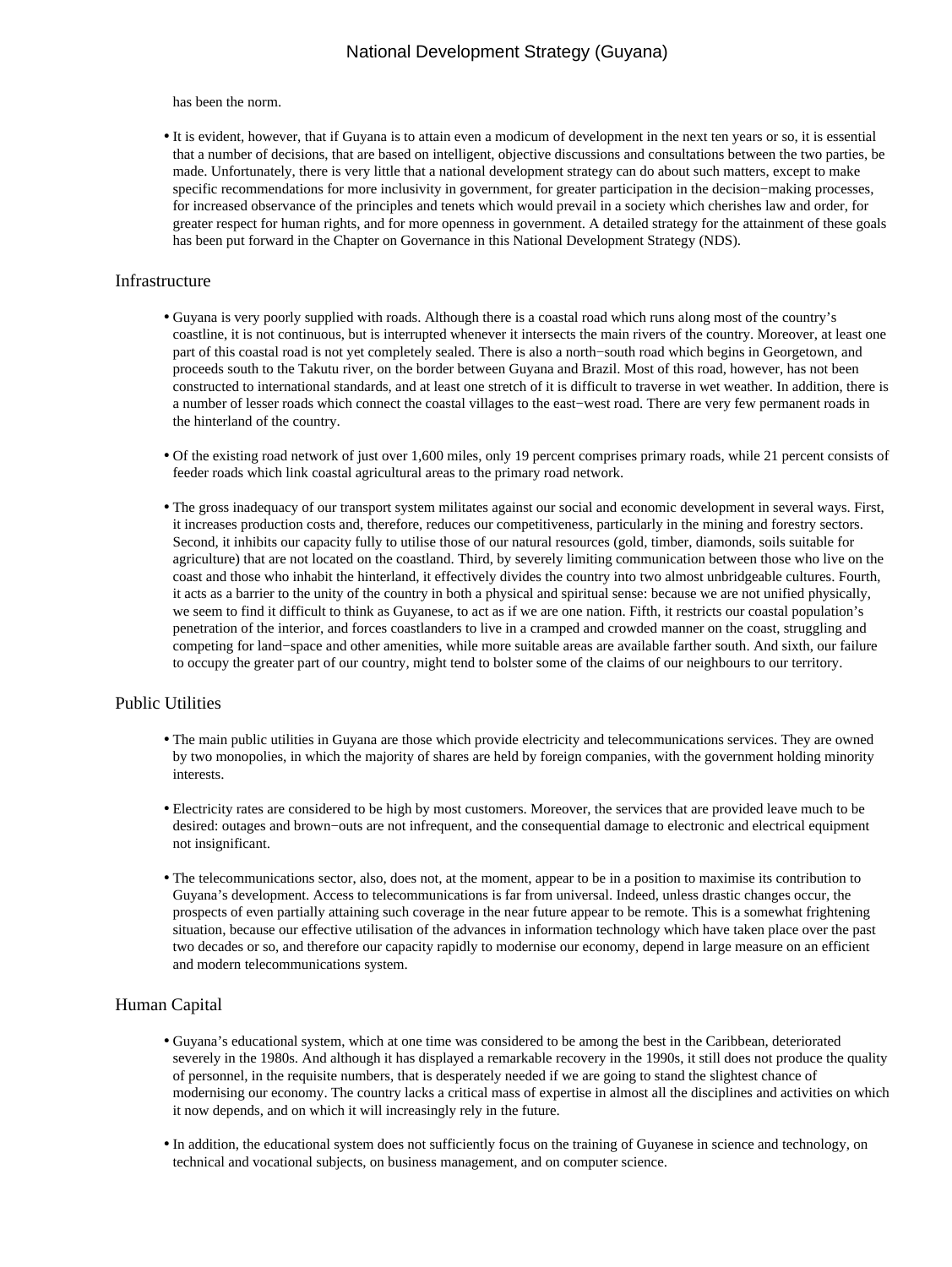- Furthermore, there are wide disparities, among the geographical regions of the country, in the availability of education, both in regard to its quality and in respect of the physical facilities in which it is provided.
- Perhaps worst of all, many of the better−educated professional teachers have emigrated to other countries over the past two decades or so, mainly because of the low emoluments which are meted out to them in Guyana. As a result, there is a serious dearth of trained teachers at every level of our educational system.
- This shortage of human capital is a most severe constraint to our future social and economic development. Although difficult, it may be possible, over the medium and long−terms, to train and educate a number of the personnel that would be required to assist in the development of our economy in general, and in the implementation of this NDS, in particular. In the short−term, however, measures and strategies must be devised to meet the estimated deficits. These might include the encouragement of expatriate Guyanese either to remigrate permanently, or to return home for specific periods to perform specific tasks; they might embrace the mobilization of overseas Guyanese, who remain permanently abroad, to undertake certain duties, through the utilisation of the new advances in Information Technology; and they might entail the seeking of technical assistance in a number of areas, particularly to implement donor−funded programmes and projects.

#### Diversification

- Guyana relies too heavily for its economic existence on the production and export of a few virtually unprocessed commodities. In other words, the country's economy is almost totally dependent on the production and export of raw materials. Moreover, most of these products are sold in guaranteed preferential markets at prices which even now are generally higher than those that are obtainable in the non−preferential world. As a consequence, the Guyanese producer has had no incentive, indeed no overwhelming reason, to be competitive, to be as efficient as possible.
- Moreover, because of the ready acceptance of certain of our export products in these favourable conditions, we have tended to concentrate on only a few products, and to continue to employ outmoded production practices. It is evident, however, that within less than a decade, primarily because of the inexorable process of globalisation and the pervasive influence of the World Trade Organisation, this special treatment will be removed. Indeed, the prices obtainable from the preferential markets are already being reduced. We must therefore both diversify our economy and increase our productivity, not only because of the impending worsening of trade conditions in our traditional markets but, more important, because it is intrinsically in our best interests to widen our production base, to become competitive, and to be as profitable as possible.

#### Institutions

• Many of the institutions which we inherited at the time of independence, and which were designed for different conditions, different times, and different circumstances, are still being used, albeit less efficiently, by our current administration. It should not be surprising to learn, therefore, that many of them act as a brake on our development. This applies to the policy−making arms of our government, to those departments and sections which administer and implement policies, and to those more directly concerned with production. It applies to our research organisations, to our land registration and distribution authorities, and to our judicial system. Indeed, if the truth were told, there is hardly a government agency in Guyana which would not benefit from a searching re−examination of its role, its *modus operandi*, and its effectiveness.

#### Investment

- The relative absence of massive and regular investment inputs into our country constitutes another of the major constraints to our development. This is not to deny that, over the past eight years or so, there has been some measure of investment in Guyana. Unfortunately, the total dollar value of these investments has not been enough to raise our economy, from the relatively low base to which it had sunk, to any significant degree and, perhaps more important, they have not been made in sectors, and for activities, that could drastically transform our economic structure.
- There are several reasons for this failure to attract suitable investment, among which are political tension; investment policies and strategies that are not unambiguously stated; lethargic investment efforts; inadequate investment promotion and management; and industrial unrest. Whatever the reason, the existing obstacles to investment must be frontally tackled and overcome in an expeditious manner, for without investments, the economy is bound to languish and may indeed ultimately decline.

#### III THE OBJECTIVES OF THE STRATEGY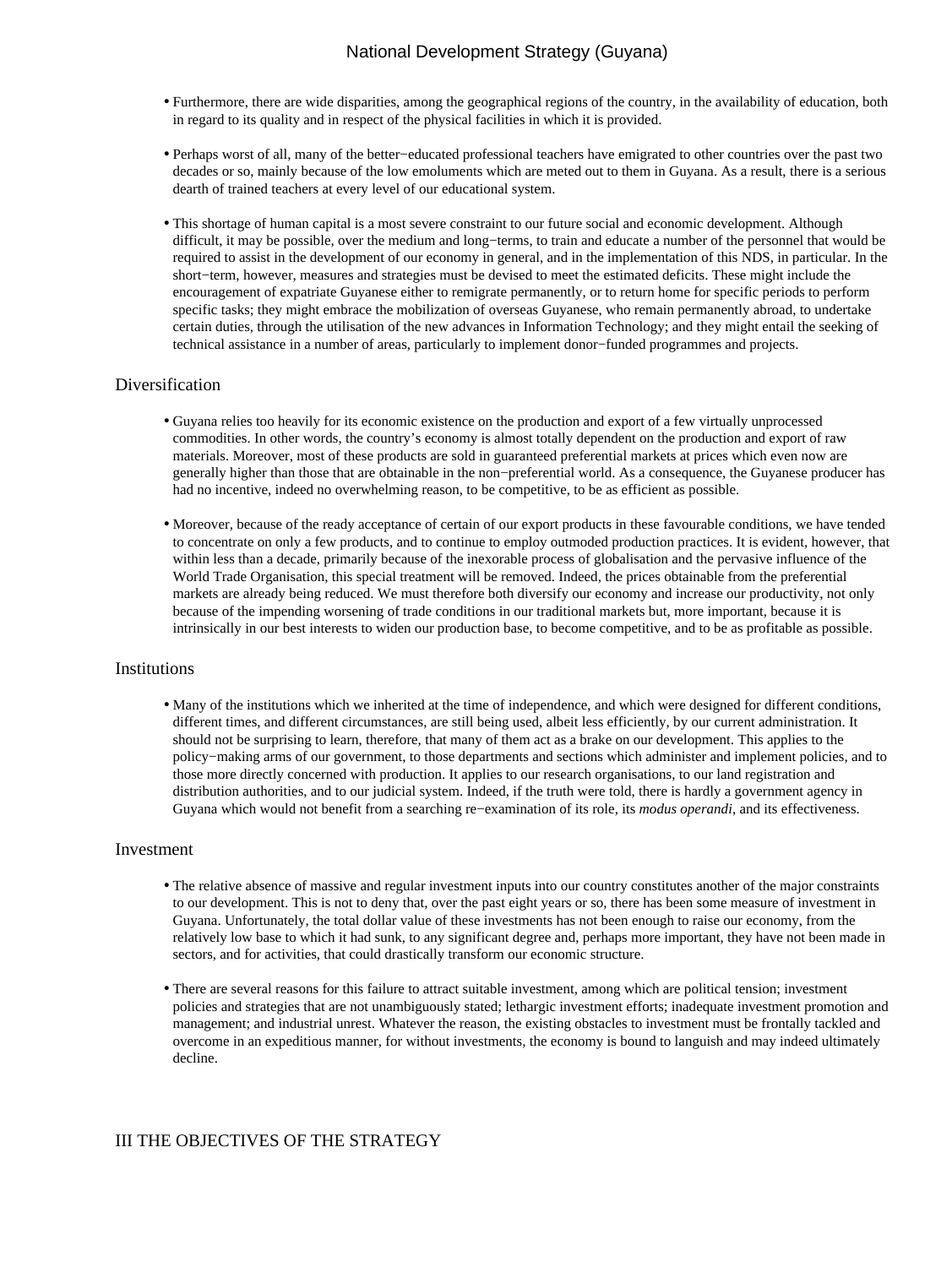- The overall objectives of this National Development Strategy are as follows:
	- i. to attain the highest rates of economic growth that are possible;
	- ii. to eliminate poverty in Guyana;
	- iii. to achieve geographical unity;
	- iv. to attain an equitable geographical distribution of economic activity; and
	- v. to diversify the economy.
- These objectives virtually speak for themselves. It is necessary, therefore, merely to state (i) that economic growth is essential if the national and sectoral developmental goals that are put forward in this document are to stand any chance of being followed; (ii) that for both economic and ethical reasons no nation ought to tolerate situations in which a significant proportion of its citizens cannot earn enough to provide themselves with the barest necessities of life. Hence the concentration on the eradication of poverty; (iii) that the geographical unification of our country is both developmentally and politically important. Penetrating our interior, and occupying our hinterland would put us in a more favourable position to utilise all the available resources in all parts of our country, would contribute significantly to the moulding of a truly Guyanese society, and would perhaps act as a psychological deterrent to those neighbours of ours who appear to have neo−imperialistic designs on our territory; (iv) that the attainment of an equitable distribution of economic activity would help to remove existing income disparities, and raise the standards of living in areas that are currently economically depressed; and (v) that, as has been already explained, it is vitally necessary to diversify our economy, particularly if we are to survive in the competitive world of globalisation.

#### IV THE STRATEGY

- A multi−pronged strategy has been devised to attain these objectives.
- The strategy has been informed by two basic considerations. First, that we could considerably assist in removing the scourge of racism from our land, if we developed and put into practice inclusive systems of governance in which all would feel that they have a stake, in which all would know that they are involved, and in which there were established both procedures and penalties to ensure transparency and accountability. Second, that a considerable degree of harmony would prevail in our country if we were able to formulate and implement social and economic policies which would lead not only to significant economic growth, but also to the widest distribution of the benefits of such growth among the population, no matter in what district they are located, and to what racial group they belong.
- Accordingly, the first prong of the strategy has been crafted to ensure that the practices that are followed by all future governments of Guyana are as inclusionary, participatory, accountable and transparent as possible. This imperative applies to the regional and local governments, as well as to the central administration.
- The strategy's second prong, which is inextricably linked to the first because the one cannot succeed in the attainment of ethnic harmony without the existence of the other, lies in the domain of macro−economic policy and economic management, and is multi−faceted. It includes (i) reforming the tax system (by eliminating some taxes, reducing others, introducing a more effective and equitable tax, and simplifying taxation procedures). Through this, it is intended to increase the quantum of investment in Guyana, and to provide incentives for investors both to engage in new ventures and to operate in economically depressed areas; (ii) formulating an investment strategy and code both to encourage financiers to invest in the country, and to spell out clearly the terms and conditions under which they would be required to operate; (iii) establishing a one−stop investment agency to expedite and facilitate the actual investment process in Guyana; (iv) enhancing the efficiency both of the country's revenue collection agencies and of those institutions that are charged with procurement, with other forms of expenditure, and with their monitoring; and (v) designing systems that would focus particularly on trade promotion, and on mobilising our economy to export more. In this regard, one aspect of the strategy is the establishment of two Export Promotion Zones.
- It cannot be over−emphasized that this macro−economic strategy, while containing vital elements for the propulsion of the growth of the economy, is designed to achieve such growth while, at the same time, maintaining low inflation rates, and external viability. The promotion of financial stability remains the primary objective of monetary policy.
- We attach the highest importance to the third element of the Strategy, which is the establishment of a road network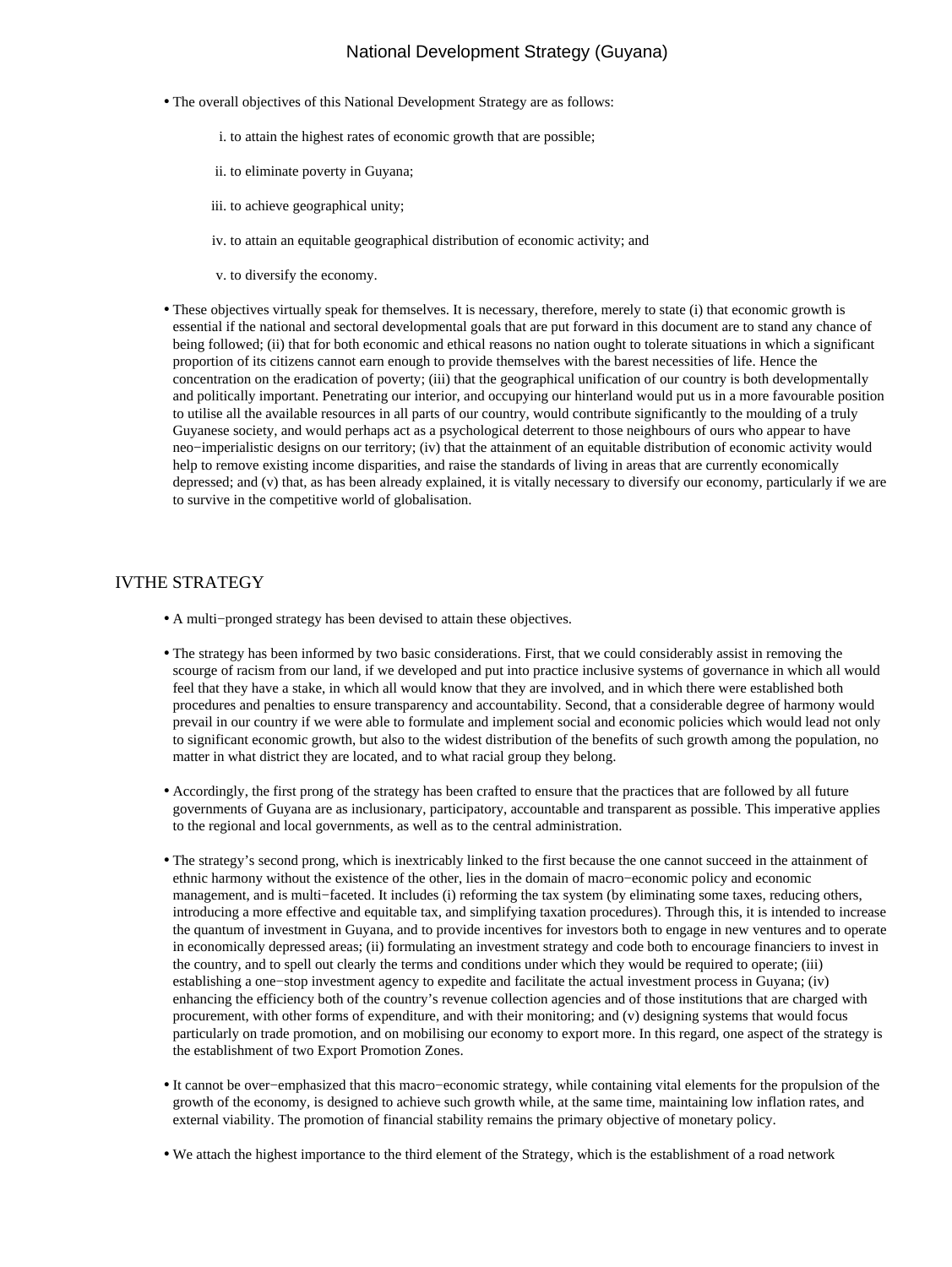throughout the length and breadth of Guyana over the next ten years. We have put forward a transport infrastructural strategy which, if followed, will result (i) in the rehabilitation and modernisation of the coastal roads, and the placement of bridges across the Supenaam, the Essequibo, the Demerara and the Berbice rivers; (ii) in the construction of an up−to−date north−south road from Georgetown to the Takutu; (iii) in the building of a series of roads connecting both the coastal road and the north−south highway with all the regions and villages in this country; and (iv) in the establishment of a number of strategic highways linking Guyana with the rest of the Americas, through Brazil, Venezuela and Surinam. Although this road network will contribute to the attainment of all of the NDS's objectives, it will particularly assist in the penetration of our interior, in the opening up of new lands for a wide variety of economic activities, and in the facilitation of eco−tourism. Above all, it will contribute immensely to the social and physical unification of Guyana.

- Essential components of this third element of the Strategy are the construction of two deep water harbours in the Berbice and Demerara rivers, the improvement and extension of Timehri and Ogle Airports, and the rehabilitation of many of the country's interior airstrips.
- The fourth element in the Strategy is devoted to the role which Information Technology can play in the modernisation of Guyana. Considerable importance is attached to this aspect of our development, for we see the new approaches in IT as affording our country the opportunity to circumvent the beaten paths of development, and to leap−frog, so to speak, into the 21st century. The formulators of the NDS see Information Technology as one of the important means of improving our capacity to govern our country and to manage our economy, to increase our competitiveness, to attract investors, to market our products and diversify our production, to enhance the efficiency of our social services and, most important, to acquire knowledge and develop our human capital.
- Because our telecommunications system has been identified as one of the main obstacles to the development of this sector, the first strand in this element of the strategy is the rationalisation and liberalisation of the telecommunications sector.
- Other strands in the IT strategy include (i) the reform of the Public Utilities Commission (ii) the full computerisaton of the Public Service, beginning with the ministries, departments, and institutions that are responsible for finance, education and health; (iii) the utilisation of IT in the process of education, and in the provision of health services at all levels; (iv) the establishment of Internet linkages between the University of Guyana and institutions of learning in other parts of the world; (v) the forging of linkages with expatriate Guyanese in order to utilise them as part of the Guyanese work force, even though they may be resident abroad; (vi) the provision of fiscal incentives to encourage the establishment of computer−based services; (vii) the fixing of deadlines for the full computerisation of various sectors of the economy; and (viii) the setting up of public centres to provide access to computers and the Internet for those not fortunate enough to possess the necessary equipment.
- The fifth prong is focussed primarily on the enhancement of our social services and, through this process, on the eradication of poverty, and the improvement of our productivity. Over the next decade or so, the Strategy envisions the expenditure of significant proportions of our financial resources to provide universal access to educational and health facilities at all levels, and in all places. In addition to increasing the number of physical structures throughout the country, from which these services will be offered, particular attention will be paid to ensuring that the necessary teaching materials, medical equipment and medicinal supplies are available. The imperative of having in place adequate cadres of trained teachers and qualified health workers has also been provided for in this prong of the Strategy. In particular, the difficulty of persuading a significant number of trained public servants to work in the hinterland has been acknowledged, and incentives are provided in the Strategy to encourage them to do so.
- The need for the provision of adequate shelter for Guyana's population in general, but especially for those in the lower−income bracket, looms large in the Strategy. Not only are specific fiscal incentives provided to the private sector and to the commercial banks to encourage them to engage either in the financing or in the actual construction of houses for the poor, and for those who now exist in depressed areas, but the distribution of land, free of charge, to the very needy, is also prescribed.
- Strategies have also been evolved in our poverty eradication drive, for the provision of micro−credit to small and medium scale entrepreneurs in the agricultural, manufacturing, and service sectors.
- This description of what may be termed the social element in this NDS is not exhaustive. What are presented here are the barest bones of a more comprehensive attack on those social factors which contribute to the debilitation of our society.
- However, the main means of alleviating poverty lies, in the final analysis, in the nurturing of an enabling environment which would lead to the creation either of jobs or of job opportunities. This thrust is subsumed by the strategies set forth in the section devoted to tax reform and economic management, by our strategy to enhance the quality of our institutions, and by our proposals for land reform, for example.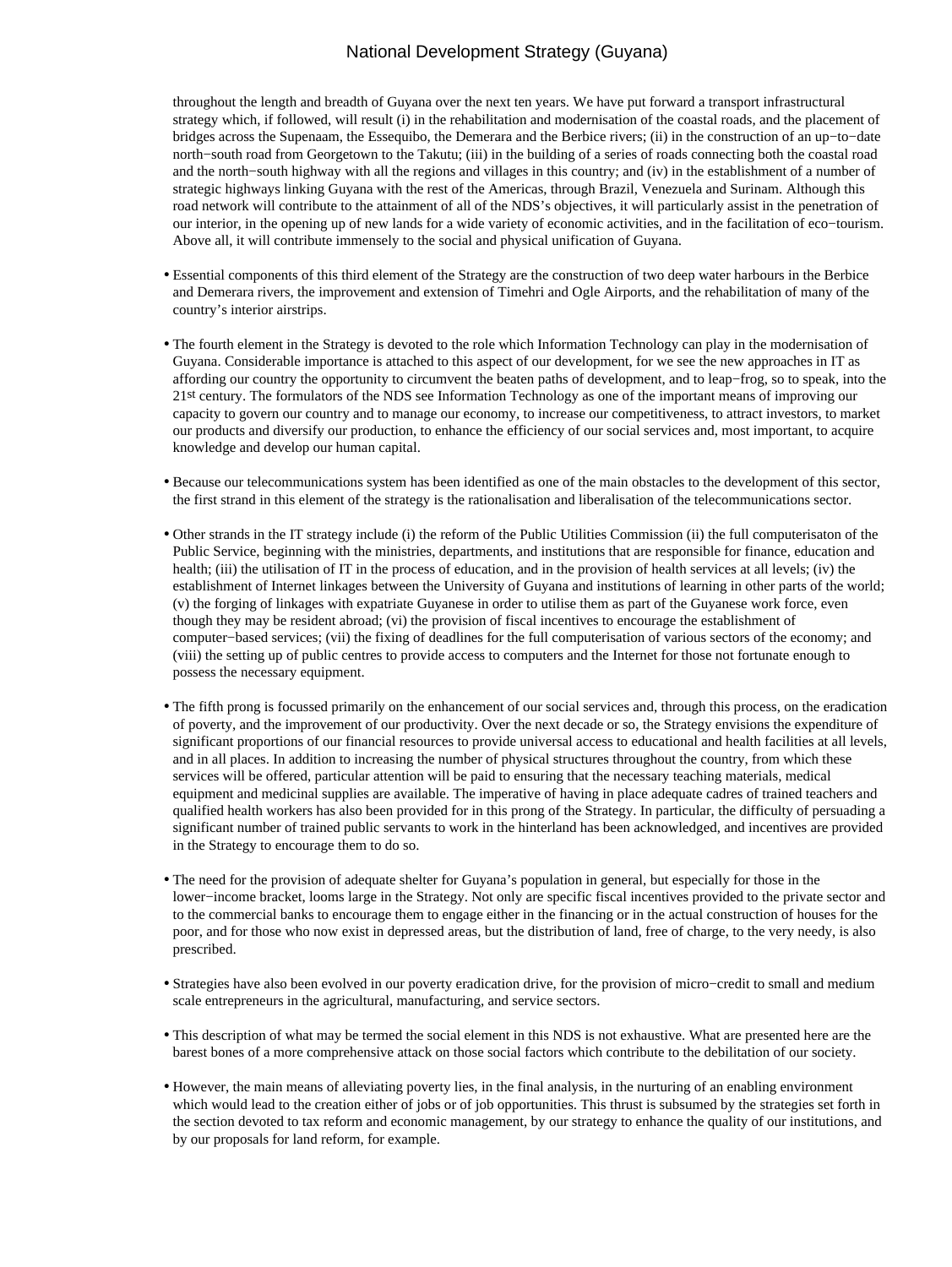- One last point in regard to the measures presented for the alleviation of poverty: many of the prescriptions are location specific in the sense that particular geographical areas are identified either for the provision of incentives, for example, or for the construction of housing schemes, rural roads, or schools and health centres.
- As has been discussed in an earlier section of this chapter, one of the major constraints to our development is to be found in the inadequacy, irrelevance, and obsolescence of many of our government institutions. Accordingly, the sixth plank in the overall Strategy has been the reform of our public sector institutions. Each of these has been examined in the various sectoral chapters, and specific strategies have been put forward for their improvement. This approach has been followed not only in the social, but also in the production sectors.
- A special element of the Strategy, the seventh prong, is directed to such factors as the role of the family in the process of social and economic development, and to the importance of gender considerations in all our social and economic activities. These cross−cutting, but integral, aspects of our socio−economic development are examined with the main objective of ensuring that they are taken into account in the formulation and implementation of policies, no matter what particular subject or sector is being catered for. Specific procedures and policies are put forward for improving the quality of the lives of both the Guyanese family (infants, youths, parents and the elderly) and the women in our society. Perhaps the most important strand in the strategy, however, is our recognition that matters of gender must not be considered as mere appendages to other aspects of development. On the contrary, they must be "main−streamed" and must influence all our decisions.
- Eighth, it has been emphasized that the conservation of Guyana's environment should be the prime consideration in the Strategy. The imperative of conserving our ecosystems and our other natural resources pervades our document and is repeatedly stressed. The chief problem that is envisaged in this area is the reconciliation of economic development with the necessity of conserving the environment. Accordingly, prescriptions are made for the environmental monitoring and control of all of our social and economic endeavours. The importance of sustainably utilising all our resources is, also, carefully delineated.
- Ninth, there is a prong of the strategy that relates particularly to Amerindians. It recognises that theirs is a specially disadvantaged group and, accordingly, it makes detailed prescriptions for their development. These include the demarcation and distribution of land; the preservation of their culture; the improvement of the quality of their training and education at all levels; the improvement of their health facilities; and the general social and economic development of the areas which they inhabit. The Strategy pays particular attention to the facilitation of the participation of Amerindians in the main−stream of Guyanese society while, at one and the same time, ensuring the sanctity of their culture and traditional ways of life.
- And finally, a strategy has been devised to implement the NDS. Apart from financing its implementation from government revenues, and from the normal multilateral and bilateral sources of financing, great dependence is placed on the involvement of private sector financiers even in the construction and repair of road, bridge, and port infrastructure. Specifically, it is strategised that we would enter into a build, operate and transfer ownership (BOT) and build, operate, own (BOO) arrangements with potential investors. In return for their services and finances, these investors will either be allowed to charge tolls, or be recompensed for their expenditure by being given the opportunity to utilise our natural resources, or by being paid in cash over a specific period, or through combinations of all these methods.
- The obtaining of critical masses of personnel effectively to negotiate with potential investors; to design, build and monitor the construction of the infrastructure that it is planned to establish; to formulate developmental policies and strategies and to oversee their implementation; to increase productivity in the agricultural sector; to enhance our manufacturing capacity and capability; and to ensure that our forests are sustainably developed, and that our mineral wealth is exploited for our benefit will be extremely difficult, especially during the early years of the NDS when, although a massive amount of training and education is projected, the trained persons will not yet be available for the various tasks. Therefore, a strategy has been put forward which would rely (a) on the provision of technical assistance by international and bi−lateral agencies, (b) on the remigration of expatriate Guyanese, (c) on the utilisation of the skills and knowledge of non –resident Guyanese; and (d) on the hiring of personnel, from whatever source, if their expertise is considered essential to our progress. A strategy for general migration, as our economy grows and develops, is also put forward.

#### V GUYANA IN THE YEAR 2010

It is envisaged that, if the programmes that have been formulated in this National Development Strategy are fully implemented, Guyana would, by the end of the first decade of the 21<sup>st</sup> century, display the features and characteristics that are described in the remaining sections of this chapter. It cannot be over−emphasized that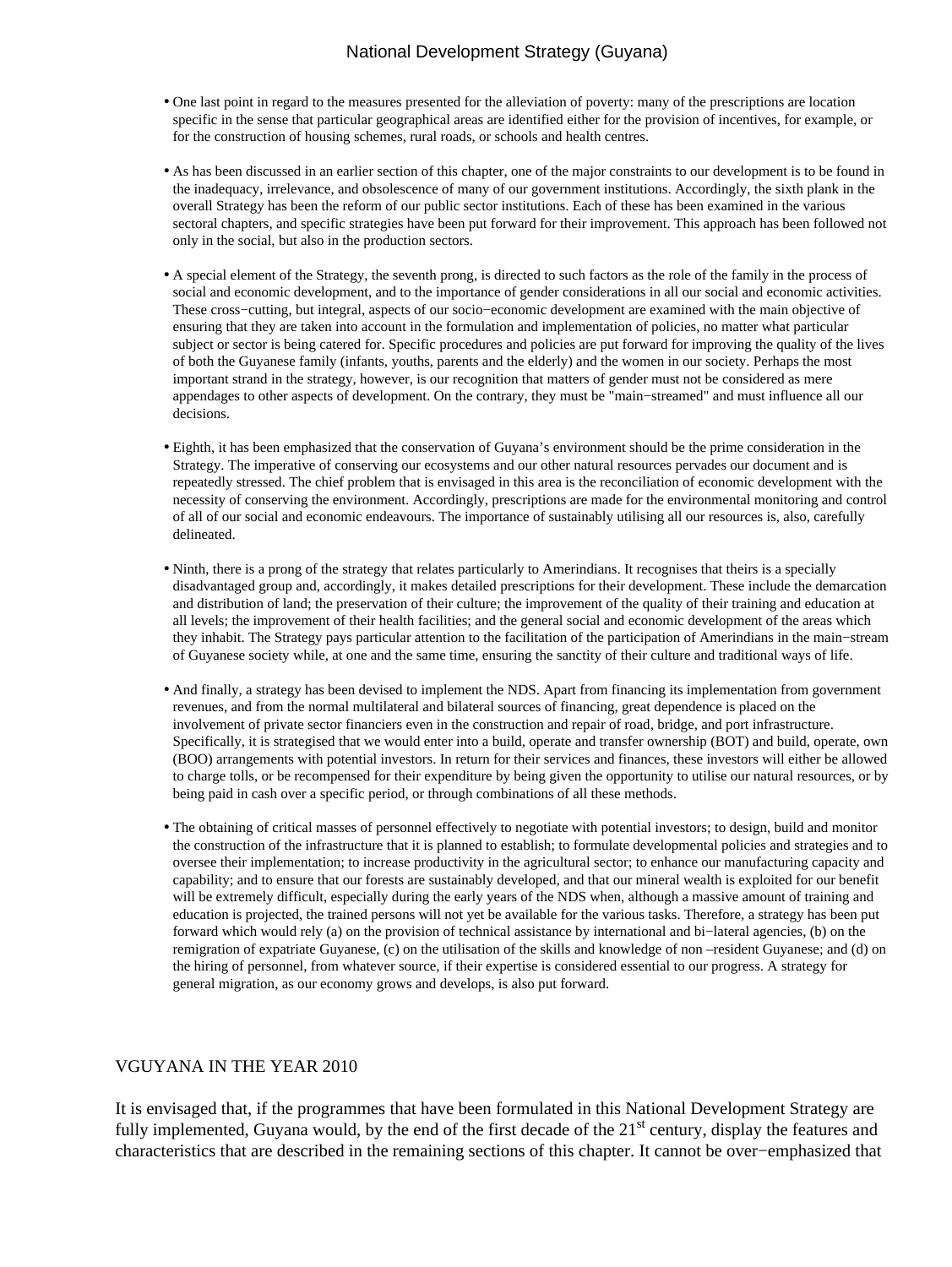what is being portrayed here is not a vision of the sort of country we would wish Guyana to be. Our descriptions of the country, and its various sectors, as we perceive that they would be in the year 2010, are based on our analyses of the various strategies we have put forward, and on our assessment of the effects which their implementation would exert on the political, social and economic configuration of our country. It is our view that if we have erred in our assessment, we have erred on the side of caution and conservatism.

### The country as a whole

If all our strategies are followed, it is forecast that the average annual growth of the country's Gross Domestic Product, between 2001 and 2010, would be 9 percent. We are convinced that, even if the strategies are not followed optimally, at the very worst, barring a series of cataclysms, the average GDP growth would be of the order of 6.0 percent. **It should be stressed that because of the currently low level of our economy, Guyana at the end of the "strategy period", could not by any means be described as an affluent society. Indeed we would still be far from the forefront of even the developing countries. However, both our standard of living and our quality of life would have been much improved. Moreover, the scourge of poverty would have been, to a great extent, removed from our country, and Guyana would have been firmly placed on the path of sustainable political, social and economic development.**

Furthermore, we would have become, or be in the process of becoming, a self−reliant society; a society which was no longer dependent upon overseas governments and international agencies for its very existence. Indeed, we would have become more private−sector oriented, and would have built−up a significant number of successful entrepreneurs, of all races, and in a variety of fields.

Moreover, we would be more comfortable with ourselves as a nation and, would, in large measure, have been relieved of the social tensions which now so oppressively overwhelm us.

In addition, by 2010, our economy would have become much more diversified, with the manufacturing, service and information technology sectors making much more significant contributions to our GDP than they now do. This is not to suggest that we will not be still actively involved in traditional and non−traditional agriculture, and in forestry and fisheries. What will be occurring in these sectors, however, will be a greater processing of the raw−material that we produce and, consequently, a significant increase in the value that is locally added to our products, before they are exported.

Also, at the end of 2010, economic activity would be more geographically widespread in Guyana. A significant proportion of our country's citizens would have left the coastland and would be occupying the hinterland areas of the forest and mining belt, and of the Intermediate and Rupununi Savannas. This exodus to the interior would have been facilitated by the economic incentives which had been provided for investors in those areas since 2001, by the improvements in the social services that had been made away from the coast, and by the establishment of a network of roads connecting interior villages and settlements to each other, and to the coastland.

## Democracy and Governance

By 2010, Guyana would be a truly participatory democratic society in which no one is denied the opportunity to be involved in the administration and management of the nation.

Indeed, the right of minorities to share equitably in the country's governance at all levels, and in all administrative committees and commissions, would not only have been acknowledged in law and in the constitution but would have been conscientiously pursued. Furthermore, oversight institutions would have been established to ensure that these minority rights are honoured, and that those who breach them are legally punished.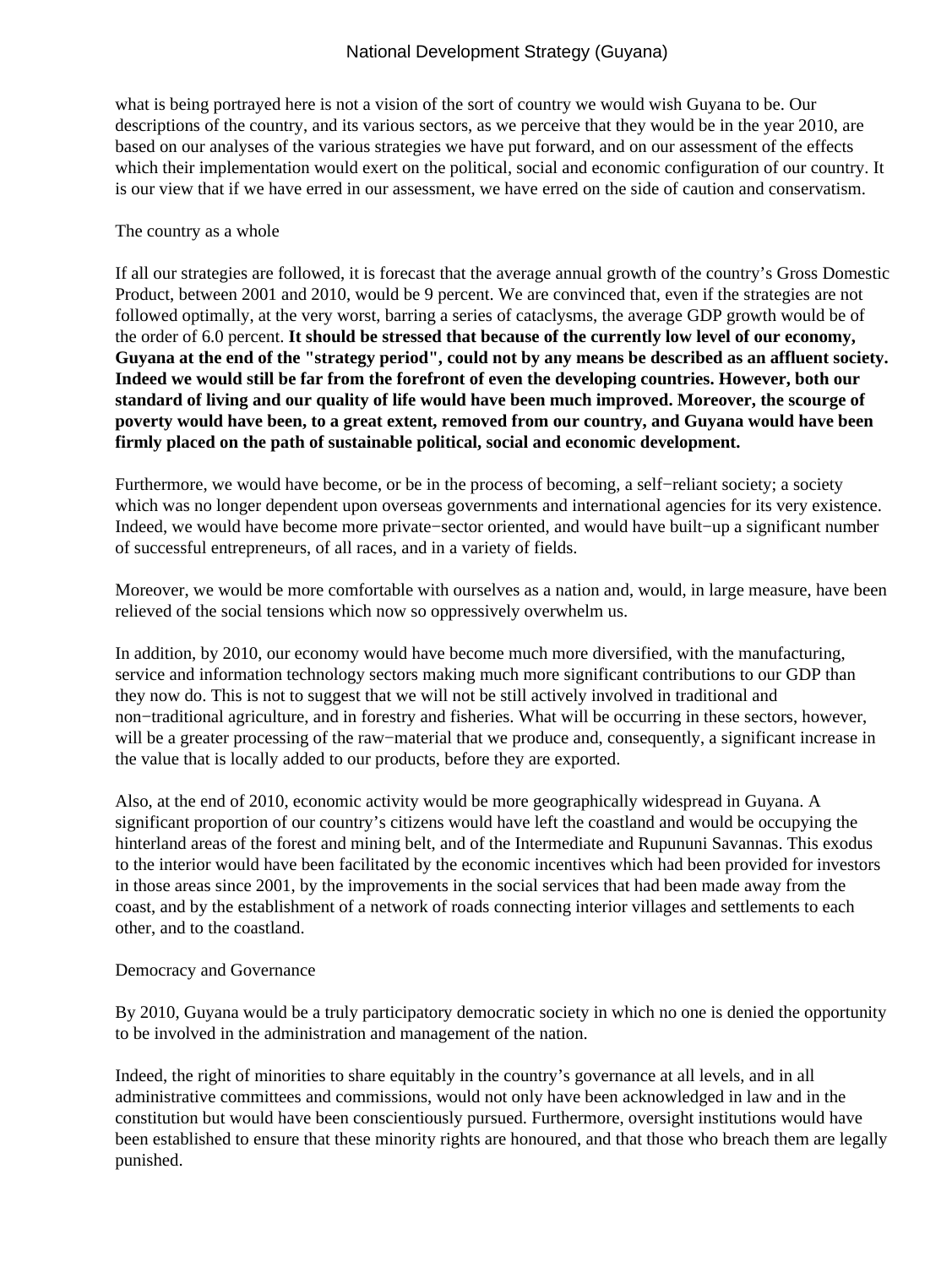Moreover, civil society (including trade unions and other non−governmental organisations) would, by law, have been formally engaged in the formulation and implementation of policies, plans and programmes which affect not only their special concerns and interests, but also those of the nation at large. Such practices would not only have provided the basis of a truly participatory democracy, but would also have ensured the transparency of all government actions and decisions.

In addition, further extending the process and fundamentals of an inclusive democracy, would be a local government system with greatly increased authority, with the power to formulate their own developmental plans and strategies, and with the legal right, within clearly specified boundaries, to enact local laws, and to collect specified rates and taxes, as approved by Central Government.

At the end of the first decade too, it is foreseen that the Central Government of Guyana would be administered by a well−honed Public Service, whose emoluments would have been significantly increased, and whose professionalism would have been considerably enhanced. The primary objective of the Public Service would be the formulation and implementation of policies that would create an environment in which the private sector would be able to flourish, and in which a national entrepreneurial spirit would be nurtured and encouraged. It cannot be too strongly emphasised that the Central Government would have redefined its role and *modus operandi* through a ground−up re−examination of the purposes and functions of each Ministry and agency. Through this process not only would many unnecessary layers of governmental approvals and interventions have been eliminated, but investment and other decisions simplified. Many citizens in the more industrialised economies, including business persons, pass most of their lives without the need to come into direct contact with government officials. Guyana would have moved decisively in this direction by 2010.

By 2010, also, a more representative and better trained and equipped Police Force, capable of maintaining law and order, and protecting the lives and property of Guyanese citizens, would have been put in place and would be working effectively.

The judiciary would also have been transformed. Appointed through a process in which all major political parties would have participated, and provided with adequate resources and facilities, Guyana's judges and magistrates would not only be independent, and thus able to make objective judgements, but would also be better equipped to administer justice fearlessly and professionally.

#### The Environment

By 2010 Guyana would have been subjected to an environmental regime in which no development project which had not passed the rigorous tests of an environmental impact study, would have been approved. Moreover, projects thus approved would have been continuously monitored in order to ensure that the provisions of the relevant laws and regulations and conditions had been followed. In addition, the country's natural resources would have been sustainably managed. Guyana would have been able to practise sustainable management because it would have paid special attention to the training of a requisite number of environmental scientists and environment inspectors, it would have enacted a body of laws that are designed to protect the environment, and it would have put in place, not only a central Environment Protection Agency but, as important, bodies of trained personnel in each relevant ministry or corporation whose tasks it is to recommend policies and programmes to the central Agency. **Special attention would also have been paid to the preparation and implementation of policies to reverse the despoilation of the country's urban areas and to enhance their environmental quality**.

As a consequence, at the end of the period covered by this National Development Strategy, not only would there be evidence that the quality of life in cities and rural areas had improved, that our natural resources were being managed on a sustainable basis, and that the environment in our hinterland was not being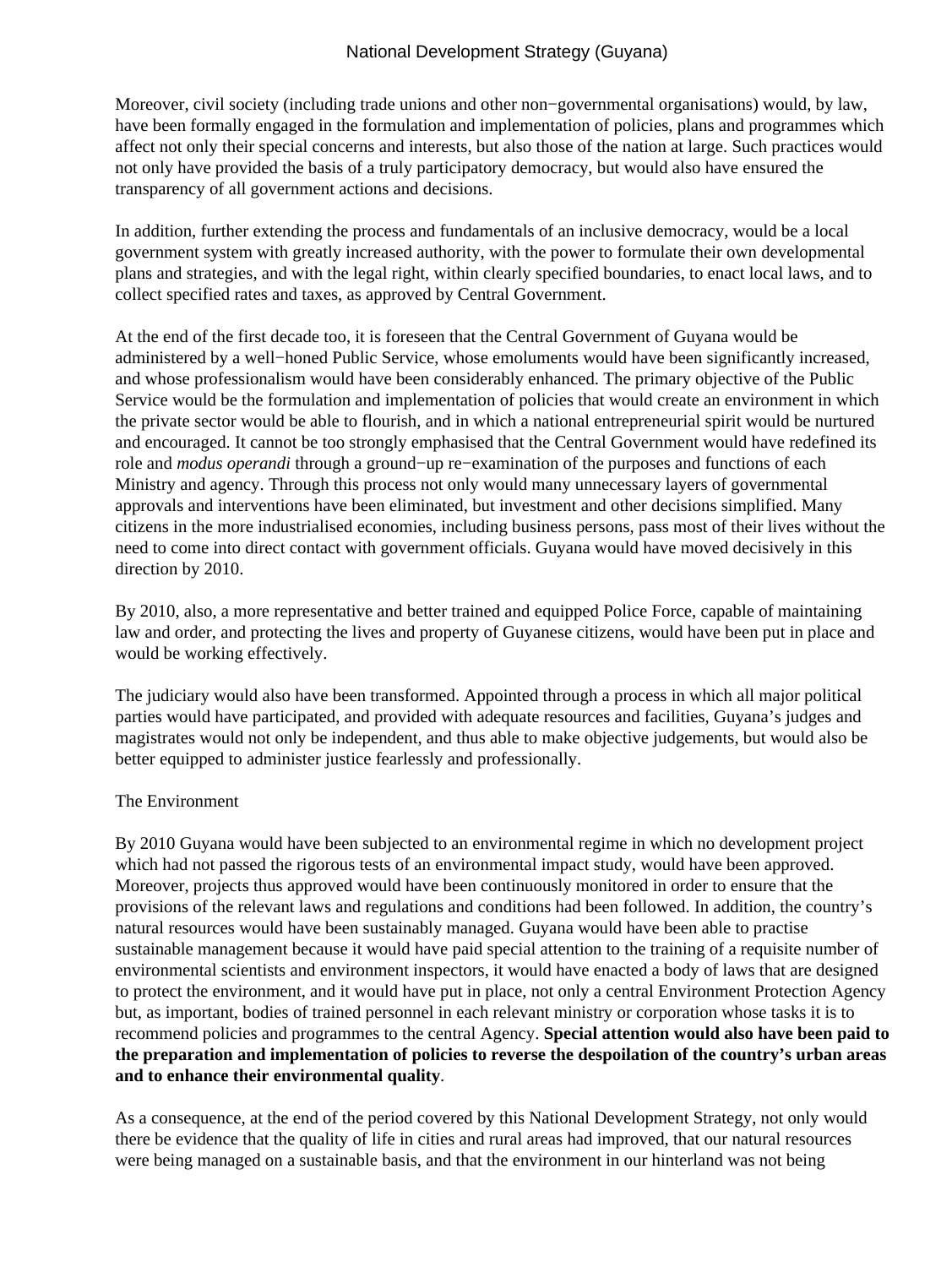degraded, but, perhaps as important, it would have also been made clear that the protection and improvement of the environment was one of the major bases of the country's development strategy.

### Macroeconomic strategies

The macroeconomic strategies which would have been pursued between 2001 and 2010 would have been based on a radical reform of the tax system. This would have included fiscal incentives for both local and foreign investors, the introduction of a value−added tax, and a phased decrease in rates and taxes, including income tax, across the board. This latter strategy would have been made possible because of the expansion of the economy, and the consequential widening and deepening of the tax base; because expenditure on the Public Service, as a proportion of revenue, would have been reduced as a result of its rationalisation and reorganisation; because debt service payments would by then have been much curtailed as a consequence of the debt write−offs that had been granted by the international community; because revenue collection would have been significantly improved through the reorganisation and strengthening of the country's revenue collecting arms, the recruitment of qualified staff, the provision of modern equipment, and the adoption of more efficient procedures. In addition, tax enforcement mechanisms would have been much strengthened, and new tax sources identified.

Over all, also, the tax system would have been much simplified, and uniform rates established and applied for comparable goods and services.

These fiscal and managerial policies would have been implemented within the context of a strategy to reduce inflation and improve external balances.

By 2010, also, all the Public Enterprises in the country would have been privatised. The strategy which would have been adopted in most of these transactions would have been to capitalise a proportion of the enterprise to a strategic partner, and to share the remaining portion of the ownership among the government, the workers of the industry and the Guyanese public at large.

The disposal of these shares would have been much facilitated by the establishment of a national stock exchange, and the forging of linkages between Guyana's exchange and those in other parts of the Caribbean.

Also, by 2010, the oligopolistic structure of the banking system would have been weakened. Only a relatively few commercial banks currently operate in Guyana. Not surprisingly, there is very little competition among them. This has led to inefficient financial intermediation, as evidenced by the wide spread of interest rates. In order to encourage the establishment of more banks, the requirements for establishing banks in Guyana would have been brought into line with those of other CARICOM countries, while maintaining the highest standards of accountability. In addition, special training courses would have been mounted, with the Government's assistance, for the training of the management and personnel of commercial banks. The courses would have been designed to reduce the high costs which they now seem to incur. There would also be in Guyana, by 2010, a greater deposit of personal foreign remittances. This would have been occasioned by permitting Guyanese citizens, resident in Guyana, to hold United States dollar accounts in the country.

In addition, the currently high reserve requirements would have been reduced. This would have not only enabled more banks to be established, but would also have resulted in increased lending by the banks to the private sector for investment.

#### Transport Infrastructure

It is anticipated that by the year 2010 an inter−connected road system would have been established in Guyana. This network would have enabled easy access by road to the neighbouring countries of Brazil,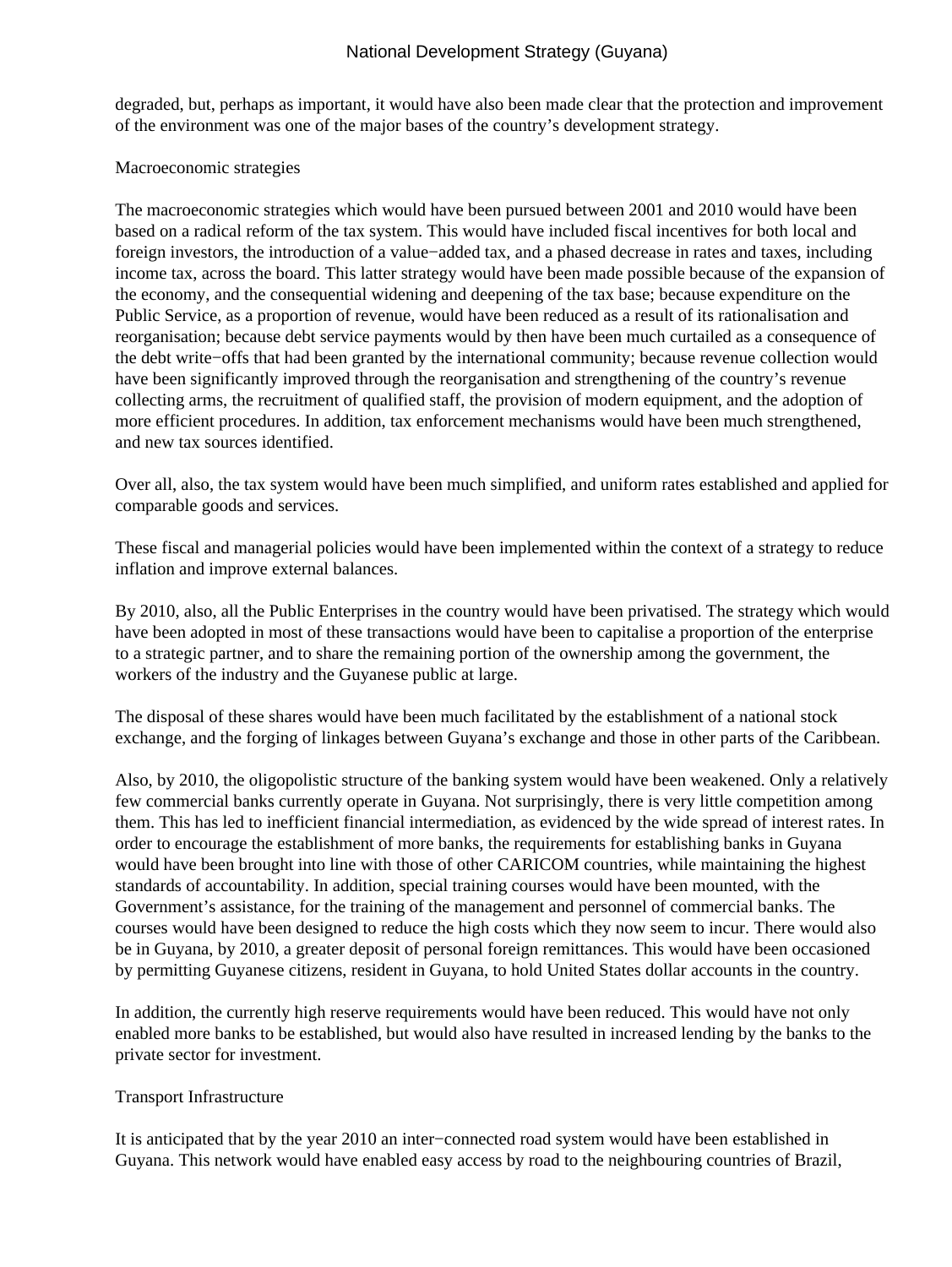Venezuela and Surinam; reduced the costs of utilising the country's timber and natural resources, thus making them more competitive in international markets; diversified agricultural development by making more easily available suitable areas in the hinterland, particularly in the Intermediate and Rupununi savannahs; relieved the over−crowded coastland of a significant proportion of its population, thus improving the quality of life of the inhabitants of both the coastal and interior areas; and made more feasible the equitable distribution of economic activity, not only in the agricultural but also in the manufacturing and small– industries sector.

Specifically the road network, by 2010 will comprise:−

- i. A new 4−lane highway connecting Georgetown to the existing Soesdyke/Linden Highway;
- ii. a widened carriageway on the East Bank road between La Penitence and Peters Hall;
- a completed highway linking Linden, by way of Mabura−Kurupukari, Annai−Good Hope and Lethem, to Brazil iii. across the Takutu;
- iv. a road improved to modern standards, with a paved surface, connecting Kwakwani, Ituni, Linden, Rockstone, Anarika, Allsopp Point and Bartica and crossing the Essequibo River by a bridge in the vicinity of Kokerite Island;
- v. a paved two−lane road from Parika to Makouria and Anarika, and between Patentia and Kamuni;
- a two−lane laterite road from Konawaruk southwards to the Siparuni River, to meet the road between Kurupukari vi. and Annai, with a branch to Orinduik and other villages in the Pakaraima Mountains;
- vii. a rehabilitated and completed road between Itaballi and Kurupung;
- viii. a two–lane road between Itaballi and Eteringbang, and a bridge across the Cuyuni River to link the Guyana road system with that of Venezuela;
- ix. a two–lane branch road from the Itaballi–Eteringbang road to Towakaima and Matthews Ridge, and a two lane road from Port Kaituma to Yarakita;
- x. a two−lane road from Supenaam to Towaikaima, with branch roads to Santa Rosa and Koriabo;
- a two−lane road from Kwakwani eastwards to Epira and Orealla and a two−lane road northwards from Orealla to xi. Moleson Creek;
- xii. a two−lane road from Marudi to Camp Jaguar, and another from Marudi to Oronoque Camp;
- xiii. a two−lane road from Orealla to Camp Jaguar;
- xiv. a two−lane road from Annai eastwards to Apoteri to meet the road from Orealla to Camp Jaguar at Lanaballi River; and
- xv. a two−lane road from Port Kaituma to Yarakita.

In addition, there would have been constructed high−span bridges across the Demerara River at the same site as the Demerara Harbour Bridge, and the Berbice River upstream of Everton; a series of bridges and causeways linking the islands in the mouth of the Essequibo River to Morasi on the East Bank and Supenaam on the West Bank; and another high−span bridge across the Essequibo River at Monkey Jump.

Another new feature in 2010 would be the existence of deep water harbours at the mouths of the Essequibo and Demerara Rivers.

Moreover, the airstrip at Timehri Airport would have been extended, and the entire Airport refurbished to accommodate an increasing number of passengers. The airport at Ogle would have been privatised, and much improved and extended.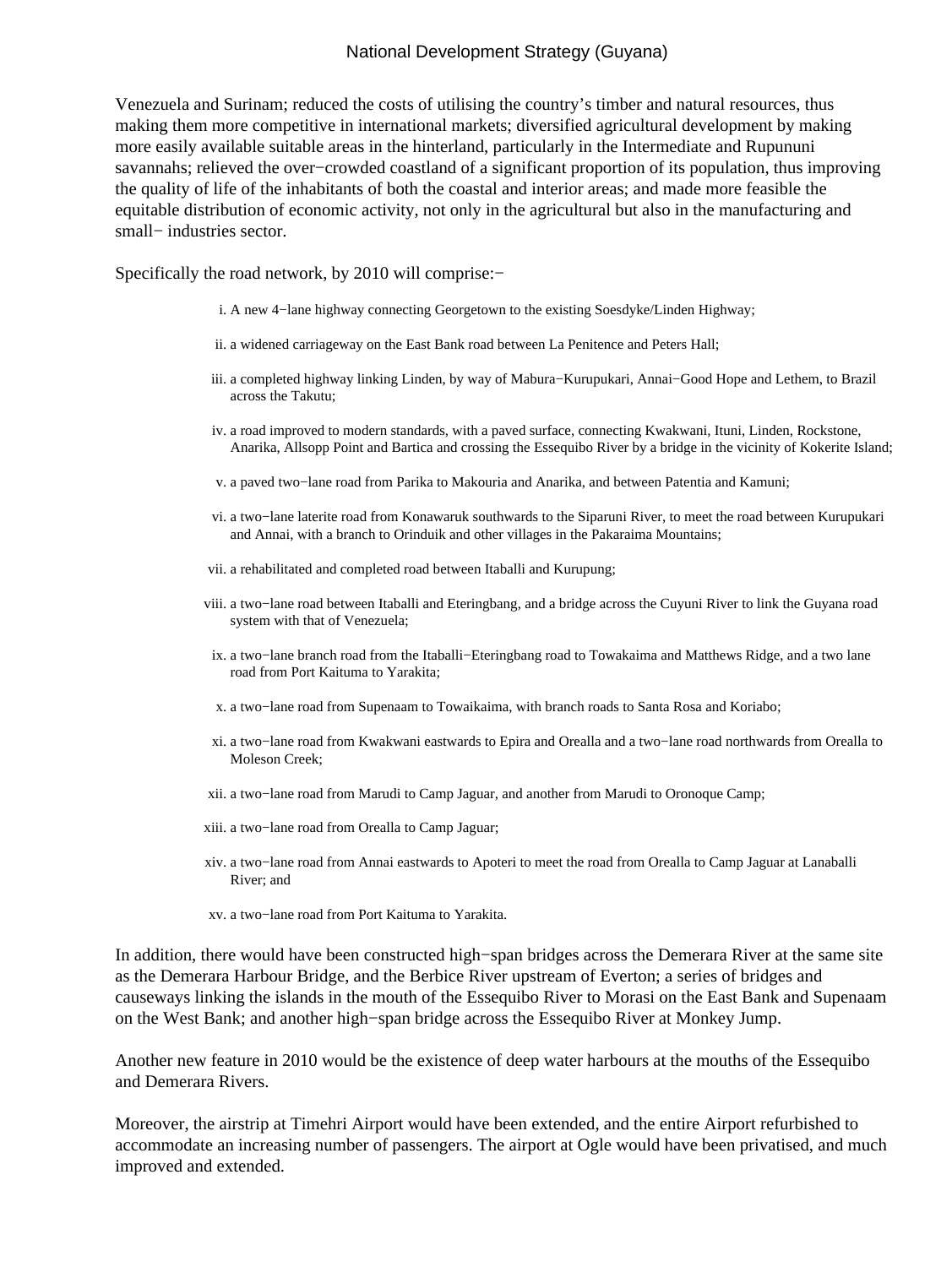## The Manufacturing Sector

By 2010 the manufacturing/industrial sector would have been much diversified and expanded. There would be more local processing of agricultural products, and more tertiary and secondary conversion of the abundant wood and other vegetable raw material resources which exist in Guyana. Furthermore, a wide range of industry, based on the tertiary manufacturing of traditional agricultural products, such as sugar, rice and coconuts would have been established. Moreover, many of the manufacturing industries which had been established in the late 1970s and in the 1980s, but which had proved to be unsuccessful, because of a variety of factors, would have been resuscitated. In addition, a whole new range of industries, emanating from the two Export Promotion Zones to be established in the Berbice and Demerara Rivers would, by that time, be operational.

This diversification and expansion of the industrial sector would have been achieved by attracting foreign and local investment through a liberal tax regime; by the encouragement of investment specifically in the manufacturing sector; by reducing the corporate taxes now imposed on that sector; and by the general increase in demand for industrial products which would stem from the intensification of activities in the agricultural, construction and transport sectors.

Moreover, the promulgation of a liberal investment code and strategy would have assisted greatly in the creation of an environment that is much more conducive to development than that which obtained in the 1990s.

The spread of entrepreneurship would have been considerably facilitated by the provision of several courses in Business Management, Marketing, Accountancy, and ancillary subjects by both the Government and the private sector. The Government would also have assisted by fiscally encouraging the expansion of credit facilities, especially micro−credit facilities, designed to assist in the establishment of Small and Medium Scale Industries.

## Agriculture

The agricultural sector, at the end of the first decade of the 21st century, would also have been much expanded and diversified. In addition to crops, such as rice and sugar, which have been traditionally produced, greater attention and emphasis would have been placed in the first ten years of the new century to the cultivation of crops such as oil palm, coconuts, green vegetables, ground provisions, fruits and flowers. Although a significant amount of these products would be utilised locally, the greater proportion would be destined for the tourist havens of the Caribbean, and the niche markets of North America and Europe.

This expansion and diversification of the agricultural sector would, as in the manufacturing sector, have been greatly assisted by the tax incentives provided by the government; by the market intelligence made available to producers by the central authorities and by the expansion of the information technology base in the country; by help provided by the government, in some cases, in the actual marketing of the products; and by the research and extension services of the National Agricultural Research Institute.

By 2010 the livestock population of the country would have been significantly increased, and its quality much enhanced. As a consequence, not only would Guyana be self−sufficient in meat and milk, but a considerable amount of our beef production would have been exported. This would have come about because of improvements in the quantity and quality of feed supplies through the local production of energy−based and protein feeds; through the extension of the area available for pasturage mainly by improving the productivity of the saline soils to the north, and the acid soils in the interior; through genetic improvement of the livestock; and through greater attention to animal health.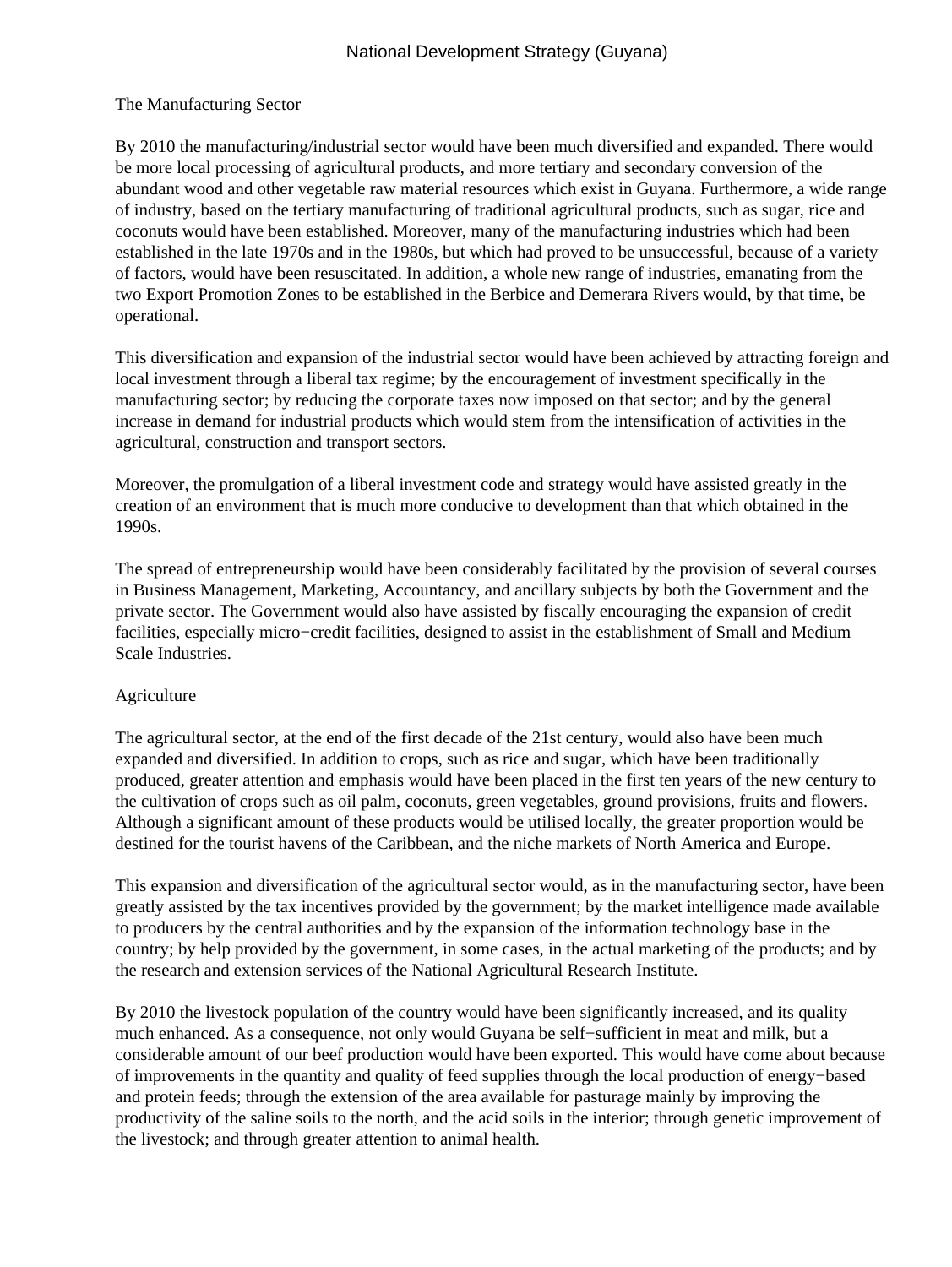Perhaps of the greatest significance, however, would have been the boost which the sector would have received through the opening−up of new areas for agriculture. This would have been made possible by the improvement and expansion of the country's infrastructure, the provision of adequate social services in the new areas, and the preparation of land use plans and programmes, with the specific objectives of diversifying the agricultural base and increasing production.

### Sugar

By 2010, sugar would have become more competitive because of (i) higher field productivity, based on improved farm practices and improved genetic varieties; (ii) the utilisation of additional areas of land mainly in the Skeldon, and Albion/Rosehall areas; (iii) enhanced sugar recovery through the replacement of the existing obsolescent mills by larger state−of−the−art factories which, in addition to giving higher yields, exhibit significant scale economies. Special benefits would have been obtained through the construction of a new 350 tch factory at Skeldon; (iv) the rationalisation of the industry through the merging of some estates and some operations; (v) the utilisation of diffusion technology at two estates; and (vi) the co−generation of power from both the Guyana Power and Light Company and GUYSUCO's own bagasse.

In addition, private peasant farmers would have been supplying a significant proportion of the cane required for the new mills.

By 2010 also, GUYSUCO would be producing special sugars; would have introduced new pack sizes and packaging; established a distillery; built a refinery; and developed a market in the Caribbean for refined sugar.

### Rice

The rice industry, also, by 2010 would have considerably improved its competitiveness. This would have come about by the attainment of increased productivity through better farming practices and the use of improved varieties; increased mill recovery through the modernisation and rationalisation of most of the rice mills; and by achieving greater efficiency in the use of water. In addition, because of the assistance which would have been provided by government in the obtaining of market intelligence, there would be a more diversed international market for Guyana rice, although the major importers would remain the European Union and CARICOM.

Greater access to unsecured credit and liberal tax incentives would also have contributed to the spatial expansion of the industry, the main areas of expansion having occurred in the Mahaica−Mahaicony−Abary Rice Development Scheme, south of Jagdeo Canal; the Jackson/Moleson backdams; Black Bush backlands; Manarabisi; Hogg Island; Akawini in the Pomeroon; and areas south of the Supenaam River.

In addition, the rice industry would have become much diversified, and rice straw (for mushroom production and as a ruminant feed), rice flakes, and popped rice would have been regularly produced.

#### Fisheries

The fisheries sector, also, would, by 2010, be displaying much vitality. There would have been increased production of both shellfish and fin−fish in an environmentally sound manner, and the production base would also have been considerably expanded, i.e. both industrial trawling for marine fish and small scale artisinal fishing would have been intensified. In addition, inland fishing, for food and for ornamental fish, and both brackish and fresh water aquaculture would have been much expanded and thriving. Indeed, growth in this sector would have been achieved mainly through the expansion of aquaculture.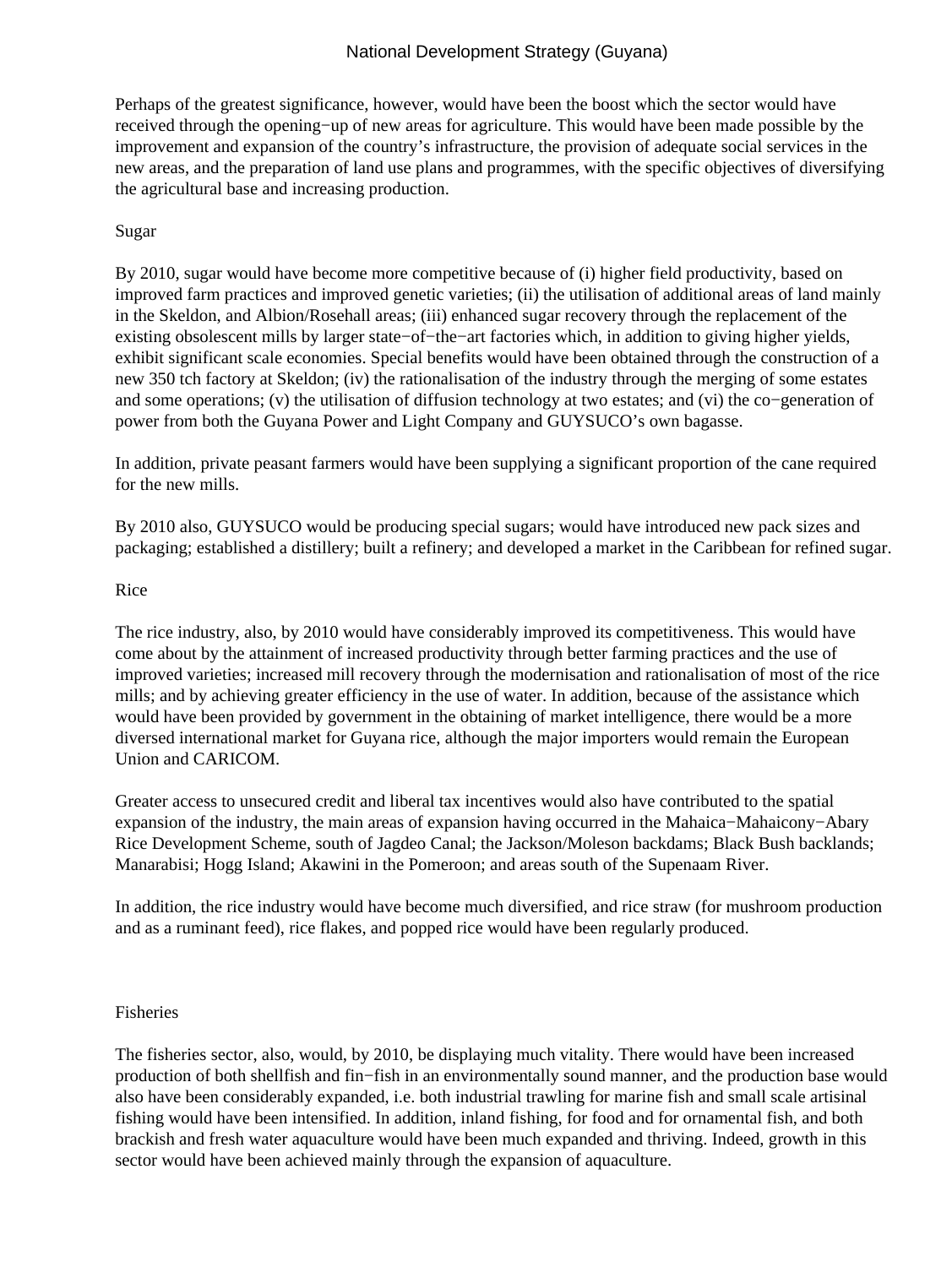Concomitant with the increase in the supply of fish, which would have been exploited on a sustainable basis, would have been a most significant expansion in the country's trawling fleet and processing plant.

The growth of the sector would have been mainly due to tax incentives; the rehabilitation of the Botanic Gardens Fish Culture Station and the efficacy of its pilot−scale demonstrations; the increased harvesting of currently under−utilized marine fish species by private investors; improved quality in the post−harvest handling of artisinal fin−fish; the expansion of cold storage facilities; the provision of market intelligence by the government; the provision of assistance in the marketing of fish (especially ornamental fish) by the government; and the transfer of suitable areas of government−owned land for aquaculture activities.

# Forestry

By 2010 all of the State Forests of Guyana would be sustainably managed, through long−term concessions and tenurial arrangements which would have facilitated the obtaining of credit to establish infrastructure, the utilisation and maintenance of modern equipment in both forests and the mills, and the adoption of silvicultural and management systems which ensure the regeneration of the forests. The necessity for conserving the environment in all forestry operations would have been the guiding principle in the utilisation of our forests.

In addition, all the forests would have been regularly inventorised. A full knowledge of the resources would therefore be in the nation's possession.

Moreover, areas for production; and areas to be protected for both environmental and bio−diversity purposes, would have been identified and demarcated. In particular, a significant proportion of our forests would have been specifically set aside for the purpose of carbon sequestration, and non−timber utilisation.

There would also have been a marked expansion and increase in production and productivity of the forest industries sub−sector. There would be fewer but qualitatively better sawmills with increased capacity, and more wood−based panel mills.

Perhaps of greatest significance would have been the expansion of tertiary conversion processes in the forest industries sub−sector, not only for furniture, but also for parquet flooring, tooth picks, wooden toys, wooden ornaments, paling staves, walking sticks, clothes pins, etc. Collectively these minor products would be making a significant contribution to economic development and growth. There would also have been a decisive increase in the production of cane furniture from nibi and kufa, and a steady expansion in the production of palm hearts.

Moreover, more Amerindian commercial forestry activity, with the advice of the Forestry Commission, would have been undertaken in areas especially demarcated for them.

All this enhanced activity would have taken place with strict adherence to sound environmental principles.

Because of the increased production of the wood raw material from the forests, and the massive diversification and deepening of the forest industries sub−sector, forestry's contribution to GDP would, by 2010, have grown substantially.

The reasons for the improved contribution of forestry to the country's development; would have been the fiscal incentives provided to both local and foreign inventors; and an expanded, strengthened and more efficient Forestry Commission capable of advising on the sustainable management of the forests, on the type of industries to be established and, most important, of monitoring the performance of the sector in order to ensure that its efficiency and competitiveness are achieved within sound environmental parameters.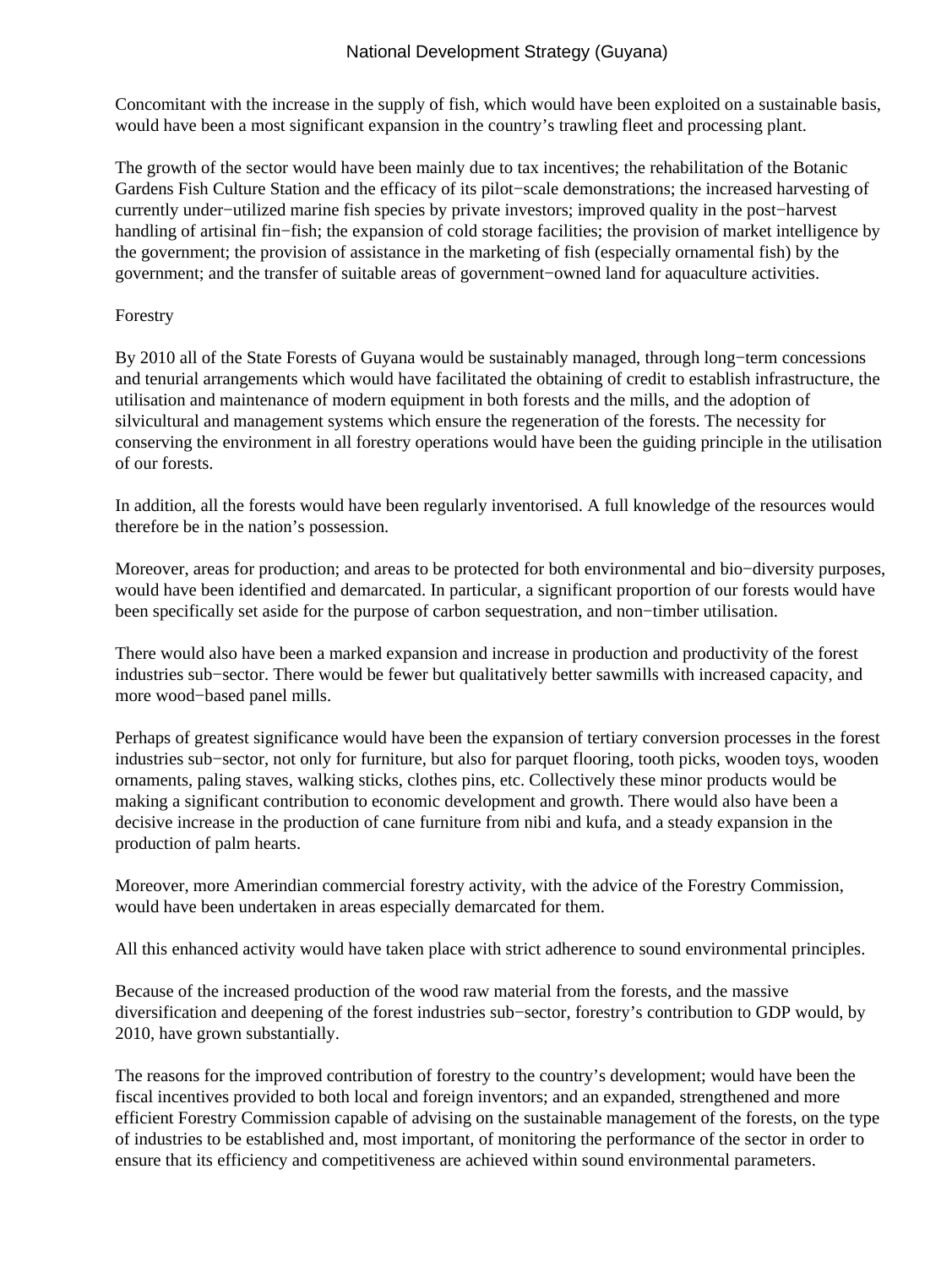## Mining

At the end of the first decade of the 21st century, the activities in this sector would have been greatly increased because of improved access to the hinterland, the enhanced security that would have been given to holders of mining titles, the provision of tax incentives and the improvement of exploration techniques and methodologies.

As a result, the mining sector's contribution to GDP would also have grown significantly. The particular areas on which expansion would have been based are the gold and bauxite sub−sectors. After a relatively quiet period in the early part of the decade, the gold sub−sector would have increased production, partly because of an improvement in world prices, but mainly because of the opening of new mines, and the intensification of gold−mining activities by local producers. There would also have been much improvement in the performance of a privatised bauxite sub−sector, and the start−up of a new bauxite company.

In addition there would have been a not insignificant increase in the production of semi−precious stones such as amethyst, agate, green quartz and jasper.

Mining operations would, of course, have been subjected to the prevailing environmental laws of the country, and would have been continuously monitored by adequate numbers of environmental inspectors located within the mining areas themselves.

By 2010, also, there would have been greater local processing of minerals.

Furthermore, greater attention would have been paid to the social conditions prevailing in the mining communities. Minimum acceptable standards would have been established, monitored and enforced by the GGMC in collaboration with the Ministries of Health and Education. Moreover, the GGMC would also have co−operated with the Ministry of Health and the Guyana Forestry Commission in the design and implementation of programmes of malaria control and eradication in the hinterland.

Furthermore, as a legal requirement, special attention would have been paid to the improvement of social conditions (infrastructure, health education, culture, sports etc.) on those Amerindian lands on which there were mining activities.

#### Urban Development

By 2010 all municipalities would have been rehabilitated largely through programmes implemented with the assistance of the Inter−American Development Bank. These programmes would have included improvements of the drainage systems in coastal towns; the rehabilitation of the transport infrastructure in all of them; the repair and expansion of existing markets and the erection of new ones; the upgrading of water and sanitary services; the clearance of slums; the rehabilitation of abattoirs; and the disposal of solid waste.

The illegal occupation of municipal space by vendors would have been curtailed, mainly because of the expanded and improved market services provided under the IDB programme, and because of the intensification of the law−enforcing activities of both Municipal and Central Government's police officers.

Incentives to beautify and care for the cities, accompanied by the infliction of massive penalties for their desecration, would have resulted, by the end of the first decade of the 21st. century, in clean attractive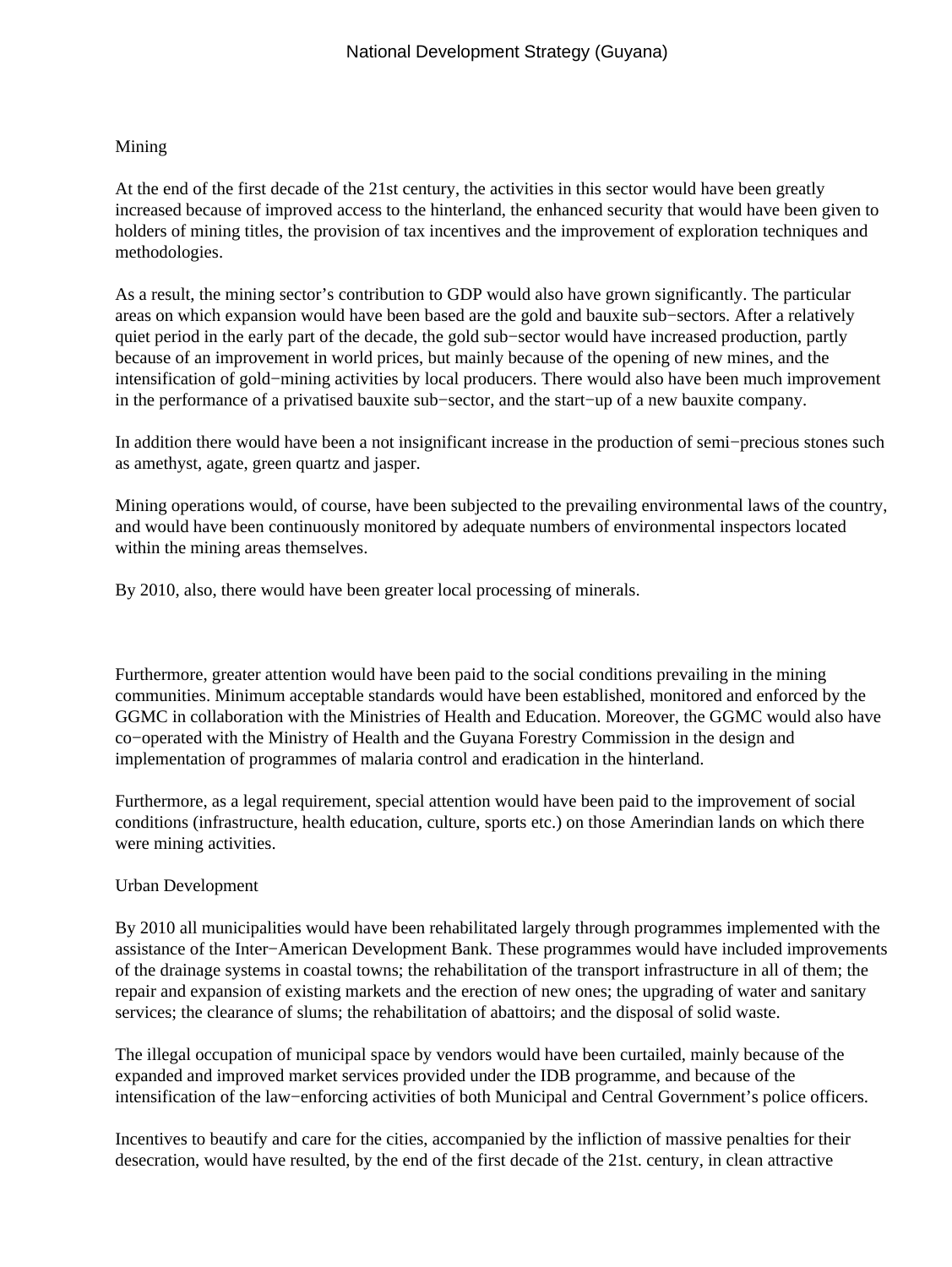municipalities. The provisions of the Environmental Protection Act would have been strictly enforced.

Several interior villages would have been upgraded to towns, e.g., Bartica, Mabaruma, Lethem. The rates and taxes of the cities would have been increased, and an upward valuation of the properties in the cities undertaking to enable City Councils to raise sufficient revenue to perform their tasks efficiently. In addition, City Councils would have been receiving pre−determined annual subventions from the State, by law and as of right, in order to enable them to maintain and improve the municipalities for which they are responsible.

And finally, an IDB project on slum clearance would have led to the selection of new sites for the construction of low income housing within and outside of the boundaries of the cities.

## Human Resource Development

During the first decade of the 21st century, the highest priority would have been assigned to the development of the country's human resources. Consequently, through various programmes assisted by international funding agencies, the physical infrastructure for education at the primary, secondary, tertiary and technical levels would have been rehabilitated and expanded. Moreover, particular emphasis would have been paid to the development of the country's human resources in the hinterland.

There would also have been a special focus on the training of teachers at all levels. This upgrading in quality would have been accompanied by increases in teachers' emoluments. Schools and other educational institutions, again mainly through international assistance, would have been provided with modern teaching aids.

Throughout the educational system, special emphasis would have been placed on computer training, and by 2010 most of the students in primary and secondary schools would have been computer literate. Indeed, a considerable proportion of government's expenditure on education would have been devoted to this aspect of development. Furthermore, the country's facilities in distance education would have improved significantly during the period under review, mainly because of the use of computers and the Internet.

Moreover, in the secondary schools and at the University, greater emphasis would have been placed on science (including environmental science) and technology; first degree courses would have been expanded in range and their quality improved; and post graduate work would have been increasingly being undertaken, in such disciplines as forestry, geology, computer science and various aspects of engineering science.

By 2010 there would have been an increase in the number of private schools at all levels. These would have operated under policies and guidelines established by the government. The government schools, also, would have been managed by Boards comprising mainly members of civil society. Indeed, consciously and deliberately, the government would have involved NGOs and community−based organisations in the formulation and implementation of all aspects of human resource development at both the national and regional levels.

An increasingly greater proportion of the country's revenues would have been expended on education between 2000 and 2010, with the highest percentage being spent on primary education. Partly as a result of this, partly because of the increasing use of Information Technology, and partly because of the rapid increase in the number of trained teachers, the incidence of functional illiteracy in our society would have significantly decreased.

Moreover, by the end of the first decade, the inequality in expenditure on education between hinterland and coastal areas and among regions, would have to a large extent been corrected. In addition, special incentives would have been provided to teachers who chose to work in the hinterland.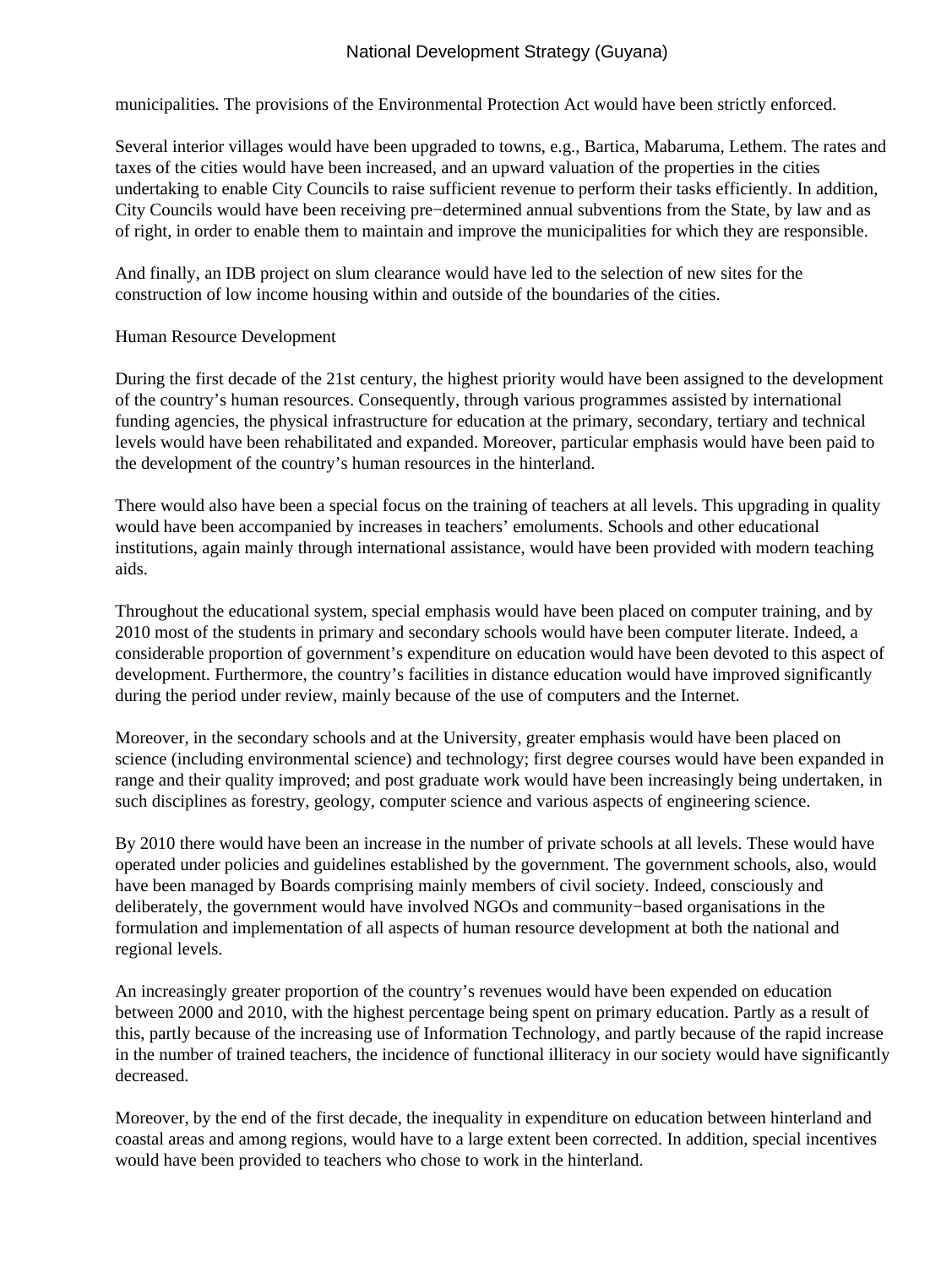The inequities inherent in the relationship of the expenditure between the poor and the rich would also have been addressed, and more resources would have been targeted on the more needy students, and to remedial courses for the young and the more mature. In addition, although cost−recovery procedures would have been applied at some educational institutions, the amounts charged would have been based on means tests. The poor, therefore, would still have been obtaining their education free of charge.

#### Health

If a survey was conducted in 2010, of the life−spans of the citizens of Guyana, it would already be evident that average life expectancy had increased since the end of the 20th century, and that the health disparities among the social groups of the country had been significantly reduced. More specifically, steps would have been taken to address both the leading causes of mortality (forms of heart disease, endocrine and metabolic diseases, conditions occurring in the perinatal period, respiratory diseases, and diseases of the digestive system), and the main morbidity problems (dental caries, malaria, acute respiratory infections, acute diarrhoeal disease, hypertension, worm infestation, diabetes mellitus, rheumatism and arthritis, and scabies). This improvement would have come about by facilitating the population's access to health care, and by enhancing of the quality of care offered. These measures would also have made a major contribution towards the attainment of the equity or distributional objective of the NDS.

The survey would also have noted that, because of the activities of the Ministry of Health, and because of the linkages which had been established with other sectors of the economy, especially those responsible for monitoring the environment, Guyanese in 2010, lived in healthier circumstances.

The administrative delivery of health services in 2010 would also be more efficient and effective that it was in 2000: institutional responsibilities would have been redefined and rationalised; there would have been greater participation in all stages of health governance by NGOs and local communities; and the geographical and hierarchial structure of the health care system would have been drastically reorganised.

Moreover, the corporisation of the main hospital in the country, the Georgetown Public Hospital, would have contributed greatly to the enhancement of the quality of health care.

In order to meet the specially acute shortage of medical personnel in the hinterland, a system of incentives to work in these areas would have been established.

The general shortage of medical practitioners would have been attended to, in some respects, by expanding and upgrading the medical faculty of the University of Guyana, by the use of Information Technology, and by increasing significantly the emoluments given to doctors and other government employees in the health sector. In addition, there would have been intensified in−service training in a number of areas. Furthermore, arrangements would have been put in place for the regular attendance in Guyana of medical specialists from abroad to cover those disciplines in which Guyana was deficient. The evacuation of medical patients overseas for treatment not available in Guyana, though much reduced, would have become more efficient and effective. Special units for the treatment of cancer and kidney aliments would have been established.

A system of targeted and selective fees, depending on the financial status of the patient, would have been implemented. This policy would have been formulated and implemented in order to ensure that more resources were available for health care, while not denying anyone's access to basic medical services because of the inability to pay. Indeed, the primary objective of the targeting exercise would have been the obtaining of additional resources in order to assist the poor more effectively. Within this context, the charges for private wards and private rooms in Government−owned hospitals would have been substantially increased.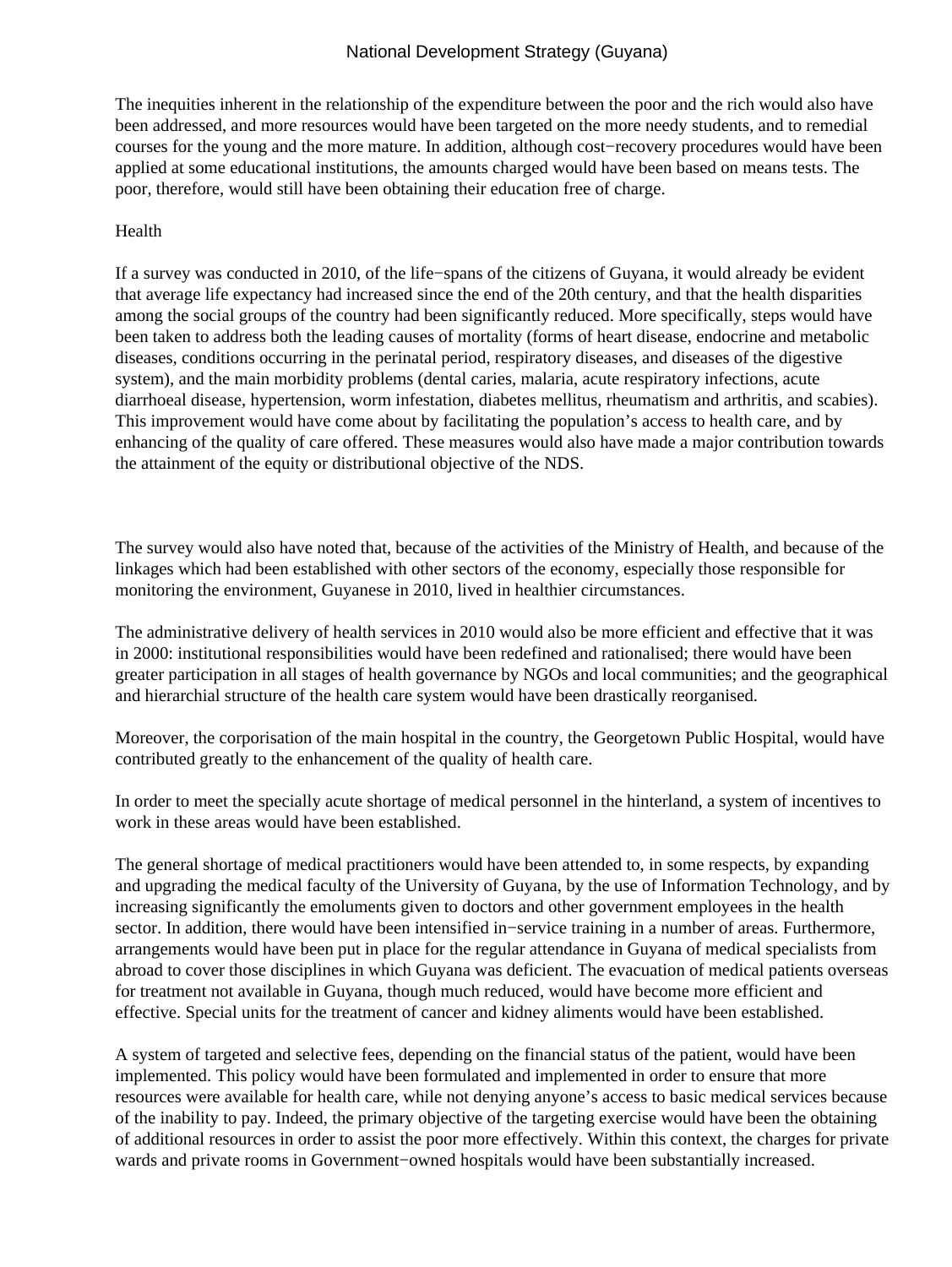It would also have been noted in the survey of 2010 that the quality and compass of primary health care had been significantly improved, a full range of services (preventive curative, supportive and rehabilitative) being offered.

There would also have been a heightened public awareness of the deleterious effects of AIDS and the methods that could be followed to minimise its dissemination. This would have come about as a result of an intensive and aggressive anti−AIDS campaign conducted throughout the first decade of the 21st century.

### Housing

A big dent in the housing problem which existed throughout Guyana at the end of the 20th century, would have been made by 2010.

This achievement would have been due to joint action by Government and private enterprise. On its part, Government would have provided land and infrastructure at little or no cost (depending upon the financial status of the citizen), and financial incentives to builders and the banking system: tax concessions, reduced tax rates on building materials, incentives to banking institutions etc. On their part, the Private Sector would have helped by investing in all types of housing for low, middle and high income groups. In addition, commercial banks and the New Building Society, would have assisted through the provision of loans with longer payback periods and lower rates of interest, because of the support provided by the Government.

There would also have been a re−location of squatting areas through the provision of alternative sites, improved infrastructure, and enhanced utilities. Special attention would also have been paid to the improvement of squatting areas through the use of international financing, as has been done, e.g., in Mexico and Trinidad, and through the granting of titles to squatters.

Moreover, many houses would have been built between 2000 and 2010 as a result of the B.O.T. infrastructural arrangements which had been made with respect to roads and bridges. This was especially important for the middle and upper classes. In addition, a significant number of houses would have been built as a result of self−help schemes.

Most important, the strategy for housing development, had taken into account the establishment of more settlements in hinterland areas e.g., the Intermediate savannahs, the Rupununi, the Bartica Triangle, and the North West District. This was important with respect to the attainment of the overall objective of equitably distributing economic activity throughout Guyana.

It should also be noted that the implementation of the housing strategy, in addition to fulfilling a social need, would also have greatly assisted in the country's overall economic development by providing jobs not only in the construction sector, but also in the forests, in the sawmill and the plywood industries, and in the transportation sector.

In order to ensure the smooth operation of the strategy, great reliance had been placed on a reactivated urban planning unit and on the implementation of the following fiscal measures: the establishment of a special fund for providing rental subsidies to low income families; another for supplementing the mortgage payments of low−income families; a re−discount line for mortgages in the Central Bank; and the reform of mortgage banking institutes.

A significant proportion of the funds obtained under the HIPIC arrangement for the eradication of poverty, would also have been devoted to providing houses and house facilities for those below the poverty line.

Gender Issues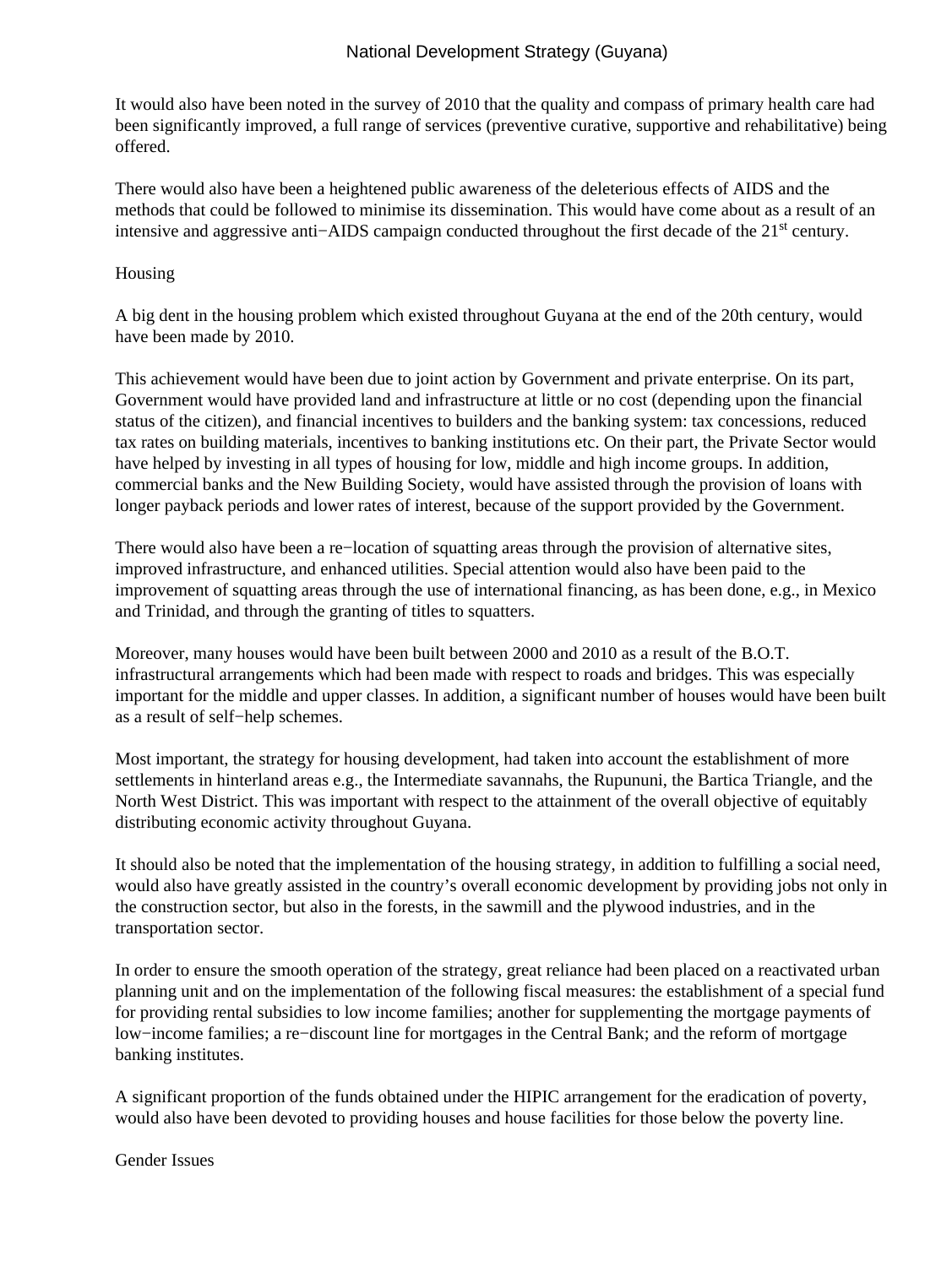If a survey were also undertaken in 2010 on the status of women in our society, it would have been noted that the situation of women had been considerably improved. In particular women would:−

- i. be more significantly involved in mainstream enterprises, because of specially targeted credit schemes, operated by both commercial banks and women's credit institutions, and supported by government's policies and tax incentives;
- ii. occupy more positions of high status in both the public and private sectors, in numbers closer to their proportionality in the population. This degree of progress would have been the direct result of special government programmes to train women in certain non−traditional areas, including public and private management, and to identify women of exceptional capacity. Moreover, focal points would have been established in all Ministries and agencies to ensure the inclusion of gender considerations in policy making. In addition, private firms and government agencies would have been ranked by their performance on various gender indicators, thereby encouraging both sectors to move towards gender equality;
- iii. have a greater representation than men as students at the University of Guyana. This would be the continuation of a trend which began in the 1990s. This increased representation of women at the tertiary level of education would have been due to policies, established since 1975, to extend co−education to *all* secondary schools, and to institute reforms aimed at addressing gender sensitivity in education; and
- iv. be exercising greater control in their engendered roles within the household. The strategies adopted to attain this important objective would have included the establishment of special funds for supplementing mortgage and house rental payments; the improvement of health education and health services and the stricter and more pervasive implementation of legislation, passed in the early 1990s, to address the domestic violence from which women so seriously suffered.

Underwriting these specific measures would have been the improvements made in the education system, the general growth in the economy, and the massive increase in work opportunities across the country.

Moreover, legislation on the concept of 'equal pay for work of equal value', would have been enacted and enforced, and a number of benefits for pregnancy and maternity would have been provided.

#### Poverty Eradication

By 2010 the levels of poverty in Guyana, in both rural and urban areas, would have been considerably reduced, if not completely eradicated, and the disparities in wealth among regions significantly attenuated. This most important objective would have been attained primarily because of the rapid growth of the economy in the first decade of the 21<sup>st</sup> century. The expansion of the economy would have led to the creation of new jobs; the fiscal and monetary strategies formulated in the overall NDS would have made access to credit by all classes of our society much easier than it had been in the 1990s; and the training programmes in management, marketing and accountancy, for example, together with the technical assistance provided in these disciplines, would have increased the number of entrepreneurs and widened the population of this important group.

In addition, the special attention paid in the NDS to general education and health would, by 2010, have removed many of the poverty−making factors which inhibited the economic and financial development of the erstwhile poor.

It should also be noted that a special HIPIC programme which began in 2000 was designed specifically to alleviate poverty in Guyana. This programe, would have contributed to enhancing the access of the poor to health, education and adequate housing; to increasing job−opportunities through the provision of micro−credit; and by formulating and implementing projects directly targeting the poor and poverty−stricken areas.

Labour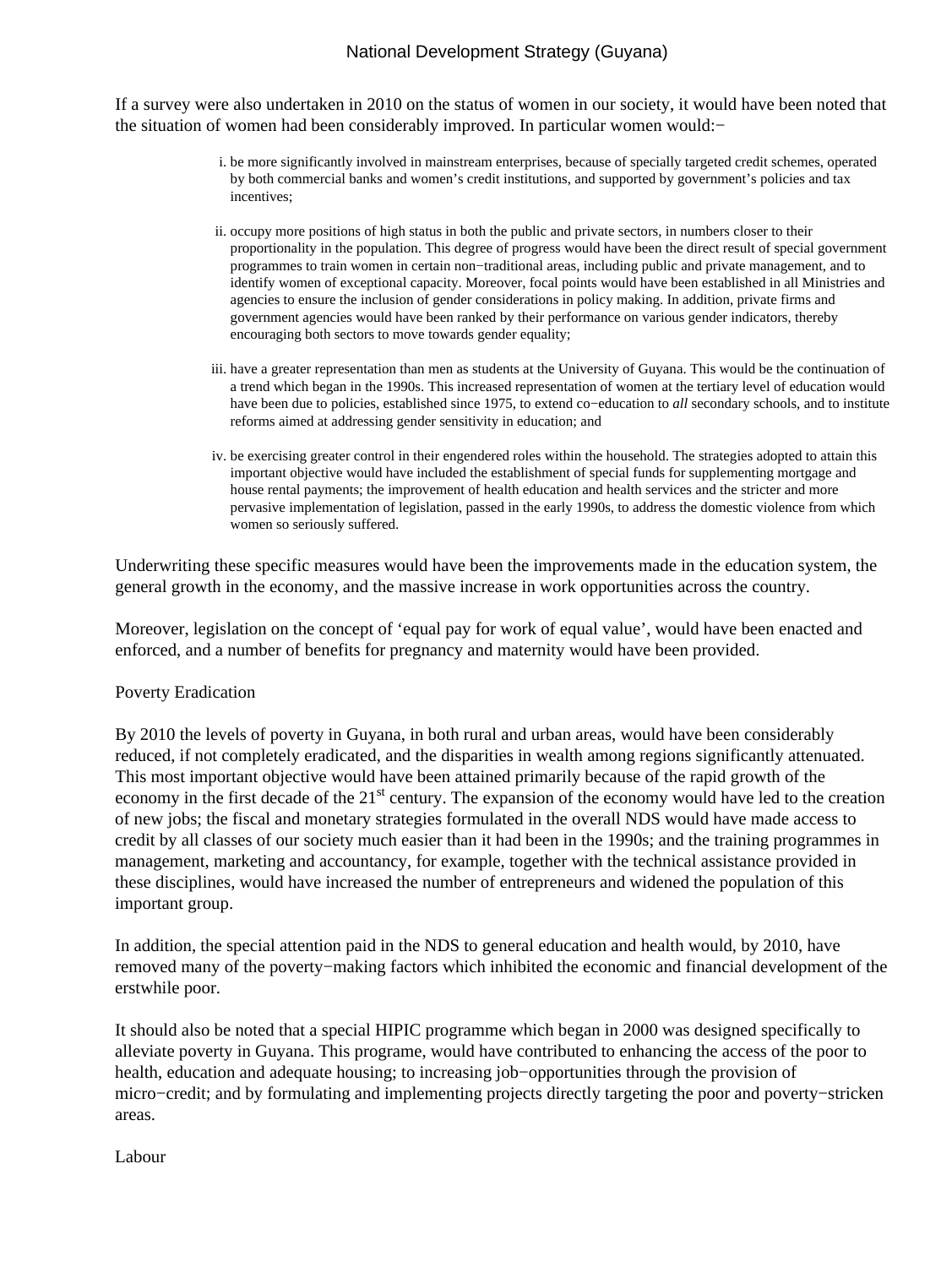As has already been described, by 2010 there would be little or no unemployment, the range of employment opportunities would have been considerably expanded, the labour force would be much better trained, and there would be a rapidly growing and vibrant class of entrepreneurs.

Moreover, the Public Service would have been significantly down−sized. Most of the employment opportunities would therefore be in the private sector.

In order both to ensure the rights of workers and the profitability of private enterprises, new systems of negotiation would have been evolved. Most important, the various Trades Unions would have become more sophisticated and professional, possessing the capacity and capability to collect and analyse their own data. They would also, by 2010, be in a better position objectively to criticise management policies and practices and to offer suggestions for their improvement. The habit of confrontation that was so prevalent in the 1990s would have changed to one of negotiation. In addition, the ILO conventions with regard to such matters as child labour, acceptable standards of employment, the physical protection of workers, and the provisions affecting minimum wages would have been studiously followed.

Perhaps most important of all, there would have been established among the government, the trades unions, and the private sector, a Social Partnership Agreement. This would have been based on the recognition that there are a mutuality of interests, and an inherent interdependence, among them. The parties to this social contract would have agreed, *inter alia*, to subscribe to a prices and incomes policy, to a series of long−term wage agreements, and to specific procedures governing the recognition and settlement of disputes. All this would have been based on their acknowledgment that the success of any sustained social and economic progress in Guyana would depend upon their collective commitment to a philosophy of governance which is characterised by participatory democracy and the subjugation of sectoral interests to the national good.

## Youth, Culture and Sport

The strategies that were formulated in the NDS with regard to youth would have come to fruition by 2010. So that, by that year, the education and training systems which they had followed would have enabled them to obtain meaningful employment, either as entrepreneurs, as employed salary or wage earners, as professionals and technicians, as skilled craftsmen, or as teachers. The choices and opportunities available to Guyana's young people would have been considerably enlarged.

Special courses in leadership would also have resulted in a new population of young Guyanese men and women capable of assuming leadership roles in politics, business, public administration, and management.

Furthermore, the housing situation which in the 1980s and 1990s exerted such a restrictive influence on the physical and psychological freedom of Guyanese youth would have been much eased. Indeed, most of them would by 2010 have been able to buy or rent houses on reasonable terms and conditions.

Young people's involvement in sports would also have been considerably intensified. This would have come about, first, through identification and selection processes that would have enabled sports leaders to spot potential sportsmen and sportswomen throughout the length and breadth of Guyana, in the towns and in the villages, on the coastland and in the interior at a relatively early age; second, by the establishment of playing fields and sports facilities in all the country's regions; third, by the construction of at least two sports stadia to facilitate the improvement of our sports persons through their exposure to international competition, and to enable the Guyanese public to enjoy and appreciate all aspects of sport at the highest level; fourth, by the provision of coaches for every major sport, in many parts of Guyana; and fifth, through the organisation of regular and frequent national and local competitions.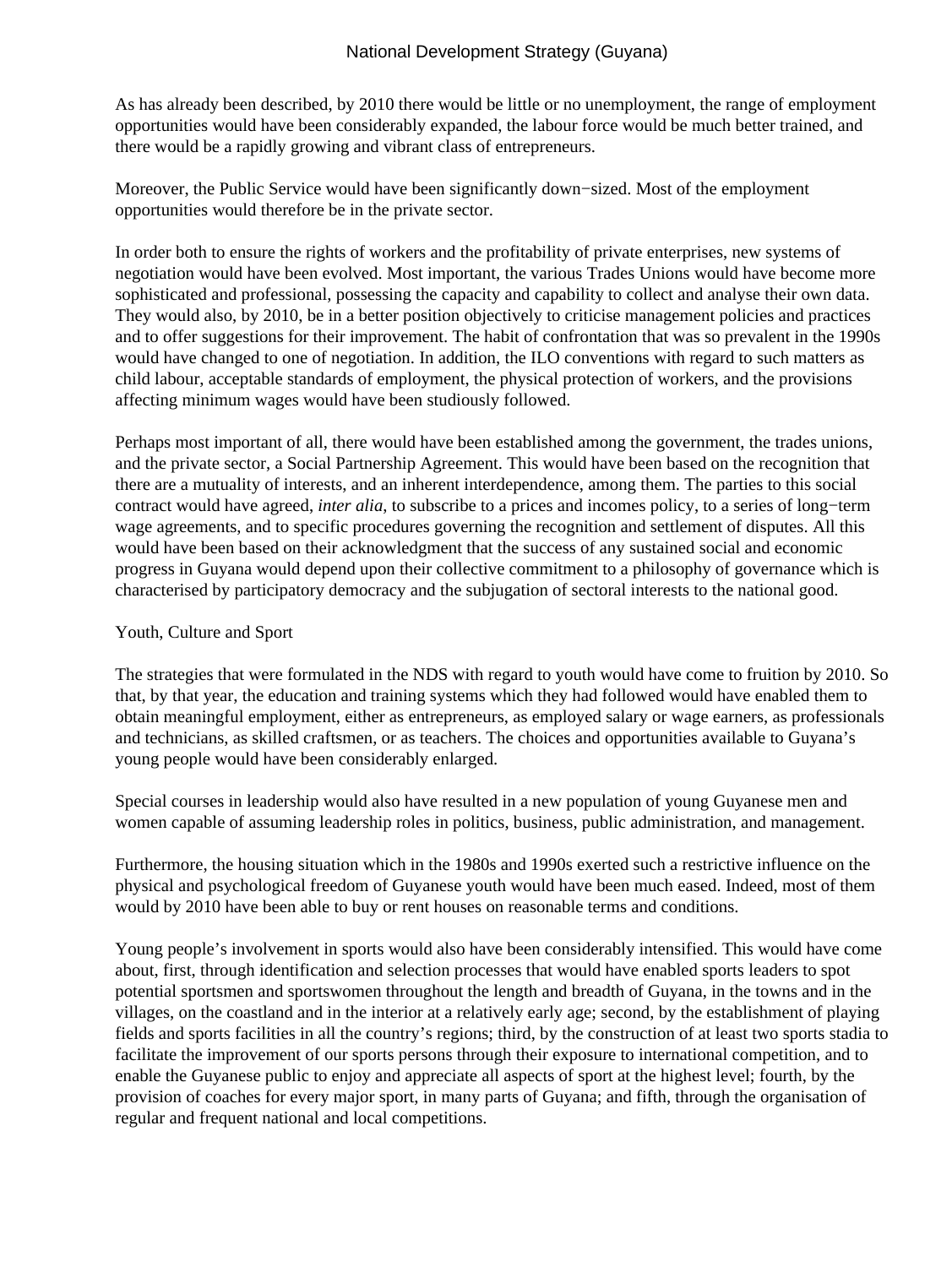In all these matters, special attention would have been paid to the primary and secondary schools, and to the University. Specific incentives would also have been provided for the establishment of Youth Clubs.

By 2010, also, there would be clear and indisputable evidence that the racial problems which now exist in our country would have, to a large extent, been overcome. This would have resulted primarily because of the sustained improvements of the economy; the more equitable geographical distribution of economic activity throughout Guyana; and the inclusive, participatory systems of governance which had been followed throughout the decade.

In addition to the general influence of the economic environment, a specific strategy would have been followed. The first step of which would have been to teach the history and culture of each racial group throughout the school system, in order to instill pride in their various origins. Second, the strategy would have demonstrated how, from the strengths of all our cultures, a truly Guyanese multi−cultural nation could be woven and how this weaving together of the different strands was absolutely necessary for our survival. Great care would have been taken in the selection of both reading material and teachers. Special techniques would have been used in this important exercise.

### The Family

The Guyanese family too would, in 2010, be much more self−reliant than it is today. This metamorphosis would have come about because the majority of the members of the family would be better educated; be in better physical health; would be better housed and sheltered; and would be in a much better economic position than they were in 2001, because of the greater access to educational and health facilities, and the increased availability of jobs and job opportunities.

Moreover, because a Family Code would have been formulated and implemented, to give guidance to families on the maintenance of values and acceptable standards of conduct, the disfunctional behaviour which was so integral a part of the characteristics of some Guyanese families, at the turn of the century, would have to a large extent been replaced by more understanding and co−operative attitudes. Indeed, the tenets of this Family Code would have been taught in both primary and secondary schools by teachers and social workers specially trained to impart such attitudes and ways of life to the young.

Because, also, special attention will have been paid to the child, the youth and the elderly in our society, their conditions would have been much improved, e.g. programmes on drug and alcohol abuse, domestic violence, and teenage pregnancies would have been mounted for our youth; the NIS's medical care benefits would have been continued after retirement specifically to help the elderly; new senior citizens institutions would have been built to specifications which ensured that all the special services necessary for the comfort and security of the aged were in place; a programme of home−help for them would have been instituted; and facilities for adult training to give retirees a chance to update their skills and enable them to continue to contribute to the development of our society would have been put in place. Furthermore, arrangements would have been legalised for the state to provide counselling for abused and abandoned children; and legislation would have been enacted to increasing the minimum amount of child maintenance, to regulate day−care practices and facilities, and to empower the Children's Services Unit to remove children found to be in dangerous and threatening situations from their parents or guardians.

This list of the strategies laid down in the NDS to assist the child, the young and the elderly in our society, and people with disability is not exhaustive. It indicates however, the improvements which would have occurred, within the family, by 2010, if the strategy were followed.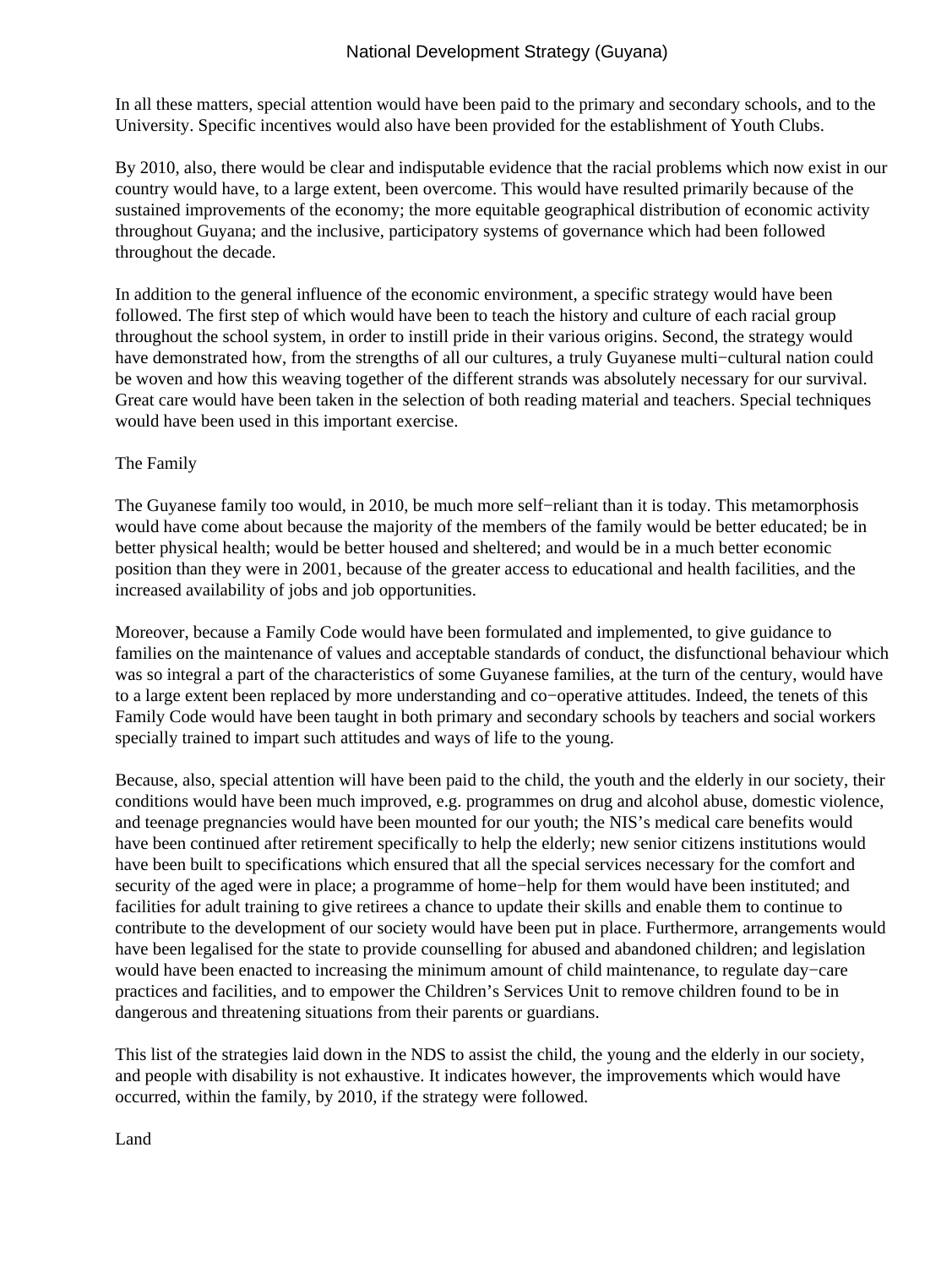By 2010, all those who desire land in Guyana, would be in a position to acquire it easily and expeditiously. This would have come about because of the drastic removal of the red tape which hindered the transfer of land in Guyana, up to the year 2001; and by decisions of the State to lengthen the duration of leaseholds so that they might be used as collateral in loan transactions, to sell or transfer land of a minimum area to individuals; and to grant land, free of charge, to all those who are below the poverty line and desire such ownership. Restrictions would have been placed on speculating with this granted land within a specified period, and conditionalities would have been enforced in respect of its beneficial occupation.

In addition, those institutions that are responsible for the registration of land, and the transfer of titles, would have been made more efficient through the upgrading of their staff, the computerisation of their operations, and the rationalisation of their functions.

As a result, Guyanese in 2010 would not find it as difficult, costly and time−consuming, as they now do, to acquire and dispose of land, provided that they respect and meet the requirements of the zoning laws, and conform to the Environmental Protection Act.

Perhaps most important, the claims of the Amerindians and African Guyanese for the utilisation and titling of what may be generically described as 'ancestral land' would have been resolved.

#### Tourism

One of the most radical changes in Guyana's social and economic structure, by 2010, would have occurred because of the operations of the eco−tourism sector. By 2010, the contribution of tourism to our GDP would have overtaken that of many of the traditionally important sectors in our economy. This would have come about because of the implementation of the strong tourism development strategy in the NDS, which includes a range of incentives for the development of the sector.

A number of national parks, protected areas, and national monuments will have been established and maintained, and would have provided the main attraction for our eco−tourists. In addition, an adequate number of interior resorts, hotels in Georgetown and other cities, and general tourism facilities would have been located throughout the country.

Moreover, special training courses would have been mounted in order to enhance the quality of service of those who work in all sub−sectors of the industry. In addition, campaigns that were designed specifically to apprise the general public of the social and economic advantages of tourism, and of the importance of courtesy in our tourism endeavours, would have been conducted.

The spill−over effects of the rapid growth of tourism during the decade of the strategy would have, of course, significantly influenced the growth and development of other sectors of the economy e.g. the farming community, small−scale retailers, sculptors and painters, entertainers, transport operators, and so on.

#### Amerindians

The Amerindians would be perhaps the ethnic group which would be most positively affected by this NDS. Indeed, by 2010, there would have been considerable improvements in their way of life; poverty would have been virtually eradicated in their areas; their land disputes would have been resolved and their lands demarcated and legally transferred to them; and their access to education, health facilities, water and housing would have been considerably enhanced and brought into line with the also improved conditions of the coastland. Moreover, because of the incentives provided, there would have been no shortage of teachers and health practitioners servicing their districts; there would have been a surge of economic activity in many of the areas that were in close proximity to their locations, for which their approval would have been an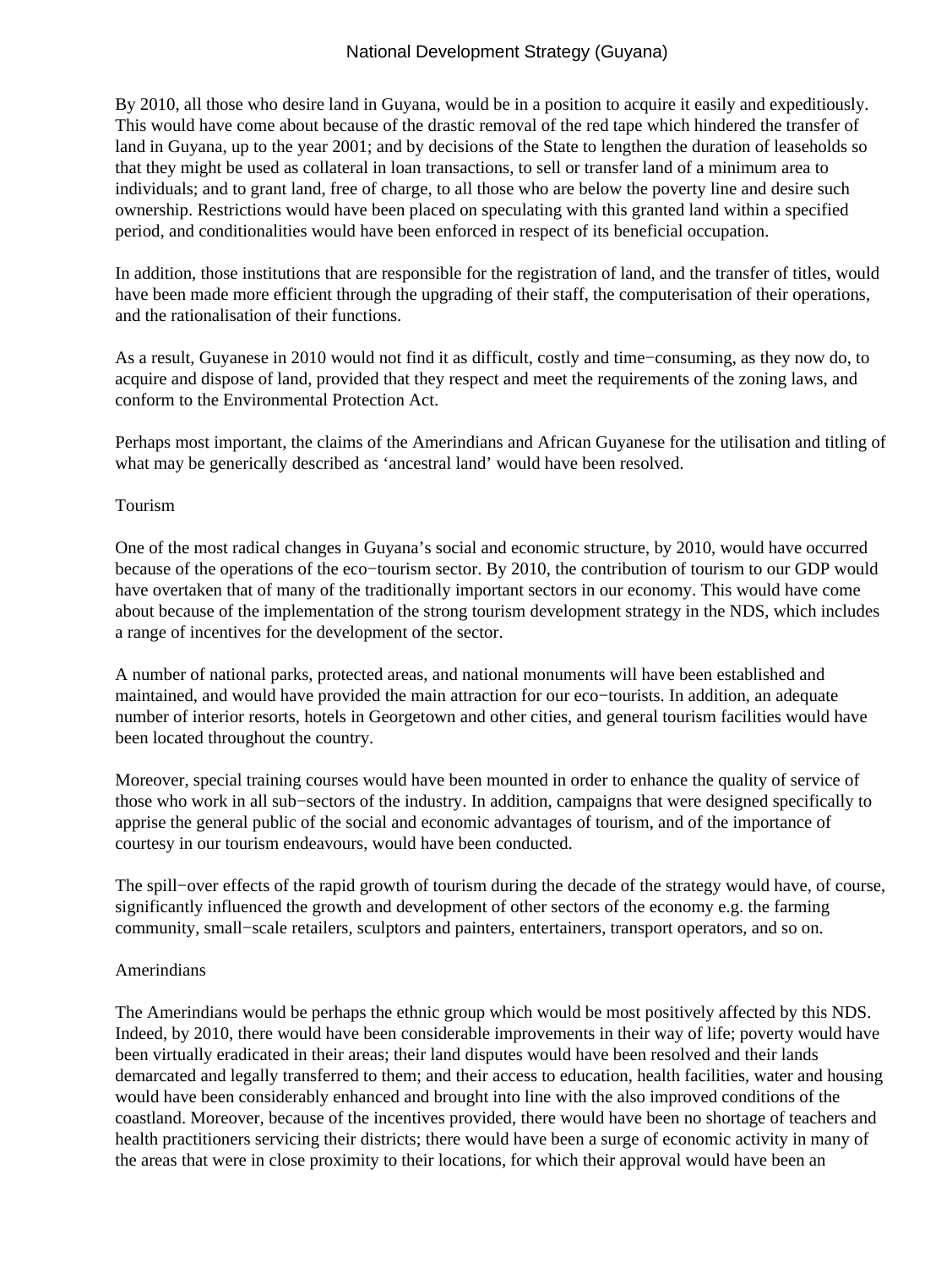essential requirement, and which would have provided them with opportunities for gainful employment; and, because of the training and education which they would have received, they would have been eligible for, and capable of undertaking, any available job in the entire country. Most important, the Amerindian of 2010, will have profited from the special efforts that would have been made to assist them to maintain their traditional values, and customs, while benefiting from the higher standards and quality of life which would then be prevailing throughout Guyana.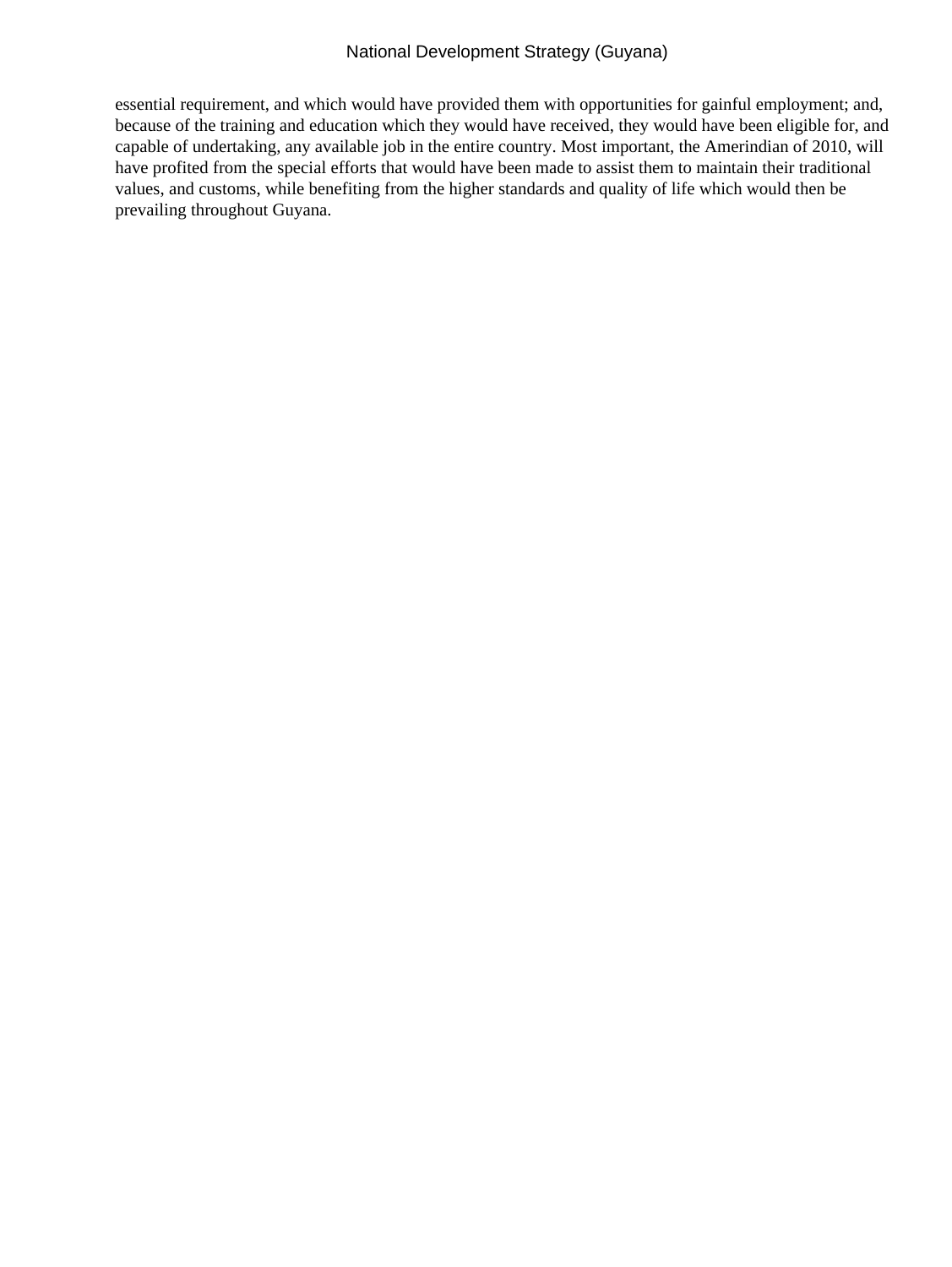### CHAPTER 1

### ORIGINS AND METHODOLOGY

1.1 In most countries, development plans and strategies are prepared by national governments. Although in some cases certain sections of the population are consulted during various stages of the preparation of such documents, in very few instances, if any, are representatives of civil society actually involved in the identification of the objectives of national development, in the formulation of policies and strategies to attain the identified goals and, perhaps most important, in the management of the entire process.

## 1.2 **By civil society is meant individuals and groups, organised or unorganised, who interact in the social, political and economic spheres of a country. Neither governments nor political parties are included in this definition of civil society although many of the members of civil society almost inevitably belong to or support either the government or the political opposition.**

1.3 In 1993, Dr Cheddi Jagan, the then President of Guyana, approached the Carter Center seeking help in the formulation of a National Development Strategy (NDS). The Carter Center agreed to provide both financial and technical assistance in the preparation of a first draft, which was published in 1996.

1.4 Although many Guyanese experts contributed to the preparation of the series of documents which comprised the Strategy, the management of that project was not placed in the hands of Guyana's civil society. Moreover, a number of well−qualified persons did not have the opportunity to participate. In addition, the major opposition party objected to it being put forward as a national strategy mainly on the ground that it would be used by the People's Progressive Party, the political party in Government, as its manifesto for the elections which were due in the following year.

1.5 The first draft was therefore never brought to Parliament. It soon became apparent, however, that a policy framework document, such as the NDS, would provide a useful guide for the future development of Guyana. It was also evident that the 1996 Strategy contained so much useful information and so many useful analyses that it would be a pity to discard it in its entirety. However, it was rapidly becoming out−of−date because the dynamics of the economy since its formulation had altered somewhat. Furthermore, it seemed more than likely that a mere revision would be met by the same objections that were made to the methods of preparing, and to the perceived political objective of, the original document.

1.6 Accordingly, the Carter Center, after consulting the then Minister of Finance, Mr. Bharrat Jagdeo, approached a number of members of Guyanese civil society and discussed with them their possible participation in the formulation of a second and final draft of the National Development Strategy. It was pointed out to these citizens of Guyana that they would be in full control of the process, and that their proposed strategy, once formulated, would not be censored in any way. A very high proportion of those who were contacted agreed to serve and, in September 1998, a broadly representative national civil committee, now known as the National Development Strategy Committee (NDSC), was assembled.

1.7 The arrangement between the Minister and the NDSC is that the report, once completed, will be submitted to him. It will then be discussed in Cabinet and laid, unaltered, in the National Assembly. There, the Government, as well as opposition parties, would be free to express their views on the Strategy.

1.8 At its first two meetings, which were the only ones attended by the Minister of Finance, the NDSC elected five co−chairpersons whose task it was to co−ordinate and manage the process. Before formally taking up their positions the co−chairpersons, either together or in groups, met the leaders of all the parliamentary political parties and apprised them of the intention to re−write the NDS, the broad composition of the NDSC, and the procedures which would be followed in formulating the Strategy. The co−chairpersons,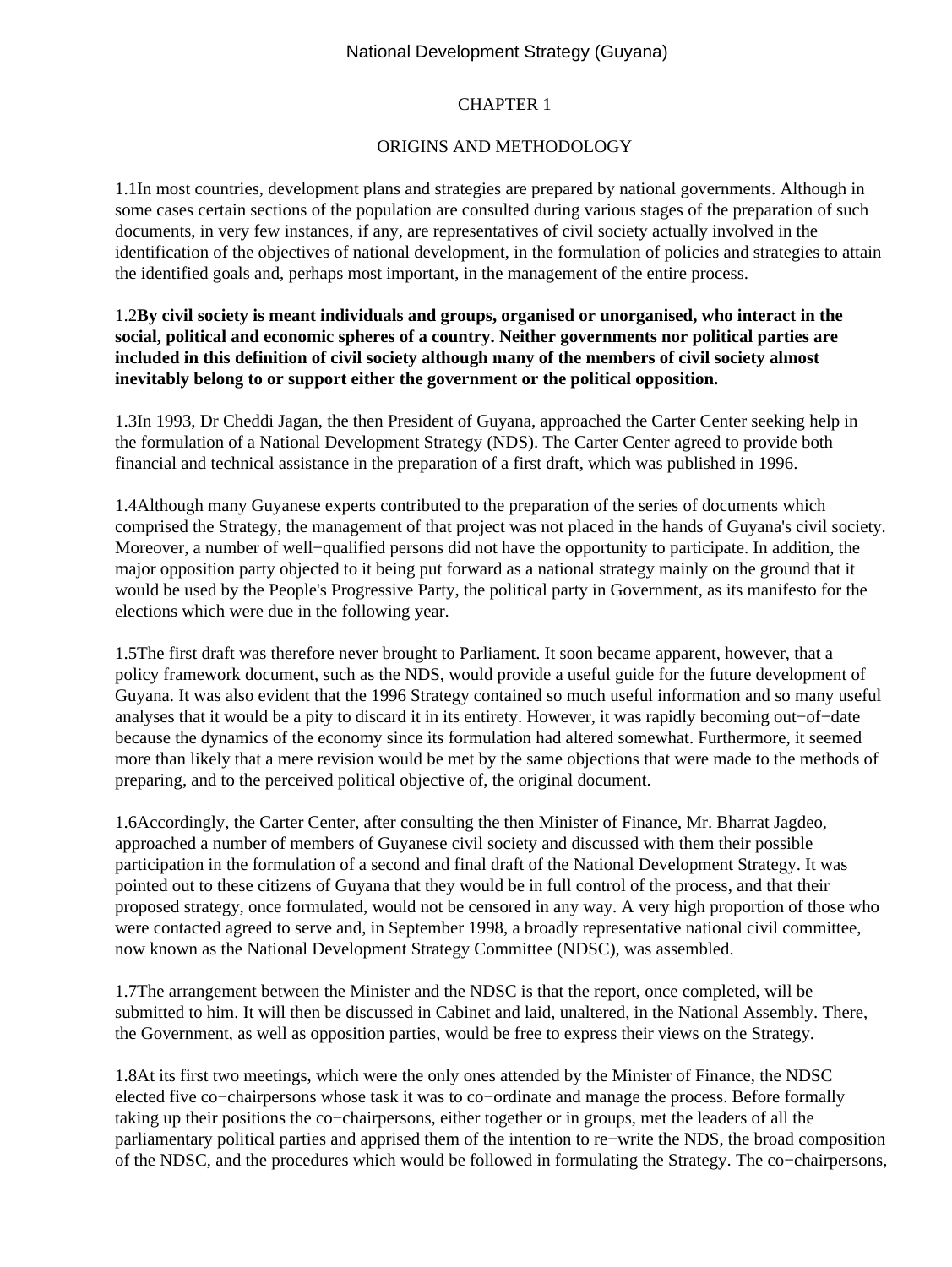in addition to chairing all meetings of the NDSC, where draft chapters were considered in detail, met among themselves each week. They also kept the Minister of Finance informed of the progress that was being made in the Strategy's preparation.

1.9 Immediately after the convening of the NDSC, sectoral committees were selected to undertake the work of developing revised drafts of all the existing chapters, and of preparing new drafts for chapters on Governance and the Guyanese Family, which were not included in the original NDS. Every race, every religion, every political party, every economic sector, and every ideological persuasion was represented on the NDSC, and/or the sectoral committees. It must again be stressed that these sectoral committees were not merely engaged in updating the document published in 1996. Their rewriting of the chapters entailed, in many cases, changes in philosophy, substance and thrust. Put in another way, the entire strategy has often been changed and entirely new sectoral versions have been put forward in some instances. Change was not made for change's sake, however. Indeed, wherever it was realised that the early drafts still met the requirements of Guyana's future development, they were substantially retained.

1.10 **This National Development Strategy is essentially an exercise in summary plagiarism. In addition to drawing upon the expertise of members of its sectoral and central committees, it relies very heavily on the reports of visiting consultants, studies undertaken by the Government itself, assessments of the economy by the Bretton Woods institutions and other members of the United Nations system, reports of donor countries and non−governmental organisations, and the manifestoes of the major political parties. Most important, were the inputs of ordinary Guyanese citizens throughout the length and breath of the country. Their views were solicited through questionnaires, and through consultations, particularly in regard to the preparation of the first draft of the National Development Strategy.**

1.11 Each new sectoral draft, on its completion, was discussed at joint meetings of the National Development Strategy Committee and the relevant sectoral committee. A final version which took into account the decisions made at the joint meetings was then prepared. These sectoral chapters are published in their entirety as separate documents, as separate appendages to this report. However, the individual sectoral strategies were distilled into the succinct coherent national development framework which is presented here.

1.12 The new chapters on Governance, the Guyanese Family and Information Technology are perhaps illustrative of the all−embracing approach which the NDSC has taken with regard to Guyana's socio−economic development. The Committee is convinced that there can be little or no economic progress in Guyana if there is not good governance. Accordingly, it has made prescriptions in respect of, *inter alia*, civil rights, the rule of law, the independence of the judiciary, public administration (including the Public Service, and systems to ensure accountability and transparency), and the delegation of authority from the Centre to the regions and villages. The chapter on the Guyanese Family emphasises the crucial importance that is attached by the Committee to the enhancement of human values in our society, and to the vital role which should be played by the family in this area. Particular attention is paid in this new chapter to the plights that are currently being experienced by our young and elderly persons, and strategies are put forward towards the alleviation of the problems which they face. The other new chapter emphasises the necessity of utilising the recent advances in Information Technology in modernising Guyana. It stresses the need for their application to all aspects of the country's development in order to enhance its knowledge base and to improve its efficiency.

1.13 The importance of gender and environmental issues pervades the document.

1.14 It cannot be too strongly emphasised that the NDS is not an economic development plan in the conventional sense of the term. For example, it does not attempt to assess the total amount of capital that would be required to finance the country's development during the first decade of the twenty−first century, and although it provides forecasts on the rates of economic growth that would occur if all or some of the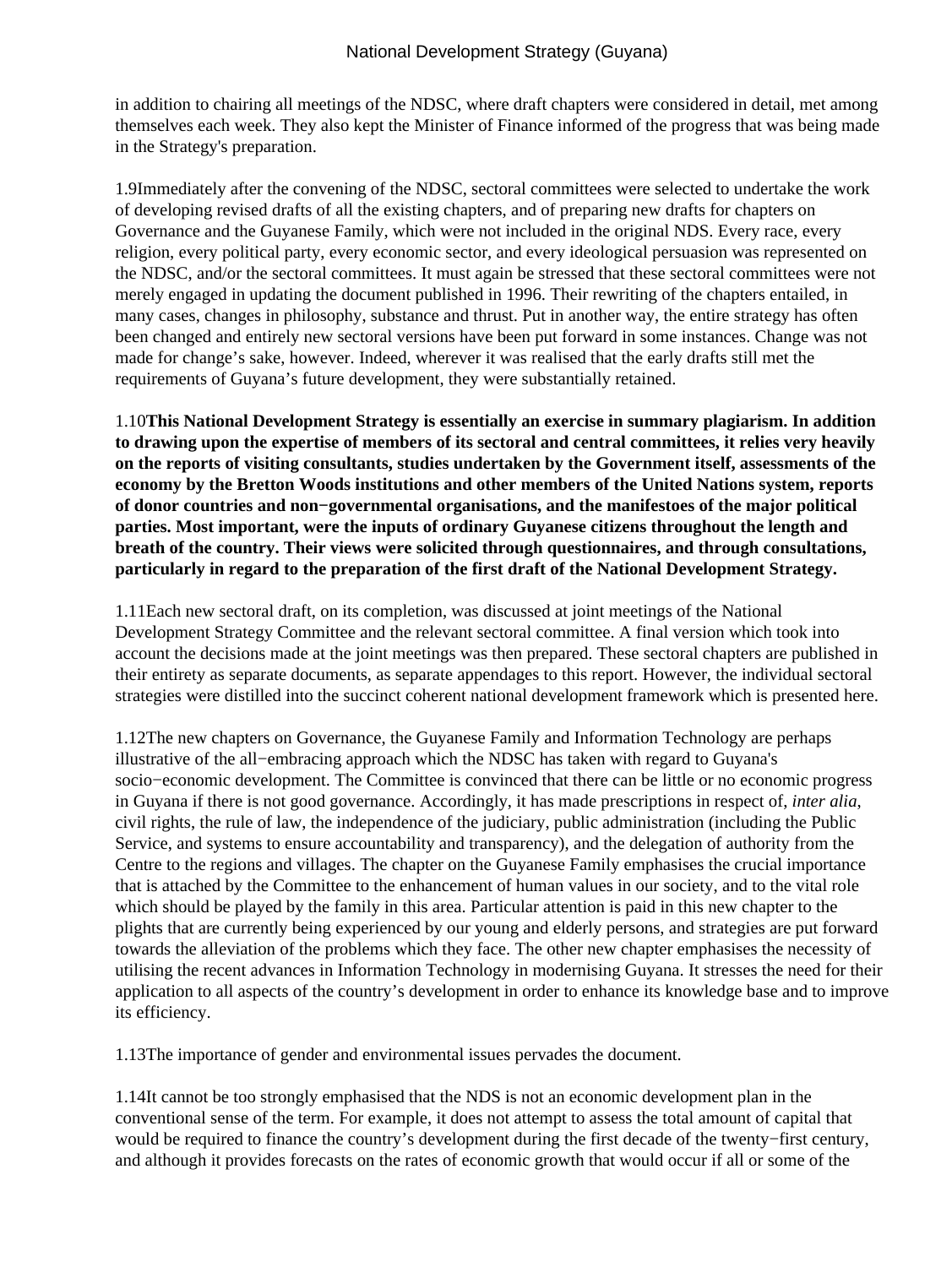strategies that are put forward in the documents are implemented, these must be considered as being merely indicative. It is hoped that the strategy, if accepted, would be converted into programmes and projects, which would then be costed, some for financing by the public sector and others by private enterprise. The costed public sector projects would then provide the basis for annual budgetary requirements and allocations.

1.15 This National Development Strategy is put forward by Guyanese civil society both as a compass and as a framework for realising our potential and for releasing our society and economy from the shackles which now so decisively restrain us. It seeks to define our most urgent priorities and, in every area, clearly lays down concrete policy reforms and actions. It is the product of many of us: Guyanese of all races and of diverse professions. To implement it and to realise the dream it embodies would require the collaboration of the entire nation.

1.16 What has happed in Guyana, in regard to the formulation of the National Development Strategy, has been a rare, if not unique, occurrence. Indeed, it is perhaps the first truly inclusive and participatory development exercise ever to be undertaken in our country. It is the hope of all the members of both the National Development Strategy Committee and the Sectoral Committees that this Policy Framework Document, once debated, and hopefully approved in Parliament, with whatever changes that body may wish to make, would provide the basis for the future development of our country in the years to come.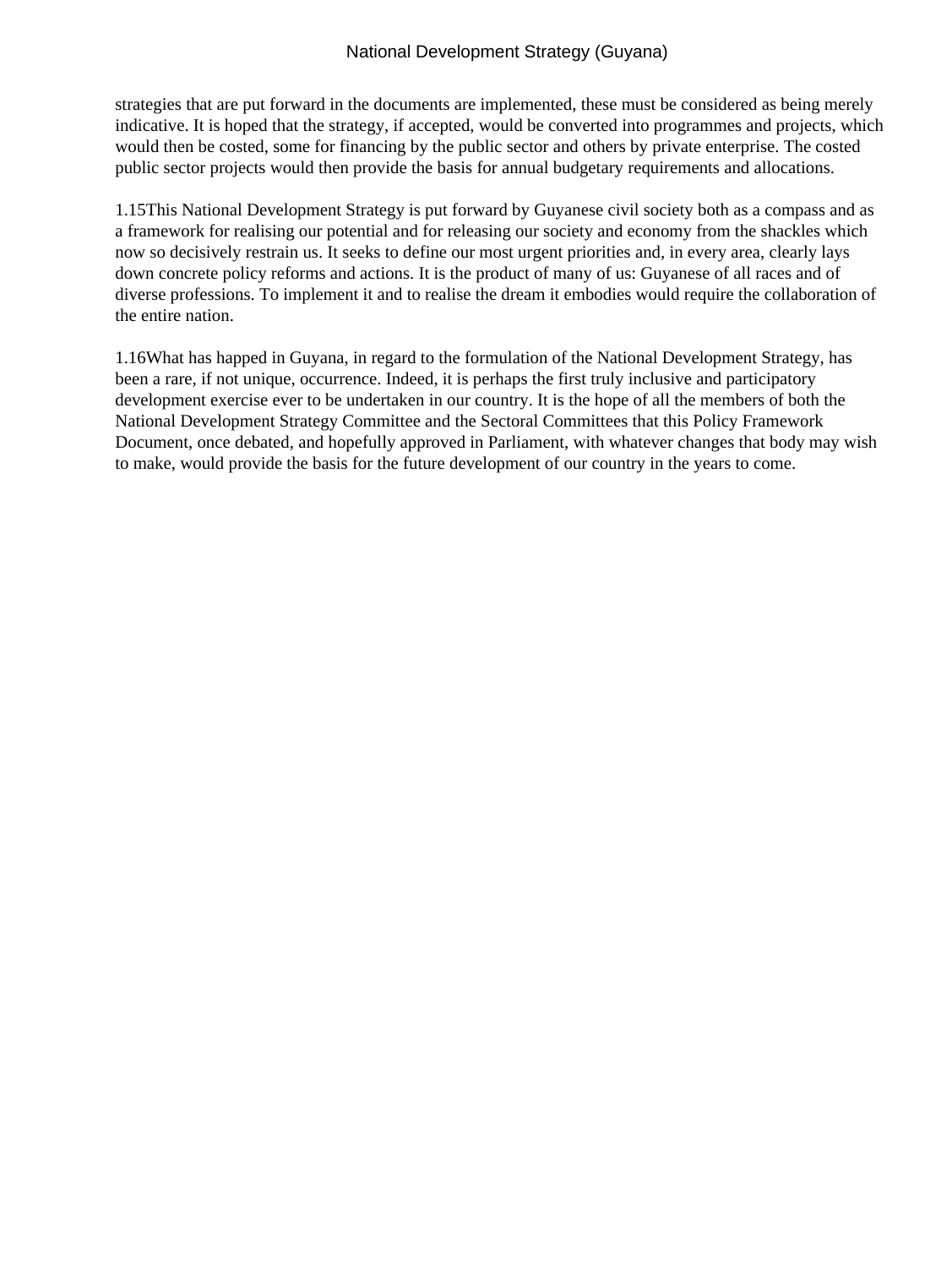# CHAPTER 2

## NATIONAL OBJECTIVES

2.1 As the National Development Strategy, for the period 2000 to 2010, was being finalised at the end of 1999, Guyana's economy appeared to be faltering. The budgetary deficit which over the last ten years or so was slowly becoming manageable, seemed to be attaining unacceptable proportions. Moreover, the rate of foreign investment on which the country is so highly dependent, had weakened significantly, and the value of the Guyana dollar had depreciated somewhat.

2.2 In addition, the rate of inflation which had been significantly reduced between 1992 and 1998, grew in 1999 to 7.4 percent. Perhaps not surprisingly, the rates of economic growth which had been so impressive between 1991 and 1997 had faltered, recording a negative performance in 1998, and recovering only to 3 percent in 1999, and the economy appeared to have lost its momentum.

2.3 Furthermore, although the rate of unemployment for those who indicate that they are actively seeking jobs had decreased in 1999 to 9 percent, almost 50 percent of the country's workforce was not gainfully employed. Moreover, the incidence of absolute poverty at 36.4 percent, though declining, remains high and 8.6 percent of the population experiences critical poverty.

2.4 These economic difficulties are aggravated by the political and racial tension which now appears to be an integral part of Guyana's social and economic landscape. It is an ailment which feeds upon itself: economic disparities and backwardness provide some of the fuel for ethnic and political conflagiration which, in turn, leads to strikes and street protests and other forms of economic violence which, in turn, result in the decline of economic activity, economic growth, and general economic development

2.5 All this, despite the special character of our nation. Guyana, land of many waters, is in many respects unique in landforms and ecosystems. It is a land of savannas, majestic waterfalls, and renowned forest wealth. It is a land of rich coastal and riverain agricultural soils, and fabulous mineral deposits and marine resources.

2.6 It has the vigour of a multi−racial society, embracing the gamut of cultures: African, Amerindian, Asian and European. It possesses an outstanding educational tradition. The country's language is the *lingua franca* of the world, opening up international contacts and stimuli for all Guyanese, to an extent that is not true, not only for other developing countries in South America, but also for large parts of Africa and Asia.

2.7 With this background and potential, it is the greatest of ironies that Guyana, one of the world's least populated countries in relation to its geographic space, has become a cramped society characterised by small horizons, and bedevilled by self−doubt. Perhaps without realising it, over the decades of independence, we have grown to accept, almost unquestioningly, accretions of restrictions and constraints. By not expanding our transport and energy systems into our vast interior, we have allowed ourselves to become crammed into a narrow retreating coastal zone, trapped between seawall and backdam. Our capital is hemmed in by the Atlantic Ocean, the Demerara River, and expanses of cane and rice fields, with no adequate outlets for the urgent demands for housing, and for industrial development.

2.8 By accepting an overweening, interventionist, and controlling role of governments, which have to approve our access to land, our private investment decisions, and almost all the major decisions we make in life, we have restricted our social and economic space, and have placed a massive incubus on our creative energies. Too many of us now instinctively look to government, instead of to ourselves, for charting and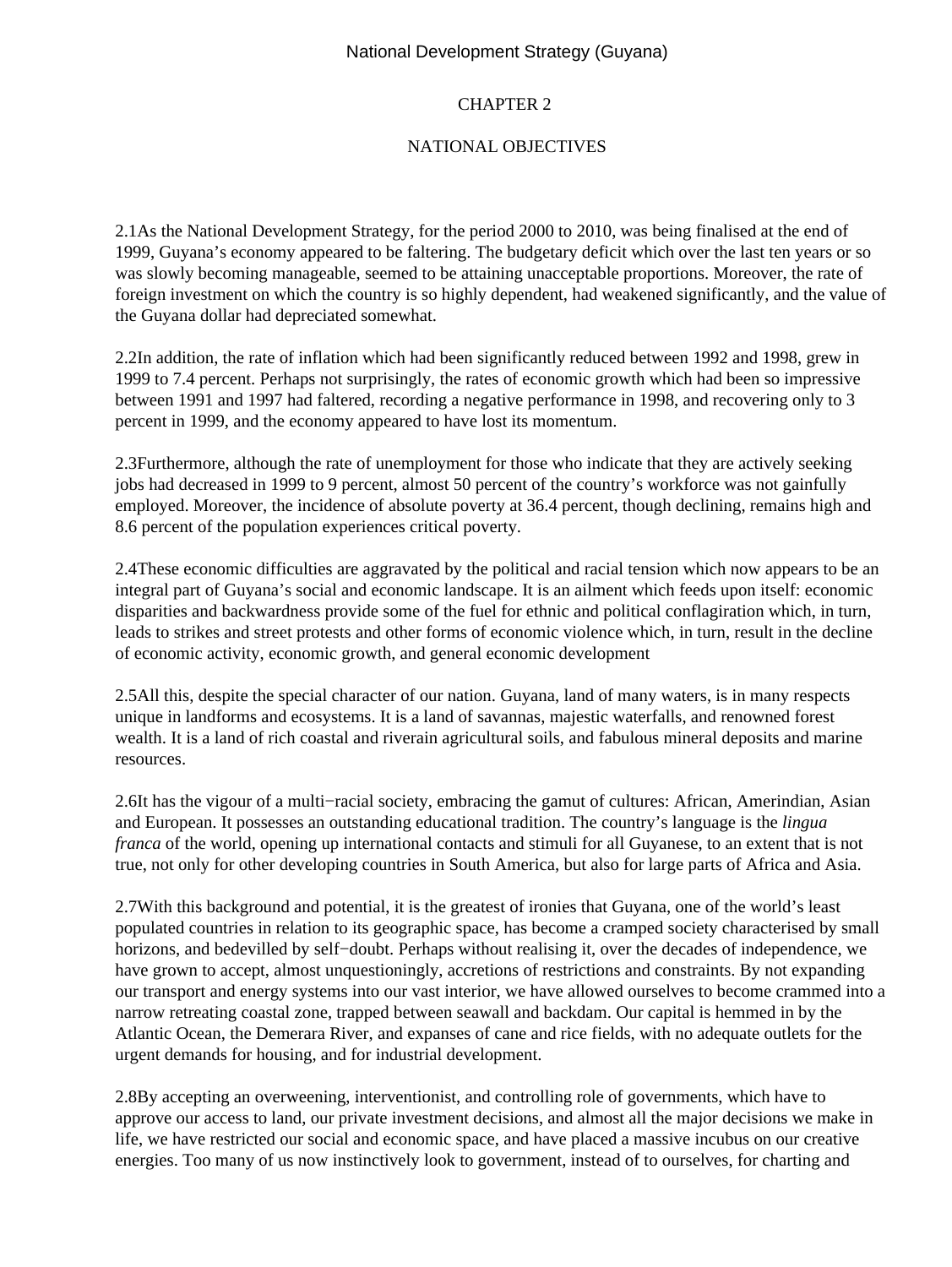following our own courses. We are not a confident, self−assured civil society.

2.9 We have allowed the shadows of our history to dominate our potential and to perpetuate fear. We have become captive to our own racial and political stereotypes.

2.10 Guyanese who have chosen a life abroad have earned well−deserved reputations for hard work and competence. Those of us who have stayed, or have returned, to engage in the labour of building our nation can do so as well; provided that we free ourselves of these self−imposed restrictions. This means expanding into our geographic interior; extending our civic and private sectors; and putting central government in its proper roles of policy maker and regulator, not commander. It requires the strengthening of our local government system to allow fruitful participation by all. It demands resisting appeals to act and react on the basis of race. It implores us to conduct ourselves first and foremost as Guyanese.

2.11 This also means the further widening of our economy from the narrow base of sugar, rice, and minerals on which it has rested for decades. It means drastically diversifying our agriculture. It means moving from a predominantly agricultural society to an agro−industrial economy in which the value that is added to our products accrues in this country. It means utilising all the available technology rapidly to modernise our country, including especially, information technology.

2.12 The sad fact is that despite the interventions of the Bretton Woods institutions in Guyana since 1989, the political economy of the country has been neither restructured, modernised, nor diversified. We are still basically an agricultural society which depends, more or less, on the same crops which we have been producing for over a hundred and fifty years. We are still basically two countries: one located on the coast, and the other in the remote interior, with very few cultural and physical linkages between us. We are mostly still distinct ethnic groups which, in times of stress, unhealthily oppose each other. We still utilise, albeit inefficiently, the institutions which we inherited at independence; institutions which were designed for different times and with different purposes and objectives in mind.

2.13 The objectives of the National Development Strategy which would provide a policy framework and a set of guidelines for the country's development during the first decade of the twenty−first century must therefore provide a blueprint for the attainment of a wide−ranging set of objectives.

2.14 First and foremost, a strategy which would lead to the attainment of the highest rates of *economic growth* that are possible in the time–frame of the NDS must be formulated. This is an imperative. The other developmental objectives of the strategy would be, in large measure, dependent upon rapid economic growth.

2.15 The second objective of the strategy is that of *poverty alleviation*. In addition to the direct concerns for the plight of the most disadvantaged groups, the well−being of all societies depends upon significantly enhancing the living standards of the poor. The attainment of this objective would require not only massive investment in basic services such as health, education, water and housing, but also the formulation and implementation of effective programmes to place low income families on a self−sustaining path of betterment, programmes that are based on well−designed packages of incentives.

2.16 The third objective of the NDS may be described as the achievement of *geographical unity*. In effect, this means integrating the country spatially so that all its regions can become full partners in every sense. This is a matter of the highest national priority, given the present difficulties and costs of internal transport, and the fissiparous tendencies which appear to be growing in our society. Its urgency is attested to by the facts that several hinterland areas, in which Portuguese is commonly spoken, have more extensive relations with Brazil than with the rest of Guyana; and that Venezuela has unconcealed pretensions to a large part of Guyana's territory. The attainment of this objective would, also, of course, lead to the penetration of the interior and to a more rational distribution of the country's population.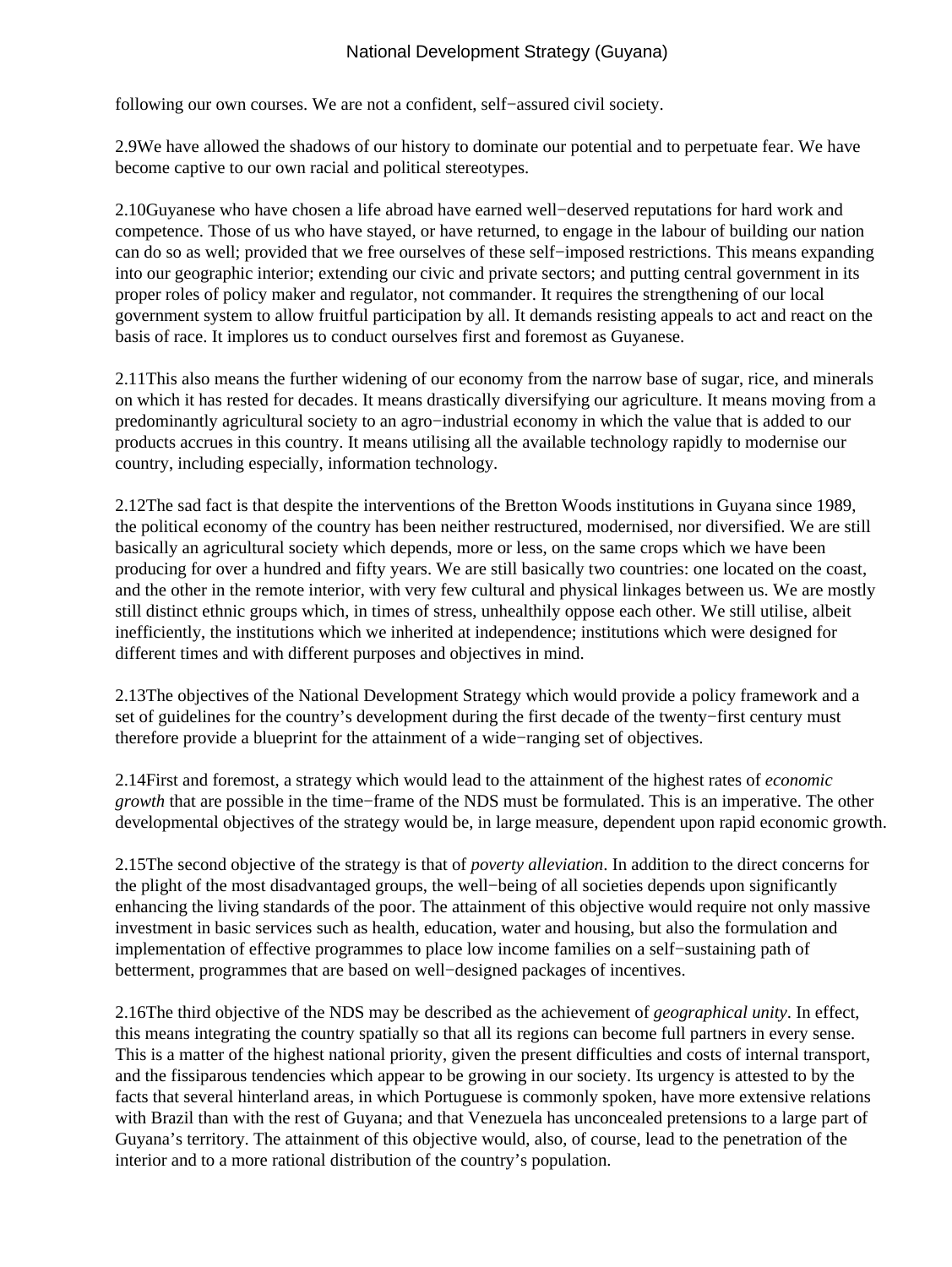2.17 The fourth objective, to a great extent, complements the third. **It is the equitable distribution of economic activity.** Its primary purpose is the removal of the disparities in income and economic activity among the regions, and the support of the process of shifting the country's population from the coast to the hinterland.

2.18 Fifth is the objective of *diversifying the economy*. The country cannot continue to depend on a narrow economic base, especially one that is so dependent on preferential agreements and tariffs. It is therefore necessary to diversify within the agriculture sector; to extend the range of economic activity to include agro−based industries; and perhaps of most importance, to adapt and apply cutting−edge technology wherever feasible in our country. The argument is that a developing country such as Guyana need not be condemned to repeat the technological learning process that the industrialised nations have passed through. It must attempt to bridge the gap.

2.19 These then are the main objectives. However, it cannot be too strongly emphasised that to attain these targets certain conditions must be put in place.

2.20 First, there must be a greater degree of political inclusivity in the governance of the country. It is absolutely necessary that the polity be restructured in a way that is widely acceptable, and in a manner in which all segments of society feel that they have an equal stake in the political process and in the country's future. Moreover, the effectiveness and transparency of government must be improved, for they affect all aspects of our social, economic and political life.

2.21 Second, to attain high rates of economic growth and higher standards of living, there must be higher productivity. Many factors contribute to raising productivity but, above all, productive forces can be unleashed through better basic education and vocational training, more productive infrastructure, and a clear economic policy framework which leads to a simplification and clarification of such matters as investment procedures, the obtaining of licences to perform various business activities in Guyana, and the ownership and transfer of property. The important point is that the Government's rules should no longer inhibit investment and production, but facilitate them.

2.22 Third, it is vital that the educational system be re–examined if the policies that are put forward in this National Development Strategy are to stand any chance of being translated into successful programmes and projects. The details of how this may be achieved are put forward later in this document. Suffice it to state, at this stage, that educational reform should embrace more effective teacher training, a greater emphasis on the basics of primary education, a more focussed attention on science and technology, and a consolidation and improvement of both the courses and facilities at the University of Guyana at Turkeyen. Failure to develop adequately our country's human resources can be the main constraint in the attainment of the nation's developmental goals.

2.23 To summarise, the objectives of the National Development Strategy are:

- i. the attainment of the highest rates of economic growth that are possible, by the year 2010;
- ii. the alleviation of poverty;
- iii. the attainment of geographical unity;
- iv. the equitable geographical distribution of economic activity; and
- v. the diversification of the economy.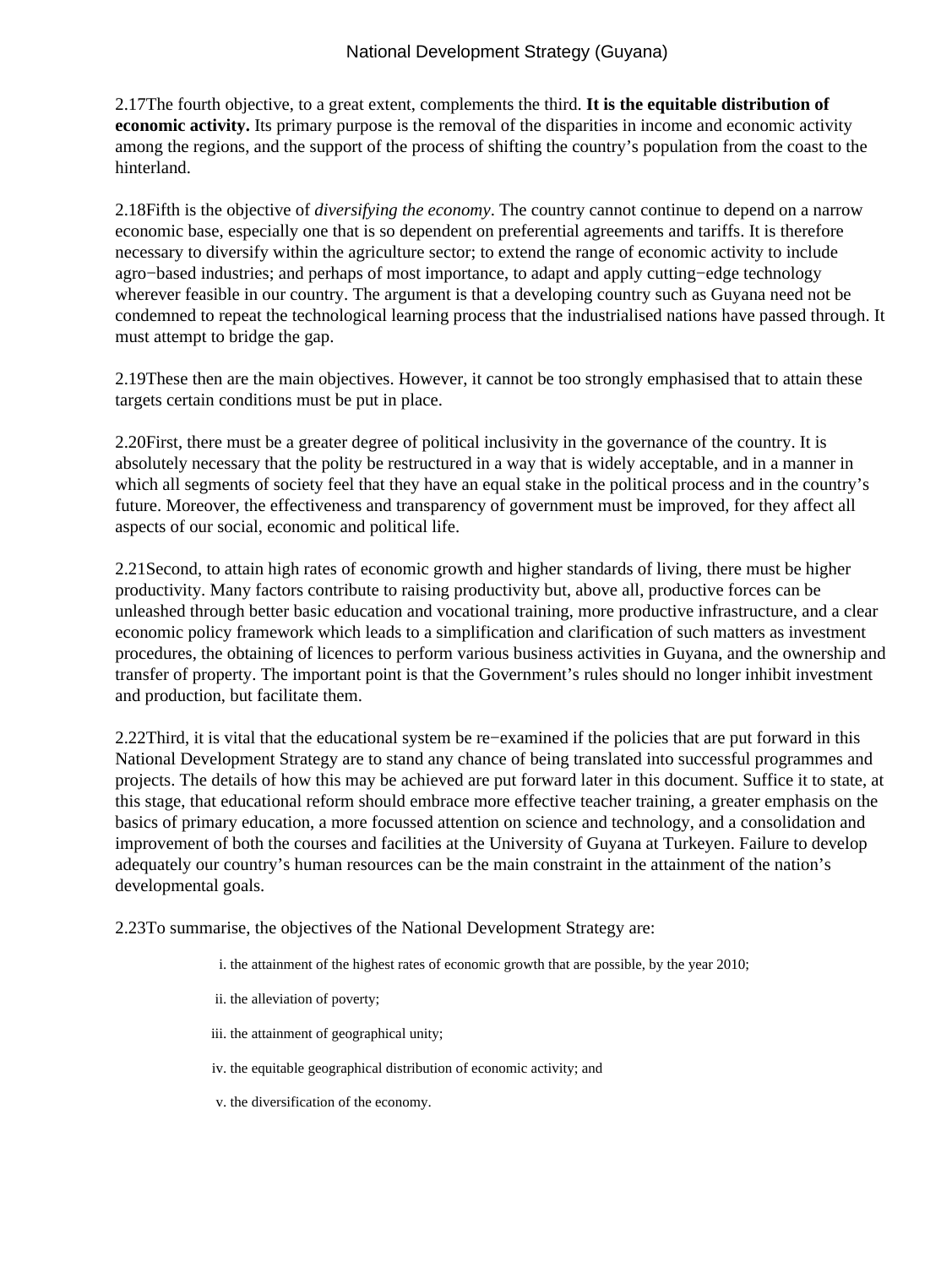## CHAPTER 3

### **GOVERNANCE**

## 3.I THE CONCEPT

3.I.1 The United Nations has defined governance as the exercise of political, economic and administrative authority in the management of a country's affairs. Governance comprises the complex mechanisms, processes, relationships and institutions through which citizens and groups express their interests, exercise their rights and obligations, and mediate their differences. Good governance is characterised by participation, transparency, accountability, effectiveness, equity and strict adherence to the rule of law.

3.I.2 Participation occurs when citizens or their representatives possess adequate and equal opportunities to initiate discussions on issues which concern them, to be consulted on matters of national or regional or parochial interest, to express their views and preferences on these issues and matters, and to play a role in formulating the ultimate decisions.

3.I.3 Transparency may be described as the absence of secrecy in all transactions and activities of the government, except those specifically excluded by law. Transparent systems of governance permit a wide range of information to be accessible as of right; are characterised by clear procedures for decision−making; and have open channels of communication between stakeholders and officials. Such systems enable citizens to scrutinise and assess all aspects of a government's business, to uncover wrong−doing, and to protect their rights.

3.I.4 Accountability is simply the requirement that government officials be responsible to citizens for any malpractices which they might perpetrate during the course of their work. Transparent systems of governance are a prerequisite of accountability.

3.I.5 It is possible, of course, for a government to be participatory, transparent and accountable and yet be ineffective. It should be obvious, however, that effectiveness, the capacity to realise objectives, is of paramount importance. As the United Nations has succinctly expressed it, "effectiveness requires competence; sensitivity and responsiveness to specific, concrete, human concerns; and the ability to articulate these concerns, formulate goals to address them, and develop and implement strategies to realise these goals."

3.I.6 The term equity speaks for itself. It implies that an essential element of good governance is that all citizens should be treated justly and without partiality; that no group, or race, or religion, or class should be discriminated against or given special privileges.

3.1.7 The final concept is that of the rule of law. The basic features of this fundamental of good governance are that (i) the law must prevail over all persons, and all institutions, including even the government (ii) citizens must be shielded from arbitrary and unlawful acts by other persons and by the state; and (iii) all citizens should be given equal treatment before the law and should be subject to the law. The rule of law is an essential precondition for accountability. For the rule of law to prevail there must be *inter alia* knowledge of the law and the legal system, an independent magistracy and judiciary, an uncorrupted and incorruptible police force, and the nondiscriminate application of the law itself.

3.I.8 **It is now generally acknowledged that there can be little lasting and sustainable social and economic development in the absence of good governance.** This is true for all societies. It is especially true, however, for multiracial societies such as Guyana in which obsessions with ethnic origins often transcend policies, plans, strategies and performance.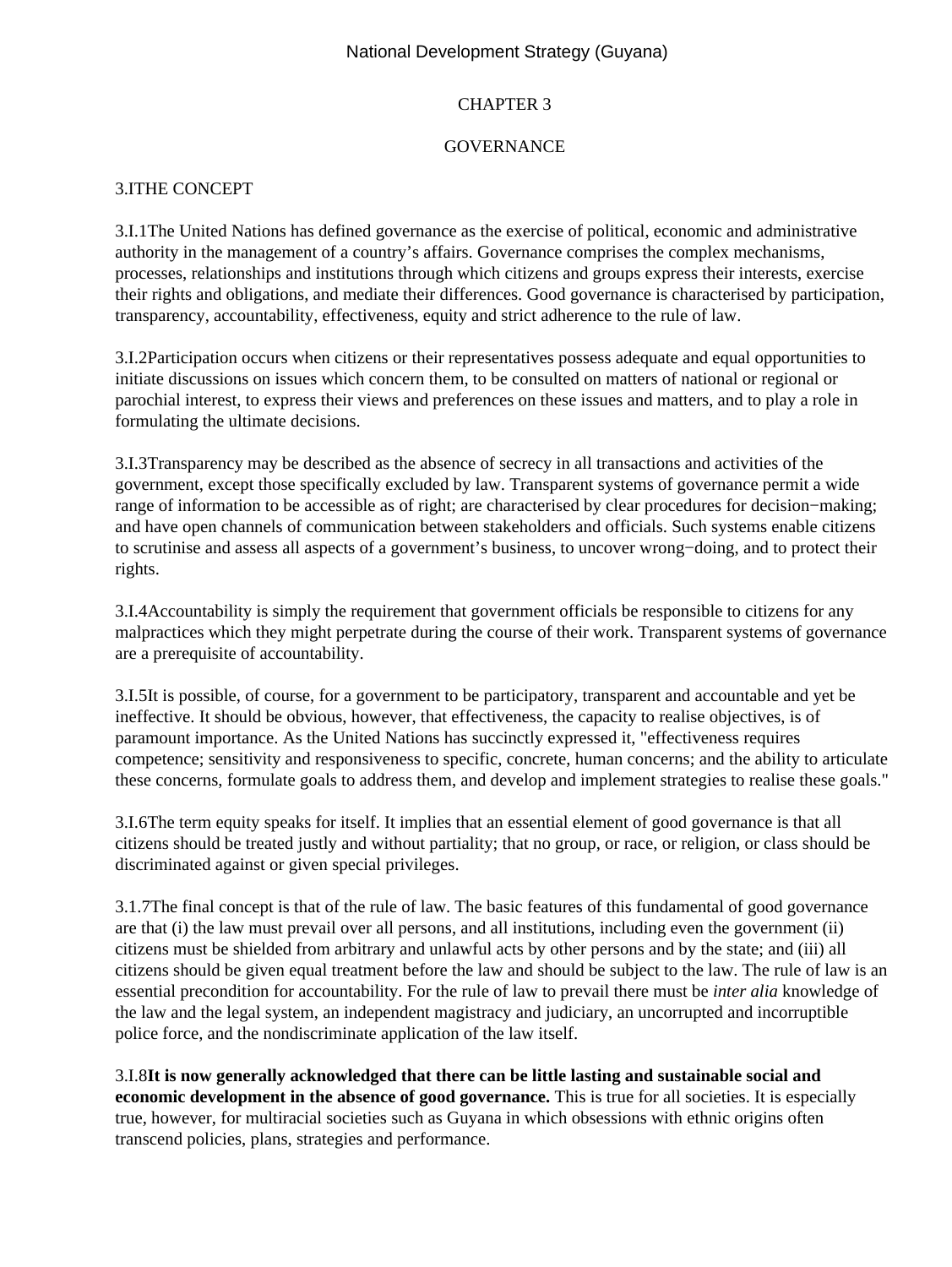3.I.9 Bad governance inhibits sound economic development in several ways. First, it creates a tension between the government and those who perceive that they are being excluded from government, or are being treated unfairly by the legal system or by law enforcement officers. The results are unnecessary strikes that occur too frequently and persist for too long; other forms of economic sabotage; frequent street marches, demonstrations, and other types of protest; and a general environment of disorder and upheaval. Second, there is often a reduced respect for established authority. Laws are therefore flouted as if to countervail against the illegalities that are intrinsic in bad governance. Third, it is often accompanied by corruption. As a consequence, there is a loss of revenue to the State; over−expenditure on development programmes; and, in general, so inefficient an execution of projects that their poor quality leads to their early deterioration and, ultimately, to high maintenance and repair costs. Fourth, where transparency does not exist, there is often a perversion of economic choice with all its concomitant ills. Fifth, there is an overall loss of growth and development throughout the State. And sixth, a country that acquires a reputation for bad governance often does not attract investment because of the high unofficial rents that are often demanded in such places.

3.I.10 This list of the ills which beset nations that are badly governed is not exhaustive. It is submitted, however, that it is sufficiently long to underscore the overarching importance, in the development process, of the quality of a country's governance. **It is perhaps therefore true to state that if key elements of the strategy that is presented in this chapter are not implemented, it is most unlikely that the social and economic developmental objectives which have been established as the overall goals of this National Development Strategy, will ever be attained.**

# **3.II THE CURRENT SITUATION**

3.II.1 An exhaustive survey of the state of governance in Guyana has not been undertaken. It was therefore found necessary, in preparing this section, to study and assess various reports by those international and bilateral agencies that are interested in the social, cultural and economic development of Guyana; reports and statements of the government itself; newspaper articles and correspondence; submissions to the Constitutional Reform Committee; and relevant articles in social, economic and political journals.

3.II.2 The picture that emerges is very disturbing. As many of the problems which now exist are historical, and owe their origins to the practices of past governments, or to the combined follies of past and current opposition and ruling parties, what follows is not intended to cast aspersions on the performance of any particular group. All Guyanese, in one way or another, have contributed to the poor quality of governance which has prevailed, and still exists, in our country.

## 3.II.3 Participatory Democracy

3.II.3.1 Given the nature of the country's history and its current constitution, it should not be surprising to learn that there is little participation by Guyanese non−governmental groups and other sections of civil society, in the formulation of public policies and in their implementation. Opposition parties, as always in the country's political history, are not routinely and formally consulted on legislative matters, nor are the trades unions and the private sector. It seems to be the rule that such organisations are asked to participate in the decision−making processes only in times of crisis, particularly when there is industrial strife and political violence. Successive Guyanese governments have failed to appreciate that if consultation and participation were made essential stages in the exercise of government, the frequent confrontations which have become an integral part of the country's life would be considerably reduced, if not eliminated.

3.II.3.2 The diminution of strife would be of value in any country, for, as has been pointed out, frequent demonstrations and incidents of economic violence either dissuade financiers from investing in a country or,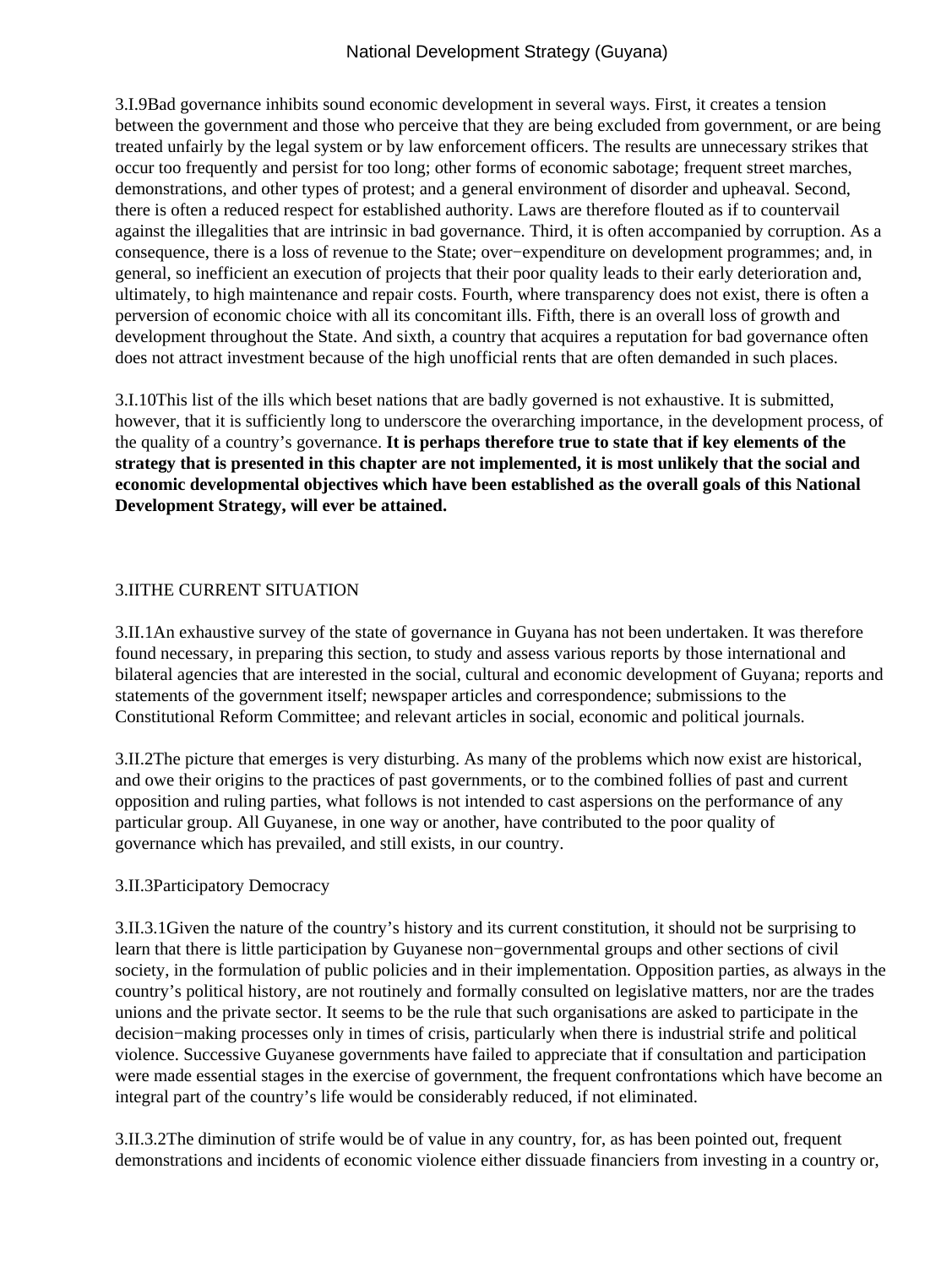because of the perceived risk, incline them to demand higher rates of return on their investments. In either instance, economic and social development is severely hampered. The reduction of strife would be doubly beneficial in a country like Guyana in which every disagreement is given a racial connotation, and where problems, which in other communities would be considered to be normal political or industrial disputes, are intensified and made fearful by the racial cleavages which prevail in the society. Consultation and participatory procedures need therefore to be institutionalised in all aspects of government and at all levels. In this regard the trades unions, the private sector, non−governmental organisations, and civil society as a whole, should be seen as partners in the country's quest for equity and sustainable development.

3.II.3.3 The roles of the trades unions, the private sector, and non−governmental organisations which represent specific interests are well−known. It might, however, be useful to state what is meant by the term "civil society". The United Nations Development Programme defines it well. "Civil Society", it states, "is more than just society. It is the part of society that connects individuals with the public realm and the state − it is the political face of society. Civil society organisations channel people's participation in economic and social activities and organise them into more powerful groups to influence public policies...". It should be evident, in the context of Guyana's social, economic and political environment, that civil society organisations should play a more important part in both shaping and implementing public policies.

3.II.3.4 The parliamentary opposition parties should also be part of the process. However, apart from their participation in the Public Accounts Committee in Parliament, they do not appear to possess any constitutional or legal right to engage, except in negative ways, in the business of governance. It is therefore considered necessary to enshrine in the law measures which would ensure that the opposition parliamentary parties be included in a more creative way in the law−making processes.

3.II.3.5 The history of governance in Guyana demonstrates that the country's very origins; its various Constitutions, the political systems under which it has been governed, culminating in a Westminister type arrangement; and its political configurations, have militated against consensus−building and the practice of participatory and consultative democracy. Indeed, often, the only objective of the political exercise is to confound the opposing political party. In such circumstances, opacity in government is seen as a virtue, and transparency an impediment in the exercise of power. Moreover, because voting preferences are not based on performance in government, or on the policies of contending political parties, but are almost inextricably linked to race, accountability and effectiveness are often considered to be irrelevancies. As a result, most Guyanese do not appear to have as yet fully developed that level of political sophistication which demands good governance as of right. This is the basic reason for the necessity to establish guidelines, rules of procedure, and laws to ensure inclusivity.

3.II.3.6 The current systems of local and regional government also do not lend themselves to meaningful participation. Indeed, in many respects, they accentuate the imperfections of the central government, by replicating both the winner−take−all syndrome, and the absence of statutory and formal procedures for consultation. If anything, because the power to make decisions which impinge upon regional and village life rests almost entirely with the Centre, the peripheral systems impede, rather than assist, the development of local democracy. For example, budgetary allocations and expenditure are controlled by the Centre; the most senior regional public servant is employed by the central government and reports directly to the minister responsible for regional and local government; and the laws which the regional and local authorities administer are initiated, enacted, and imposed by the Centre. It follows, therefore, that no matter what the political allegiance and complexion of the regional and local governments, the economic and social decisions which influence and control the lives of their citizens are made by the Centre. The current local government system therefore, to a large extent, acts as a brake on regional democracy.

3.II.3.7 There must therefore be a much greater degree of decentralisation to the regional and local authorities. Systems must be put in place which would empower the regional authorities to make laws and to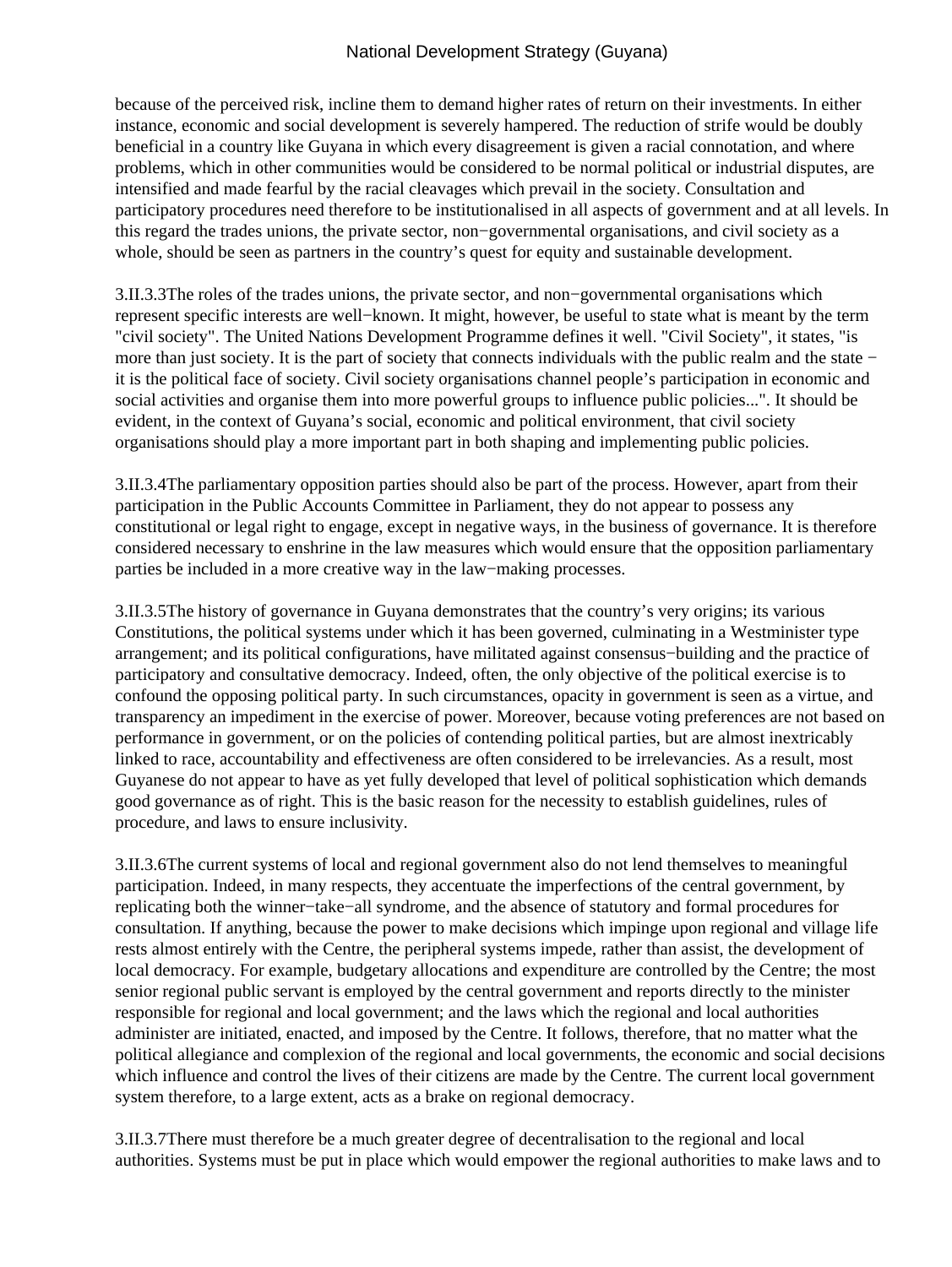impose local taxes. There must be popular participation in the development process at all levels of our society.

# 3.II.4 The Rule of Law

3.II.4.1 It must be emphasised at the outset that Kafkaesque situations in which the authorities knock on the doors of innocent citizens, throw them into prison without even stating the reason for their seizure, and relentlessly pressure them into confessing to they know not what, do not often obtain in Guyana. Nevertheless, there is strong evidence that many people in the country are of the opinion that the rule of law does not always prevail. They hold the view that the administration of justice is unpredictable and often biased; and that law enforcement officers often ignore the rights of the population, employ unnecessary force and violence in their dealings with certain classes, and appear either to be unable to solve problems of any complexity or choose not to bring the perpetrators to justice if they are rich or influential. In any event, many law enforcement officers are considered to be rent−takers. These impressions of the ordinary Guyanese citizen are difficult to substantiate to the degree that would be required in a court of law. Moreover, they are generalisations which should not be applied to the entire judiciary, magistracy and police force. The sad fact is, however, that it is agreed by all objective commentators that the Guyana justice and law enforcement systems have deteriorated severely over the years.

3.II.4.2 Consider the justice system. Court facilities, although having been improved in recent times, are still, in general, shabby and in various states of disrepair. Court staff are depleted in numbers and not as qualified as they are required to be. Indeed, almost fifty percent of the positions in the judicial system is vacant, and many of the existing staff occupy positions that are well beyond their education and capabilities. In addition, the law libraries do not possess basic reference documents and reports, and are not kept up−to−date.

3.II.4.3 Moreover, there are reported to be inordinate delays in the trying of cases, mainly because (i) court files very frequently cannot be found, because of the absence of indexing systems, the low quality of security, and the inefficiency of the filing procedures; (ii) inadequate noticing procedures for litigating parties, attorneys, witnesses, and the police; and (iii) the dearth of qualified staff. As a consequence, there is a tremendous backlog of cases. Even more reprehensible is the practice by many judges of handing down their judgments long after the trials over which they presided have been finished. The combined result of trial delays and late judgments is that, often, innocent persons serve long periods in jail pending trial, business transactions are stymied, and economic development is hindered.

3.II.4.4 Furthermore, Guyana's courts are not supported by modern technology. Computers are virtually unknown. Indeed, the equipment that is currently utilised is often so obsolescent that spare parts cannot be obtained for them. In addition, the organisational structure of the administration which manages the judicial system is, at best, very early twentieth century.

3.II.4.5 It is argued by many that the overarching reason for this devastating inefficiency is the uncompetitive salaries that are paid to those who work in this important branch of government. Except for a dedicated few, it is simply impossible to attract the best and most experienced. It is evident, therefore, that in the national development strategy, provision must not only be made for improving the management system, modernising its procedures, refurbishing its premises and providing it with relevant equipment, but also for increasing salaries, and for putting in place an organisation which would ensure that the emoluments of the judiciary are not subject to the whims and fancies of politicians, or those who make decisions on their behalf.

3.II.4.6 In Guyana, members of the judiciary are appointed by a Judicial Service Commission whose members are selected by the President, after consultation with the Minority Leader. As there is widespread belief in the country that there is often political interference in both the appointment and promotion of judges, their integrity and impartiality are often challenged. This matter too must therefore be addressed.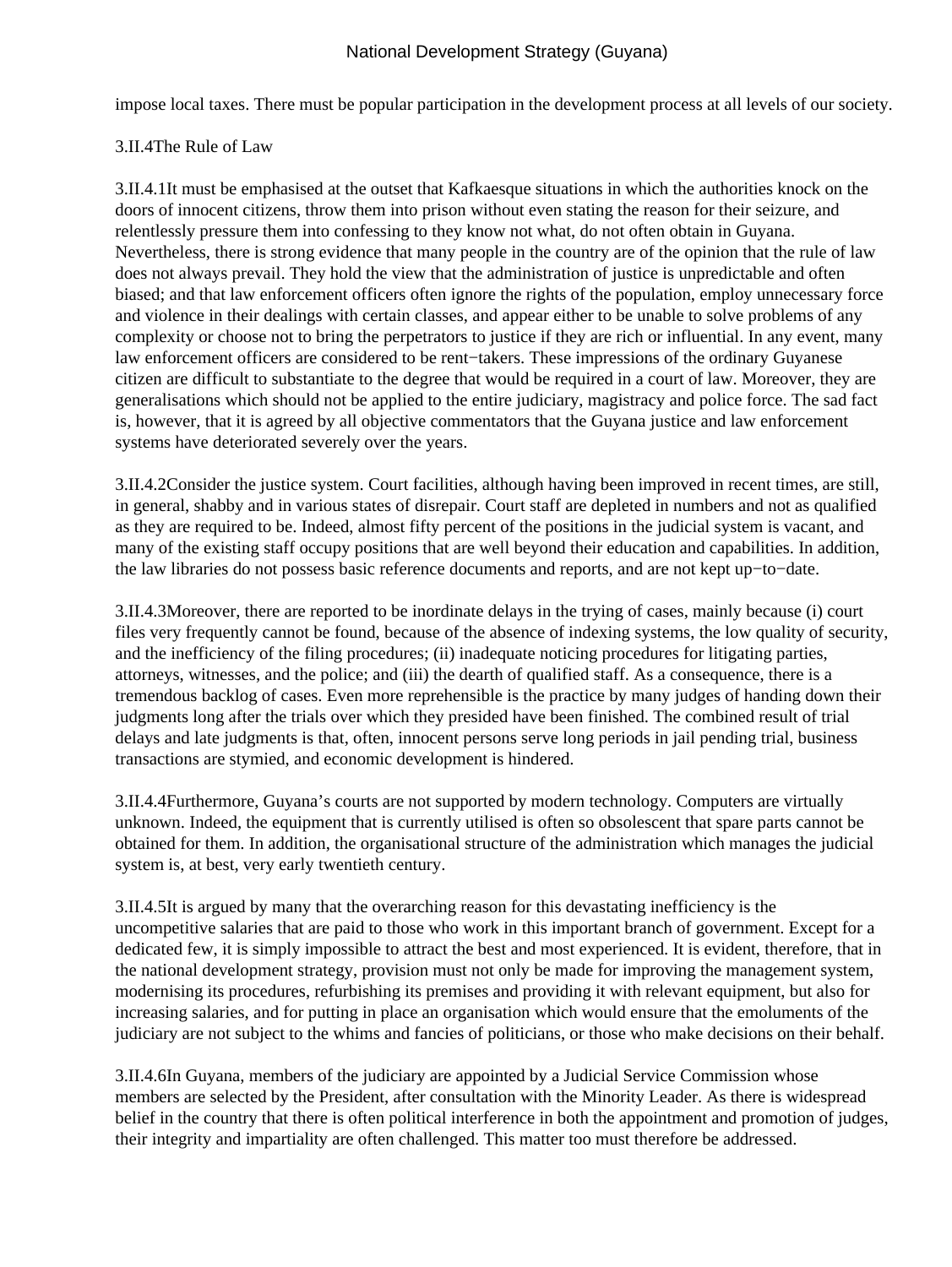3.II.4.7 The fundamental importance of a well–functioning judiciary in the economic and social development of a country such as Guyana cannot be overemphasised. It is now well−documented that one of the reasons for the persistent underdevelopment of many poor countries has been the failure of the governments of these countries to ensure that the basic legal framework of liberalised economies is provided. The vigour of the marketplace depends in large part on the establishment of an environment in which legal rights, especially property and contractual rights, are enforced and protected.

3.II.4.8 The legal environment should therefore comprise competent, ethical, well−paid professional judges, who administer rules that are designed to promote, and not to hamper, economic development. The judges should be advised by competent, ethical and well−paid lawyers. Their decisions should be enforced by competent, ethical and well−paid policemen and bailiffs. And the judges should operate within a framework of easily ascertainable rules and practices. Perhaps above all, the judges should be insulated from interference by the legislative and executive branches of government.

3.II.4.9 What is required in Guyana is an independent and capable judiciary that is dedicated to upholding the Constitution and the rule of law, and to protecting individual and community rights. In order to attain the necessary independence, it will be necessary to devise a system which minimises the influence of the executive on the selection of the Chief Justice, the Chancellor, and the Judicial Service Commission. To this end, the selection panels should comprise persons chosen mainly from the legal profession, but including also representatives of Civil Society. Parliament should be empowered to approve recommendations from these panels, by some proportion that is more than a simple majority. The salaries of the Judiciary should be financed from a fund especially established for that purpose.

3.II.4.10 The problems which beset the Police Force are similar in many respects to those which so adversely affect the judicial system: poor salaries, a shortage of equipment and the virtual absence of modern aids and technology. Moreover, in addition to being 30 percent under strength, a large proportion of the existing force is poorly educated and virtually untrained. This is particularly true of, but not confined to, the lower ranks. On top of all this, the physical facilities in which the Force operates are frequently inadequate. Means must therefore be devised to overcome these obstacles to development, and to remove the concomitant incentives to bribery and corruption. It would also be necessary, because of the racial tensions which seem always to exist in Guyana, to devise means of ensuring that the composition of the Police Force reflects the ethical diversity of Guyanese society. Because it has been argued that, for one reason or another, certain ethnic groups do not wish to work in the Police Force, efforts to recruit them should not only be intensified, but the processes of recruitment should be transparent and should be publicised.

## 3.II.5 Civil Rights

3.II.5.1 The current constitution of Guyana enshrines the rights of the Guyanese people. Indeed, it includes certain rights, such as that of free education, which the courts have ruled to be merely declaratory and not justiciable. There can be little doubt, therefore, of the intention of the framers of the Constitution to provide Guyanese citizens with a set of legal principles that are designed to ensure that they enjoy certain basic benefits. The trouble lies in the recognition and enforcement of these rights by the authorities. Indeed, many Guyanese seem to be unaware that even the justiciable rights are enforceable.

3.II.5.2 This state of affairs has come about partly because mechanisms have never been established in Guyana to inform citizens not only of the existence of these rights, but also what they mean in practice, and what steps should be taken to ensure their enforcement; partly because no specific civil rights statute exists;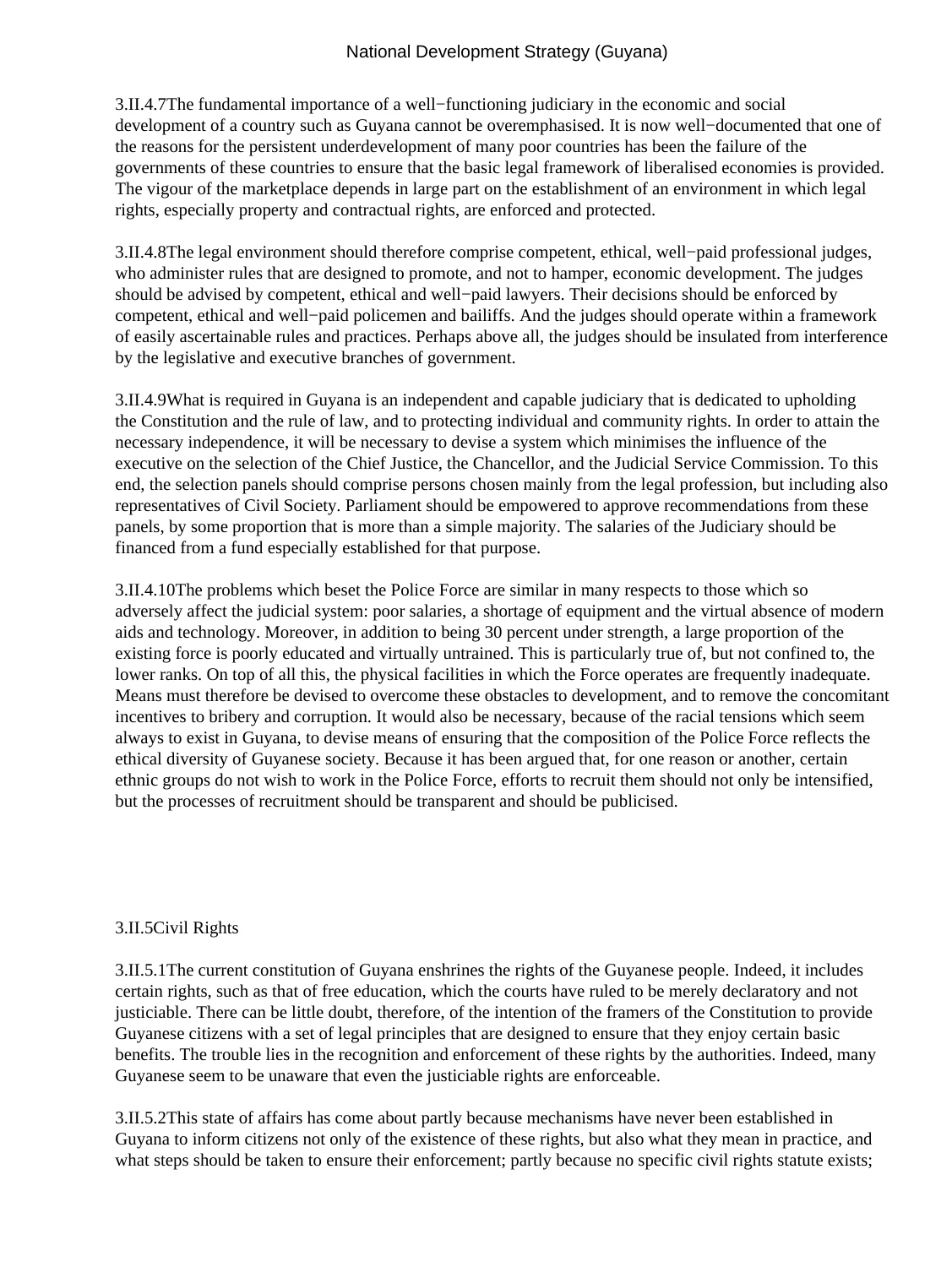and partly because there are few institutions in the country which seem capable of thoroughly and impartially investigating complaints of breaches of civil rights, of preparing cases against those who are accused of committing such breaches, and of prosecuting the offenders in the court.

3.II.5.3 The Race Relations Commission which has been established in recent years has not gained the approval of the major political opposition party, and has not been allocated adequate financial resources. As a result, it seems to be incapable of vigorously pursuing allegations of racial discrimination and violence in Guyana.

3.II.5.4 The Ombudsman's Office, strictly speaking, should not be considered to be a civil rights authority, because its mandate confines its investigations to the administration of the public sector. In any event it does not seem to have dealt with any major case of public service maladministration, over the last two decades or so, despite the many allegations of governmental malfeasance that are made by Guyanese citizens.

3.II.5.5 It is evident that the list of civil rights must be revised and modernised; that a body of laws should be enacted to ensure that the nature and extent of these rights are clearly defined, and the penalties for their breach are known; and that institutions with a sufficiency of resources to investigate civil rights claims and to take them to the courts be established as soon as possible. Above all, a system must be put in place to formulate policies and enact and enforce laws prohibiting discrimination on the basis of race, disability, sex, religion and national origin.

### 3.II.6 Public Administration

3.II.6.1 It is now generally accepted by most Guyanese that, in future, the private sector would play the leading role in the social and economic development of the country. It may therefore be considered to be somewhat paradoxical that, in such a context, the importance of a competent and efficient Public Service should increase rather than diminish. This is, however, the case. For if the private sector is to be the engine of growth for the economy, the Public Service's duty is to create the most favourable environment for such growth, and to ensure that all the citizens of Guyana benefit from the activities of investors and entrepreneurs. Moreover, the Public Service would be required to become more efficient and cost−effective in the formulation and implementation of social and infrastructural policies.

3.II.6.2 Therefore, what is required in Guyana today, and in the years to come, is a Public Service that is capable of:

 (i) formulating macro−economic and other public policies which would enable the private sector, and other sections of civil society, to flourish and develop;

(ii) negotiating agreements with potential investors which would, at one and the same time, ensure fair returns to the State and the financier;

(iii) establishing the social and physical infrastructure (or creating the conditions for its establishment) which would enhance the quality of life of all citizens; and

(iv) putting into place institutions which would monitor the performance of the general economy, and of the private sector, not only to assist in its successful development, but also to make certain that the interests of Guyanese citizens are always taken into account.

3.II.6.3 This entails the identification of a range of possible developmental objectives and the selection of those that would be most beneficial to the Guyanese people; the analysis of the various options that might be available for the attainment of the selected objectives; the formulation of plans and strategies to optimise the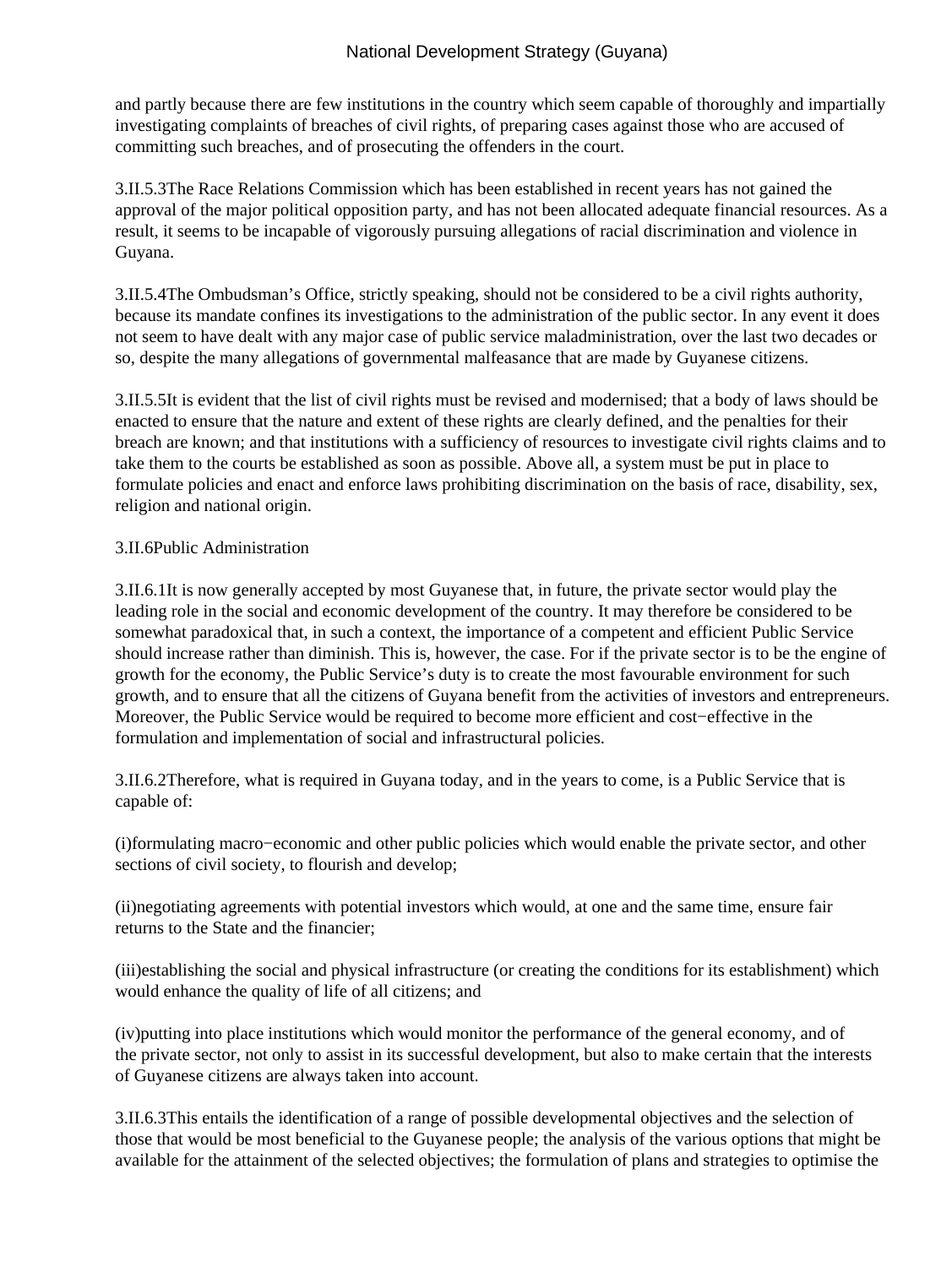returns from the chosen objectives; and the devising of methodologies, mechanisms, and institutions to implement the strategies and/or to monitor their implementation.

3.II.6.4 Such a Public Service must possess the skills of policy formulation and policy analysis; must be knowledgeable of relevant modern technologies and techniques; must either have at its disposal the most up−to−date information on a wide spectrum of topics, or know how to gain and interpret such information; must be able to analyse and adapt this knowledge to Guyana's needs, situations and environment; and must be able to apply such information in its dealings with the Private Sector.

3.II.6.5 Guyana does not have such a Public Service. Although the country is fortunate to possess a number of Public Servants with the capacity to perform many of the policy−making, administrative and technical functions of a modern government in a developing economy, critical masses of well−trained and experienced Public Servants do not exist in many areas. Indeed, in several vital disciplines, there is a complete absence of qualified personnel.

3.II.6.6 The Guyana Public Service is too large in certain non−essential areas and too small in many crucial fields. Moreover even where required skills are available, they are often under−utilised because of poor deployment practices and the existence of weak institutions.

3.II.6.7 In almost every tier of the Public Service morale is low. It is low because of still unrewarding salaries, a perception of political interference by employers, and a dearth of incentives. There are no merit rewards, and the system of annual increments has long been abolished. As reprehensible as the absence of rewards is the absence of penalties for inefficient performance.

3.II.6.8 On top of all this, Public Servants operate in systems which not only lack transparency and accountability, but in which mechanisms for asserting authority have broken down. It should not be surprising, therefore, that the probity of the Public Servant is most suspect, and that some of them have been accused of demanding and accepting bribes. The practice of rent−taking is allegedly particularly rife in the revenue collection agencies, and in those institutions that are involved in the tendering processes, and in the execution and implementation of government contracts, e.g., in the procurement of medicinal and educational supplies, and in the establishment of transport and building infrastructure. There are also serious claims that there is much discrimination and corruption in the allocation of land and housing.

3.II.6.9 Although many of these claims and allegations might be unprovable, there is little doubt that all the procedures which permeate these activities provide opportunities for fraud. The reform of the Public Service, which is now in process, should therefore be intensified, with a view to streamlining its structure and rationalising its activities. Special attention needs to be paid to the internal structures and working procedures of individual ministries and departments, the relationships and linkages among them, the objectives and functions of the various Boards which have been established, and the strategic utilisation of personnel who possess skills and expertise that are in much demand throughout the Government, but are in short supply.

3.II.6.10 Salaries, incentive schemes, packages of perquisites, and the enticement of expatriate Guyanese to return to their country of birth to fill certain positions, will have to be examined. Perhaps above all, systems which ensure accountability and transparency, and which increase the possibility of detecting illicit acts, would have to be established.

3.II.6.11 The term public administration includes, of course, Ministers and the entire ministerial apparatus. Because, in Guyana, many allegations of financial impropriety are levelled at this group, it would be necessary to define clearly the responsibilities of Ministers and to distinguish them from those of public servants. There is also need to examine carefully the entire ministerial structure; to determine whether there are too many ministries; to enquire, for example, whether the duties of the Ministries of Trade and Finance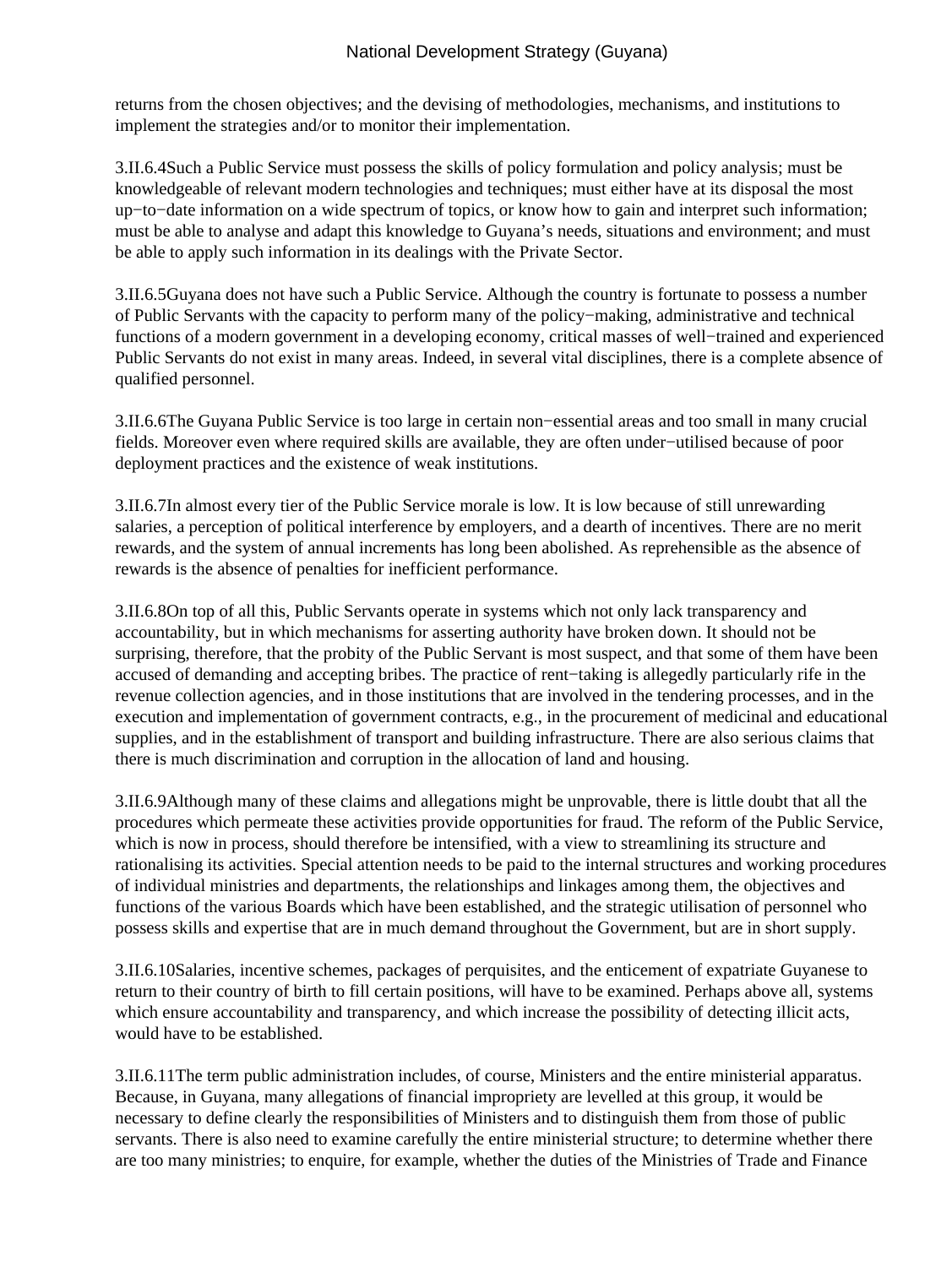overlap, and whether the responsibilities for some aspects of economic development, which seem to have been assigned to the Ministry of Foreign Affairs, do not add yet another unnecessary layer to the bureaucracy; to consider whether there is not duplication and waste in possessing both a Ministry of Agriculture and a Ministry of Fisheries, Crops and Livestock when in a reformed Public Service all that should be required of Ministries is the formulation of policies and the monitoring of their implementation. Moreover, it would be essential to establish transparent and accountability procedures which would make it easier to detect and punish transgressions. An important first step would be the reduction or elimination of the wide discretionary powers now held by Ministers.

### 3.III THE OBJECTIVE

3.III.1 The general objective of governance in Guyana is to ensure that the nation is administered and managed effectively and equitably, at all levels of government and in all geographical areas of the country.

3.III.2 The specific objectives are that (i) governance should be participatory and inclusionary, (ii) the rule of law should prevail throughout the land; (iii) governance should be transparent, and (iv) government officers and politicians should be accountable to Guyanese citizens.

## 3.IV THE STRATEGY

#### **3.IV.1 Participation and Inclusion**

3.IV.1.1 It will be a requirement of law that permanent parliamentary committees be established to participate in all stages of the drafting of all legislation. No bill will be brought to Parliament if it had not been subjected to the scrutiny and examination of these committees.

3.IV.1.2 It will be enshrined in the law that all such permanent parliamentary committees must consult with relevant sections of civil society and relevant non−governmental organisations during their deliberations on proposed legislation.

3.IV.1.3 Non−governmental organisations will be registered, and their right to be legally consulted on a range of issues, including legislative matters, enshrined in the country's laws.

3.IV.1.4 It will be a legal requirement that a number of days be set aside in each session of Parliament for the consideration of legislation originating from the Parliamentary Opposition Parties.

3.IV.1.5 Guidelines will be legally established in order to ensure that governments consult civil society and non−governmental organisations on the objectives and contents of national economic and social programmes, on the means and strategies for their implementation, and on their respective roles and responsibilities in their formulation and execution.

3.IV.1.6 Legal provision will be made for all regional assemblies to make laws, within clearly defined boundaries, and for them to impose taxes.

3.IV.1.7 Parliament will devise a formula for the sharing of state funds among the centre, the regions, the municipalities and the village authorities. This formula will be based on the amount of revenue accruing from the particular area, its population, its economic potential and its needs.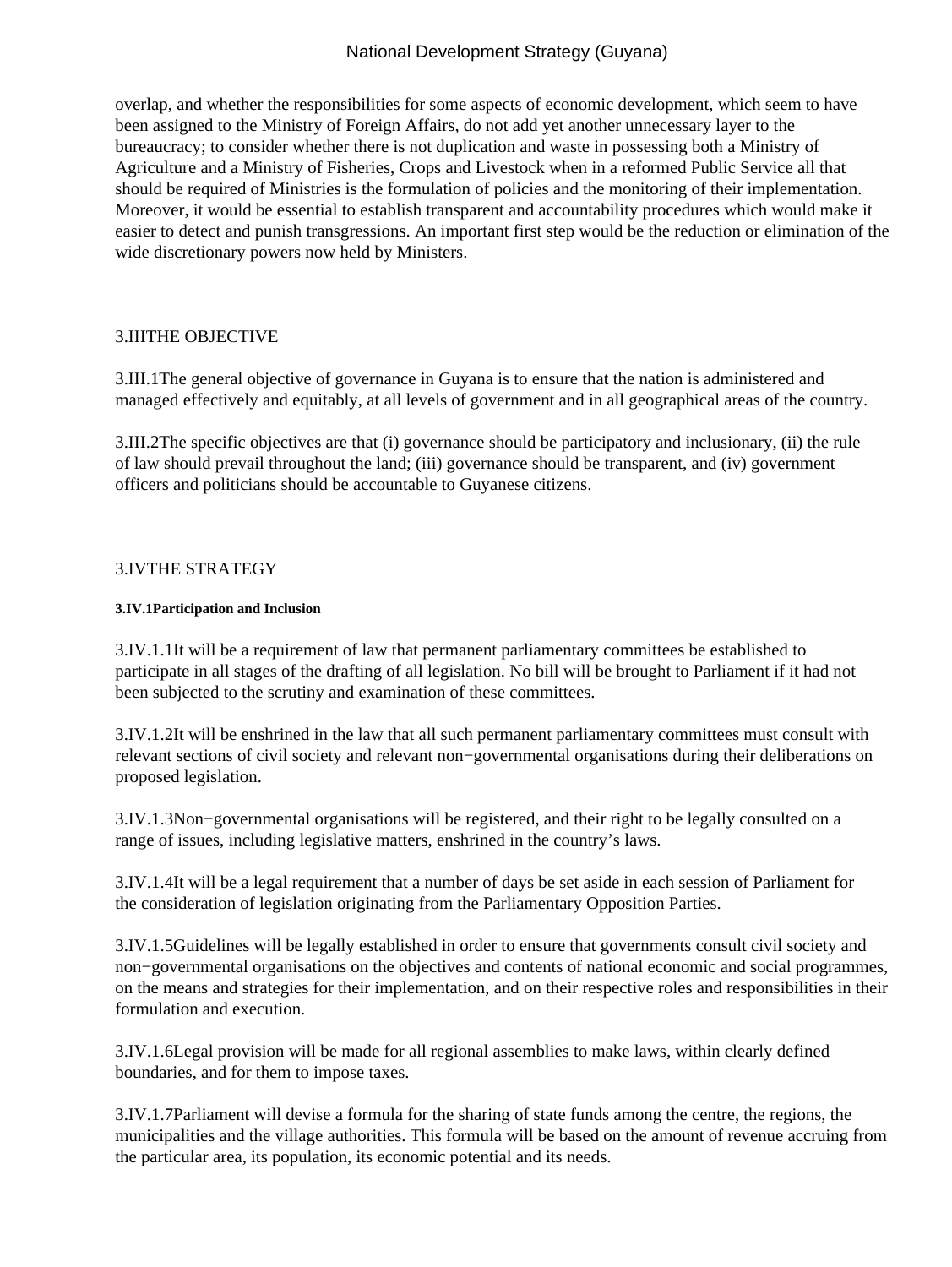3.IV.1.8 Provision for periodic revisions of the formula will be enacted.

3.IV.1.9 A framework will be devised, and legislation enacted, empowering regional governments to *deliver* educational, health, water, infrastructure and a range of other services in the regions for which they bear responsibility. The Regions will be required to carry a proportion of the costs of delivering such services.

3.IV.1.10 Every opportunity will be taken to re−examine the relevance of the Westminister system of Government to Guyana; and to have a series of structured national discussions on (i) the meaning of consociatism and federalism and other forms of inclusivity and power sharing, and (ii) their applicability to Guyana.

3.IV.2 The Rule of Law

3.IV.2.1 The refurbishing of court facilities throughout the country will be intensified.

3.IV.2.2 The law library will be improved by ensuring the sustained supply of up−to−date publications of case and statutory law, and relevant jurisprudential publications. Linkages will be established with law libraries in other countries in order to benefit from any relevant services which they provide. The library will be computerised.

3.IV.2.3 Administrative systems and procedures will be put in place so that court records and trial transcripts would be more readily available.

3.IV.2.4 Modern technology, through a phased programme, will be introduced into Guyana's Court system.

3.IV.2.5 The emoluments of the magistracy and judiciary will be significantly increased, over a period of time. The programme for the proposed increases would be the result of negotiations between the Guyana Bar Association and the Judicial Service Commission.

3.IV.2.6 Subject to the decisions of Parliament in its current constitutional reform exercise, it will be recommended as follows:

- i. the Head of the Judiciary be nominated by the President on the recommendation of the Judicial Service Commission, which would have made the recommendation only after consulting the Guyana Bar Association. The President's nominee must be approved by a two−thirds majority of Parliament;
- ii. the President will appoint the Judicial Service Commission after consulting the leaders of parliamentary parties, the Law Faculty of the University of Guyana, and the Guyana Bar Association;
- iii. the Judicial Service Commission will include the Head of the Judiciary, the Attorney General, a representative of the Law Faculty of the University of Guyana, a representative of the Bar Association, and the Chairman of the Human Rights Association;
- iv. appointments to the Court of Appeal and the High Court will be subjected to the approval of Parliament, by a two−thirds majority;
- v. the Judiciary will be financed by a special vote on the Consolidated Fund and managed by a separate financial administration responsible to the Head of the Judiciary. To provide the Judiciary with its own budget both bolsters its independence and places it in a position to maximise its efficiency; and
- vi. Guyana will become a member of a Caribbean Court, which would be a final court of appeal in all constitutional actions and in important civil and criminal matters.

3.IV.2.7 Responsibility for court administration, including budgeting and postings, will be in the hands of the judges themselves and will not be left to the government or public service.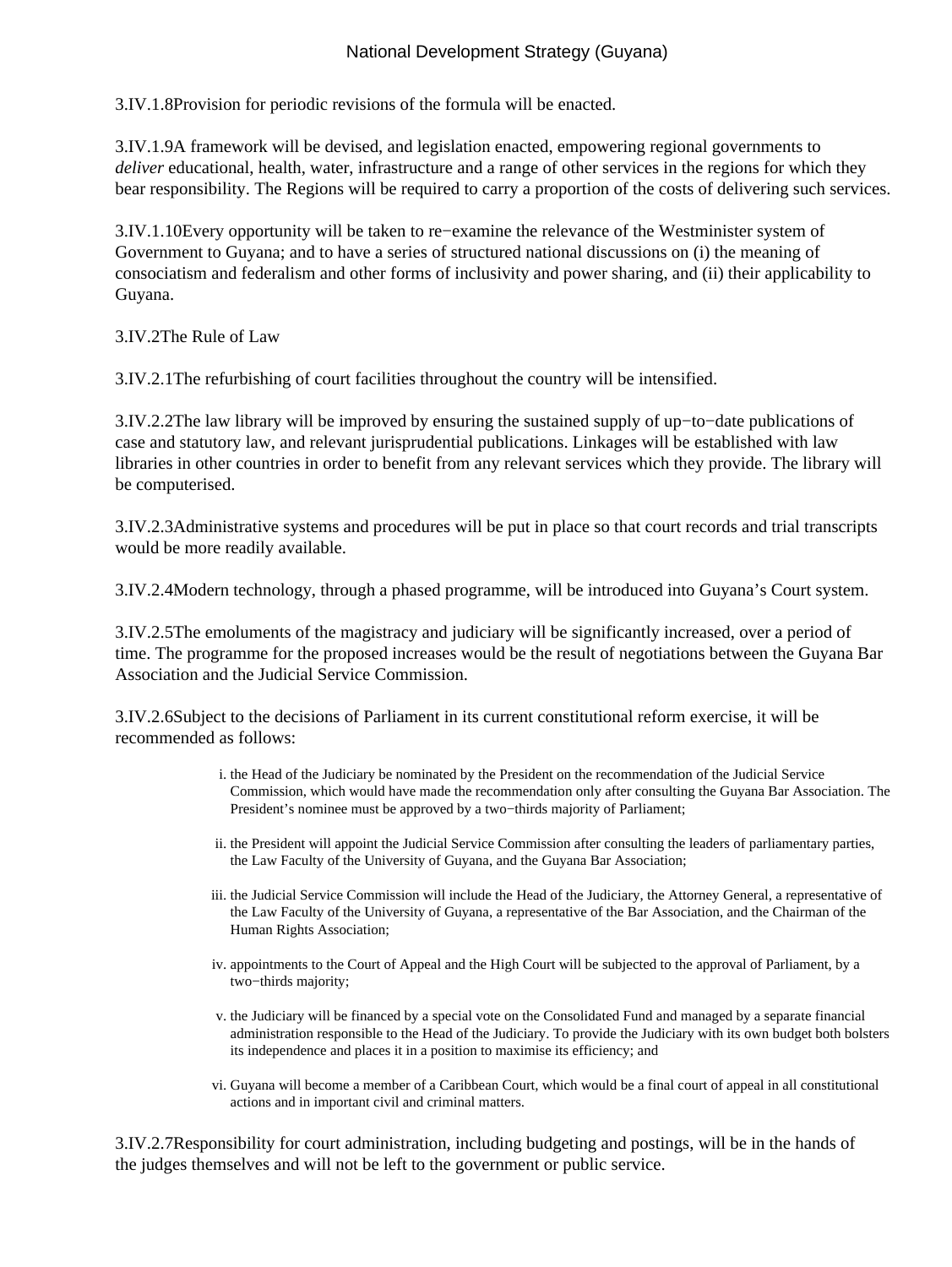3.IV.2.8 The promotion of judges will be based on objective factors, such as ability, integrity and experience. The selection of judges for promotion will involve the judiciary itself, and not the executive.

3.IV.2.9 Time limits will be set for the handing down of judgements by magistrates and judges. These limits will be established by the judiciary itself, after consultation with the Bar Association.

3.IV.2.10 Minimum qualifications will be prescribed and enforced for all levels of court staff.

3.IV.2.11 Higher educational standards for recruitment into the Guyana Police Force will be established.

3.IV.2.12 Continuous intensive training courses will be conducted for police officers at all levels. Specially selected policemen will be trained, in Guyana or abroad, in the collection and analysis of intelligence information. Modern equipment and technology will be utilised in this regard.

3.IV.2.13 The Police Force will be provided, over a period of time, with modern policing equipment and an adequate number of vehicles.

3.IV.2.14 The emoluments of the Police Force will be significantly enhanced over a period of time. Increases will be linked to achievement targets, and to educational and training qualifications.

3.IV.2.15 Internal investigative, judicial and disciplinary systems will be strengthened in the Police Force. Policemen found guilty of infractions, particularly those involving bribery and excessive violence, will be severely punished.

3.IV.2.16 The physical facilities in which policemen operate will be upgraded.

3.IV.2.17 The organisational structure of the Police Force will be rationalised in order to increase its efficiency and its responsiveness to appeals for help from the public, and to emergency situations.

3.IV.2.18 Systems will be put in place to make the Police Force more "citizen friendly". The current alienation of the Police Force from the ordinary people of Guyana must be reversed.

3.IV.2.19 The further establishment of neighbourhood community police forces will be encouraged. These civil society organisations will be trained by the Guyana Police Force and will be responsible to it.

3.IV.2.20 A massive recruitment drive will be undertaken in order to encourage those ethnic groups who have not traditionally sought employment in the Police Force to enter the Service. The aim will be, as far as possible, for the Police Force to reflect the ethnic distribution of multi−racial Guyana and, also, to enable the Force to deploy its officers and ranks in geographical areas to which they might better relate.

3.IV.2.21 The capacity of the Police Force to solve difficult crimes, the solution of which is dependent upon sophisticated "intelligence systems" will be enhanced, though the institution of special training courses, the recruitment of personnel already qualified in this area and, if necessary, the provision of technical assistance by friendly countries.

# 3.IV.3 Civil Rights

3.IV.3.1 It will be recommended to Parliament, if it has not already concluded its deliberations on constitutional reform that:

i. there be included in the new constitution a statement to the effect that the citizens of Guyana are committed to the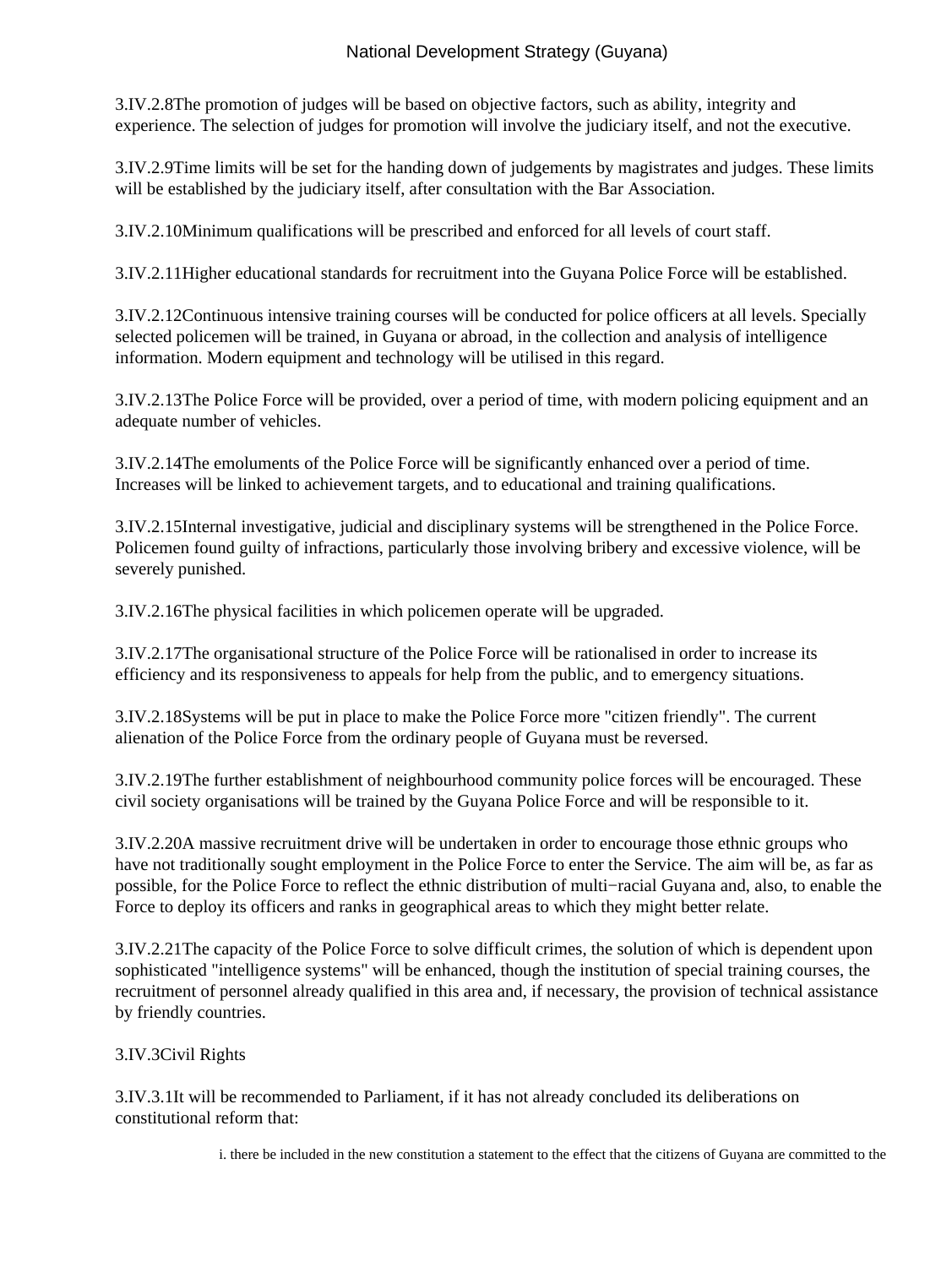establishment of a democratic society in which all races are considered and held to be equal before the law; in which there is equal opportunity for advancement; in which there is no discrimination with respect to gender and sexual preferences; in which respect is paid to all religions and all cultures; in which individual enterprise is encouraged; in which the privacy of all citizens is sacrosanct; in which there is freedom of expression, access to information, and freedom of association; in which the judiciary is independent and the laws fearlessly and objectively administered; in which the rights of the indigenous peoples, children; the family and disabled persons are respected and enforced; in which the state shall use its best endeavours to provide comprehensive and well administered health and educational systems; and in which every person shall have a right to life, liberty and personal security; and

ii. these principles should be incorporated in a Bill of Rights.

3.IV.3.2 A continuous campaign will be mounted in order to ensure that all citizens would not only know that civil rights exist, but would also understand the importance of these rights and the procedures and means of enforcing them.

3.IV.3.3 A set of laws will be enacted to define those civil rights which are justiciable and to provide penalties for their breach.

3.IV.3.4 It will be recommended to Parliament that provision be made, within the constitution itself, for the establishment of institutions to monitor the honouring of civil rights by the government and people of Guyana. It is considered that the rights of the people of the country are of too great importance to be left to the whims and fancies of any particular government. If, however, the framers of our Constitution do not share this view, laws (outside of the Constitution) will be enacted to put in place such institutions. To this end a Civil Rights Commission will be established.

3.IV.3.5 This Civil Rights Commission will comprise at least two divisions: an Equality Division and a Human Rights Division. The Equality Division will be charged with the responsibility of ensuring that the principles of racial and ethnic and gender equality be observed throughout the society, by both the private and public sectors. The Human Rights Division's main concern will be with the enforcement of those other civil rights that are enshrined in the Constitution or in the law. Other Divisions will be added from time to time as the need arises.

3.IV.3.6 The mission of the Civil Rights Commission will be, first, to enforce all those

laws which prohibit exclusion and discrimination; and second, to educate the public in regard to their civil rights so that all Guyanese would be treated with dignity and would be able to enjoy fully all the benefits and privileges which flow from being Guyanese citizens and residents.

3.IV.3.7 The range of the mandate of the Civil Rights Commission will be wide. It will cover discrimination on the basis of race, sex, physical disabilities, religion and national origin; it will include discrimination in respect of voting; and it will embrace, *inter alia* discrimination in education, employment, credit, housing and land distribution.

3.IV.3.8 The Civil Rights Commission will be provided with the financial and human resources that are necessary to enable it to investigate complaints with regard to breaches of civil rights; to mediate extra−judicially if the complaints warrant such an approach; to bring cases before the courts whenever the necessity arises; to co−ordinate relevant civil rights activities in areas in which other arms of the government are engaged; and to prosecute cases which either cannot be, or are not sufficiently, addressed by other authorities, particularly in respect of misconduct by state and regional government functionaries.

3.IV.3.9 There will be a special section devoted to the prohibition of discrimination in the distribution of state houses and state land. Another section will concern itself with discriminatory activities by lending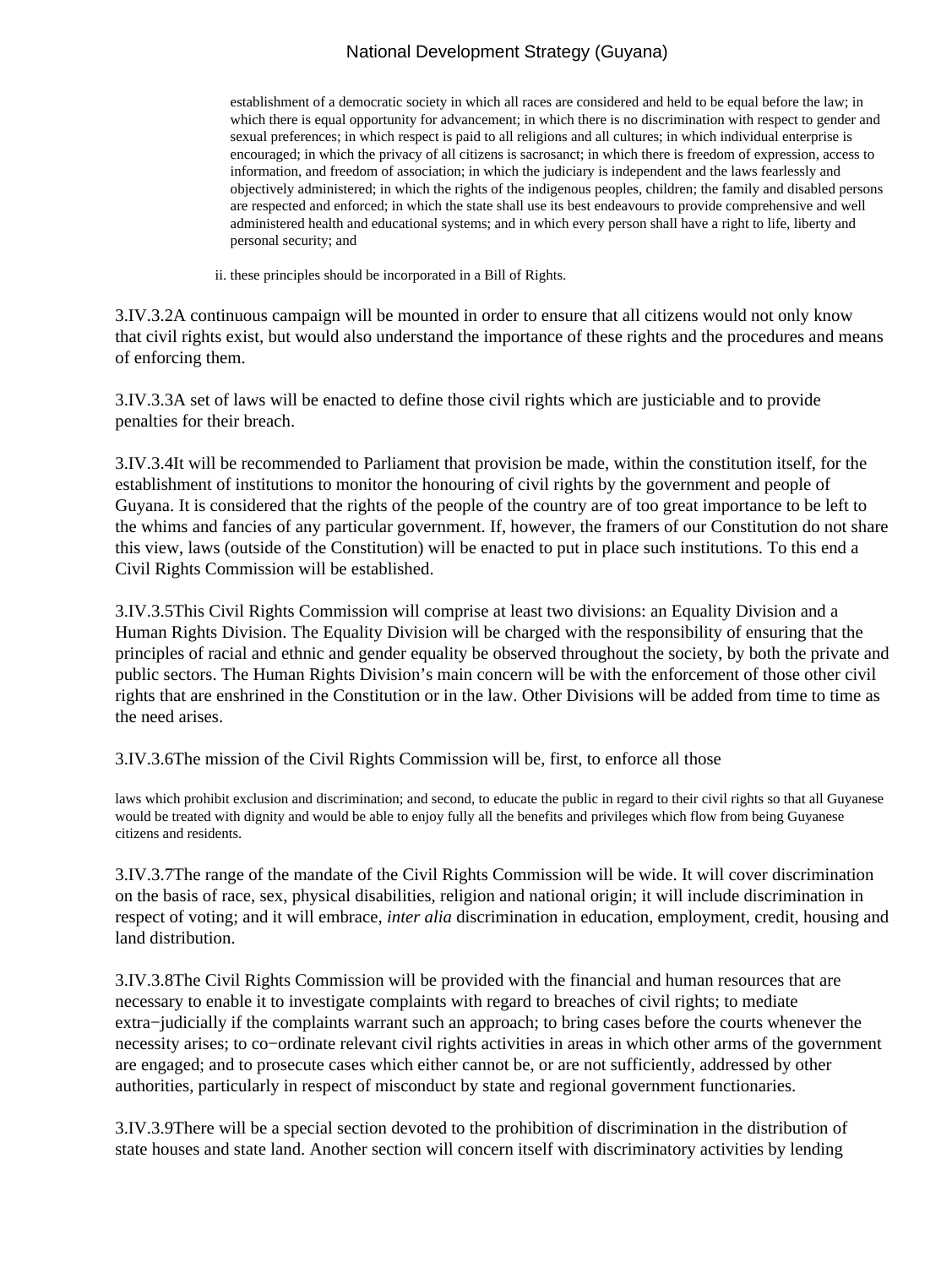institutions, particularly in respect of loans for housing and business entrepreneurship.

# 3.IV.4 Public Administration

3.IV.4.1 The process of Public Service Reform which has been undertaken since 1990 will be intensified. The objective will be to hone the Service into an efficient organisation capable of performing the increasingly sophisticated duties of a modern society. To this end the numbers of the Public Service will be reduced; its operating systems modernised; modern technology introduced; and higher salaries paid.

3.IV.4.2 When public servants retire or resign from non−essential positions, these posts will not be filled.

3.IV.4.3 In addition to the process of attrition the required reduction will be attained through the provision of incentives to resign from the Service. Potential departees would be trained in various fields to enable them to work either alone as entrepreneurs, or in paid employment in the private sector. Moreover, those opting to operate their own business, be it in farming, or in commerce, or in construction, or in industry, will be granted low interest loans, repayable over relatively long periods. Resources for such loans have been obtained by at least one African country from the Bretton Woods institutions. In addition, tax holidays for a specified period and lump–sum monetary benefits will be granted to public servants who voluntarily go into early retirement and become self−employed. Public Servants who lose their jobs as a result of the reform Programme will, of course, be compensated, according to the prevailing laws. The unions representing the members of the Public Service will be consulted in all these matters, before their implementation.

3.IV.4.4 The salaries of public servants will be increased, over a specified period, in accordance with a formula agreed between the government and the Public Service Union. This formula will take into account comparable salaries and perquisites in the private sector, the ability of the government to pay increases, the productivity of the Public Sector, and rises in the cost−of−living index.

3.IV.4.5 A special land and housing allocation scheme will be established specifically for public servants.

3.IV.4.6 Public Service Reform will not be confined to a reduction of its members and an improvement of its salary structure. It will also include a reassignment of personnel from areas in which their experience and qualifications are not now fully utilised, to others in which their full potential and their talents would be optimised.

3.IV.4.7 Special attention will be paid to enhancing the quality of the institutional environments in which public servants operate, and to raising their morale.

3.IV.4.8 Special compensation packages will be offered to Guyanese experts who possess rare skills that are needed in Guyana to encourage them to join the Public Service if they are already in Guyana, or to return home if they live abroad. UNDP's TOKTEN programme, which funds expatriates of developing countries for short periods in their own countries, will be utilised more intensively. In addition, a register of expatriate Guyanese will be prepared and arrangements will be made with those who are willing to do so for them to undertake a number of duties while living abroad, through the utilisation of Information Technology.

3.IV.4.9 A code of conduct will be established for public servants. Penalties will be prescribed for breaches of this code. These penalties will be strictly enforced.

3.IV.4.10 The system of annual increments will be re−introduced. These increments will, however, not be obtained automatically. Civil Servants will be required to receive positive recommendations from their supervisors before earning these increments.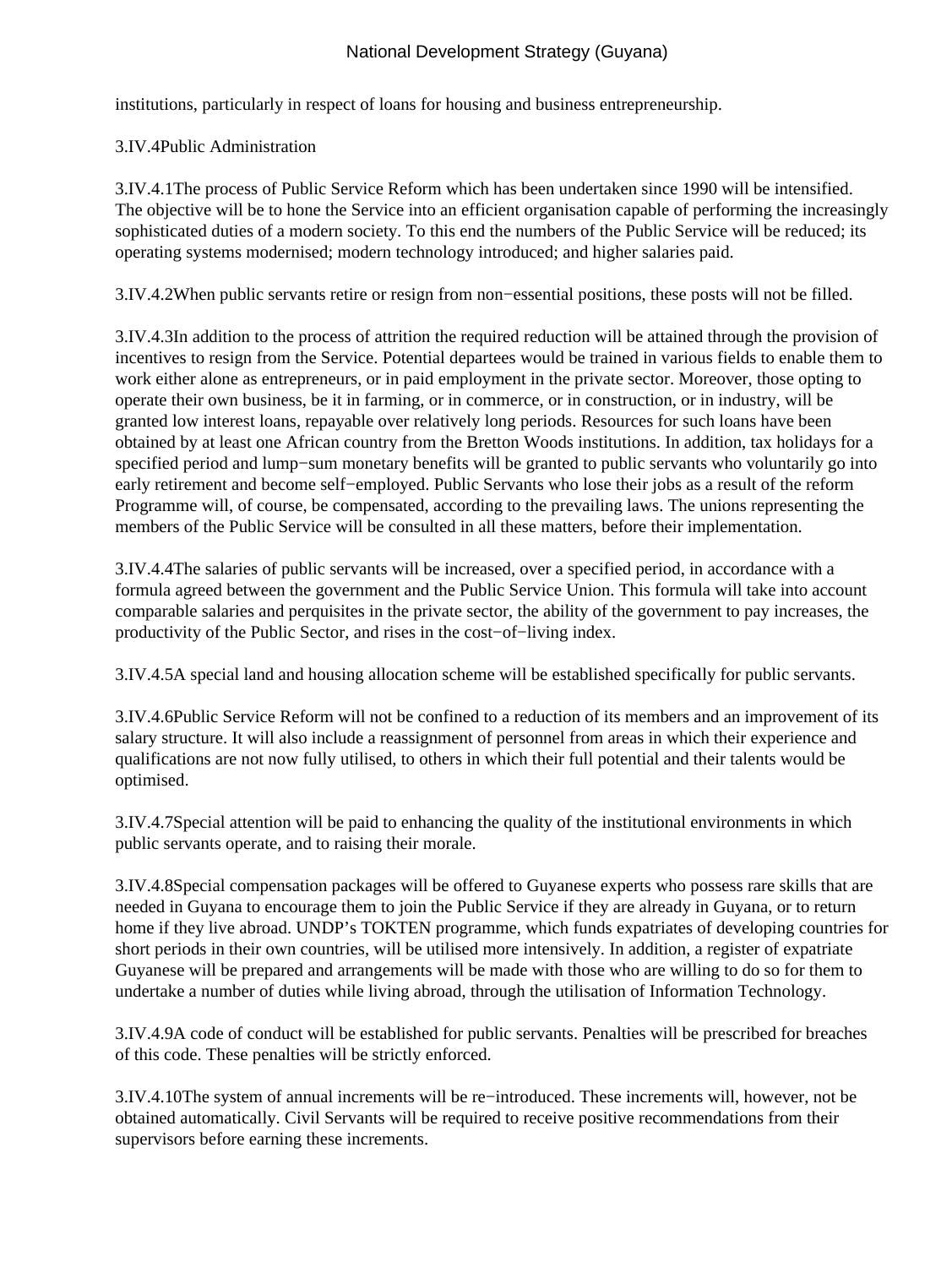3.IV.4.11 The Ministries of Agriculture, and of Fisheries, Crops and Livestock will be merged.

3.IV.4.12 There will be a new Ministry of Natural Resources which will be responsible for the mining and forestry sectors. The forestry activities now performed by the Ministry of Fisheries, Crops and Livestock will be absorbed by the new Ministry, as will the wide range of activities currently undertaken by the Guyana Natural Resources Agency, which will be abolished.

3.IV.4.13 The functions of the Ministries of Finance and Trade, and the activities of the Ministry of Foreign Affairs which impinge on economic development, will be rationalised.

3.IV.4.14 A National Anti−Corruption Committee will be established and charged with the responsibility for devising and monitoring a strategy against corruption. In effect, this body will constitute a citizens' oversight board. Its duties will be to (i) assess the government's procedures in public procurement, tendering, contracting, and make recommendations for their improvement; (ii) investigate public complaints of corruption that are brought to its attention; (iii) identify key areas on which the anti−corruption effort might focus in the first years of its operation; and (iv) monitor the performance of any procedures against corruption which have been established. This National Anti−Corruption Committee will be a civil society organisation comprising representatives of the trades unions, the private sector, the consumers' association and various professional organisations.

3.IV.4.15 A systematic review of the discretionary powers now wielded by ministers and public servants will be undertaken. Thereafter, these discretionary powers will be substantially curtailed in order to reduce the possibilities of venality. Replacing these discretionary powers will be well−defined rules of procedures that are designed ultimately to eliminate corruption in the country.

3.IV.4.16 The Auditor General's office will be strengthened. More resources would be devoted to its modernisation and the introduction of new technologies.

3.IV.4.17 The accounting services in all government departments will be strengthened.

3.IV.4.18 A public information campaign against corruption will be mounted.

3.IV.4.19 It has been demonstrated in many parts of the world that corruption is a symptom of fundamental economic, political, and institutional causes. Accordingly, a number of social, political and economic reforms have been proposed as an integral part of the overall development strategy. Among there are some which would unambiguously reduce opportunities for corruption: lowering tariffs; eliminating enterprise subsidies; minimising regulations, licensing requirements, and other barriers to entry for new firms and investors; privatising assets; enforcing prudent banking regulations and auditing and accounting standards; improving financial management and tax administration; and strengthening the legal and judicial systems.

3.IV.4.20 Tender Boards will be re−organised in order to provide civil society with the dominant role in the tendering system. The procurement of goods and services for every level of governance will be regulated by an Act of Parliament, which would make provision for the appointment of independent and impartial tender boards to deal with such procurement.

3.IV.4.21 The tendering system will be fair, public and competitive and tender boards will on request give reasons for their decisions to interested parties.

3.IV.4.22 No organ of state and no member of any organ of state will improperly interfere with the decisions and operations of the tender boards.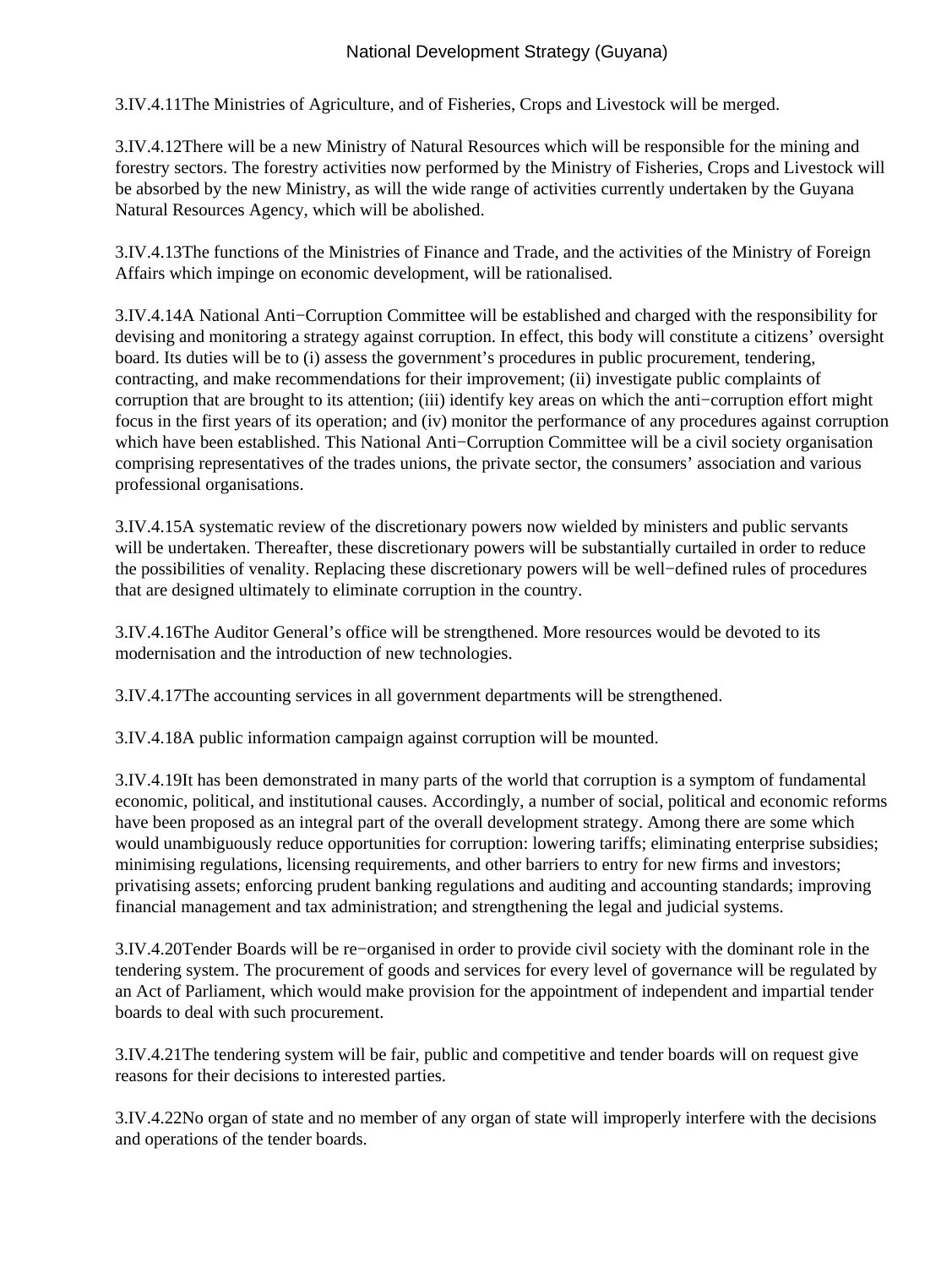3.IV.4.23 All decisions of all tender boards will be recorded.

3.IV.4.24 A unified Procurement Code will be formulated. This will establish the basic principles and practices to be followed in public procurement.

3.IV.4.25 Bidding documents will be standardised, and simplified purchasing procedures for special kinds of procurement will be established.

3.IV.4.26 A public information programme will be mounted. It will be addressed to all parties, the public, suppliers, contractors and officials, and would clearly define all the procedures that relate to the public procurement of goods and services.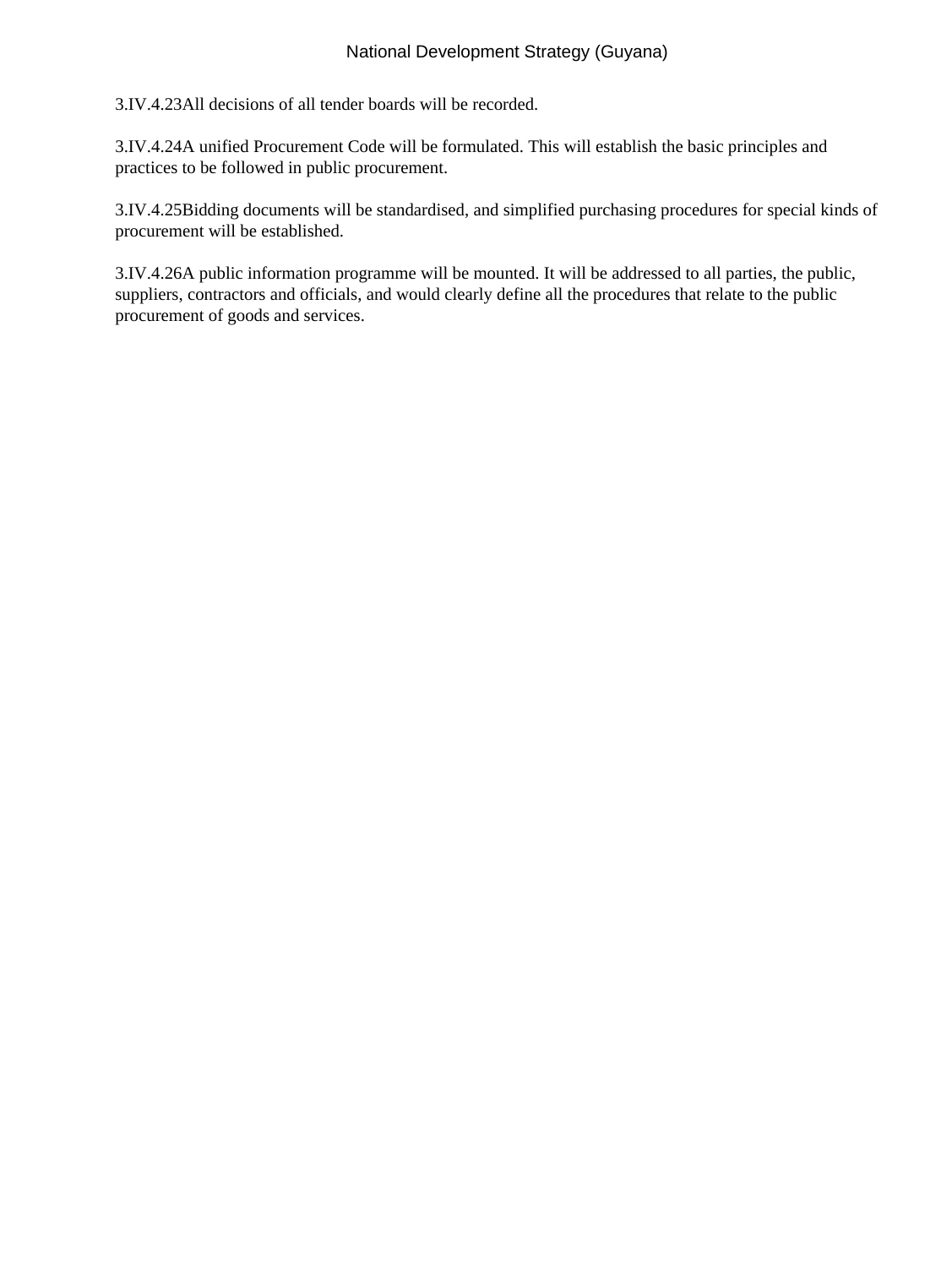## CHAPTER 4

### MACRO−ECONOMIC STRATEGIES

## AND THE

## MANAGEMENT OF THE ECONOMY

## 4.I THE STATE OF THE ECONOMY

4.I.1 After more than a decade of economic decline, an Economic Recovery Programme (ERP) was introduced into Guyana in 1989. Since 1991, when the Programme began to take effect, the Gross Domestic Product has grown significantly in each year, with the exception of 1998 when Guyana experienced a downturn in production because of a combination of factors which will be discussed later.

4.I.2 The fundamental objectives of the ERP, which is still, to a great extent, being pursued in our country, are to establish internal and external equilibrium, to promote greater efficiency in resource use, and to attain greater international competitiveness. These are regarded as the preconditions for sustainable economic growth.

4.I.3 These objectives are to be achieved by shifting resources from the production of non−tradeables to that of tradeables; by greater reliance on competitive processes, and on pricing and marketing mechanisms; by the liberalization of external trade; by reducing the role of the public sector, and concomitantly, by encouraging the private sector to assume functions which were previously undertaken by the state.

4.I.4 Although stabilization, i.e. the reduction of current account deficits, lies at the heart of the Economic Recovery Programme, its ultimate objective is to restore economic growth.

4.I.5 It was anticipated that, at least in its early stages, the ERP would adversely affect the social and economic well−being of many persons in our society. Accordingly, the Social Impact Amelioration Programme (SIMAP) was established, in order to cushion the ill effects of this Structural Adjustment Programme.

4.I.6 Some aspects of the performance of the country's economy from 1991 to 1999, are presented below:

 − In 1991 Guyana's *external debt* stood at US\$1.855 billion. This rose to US\$1.967 billion in 1992, and to US\$2.05 billion in 1995. Since then the debt burden has declined to US\$1.20 billion at the end of 1999.

− In the same period the country's *domestic public deb* t rose from G\$12,669.9 million in 1991 to G\$18,794.7 million in 1992; and then very steeply to G\$37,678.0 million in 1996. In December 1999 it stood at G\$49,852.4 million.

− In 1991 there was a deficit in the balance of visible trade of US\$40.7 million. This rose to US\$61.0 million in 1992. However, between 1993 and 1996 the trade gap narrowed substantially to US\$20.2 million. It rose steeply to US\$54.2 million in 1998, but by the end of 1999, it was down to US\$25.2 million.

− The exchange rate of the Guyana dollar to the US dollar in 1991 was 122.75. In 1992 it was 125.00; and in 1998 it was 165.25. At the end of 1999 it had depreciated still further to 180.00.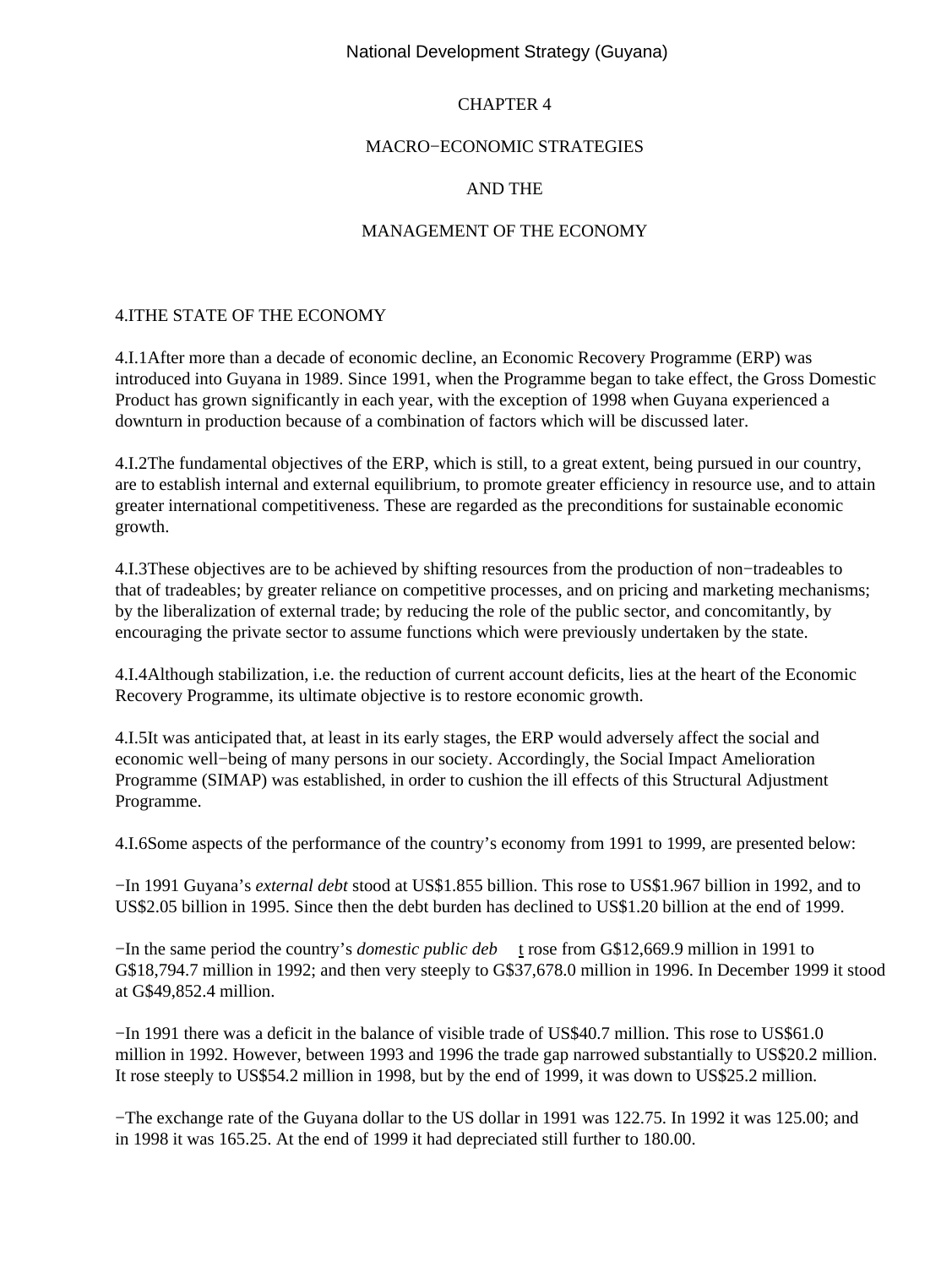− Since 1990, the inflation rate in Guyana has been significantly contained. In that year it was over 100 percent; by 1991 it had fallen to 26.1 percent; it was reduced to 8.1 percent in 1995, to 4.5 percent in 1996, and to 4.1 percent in 1997. It was 4.8 percent in 1998. By December 1999, however, it had risen to 7.4 percent.

− The rates of growth in real terms of the Gross Domestic Product for the period 1991 to 1999 were as follows:

|  |  |  |  | <u>1991 1992 1993 1994 1995 1996 1997 1998 1999</u> |  |
|--|--|--|--|-----------------------------------------------------|--|
|  |  |  |  |                                                     |  |
|  |  |  |  | Percent 5.9 7.7 8.3 8.5 5.1 7.9 6.2 -1.3 3.0        |  |

4.I.7 This list of economic indicators is, of course, not exhaustive. It is sufficiently long, however, to indicate that, not only has a significant measure of fiscal and monetary stability been achieved in the country, but there had been noteworthy increases in the rates of economic growth between 1991 and 1997. Moreover, inflation rates have been contained at single digit levels, a remarkable attainment when it is remembered that in 1990 inflation was recorded at over 100 percent. Real interest rates have also dropped to manageable proportions; the budgetary deficit was reduced up to 1997, to levels that could be financed internally and externally without difficulty; a comfortable amount of foreign exchange reserves has been secured; and the exchange rate, though depreciating, displayed a certain degree of stability up to 1997. Indeed, throughout the period 1991 to 1997, Guyana has managed to meet the targets that were established by the Bretton Woods institutions. As a result, a significant amount of debt relief has been obtained.

4.I.8 **It should also be noted that total social sector spending as a proportion of current expenditure declined from 16.5 percent in 1989 to 8.5 percent in 1992 and then increased at an annual average rate of 20 percent for the period 1993 to 1999.**

4.I.9 **There can be little doubt, therefore, that not only did the economy perform well between 1991 and 1997 at the macroeconomic level, but that the social sector, particularly education and health, benefited significantly from its positive performance.**

4.I.10 **However, since 1997, the economy has shown signs of weakening. For example, there was negative growth in GDP in 1998, and the increase in 1999 was very modest; there has been a sharp depreciation in the value of the Guyana dollar; and there was an increase in the foreign trade deficit in 1998, its reduction in 1999 being due almost entirely to a decrease in imports rather to an increase in export earnings.**

4.I.11 Moreover, despite these undoubted improvements to 1997, a closer examination of all the available statistics would reveal that the country's economy *is still extremely fragile, and still remains vulnerable to the slightest of internal and external shocks*.

4.I.12 The decreases in the rates of growth of GDP in 1995, 1997, 1998 and 1999 are a reflection of the extreme brittleness of our economy, for they were the result, first, of under−production by the Omai gold mines in 1995 because of a shut−down of operations to reconstruct a spill−over pond; second, of low productivity in 1997 in the agricultural sector because of the effects of El Nino, and in the forestry sector because of the Asian crisis; and third, in 1998 and 1999 both because of social, political, and industrial unrest in the country, and an unfavourable external environment.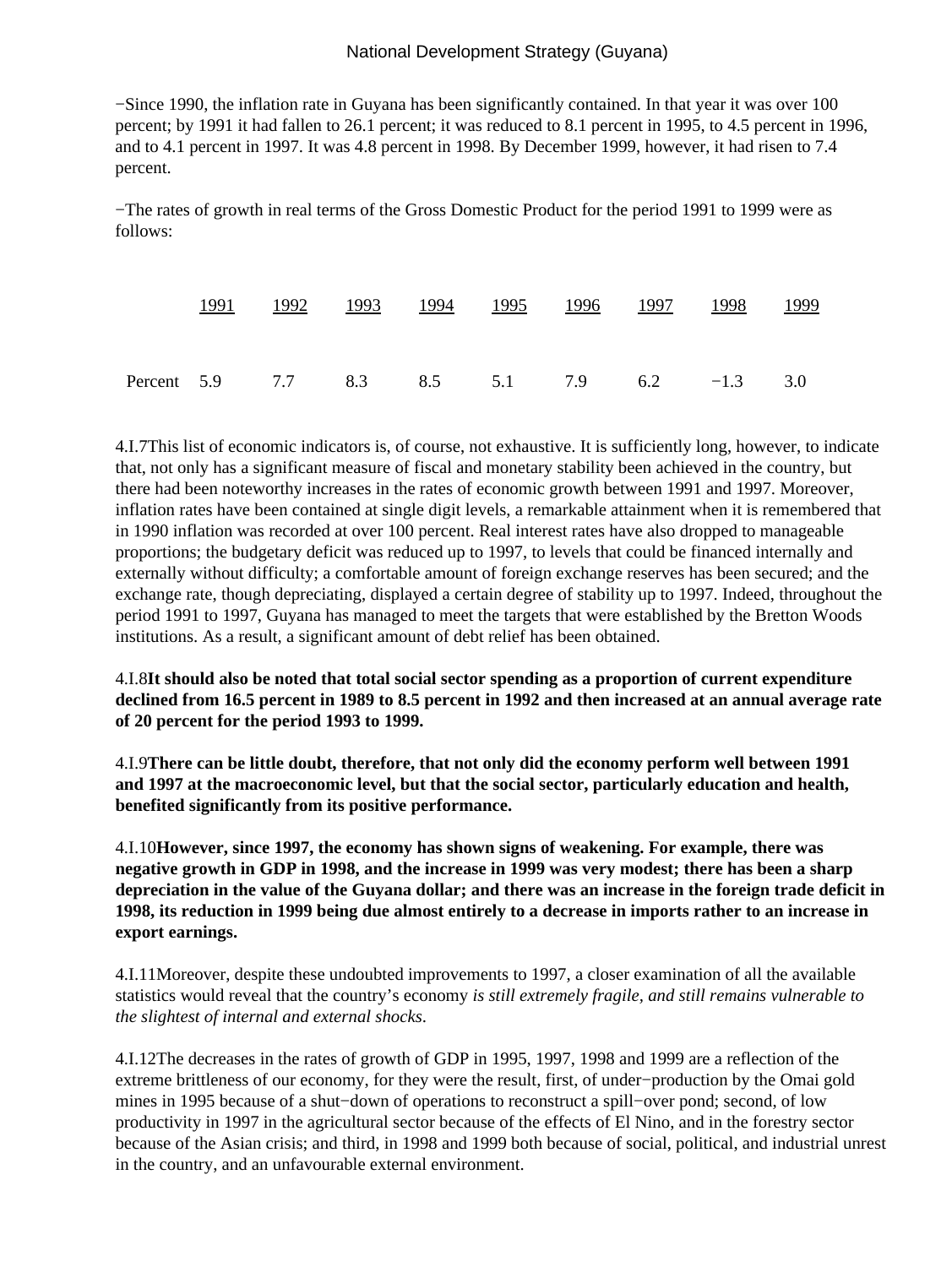4.I.13 **The basic problem is that Guyana's economy is too narrowly based and is not sufficiently diversified. Moreover, the country relies almost exclusively, for its economic development, on the production and export of raw materials.** Very little value is added to that of the raw materials before they are exported, and the manufacturing sector is still, in many respects, embryonic.

4.I.14 There are other underlying weaknesses in the economy, which remains rooted to a great extent, in the 19th century. We still, by and large, depend upon the commodities which we produced and exported in the colonial era. We still, more or less, utilise the same technologies. And we still, to a great extent, experience the same infrastructural and utility deficiencies. In short, the economy has not been modernised.

4.I.15 Moreover, even the growth in GDP which has occurred since 1991, has not been widespread enough to have had a positive effect in many parts of the general economy. It has not been developmental. It has taken place in relatively small economic enclaves, and has positively affected only a relatively few of the country's population. As a consequence, one out of every three persons in Guyana exists below the poverty line, and is therefore unable to put together a sufficiency of resources to provide himself or herself with the very basics of life. Moreover, approximately 50 percent of the workforce in this country has no jobs, although only 9.1 percent of them acknowledges that they are seeking employment.

4.I.16 In addition, there seems to have been little or no attempt to integrate poverty alleviation measures into the mainstream of macroeconomic policies. Very few fiscal incentives, for example, have been directed specifically to poverty−stricken areas and groups; and not enough attention seems to have been paid to the specific problems of job creation. Reliance for the alleviation of poverty has been placed almost entirely on SIMAP, and non−governmental organisations which have simply been overwhelmed by the magnitude of the task, and have not therefore responded as effectively as it was hoped.

4.I.17 Much progress has been made, however, on the construction of social infrastructure. For example, many more schools have been built and a significant amount repaired and refurbished. Furthermore, a number of health centres and hospitals, including particularly the Georgetown Public Hospital, has been extensively rebuilt and more effectively equipped. Indeed, expenditure in the social sector has risen almost exponentially between 1991 and 1999.

4.I.18 Perhaps the underlying cause of our developmental woes, however, has been our failure to attract more significant amounts of investment to our country. We cannot diversify our economy, we cannot produce more goods and services, we cannot attain even a modicum of equity in our development, at both the individual and regional levels, unless there is more investment in Guyana. This is one of the major problems which shall be addressed in this National Development Strategy.

4.I.19 In the latter half of 1999, Public Servants received a significant rise in their emoluments. This they deserved, for their wages and salaries were abysmally low. However, it should be obvious that the gradual but persistent reduction in the budgetary deficit which had taken place during the preceding decade would be curtailed to some extent, unless steps are taken immediately to increase the revenue base and to improve the efficiency of revenue collection. The options for decreasing expenditure are few.

## **4.II ISSUES AND CONSTRAINTS**

4.II.1 The macroeconomic constraints which hamper the smooth and rapid development of Guyana's economy are many and varied. Some are caused by occurrences in the external sector; most exist because of our country's own short−comings and deficiencies. Whatever the source of our problems, collectively they hinder our competitiveness, inhibit investment and capital formation, and adversely affect our capability to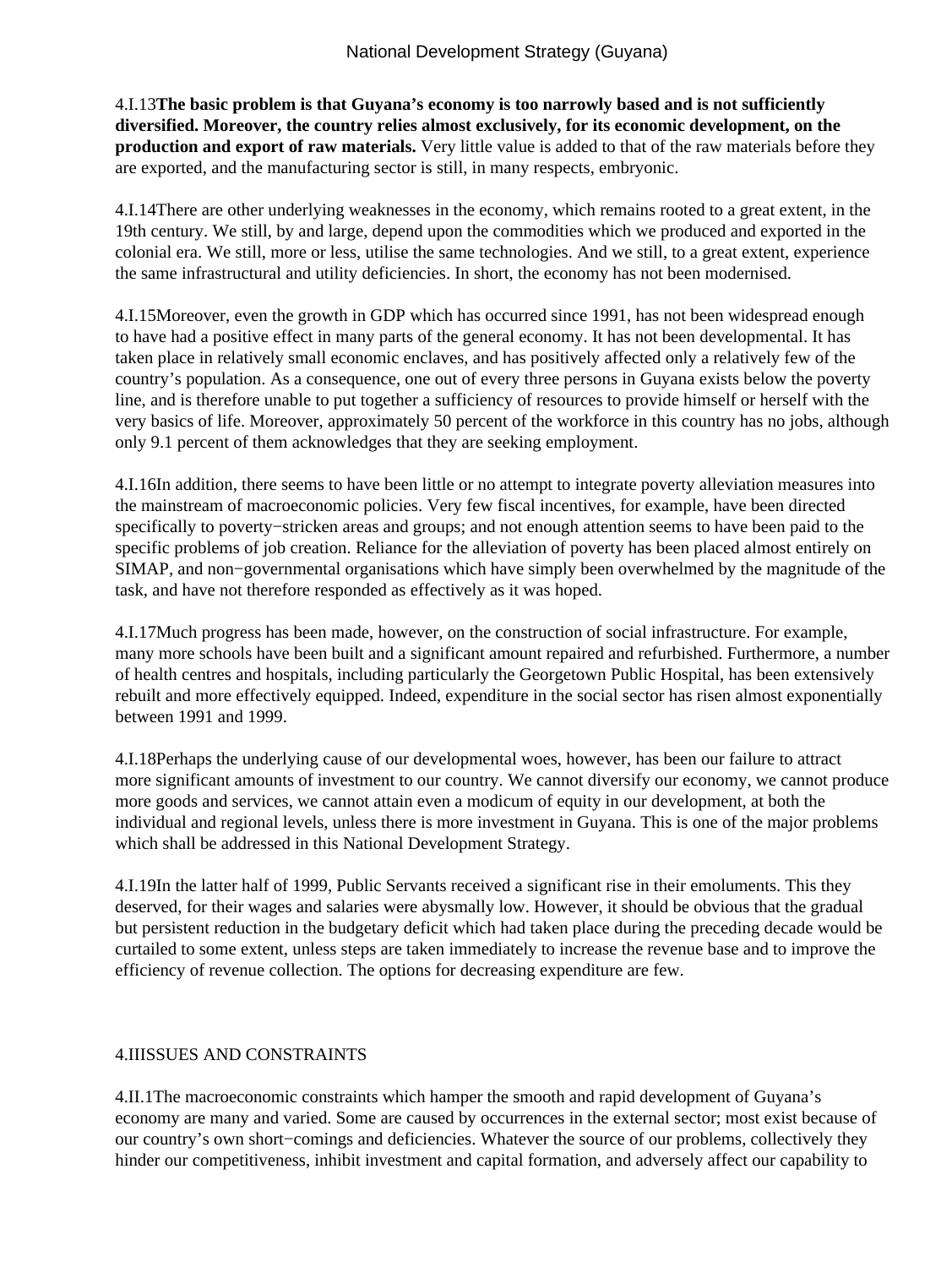manage and administer the country's affairs effectively and efficiently.

## 4.II.2 Globalisation

4.II.2.1 In the context of this National Development Strategy, the term 'globalisation' is used to describe the closer integration of the national economies of the world, particularly through trade, and capital and financial flows. In a sense Guyana is already globalised. Because of the small size of our local markets, and because of the economies of scale that are inherent in many of the production processes which we employ, we are often forced to produce more than we can nationally consume, and must therefore export our surpluses. Moreover, it is of course essential that we earn a sufficiency of foreign exchange to purchase those goods and services that are vital to our development, but are not produced locally. It is evident, therefore, that we have no choice but to trade. In other words, there is no alternative but to take part in the process of globalisation.

4.II.2.2 What seems to be the cause of concern in this regard, however, is the high probability that Guyana's exports would be unable to compete in the open market, if the preferential access and relatively high prices which they now enjoy were removed. Although the indications are that for the next eight years or so our access to these areas would be maintained, it is almost certain that the prices offered for our commodities would be reduced. Indeed, there are already clear signs that this process of price reduction has already begun. So much so, that although we produced and exported a significantly greater amount of sugar and rice in 1999 than we did in 1998, we earned less foreign exchange.

4.II.2.3 Surely the imperative is to make those industries, on which so much of our economy depends, as highly competitive as possible. There is not much to be gained in idle lamentation over the removal of preferences and the reduction of prices. We should use the period between now and their removal to endeavour to rationalise production in our existing export industries by increasing the productivity of the land and labour used in the various processes, by adding as much value as possible to the raw materials which we now export and, at the same time, by diversifying our economy. Above all, we must modernise, not only by utilising the best available and relevant technology in our current production, but by adding completely new types of products to our existing export mix. In addition, in order to gain the time to improve our competitiveness, we must arm our Foreign Ministry with sufficient expertise to assist countries such as Guyana in obtaining the most favourable terms in the new dispensation.

4.II.2.4 This is not to deny that the process of globalisation poses new threats to human security, particularly in poor, vulnerable countries such as ours. Many people in the developing world fear for their jobs and for their environment. Many are afraid of cultural dominance by the developed world. The situation calls for strong, democratic governance, and modernised institutions. Above all, it cries out for policies and strategies which would enable and prepare the citizens of our countries, at every level of national life, to seize the advantages of global markets and competition, while ensuring that the process of globalisation does not unravel the social fabric of our societies. In addition, we must strive in international fora and with our colleagues in CARICOM to negotiate arrangements which would not only yield us a longer period in which to adjust to the new dispensation, but would also ensure that we do our business on a level playing field.

4.II.2.5 Domestic policies too have a great deal to do with the competitiveness of our exports. First, any level of import tariffs, no matter how small, tends to weaken the international competitiveness of exporting sectors, if the tariffs are imposed on goods and commodities that are inputs to our exports, because they raise the costs of production. In this regard, the progress in recent years in reducing average tariff levels represents a positive trend. Nevertheless, customs levies still exist, and the fact that they adversely affect the exporting sectors to some degree should be recognised, and reconciled with the necessity of collecting more revenue.

4.II.2.6 Second, exports from Guyana are made more costly than necessary by the inadequate state of transport infrastructure, and by the currently restrictive policies for commercial aviation. Although these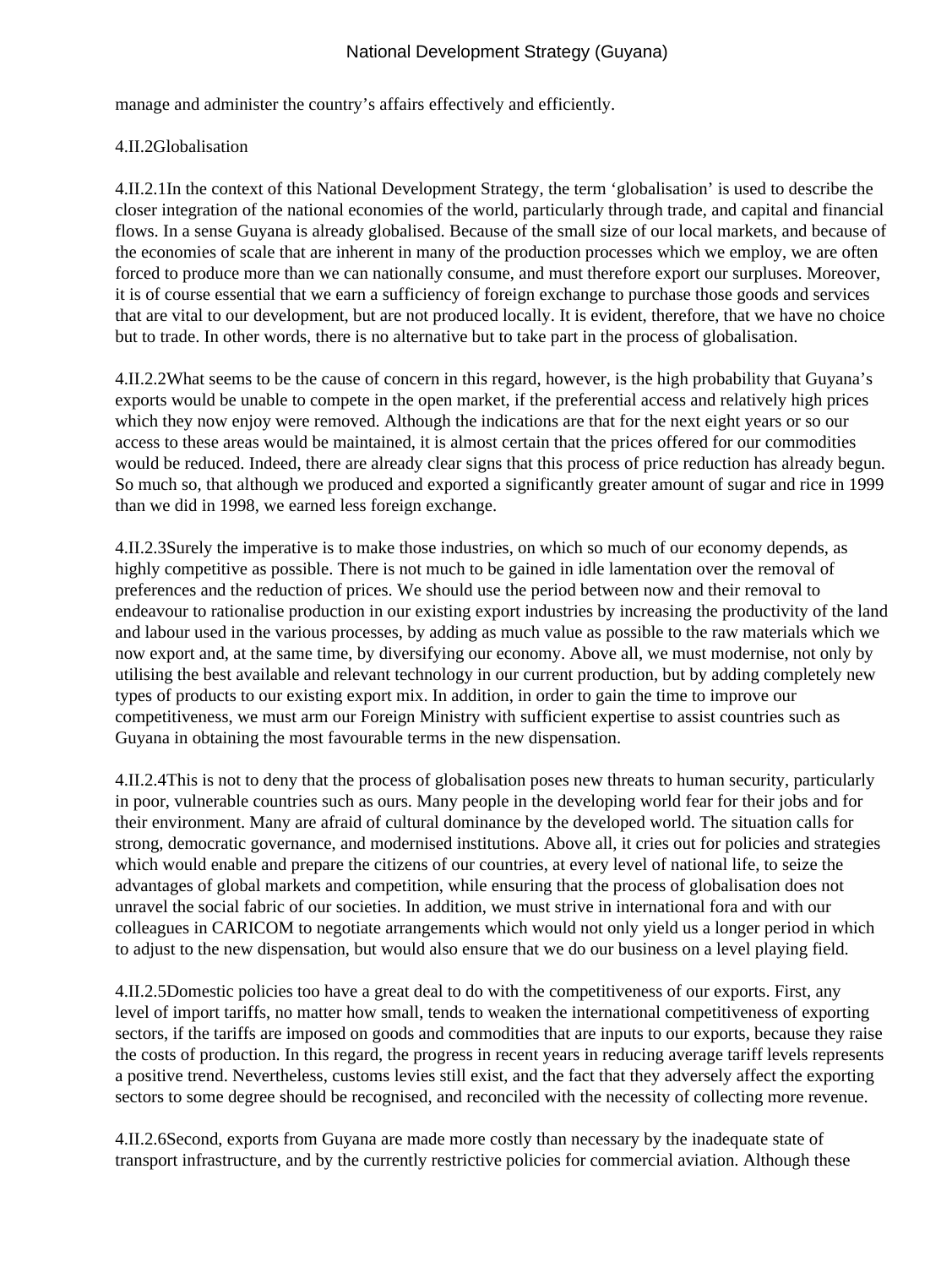constraints are not macroeconomic in nature, they are flagged here because of the importance of the competitiveness of our exports.

4.II.2.7 Third, the difficulties that domestic firms experience in obtaining credit and, sometimes, in getting foreign exchange, place them at a disadvantage vis−a−vis their competitors in other countries, and point to the need for continuing improvements in the domestic banking system. The very high levels of excess liquidity, which the banks have accumulated in the face of urgent needs for working capital by businesses, is a clear symptom that the system of financial intermediation is still deficient in some important respects. The downward trends in real interest rates are a welcome sign but do not fully address this concern. The automatic approval of dollar loans, and the introduction of measures which oblige domestic banks to engage in interbank trading in foreign exchange, are steps which should be urgently taken.

4.II.2.8 Elsewhere in this document we emphasise the necessity to enhance our competitiveness through the reform of our institutions, through the provision of fiscal incentives for export and for marketing, and through the improvement of the quality of our infrastructure. Indeed, the whole thrust of this strategy is to improve our competitiveness through increases in productivity. Such an approach would have been necessary even if we did not have to operate in a globalised world, for Guyana's economy is extremely vulnerable to the external environment. This may be illustrated by the fact that the country's exports and imports exceed 100 percent of GDP. In other words, the slightest changes in the terms of trade can seriously affect the country's development. We must therefore be either competitive, or perish.

4.II.2.9 The other aspects of globalisation, i.e. capital and financial flows, ought not adversely to affect Guyana's economic development *at this stage*. On the contrary, they ought positively to assist in the process. What is important in this regard, however, is the need to have in place a Public Service capable of formulating policies to ensure that these capital and financial flows are not accompanied by unnecessary conditionalities and doubtful practices which restrict our degrees of freedom in policy prescription, and our capacity to defend ourselves against the depravities of international speculators. In this context, it might perhaps be worthy of note that most of those Asian emerging economies, which were in deep crisis some months ago, have displayed remarkably little interest in capital control, in their successful attempts to overcome their financial difficulties. On the contrary, they concentrated their efforts on strengthening their financial systems.

# 4.II.3 Capital Formation

4.II.3.1 Except for education and training to improve the quality of the labour force, capital formation is the most basic factor in the process of economic development. It is therefore incumbent on any Government of Guyana to avoid doing or saying anything, whether intentionally or not, which might discourage the process.

4.II.3.2 In this regard, perhaps the most fundamental constraint is that of perception. It appears that many local and foreign investors still remain unconvinced of the total commitment of the Government to the principles and practices of the free market. It is essential, therefore, that this perception be removed, and that steps be taken to ensure that this or any other government's dedication to a dominant role of the private sector, and to the necessity for private investment, be made abundantly clear. Without confidence in a government, capital flight occurs and the wealth of the country is undermined. Without confidence, skilled human beings emigrate and the country's major resource is woefully depleted.

4.II.3.3 Moreover, no person or group in Guyana should make pronouncements which, wittingly or unwittingly, may cause potential investors to shy away from risking their financial resources in our country.

4.II.3.4 Above all, a clear investment strategy and statement of principles, which provide comparable treatment to investors in all sectors, should be formulated, publicised and implemented. Moreover, the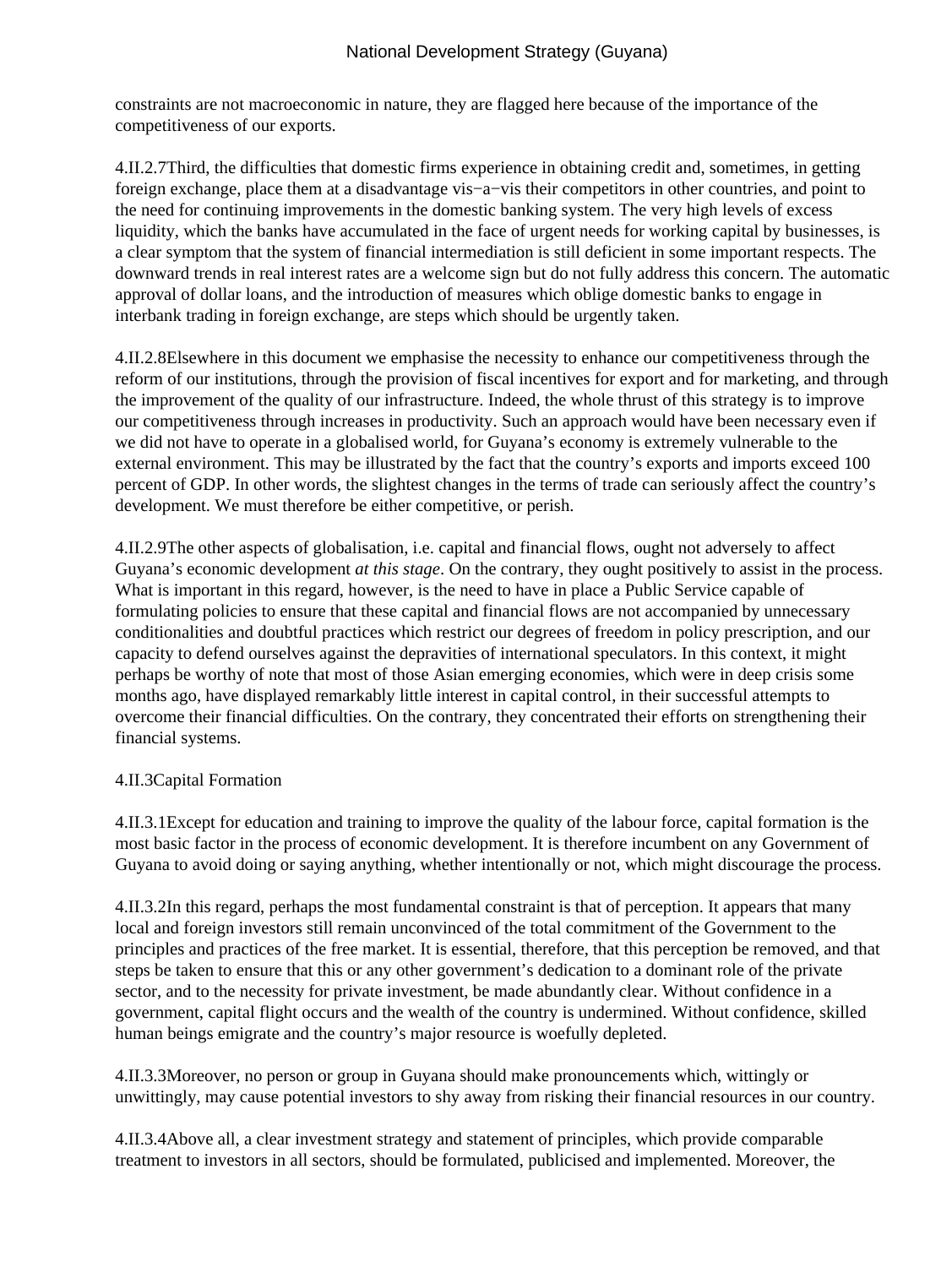approval process for investments should be simplified and made transparent. Of equal priority is the reduction of the range of variations in the consumption taxes and customs duties, so that differing products and sectors are treated more equitably.

4.II.3.5 Other measures, which are quite important in this respect, include making agricultural land leases tradeable, removing regulations that restrict land rents, and privatising State−owned enterprises. This last measure would also open the door to the participation of strategic investors in the recapitalisation of major industries.

4.II.3.6 A reduction in the rate of issuance of Government bonds would also favour private investment as it would lower the "crowding−out" effect in financial markets that such bonds tend to have.

4.II.3.7 Thus, the constraint to greater levels of capital formation can be seen to have the following dimensions: a) a psychological one of confidence, b) a financial one related to the effectiveness of domestic financial intermediaries, c) a fiscal one related to Government's behaviour in the financial marketplace, d) a regulatory one in respect of investment and tax codes and investment approval processes, and e) an institutional one in terms of land tenure and the ownership of productive assets. All these aspects of this constraint are susceptible to improvement through sound policy decisions and policy implementation.

# 4.II.4 Trade

4.II.4.1 One of the prerequisites of a market economy is to have in place an adequate set of incentives or relative prices —for both private and public agents— so that the production, distribution, investment and consumption of goods and services can be as socially efficient as possible. In a small economy open to world markets, incentives for firms exporting or competing with imports are often the key to achieving a path of sustainable development, because the expansion of domestic demand cannot by itself alone be expected to provide the basis for sustained growth. For these reasons, issues concerning the level of protection (this term is used in this chapter to include indirect measures of protection) of domestic producers vis−a−vis the rest of the world are important. Protection levels that are too high encourage inefficiency and the mismanagement of resources, while protection levels that are very low or negative might discourage social and economically profitable activities.

4.II.4.2 **In discussing the current trade structure, its contribution to the economy and its future development, it is necessary to bear in mind the possibilities of developing new markets for existing goods and new exportable goods**. Given that Guyana is well endowed with natural resources (timber, gold and other minerals, fish and shrimp, etc.), appropriate measures should be employed to encourage their exploitation along sustainable lines. It is also important to remember that sectors which are currently sheltered by international quota agreements will probably see the benefits of such agreements reduced in less than a decade. The diversification of exports is therefore an essential goal for the medium term.

4.II.4.3 The existing skewness in tariff structure, caused by an alarming pattern of exemptions, can create especially important distortions in a trade−based economy such as that of Guyana. Because it taxes final goods and inputs at different rates, it discourages efficiency in the overall economy. In particular, it plays against the development of efficient import−substitution processes that are necessary for the country's development. A producer of a final good will benefit from having a higher level of protection for the output than for inputs, but a local producer of capital goods or intermediate inputs will find himself in a disadvantageous position. Consequently, the substitution of efficiently produced local articles for imported intermediate goods would require a longer term to be achieved, thus retarding development. Moreover, since the producer of final goods finds it cheap to use imported intermediate and capital goods, the demand for labour is also reduced.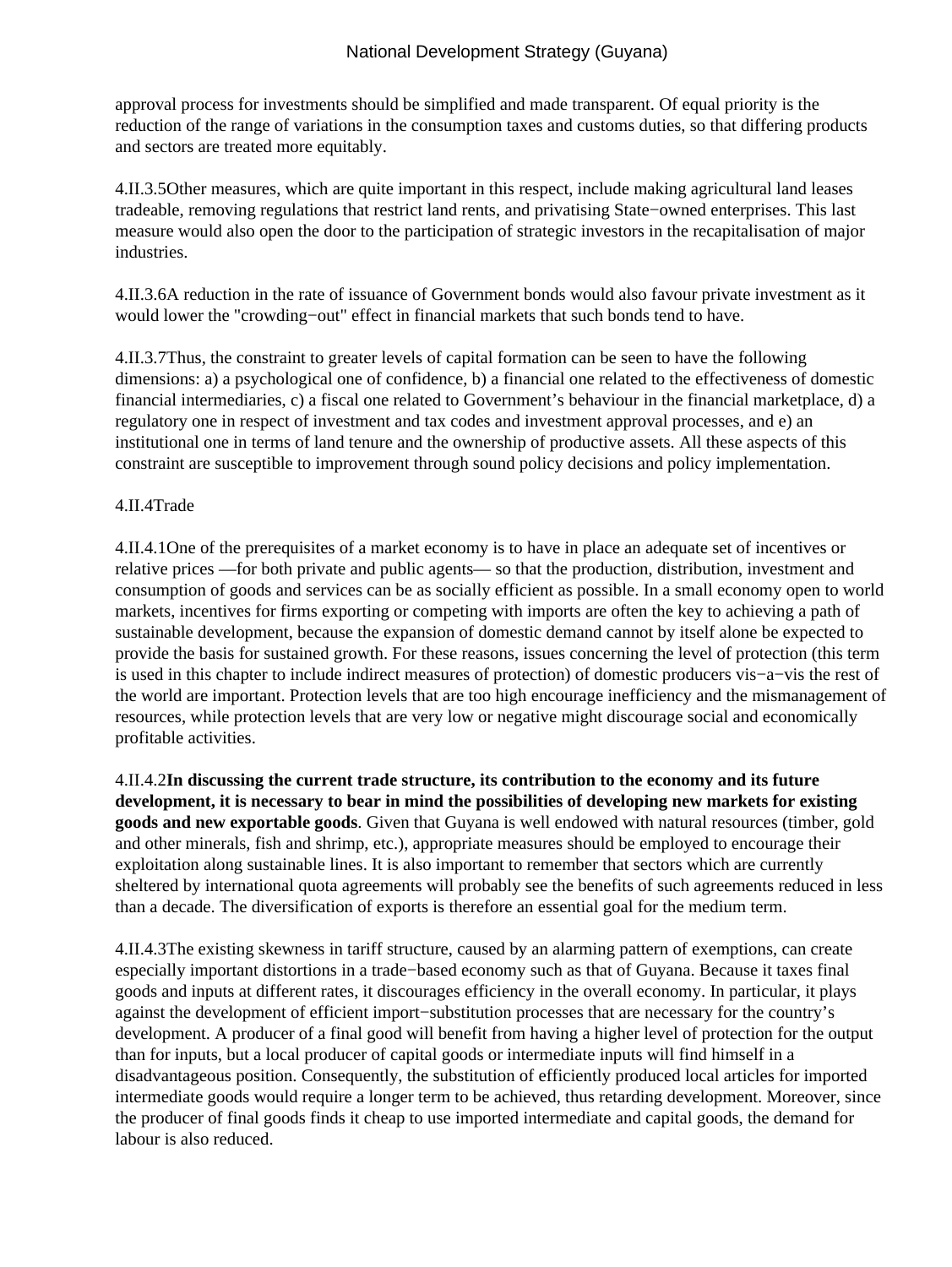4.II.4.4 Our tariff structure also has a bias against agricultural exports. This is of particular significance because the agricultural sector is a potentially important source of foreign trade expansion for Guyana. A local producer of exportable agricultural goods often pays high prices for inputs because of the tariff structure, thus losing competitiveness vis−a−vis exporters in countries that have a lower tariff structure. In addition, the higher tariff rate that is currently in place for agricultural goods weakens incentives to improve productivity.

## 4.II.5 Monetary Policy and Management

4.II.5.1 In regard to monetary policy the question is how to rise above the technicalities of monetary programming and put forth some new guiding principles that are simple yet compelling. One such principle could be a loosening of the monetary targets, on two grounds: i) the economy has declined recently and needs stimulus, not monetary stringency; and ii) a review of the behaviour of monetary aggregates since 1992 shows that they have declined in relation to nominal GDP, although in the course of economic development they should increase as financial deepening proceeds. It would appear that the accords with the IMF have not given due recognition to the requirement of increasing the degree of monetization of an economy as it develops.

4.II.5.2 Another principle could be the abandonment of the practice of floating bonds for the purpose of "liquidity sterilization." It is illogical. The bonds are issued because the government deficit has given rise to inflationary pressures, and yet the burden of interest payments on them contributes either to a worsening of the deficit, or to making even more daunting the needed improvements in revenue collection. In place of the sterilization bonds it seems that it would be advisable to return for a five−year period to the instrument of reserve requirements for monetary management (under looser overall monetary guidelines). The goal should be to reduce the government deficit to less than 3 percent of GDP within those five years, so that by the end of that period neither the sterilization bonds nor high reserve ratios would be needed.

4.II.5.3 Of course higher reserve ratios for the banking system would mean that savers and investors would have to pay the cost of inflation control, through higher margins of financial intermediation. It should be clear, however, that someone has to pay that cost, and that in the long run the goal would be that taxpayers in general would shoulder the burden, through more vigorous revenue collection. Actually, it would mostly be particular groups of taxpayers: businesses who do not currently pay their taxes, and agriculture, which in general is virtually untaxed. And in any case, it is submitted that although of tremendous importance, inflation control is not the most pressing priority at the moment, but rather a reactivation of the economy, with more employment creation.

4.II.5.4 The existence of a liquidity overhang in the financial system is one of the major issues facing the financial sector. Added to the fact that the presence of a high level of excess liquidity implies less lending to support potentially high−yielding private investment, it has major implications for price and exchange rate developments. Excess liquidity, if not effectively sterilised, can result in substantial pressures being placed directly on domestic prices. It can also exert pressure in the foreign market resulting in a larger−than−desirable depreciation of the domestic currency.

4.II.5.5 Financial instruments that are available to the investing public consist mainly of treasury bills. Financial reforms in Guyana since mid−1988 have resulted in a shift from a system of monetary control by using interest rate ceilings, quantitative credit quotas, and reserve requirements, to one based on the use of indirect instruments, predominantly in the form of the primary sale of treasury bills.

4.II.5.6 The market−based environment requires a new approach to monetary management. Accordingly, new and increasing demands will continue to be placed not only on policy makers but also on market participants, especially commercial banks and other financial intermediaries. While the Bank of Guyana has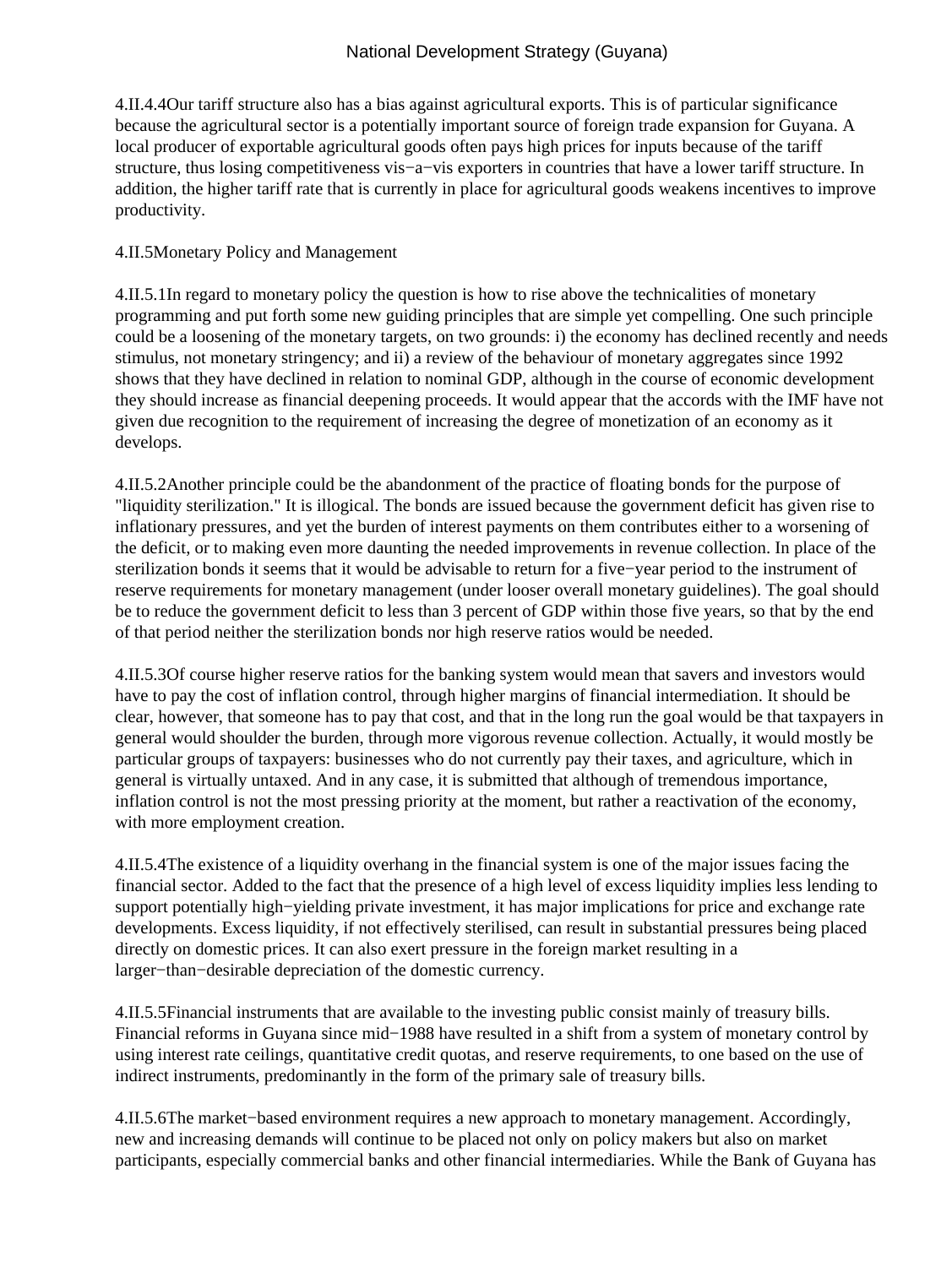already taken some initial steps for organisational restructuring and capacity building, much more is required. For financial intermediaries in general, and commercial banks in particular, the need for organisational restructuring and capacity building is also critical.

4.II.6 Exchange Rate Management

4.II.6.1 Spreads between the buying and selling rate for bank and non−bank dealers in foreign exchange have continued to be relatively small and stable. This suggests a reasonable degree of market competitiveness. However, reports of queuing of import orders in some periods indicate that noncompetitive behaviour sometimes exists.

4.II.6.2 A related concern is that there is still a notable reluctance on the part of banks to buy and sell foreign exchange among themselves. This problem, and the queuing for foreign exchange, will have to be solved, and the mandatory surrenders of foreign exchange eliminated, before the exchange system can be termed to be completely liberalised. There are unsubstantiated reports, however, that certain banks, for one reason or another, export almost all the foreign exchange they receive, thus contributing to the shortage of currency and the depreciation of the Guyana dollar.

## 4.II.7 The Exchange Rate

4.II.7.1 The recent depreciation of the Guyana dollar creates especially difficult circumstances for low−income families. However, if appropriate policies are followed the changes in the exchange rate can have favourable consequences for the competitiveness of Guyana's producers in the context of world markets. Therefore there exists a potential for greater increases in production and employment in the future than would have occurred in the absence of the depreciation. Nevertheless dealing with the negative short−term effects must remain a priority for economic policy.

4.II.7.2 In this situation, policy should be guided by the following three aims:

− to ensure that the depreciations do not degenerate into a continuing spiral of inflation and further depreciations which feed each other. Under that kind of scenario, inflation would erase the gains in competitiveness and would impose even higher economic costs on consumers;

− to strengthen the social safety net for low−income households, to offset some of the near-term economic pain for families who already are in conditions of poverty; and

− to ensure that the potential gains in production and employment are in fact realised, so that in the medium term the benefits to Guyana would be greater than the near−term losses.

4.II.7.3 To achieve the first objective of avoiding a spiral of inflation and depreciation, it is essential to reduce the fiscal deficit. Under any conditions, the surest and most sustainable way to attain stability in the exchange rate, and lower domestic inflation rates at the same time, *is to reduce the deficit in government spending and keep it at low levels*. An additional benefit of that policy would be the lower interest rates which would result from the fact that government would compete less with the private sector for access to funds on financial markets, as its deficit is reduced. Lower interest rates in turn stimulate growth, by promoting fixed investments and the acquisition of working capital for production.

4.II.7.4 In contrast, the policy of using high rates to attempt to stabilise the exchange rate has not been sustainable, has had negative effects on investment, and has been prejudicial to the expansion of production. It has not been sustainable because in the long run Guyana depends on exports to generate both more employment and more foreign exchange earnings. Any policy that inhibits export development undermines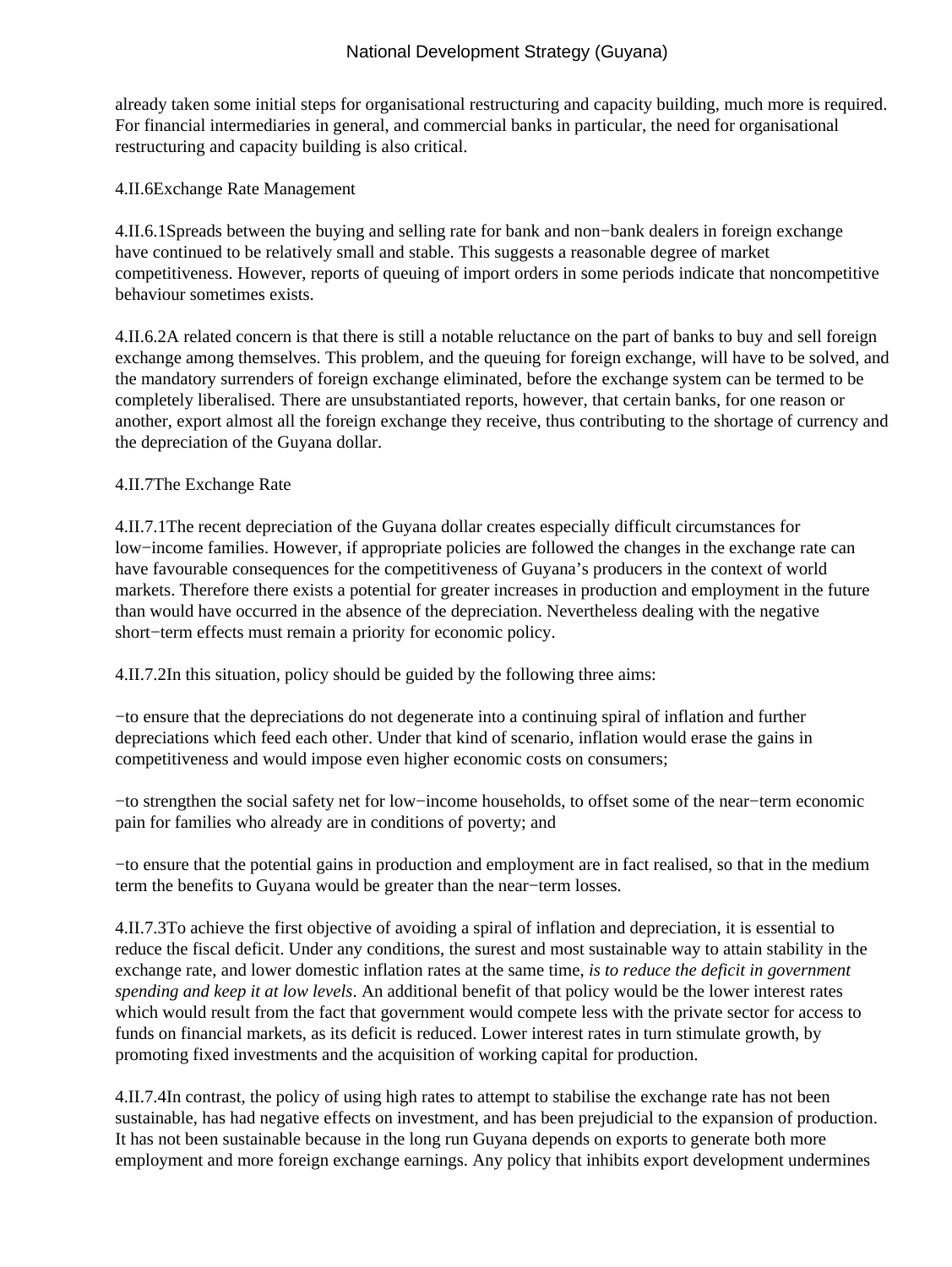the exchange rate eventually. In its defence, it can be argued that the high lending rates, and the prevailing high margins of financial intermediation, have saved Guyana from the bank failures which have occurred in many other developing countries. Moreover, interest rates have to rise in the immediate aftermath of a significant depreciation, since domestic inflation will increase as a consequence of the rise in the cost of imports, and low or negative real interest rates are not conducive to the mobilisation of savings. These points must be acknowledged but, after the short−term effects of the depreciation have passed, it will be important to put policy on a path of effecting gradual reductions in real interest rates. The recently announced reduction in required bank reserves marks a step in that direction, but more still needs to be done.

4.II.7.5 Achieving the second objective of widening the social safety net requires expanding SIMAP and related programmes. This is a short−term measure. Of greater importance is the formulation of policies which would lead to greater job creation and more intensive economic activities in depressed areas. The attainment of this objective can also be promoted through innovative social policies, such as we have outlined in the Chapters on Housing and on Land in this NDS.

4.II.7.6 Obviously, there can be a contradiction between the goals of reducing the fiscal deficit and expanding the social safety net. However, this contradiction can be avoided by appropriate policies such as the following:

− in the fist place, it is anticipated that there will be a modest reduction in external interest payments, as a result of fulfilling the conditions for debt relief under the HIPIC conditions. These fiscal savings can be devoted in part to supporting the basic needs of low−income families;

− secondly, tax administration can be improved considerably, thus generating significantly more revenues. This issue is discussed at length below;

− thirdly, it will be important to continue to effect gradual reductions in government staffing. The current rate of expenditure on government salaries, as a share of GDP, is high by the standards of developing countries. However, such reductions should be made in a humane way. This matter is also examined more thoroughly in other parts of this NDS.

4.II.7.7 To achieve the third objective of encouraging businesses to take advantage of their enhanced competitiveness on international markets, and to expand production and employment correspondingly, it is essential that the existing bureaucratic barriers to investment approval, and access to land, be reduced. These barriers to development discourage both domestic and foreign investment and are inimical to the nation's growth prospects. In the short run, there is a great danger that they could prevent the economy from increasing its export production. These issues are also reviewed below.

### 4.II.8 The System of Taxation

4.II.8.1 A tax system that is fair, equitable and efficient is one of the cornerstones of any policy of good governance. The broad issues in tax administration are twofold. First, many taxpayers, including many businesses of a respectable size, are left completely out of the tax network. And second, there are no systems in place for tax enforcement; indeed, not even for tax collection in the usual sense of the term. So much so that one international advisor on tax administration in Guyana has characterised our existing tax collection system as "a charitable operation," referring to the practice of tax payments being sent in only by those who desire to do so, and to the fact that there is no follow−up mechanism in place for those who default.

4.II.8.2 The reforms that have been proposed in the context of the new Revenue Authority include the universal promulgation of a unique taxpayer identification number, computerised procedures for assessing the degree of compliance, procedures for follow−up in cases of failure to file tax returns, procedures for audits,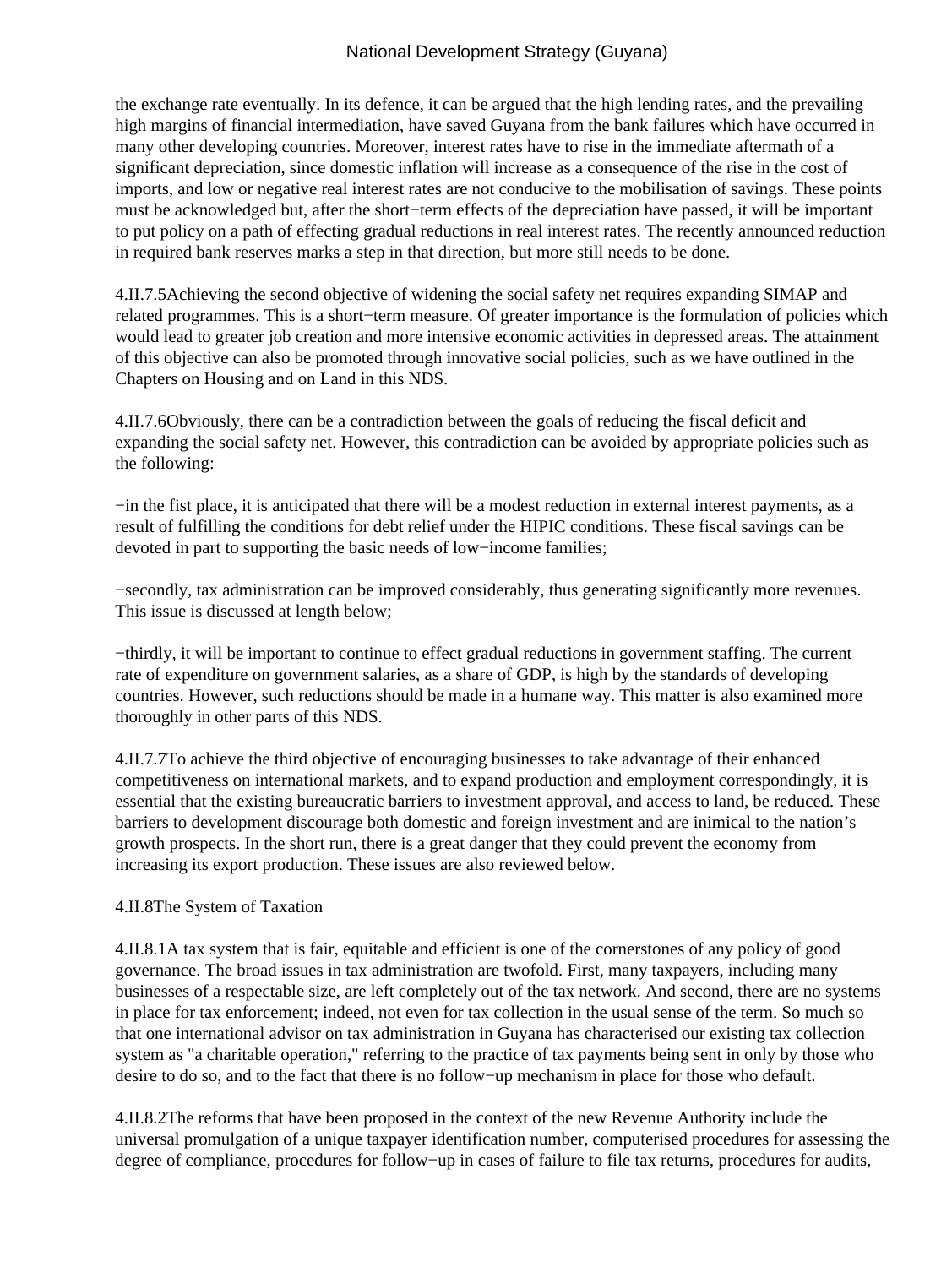higher penalties for lack of compliance, and procedures for the filing of grievances on the part of taxpayers. The planned reforms also include much higher salaries for personnel in the Revenue Administration, extensive staff training and, at the same time, easier procedures for dismissal of personnel in cases in which fraud or other abuse of authority has occurred. If fully implemented, these reforms should result in considerable improvements in tax administration.

4.II.8.3 In the area of customs duties, a major problem is that customs agents routinely and arbitrarily revalue invoices for shipments of imports. This exercise of discretionary power is a clear invitation to abuse. In cases of doubt about the correctness of invoices, the accepted international procedure is to communicate with the exporting countries in order to verify whether the values stated on the invoices are correct. In this day of instantaneous communications via faxes and e−mail, there really is no excuse for not using this methodology. Regulations should therefore be implemented which allow only proper evidence from the exporting country to be used as a basis for altering the valuation on the invoice. Such a step would remove the question of valuation from the domain of negotiation between the importer and customs agent. In addition, the prescribed penalties for fraudulent invoicing should be enforced when the international evidence proves that it has occurred. Easily accessible and swiftly administered grievance procedures should also be established for citizens who pay customs duties.

4.II.8.4 A computerised system for the registration and the tracking of all containers and other shipments that arrive, which also includes the value of the invoice and the amount of customs duty paid in each case (and any actions taken to verify the invoiced value), would go a long way to reducing corruption in customs administration.

4.II.8.5 A further deterrent to abuses on the part of customs agents would be a regulation, fully enforced, which establishes a maximum span of time for the release of shipments from the control of customs. Currently, under−the−table payments are reportedly made not only to attain reductions in the amount of duty paid but also to obtain releases of the shipments.

4.II.9 Customs Duties and Consumption Taxes

4.II.9.1 Consumption taxes, customs duties, and other kinds of taxes have been characterised by progressively falling rates during the decade of the 1990s. This has been a welcome development, as many of the rates have been quite high by international standards. Nevertheless, a not insignificant number of them continues to be very high, e.g. the 50 percent consumption tax on certain types of fuel; consumption tax rates on numerous other items that are still set at 30 percent; and the corporate income tax rate of 45 percent.

4.II.9.2 The problem with high rates is that they encourage evasion; and, to the extent that they are enforced, they discourage investment and production. As has been repeatedly emphasized in this document, because it is a small economy, Guyana's future prosperity depends largely on its being able to increase its exports. Therefore, requiring exporters to pay high taxes on inputs and incomes is, in many respects, the economic equivalent of deliberately causing a self-inflicted wound. Moreover, since the rates are high, they tend to propitiate a policy stance of granting exemptions and tax holidays. The result is a tax structure that is not only highly non−uniform but that is also subject to frequent modifications at the discretion of Ministers.

4.II.9.3 This kind of inconsistent tax structure suffers in turn from two basic problems. First, it very often creates economic inefficiency and is therefore inimical to growth. And second, because it is not transparent, it is potentially subject to abuses, since the exemptions and tax holidays are granted by subjective government decisions.

4.II.9.4 A study by the NDS of the existing structure provides concrete examples of the high degree of variability in the current rates that are applied to consumption taxes and customs duties. The former vary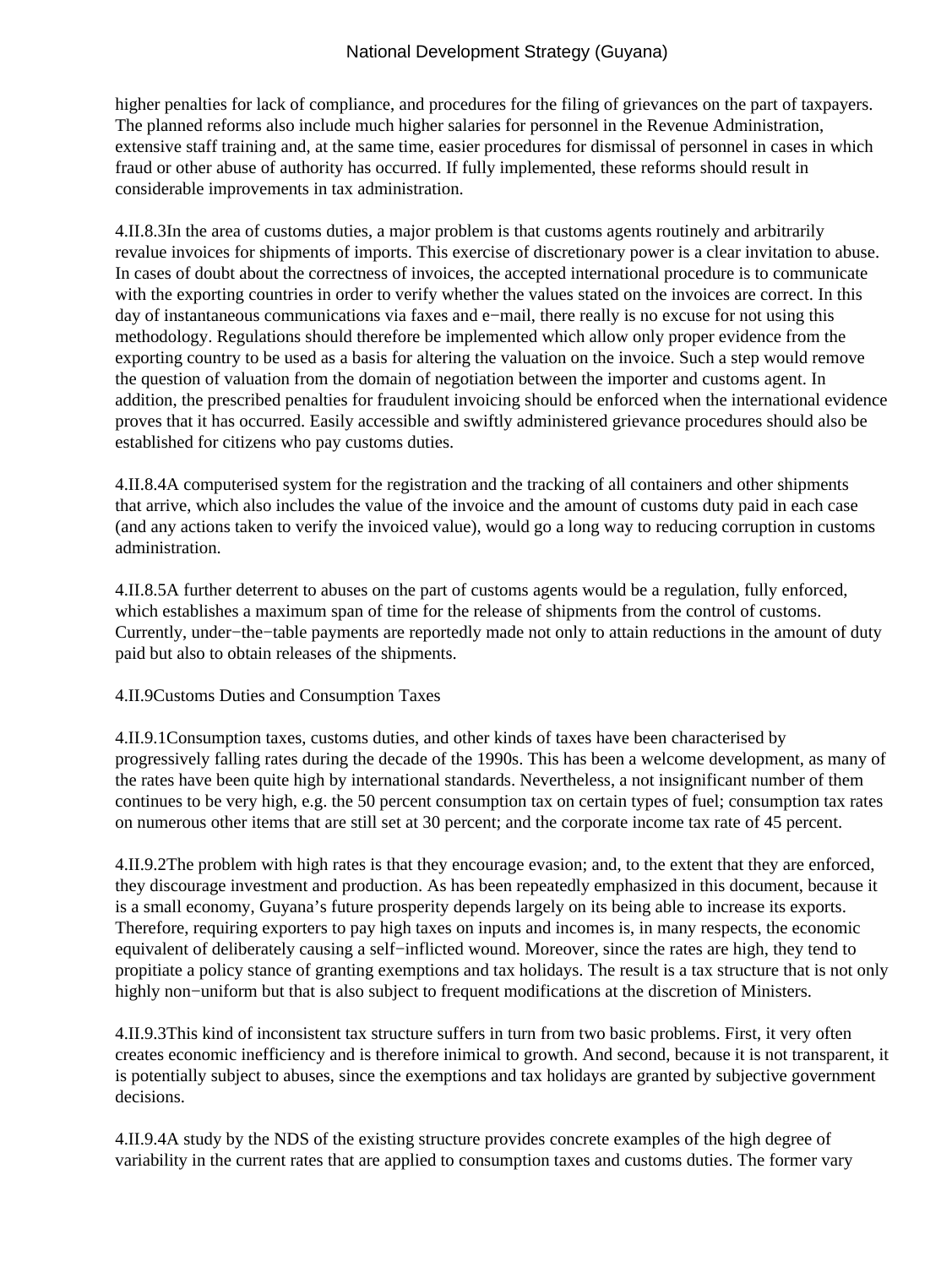mostly from zero to 30 percent, with a few items still at 40 percent and 50 percent. Rather than reduce the burden of this tax by bringing down the whole structure uniformly, many rates have been dropped to zero while many others remain at the very high levels of 30 percent or more. Moreover, in a number of cases, very similar products have very different rates, often at extremes of zero and 30 percent. In other words, the rate variations appear to have neither rhyme nor reason. As well as inhibiting efficient economic decisions, as noted above, this pattern of taxation undermines confidence in government's objectivity in administering economic policy.

4.II.9.5 One sinister aspect of the present system of customs duties is that the current rates, which vary generally from zero to 25 percent, with some going as high as 40 percent, encourage negotiations between importer and customs officer as to which duty category is applicable. In addition, they represent onerous taxes for many items, including food.

4.II.9.6 Another problem with the structure of the consumption tax is that it levies both intermediate and capital goods, often at high rates. A guiding principle in regard to consumption or sales taxes is that they should tax final consumption, and not intermediates that are used in production. Taxing the latter raises the cost of production for export as well as domestic sales, thus undermining the country's international competitiveness.

4.II.9.7 Another unusual aspect of the current system is that taxes on specific items may be remitted by Ministerial order, without the approval of Parliament. This feature introduces an element of discretionality that is highly undesirable, for it undermines the transparency of the system and creates uncertainty about its nature in the future. It also provides incentives to business people to direct their energies towards lobbying for the remission of taxes rather than concentrating on increasing the productivity of their operations. The normal practice in the field of taxation is for the legislative assembly to have sole authority to modify the tax regime. For purposes of promoting economic efficiency, it is important that the regime be stable over time (except for programmed and uniform reductions to comply with international agreements) as well as being uniform over categories of goods.

# 4.II.10 Company Taxes

4.II.10.1 Corporate income tax rates have remained very high by international standards, in spite of many recommendations over the years to reduce them. In response to the concerns raised about these high rates, the same policy that has been applied to consumption taxes and customs duties has been adopted: some industries have been exempted for periods of up to ten years, thereby creating strong non−uniformities in the system. The difficulties inherent in such actions is compounded by the fact that, again, the decision to grant the exemptions is wholly discretionary.

4.II.10.2 A careful study would have to be carried out of the corporate income tax system to determine its true revenue potential. However, it could be reasonably hypothesised, on the basis of the experience of other countries, that the amount of revenues which are currently being generated from the corporate income tax system could be collected under a uniform rate of no more than 25 percent, (instead of 45 percent), if all businesses were registered and if no tax holidays were granted. A lower rate would, among other things, encourage companies to declare earnings instead of classifying them as cash reserves, or investments under loose definitions of the term, or other kinds of business expenditures.

4.II.10.3 If tax holidays are felt to be necessary to encourage foreign investment, they should be applied to all forms of productive enterprises, domestic as well as foreign, and should be of a much shorter duration than ten years. However, an argument can be made that foreign investors would be equally impressed with a low corporate tax rate and low customs duties and consumption taxes if all of them were applied impartially. Ireland, for example, has had notable successes in attracting investment with a 12.5 percent corporate tax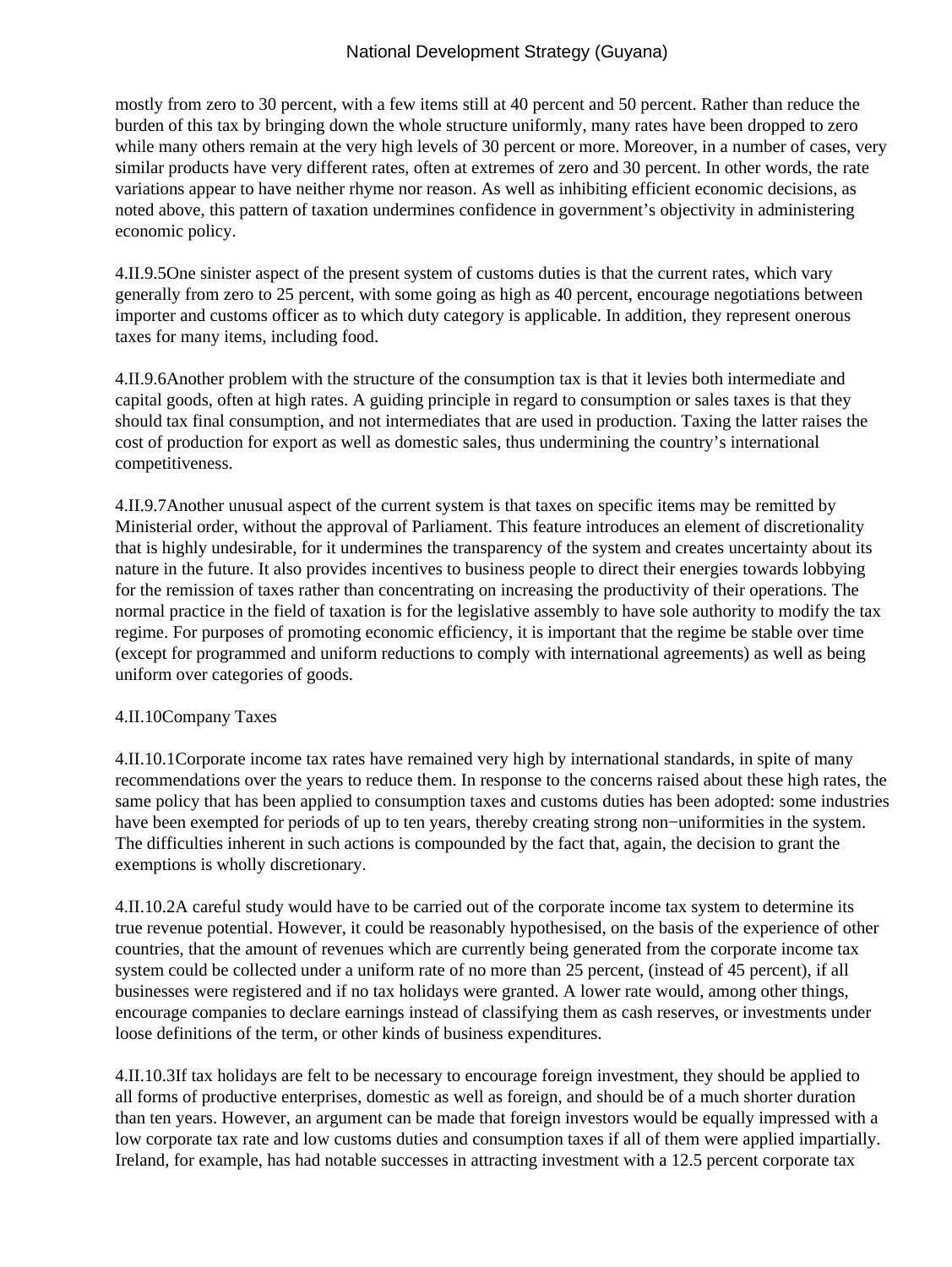rate.

4.II.11 New Approaches for the Sources of Government Revenue

4.II.11.1 The main sources of government revenue are consumption taxes, personal income taxes (including withholding taxes), company taxes, and import duties, in that order. At present, property taxes and land rents generate very small amounts of revenue. Indeed, the travel tax yields larger revenue flows than the property tax.

4.II.11.2 Some of the possible directions in which the tax system could be restructured have already been indicated. One way would be to lower the company tax rate while simultaneously broadening the coverage of companies registered to pay that tax. Another way would be to reduce drastically the use of tax holidays in a context of lower rates. These steps, which are not mutually exclusive, would lead to greater fairness and transparency in the tax system, without sacrificing revenues.

4.II.11.3 Consumption tax rates should be made more uniform also. As in the case of customs duties, eliminating the exemptions should permit a lowering of the higher rates. However, before too much energy is spent in tinkering with a fundamentally flawed consumption tax, efforts should be directed at converting the consumption tax into a value added tax. The experience of Trinidad, Barbados and other countries has shown that, properly administered, a value added tax can yield considerably more revenue than a consumption tax at the same rate, thus giving scope for a reduction of rates. Moreover, a value added tax is basically self−auditing, in that the tax forms supplied by various businesses constitute mutual checks on their veracity.

4.II.11.4 In the long run, the main pillars of a revenue system should be: import duties, value added taxes, and income taxes (personal and corporate). Special levies and excises such as travel taxes and the tax on automobile purchases will always play a role, but their contribution is relatively less important. Consideration should be given to the elimination or considerable reduction of the very minor export taxes, as they contribute almost nothing in revenue and encourage evasion. In this kind of overall scheme, natural resource royalties can begin to play their proper role of regulating the use of the resources. For example, significant annual licensing fees should be imposed on in−shore trawlers, to reduce the over−exploitation of stocks of shrimp and seabob in that zone, but no such fees, or much lower ones, should be required for ships outfitted to fish in the waters of the deep slope. Likewise, timber stumpage fees need to be scaled to the value of the standing timber, while the royalty rates on mining activities need to be made competitive. Import duties are not desirable from a viewpoint of economic efficiency but their ease of administration makes it difficult to eliminate them. However, the policy goal should be a low duty rate.

4.II.11.5 It can also be argued that *in the longer run* relatively less emphasis should be placed on income taxes as a revenue source, by reducing their rates. Income taxes in Guyana appear to be inherently unfair, since persons in the informal economy, and almost the entire agricultural sector, indeed almost all in the self−employed category, do not pay them. The obstacles to making an income tax system truly universal are formidable. It would therefore be advisable gradually to de−emphasise their role in the revenue system, to the extent that revenue requirements can be satisfied through greater emphasis on other sources. However, while their rates are being lowered their coverage should be broadened as much as possible, for the sake of both fairness and revenue collection. Lower rates will encourage greater participation in the system.

4.II.12 Policies for Promoting Investment

4.II.12.1 The third policy objective in the post−depreciation period is vigorously to promote investments in order to take advantage of Guyana's enhanced international competitiveness. The key elements of an investment promotion policy would include the following: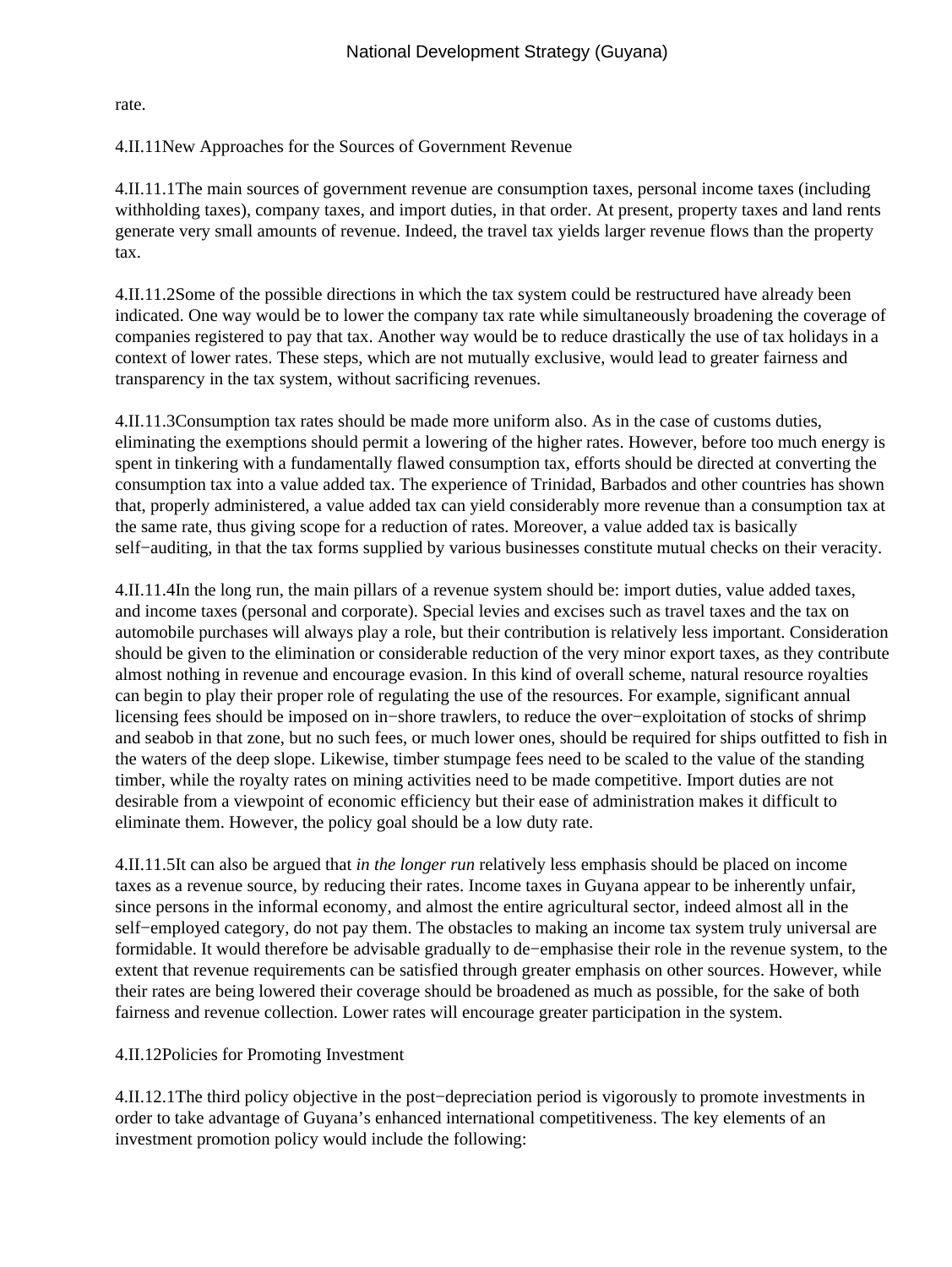a) a consistent macroeconomic policy. This means, above all, control over the fiscal deficit;

b) uniform and low rates of taxes and duties, efficiently administered in a transparent way;

c) one–stop and rapid approvals of investments and concessions for exploitation of natural resources. The only criteria for approval should be compliance with regulations concerning the environment, sustainability, minimum wages, and occupational safety. While the one−stop concept has been endorsed, it has not been put into practice effectively;

d) a market system for access to land, for factory sites and for agricultural operations, that does not depend on government approvals.; and

e) a well–designed programme to market Guyana's economic potential, which is considerable, to investors in other countries. Such a programme should present and explain the preceding four elements of policy.

4.II.12.2 The land situation has become extraordinarily confused and completely non−transparent. There are many experiences of potential investors, mostly domestic, but including a significant number of foreigners and expatriate Guyanese waiting years for approval of an application for access to land. A start has been made at converting leaseholds to freehold, which would enable potential investors to purchase the land they desire, but to date only tiny steps have been taken in that direction. Government has also agreed in principle that long−term land leases should be transferable, that is, that any leaseholder should be able to sell his lease to any other individual, at a price negotiated between the two of them, without seeking government approval. The only requirement would be to register the transaction. Among other benefits, this form of lease, which has been implemented in Trinidad, enables leaseholds to be used as collateral for bank financing. However, this policy has not yet been fully implemented. Putting it in practice would also facilitate ready access to land on the part of investors.

4.II.12.3 Implementing policies of this nature for investment promotion would perhaps have greater possibilities of attracting investments than the approach of granting tax holidays on a discretionary basis, in the context of the very uneven system of taxes and duties that is administered in a non−transparent way, and against the backdrop of a land allocation process that is thoroughly bureaucratised and suspect.

# 4.II.13 Export Promotion

4.II.13.1 In the near term, as we have emphasised throughout this National Development Strategy, investments, new technology and innovation will be essential if Guyana is to diversify its economy and experience high growth rates. Joint ventures that are well executed, in addition to providing new markets, may also provide access to these key ingredients to local companies. Government should, as we have already argued, therefore review its incentive regime for the private sector and strengthen institutions that support this sector. However, the success of sustaining private investments, in particular export oriented entities will, in part, depend on (i) access to markets; (ii) improvement in quality standards; and (iii) maintaining regular supplies of goods and services.

# 4.II.14 Access to Markets

4.II.14.1 To improve the access of local products to international markets, government and the Private Sector Commission should consider the following:−

− adopt a cost sharing formula to recruit experts to advertise Guyana's products abroad, and

− share costs to send private sector delegations to participate in international trade fairs.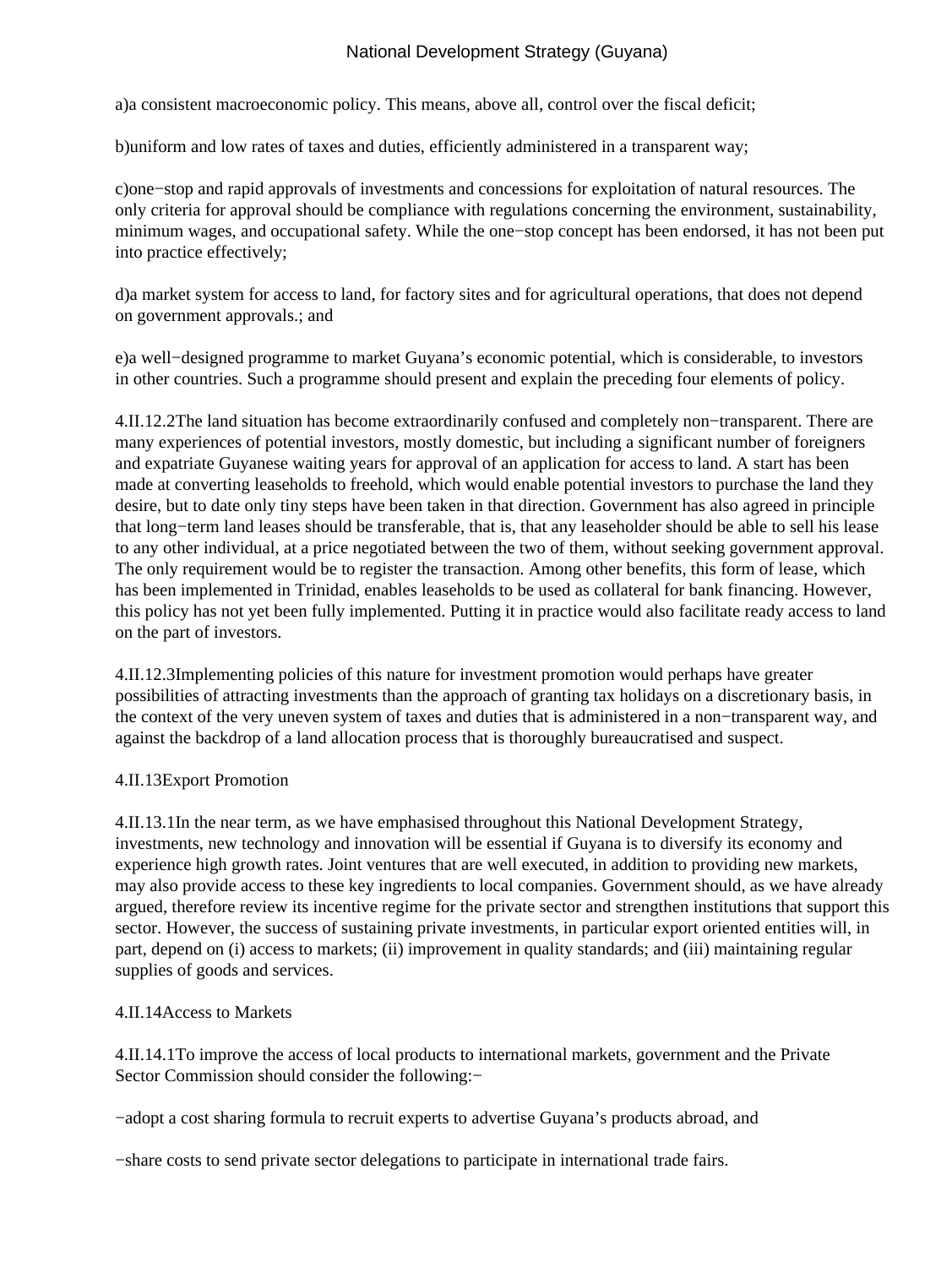# 4.II.15 Improving Quality Standards

4.II.15.1 One of the major constraints facing the private sector is maintaining high standards for products that are earmarked for the external market. The provisions of the World Trade Organisation (WTO) in terms of packaging and other set standards, further complicate the issue. It is important that exporters not only strive to improve the quality of their products, but also to ensure that products conform to the standards of the WTO.

# 4.II.16 Ensuring regular supplies of goods to the market

4.II.16.1 Several reasons have been given for the inability of the local private sector to meet their orders regularly, either in the Caribbean or elsewhere. While poor shipping facilities and poor road networks in the interior may contribute to this, the lack of proper planning by suppliers and the absence of private sector institutions to ensure that members meet their obligations are largely to be blamed. Measures should be taken to ensure that these *lacunae* are filled.

## 4.II.17 Export Promotion Zones

4.II.17.1 As we have often stressed in this document, Guyana's economy must in future be essentially export−oriented. To this end a number of fiscal measures has been proposed to provide incentives to exporters and to enhance the competitiveness of our exports. An additional mechanism, which has been successfully employed in many countries, is the establishment of Export Promotion Zones (EPZs).

4.II.17.2 The importance of having Export Promotion Zones in Guyana cannot be overemphasised. Such zones can become a source of dynamism for the entire economy in terms of efficient production, economic diversification, expansion of employment, provision of much needed foreign exchange, investment and technological transfer.

4.II.17.3 One of the outstanding characteristics of an EPZ is its ability to provide large amounts of employment opportunities for the labour force. To the extent that goods and services produced in the EPZ are labour−intensive, which they usually are, the relatively lower wages prevailing in Guyana would constitute an important advantage over other competitors in world markets, although we will have to ensure that the productivity of our labour is somewhat enhanced.

4.II.17.4 It should also be emphasised that EPZs usually provide an important income source for low−income families. Moreover, they can become a most significant additional income source for a family, thus improving living standards. Also, though a fraction of intermediate inputs is imported, an important share of exports from an EPZ is usually based on domestic products. In addition, although non−tradeable components can be very significant (electricity, construction materials, machinery maintenance, etc.), local producers can also supply several tradeable components more efficiently if their domestic production is sufficiently competitive and international transportation costs are high. Furthermore, an important aspect of EPZs is their ability to attract investment not only from abroad but also from domestic sources. Although it can be argued that there is some diversion of investment from domestic projects towards EPZ activities, it is also very likely that an important source of funds corresponds to a reduction in capital flight and rent−seeking activities or, at worst, a contraction in socially less profitable investment projects.

4.II.17.5 Another aspect of investment in EPZs is their contribution to human capital accumulation. A successful firm in an EPZ requires qualified personnel in production and, probably more important, marketing activities. Labour force training, as well as developing managerial capacities, is therefore key to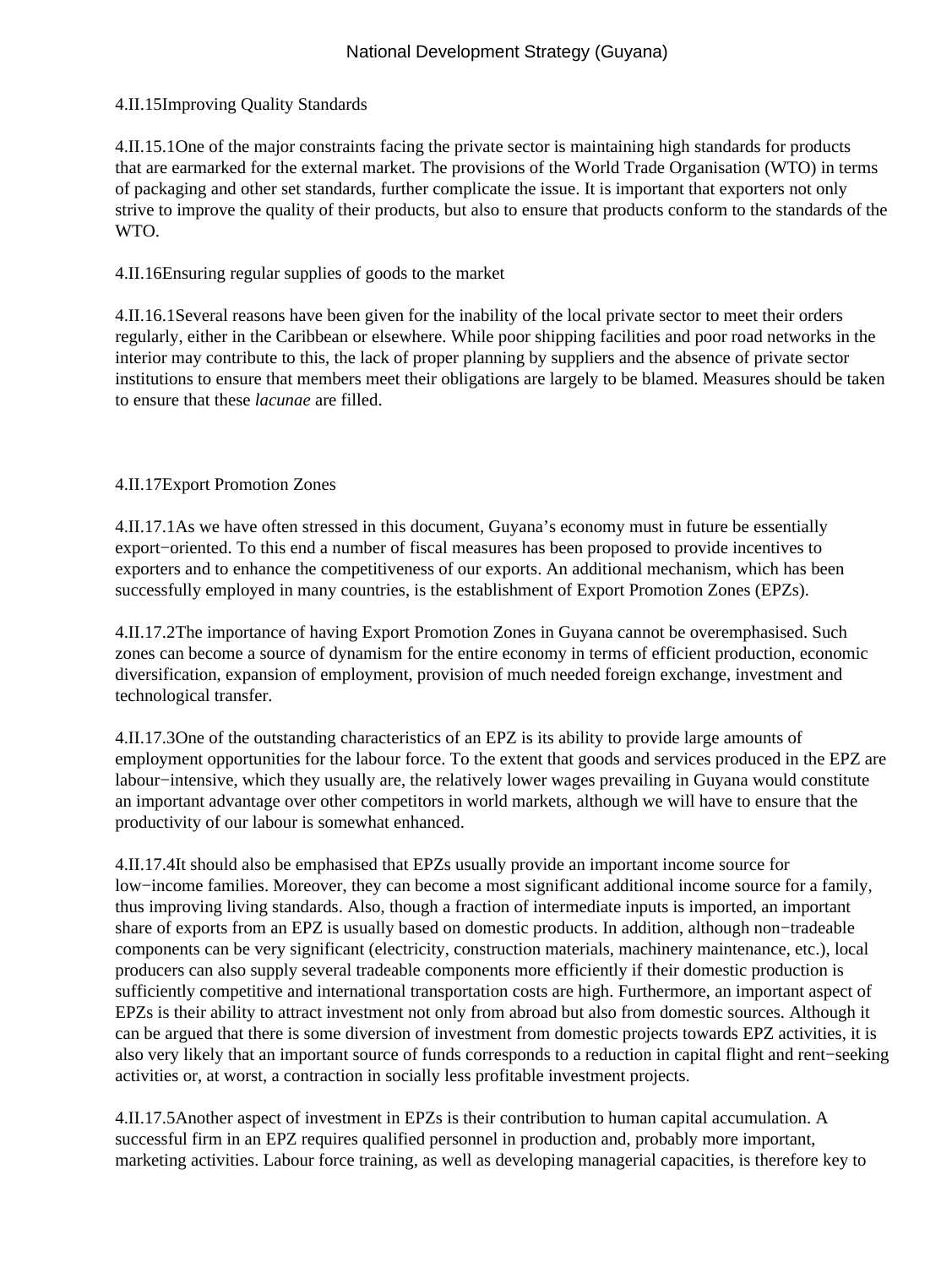the success of an EPZ. These factors in turn have important spillover effects on the rest of the economy.

4.II.17.6 One usually overlooked advantage of EPZs is their role in bringing in and transferring technology to the rest of the economy. The establishment of a firm that will compete directly in foreign markets requires a high degree of specialisation and quality control. There can therefore be significant effects on efficiency and overall welfare. Moreover, when using domestic intermediate inputs, the requirement of quality goods delivered in a timely manner imposes a competitive discipline on the rest of the economy.

4.II.17.7 In setting up an EPZ, two considerations should guide the project: the fostering of dynamic comparative advantages and the requirements for private sector development. By *dynamic* comparative advantage is meant the development of industries that are not yet in production but could arise from the working of the EPZ. In Guyana, although the advantages of developing forestry industries (such as sawn wood or plywood) for EPZs would be apparent in view of the country's abundant forests, it is likely that wood derivatives such as doors or furniture or parquet flooring may represent a better long−run investment strategy. In a similar manner, the processing of diamonds and gold could become an important source of value added. In addition, clothing assembly plants are a possible area for investment.

4.II.17.8 It must be understood from the outset that an EPZ should be a private sector business area. The attractiveness of an EPZ for the private sector would be based, in great part, on the fact that firms are allowed to develop in an environment that, being free of Government intervention, can guarantee investment returns and the required flexibility to adjust to world market conditions.

4.II.17.9 It is necessary, however, in establishing an EPZ that Government define which exporting activities are to be developed in such zones; set the basic regulatory framework for EPZ activities (e.g., labour regulations and protection, legal responsibilities, installment fees, etc.); establish the locations, in consultation with the private sector, on which EPZs would operate; provide adequate infrastructure for the EPZs to be successful, especially adequate deepwater harbour facilities; provide the land for the EPZs very cheaply or at no cost; and establish the criteria for the selection of enterprises for the EPZs. These criteria should emphasise employment, and the net export earnings generated per unit of investment.

4.II.18 Privatisation through broad−based ownership strategies

4.II.18.1 A number of state−owned enterprises in Guyana still remain to be privatised. In order to involve more Guyanese both in the privatisation process, and to encourage them to participate more in the ownership and development of the country's economy, such privatisation, wherever possible, should be founded on broad−based ownership strategies. Similar requirements in other parts of the world have led to the development of voucher−based mass privatisation programmes in Central Asia, Eastern Europe, and in the former Soviet Union; to non−voucher variations that pool equity that is distributed to citizens in countries as diverse as Bolivia and Zambia; and to discounted public offerings to elicit worker participation in privatisation, or to achieve a wide ownership of privatised firms, in many other countries. These three basic techniques for achieving broad−based ownership: voucher – based programmes, collective investment programmes, and public offerings, offer social advantages over more traditional privatisation methods. They also contribute to the development of capital markets.

4.II.18.2 Unlike traditional privatisation methods, broad−based ownership schemes allow governments to address concerns about the distribution of wealth. Redistribution can be accompanied by issuing vouchers (the number or value of which may vary with the recipients age or years of work), by offering discounts on shares, or by limiting participation in collective investment schemes to low−income groups.

4.II.18.3 Moreover, public offerings of enterprise shares have been used by many developing countries in order to achieve widespread share ownership. To be successful, public offerings require a well−functioning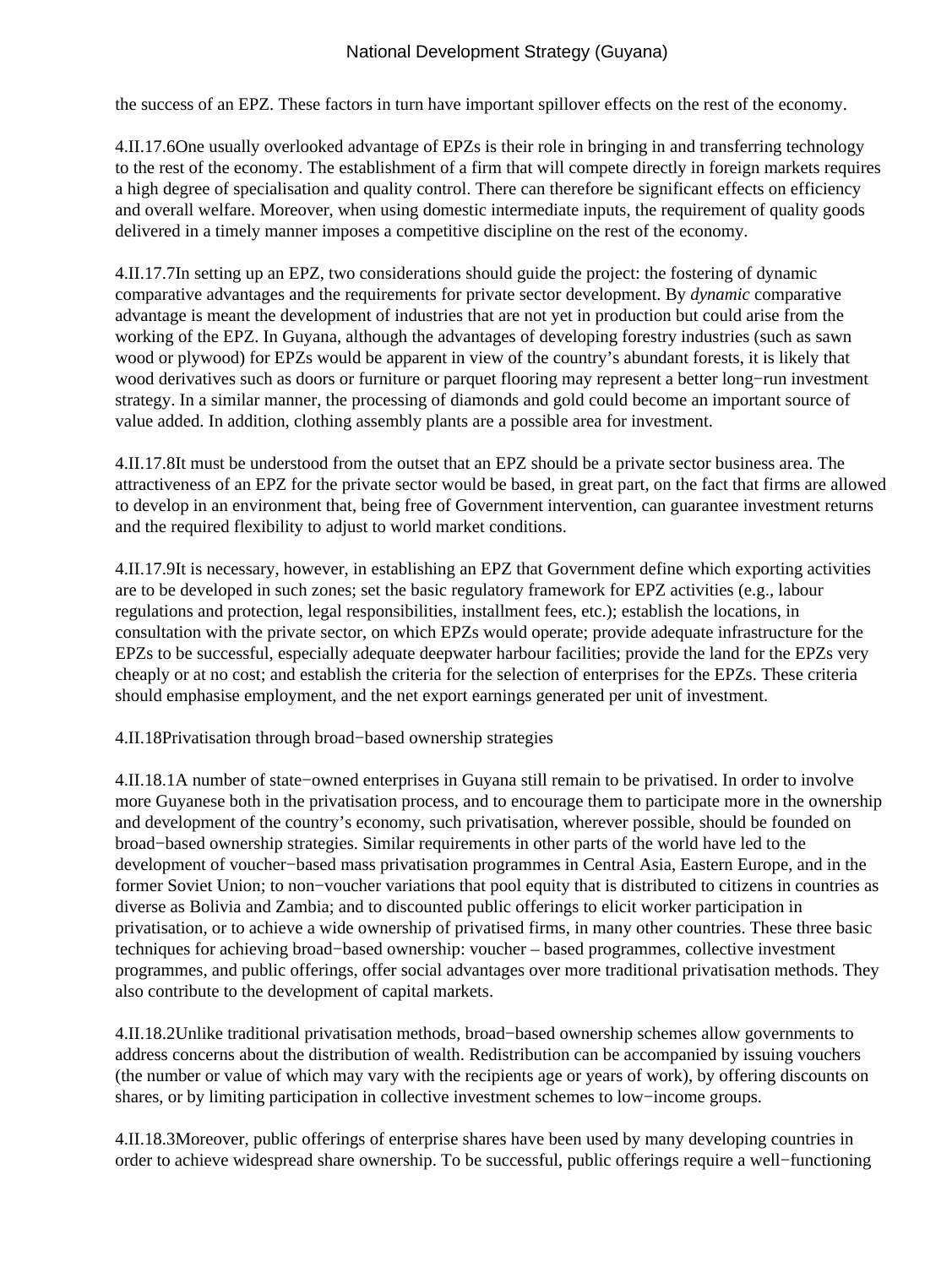and absorptive domestic capital market.

4.II.18.4 Guyana should explore the possibilities of adopting one, or a combination, of these broad−based ownership strategies as the means of privatising its remaining state−owned enterprises.

# 4.II.19 Stock Exchange

4.II.19.1 It is desirable that a Stock Exchange be established in Guyana as early as possible, for a number of reasons. First, it is one of the general objectives of this National Development Strategy to create an environment in which all citizens are given the opportunity to participate in all of the country's development activities, but especially in governance and as stakeholders in the firms and businesses of as wide a cross−section of the economy as possible. Second, if the proposals for collective investment which have been put forward in earlier sections of this chapter are to bear fruit, suitable mechanisms must be put in place to facilitate both the buying and the selling of the shares of the country's privatised entities. And third, it is essential that, in the new entrepreneurial Guyana which it is hoped this National Development Strategy will assist in creating, institutions be established which would help in the process of involving all citizens, no matter how limited their means, in the ownership of enterprises.

4.II.19.2 Since 1991, studies have been made in Guyana in regard to the feasibility of establishing a stock market in the country. Although these studies have been generally positive, a major constraint has been identified, i.e. the relatively few companies in Guyana which may seek to have their stocks listed, and indeed, the small number of firms with such a capability.

4.II.19.3 It may therefore be necessary either to follow a stage by stage approach to the establishment of a stock exchange in Guyana, or to link an embryonic Guyanese exchange with those which currently exist in other Caribbean countries. It might even be more fruitful to combine these approaches, i.e. go slowly in the founding of a Guyanese stock market but, while doing so, establish the strongest links with other Caricom exchanges. It is important, however, to appreciate that very few Stock Exchanges in developing countries have begun with a critical mass of stock listed companies. On the contrary, most Stock Exchanges in developing countries began with relatively small markets which ultimately developed a momentum of their own, both on the part of investors and on the part of registered businesses.

4.II.19.4 The Securities Industries Act should therefore be revisited. It should more specifically outline the regulatory framework within which the Stock Exchange would operate, and lay down the procedures to be followed in establishing a Stock Exchange Commission (SEC). The role of the SEC would be to ensure efficient markets in terms of seeking greater disclosure of information about publicly traded companies, as well as avoiding abuses such as price rigging and inside trading. The SEC should not only overview the activities of the market, but should also license the brokers on the exchange. The structure of the market should also be developed in the law.

# 4.II.20 Micro−credit

4.II.20.1 If we are to reduce our rate of unemployment; if we are to diversify our economy not only in terms of producing a greater variety of goods and services but also in creating and nurturing a completely new class of entrepreneur; and if we are to reduce our dependance on external investment for the absorption of our burgeoning labour force; then one of the mechanisms which might be employed is the provision of micro−credit for the establishment of micro−enterprises.

4.II.20.2 In Guyana there is an increasing number of people for whom micro−enterprises can be a source of income and employment, particularly in the prevailing circumstances in which no other options appear to be available. These citizens include those who produce a diversity of goods in makeshift shops, or engage in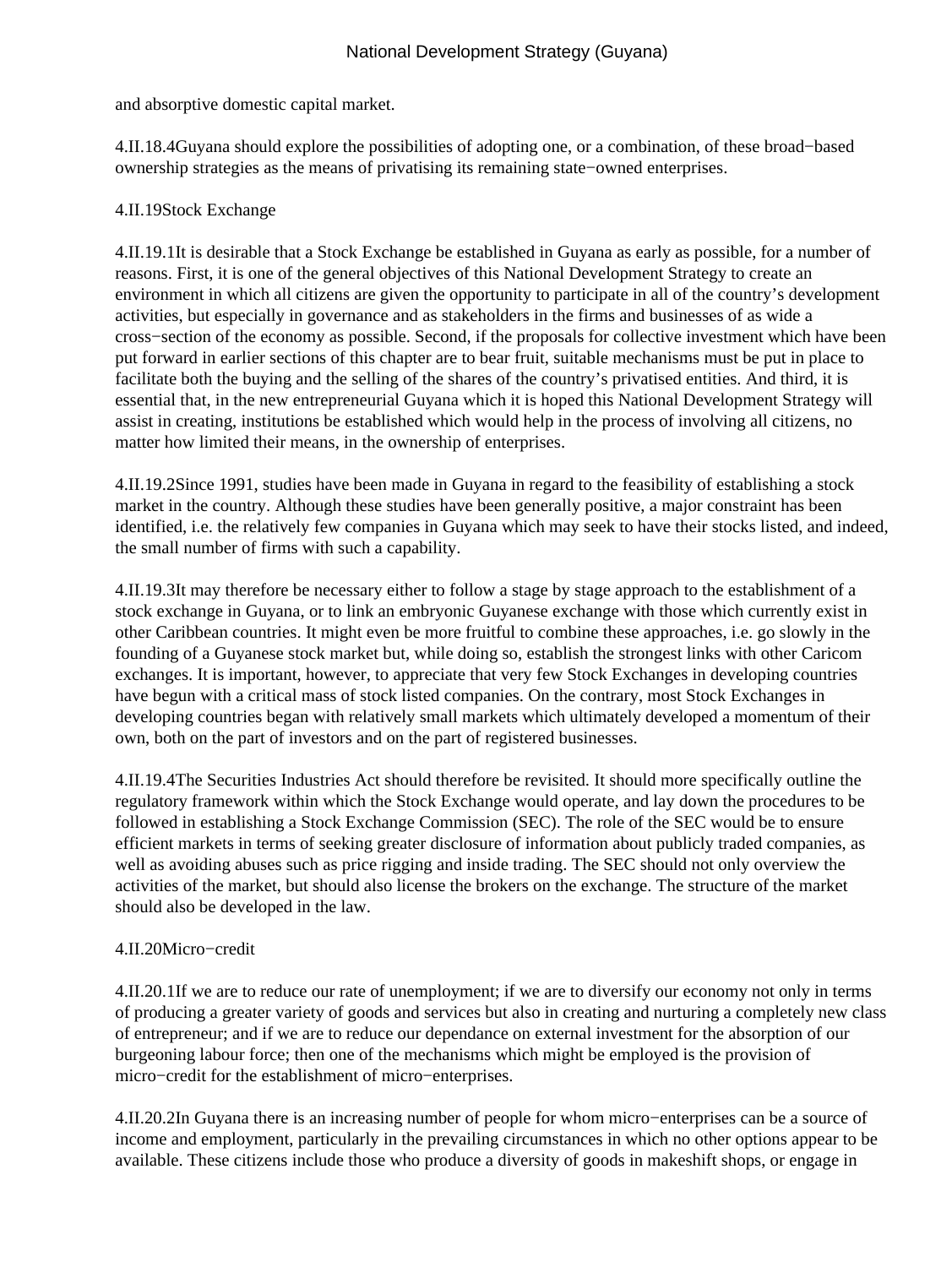small trading and retailing activities, or undertake small–scale farming. In urban areas, a growing percentage of the working population is engaged in micro−enterprise activity while, in rural settings, many families combine small−scale trading with small−scale farming. Unfortunately, for several reasons, but mainly because of the absence of collateral and the reluctance and inability of the commercial banking system to cope with small debtors, credit remains unavailable to most of these citizens, especially from the established and formal banks. As a result, many of those who wish to participate in such ventures are too discouraged to do so, and the operations of those who risk such engagement remain small. In general, the small−scale entrepreneur in this country is by no means financially self−sufficient. Indeed, many who are engaged in such activities in Guyana remain below the poverty line, in spite of their best endeavours.

4.II.20.3 Fortunately, over the past two decades or so, new techniques for giving micro−credit have evolved in several parts of the developing world. These new processes have shattered the conventional wisdom which has held that micro−enterprises were too risky and too costly for any financial agency to service profitability. Indeed, on the contrary, it has been found that lending organisations are more able to reduce their risks not by analysing loans more thoroughly or requiring more collateral, but by giving clients strong motivations to repay e.g. either through peer group lending, or through the promise of ongoing, − and increasing – access to credit for borrowers who repay on time. Moreover, lenders have found ways to slash their administrative costs through simplified and decentralised loan application, approval and collection processes. And finally, lending agencies have found that borrowers are often willing and able to pay interest rates that cover the higher costs associated with providing credit in small amounts, merely to gain access to credit that would either have been denied them or would otherwise have cost them far more through the informal system, or would even have been unsustainable.

4.II.20.4 Micro−credit should be one of the main weapons in our attack on poverty, and in our general quest for equitable economic development.

4.II.21 Restructuring 'distress' companies

4.II.21.1 It is clear that measures will have to be taken to reduce the economy's vulnerability to the vagaries of international price changes. In the short−term to medium term, there is an obvious need to restructure 'distress' companies.

4.II.21.2 Of immediate attention is the restoration of the economy's productive capacity. At present several companies are (i) on the verge of receivership; (ii) under the yoke of heavy debt burden; or (iii) lack working capital as a result of high interest rates and bad management practices. In addition, despite the decline in treasury bill rates to single digits, prime lending rates remain alarmingly high, making it difficult for several firms to service their loans. It is therefore crucial that we find sources of financing at lower interest rates, for private companies that are prepared to restructure their operations; pay their debt including arrears to local commercial banks; and undergo fundamental training exercises to improve their management practices. Such an exercise can begin immediately while the private sector considers proposals for the establishment of a development bank.

4.II.21.3 As part of implementing this strategy, the following should be considered:−

•

the Private Sector Commission should be assisted to restructure and seek loans for 'distress' companies through the provision of experts;

•

•

assistance should be sought from multilateral and bilateral donor agencies for training and workshops in modern management practices for private sector companies; and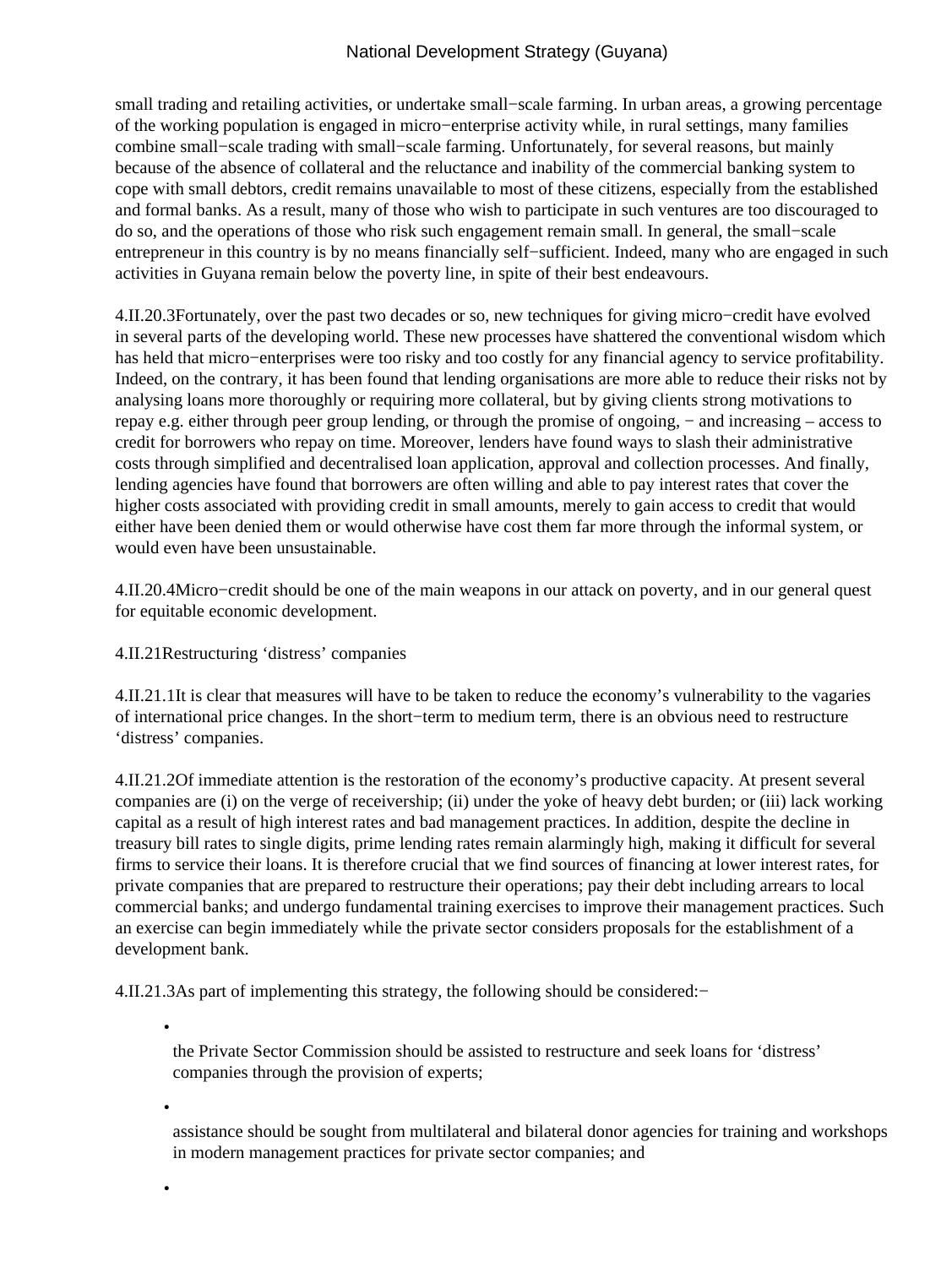reviews to reduce the debt−servicing burden of participating 'distress' companies should be undertaken.

## 4.III THE OBJECTIVES

4.III.1 At the beginning of the 1990s the objective of our macro−economic strategy was necessarily stabilisation and structural adjustment. However, the successes of our efforts throughout that period now demand that the aims of our policy be significantly extended.

4.III.2 The successes to which we refer include, among other things, bringing inflation under control; freeing up prices throughout the economy, including interest rates and the price of foreign exchange; privatising state−owned assets to make them more productive; increasing fiscal revenues; reducing the fiscal deficit; lowering customs duties on average; generating adequate levels of foreign exchange reserves; substantially reducing the external debt; and strengthening, in some measures, the country's financial institutions. And although, as has been pointed out, problems still remain in several of these areas, the broad picture is quite different from that which obtained in 1989. For that reason, the priorities of macroeconomic policy should now embrace, to an even greater extent, the growth process itself, and should address questions of how to promote growth, how to ensure its sustainability, and how to make certain that its benefits are as widely distributed as possible.

4.III.3 Specifically, the objectives of macroeconomic policy for the next ten years are as follows:

- − promote high growth rates of output and employment;
- − ensure that inflation remains at relatively low levels;

− ensure that the population's basic needs are met and that the growth process contributes to a reduction of poverty; and

− ensure that the growth path is sustainable in fiscal, environmental and institutional terms.

4.III.4 In order to satisfy these objectives, it will be necessary to meet a number of subsidiary objectives, or more specific macroeconomic criteria, the most important of which include:

− adopting policies that encourage exports and improvements in the international competitiveness of Guyana's producing sectors and firms;

− increasing the rate of external and internal investment;

− improving the solidity and efficiency of the system of financial intermediation, in order to promote both savings and investment and safeguard the system's integrity;

− giving priority in expenditure policy to the basic social needs of health, education, and poverty alleviation; and also to social infrastructure such as potable water and sewerage systems;

− ensuring a broader tax base, a more uniform rate structure within each type of tax, a reduction of the reliance on indirect taxes, greater revenues from user fees, and improved tax collection methods; and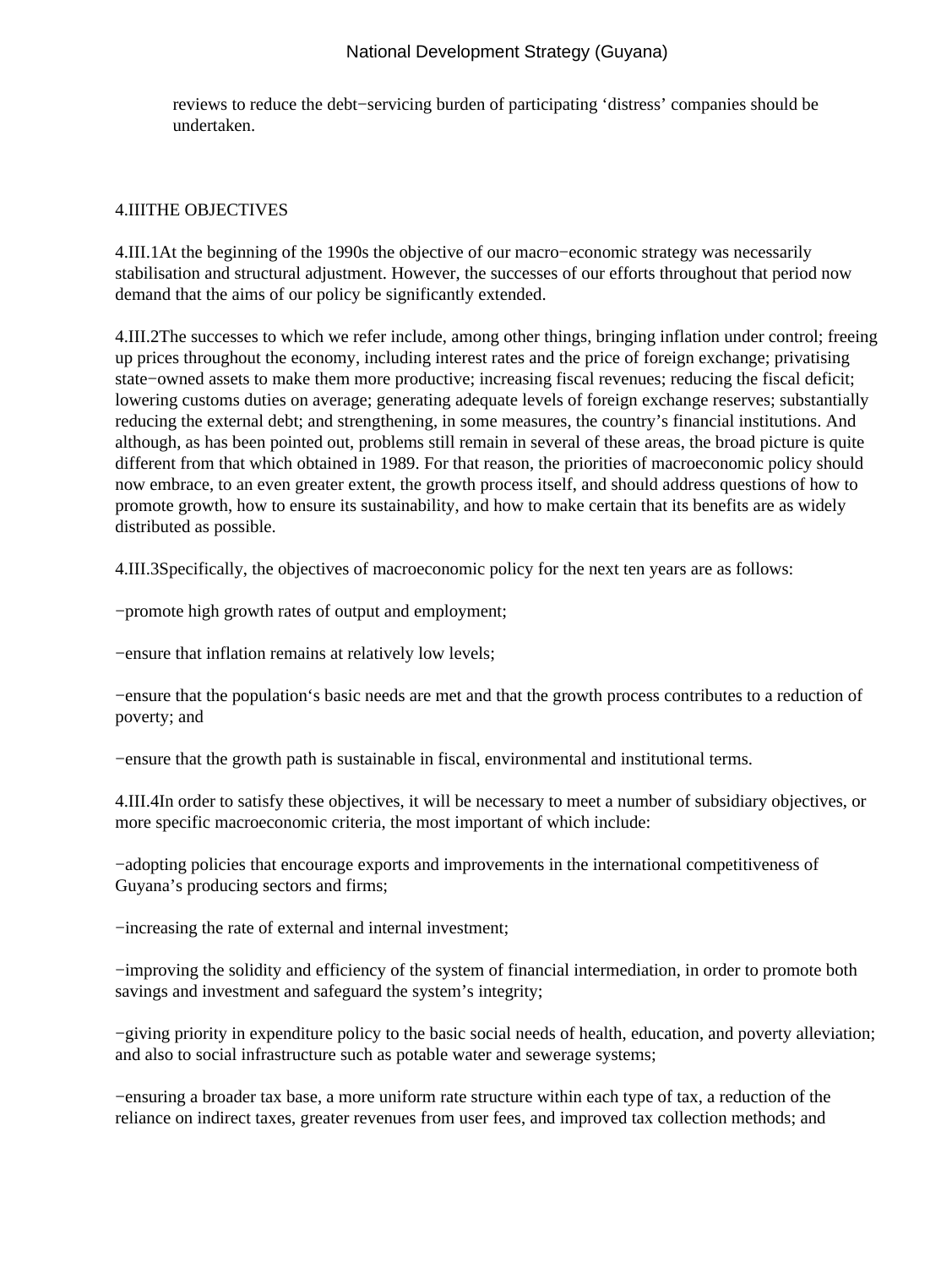− promoting policies that enhance the role of the private sector in the economy and encourage greater levels of participation in decisions related to economic development and economic management on the part of families, communities, associations of diverse kinds, and local governments.

## 4.IV THE STRATEGY

## **4.IV.1 Monetary**

4.IV.1.1 The volume of bond emissions for the purpose of liquidity sterilisation will be reduced. This will be done, first, because these bonds ultimately aggravate the problem of fiscal indebtedness; and second, because it is now clear that it is essential that the economy be placed on a path of more rapid growth. Moreover, the current reliance on the issuance of treasury bills will, obviously, increase the deficits of future governments in the years to come.

4.IV.1.2 At the same time, debt instruments will be issued for much longer terms.

4.IV.1.3 These two elements of the strategy will reduce the pressure in financial markets that has tended to keep interest rates relatively high.

4.IV.1.4 Although the monetary targets will be revised to reflect the higher growth expectations, care will always be taken to safeguard the monetary stability that has been achieved. This is of the utmost importance.

4.IV.1.5 The government will build up its deposits in the Bank of Guyana and redeem a share of the treasury bills held by commercial banks.

4.IV.1.6 The liberalisation of the exchange market will be completed by, for example, eliminating the mandatory requirements for surrender of part of foreign exchange receipts and developing measures to strengthen the domestic interbank market in foreign exchange. In this regard, the Bank of Guyana will promote a market−maker and help it to launch the interbank market on a collateral basis. If this is not considered feasible at this stage, the Bank of Guyana itself will establish and operate the interbank market on a collateralised basis until it is well−grounded.

4.IV.1.7 Improvements will be made in the clearing and payment systems in Guyana. To this end, a greater degree of competition and the use of electronic transfers will be promoted. In addition, the accounting framework for the clearing process will be strengthened.

4.IV.2 Fiscal

4.IV.2.1 There will be a comprehensive reform of the tax system in Guyana. The new system will come into effect on 1 January, 2001.

4.IV.2.2 Because the country has committed itself to reducing the Common External Tariff, its tax base needs to be broadened even to maintain current levels of revenues. This will require among other things, a move from the consumption tax to a value added tax (VAT) regime. Under a VAT, the final consumer pays the tax, regardless of whether it is a good or service that is purchased. As has been emphasised, one of the advantages of a VAT is that it has a larger component of self−enforcement than other tax systems, and it permits easy cross−checking since both the purchaser and the seller of intermediate goods and social services file their receipts with the tax authorities.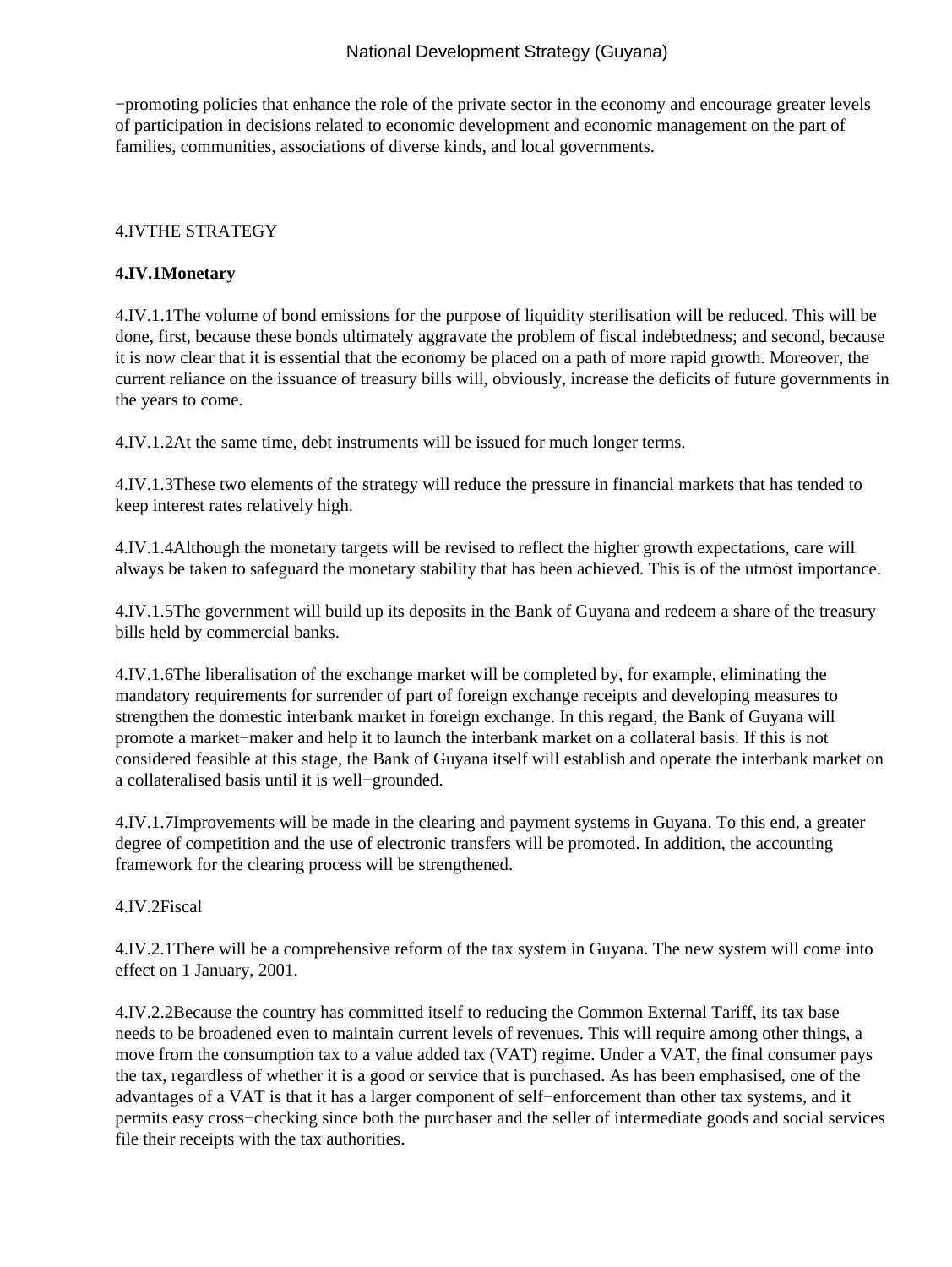4.IV.2.3 There will be a single rate of 15 percent for the VAT, which will be levied on a price that is inclusive of custom duties and excises. However, there will be a zero rate on hospitals, medical and dental care (including medicines), education (including prescribed text books and equipment), non−profit organisations, locally produced food, and local cultural activities.

4.IV.2.4 The purchase tax now collected by the IRD will be incorporated into the import duty.

4.IV.2.5 The remaining months of the year 2000 will be utilised for training revenue officers in the collection of the VAT and in apprising the public of its mechanisms, and of the advantages to the country.

4.1V.2.6 There will be accelerated allowances for capital depreciation, as are laid down in the In−Aid−of−Industry Act.

4.IV.2.7 No import duty will be levied on developmental machinery and equipment and on raw materials that are imported by registered manufactures.

4.IV.2.8 In order to encourage exports, and to make them more competitive there will be no export tax.

4.IV.2.9 In addition, allowances will be granted to companies in Guyana which export all or a proportion of their products, provided that such products are not sold to CARICOM countries. The allowances, which will be a percentage of export profits, will be as follows:−

| Percentage of export sales to total sales | Percentage of export profits deductible as export allowance |
|-------------------------------------------|-------------------------------------------------------------|
| under 10 percent                          | Nil                                                         |
| 11 to 30 percent                          | 25                                                          |
| 31 to 50 percent                          | 35                                                          |
| 51 to 70 percent                          | 65                                                          |
| over 70 percent                           | 85                                                          |

All exemptions of dividends for the withholding tax will be removed.

4.IV.2.10 Cost−recovery systems will be introduced and enforced both as a mechanism for increasing revenues, and also as a tool of redistribution. Higher income households will be charged for certain health services which are now provided free; and educational subsidies will be targeted more effectively on low−income households. In addition, user charges will include road tolls, drainage and irrigation fees, and tariffs on water that are calculated through metering. These cost recovery schemes are discussed more fully in the sectoral chapters.

4.IV.2.11 Because the current import tariff regime is still somewhat non−uniform, especially when the rebates are taken into account, further simplifications will be made in the import tariff schedule. There will be four categories of goods for the purpose of applying tariffs: capital goods, intermediate goods for production,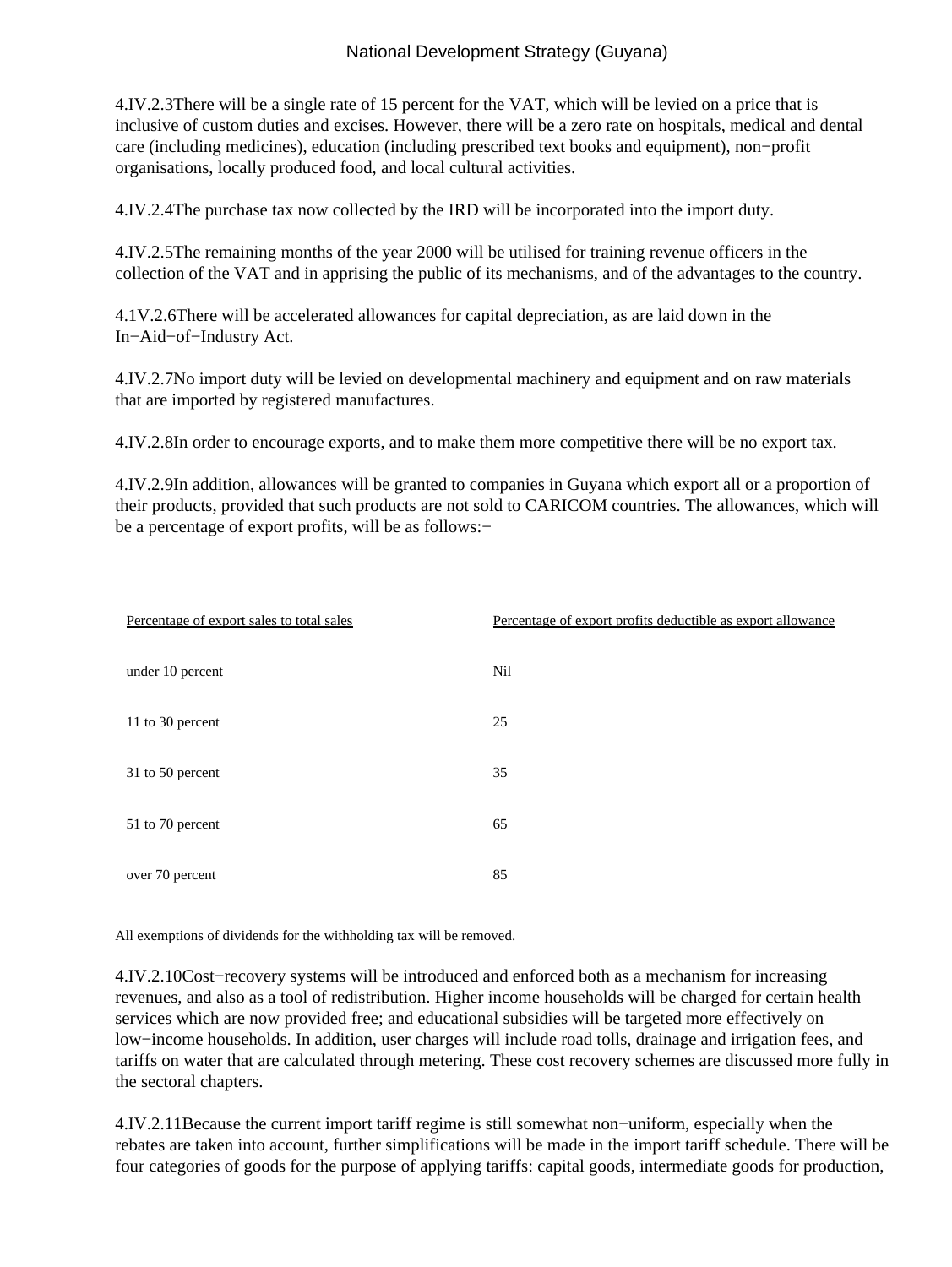ordinary consumer goods, and luxury goods. Capital and intermediate goods will be exempt. There will be a 15 percent rate for consumer goods and a 25 percent rate for luxury goods.

4.IV.2.12 Corporate taxes for non−commercial companies will be reduced to 30 percent.

4.IV.2.13 Corporate taxes for commercial companies will be reduced to 40 percent.

4.IV.2.14 The annual licensing fees for motor vehicles will be significantly increased.

4.IV.2.15 A special tax regime will be developed for the export items that will be produced in the Export Promotion Zones.

4.IV.2.16 The royalty and licensing regimes for forestry, fisheries and mining will be revised as indicated in the sectoral chapters devoted to these subjects. Overall, more revenues would be generated thereby.

4.IV.2.17 All residents will be permitted to have foreign currency accounts in local banks.

4.IV.2.18 All discretionary powers in respect of all types of taxes will be removed.

4.IV.2.19 In future, tax holidays will not be granted on an individual basis, but will be applied to all forms of productive enterprises, both domestic and foreign, and will be for a maximum duration of five years.

4.IV.2.20 The thresholds for the payment of personal income tax will be considerably increased over time with a view to reducing their role in the revenue system, and thereby assisting in the evolution of a more equitable tax system in Guyana.

4.IV.2.21 Prior to the establishment of the Private Sector Development Bank, an arrangement will be worked out with the Private Sector whereby distressed businesses will be granted loans at lower interest rates to restructure and to repay their debts, together with the necessary technical assistance.

4.IV.2.22 In addition, assistance will be sought from multilateral and bilateral donor agencies for the training of private sector companies in modern management practices.

4.IV.2.23 As described in the Chapters on housing, land, and poverty alleviation, specific tax incentives and access to land at relatively low costs will be granted to financiers who invest in low−income housing and in activities that are designed to alleviate poverty either through providing significant job opportunities, or through establishing businesses and other economic ventures in identified geographic locations in Guyana. In particular, incentives will be given for the establishment of businesses and other developmental activities in the Rupununi and in the Intermediate Savannas, in depressed bauxite regions, in depressed urban areas, and in the coastal rural districts with high rates of poverty, for example in *parts* of regions 2. 3. 4. 5 and 6.

4.IV.2.24 Private sector and other non−governmental organisations, as well as ordinary commercial banks will be encouraged, by way of tax incentives, to establish micro−credit facilities for the purpose of assisting in the attack on poverty in Guyana.

# 4.IV.3 Investment

4.IV.3.1 An *investment policy* paper will be finalised and presented to Parliament as a White Paper. It will be structured in the manner presented below, and will provide the basic information adumbrated in the following paragraphs.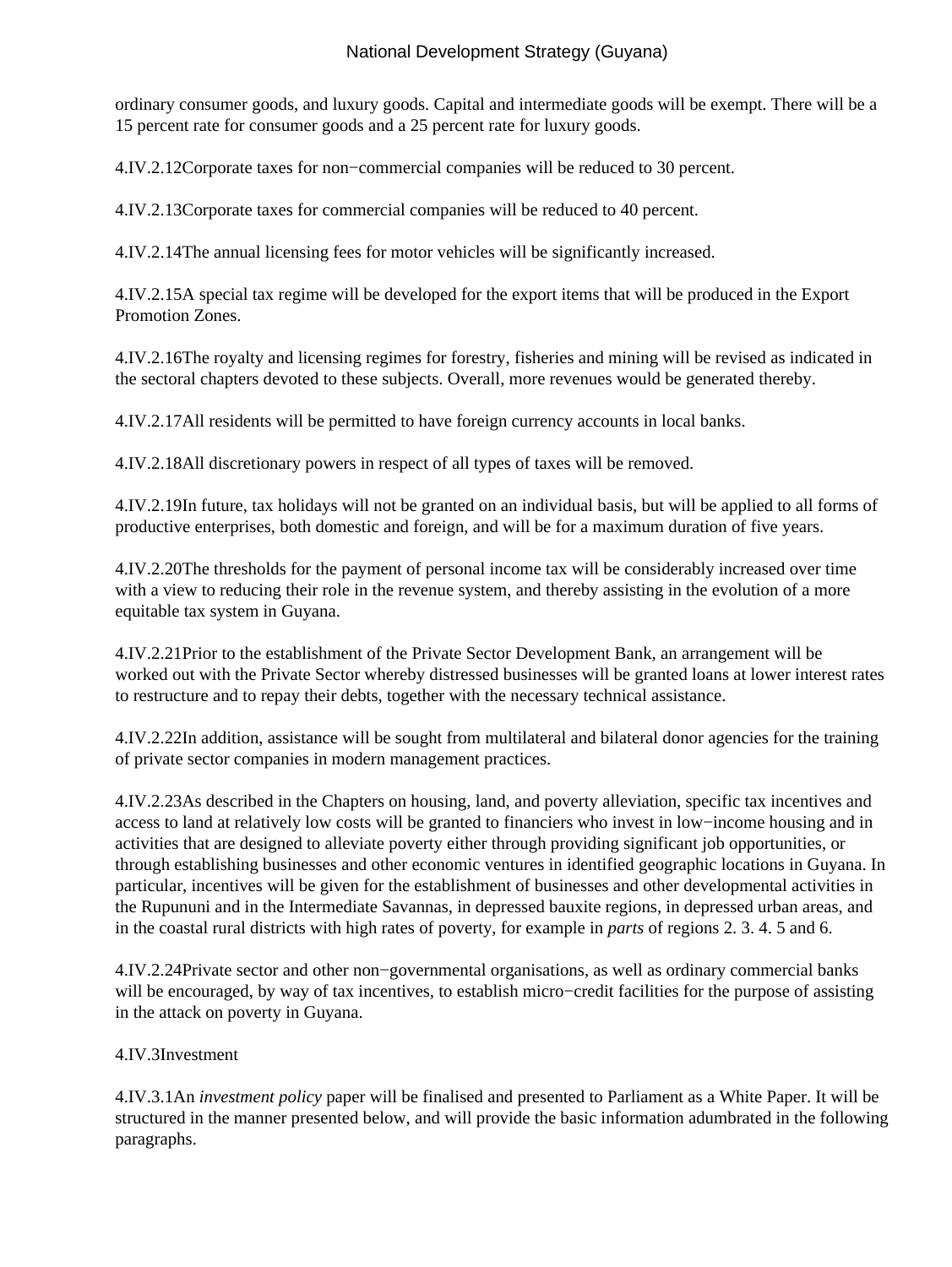### Information on Guyana

4.IV.3.2 Geographical location; size of country; physical, climatic and land−use zones; population and racial mix; economic indicators over the last decade or so. The fact that we are the only English speaking country in South America with a relatively high rate of literacy will be stressed; as will be the preferential linkages which we possess with CARICOM and the European Community. The range and composition of the country's natural resources will be described.

#### Economic Opportunities

4.IV.3.3 An outline of current economic activity will be presented, together with the existing range of exports. The need to diversify our economy, in an environmentally sound manner, will be emphasised.

4.IV.3.4 Opportunities for investment will include:−

#### − mining

: gold, diamonds, bauxite, petroleum, other minerals;

#### − forestry

: extraction, sawmilling, plywood and particle board manufacture, furniture of all types, parquet flooring, wooden implements and toys, prefabricated wooden houses, etc;

#### − agriculture

: sugar, rice, vegetables, root crops, orchard crops, herbs and spices, oil palm;

− *horticulture***:** various types of fruit and flowers;

#### − fisheries

: fresh and salt water fish and shrimp; acquaculture;

#### − agro−industries

: processing, canning and bottling of agricultural products, including rice, sugar and various non−traditional crops;

#### − manufacturing

: jewellery and ornaments based on gold, diamonds and semi−precious stones; building materials based on silica, stone, and clay; textiles; ceramics and tiles based on local kaolin;

− tourism

: accommodation both in the towns and in the hinterland; recreational facilities in the interior; transport facilities; restaurants, tours, craft shops. etc.;

#### − infrastructure development

: private sector involvement in road and bridge building, and public utilities establishment through BOT and BOO arrangements will be described and emphasized;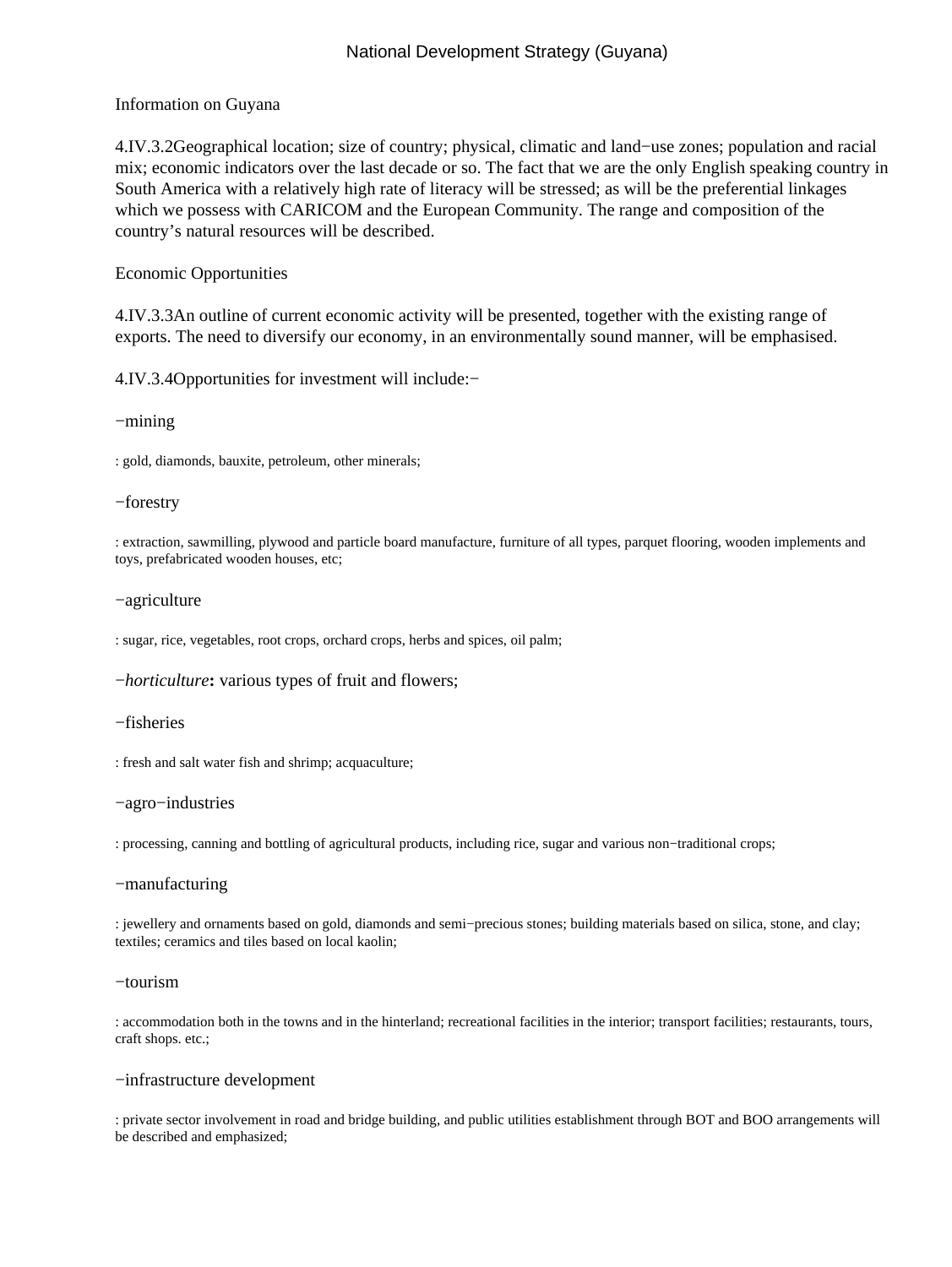#### − Export promotion zones

: the presence of two export promotion zones in Guyana will be emphasized, the total exemption from duties and taxes for those who operate in these zones will be stressed, and the types of activities permitted in these areas will be described.

4.IV.3.5 It will be stressed that this list is not exhaustive but only indicative, and that Guyana would welcome expressions of interest in other areas.

### Incentives

4.IV.3.6 A detailed list of the incentives that have been described elsewhere in this chapter will be presented.

### Tax System

4.IV.3.7 The tax regime which has also been outlined in earlier parts of this chapter will also be presented in the White paper on the country's investment policy.

### Investment Procedures

4.IV.3.8 Reference will be made in the Investment Policy paper to the existence of an *Investment Agency* which will have been established for dealing with potential investors, and for expediting the decision−making process in regard to investment in Guyana. The mechanisms which this Agency will follow, and the delegated authority which it will possess, as detailed later in this chapter, will be fully described in the White Paper.

4.IV.3.9 In addition to the publication and dissemination of a White paper on investment in Guyana, an adequate amount of financial resources will be set aside in each annual budget for the marketing of Guyana. Investment in our country is of such crucial importance that it cannot be left only to the Public Service. Accordingly, an advertising firm with a proven track record in presenting an attractive image of both state and private enterprises will be chosen to assist in the formulation of a strategy designed to sell Guyana to international financiers.

4.IV.3.10 Moreover, within the framework of the "sell Guyana" strategy, joint Private Sector/Government/ Civil Society/Political Parties/missions will be mounted to selected countries to apprise potential investors of the investment opportunities that are available in Guyana, of the receptive nature of the government and people of Guyana in regard to investment, and of the incentives and tax structure which has been formulated to facilitate such investment. Strenuous efforts will be made to include members of the political opposition parties in such missions, no matter which political party is in office.

4.IV.3.11 In addition, the Ministry of Foreign Affairs will be restructured in order that its overseas missions would be in a position continuously not only to supply data on the investment opportunities available in Guyana, and on the fiscal environment prevailing in the country, but also to promote Guyana. In other words, our overseas missions, as well as the Ministry of Foreign Affairs itself must, in addition to providing information on our country, be enthusiastic advocates of Guyana.

4.IV.3.12 This new orientation might well require a different type of foreign officer, and a Foreign Ministry in which the promotion of trade and investment is considered to be one of its main functions.

4.IV.3.13 A one−stop Investment Agency will be established. This Agency will be the sole government authority for receiving and approving proposals for investment in Guyana. The responsibility for the operations of the Investment Agency will reside in the Ministry of Finance.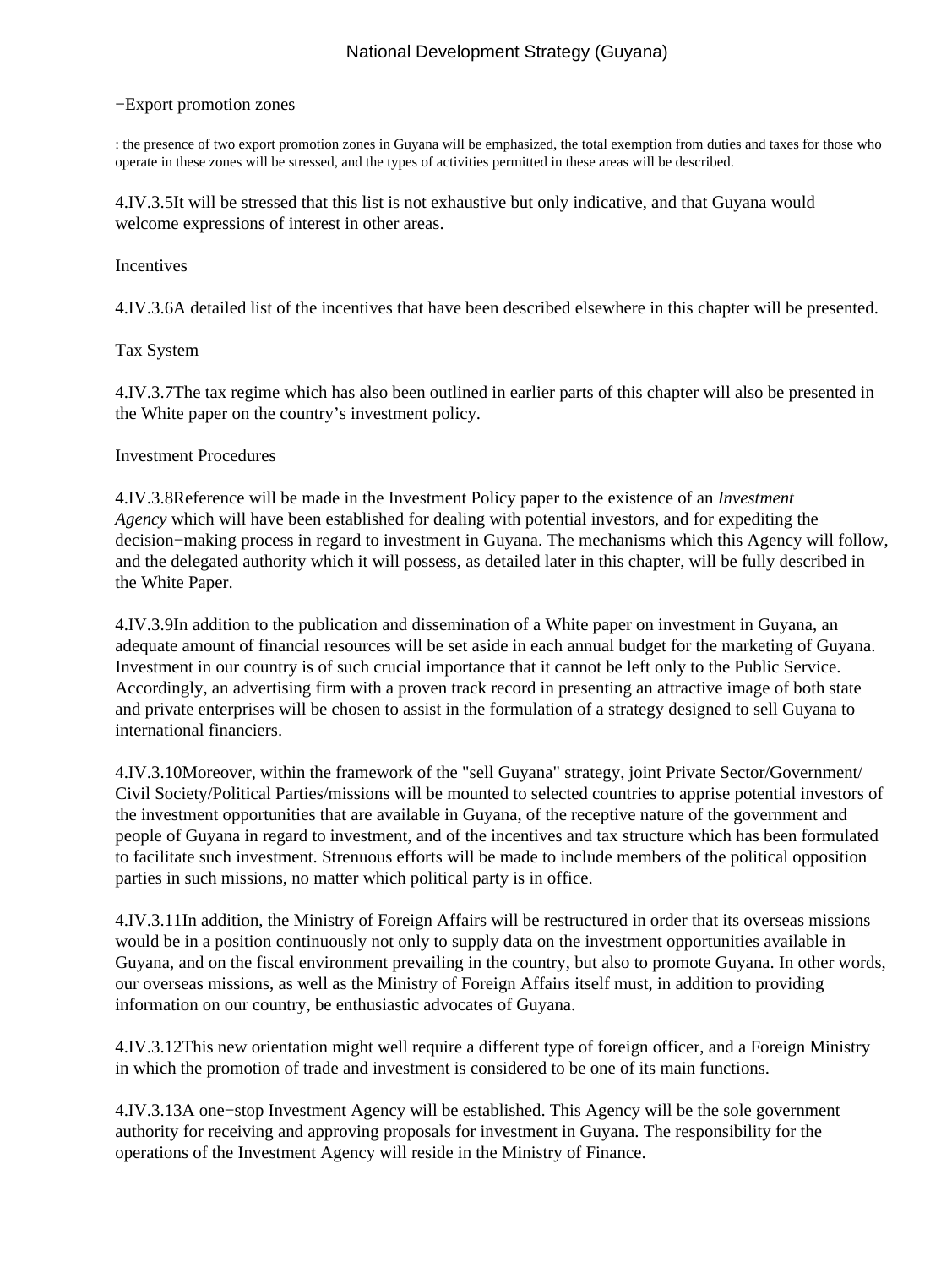4.IV.3.14 The functions of the Agency will be as follows:

(i) collect, compile, and disseminate to potential investors all relevant data on the possibilities and conditions for investment in Guyana. This information will include**,** *inter alia*, descriptions of the types of economic and social activities in which investment will be encouraged in the country; the fiscal incentives which will be available both across−the−board, and for investment in specific geographical areas or for specific sectors; the prevailing system of taxation; and the location of available sites for investment;

(ii) prepare a list of the requirements for investment in Guyana, either of a general nature, or for specific sectors and projects, as the law requires;

(iii) receive applications and investment proposals from perspective investors. These will be accompanied by official documents, completed by the investors, embodying the relevant requirements for investment in Guyana;

(iv) decide, within a period specified in the law, whether the application for investment is approved or not; and

(v) inform the Minister of Finance and, through him, relevant ministries and central government institutions, on a regular basis, of the applications received, their status, and of the reasons either for their approval or rejection.

4.IV.3.15 The authority to approve investment applications for various developmental activities and for different sectors of the economy will have been delegated to the Minister of Finance by the several line Ministries. The Minister of Finance will in turn delegate approval authority for a selected number and levels of activity, to the Director of the Investment Authority.

4.IV.3.16 Such delegation of authority from other Ministries to the Ministry of Finance, and from the Minister of Finance to the Head of the Investment Agency, would have been much facilitated by the total removal of the prevailing discretionary powers, and by the specificity of both requirements and incentives.

4.IV.3.17 The Investment Agency will be staffed by Guyanese of the highest probity, integrity and competence. In addition to including a core of high−level administrators, economists, financial specialists and managers, the organisation will be bolstered by high−level members of the Ministries of Forestry, Mining, Agriculture, Manufacturing and Trade and Regional Development whose duty it would be to liaise with their ministries, and to ensure that their technical policies are being taken into account.

4.IV.3.18 The Investment Agency will rely heavily on computerised data and computer systems to enable them not only to access relevant information from various sections of the Public Service, and indeed from several countries of the world, but also to process investment applications as quickly as possible.

4.IV.4 The Restructuring of the Private Sector

4.IV.4.1 A comprehensive strategy for the restructuring of the private sector will be implemented. Although this strategy will focus on the rehabilitation of those companies which now find themselves in financial difficulties, it will not be confined to them.

4.IV.4.2 Approaches will be made to and agreements entered into with the International Financial Institutions and bi−lateral donors for technical assistance in restructuring those companies which indicate that they wish to utilise such facilities; and, utilising the same funding services, workshops, seminars, and training courses will be mounted to apprise members of the private sector on modern practices in management.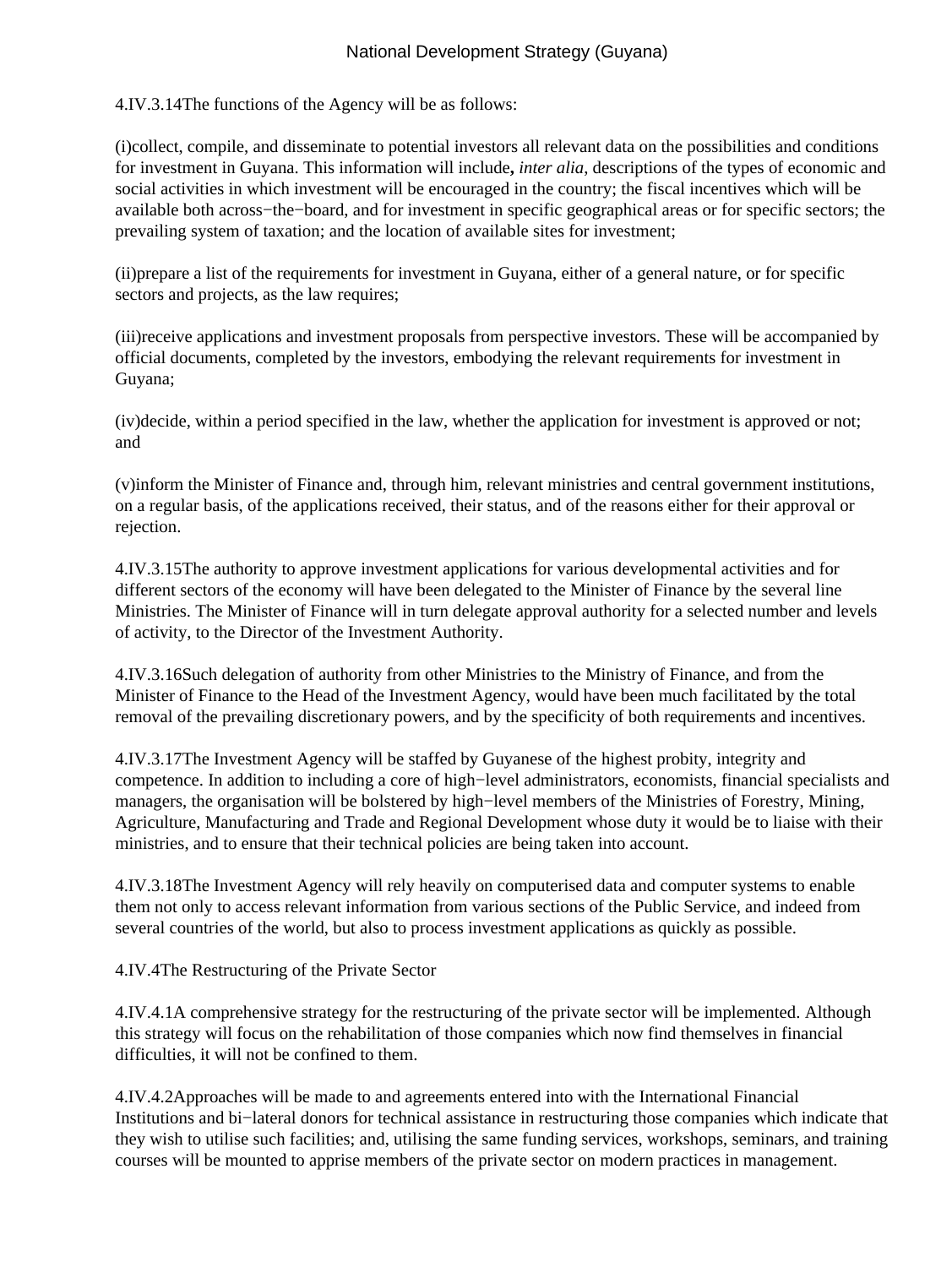4.IV.4.3 Government will seek sources of financing to enable those companies in distress, but whose undertakings have passed the most rigorous feasibility tests, to obtain credit at relatively low interest rates, for specific periods of time. These concessions will be made conditional on the companies' acceptance of recommendations to improve their management practices and to restructure their organisations.

## 4.IV.5 Export Promotion

4.IV.5.1 In order to conserve human and financial resources, and to profit from the synergies which exist between export promotion and investment, the pro−active measures *re* investment which have been put forward in this chapter will also be followed in regard to promotion. Indeed, wherever possible, joint missions and joint publicity campaigns will be mounted.

4.IV.5.2 Moreover, in addition to the fiscal incentives which will be provided to encourage potential financiers to invest in export−oriented businesses and activities, and to the rewards which will be granted to those who successfully export significant proportions of their products, there will be established two Export Promotion Zones, one to be located on the left Bank of the Berbice River, in the vicinity of the deep water facility, and another to be located on the left Bank of the Demerara River, south of the proposed deep water harbour.

4.IV.5.3 Subject to environmental considerations, there will be no restrictions on the types of industries that might be undertaken in the EPZs. However, in the first instance, the following will be encourage: textiles and garment making; leather craft; ceramics; non−metallic minerals manufacture of articles based on clay, kaolin and silica; jewellery manufacture (gold, diamonds and semi−precious stones); glass manufacture; production of building materials e.g. clay bricks, tiles; manufacturing of packing materials; manufacture and production of wooden products: finished furniture, furniture parts, pre−fabricated buildings, house parts (doors, windows, panels, parquet flooring), clothes pins, toothpicks, etc.); processing, canning and bottling of agricultural products, the manufacture of chemical products; and optical goods.

4.IV.5.4 In particular, the provision of various types of electronic services will be encouraged in the EPZs, as will be electronic products.

4.IV.5.5 The operators of firms within the EPZs will not be subject to any taxes, but will be able to obtain incentives which include the duty−free entry of capital goods and raw materials; tax holidays on corporate profits; tax holidays on dividends; and free repatriation of capital and dividends among many others.

# 4.IV.6 Privatisation

4.IV.6.1 The privatisation of the remaining state−owned enterprises will be undertaken apace.

4.IV.6.2 The standard formula for such privatisation will include (i) the selection of a strategic partner with a sufficiency of finances to recapitalise the enterprise, and with adequate marketing connections and influence to enhance the sale of the products of the public corporation. Of equal importance will be the management structure that is proposed by the strategic partner, and a plan for the social and economic development of the corporation. These will have to include acceptable provisions for social and other benefits to local employees. The strategic investor will not normally have more than 51 percent of the equity; (ii) provision for the workers of the enterprise to hold at least 20 percent of the shares; (iii) provision for the government to hold another 20 percent; and (iv) provision for the Guyanese public to purchase the remaining proportion of the equity.

4.IV.6.3 It should be emphasised that this is the standard formula which we propose should be followed. However, there may be particular instances in which, in the interests of the country's overall development,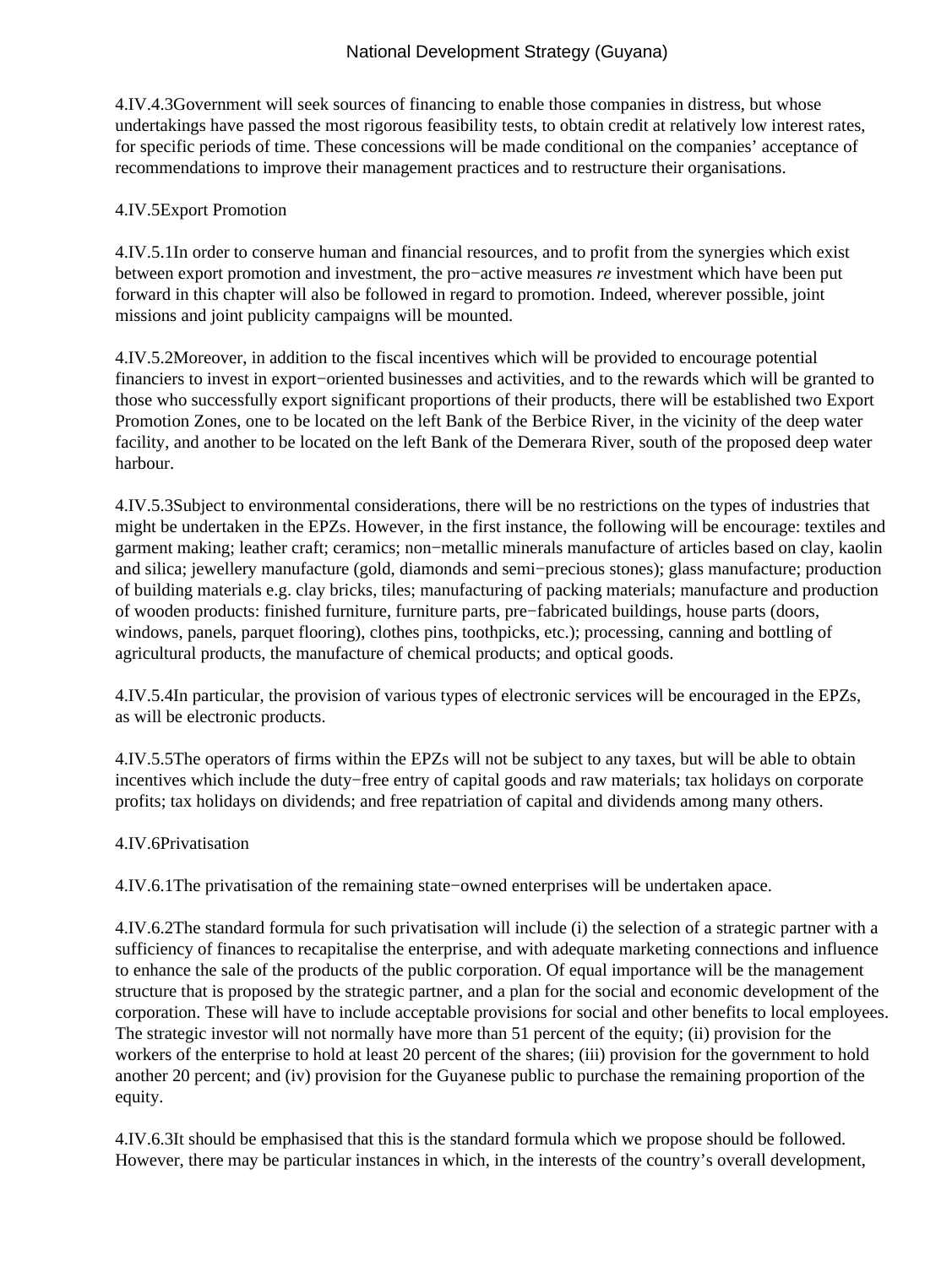other arrangements might be followed.

4.IV.6.4 A "claw−back" clause to the effect that if the new firm or company does not honour the work−plan that has been agreed upon, and does not adhere to the "social contract" *re* workers in the agreement for a period of at least five years after the signing of the agreement, the government will have the right to take back the corporation. In other words, an investor will not, for example, be permitted to buy a corporation as a business enterprise, and then dispose of its assets, and either run−down the business or cease operations, within a specified time.

# 4.IV.7 Stock Exchange

4.IV.7.1 The aim is to have a full fledged, autonomous Stock Exchange in Guyana by the year 2003. Indeed, the amended legislation for securities trading and its regulation will be immediately introduced. As has been already pointed out, the main objective of establishing a Stock Exchange in Guyana is to involve the ordinary Guyanese citizen in the ownership of the country's assets and businesses, and to attract small investors who, until now, have invested only in bank deposits and savings bonds. Perhaps an equally important objective, given the current state of our economy, is that of involving overseas financiers in our development. In other words, the existence of a stock exchange would assist in raising the volume of investment in the country.

4.IV.7.2 Until the Guyana Stock Exchange becomes fully operational, arrangements will be made for a rudimentary organisation to meet perhaps for two hours, once a week, to buy and sell the shares of registered firms.

4.IV.7.3 Ultimately, what is required is a CARICOM Stock Market. This can come about, however, only after there exists in the various CARICOM countries, national Stock Exchanges with a minimum amount of registered companies and trading activities.

# 4.IV.8 Micro−enterprises

4.IV.8.1 To a large extent, an essential aspect of this National Development Strategy hinges upon the creation of a new entrepreneurial class, and on the evolution of a number of small manufactures, small–business persons, and small–scale farmers who collectively will assist both in increasing production and productivity, and in diversifying the economy. To this end, the resources that are available to the Institute of Private Sector Development (IPED), which has been successful in facilitating credit, training and support to micro−enterprises, will be increased.

4.IV.8.2 However, in order to enhance the competitiveness of the micro−enterprise financing agencies in Guyana, the establishment of other such organisations by NGOs and semi−governmental organisations will be encouraged in the rural, urban, and hinterland areas. These entities, in addition to providing credit and mobilising local savings, will train micro−entrepreneurs in all relevant aspects of business management.

4.IV.8.3 NGOs will be encouraged, until they become entirely self−financing, to blend grants and soft loans with funds borrowed from banks including the Private Sector Bank, from which most of the original financial resources would flow. The ultimate objective will be gradually to eliminate subsidies from the lending operations.

4.IV.8.4 Savings mobilisation, particularly among the urban, rural and interior areas of the country, will be an important aspect of the micro−credit scheme. In order to achieve this objective, a number of savings institutions will be established in all regions. Every effort will be made to ensure that the spread between lending and savings rates is such that these institutions are able to be profitable, while offering loans at interest rates that are competitive, and providing savers with generally positive real rates of return on their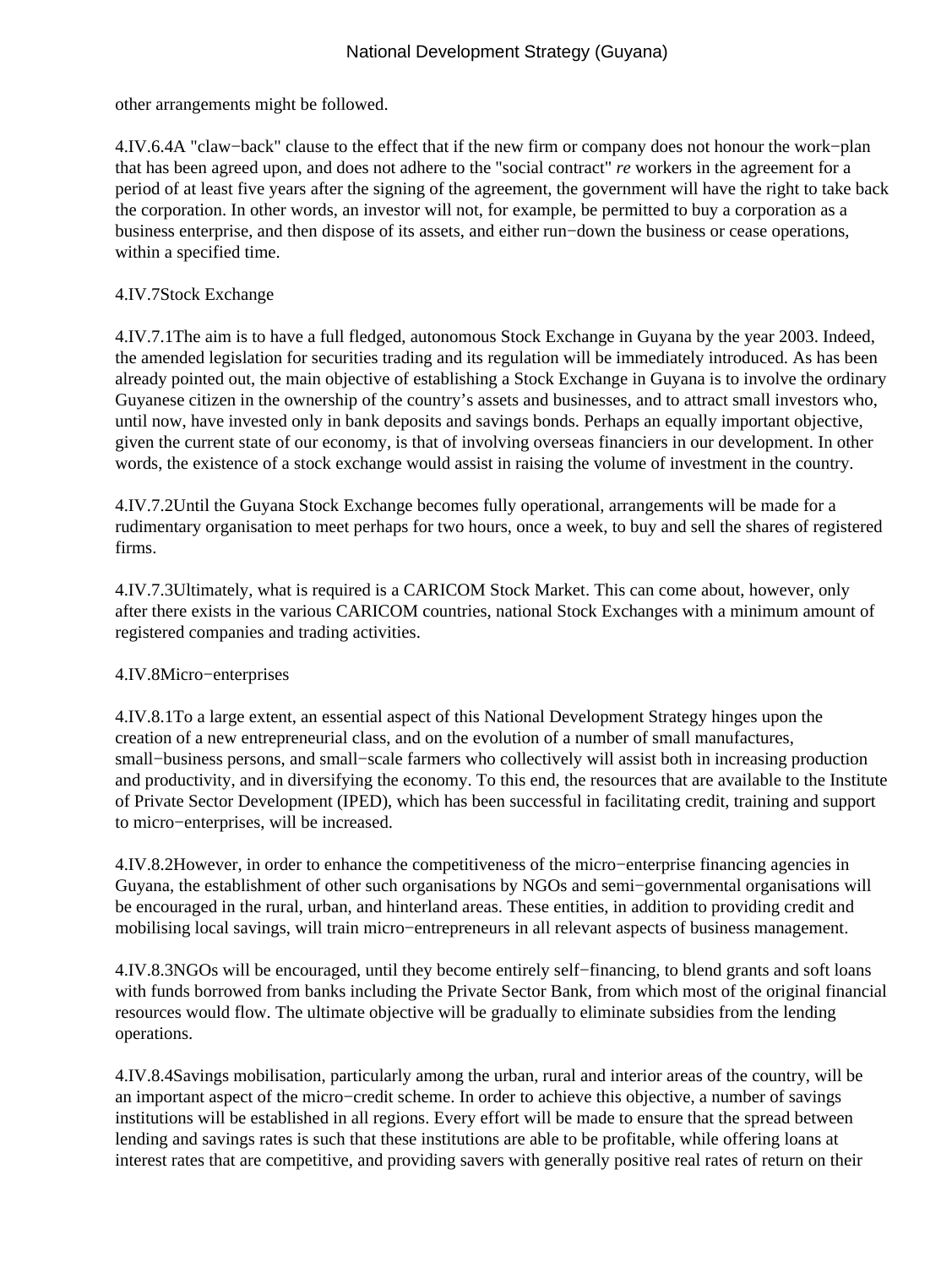deposits.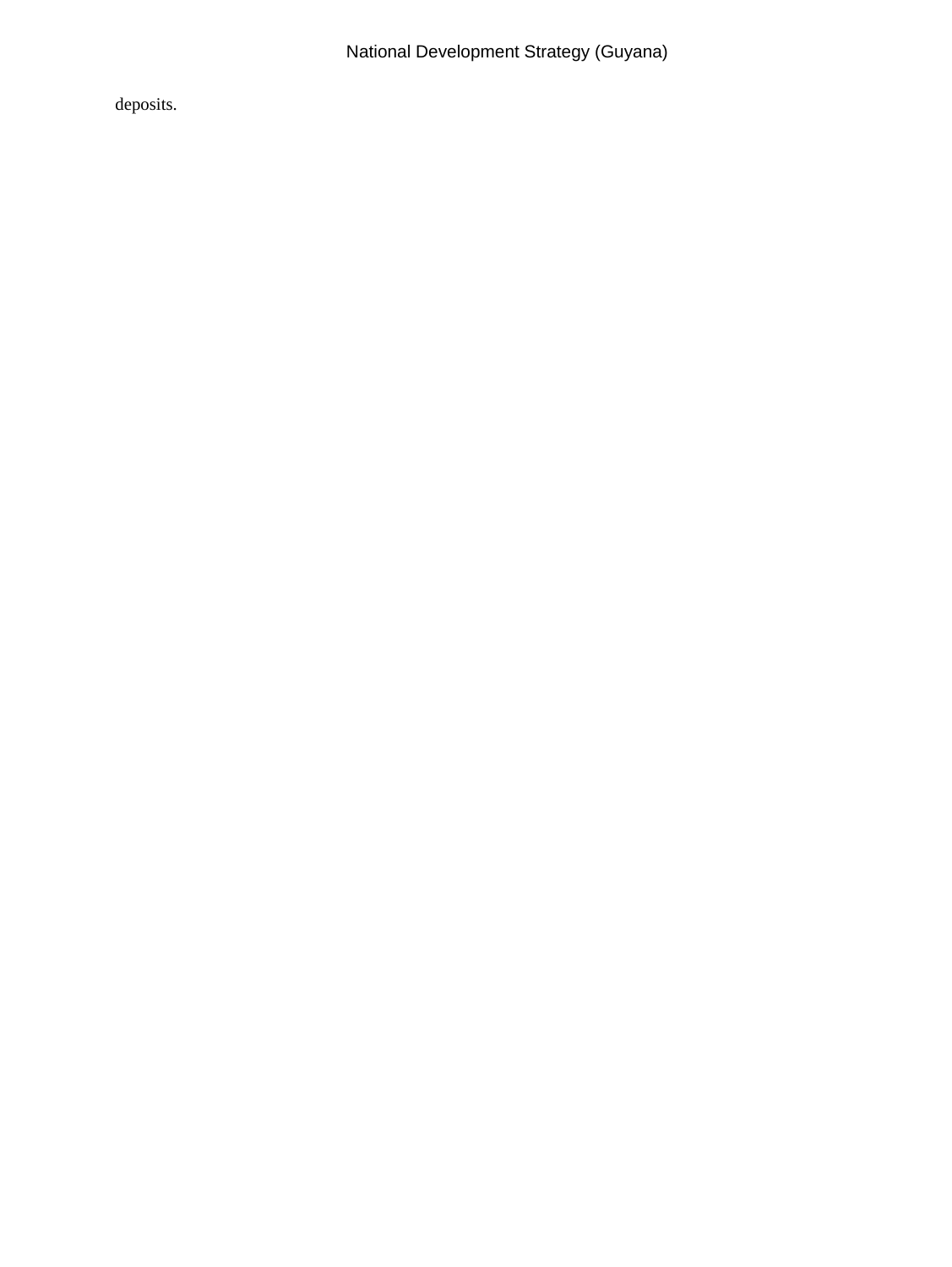# CHAPTER 5

## ENVIRONMENT

## 5.I BASIC FEATURES

5.I.1 It is important at this early stage to enunciate the "environmental philosophies" on which Guyana's social and economic development will be based:

(i) environmental considerations should underpin all aspects of development, whether physical or social;

 (ii) where there are threats of serious or irreversible damage, the absence of scientific certainty will not be used as a reason for postponing the formulation and implementation of measures to prevent environmental degradation;

(iii) environmental protection is a matter of human survival. Each generation owes it to the next to act responsibly and to ensure that no irreversible damage is done to the environment. No generation has the right to leave future generations with a more limited choice than that which it inherited. Indeed, the current generation has an obligation to expand the range of such choices, and to improve the quality of the environment;

(iv) ultimately, the success of a development strategy will depend on the extent to which it integrates, conceptually and operationally, environmental and developmental imperatives;

 (v) life on earth depends, in the final analysis, on the support provided by the physical environment. This means that to maintain life the integrity of the ecosystem must be preserved. In other words, the capacity to accommodate changes in natural conditions and in the processes which sustain it cannot be exceeded without causing it to collapse, or to lose its identity, with unpredictable consequences; and

(vi) sustainability is not merely a question of ethics. There are limits to the extent to which natural systems can be utilised. Beyond these limits their performance becomes impaired. Indeed, they may even be destroyed. Moreover, environmental systems are complex and unpredictable. We do not, therefore, always fully understand and appreciate their dynamics. Accordingly, we must, wherever such knowledge is not available, restrict our activities.

5.I.2 For several reasons Guyana is especially vulnerable to environmental pressures. First, more than 75 percent of the country's land area is covered by forests, many of the ecosystems of which are inherently fragile, and therefore liable to react adversely to interventions which alter their ecological balance. Second, about 90 percent of the country's population lives on a narrow coastal belt which is not only too small in area for them, but which lies below sea level. As a result the space in which they exist is not only cramped and infelicitous, and therefore prone to a large number of specifically environmental problems, it is continuously threatened by inundations from the Atlantic Ocean and the rivers which bring with them the difficulties caused by flooding, the deposition of silt, erosion and so on. Third, almost the entire economy is dependent upon coastal agriculture, and upon the exploitation of the country's forest wealth and minerals. This means that the *ordinary* economic activity of the *ordinary* Guyanese constitutes a continuous threat to the environment. And fourth, Guyana is a poor country. Its citizens might therefore not only find it difficult to resist the temptation to over−exploit its natural resources but also not to repair any damage which might occur as a result of such over−exploitation. It follows, therefore, that it is imperative that an effective environmental strategy be formulated and implemented as soon as possible.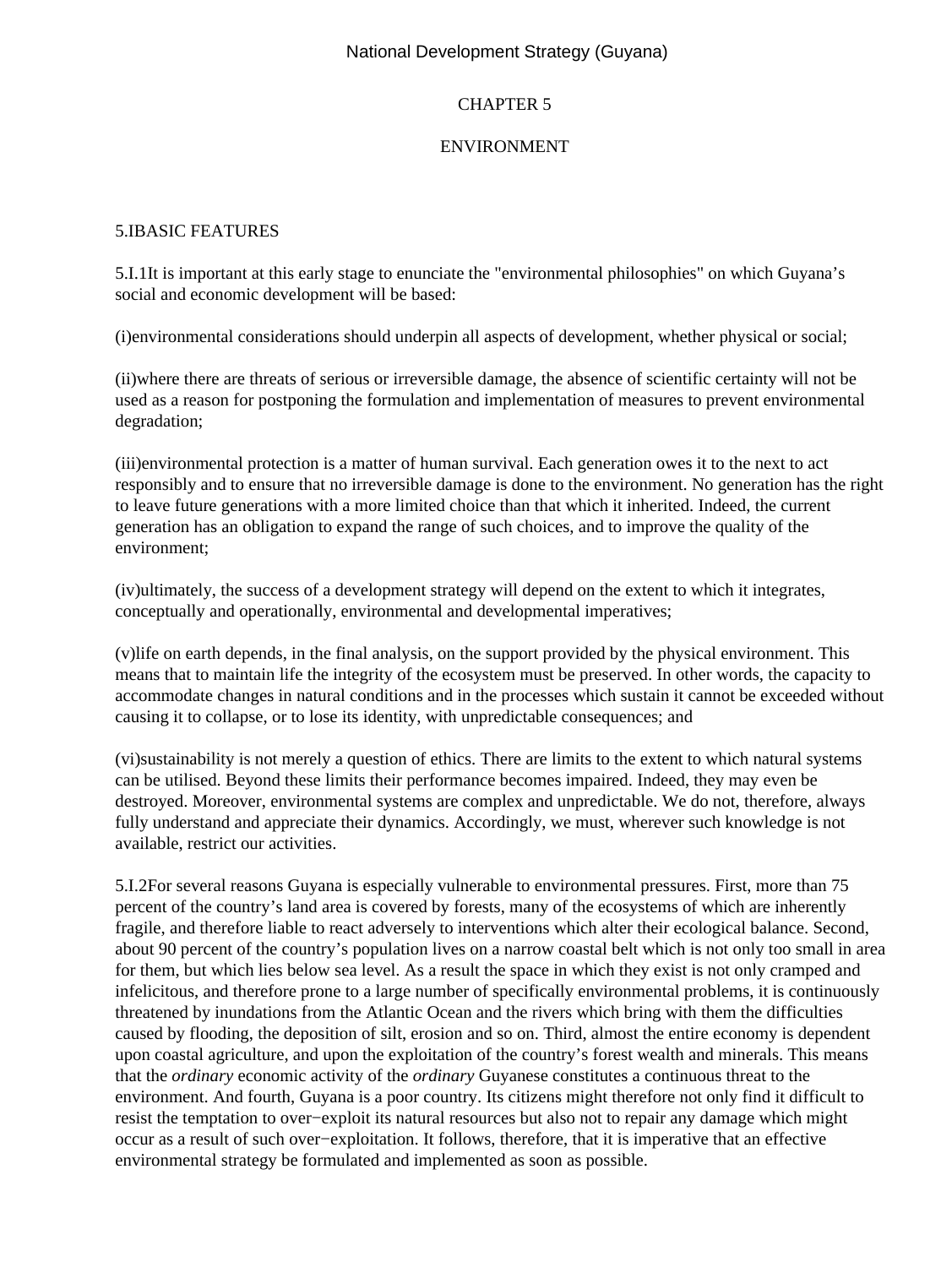5.I.3 In general environmental problems in Guyana can be divided into two categories: *resource degradation* and *resource contamination.*

5.I.4 Some examples of resource degradation, which are experienced in our country, include: overfishing leading to the depletion of stocks, especially of breeding stocks of commercial species; the deforestation of mangrove swamps, resulting in the loss of habitats for juveniles of important marine species, and an increase in the danger of flooding in coastal areas; the over−harvesting of inland forests with a consequential loss of habitats and a reduction of species diversity; and soil erosion, with the attendant dimunition of the water−holding capacity of watersheds, thus rendering the affected area susceptible to episodes of flooding and siltation.

5.I.5 The most common examples of resource contamination are associated in Guyana with water pollution from mercury, cyanide and other chemical wastes through mining; untreated human and animal wastes; and agricultural and industrial wastes. However, air pollution is also a public health concern, particularly in areas such as Linden, where suspended mineral particulates have been implicated in certain human respiratory disorders.

5.I.6 In the light of these problems, it must again be stressed that a National Development Strategy must be predicated on the basic principle that Guyana's development must not threaten the integrity of the environment. While it is acknowledged that no development can take place without the alteration of some aspect of the natural environment, such impacts must be restricted to the absolute minimum. In other words, the approach to development must be based on the *prevention* of environmental degradation, rather than on the application of remedial measures of doubtful efficacy, after the damage has already been done. It follows, therefore, that the environmental costs of development projects must at all times be factored into their overall economic analysis.

5.1.7 The environmental problems in the coastal zone in Guyana are intimately linked to activities associated with human settlement and, as has been indicated, with specific effects that are related to population concentration and economic activity. These include waste generation – solid, liquid, gaseous, chemical, heat, etc.; flooding from the increased runoff caused by the replacement of natural vegetation by built structures; and coastal erosion aggravated by various types of engineered structures and by activities such as sand−mining.

# 5.I.8 Agriculture

5.I.8.1 Our agricultural practices also adversely affect the environment in several ways. For example, the intensive cultivation of our main crops requires the use of fertilisers, the excess of which is carried by runoff or by leaching into waterways. The resultant nutrient enrichment of the waters induces an intense growth of aquatic vegetation which in turn blocks and fouls the water courses, and changes their ecology. In addition, chemical pesticides are utilised to control pests. Inevitably, these percolate or are washed into streams where they may directly destroy aquatic life, or enter the food chain through the process of bioaccumulation, causing either the extermination or the decline of wildlife.

# 5.I.9 Manufacturing

5.I.9.1 It has also been noted that even the relatively small incidence of industrial activity in Guyana sometimes results in air pollution caused by the burning of fuel and wastes, and from fugitive dust; in water and soil pollution resulting from the release of chemically contaminated effluent; in noise pollution; and in thermal pollution caused by cooling water in industrial plant.

# 5.I.10 Fisheries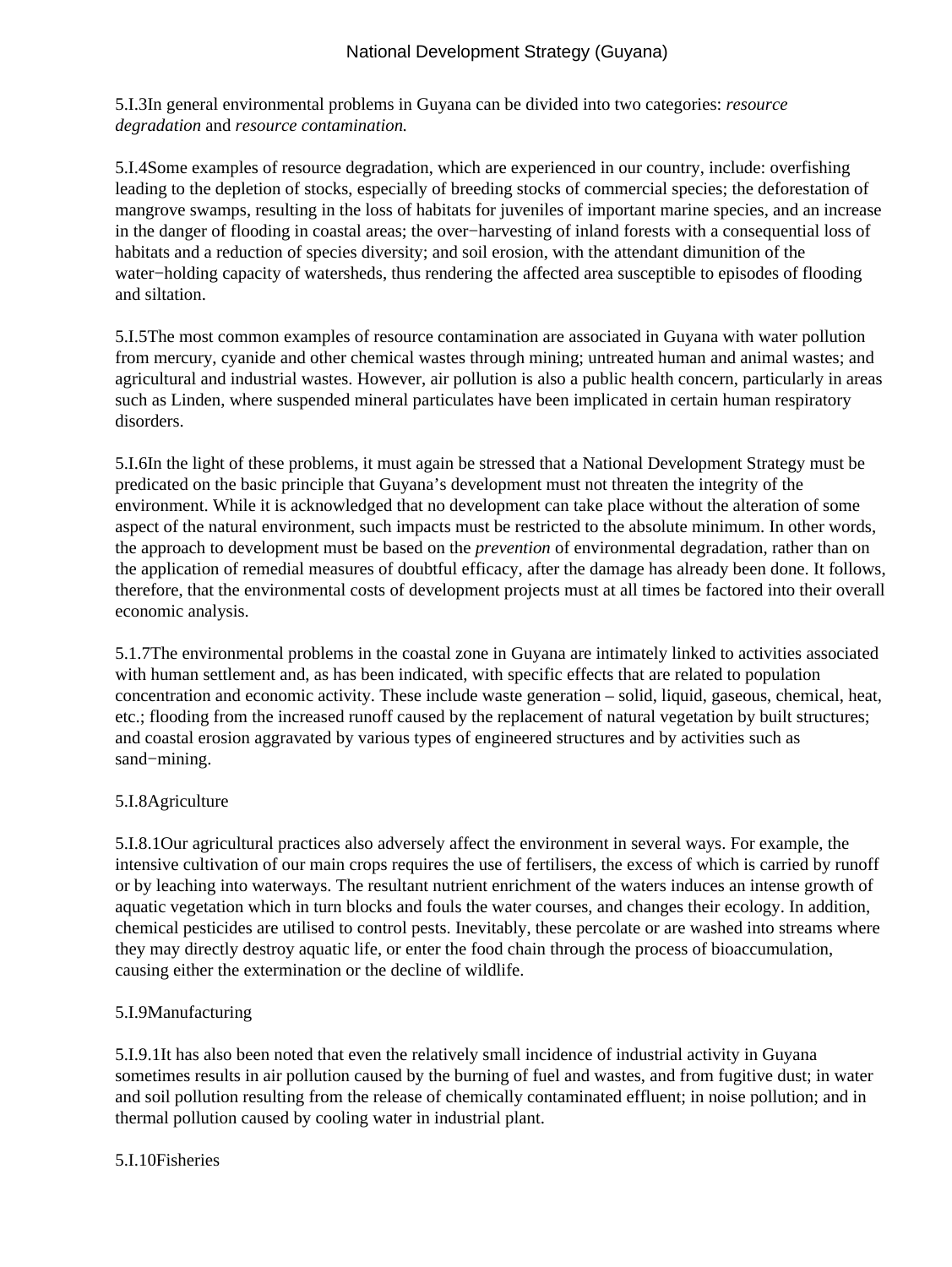5.I.10.1 Our marine fishery resources also have been threatened by commercial fishermen who, in recent decades, have intensified their efforts in order to satisfy export markets. In addition, shrimp trawling, with its attendant dumping of by−catch, has progressively altered the species composition of inshore marine fauna.

5.I.10.2 Furthermore, fish farming in the littoral zone has been accompanied by the clearing of mangrove stands, thus exposing the affected areas to erosion by wave and tidal forces, and destroying habitats for breeding and juvenile stocks.

# 5.I.11 Mining

5.I.11.1 It is in the bauxite and gold mining industries, however, that the greatest signs of environmental degradation are to be found. Bauxite mine clearing involves the removal of forest cover to allow stripping to be carried out. This represents a direct destruction of portions of the ecosystem, the major casualties being elements of fauna and flora. Thereafter, the overburden is removed, or stripped. This process creates huge craters which eventually become receptacles of stagnant water. With the subsequent removal of the bauxite ore in the mining process, these pits are considerably deepened. The sediment released in these operations is transported in run−off and causes the siltation of streams and rivers. This, in turn, affects the drainage system in the mining area, with various ecological consequences.

5.I.11.2 In the process of drying and calcining the bauxite, the ore is heated to remove moisture and to effect a limited degree of chemical transformation. Very frequently, these processes result in the escape of fugitive dust from the kilns, accidental oil spillages, and the release of bauxite tailings.

5.I.11.3 Mechanical methods of different scales and levels of sophistication are currently employed in most gold mining operations. The largest operator, Omai Gold Mines Limited (OGML), uses a process of electrolytic recovery from a cyanide "solution" prepared from crushed rock and saprolite. Another widely used process in gold mining is that which utilises the so−called missile dredge, a diverless suction dredge, which operates mainly along river banks for varying depths, often penetrating considerable distances in accordance with the distribution of the deposits.

And finally, a land−based method of gold recovery which essentially achieves the same results as dredge mining by using a powerful water jet to create a slurry from which the gold particles are recovered in a manner analogous to that employed in dredge mining.

5.I.11.4 In all of these operations, the preparatory phase involves the removal of vegetation cover and topsoil to permit access to the deposits or the gold−bearing rocks. This represents both a direct loss of biodiversity and a destruction of habitats, the cumulative impacts of which could be very significant.

5.I.11.5 In addition, waste material from the treatment of mined material – comminuted rock or residual sand/gravel – is discarded on the land or in rivers, with largely unknown consequences for the ecosystem or environmental services. Of immense ecological significance, also, is the fouling of streams by colloidal clay suspensions produced by "de–slimint" of deposits in preparation for final recovery of the metal. The more obvious effects of this fouling are the prevention of the growth of aquatic plants as a result of light exclusion, leading to the "death" of streams; the fouling of fish gills causing death by asphyxiation; the smothering of the eggs of aquatic animals, further depopulating streams; and the displacement of human communities due to the loss of domestic water supplies from streams, and of fish and wildlife.

5.I.11.6 Final gold recovery involves chemical treatment – amalgamation with mercury and subsequent separation by heat in the case of dredge – and "land" – mining, and "dissolving" in cyanide solution followed by electrolytic separation. In both cases, chemical pollution of the environment occurs, with serious and diverse long−term consequences. In the amalgamation procedure, mercury almost invariably escapes into the environment, polluting soil and water, and eventually entering the food chain and accumulating in human and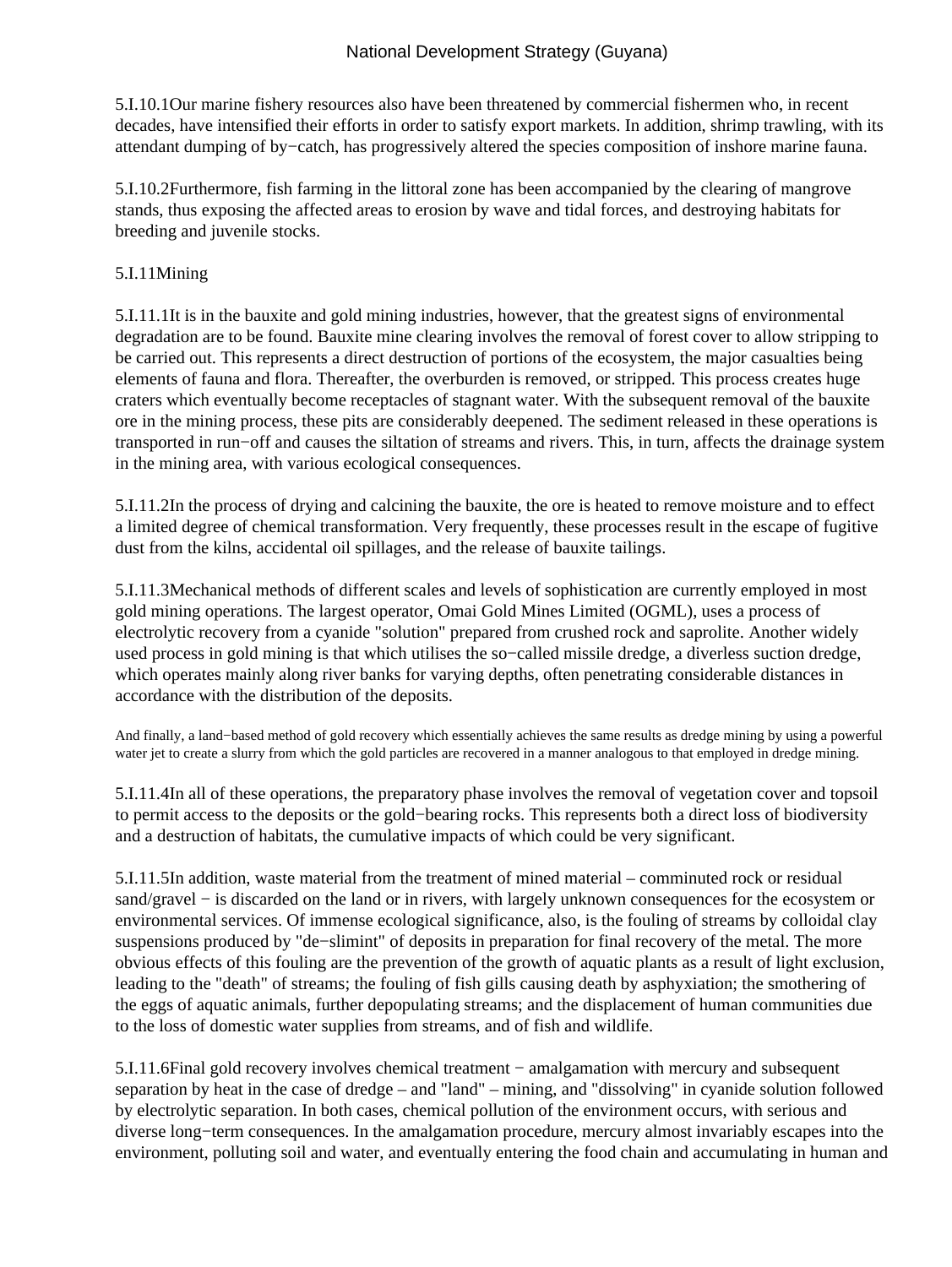other animal tissues. The cyanide recovery process involves the planned release of spent cyanide solution into the Omai and Essequibo Rivers.

# 5.I.12 Wildlife

5.I.12.1 The lucrativeness of the trade in wildlife has led to a "mining" mentality in relation to this natural resource; and attempts to regulate the activity are often fiercely resisted by exporters who enlist the aid of the exploited trappers who plead the possible loss of their livelihoods if the trade is curtailed. What is generally overlooked in this ongoing debate is the critical ecological role of wildlife in their natural environment. This includes functions such as the stabilisation of natural populations, the pollination of flowers, and the dispersal of fruits and other propagules.

# 5.1.13 Biodiversity

5.I.13.1 In recognition of the significance of its biodiversity assets, Guyana signed the UN Convention on Biological Diversity during the Earth Summit of 1992. This Convention commits signatories to adopt regulations to conserve their biological resources. However, to this date Guyana has taken few effective steps to protect its biodiversity.

# 5.I.14 Kaieteur National Park

5.I.14.1 Kaieteur National Park was established in 1929 by the Kaieteur National Park Act. It is widely regarded as Guyana's "jewel in the crown" and boasts a spectacular waterfall, rare species of plants, and is the only known site in the world of the "golden frog" (Colestethys beebi).

5.I.14.2 The park is currently served by no more than two wardens who lack radio communications. As a result, their effectiveness is limited. Moreover, the park is not adequately maintained and is being damaged by vehicular traffic, the inappropriate cutting of vegetation and, to a lesser extent, the deposition of litter from tourists. Of serious concern is the existence of a sizeable community at Menzies Landing where various shops and houses have been erected and where residents are causing damage to the fragile park environment. Illegal timber and mining operations are also having a detrimental impact.

# 5.I.15 Environmental Administration and Management

5.I.15.1 Guyana's environmental policy is formulated and implemented by an Environmental Protection Agency (EPA) which was established by an Act of Parliament. The EPA has an extensive list of functions and responsibilities. These include the effective management of the natural environment so as to ensure the conservation, protection, and sustainable use of its natural resources; the coordination of the environmental management activities of all persons, organisations and agencies; establishing and coordinating institutional linkages and playing a coordinating role in the preparation and implementation of environmental cross−sectoral programmes; the coordination of coastal zone management; the sustainable use of biological diversity, a national parks and protected areas system and a wildlife protection management programme; the prevention and control of pollution; the undertaking of environmental impact assessments; and advising on general environmental policy and the impact of development.

5.I.15.2 The EPA also has certain statutory duties, among which are to produce physical accounts of Guyana's natural capital; to carry out surveys and obtain baseline information on natural resources; to make these surveys and information available to members of the public; to provide annually general information on the state of the environment; and to maintain registers of information available to the general public showing all environmental impact assessments carried out, environmental authorisation granted or cancelled, prosecutions brought etc.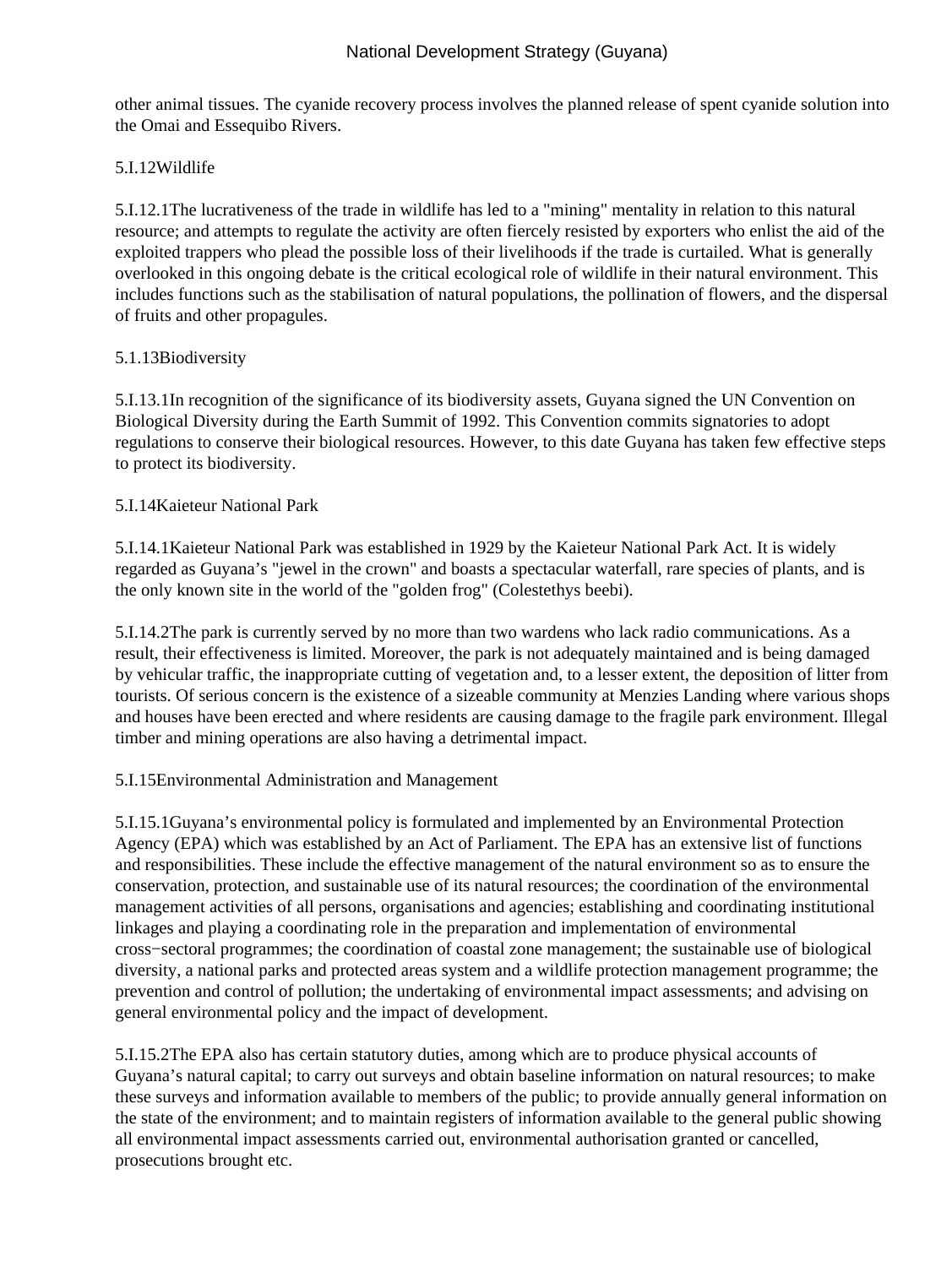5.I.15.3 The EPA suffers from a lack of financial and human resources at various levels. As a consequence, it has been unable to carry out its mandate as effectively as it might.

5.I.15.4 There is also an Environmental Assessment Board, the functions of which include conducting public hearings into all environmental impact assessments and studies, as well as appeals from the EPA. The Board has recently been provided with detailed rules which should enable it to undertake its tasks more effectively, and should also ensure consistency in its approach towards all developers and investors.

5.I.15.5 And finally, in the environmental protection hierarchy, is the Environmental Tribunal. This is a superior court of record and has power to hear appeals against the refusal, cancellation or suspension of environmental authorisations; the conditions contained in permits or licences; and enforcement or prohibition notices.

### 5.II ISSUES AND CONSTRAINTS

In this section of the chapter a number of environmental issues, and environmental constraints to the development of Guyana, are raised. These are valid, and are highlighted to draw attention to the possible adverse effects of over−enthusiastic approaches to our development. It must be emphasized, however, that all developmental activities will be subject to intensive environmental assessments and studies.

### 5.II.1 Agriculture

5.II.1.1 Soils in the Intermediate Savannas are generally sandy and fragile. They are expected, therefore, to be nutrient−poor as a result of leaching. The pursuit of agriculture in these areas will have therefore to take into account two major constraints: the possible alteration of the physical structure of the soil as a result of tilling, thus rendering it more susceptible to erosion; and possible limitations on the use of fertilisers because of leaching, thus inflating costs and promoting the contamination of streams and groundwater from run−off and leachates.

5.II.1.2 It should be noted, however, that intensive land–utilisation surveys, and detailed soil analyses, have already been made of these Savannas. These have indicated that there are many areas in which the soils are either brown sands or brown loamy sands that are capable of producing certain types of crops, e.g. pineapples, peanuts and various types of tree crops. In addition, the area is eminently suitable for many kinds of agroforestry.

# 5.II.2 Road Building

5.II.2.1 The construction of roads in connection with hinterland development in Guyana will inevitably open up vast areas of our country to a variety of other activities, with environmental implications: the possible displacement and destruction of wildlife; an influx of settlers, with the further possible destruction of habitats, and the generation of waste and pollution; and an increase in the scale of hunting and the exploitation of wildlife. It will therefore be necessary, in the implementation of the transportation strategy of this NDS, to ensure that, in undertaking the legally required environmental impact assessments, these very critical matters be taken into account.

5.II.2.2 As has been stressed earlier in this document, transportation is a basic requirement for our development since it facilitates trade and the movement of goods and people both within Guyana and between Guyana and other countries. However, any transportation system must be environmentally sustainable or the short−term benefits of increased trade will be outweighed by the long−term damage to our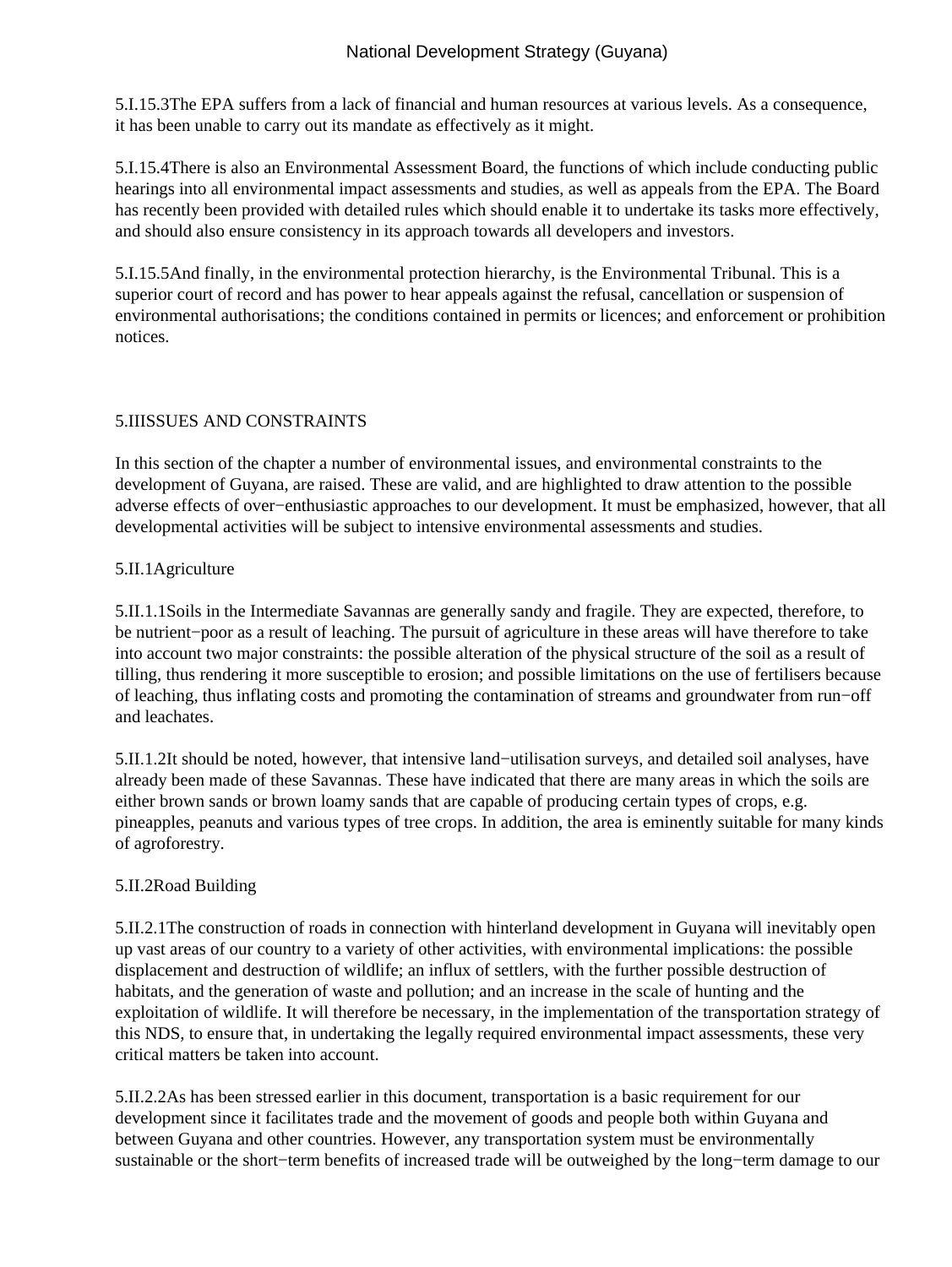country's natural resources, and by the negative impact on the health of our citizens. These costs must be taken into account both from the beginning and throughout each stage of the design process.

### 5.II.3 Forests

5.II.3.1 The Dry Evergreen Forest which occupies the white sand belt behind the coastal plain in the eastern part of the country is easily accessible from the major population centres along the coast, and has therefore been subjected to intense exploitation over the years. Indeed, in some areas these forests have already been cleared, or are being threatened by over−logging. It should also be noted that the soil conditions in these forests do not encourage natural regeneration, especially in the face of constant disturbance.

5.II.3.2 In contrast, extensive areas of forest in the Northwest District of Guyana are characterised by swampy conditions. Such ecosystems also are somewhat fragile. It is important, therefore, that logging practices in such forests, as indeed in all our forests, accord with their productive and regenerative capacity.

5.II.3.3 An economically and socially significant recent development in the Northwest District is the establishment of the heart of palm industry, based on a non−timber forest product the manicole palm, *Euterpe edulis,* which mainly inhabits riverain swamps. Care should be taken to ensure that the population of this species does not decline from over−harvesting; that there is no mortality or loss of vigour of the residual shoots in harvested clumps; and that there is no decline in fruit yield as a source of food for birds and animals. It should not be overlooked, however, that experiments which have been conducted on the regeneration of this species in other parts of South America, particularly in Brazil and Bolivia, have revealed not only that the species can be naturally regenerated, but also that artificially regenerated plantations can be established.

### 5.II.4 Mining

5.II.4.1 Responsible development requires good environmental stewardship in all mining activities, from exploration and processing to decommissioning and reclamation. Environmental concerns must therefore be integrated in the decision−making process if Guyana is to achieve optimum economic benefits from its mineral sources.

5.II.4.2 It is recognised that in Guyana the mineral wealth of the country must be exploited, if it is to be able to attain the rates of economic growth that have been posited in this document. However, this exploitation must be properly regulated. Standards which are set too vaguely, in order to encourage development through mining, may create large and lasting environmental damage in return for a type of economic development which is merely transitory and limited.

# 5.II.5 Transportation

5.II.5.1 Any future road building programme must be subjected to a proper environmental impact assessment which takes into account all negative environmental effects.

5.II.5.2 We face a future of increased congestion and pollution unless the true costs of motor vehicular traffic is passed on directly to road users, rather than to society as a whole. Road charges, tolls, parking fees, increased vehicle licence fees and weight charges for heavy duty lorries should be imposed, and a proportion of the revenue so obtained allocated to the provision of alternative transportation, such as public transportation and proper paths for cycling and walking thereby enabling citizens to choose their method of transport.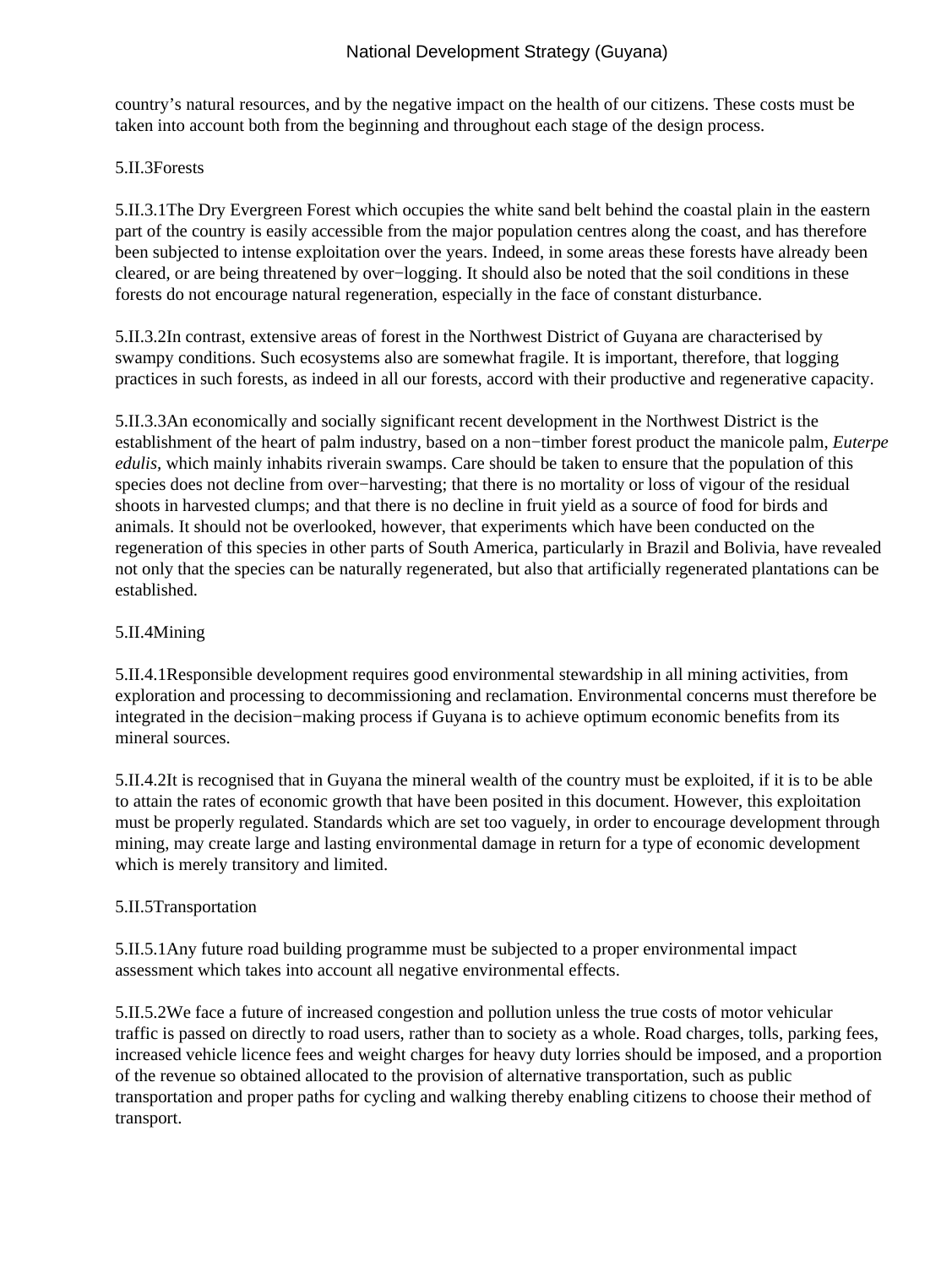5.II.5.3 Guyana has the opportunity to develop an integrated and environmentally sustainable transport network drawing on the lessons learned in other countries, without paying the price of their mistakes. The transportation system must be designed to benefit not only the car−owning elite but also the majority who do not own a vehicle and are forced to rely on an unsafe public transportation system.

#### 5.II.6 Iwokrama

5.II.6.1 The Iwokrama Rain Forest Centre was established by law in 1996, on the basis of an undertaking given by the President of Guyana at the Commonwealth Heads of Government Conference in Malaysia in 1990, to devote a significant proportion of Guyana's tropical rain forest to research on a number of topics. The Centre is now an autonomous International agency that is located in our country. The Centre is planning to embark on an extensive bio−prospecting exercise with an initial funding of US\$1.2m from the European Union. Under the Iwokrama legislation all discoveries belong to the Centre, although Guyana has the right to use such discoveries. However, the benefits to the people of Guyana from Iwokrama's bio−prospecting exercises in Guyana's forests are not sufficiently clear. In addition, the apparent absence of an adequate institutional and legal framework and the reliance on contractual mechanisms for a great proportion of its work, make it difficult to ensure that Iwokrama will itself be able to obtain full benefits from biological discoveries or to protect Guyana's biological resources against acts of bio−piracy.

### 5.II.7 Protected Areas

5.II.7.1 A national protected areas system is unlikely to succeed unless there is commitment from all citizens and unless benefits flow to Guyanese nationals. It is therefore essential that the current perception of most Guyanese that a national protected areas system means that development cannot take place in all protected areas, must be corrected. It is essential that our citizens realise that there are different categories of protected areas, ranging from strict protection reserves to parks in which some natural resource exploitation (such as mining or forestry) may be allowed.

#### 5.II.8 Institutions

5.II.8.1 The key to successful development is the wise use of resources rather than the continuation of unrestrained exploitation of our natural wealth. In order to achieve this objective, Guyana must establish an efficient and effective system for the management (including conservation and exploitation) of natural resources and the environment. The multiplicity of institutions, agencies, committees and other entities dealing with natural resources and the environment should be reduced and the current system rationalised.

5.II.8.2 In addition, a further shift in thinking is needed if our natural resources and environment are to be used wisely for development to benefit the nation as a whole. There needs to be greater consultation, more transparent decision−making and greater accountability by Government. Decisions by technical agencies should not only be made on scientific and technical grounds but must be transparent so that they may be seen to be free of political interference.

5.II.8.3 In the long−term the EPA should be removed from the influence of the Office of the President which should retain an adviser on Science, Technology and the Environment.

5.II.8.4 A new ministry should be created which would include the EPA, the new Guyana Lands and Surveys Commission, the board responsible for the Kaieteur National Park, and any other agency or unit which is responsible for environmental protection. Agencies which have a dual role in respect of environmental protection and resource utilization (e.g. tourism, agriculture, mining, forestry) would remain with their subject ministries but would have their environmental protection functions transferred to the EPA.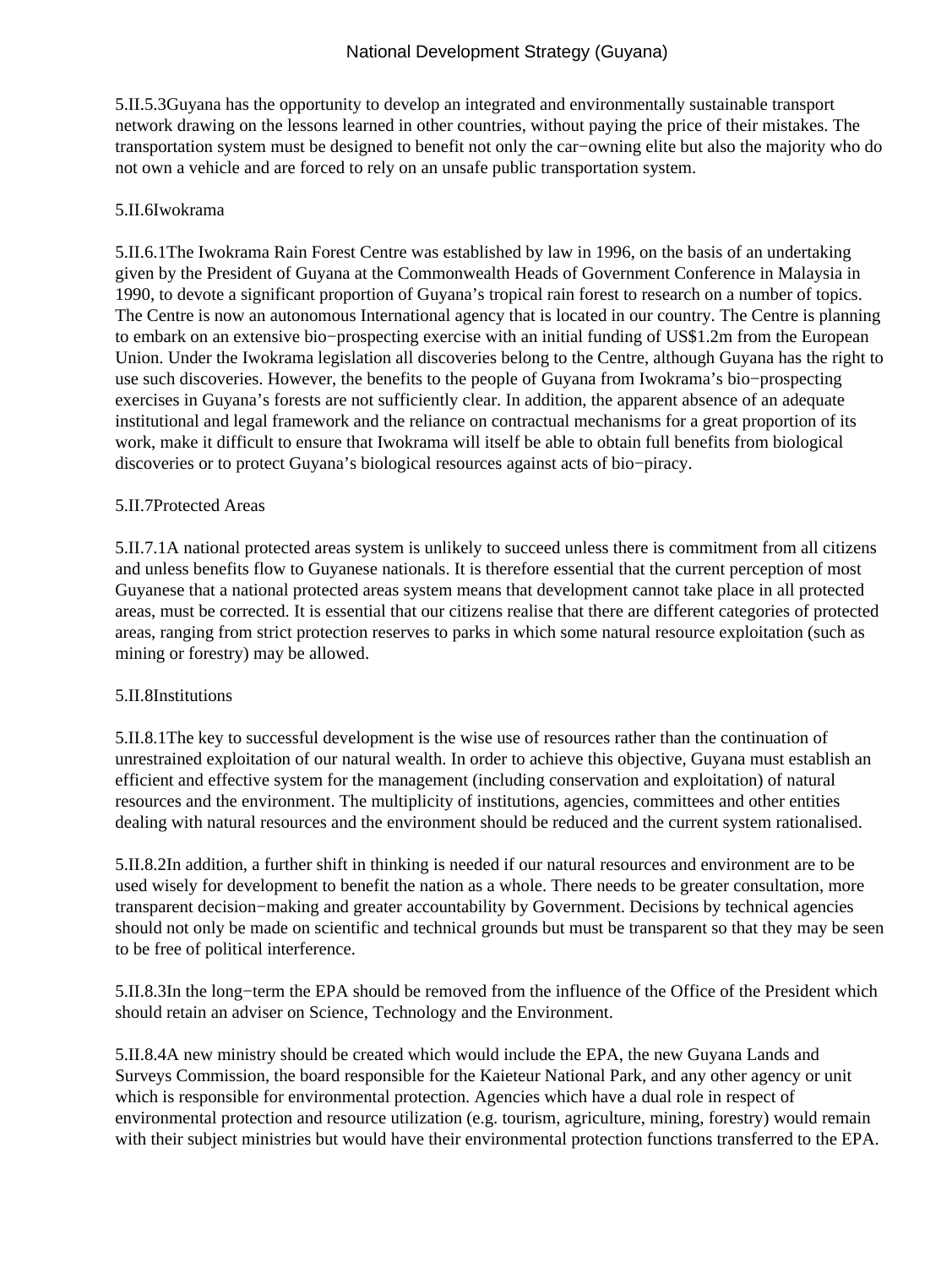5.II.8.5 The conflict between the protection of the environment and the use of natural resources for development is an ongoing and at times difficult one. By putting in place adequate processes, by holding Government accountable and by ensuring that citizens have access to information, we may be able to improve the quality of our decisions. It is our responsibility not to foreclose the options of the next generation.

#### 5.III OBJECTIVES

5.III.1 Guyana's principal environmental policy objectives are:

• to enhance the quality of life of the country's inhabitants by utilising its natural resources while neither degrading nor contaminating them;

• to ensure that the natural resource base for economic growth continues to be available in the future; and

• to intensify and widen the dimensions of our living standards through the conservation of unique habitats, natural treasures, biodiversity and our cultural heritage.

5.III.2 To these ends, in the area of *resource contamination,* priority will be given to reducing the incidence of those problems that affect public health; and in the area of *resource degradation*, priority will be given to the sustainable management of those renewable resources that provide the critical foundation for our current and long−term economic development, in particular, fisheries, forests, soils and water supplies.

#### 5.IV THE STRATEGY

5.IV.1 The provisions of the Environmental Protection Act will be rigorously enforced by the Environmental Protection Agency.

5.IV.2 Programmes and projects that are aimed at promoting public awareness and environmental education will be systematically pursued among broad sections of the population, but particularly with persons involved in developmental activity.

5.IV.3 Moreover, community participation will be vital in our efforts to manage many vulnerable ecosystems and to conserve the resources of protected areas. The relevant local communities will therefore be involved at both the design and implementation stages, in order to increase the chances of success for the strategy. The EPA will take the lead in organising and informing community members about these undertakings, in collaboration with the Ministries of Works, Communications and Regional Development. However, in the final analysis, considerable responsibility for the management of the programme at the local level will be devolved to the communities.

5.IV.4 Rural communities which participate in the management and protection of biosphere reserves will be compensated through a foundation that will reward their effective participation by means of local infrastructural projects that have been agreed upon by the communities.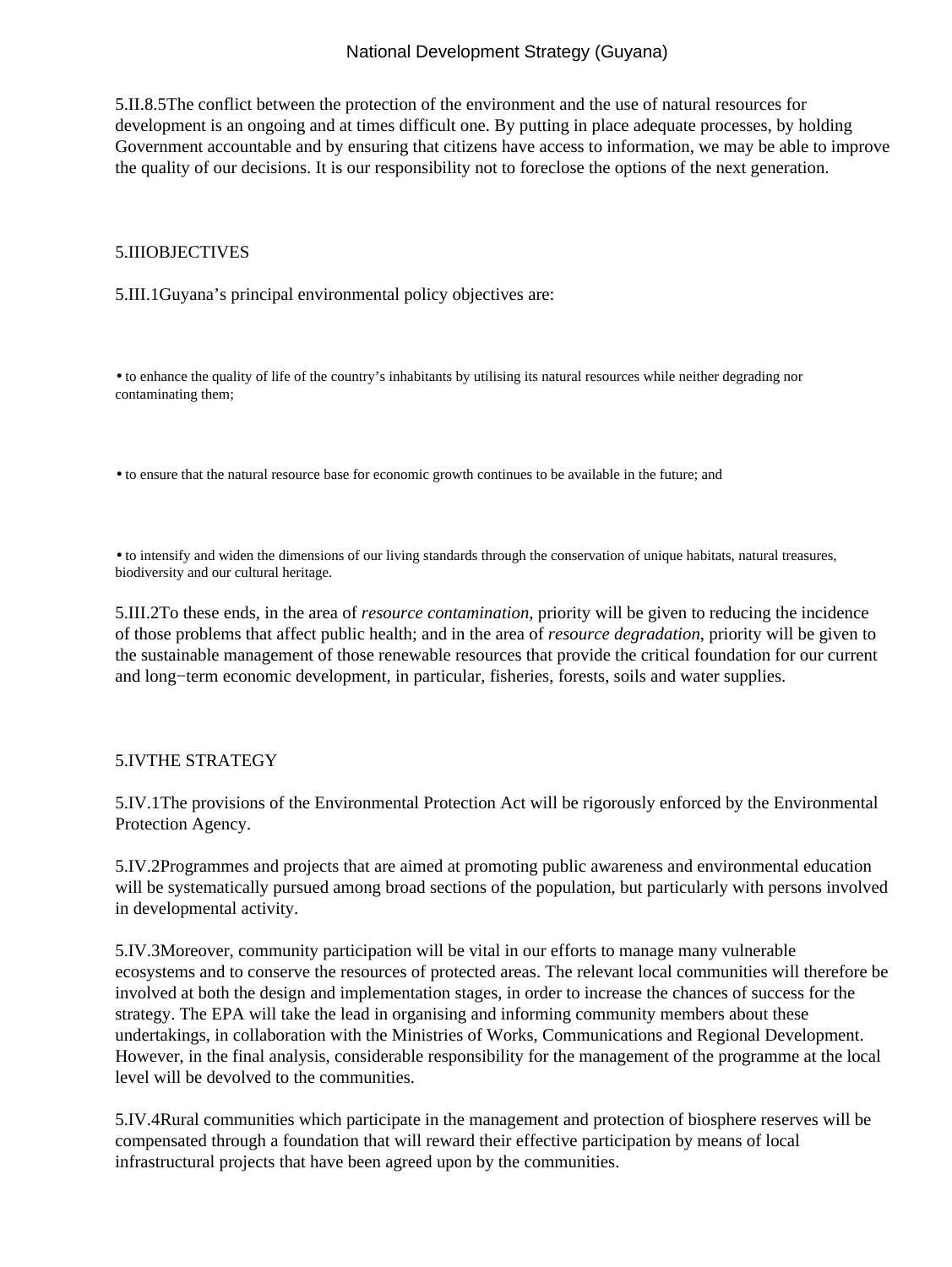5.IV.5 The EPA will set, monitor and enforce standards for air emissions, effluent discharge, and noise levels for industries; ensure strict compliance with environmental management plans; conduct regular environmental audits; and promote, in collaboration with industry, the training of adequate numbers of technicians to monitor the nation's adherence to legal environmental standards.

5.IV.6 The successful identification, evaluation, mitigation and management of the causes and impact of coastal degradation will depend on the availability of baseline data and adequate monitoring and regulation by appropriate institutions designed for integrated, cross−sectoral management. Because many of these coastal−related issues are complex, the EPA will establish a special unit to identify problems as early as possible and make recommendations for their management. Such problems include sea−defence breaches, damage to drainage and irrigation structures, and the need to recharge coastal aquifers.

5.IV.7 In general, the EPA will strictly enforce conservation measures that have been prescribed in this NDS, in respect of forestry, fisheries, mining and agriculture.

5.IV.8 In particular, development policies for the wallaba forests will take into account the vulnerability of that environment in relation to charcoal burning, sand mining, and logging for timber and timber products.

5.IV.9 Operations in the coastal mangrove areas will be carefully monitored, and felling in these ecosystems absolutely banned.

5.IV.10 Moreover, the specific environmental problems that are associated with the exploitation of manicole palm, which have already been described, will be addressed.

5.IV.11 The conservation of any forest, but particularly tropical high−forests, benefits the world at large. However, the conservation of Guyana's forest is especially important since this country is only one of thirteen with extensive areas of rainforest. Moreover, "the Guyana Shield", of which Guyana's forests are a part, is a unique and endangered region that stretches from Amapa in North−East Brazil, through French Guiana, Surinam, Guyana, Venezuela and Colombia until it reaches the Andes. Indeed, the region is known to contain tremendous and largely endemic biological diversity. Although there is no comprehensive listing of its medicinal plant species, Amerindian customs and practices indicate that as much as 10 percent of the plant species that are found in our forests may have medicinal properties. The forest also provides a habitat for wildlife and is of international significance for scientific and tropical forestry research. Furthermore, Guyana's forests make an essential contribution to the hydrological balance and climatic stability both of the immediate region and the rest of the world.

5.IV.12 Given the fiscal constraints which the country faces in its quest for economic improvement, and the fact that the conservation of our forest ecosystem brings benefits not only to Guyana but also to the entire world, mechanisms will be put in place to finance the non−timber uses of the forests. Put in another way, a scheme will be devised and implemented to compensate Guyana for any decision it makes not to exploit its forests for the production of timber and timber products. A special foundation, which may be known tentatively as the Guyana Rainforest Foundation, that will mobilise funding from international NGOs, corporations, and bilateral governmental donors, will be established. This foundation will set up an endowment fund to receive donations and will apply the earnings from the endowment to the payment of royalties and fees which will compense the people of Guyana for the opportunity costs that will be incurred from not utilising a proportion of their forest resources. These fees and payments will be assessed to cover and will include the loss of taxes and royalties, job opportunities, technological advancement and industrial processes, among other things.

5.IV.13 The proposed Guyana Rainforest Foundation will also seek to promote ecotourism, the medicinal uses of the forest, and other income−generating activities which do not entail the felling of trees for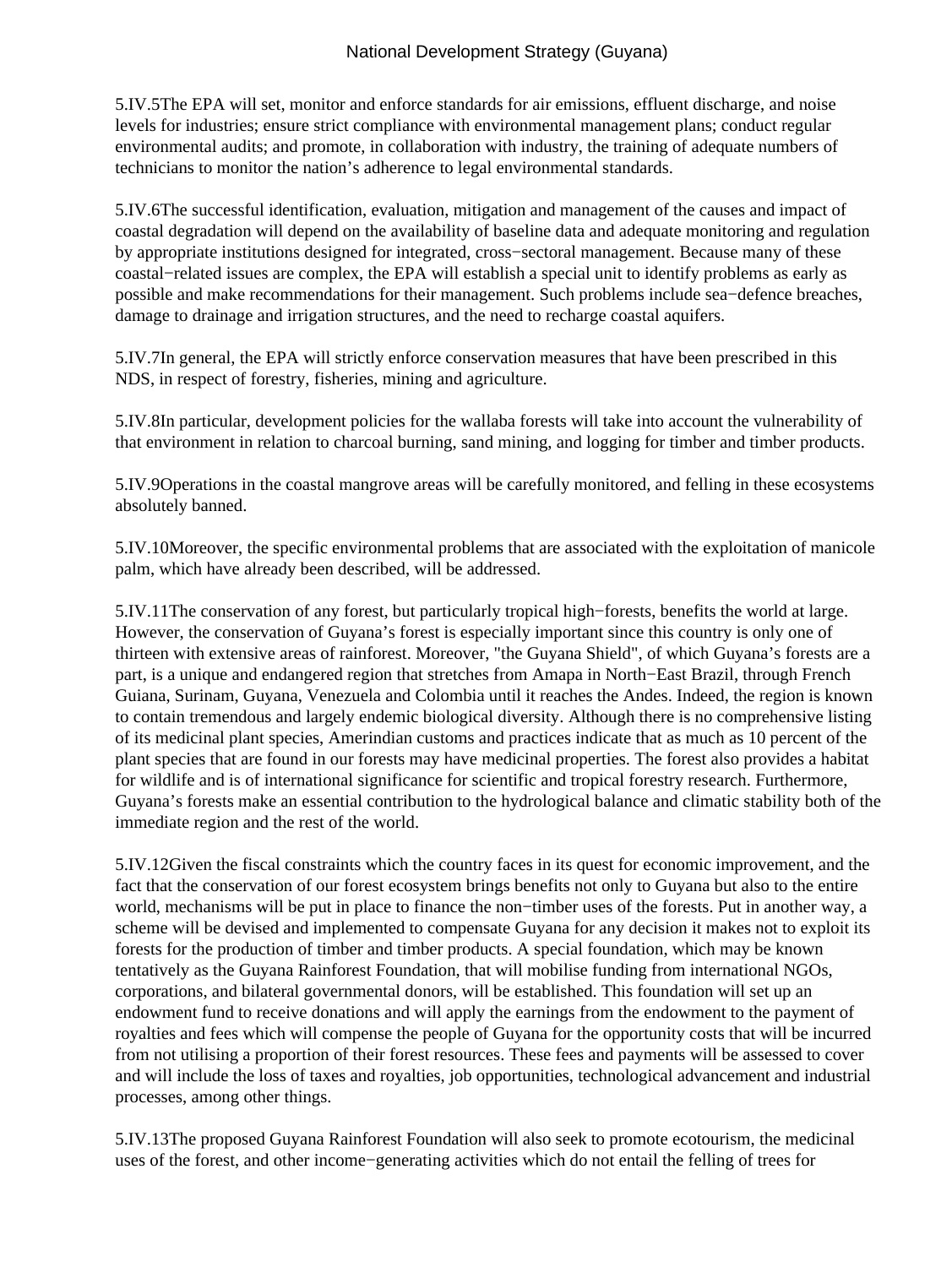commercial purposes. It will also promote international agreements on carbon offset (for industrial pollution in developed countries), as another source of compensation to Guyana for setting aside part of its natural resource base.

5.IV.14 Mining companies which operate in Guyana, will, at a minimum, be required by law to:−

(i) recognise environmental management as a high priority, notably during the licensing process and through the development and implementation of environmental management plans. These will include early and comprehensive environmental impact assessments, pollution control and other preventive and mitigative measures, monitoring and auditing activities, and emergency response procedures;

(ii) adopt best practices to minimise environmental degradation;

(iii) adopt environmentally sound technologies in all phases of mining activity and increase the emphasis on the transfer of technologies which lessen adverse environmental impacts, including those from small−scale mining operations; and

(iv) encourage long−term mining investment by eastablishing clear environmental standards with stable and predictable environmental criteria and procedures.

5.IV.15 The backfilling of excavations and the re−vegetation of sites (under the supervision of GFC personnel) as mining operations proceed will be mandatory.

5.IV.16 Run−off from dewatering activities in the mines will be channeled initially into settling ponds and not directly into rivers and creeks.

5.IV.17 Maximum allowable dust emission levels will be established and enforced by the EPA.

5.IV.18 Operating mining entities will be legally required to equip themselves with the necessary equipment and tools to deal effectively with accidental spillages.

5.IV.19 The replacement of top soil in mined–out areas will be an essential part of site restoration.

5.IV.20 Methods of mining that are feasible and least destructive to the environment will be enforced by the mining authority.

5.IV.21 Regulations on the handling of waste will be established, and waste disposal practices monitored for compliance.

5.IV.22 Alternatives to the use of highly toxic materials in the recovery process will be introduced. In the interim, the storage, usage and eventual disposal of these materials will be carefully managed and scrupulously monitored to avoid serious damage to the environment.

5.IV.23 In regard to wildlife – the existing environmental regulations will be replaced by new legislation which reflects international best practices and establishes a comprehensive system for the management, use and conservation of wildlife and the protection of biodiversity.

5.IV.24 A new wildlife authority will be established by statute, and procedures will be put in place to enable it to meet modern standards of accountability, transparency and good governance.

5.IV.25 Wildlife trading will be rigorously controlled in accordance with the requirements of CITES.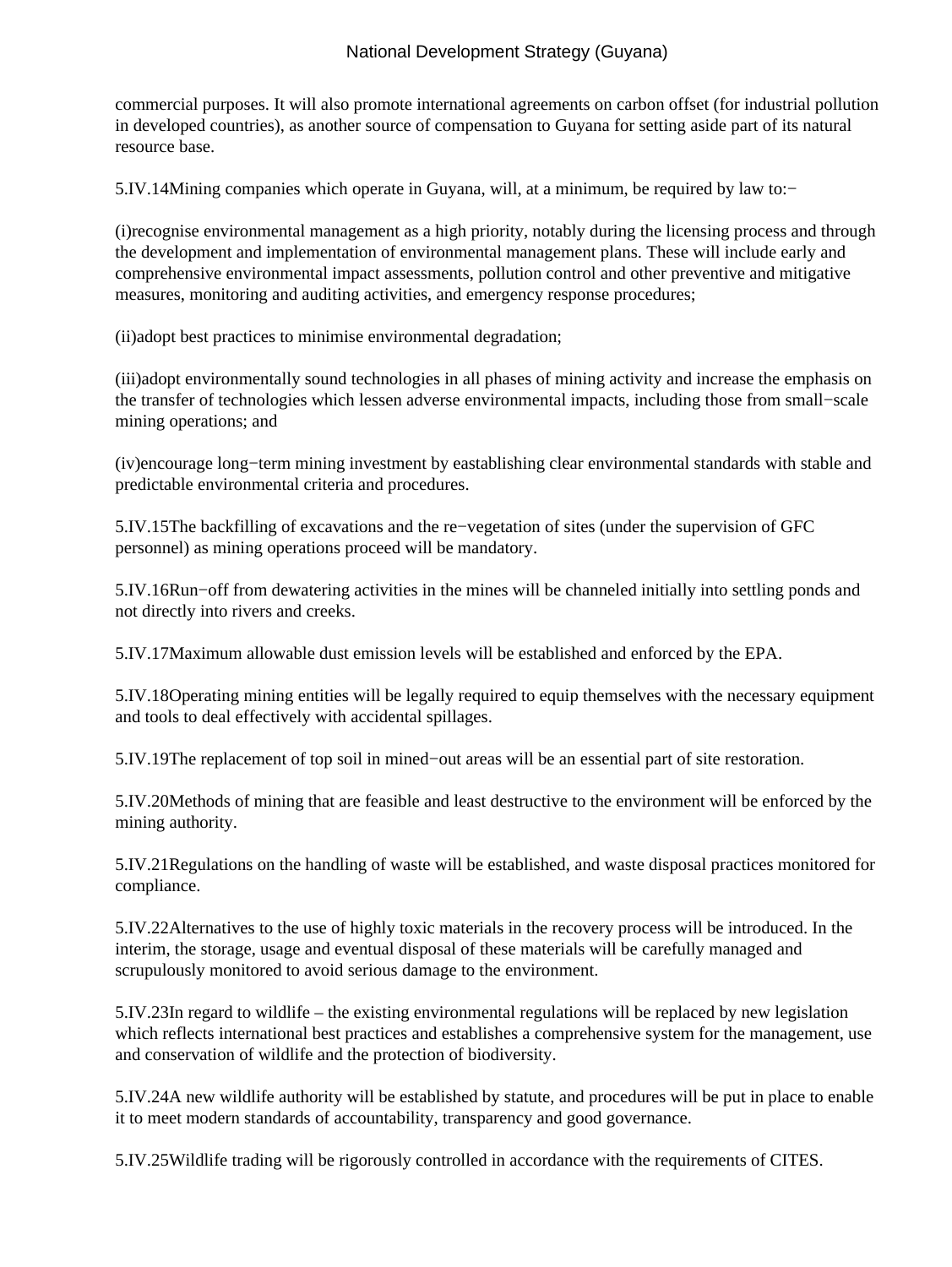5.IV.26 The provisions in the Forestry Bill in respect of wildlife, will be deleted, and wildlife dealt with under one comprehensive system.

5.IV.27 Community−based wildlife management programmes will be established.

5.IV.28 In regard to transport, a safety programme will be established; and standards for cleaner fuels to eliminate lead and sulfur emissions will be introduced.

5.IV.29 The impact of transport programmes and projects on the country's natural resources, and on safety, will be regularly monitored.

5.IV.30 The design and evaluation of transport projects will take into account the effects on non−motorized transport.

5.IV.31 Road−user charges that reflect externalities (road damage, air and noise pollution, congestion, and safety) will be put in place and enforced.

5.IV.32 The greater use of non−motorized transport will be encouraged, by providing improved physical facilities for non−motorists. The following steps will be taken:− the speed limit will be enforced; separate lanes for cyclists on existing main roads will be constructed; additional pavements for pedestrians will be put in place; and motor vehicle traffic will be excluded from the centre of Georgetown, except for specific times for commercial deliveries.

5.IV.33 All new roads will be built with separate lanes for cyclists and animal drawn carts away from motor vehicles; and all will have pavements for pedestrians.

5.IV.34 As a matter of urgency emission standards will be set for all vehicles. However, because vehicles which meet acceptable emission standards tend to be more expensive, the Government will encourage the purchase of such vehicles by reducing the taxes on their importation. The target date for the complete transfer to such systems is 2005.

5.IV.35 The current practice of importing reconditioned vehicles into Guyana will be phased out by 2005.

5.IV.36 Standards will also be established to restrict noise pollution, i.e. to reduce the maximum levels of noise.

5.IV.37 A feasibility study on the re−introduction of railways will be undertaken.

5.IV.38 The draft forest legislation will be revisited and new legislation which establishes a comprehensive framework for the development of the forestry sector on the basis of environmental sustainability and economic benefits will be produced. The new Act will ensure that the GFC meets modern standards of transparency and accountability and is suitably empowered to undertake its functions.

5.IV.39 The community at Menzies Landing will be transferred to another suitable site and the area rehabilitated and restored.

5.IV.40 All timber and mining operations within the Kaieteur National Park area will be stopped. Mining operations in close proximity to the park area will be carried out in such a way as to prevent damage to the park environment.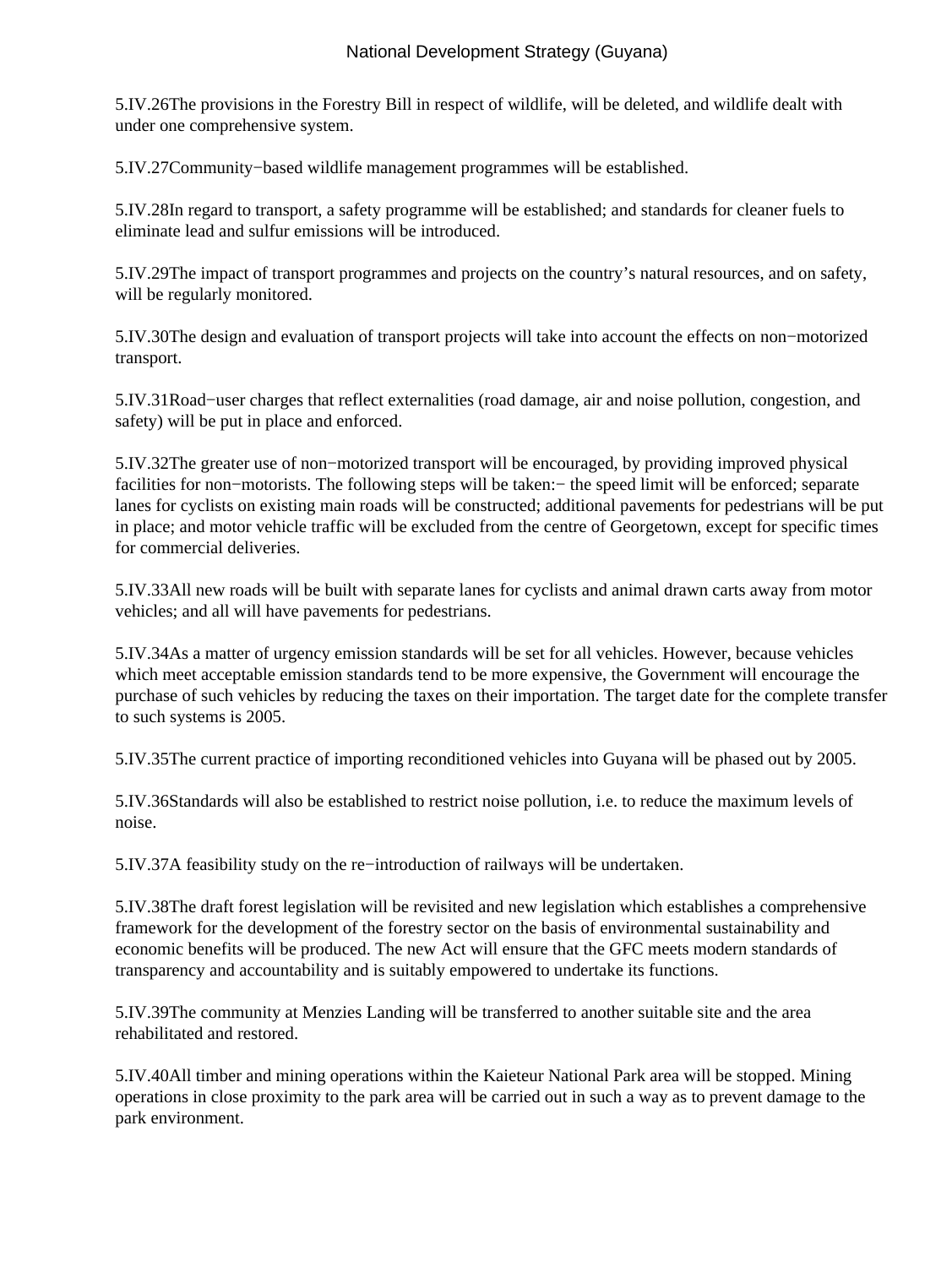5.IV.41 The amendment to the Kaieteur National Park Act which recognises and protects the existing rights of Amerindians will be brought into effect.

5.IV.42 No bio−prospecting will be permitted in Guyana until and unless there is in place an adequate legal and institutional framework. Such a framework will be developed in consultation with stakeholders.

5.IV.43 Amerindian intellectual property will be recognised and protected by law. The sharing of traditional knowledge should take place only on the basis of informed consent and a fair share of the benefits for the communities.

5.IV.44 Guyana will accede to the following:−

- the Ramsar Convention of Wetlands of international significance;
- the London Guideline for the exchange of information on chemicals in international trade;
- the Cartagena Convention on the marine environment in the Wider Caribbean Region; and
- the Kingston Protocol on Specially Protected Areas and Wildlife (SPAW).

5.IV.45 The establishment of a National Protected Area System will begin in the year 2000.

5.IV.46 The Guyana Lands and Surveys Commission Act will be thoroughly amended to establish a proper national land use planning system.

5.IV.47 The Land Use Planning Unit which is currently in existence will be disbanded and its resources transferred to the new Commission.

5.IV.48 The following existing bills will be reviewed and amended to achieve consistency with the national commitment to development which is environmentally sound:−

• the Guyana Biosphere Reserve Bill, authorising the establishment and management of biosphere reserves in Guyana;

• the Conservation and Wildlife Bill, providing for the establishment of wildlife sanctuaries and the protection of listed wild animals and birds;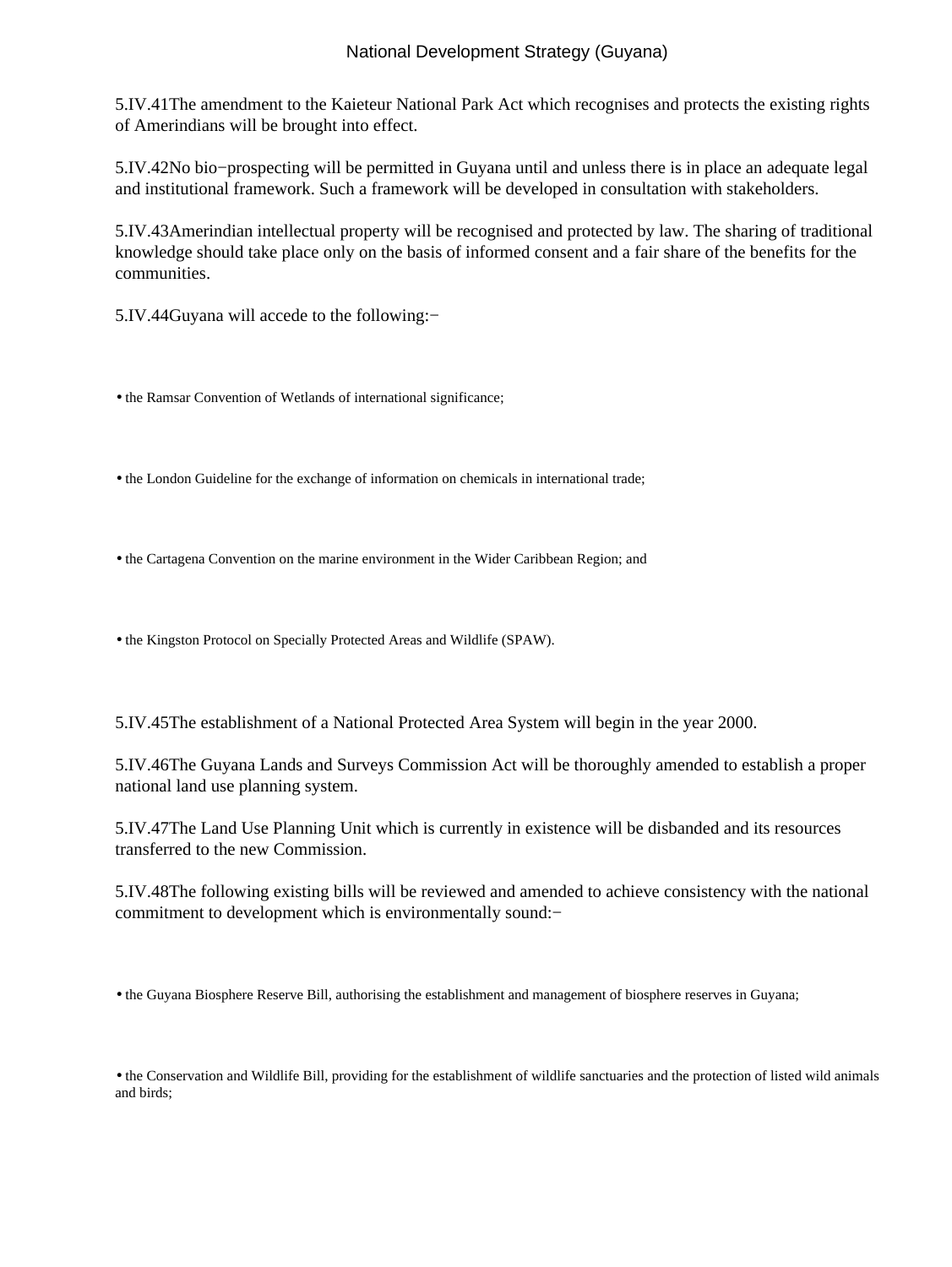- the Forestry Bill and the Guyana Forestry Commission Bill;
- the Drainage and Irrigation Bill; and
- the Civil Aviation Bill.

5.IV.49 In addition, a thorough review of the existing legislation relating to natural resources and the environment will be undertaken with a view to its harmonisation and rationalisation in keeping with national priorities. This should result in a comprehensive legal framework for the management of the environment and natural resources.

5.IV.50 The following are areas in which legislative changes will be made:−

• the consolidation and revision of existing legislation in the various sectors, incorporating new environmental protection provisions; and

• the preparation of consequential amendments to related legislation.

5.IV.51 The EPA will be institutionally strengthened through the provision of additional financial and human resources.

5.IV.52 The environmental regulatory functions of all the sectoral agencies will be transferred to the EPA.

5.IV.53 The EPA will regularly monitor all operations which affect the environment and will prosecute for breaches of the Environmental Protection Act.

5.IV.54 The forest policy functions of the GNRA will be transferred to the GFC.

5.IV.55 The mining policy functions of the GNRA will be transferred to the GG&MC.

5.IV.56 The GNRA will be dissolved. The rationale for its existence is difficult to comprehend. Its functions in relation to macro−policy is best exercised by the EPA, while its sectoral policy functions should be devolved back to the sectoral agencies.

5.IV.57 The EPA will be removed from the influence of the Office of the President, which should retain an adviser on Science, Technology and the Environment. The EPA will then become a semi−independent agency.

5.IV.58 A new Environmental Protection Commission will be established. This will include the EPA and all other agencies that are responsible for environmental protection.

5.IV.59 The EPA will assume the entire responsibility for ensuring that its policies and strategies are implemented, particularly in the areas of forestry and mining. To this end the duties now assigned to the GFC and the GG and MG, in the specific area of environmental monitoring, will be taken over by the EPA.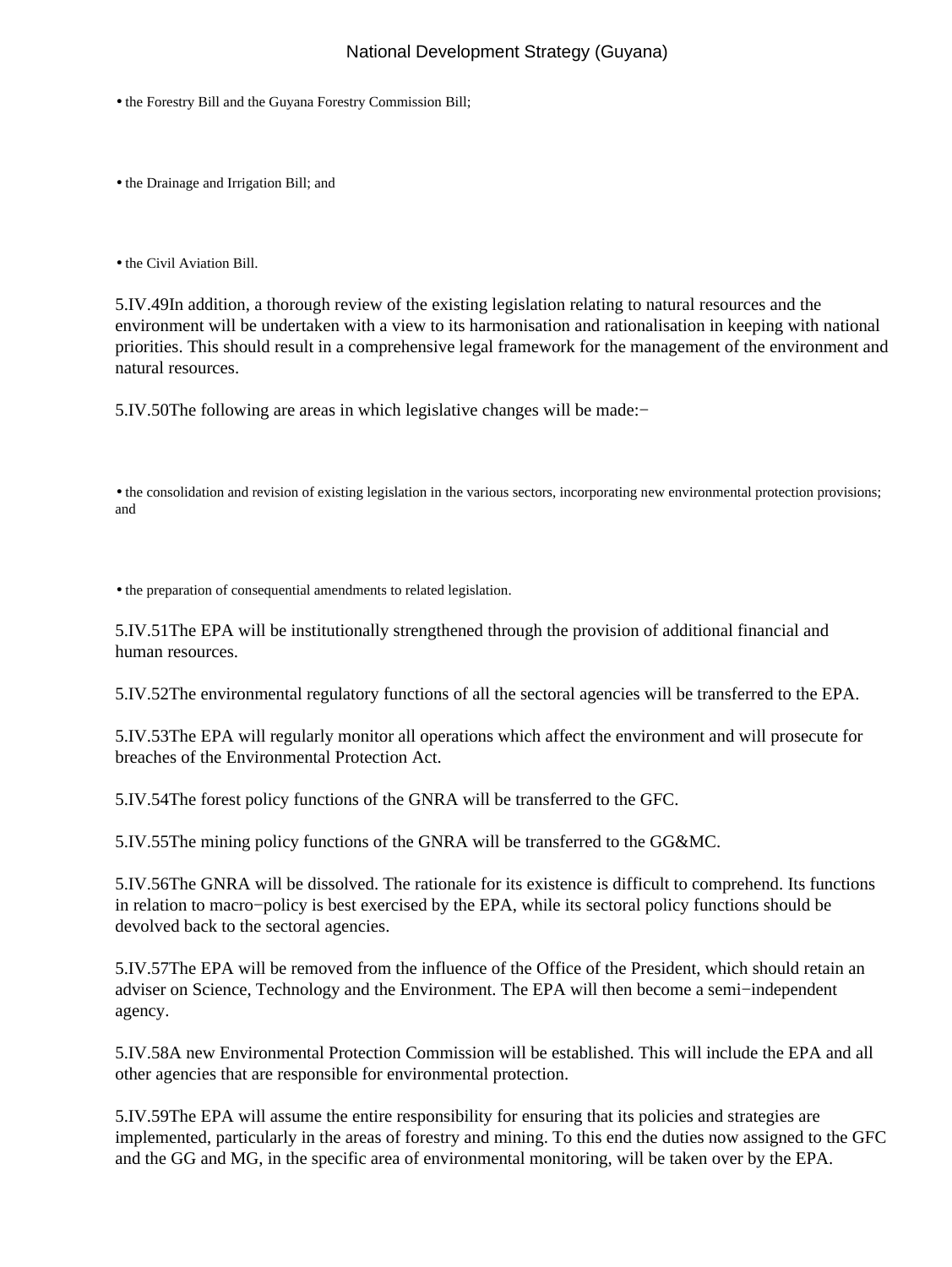5.IV.60 The conflict between protection of the environment and the use of natural resources for development is an ongoing one which at times it is difficult to resolve. By putting in place adequate processes, by holding Government accountable, and by ensuring that citizens have access to information, we may be able to improve the quality of our decisions. It is our responsibility not to foreclose the options of the next generation.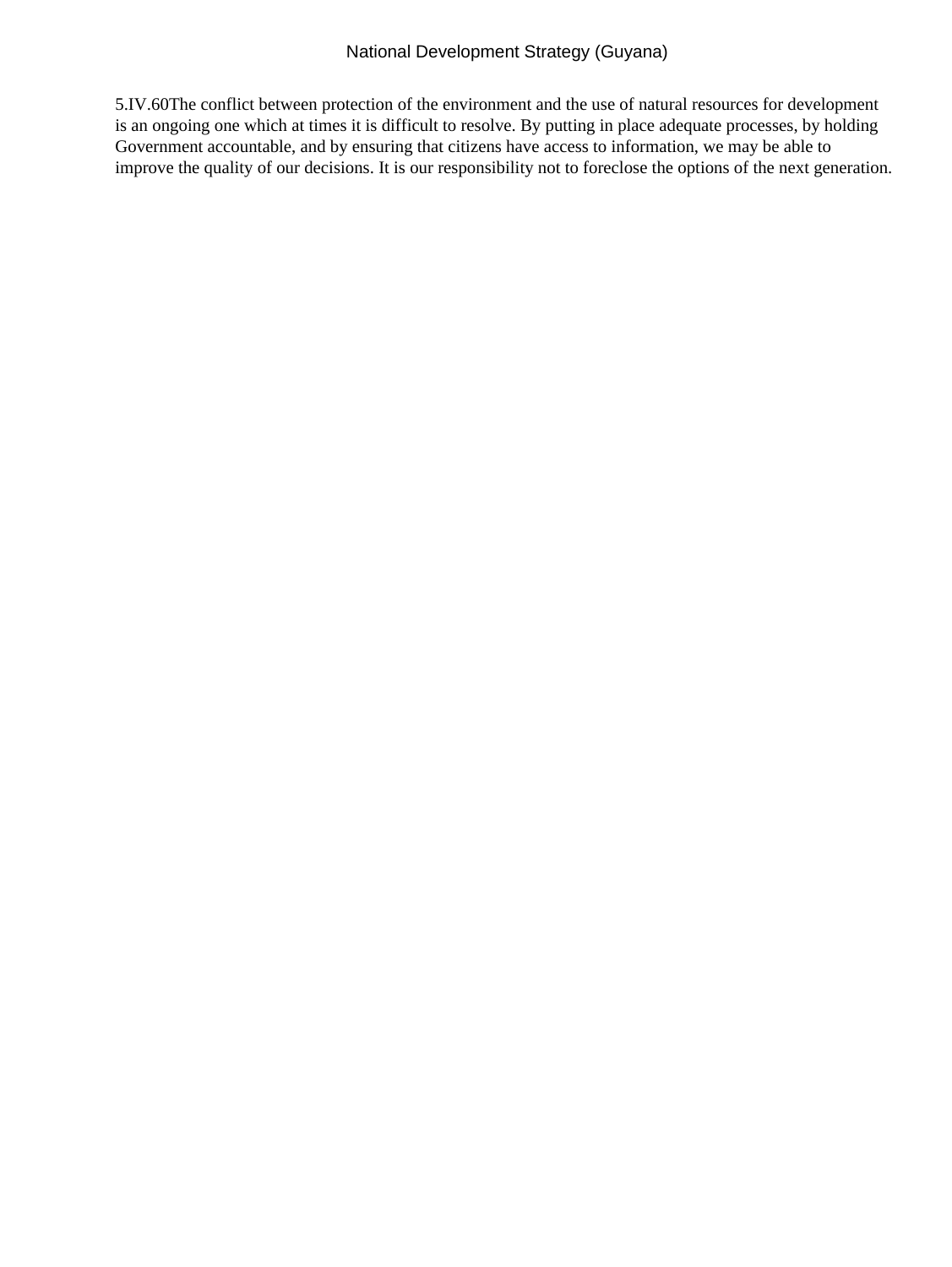# CHAPTER 6

#### INFORMATION TECHNOLOGY

# **6.I BASIC FEATURES**

6.I.1 In recent years, Information Technology (IT) has become pivotal to the process of economic development. Because of the tremendous strides which have been made in this discipline over the past two decades or so, information technology now provides the most efficient and cost−effective ways of exchanging information and transacting business. In addition, it has changed the very nature of the world's financial and other service sectors. Perhaps its most important potential contribution to the social and economic development of countries such as Guyana, however, is the fact that it embodies in its mechanisms and modalities the means of considerably enhancing our human and institutional capacities.

6.I.2 In this globalised world in which we live, information technology is now arguably one of the most important determinants of competitiveness and social and economic growth. Countries and firms are becoming more competitive because of their knowledge, rather than because of their natural resources and the low cost of their labour. What now determines a country's advantages are its access to information technology and knowledge. What is now more important than ever in the attack on economic underdevelopment is man−made not "natural", in the traditional sense of the term. And since man−made comparative advantages can only be acquired by knowledge, the implications with regard to labour markets, technical education, and human capital formation are tremendous and far−reaching. Countries that invest in, and quickly adapt, information technology will develop socially and economically. The inhabitants of those countries which do not so invest and adapt are, more than likely, doomed to lives of abject penury.

6.I.3 The prerequisites for the creation of an information−based economic structure are the existence of an efficient telecommunications infrastructure and effective telecommunications services. Unfortunately, Guyana's telecommunications infrastructure is far from adequate, mainly because there is a very serious shortage of telephones in the country, and the demand for inexpensive data connections, with adequate band widths, far outstrips their availability.

6.I.4 Until 1 st June 1990, when an agreement for its privatisation was signed, Guyana's telecommunications sector was serviced by the Guyana Telecommunication Corporation (GTC) which was a public corporation wholly owned by the government. GTC had, at that time, 21,000 telephone lines and there was a waiting list of potential subscribers of well over 40,000. Moreover, the telephone system in use was obsolescent, there was the greatest difficulty in making overseas calls, and there were problems of audibility and speed of connection even with respect to local calls. In short, the sector suffered from the constraints which are usually associated with state monopolies.

6.I.5 GTC was privatised by converting it into a private limited company called the Guyana Telephone and Telegraph Company Limited (GT&T), and by selling 80 percent of the shares of the new company to an overseas investor – the Atlantic Tele Network Limited (ATN).

6.I.6 The agreement between the Government and ATN, and the licence granted to GT&T, provided the new company with monopoly rights, in respect of some if its telecommunications operations, for a period of twenty years. These rights are renewable, at the option of the licensee, for another twenty years.

6.I.7 In return for this partial monopoly, ATN agreed to formulate a plan, the objective of which would be to expand GT&T's facilities and operations, in a significant manner, within a period of three years. ATN also agreed to raise the resources that would be required to implement the plan. The original date for completion of the plan was December, 1993. However, the first proposals were amended, and the termination date was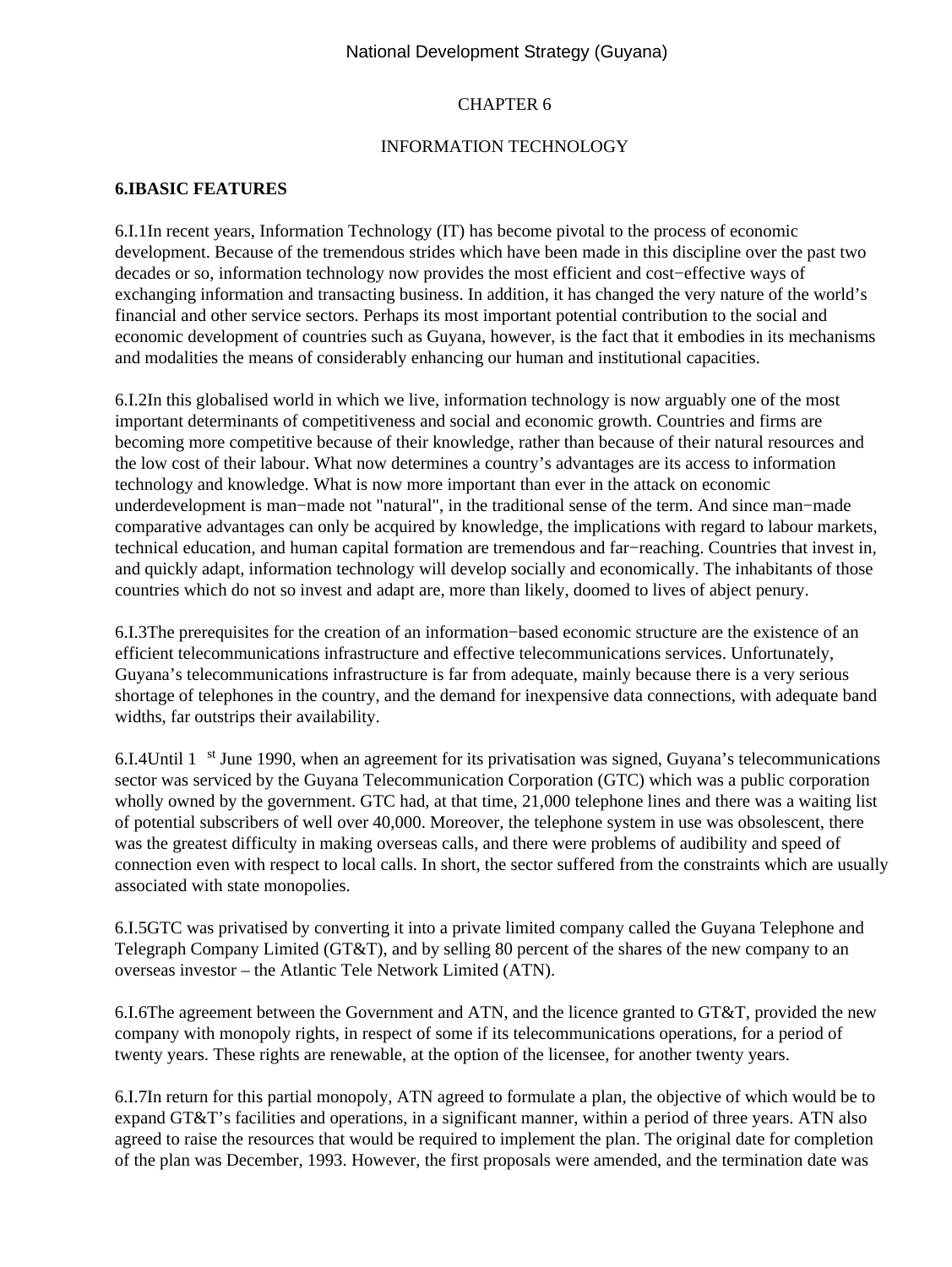extended to February, 1995. Even so, by the end of 1999, GT&T had not yet completed the exercise. Accordingly, the Government has referred the matter to the Public Utilities Commission (PUC), an independent body with responsibility for regulating the telecommunications sector in Guyana. Its task is to act as an objective referee in order to ensure that both the consumer and GT&T are treated in a fair and just manner.

6.I.8 In addition, the agreement included *inter alia* the obligations to provide universal service to all subscribers, to fulfil all service requests that are deemed to be reasonable, and to interconnect the telecommunications system of licensed operators whenever practical, on a compensation basis.

6.I.9 It should be noted that no reference is made in the licence to value−added services; that the government can direct GT&T to provide interconnection to third party operators, and to license third party operators for the provision of long−distance services for distances greater than 50 kilometres; that the government can operate its own domestic and international network with interconnections to the public switchboard network; that GT&T must maintain quality−of−service standards that are equivalent to internationally recognised specifications; that GT&T is prohibited from entering into arrangements with international carriers which may unfairly restrict access to third party operators and must inform the PUC of all joint ventures; and that the government has the right to license a second mobile wireless operator.

6.I.10 Since 1991, GT&T has introduced a number of telecommunications−related services to Guyana: it has installed over 400 public telephones across the country; it maintains three public telephone centres from which the public can make international and domestic calls; it has increased the numbers of international circuits from 75 to just over 1,000; and it has established two satellite earth stations, one for international circuits and the other to connect remote interior locations. Moreover, it has invested in a wireless local loop service, a cellular service, and a fibre optic cable network which connects most of GT&T's switches. In addition, the number of telephone lines had grown to 63,500 by October 1999. However, the backlog is still immense. Indeed, it is now higher than when the new company signed the Agreement in 1991. Moreover, there appears to be little rationality in the allocation of telephone connections for, frequently, areas that are sandwiched between serviced districts are ignored and, far to often, individuals in particular streets are by−passed.

6.I.11 GT&T has contended that the primary reason for its failure to provide the universal service it has contracted to give the Guyanese public is the fact that the PUC has not given it the necessary permission to raise rates, even though the terms of the agreement and the licence warrant the granting of such permission.

6.I.12 Information Technology is currently utilised in Guyana in a very modest way. In the Public Sector, the government has introduced Personal Computers (PCs) to assist in its general administration, the Ministry of Finance, the Revenue Authority, the Lands and Surveys Department, and the Public Service Ministry being the main users of computer systems. They employ them, however, in a somewhat rudimentary manner. In the private sector, information technology is utilised largely to provide financial information.

6.I.13 There are many retailers of personal computers, and back−up support is available in Guyana. Computer hardware is duty free.

6.I.14 There are four internet service providers. There are also a few internet cafes which offer access to the internet. In addition, many local businesses and NGOs have developed websites. It must be again emphasized, however, that growth in the country's utilisation of the internet system is severely restricted by the unavailability of a suitable national telecommunications infrastructure.

6.I.15 Computer training has been introduced into some schools, primarily in the leading secondary schools, about twenty percent of which possesses computers. Computers in such schools are usually located in a small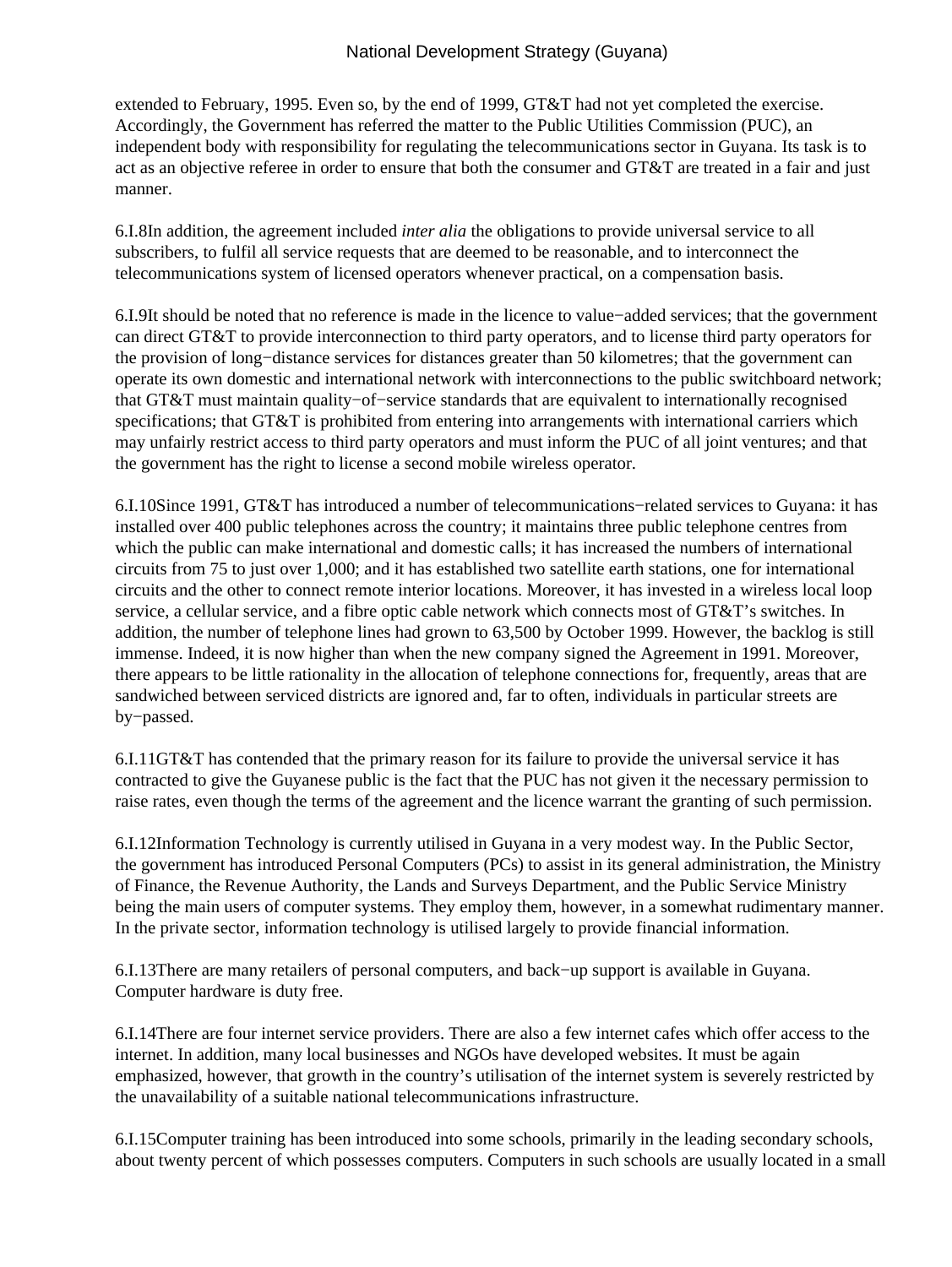computer laboratory, and are not generally distributed in classrooms. Moreover, computer literacy classes have been started in a number of schools and a few are actually teaching CXC information technology and CAPE information technology courses. A few primary schools also possess computers and offer elementary training in their use. Because a very small proportion of the schools which have computers possess telephones; most of them have absolutely no access to the internet.

6.I.16 The National Centre for Education Research and Development (NCERD) is in the process of formulating an information technology curriculum, mainly for secondary schools. NCERD has a small information technology unit and laboratory which also provides some support to teachers of information technology. It also utilises computers for administrative tasks and curriculum development. CPCE has a functioning information technology laboratory and offers courses for trainee teachers.

6.I.17 It is planned to establish through one of the projects of the Secondary Schools Rehabilitation Programme a pilot system in which a number of schools will each receive four computers to be utilised in the delivery of their curricula.

6.I.18 The main offices of the Ministry of Education have small networks of computers for administrative purposes. The Planning section maintains databases of information on schools.

6.I.19 The University of Guyana uses computers both for administrative purposes and for tuition. Unfortunately, coverage is very incomplete in both areas. Indeed, only one computer laboratory service is available for the entire student population. In general, students on campus have no Internet access, and staff access is normally limited to e−mail, using one terminal.

6.I.20 Instruction in computer science, to the diploma and degree levels, is provided by the Faculty of Natural Sciences, which includes the Department of Mathematics and Computer Science. However, the success of the programmes is constrained by inadequate staffing, the large sizes of the classes, and the inadequacy of practical training.

6.I.21 A number of private commercial computer schools exists in many parts of the country. They provide short business−oriented courses on basic computer skills, and are usually based on one particular software package. The emphasis in these schools is on the acquisition of practical skills. Unfortunately there is limited hands−on time, and the standards are not always high.

# **6.II ISSUES AND CONSTRAINTS**

#### **6.II.1 Telecommunications**

6.II.1.1 As has already been pointed out, the basis of any efficient information technology sector is an adequate telecommunications system. Such a system should provide a number of services that are considered essential for the creation of an information−based economy. Among these, at the very minimum, are 'universal' services, (which term is interpreted to mean the provision of telephone lines to all who apply for them); and adequate band−widths for any number of computers. As we have noted, these essential requirements are not yet available in our country.

6.II.1.2 The reasons for this sorry state of affairs include the nature of the franchise of GT&T and the imperfections of the PUC. Indeed, the Public Utilities Commission seems unable to resolve issues pertaining to the levels of revenue to which GT&T is entitled, the true nature of the rights and obligations of both the government and ATN under the terms and conditions of the agreement, and the payment of management fees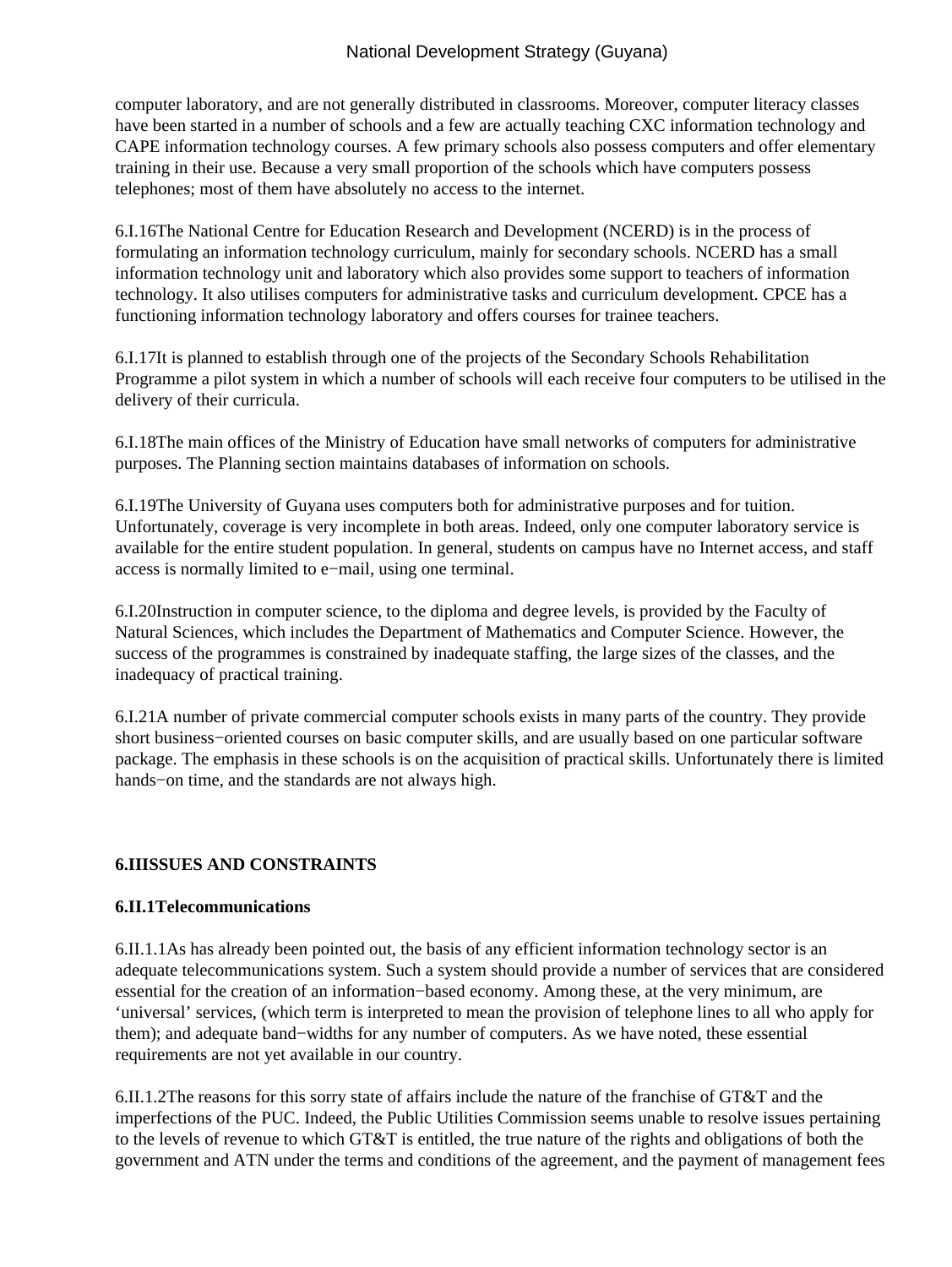to ATN by GT&T. If these problems are not solved expeditiously, the citizens of Guyana will derive little or no advantage from the tremendous advances which have been made, and are still being made, in Information Technology. If these issues are not resolved, Guyana will be obliged to continue to utilise outdated and obsolescent information mechanisms at a time when the country's development cries out for the employment of modern processes.

6.II.1.3 It is not the intention of the NDS even to attempt to resolve the *contretemps* between the Government and ATN. These are essentially of a legal nature, and ought therefore to be settled either by the PUC or by the courts. It is our opinion, however, that a word on the nature of "telecommunications monopolies", in this day and age, might not be remiss. **First, GT&T's licence does not appear to embrace a great number of the new services that are becoming available through the rapid changes which are occurring. It is more than probable that if there was competition in Guyana, many of these new facilities would have been marketed. Second, competition in telecommunications is now occurring to a rapidly increasing degree throughout the world in both developed and developing countries. This almost universal trend towards the curtailment of telecommunications monopolies is obviously of great importance to Guyana. We must not be left behind, again, in this matter. We must, therefore, explore every possibility of modernising this sector, if only because it is so basic to our development. Third, it is becoming more and more evident that the telecommunications industry in some developing countries has been able continuously to meet the demands of their consumers, and to provide universal service. In others however, it has been unable to do so. Why is this so? The simple answer appears to be that those countries which have been successful in satisfying the telephonic needs of its citizens have encouraged competition, while those which have failed to do so have tended to be monopolistic. And fourth, it is now becoming generally accepted that there are few, if any, economies of scale in the modern telecommunications industry. This was the contention that was made in the past to justify telecommunications monopolies. This argument does not now appear to be relevant. This is so because there is a range of technological advances which currently enables telecommunications companies to make profits even when competing with others in relatively small markets.**

6.II.1.4 **It therefore seems that in order to be sure that the basic telecommunications infrastructure which is required for the country's development is established, the nation's objective should be the liberalisation of its national telecommunications system.** In doing so the strategy should be first to provide a non−contentious environment in which a framework for the modernisation of telecommunications can be negotiated; second, to take advantage of those escape clauses, in the existing GT&T agreement and licence, which already permit competition in some areas; third, the government should seek to renegotiate the GT&T agreement and licence with ATN; and to develop new partnerships among the regulating authorities, entrepreneurs, consumers and itself; and finally, failing all else, it should resort to the courts.

#### 6.II.2 Trade

6.II.2.1 As has been strongly emphasised in the Chapter on Macro−economic Strategies**,** Guyana's economic future is to a great extent dependent upon trade, and upon its capacity to be competitive in a globalised world. Indeed, our capacity to export will determine the degree to which investments and economic growth are expanded without the encountering of balance of payments deficits and debt repayment problems. Trade is, therefore, of the most crucial importance to our social and economic development.

6.II.2.2 Information technology can assist our trade prospects in several ways. First, it can enable us to discover new markets not only for our traditional exports, but also for those new products that would result from our diversification programmes.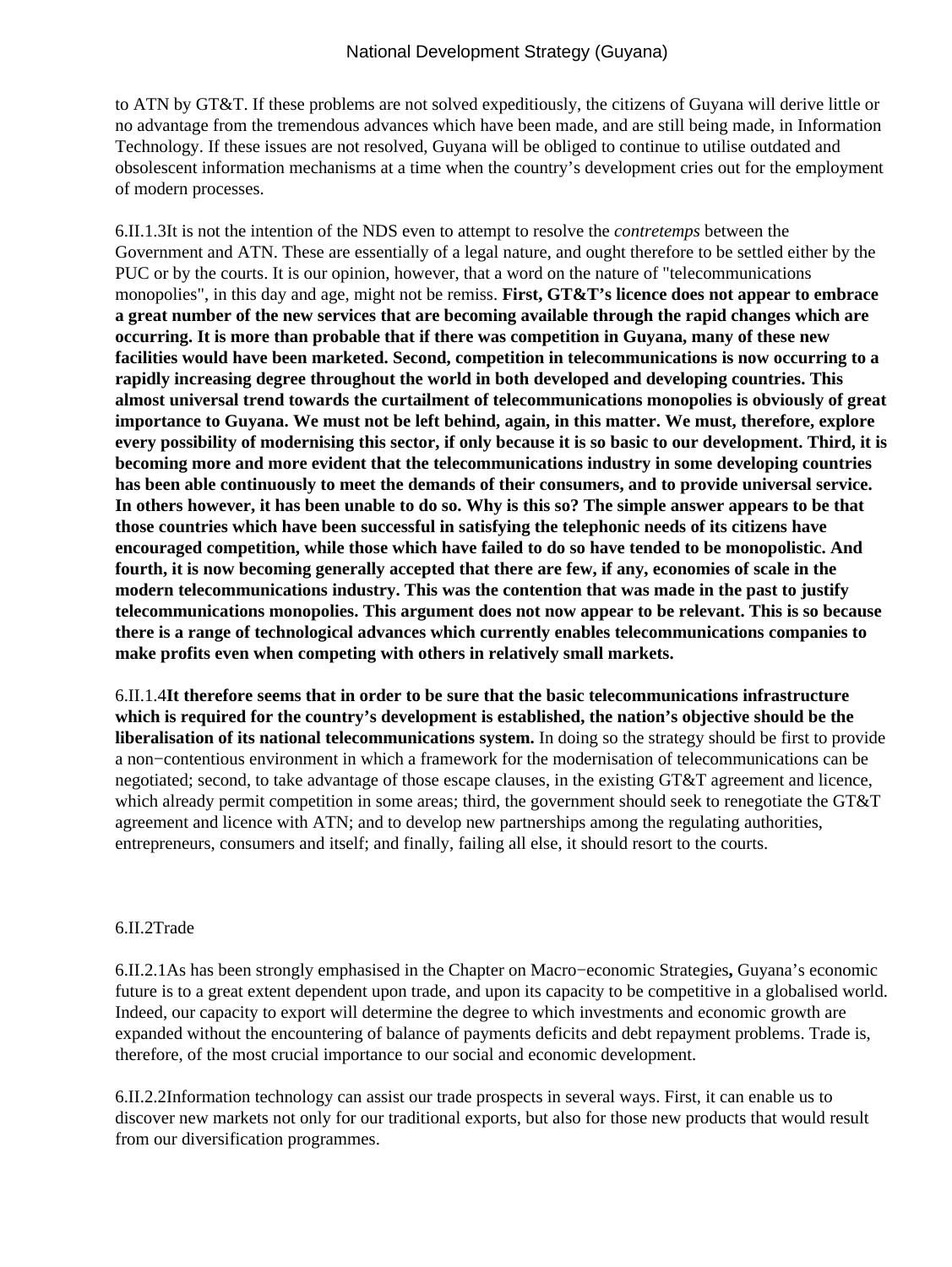6.II.2.3 Second, we can improve our trade performance and our efforts at trade promotion by quickly and regularly accessing, through the internet and other means, relevant information on prices, the demand and supply of particular products and services, their specifications, potential buyers, and the periods in which they are frequently required. The inadequate exchange of such data is one of the main reasons for the low−level of commercial trade between Guyana and, for example, the rest of CARICOM. Trade thrives best when producers, exporters and consumers know about each other's products, product quality, and supply and demand capabilities.

6.II.2.4 Third, the use of computer technology for data processing could speed up delivery time, and reduce transaction costs.

6.II.2.5 Fourth, the application of information technology could help producers to deal directly with exporters thus circumventing the middle−man and, thereby, increasing their profit.

6.II.2.6 Fifth, small−scale producers, in various areas of the country, could, through the use of computers and the internet, combine with each other to obtain and supply export orders which they might not have been able to service on an individual basis.

6.II.2.7 **And finally, information technology could extend the scope of our tradeables in the service sector. Through the adoption of electronic commerce we could be in a position to provide or receive, for example, a range of legal, accounting, medical, educational, financial, data processing, retailing and tourism services. Indeed, new types of jobs and new fields of endeavour could become available through access to the information economies of the world: software development, translation services, data entry and data housing services, and data conversion, to mention only a few of the already available opportunities.**

6.II.3 Macro−economic and Public Sector Management

6.II.3.1 Although a most significant amount of progress has been made since 1989 in the management both of the country's economy and its public sector, very much still remains to be done. As we have seen, the country's economy has not yet been placed on a path of self−sustaining growth, and the incidence of poverty, though reduced, is still disturbingly high. There is also strong evidence that there are inefficiencies both in the mobilisation of resources, and in their utilisation once mobilised. Efforts in stabilising the macro−economic environment, and in improving the efficiency, transparency and accountability of our governance can be greatly assisted by the application of information technology. Such systems can also help us to design, implement and monitor the performance and the effects of the various policy reforms which have been initiated.

6.II.3.2 Moreover, we can use information technology to (i) follow−up on tax collection and validate revenue collection against expenditure; (ii) apply simulation techniques simultaneously to maximise revenue and minimise the tax burden in selected income groups and (iii) help to simplify purchasing procedures. In short, information technology systems, and computer−based modeling, should be used in as wide a range as possible of our governmental transactions.

6.II.4 The Small and Medium Scale Entrepreneur

6.II.4.1 One of the main thrusts of our economic development strategy between 2001 ad 2010 will be, as has been described elsewhere, the upgrading of the capabilities of small and micro−enterprises (SMEs) in Guyana. In this regard, we have emphasised that particular attention will be paid to the provision of credit, the liberalisation and reform of our land tenure system, and the training of small−scale entrepreneurs. In addition to all this, however, because the members of this group operate in an information−starved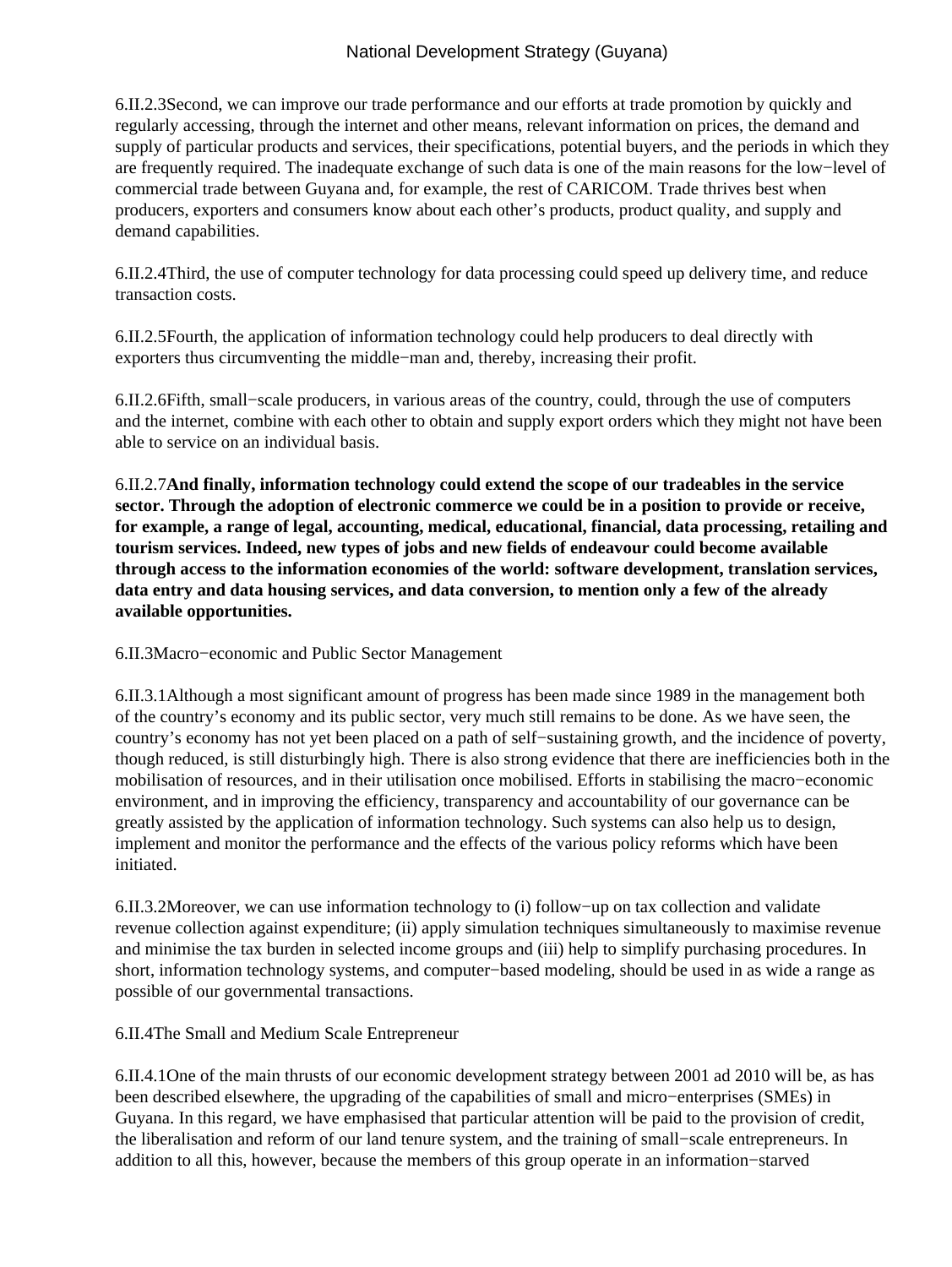environment, it will be necessary to provide them with the most basic types of data. Moreover, the means of delivering technical learning to these budding Guyanese entrepreneurs are, as yet, poorly developed. Indeed, they often do not exist. We must therefore utilise information technology effectively to increase the flow of information to these fledgling business−persons and to increase their capacity to "learn−by−copying."

6.II.4.2 Information technology can also help small and medium scale enterprises to form networks and to build alliances. In many developing countries, the building of alliances and networks has led to the formation of clusters of SMEs which reinforce each other, improve their international competitiveness, and expose them to technological change.

### 6.II.5 Agriculture

6.II.5.1 Although one of the main objectives of this National Development Strategy is the diversification of our economy, Guyana, for a significant time to come, will have to rely on agriculture, in both its traditional and non−traditional guises, for much of its development. Consequently, specific strategies have been put forward in the sectoral chapters that are devoted to various aspects of agriculture, with a view to improving the sector's productivity and efficiency. The implementation of these strategies would, however, be much enhanced through the adoption of information technology. For example, information systems could be developed to monitor our draining and irrigation systems, the utilisation of our land resources, and the control of crop diseases. Moreover, through information technology, access to new techniques and technologies for improving agricultural production would be considerably increased. Extension officers would then be able to advise growers on ways to step up their productivity. Indeed, the type of knowledge now being disseminated by information technology systems include advances in genetic engineering which could offer opportunities for Guyanese to use seeds and plants that are adaptable to areas of relatively low water availability and sub−optimal soil conditions, and would therefore be of infinite assistance in our utilisation of such locations as the Intermediate and Rupununi Savannas.

6.II.5.2 If Guyana is to emerge quickly from the morass which now seems to hinder its social and economic development, it cannot afford to follow time−worn and beaten paths. We must piggy−back on the new knowledge bases that are being established. We must leap−frog our development. Agriculture is one of the areas in which this process can best occur. Indeed, this is already taking place in many developing countries. For example, in Nigeria and Indonesia the utilisation of information technology has helped immensely in developing agricultural research databases; in Kenya, microcomputers are being used to improve crop forecasting; and, in Thailand, they are assisting in the regulation of irrigation systems in accordance with environmental parameters. The opportunities for the utllisation of information technology to develop Guyana's agriculture appear to be limitless**.**

#### 6.II.6 Education and Training

6.II.6.1 Rapid human capital development is essential for sustained economic growth and poverty alleviation in Guyana. As shall be demonstrated later in this National Development Strategy, our country does not currently possess critical masses of trained personnel in almost any of the main areas of our developmental thrust. The inadequacy of our manpower base is therefore one of the main obstacles to our future progress.

6.II.6.2 Serious problems pervade the entire educational system. We need *inter alia*, to improve both its quality and its relevance; to increase teacher−student ratios; to overcome the limited availability of instructional material; to provide more exposure to science and technology in our schools; and to enhance the access of our University students to international journals and adequate research facilities.

6.II.6.3 Most of the problems of our educational system are caused by inadequate funding and the inefficient use of available resources. Information technology offers a wide range of low−cost solutions. For example,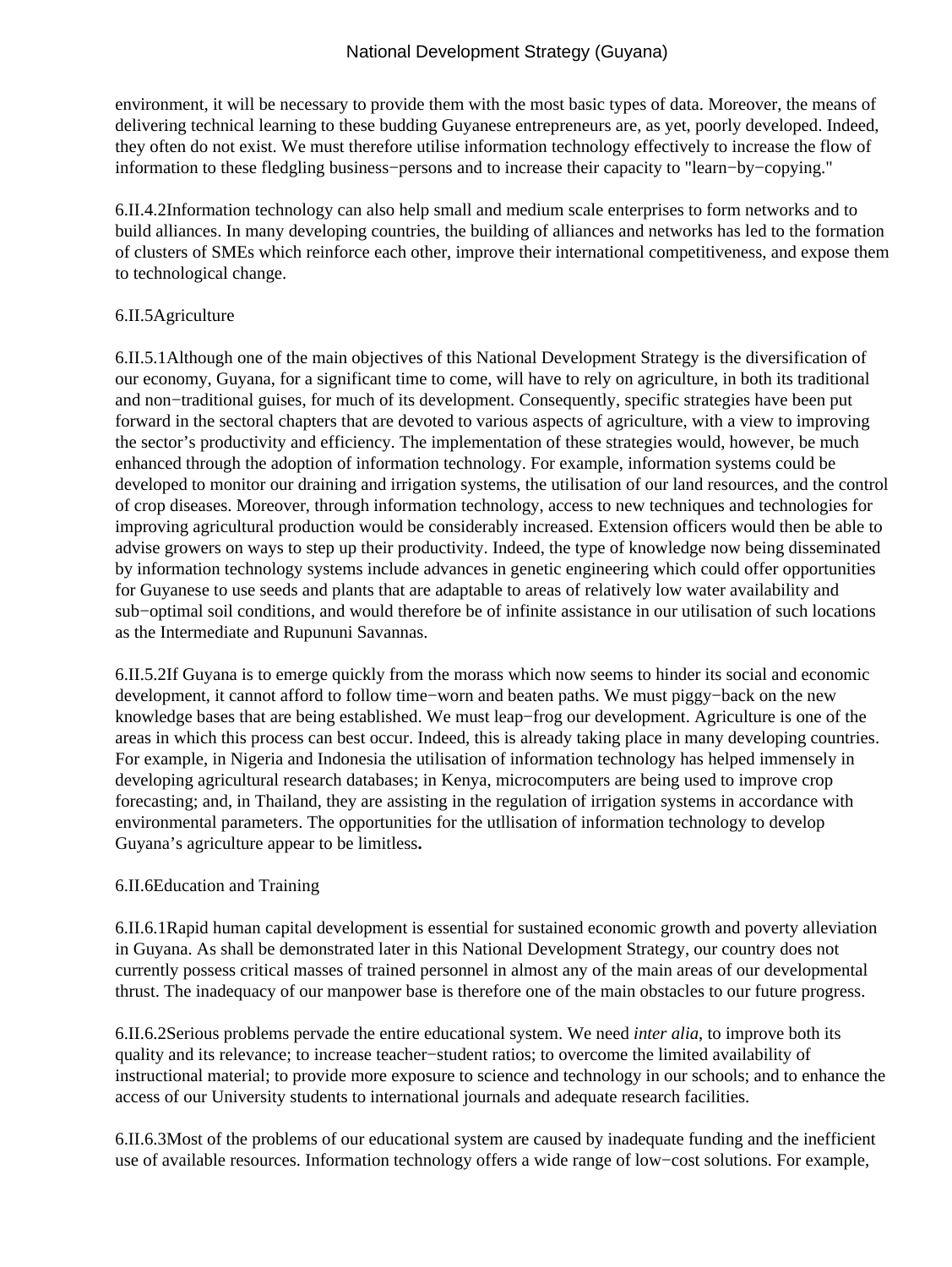distance education systems which are economic, flexible, and adaptable may be utilised to pursue conventional and unconventional educational ends. Information technology can be employed to establish linkages between the University of Guyana and the University of the West Indies and indeed, with universities further afield, in order to exchange ideas, facilitate research, and to supplement the fragile knowledge base of our country. In addition, new technologies can be utilised to teach classes in a range of schools from one central position, thus requiring a significantly reduced amount of teachers. This can be of particular importance in the country's thrust to expand the scope of its training and its coverage of technology.

6.II.6.4 The wide potential of information technology in education can be illustrated by the operations of the African Virtual University (AVU). This is a satellite−based distance−education project that was initiated by the World Bank in 1995. Its objectives are to educate and train world−class scientists, technicians, engineers, business managers, health care providers, and the other professionals that are needed to support economic development in Sub−Saharan Africa. Such a scheme might, with imagination, be adapted to Guyana's conditions. It might help, for example, to solve the persistent problems of low budgets, too few lecturers and professors, obsolescent and obsolete equipment, and limited facilities at the University of Guyana.

#### 6.II.7 Health

6.II.7.1 From what has already been written in respect to the importance of information technology to other sectors, it should be evident that, given the relatively parlous state of our health sector, the new technology can also assist Guyana in several ways. For example, it could help in the establishment of a decentralised decision support system, which seems a necessity in the remote parts of our country; it could provide information on heath profiles; it could enhance our health administration and management through the establishment of medical information systems; and, of the greatest importance to Guyana, it could link our health centres and delivery systems, and help to co−ordinate the medical transportation of patients, especially those who are referred from a lower echelon of the health structure to a higher, in our interior and rural areas.

6.1I.7.2 Moreover, with moderate investments in software and hardware, hospitals can create on−call tele−radiology systems or consult on remote cases over the Internet. There is little doubt, also, that the use of the Internet could also considerably improve the quality of training that is available to our medical students.

#### 6.II.8 The Environment

6.II.8.1 Internet technology could be used in the formulation of environmental strategies by providing data for co−ordinated environmental management in monitoring the implementation of environmental decisions, and by disseminating environmental information. It should become an integral part of the mechanisms that are utilised by the Environmental Protection Agency.

# 6.II.9 Costs

6.II.9.1 Apart from the inadequacy of our telecommunications services, the high cost of computers and software is perhaps the most serious obstacle to our easy access to the world of information technology. Indeed, the cost of a computer can be higher than Guyana's annual per capita income.

6.II.9.2 One way of reducing costs, though not perhaps significantly, could be through the waiving of duty on computer software, in addition to that already waived on its hardware.

6.II.9.3 Another way, could be to purchase in bulk. It may well be that suppliers would be willing drastically to reduce prices if there is a commitment to purchase relatively large amounts over time. Using a planning framework, which details the quantities and qualities of the required computers, and spells out how many will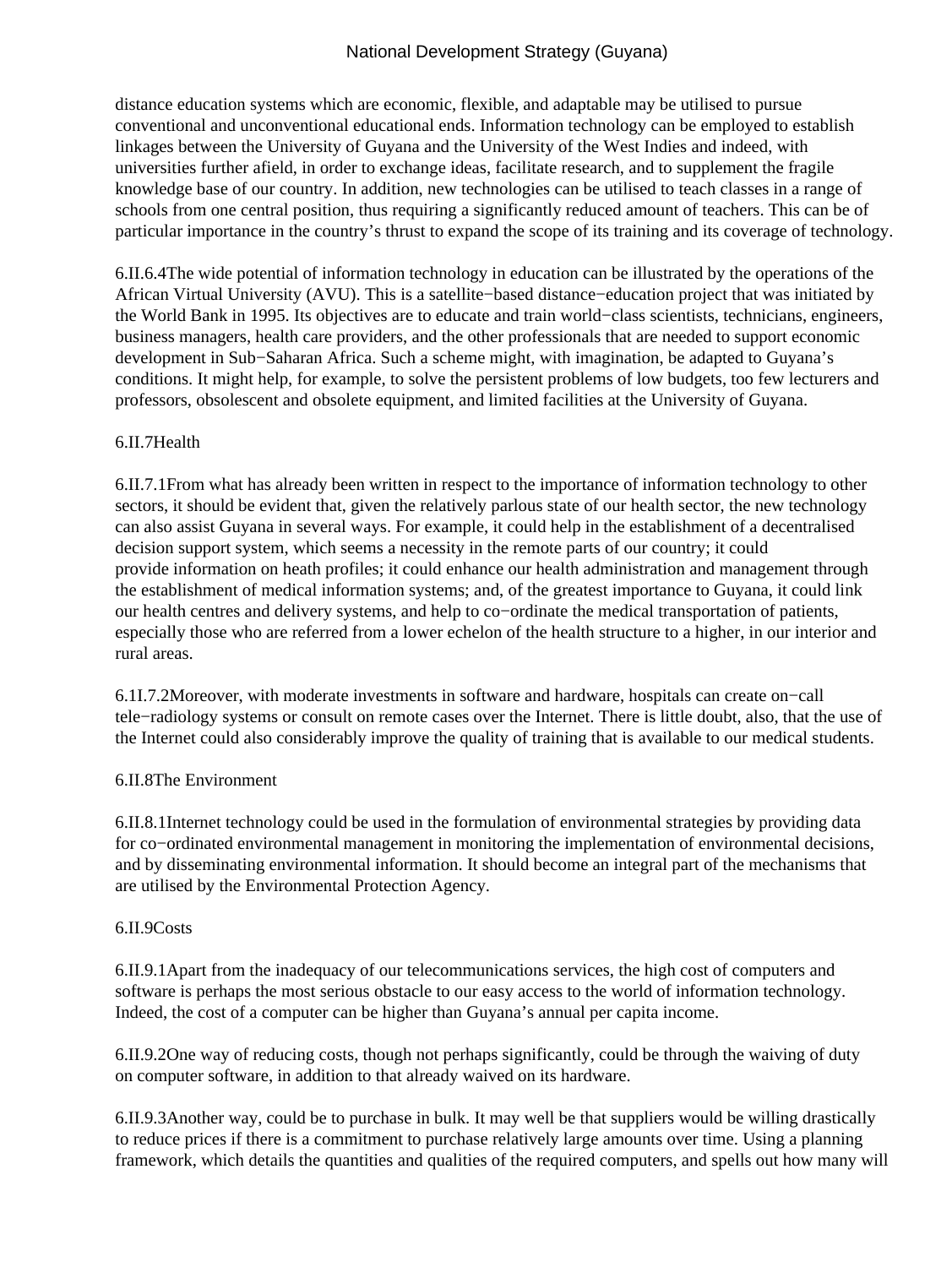be required and at what times, the government might be able to bargain with wholesalers to purchase the necessary amounts at wholesale prices over the time horizon of the plan or strategy.

6.II.9.4 It has also been suggested that, because the design capacity of computers and software is invariably not utilised by the majority of their users, buyers pay for features and qualities which they do not really require. Indeed, it has been put forward that a computer that is perfectly serviceable for Internet connections, word−processing and graphics can be built for less than one−fifth of the cost of the 'average' computer. It has also been argued that a modest colour display, with a 13−inch window into the Internet, is better than no window at all. Our researchers have indicated, however, that it is more than probable that Guyana, on its own, can do little to create a market for this type of product. Nor is it likely, it is claimed, that our country on its own would be in a position to persuade suppliers to produce such "minimalist" types. It is therefore recommended that Guyana should discuss this matter with manufacturers, potential donors, the Caribbean Community, and with other developing countries that are even farther afield, in order, possibly, to arrive at an arrangement which might significantly assist in our development.

#### 6.II.10 Institutions

6.II.10.1 It is important to appreciate that no strategy for the development of information technology in Guyana can be realised unless there is established an appropriate institutional, legislative, and regulatory framework which clearly describes, as a minimum, the role of private enterprise, the role of the market in telecommunications development, and the degree and extent of public regulation to which the sector would be subjected.

#### 6.II.11 Constraints

6.II.11.1 Some of the constraints to the efficient operation of the information technology sector are again emphasized below:−

- – the apparent existing prohibitions on the creation of private telecommunications networks (whether based on user–owned or leased facilities) and the difficulty in obtaining the required interconnections with the public networks;
- – the difficulty in obtaining licences to access international communication carriers;
- – the absence of an appropriate legal framework for the creation of enterprises or associations which provide value–added services;
- − the difficulty in obtaining capital for the start–up and expansion of information technology businesses;
- – the high cost of leased lines;
- – the underdeveloped nature of our laws on intellectual property rights, particularly in regard to software;
- – the high cost of software;
- - the lack of human resources to develop, manage and maintain information technology infrastructure, and services;
- – the lack of awareness of the true potential of information technology at the policy–making level in both the private and public sectors;
- – the contract between the government and GT&T which, if unaltered, could stifle the long–term development of information technology in Guyana;
- – the existence of a regulatory body that does not appear to possess the functional capacity effectively to regulate the telecommunications provider;
- – the fact that electricity, the main *supporting* information technology infrastructure, is too costly and unreliable. Computer equipment is sensitive to blackouts, voltage fluctuations, brownouts and spikes. Unfortunately, the Guyana Power and Light Company is by no means free of these problems. As a result, information technology equipment is either frequently damaged or the cost of its use is increased because of the necessity of installing anti−current fluctuation mechanisms; and
- – the inadequacy of the training of many local information technology "professionals".

#### 6.III OBJECTIVES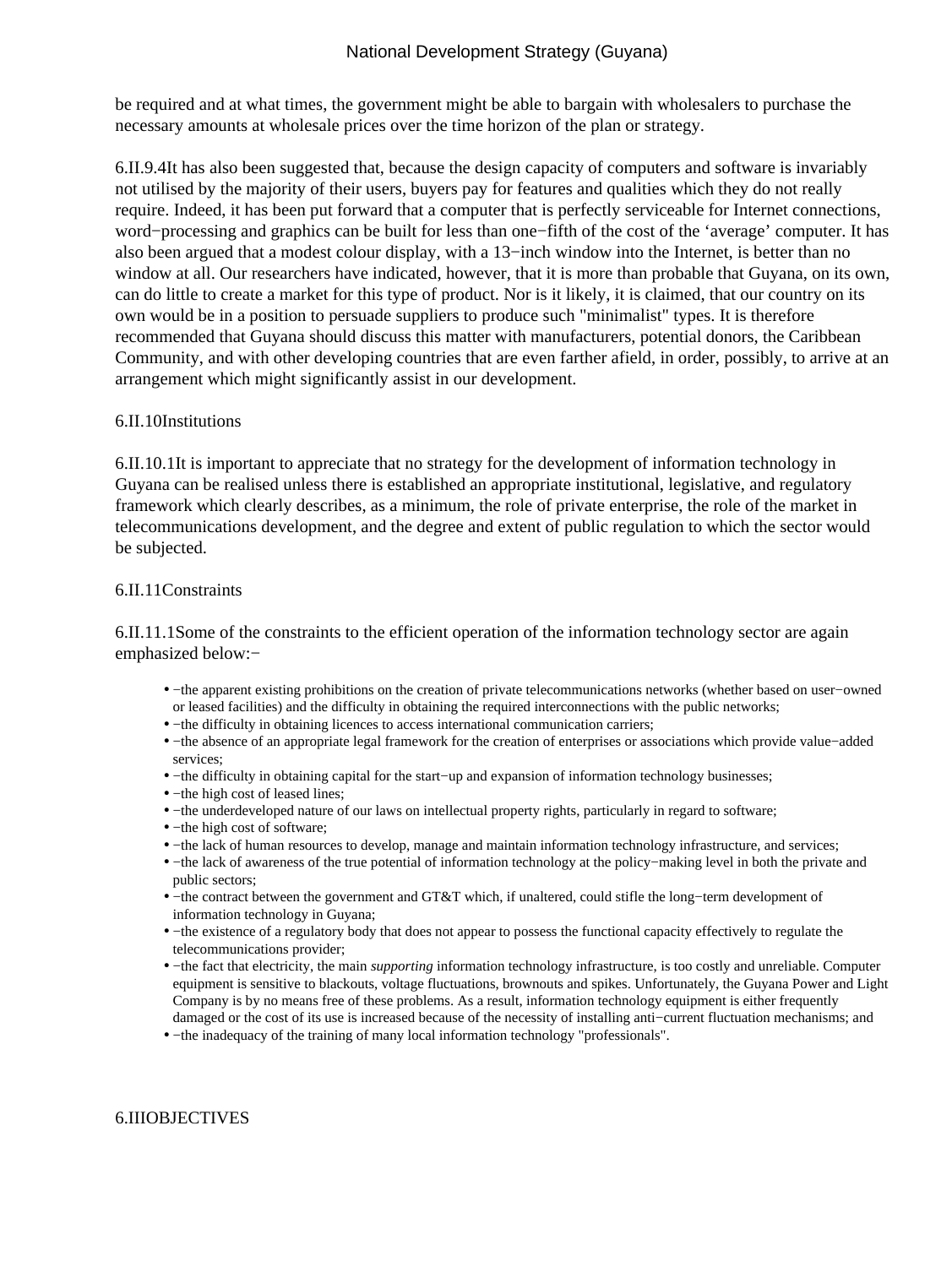6.III.1 The overall objective of the sector is to assist in the modernisation of Guyana through the application of information technology to all aspects of the country's development, including especially macro−economic and public sector management, the production and export of agricultural and industrial goods, and the provision of the basic social services of education and health. In all these areas the utilisation of information technology would enhance the country's knowledge base, and improve its efficiency in the formulation and implementation of public and private sectoral policies, plans and strategies.

#### 6.III.2 The specific objectives are:−

- (i) to rationalise the telecommunications sector by clearly defining the role of competition in its operations, and by establishing a legal and operational framework for its regulation;
- (ii) to develop an information infrastructure which would comprise *inter alia* adequate data bases and other management services, as well as a comprehensive, integrated, management system;
- (iii) to assist in the reform of the public service by utilising a technology–oriented approach which would include a much greater degree of automation;
- (iv) to provide universal access by the Guyanese population and its private and public institutions to the Internet at affordable rates, through the encouragement of the development of systems that allow for the widest dissemination;
- (v) to foster a new generation of citizens, with the capability to utilise information technologies with facility in order to help in Guyana's and their own development;
- (vi) to establish a strong, reliable local information technology industry, able to service the needs of the country, to introduce new technologies, and to compete regionally; and
- (vii) to establish adequate standards for information technology goods and services, including hardware, software, and training.

#### 6.IV THE STRATEGY

#### 6.IV.1 Telecommunications

6.IV.1.1 The telecommunications agreement between the government will be revisited with a view to liberalising the sector, enhancing its internal competitiveness, conforming with the relevant regulations of the World Trade Organisation and, in general, bringing it into line with the prevailing telecommunications contractual arrangements which now obtain in many CARICOM and other developing countries.

6.IV.1.2 In order to implement this basic plank in our strategy, negotiations will begin immediately with ATN to ascertain whether there is the possibility of a meeting of minds on this matter. If new terms and conditions cannot be realised through negotiations, the government will take the matter to the Courts for their decision.

6.IV.1.3 It cannot be too strongly emphasised that both the licence issued to the incumbent telecommunications provider and the existing agreement will be honoured, unless there is mutual agreement to alter the provisions, or unless the Courts decide that they can indeed be altered.

6.IV.1.4 While these processes are being followed, the government will encourage the provision of those goods and services, not covered by the agreement with GT&T, by other private national or international investors. To this end, relevant enabling legislation will be enacted and adequate incentives provided. The opportunity will also be taken to review existing telecommunications laws and regulations. These are now outdated and need to be recast in order to assist in the creation of a modern telecommunications sector.

6.IV.1.5 The legislation under which the Public Utilities Commission currently functions will also be re−examined. The objective of such a re−examination, and of the amending legislation which will almost inevitably flow from it, would be the establishment of a strong, independent authority that is capable of regulating the operations of the telecommunications sector, including activities pertaining to those services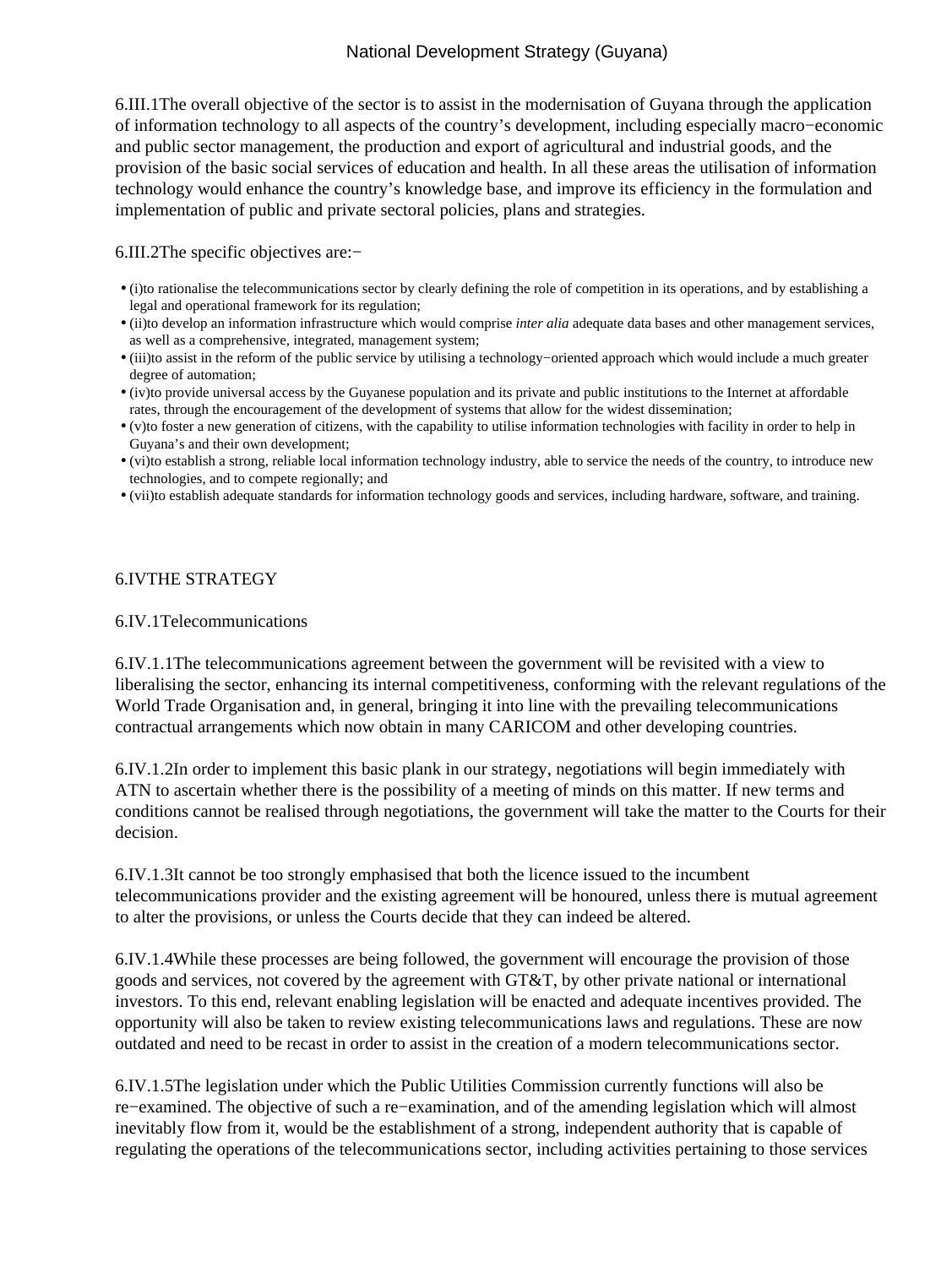provided by companies other than GT&T. The new regulatory body will be required especially to safeguard the goal of "universal service".

6.IV.1.6 Among the other objectives of the PUC will be the protection of user interests, the resolution of user complaints, ensuring that competitive entrants become established in specified segments of the telecommunications services industry; the establishment of a 'non−discriminatory policy', to stimulate innovation; the encouragement of investments in the public network; and, of very great importance in the context of Guyana's current arrangements with GT&T, the creation of a favourable environment for the interconnection of more network operators and new kinds of customers, with the existing system.

6.IV.2 The Public Service

6.IV.2.1 The Public Service will be completely computerised by the year 2004.

6.IV.2.2 A comprehensive plan will be formulated in 2000 to attain this objective. The plan will contain, *inter alia*, information on the existing supplies of computers and other information technology hardware and software within the service, their state of repair, and their current disposition. It will also include an estimate of the current and future demand for computerisation equipment, indications of where the equipment will be required, and proposals for the steps to be taken to meet the demand.

6.IV.2.3 Pending the completion of this detailed plan, priority in the computerisation process will be afforded to financial matters and the educational and health sectors.

6.IV.2.4 Resources for the computerisation of the Public Service will be obtained either from the annual government budget or from externally−funded projects that are designed to assist particular sectors. In other words, care will be taken to ascertain whether the equipment component of any externally funded project can legitimately contain provisions for the purchase of computers. For example, the now HIPIC programme for the alleviation of poverty should contain provisions for the purchase of computers to aid in the development of the health and education sectors and to assist in the enhancement of access to the services of both sectors.

# 6.IV.3 Financial Matters

6.IV.3.1 Because revenue collection and expenditure, financial management, investment, and trade promotion are of such vital importance to the development of our economy, attention will be first paid to equipping fully the Revenue Authority; the Budget Office; the Accountant General's Department; the Debt Management Division; the Tender Board Division; State Planning Secretariat; and the Bureau of Statistics of the Ministry of Finance; the Export Promotion Section and Go−invest of the Office of the President, the Aid−Co−ordination Unit in the Ministry of Foreign Affairs; and the Auditor−General's Office.

6.IV.3.2 In addition, the accounting services in each Ministry and Government Department will be completely computerised.

6.IV.3.3 A modern system will also be installed to enable interconnections to be made between and among the various financial and accounting arms and branches of the government.

6.IV.3.4 It cannot be over−emphasised how important it is that the Internet be used, as early as possible, to "sell Guyana" to investors and to promote Guyana's exports. A comprehensive plan that is designed to implement these two important objectives will be formulated immediately.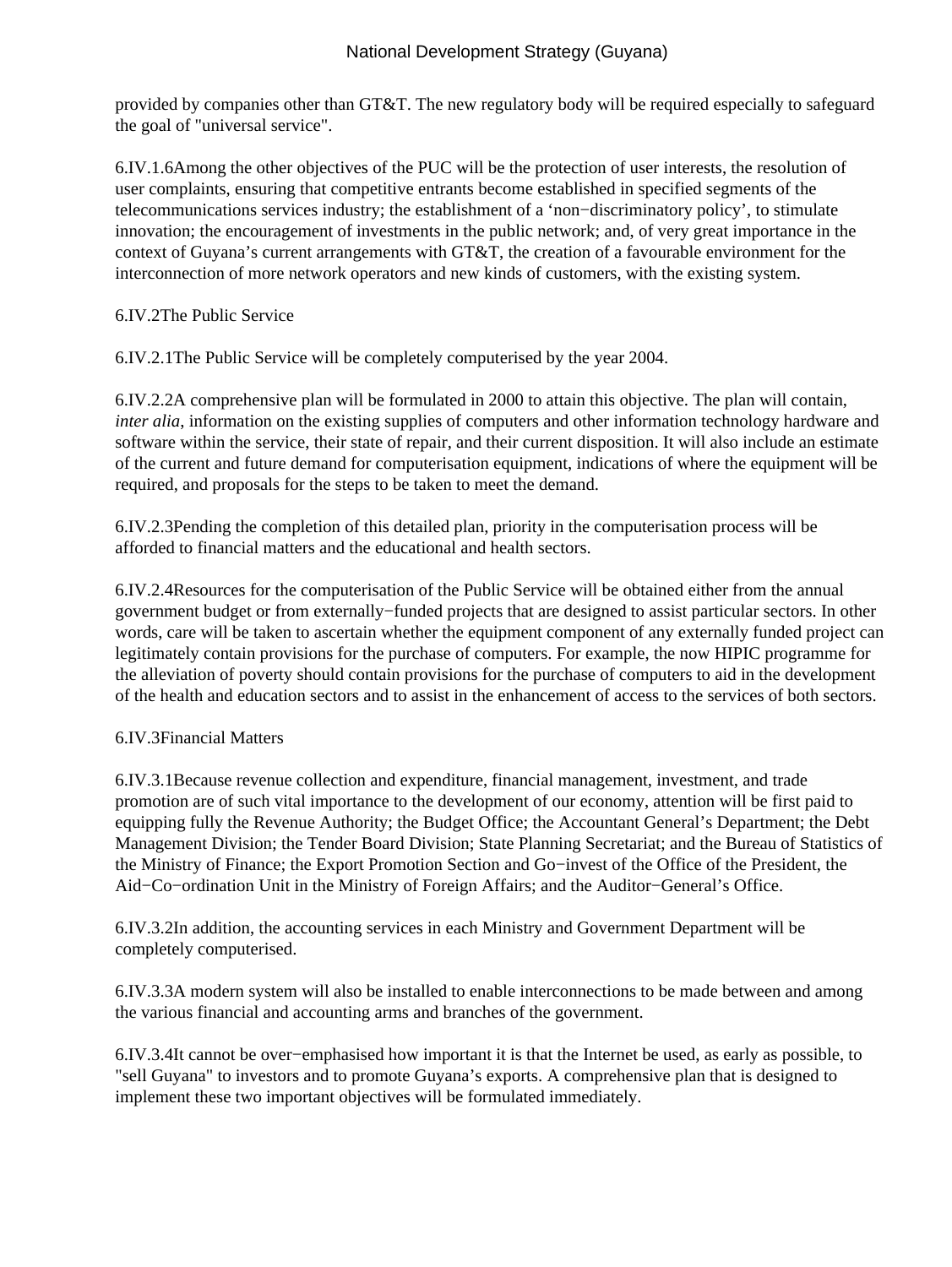### 6.IV.4 Education

6.IV.4.1 At least one computer will be installed in each primary school throughout Guyana by the year 2004. These computers will not necessarily be tied−in to the Internet. It will therefore not be essential that there be reliable telephonic connections in these schools. The purpose of these computers in primary schools will be to expose students to the mechanisms and to train them in the rudiments of their use.

6.IV.4.2 At least one Computer Centre will be established in each secondary school by 2004. Each of these Computer Centres will be provided with three computers. Telephone linkages will be provided wherever it is technically possible to do so. These centres will train students not only in the rudiments of computer use but, more important at this stage, in all aspects of the utilisation of the Internet.

6.IV.4.3 Facilities similar to those prescribed for secondary schools will also be placed in all the technical schools and institutes which it has been decided to establish in the Chapter on Education. The target date for such minimum facilities is also 2004.

6.IV.4.4 Each department in the University of Guyana will, also by 2004, have had installed at least three computers, with capabilities for accessing the Internet in general, and a range of universities and relevant research organisations, throughout the world, in particular. Moreover, the central computer pool which now exists at the University of Guyana will be considerably strengthened and expanded. In addition to providing hardware and software for students who cannot be expeditiously accommodated at their Department Computer Centres, this central pool will offer lessons in techniques and in the usage of computers and the Internet.

6.IV.4.5 A comprehensive Computer/Internet system will be put in place in order that the country's distance education programme might be strengthened and expanded. Indeed, the use of the Internet will increasing play a greater and more important role in this exercise. Relevant, distance−teaching material will be prepared and/or adapted from other sources, focal areas for its dissemination identified, and suitable arrangements made for the installation of the relevant raw material.

6.IV.4.6 The PUC will negotiate with GT&T for the establishment of the necessary telecommunications systems so that the hierarchy of educational institutions, and its distance−learning components, might be adequately serviced. This might entail, for example, the establishment of satellites, as has already taken place in the Rupununi. It might also necessitate the granting of competitive rights to other private firms to participate in this very important aspect of our national development strategy.

6.IV.4.7 Internet linkages will be established by the Department of Forestry at the University of Guyana with the Iwokrama Project; with the Agency which will be established in Guyana to formulate, implement and monitor plans for the undertaking of carbon sequestration exercises in Guyana's tropical forests, and with a select number of Departments of Forestry in other Universities abroad which specialise in teaching, and research in, tropical forestry and tropical forest products. This will be important in the context of the decision that has been expressed in other parts of the NDS to promote forestry as one of the University of Guyana's "areas of specialisation", one of its "fields of excellence".

6.IV.4.8 It will be a requirement that for any teacher to graduate from Cyril Potter Teachers' Training College, he or she must have passed in computer sciences.

6.IV.4.9 All teachers who possess qualifications in "computer science", or display a facility with the computer and a capacity to impart these skills to students will be provided with special allowances.

6.IV.5 Incentives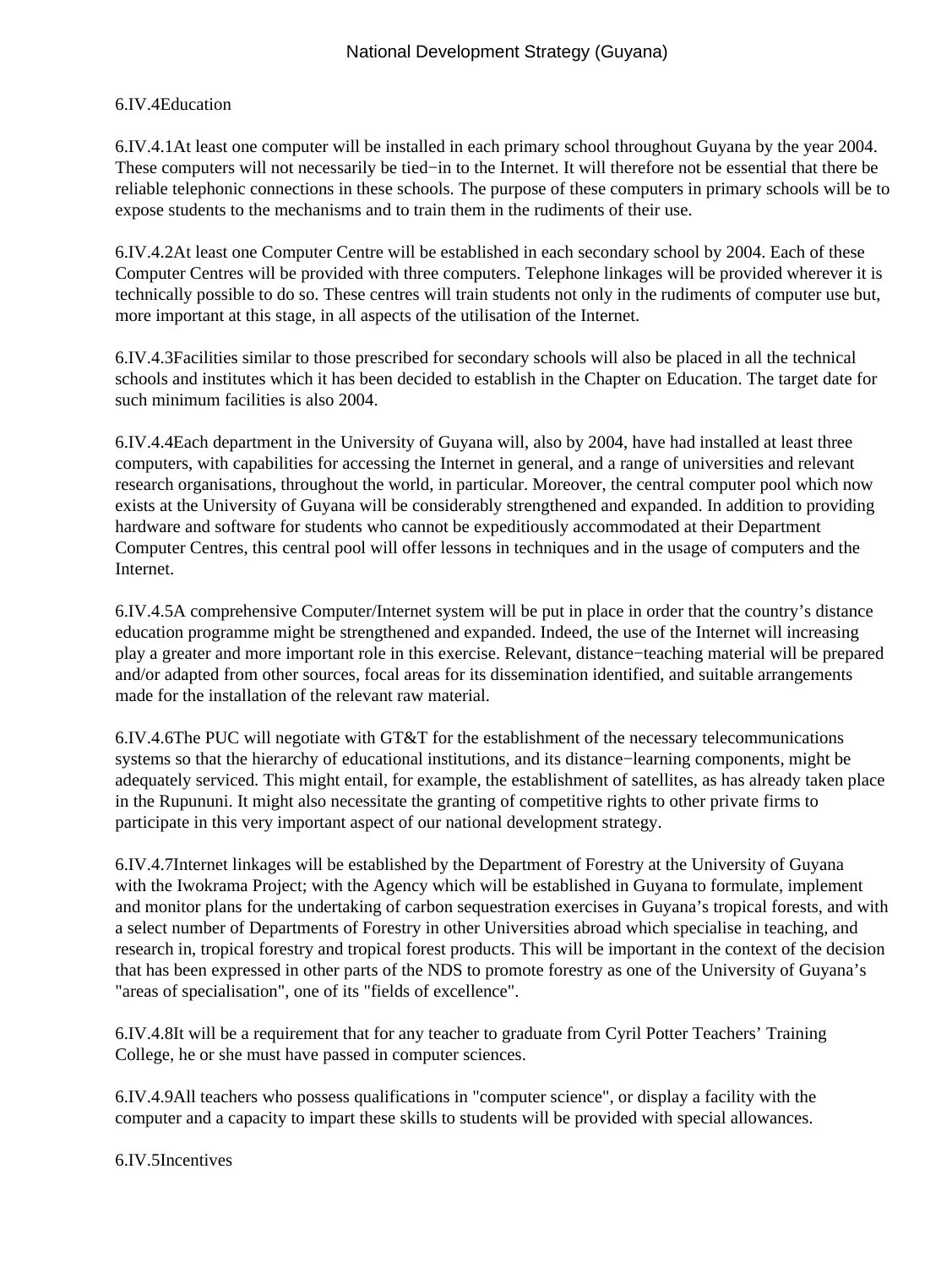6.IV.5.1 Incentives will be offered to the private sector to establish training institutions in computer science.

6.IV.5.2 All computer hardware will continue to be imported free of import duty. In addition, all computer software will be exempted from import duty.

6.IV.5.3 The government will enter into negotiations with GT&T with a view to persuading the Company to establish a series of Internet Centres in all the major towns, and in strategic rural and interior locations in Guyana. These Centres will be operated along the lines of those now established in Georgetown which facilitate the Guyanese citizens with no private access to telephones to make overseas calls. Through these new Internet Centres, Guyanese with no private access to the Internet will be able to utilise at a price, a publicly provided resource. If GT&T, for one reason or another, is unable to establish such facilities, other members of the private sector will be encouraged to do so. If the private sector fails to take advantage of these opportunities, the government itself will establish the necessary Centres.

# 6.IV.6 Health

6.IV.6.1 The priority that will be given to the computerisation of the health sector is equal to that afforded to the management of our finances, and to the education and training of our people. The improvement of access to health facilities and health services is one of the most important facets of the NDS's attack on poverty. Accordingly, computer systems will be devised (i) to identify specific needs for pharmaceuticals and other medicaments; to ascertain where it would be most cost−effective to buy them; to undertake and monitor their purchase, distribution and use; and to make timely orders for their replacement; (ii) to coordinate the system through which patients are referred from one health centre to another, to follow−up the progress and treatment of such patients; and to provide transportation as necessary to move patients from the hinterland to the coast; and (iii) to rationalise the relationships between the central government and the various agencies of the regional administrative health system, by providing relevant information, and by establishing linkages among them.

6.IV.6.2 All these targets will be met also by 2004.

# 6.IV.7 Other Sectors

6.IV.7.1 Once the problems of the telecommunications system and the operations of the PUC have been sorted out; once the basic strategy of computerising the financial arms of the Public Service and the educational and health systems has been implemented, once computerisation has become part and parcel of our every day lives and the objective of laying the foundations for a completely computer literate society has been attained; the stage will have been set for the computerisation of those activities in the agriculture, industry, and service sectors which have been adumbrated in the earlier parts of this Chapter. So much so that it is envisaged that, by the end of 2010, the utilisation of all facets of information technology would have become a significant aspect of our culture.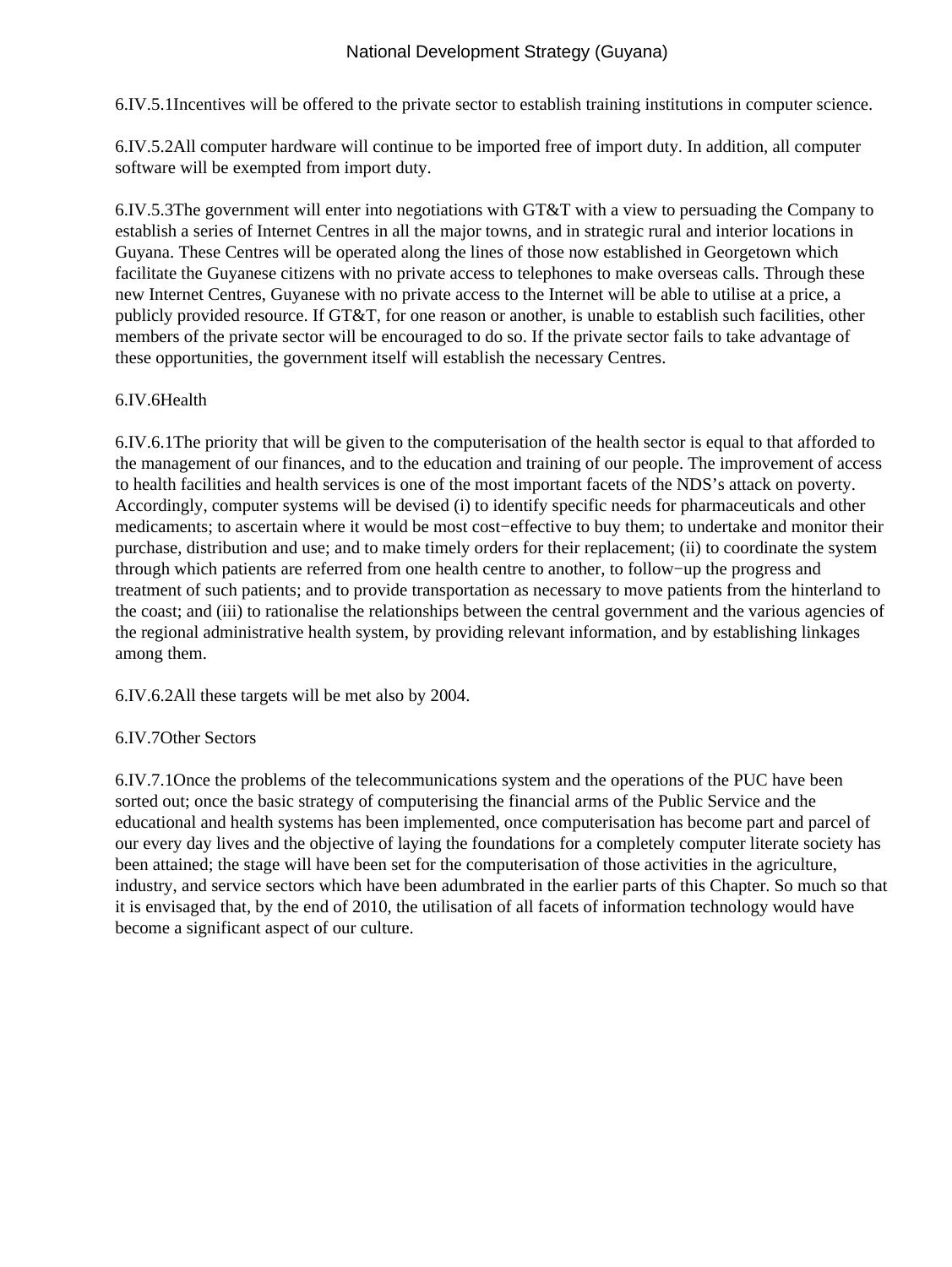### CHAPTER 7

# ENERGY

### 7.I BASIC FEATURES

7.I.1 The fact that Guyana does not itself produce any significant amount of energy, combined with the high price of imported fuel, has had a profound effect on the country's economic and social development. Between 1966, the time of independence, and 1975/76, Guyana's economy grew at an average rate of over 7 percent per annum. However, with the coming of the oil crises in the mid 1970s, the frailties that were inherent in its economic management were exposed, and growth became negative. The radical steps which were then taken to adjust the economy and reverse its decline did not work. As a result, Guyana's citizens experienced severe economic and financial hardships, the effects of which are still being experienced. It is arguable, therefore, that the energy factor was one of the main contributing elements in the creation of a depressed economic climate which, in turn, added fuel to latent political dissatisfaction.

7.I.2 The principal primary sources of energy in Guyana are petroleum products, (which are all imported), bagasse and fuelwood. In 1999 they accounted for 67 percent, 26 percent and 7 percent respectively, of the energy produced. Portions of all are transformed to electricity for use in all sectors. In 1999, electricity generation, industry, and mining accounted for 90 percent of the utilisation of the primary energy supplied.

### 7.I.3 Petroleum

7.I.3.1 Although intensive petroleum exploration had been undertaken in Guyana since the late 1950s, petroleum has been brought to the surface only in the Takutu Basin in the late 1970s. There has never, however, been any commercial exploitation of this fossil fuel.

7.I.3.2 Petroleum exploration is currently being promoted in three areas of Guyana: the offshore Guyana Basin, the onshore coastal section of the Guyana Basin, and the Takutu Basin, which is inland in the Rupununi District. Seismic coverage on all these areas has improved significantly since 1985, and the existing policy is to offer attractive production sharing agreements to investors for fields with upside potential.

# 7.I.4 Hydropower

7.I.4.1 The economic potential of hydropower is estimated to be in the region of 7000MW. Although this resource is not now being exploited to any significant extent, it is considered that a large part of the solution to the country's long−term power requirements lies in hydro−energy.

7.I.4.2 The Guyana Natural Resources Agency (GNRA) has prepared a position paper on the development of medium and large scale hydroelectric facilities in Guyana. Based on existing data and previous studies, six sites have been identified with the purpose of selecting one for development in the first instance. These six sites are located at Tiboku in the Mazaruni Potaro River Basin; at Amaila and Tumatumari in the Potaro River Basin; at Kamaria in the Cuyuni River Basin; at Tiger Hill in the Demerara River; and at Arisaru in the Essequibo River Basin.

7.I.4.3 All these sites have been studied up to the pre−feasibility level, but environmental impact assessments have not yet been undertaken.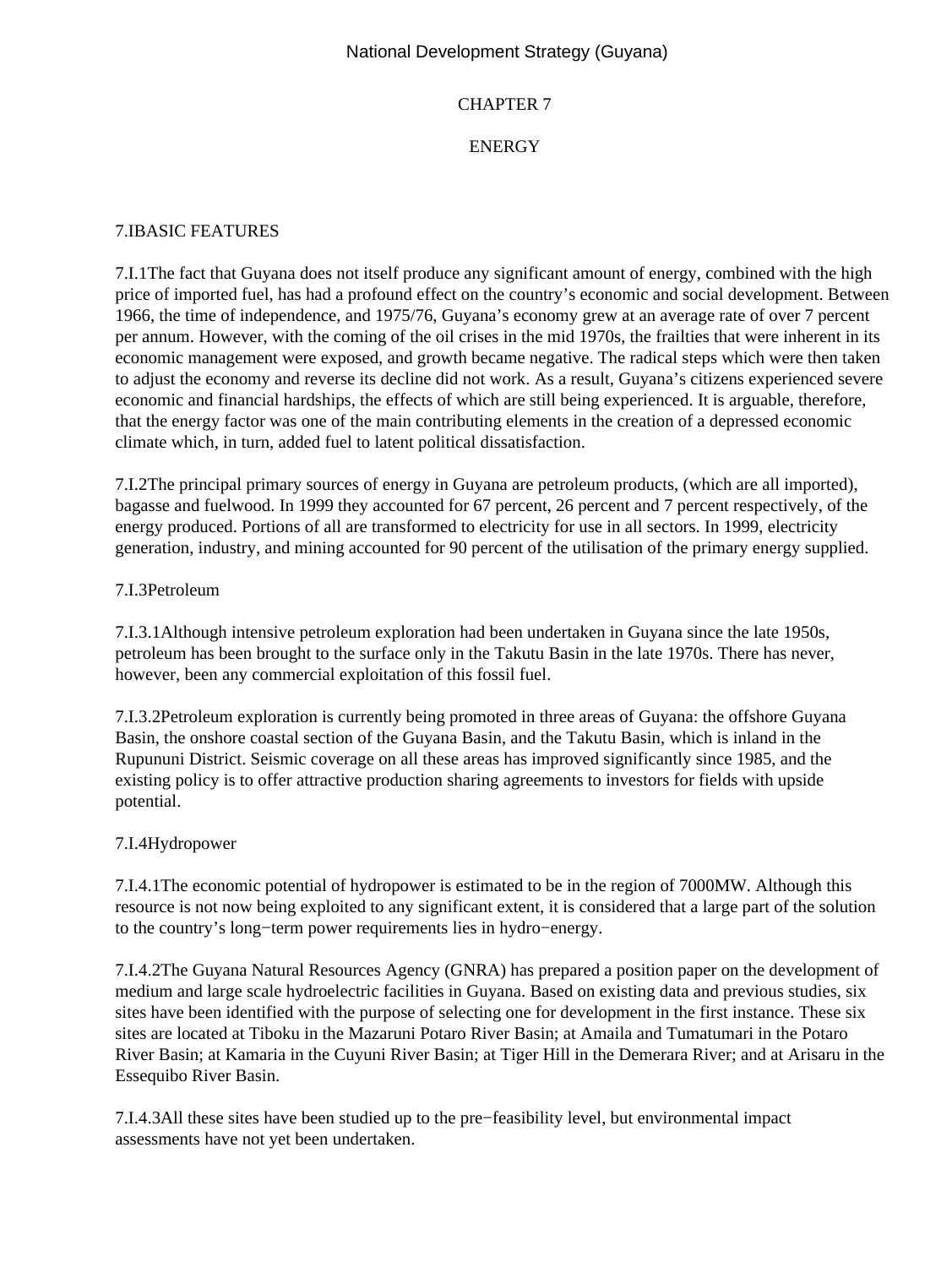7.I.4.4 It is evident that Hydro Power represents a major economic endowment and opportunity for Guyana both as a primary source of power for domestic consumption, and as the hub around which the development of the country's economic potential could revolve. It would seem from the available data, that priority should be given to the development of Amaila, the utilisation of which would enable the establishment of industries such as the smelting of aluminum, and yet leave sufficient excess capacity to serve the remainder of Guyana's domestic and industrial needs for some time to come. It is also clear that urgent attention should be given to the promotion of investment in mining and other energy intensive areas of Guyana's economy.

# **7.I.5 Bagasse**

7.I.5.1 Bagasse is currently used for the co−generation of steam and electricity in the sugar industry. An analysis of the potential of this energy source has confirmed that more electricity could be generated than is currently the case if bagasse was utilised more extensively as a fuel. Two of the potential barriers to expanding the supply of electricity based on bagasse, include the absence of year−round cane supplies, and the cost of converting the installed machinery in sugar mills to accommodate the bagasse raw material. It is proposed, however, to utilise relatively large quantities of this raw material in the modern sugar mill which, as described in another chapter of this document, will be established in the near future. This modern mill will be designed for the co−generation of bagasse and other types of fuel.

# **7.I.6 Fuelwood**

7.I.6.1 Forests cover approximately 75 percent of the country's land area. However, the active encouragement of increased fuelwood consumption would have to be tempered by environmental concerns. *In situ* woodwaste from the timber industry remains a viable potential source of energy. At the current time, two lumber enterprises generate a total of 3 MW of power from woodwaste for their industrial use. In order to tap, more effectively, the fuelwood potential over the longer run, it is important to begin reforestation efforts promptly in the deforested zones adjacent to coastal areas.

# 7.I.7 Other Sources

7.I.7.1 Rice husk is also a potential source of energy and is now currently used by two rice millers for steam and electricity generation. And although solar and wind energy play a very small role in Guyana's energy spectrum, their potential contribution in the long−term cannot be disregarded.

7.I.7.2 Biogas digesters provide methane gas for cooking and refrigeration. In the residential sector, the impact is more social and environmental than economic, because the cost of construction of these digesters is almost prohibitively high. For large commercial and agricultural enterprises, however, this technology can be cost−effective.

# **7.II ISSUES AND CONSTRAINTS**

7.II.1 No country in the world has been successful in shaking loose the shackles which hold back a developing country such as Guyana without gaining access to the services which a modern energy sector provides. The history of development identifies an efficient energy system as one of the prerequisites to facilitate social development and to fuel growth. There is no evidence to the contrary. There is however, voluminous evidence confirming that the lack of such access constrains social development and economic growth.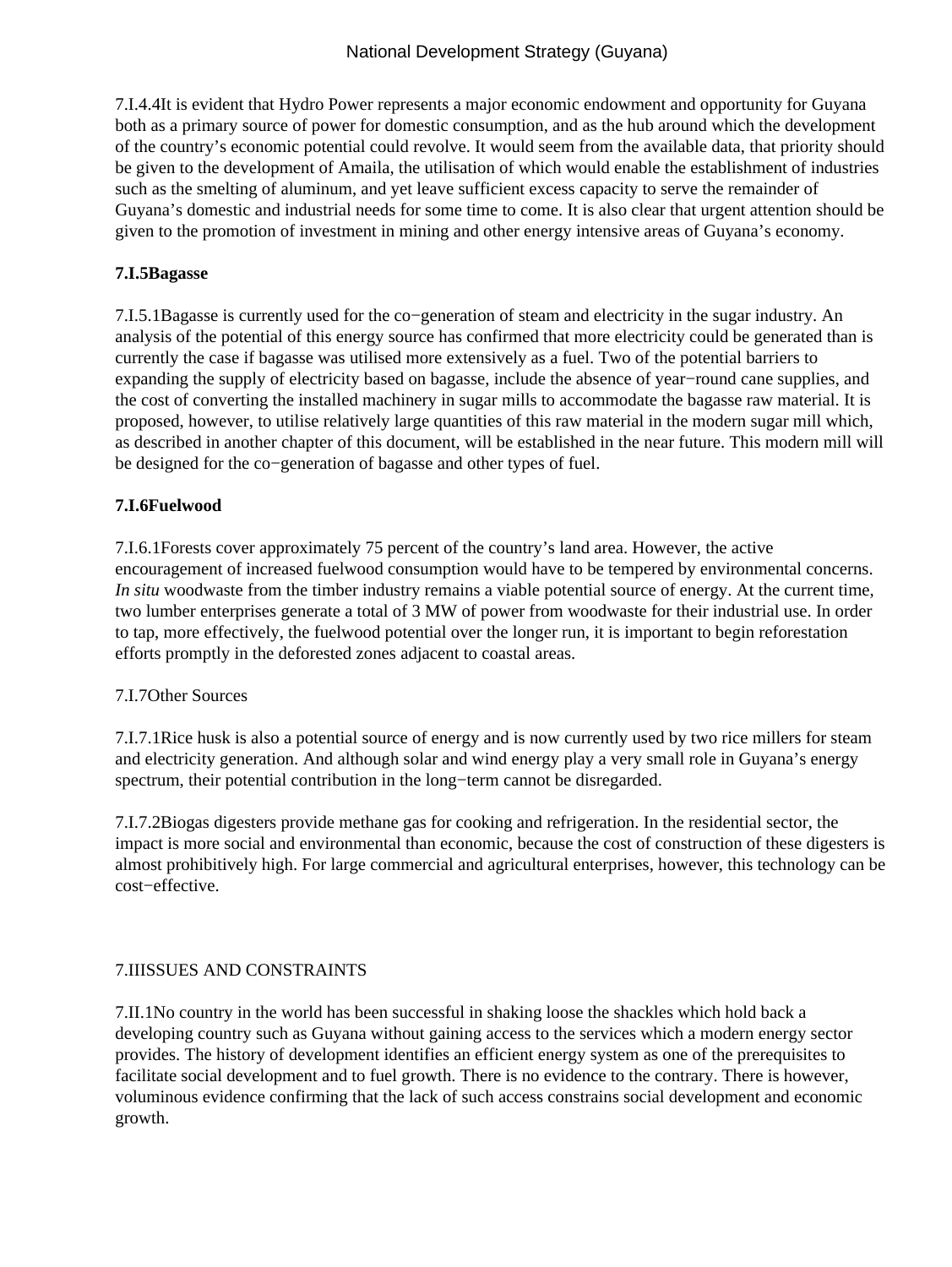7.II.2 The underlying purpose of any energy strategy is the stimulation of economic development by securing reliable sources of energy as economically as possible. Since energy is an input to other activities, its demand is derived. Consequently, the desirable level of energy production and supply cannot be specified independently of expected levels of activity in other areas of the economy. Energy production is, however, not in itself the only requirement for successful development. As important, is the necessity for it to be reliably supplied. This latter consideration implies a steady supply, 24 hours a day and 365 days per year and, in the case of electricity, one that is not plagued by voltage fluctuations.

7.II.3 **Unfortunately, the Guyana Power and Light Company, which generates most of the energy consumed in Guyana, does not meet the required criteria: its production volumes are too low, and it is far from reliable. It follows, therefore, that unless steps are taken expeditiously to improve this company's performance, or to secure additional sources of energy, our developmental progress would be somewhat hindered, and the attainment of many of the objectives of the National Development Strategy would be curtailed.**

7.II.4 Petroleum products, which account for almost 50 percent of our energy supply, are all imported. Because our supplies of foreign exchange are, at the best of times, not overly plentiful, this is yet another serious constraint to our development. We must therefore seek to reduce our dependence on this commodity, primarily by conserving energy but also by the increased exploitation and utilisation of indigenous energy resources. It is perhaps unnecessary to state, however, that it is essential that considerations of cost−effectiveness be kept at the forefront when planning the possible utilisation of each potential source of energy.

7.II.5 Overall, energy demand can be expected to grow much more rapidly than the general economy, in part because the manufacturing, agricultural and services sector will expand faster that the GDP, and in part because some of the major new industries that are strategised for in the National Development Strategy are especially intensive in the use of electricity. Thus the demand for electricity in Guyana which was 70.0MW in 1999, is conservatively projected to increase to about 90 MW by 2005 and to 120.2MW by 2010.

7.II.6 Finances are another major constraint to the development of energy supply systems in Guyana, for such systems usually require large capital investments. It should be evident that the Government is unable, and will be unable for a long time to come, to fund such development from revenue, even if taking such a course was desirable. It would also be tremendously difficult to raise such funds through borrowing in the open market, if only because the conditionalities of the Bretton Woods institutions do not currently permit the taking of such a step. This constraint, therefore, effectively limits the capability to invest, for example, in our hydropower resources.

7.II.7 Potential investors in other sectors of Guyana's economy are discouraged not so much by the unit cost of utility electricity as by the sheer inconvenience of self−generation, and the damage that is currently caused by its erratic supply. In addition, small enterprises, potentially the most important source of new employment, are discouraged from starting up their businesses because of the high cost of generating their own power.

7.II.8 Another constraint to the development of the energy sector is the fact that, like many small developing countries, Guyana has very little indigenous technological capability in energy supply systems. The country therefore remains technologically dependent, even though our manufacturing sector has demonstrated some capability in the production and development of some types of energy supply equipment. One firm, for example, has manufactured a mini−hydropower turbine. Another company is producing solar water heaters. Programmes to develop and disseminate biogas and solar drying technologies have also had some degree of success. However, the country has neither the productive capacity nor the technological knowledge to produce large−scale energy supply systems.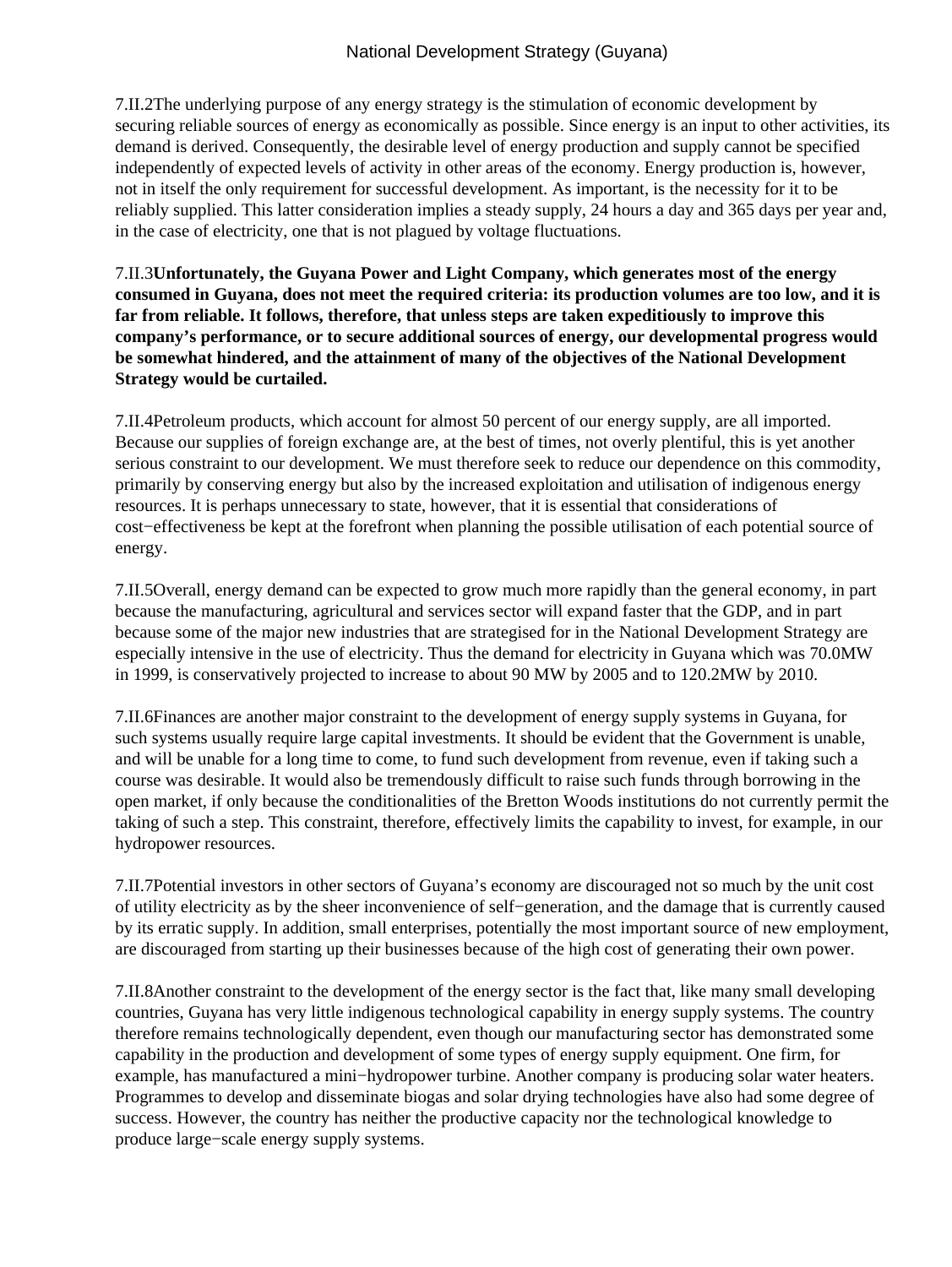7.II.9 One additional issue which faces the sector, from a technological point of view, is the cost−competitiveness of some technologies for using some of our domestic energy resources. For example, many ideas for utilising renewable energy sources such as solar and wind power, are appealing, but the costs are high. However, it seems to be the view of many experts that wind energy applications can prove cost−effective, and researchers are confident that in the future the cost of solar power generation could be considerably reduced.

7.II.10 The imperative of avoiding environmental degradation in the development process has already been emphasized, and the need to take into account the potential environmental effects of all projects, including those that are related to energy, has already been stressed. Suffice it merely to state here, therefore, that the assessment of the impact of all energy development projects on our environment will be an integral part of all our efforts in this direction. As will be indicated later in this chapter, the National Development Strategy places great emphasis on the utilisation of our hydro power resources for our future development. This could, however, have major localised environmental effects which will be monitored closely. In many respects, the environmental imperative presents a greater challenge to energy planners than to most other sectors.

### 7.III SECTORAL OBJECTIVES

7.III.1 The energy sector can play a strategic role in the development of Guyana's economy. Indeed, as we have strongly indicated, if our country is to realise its very considerable development potential, a reliable system of electricity generation and transmission is essential. We simply cannot competitively produce goods and services in the hinterland of our country, if the companies that are engaged in such exercises are forced to generate their own power. The costs and inconveniences that are inherent in the self−supply of electricity are so high that they are effectively prohibitive for smaller enterprises; and, of course, they are out of the question for most householders. In any case, a modern economy cannot be built on the basis of individual electricity generators. A properly functioning system with adequate capacity is therefore needed.

7.III.2 Accordingly, the principal and overall objective of the energy sector is the securing of an adequate and dependable supply of electricity in order to ensure the country's future economic development. This includes improving the quantity, quality and reliability of the electricity supply. It implies reducing the frequency and magnitude of voltage fluctuations, as well as the frequency of outages. Specific objectives include (i) reducing our dependency on imported petroleum products; (ii) increasing the utilisation of new and renewable domestic energy resources; (iii) ensuring that energy is used in an environmentally sound and sustainable manner; and (iv) encouraging, through public awareness programmes and incentives, energy conservation practices.

#### 7.IV THE STRATEGY

7.IV.1 The general strategy will be, through fiscal incentives, to encourage investment in the energy sector, particularly in locations away from the coast. It is imperative that the energy−generating capacity in the interior districts be significantly enhanced, if we are to be able to increase economic activity in all parts of Guyana, attain an equitable distribution of economic activity, and eradicate poverty in the most depressed areas of our country.

7.IV.2 Whenever feasible, locally available energy resources will be utilised in local production e.g. bagasse in sugar and rice mills, and wood waste in sawmills. Producers will be encouraged to utilise these resources through the provision of tax credits.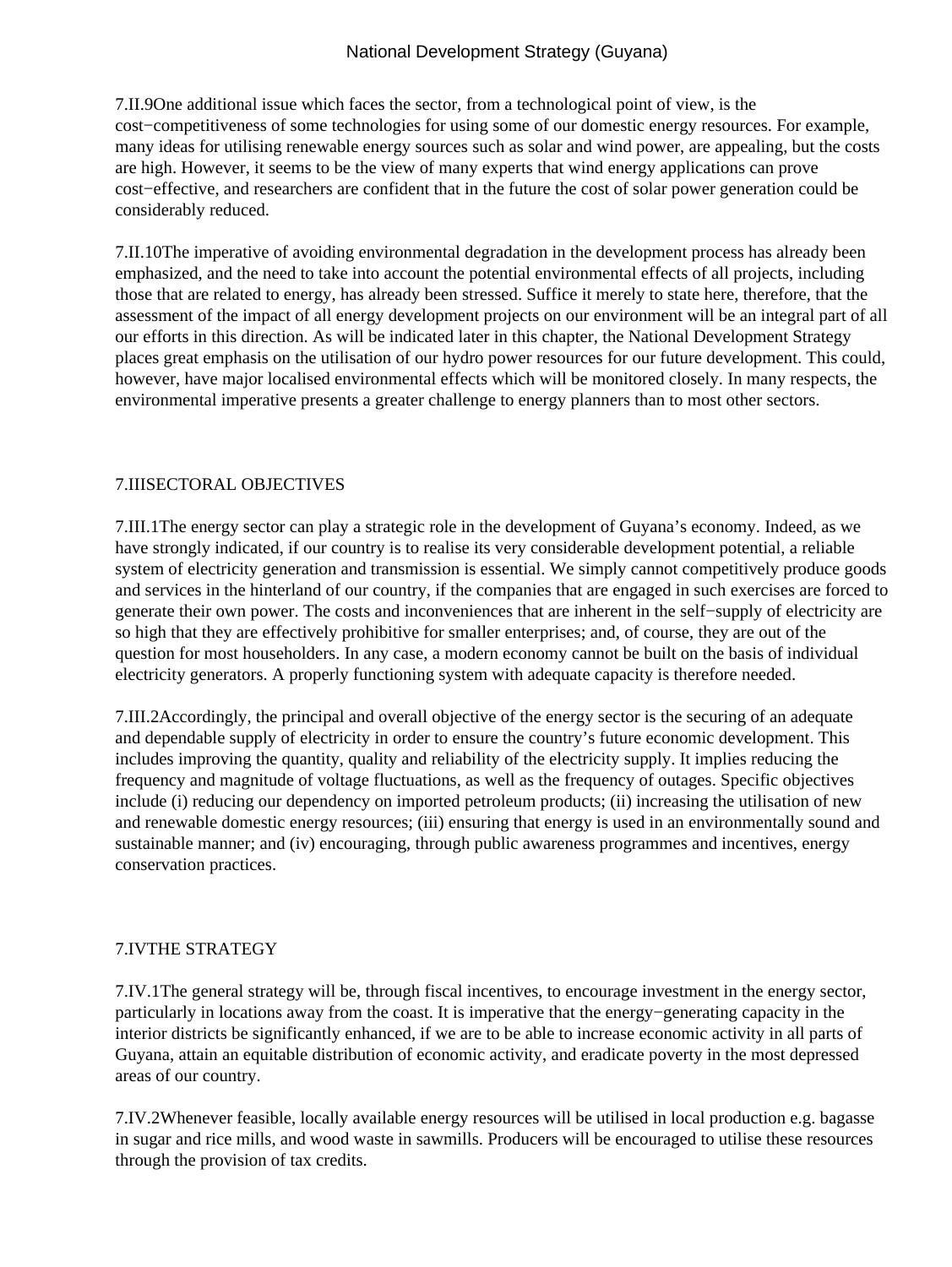7.IV.3 Similar schemes will be put in place to encourage the use of wind and solar energy.

7.IV.4 Of the potential hydropower sites that have been listed earlier in this chapter Amaila, in the Potaro River Basin, has proved to be the most feasible. Its feasibility depends of course, upon the significant utilisation of the energy which it generates. In putting forward proposals for its financing, therefore, the potential market for the energy which will be supplied from Amaila, will be carefully described. A sales campaign will be mounted specifically to promote investment in this project. An investment package which will involve, in addition to private sector financiers, bi−lateral donors and the International Financial Institutions, will be formulated. The idea will be to persuade a consortium of financiers to invest in the project. The proposals to the consortium will include provisions for Build−operate−transfer, or Build−own−operate arrangements.

7.IV.5 While all this is being arranged, Guyana will enter into negotiations with the Venezuelans to purchase power from Guri. This will be the culmination of a process which was begun in 1991. It is more than possible that the Inter−American Development Bank would be interested in the financing of such a project. It is perhaps fortunate that an agreement has recently been reached between Brazil and Venezuela, for Brazil to purchase energy from the same source. As the Brazil power lines will run to an area very near to the Takutu, across Brazil's border with Guyana, it will be relatively easy and inexpensive to tap the necessary resource. The energy so obtained will be utilised throughout Guyana, and will be connected to the national grid.

7.IV.6 The intention will be to run lines from Boa Vista to Lethem, and thence to Mabura Hill. At that point, there will be a divergence, with one branch running to New Amsterdam through Kwakwani, and the other going through Linden to Georgetown.

7.IV.7 One important advantage of this arrangement is that it will immediately make feasible the production of aluminium and a range of other industries in the interior of our country.

7.IV.8 The available information strongly indicates that the type of inter−connection that is being described here will be vigorously supported by the Organisation for Latin American Energy Development, where the main mission is the establishment of a Latin American energy network throughout Central and South America. There is additional information that Surinam would be desirous of becoming involved in such an arrangement, if only because it would be much cheaper for them to access electricity from such a proximate source. Guyana will, of course, profit from such an exercise through its obtention of transit fees.

7.IV.9 When Guyana's hydropower supplies come on stream, they too can be connected with the continental grid, and be sold to other buyers.

7.IV.10 There is no intrinsic reason why such a scheme should not work. Indeed, in many parts of Africa, and, of course, in Europe, these inter−connections between and among countries are commonplace. It is probable, though, that Venezuela's claims upon our territory might cause some Guyanese to be cautious and to reject the idea, despite the obvious economic benefits. It is for this reason that it is urged that there be the fullest consultation on this matter between whatever government is in power and the citizens of Guyana. This is, of course, part and parcel of our strategies on governance. In these types of exercise, inclusivity and transparency are of the utmost importance.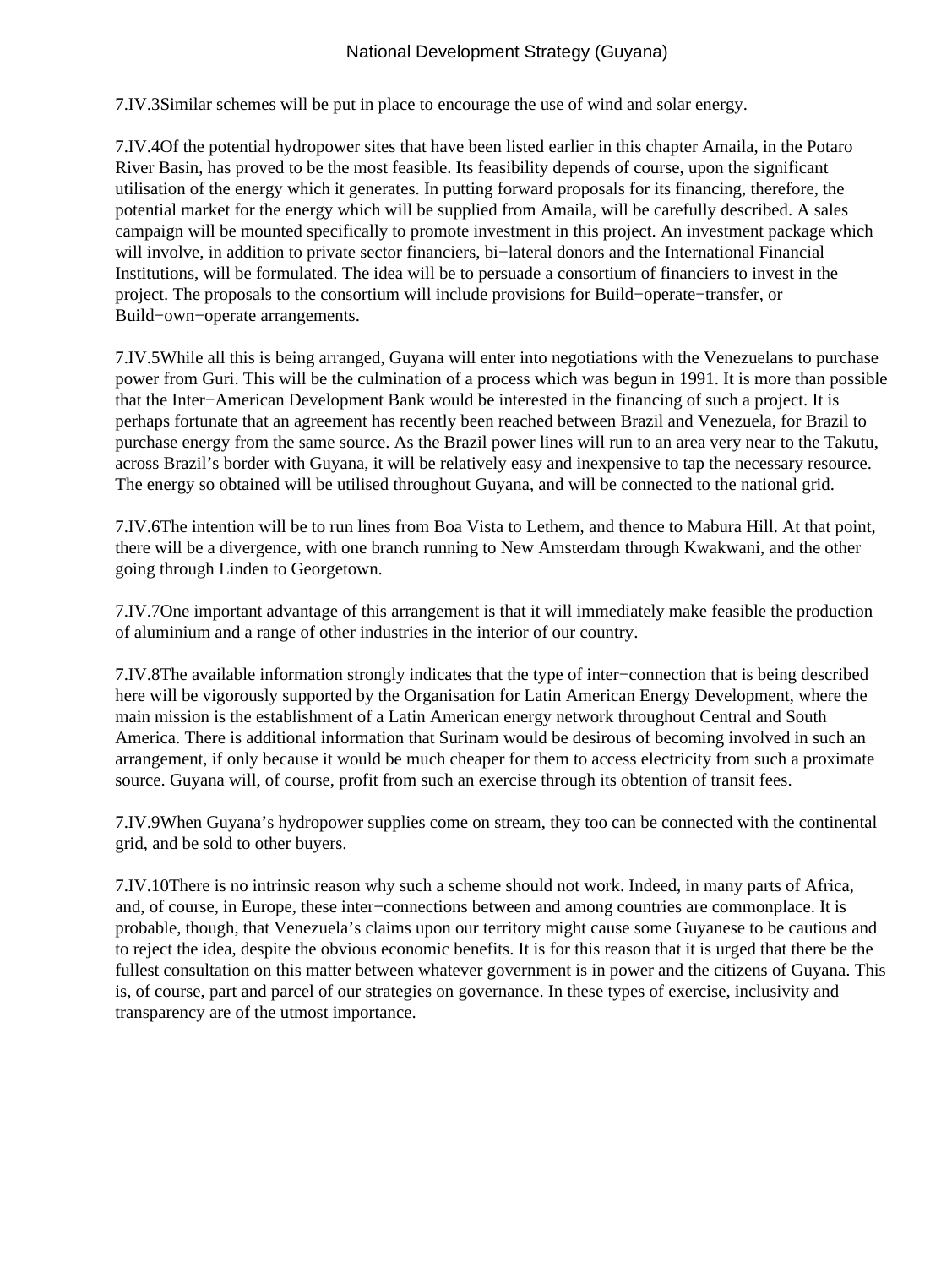# CHAPTER 8

### TRANSPORT

### 8.I BASIC FEATURES OF THE SECTOR

#### 8.I.1 ROADS

### **8.I.1.1 The Network**

8.I.1.1.1 The main coastal roads are, from west to east, the Essequibo Coast Road, the Parika−Vreed−en−Hoop Road, the East Coast Demerara and West Coast Berbice Roads, and the Corentyne Highway from New Amsterdam to Moleson Creek. All these roads are paved.

8.I.1.1.2 South of Georgetown the primary road is the East Bank Demerara Road, a two−lane road which runs from Georgetown to Timehri, where the Cheddi Jagan International Airport − Timehri (CJIAT) is located. In the period 1966 − 68, Soesdyke, located on the East Bank Demerara Road, was connected to Mackenzie by a modern two lane highway, now called the Soesdyke − Linden Highway. This road was constructed as a section of a highway connecting Georgetown with Lethem. In 1968 a bridge was built across the Demerara River at Linden, and in 1974 it was decided that the route to Lethem would cross the Demerara River at Linden and go south, along the watershed of the Demerara and Essequibo Rivers, through Mabura, to Kurupukari. From Kurupukari it would run parallel to the old cattle trail to Annai, and from Annai it would follow an already existing road to Lethem.

8.I.1.1.3 In the early 1970s a two–lane road with modern geometry and surfaced with laterite was built between Linden and Rockstone. This road was later connected to Mabura and Kurupukari. In 1990−91 a two−lane laterite road was constructed between Kurupukari and Annai and a vehicle ferry installed at Kurupukari. Since there was already an existing road between Mabura and Kurupukari, and between Annai and Lethem, it was now possible for vehicles to travel between Georgetown and Lethem.

8.I.1.1.4 In the period 1974−78, an attempt was made to build a road between Rockstone and Kurupung to facilitate the construction of a large hydroelectric station. From Rockstone it headed north to Suribanna, where a pontoon ferry was installed across the Essequibo River to Sherima. From Sherima the road went westward, intersecting the Bartica − Mahdia Road at Allsopp Point 19 miles from Bartica. From Allsopp Point the road followed the existing road towards Bartica and branched off 5 miles from Bartica going to Teperu in the lower reaches on the Mazaruni River. At Teperu a pontoon ferry was installed across the Mazaruni River to Itaballi. From Itaballi the road went westward to Peter's Mine on the Puruni River. From Peter's Mine the road continued as a penetration road to Kurupung. This road is referred to as the UMDA Road.

8.I.1.1.5 There is in addition a hinterland east – west main road system which extends from Kwakwani in the east, through Ituni, Linden, Rockstone, Sherima to Bartica in the west. Linden is therefore one of the main hubs for road transportation in the hinterland.

8.I.1.1.6 The existing road network is approximately 1,610 miles long, 19 percent of which comprises primary roads in the coastal and riverain areas serving the agricultural sector, while the road to Linden serves the mining and forestry sectors. Twenty−one percent is made up of feeder roads which link the agricultural areas along the coast to the primary road network. The remaining 60 percent is composed of interior roads and trails. Most access roads are in poor condition. However, the Central Government has targeted several of them for complete rehabilitation, and already many have been rehabilitated.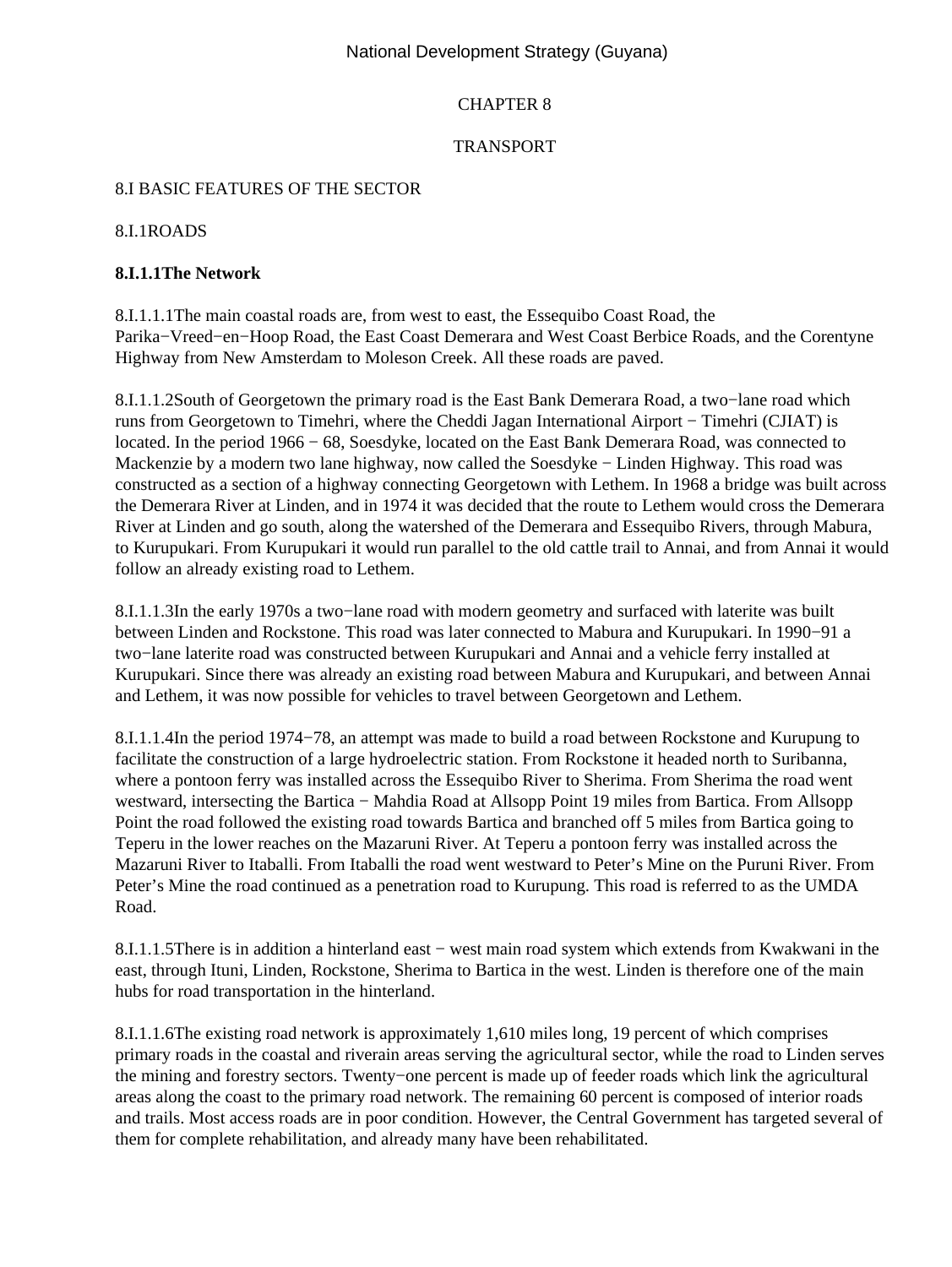8.I.1.1.7 Outside the existing main roads there are several other interior roads and/or trails which comprise approximately 1,570 km. Most of those roads are unpaved, and will deteriorate if maintenance remains inadequate. They are found mostly in the hinterland and riverain areas and provide linkages with a number of important mining and forestry activities thus facilitating transportation between the mining and forestry communities and the more developed coastal areas. Parts of this road/trail network can be developed into an arterial road system linking the hinterland communities with each other and to the main road network. It is estimated that roads carry 80 percent of Guyana's passenger traffic and about 33 percent of its freight.

# 8.I.1.2 **Maintenance**

8.I.1.2.1 To maximise the benefits to be obtained from investment in roads it is necessary to maintain the roads. Failure to do so results in higher vehicle operating costs, increased time in moving from one point to another, serious physical discomfort, and reduced safety in travelling. Timely and continuous maintenance prolongs the intervals between rehabilitation.

8.I.1.2.2 In Guyana, the maintenance of the main road system has been woefully inadequate. In 1980 the Ministry of Works was regionalised and the maintenance of all public roads outside of Georgetown became the responsibility of the Regional Democratic Councils. This resulted in poor standards of public road maintenance throughout the country. In the late 1980s the responsibility for the maintenance of the Soesdyke−Linden Highway was returned to the Roads Administration Division (RAD). However, because of inadequate financing, the maintenance of the country's public roads continues to be extremely unsatisfactory.

# 8.I.1.3 **Major Bridges**

8.I.1.3.1 The coastal main road system is not continuous. There are gaps whenever it intersects the Essequibo, Demerara and Berbice Rivers. People and goods move across these gaps by ferry systems and, in the case of the Demerara River, by way of the Demerara Harbour Bridge (DHB).

8.I.1.3.2 The Demerara Harbour Bridge is a two−lane floating bridge, 1.2 miles long, near the mouth of the Demerara River. It is primarily a low−level bridge which possesses an elevated span with a vertical clearance of 26 feet in the middle of the river to permit small craft to pass. In addition, across the shipping channel, there are two spans which retract to permit the passage of ocean going vessels. The DHB is a toll bridge. From mid 1998 toll revenue has been credited to the account of the DHB and not to the Government of Guyana, as it was until then. This is a step towards the establishment of the DHB as an autonomous statutory authority. At present the toll revenue meets the operational and maintenance costs of the bridge.

# 8.I.1.4 **Railways**

8.I.1.4.1 Commercial railway services for both passengers and cargo were operated until 1974 in Guyana. The two areas of operation were Vreed−en−Hoop/Parika (18.5 miles) and Georgetown/Rosignol (65 miles). With the upgrading of the West Coast Demerara/East Bank Essequibo and the East Coast Demerara/West Coast Berbice roadways, the Government decided in mid 1970s to cease operating these railway services, which were being run at a loss.

8.I.1.4.2 A railway service is still, however, operated in Linden, mainly to move bauxite ore. In addition, in the Matthews Ridge area, there is a 32−mile railway service.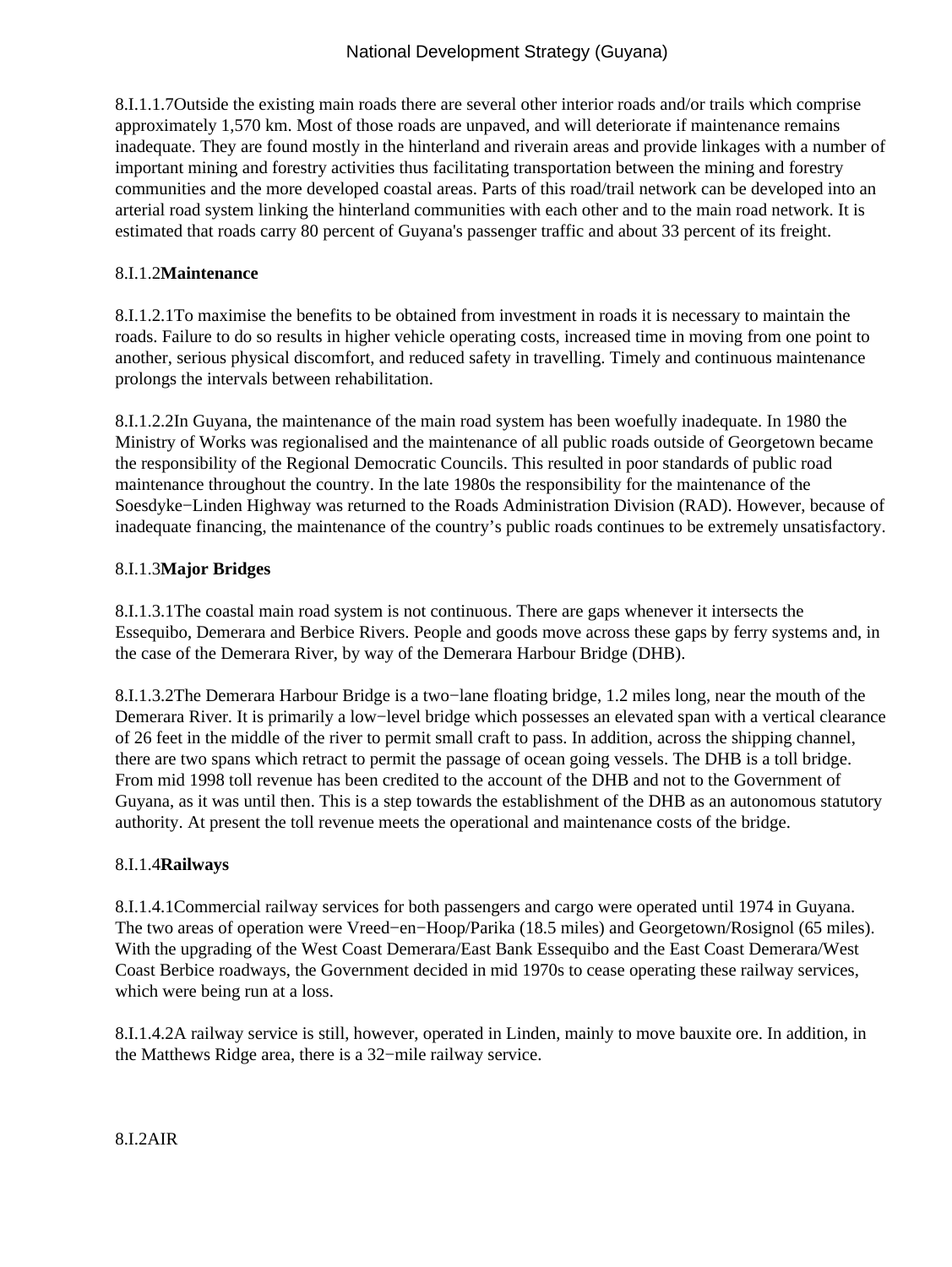8.I.2.1 Air transport plays a vital role in the development of Guyana. Within the country, it provides a link between the coastal areas and communities in the hinterland, many of which are inaccessible by any other means of transportation. Thus, the economic and social well being of these areas and their integration into the fabric of the nation are critically dependent on the availability of air transport. Externally, passengers are moved to and from the country almost entirely by air. In addition, the potential of this mode of transport for the carriage of cargo, especially exports, continues to increase.

8.I.2.2 Although air transport in Guyana had its early beginnings in the 1920s when the first "bush" services were introduced, Government's earnest participation can be dated from 1947 when a Director of Civil Aviation was appointed to regulate the industry. In 1955, the Government purchased the British Guiana Airways, a private airline that had been operating regular internal services since 1939. However, external services continued to be supplied almost exclusively by foreign airlines until the Guyana Airways Corporation commenced regional air services in 1979. Subsequently, restrictions on the repatriation of profits in foreign exchange and other circumstances contributed to the withdrawal of services to Guyana by foreign airlines, with the exception of BWIA. Guyana Airways Corporation was therefore obliged to fill the breach by commencing jet operations to Miami, New York and Toronto. In the 1980s Guyana Airways Corporation's domestic operations started to deteriorate for a number of reasons, not least among them the unrealistically low fares it was required to charge and the lack of access to foreign exchange for imported aircraft parts and other requirements. The private sector therefore began to fill the gap and by 1991 three major domestic charter operators had emerged.

8.I.2.3 In the meantime, Guyana Airways Corporation's domestic service continued to deteriorate and, by 1993, possessed only one Twin Otter DHC−6 to service the entire country. Under new management it was revitalised and saw a partial return to its original domestic role with the reintroduction of several domestic scheduled routes, because of the addition of two Shorts Skyvan SC7 aircraft, and a second Twin Otter DHC−6 aircraft.

8.I.2.4 At present, nearly 200 airfields, of which more than 100 are in use, are located across the country. The average interior airfield is unpaved and approximately 2500 feet long. This limits the class of aircraft that can use them. Moreover, their general state is borderline, even for STOL operations. Indeed, many of them become unserviceable during the rainy seasons.

8.I.2.5 Ogle, one of the main secondary aerodromes, is located about 6 miles east of Georgetown. It is the base from which small private aircraft operate regular and chartered flights from the coastland to the hinterland and overseas.

8.I.2.6 Guyana has one international airport, the Cheddi Jagan International Airport − Timehri (CJIAT) that is located at Timehri, about 25 miles south of Georgetown. This airport has been much improved since 1996: the size of the terminal has been more than doubled and has been made more user−friendly; and a modern departure wing, with adequate check−in counters and facilities for airlines and comfortable areas for departing passengers has been added. Immigration and Departure Gate facilities have also improved. Moreover, the level of safety has risen, new runway lights have been installed and stand−by power is adequate. In addition, the Control Tower has undergone extensive rehabilitation and is now in a fair condition.

8.I.2.7 There is no approved Air Transport Policy for Guyana. Although a Civil Aviation Act was passed on 15 December 1996, the Air Navigation Regulations which were necessary to implement the Act have not yet been formulated. As a consequence, the U.K. Colonial Air Navigation Order of 1961 still administers Guyana's air transport sector.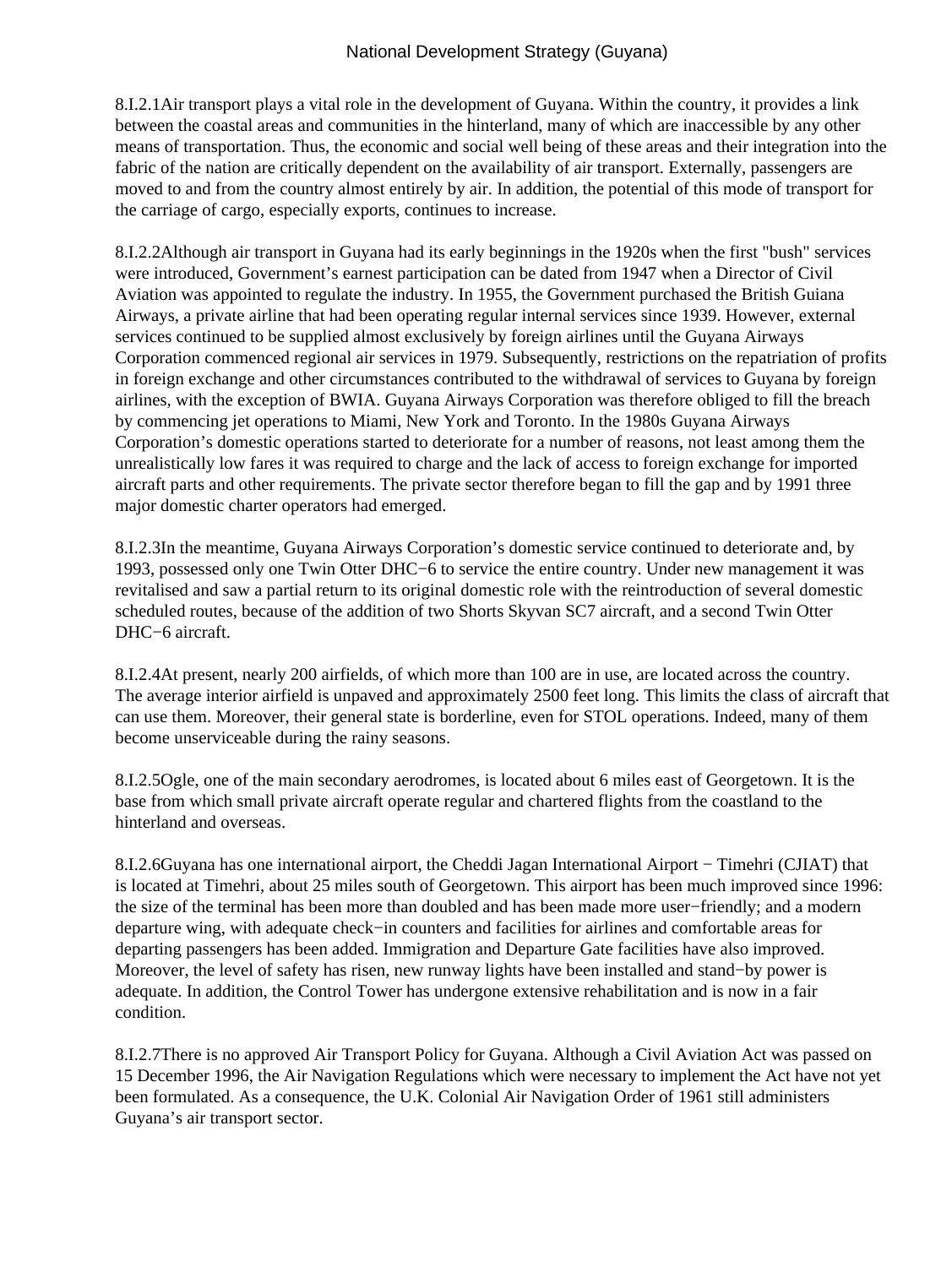# 8.I.3 MARINE

8.I.3.1 It is generally agreed that, for the movement of bulky low–value goods over great distances, water transport is cheapest. This is especially true where, as in Guyana at the moment, road infrastructural development is not well advanced. Moreover, with the widespread decentralisation of economic activity that is being proposed in this Strategy, and with the corresponding development of the interior regions of the country, the demand for water transport, even if the proposed road building projects are speedily implemented might, perhaps paradoxically, increase rather than diminish.

8.1.3.2 At present, virtually all our exports and imports are transported by sea.

8.I.3.3 The infrastructure that supports water transport in Guyana is located along the banks of the navigable rivers, namely, the Essequibo, Demerara and Berbice. In addition to the wharves and stellings that provide coastal and inland linkages, there are facilities that handle both the country's overseas and local shipping requirements.

8.I.3.4 The main port of Georgetown, located at the mouth of the Demerara river, comprises several wharves, most of which are privately owned. In addition, three berths are available for oceangoing vessels at Linden.

8.I.3.5 Draught constraints limit the size of vessels using Georgetown's Harbour to 15,000 dwt. However, recent improvements in the channel in the Berbice river have made it possible for ships of up to 55,000 dwt. to dock there.

8.I.3.6 Guyana's foreign trade is handled by foreign shipping companies.

8.I.3.7 The largest bulk exports are bauxite and sugar, and the largest volume imports are petroleum and wheat flour.

8.I.3.8 Important breakbulk exports include rice and timber.

8.I.3.9 Containers are used but because they are not part of the internal transport system, they are loaded and unloaded at the ports.

8.I.3.10 Internal barge transport is important for bauxite, sugar, rice and aggregates. In the case of sugar, for example, 98 percent of exports is delivered by barge to the port of Georgetown for export. Rivers are used for moving logs and account also for a significant share of those persons who travel to the interior.

8.I.3.11 It is estimated that about 1,000 km of waterways in Guyana are utilised for commerce in Guyana. In addition, drainage canals are important transport channels for collecting sugar on the estates and for personal travel.

8.I.3.12 Ferry services link the primary roads in the coastal area, and Guyana with Suriname. The Government's Transport and Harbour Department provides scheduled ferry services in the Essequibo, Demerara and Berbice rivers. Small privately−owned river−craft supplement these services.

8.I.3.13 Only two ferry services consistently show profits: the Rosignol−New Amsterdam and the Parika−Adventure. For the remainder, in particular for the Berbice River and the North West services, the Government provides a cross−subsidy funded out of the profits that are always realised by the Harbour Branch of the Transport and Harbours Department. Nevertheless, ferry operations have the potential to be profitable, provided that capital investments are made to improve their physical assets. With the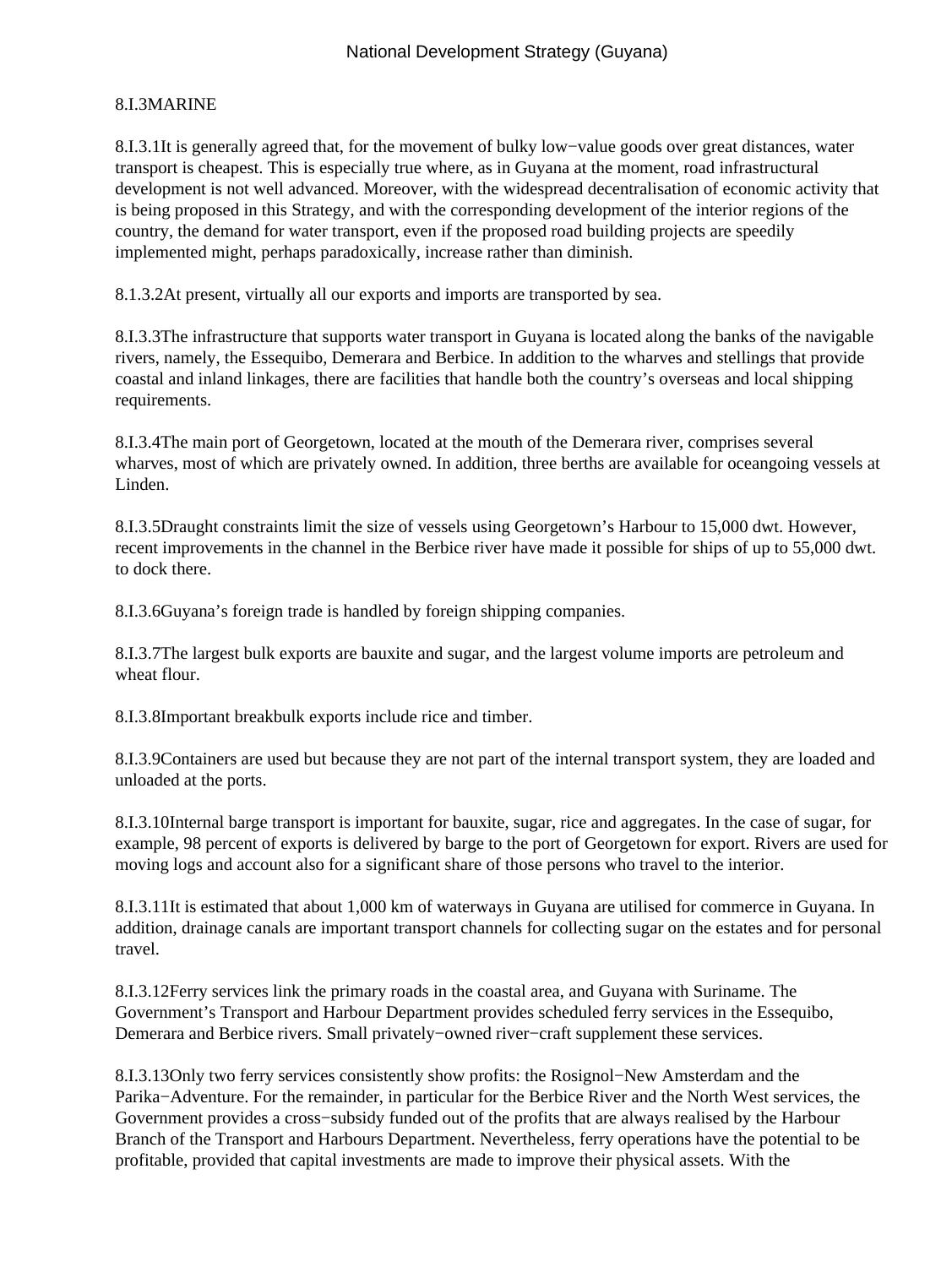establishment of a Maritime Administration and subsequently a National Sea Ports Authority the ferry operations must either be privatised or operated as a commercially viable autonomous agency. While some increases in rates may accompany privatisation, it is anticipated that the quality and capacity of the service would be improved.

8.I.3.14 Ultimately, key ferry links will be replaced with bridges, starting with one from Rosignol to New Amsterdam across the Berbice River.

8.I.3.15 The fleet of ferry vessels owned by the Transport and Harbours Department, at the end of 1999, comprised nine motor vessels, six of which ranged in age from 15 to 55 years. Indeed, two of the vessels were over fifty years of age, and three over 30 years, with an average age of thirty−five. Perhaps not surprisingly, they are in almost continuous need of repair.

# **8.II ISSUES AND CONSTRAINTS**

# **8.II.1 ROAD**

### **8.II.1.1 Issues**

8.II.1.1.1 The portion of the East Bank road between the Demerara Harbour Bridge and Georgetown is extremely congested. Indeed, most of the East Bank road is likely to become even more clogged because of increasing economic and housing activity in the catchment area which it serves. It is therefore necessary both to widen the road in this area, and to construct an additional route for commuters and other citizens.

8.II.1.1.2 The area between Mahaica, Parika and Timehri is developing as a conurbation centred on Georgetown, with significant flows of commuter traffic. There is need to supply enough road space to accommodate this traffic so that commuter time may be reduced.

8.II.1.1.3 There is a conflict between vehicles and vessels for the use the space where the DHB intersects the shipping channel at high tide, which is when ocean going vessels move along the Demerara River.

8.II.1.1.4 The time taken while waiting to cross the Berbice River is inordinately long. This often leads to much anger and annoyance on the part of passengers, and to a curtailment of economic activity.

8.II.1.1.5 The road between Linden and Mabura is a health hazard. In addition, road users suffer much discomfort.

8.II.1.1.6 The hinterland east–west main road between Bartica, Linden and Kwakwani is not adequately maintained. Travel on it is rough, uncomfortable and sometimes impossible.

8.II.1.1.7 The geometry of the road between Mabura and Kurupukari, and the design of the bridges, do not meet modern highway standards and are considered dangerous.

8.II.1.1.8 The pontoon ferry at Kurupukari has limited capacity. As a result, waiting time is long if the number of vehicles arriving for a particular crossing exceeds the ferry capacity.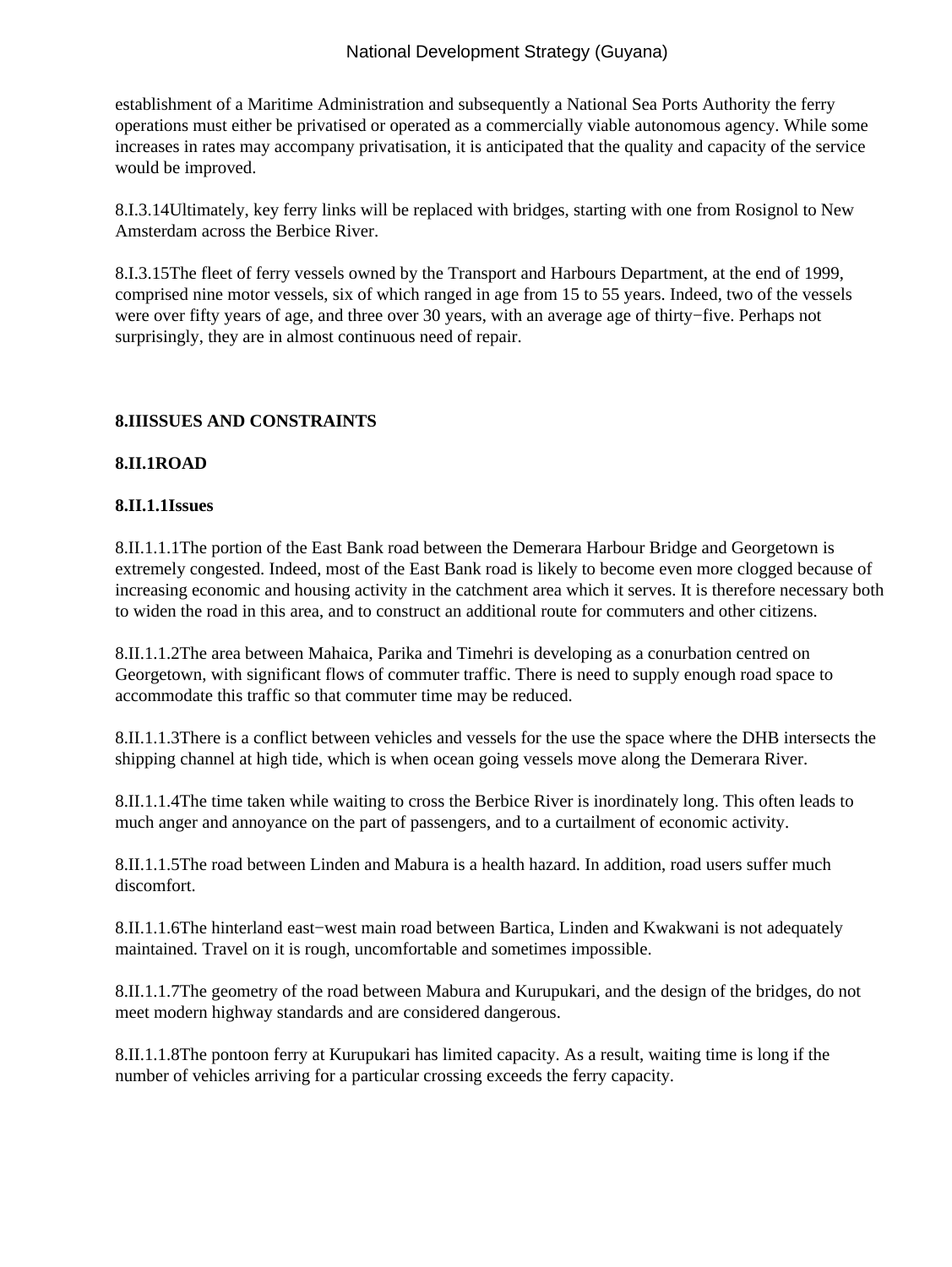8.II.1.1.9 The road between Annai and Good Hope is rough and stretches are subject to seasonal flooding and erosion.

8.II.1.1.10 Vehicles using the roads in the South Rupununi Savannas cross the creeks by fording. However, rainstorms often cause the water in the creeks to rise significantly and impede fording.

8.II.1.1.11 There is an insufficiency of all weather access roads connecting mining, forest and agriculture areas, in the hinterland, to the Georgetown − Lethem Road.

8.II.1.1.12 There are not enough disciplined forces to patrol the borders of Guyana and reliance has to be placed on the placement and development of the civilian population near the borders. Access to such areas by all weather roads is therefore vital. As important, is the fact that access roads in these regions would enable surplus agricultural products to be sold to markets in urban centres.

8.II.1.1.13 There is an alarming overloading of axles on the main road network.

8.II.1.1.14 Vehicles with containers 40 ft. long exceed the legal limits of vehicle size. A significant number of 45 ft. long containers are also in use.

8.II.1.1.15 Gross weights of a significant number of large vehicles exceed the design live loads of bridges. To place weight restrictions on vehicles crossing major bridges would increase the cost of transportation of goods and would require significant police resources to enforce. The bridges themselves ought, therefore, to be re−designed and strengthened.

8.II.1.1.16 The number of accidents, fatal and non–fatal, on all the roads in Guyana is unacceptably high.

8.II.1.1.17 There is inadequate maintenance of the road network.

8.II.1.1.18 There is encroachment on road reserves; moreover, reserves are not legally defined for roads in hinterland areas.

8.II.1.1.19 There is no official national highway system and no official highway policy.

8.II.1.1.20 There is need to establish such a system in Guyana, and connect it to the national highway systems of Brazil and Venezuela.

8.II.1.1.21 In case of a disaster caused by the flooding of Georgetown, there is inadequate road capacity between Georgetown and Timehri to enable the rapid transport of persons from Georgetown and its environs to higher ground.

8.II.1.1.22 Guyanese road builders, in general, have not yet developed modern road construction techniques.

8.II.1.2 Constraints

8.II.1.2.1 Limited institutional capacity. The existing public service entity does not have the capacity effectively to perform all the tasks required for establishing and maintaining road transport in Guyana.

8.II.1.2.2 Inadequate financial resources from general tax revenues.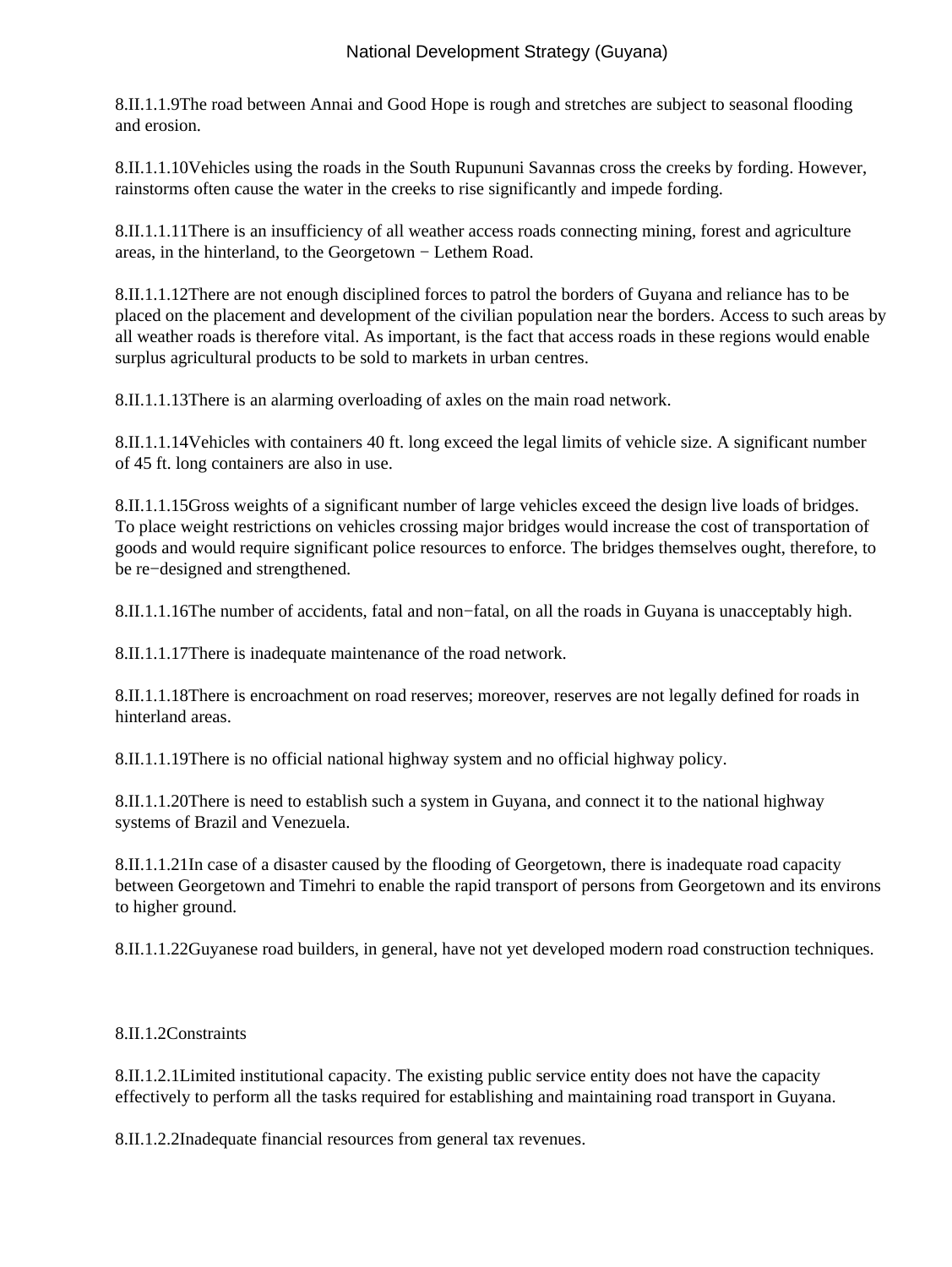8.II.1.2.3 Lack of a sufficient number of experienced road contractors in Guyana to provide road construction and maintenance services on a significant scale on a competitive basis under contract with road authorities.

8.II.1.2.4 Lack of sufficient cost recovery mechanisms in the sector to finance road construction and maintenance activities.

8.II.1.2.5 Lack of contact between the highway authorities of Guyana, Suriname, Brazil and Venezuela to promote development of the highway system across these countries.

### $8.II.2$  AIR

8.II.2.1 Civil Aviation in Guyana is still being administered under the United Kingdom Air Navigation Order of 1961. This Order does not take into account the evolving changes in the aviation environment both internationally and locally.

8.II.2.2 The public service bureaucracy impedes the operations of Civil Aviation as it relates to the decision−making and implementation process for Air Transport Operations and Licensing.

8.II.2.3 The government's anachronistic financial and procurement systems restrict the efficient functioning of airports that are required to provide services, facilities, and air navigation systems on a 24−hour basis.

8.II.2.4 International air connections remain limited, in respect of types of aircraft and the frequency of flights. Moreover, passengers on too many international flights are forced to change services in neighbouring countries before reaching their final destination in Guyana.

8.II.2.5 Regulations for international travel are inappropriate from the viewpoint of enhancing fair competition among airlines and promoting the protection of passengers.

8.II.2.6 There are areas of conflict between national legislation and internationally accepted rules, regulations, and procedures applicable to international civil aviation.

8.II.2.7 Major international conventions on civil aviation have not been ratified.

8.II.2.8 There is no coordinated airports and air navigation plan to provide for the rehabilitation of interior airfields, to foster the development of national air navigation systems in a cohesive way, and to improve generally the airport and navigation facilities throughout the country.

8.II.2.9 There is a shortage of opportunities and facilities for the development of personnel employed within the sector.

8.II.2.10 There is no effective and fully equipped Search and Rescue Unit within the air transport sector to provide emergency services.

8.II.2.11 The dependence of the Civil Aviation Department on budgetary allocations by the government is not conducive to the development of the sector and to its adjustment to rapid changes in civil aviation.

8.II.2.12 There is an insufficiency of navigational aids and facilities for airport services within the country.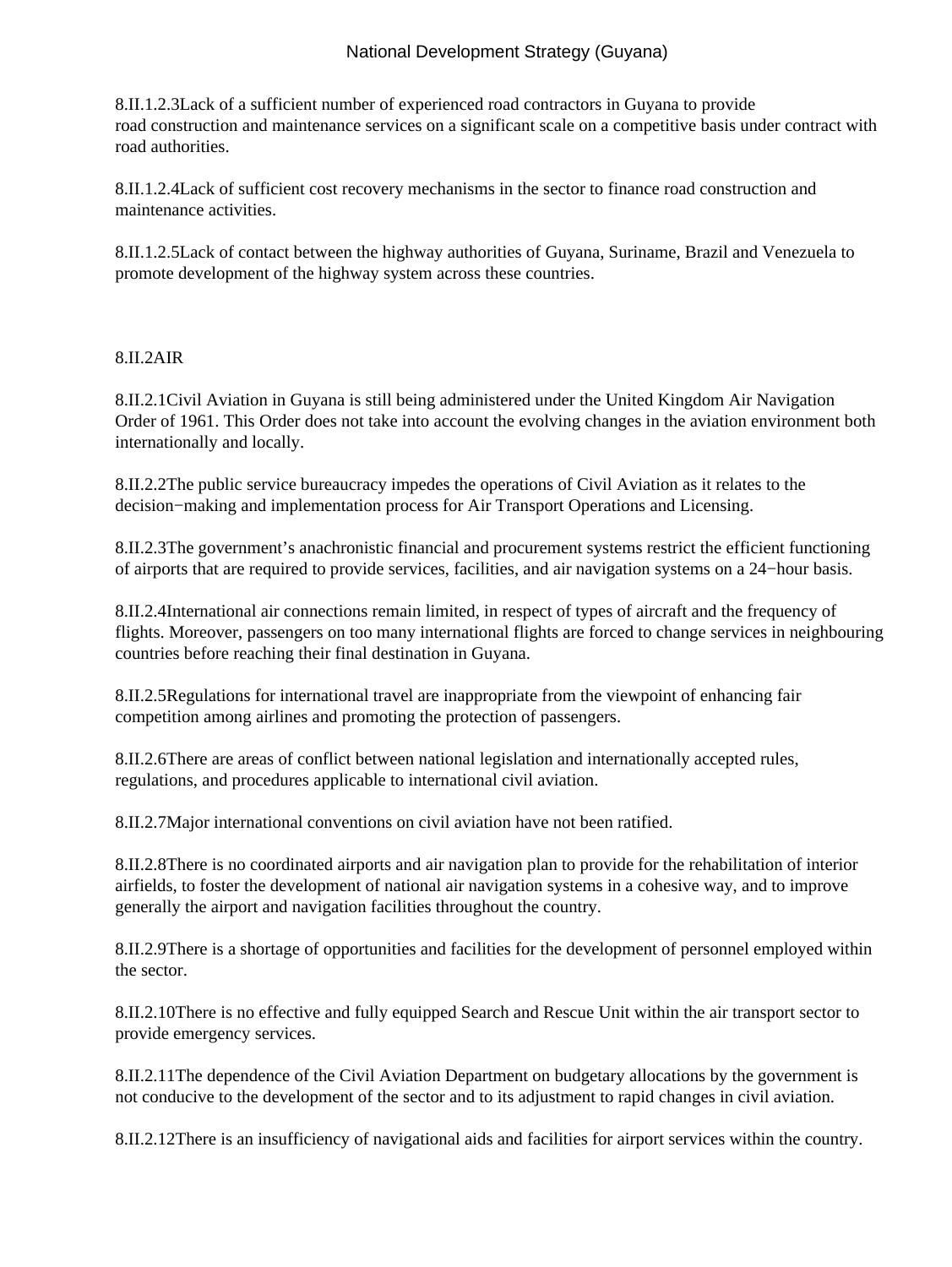8.II.2.13 No Air Services Agreements exist between Guyana and most countries in the world. There is need, also, to regularise such Agreements even where they are already in existence, because there are often many disparities among them and they are quite frequently out−of−date.

8.II.2.14 The limited capacity and substandard quality of airfields both in the interior and on the coast restrict the type of aircraft operations and contribute to their relative costliness.

8.II.2.15 The operation of commercial air services by the Guyana Defence Force (GDF) provides unfair competition with all other operators.

8.II.2.16 The limitation as to the approval of helicopter operations by privately owned companies, unnecessarily restricts ingress to and egress from the hinterland, and reduces the efficiency of search and rescue operations.

8.II.2.17 The limited runway length at Cheddi Jagan International Airport − Timehri severely reduces the opportunities of utilising it for international flights.

8.II.2.18 The substandard physical facilities at Ogle Aerodrome, including taxiways, runways, and approach and take−off clearways inhibit its use for both internal and external flights.

# 8.II.3 **MARINE**

8.II.3.1 There has been a shift in emphasis from the Demerara transshipment station to the Berbice River Deep Water facility which was created by the Aroaima Bauxite Company to facilitate the entry and exit of Panamax size ships, thereby allowing for the transshipment of great quantities of bauxite, a situation that was previously impossible. The success of the operations in this facility illustrates the necessity for the creation of full−service deep water harbours to cater for both imported and exported cargo.

8.II.3.2 The selling prices of quarry products and lumber for use in the urban centres, for road construction and in industry, are greatly increased by the high cost of transportation in Guyana. Indeed, it is because of this factor that it is sometimes argued that it might be cheaper to import some of these products, as against relying on indigenous sources of supply.

8.II.3.3 In an environment in which speed is often of the essence, a reduction in the distance of transportation in terms of nautical miles by the establishment of berthing facilities at Supenaam and Morshee might be eminently feasible. For example, the construction of a wharf at Supenaam would allow for a faster turn around of the Transport and Harbours Department vessel, thereby increasing the number of daily trips, and providing a distinct advantage to commuters.

8.II.3.4 The demand for a reliable and efficient water transport service to the outlying areas of Guyana continues to put a strain on the ageing fleet of vessels operated by the Transport and Harbours Department.

8.II.3.5 The absence of a functioning coast station impedes the process of effective maritime communication; stultifies search and rescue operations; constrains the surveillance capacity of the Coast Guard; and encourages piracy, the vandalism of navigation aids, drug operations, and fish poaching in our territorial waters, and the evasion of customs duties.

8.II.3.6 The nonexistence of a buoy tender makes it very difficult to position and repair aids to navigation.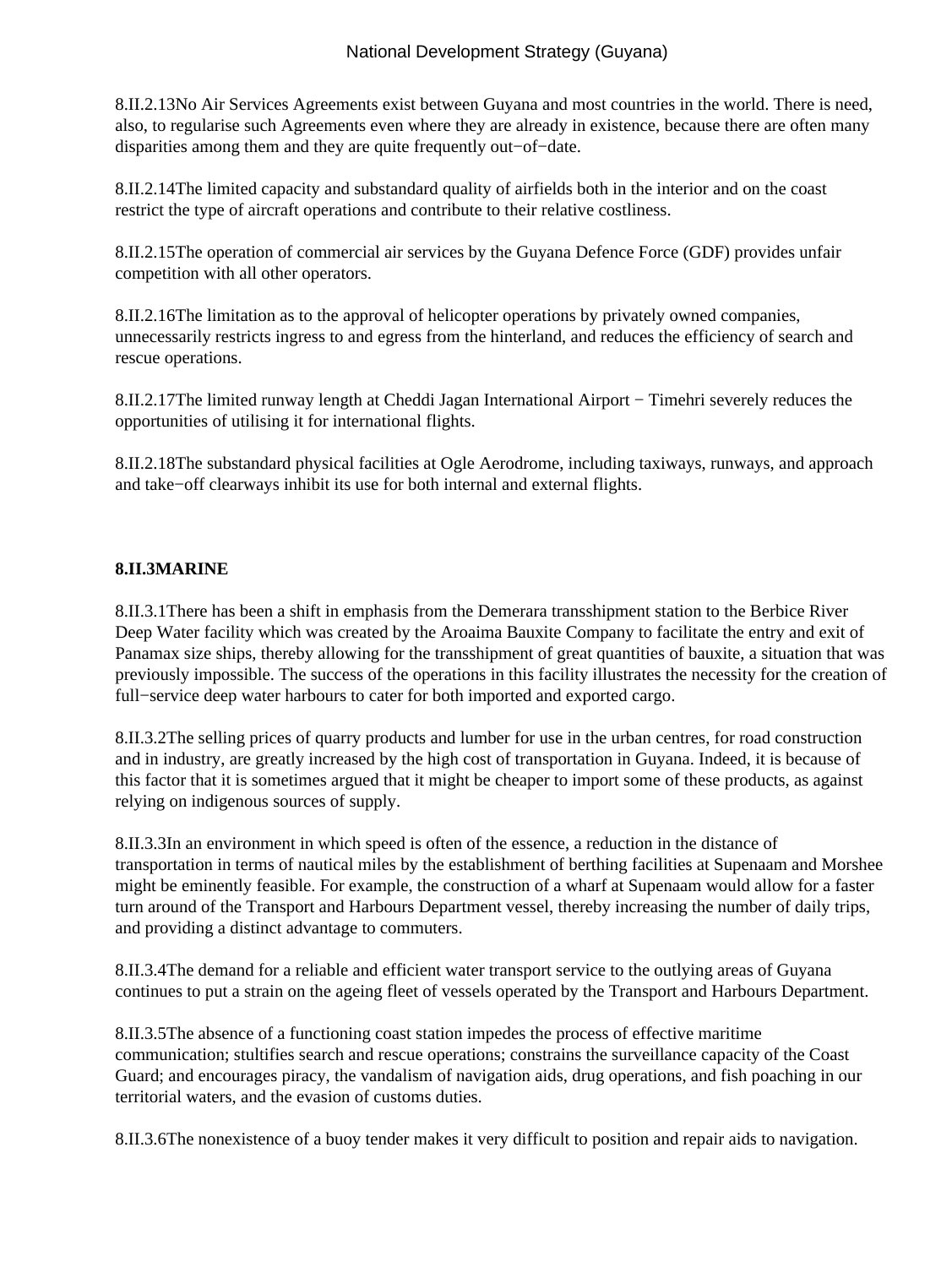8.II.3.7 The Georgetown Harbour has a plethora of wrecks which pose a hazard to effective navigation. Unless this situation is addressed as a matter of urgency, the harbour could eventually be declared unsafe for navigation by international marine regulatory agencies. This would obviously have an adverse effect both on our exports and imports, on the performance of the economy, and on our quality of life.

8.II.3.8 The inadequacy of financial resources to acquire the requisite equipment to boost or maintain an efficient and reliable maritime transport service is an obvious constraint to the development of the sector, and to the growth of the overall economy.

8.II.3.9 The failure to grant autonomy to the Transport and Harbours Department prohibits the organisation from establishing realistic fares and tariffs for the facilitation of commercially viable port and ferry services, and limits the development of the sector. In addition, weak institutional arrangements within the Department, and the poor remuneration of employees, result in a lack of commitment and a high attrition rate.

8.II.3.10 Because of the relatively old age of the vessels maintenance costs are high, and the reliability of the services that are rendered most problematical.

8.II.3.11 The ferries, because of their own inherent inefficiencies, and because also of the low prices charged for the transport of goods, vehicles and personnel are, as we have seen, for the most part uneconomic to run and are a drain on the exchequer.

#### 8.III SECTORAL OBJECTIVES

#### 8.III.1 ROAD

8.III.1.1 The overall objective of the sector is to construct a national road transport network which would provide the basis for the economic development of the entire country, and assist in the attainment of its social integration.

 In particular, it would:−

(i) provide adequate access to all the regions in Guyana to enhance their social and economic development;

 (ii) assist in the occupation of as much of the country as possible for security reasons; and

(iii) establish road linkages with Brazil and Venezuela, and through these countries with the rest of South and Central America, and North America in order to facilitate trade.

#### **8.III.2 AIR**

8.III.2.1 The general objectives of the air transport sector are (i) to improve the standard of living and the quality of life of Guyanese by providing air access to different parts of the world and to different areas in Guyana (ii) to enhance penetration into the country's interior; (iii) to provide facilities to enable easy ingress to, and egress from, the interior in times of emergency; and (iv) to assist the tourism industry.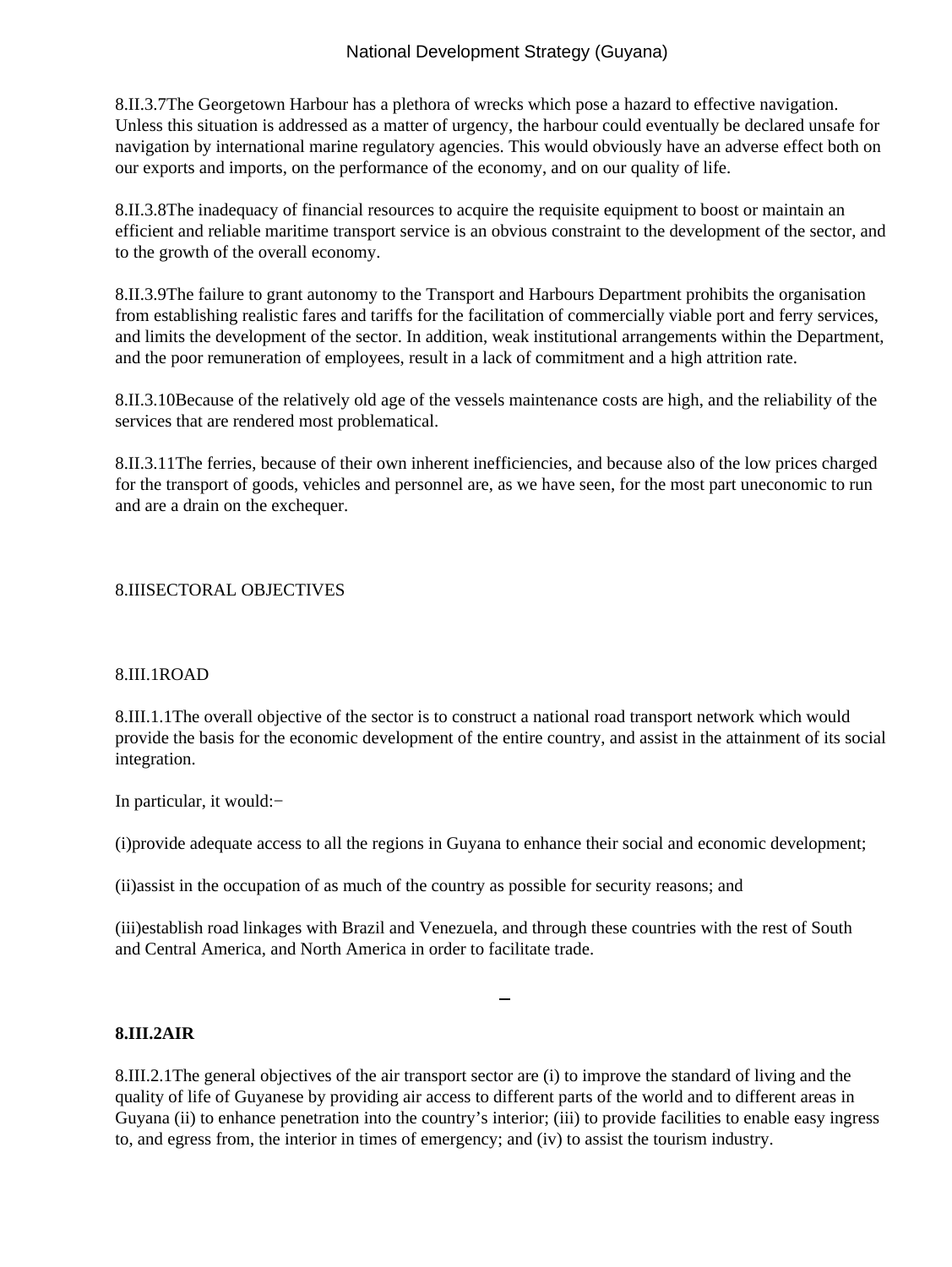### **8.III.3 MARINE**

8.III.3.1 To promote reliable and efficient maritime transport in the coastal and riverain areas of the country, particularly as it relates to the major sectors of the economy.

8.III.3.2 To ensure that the facilities and services that are available at the ports and harbours of the country optimise the export and import of all types of commodities from and into Guyana.

#### **8.IV THE STRATEGY**

#### **8.IV.1 ROAD**

8.IV.1.1 A north−south highway, parallel to the existing East Bank road will be constructed between Eastern Mandella Avenue and Soesdyke. There will be at least four east−west roads connecting the East Bank road to the new highway.

8.IV.1.2 The road connecting Georgetown−Soesdyke−Linden−Mabura−Kurupukari, Annai−Good Hope and Lethem will be the north−south national highway.

8.IV.1.3 The road between Linden and Lethem will be improved to the same standard as the highway between Georgetown and Linden.

8.IV.I.4 The ferry at Kurupukari, on the Essequibo River, will be replaced by a bridge.

8.IV.1.5 The carriageway on the East Bank Demerara road between La Penitence and Peter's Hall will be widened to accommodate four lanes of traffic.

8.IV.I.6 The east–west national highway, that is the road between Georgetown and Moleson Creek would be much improved. In particular the pavement and the bridges between Sheriff Street and Enmore will be strengthened to the design standards of a national highway system; and a new highway will be constructed between Enmore and the Berbice River Bridge.

8.IV.1.7 A two−lane bridge across the Demerara River, adjacent to the Demerara Harbour Bridge, with a vertical clearance over the navigational channel which would enable ocean going vessels to pass under the bridge, will be constructed. This new bridge will be connected to the East Bank Demerara Highway and the West Bank Demerara Road. It will replace the Demerara Harbour Bridge which will then be dismantled and its components used to construct bridges elsewhere.

8.IV.1.8 A two−lane bridge across the Berbice River, with a vertical clearance over the navigational channel which would enable vessels using the river to pass under the bridge, will be constructed.

8.IV.1.9 The road connecting Kwakwani, Ituni, Linden, Rockstone, Anarika, Allsopp Point and Bartica will be improved to modern standards, with a paved surface. It will cross the Essequibo River by a bridge in the vicinity of Kokerite Island.

8.IV.1.10 Bridges across the creeks on the road from Lethem to Marudi will be constructed.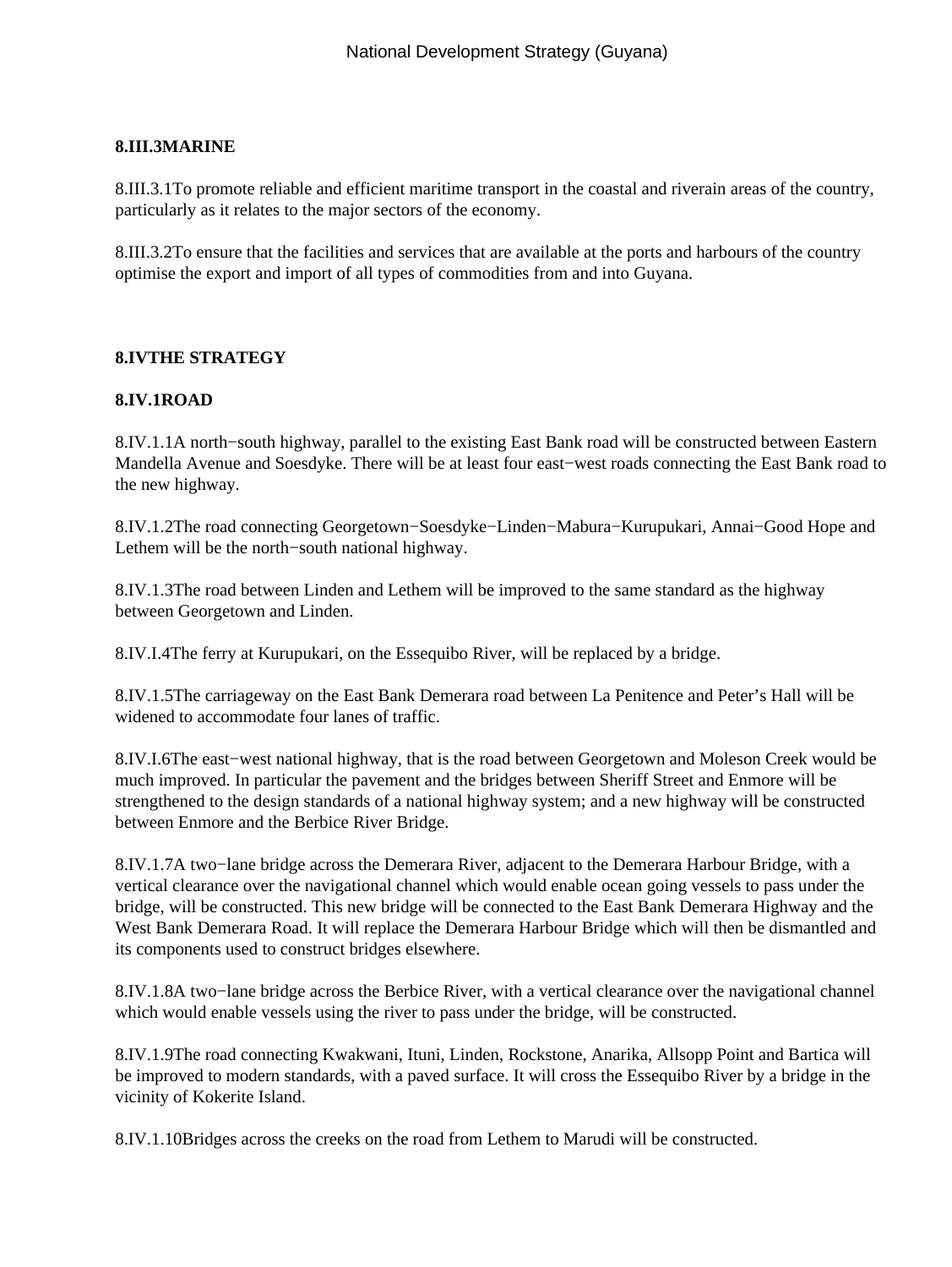8.IV.1.11 A paved two−lane road from Parika to Makouria and Anarika, and between Patentia and Kamuni will be constructed.

8.IV.1.12 A two lane laterite road from Konawaruk southwards to the Siparuni River, to meet the road between Kurupukari and Annai, with a branch to Orinduik and other villages in the Pakaraima Mountains, will be constructed.

8.IV.1.13 The UMDA Road between Itaballi and Kurupung will be rehabilitated and completed.

8.IV.1.14 A two−lane road between Itaballi and Eteringbang, and a bridge across the Cuyuni River to link the Guyana road system with that of Venezuela will be built.

8.IV.1.15 A two−lane branch road from the Itaballi−Eteringbang road to Towakaima and Matthews Ridge, and a two lane road from Port Kaituma to Yarakita will be constructed.

8.IV.1.16 A two−lane road from Supenaam to Towaikaima, with branch roads to Santa Rosa and Koriabo will be constructed.

8.IV.1.17 A bridge across the Takutu River at Lethem to connect the Guyana road system to that of Brazil will be built

8.IV.1.18 A two−lane road from Kwakwani eastwards to Epira and Orealla and a two lane road northwards from Orealla to Moleson Creek will be put in place.

8.IV.1.19 A two−lane road from Marudi to Camp Jaguar, and a two lane road from Marudi to Oronoque Camp will be constructed.

8.IV.1.20 A two−lane road from Orealla to Camp Jaguar will be built.

8.IV.1.21 A two−lane road from Annai eastwards to Apoteri to meet the road from Orealla to Camp Jaguar at Lanaballi River will be constructed.

8.IV.1.22 A two−lane road from Port Kaituma to Yarakita will be built.

8.IV.1.23 The capacity of the roads and bridges between Georgetown and Parika, Georgetown and Timehri, and Georgetown and Mahaica will be increased to reduce commuting time.

8.IV.1.24 **These roads, when established, will provide a network which traverses the length and breadth of Guyana. They will connect all the Regions of the country, give access to all its economic zones and link the country with all its neighbours. They will enable easy movement within the Regions. The network will also permit Guyanese to travel by road to all parts of South America, Central America and North America.**

8.IV.1.25 An autonomous highway and bridge agency, the structure of which will include, *inter alia*, a highway division, a bridge division, a geotechnical services unit and an environmental management unit will be established. This agency will be staffed with suitably academically qualified and experienced engineers. The highway division will also have a small construction unit to enable it to develop new road construction techniques and to train Guyanese contractors in their use.

8.IV.1.26 Contracting firms owned by Guyanese nationals will be assisted through the facilitation of credit, the establishment of machinery pools, and the provision of relevant training in the undertaking of large scale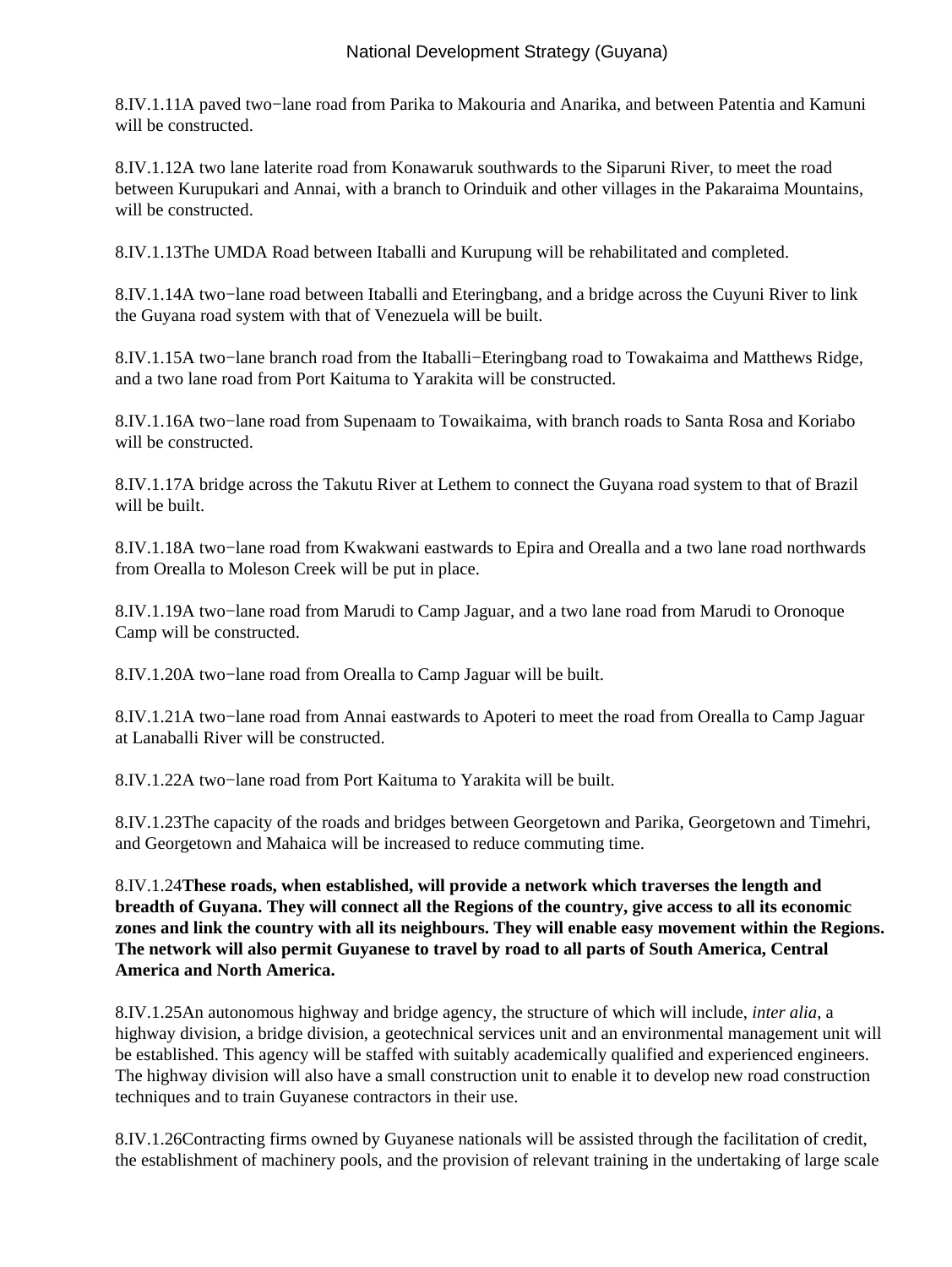road construction projects, to enable them to compete with foreign contractors.

8.IV.1.27 Modern standards for the construction, operation and maintenance of the national highway system will be established.

8.IV.1.28 **Funds for road maintenance are currently derived from general revenue and foreign donors loans or grants. An appropriate schedule of user charges will be formulated in order to generate revenues to replace or supplement transfers from the Central Government for road maintenance.**

8.IV.1.29 An annual road maintenance budget will be prepared in which the roadways that should be maintained are identified and prioritized.

8.IV.1.30 A separate road maintenance fund will be established, with decision power on its allocations vested in a Board that includes representatives of the Ministry of Finance, the Ministry of Public Works and Communications, the Ministry of Local Government, RDCs, NDCs, and the Private Sector Commission.

8.IV.1.31 Tolls will be imposed for the use of new major bridges and new roads.

8.IV.1.32 Higher taxes will be required from vehicle owners. Indeed, the entire vehicle tax system will be periodically updated.

8.IV.1.33 The regulatory and operational functions of government will be separated.

8.IV.1.34 The policy of driving on the left hand side of the road will be reviewed *pari passu* with the establishment of road links with Venezuela and Brazil.

8.IV.1.35 Plans will be developed for a new bridge across the Demerara River, to be carried out through a build, operate and transfer ownership (BOT) arrangement. The Demerara Harbour Bridge has been rehabilitated with funding from EU. This work will extend the life of the bridge up to 2012. Work on plans for a new high level bridge will be initiated immediately, so that it may become operational before 2012. It may turn out that the only practicable way to carry out the construction, operation and maintenance of the new bridge is by a BOT arrangement, or by a build, operate, own (BOO) arrangement.

8.IV.1.36 All road−related projects will conform to the findings of environmental impact assessments.

8.IV.1.37 There is a critical shortage of skilled staff to discharge the functions and responsibilities of the RA+D. A new autonomous public works agency with the capacity to pay attractive salaries will be established, and would help in this regard.

8.IV.1.38 In addition to attractive remuneration and adequate incentive and fringe benefits packages, and the training and upgrading of the skills of the staff, prospects for long−term career development in the context of the strategies adumbrated here will also be stressed.

8.IV.1.39 Training in the Faculty of Technology at the University of Guyana will be expanded and upgraded.

8.IV.1.40 Weight controls will be enforced on all roads, along with increased frequency of inspection for weight and for observance of safety regulations. Penalties will be increased for unsafe operations of minibuses, violations of weight controls, and encroachment on road reserves.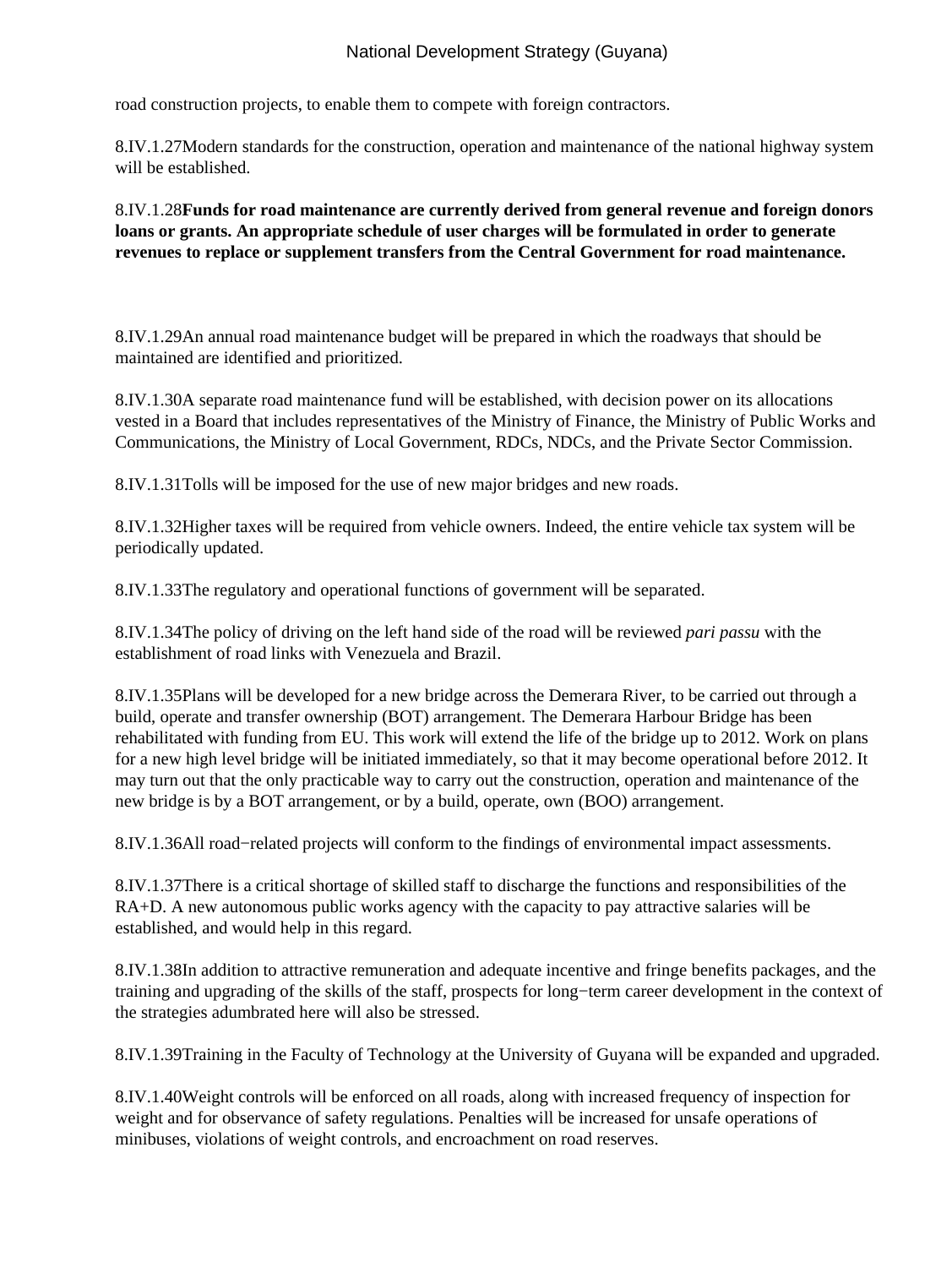8.IV.1.41 Guyana can ill afford the wanton loss of lives on our roads resulting from minibus accidents. Safety measures will therefore be established and enforced to lower the accident rate. Fines for the violation of transport safety regulations will be increased and the random inspection of operating minibuses will be carried out with greater frequency.

8.IV.1.42 Stopping areas for minibuses will be identified in the towns, rural areas and the hinterlands at which public transport will be required to load and unload passengers.

### 8.IV.1.43 Investment Strategies

8.IV.1.43.1 To date, investment in the road subsector has been largely left to the Government. However, the magnitude of the investment needed in the road transport subsector if this Strategy is to be implemented, is overwhelming. Due to limited resources, the Government is unable to undertake such investment. There is therefore scope from both local and foreign financiers, who will be encouraged by the provision of adequate incentives, to supplement the Government's effort through BOT and BOO arrangements for the construction, operation and maintenance of new transport infrastructure. The arrangements will allow for private investors to build, operate and maintain infrastructural facilities, to recoup their investment and make reasonable profits.

8.IV.1.43.2 In developing the hinterland, emphasis will be placed on core investors. If the hinterland is developed by small investors only, it would be difficult for such a strategy to produce arterial roads. Core investors would be those firms investing in large mining, forestry, agricultural or hydro−power projects in areas which require significant expenditure on roads to connect the project area to the national road system. The traffic on such roads would be traffic into and out of the project area generated by the mining, forestry or agricultural operations of the project. Incentives will be given to this type of investor, if the roads that are built conform to the national road plan, and are consonant with the national engineering specifications.

## $8.IV.2$  AIR

8.IV.2.1 The physical facilities at Cheddi Jagan International Airport – Timehri including runways, taxiways, aprons, communications and navigational aids, and the air navigation system at airfields throughout the country will be improved.

8.IV.2.2 A feasibility study to lengthen the runway at Cheddi Jagan International Airport – Timehri, will be immediately undertaken.

8.IV.2.3 An autonomous Airports Authority for the management of the international airport at Timehri and other government airports will be established.

8.IV.2.4 An autonomous Civil Aviation Authority for the regulation of the Civil Aviation sector will be established.

8.IV.2.5 The 1996 Civil Aviation Act will be updated, and concomitant Air Navigation Regulations will be prepared and implemented.

8.IV.2.6 Wherever possible, Air Services Agreements will be concluded with all countries with which Guyana wishes to exchange air services.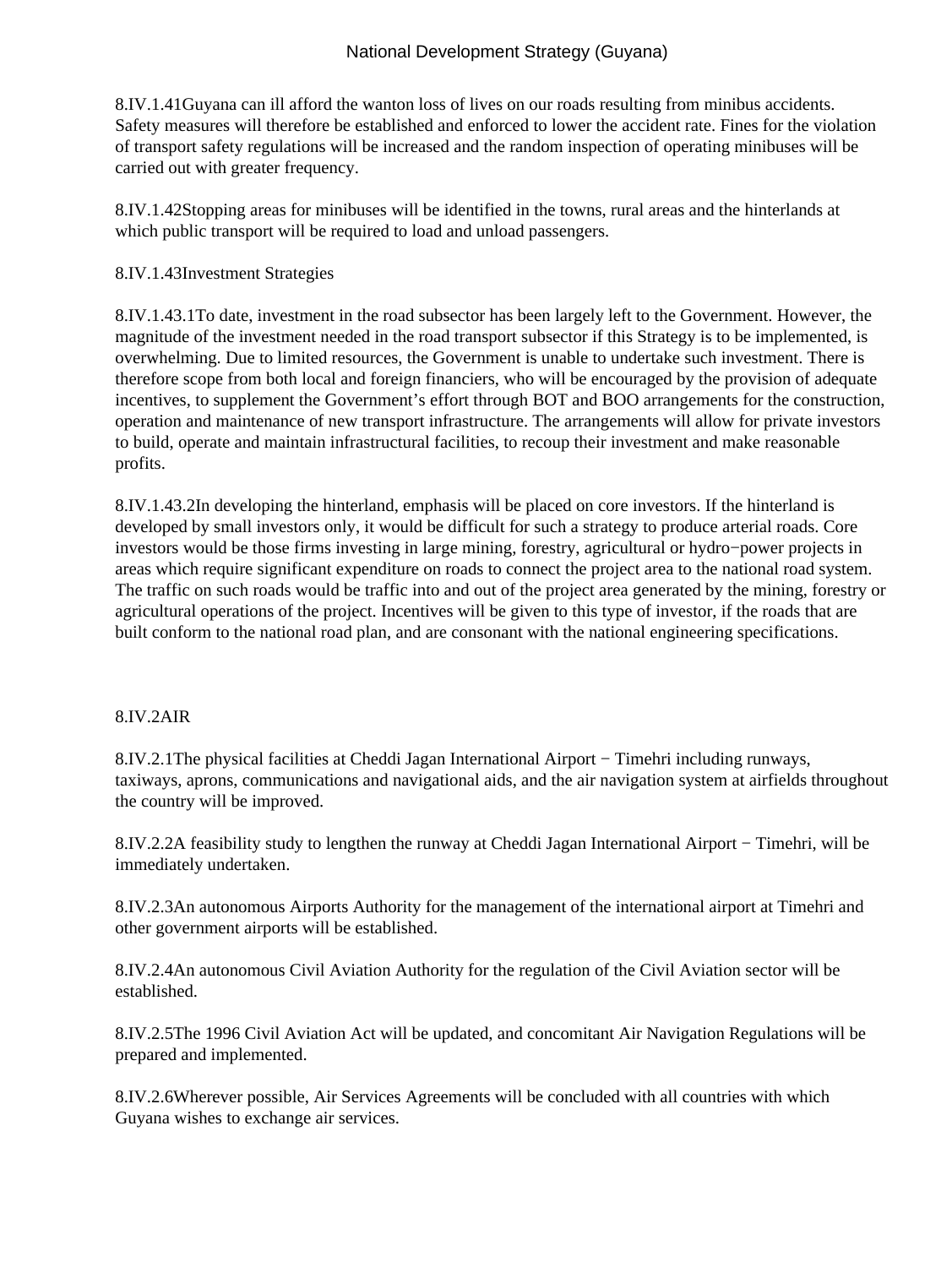8.IV.2.7 Where such Agreements exist, but do not meet international requirements, they will be renegotiated.

8.IV.2.8 Interior and coastal airfields will be rehabilitated and upgraded in accordance with a plan to be formulated by the government and the private sector.

8.IV.2.9 The use of military aircraft for civil commercial operations will be prohibited.

8.IV.2.10 The existing limitations on helicopter operations by privately owned companies will be removed, subject to the establishment of regulatory standards by the Civil Aviation Authority.

8.IV.2.11 Ogle Aerodrome will be developed into a Municipal and Regional Airport of Entry, and will be privatised.

8.IV.2.12 The development and expansion of privately owned airlines will be promoted and encouraged by a system of incentives.

8.IV.2.13 The frequency of international air services at both Timehri and Ogle will be increased by the upgrading of services and facilities to promote such operations.

8.IV.2.14 Systems will be put in place to improve the country's search and rescue capacity. This will entail close cooperation between the private and public sectors.

8.IV.2.15 All restrictions on Guyanese privately owned airlines, will be eliminated. Such airlines will, of course, be subject to the country's air operation laws and regulatory procedures.

## 8.IV.3 MARINE

8.IV.3.1 wrecks which affect navigation and the smooth flow of traffic in and out of the harbours will be removed.

8.IV.3.2 Regulations will be established and implemented to ensure a high degree of safety standards on board all the vessels which ply the coastal waters of Guyana and those engaged in regional and international shipping.

8.IV.3.3 Better dredging schedules will be organised and implemented to keep open the access channels to Guyana's ports of entry and exit.

8.IV.3.4 Wharves and berths in the major ports will be upgraded so that they reflect standards in keeping with prescribed harbour and port regulations.

8.IV.3.5 All aids to navigation in the access channels in the major rivers of Guyana will be improved.

8.IV.3.6 It will be ensured that all coastal and foreign–going vessels are issued with seaworthy certificates by duly registered dockyards from the national grid as well as internationally recognised certification bodies.

8.IV.3.7 Conditions will be put in place to ensure a reliable twenty−four hour per day pilot service in the ports and harbours of the Country.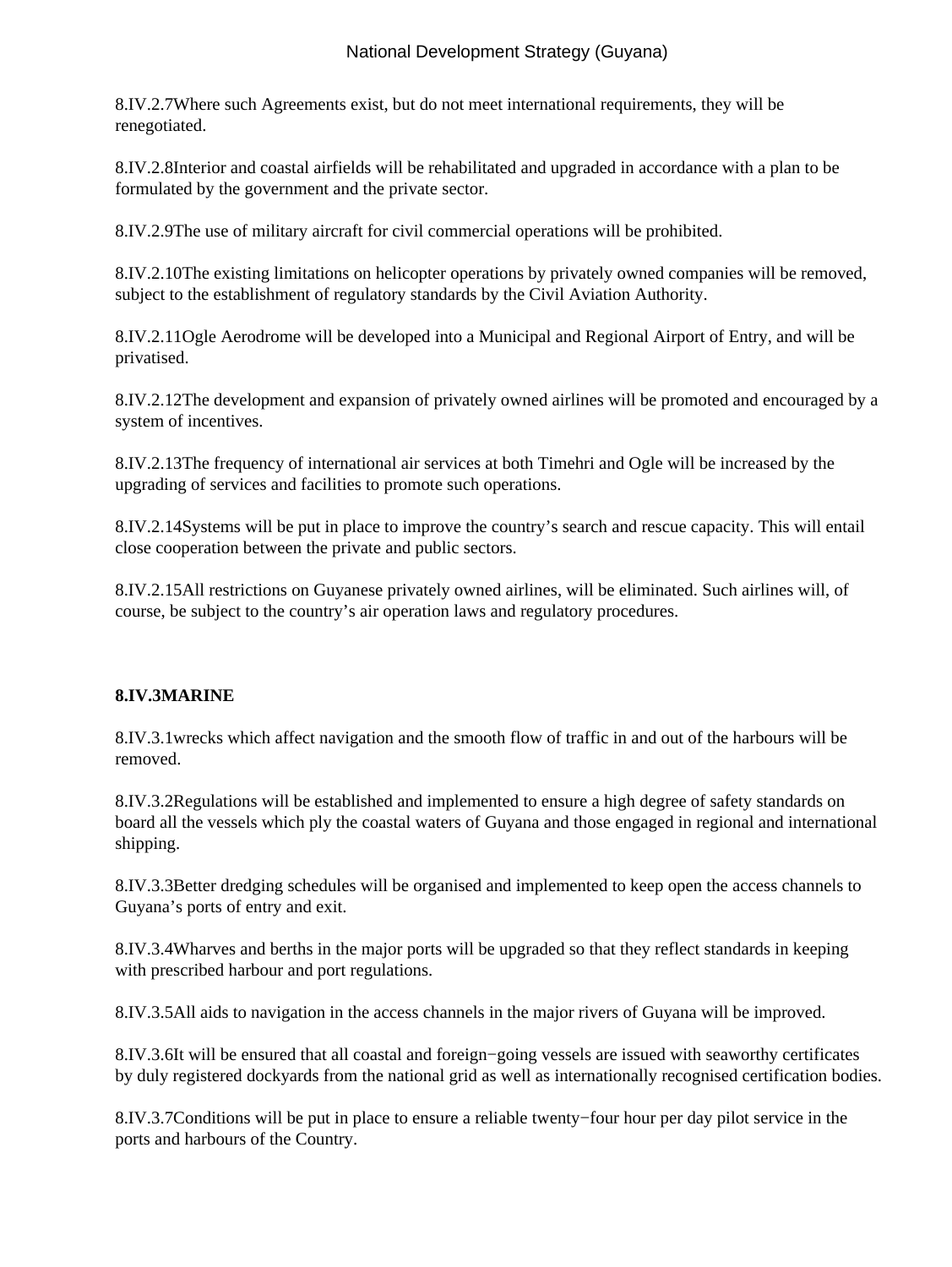8.IV.3.8 It will be ensured that the design of bridges be such as not to restrict the normal size of barges which enter our rivers and travel to their upper reaches.

8.IV.3.9 A canal will be dug to link the Demerara and the Essequibo Rivers in order to reduce the distance, time and costs of transportation between Essequibo and Demerara. This canal will significantly decrease the cost of transporting quarry products and lumber from the Mazaruni, Cuyuni, and Essequibo Rivers to other parts of the country.

8.IV.3.10 A comprehensive study will be conducted of the waterways in Guyana to ascertain whether the establishment of canal linkages between various rivers would be feasible, both physically and economically.

8.IV.3.11 A Maritime Administration will be established as a matter of urgency. This would allow for Port State and Flag State Control regulations to be administered and enforced. This is of particular importance since the State is now party to the Caribbean Memorandum of Understanding on Port State Control.

8.IV.3.12 The Harbours Division will be separated from the Ferries Division to facilitate a greater concentration on the development of the port. The new entity will be established as the National Ports Authority. All navigable waters, inclusive of the economic zone, which are under the jurisdiction of Guyana, will fall under the Harbours/Port Authority in terms of regulations.

8.IV.3.13 Given the fact that Guyana has acceded to a significant number of key International Maritime Conventions, provision will be made for these to be incorporated into comprehensive new national legislation to guarantee full compliance.

8.IV.3.14 As a flag State, Guyana will ensure that the requisite provisions are in place to provide continuous training for its seafarers, at least at the deck ratings level. With the enforcement of the International Regulations pertaining to Standards of Training and Certification of Watchkeeping Officers (STCW) 1995, Guyanese seafarers are finding it extremely difficult to keep their places on board foreign vessels because they are not certified in keeping with the STCW 95 Convention.

8.IV.3.15 The Coast Station will be upgraded to offer an effective service to the maritime community. This would include 24 hours per day VHF and HF services to facilitate, *inter alia* Search and Rescue Operations. At the present time this facility, for which the Guyana Telephone and Telegraph Company is responsible, is non−functional.

8.IV.3.16 Deep Water Harbour:

8.IV.3.16.1 It is projected that the development of road links between Brazil and Guyana, and Guyana and Venezuela, would give Guyana a strategic advantage, if such a facility was utilised as a hub for cargo destined for areas in these two neighboring States where easy access by sea is not practicable. A deep water facility will therefore be established on the West Bank of the Demerara River within two miles of the Transport and Harbours Department Stelling at Vreed−en−Hoop. This area is easily accessible from the main ships' channel, and could be easily connected to the West Demerara Highway.

8.IV.3.16.2 The Berbice River deep water facility will continue to be dredged and maintained.

8.IV.3.16.3 Consideration will be given to the use of small gas turbine shallow displacement vessels to gain access to the interior regions of the country thereby enhancing eco−tourism development.

8.IV.3.16.4 Standards will be established for horizontal and vertical clearances under new bridges across rivers such as the Mahaica and Mahaicony. The horizontal clearance will be 120 feet and the vertical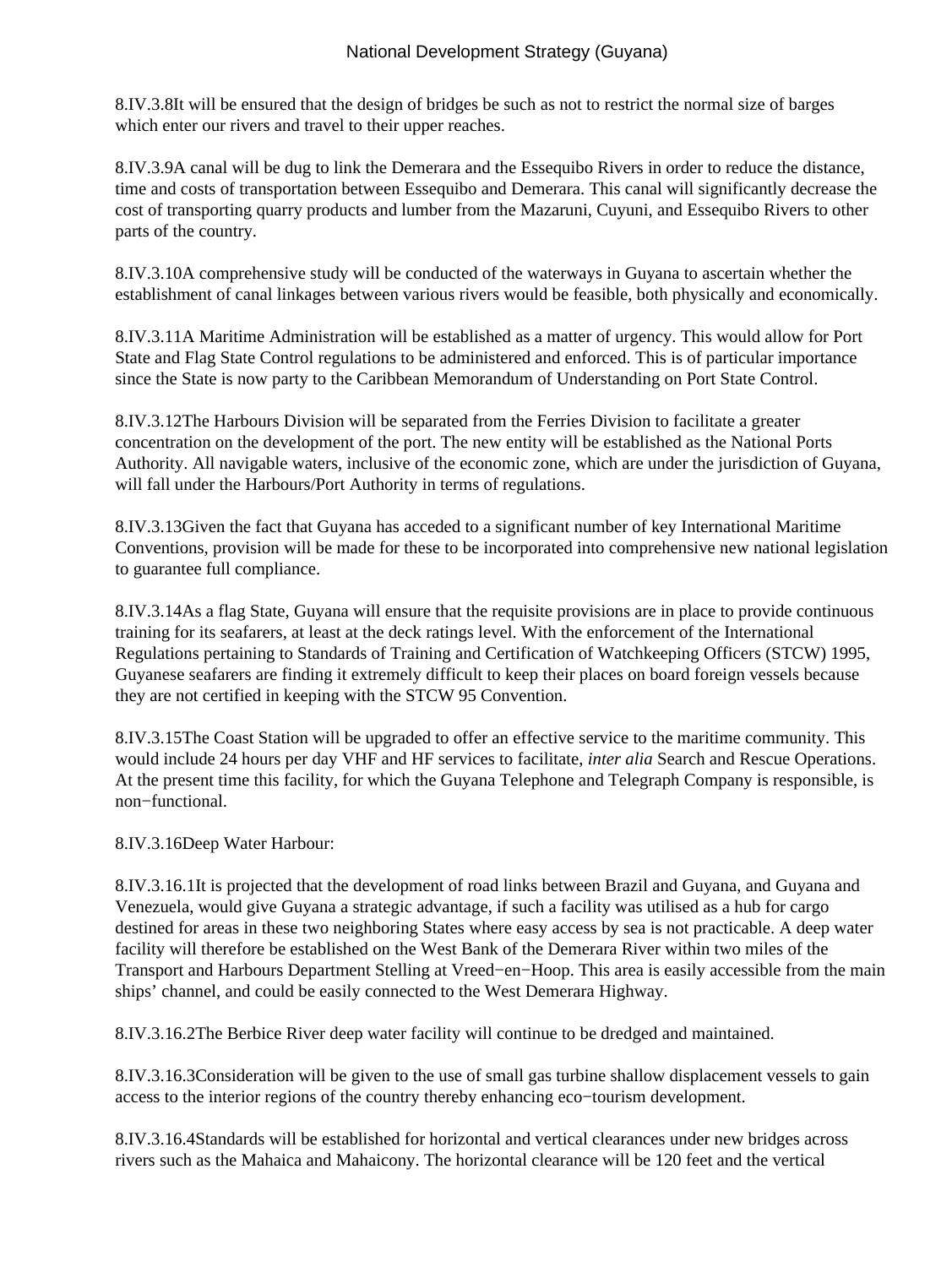clearance 7 feet, above mean high water level.

#### 8.V PRELIMINARY INVESTMENT PROGRAMME

### 8.V.1 ROAD

8.V.1.1 The following projects are identified for investment over the next five year period:

(i) Completion of the Essequibo Coast Road Rehabilitation Project.

(ii) Completion of the Main Road Rehabilitation Programme Phase 1 − Timehri to Mahaica.

(iii) Completion of the Main Road Rehabilitation Programme Phase 11 − Bridge Rehabilitation.

(iv) Rehabilitation of the ECD Road from Mahaica to Abary, and the WCB Road from Abary to Blairmont.

(v) Improvement of the stretches of the Linden − Lethem Road between Mabura and Kurupukari and between Annai and Lethem to modern two lane geometric standard with laterite surface, and construction of a bridge across the Essequibo River at Kurupukari to replace the ferry.

(vi) Reconstruction of the East Bank Demerara Road between La Penitence and Peter's Hall as a four lane highway.

(vii) Construction of a bridge across the Berbice River, with its access roads.

(viii) Construction of a new highway between Georgetown and Soesdyke.

(ix) Construction of a road between Parika and Suribanna and between Patentia and Kamuni.

(x) Rehabilitation of the Corentyne Highway.

(xi) Paving the Linden − Mabura stretch of the Linden − Lethem Road.

(xii) Improvement of the road between Linden and Bartica to enable cars to travel on it, and construction of a bridge in the vicinity of Kokerite Island to replace the ferry between Suribanna and Sherima. 

(xiii) Improvement of the road between Linden and Kwakwani to enable cars to travel on it.

(xiv) Construction of bridges over creeks on the road between Lethem and Marudi.

(xv) Construction of a two lane road between Moleson Creek and Orealla. 

(xvi) Execution of a feasibility study for a high level bridge across the Demerara River to replace the DHB.

(xvii) Improvement of the roads connecting Bartica, Mahdia and Issano.

(xviii) Construction of a network of roads connecting the villages and towns in Regions 8 and 9.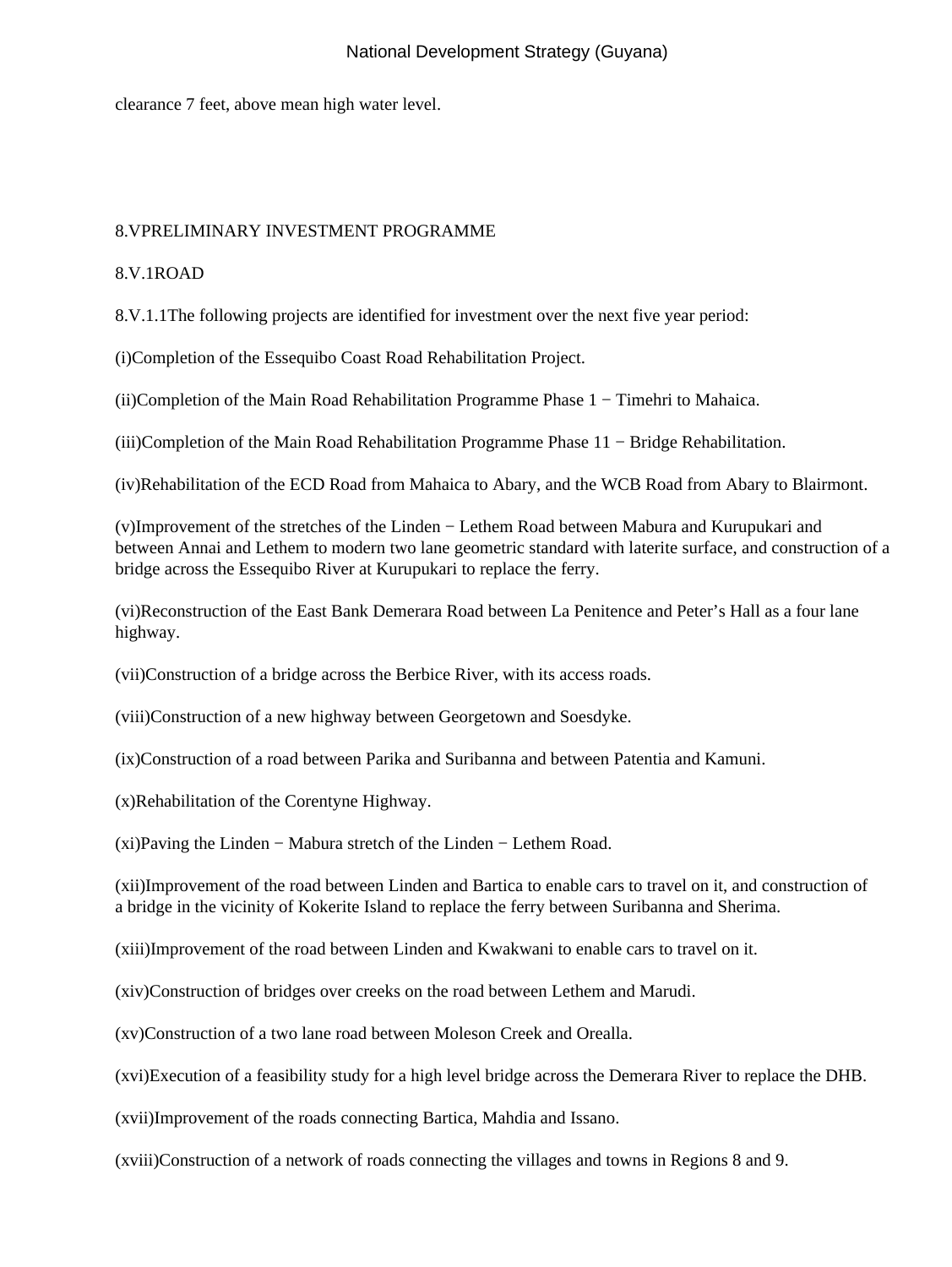(xix) Construction of a network of roads in the Intermediate savannahs.

(xx) Construction of a bridge over the Berbice River.

 $8.V.2$  AIR

8.V.2.1 The following projects are identified for investment over a five–year period:

Safety and security would be given priority in the following long−term programme.

(i) Cheddi Jagan International Airport, Timehri:

- ♦ Extension of the main runway (subject to results of the feasibility study)
- ♦ Resurfacing of the runways
- ♦ Apron Expansion
- ♦ Rehabilitating and improving runway approach lights
- ♦ Construction of a cargo complex, including freezer facilities
- ♦ Upgrading the crash/fire rescue service
- Implementing the CNS/ATM system, inclusive of equipment modernisation in the air navigation and DGPS ♦ systems

(ii) Implementation of the preliminary master plan for Timehri and Ogle airports prepared under UNDP/ICAO Project (1993) updated to reflect current trends and needs.

(iii) Development of Ogle Municipal and Regional Airport:

- ♦ Construction of new runway and taxiways
- ♦ Construction of new Terminal Building
- ♦ Improvement of Navigational and Telecommunication Aids
- ♦ Construction and Improvement of Air Traffic Control Tower
- ♦ Improvement of Fire Hall and CFR Equipment
- (iv) Upgrading and Rehabilitation of Interior and Coastal Airfields
- (v) Provision of modern Search and Rescue resources to the Civil Aviation Authority.

#### CHAPTER 9

## SUGAR

## 9.I BASIC FEATURES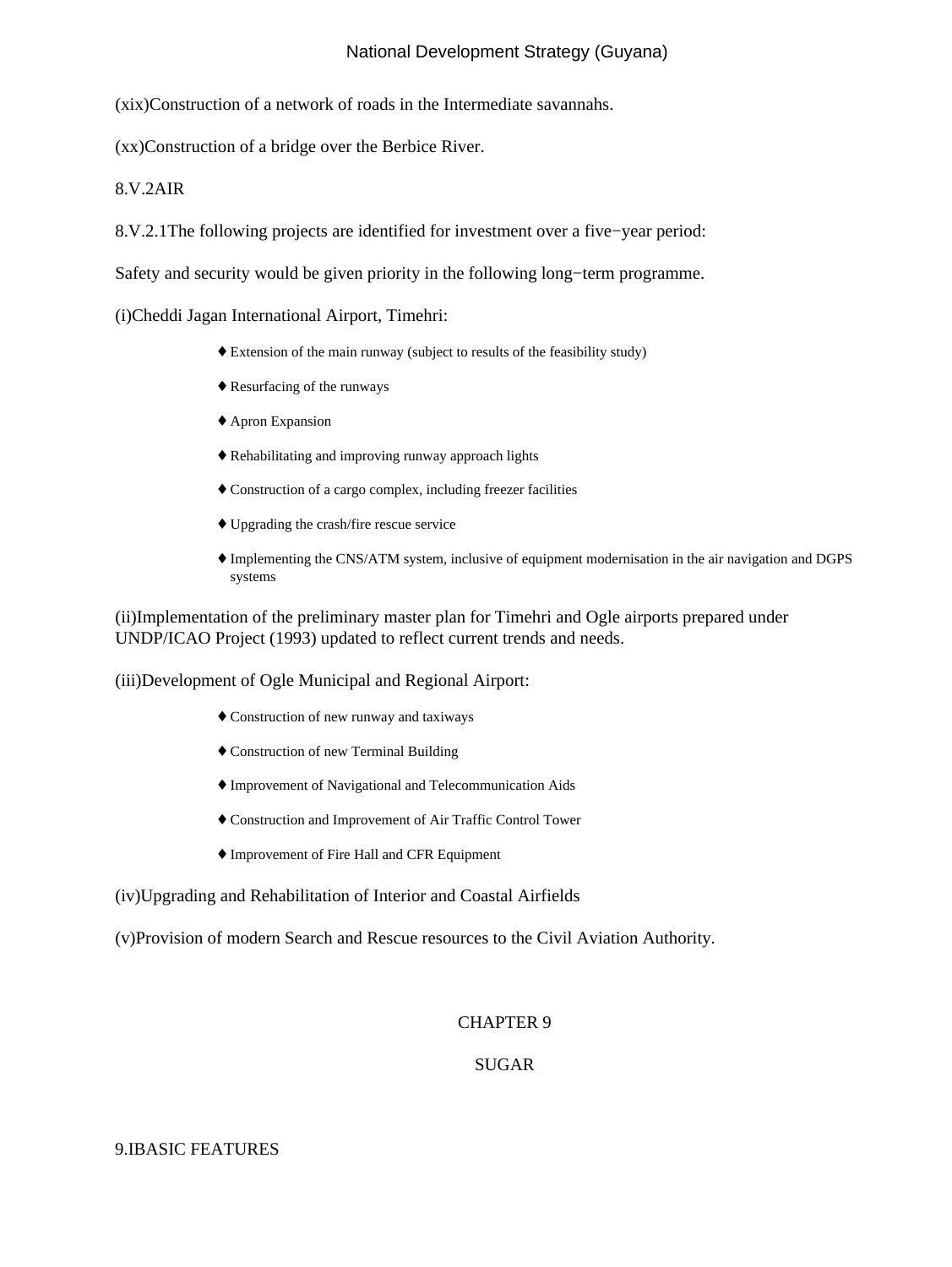9.I.1 Guyana's sugar is produced by a state–owned enterprise, the Guyana Sugar Corporation (GUYSUCO). Although a parastatal, the corporation has been managed since 1990, under a management contract, by a privately owned British Company, Booker−Tate.

9.I.2 The company's mission statement reads as follows: "To establish world–class standards in agricultural practices, sugar factory efficiencies, environmental protection and the productive use of human resources − in order to achieve sustained profitability in any foreseeable marketing environment − so that the sugar industry can make a full contribution to the economic, technological and social progress of Guyana."

9.I.3 The sugar sector, which is export–oriented, contributes immensely to Guyana's socio–economic development: 16 percent of the country's total GDP and 30 percent of its agricultural GDP are derived from this commodity; it is the largest *net* earner of foreign exchange in the country; and it is the biggest corporate contributor to public revenue. Moreover, it directly employs 25,000 people or about 10 percent of Guyana's labour force; indirectly, it absorbs a further 10 percent of the country's citizens.

9.I.4 Perhaps of as great importance are the services which GUYSUCO provides to the communities in which it operates, in the areas of education, training, health, housing, water and recreation. Indeed, distinct sugar communities exist in Guyana, with all the characteristics of company towns.

9.I.5 Although Guyana had produced 395,000 tonnes of sugar in 1971, output had dropped to about 130,000 tonnes by 1990. Since then, however, production has steadily increased to over 300,000 tonnes in 1999.

9.I.6 GUYSUCO holds 164,000 acres of Guyana's lands, all on the crowded coastland. Indeed, it is the largest agricultural entity in the country. On average, depending upon cultivation practices, and the disposition of land for human settlement, services and recreation, it occupies between 90,000 and 100,000 acres. It is estimated that about 50,000 acres of GUYSUCO's land holdings are either lands which are not under cane, or lands which have been permanently abandoned.

9.I.7 GUYSUCO is a relatively high–cost producer of sugar. Its cost of production was US\$0.23 per pound in 1995/96 and 1996/97, and US\$0.22 in 1997/98. It is estimated that in 1998/99 the production cost was also US\$0.22 per pound. This compared unfavourably with the production costs of the U.S.A., North East Brazil, Mauritius, India, Fiji, Australia, Guatemala, and Malawi, for example.

9.I.8 These production costs are not evenly distributed across Guyana. They are highest in the western regions of the country: in Wales, Uitvlugt, LBI and Enmore − the Demerara estates; and lowest in the other four of the eight estates which exist in Guyana: Skeldon, Albion, Rose Hall and Blairmont. The differences in productivity between these two groups of estates are partly due to agro−climatic conditions and, it is sometimes claimed, to contrasting management practices.

9.I.9 Despite its comparatively high production costs, GUYSUCO is able to sell almost all its production in Europe, the U.S.A. and in CARICOM countries. This is because of the EU/ACP Sugar Protocol; the EU/SPS programme; the USA sugar programme; and the Common External Tariff (CET) which CARICOM countries apply. These various agreements and arrangements give preference to the entry of Guyana's sugar at prices that are usually higher than the so−called "world−market" price, or more properly, the price of sugar in the non−preferential market.

9.I.10 The fact that the value of the Guyana dollar has depreciated somewhat over the years has assisted GUYSUCO in the payment of local costs, such as salaries and wages, simply because the foreign exchange which it earns abroad realises more Guyana dollars and stretches farther.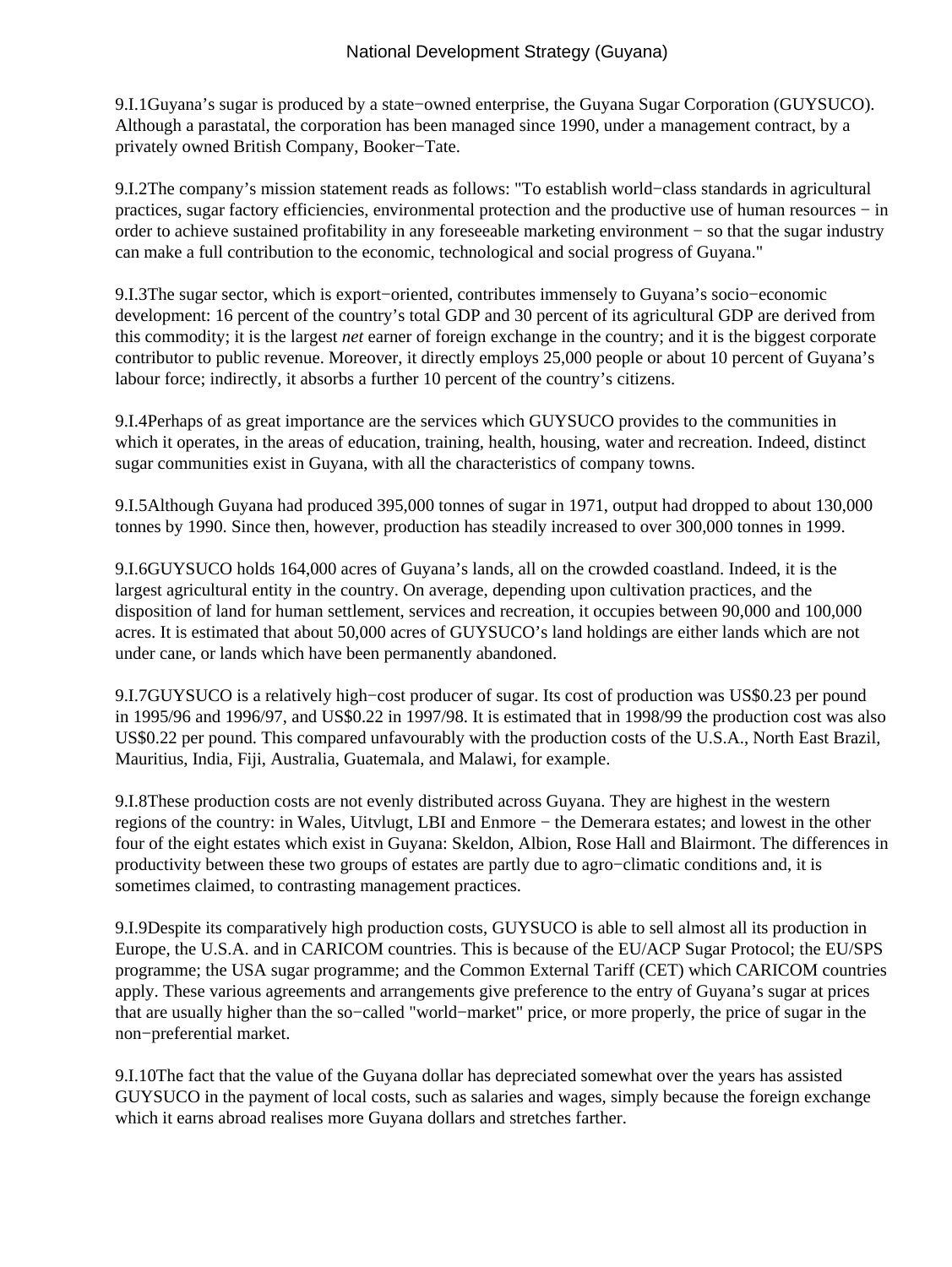9.I.11 Although some of the sugar–cane that is grown in Guyana is produced by farmers, as opposed to GUYSUCO's estates, the country has the lowest farmer/estate cane ratio among CARICOM sugar producers. Thus, in the crop year 1997/98 the farmer/estate ratio in Barbados was 66:34; in Belize, and St. Kitts and Nevis 100:0; in Jamaica 53:47; and in Trinidad and Tobago 58:42. In Guyana, however, the farmer/estate cane ratio was 10:90, quite the reverse of that obtaining in the other countries.

9.I.12 Cane farmers in Guyana receive a higher proportion of the returns that are obtained from the sale of sugar than in any other country in the Caribbean region.

9.I.13 Even though extensive repairs have been undertaken in recent years, the eight sugar mills in Guyana are generally not only old, but obsolescent. Moreover, the small capacity of these mills does not permit GUYSUCO to benefit from the scale−economies that are inherent in modern mills, and that are necessary if the industry is to become competitive.

9.I.14 Much of the old farm machinery, with which GUYSUCO operated until the mid 1990s, has been replaced. However, the industry's field operations are not as modernised and mechanised as they might be.

# **9.II GUYSUCO'S FUTURE PLANS**

9.II.1 As has been noted, sugar production in Guyana is basically uncompetitive. In other words, were it not for the preferential treatment which it now receives, GUYSUCO would find it difficult to survive. In order to overcome this difficulty, GUYSUCO has formulated a plan which it claims, if implemented, will enable it to become "an entrepreneurial, customer driven, retail market oriented producer of top−quality sugar and associated value−added by−products, at a cost which will enable it to compete in any foreseeable market environment."

9.II.2 The objectives of the plan are to increase production to 435,000 tons per annum; reduce the costs of production to US 10 to 11 cents per pound; sell to more countries in CARICOM than they now do; increase the total volume of sugar exports to these territories; develop more regional markets; add value to the basic output through the production of special sugars, and the introduction of new pack sizes and packaging; establish a distillery, if this proves feasible; build a sugar refinery; and develop an intra−Caribbean market for refined sugar.

9.II.3 The implementation of the plan is to be phased. It includes, however, the following elements:−

− the construction of a new 350 tch factory at Skeldon (111,000 tonnes) from an expanded cane area;

− the designation of new lands for mechanisation;

− the closure of the Rose Hall factory, and the concomitant expansion of the Albion facilities to 415 tch (153,000 tonnes);

− the utilisation of diffusion technology at both the Skeldon and Albion factories;

− an increase of sugar production at other factories in order to secure another 171,000 tonnes of sugar per annum;

− the upgrading of agricultural practices, and the introduction of new varieties; and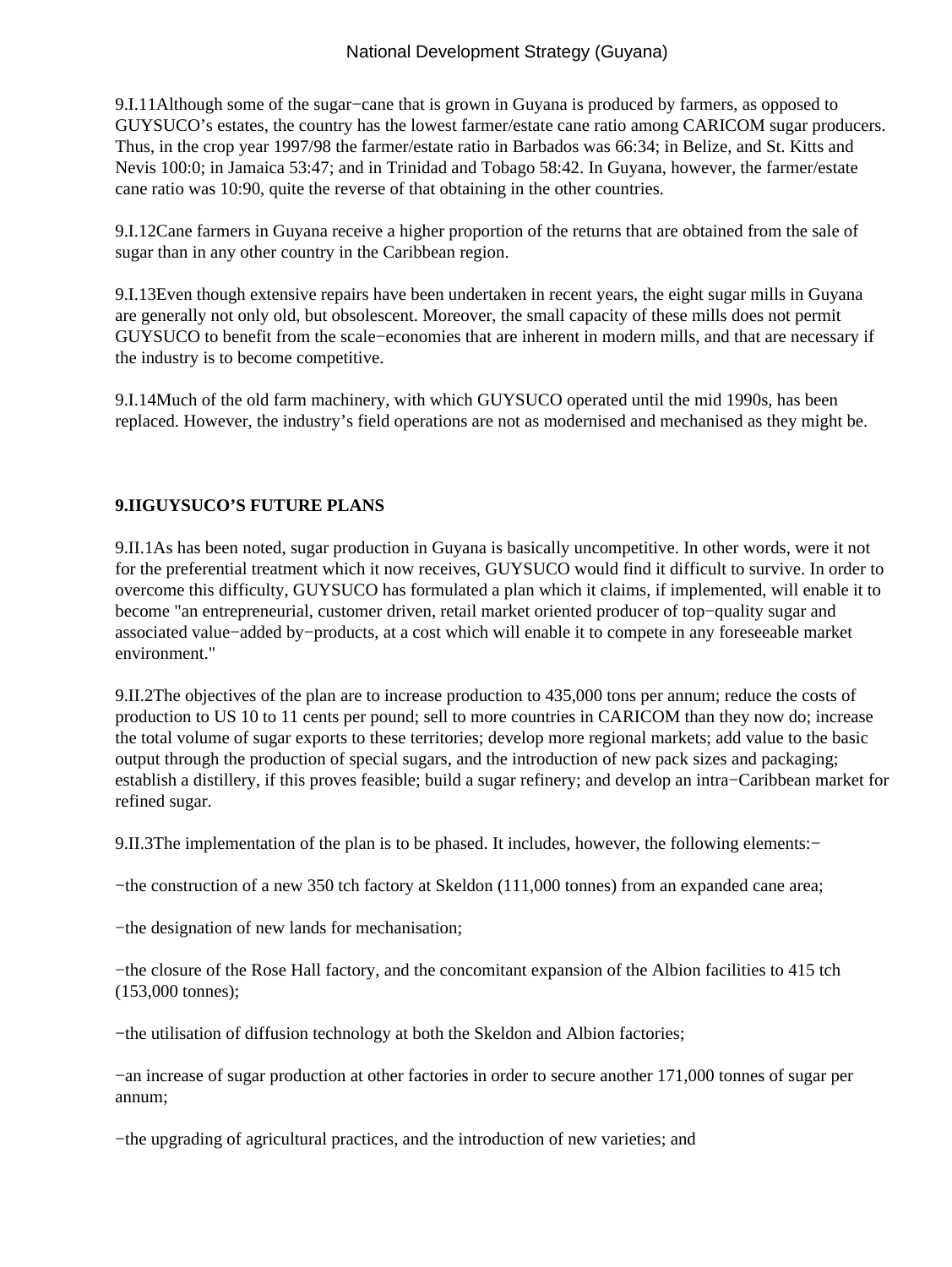− the co–generation of power from both the Guyana Power and Light Company and GUYSUCO's own bagasse, for use in the new and expanded factories.

9.II.4 The company asserts that, if its plan were implemented, the benefits which would accrue to Guyana would, *inter alia* be as follows: an increase in gross foreign exchange earnings to a minimum of US\$145 million per year, and net earnings of US\$80 million; the generation of cash resources sufficient to pay dividends from the year 2006; a more equitable distribution of income; and the enhancement of rural wealth through, for example, an expansion in the utilisation of cane produced by private farmers, and increased levels of other economic activity.

9.II.5 The plan assumes that the current preferential markets will remain, albeit at reduced prices; that Guyana will retain its SPS/SP allocation; that this allocation would be augmented by amounts accruing from those CARICOM countries in which sugar production has declined and will decline and therefore fail to meet their preferential targets; and that sugar sales from Guyana to other CARICOM countries would increase to 80,000 tonnes. This last assumption is based on two considerations. First, that CARICOM, at present, imports 120,000 tonnes from outside the region; and second, that the imposition of its Common External Tariff would enable Guyana to be more competitive in CARICOM markets than producers from outside the regional arrangement.

9.II.6 Other measures which would be taken to improve productivity encompass the restructuring of the administration and management both on the estates and at the corporation's head office; the amalgamation of contiguous estates; the out−sourcing of a range of activities and services wherever these prove to be cost−effective; the mechanisation of cane loading; and the introduction of modern processing technology into existing factories.

9.II.7 The new plan envisages, for the Skeldon expansion, the addition of 2,120 hectares of new land at Manarabisi, and a further 6,000 hectares between Skeldon and the Canje river. Thirty percent of the production from this increased area will be derived from cane farmers.

9.II.8 For the Albion/Rosehall consolidation, 2,476 hectares of new land, south of the 43 Koker expansion, will be taken over. There will also be an expansion of cane farmers' land at Blairmont. Moreover, temporarily abandoned land in the East Demerara area will be brought back into cultivation.

9.II.9 The total costs to be incurred would be US\$200 million: US\$87 million for the new Skeldon operations; US\$64 million for the expanded facilities at Albion; and US\$49 million for the refurbishing of other estates. This amount excludes routine replacement expenditure and contingencies. It is projected that these amounts would be raised from loans (US\$130 million); the company's own resources (US\$40 million); and the sale of land (US\$30 million). The possible sources of the loans that are discussed in the plan are listed as offshore borrowings denominated in Euros/US dollars to match revenue streams; concessionary loans to meet providers' requirements; commercial−corporate bonds/commercial paper to be issued for local borrowing; suppliers' credit; and lease purchases.

# **9.III ISSUES AND CONSTRAINTS**

## **9.III.1 Prices and Markets**

9.III.1.1 The importance of the sugar industry to our country's development, now and in the foreseeable future, cannot be over−emphasized. On the one hand, it is evident that a strategy must be formulated which would ensure that the sector continues to contribute, and indeed increase, its contribution to the country's well−being. On the other hand, because many of the factors which might influence the degree of its contribution to our economy are beyond our control, it is imperative that we proceed in a measured manner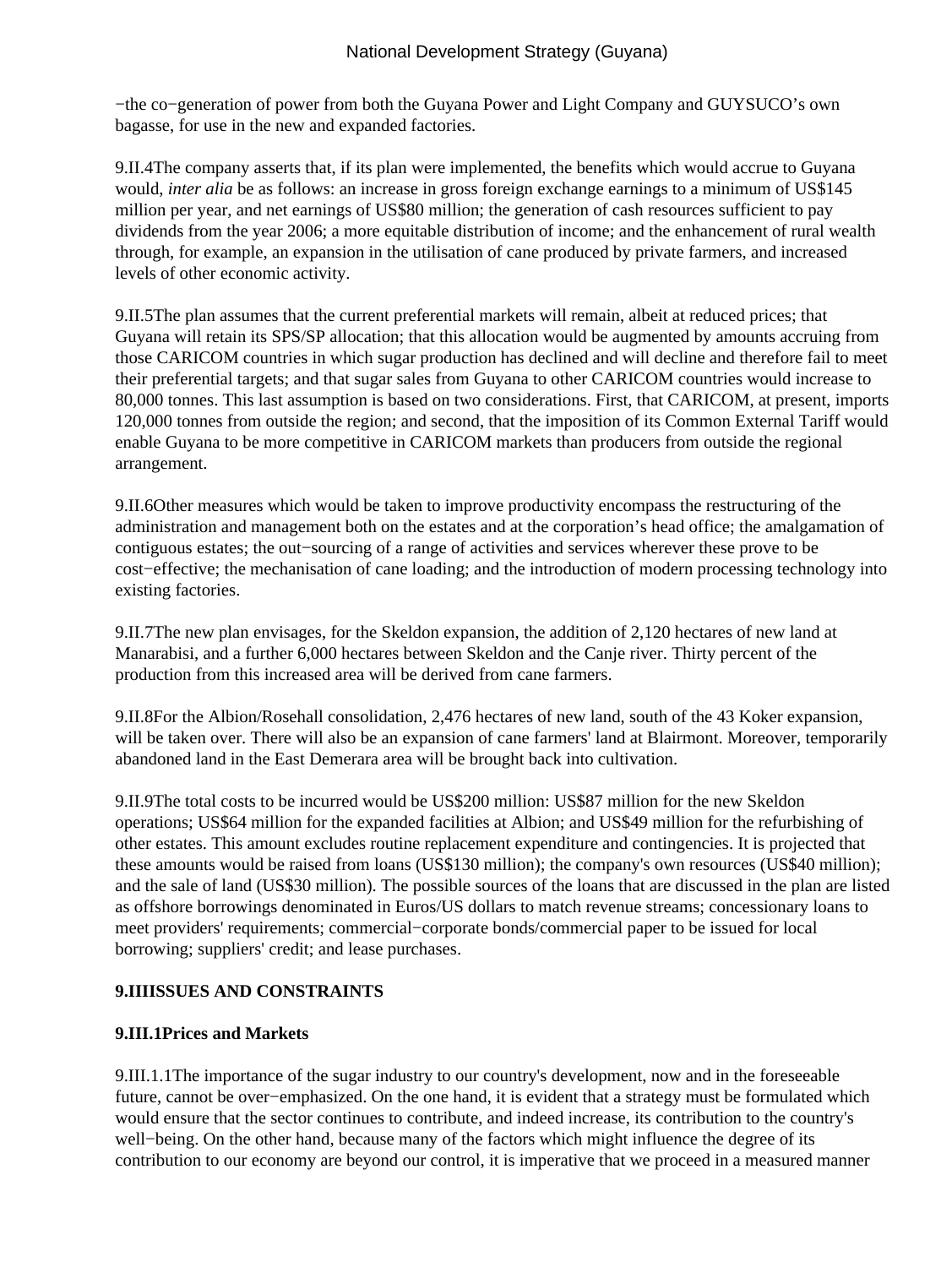and not over−commit our scarce financial resources to a programme of development that might be founded on insecure assumptions and premises. The assumptions to which we refer are the future world price of sugar, the share of the CARICOM market for Guyana's outputs of sugar and sugar products, and Guyana's ability to compete in the globalised world.

9.III.1.2 All the evidence suggests that at least to the end of the first decade of the twenty–first century, Guyana would continue to have preferential access to the EU sugar market. In addition, if the current CARICOM agreements hold, as we fully expect them to do, access to this sugar market is also assured. It cannot be stressed too much, however, that what is being emphasized here is *access.* **To sell in these accessible markets, Guyana's sugar export prices must be competitive.**

9.III.1.3 It is submitted that it would be a somewhat futile exercise for us to engage in calculations which would somehow indicate what will be the future world price for sugar after the current preferential prices are reduced. It would be an exercise in futility for three basic reasons. First, a time horizon of ten years is too long for any meaningful forecast to be made in regard to the price of a commodity such as sugar, simply because technologies tend to change, there may be significant structural changes in the political economy of the industry, and also because it only takes two to three years to bring idle land into cultivation. Second, there is really no "world price", because most of the world's sugar is either sold in preferential or in home markets in which prices differ considerably, are often subsidised, and are definitely not market prices. Third, the "residual sugar price" or the non−preferential sugar price, has fluctuated wildly over the last decade and a half. There is consequently no reliable trend on which to assess prices, and even if there had been such a trend, because the residual market is only a portion of world consumption, such a "trend" would have little validity in a non−preferential world.

9.III.1.4 It follows, therefore, that it is not entirely convincing to base the future of what is certainly one of the most important industries in the country merely on forecasts of future prices (no matter who has made these forecasts). What has to be done, in undertaking the hazardous task of assessing the country's future competitiveness in this area, is to examine the price structure of both GUYSUCO and competing producers, in order to determine which producer, or which country, would have the competitive edge.

9.III.1.5 It should be emphasised that we are not suggesting that Guyana will not be in a position successfully to compete with those countries which already incur lower costs. What we are asserting is that GUYSUCO can do so only if radical changes are made in its sugar cane production methods, particularly in West Demerara; and in its sugar cane procurement practices and the prices it pays for farmers' cane. In addition, its management and administration of the various sugar estates will have to be tighter and less costly; and the productivity of its factories will have to be considerably enhanced. Moreover, transportation and shipping costs, which comprise a relatively large proportion of the corporation's expenditure will have to be considerably reduced. Furthermore, in order for GUYSUCO to improve its competitiveness, it will have to mechanise a significant proportion of its field operations.

9.III.1.6 The position is not one of unrelieved gloom. On the contrary, it appears that, for several reasons, GUYSUCO is in a position to meet these requirements for increases in productivity and, therefore, of becoming competitive.

9.III.1.7 First, the evidence suggests that if a controlled drainage and irrigation regime is applied to the West Demerara estates, the water content of the soils could be considerably reduced at specific periods in the growing cycle, and, as a consequence, the sucrose content of the cane would be significantly increased. In addition, there are methods of ripening which also could contribute to the enhancement of the cane's sucrose content. Indeed, there is much evidence demonstrating the close correlation between the application of these agronomic and chemical methods and the profitability of the West Demerara estates.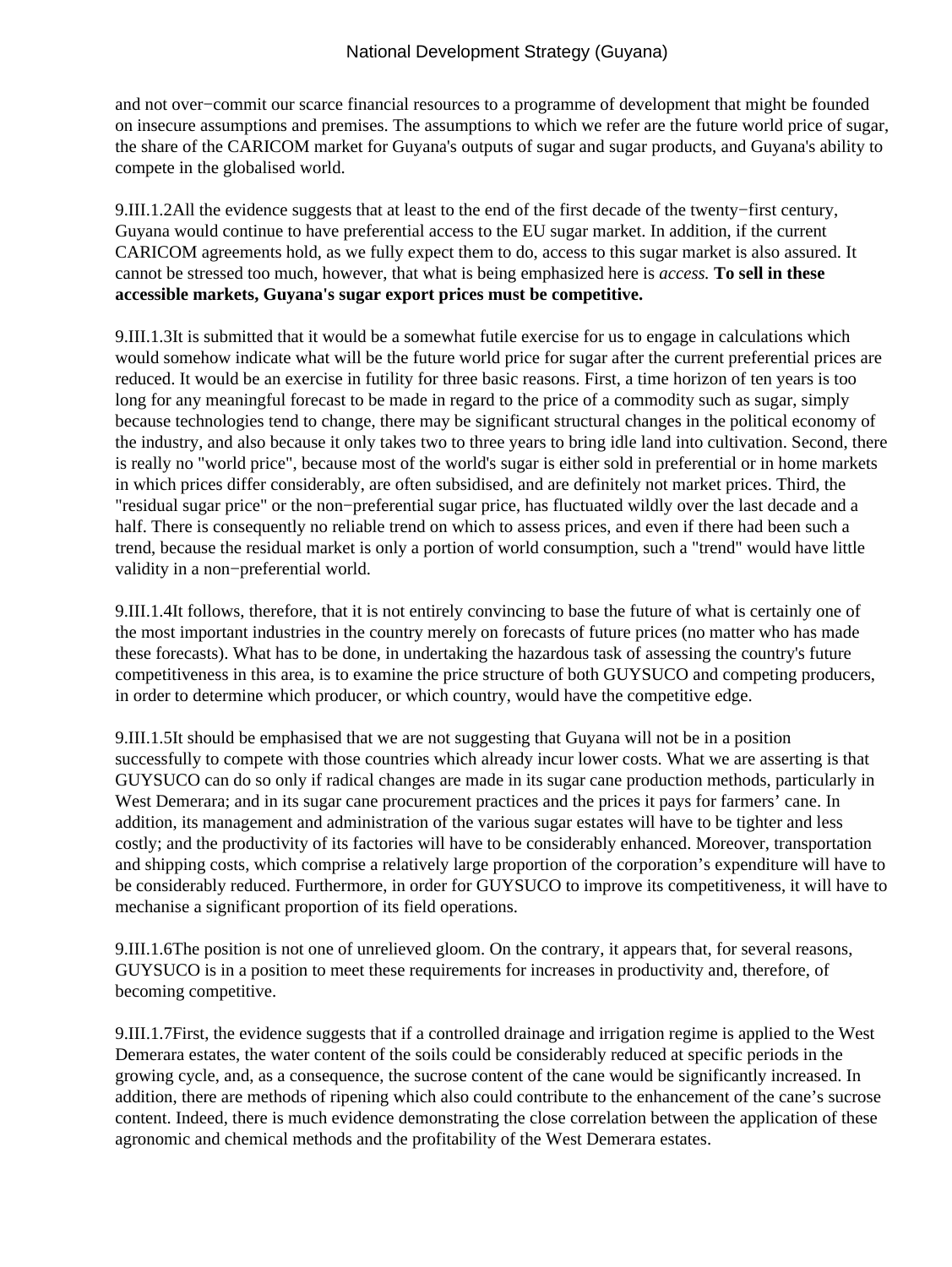9.III.1.8 Second, it is possible to reduce the unit cost of cane purchased from private cane farmers, to bring it into line with the prices paid to similar producers in other countries, by assisting them to increase their productivity. If this were done, the total financial benefits accruing to the farmer would be most rewarding, but GUYSUCO's unit costs would be reduced. In other words, it would pay to devote more resources to the training of cane farmers in all aspects of sugar cane production.

9.III.1.9 Third, there appears to be a shortage of administrative managerial, and technical skills on several estates. This affects the company's productivity and competitiveness. If steps are urgently taken to train the required personnel, or even to hire professionals of competence, GUYSUCO's competitive position would be much improved.

9.III.1.10 Fourth, with the company's plan to purchase a new modern factory, and to amalgamate others, not only would productivity be much improved, but the company would be able to enjoy the benefits of scale economies that are now denied it. Moreover, the company's energy costs, which are a not insignificant portion of its current expenditure, would be reduced, because of its programme to utilise bagasse in much of its future production. In addition the new mills would be much more efficient than those which are now being utilised.

9.III.1.11 Fifth, with the improvement of the deep–water facility in the Berbice River, shipping and transportation costs will inevitably be lower.

9.III.1.12 Sixth, GUYSUCO proposes to mechanise its loading operations. This, too, will reduce costs.

9.III.1.13 Similar considerations apply, in large part to the East Demerara estates, which are currently the highest cost producers within GUYSUCO. They are high−cost producers mainly because, according to the corporation, they utilise a high proportion of relatively poor soils, factory capacity at Enmore and LBI is under−utilised, and management's performance is less than optimal. Steps should therefore be taken to bring new lands into cultivation as far as possible, to replace the mills over time by more efficient modern units, and to improve the effectiveness of the management.

9.III.1.14 **Our own calculations indicate, when all these factors are taken into account, that GUYSUCO would be able to reduce its production costs to about US\$0.10 per pound. Indeed, it is reasonable to expect that there would be a market for 500,000 tonnes of sugar per year, and that accordingly, GUYSUCO's unit production costs would be further reduced.** On the other hand, our investigations suggest that those countries which now produce sugar at costs that are lower than Guyana's have in several respects, already attained optimal efficiency. It is most unlikely therefore that they would be able significantly to reduce costs in the future.

9.III.1.15 Moreover, Guyana possesses an additional advantage because of its membership of CARICOM. CARICOM currently purchases 150,000 tonnes from third countries to meet their needs. Furthermore, it appears that because of production costs which range between US\$0.40 to US\$0.48 per pound, the governments of Barbados, Jamaica, St. Kitts and Trinidad effectively subsidise sugar production in their countries. This is most unlikely to continue. The captive CARICOM market can therefore provide a most lucrative cushion for our production.

#### 9.III.2 Training

9.III.2.1 The new programmes that are planned for the rejuvenation and expansion of the industry would require a number of personnel in new disciplines, and an upgrading of the skills of many of those who are now employed in GUYSUCO. Indeed, there appears to be a shortage of managerial and technical skills in every major activity within the industry. Training will be needed, for example, in co−generation, in the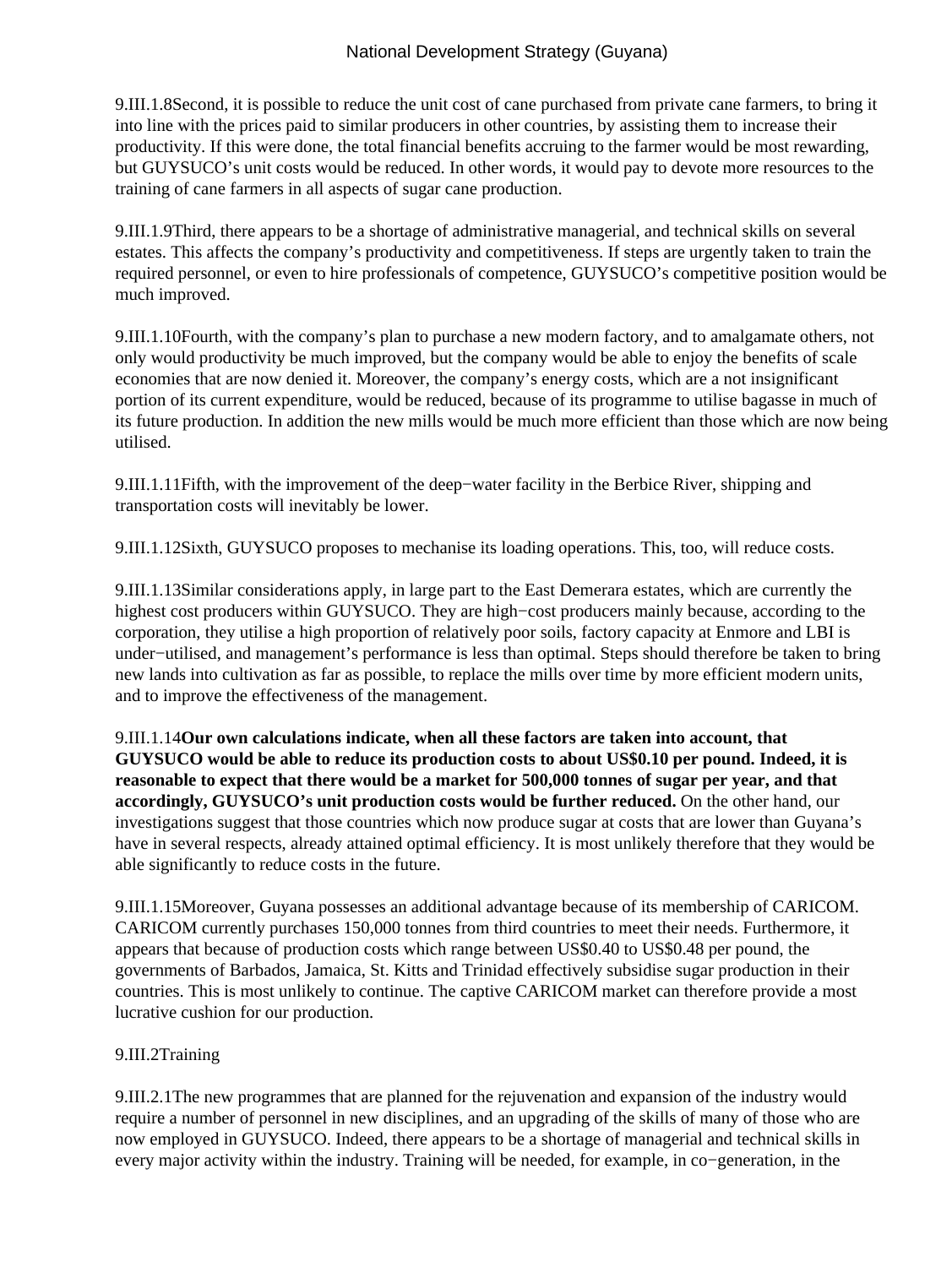operation of the proposed distillery, in the packaging and manufacture of special sugars, and in sugar refining practices. Moreover, the management, administrative and negotiating skills of GUYSUCO's top Guyanese need to be somewhat enhanced. It will be necessary also to train both factory and field workers in many areas which will be innovations for most Guyanese: in the new factories, and with new types of field machinery.

#### 9.III.3 Land

9.III.3.1 Land issues in Guyana are most complex. It is for this reason that a chapter in this Strategy is specifically devoted to this topic. However, because GUYSUCO is the largest single occupier of land on Guyana's coast, its land holdings and their disposition deserve special consideration. As pointed out earlier, GUYSUCO holds 164,000 acres of the country's land. The average size of its eight estates is therefore approximately 20,500 acres. Albion, which occupies 28,166 acres is the largest, while Wales with 14,232 acres is the smallest. About two−thirds of the land held by the corporation is leased from the State, while the remaining one−third is owned by the entity. However, because GUYSUCO is a state−owned enterprise, in reality *all* the land held by the corporation is owned by the State, or by the people of Guyana.

9.III.3.2 Much of the land which GUYSUCO now controls is prime land. Furthermore, even the company's most expansionary plans will not require them to utilise all of their land holdings. In contrast, the prospects of many of the other economic and social developmental activities that are put forward in this NDS would be greatly improved if the unutilised lands were to be taken back by the State. This is true for housing programmes; for the development of other types of agricultural products, including aquaculture; for the location of industries; and for the siting of commercial activities. In addition, it has been argued that freehold land on the coast of Guyana is remarkably high−priced, partly because the State owns so much of it, and partly because GUYSUCO holds a relatively large proportion which is not being beneficially occupied. **Steps should therefore urgently be taken to rationalise the use of the land now held by GUYSUCO** *before* **it proceeds with its plans. For, as has been pointed out, it intends to sell a significant amount of land for commercial uses in order to raise money to implement its future programmes. It must not be allowed to do so, on its own terms. In other words, it must raise the short−fall of US\$30 million, that would be occasioned if it is not permitted to sell the nation's land, from commercial loans or other sources.**

#### 9.III.4 Employment Costs

9.III.4.1 Employment costs (including incentives and non-pecuniary worker benefits) account for over sixty percent of the cost of producing a tonne of sugar in Guyana. It is evident that the company intends further to reduce its labour force in order to curtail employment costs, particularly as it would be impossible and undesirable to reduce the package of incentives now earned by the workers. This almost inevitable reduction in the labour force is obviously a factor to be taken into account in the formulation of a *national* development strategy.

## 9.III.5 Cane Farmers

9.III.5.1 Private cane farmers produce cane at a higher cost than the estates, primarily because their yields are lower and the quality of their cane inferior. These defects in the product are in turn due to ineffective drainage and irrigation systems, the relatively primitive nature of the technology that is applied, and the inadequacy of their farming practices. In addition, the co−operatives and private groups which grow sugar cane, tend to be disorganised. Nevertheless, it is desirable, for social reasons, and, as we have seen, ultimately for financial reasons, that private cane farming outputs be increased significantly above their current low level. Accordingly, the inefficiencies that are inherent in the system will have to be rectified.

9.III.5.2 The present procedures for establishing cane prices are cumbersome and, more important, do not appear to be either equitable or to be designed to improve efficiency. There are two determining aspects of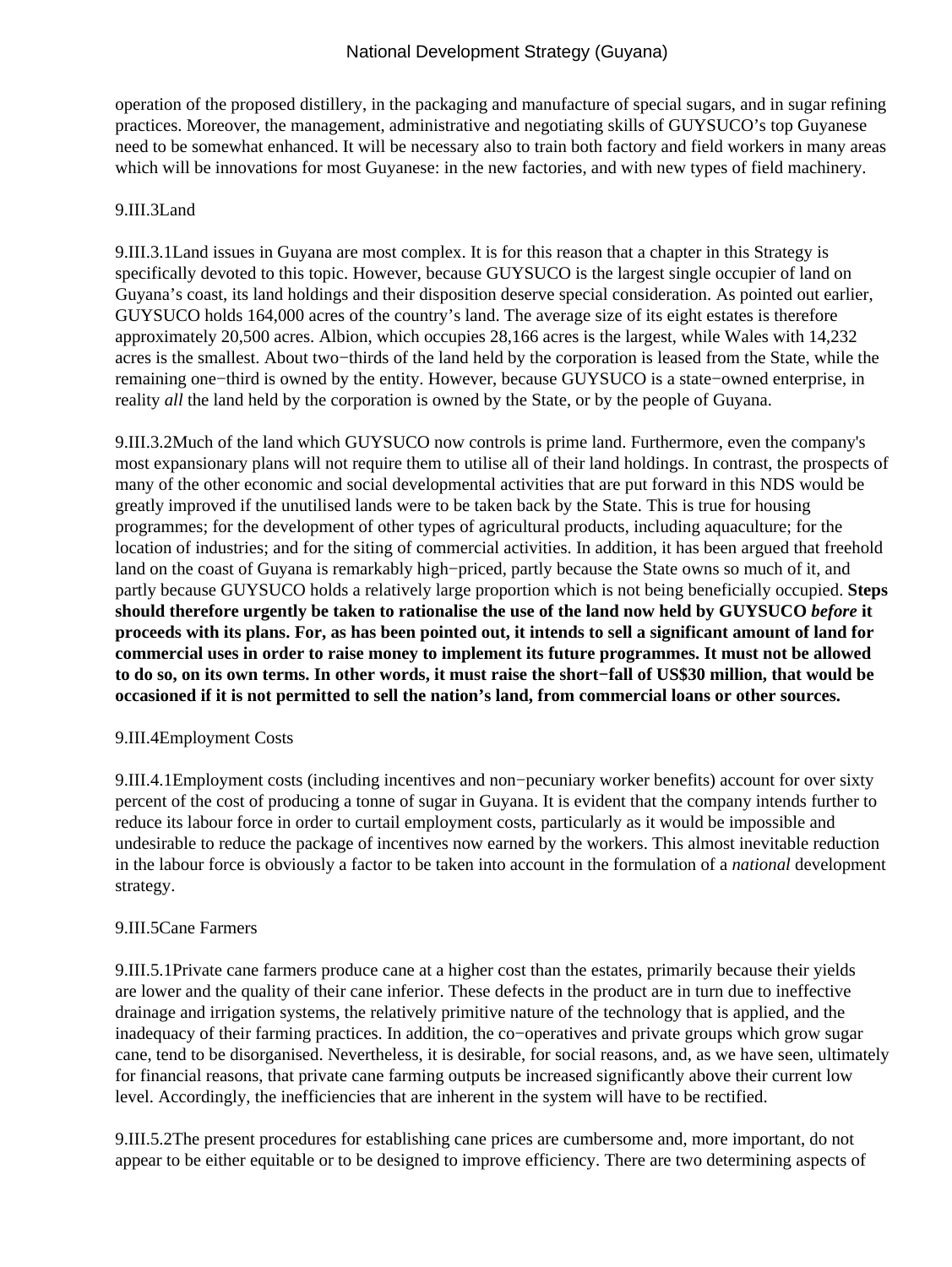the present price structure for farmers' cane: the method whereby the conversion factor from cane to sugar is derived; and the proportionate distribution of the net income from this sugar between the farmer and the processor. Both of these matters are dealt with in the National Cane Farming Committee Act, No. 29 of 1975 (as amended) which establishes that the so−called Puerto−Rican formula be employed to calculate the cane to sugar ratio. The appropriateness and accuracy of this formula have been fiercely challenged by Guyanese cane farmers, and by specialists in this area. Indeed it is now generally acknowledged that the Jamaican Recovery Cane Sugar formula is more accurate and equitable. There is obviously, therefore, a need to revisit this very crucial matter.

9.III.5.3 There are also problems in respect of the share of proceeds. It appears that cane farmers in Guyana are paid more than most similar farmers in other parts of the world. In the face of this, GUYSUCO seems reluctant significantly to expand their dependence on cane farmers. However, the returns to cane farmers are directly linked to the future of the company, be it through favourable sugar prices or efficient factory recoveries. It is evident, therefore, that the entire cane farming structure, from the organisation of farmers, the provision of inputs and extension services, to the methods of calculating both sucrose content and prices, be rationalised.

#### 9.III.6 Transportation Costs

9.III.6.1 As has been emphasised elsewhere in this National Development Strategy, transportation costs for Guyana's exports are generally higher than in most other countries. This is especially true for sugar. If we are going to be competitive we will have to remove those constraints over which we have some control: the absence of an adequate deep−water harbour, the dearth of bulk loading facilities, and the inadequacy of our current port administration.

## 9.IV SECTORAL OBJECTIVE

9.IV.1 The objective of the sector is to improve the competitiveness of the industry so that it may increase its contribution to the development of Guyana.

## 9.V THE STRATEGY

9.V.1 The overall strategy will be (i) to utilise the most productive soils that are available within those agro−climatic areas which would yield the highest amounts of sugar at the lowest possible costs; (ii) to increase the productivity of the Demerara sugar estates by adopting more effective agronomic practices; (iii) to improve the quality of the milling process, through the establishment of new mills and the amalgamation of others; and (iv) to add value to the sugar cane raw−material through the expansion and deepening of the manufacturing process, the widening of the range of sugar based products that are produced, and the enhanced packaging of these products.

## 9.V.2 **Between 2001 and 2005 a detailed plan for the diversification of economic activity in those areas in which the Demerara estates are located will be formulated and implemented.**

9.V.3 **This plan will include the establishment of special micro−credit facilities the provision of training in various disciplines, trades, crafts and entrepreneurship; and the provision of land for cultivation, housing, and business development on favourable terms. In other words, a comprehensive land settlement and land redistribution plan will be implemented.**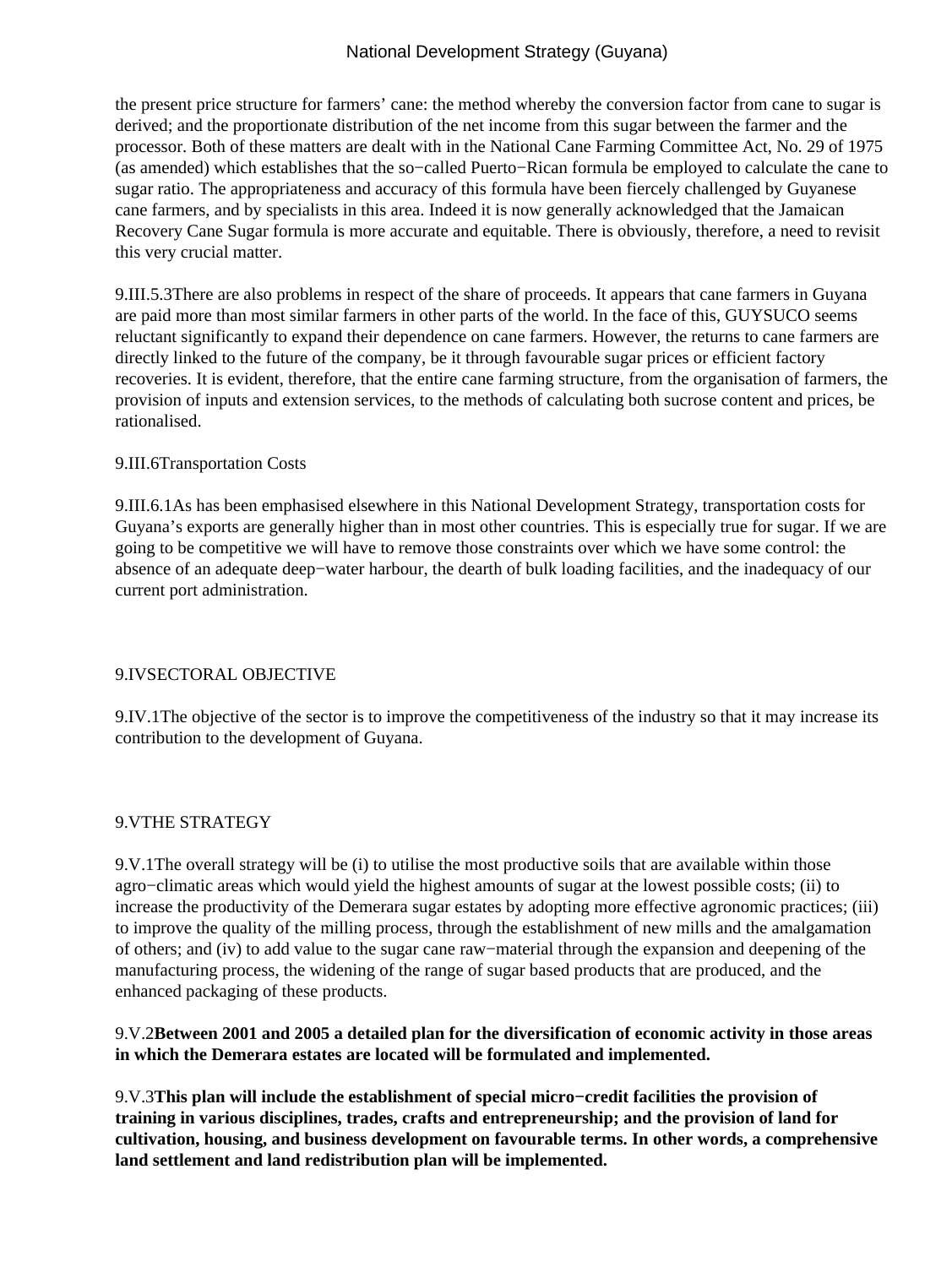## 9.V.4 **At least two housing schemes, one in Western Demerara and the other in Eastern Demerara will be established. The measures and incentives described elsewhere in this NDS, particularly in the Chapter devoted to** *Housing,* **will apply.**

9.V.5 The inhabitants of those areas will be encouraged specifically to engage in the cultivation of high−value non−traditional crops, aquaculture, and to establish specific micro−industries. They will be provided with relevant technical assistance and extension services.

### 9.V.6 **The important point is to ensure that undue reliance is not placed solely on sugar in these districts, and that there would be available other suitable options for employment.**

9.V.7 Although the main thrust of the sugar expansion programme would be in Berbice, i.e. Skeldon, Blairmont, Rosehall and Albion, where GUYSUCO'S plans for the extension of both milling and field capacity will be concentrated, sugar production in the Demerara estates will be made more competitive and, at the same time, an enabling environment for the creation of alternative development will be provided.

9.V.8 GUYSUCO's overall production capacity will be increased to 500,000 tonnes of sugar per year.

## 9.V.9 **Almost immediately, steps will be taken for** *all* **the land now occupied by GUYSUCO to revert to the State. The State will then lease to GUYSUCO, at normal rates, the land which it requires for current and future planned expansion.**

9.V.10 After consultation with representatives of the cane farmers, the National Cane Farming Act will be revised in order to make it more equitable, to increase the involvement of a greater number of cane farmers in the production of cane for GUYSUCO, to reduce production costs, and to make Guyana's cane more competitive.

9.V.11 New contracts, which will endeavour to be fair both to the cane farmers and GUYSUCO, will be negotiated.

9.V.12 Cane farmers will be provided with land to enable them to produce more cane.

9.V.13 Cane farmers will be trained in a range of agronomic skills to improve their performance. In addition, essential inputs and extension services will be provided to enable them to increase their productivity

9.V.14 **Efforts will be made to involve the workers of the industry, the citizens of Guyana, the Government of Guyana and the company which now manages GUYSUCO in the ownership and control of the industry. To this end, twenty percent of the shares will be offered to Booker Tate as a strategic partner, 20 percent to the employees of the industry, 20 percent to the citizens of Guyana, and 20 percent will be retained by the Government. The remaining 20 percent will be offered to the world at large.**

9.V.15 **A "claw−back" clause will be inserted into the agreement, in order to ensure that at least for a period of ten years after privatisation, sugar will be produced by the Company in order that the social and economic structures that are attendant on the continuation of the industry are not unduly disrupted and jeopardised.**

9.V.16 **It is important that Booker Tate agree to purchase shares in the recapitalised company, not only because they appear to possess better leverage powers in the international markets, but also because their purchase of these shares would provide evidence of their financial faith in the industry, and in the development plans which they have assisted in formulating.**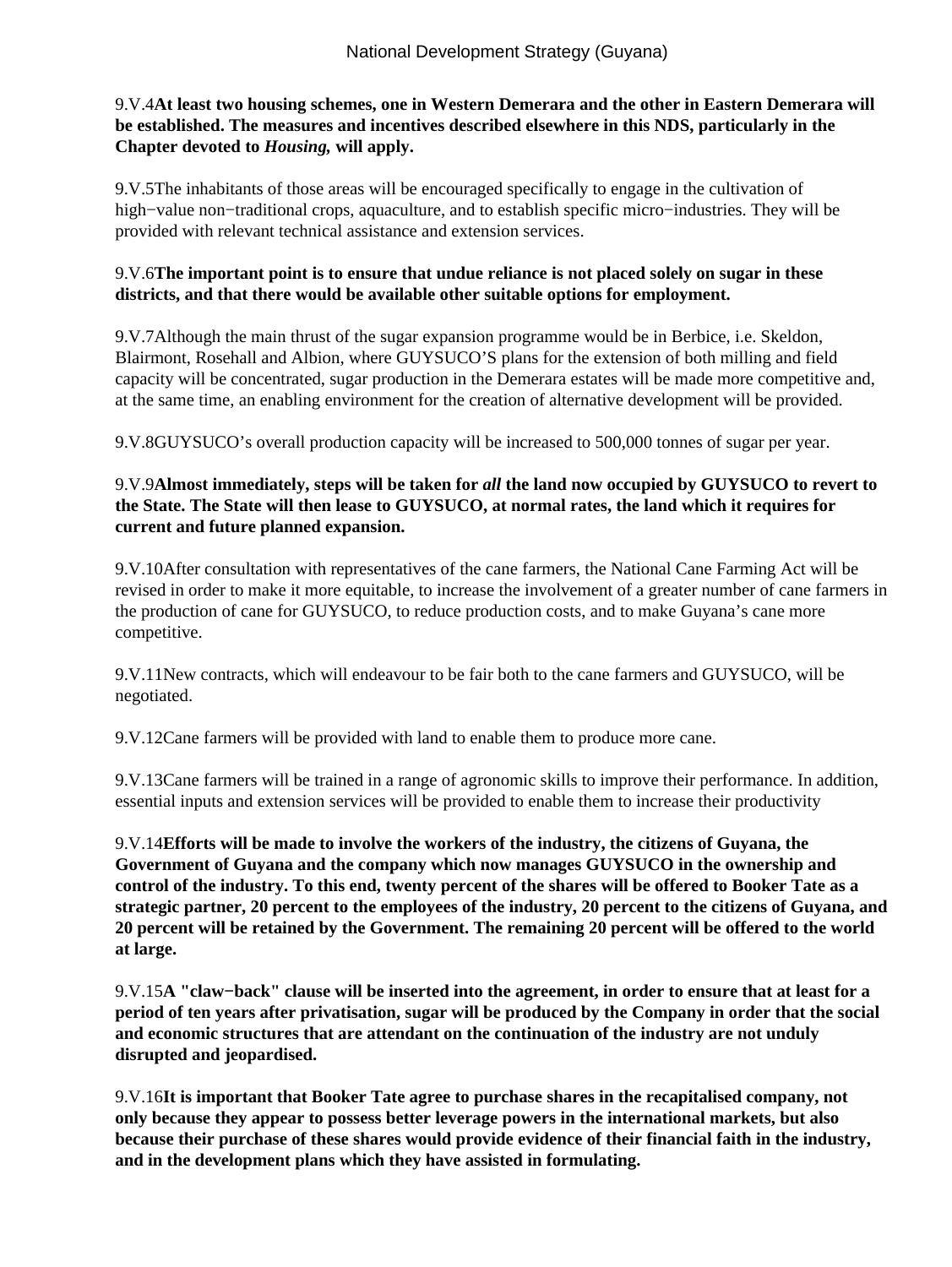9.V.17 The financial resources that are required to implement GUYSUCO's plans for the future will be raised though a consortium, put together by a lead banker, who will obtain the required amounts on the international market.

9.V.18 Intensive training courses will be mounted for all levels of the company's employees, in order to prepare them for the expansion and modernisation of the industry.

9.V.19 The Jamaican Recoverable Cane Sugar Formula, rather than the Puerto–Rican, will be employed in determining the sugar content of the sugar cane supplied by farmers to the estates.

9.V.20 Because of the importance of the CARICOM market to the survival of Guyana's sugar industry, special efforts will be made by the Ministries of Foreign Affairs and Trade to ensure that the terms of the Common External Tariff are honoured by all CARICOM members.

9.V.21 All import duties and consumption taxes will be waived for a period of five years, as for other industries.

9.V.22 The sugar levy will be abolished.

9.V.23 Mechanical loading procedures will be introduced. The possibility of engaging in mechanical harvesting, particularly in the new planting areas, will be seriously examined.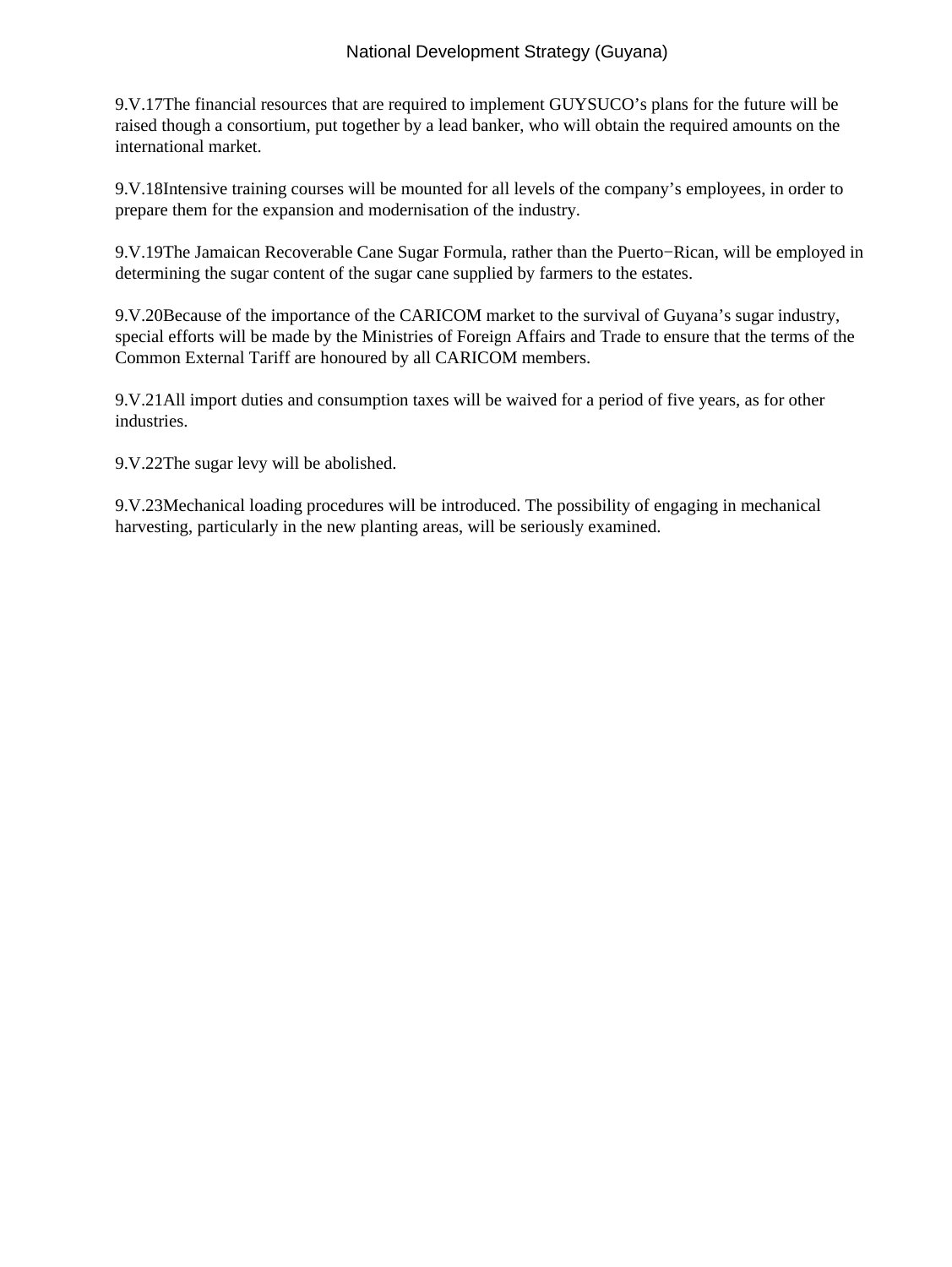#### CHAPTER 10

#### RICE

#### 10.I BASIC FEATURES OF THE SECTOR

10.I.1 The rice industry is the second most important agricultural industry in Guyana. Indeed, it is second to sugar only in terms of foreign exchange earnings. Rice is the largest user of agricultural lands, (some 80,000 hectares being currently double cropped) and absorbs and influences more of the working population than any other industry in Guyana. About 12,000 farmers are involved in production and the industry supports at least 10 percent of Guyana's population directly and many more indirectly. It is the major source of income and employment in rural areas. In addition, the industry contributes approximately 20 percent of agricultural GDP and 12 percent of export earnings. On top of all this it is the main staple of the population, with consumption estimated at being around 50 kg per capita. The by−products, bran and broken rice, are the main constituents of locally produced animal feed. Broken rice is also used in the brewery industry. Moreover, the hull (shell) of the rice is utilised as fuel for paddy dryers and for electricity generation. The recent El Nino phenomenon has brought into focus the need for more use to be made of the rice straw as fodder for livestock.

10.I.2 Padi production has increased from 156,000 tonnes (equivalent to 93,444 tonnes of milled rice) in 1990 to 568,186 tonnes (equivalent to 340,911 tonnes of milled rice) in 1997. This has been achieved through increases in acreage and yields. The harvested acreages have grown from 126,878 acres in 1990 to 352,678 acres in 1997, and yields from 1.23 tonnes to 1.61 tonnes during this period. Because of the effect of El Nino on the first crop of 1998, there was a reduction in the acreage harvested, and production fell: the acreage harvested was 319,789, production was 522,907 tonnes of padi (equivalent to 339,890 tonnes of rice), and the average yield was 1.63 tonnes per acre.

10.I.3 Production is in the hands of both small and large farmers with holdings varying from less than 10 acres to over 1,000 acres. There are ninety−eight mills operating within the industry, with a total milling capacity of 242 tonnes of padi per hour. The capacity of mills ranges from 1/2 tonne to 20 tonnes of padi per hour.

10.I.4 The institutions specific to this sub−sector are: the Guyana Rice Development Board (GRDB), the Guyana Rice Producers Association (RPA), the Guyana Rice Millers and Exporters Development Association (GRMEDA), the Burma Rice Milling Complex, and the Caribbean Rice Association. It cannot be too strongly emphasised, however, that the future development of the rice industry depends not so much on these institutions, important though they are, but on the macro−policies of Governments, and the performance of institutions such as the Ministry of Agriculture, the Drainage and Irrigation Board, the University of Guyana's Faculty of Agriculture, the Guyana School of Agriculture, and the regional and local authorities. The lending policies of commercial banks would also exert a great influence on the industry's future.

10.I.5 In the latter half of the 1970s and for much of the 1980s, the fortunes of the rice industry declined, mainly because of the government's interventionist policies and the very high degree of central control. However, by the late 1980s, the rice policy which relied mainly on price control was clearly not working and Government began to dismantle its pricing and institutional structures. In 1989 the price formula was abandoned and farmers were allowed to sell freely to the market of their choice. The devaluations of the exchange rate in that period also had the effect of dramatically raising rice prices relative to most other prices in the Guyanese economy. Also important was the fact that Government privatised almost all its parastatal rice mills (retaining only one complex). This improved the competitiveness of the sector and gave farmers and millers the incentive to invest in the industry.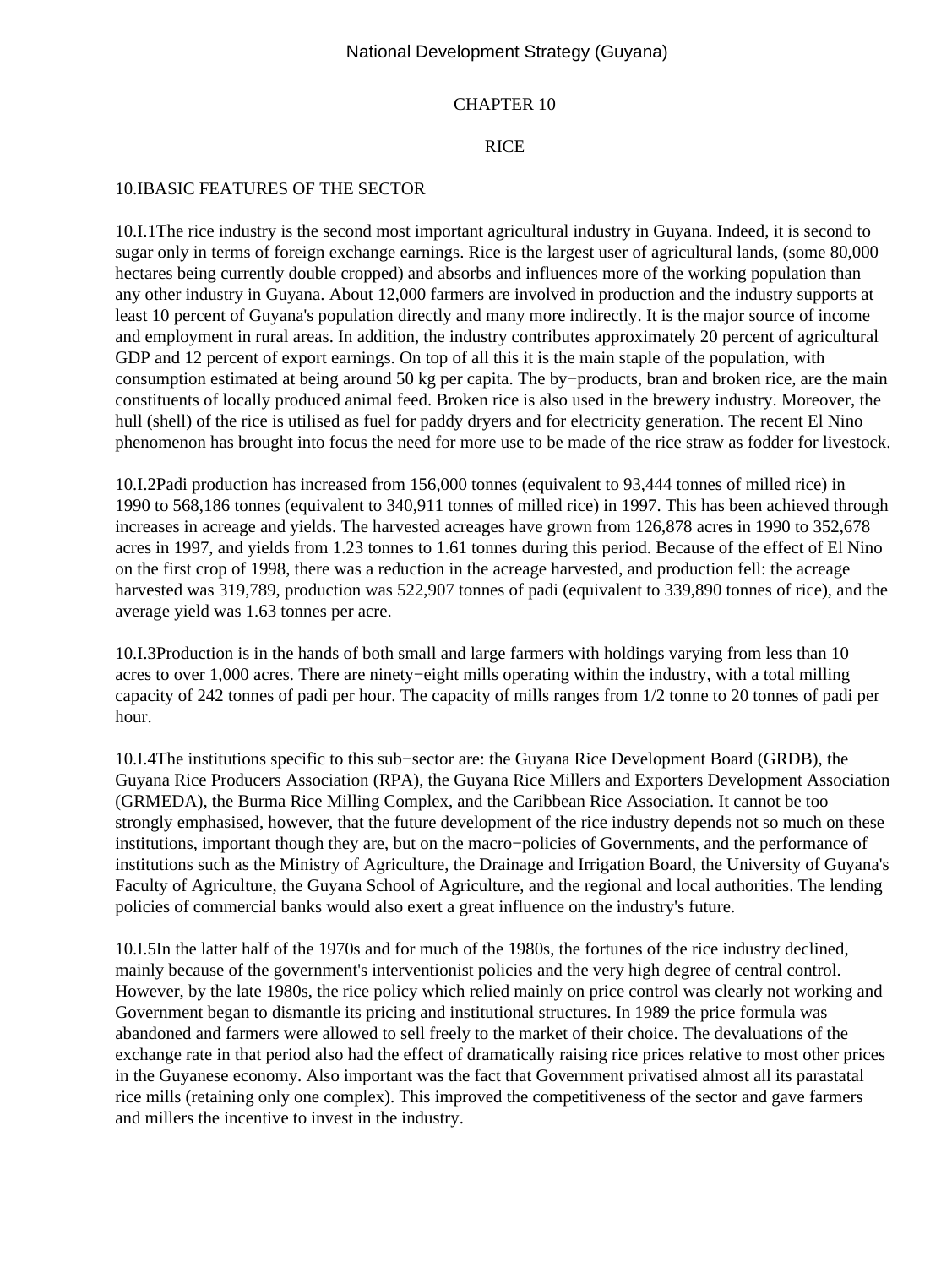10.I.6 These major policy changes, and the institutional restructuring of the industry which accompanied them, were supported by agreements with the IDB for foreign exchange to rehabilitate rice mills, and to buy field equipment, spares; and with CIDA to procure fertilisers.

10.I.7 The spectacular growth of the industry during the period 1991 to 1996 was also facilitated by very favourable export prices. This was due mainly to the preferential access to the market. Between 1991 and 1996, the bulk of Guyana's exports went to the EU. However, from 1993 to 1996 most exports were made through the Overseas Territories (OCT) of the E.U., because imports of semi−milled rice through the OCT attracted no levy and there was no quota. On the other hand, exports from ACP countries that were made directly to the European Union attracted a levy of 50 percent. Moreover, a quota of 125,000 tonnes for semi–milled rice and 20,000 tonnes polished brokens was imposed on direct imports from ACP countries.

10.I.8 Preferential access contributed to exports increasing from 51,000 tonnes in 1990 to 262,000 tonnes in 1996, with 90 percent of the exports going through the OCT. With the imposition by the E.U. of safeguard mechanisms in 1997, and the establishment of a quota of 160,000 tonnes in 1998, 125,000 tonnes by the direct route and 35,000 tonnes through the OCT − total exports to the European Union have not only declined, but mainly go via the direct route. In 1998 some 97,951 tonnes (41 percent of total exports) went by the direct route and 22,093 tonnes (9 percent of total export) went through the OCT. The reduction of exports to the European Market has forced the industry to seek other outlets in the Caribbean and Latin America. However the prices in these markets are much lower than these that were previously obtained in the European market.

10.I.9 Guyana's rice exports to the Caribbean, primarily to Jamaica, have had to compete with exports from the United States which were sold at concessionary prices under the PL 480 Programme. However, this programme is being reduced and may eventual disappear. Guyana will therefore no longer be faced to compete with this low priced product.

10.I.10 Another export market is that for parboiled rice in Caricom, particularly in Trinidad. In order to meet the growing needs and preference of Caricom and other markets, Guyana has established three modern parboiling facilities and more are in the pipeline. However, access to the Caricom market has been slow because of its concern over quality, the continuing importation of rice from extra regional sources, and the fact that the CET is not being applied in these transactions. The establishment by specifications for parboiled rice traded in the region, and recent bi−lateral discussions with Trinidad, should address the quality issue.

10.I.11 In 1994 the Rice Act streamlined the institutional arrangements. The Guyana Rice Milling and Marketing Authority (GRMMA) was dissolved and a small parastatal rice company was created to operate the Burma mills that are the only rice factories that remain state−owned. In addition, the GREB and the NPRGC were merged into the new Guyana Rice Development Board (GRDB).

10.I.12 The role of the Board is (a) to develop the rice industry in Guyana and to promote the expansion of the export trade in rice; (b) to establish facilities for the conduct of research, to conduct research relating to rice, and to extend to rice farmers, through an established system, the benefits derived from such research; (c) to engage in such promotional and development activities that the Board deems necessary for developing the rice industry. Its specific functions are (a) to grade and certify rice and padi and to train and license persons, who are, in the opinion of the Board, qualified to grade; (b) to monitor developments in the rice industry at home and abroad; and (c) to provide sectoral information to farmers, millers and exporters; and (d) to be responsible for research and extension activities relating to rice, this task having been moved from the National Agricultural Research Institute (NARI) in 1995. All its activities are funded from a commission received by GRDB.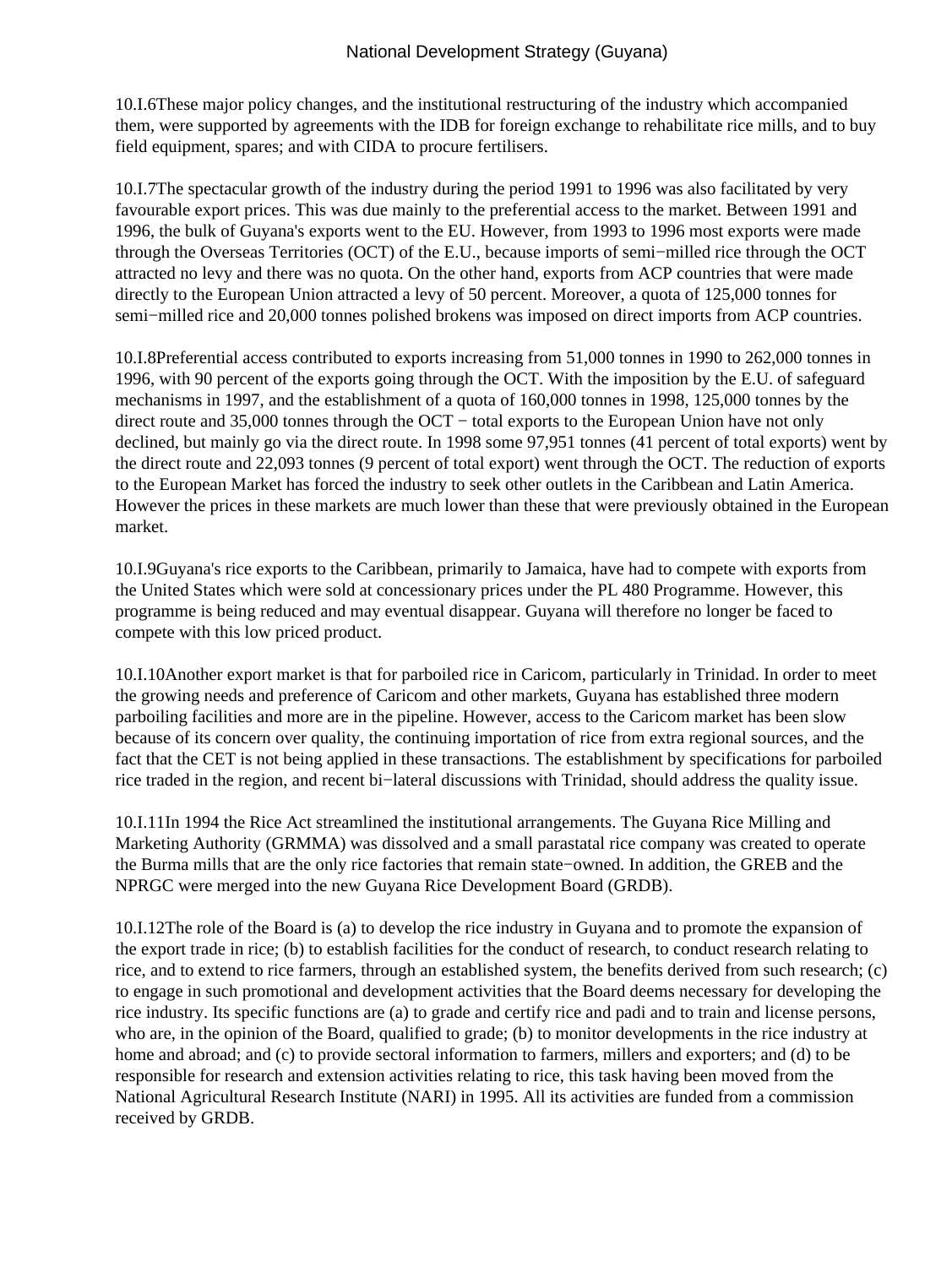10.I.13 Two other institutions play an important role in the rice sector: the Guyana Rice Millers and Exporters Development Association (GRMEDA), and the Rice Producers Association (RPA). GRMEDA promotes the development, growth and expansion of the rice industry through the design and implementation of appropriate programmes. It also acts as a conduit for channeling technical and financial assistance to rice industry operators. The RPA is a statutory body which also qualifies as a non−governmental organisation. Its overall objectives are to promote, protect and advance the interests of rice producers generally and to facilitate GRDB's efforts in the operation of research and extension services by being in a position to mobilise and inform rice farmers of relevant meetings, etc. It receives financial support for its activities from the Guyana Rice Development Board.

# **10.II ISSUES AND CONSTRAINTS**

## **10.II.1 Institutional Framework**

# **10.II.1.1 Regulation of Quality**

10.II.1.1.1 The privatisation of the rice industry has not been sufficiently complemented by appropriate regulations and standards. The most serious consequence of this is that the reputation of Guyana as a rice exporting country is at risk because exporters enter into contracts which they are not always able to fulfill; provide rice of inconsistent quality; ship rice of a quality and quantity that are incompatible with their contracts; and apply standards of grading which are not acceptable to overseas markets.

10.II.1.2 Analysis and Planning

10.II.1.2.1 There is a lack of capacity for analysis and strategic planning for the expansion of the rice industry in Guyana.

10.II.1.3 Provision of Services

10.II.1.3.1 Despite the general shift towards divestment and market liberalisation in the rice sector, many services such as research and extension and the grading of rice and padi, are still provided through public sector institutions. These, whenever feasible, should be undertaken by the industry itself.

10.II.1.4 Financing of GRDB

10.II.1.4.1 The GRDB is in an unsustainable financial situation as it depends heavily upon its commissions, i.e., an export tax, to finance all of its operations. Other cost recovery options need to be explored.

10.II.1.5 Role of RPA and GRMEDA

10.II.1.5.1 As representatives of producers and millers, these institutions need to play a more active role in the development of the rice industry.

10.II.1.6 Institutional Linkages

10.II.1.6.1 Inadequate linkages with international research institutions restrict productivity gains, and this could lead to the duplication of research programmes. In addition, Guyanese rice institutions are currently isolated from related agencies such as the Lands and Surveys and the Hydraulics Departments.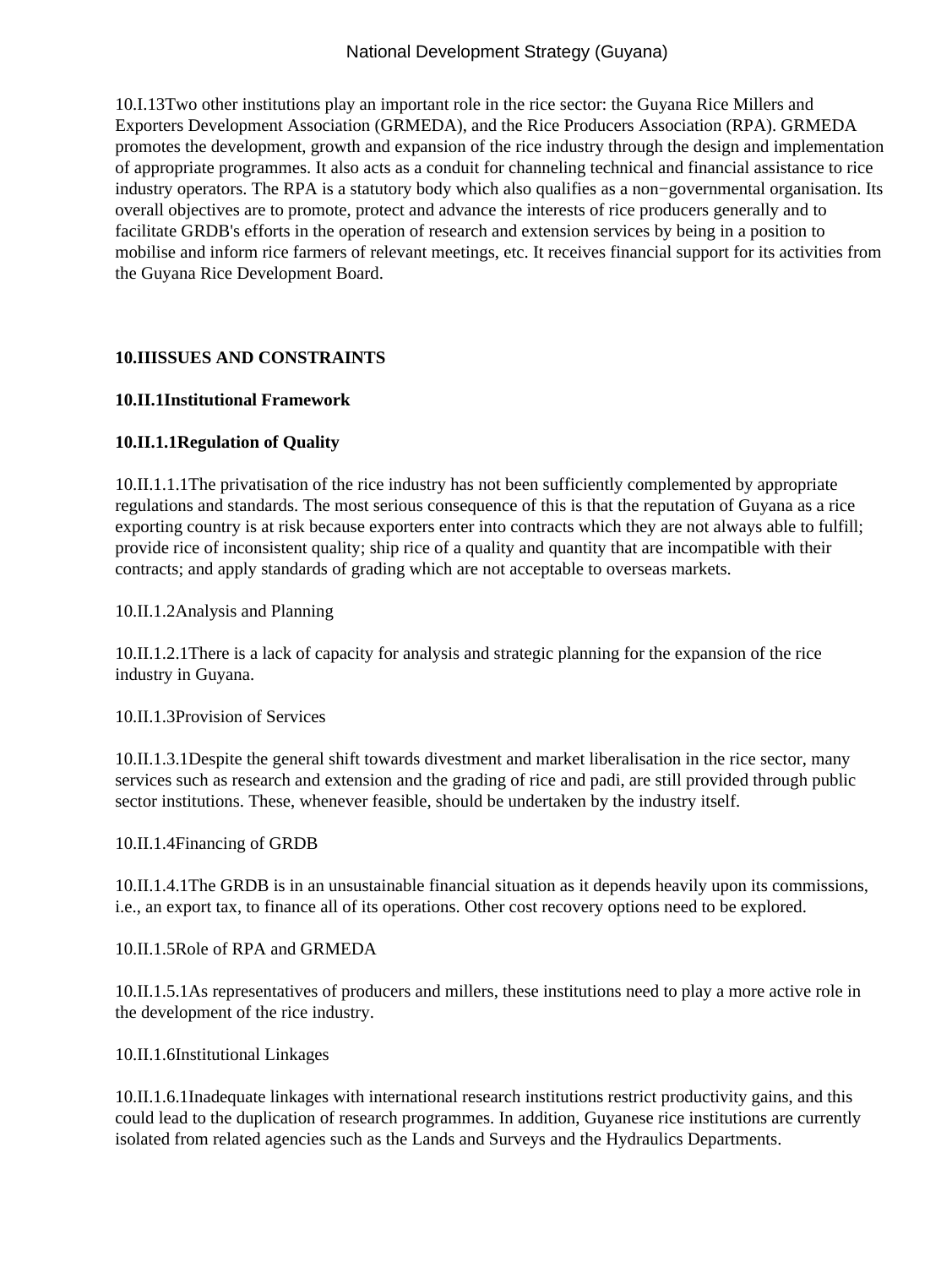## 10.II.2 Markets

10.II.2.1 The European Market − Easy access to the European Union in the past may have given the industry a false sense of security. However, developments within the last two to three years would seem to indicate that this market would no longer be so remunerative. Moreover, because of the current quota system, Guyana may not be able to export as much as it used to.

10.II.2.2 The Caricom Markets − The market within Caricom provides for the importation of some 160,000 tonnes of rice − 110,000 tonnes white rice and 50,000 tonnes parboiled rice. The imposition of the CET on rice from extra−regional sources should offer some protection to Guyana's exports. However, the tariff may be inadequate to protect against the import of cheap Asian rice, particularly from Vietnam.

10.II.2.3 Other Caribbean Markets − Cuba imports up to 400,000 tonnes of rice annually, practically all of which is sourced from Vietnam. The lack of foreign exchange restricts Cuba's ability to pay cash for its rice. Haiti imports up to 200,000 tonnes annually. In 1997, Guyana exported some 22,000 tonnes of rice to Haiti but in 1998 exports were at a reduced level. When Haiti becomes a member of Caricom, and with the imposition of the CET, Guyana's rice will benefit from preferential access. The Dominican Republic imports annually some 50,000 tonnes. Guyana has not yet been able to access this market.

10.II.2.4 The African Market − This market provides for the export of low quality rice e.g. brokens. Potentially, this market can absorb over 50,000 tonnes annually.

10.II.2.5 South and Central America − Exports have been made to Colombia, Ecuador, Peru, Nicaragua, Honduras and Mexico on a limited scale. However, a potential market for increased exports lies in these Latin American countries where a market exists for some 2.0 million tonnes − Brazil (1.0m tonnes), Colombia (200,000 tonnes), Peru (170,000 tonnes) etc. Access to these markets would be facilitated by Guyana becoming a member of the Andean Pact and Mercosur.

10.II.2.6 Because of inadequate export facilities (wharves, bulk handling and bond facilities) and high handling and transport prices, the costs of exporting rice are high in Guyana. In addition, the constant siltation of Guyana's rivers restricts the size of ships that can use available wharf facilities. Guyana's shipping costs to Europe could be significantly reduced if larger ships could enter its harbours, and bulk facilities were available. This would also reduce transportation costs to other markets.

10.II.2.7 The domestic market is characterised by variable supplies and consequently fluctuating prices. The need exists for increased availability of packaged parboiled and white rice.

10.II.3 Productivity and Technology Development

10.II.3.1 Power failure during milling contributes to an increase in post harvest losses. Variations in the supply of electricity can lead to complications in operations and to serious damage to rice milling equipment.

10.II.3.2 Lack of sufficient investment in the milling sector has left the industry with inadequate equipment, particularly in the areas of drying and storage. Millers are finding it difficult to access finances to upgrade their mills at low interest rates.

10.II.3.3 Farmers have restricted access to credit. The main reason for the lack of credit is the insistence of commercial banks on freehold title as loan collateral, and their reluctance to accept leasehold land, especially short leases, or field equipment in its place. The high interest rates charged by the financial institutions contribute to farmers' inability to service their loans, and of course, to invest.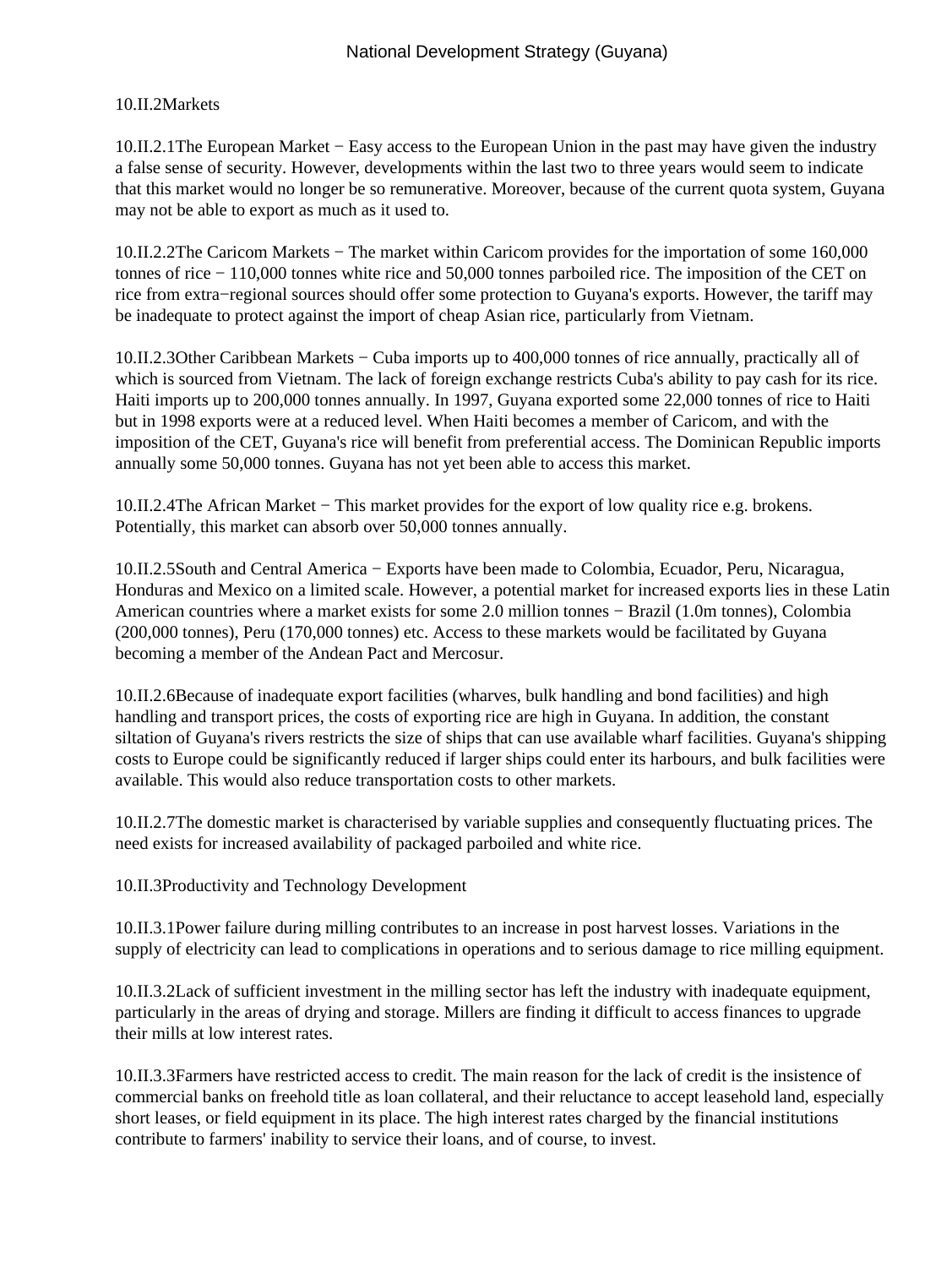10.II.3.4 Despite the large increases in the amount of land that has come under rice cultivation in recent years, the general constraints to the transfer of lands have restricted the producers' ability to access these lands. In addition, delays in the processing of lease approvals and extensions; the existence of short−term leases for which there are no renewable options; and the difficulty of transferring leasehold land into freehold are factors which contribute to the lack of security of tenure experienced by rice farmers occupying state lands. This insecurity has led to the reluctance of producers to make long term investments in the land. As a consequence, the sustainability of the land and future productivity gains are jeopardised. The establishment of the Lands and Surveys Department as a semi autonomous commission, and the rationalisation of the land tenure system in our country, it is argued, will remove some of the present constraints.

10.II.3.5 The size of many of the rice holdings is insufficient to support a household and to keep rural incomes above a certain minimum level.

10.II.3.6 The deterioration of the drainage and irrigation network over the past twenty years has been a considerable constraint on increased production and productivity. Although the rehabilitation and improvements which have been undertaken during the last six years have removed some of the constraints, much more needs to be done.

10.II.3.7 Companies importing reconditioned machinery and equipment do not always have the necessary spares for repairs. Moreover, opportunities for machine rental are insufficient. As a consequence, Guyanese farmers therefore invest in new machinery even when the size of their holdings makes such an investment uneconomical.

10.II.3.8 Farm productivity must be increased through the development of high yielding varieties that are not only resistant to blast diseases, but which also possess good milling and cooking qualities. In addition, varieties need to be of different grain lengths e.g. extra long grains, long grain and medium grains to meet the needs of different markets. The milling potential of the varieties should be between 55 and 70 percent.

10.II.3.9 The transfer of technology which is of fundamental importance to the future of the rice industry in order to increase productivity, reduce costs and make the industry internationally competitive, must be optimised. The efforts of GRDB Extension staff should therefore be concentrated on: (i) increasing yields, (ii) improving quality (iii) reducing cost (iv) producing high quality seed.

10.II.3.10 The RPA also plays an important role in the extension service. It is mainly responsible for mobilising farmers to attend seminars and demonstrations that are organised by GRDB. It also has the vital function of collecting information from the producers' communities.

10.II.3.11 The current strategy of increasing rice production through the utilisation of more land, greater intensity in input use, expanded milling facilities etc. is occurring within a general void of environmental legislation, enforcement, and monitoring. Although the passage of the Pesticide Control Bill and the Rice Factory Acts has addressed some of the environmental concerns, a more comprehensive approach to this problem is necessary.

## 10.III SECTORAL OBJECTIVES

10.III.1 The overriding objective is for the sector to become internationally competitive. This would ensure its sustainability in the face of reduced preferential access and falling export prices. In order to attain this primary objective, costs must be reduced throughout the rice production process of the industry.

10.III.2 This might be done through a combination of activities. First, the unit cost of padi production must be lowered, primarily by increasing yields per acre. At present the average national yield is around 26 bags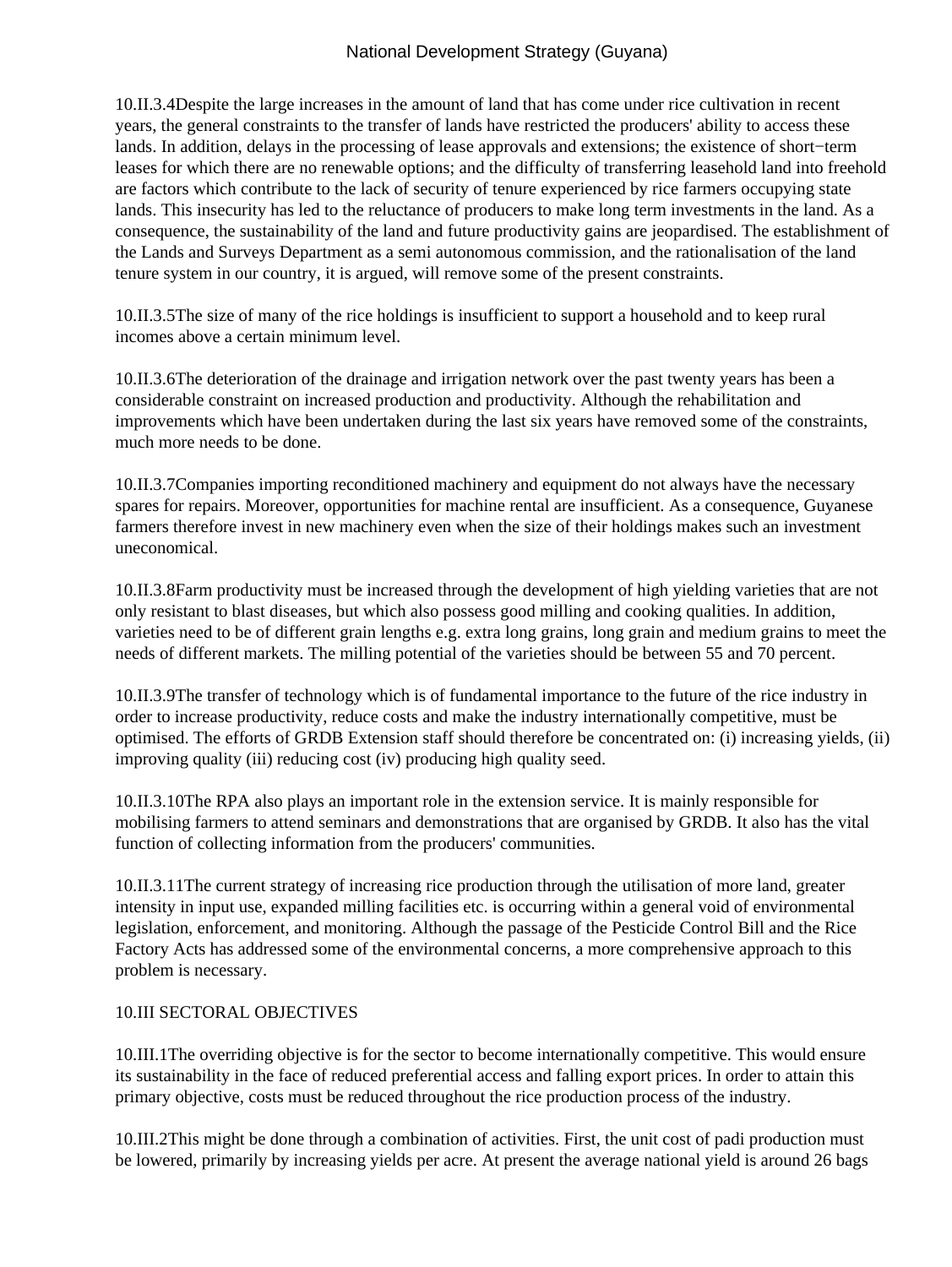per acre. This ought to be increased to at least 35 bags per acre. Second, Guyana's milling yields are currently at around 45 to 60 percent. These rates are significantly lower than those of the U.S.A., for example, which are estimated to be between 55 and 70 percent. And third, transportation costs need to be reduced by the development of export facilities, including the establishment of bulk loading facilities. The establishment of such facilities will permit the loading of larger vessels and their quicker turn around.

#### 10.IV THE STRATEGY

10.IV.1 The capacity of the GRDB to develop a set of regulations and standards relating to contractual procedures, payment mechanisms, rice quality, etc., will be strengthened.

10.IV.2 The newly promulgated standards and regulations will be supported by a widespread campaign that will be designed to build awareness, and by training holding programmes that are especially targeted to millers and exporters.

10.IV.3 GRDB will collaborate with GRMEDA in conducting seminars to demonstrate the correct procedures for entering into export contracts and maintaining quality control.

10.IV.4 There is no satisfactory mechanism for arbitrating contractual disputes in the rice industry. However, through assistance provided by the IDB, draft arbitration rules have been drawn up. These are now being reviewed by legal personnel and will be enacted following acceptance by operators within the industry.

10.IV.5 **The areas devoted to rice cultivation will be expanded. This will require close coordination between relevant agencies, so that the lands which offer the highest potential for rice production may be more precisely identified. However, it is already known that the best areas for expansion, given the suitability of the soils, are:**

| Region 6                      |              |
|-------------------------------|--------------|
| Potoco, Left Bank Canje River | 45,000 acres |
| <b>Black Bush Backlands</b>   | 15,000 acres |
| Manarabisi                    | 8,000 acres  |
| Jackson/Moleson Backlands     | 17,000 acres |
|                               |              |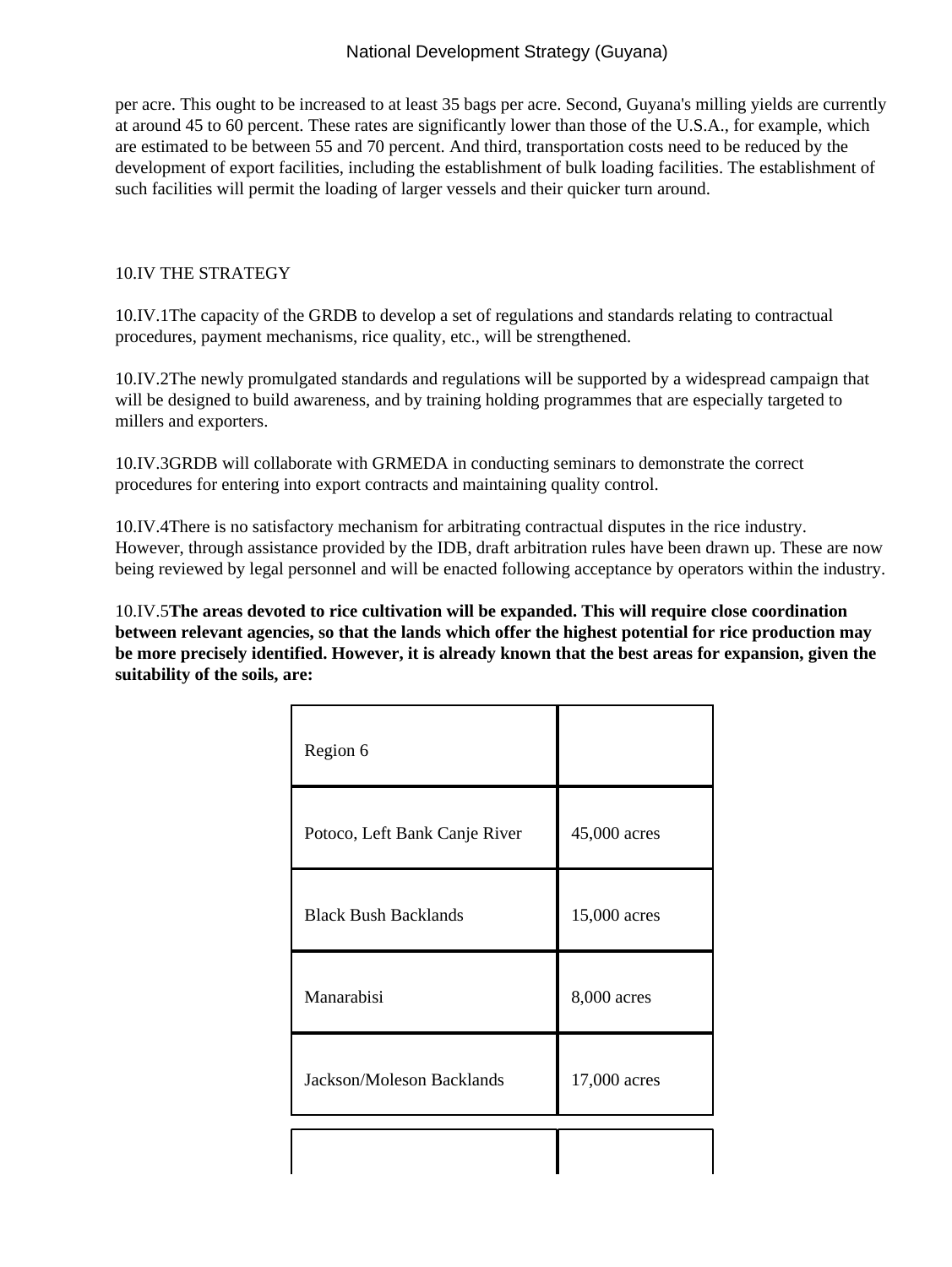| Region 5                         |              |
|----------------------------------|--------------|
| MARDS - South of Jagdeo<br>Canal | 20,000 acres |
|                                  |              |
| Region 3                         |              |
| Hogg Is                          | 10,000 acres |
|                                  |              |
| Region 2                         |              |
| Akawini/Pomeroon                 | 5,000 acres  |
| South of Supernaam R.            | 5,000 acres  |

10.IV.6 The provision of services will be rationalised, taking into account the relative merits of different institutions and agencies in both the public and private sectors. GRDB (whose functions include regulation and promotional activities) will concentrate on providing services which the private sector cannot perform, for example, research; the establishment of research linkages with international agencies; extension, in collaboration with the RPA and GRMA; marketing information; the training of extension agents; and grading.

10.IV.7 Extension services will cover more than the traditional area of providing information on production techniques and inputs (seeds, agro−chemicals). They will, in particular, include farm management as a core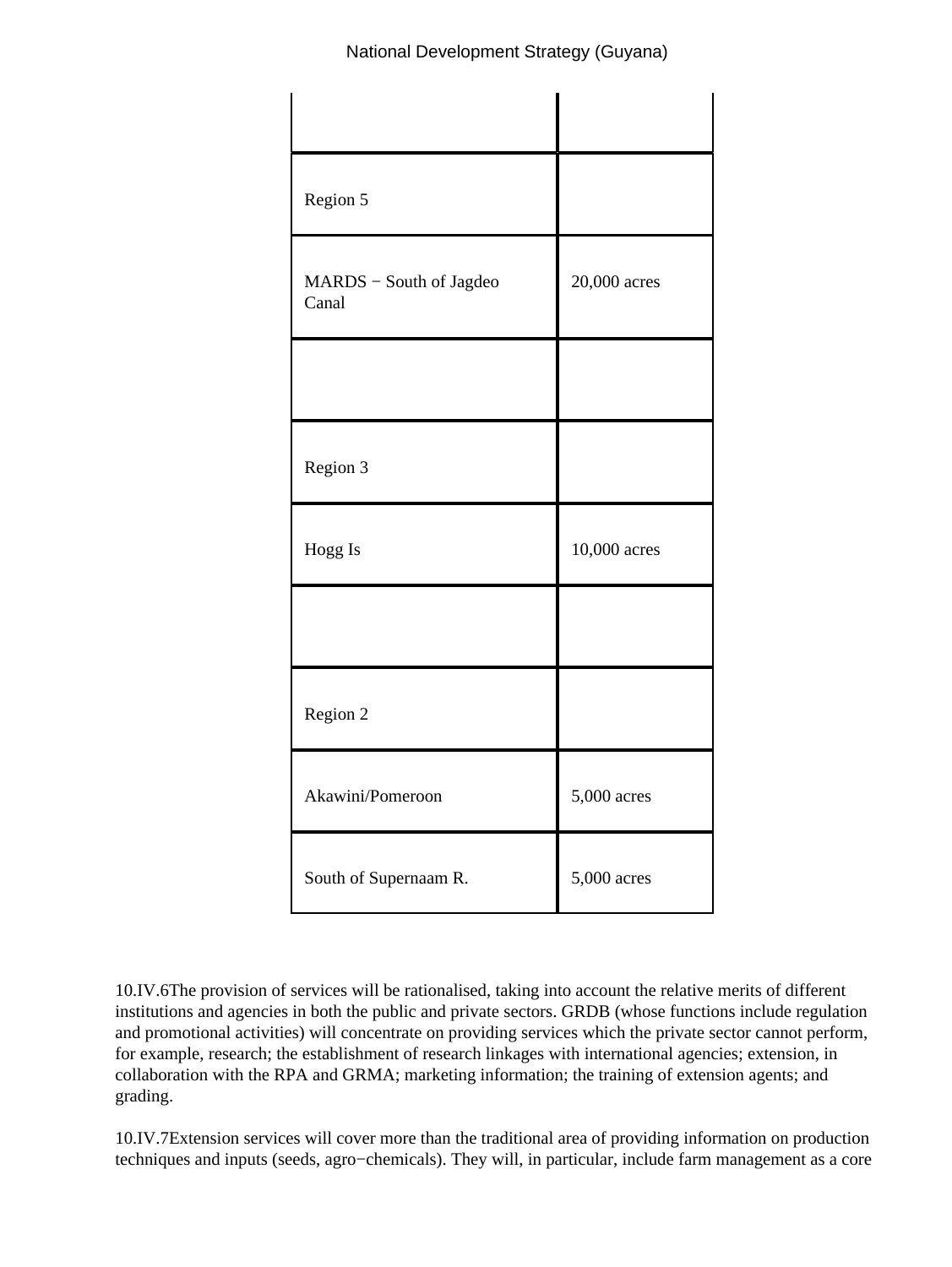activity.

10.IV.8 The RPA and GRMEDA will be strengthened and provided with assured sources of financial support from the GRBA, in the short run. In return for this support, these institutions will put in place systems for the full representation of their members, including transparent and democratic elections.

10.IV.9 The organisations will also move towards increased cost recovery for the services they offer, and will aim at eventually becoming self−financing.

10.IV.10 GRDB will establish a Market Information System. International linkages are especially vital to the future prosperity of Guyana's rice sector, particularly in the areas of market intelligence and research.

10.IV.11 A permanent, formal and appropriate mechanism for bringing together the primary institutions of the agricultural sector to discuss and resolve issues such as land use; the need to put down new infrastructure (D&I, roads, etc.) for opening new rice lands; competition for scarce water resources; and environmental matters will be established. Such issues require regular consultations among agriculture officials, other relevant professionals and civil society.

10.IV.12 The industry will be assisted by the relevant government industries to continue to access the markets of the European Union, Caricom and Africa. At the same time, it will be helped to develop further the markets in the broader Caribbean, particularly in Haiti and Cuba, and in other countries of Latin America. The use of Information Technology will be of special importance in this regard.

10.IV.13 To penetrate these markets successfully, the industry will be encouraged to establish a "consortium" with the capacity to export large shipments, develop export strategies, and a market intelligence service.

10.IV.14 Mechanisms for "futures" marketing will be developed.

10.IV.15 In addition to the rehabilitation of facilities in Georgetown, and the installation there of bulk and bond facilities, such services will be installed at Corriverton, Rosignol and Essequibo.

10.IV.16 A review of the present system of drying and storage will be undertaken in order to effect its improvement as these operations are crucial to the attainment of increases in yields and quality.

10.IV.17 Regulations will be issued and enforced to ensure that the quality of rice exported is that which is stated on the export contract.

10.IV.18 **The rice industry will be diversified. Fiscal incentives will be provided for the production of such value−added goods as rice flakes, popped rice, rice straw (for mushroom production and as a ruminant feed) and for the use of hulls as a fuel and in concrete production.**

10.IV.19 **Within the general policy of facilitating credit to Guyana's producers, measures will be taken to ensure adequate financing for rice producers and millers. In this regard several options will be explored e.g. group lending, in which farmers guarantee each other's loans; and the conversion of existing leaseholds to transferable tenures which could be used as collateral.**

10.IV.20 Millers will be provided with more intensive courses in financial management, in the operation of letters of credit, and in other methods of payment, as part of their regular extension and advisory services.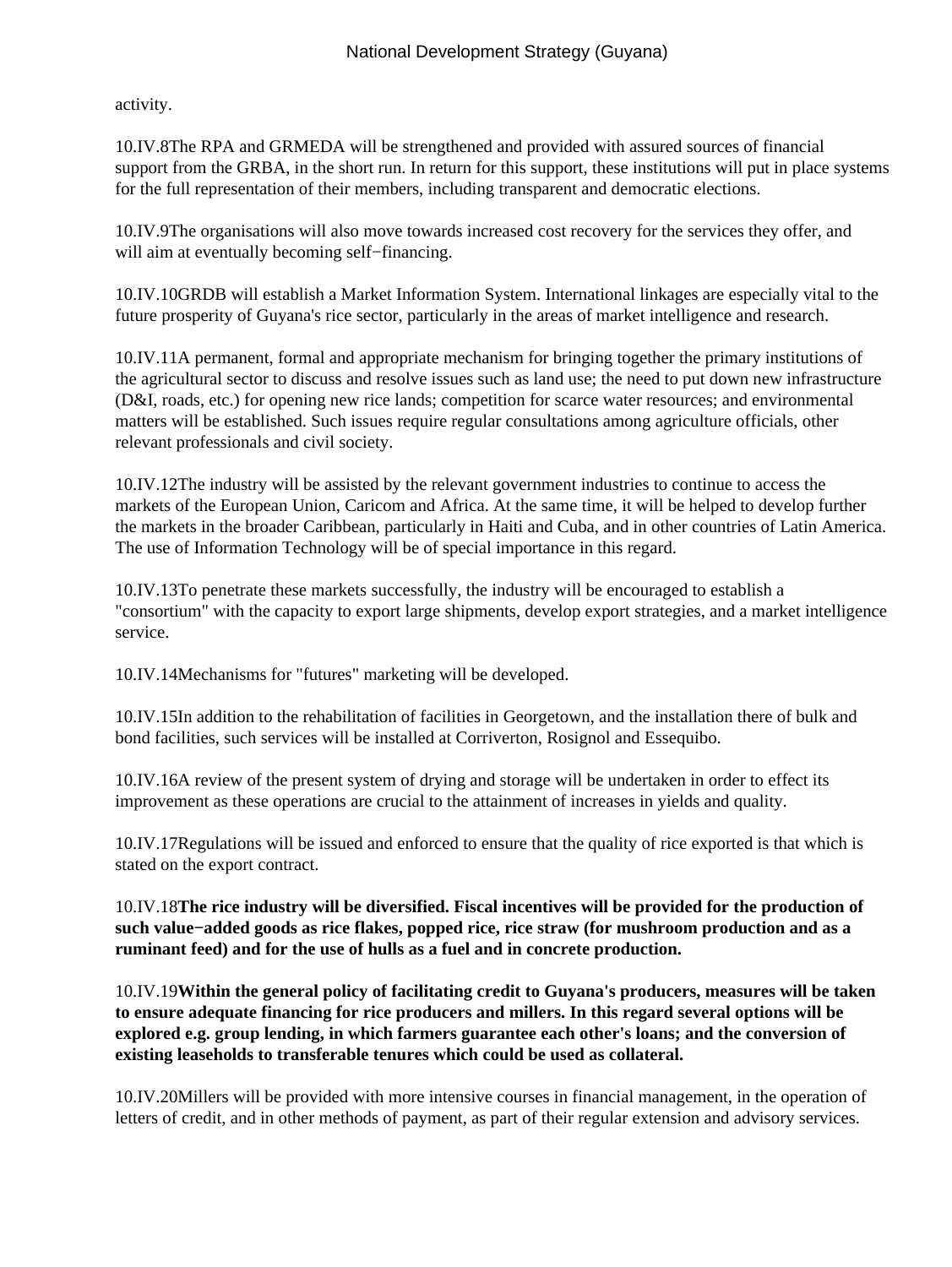10.IV.21 Appropriate institutional and fiscal arrangements will be put in place to ensure that the Drainage and Irrigation system is operated and maintained in an efficient and sustainable manner. This will include greater farmer participation.

#### 10.IV.22 **A machinery/inputs pool will be established to reduce costs of production.**

10.IV.23 A research programme, based on both market demands and the experience of farmers, will be developed and implemented. Such a programme will be relevant to the farmers' perception of field−level problems, and should lead to the long run sustainability of the rice sector.

10.IV.24 Research will concentrate on increasing productivity, decreasing the variability of yields, increasing pest resistance, enhancing quality, and developing and maintaining those characteristics demanded by export markets and domestic consumers.

10.IV.25 The economic analysis of research proposals will determine the feasibility of research projects. However, some *a priori* suggested priority areas for research are the improvement of germplasm, integrated pest management, and integrated crop management.

10.IV.26 The training programme for extension workers will be oriented to ensure that the interface between extension workers and farmers results in a two−way flow of information. In addition, business management will be emphasised.

10.IV.27 The protection of the environment, particularly but not exclusively with respect to the utilisation and disposal of agro−chemicals, will be emphasised throughout the sector.

10.IV.28 Extension workers will be trained in environmentally sustainable cropping activities for padi production.

10.IV.29 The private sector and agro−chemical suppliers will be encouraged to play a role both in supplying information to farmers through the established extension network, and in providing information on the use of agro−chemicals directly to users.

# ACTION PLAN

## (Completion Target Dates)

| Main Activities           | 2005             | 2010             |
|---------------------------|------------------|------------------|
| 1. Increasing Yields      | 32 bags per acre | 36 bags per acre |
| 2. Improve milling yields | 50/65            | 55/68            |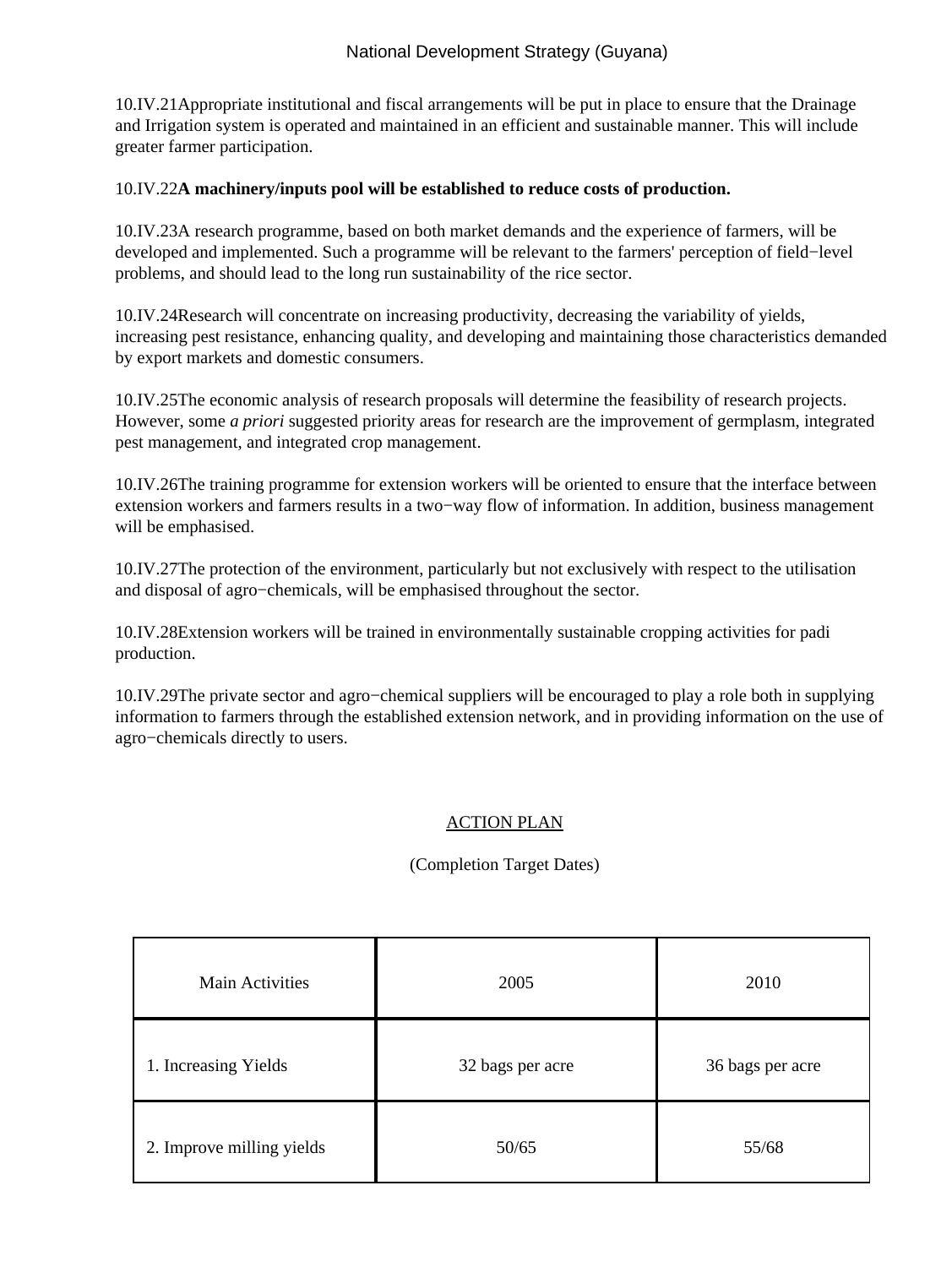| 3. Reduce transportation cost                  | Rosignol                                                         | Corriverton              |
|------------------------------------------------|------------------------------------------------------------------|--------------------------|
| 4. Establishment of bulk<br>loading Facilities | Georgetown<br>Essequibo                                          |                          |
| 5. Expansion                                   | Completion of MMA phase II & III<br>Hogg Island Akawini/Pomeroon | Canje<br>Jackson/Moleson |

# PROJECTED PRODUCTION AND EXPORTS (2000−2010)

| Production                                                                                             | 2000                                      | 2005                                               | 2010                                      |
|--------------------------------------------------------------------------------------------------------|-------------------------------------------|----------------------------------------------------|-------------------------------------------|
| i. Acreage<br>ii. Average yield (bags/acre)<br>iii. Padi production (M/t)<br>iv. Rice equivalent (M/t) | •360,000<br>•28<br>• 640,000<br>• 384,000 | •400,000<br>• 32<br>$\bullet$ 813,000<br>• 528,000 | •420,000<br>• 36<br>•969,000<br>• 650,000 |
| Exports (M/t)                                                                                          |                                           |                                                    |                                           |
| ${\rm EU}$                                                                                             | 100,000                                   | 100,000                                            | 100,000                                   |
| Caricom                                                                                                | 100,000                                   | 120,000                                            | 130,000                                   |
| Haiti                                                                                                  | 40,000                                    | 50,000                                             | 80,000                                    |
| Africa                                                                                                 | 30,000                                    | 30,000                                             | 30,000                                    |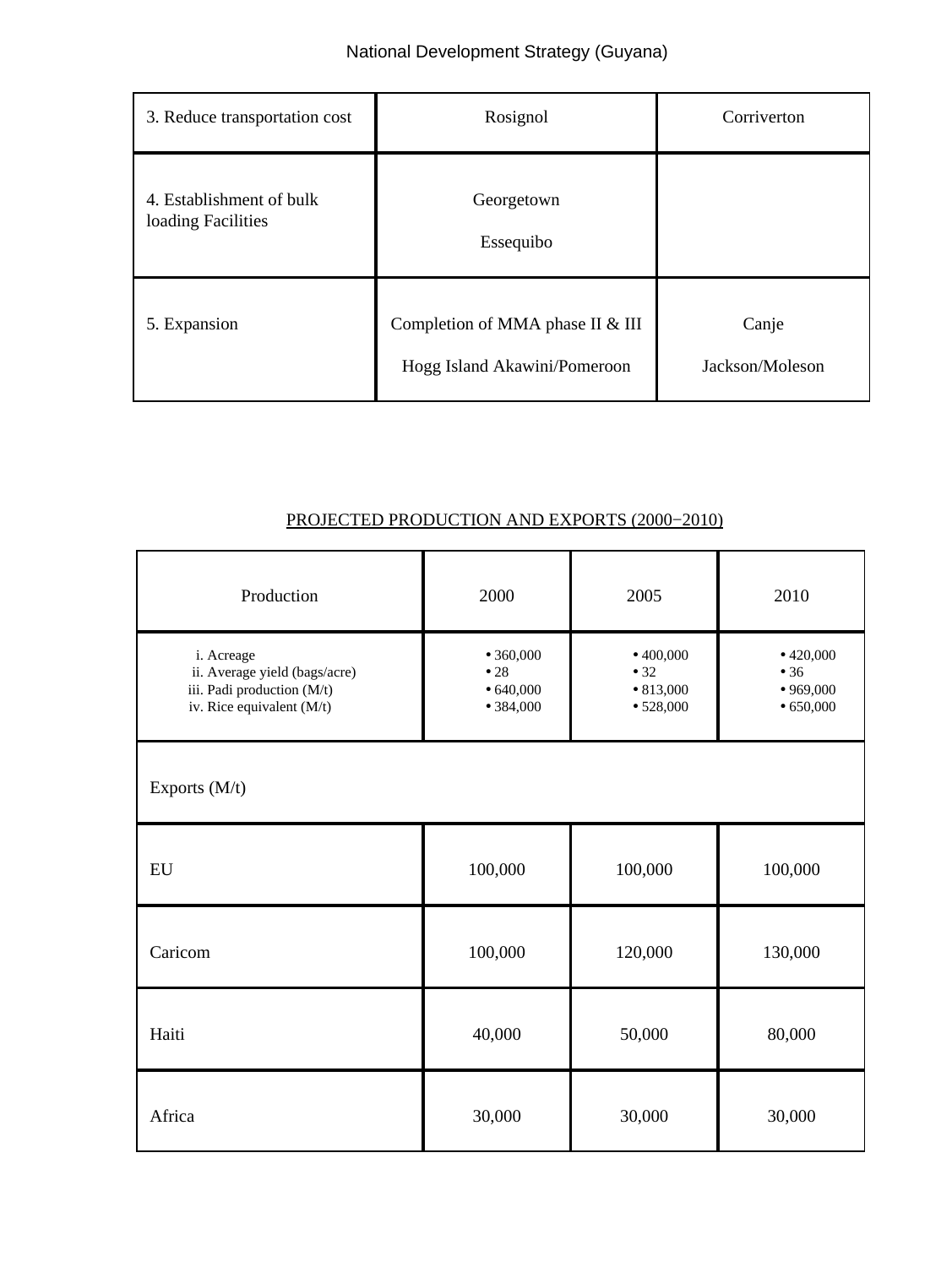| Latin America (Columbia/Peru,<br>Brazil) | 30,000  | 100,000 | 160,000 |
|------------------------------------------|---------|---------|---------|
| Total                                    | 300,000 | 400,000 | 500,000 |

Achievement of the above levels of production and export is dependent on the sectoral objective being attained.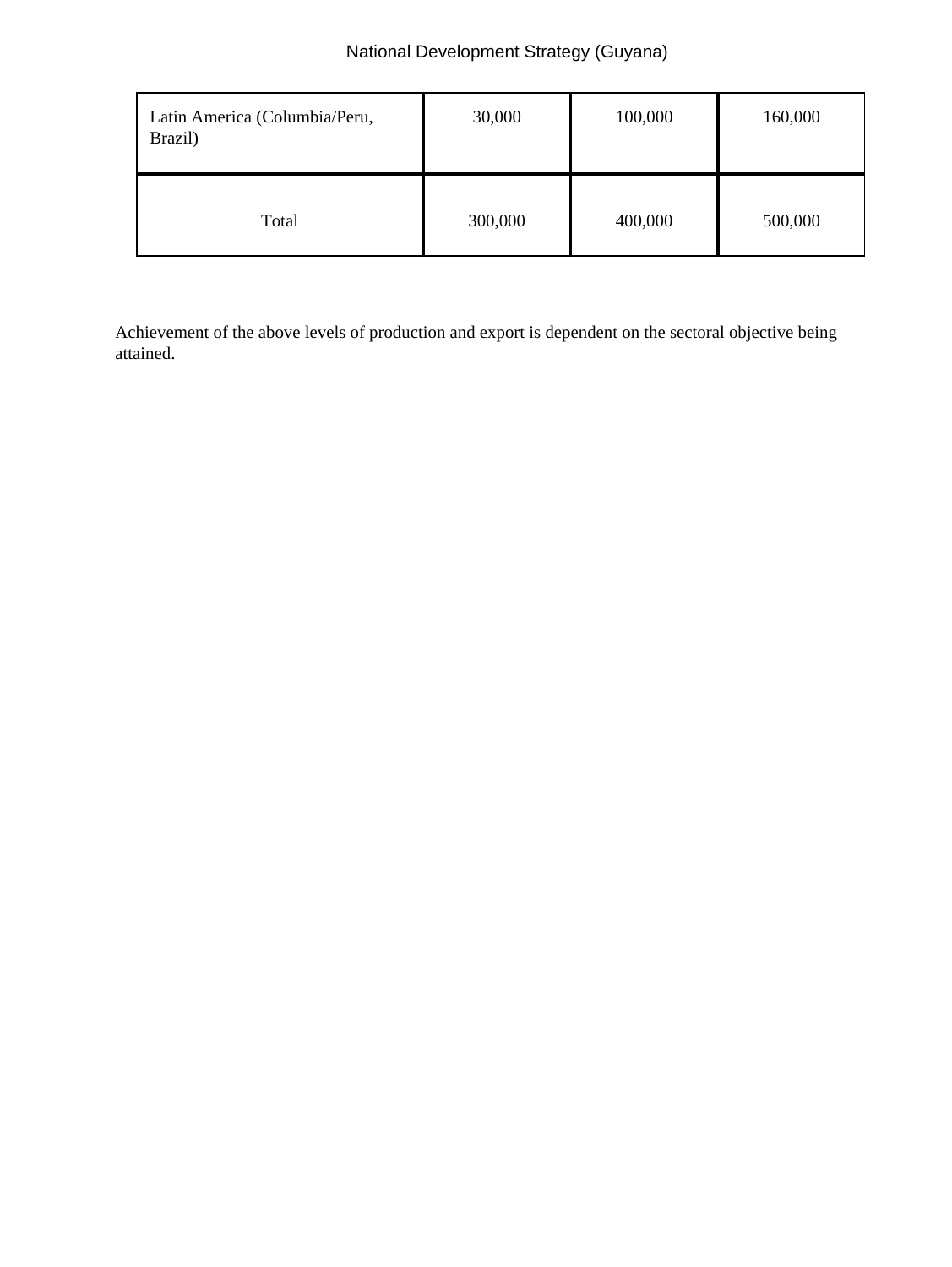# CHAPTER 11

### AGRICULTURAL INSTITUTIONS

#### 11.I BASIC FEATURES OF THE SECTOR

11.I.1 The institutions which service the sugar and rice industries have already been described. Those which support the non−traditional crops and livestock sector are the Ministry of Agriculture; the Ministry of Fisheries, Crops and Livestock; the Ministry of Regional Development; the Regional Democratic Councils, the National Agricultural Research Institute; the University of Guyana; and the Guyana School of Agriculture. This list is not exhaustive, but it contains the main agencies.

11.I.2 The Ministries of Agriculture (MOA), and Fisheries, Crops and Livestock (MFCL) are at the centre of the sector. They formulate policies and monitor their implementation. They also collect, process, analyse and disseminate relevant information.

11.I.3 The Ministry of Agriculture comprises the Lands and Surveys and the Hydrometeorology and Planning Departments; the Ministry of Fisheries, Crops and Livestock is composed of the Crops and Livestock, and the Fisheries Departments.

11.I.4 The Crops and Livestock Department is primarily responsible for the provision of technical and extension services to the farming communities. Associated with the Ministries' extension activities are the following organisations and units that are all functioning far below their optimum and need to be rehabilitated if extension capabilities are to be enhanced − the Agricultural In−service Training Communication Centre (AITCC), which was developed as a centre to provide agricultural information and to train farmers and extension personnel; the Veterinary Diagnostic Laboratory which provides parasitology, haematology, pathology, microbiology and other diagnostic support to the livestock rearing community (this laboratory is currently not operational); and the Livestock Station at Mon Repos, which was originally designed as a centre for livestock research in the Ministry of Agriculture. It has now been transferred to NARI.

11.I.5 The present functions of the National Agricultural Research Institute (NARI) are to advise on, and develop, appropriate systems to promote balanced, diversified and sustained agricultural development and optimise agricultural production through adaptive and investigative research; and to facilitate the use of improved production technology by agricultural producers, and establish adequate feedback systems for them in order to achieve and maintain national self−sufficiency and export capacities in food and fibre.

11.I.6 An Agricultural Research Committee advises the Minister on matters of policy relating to agricultural research; supervises and controls the functioning and activities of the Institute; approves, oversees and evaluates the programmes being implemented by the Institute; and gives general and technical guidance to NARI's Director.

11.1.7 At its inception, the overall objective of the National Dairy Development Programme, which was established in 1984, was to achieve national self−sufficiency in fresh milk by 1988. However, the mandate of the NDDP was expanded and its mission statement was subsequently modified to read as follows:− "to spearhead the development thrust of a self–sustaining, self–regulating, economic viable cattle industry within the context of national self−sufficiency in milk and dairy products, beef and beef products, and the export of these commodities."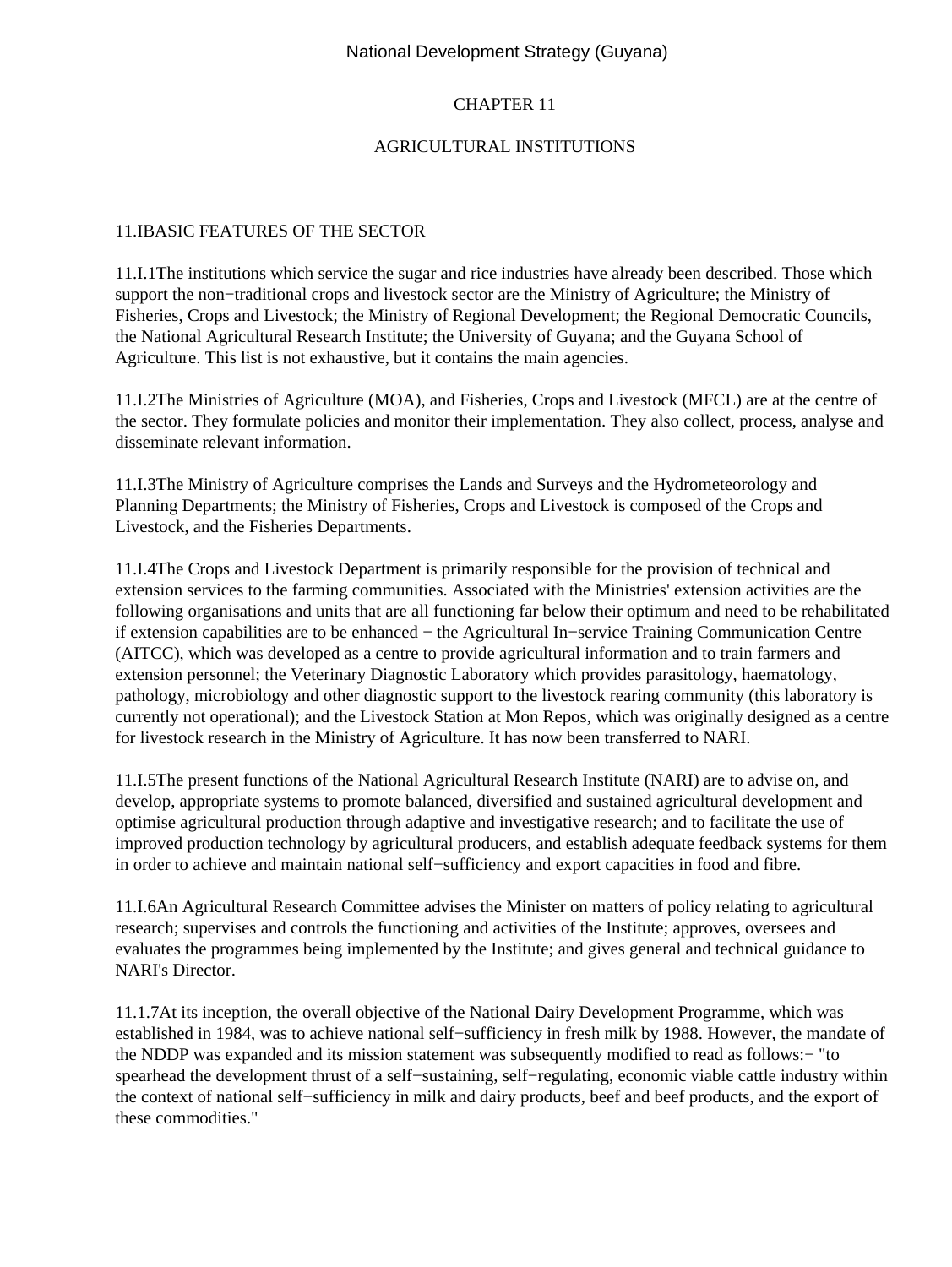11.I.8 The original Guyana Marketing Corporation (GMC) was created in 1963. The Corporation operated like the typical marketing board of many developing countries at that time. It bought all farm products offered to it at a predetermined price, and then sold the produce to consumers at various outlets and from trucks going from house to house. Perhaps not unexpectedly there were tremendous losses. Accordingly, in 1985 the policy of the Guyana Marketing Corporation was changed drastically. There was a total cessation of all buying and selling operations, and a mandate to provide market facilitation services to the private sector for the export of non−traditional agricultural produce, facilitate local market development, develop and disseminate post−harvest technology, conduct market research and provide market intelligence services to farmers was adopted. In 1997, the "new" Guyana Marketing Corporation resumed the buying of farmers' produce, but at prices that are negotiated directly with them. Moreover, only quality produce, for which there is a ready demand, is bought.

11.I.9 There is also a Technology Transfer Unit which develops and provides training on grading, storage, packaging and the transportation requirements for quality produce; promotes the production of non−traditional crops specifically for the export market; develops and documents the steps involved in exporting perishables to specified markets; and provides market extension services.

11.I.10 In addition, there is a Commercial/Market Policy Unit, the aims of which are to provide a one−stop documentation service for exporters of agricultural produce; carry out market research for the private sector for a fee; make available certain kinds of approved packaging for exporting produce; and advise the government on agricultural marketing policy for non−traditional produce.

11.I.11 The Guyana School of Agriculture (GSA) offers both a certificate and a diploma programme in agriculture. The certificate programme is a two−year course with a strong practical bias and is intended for youths with a full primary education, who have attained the age of seventeen. It is designed to equip young people for successful farming careers. The diploma programme is a sub−professional two−year course designed for students with a secondary school background.

11.I.12 The Regional Educational Programme for Animal Health Assistants (REPAHA) conducts a diploma programme similar to the GSA's and trains students in Animal Health and Animal Production. A survey which was undertaken in the early 1990s has indicated that employers of REPAHA graduates want them to have some competence in animal production and agribusiness management also. This deficiency has been addressed and at the 1994 graduating exercise, the first group of students graduated in Animal Production from REPAHA.

11.I.13 The University of Guyana currently offers two first degree programmes which are conducted by the Faculties of Agriculture and Education. The programme offered by the Faculty of Agriculture is a four−year course and leads to a general Bachelor of Science degree in Agriculture. The Faculty of Education offers a Bachelor of Education degree, with an option in Agriculture.

11.I.14 Within the existing Regional Democratic Councils (RDCs) the Neighbourhood Democratic Councils (NDCs) are meant to be an institutional structure through which plans and decisions, regarding the needs of farmers and communities in general, can be co−ordinated. There are, in addition, several quasi−governmental entities (e.g. SIMAP) as well as non−governmental and other organizations (co−operatives, producer associations, etc.) which operate at the community level.

## 11.II ISSUES AND CONSTRAINTS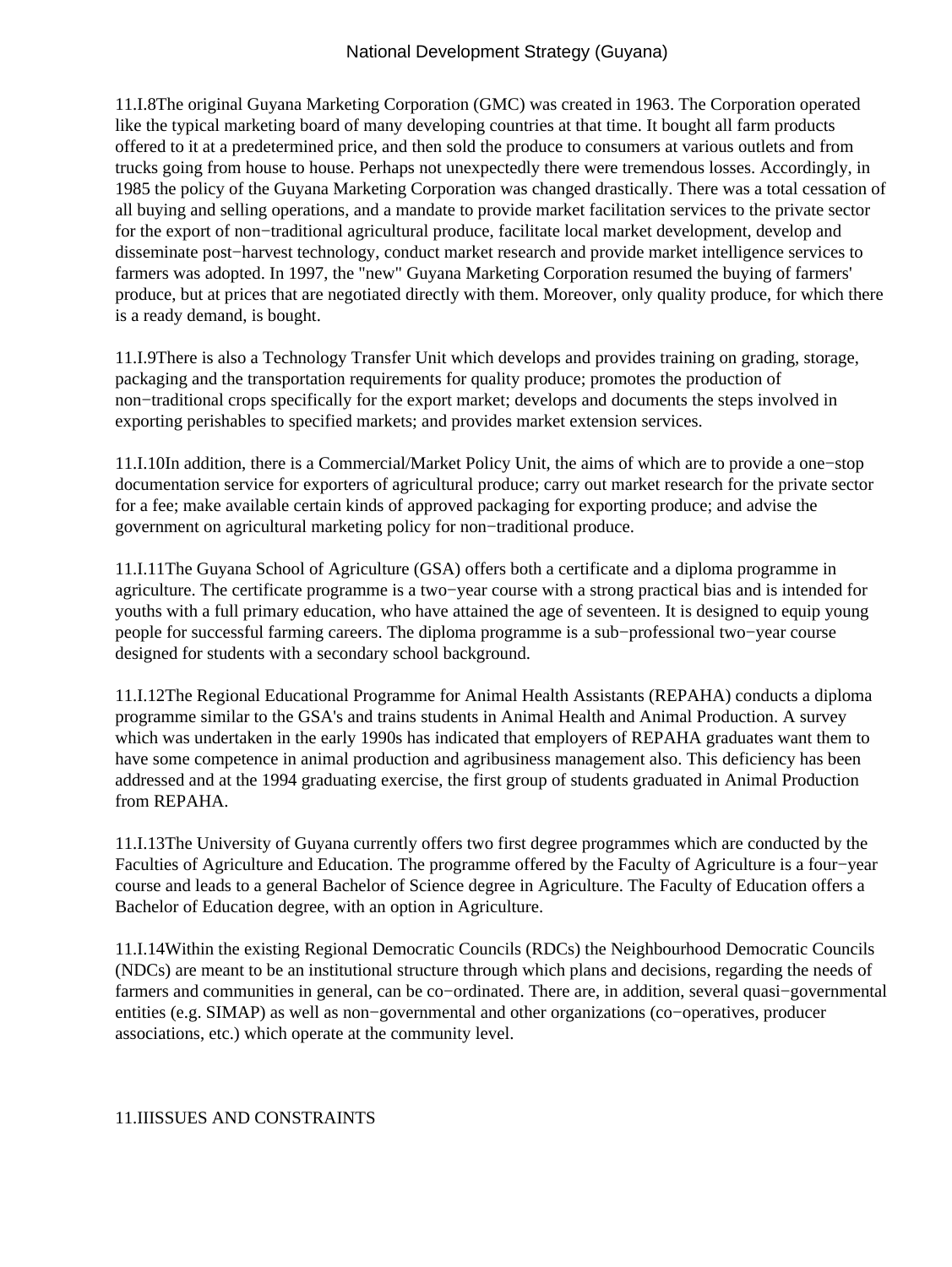11.II.1 **Poor definition of the roles of this plethora of public and private sector agricultural institutions hinders their performance, and leads to the fragmentation of planning, policy analysis and product implementation capacity. Government institutions must ensure that the activities that they perform are those that the private sector cannot effectively undertake.** Because of the budgetary constraints facing the public sector, there have been some reductions in staffing and the shedding of many services (e.g. extension services and the supply of inputs) traditionally provided by the MOA, the MFCL, and other agricultural support institutions.

11.II.2 The capacity in the MOA and the MFCL for policy review is weak. A further disadvantage is an orientation that is based on the management of centrally provided as opposed to community based services. Moreover, low levels of emoluments in the public service militate against the provision of high quality administrative and planning services. Severe financial constraints have also led to an inadequate availability of equipment and supplies, further limiting the effectiveness of the Ministries' staff.

### 11.II.3 **In terms of agricultural products, there is a dualistic institutional structure characterised on the one hand, by well−organized marketing and other support arrangements for the major export products of rice and sugar; and by fragmented, under−funded and ineffective arrangements for non−traditional crops and livestock, on the other.**

11.II.4 There are poor and inadequate linkages among institutions, and poor communications among departments of the MOA and the MFCL.

11.II.5 Agricultural technological services are often provided in a context in which important infrastructure and non−agricultural services are not in place. This lack of an integrated approach leads to the poor absorption of technology. In addition, the Ministries' operations are characterized by a limited interface between clients and the planning and executing services. This often results in poor feedback and, consequently, a lack of relevance of plans and programmes.

11.II.6 **A general concern in the provision of public agricultural services is that they are not targeted to rural households of modest means. More well−off farmers can afford to, and do, bring in their own private extension advisers on such matters as crop varieties, planting and cultivating strategies. Obviously this option is out of the question for the poorer farmers. Extension services are one hundred percent subsidised, and therefore the question must be posed as to whether it is justified to provide such services, at the expense of the tax payers, to rich clients.**

11.II.7 Similar observations can be made in the case of livestock services, and in regard to the assistance provided in the adoption of better post−harvest practices.

11.II.8 The specific constraints on NARI's research programme are: inadequate contacts with farmers; poor linkages with agricultural extension and other related organisations in agriculture; inadequate evaluations of research impact; and a lack of staff motivation, at both the professional and the sub−professional levels. In addition, the research programme is frequently not related to the needs of the farming community; does not give sufficient consideration to the economic and marketing components of production; and do not efficiently validate research findings before transferring them to the farmer.

11.II.9 The remuneration packages paid to staff at NARI are unattractive.

11.II.10 There is an absence of agribusiness and socio−economic marketing experts on the staff.

11.II.11 The resources devoted to agricultural research are minimal and derisory.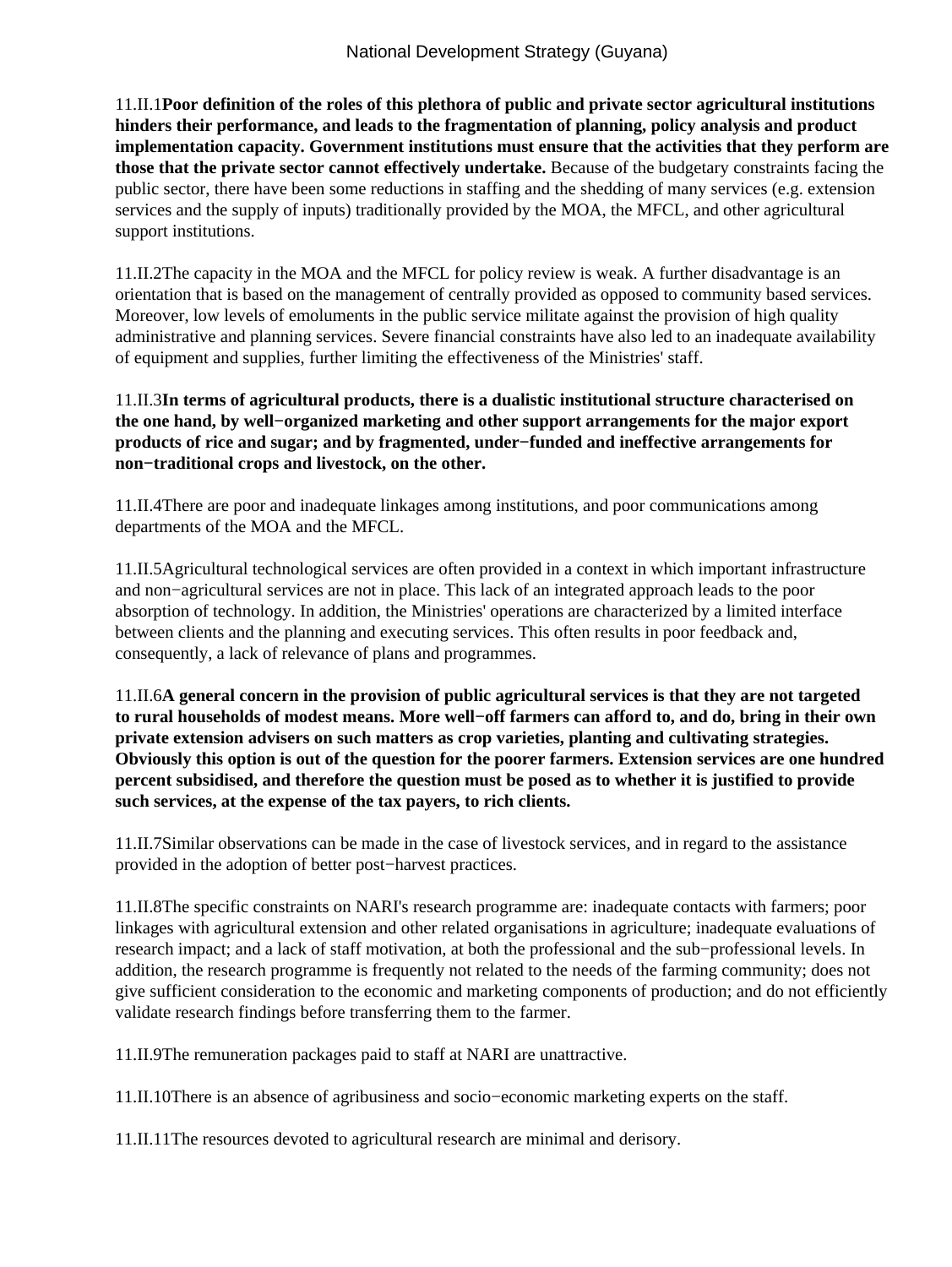11.II.12 In addition to the financial constraints which reduce the efficiency of almost all the government institutions in Guyana there are certain basic constraints in regard to the delivery of tertiary agricultural education: training is too theoretical and lacks a strong practical dimension; there is a lack of orientation to national problems and conditions; the student intake is relatively low; there is a lack of basic textbooks and other teaching aids; and the available human resources are not optimally utilized.

11.II.13 Neighbourhood Democratic Councils have only a limited role in the mobilisation and disposition of resources and, under current legal and administrative arrangements, cannot function effectively as providers of services at the local level. Local authorities have been forced to operate through a narrow window of influence at the regional level, and have been made to be responsible primarily to central and regional governmental structures, and not to their constituents.

11.II.14 Studies of the sector have revealed that the supply of credit to farmers is limited by factors such as the risks linked to agricultural production and markets; the sector's small size; and its informal nature.

11.II.15 **The penetration of rural areas by commercial banks is low, leading to inadequate savings, credit mobilisation and delivery. In addition, this unsatisfactory interface and contact between the banks and the agricultural producers, coupled with the preference of commercial banks for asset−based, as opposed to cash−flow, lending, results in an inflexible lending policy towards the sector. As a consequence, only a small percentage of the banks' funds are lent for developmental purposes, while an extremely high percentage is invested in special deposit accounts or Treasury Bills and are therefore not available for productive lending to the economy. Indeed, current lending rules and practices effectively exclude from access to institutional and commercial credit more than eighty percent of Guyana' farm households.**

## 11.III THE OBJECTIVE

To develop institutions which would facilitate the improvement of the operations of the agricultural sector, by enhancing their efficiency in providing public services in the production and marketing of agricultural produce.

Specifically, the objectives are to:−

(i) improve institutional support for the development of the diversified small farm sector;

(ii) give greater priority to the rural poor as beneficiaries of publicly supplied services;

(iii) improve co−ordination between national and local institutions so that local communities can access information and resources from other levels of government;

(iv) improve the effectiveness of production and marketing organisations in providing economic benefits to their members;

(v) enhance the public sector's capacity to assist these organisations;

(vi) enhance the mobilisation of rural savings;

(vii) increase credit delivery to agricultural activities that are based on rural savings; and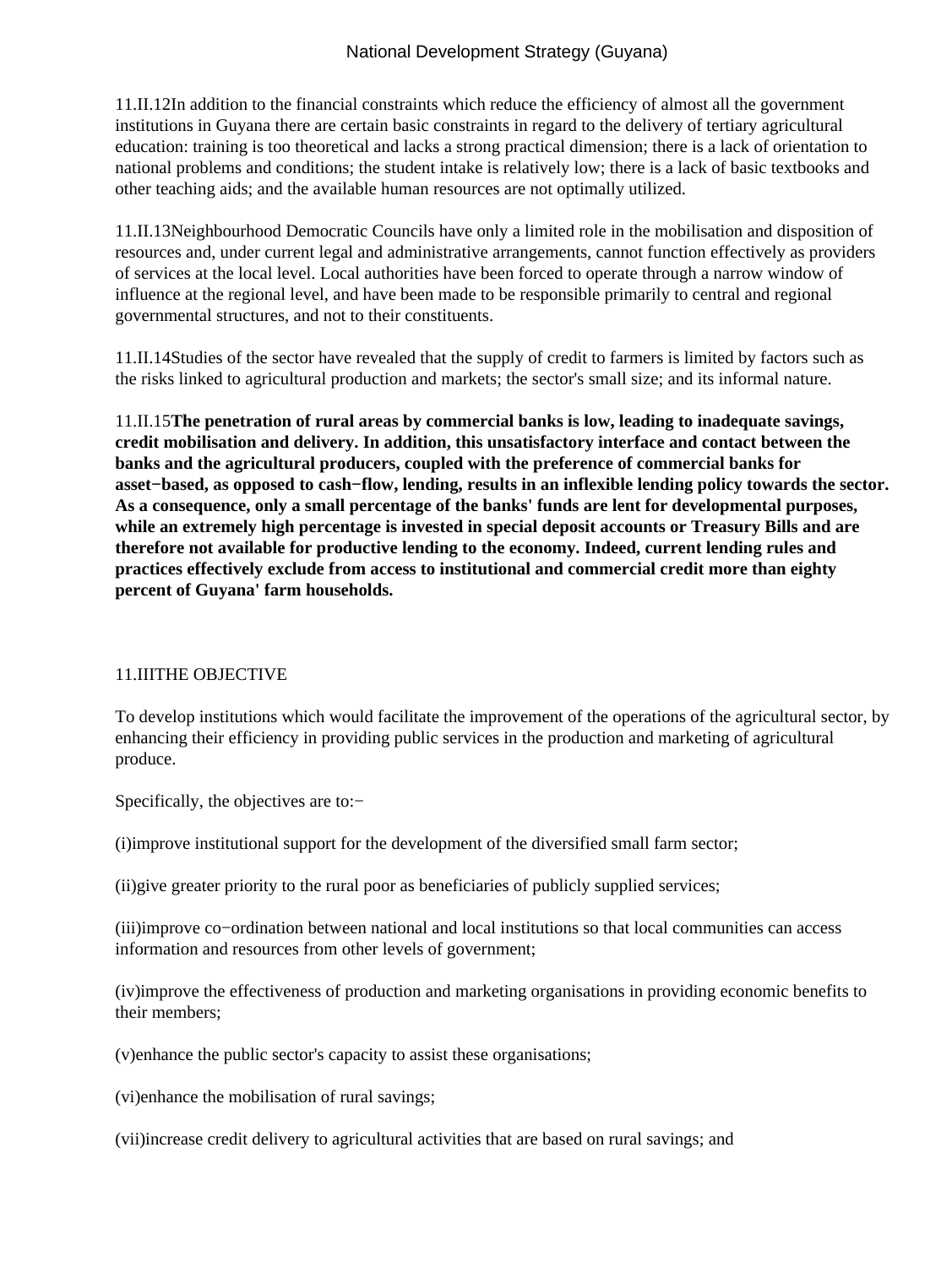(viii) increase the long−run viability of institutions for agricultural finance.

## 11.IV THE STRATEGY

11.IV.1 A new board will be established to encompass the roles currently being performed by NARI, NDDP, NGMC and the Crops and Livestock and Fisheries Departments of the Ministries. The Directors of this Board will be appointed by, and be answerable to, the Ministers. The GRDB will act as a model for this Board, which will be named the Guyana Agricultural Research and Development Board.

11.IV.2 The Board will maintain strong links with, and co−ordinate and monitor the activities of, non−governmental agencies such as IICA, CARDI, and FAO, in order to ensure that the work being undertaken in Guyana by these agencies conforms to the Government's stated policies and overall directives.

11.IV.3 The Board will be semi−autonomous but, in the first instance, will be financed through the present current and capital allocations made to these institutions. However, it will eventually become self−financing through revenue derived from the operation of an export levy on agricultural produce.

11.IV.4 The membership of the Board will be broad−based, and will include all interests that are involved in the sector: local government bodies; community organisations; representatives of the rice and sugar sectors, and representatives of training institutions.

11.IV.5 Research and extension will be based on the requirements of producers.

11.IV.6 The main institutions of training i.e. the Guyana School of Agriculture (GSA) and the Faculty of Agriculture, University of Guyana (FA/UG) will be strengthened in material and human resources through internal and external funding so that they may more effectively produce agricultural scientists and practitioners capable of assisting in the enhancement of Guyana's agricultural productability and its diversification.

11.IV.7 **The University of Guyana Degree Programme will be improved along two lines: students will be required to have a better scientific grounding in the early stages of their training programme; and in later stages, they will be exposed to practical farming situations and be oriented, through appropriate coursework, field excursions and assignments to actual problems affecting the agricultural sector.**

11.IV.8 Students will be attached for six months, as part of the course of training, to farms of various sizes and with different production techniques and practices.

11.IV.9 A higher degree programme will be instituted at the University of Guyana in which all the available resources, both human and physical, of NARI, GRDB, GUYSUCO, NGMC and related organisations such as the Iwokrama and Tropenbos Projects, would participate.

11.1V.10 Government will organise incentive packages for trained agriculturists aspiring to become farmers, particularly in the provision of land and in the availability of developmental capital.

11.IV.11 Post office−based savings institutions will be revived in rural areas.

11.IV.12 A window in the private sector development bank will be devoted specifically to small farmers.

11.IV.13 Group guarantee schemes such as that of the Grameen Bank will be instituted.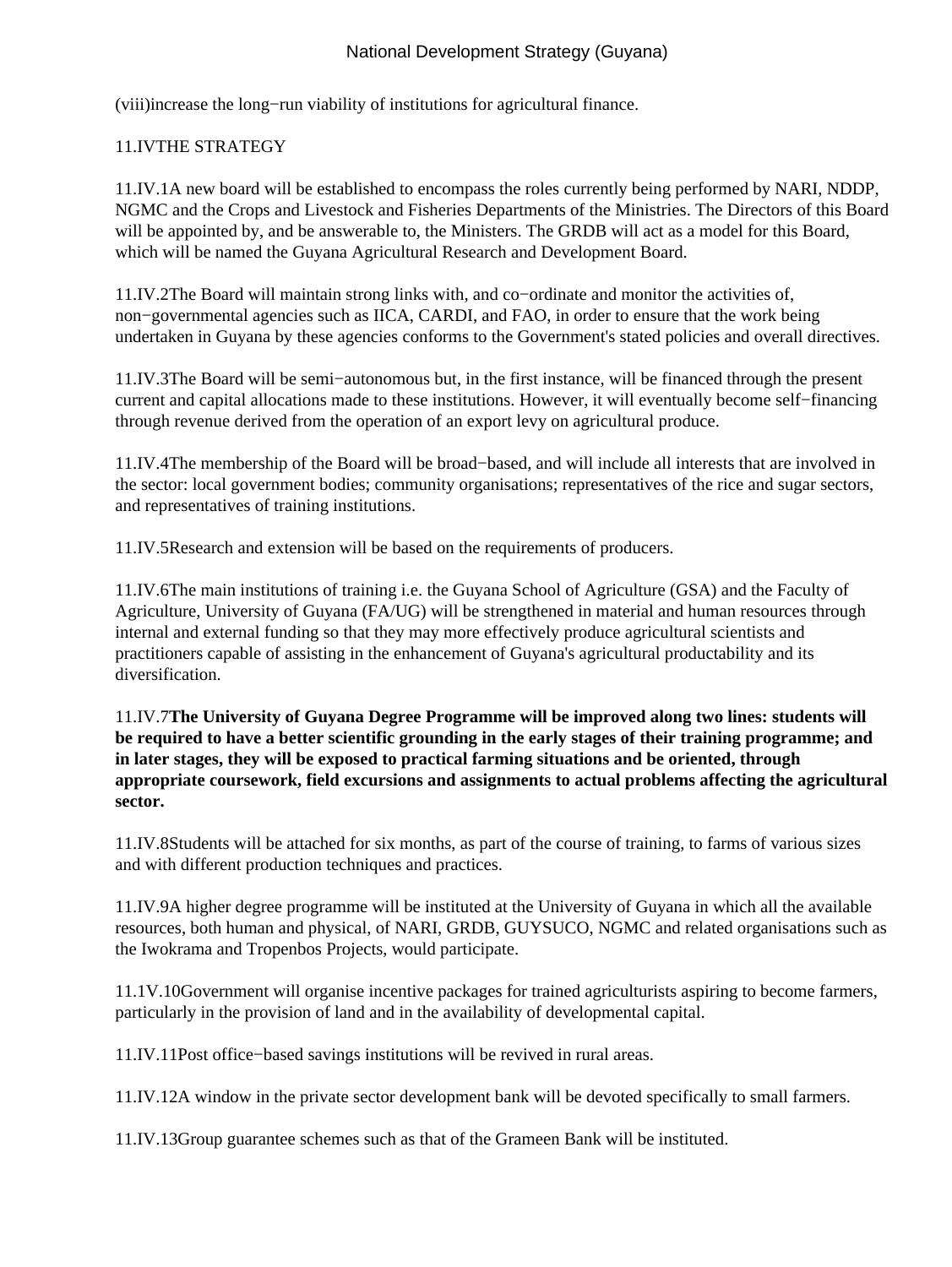11.IV.14 In addition, a linked set of rural credit unions, both for mobilising more rural savings and for retaining more funds in rural areas through agricultural production and marketing loans, will be created.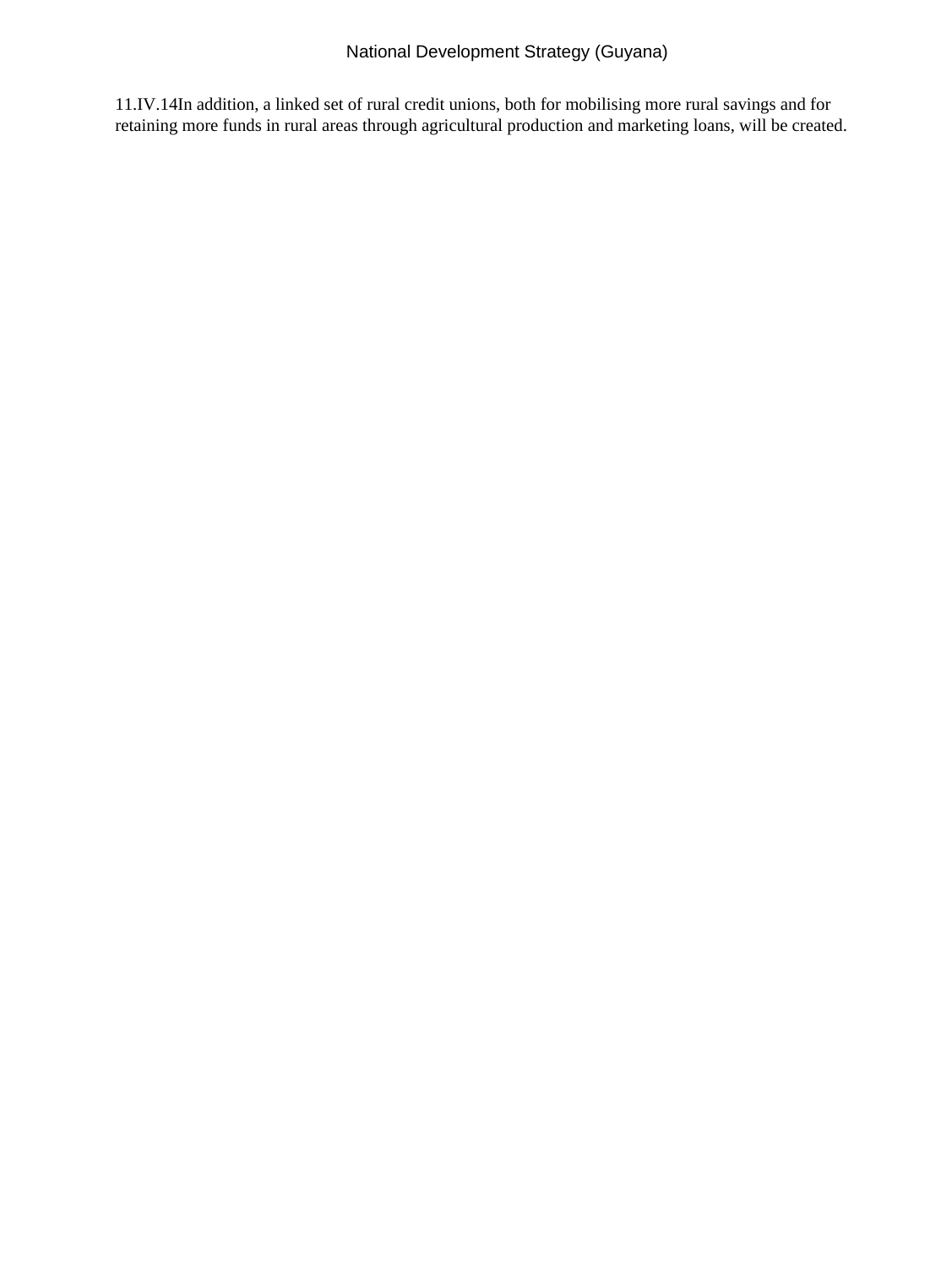### CHAPTER 12

#### NON TRADITIONAL AGRICULTURE

#### 12.I BASIC FEATURES OF THE SECTOR

12.I.1 The term "non−traditional agriculture" is used in Guyana to include all components of the agricultural sector with the exception of rice, sugar, forestry and fishing.

12.I.2 The major non−traditional crops (NTCs) are the following: *Cereals and Legumes*: corn, blackeye, minica; *Oilseeds*: peanut and coconut; *Ground Provisions:* cassava, sweet potatoes, eddoes, yam, tania/dasheen, plantains; *Vegetables and greens*: tomatoes, cabbage, pumpkin, bora, ochro, boulanger, squash, cucumber; *Herbs, Spices and Seasonings*: eschallot, hot pepper, ginger, tumeric; *Fruits*: banana, pineapple, pear, carambola and watermelon; *Other Fruits*: mangoes, genip, cherry, awara; *Citrus*: lime, grapefruit, orange; *Other Crops*: Coffee, cocoa and cotton; pasture/forage, ornamentals and floriculture.

12.I.3 Livestock includes dairy and beef cattle, swine, poultry, sheep, goats, wildlife and other livestock such as rabbits and bees.

12.I.4 Non−traditional crops are geographically distributed across the 10 regions.

12.I.5 Except for coconut palms, almost all of the fruits, vegetables, legumes and ground provisions are grown by a large number of small farmers mostly along the coastal belt and in the riverain areas, but also in enclaves in the intermediate savannahs and in the townships which border neighbouring countries. In contrast the production of coconut palms is largely concentrated in the coastal areas, and is achieved chiefly by large farmers.

12.I.6 Small farmers produce all fruit and most vegetables grown in Guyana, 80 percent of the grain crops, 60 percent of the coconuts, and 40 percent of the palm oil.

12.I.7 Non−traditional agriculture comprises farming systems that are small in scale, use a low level of technology, and are labour intensive. Subsistence farming, a tendency to stick to traditional agricultural practices, and an absence of supportive services to encourage farmers to adopt improved methodologies for increasing production and productivity also characterise the sub−sector. However, the sub−sector's contribution to the livelihood of rural households, national food security, and foreign exchange earnings are not insignificant.

12.I.8 Guyana is self−sufficient in vegetables (including root crops and tubers), fruits, beef and mutton. Indeed, it is virtually self−sufficient in all crops, except spice and vegetables. Moreover, eggs, poultry and milk production has increased considerably in recent years.

12.I.9 Although the sub−sector's export potential remains relatively untapped, overseas markets are opening for a wide variety of crops and will gain momentum with the advent of improved marketing arrangements. The cases of pineapple and plantain are especially noteworthy but there is a growing awareness of production and export possibilities for many other non−traditional crops.

12.I.10 The agri−business and agro−industrial development of the sub−sector are in the hands of small, poorly resourced independent operators, and the supply chain is characterised by low productivity, high post−harvest losses, high prices to consumers and praedial larceny. Nonetheless, the sector provides sustenance to the rural poor, most of whom are self−employed in agriculture or are workers in the rice and sugar industries, both of which are seasonal.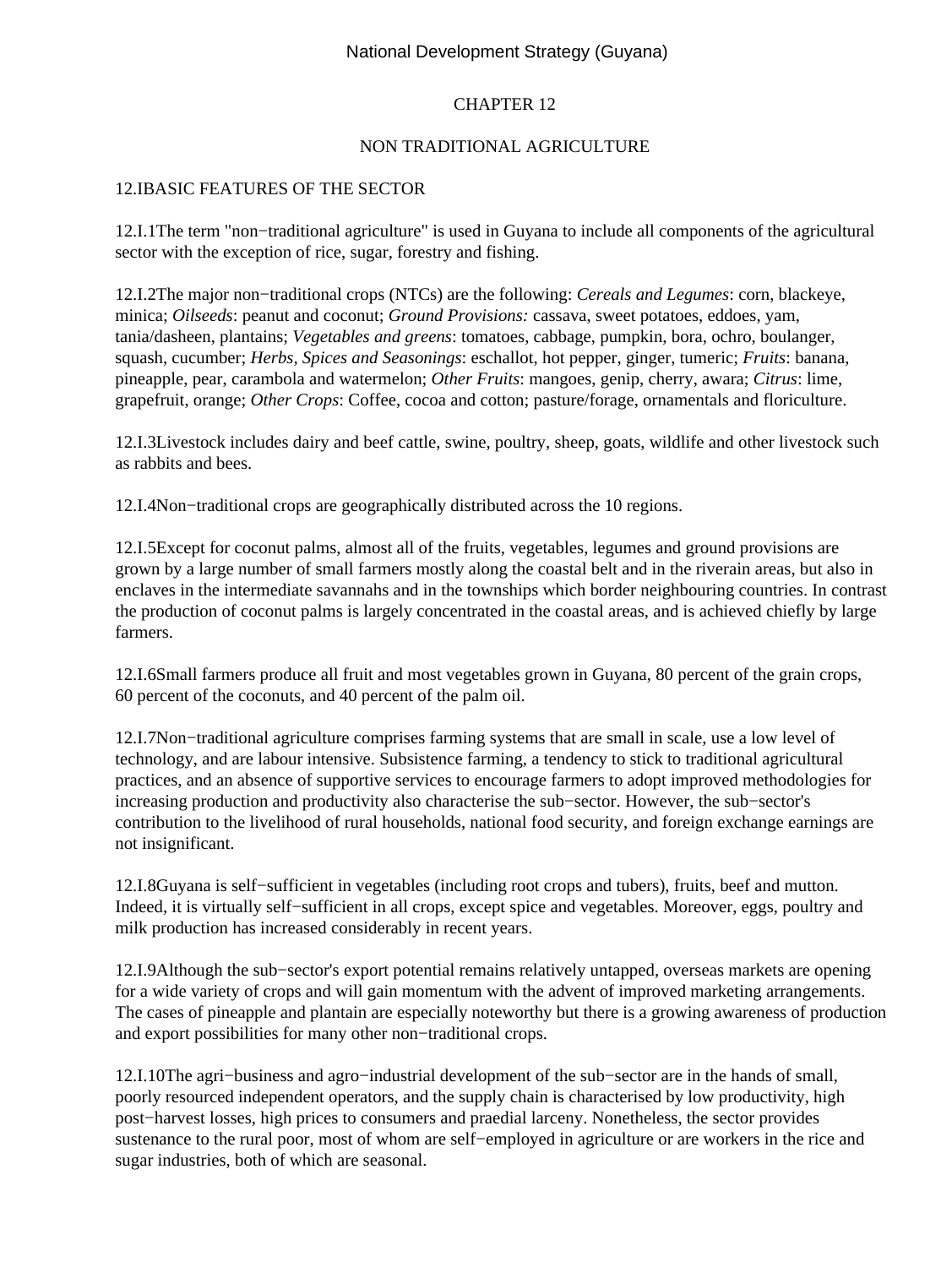12.I.11 Export volumes of non−traditional crops have increased through the initiatives of small traders rather than through organised and adequately financed operations.

12.I.12 Most of the crop farmers in Guyana are involved in mixed crop farming. Current agronomic practices are consistent with those for systems of low level technological packages.

## 12.II ISSUES AND CONSTRAINTS

12.II.1 Land and Infrastructure

12.II.1.1 The administration of State lands is inefficient, leading to the frustration of farmers' efforts to obtain information on leases and the availability of unutilised idle land. In addition, there is imprecision in the identification of boundaries.

12.II.1.2 There is no clear demarcation of which land falls under the jurisdictions of the Lands and Surveys Department, the Geology and Mines Commission, and the Forestry Commission.

12.II.1.3 There is growing competition for available land among traditional and non−traditional crops, housing, and industrial land developers.

12.II.1.4 The historical layout of drainage and irrigation infrastructure is consistent with what is required for rice and sugar, but is not necessarily appropriate for the economic production of NTCs and livestock. Yet the necessary modifications to the land infrastructure have not been made, even in cases when farmers wish to emphasise NTCs and livestock.

12.II.2

#### **Extension Services, Research and Development**

12.II.2.1 Extension services and research and development are under the jurisdiction, or depend upon, too many government, semi−autonomous, and regional and international agencies that are too dispersed and ineffective.

12.II.2.2 Limited funding, staff shortages, low salaries, poor transport facilities, and inadequate and infrequent meetings of personnel impede collaboration and coordination.

12.II.2.3 Research is sometimes unrelated to the needs of farmers and is spread out over a wide range of crops in diverse geographical zones.

12.II.2.4 The sub−sector is not structured along the lines of those developed for rice and sugar. As a result, incentive packages and specific programmes for some components of the industry have been neglected.

12.II.2.5 Regional training sessions are sporadic. All were cancelled in 1998.

12.II.3 Socio−cultural and economic constraints

12.II.3.1 There is a high incidence of praedial larceny in the sub−sector.

12.II.3.2 There is a high incidence of migration, especially of youths, from the rural to the urban areas.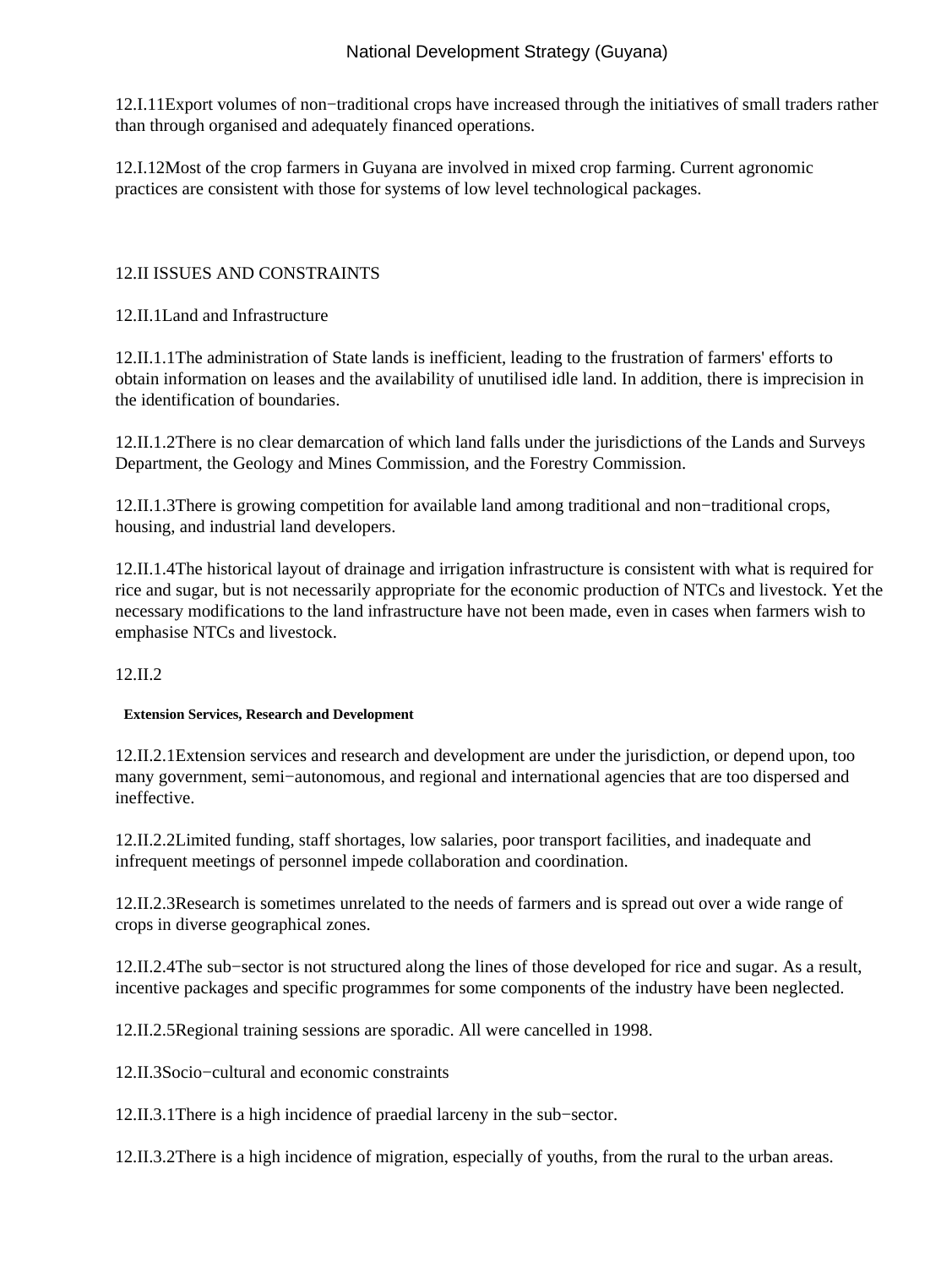# 12.II.3.3 There is much gender discrimination in employment practices

# 12.II.4 Marketing

12.II.4.1 The production of NTCs and livestock is not guided effectively by market intelligence services. The seasonality of export demand, weather patterns, and input price fluctuations leads to a very unstable supply of produce ranging from gluts to scarcity. Input availability, soil types, farmers' experience and perceived demand also govern production levels and farmers' choices of commodities. There is poor organisation among farmers at local and national levels, and hence there is little exchange of experience and no coordinated effort to obtain information on external markets.

12.II.4.2 Essential marketing linkages (local and overseas) are limited. Knowledge of existing trends in prices and demand, and of the availability of supplies, is therefore restricted. Much needed information on existing acreages, costs of production, seasonality etc., that is required for farmers' planning purposes is poorly collated.

12.II.5

#### **Transportation**

12.II.5.1 Inadequate transportation infrastructure and poor transport services are a major impediment to the marketing of agricultural products within and out of Guyana. Poor transportation services contribute to the wide spread between ex−farm and retail prices. Riverain producers and consumers are particularly subject to very inadequate transportation linkages, but, in general, both water and road transport are unreliable and high priced. Local roads are in very poor conditions.

12.II.5.2 Exporters are seriously inconvenienced by poor port facilities, limited cargo space, and the frequent need for transhipment of goods through Trinidad.

## 12.II.6 Storage and handling

12.II.6.1 The extreme unavailability of power and potable water supplies are major causes of post−harvest losses and are a most serious constraint to the development of milk pasteurisation units and meat storage facilities.

12.II.6.2 The country has a shortage of trained cadres in post−harvest technology and very few entrepreneurs in agro−processing. A high percentage of wastage therefore results, and less than one percent of total production is exported.

12.II.6.3 The six established wholesale marketing centres (except Black Bush Polder) have been sidelined by private initiatives and local retail markets (34 municipal and 36 roadside), and are poorly serviced with basic amenities.

#### 12.II.7

#### **Product Standards**

12.II.7.1 The handling of foods in production, manufacturing, transportation, storage and in other stages in the farm−to−market chain leaves much to be desired. The health and the nutritional status of the population are affected by adulteration, and the presence of industrial pollutants, environmental contaminants, toxins and chemical residues in the food consumed. The Government Analyst's Department cannot effectively oversee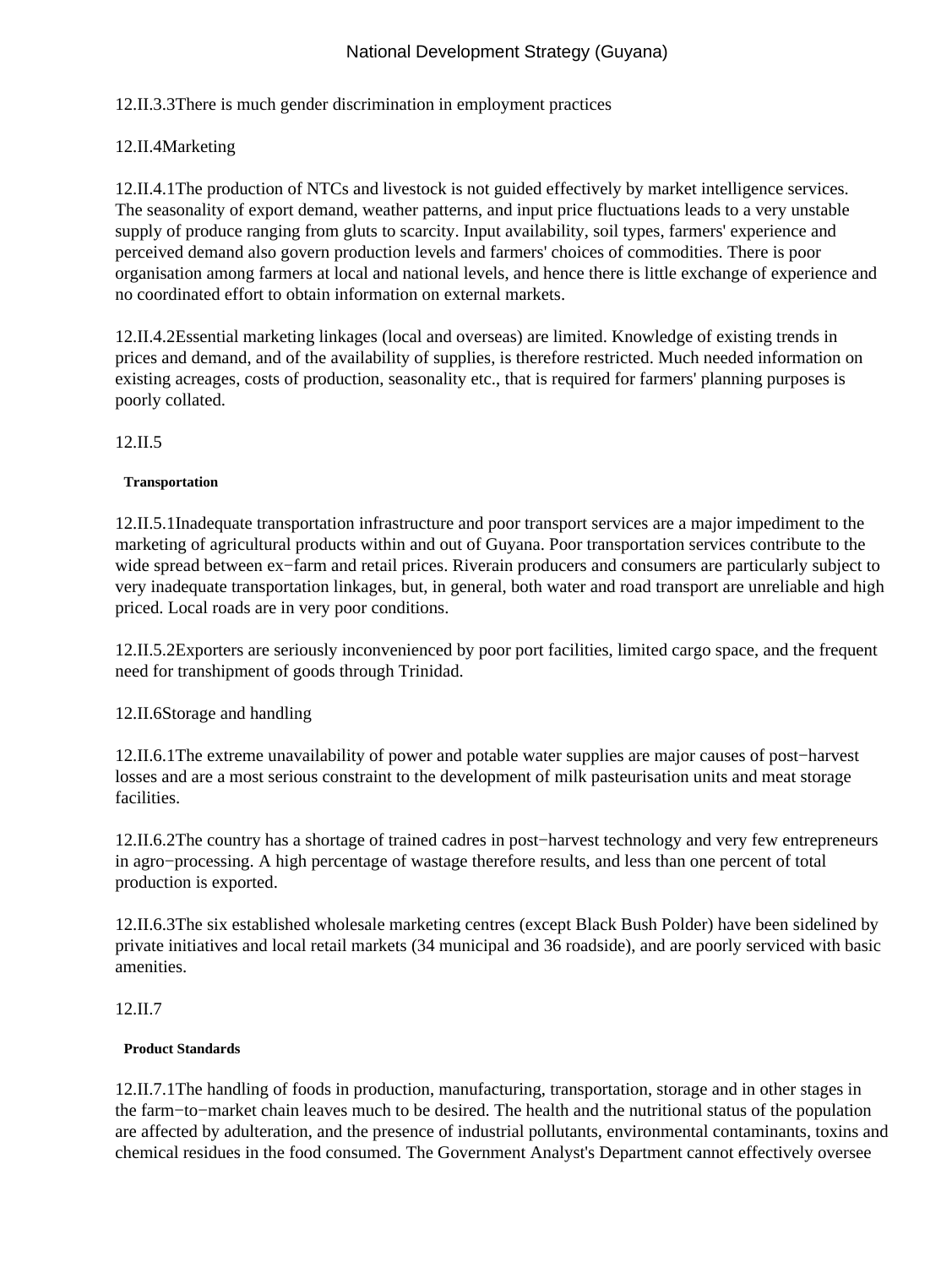all stages of food production, and seems to concentrate its activities on the microbiological surveillance of retailed food.

12.II.7.2 Legislation to ensure that standards are met for the inputs used by the sub−sector is not enforced.

## 12.II.8

### **Credit and Investment**

12.II.8.1 The highly risky nature of agricultural production in an environment that is not supportive of its development is not conducive to the procurement of lines of credit. Lending agencies do not seek out businesses in rural districts and are truly ignorant of farmers' financial needs. For whatever reason, GAIBANK, the major agricultural lending agency in the past, did not seek to recover funds expeditiously from defaulters. This has assisted in creating a poor credit servicing mentality in rural areas, which in turn increases the difficulties of obtaining new credit.

12.II.8.2 Prospective investors in NTCs and livestock have been unable to fulfill the conditionalities of creditors, and have been discouraged by unattractive terms for financing. Misleading investment guidelines further exacerbate the farmers' predicament. Tax evasion and nonpayment of duties are prevalent in the system.

### 12.II.9 Labour and Other Inputs

12.II.9.1 For the most part, agricultural labour has over the years moved into the rice, logging and sugar subsectors, or totally out of agriculture. The difficulties that farmers experience in obtaining basic inputs (particularly from overseas) and the low prevailing income levels are disincentives to the development of the subsector.

12.II.10

#### **Education and Training**

 Youth

12.II.10.1 The teaching of agriculture in primary schools was catered for by the fifth component of the SSEE syllabus but this was discontinued in the early 1980s, due to financial and staffing constraints. At the secondary school level Agricultural Science is offered at CXC. The number of students taking this subject is extremely low, and the proportion of passes derisory.

 Adult

12.II.10.2 Pre− and post−service training in agriculture is provided by the Faculties of Agriculture and Education of the University of Guyana, the Guyana School of Agriculture (GSA), the Regional Educational Programme for Animal Health Assistants (REPAHA), the Agricultural In−service Training Communication Center (AITCC), the Ministry of Agriculture (MOA), the Ministry of Fisheries, Crops and Livestock (MOFC&L), and the National Agricultural Research and Development Institute (NARI). Most of these institutions lack adequate teaching instruments, do not offer programmes that are relevant to the country's developmental needs, are strapped for funds, and do not have the required numbers of skilled teachers. The end result is under−qualified and poorly trained graduates, unable to function in the farming communities to which they are later exposed.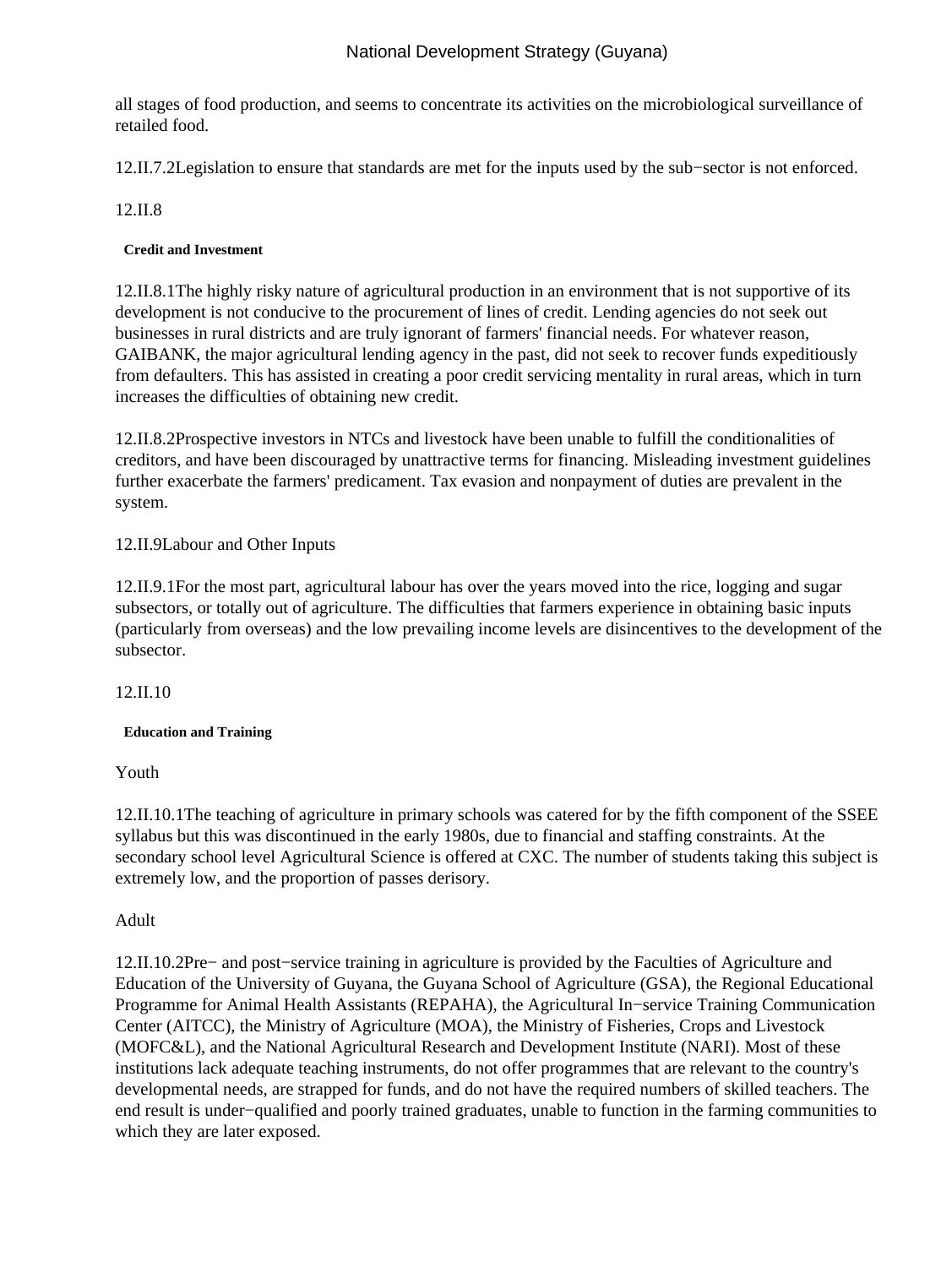## Continuous farmer training

12.II.10.3 Apart from the Dairy Training Centre at the St. Stanislaus College farm, there is no teaching institute established specifically for training farmers.

### 12.II.11

### **Germplasm Supply**

12.II.11.1 Germplasm is produced both by the governmental and privately owned agencies. Collectively they are unable to satisfy the demand for plants and, apart from using old stock, are in need of infrastructural rehabilitation. This problem is now being addressed.

12.II.12 Plant Protection and Quarantine Services

12.II.12.1 The inadequate monitoring of our ports, places the country's agriculture at risk. Guyana's plant health capabilities are inadequate and, accordingly, the country is unable to make definitive statements on the incidence of pests and diseases. This affects the ability to export.

12.II.12.2 The Office of the Quarantine Services has no authority to withhold a consignment after Customs' clearance. Very often, because of the ignorance of the staff of the Customs' Department, importers are allowed to clear agricultural products without import licenses, phytosanitation certificates or inspections from Plant Quarantine officers.

12.II.12.3 The country has no facilities for the bulk treatment of fruits and vegetables earmarked for export.

## 12.II.13 Livestock

12.II.13.1 Guyana is "self−sufficient" in fresh meats but not in milk and poultry. Although the production of milk and poultry has increased considerably over the years, livestock production is still well below its potential capacity. The industry requires a well−coordinated infusion of support services to sustain and increase production, and ultimately to capture export markets. Low level technological applications prevail in the subsector, and farmers (particularly pig and small ruminants producers) operate largely at subsistence levels.

## **Nutrition**

12.II.13.2 Liveweight gains, milk production and the reproductive performance of all livestock classes are sub−optimal because of inadequate nutritional programmes.

12.II.13.3 The supply of readily available energy−based feeds, rice bran and wheat middlings, has been reduced abruptly because these products are exported to preferential markets for cargo rice, and because of the unlimited importation of processed flour.

12.II.13.4 Protein feeds are imported at high costs, thus contributing to the elevated prices for poultry and pork.

12.II.13.5 Ruminant producers continue to compete with traditional crop farmers for land for pasturage.

 Animal Health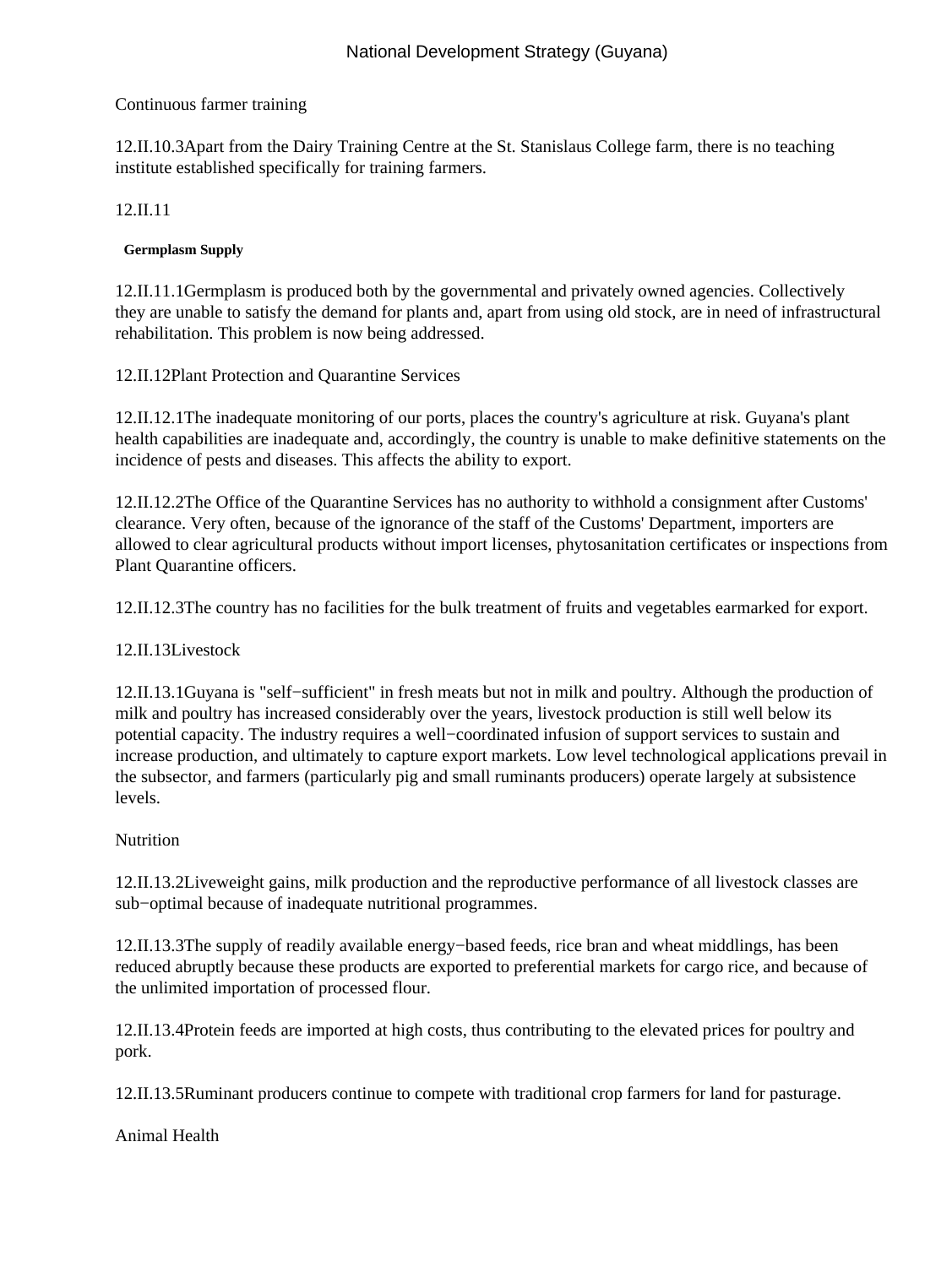12.II.13.6 The country's livestock population is relatively disease−free except for endo− and ecto−parasitic burdens and their associated diseases. Tuberculosis in cattle has been identified in some enclaves. Poultry producers have been experiencing undiagnosed conditions of respiratory ailments and nervous (tremor) syndromes. Pigs and small ruminants continue to be affected by endo−parasitic burdens that have not been evaluated.

12.II.13.7 The veterinary services offered by MOFC&L are very poorly supported, and veterinarians are incapable of carrying out their functions because of the lack of transportation, drugs, equipment and facilities. A case in point is the inability to carry out the Bovine Tuberculosis Eradication Programme because of the inadequacy of transportation.

#### Genetic Improvement

12.II.13.8 There are no specialised breeding programmes in place, except for cattle via the National Dairy Development Programme's (NDDP) Artificial Insemination Service, which uses imported frozen semen from improved beef and dairy breeds.

12.II.13.9 Poultry and swine breeding is *ad hoc*, and mainly consists of a selection process. The introduction of new breeds for these classes of livestock is at a standstill.

12.II.13.10 For all types of livestock financial constraints and the absence of adequate physical facilities inhibit progress in animal breeding in relation to acquiring germplasm for tropically adapted breeds from overseas, and establishing evaluation programmes.

12.II.13.11 There is no monitoring agency to document and evaluate what is occurring in the field, though it is known that farmers, based on their own preferences and experience, are conducting breeding experiments.

#### Management

12.II.13.12 The constraints highlighted in the paragraphs relating to nutrition, health and genetic improvement are indicative of the low level of management practices that are employed in livestock rearing. Poultry and pig rearing is basically intensive, while cattle, sheep and goats graze extensively in very diverse management systems. Ruminant livestock are generally considered as a family asset, only to be drawn upon as the need arises and not to be developed economically. Farmers do not seek to find markets for their meat animals but sell only when approached by butchers and middlemen. Poultry farmers tend to plan for the immediate future and frequently make market predictions that lead to economic losses in addition to causing serious disruptions in supply. New approaches to integrated farming practices have not caught on with the farming community, despite the fact that many small producers have both livestock and crops on their farmsteads. Often, one activity influenced by short−term market conditions will be undertaken to the detriment of another.

#### 12.III SECTORAL OBJECTIVE

12.III.1 The overall objective of the sector is to increase the rate of growth of its output, in the knowledge that by doing so a most significant number of job opportunities would be created.

### **12.IV THE STRATEGY**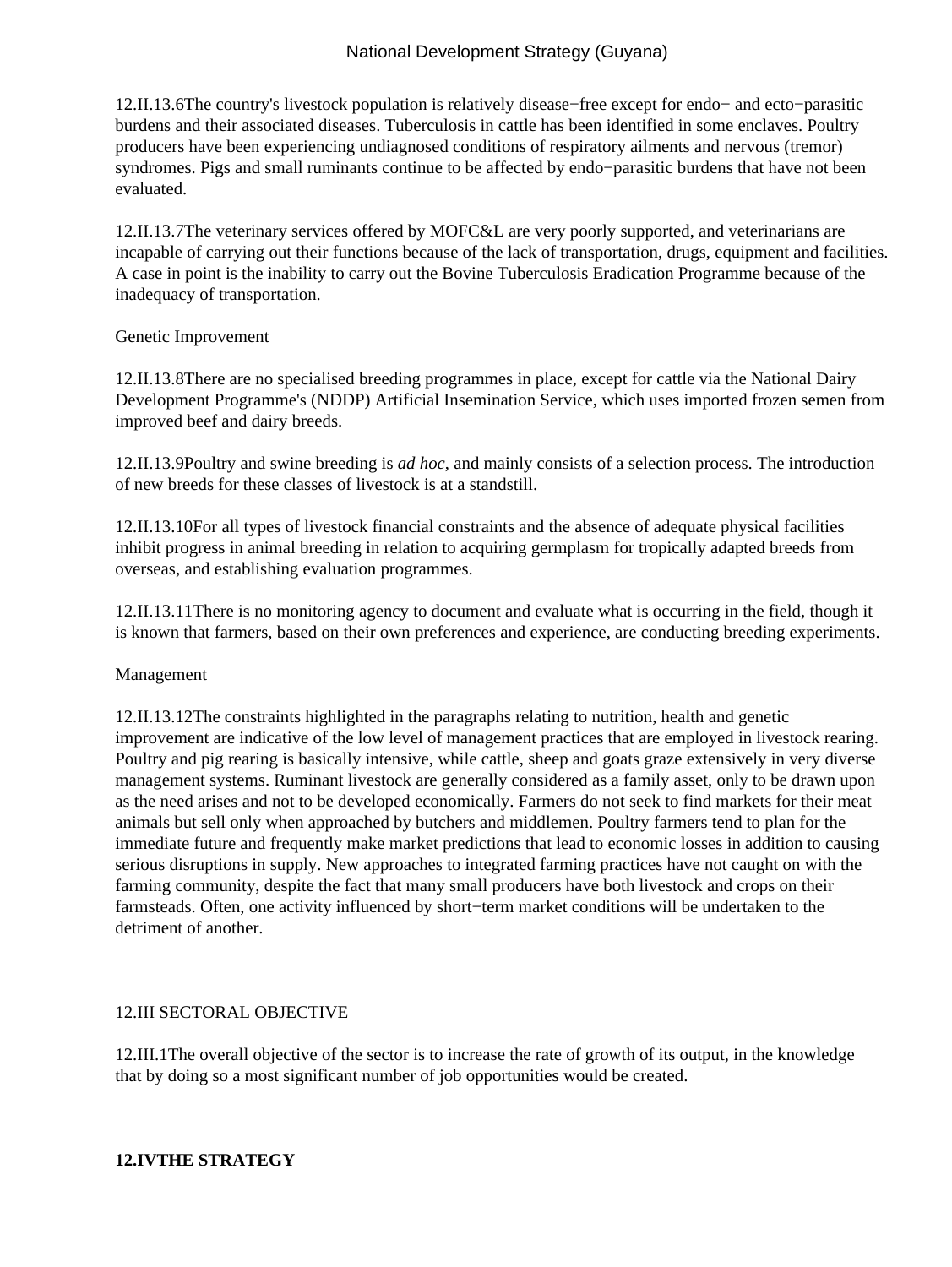## **12.IV.1 Extension Services, Research and Development**

12.IV.1.1 A modern computerised information centre to facilitate the collection, storage and retrieval of agricultural information, will be established at NARI.

12.IV.1.2 Research and development studies will be concentrated on selected commodities and in geographically delineated zones. The selection of the commodities will be based on their production potential and marketability.

12.IV.1.3 Research on relevant farming systems, particularly those relating to farm mechanisation, will be developed.

12.IV.1.4 Extension officers will pay particular attention to imparting information on agro−processing and post−harvest losses, and will give guidance on the selection of plant and animal germplasm.

12.IV.1.5 The private sector and the farmers will become more involved in establishing the specific goals of agricultural research, by themselves participating in extension through, for example, workshops at both the community and national levels.

12.IV.1.6 The National Science Research Council, comprising agricultural agencies and the heads of relevant institutions, will be resuscitated to ensure collaboration and exchange of ideas on a regular basis.

12.IV.1.7 **A National Livestock Development Agency** will be established. This will be similar in structure and function to the NDDP (semi−autonomous), and will incorporate the NDDP as well as development programmes pertaining to small ruminants (sheep and goats), swine, apiculture, rabbits and farmable wildlife (e.g. alligators, iguana, deer, etc.).

## 12.IV.2 Marketing

12.IV.2.1 An advisory services agency will be established to provide marketing intelligence (including market opportunities) to farmers on a timely basis. The agency will also help producers in finding inputs, obtaining access to markets, and in directing farmers' concerns to relevant institutions. It will establish a computerised information network with linkages to overseas markets. The encouragement of agro−processing as the thrust for the future will be the focus of this agency.

12.IV.2.2 More individuals will be trained in post−harvest technology. The concept of marketing centres will be revived, and the management of the municipal markets will upgrade facilities for weighing, storage, sanitation, communication, banking, parking, rate collections, etc., in an all encompassing effort to provide more adequate services to buyers and sellers.

12.IV.2.3 The private sector will be involved in the management of marketing centres.

12.IV.2.4 The Food and Drug Act will be updated to conform with international standards for chemical and disease free food.

12.IV.3 Credit and Investment

12.IV.3.1 Microcredit schemes will be put in place in order to assist in the development of this sector. This will be an integral part of the country's overall poverty elimination programme.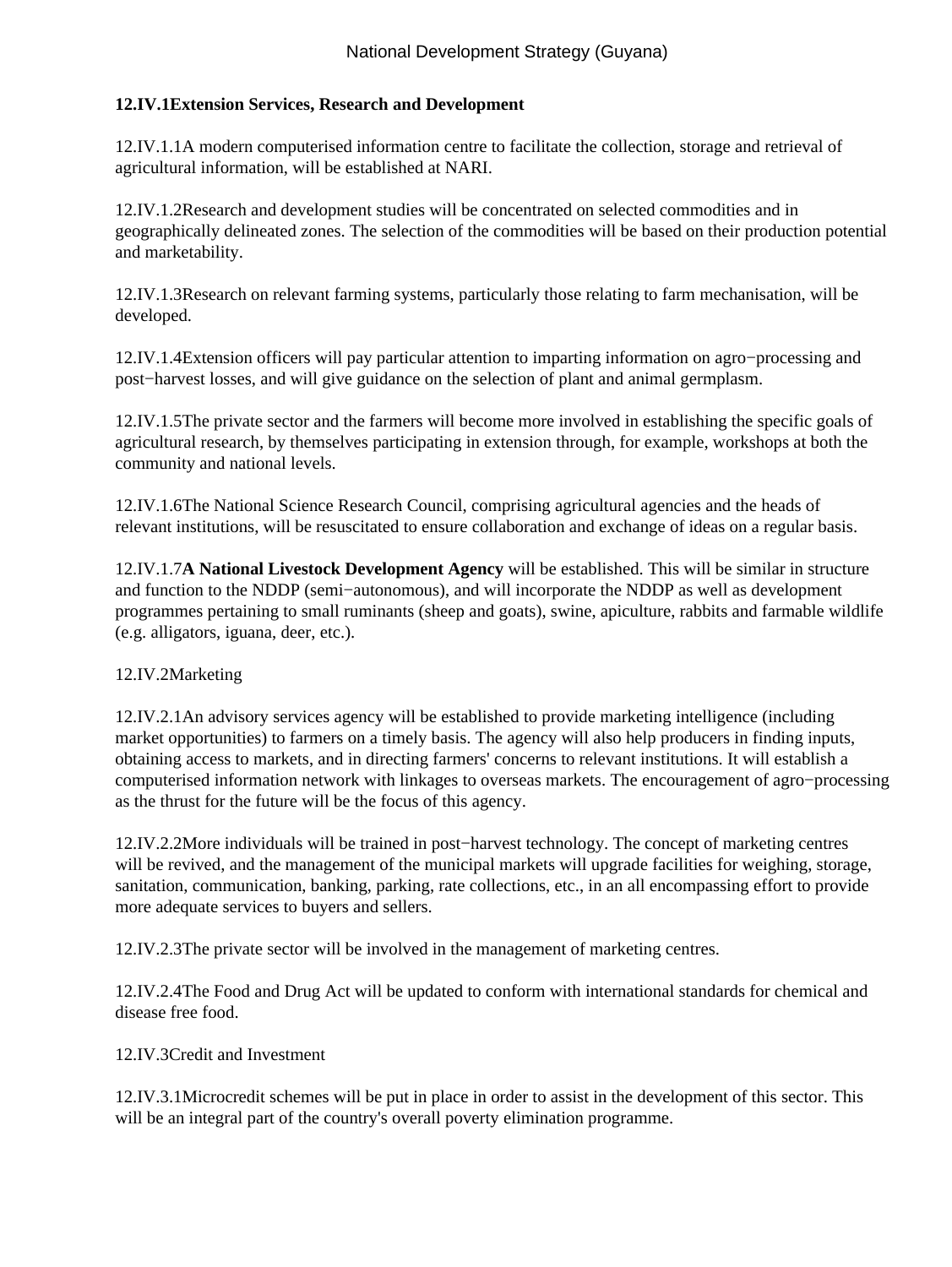12.IV.3.2 Credit agencies will be sensitised to farmers' financial requirements by extending their outreach programmes into the rural communities and will introduce systems of lending via small loan schemes for farmers without collateral.

12.IV.4 Rural Development Centres and Agricultural Cooperatives

12.IV.4.1 The NDDP has made a positive step in registering all cattle owners in Guyana and unifying them by forming village groups, distinct and regional associations and by ensuring their participation at national cattle farmer congresses. A similar arrangement exists for the rice farmers via the RPA, with the GRDB acting as a regulatory body. This type of organisation will be encouraged for the NTCs and other livestock producers, with support from the NGMC, IICA, CARDI, and the Extension Division of the Ministries of Agriculture, and Fisheries, Crops and Livestock.

12.IV.4.2 Agricultural Cooperatives will be revamped to encourage the formation of self−help societies that aim to improve the economic welfare of its members through planning and management.

12.IV.4.3 Government will support these groups via direct contracts for food supplies to Government−managed institutions and feeding programmes for schools and the needy.

12.IV.5 

#### **Other Inputs**

12.IV.5.1 Government and private investors will together foster the creation of machinery pools and fabrication units to cater for the mechanisation needs of farmers. Government will take active steps to encourage reputable international fruit marketing firms to come to Guyana and enter into contract farming.

### 12.IV.6

#### **Education and Training**

#### 12.IV.6.1 **Agriculture will be re−introduced into the primary school curriculum.**

12.IV.6.2 Learning institutions will be better equipped with teaching instruments − laboratories, audiovisual aids, experimental plots and cages, green houses.

12.IV.6.3 Improved working conditions and salaries will be provided to attract a higher calibre of teaching staff.

12.IV.6.4 The mandate of the FTC will be to promote awareness of technological advancement and to educate farmers continuously on developments in agriculture. The FTC will cater for residential courses and will be equipped with audiovisual and publishing facilities for the production of films, radio programmes and newsletters that can be disseminated through the media.

#### 12.IV.7

#### **Agronomic Practices**

12.IV.7.1 The Crop Improvement Programme and the Extension Service units of the MOA in collaboration with research agencies will create programmes that have applicability to existing farming conditions, and are consistent with the varying levels of farmers' economic resources. Priority will be placed on developing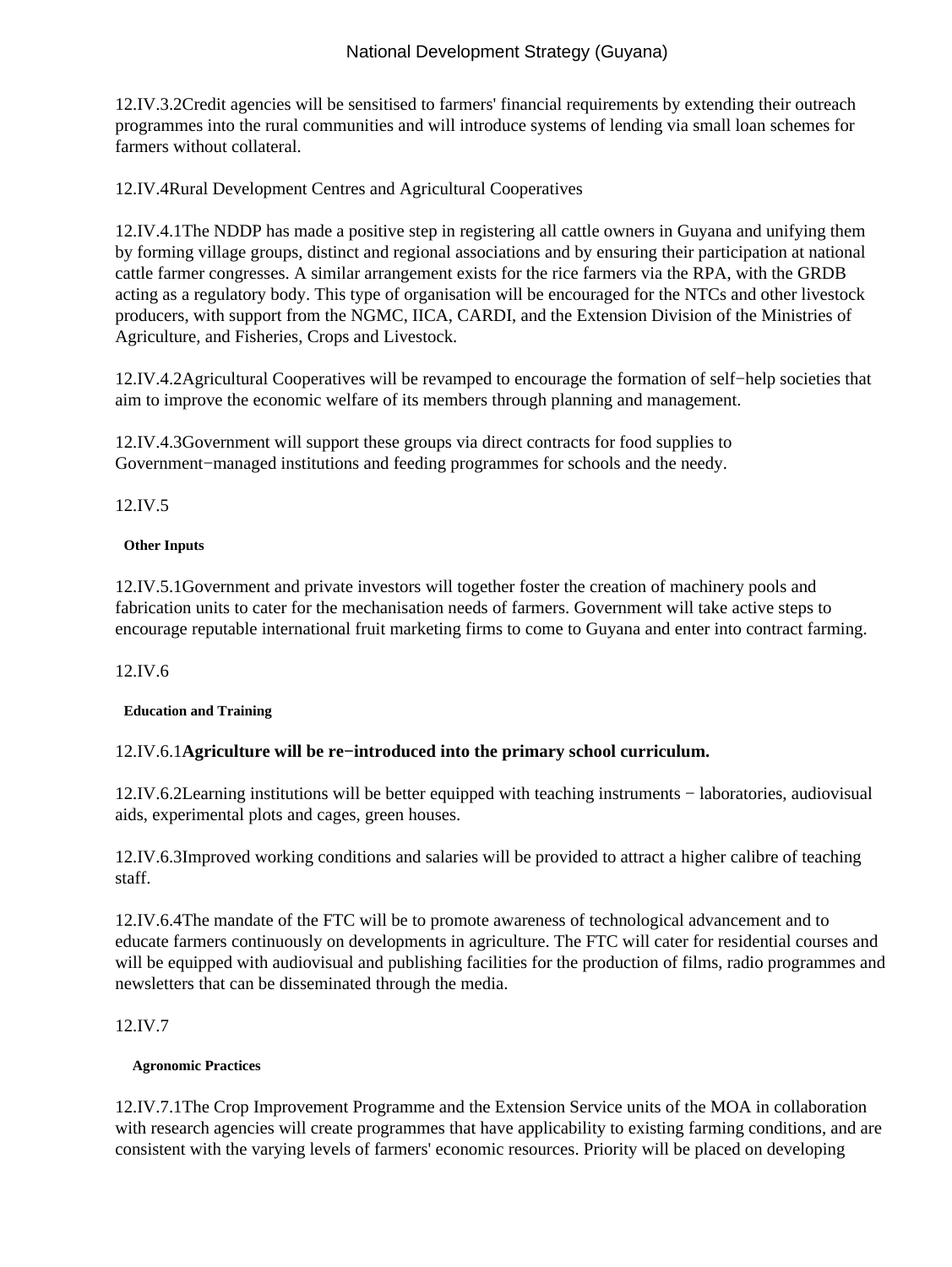agronomic programmes for crop varieties that have assured markets (particularly export markets). Cropping systems that allow for the continuous supply of those food crops that are traditionally seasonal will also be given special attention.

12.IV.7.2 Water management; the control of weeds, pests and diseases; fertilizer application and soil fertility; land preparation; planting methods; harvesting; and crop suitability for various ecological and climatic zones will be specifically considered.

12.IV.8

**Germplasm Supply**

12.IV.8.1 A programme for the attainment of self−sufficiency in germplasm will be established. The programme will address collection, characterisation, certification and varietal improvement.

12.IV.8.2 If importation must continue in the short run, strict guidelines for quality standards, adaptability and phytosanitation will be formulated and applied.

12.IV.8.3 The supply of germplasm has an enormous potential for cost recovery. Government will progressively remove subsidies in this venture. This step may cause farmers to be more careful in the handling and care of purchased planting material.

12.IV.9

#### **Plant Protection and Quarantine Services**

12.IV.9.1 A survey on the main pests and diseases affecting local crops will be conducted.

12.IV.9.2 Programmes to control, prevent and eradicate the major pests and diseases identified in the survey will be developed and implemented.

12.IV.9.3 Workshops on critical pest and disease problems will be organised, and crop farmers will be apprised of their incidence, location, and relevant control methods on a timely basis.

12.IV.9.4 Plant quarantine laws will be utilised to provide greater authority to officers in the execution of their duties.

12.IV.9.5 New surveillance points will be opened along the country's borders to restrict the entry of pests and diseases.

12.IV.9.6 A National Surveillance Service Unit (NSSU) will be established.

12.IV.10 Livestock

**Nutrition** 

12.IV.10.1 **The production of alternative energy feeds (low quality rice, corn, sorghum, or cassava) to counteract the decline in the supply of rice and wheat by−products will be pursued. Private investment in this area will be encouraged, through the provision of fiscal incentives.**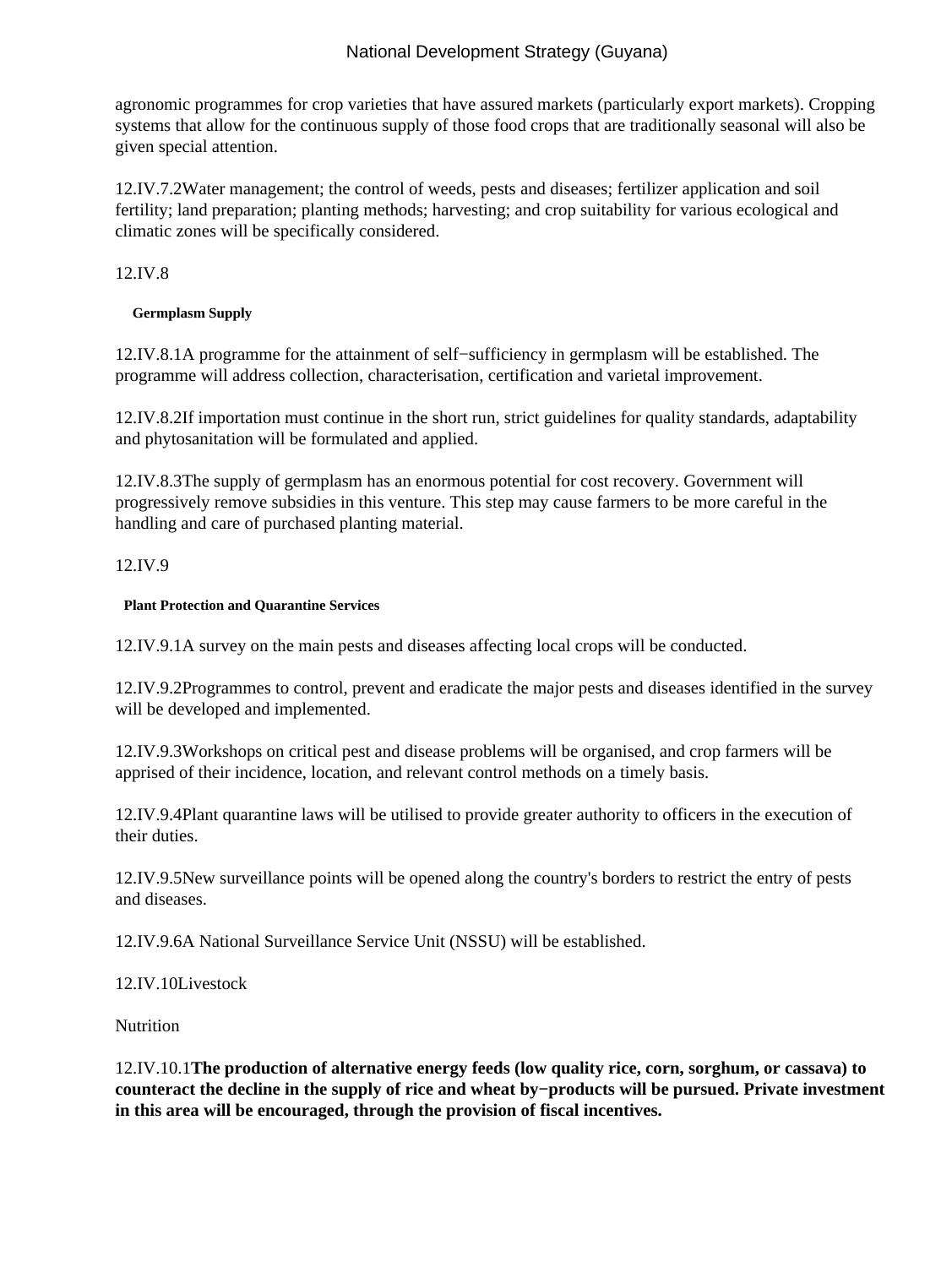## 12.IV.10.2 **Similar incentives will be provided for the establishment of a rendering plant to produce high protein meat meals from the quantities of fish, poultry, swine and ruminant processing wastes that are currently discarded.**

12.IV.10.3 The livestock population of Guyana would, of course, require adequate pasturage to support its sustainable development. Efforts will be made to improve the productivity of the saline soils to the north and the acid soils farther inland for livestock rearing.

12.IV.10.4 Research will continue on the development of nutritious forage species that are adaptable to soil conditions.

12.IV.10.5 Land use capability studies will seek to ascertain the most appropriate areas for livestock rearing.

12.IV.10.6 An animal nutrition project that aims at educating farmers on correct feeding principles will be undertaken, collaboratively, by all relevant agencies (MOFC&L, NDDP, CARDI and IICA).

#### Animal Health

12.IV.10.7 The Veterinary Laboratory at Mon Repos will be rehabilitated to provide all the services needed for disease surveillance and laboratory diagnostics. Diseases of immediate concern are tuberculosis, and bovine paralytic rabies, since clinical evidence points to their presence in Guyana. The laboratory staff will also be involved in disease eradication and control programmes and in developing systems of herd health prophylaxis. Clients will be charged for services.

12.IV.10.8 Clearance for the export of meat (particularly beef) from Guyana hinges on proper abattoir facilities, a functional diagnostic laboratory, and well−equipped field veterinarians. Guyana will seek to put in place these facilities and initiate meat exports, in accordance with OIE guidelines. Increased rates for slaughtering will provide the finance necessary to improve the conditions at the abattoirs and to maintain inspection programmes, and to ensure the optimal functioning of a **Meat Marketing Board,** the establishment of which is an absolute priority.

12.IV.10.9 The Government will improve the emoluments of veterinary staff, and provide transportation facilities to allow them to execute their functions. Charging for drugs and surgical procedures will contribute to the costs involved. Core funding, however, will remain the responsibility of the relevant Ministries.

12.IV.10.10 A survey of the health status of all livestock in Guyana will be undertaken as a priority measure.

#### Genetic Improvement

12.IV.10.11 The livestock development programme for Guyana will include an Animal Breeding Unit, The unit will support itself by the sale of breeding stock; charges for artificial insemination; and donor−financed projects.

12.IV.10.12 It is important that breeds be fully identified, breed performance be evaluated, and cross−breeding programmes be established to derive optimal performance parameters. In sheep, the Corentyne white breed has shown superiority on empirical evidence. A complete study will be carried out to measure all technical performance parameters of this breed. Other proven tropical breeds for sheep, goat and pigs will be introduced and their performance evaluated. In addition, tropically adapted breeds will be included in a national breeding programme.

#### Management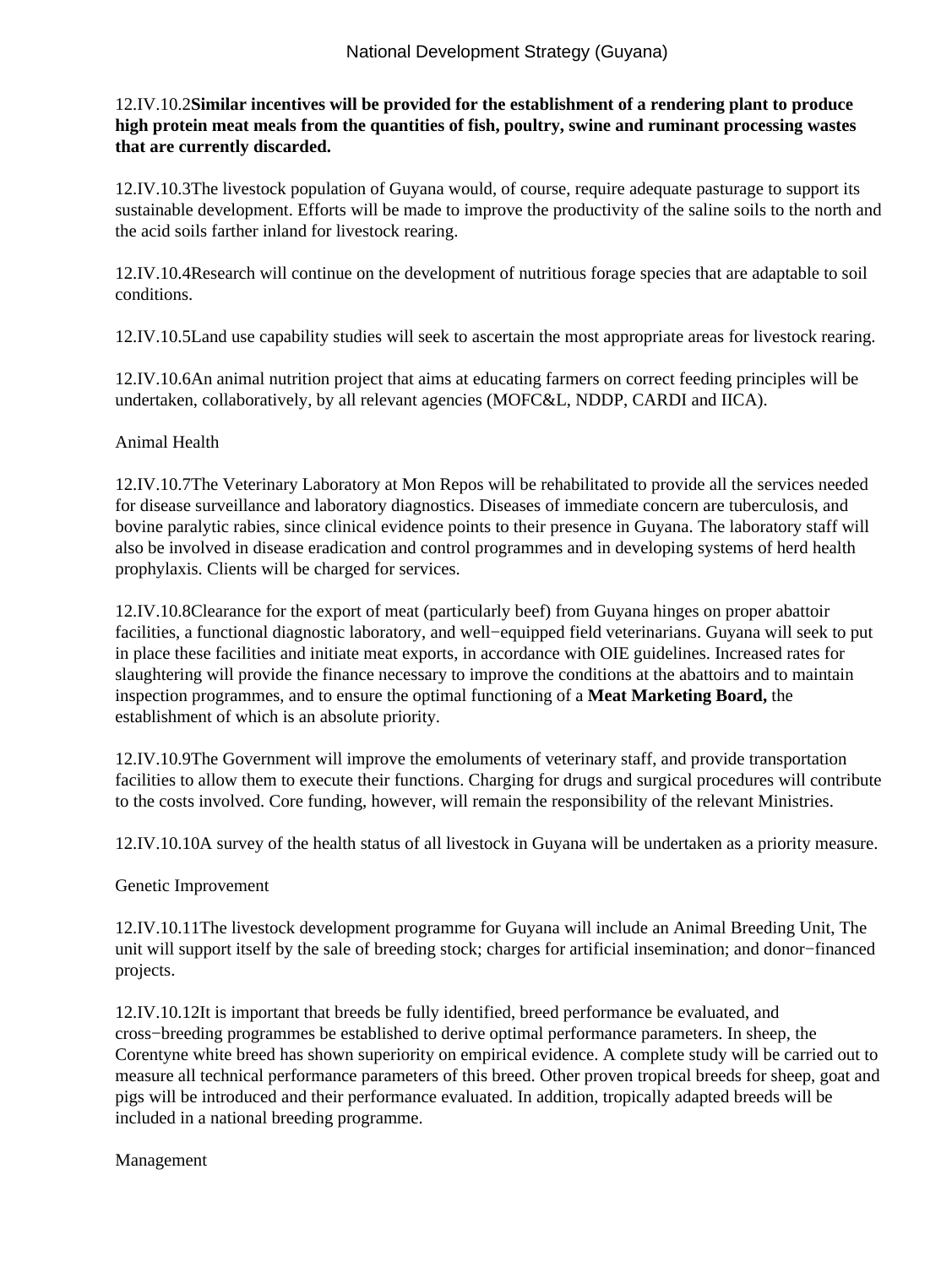12.IV.10.13 Integrated farming systems will be encouraged, to allow farmers to market produce and be self sufficient in their household requirements for meat, milk and vegetables.

 Livestock Research

12.IV.10.14 The following types of livestock research will be undertaken: on−farm management systems; nutrition, especially mineral/trace element requirements and the use of chemical growth and production enhancers; reproductive physiology; applied Breeding and Genetics; livestock diseases, especially as they relate to endo and ecto parasitisms; the sociology of farming groups; post harvest storage and the shelf life of product; the use of antibiotics and anti−parasitic drugs and the development of resistence thereto; the environmental impact of production systems, and production methods and their relation to inhumane animal stress.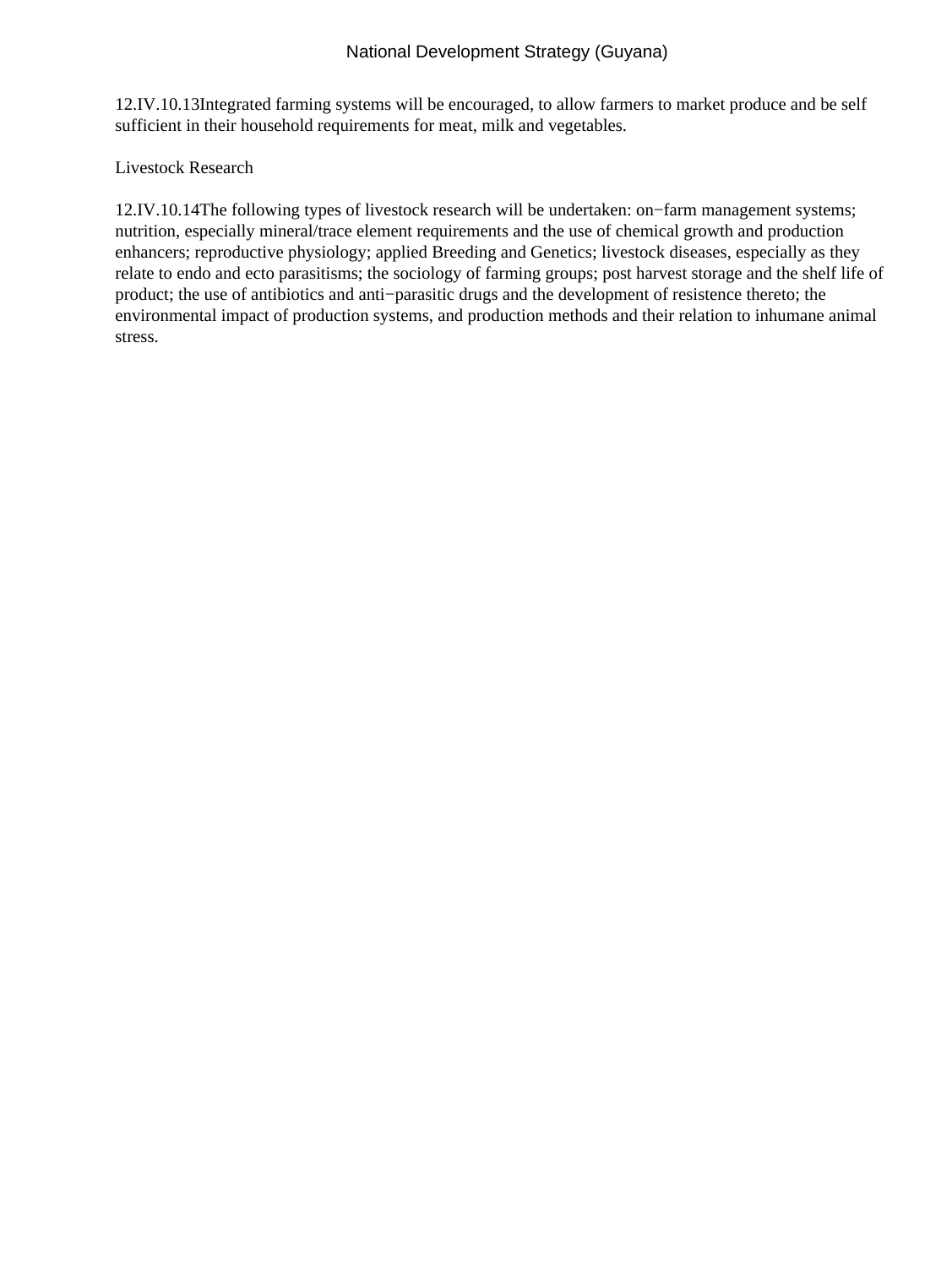## CHAPTER 13

# FISHERIES

### 13.I BASIC FEATURES OF THE SECTOR

### 13.I.1 Fisheries and the National Economy

13.I.1.1 The fisheries sector is of critical importance to the country's economy. Its importance is evident in five key areas: first, fish is the major source of animal protein in Guyana. It is estimated that per capita annual consumption of fish rose from 9 to 27 kilograms between 1980 and 1988, jumped dramatically to 45 kilogramme in 1991, and reached 59.8 kilogramme in 1998. This is more than four times the world average consumption of 14 kilogramme per year; second, fisheries contributed 6.2 percent of the country's GDP in 1997; third, Guyana's export earnings from fisheries, which were US\$20.5 million in 1994, rose to US\$41.8 million by 1997; fourth, the fishing industry employs some 4,800 people in harvesting and 5,800 in processing. Many more citizens benefit indirectly from fishing−related occupations, such as boat−building and boat maintenance activities; and fifth, the fishery sector is a significant net contributor to the Government's revenue. Indeed, the ratio of the sector's revenues to the government's expenditure on it is more than 80 to 1.

### 13.I.2 The Fisheries

13.I.2.1 The fisheries sector of Guyana comprises three primary components: marine fisheries, inland fisheries, and aquaculture.

#### Marine Fisheries

13.I.2.2 Guyana has a coastline of 432 km. and a continental shelf area of 48,665 sq. km. The average width of the continental shelf is 112.6 km. The area of the Exclusive Economic Zone (EEZ) is 138,240 sq. km. Most of Guyana's fishing occurs in the relatively shallow waters of the continental shelf. The *marine resources* exploited within the EEZ are mainly the demersal fishery resources and, to a much more limited extent, the pelagic fish resources which are to be found both over the continental shelf and toward the continental slope. Some of the demersal species, particularly prawns and shark, are showing clear signs that they are being exploited at an unsustainable rate. On the other hand, some deep slope demersal and pelagic species are underexploited in spite of their greater potential. From a commercial viewpoint, the most important stocks may be the cross−boundary species. Harvesting these stocks and ensuring that they are exploited in a sustainable manner will require joint initiatives with Venezuela, Suriname, French Guiana and Brazil.

13.I.2.3 Although, for the most part, data on the sector are estimates which are not especially consistent, the table below summarises the most reliable information on the stocks of marine resources and recent production levels.

Resource and Production Levels in the Fisheries Sector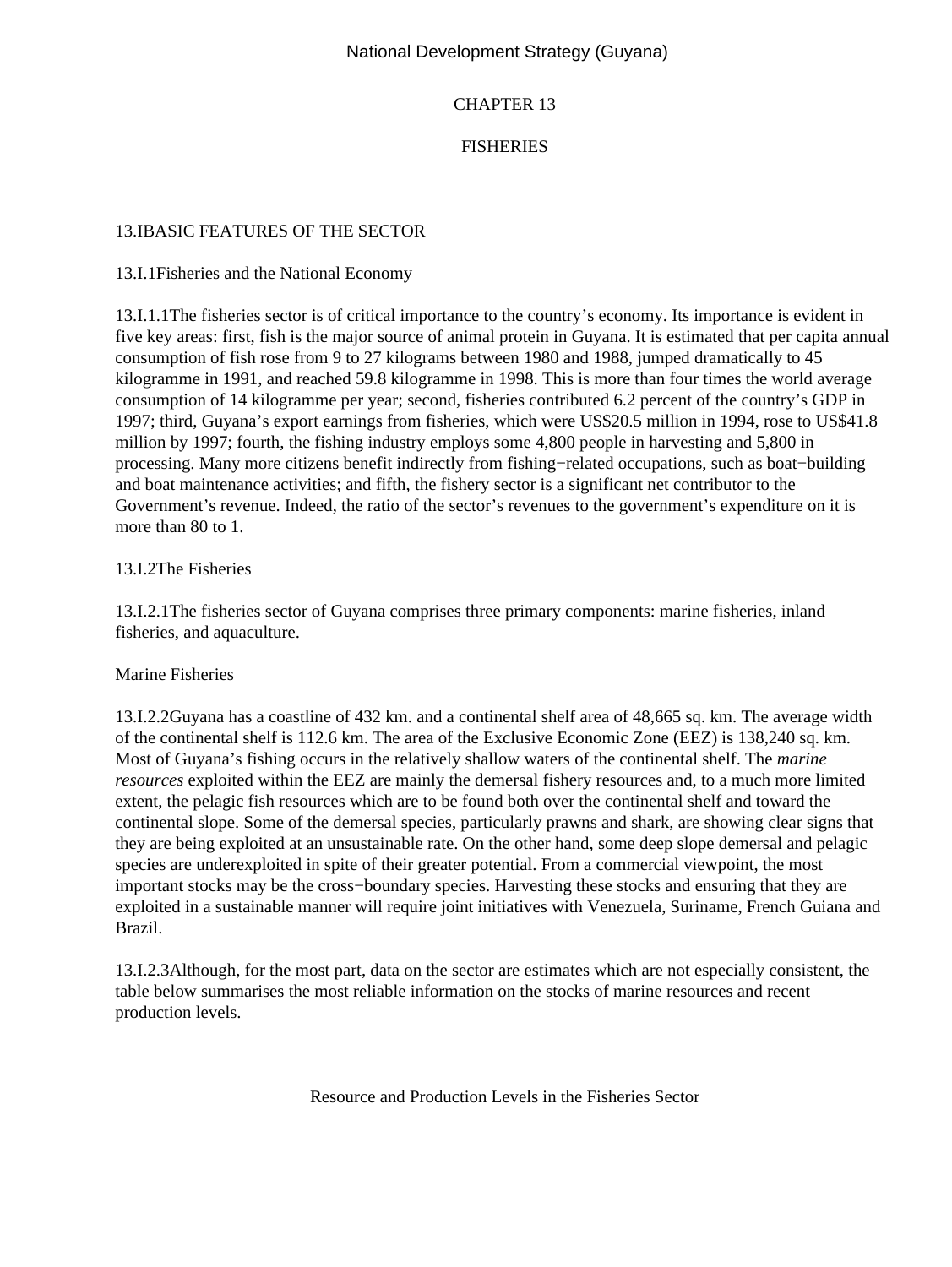| Item                                                                                                                           | Amount                                                        |
|--------------------------------------------------------------------------------------------------------------------------------|---------------------------------------------------------------|
| Resources<br>Pelagic fish biomass<br>Demersal fish biomass<br><b>Shark biomass</b><br>Squid biomass<br>Total estimated biomass | 300,000 mt<br>69,000 mt<br>3,000 mt<br>2,000 mt<br>374,000 mt |
| Production<br>Industrial fisheries<br>Artisanal fisheries<br><b>Inland fisheries</b><br>All fisheries                          | 10,160 mt<br>37,121 mt<br>800 mt<br>48,681 mt                 |

13.I.2.4 All of the production from artisanal fisheries, and also a significant portion of the industrial, are taken from the demersal stocks. The pressure on these stocks is therefore intense. In contrast, the pelagic species are hardly touched, except by poachers from other nations. These data immediately suggest the need to impose sustainable management processes on demersal stocks and, at the same time, the desirability of expanding seaward to deeper waters.

13.I.2.5 The industrial fishery dominates the export market, which is concentrated on shrimp, whereas the artisanal and inland fisheries, almost in their entirety, are oriented toward the domestic market. The industrial fishery consists of 125 trawlers, five fish/shrimp processing plants, and many wharves and dry docking facilities. The ice and freezing facilities which service this fishery are owned and operated by persons within and outside the fishery subsector. The trawlers are 54 percent foreign owned. Foreign trawlers mainly exploit prawns (*Penaeus* species) with finfish as a by−catch, while locally owned trawlers mainly exploit a smaller shrimp called seabob, and finfish. The total number of trawlers has fallen by about 20 percent since the early 1980s, reflecting a decline in the prawn population, and the enforcement of a management decision not to increase the level of the trawling fleet.

13.I.2.6 The trawler fleet is classified in terms of their operations (prawns, seabob/finfish, finfish). The prawn vessels operate as a limited−entry fleet with the upper limit being eighty vessels. The seabob/finfishing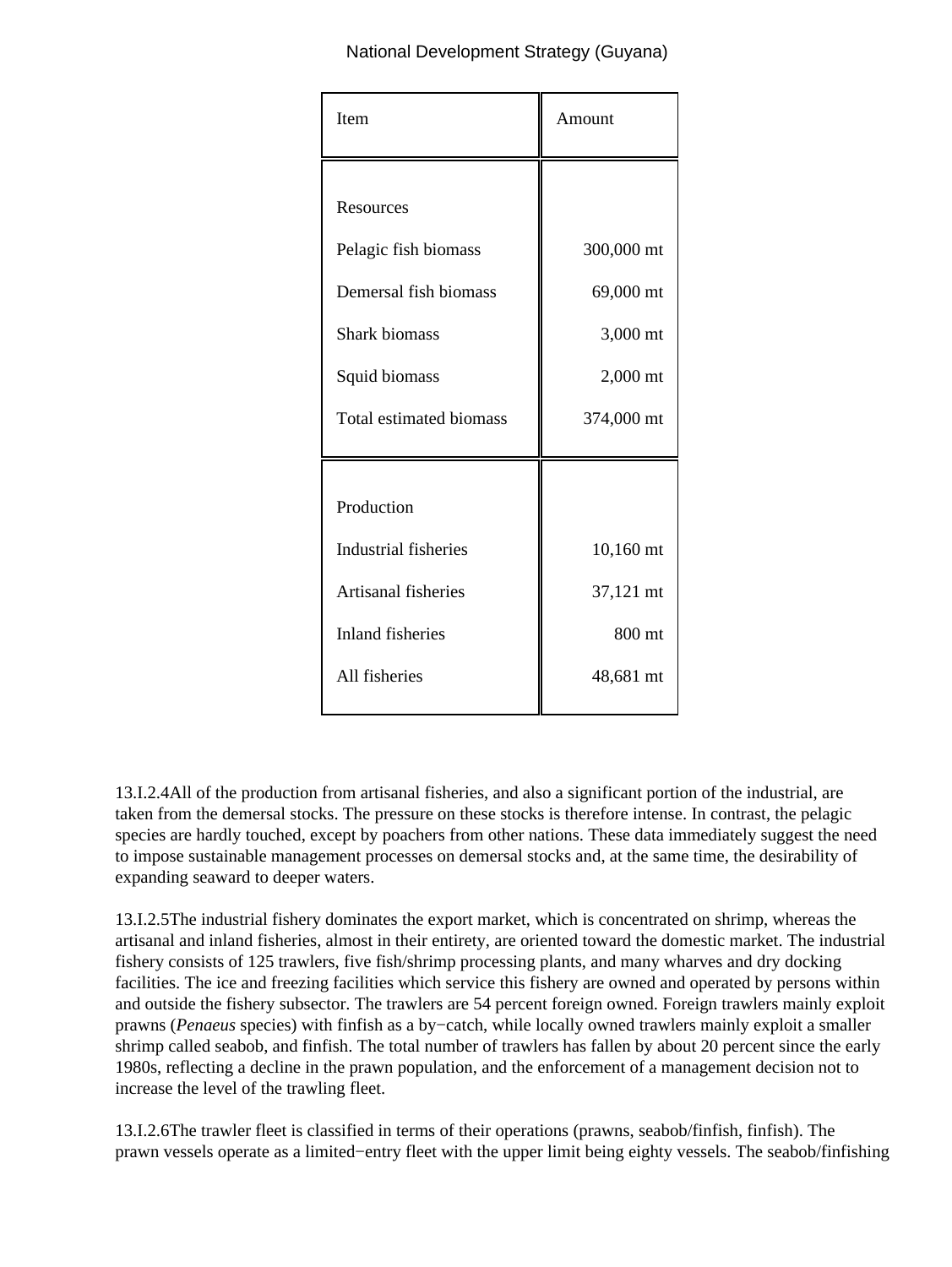fleet's upper limit has been set at 30 vessels. A smaller number has been established for the seabob/finfishing fleet because of uncertainity about the seabob resource, and because of the fact that these vessels operate within the breeding and nursery grounds of the marine fishery. Local trawler owners and operators have all moved into seabob/finfish thus ignoring the upper limit for seabob trawlers. The Fisheries Department is reviewing catch data and is in discussion with industry to change the vessel limits to 75 for prawns and 45 for seabob.

13.I.2.7 Trawlers catching prawns take on board finfish and are required to land 15 mt of this by−catch each year. However, dumping of by−catch at sea is still a widespread practice.

13.I.2.8 Some trawlers, especially those configured for seabob, target finfish when seabob is not in abundance. While the stress on the prawn resource has been evident for a number of years, seabobs too are now being more fully exploited, and several new seabob processing plants have been opened. Moreover, the seabob/finfish trawlers have been operating increasingly close to shore, leading to a greater incidence of conflict between the industrial and artisanal fisheries.

13.I.2.9 In addition to the trawlers, fishing boats known as handliners, which fish at depths between 120 m and the edge of the continental shelf, target snapper and grouper. It was recognized that there was room for a limited expansion of this fishery in view of its potential sustainable yield, with production oriented toward export and the developing tourist markets. Accordingly, in 1997/1998, ten foreign vessels were licensed, and local fishermen switched to the use of traps and converted the larger artisanal vessels to fish for snapper. There is now need to control the mesh size of the traps, as well as the poaching by foreign vessels in the snapper/grouper areas.

13.I.2.10 Small scale or artisanal fishery is not only an important source of food, in both rural and urban areas, but it is also increasingly significant as sources of employment, income and foreign exchange. This type of fishery experienced rapid growth, both in numbers of participants and volume of landings, up to 1992, but since then production has leveled off. This is probably due to a reduction in the volume of fish resources. Indeed, there are increasing complaints by drift seine fishermen that they are obliged to spend longer periods at sea, use longer nets, and fish farther from shore to maintain the levels of their catch.

13.I.2.11 There are about 4,500 small scale fishers. Of these about 1,000 are boat owners. Sixty to seventy percent of the boat owners are members of fishermen's cooperatives which acquire and sell fishing requisites to their members. Activity in the inshore artisanal fishery is pursued exclusively by Guyanese, who have been experiencing difficulties in obtaining fishing licences to fish in the waters at the mouths of the Corentyne River and off the Suriname Coast.

13.I.2.12 The development of onshore infrastructure (wharves, ramps, workshops, fuel depots, requisite shops, ice machines, and fish storage bins) at eight sites along the coast, financed by the Government with assistance from CIDA and the EEC, has been completed. Five of these complexes have been leased to fishermen's cooperatives. However, poor management and the lack of capital hinder the operation of most of them.

Inland Fisheries

#### Subsistence fishery

Freshwater fishing is conducted in rivers, creeks, lakes, reservoirs, canals, and in savanna areas where the seasonal increase • in rainfall gives rise to large expanses of seasonally flooded lands. This type of fishing is influenced by the down period in agriculture and the unavailability of other economic activities. For example, in the sugar estate areas the intensity of fishing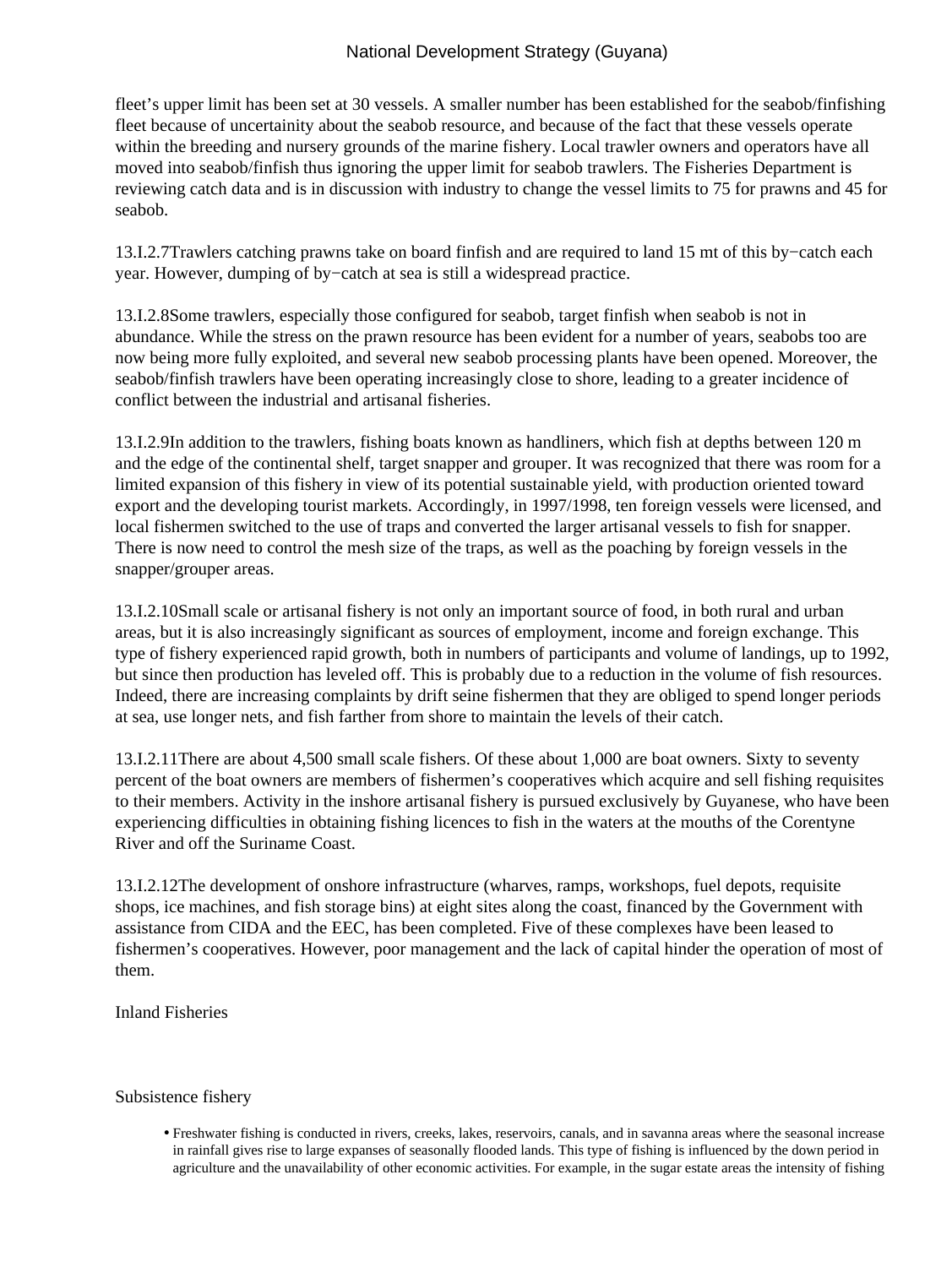varies adversely with the harvesting of sugar cane and rice. Freshwater fishing is undertaken with small, flat−bottomed, dory type vessels and cast nets, seine or handlines.

- The limited data available indicate that most inland fishing is carried out by Amerindians, although non−Amerindians fish in inland waters near the coast and in the vicinity of logging and mining communities situated in the interior of the country. At present, the effort is largely directed at subsistence fishing, although a few fishermen participate in small−scale commercial fisheries based on inland waters.
- The country's flowing waters are the "blackwaters" typical of rain forest regions. They are characterised by an acid or very acid reaction and a low level of dissolved minerals. Their level of biological production is low unless the waters are retained in lakes or canals, where their nutrient status and productivity tend to rise. Many of these waters do, however, support a diverse population of fish, which often reach large sizes. This apparent anomaly between an environment low in productivity and a relative abundance of catchable fish could be due to the very low level of exploitation to which the fish in these waters have been subjected until recently. Indeed, the steady increase in fishing pressure has already brought about a decline in the sizes of some of the fish that have been caught. **The implication is that the resource cannot sustainably support a yield much above that which meets subsistence requirements**.
- **However, areas that seasonally alternate between dry savanna grasslands and a shallow floodplain caused by heavy rainfall and rivers overlapping their banks usually have a high level of fish production. This is caused by the abundance of nutrient materials absorbed into the water from the dry lands when the flooding occurs. There are some forty or fifty thousand square kilometres of these seasonally inundated floodplains in the southwestern areas of the country, especially in the Rupununi, and a potential harvest of up to 100 tonnes per square kilometre may be achievable.**
- There is also a limited amount of harvesting, especially of crab, in intertidal and shallow sub−tidal areas along the coast, without the use of vessels. The main crab species taken are the blueback or blue sheriga (*Callinectes bocourti*), the bunderi (*Cardiosoma guanhami*) and the red sheriga (*Portunus rufiremus*). Better access to cold storage or processing facilities could add considerable value to this fishery.
- There are many informal reports and a limited amount of systematic data to support the contention that water pollution and habitat degradation, particularly from mining and forestry activities on the river systems of the interior, are having a negative impact on the spawning and growth of many freshwater species.

#### Ornamental fish industry

- There is a small but active trade in ornamental fish. In 1997 over five million of these fish were exported, with a value of G\$36 million.
- Collectors catch ornamental fish mainly in riverain areas, utilising craft powered by outboard engines, and varying types of fishing gear (dragnets/seines, dipnets, pin−seines). Fish mortality rates are very high.
- It should be noted that some of the more valuable species are now being cultured in the U.S.A, and that this development may have a long−term impact on the demand for ornamental fish from countries like Guyana. Furthermore, some consumers in overseas markets are demanding that strict environmental standards be followed in the harvesting of ornamental fish. This also may have a negative impact on the industry's development.
- **Nevertheless, significant opportunities for exporting ornamental fish still exist, provided that the quality of catch is improved, suppliers move into pond production, and exports are made directly to Japan and the EEC. It is thought that some of the present exports to the U.S.A. are re−exported to those countries.**

#### Aquaculture

13.I.2.13 Although activities in aquaculture first started in Guyana in the 1950s, the development of the industry has been slow. It has been retarded by the lack of investment capital; inadequate technical skills; the utilisation of inappropriate technologies, equipment and inputs; and the almost total absence of research and training. Moreover, there has been very little foreign investment in the industry since investment prospects generally have been better elsewhere in the region.

13.I.2.14 Two forms of aquaculture are basically practised in the country: traditional extensive brackish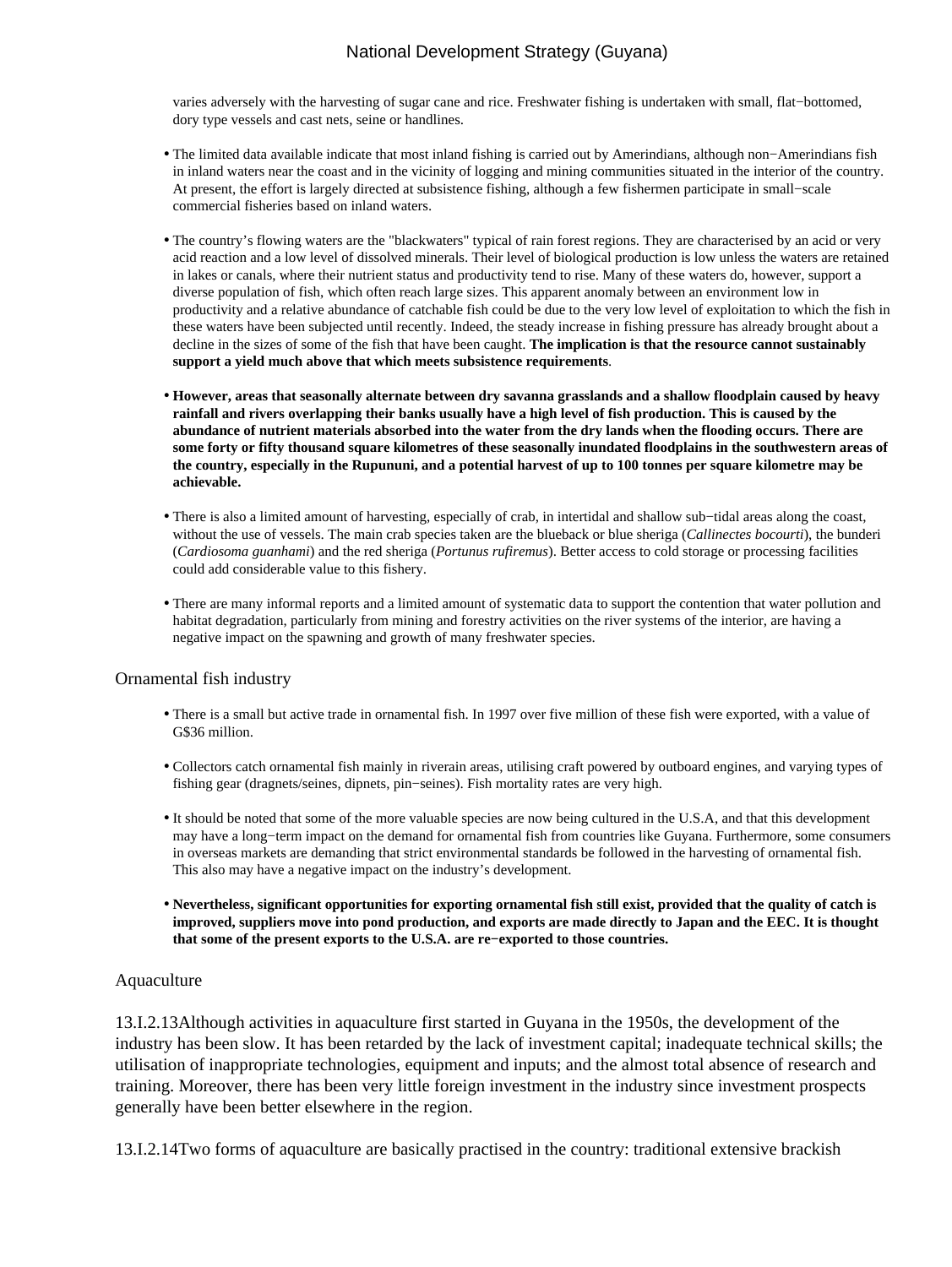water culture, and freshwater pond culture. Brackish water farms operate as extensive polyculture systems utilising the existing sluices and dams from the sea defence structures which control the exchange of water at high tide. In the empoldered areas, farmers often construct their own dikes and sluices to regulate the flow and exchange of water within individual ponds. In most cases, the trapped fish and shrimp grow to marketable sizes without any additional inputs. Brackish water culture occurs mainly in the swamps along the Atlantic Coast of the Corentyne. The average size of a farm is eleven hectares. *Tilapia mossambia, Tilapia nilotica* and, to a limited extent*, Hoplosternum littoral* (catfish), are the main species cultured in Guyana, in freshwater farms.

### 13.II ISSUES AND CONSTRAINTS

13.II.1 Issues

#### Sustainability

13.II.1.1 The key to the development of any type of fishery is long−term sustainability. If exploitation rates are not controlled, the continuous contribution of fisheries to GDP, exports, employment, and nutrition, will be significantly jeopardised. Conservation and management measures to control harvesting levels and protect stocks are therefore the highest priorities in the development of a strategy for the sustainable growth of Guyana's fisheries sector.

13.II.1.2 Another basic area of concern, which has become a bottleneck for the development of the artisanal fishery, is the inadequacy of facilities for processing and cold storage, and the existing deficiencies in quality assurance.

 Inland fisheries

13.II.1.3 The most pressing issues in this sector are (i) the need to protect the waterways from environmentally destructive practices associated with the expansion of mining and forestry operations, and (ii) the development of potential inland fisheries and aquaculture.

13.II.1.4 Pollution from mining activities and the use of chemicals and pesticides threaten these resources. Moreover, while fresh water stocks are relatively abundant in many areas, the indications are that their reproductive capabilities are limited. No effort should therefore be made to expand harvesting levels before the facts concerning their stocking and rates of reproduction are ascertained. The current and potential fisheries activities in hinterland communities must therefore be carefully examined; and appropriate development options, including fish stocking and aquaculture initiatives, be identified. Moreover, with six months of rain and six months of drought in inland areas, there is a need to improve methods for preserving fish to stretch the food supply through the year.

13.II.1.5 There is pressure to expand the harvesting of certain ornamental fish from the interior water systems. Concerns about stock conservation and a lack of in−depth knowledge of the market dynamics for ornamental species demand a cautious approach even here. With proper research and development, there may be potential to produce ornamental fish by means of aquacultural methods.

#### Aquaculture

13.II.1.6 The acquaculture industry is still in its infancy. However it has significant growth potential both for the production of low cost food supplies, and for processing and export. **Aquaculture is the sub−sector of**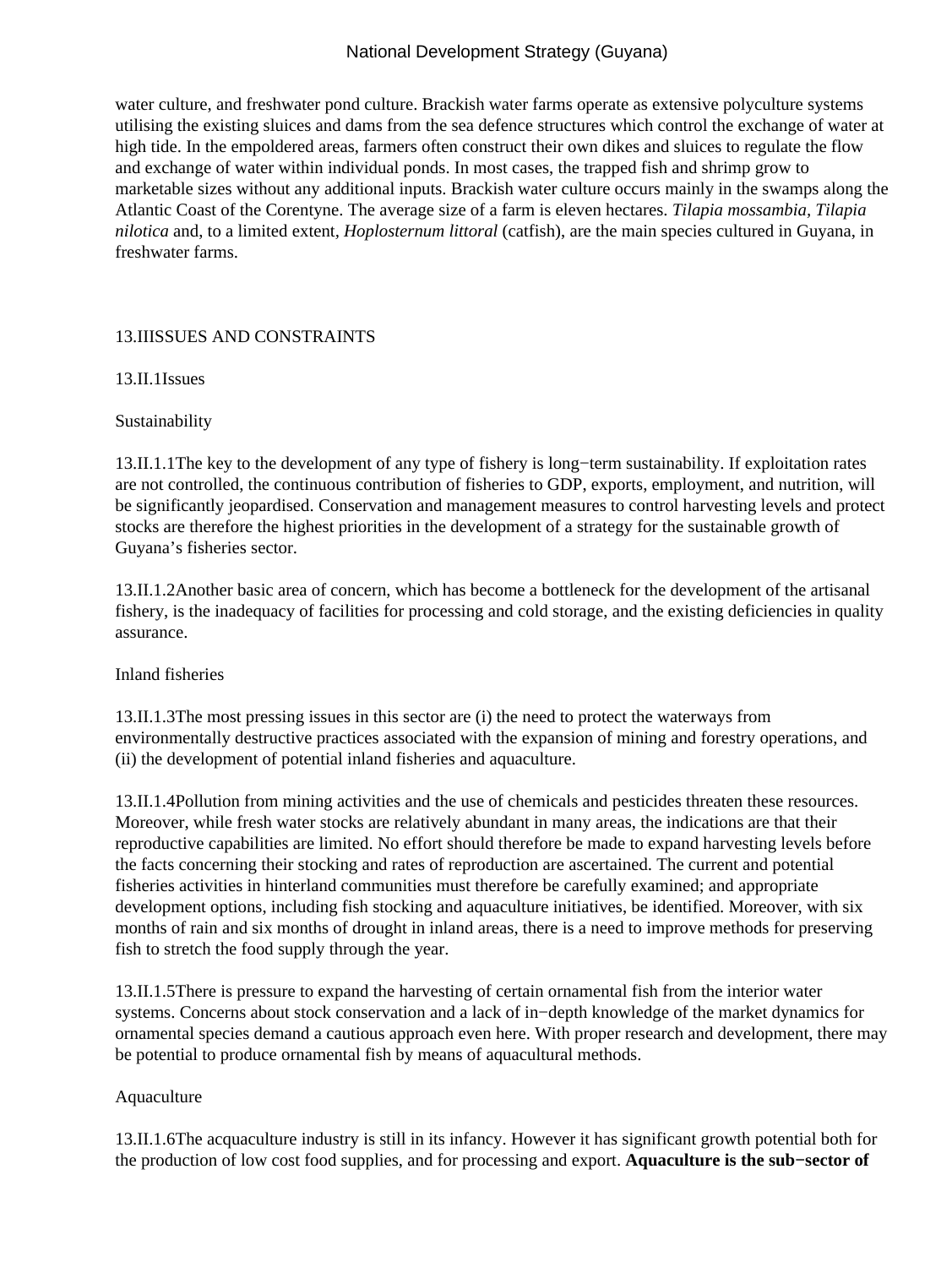**fisheries with the greatest potential for the expansion of production, the creation of employment and the generation of foreign exchange earnings**. Very significant potential exists in both freshwater and brackish water aquaculture activities.

13.II.1.7 Although in some coastal areas the soils are acid – sulphate and thus inappropriate for aquaculture, many of the natural conditions that are required to raise shrimp and fish already exist in Guyana. The existence of a natural marine shrimp industry to provide post−larval shrimp to the ponds would be an important advantage in the early days, before the construction of hatcheries becomes feasible. Moreover, the infrastructure is already in place for the processing, marketing, and handling of shrimp and fish.

13.II.1.8 **An in−depth investigation will be required to determine the overall economic potential for fish and shrimp culture, and to decide on the areas that might be suitable. However, it is already evident that development options include the more intensive use of creeks, canals and polder lands for food production for local markets, the introduction of new species (particularly shrimp), and the use of aquacultural techniques to produce ornamental fish for export. These investigations should be embarked upon as soon as possible.**

13.II.1.9 The few currently operating tilapia culture facilities in Guyana are producing only 20 tonnes from 20 ha of ponds and employ perhaps 20 Guyanese. With a transfer of technology, a propitious policy environment, and entrepreneurship, it is conceivable that by the year 2004 Guyana could have 500 ha of ponds producing 2,500 mt of freshwater finfish annually, for the local market. This would imply approximately 100 freshwater farms and employment of about 1,000 Guyanese. By the year 2010 the area of ponds could be doubled, with corresponding increases in production and employment rates.

13.II.1.10 The only brackish water aquaculture currently being undertaken in Guyana consists of the operations along the Corentyne Coast. Those operations are extensive in nature and rely on natural tidal flows and wild post−larval shrimp and inputs of water and seed. The yields obtained from these operations are low, at only 0.2 mt per hectare per year.

13.II.1.11 A sustainable intensification of brackish water aquaculture in Guyana can occur only if the seed for the operations comes from a hatchery as opposed to a collection process from the wild. Of the 725 square miles of coastline surveyed in 1990 by the Department of Fisheries, 284 square miles were found to be suitable for brackish water aquaculture. If only a portion of this area is developed in a semi−intensive way, the potential for success is excellent. By the year 2004 it is conceivable that 2,000 hectares will be in semi−intensive operation, producing 4,000 mt of cultured shrimp from 200 farms and employing 2,000 Guyanese. It is envisaged that the operations would double in size, output, and labour absorption by 2010.

13.II.1.12 The prerequisites for the development of the sector are more applied research and development, greater levels of investment and modern technology, and more effective training and extension work with industry. There is an urgent need for the formulation of a regulatory framework that takes adequate account of environmental constraints, particularly in the foreshore areas.

## Institutional Capabilities

13.II.1.13 The compelling paradox of Guyana's fisheries is that during the period of strong industrial growth, the Government's capacities to regulate and manage the industry were sharply reduced. Indeed the Government of Guyana has not been able to offer salary levels that are competitive with the private sector. As a result, qualified personnel currently occupy only 9 of the 32 professional and technical positions that are available in the Department of Fisheries. Today, with the rapid expansion of industry and the concomitant danger of over−exploitation, it is imperative that the Government's ability to manage the sector and to plan and control its development be enhanced.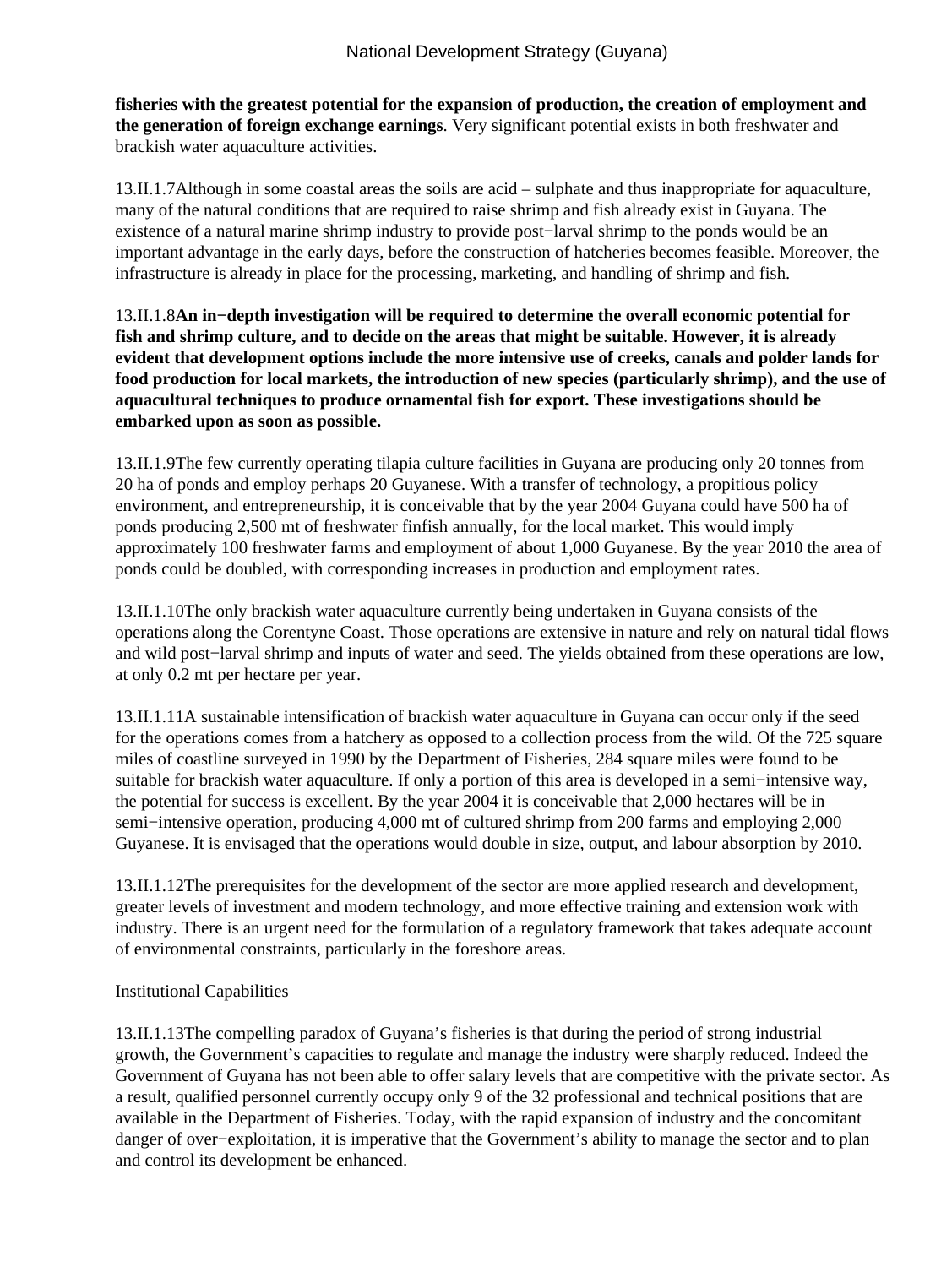13.II.1.14 The Department of Fisheries should be provided with the budget and staff to collect and analyze data, regulate and monitor the domestic fisheries, promote aquaculture and other development options, provide adequate extension support to the fishermen's cooperative societies, impart the training that the industry needs, and enforce Guyana's sovereignty within its territorial waters.

 International Fisheries Management

13.II.1.15 Current stock assessments suggest that the most important commercial fish stocks in Guyana's Exclusive Economic Zone are cross−boundary stocks. Effective management and stock conservation will therefore require cooperative initiatives with the governments of Suriname, Cayenne, Brazil, Venezuela, and Trinidad and Tobago. Indeed, there are already problems with illegal foreign fishing, and over−the−side sales within Guyana's EEZ. The expansion of surveillance and enforcement activities should be carried out on a regional basis, with close cooperation and communication among the governments involved.

### Cooperatives

13.II.1.16 Fishermen's cooperative societies have played a crucial role in the mobilisation of artisanal fishermen, in education and training, and in the maintenance and management of fish landing sites. Through programmes which have been supported by the Canadian International Development Agency (CIDA), to improve landing sites, and to establish a line of credit to purchase fisheries equipment, the cooperatives have contributed significantly to the growth of finfish exports.

13.II.1.17 The cooperatives should provide more services to their members and their communities in marketing and processing activities, and in fisheries management and conservation. They should develop their capacities to finance their own expansion, possibly through joint ventures with other investors, to improve their organisational and management practices, and to identify and correct their weaknesses. To accomplish these goals they will need strong support from extension workers of the Department of Fisheries and the Cooperatives Department.

13.II.1.18 To play a role in the improvement of marketing, both for export and for domestic sales, it is essential that they obtain cold storage equipment.

 Marketing and Post−harvest Processing

13.II.1.19 Currency devaluation, competitive wage levels and a well−developed processing infrastructure have all contributed to the growth in sales of processed fish products. With declining prawn landings, the main prospect for export growth is now finfish from artisanal harvesters. There is also potential for the development of new pelagic fish products. Quality improvement also will be one of the keys to growth.

13.II.1.20 Limited cold storage and processing capabilities in the artisanal sector make it difficult for finfish exporters to expand their markets.

13.II.1.21 A lack of information and expertise related to international fish markets also inhibits the development of cottage industry exports.

13.II.1.22 Over−capacity in the industrial sector and under−capacity in the cottage industry processors are important issues to be addressed. There is also a need for improvements in market intelligence and quality control.

13.II.2. Constraints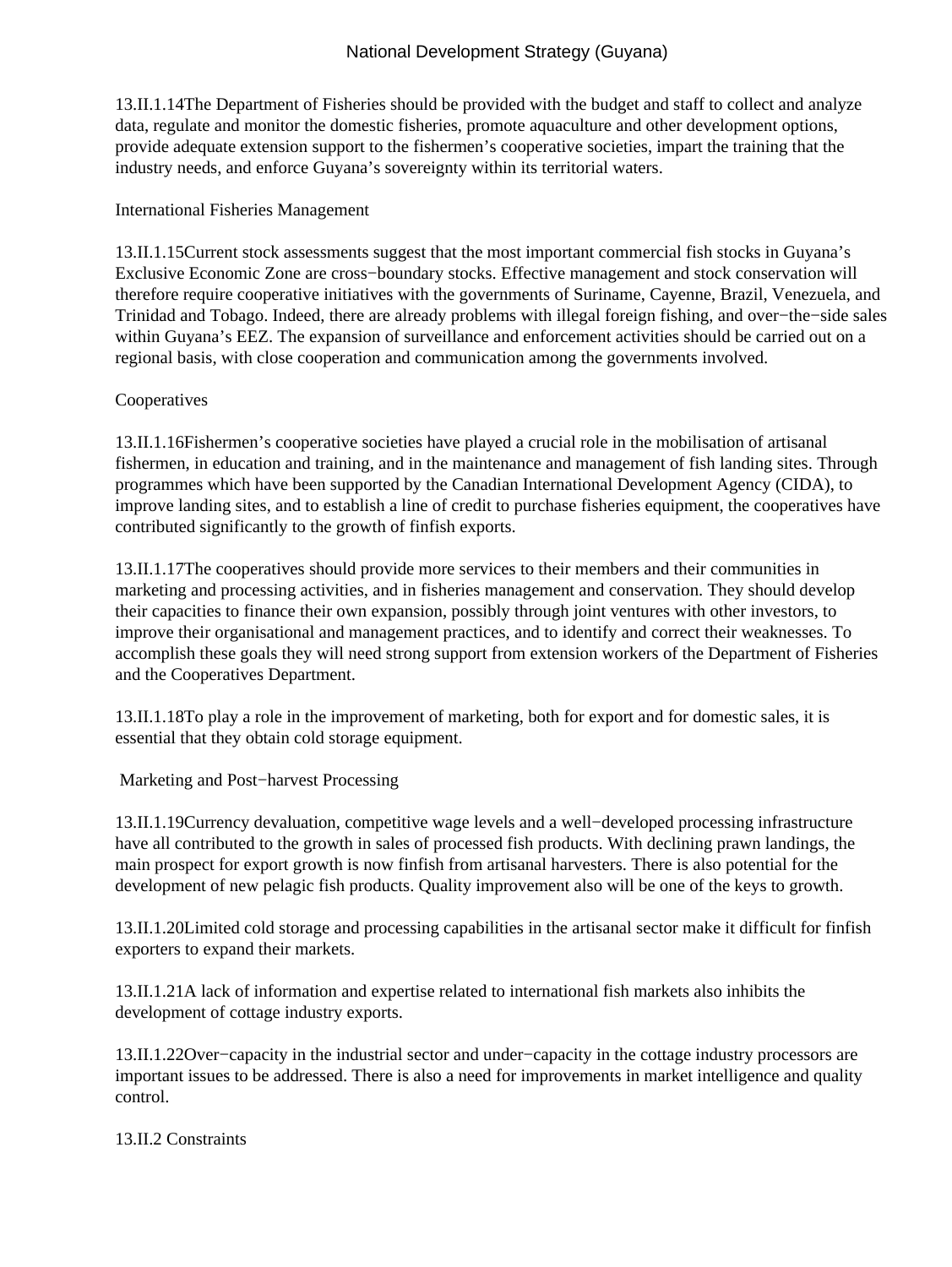General

13.II.2.1 Some major commercial stocks are being exploited near or above maximum sustainable yields.

13.II.2.2 No arrangements are in place to manage or protect trans−boundary stocks.

13.II.2.3 The fisheries management system in Guyana is inadequate.

13.II.2.4 There are resource constraints in both the Department of Fisheries and the Guyana Coast Guard. Neither agency has an adequate surveillance vessel.

13.II.2.5 The fishing gear that is currently being utilised is inadequate and leads to excessive amounts of by−catch and the destruction of stocks of juvenile fish.

13.II.2.6 The mangrove habitat is being destroyed, thus reducing breeding grounds for shrimp and other species.

13.II.2.7 Guyana's post−harvest infrastructure is underdeveloped throughout the country.

13.II.2.8 Industrial fishermen utilise outmoded technologies. They are consequently high−cost operators.

13.II.2.9 Very little market information is available in the artisanal sector.

13.II.2.10 There are very few management skills in the artisanal sector to enable its members to conduct self−sustaining businesses.

13.II.2.11 Our inland waterways are being damaged by environmentally destructive practices.

 Constraints in Aquaculture

13.II.2.12 Operators are unable to obtain suitable freehold land or to secure leases of long duration.

13.II.2.13 Capital costs in the industry are high.

13.II.2.14 There is no coherent policy to promote investment in the sector.

13.II.2.15 There is little or no infrastructure to facilitate research, development and extension activities by the Department of Fisheries.

 Institutional Constraints

13.II.2.16 The staff of the Department of Fisheries is undermanned, undertrained and underqualified in view of the duties they are asked to undertake.

13.II.2.17 The structure of the Department of Fisheries is archaic.

13.II.2.18 The facilities for data management, research, and general administration are most inadequate.

13.II.2.19 There is a dearth of qualified human resources to undertake research and extension activities in the Department of Fisheries.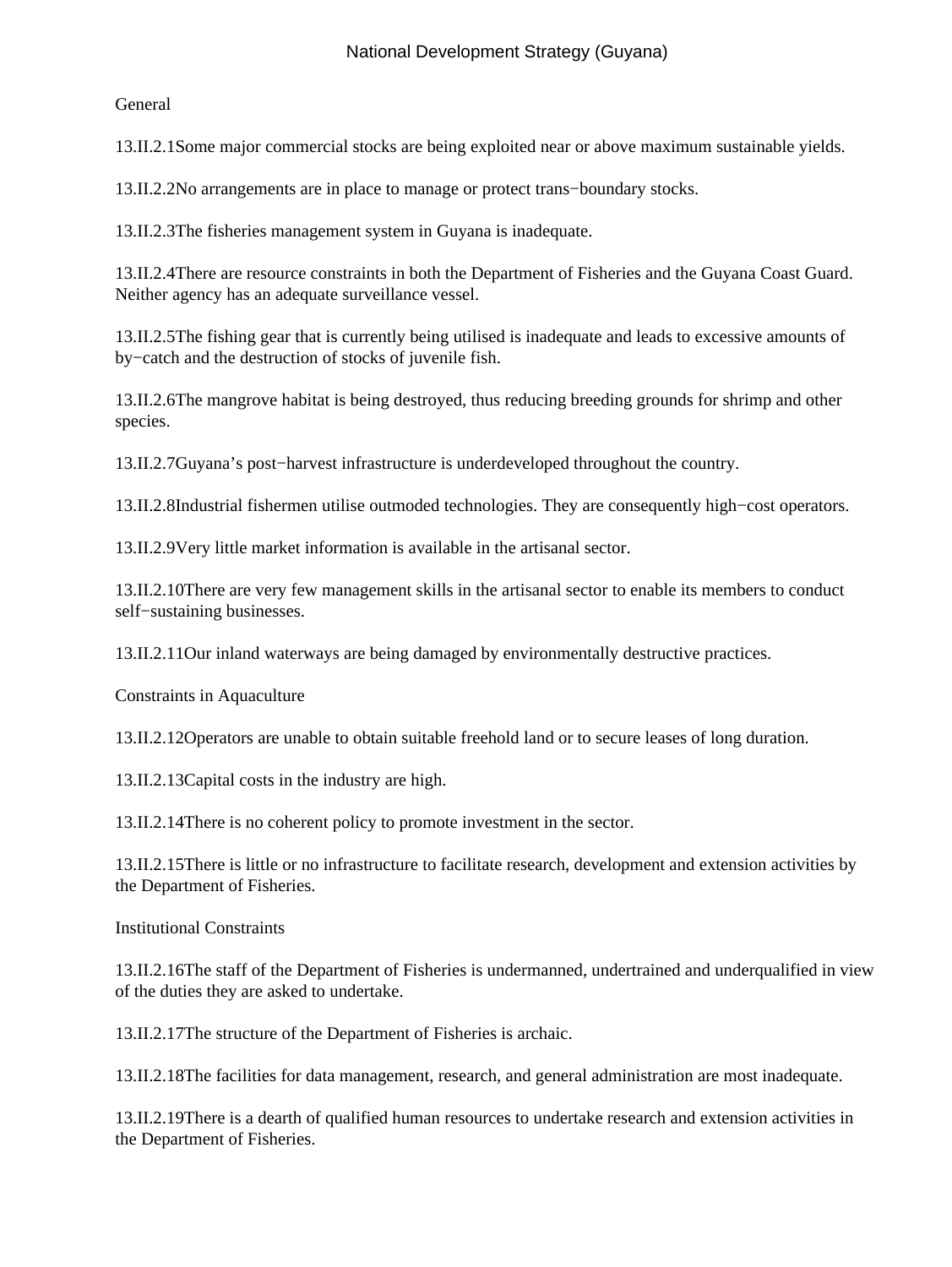## 13.III THE STRATEGY

13.III.1 Achieving Sustainable Production Levels

 Industrial Fishery

13.III.1.1 Shrimp trawling in waters shallower than 18 fathoms will be prohibited in order to reduce the damage to the juveniles, increase the total sustainable yield, and minimise conflicts with artisanal fishermen.

13.III.1.2 Regulations on turtle excluding devices (TEDs) in all trawlers, will be enforced, to protect diminishing turtle populations and to safeguard Guyana's seafood exports to the U.S.A.

13.III.1.3 A programme of seasonal closures of the prawn fishery will be instituted during the approximately three months of most intensive recruitment of the species, for selected locations initially, so that the effects of the programme may be studied and properly evaluated.

13.III.1.4 The present monitoring system (vessel logbook and plant logbooks) for seabob and prawns will be improved and implemented to provide accurate information on catch.

13.III.1.5 A regional approach to management of the prawn resource will be encouraged and promoted. Guyana will pursue the fullest possible participation in the activities of the proposed Western Central Atlantic Fisheries Commission (WECAFC) Scientific and Advisory Committee for the Management of the Shrimp Fisheries of the Guyana−Brazil Management Area on Shrimp.

13.III.1.6 A study to determine the areas of high adult abundance and the level of seasonality of the seabob resource will be undertaken. This will be done with a view to reducing conflicts with artisanal fishermen and damage to nurseries and juveniles, and to determine whether a closed season is needed for seabob.

13.III.1.7 The annual fees for trawler licences will be significantly increased to reflect the true value of the resources and discourage their overexploitation. The licences will be made to be fully tradeable among boat owners.

13.III.1.8 The prawn trawler fleet will be rationalised by reducing the number of prawn trawler licences. Studies of the resource base will be conducted at intervals of three years to determine the specificities of the rationalisation.

13.III.1.9 After reviewing existing information to determine the appropriate size of the trawler fleet for demersal finfish, a limited entry approach will be introduced.

13.III.1.10 Mesh size and regulations for finfish trawling will be introduced in order to reduce the catch of juveniles.

13.III.1.11 An economic study of the industrial fishery will be undertaken to facilitate the establishment of an economic data base for use in bio−economic modeling and the continuous determination of suitable licence and voyage fees.

13.III.1.12 For large pelagic fisheries, joint ventures will be facilitated to encourage commercial investment, particularly for the deep slope fishery, in order to promote technology−transfer to local fishermen. This will be part and parcel of the general financial incentives to be provided to investors in all sectors of Guyana's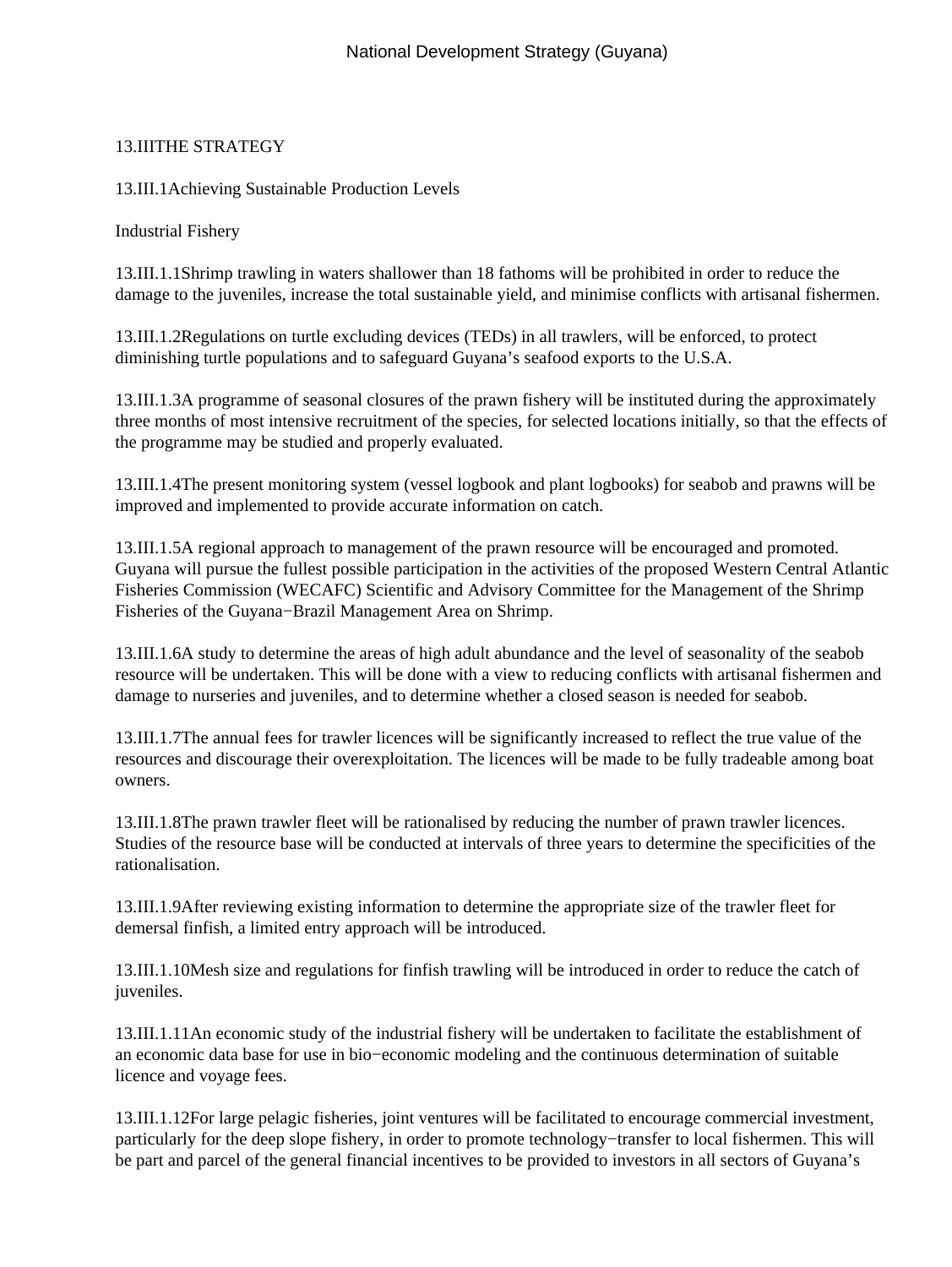economy. However, the model based on factory ships ("mother ships") will not be pursued, because experience has shown that it does not bring significant benefits to the host country, but rather to the country of origin of the large ships. Moreover, it diminishes the amount of the exploitable resources that are left for local fishermen.

13.III.1.13 Given the highly migratory nature of the larger tunas and related species, management linkages with international regulatory bodies such as ICCAT will be developed, in order to access vital information to manage the fishery properly.

13.III.1.14 New regulations (licences, data requirements, restrictions on gear and mesh sizes, etc.) will be formulated for the pelagic fishery.

### Artisanal Fishery

13.III.1.15 The registration and licencing of vessels will be made comprehensive. Gear will also be registered, by type. These actions will be carried out largely through collaboration with the Fishermen's Cooperatives.

13.III.1.16 The general strategy to make available investment funds for micro−enterprises will embrace fishermen who are not owners of their boats and wish to purchase them.

13.III.1.17 Controls will be established over Chinese seines, which are the most damaging nets to juveniles, by registering all of them and phasing down the number that are permitted. Concomitantly, closed grounds and seasons will be established.

13.III.1.18 Minimum mesh sizes will be established and enforced for pin seines, drift nets, and nearshore nylon gill nets. The use of such nets will be restricted to specified fishing grounds, perhaps on a rotating basis, after adequate studies of the options are carried out. The hook sizes of Cadell lines will be regulated to ensure that only larger sizes of fish are targeted.

13.III.1.19 Strengthened mechanisms will be established for dialogue with artisanal fishermen on sustainable management issues, emphasis will be on the role of the Fishermen's Cooperatives.

13.III.1.20 Limits will be placed on landings of shark and possibly mackerel, their levels to be established as a result of scientific studies of the resource.

### 13.III.1.21 **A mangrove protection and management plan will be formulated in consultation with the concerned coastal communities, and implemented with their cooperation.**

 Monitoring and Surveillance

13.III.1.22 Arrangements will be made to assist in augmenting the resource of the Coast Guard by paying them fees for supplying services in the offshore, inshore and inland fishing zones. These service fees will be taken from the increased licensing charges to be levied on fishermen.

13.III.1.23 A Fisheries Surveillance and Enforcement Coordinating Committee will be established with suitable representatives of the Department of Fisheries, the Coast Guard, the Guyana Defence Force, the Ministry of Foreign Affairs, the Customs and Excise Department, and the Marine Police. This Committee will plan, supervise and evaluate surveillance and enforcement operations, coordinate the development of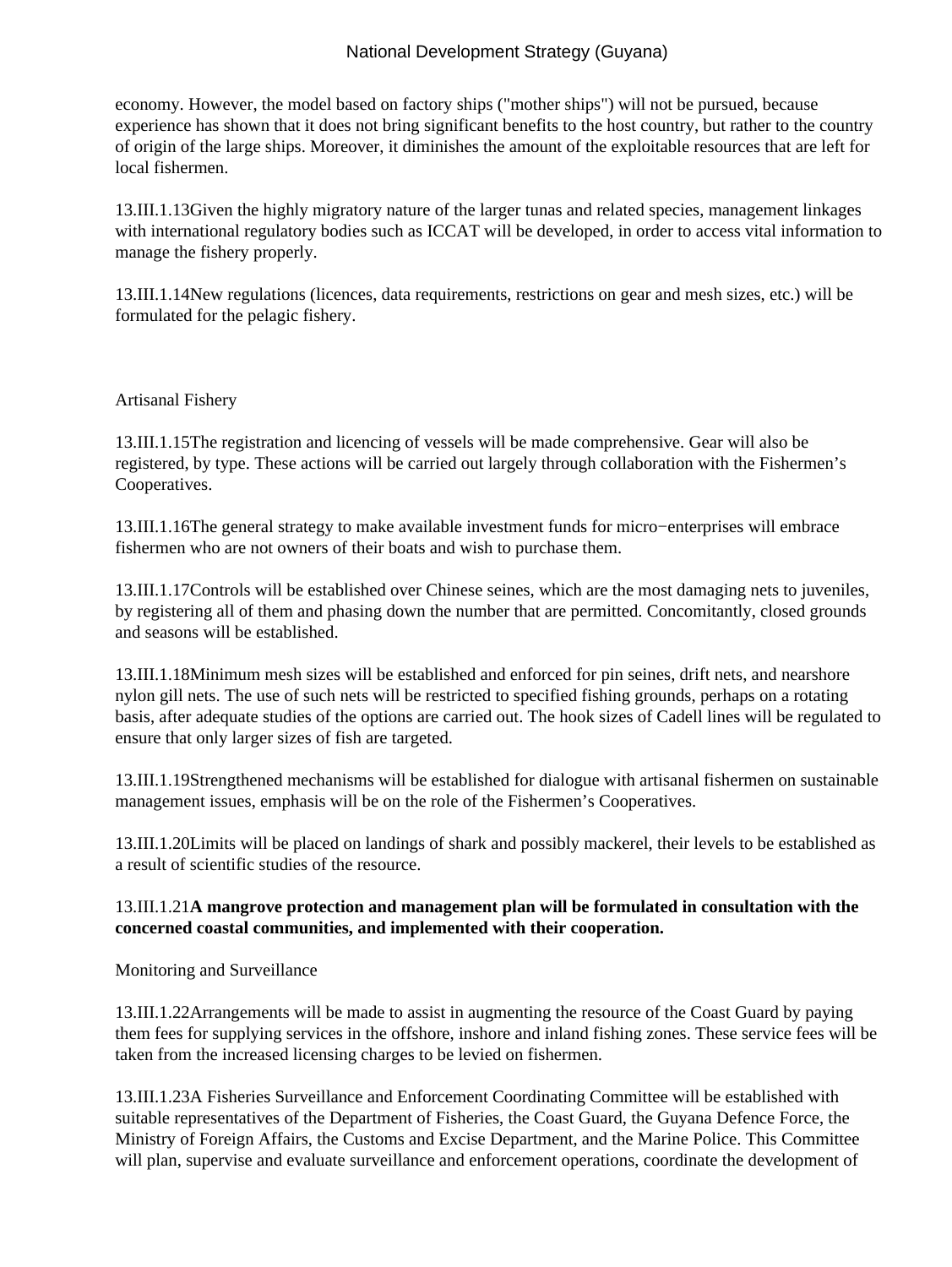legislation and regulations, and oversee the generation of adequate operational budgets for fisheries surveillance and enforcement operations through interdepartmental cooperation and sharing of resources.

 Post−harvest Management (Processing and Marketing)

13.III.1.24 A feasibility study of fishmeal processing and marketing, both domestically and internationally, will be carried out and its results made available to the interested public.

13.III.1.25 Investment in cold storage facilities and ice making capacity for the operating fishport complexes and Fisherman's Cooperatives will be encouraged through the fiscal measures that are described elsewhere in this NDS.

13.III.1.26 Access to freehold land for cottage processing facilities will be improved through the land tenure strategies that have been put forward in this NDS.

13.III.1.27 Procedures for approvals and licensing of processing plants will be simplified and speeded up.

13.III.1.28 A national export quality control system will be established with effective mechanisms for its monitoring and enforcement.

13.III.1.29 Rules and procedures for the export of fish products will be simplified.

13.III.1.30 Market intelligence services for the fishing industry will be expanded.

13.III.1.31 Training for the proper handling of fish for quality control will be provided to crews, onshore handlers, cottage processors, and marketing agents by the Fisheries Department. Suitable fees will be charged.

13.III.1.32 Trade missions will be undertaken to selected export markets, for all types of fish including ornamental fish.

 Inland Fishery

13.III.1.33 Methods of preservation, such as salting and smoking, will be demonstrated in the rural floodplain and hinterland areas, to preserve fish during periods of glut, for sale during leaner periods. Priorities will be given to Amerindian communities.

13.III.1.34 Discussions will be developed with the principal fishing communities of the hinterland, so that they may participate in the development of operational plans for eliminating the use of explosives and poisons in fish harvesting, and for enforcing regulations on minimum mesh sizes in nets. NGOs will be urged to assist in these efforts, and the rural women's networks will be utilised to the fullest in this undertaking.

13.III.1.35 A comprehensive assessment of inland fish resources and habitat will be carried out.

13.III.1.36 With the assistance of national and international NGOs, and the Amerindian Studies Unit at the University of Guyana, a survey will be undertaken of Amerindian involvement in fishing. Particular attention will be paid to problems and prospects.

13.III.1.37 A feasibility study for the development of a sport and recreational fishery in inland waters, that is linked to the overall development strategy for ecotourism, will be carried out.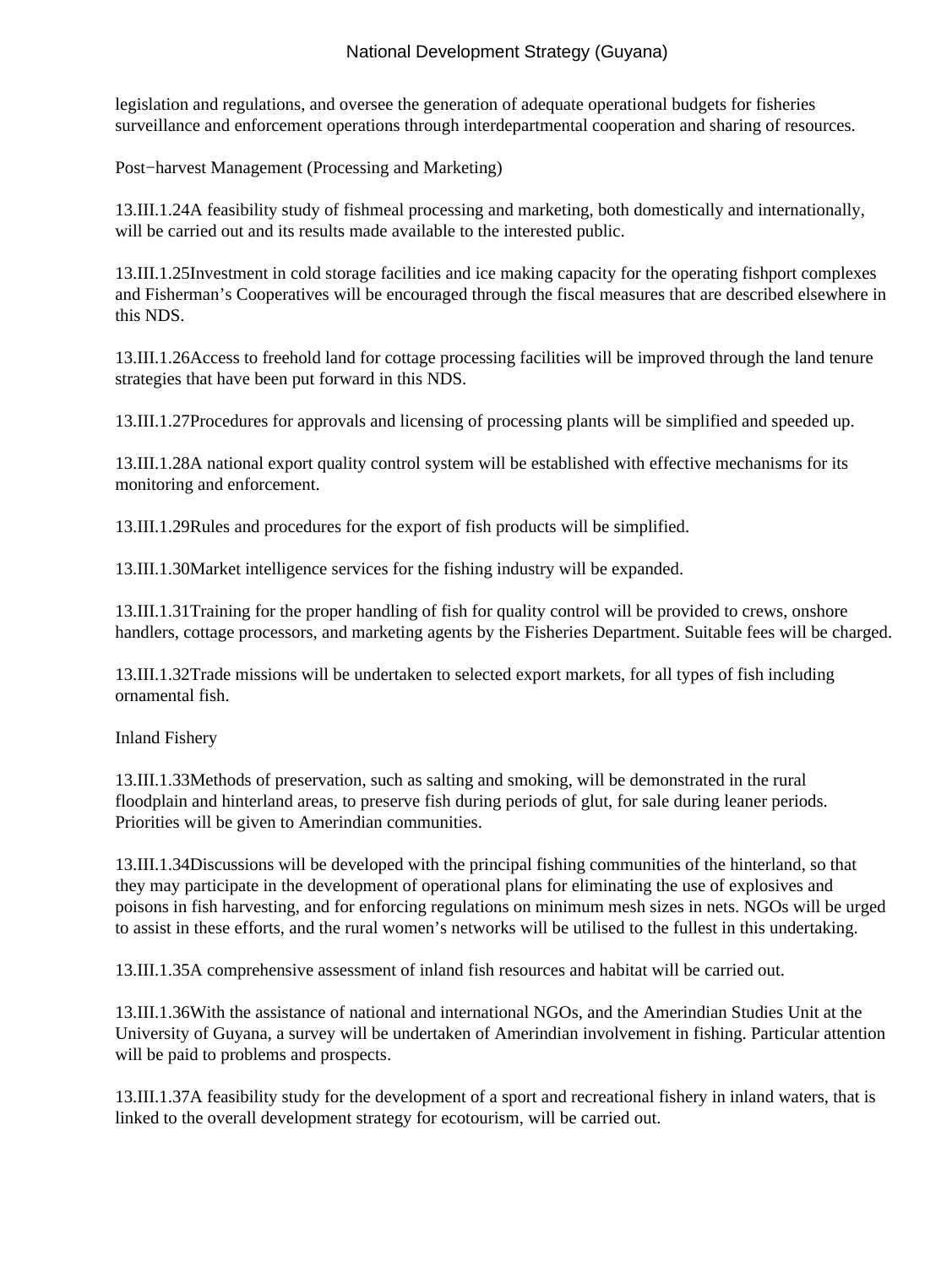13.III.1.38 A joint commission which will be formed with representatives of the Department of Fisheries, the Guyana Geology and Mines Commission, the Environmental Protection Agency, Amerindian leaders, and concerned NGOs, will be requested to develop regulations and procedures for controlling and mitigating the impact of mining on inland fish habitats, with special emphasis on the effects of missile dredges and alumina wastes.

### Aquaculture

13.III.1.39 The land policies that are put forward in this NDS will be applied to aquaculture production.

 Suitable areas of land for the conduct of aquacultural activities will be identified, and arrangements will be made for that land to be held in freehold or in 99−year transferable leases.

13.III.1.40 Guyana will seek to join the Commission for Inland Fisheries of Latin America and the Caribbean (COPESCAL). Membership in that body will put Guyana in a position to share in and benefit from the experiences of other countries in Latin America and the Caribbean.

13.III.1.41 Two National Aquaculture Research Stations will be constructed, one a Freshwater culture Research Centre at Mon Repos, and the other a Brackish water Fish and Shrimp Research Centre, on a site still to be identified, but possibly in the North West.

13.III.1.42 Demonstration farms for both freshwater and brackish water culture will be established, both to improve deficiencies in technology transfer and to enhance the capacity of the Department of Fisheries to provide extension services.

13.III.1.43 The capacity of the extension services unit of the Department of Fisheries will be increased to include the delivery of fingerlings to interested parties as well as the tendering of advice on various aspects of aquaculture. A special extension subunit will be created to work with Amerindian communities in both freshwater culture (in the hinterland) and brackish water culture (in the North West).

#### Institutions

13.III.1.44 The Department of Fisheries will be reorganised and reconstituted as an autonomous Guyana National Fisheries Commission.

13.III.1.45 The Board of Directors for the Commission will be a Fisheries Advisory Board, and will comprise as follows:

- − A representative of the Minister of Agriculture
- − The Permanent Secretary of Agriculture
- − A representative of the Minister of Finance
- − A representative of the Coast Guard
- − A representative of the Environmental Protection Agency
- − A representatives of Fishermen's Cooperatives
- − A representative of the industrial processors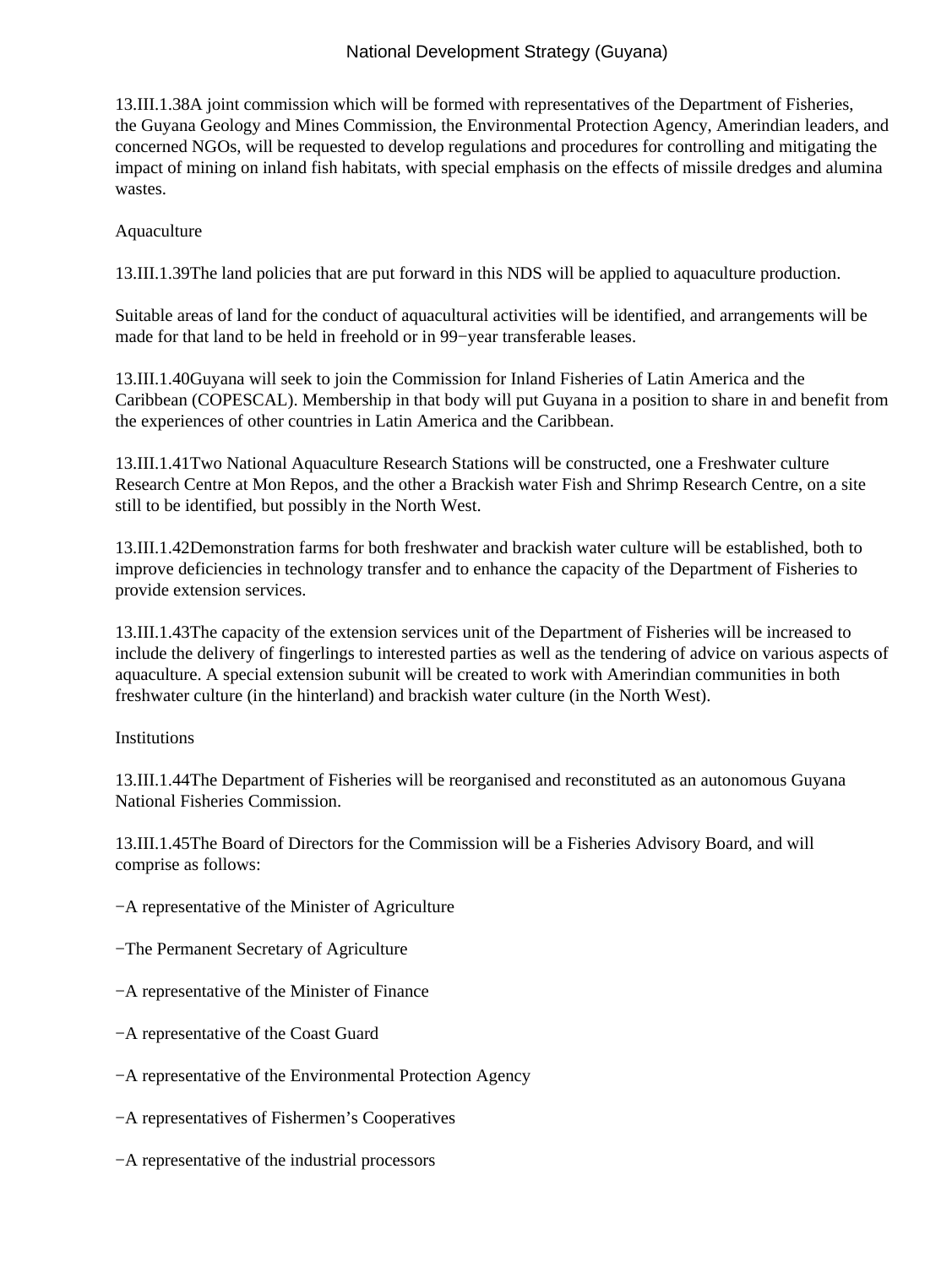- − A representative of the cottage producers
- − A representative of the small exporters

13.III.1.46 The Chief Fisheries Officer will be an *ex officio* member of the Board.

 Other Strategies

13.III.1.47 The Government will promote initiatives with the Governments of Venezuela, Suriname, French Guiana, and Brazil to regulate and control fishing in transboundary areas.

13.III.1.48 A certificate programme in fisheries management and quality assurance will be initiated at the University of Guyana.

13.III.1.49 The Department of Fisheries will develop a programme, and oversee its implementation, for the improvement of working conditions for women in fish processing plants and markets.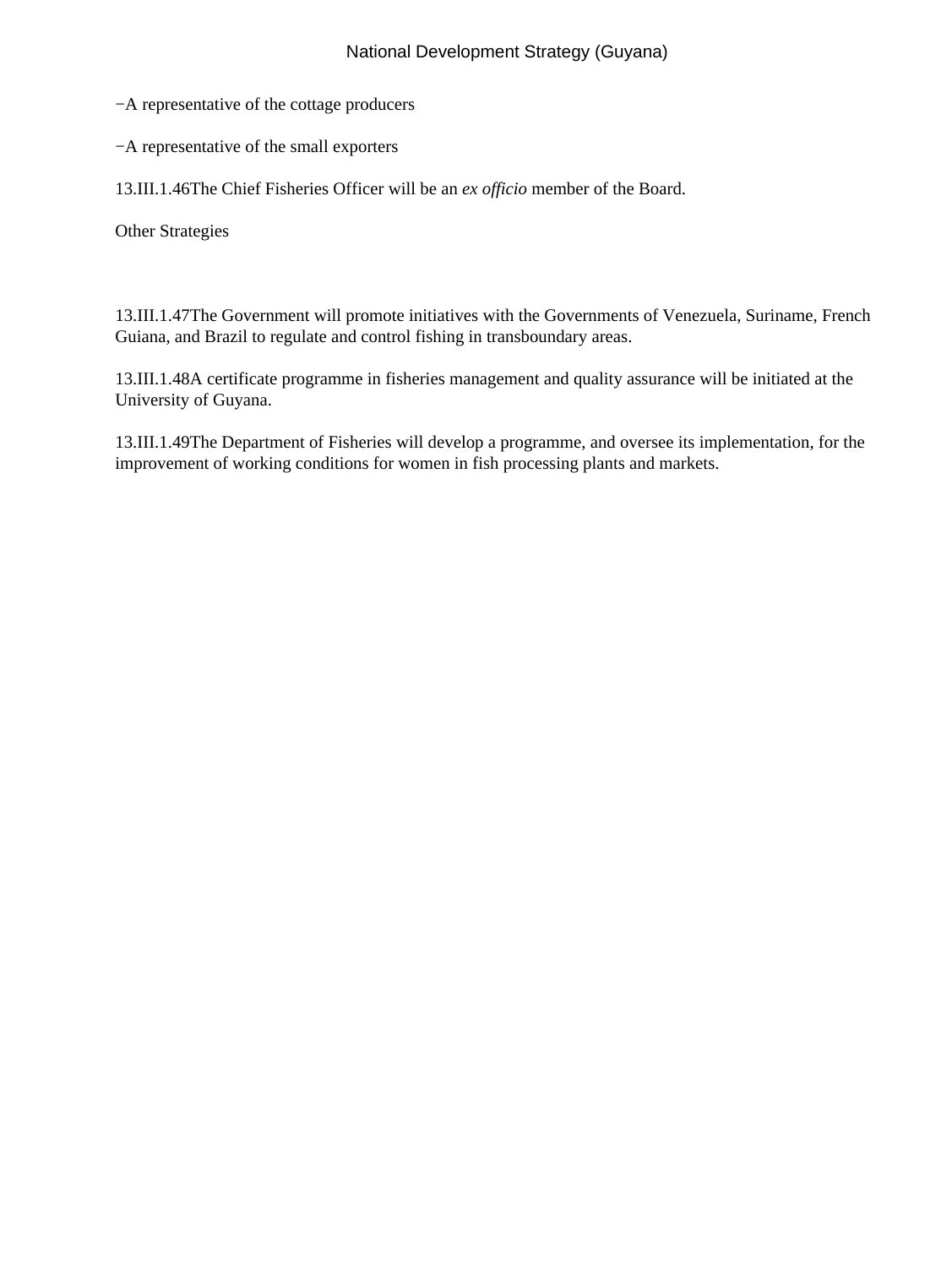## CHAPTER 14

## FORESTRY

### 14.I BASIC FEATURES OF THE SECTOR

14.I The Forest Lands

14.I.1 About 65,000 square miles  $(168,000 \text{ km}^2)$ , or more than 75%, of Guyana's total land area, are forested.

14.I.2 Some 13.58 million hectares of the country's total forest area lie within the gazetted State Forest boundaries, where all commercial timber exploitation occurs. There have, however, been excisions from this block of land for Amerindian communities, the Iwokrama Rain Forest Reserve, and mining leases.

14.I.3 Although many of the plant and animal species which abound in Guyana's forests are as yet unidentified, it is known that the forests are a most significant reservoir of biodiversity. In addition, the forests provide important services to the country's inhabitants: they protect the soil from erosion; they regulate and purify the nation's water supplies; and, perhaps of greatest importance, they ensure environmental stability.

14.I.4 In addition to the services which the forests offer, and the wood which they yield for housing and industry, they are a source of non−timber forest products, the commercialisation of which could also greatly assist in the country's social and economic growth and development. Indeed, the forest resources of the country, taken as a whole, can play an important role in transforming and developing the relatively uninhabited hinterland of Guyana. This is especially so because the forest industry sector possesses characteristics which are capable of providing much of the economic stimulus which Guyana requires at this stage of its development. For example, the capital requirements of the sector range from very low to very high; its technological requirements range from very simple to very sophisticated; and individual forest industries may be either labour− or capital−intensive. Forest industries can, therefore, be accommodated at any stage in the country's social and economic evolution, and are amenable to successful investment by both local and foreign entrepreneurs, and by both the moderately and well endowed financiers.

14.I.5 Furthermore, the amenities which the forests provide, and the richness of their flora and fauna, are important for the enhancement of ecotourism, recreation, and scientific research.

14.I.2 The Forestry Sector Today

 Forestry's Contribution To Gross Domestic Product

14.I.2.1 Before 1994, when the effects of the lease granted in 1992 to the Barama Company Limited began to be felt, the contribution of the forests to the country's economic development was negligible. Between 1988 and 1993 forestry contributed just over 2 percent to Guyana's Gross Domestic Product, (GDP). In 1994, however, it jumped to 4.4 percent, and 1999 saw the sector's contribution to the GDP at nearly 8%, the highest level ever attained in the country's history.

 Log Production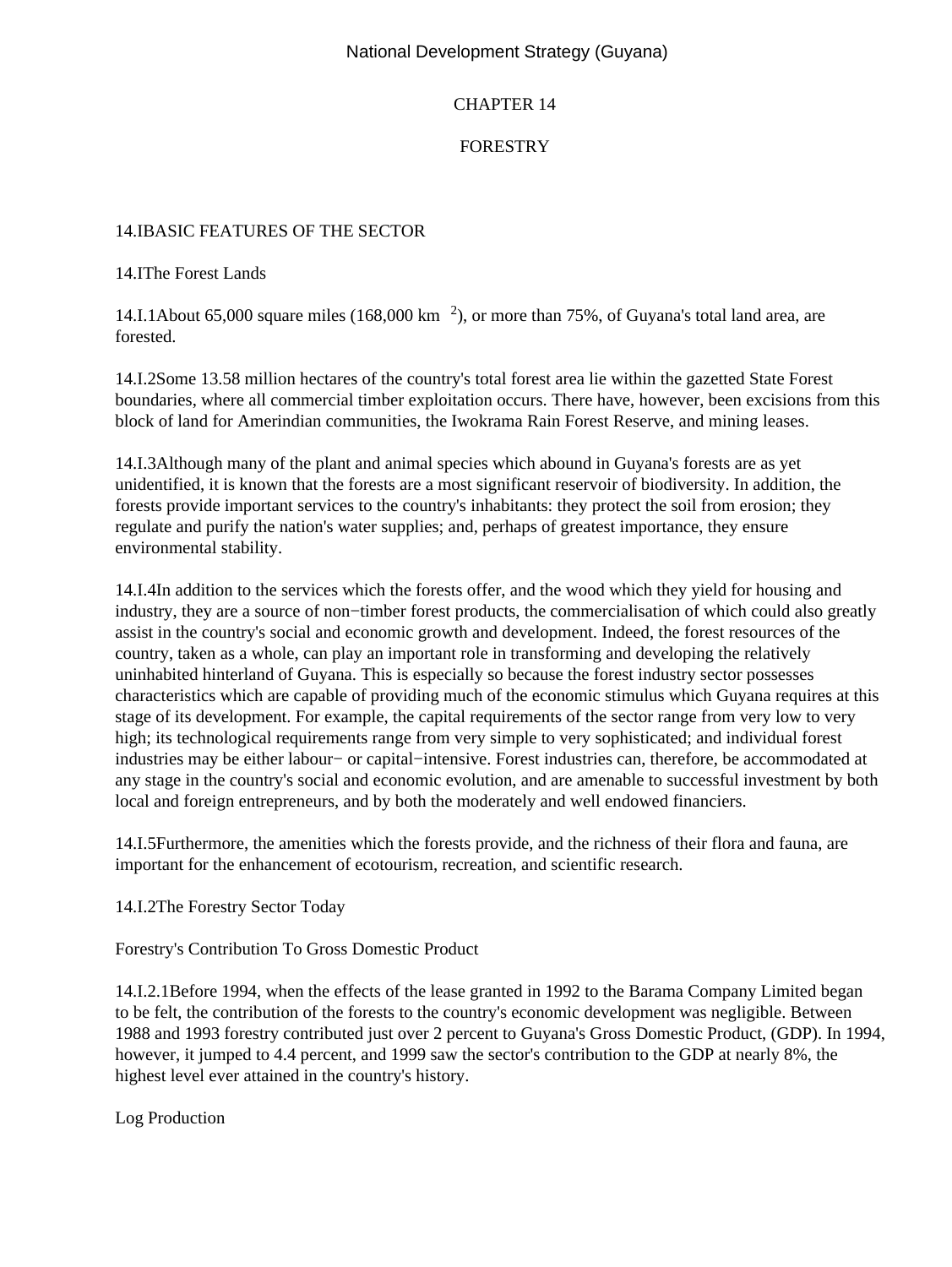14.I.2.2 Since 1987 there has been a significant increase in log production from Guyana's forests. The intensity of this increase rose markedly in 1994, when log production reached 420,000 cubic metres and continued through to 1997, when it had grown to 513,000 cubic metres. It is interesting to note that the production of chainsaw lumber, which had been negligible up to the mid−1990s, rose steeply to 41,823 cubic metres in 1995. This kind of production dropped, however, to 38,250 cubic metres in 1996 and to an even lower amount, 32,375 cubic metres, in 1997. Although it is too early to be definitive, it seems that chainsaw lumber production reached its peak in 1995 and is now significantly declining.

### Other Products

14.I.2.3 The felling of Manicole Palm (*Euterpe edulis*) has been reasonably stable between 1994, when production was 5,946,633 stems, and 1997 when 6,625,749 stems were produced. However, there has been a downward trend in Mangrove Bark production over the five−year period between 1993 to 1997. In 1993, 73,400 lbs. were produced. Output fell to 23,950 lbs in 1996 and nothing at all was produced in 1997.

14.I.2.4 The felling of bulletwood trees, from which balata is produced, was restricted in the 1940s to enable a survey to be made to ascertain the frequency of occurrence of the species.

### Export Volume and Value

14.I.2.5 Plywood exports assumed increasing importance in 1993, at which time the products of the Barama Company came on stream. In 1993 plywood accounted for only 27 percent of the total volume of timber exports and 39 percent of the total value of these exports. By 1996, however, plywood's contribution to this sub−sector had jumped to 70 percent of its volume and 76 percent of its value. However, because of depressed market conditions in 1997, plywood's share in the exports of wood products dropped sharply to 37 percent of volume and 57 percent of value, and in 1998 it decreased even further. Plywood remains, nevertheless, the biggest single contributor to the country's export of wood products.

#### Employment

14.I.2.6 Employment in the forestry sector increased significantly in the 1990s. Between 1992 and 1996 employment in the sector rose from 11,412 to 15,275. In 1996, 7,450 persons (48.7 percent) were employed in logging, 5,100 (33.4 percent) in sawpits and sawmills, 1,750 (11.5 percent) in plywood manufacturing, 800 (5 percent) in Manicole Palm production and the remainder in other areas such as charcoal and mangrove bark production. Employment in the sector in 1997 was around 16,000 and, by the end of 1998, total employment in forestry had reached 19,000.

14.I.2.7 The largest increases in employment were in plywood and manicole palm production. This is understandable, due to the fact that two foreign companies (one in each industry) began production in 1993 in these areas. As a result, the plywood industry's absorption of labour grew from 80 persons in 1992 to nearly 2,000 in 1999, while that of the manicole palm industry rose from zero in 1992 to about 1,000 in 1999.

#### Industry Structure and Trends

14.I.2.8 The forest industries sub−sector comprises mainly logging and sawmilling operations. These enterprises may be divided into two groups:

> (i) the low capital, labour−intensive activity of small entrepreneurs who sell logs to sawmillers; and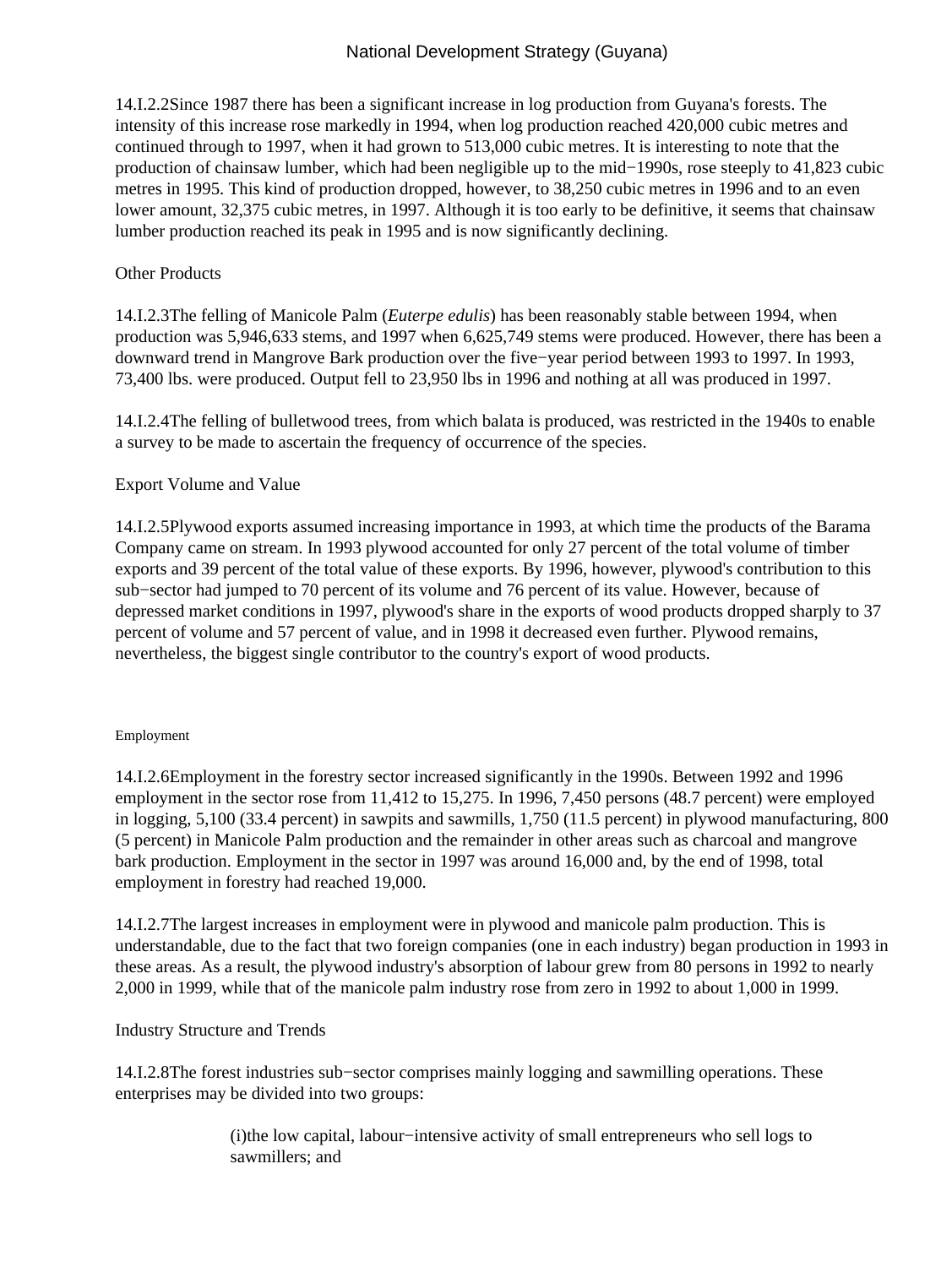(ii) the medium−to large−scale, capital−intensive logging operations of integrated firms, with their own sawmills and ancillary equipment, in which modern, heavy−duty logging and road building equipment is used.

14.I.2.9 In 1999 there were 85 active sawmills, 70 of which were old, inefficient and required heavy recapitalisation. Not surprisingly, their product recovery rate is low, being on average about 25 percent of capacity productivity. The quality of lumber produced is often poor, but relatively expensive.

14.I.2.10 Although lumber production from formal sawmills has been falling steadily since the late seventies, much of the absolute drop in the domestic consumption of formal lumber has been offset by the rapid increase in the production of chainsaw lumber.

14.I.2.11 Because there are no seasoning or preservation facilities at most of the mills, there has been a definite trend towards the substitution of lumber by imported steel and cement in new construction. The implications of this trend are significant, since they reduce the productivity of the housing sector and increase the country's expenditure on foreign exchange.

#### Foreign Investments

14.I.2.12 The launching of the plywood operations of the foreign−owned Barama Company in the early 1990s heralded what, in future years, may be seen as a decisive break with the exploitation patterns of the past. The first, and perhaps most significant, difference is the fact that it is not a Agreenheart operation." The species of interest are baromalli *(Catostemma fragrans* and *C. commune*). Although plywood manufacture, utilizing mainly baromalli, is not new to Guyana (a small plywood plant with an installed capacity of 5,000 cubic metres per annum having been in operation since the 1980s) the scale of the Barama Company's operation, the integrated nature of the exercise, the relatively high quality of its product, and the sophistication of its equipment make its activities a most unusual and positive development in the sector. At full production the Barama mill will have an output of nearly 240,000 cubic metres per annum. This will mean an almost phenomenal increase in the consumption of baromalli, and other peeler species that were hardly significantly utilized in the past. The remarkable surges in export revenues from plywood manufacture, due almost entirely to Barama's production, have already been emphasised.

#### Chainsawn Lumber Production

14.I.2.13 A recent trend has been the extensive use of chainsaws for the sawing of logs into lumber at the stump. Although chainsaw lumber operations lead to less environmental damage than conventional logging, the large number of individuals involved and the scattered nature of their activities make monitoring difficult. Moreover, the ability of the Guyana Forestry Commission effectively to manage the forests in the areas in which such conversion operations are prevalent is severely limited. In addition, there is strong evidence that large scale timber wastage occurs in the process. This wastage is compounded by the often poor quality of lumber produced and by the additional costs which are of necessity incurred during the process of re−manufacturing.

#### Furniture and Millwork

14.I.2.14 There are about ninety joinery establishments in Guyana. These, together with those micro enterprises that produce lumber, millwork, lianes (nibi and kuffa articles), crafts, charcoal and shingles, are fast becoming a most significant source of income and employment. Indeed, in recent years, there has been growing interest in the export of furniture and millwork to the Caribbean, Europe and the USA, and important investments have been made in equipment, technology and training to ensure the accurate and proper finishing of furniture and furniture components. Furniture and millwork exports represent one of the most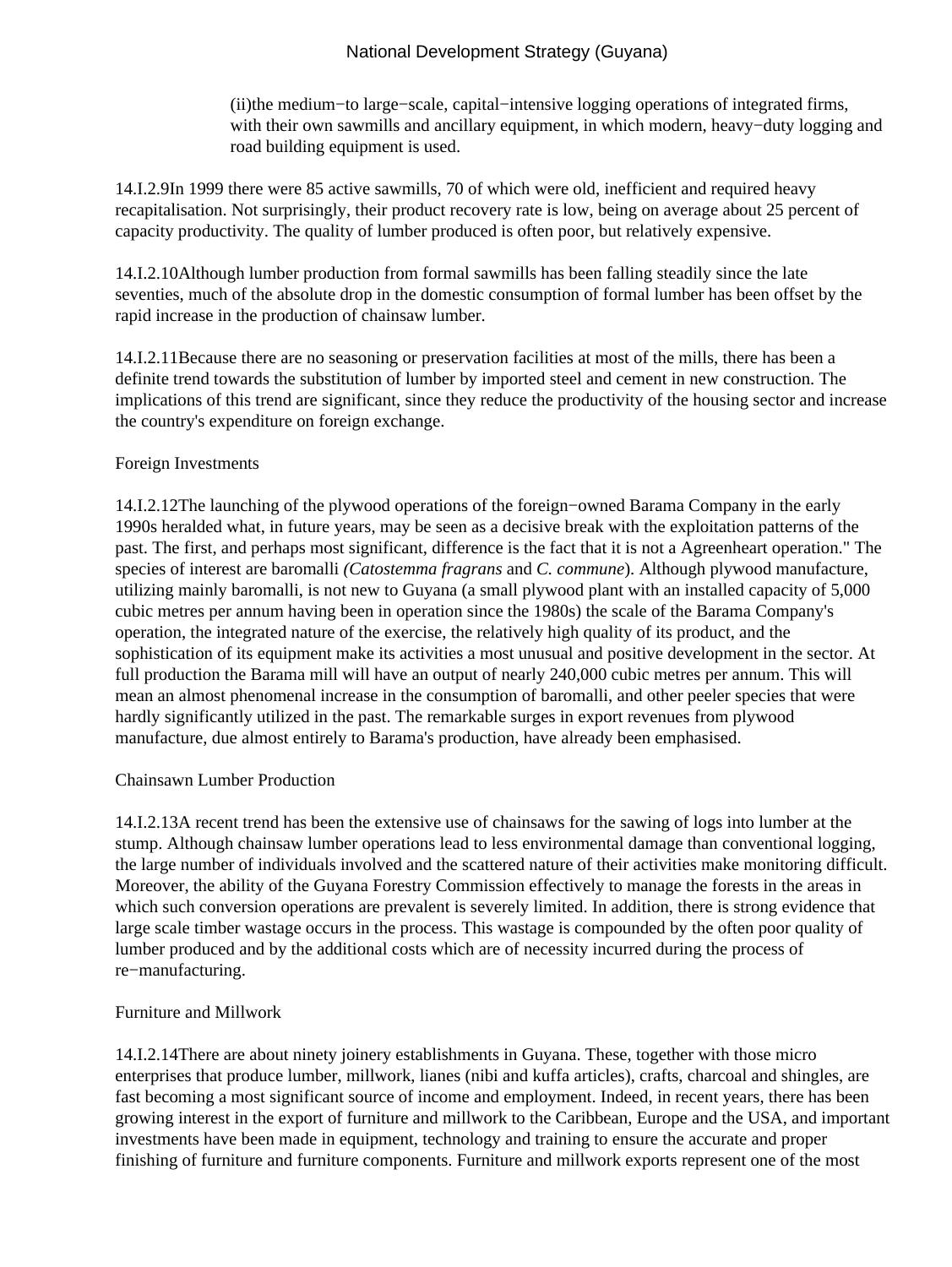exciting possibilities for investments in the forestry sector.

## Sawmilling

14.I.2.15 The domestic market for lumber has historically been very important for the forest industry. So much so that over the past two decades, the domestic consumption of sawnwood has consistently absorbed well over 80 percent of the country's total production. However, the traditional sawmilling industry is losing its share of the market to chainsaw lumber, and wood in general is being replaced to some extent by imported cement. Indeed, both total lumber production and the domestic consumption of lumber from formal sawmills have shown a steady decline since the mid−1970s.

#### Conclusions about the Forestry Sector Today

14.I.2.16 It cannot be too strongly emphasized that the very much increased contribution which the forestry sector is making to the country's Gross Domestic Product is due almost entirely to the introduction of foreign investment, especially by the Barama Plywood Company. It is perhaps true to say, therefore, that much of the newly found buoyancy of the sector depends upon that Company. This cannot be considered a felicitous circumstance. It is therefore essential that investments in the sector be not only increased, but that the sources of such investment be diversified. Moreover, the dependence on only a few export markets ought to be more closely examined.

## 14.II ISSUES AND CONSTRAINTS

## 14.II.1 Outmoded Harvesting Practices

14.II.1.1 Outmoded harvesting practices, which recover an insufficient number of timber species and which require frequent entries to each forest site, adversely affect both the economic and environmental sustainability of the forestry sector. Not only are logging costs inordinately high, but frequently the ecological conditions that are necessary for regenerating the required forest species are not created. Moreover, the often rapid incursions into particular forest areas increase the intensity of damage to the forests. The basic requirement is for harvesting to be based on forest management plans which at one and the same time include not only the optimisation of extraction but also the conservation of the forest ecosystem.

#### 14.II.2 Low Levels of Efficiency

14.II.2.1 Low levels of efficiency in the utilisation of equipment, facilities, personnel and timber are common. Because the royalties that have been charged on felled trees have remained relatively low over the years, many firms have been financially successful, even when operating with very low levels of technical and economic competence. In addition, the scale of Government's interventions in marketing has discouraged market development by the private sector. Furthermore, the relative unavailability of foreign exchange for more than two decades has prevented private investors from upgrading equipment and expanding facilities.

14.II.2.2 The tolerance of Guyanese for low−quality goods has also contributed to the sector's inefficiency. Historically, the average sawmiller was able to sell almost anything which was produced, because of this somewhat uncritical acceptance of shoddy material, and because there are neither formal building codes nor official standards for the timber which is sold locally in Guyana. There was therefore no economic incentive for the production of high−quality goods. Today, however, the traditional producer is beset by several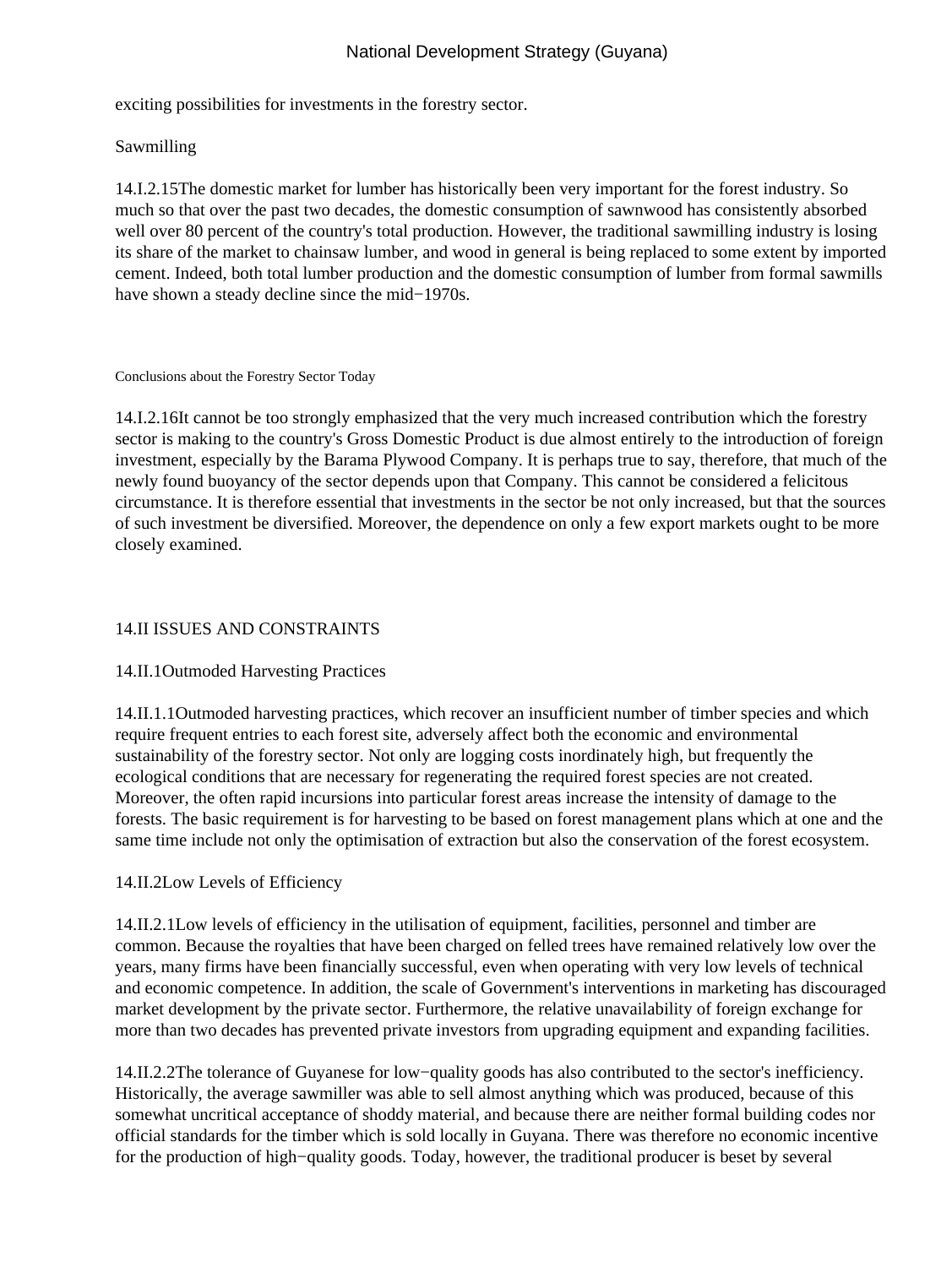problems: logging costs have increased because timber is not as easily accessible as in the past; much of the equipment used is obsolescent; and most of the personnel are untrained. As a result, production costs have increased. On top of all this, the traditional producer is now obliged to compete with chainsaw lumber producers who, even though they recover a smaller volume of the wood from the trees than conventional timber producers, are more competitive because of their lower overheads. It is not surprising, therefore, that the profitability of traditional timber products has eroded over the years. Although there has been a recent upswing in the production of lumber from sawmills, it is perhaps true to say that it would be difficult to sustain this apparent recovery if steps are not taken to modernise the industry, and enhance the quality of operations through training and the development of value−added capability.

### 14.II.3 Lack of Skills

14.II.3.1 It is generally agreed that although in recent years there has been some improvement, there is still a critical shortage of skilled human resources in the Guyana Forestry Commission. It is also quite evident that the need for skilled personnel is equally critical in the private timber industry itself.

14.II.3.2 The types of training required both by the GFC and private producers are many and varied. Training needs of the GFC relate not only to its major functions as guardian and manager of the forest estate, but also to its role in the conservation of ecosystems and the regeneration of the forest estate. The training requirements of the forest products industry lie in the areas of business management, forest inventorising, forest harvesting, manufacturing and marketing.

### 14.II.4 Unavailability of Capital

14.II.4.1 Capital, in the amounts required for investments in forest harvesting, manufacturing and marketing, and under the longer terms and conditions that are essential for forest industries, is not available locally. The undeveloped nature of local equity markets coupled with short, non−exclusive and non−tradeable leases, makes it difficult for local firms to use their cutting rights to attract joint venture capital. Loans for working capital and export financing are difficult to obtain from local banks.

#### 14.II.5 Non−timber Products and Services

14.II.5.1 It is important to stress the multiple functions of our forests. They yield not only timber, but also recreational values and non−timber products. Indeed, it should be noted that Amerindians have traditionally used the forests to produce a variety of goods such as plants for medicines, fibres and fruits. This knowledge should provide them with important opportunities for development in ways that are socially and culturally attractive to them. It is surprising that traditional forest producers have not yet taken advantage of the multiplicity of uses of the forests which have been leased to them and have not attempted to combine timber production with, say, the utilisation and sale of lianes for furniture manufacture and the reservation of part of the larger forest leases for eco−tourism.

#### 14.II.6 Land Use Planning

14.II.6.1 Although there has recently been an attempt by the government to prepare a land−use plan for the country, its implementation leaves much to be desired. As a consequence, much land is misused, and conflicts arise in the reconciliation of competing uses. This is especially true for the hinterland of the country where it is expected that many large−scale operations will take place in the future. It is therefore necessary to put in place rules and structures to allocate land for different uses, and to speed up the process of defining permanent production forestry areas, protected areas, Amerindian lands, and mining areas.

### 14.II.7 Government Investment Policies and Procedures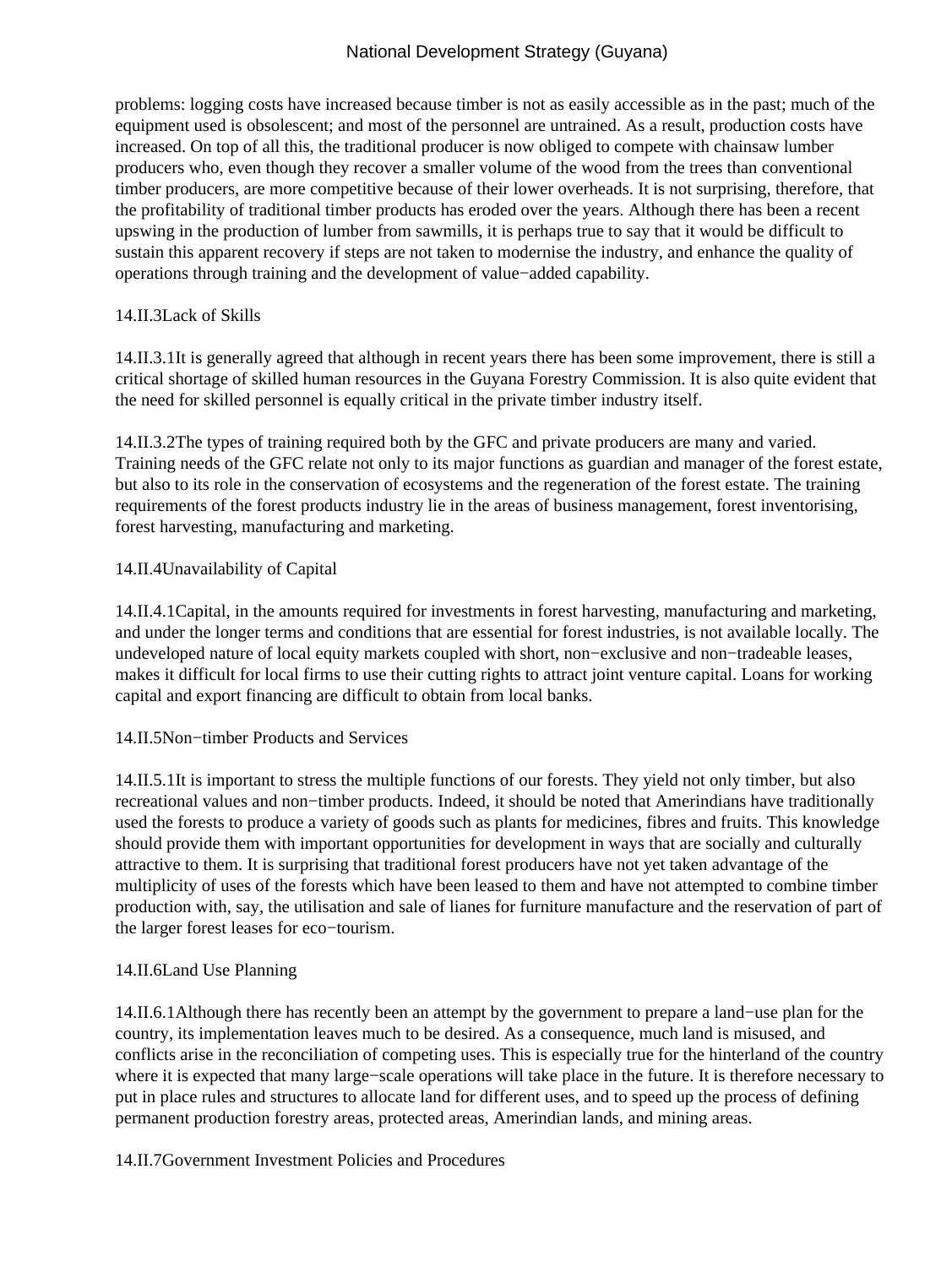14.II.7.1 In the past, when there was no requirement for forest management plans, and when there was no insistence on the sustainable management of Guyana's forests, the absence of a comprehensive forest investment policy, though reprehensible, was perhaps excusable. However, the policies and strategies which will be highlighted in this document now demand a concomitant statement of the Government's policies in regard to private investment in the sector. These will be presented later in this chapter and will take into account the fees and royalties which should be paid for the wood raw material and its utilisation; the nature and degree of incentives which should be provided to forest producers; and the provision of a window in the development bank, which is a major element of this National Development Strategy, for local forestry development. The investment policy will, of necessity, embrace the tenurial aspects of forest concessions in so far as they pertain to the provision of finance from commercial banks. Under prevailing conditions, no expenditure on roads and other facilities is being made beyond those that are essential for survival, because there is no security of tenure, and loans for forestry development are not easily obtained from commercial banks.

## 14.II.8 Regulatory Framework and Monitoring Capacity

14.II.8.1 Chainsaw "milling" has helped in no small measure to stabilize the price of lumber on the domestic market, because its product undersells the lumber produced by established sawmills. In the short run, therefore, it has been beneficial to some consumers. However, unless regulated and adequately monitored, the fast growing number of informal chainsaw milling operations could become a major threat to the development and success of sustainable forest management. Recent efforts to consolidate areas held under smaller and shorter permits into units of more viable size which would be easier to monitor, will have to be continued. In addition, steps would have to be taken to rationalise chain saw lumbering by, for example, confining its activities to specific, more monitorable, areas.

14.II.9 Inability of the Guyana Forestry Commission to Fulfil its Mandate

14.II.9.1 There is need to define precisely the Guyana Forestry Commission's position in the overall governmental or quasi−governmental structure; to delineate the degree of autonomy under which it would operate; and to identify the sources of funding for its activities. The lack of clarity in these areas has resulted in undue interference in the Commission's day−to−day functions and an uncertainty about its over−arching role.

14.II.9.2 Most important, the role of the professional, technical and administrative staff of the GFC must be clearly distinguished from that of its Board.

14.II.9.3 Because the Guyana Forestry Commission is under−manned and ill−equipped it is crucial also that the quantity of staff, at both the professional and technical levels, be increased, and that its quality, in all disciplines, be enhanced. This remains critical even though, in recent years, more personnel have been recruited, the Commission has been restructured, and more citizens are being trained in forestry. This shortage of adequate human resources, in both quantitative and qualitative terms, also prevents the GFC from acting expeditiously on matters of obvious emergency.

## 14.II.10 Hinterland Development

14.II.10.1 Guyana's history, small population, and the bountiful harvests of sugar and rice that are produced by the fertile soils of the coastal plain, combined with other factors such as difficult access to the country's interior where the forests are located, have resulted in the fact that the hinterland is virtually unknown to most Guyanese, and there is severe overcrowding of the population on the narrow coastland. The difficulties of communicating with the interior, and the virtual absence there of adequate health, educational and other social services, are major obstacles to the sustainable development of the country's hinterland. Indeed, many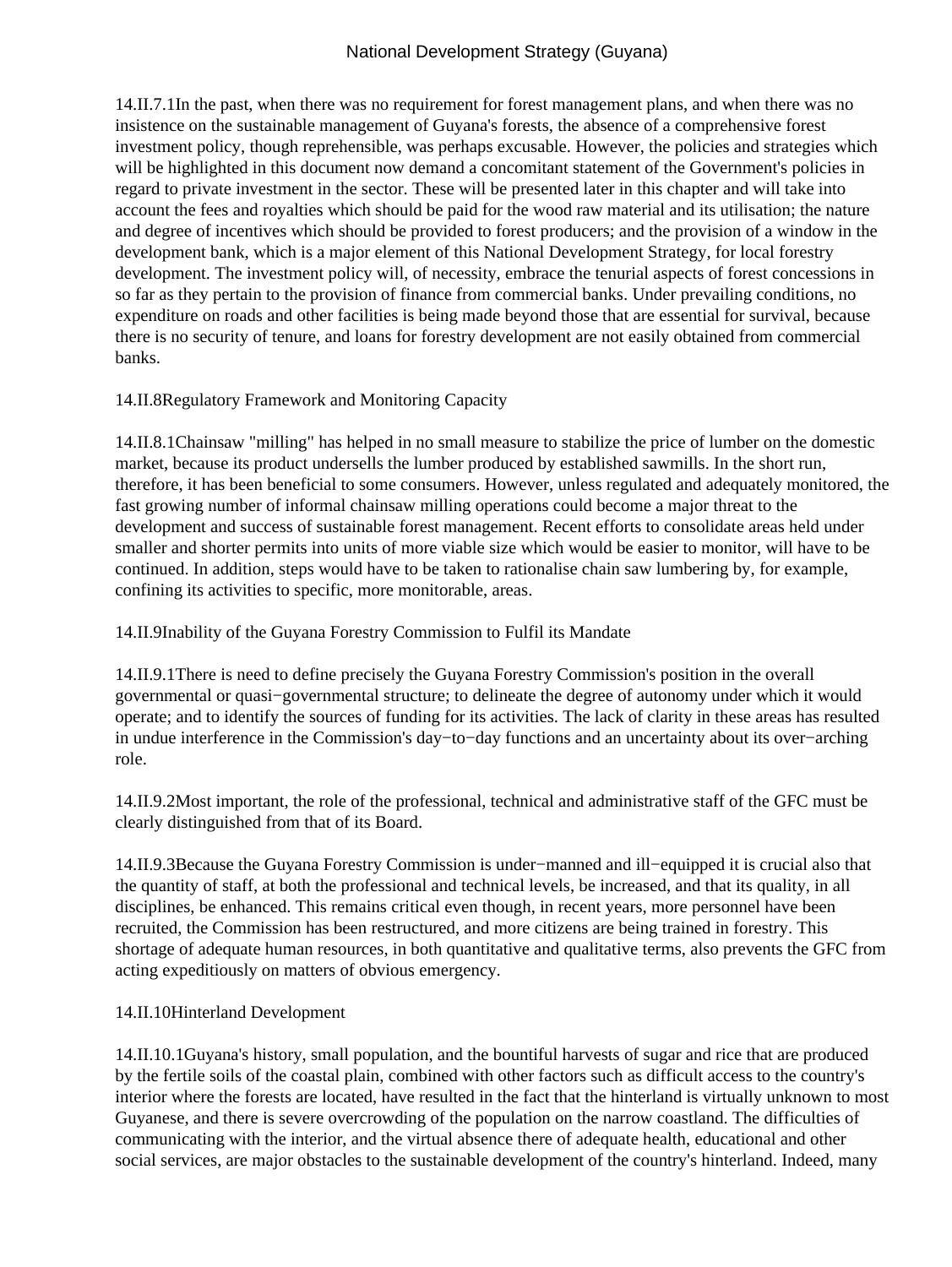otherwise viable forestry development projects become prohibitively costly for private firms because, in addition to their normal production costs, they are forced to expend additional financial resources to provide access, transportation and other communication facilities, energy, and such basic social services as education, health and security, to serve not only company settlements but their surrounding areas.

14.II.10.2 It is evident therefore that the development of the forestry sector should not take place in a vacuum. It should be part of a comprehensive plan for the development of the hinterland. If this is done, not only would questions such as the extent of Amerindian lands, the nature and location of protected areas, the provision of transport and social services infrastructure to interior communities, be squarely faced and answered, but the costs of forestry production would inevitably be reduced.

### 14.II.11 Research

14.II.11.1 The basic requirements for the practice of sustainable management are information on the area of forests and their location, the range of forest types, the composition of the forest by species, the rates of growth of different species under various logging intensities, the synecology of forest ecosystems, and the autecology of species. It is only with this kind of knowledge that limits to the size and species of tree which could be felled might be prescribed, and decisions made with regard to specific areas to be logged, with any hope of sustaining and optimising production, while conserving the forests. Guyana does not possess much of this essential knowledge. A considerable amount of research therefore needs to be undertaken if the goal of sustainable management is to be attained.

### 14.II.12 Forest Products Association

14.II.12.1 The Guyana Forests Products Association does not play as important a role as it might in the development of the country's forestry sector. The industry itself suffers from a virtual absence of professionally trained and experienced foresters. Not surprisingly, this is reflected in the staff of the Forest Products Association. As a result, the Association is unable to perform the pivotal tasks it should, not only in the furtherance of its own interest but perhaps more important, in increasing the contribution of the forests it exploits to the growth of the economy. Moreover, it has little or no expertise in the conservation of the forest environment through, for example, directional felling and the construction of road networks that are environmentally friendly. The country's forest estate is therefore at risk, and a greater onus and responsibility devolve upon the already burdened Guyana Forestry Commission.

## 14.II.13 Certification of Exports

14.II.13.1 One constraint to the optimisation of social and economic returns from Guyana's forests is the growing practice by some timber importing countries, under pressure from environmental lobbyists to cease importing tropical timbers, arbitrarily and capriciously, if they are not satisfied that the forests from which the timber is being exploited are being sustainably managed. It is therefore essential that Guyana transparently manages its forests in a sustainable manner, that it ensures that such management practices are understood and appreciated in importing countries, and that it formulates credible and acceptable methods of issuing its own certificates.

## 14. III SECTORAL OBJECTIVES

14.III.1 The *overall* objectives for the sector are to: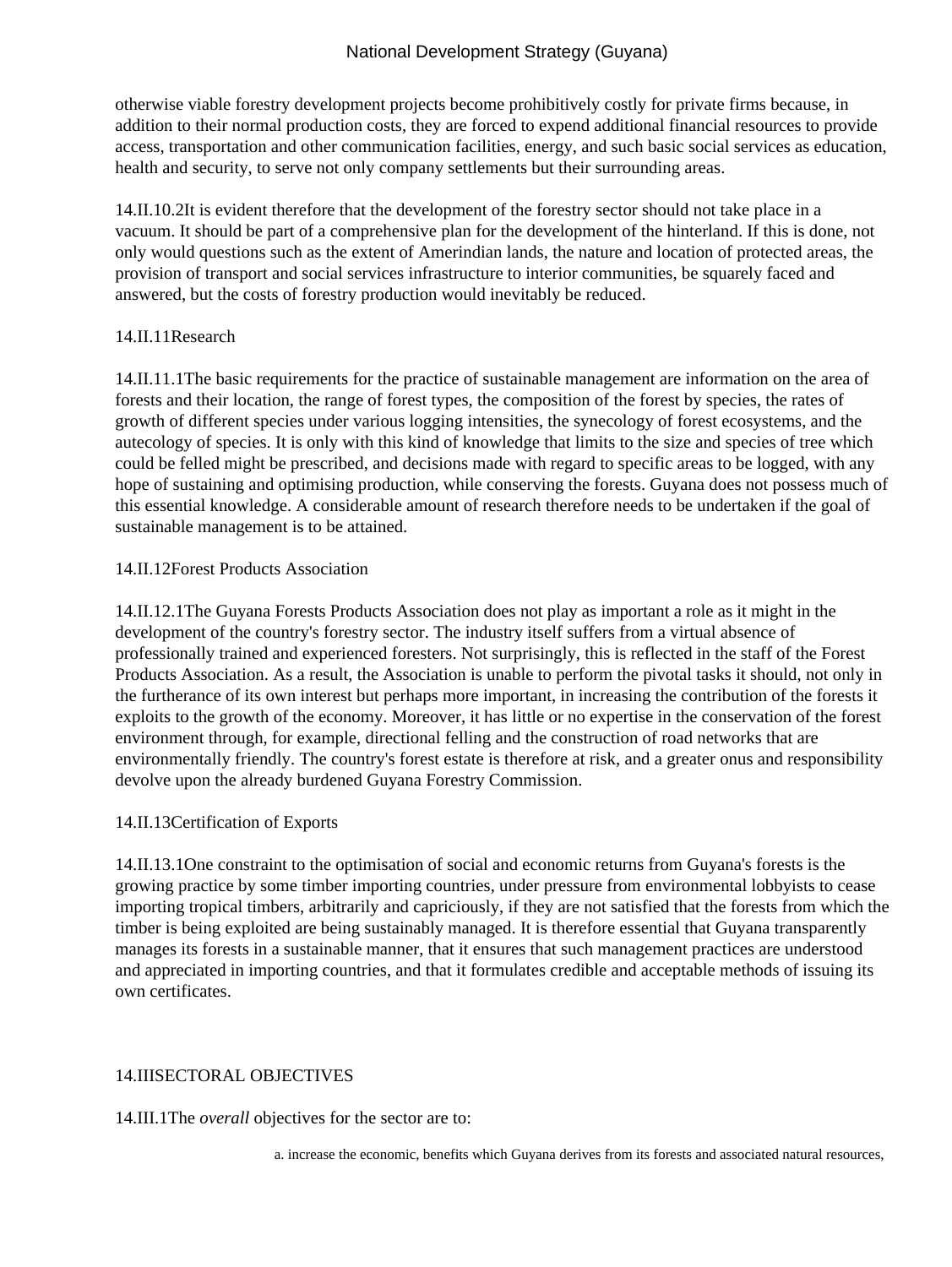and

b. distribute equitably the benefits of forest−based development to Guyana's rural and interior areas.

14.III.2 The *specific* objectives are to:

- a. promote sustainable and efficient forest activities, which utilise a broad range of forest resources and contribute to national development, while allowing fair returns to local and foreign entrepreneurs and investors;
- b. achieve improved sustainable forest resource yields while ensuring the conservation of ecosystems, biodiversity, and the environment; and
- c. ensure watershed protection and rehabilitation.

#### 14.IV THE STRATEGY

14.IV.1 Land Use

14.IV.1.1 The nation's forest policy will be an integral part of a comprehensive series of land use plans. These plans will recognise the conflicting but legitimate interests of different stakeholders and promote a process of developing a consensus on land use. Accordingly, regional authorities and local communities will be involved in their formulation and approval. They would provide:

(i) guidelines for environmental protection and sustainable resource utilisation;

(ii) a legal framework for resource management;

(iii) national programmes for resource management; and

(iv) an institutional framework for implementing land use guidelines.

14.IV.1.2 Amerindian Councils and private owners with more than 100 hectares of forest land will be encouraged to develop and implement sustainable management plans for forests on their lands. The Guyana Forestry Commission will assist in the preparation of these plans.

14.IV.1.3 Pending the finalisation of a national land use plan, a land use committee, which would serve as a forum for resolving land use conflicts at the institutional level, will be established.

14.IV.2 Forest Management

14.IV.2.1 The ownership of all forest resources, except those on private property and on Amerindian lands, will be vested in the state.

14.IV.2.2 All forests, including those now on State Lands, but with the exception of forests privately held, will be designated State Forests.

14.IV.2.3 **All resources of the forests will be managed in a sustainable manner for the optimisation of their social, economic and environmental benefits. The systems of forest management which would be adopted will be designed to conserve biological diversity and its associated values, water resources, soils, and unique and fragile ecosystems and, by so doing, maintain the ecological functions and**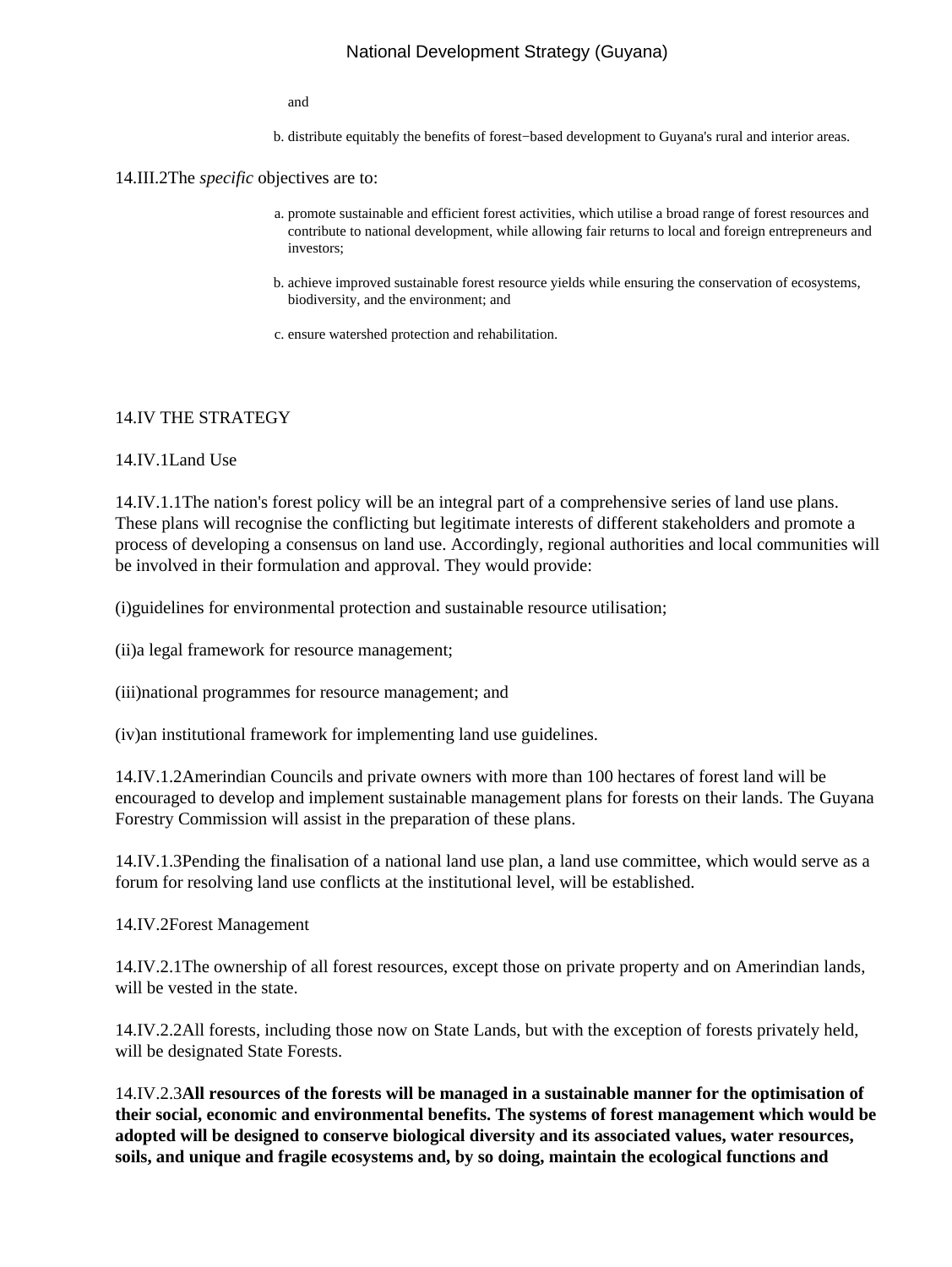### **integrity of the forests.**

14.IV.2.4 The first step in the process of ensuring the sustainable management of the nation's forest patrimony would be an assessment of its forest resources. Accordingly, inventories will be undertaken by the Guyana Forestry Commission.

14.IV.2.5 Concessionaires will be required to undertake more detailed inventories for the purpose of formulating and implementing forest management plans. These will be checked and approved by the Guyana Forestry Commission.

14.IV.2.6 Topographic and other relevant surveys will also be conducted, as a matter of priority, by the relevant authorities in order to identify vulnerable ecosystems.

14.IV.2.7 The ecological and economic impact of utilising timber and non−timber forest products will be assessed by the Guyana Forestry Commission in conjunction with the Environmental Protection Agency, and their extraction regulated as appropriate.

14.IV.2.8 Management or operational plans will be required for the harvesting of all non−timber resources of the forests before a licence or permit is issued.

14.IV.2.9 The Guyana Forestry Commission, in association with stakeholders, will develop a Code of Practice, which will contain the monitoring criteria and indicators to be utilised for forest management. The Code will be made available to the public.

14.IV.2.10 A legislative framework will be developed for conflict avoidance and resolution, in relation to the multiple uses of State Forests Resources, without compromising the conservation of ecosystems and species. Moreover, quick response criteria will be established in order to ensure that negotiations are not unduly protracted.

14.IV.2.11 In the absence of conclusive research data, the regenerative capacities of identified forest types and species will be conservatively estimated, taking into account all relevant environmental factors.

14.IV.2.12 Commercial exploitation of the State Forests will be undertaken only under concession agreements. Concession licences and permits will be allocated through a process of advertisement and bidding or tendering.

14.IV.2.13 Concessions will also be granted for forest uses other than timber extraction.

14.IV.2.14 The Guyana Forestry Commission, through its approval and monitoring of management and operational plans and the development and monitoring of the Code of Practice, will be responsible for the regulation of operations in concessions. It will develop a fair and transparent framework for the allocation, revocation, renewal and renegotiation of forest concessions; and it will identify blocks of forests eligible for concessions. These blocks will be of different sizes, in order to provide for investors of different scales.

14.IV.2.15 The Guyana Forestry Commission will also develop a standard agreement so that all concessionaires would operate under the same conditions in regard to fiscal provisions and general forest management requirements.

14.IV.2.16 A form of forest tenure will be developed which would enable forest concessions to be used as collateral for forestry development loans.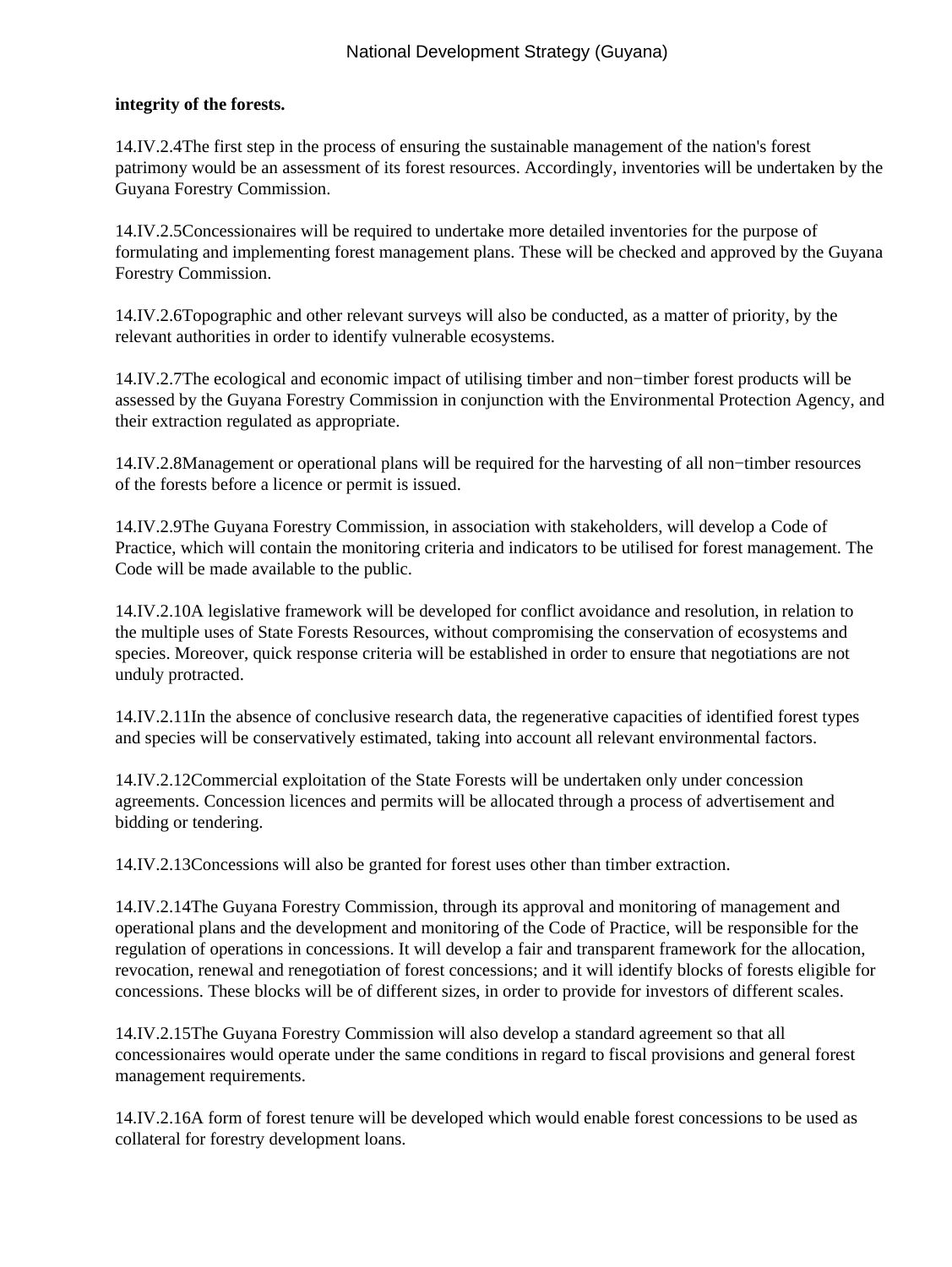14.IV.2.17 **Concessions will be audited biennially by the Guyana Forestry Commission in order to ascertain whether the concessionaire is meeting the standards and conditionalities defined in the sustainable management plans, following established guidelines and maintaining production. The duration of the concession will be rolled over for two years, if the required criteria are met. If they have not been met for two consecutive audits, the concession will be abrogated. However, to guard against arbitrary decisions by the GFC, the concessionaire will have the right to appeal to the judiciary.**

14.IV.2.18 **The Guyana Forestry Commission in conjunction with other stakeholders will develop national standards for Certification. These standards would be the criteria against which timber exported from Guyana would be certified as being extracted from sustainably managed forests.**

14.IV.3 Infrastructural Development

14.IV.3.1 Forest harvesting and related infrastructural development in the permanent production forests will be co−ordinated and regulated in accordance with the prescribed forest management plans, to maintain levels of log production that are consistent with the need to safeguard environmental quality and ecological balance. Furthermore, the establishment of primary access roads by concessionaires will be co−ordinated and regulated in accordance with the National Development Strategy, to improve the road infrastructure of Guyana's hinterland.

14.IV.3.2 **Forest concessionaires will be compensated, either by being permitted to charge user fees, e.g tolls, or by a reduction in forest fees, or by any other arrangement entered into with the Guyana Forestry Commission at the time of signing concession agreements, whenever the extraction routes which they construct form part of a centrally approved national road network plan, and on condition that the extraction routes are constructed to specific requirements and are maintained to those specifications.**

14.IV.3.3 The use of secondary roads by other parties will be regulated by private agreements between the concessionaire and those parties. All roads constructed by the concessionaire will become open to public use once a concession expires or has been taken away by the Government for one reason or another.

14.IV.4 Chainsaw Lumbering

14.IV.4.1 A licensing system for chainsaw operators will be urgently instituted. This would require that those transforming the wood resource to lumber be registered and licensed before operating chainsaws in authorised areas of State Forests. Chainsaw lumbering will be confined to areas that are designated for this purpose by the Guyana Forestry Commission.

14.IV.4.2 Chainsaw operators will be trained in skills that would assist them to achieve operational efficiency and reduce ecological damage during felling, harvesting and lumbering.

## 14.IV.5 Fiscal Measures

14.IV.5.1 Because the forests of Guyana vary in forest types and regenerative capacity, it would be difficult equitably to prescribe fees for the utilisation of the country's forest resources that are based on the spatial area of concessions. Fees will therefore be charged on the volume of timber felled. The rates charged will be common to all species, no distinction being made among species.

14.IV.5.2 Based on approved forest inventories and forest management plans, concessionaires will be required to extract a minimum volume of timber from their concessions each calendar year. The fees to be charged on this minimum volume will be paid in four *tranches*. The first installment will be paid at the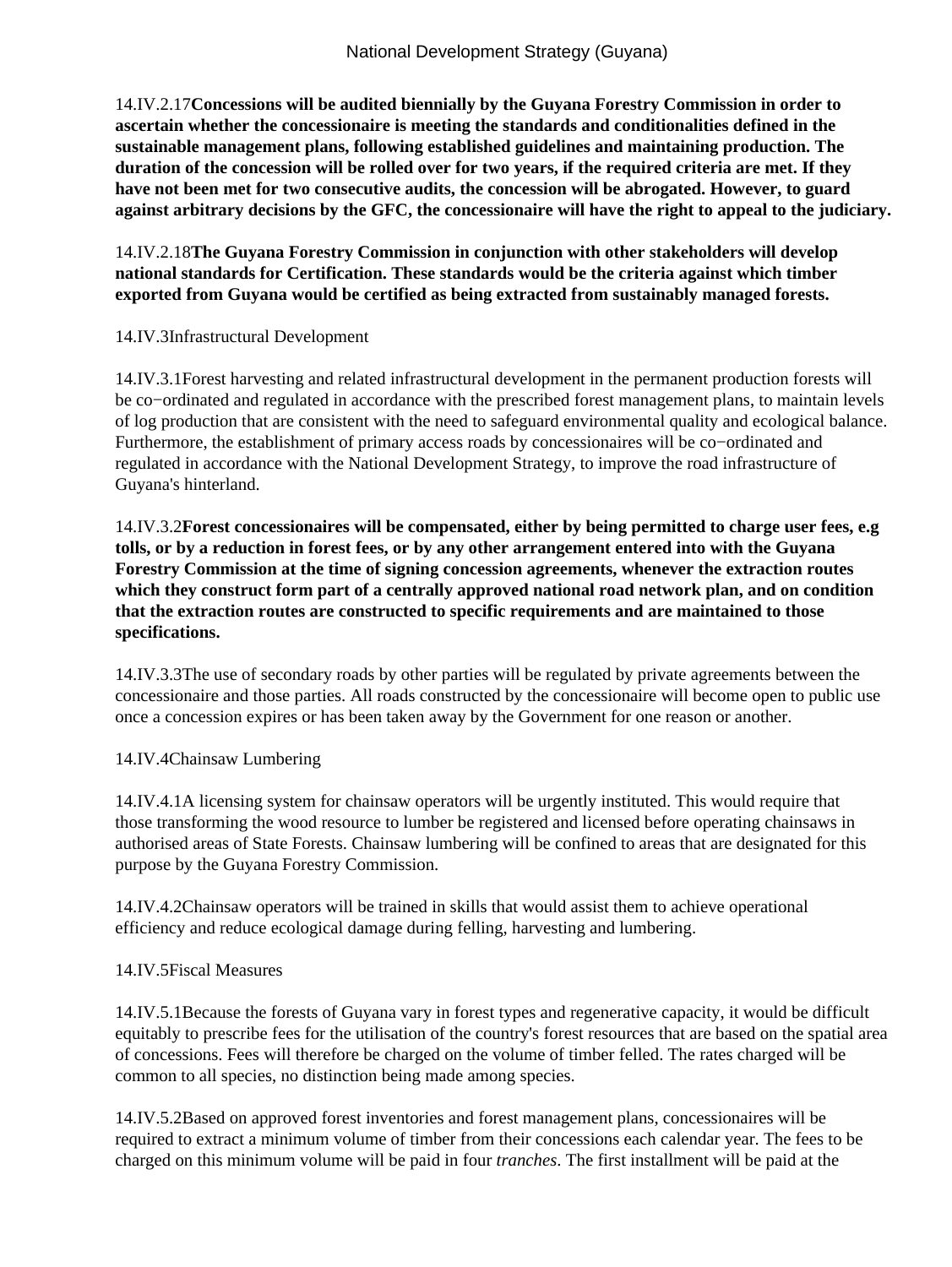beginning of each year and would cover the volume planned to be felled in the first quarter. At the end of that quarter, there will be a reconciliation between the amount which had been advanced and the volume actually felled. Further felling will not be allowed unless all outstanding royalties and fees for the assessed quarter had been paid, and unless the second *tranche* or installment were paid in advance of the operations of the following quarter. The same procedure will be followed for succeeding quarters. If, at the end of any quarter, the lessee has made payments in excess of fellings, the surplus payments will be credited to the upcoming quarter.

14.IV.5.3 All fees will be payable in the official currency of Guyana. The fees charged for the felling of trees will be half of the combined value of the area charges (concession rents) and stumpage fees now levied by the Guyana Forestry Commission. These will be revised upward in five−year periods, so that after the first two revisions, i.e. by 2010, the fees would be equivalent to those prevailing in 1998. Further revisions will be the result of negotiations between the Guyana Forestry Commission and the Guyana Forest Producers Association.

14.IV.5.4 All the fiscal measures adumbrated in this National Development Strategy, will be applicable to the forestry sector. No distinction will be made between local and foreign investors.

14.IV.5.5 A proportion of the fees collected will be retained by the Guyana Forestry Commission, the remaining revenues will be placed in the Consolidated Fund for the use of the people of Guyana. The share of fees allotted to either party will be decided by negotiations between them.

14.IV.5.6 One percent of the fees allocated to the GFC will be placed in a fund for the improvement of the operations of the Guyana Forests Products Association, in order to ensure that some of the constraints which now impede the progress of forestry in Guyana are removed.

#### 14.IV.6 Forest Industries

14.IV.6.1 **Priority areas for attracting foreign investment will be the more capital−intensive, higher technology projects, and those that are linked to an overseas marketing network.**

### 14.IV.6.2 **Fiscal incentives will be provided to encourage the utilization of logs in downstream activity, i.e., to add value to the product.**

14.IV.6.3 The commercial production and processing of non−timber forest resources, such as fibers, latex, oils and fruits will be promoted as an essential element of sustainable forest utilisation.

14.IV.6.4 Through the employment of fiscal measures, financially viable local markets will be developed for Guyana's timber and timber products, with emphasis being placed on the utilisation of lesser−used species.

14.IV.6.5 New technologies for the economic utilisation of timber to broaden and diversify the range of species available, to minimise waste, and to maximise the returns from the conversion of felled trees will be developed jointly by the Guyana Forestry Commission and the Guyana Forest Producers Association, so long as the sustainability of the forests is not impaired. Individual initiative will also be encouraged.

14.IV.6.6 A Policy and Planning Unit will be established within the Guyana Forestry Commission. The unit will, *inter alia*, collect and disseminate information to both established and potential investors on forestry−related matters, and collaborate with the Guyana Natural Resources Agency.

14.IV.6.7 All commercial processing activities, including those of non−timber resources, will be licensed by appropriate institutions. All processing operations will be classified by their installed capacity.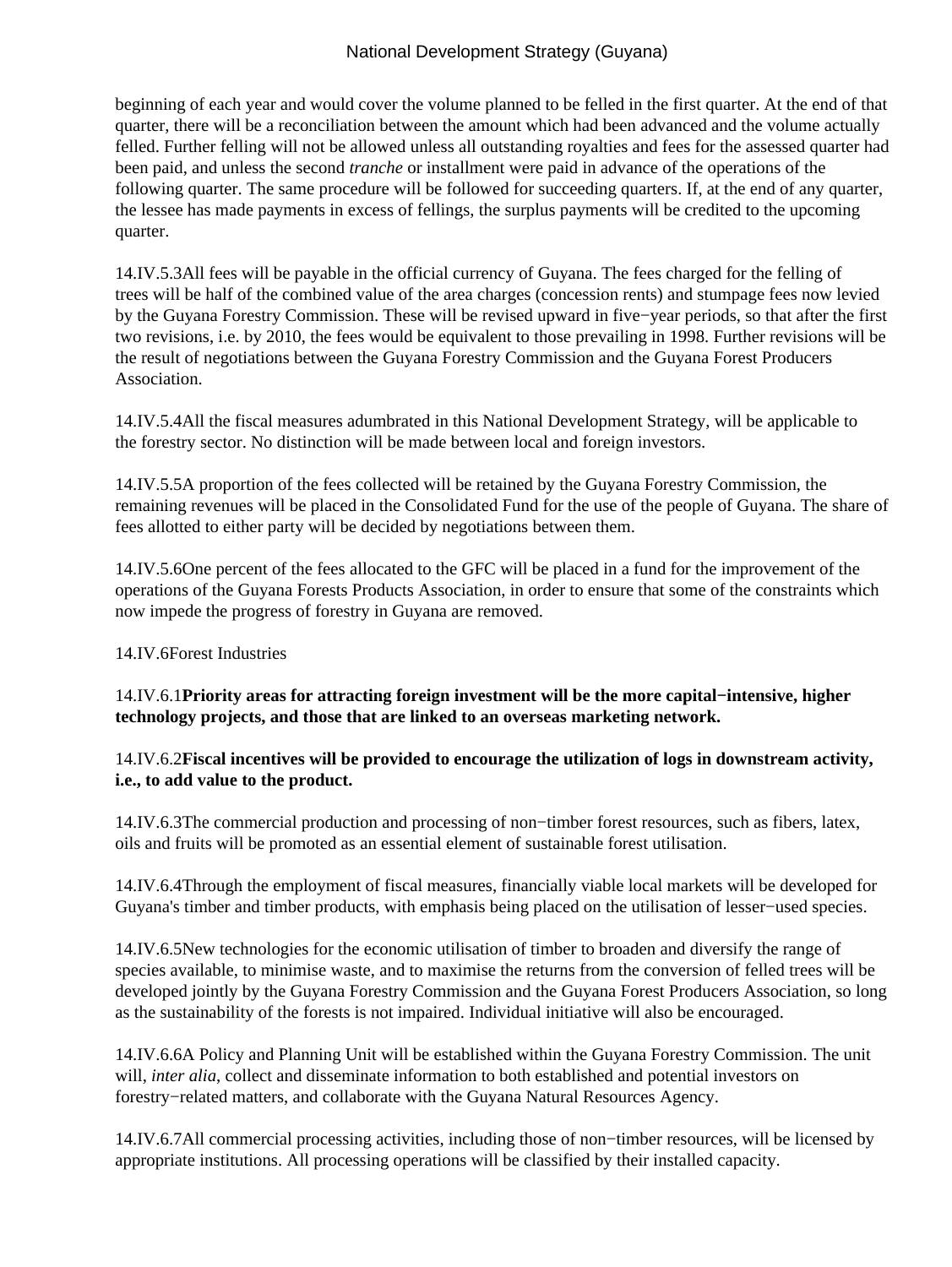14.IV.6.8 Existing timber grading rules will be revised and expanded to incorporate other forest products and a wider range of end−uses.

14.IV.6.9 Standard sizes of timber, lumber and other forest products will be developed for various applications by the Guyana Forestry Commission, in consultation with the Forest Products Association, Guyana Manufacturers Association, Bureau of Standards, engineers, architects and the building trade.

14.IV.6.10 The marketing of lesser−used species will be optimised through research and development to identify appropriate processing technologies at various stages of the supply chain: log conversion, storage, machine and tool setting, and post conversion treatment such as preservation and drying.

14.IV.6.11 The Forests Products Association and the Guyana Forestry Commission will be encouraged to establish a Market Research Unit to develop the export trade in wood and other forest products,.

14.IV.6.12 The legal authority now vested in the Guyana Forestry Commission for the overseas marketing and export control of Guyana's timber will be removed.

14.IV.7 Research, Education and Information

14.IV.7.1 A Forest Research Committee will be established to formulate and monitor a national forestry research programme; determine priorities for research and development; advise on the most suitable ways for conducting forestry research; ensure close collaboration with organisations responsible for research in other aspects of land use; and seek and co−ordinate the use of funds for research. Moreover, a National Centre for Research in Forestry will be established. In addition to conventional activities, research into the development of non−timber forest products will be undertaken, with emphasis on the sustainability of the resource.

14.IV.7.2 In order to ensure that adequate financial resources will be available for forestry research and development in Guyana, a fund will be established by the Guyana Forestry Commission.

14.IV.7.3 Training and education in forestry and forestry related disciplines will be provided at all levels and for all types of forestry activities. Wherever relevant, on−the−job training will be given in private mills and in the forests of concessionaires.

14.IV.7.4 The principles of equal opportunity and affirmative action will be applied particularly in respect of

14.IV.7.5 The Board of the Guyana Forestry Commission will establish an Education and Training Sub−committee as the principal agent for the co−ordination of training and education.

14.IV.7.6 Collaborative efforts in forestry education and training will be established between the Forestry Commission and the University of Guyana.

14.IV.7.7 The Forestry Certificate Course at the Guyana School of Agriculture will be developed, strengthened and supported, so that it could meet the needs of the Guyana Forestry Commission, the forest industry sub−sector, and other organisations.

14.IV.7.8 Relationships will be established with all international and overseas−based programmes which operate in Guyana to allow those programmes and their staff to be utilised in the post−graduate training of students of the University of Guyana.

14.IV.7.9 A dedicated Forestry Education and Training Fund will be established by the Guyana Forestry Commission.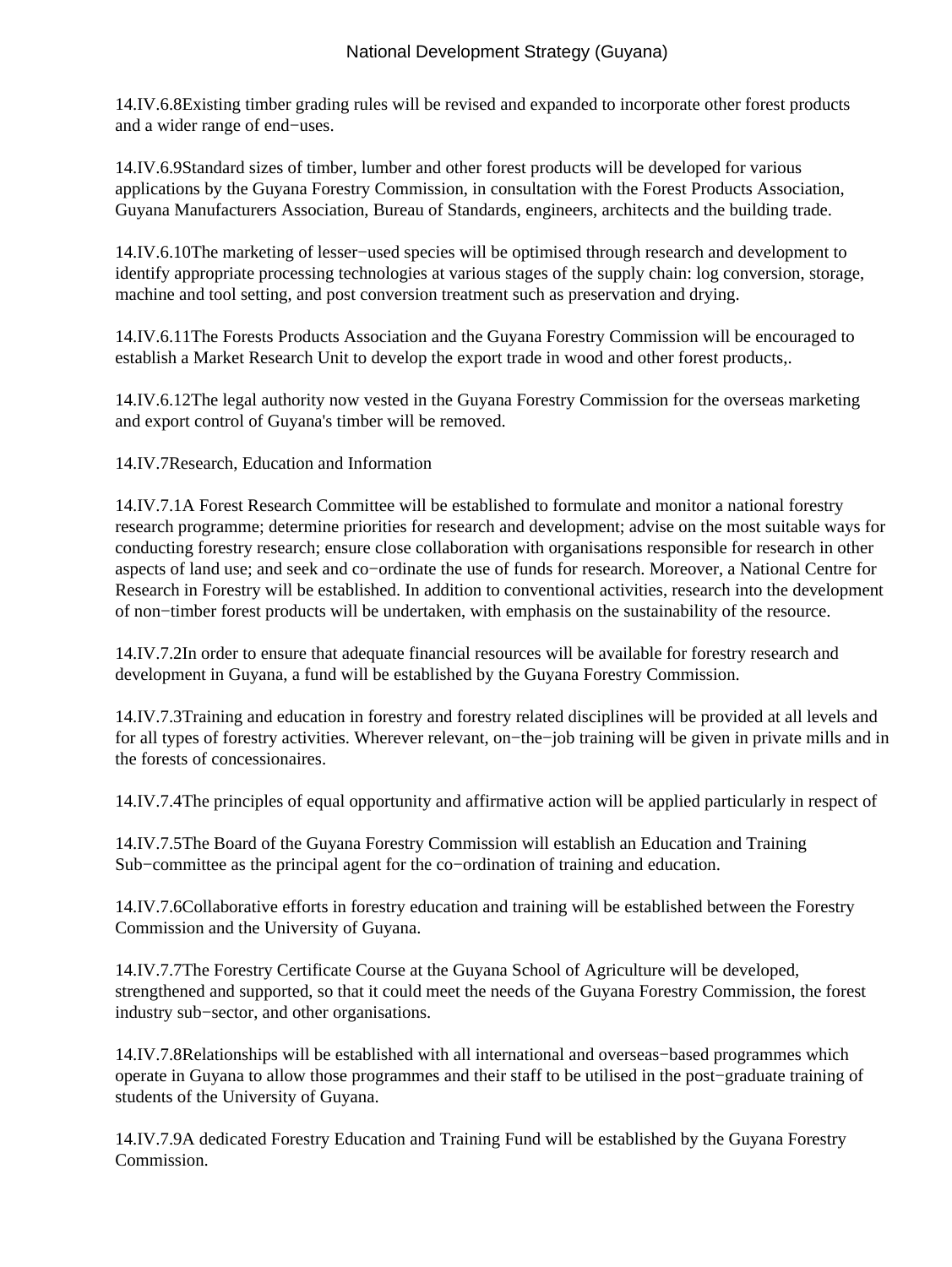14.IV.7.10 National standards will be developed for training, and provision will be made for the monitoring and enforcement of standards. Action will be taken at the instance of the Education and Training Sub−Committee and will involve the Board of Industrial Training or a similar National Agency.

14.IV.7.11 A Forestry Vocational School will be established in the Interior.

14.IV.8 Forest Administration

14.IV.8.1 The functions of the Guyana Forestry Commission, as set out in Section 4 (1) of the Guyana Forestry Commission Act, will be reviewed in the light of new legislation for other agencies, and will take into account current administrative practices. This review will result in the formulation of a new integrated National Forest Act.

14.IV.8.2 The new integrated National Forests Act will re−establish a Guyana Forestry Commission which will include:

- − a Chairman of the Commission;
- − the Commissioner of Forests as an *ex−officio* member;

14.IV.8.3 Representatives of other relevant government agencies as ex−officio members; and representatives of the Forest Products Association and Non−Governmental organisations operating in the natural resources sector.

14.IV.8.4 The professional head of the Staff of the Guyana Forestry Commission will be designated Commissioner of Forests. The Commissioner of Forests will be the Chief Executive Officer of the Forestry Commission.

14.IV.8.5 To supplement its own human resources, the Guyana Forestry Commission will from time to time and through contractual and other arrangements, enlist the expertise of private persons and agencies and non−governmental organisations, for the performance of its operational functions, e.g., the inventorising of forests and the preparation of management plans.

14.IV.8.6 The responsibility for forestry matters will be transferred to a newly created Ministry of Natural Resources. This new Ministry will also absorb the functions now undertaken by the Guyana Natural Resources Agency which will be abolished.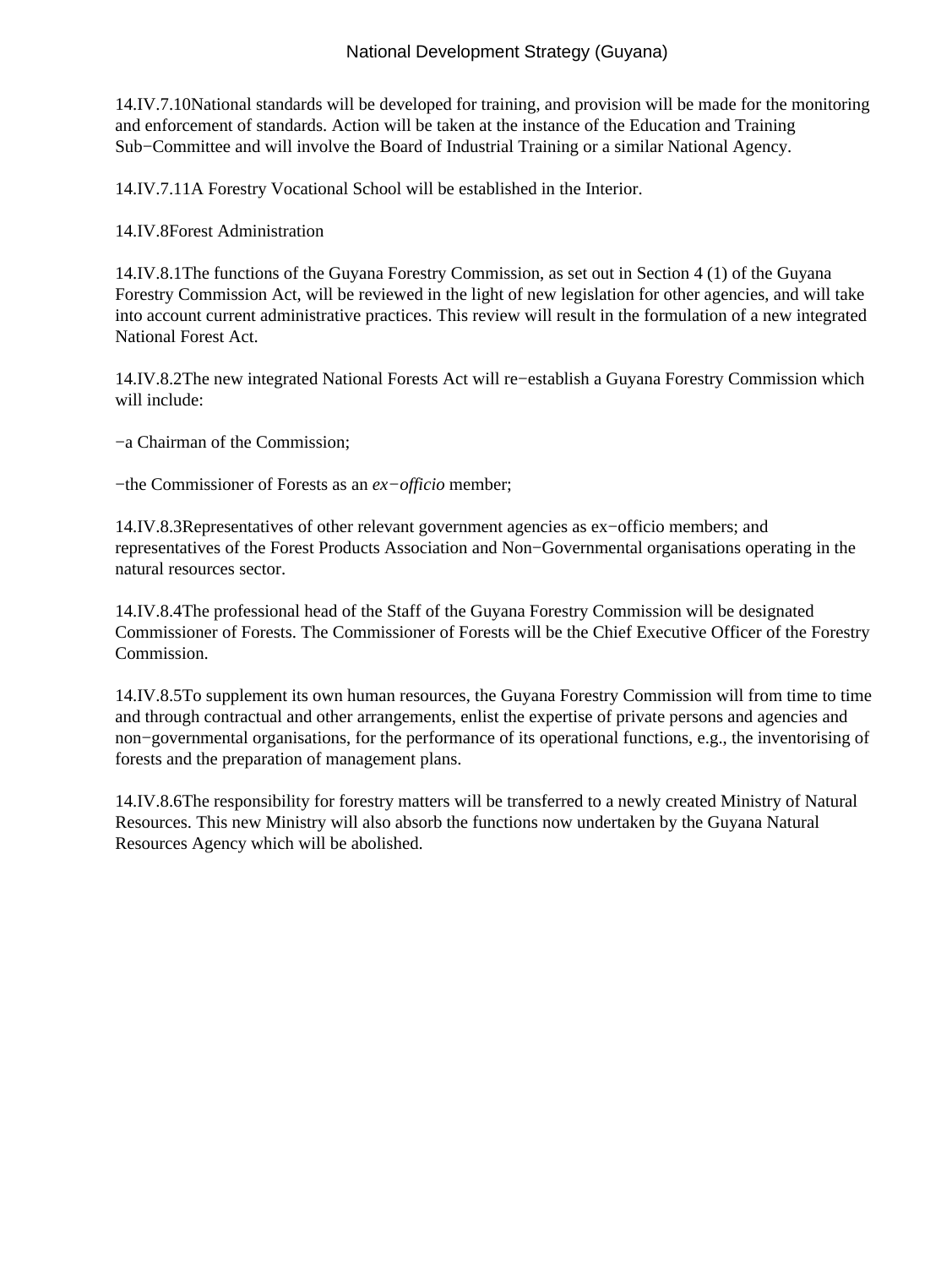# CHAPTER 15

# WATER

# **15.I BASIC FEATURES OF THE SECTOR**

## **15.I.1 General**

15.I.1.1 Approximately 90 percent of Guyana's population lives on a narrow coastal strip that accounts for only 5 percent of the country's total land area. This coastal strip, which stretches between the country's borders with Venezuela and Suriname, has rich alluvial soils suitable for the cultivation of rice, sugar cane, and other agricultural crops. Unfortunately, it lies between 1.5 to 3.5 feet below the mean high−water mark. The area therefore must be protected by defences to prevent inundation from the sea, and soil deterioration due to saline intrusion. Drainage, which is as important as sea defence, because the disposal of high surplus surface runoff by gravity is also complicated by the low level of the coastal plain, is effected through sea and river sluices which are opened during the low stage of the tide. Without these sea defences and a proper drainage system, all coastal property would be in jeopardy.

15.I.1.2 Compounding the difficulties of topography, are the problems that are inherent in the rainfall regime of the country. The average annual rainfall of Guyana is about 100 inches, with maxima and minima being 140 and 60 inches respectively. There are two distinct periods of high rainfall: May to June/July and November to December. In between these two wet seasons, there can be periods of severe drought.

15.I.1.3 The coastal plain of Guyana is also endowed with ground water. However, increasing demands for water for various uses severely challenge the availability of this resource. Perhaps not surprisingly, the competition of various uses – irrigated agriculture, the domestic sector, industry and commerce – is particularly felt in the dry seasons, during which severe water shortages are experienced throughout the country. The situation is aggravated by inappropriate water resource management, and inadequate institutional arrangements. Uncontrolled water withdrawal, inadequate water tariffs, an absence of economic incentives for water conservation, all contribute to the wasteful use of the water resource in both domestic and irrigation activities. Moreover, the environmental aspects of water development and urban sanitation are sometimes neglected and result in water contamination.

15.I.1.4 This coastal zone is protected from the intrusion of saline water by mangroves, dikes, sluices, and sea walls that have been built over the past two centuries. With the extensive drainage, irrigation and flood control network, the sea defences serve to make the coast habitable and cultivable. Without this hydraulic system, cultivation and settlement would have to be located much farther inland.

15.I.1.5 The area has a dense network of irrigation and drainage canals and other structures to provide water to the crops and keep it free from excess water for agriculture and other economic activities. The water for irrigation during moisture deficit periods is provided by conservancies which also serve to retain surplus rainwater, thus providing security against the flooding of the coastal plain. The conservancies and the drainage and irrigation infrastructure are, therefore, crucial to Guyana's economy.

15.I.I.6 Until the mid 1970s, sea defences and drainage and irrigation accounted for most of Guyana's capital expenditure. However, as has been frequently disclosed in this document, the country's economy went into decline during the 1980s. The maintenance and repair of sea defences and drainage and irrigation works were therefore seriously neglected. Indeed, over the years approximately forty kilometres of sea defences have either collapsed or have been brought to the point of failure; and the drainage and irrigation system has been reduced to a state of total disarray.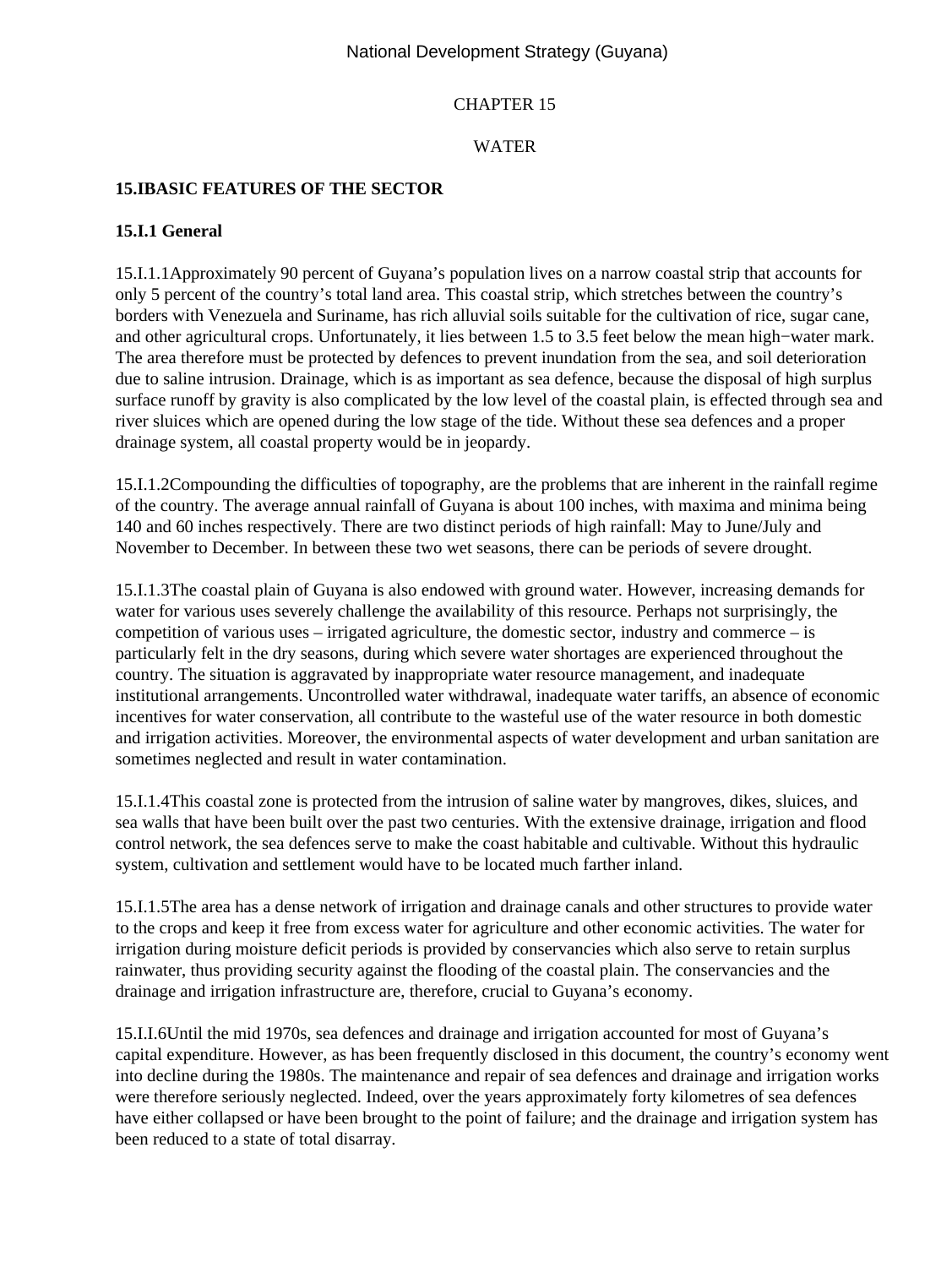## 15.I.2 Sea Defences.

15.I.2.1 Over the years, it has become understood that the design of sea defences must take into account the following five factors. First, the land level of the coast lies below that of mean high−water spring tides by about one metre; hence, any development along the coast must be protected against flooding during high tides; clay embankments are recommended, because they are inexpensive and watertight. Second, incoming waves, which are much higher during high tides, will break against any obstruction they encounter. Sea defence structures must therefore be resistant to wave action. Because earthen embankments will erode under such wave action, either the seaward face of the embankments must be adequately protected, or other forms of sea defences, e.g., concrete or sheet piling walls, should be used. Third, the foreshore of Guyana experiences the passage of large mud−banks that originate from deposits of the Amazon River. Wherever mud−banks are present, the foreshore will be high and sand and shell beaches may form. At locations between mud−banks, the foreshore will experience erosion and its levels will be much lower. The seaward toe of any sea defence at these locations should therefore be placed below the erosion or scour level, or else undermining, which will result in failure, will occur. Fourth, the fine nature of the predominant foreshore material does not encourage its deposition against barriers, so groynes are not very effective as protection structures. These structures are only useful where the transported material is sandy, and deposits easily. As such, groynes should be constructed only along the estuaries where sand is present. And fifth, the weak nature of the foreshore soils must be considered in sea defence designs. Embankments should therefore have gentle slopes or else the earth will slide and heavy structures will experience excessive settlement over time. Finally, it cannot be over−emphasized that the efficient operation of the sea defence system is dependent upon adequate maintenance.

## 15.I.3 Drainage and Irrigation

15.I.3.1 In Guyana, the drainage and irrigation (D&I) system was developed by sugar estate owners along the coastlands to draw water from the marshy lands behind their estates. The irrigation system basically consists of primary and secondary canals. The primary canals draw water from the conservancies, or any perennial source such as a river, through a control structure/pump system at the head, and distributes it to the secondary system through a control mechanism for onward transfer to the fields. The drainage system also consists of secondary and primary drains, the latter of which generally discharge water to the rivers or the ocean through sluices. The system which is operated today is still much the same as it was when it was originally constructed. Many primary drains do not drain directly into the sea but into a facade drainage canal running parallel to the coastline, which in turn drains into the sea through a sluice. Drainage and irrigation for the whole area therefore is dependent on the effective management of the network.

15.I.3.2 The efficient operation of this system is also dependent on regular maintenance. Canals require weeding and clearing between two to three times a year. If this does not take place, the vegetation reduces the flow of water and causes the canals to silt up quickly. This of course further retards the flow. As a consequence, both agricultural productivity and production are considerably reduced.

## 15.I.4 The Hydrometeorological Service

15.I.4.1 The Hydrometeorological Service operates the National Meteorological Station Network (NMSN) and the National Hydrological Station Network (NHSN) and evaluates the climate and water resources. By collecting, processing, archiving, retrieving and analysing the data from both Networks, it is able to provide information to those agencies that are planning and designing agricultural and water development projects, and maintaining the sea defences. It also analyses the lower and upper atmospheric weather data of the western hemisphere, and disseminates the information to the aviation and other sectors.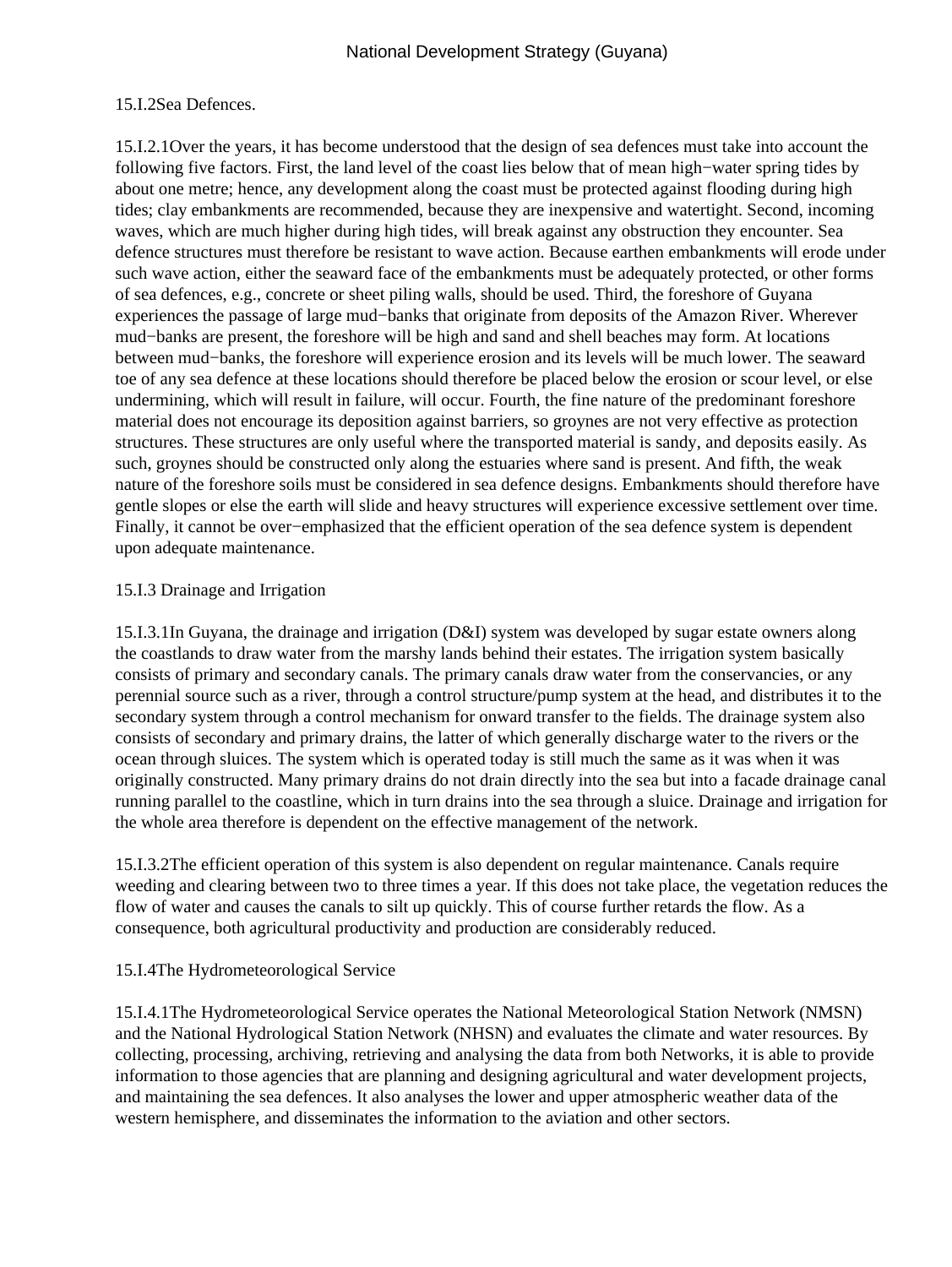15.I.4.2 Besides its regular duties the Hydrometeorological Service collects and analyses information on long−term climate trends, water flows and tides, thus serving as an early warning system for climate change.

## 15.II ISSUES AND CONSTRAINTS

## **15.II.1 Issues**

 Sea Defences.

15.II.1.1 The interval between the identification of critical sea defence areas which need maintenance or repairs, and the commencement of physical works is too long. The movement of mega mudbanks along the shoreline may result in dramatic changes that require a quick response. However, the current rules of the bureaucracy require that any contract of a value greater than G\$6 million must go through the Central Tender Board. This is often time consuming and frequently leads to delays in project execution. A more flexible and practical system should therefore be devised to help in the more timely execution and implementation of such project activities.

15.II.1.2 Procurement of quarry products is a major item in sea defence works. Unfortunately despite the recent increase in competition through the resuscitation of a third quarry, the cost of quarry material remains high. It is hoped that the road and canal infrastructural work which has been prescribed in this National Development Strategy will assist in reducing the transportation costs of these materials.

15.II.1.3 The Sea and River Defence Board has the legal responsibility for all declared sea and river defences. The Hydraulic Division is the Board's executing agency and is part of the Ministry of Public Works and Communications. As such, it shares the institutional problems common to all ministries. To overcome these limitations, the Project Execution Unit was formed in 1994 to manage donor agencies−funded programmes and to train counterpart staff. It has no formal legal mandate but was given some autonomy in accounting and procurement. It should be evident that the effective management of this organisation is vital if the limited skills that are available in this area in the country are to be effectively utilised. It is not at all certain that this qualify is to be found in this unit. A longer−run concern is that the Project Execution Unit was envisaged as a temporary unit. Therefore, after the donor−supported rehabilitation of sea defences is completed, there will be need for an effective, permanent agency to manage maintenance tasks and ensure that maintenance works are not again neglected.

15.II.1.4 **New policies are needed to ensure adequate funding for maintenance of the sea walls on a continuing basis. The lack of such funding in the past has led to severe deterioration of the structures, and hence the current necessity to resort to external sources of funding for major rehabilitation.**

15.II.1.5 **Because of the stringent preconditions of the donor agencies, local and regional contractors find it difficult to pre−qualify for some sea defence projects. The contractual arrangements should be re−examined to enable local contractors to be eligible for at least the smaller projects. In addition, measures should be taken to encourage them to acquire relevant skills.**

15.II.1.6 The finances provided under the current donor agencies programme fall in the range of US\$6 million and US\$14 million. This has led to restrictions in the selection of suitable contractors for the EC and IDA tenders, effectively excluding local contractors. Including them is likely to result in substantial reductions in the cost per kilometre of rehabilitating sea walls.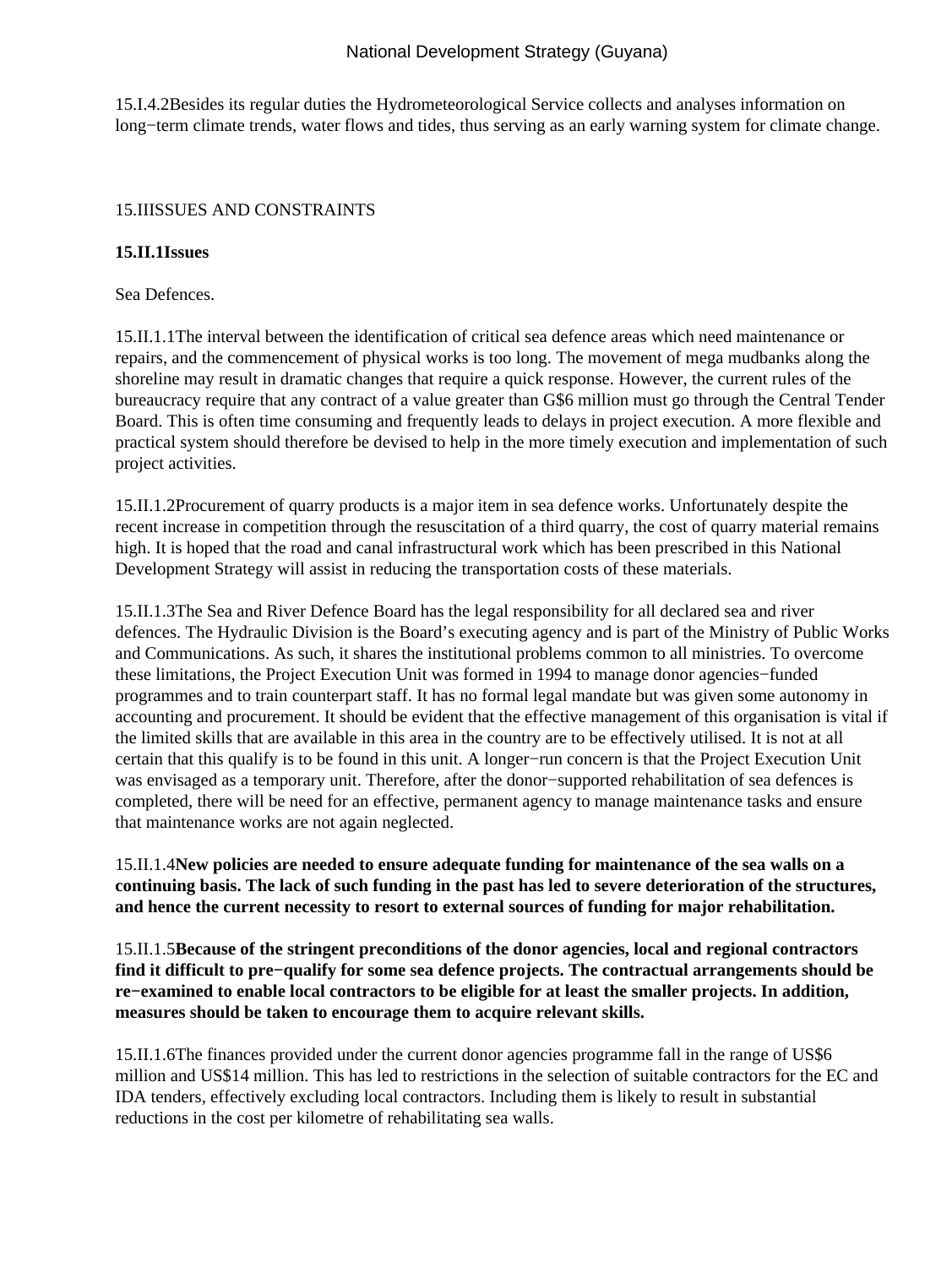15.II.1.7 The Project Execution Unit is currently self−accounting. Auditing is undertaken by the Auditor General's Office. Expenditure is recorded under two headings: "local expenditure" and "specific expenditure." The accounting of Hydraulics Department is managed through the Ministry of Public Works and Communication using the traditional public service accounting procedure. One system should be applied.

15.II.1.8 There are two principal reasons why the sea defences are in such deteriorated state today: lack of performance of regular maintenance duties over the years, and failure to protect the mangrove areas that once were very prevalent along the coast. The remaining mangrove zones must be urgently protected, and a gradual programme of reforestation of other areas should be undertaken. Experience throughout the world has underscored the necessity of working closely with artisanal fishermen and local communities in designing and implementing such programmes.

15.II.1.9 Sea defence data need to be upgraded and a monitoring programme established. Among the immediate requirements are hydrographic surveys and wave measurements. Aerial photography to help in the determination of land use patterns, the extent of mangroves, and the locations of sea defences should be undertaken and then repeated regularly to monitor changes. A programme for monitoring erosion and accretion should be put in place.

15.II.1.10 Guyana can ill afford to continue sea defence construction at current costs. Methods to reduce the financial requirements should be investigated.

 Drainage and Irrigation.

15.II.1.11 There are too many agencies with a role to play in the management and operation of Guyana's drainage and irrigation systems. In addition, the institutional framework is characterised by a lack of clear policy objectives, inadequate supervision and coordination, multiple overlapping jurisdictions, significant variations among Regions in organisation and effectiveness, and imprecise roles of the various agencies. The institutions also differ in professional capability, in their knowledge and utilisation of modern technology, and in their managerial infrastructure.

15.II.1.12 The level of technical education in water sciences in the regional engineering departments is poor, as is the level of education in the accounts section. Indeed there is no separate academic progamme for hydrology or water resources. There is also no short or long term training programme for middle level water sector professionals, sub−professionals, or other support functionaries.

15.II.1.13 The newly established National Drainage and Irrigation Board needs reinforcement in many departments. In addition, it ought to be linked to international centres of excellence in water sector management, in order to exchange experts, knowledge and information.

15.II.1.14 The present system allows for little or no direct involvement of farmers, although they are supposed to be the beneficiaries of the D&I system. They have almost no representation or voice in planning, and very little participation in maintenance. Thus, the group that has the greatest incentive to be involved in developing an efficient system is excluded from it.

15.II.1.15 Little consideration has been given to the role of D&I in the context of the country's entire hydraulic system, and its impact on the water balance of the country. The interaction is only at the top level and that also is not very effective.

15.II.1.16 The key to the deterioration of the infrastructure is the failure to secure financing for operation and maintenance. The financing of operation and maintenance depends on the collection of drainage and irrigation rates, with the added complication of conservancy and land development scheme rates. The rates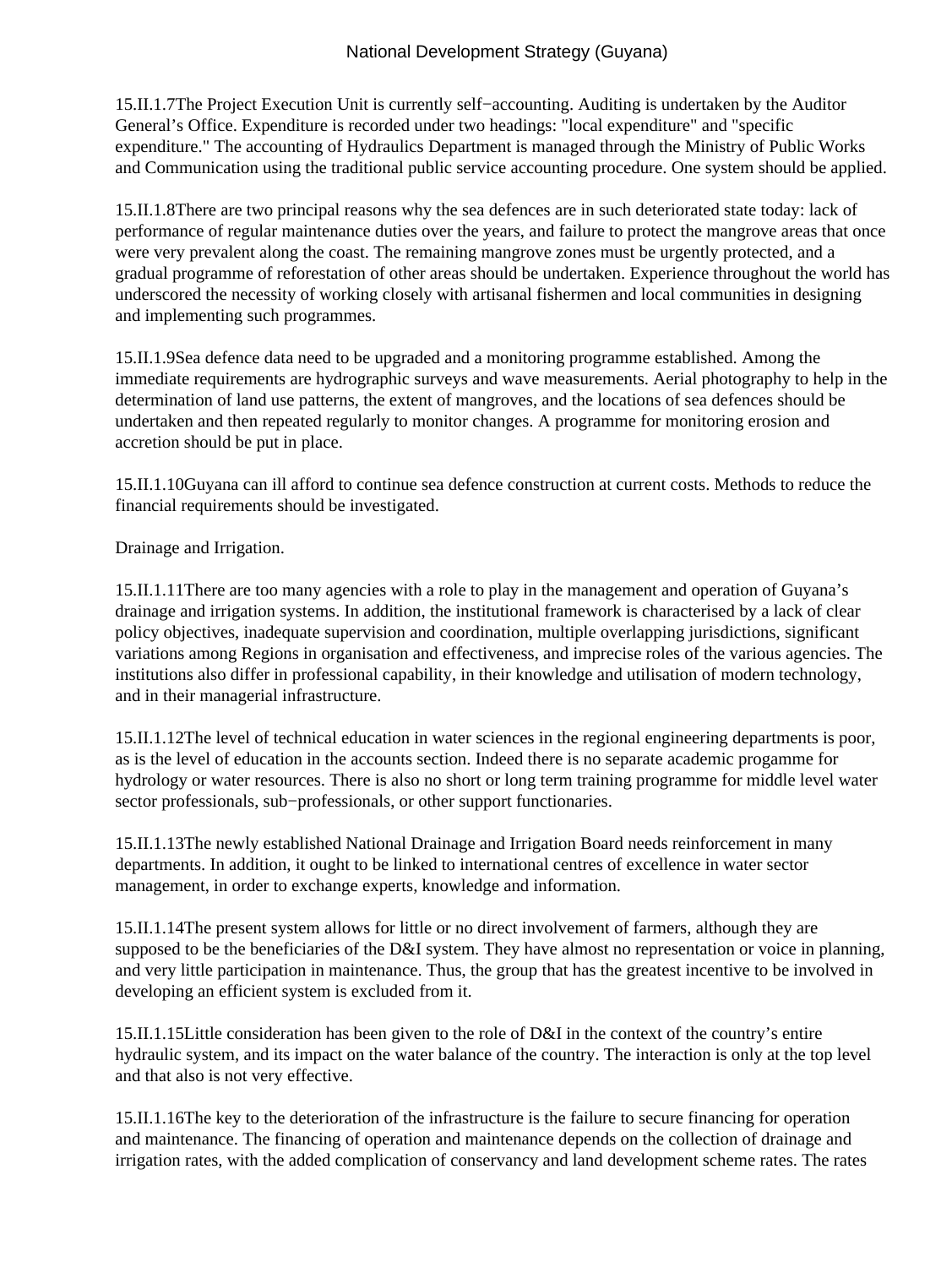are low and collection is poor. Indeed, rate collection is currently only about 30%. Farmers are unwilling to pay for the poor quality of services currently being provided by public agencies, while the main reason for the poor services is the severe financial constraints experienced by these public agencies.

 Hydrometeorological Service.

15.II.1.17 The National Meteorological and Hydrological Station Network has been affected over the past two decades by a lack of spare parts and the rapid loss of skilled staff. This has resulted in the closure of several important stations in the approved World Meteorological Organisation Network Design, and the consequential loss of data. Also, most stations are in remote hinterland areas which can be accessed only by aircraft and other expensive means of transportation.

15.II.1.18 The unit handling the hydrometeorological services needs strengthening both in terms of institutional infrastructure and personnel capacity building.

15.II.1.19 Approval has been given by Government to institute a system of charges for data supplied by the Hydrometeorological Service. It is a service−oriented organisation and forecasts have been generally issued free of cost to the media and all the interested agencies/individuals. However, charges are usually applied to specialised data requests, thus helping to offset partially the expenditures for these special investigations and field analyses. Overall, cost recovery has been very low and ways need to be sought to increase it.

15.II.1.20 With no specific mechanism in place for the recovery of the costs incurred in the maintenance of the sea defences, Guyana relies almost entirely on donor agencies to rehabilitate the critical areas. However, only the most urgent needs are being met. As a consequence there are many areas which are unrepaired and unmaintained. It is, therefore, no exaggeration to state that the coastal plain is always in imminent danger of inundation.

15.II.1.21 Because of the insufficiency of funds and the low salaries that are paid, a significant number of trained and capable staff has left the Hydraulics Division over the years.

15.II.1.22 The widespread lack of public awareness of the value of mangroves for sustaining marine fisheries and preventing the flooding and erosion of sea defences, has represented a major constraint in this sector. Equally, protection of coast−lands against the sea has been hindered by the lack of a forward−looking programme based on developing a consensus with coastal communities on how best to manage mangroves.

15.II.1.23 The sector suffers from a major shortage of trained and qualified personnel. The fundamental reason for this is the lack of training and educational facilities in water sciences.

 Inadequate mapping

15.II.1.24 The NDIB which is now the custodian of the D  $\&$  I system of the country does not have detailed documents which show the infrastructure of different areas. During the transfer of the Hydraulics Division from the Ministry of Agriculture to the Ministry of Works, all the maps and reports of the D & I system were retained by the Hydraulics Division. None is, therefore, available in the NDIB. The drawings, which are reported to be old and often do not show all vested works or residential areas, are also not available in the NBID. More seriously, works under the responsibility of the local authorities are not mapped. This obviously represents a major drawback in assessing what the scope of rehabilitation works in the D&I areas should be. The NDIB thus does not have precise information of the assets that are supposed to be under its control.

15.II.1.25 The Conservancy Boards are required to operate the head regulators on the conservancies but, in practice, little control is exercised by them, and water users have a lot of freedom to interfere with the gates.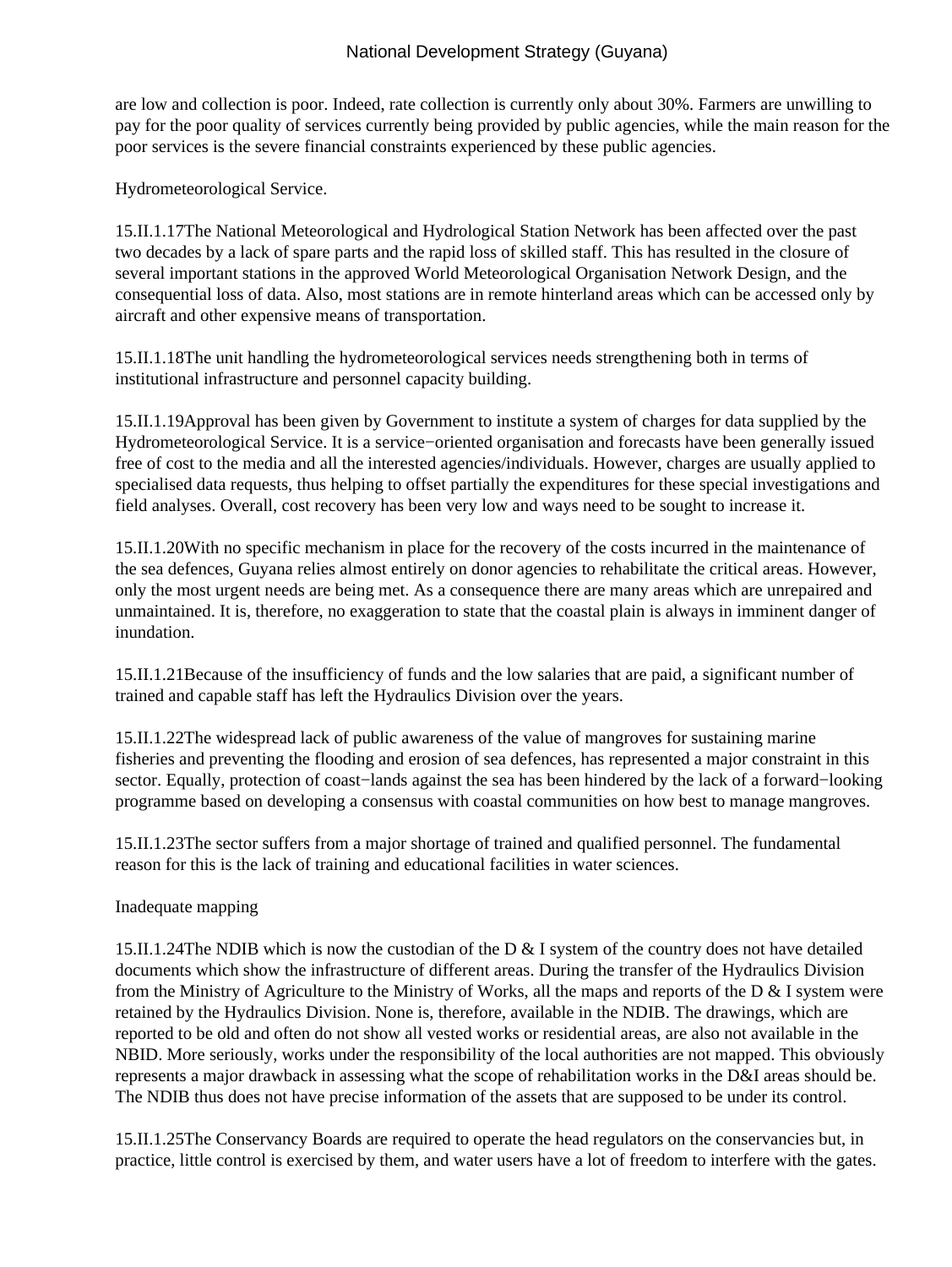This is a serious problem, as the assessment of water availability and water needs should determine irrigation flows. In fact, the available information on the water potential of the conservancies lies almost exclusively in the hands of on the sugar estates. Consequently, the interests of one group of water users, the sugar growers, tend to guide water−use decisions. Ideally, a body that is independent of the water users, or a representative group of farmers of all interests, should undertake and be responsible for the distribution of water. However, without the support of the sugar estates, it is likely that the system would have collapsed totally. With the establishment of the National Drainage & Irrigation Board, it is appropriate that the conservancies now operate under this national institution.

## 15.III SECTORAL OBJECTIVES

15.III.1 The overall objectives of the sector are, in respect of sea defences, to ensure that the assets, productivity and livelihood of those Guyanese who inhabit the coastal belt are protected from the ravages of the Atlantic Ocean and, in regard to drainage and irrigation, to contribute to the national goal of equitable and rapid economic growth by facilitating increased agricultural production and other economic activity on the coastland. The objective of the Hydrometeorological Service is to support sea defence, and irrigation and drainage activities, through the provision of services to all water−using organisations, as well as to such users as airport and port authorities.

## 15.IV THE STRATEGY

15.IV.1 A National Water Commission, (NWC) responsible to a Cabinet Sub−committee, which shall oversee and co−ordinate the activities of all water related agencies will be established. Representatives of the main water−users will be on the Commission.

15.IV.2 The NWC will also be authorised to formulate the mechanisms for the implementation of this National Water Strategy.

15.IV.3 A standardised national electronic water information system, with a network of data banks and compatible data bases allowing for exchange of data, will be established. Apart from the data on water availability and actual water use, the system will include a facility for comprehensive and reliable timely projections of future demands for water for diverse purposes.

15.IV.4 Periodic assessments of both surface and ground water resources, and their utilizable component on a basin − wise basis, will be conducted.

15.IV.5 There will be a closer integration of water use and land use policies. The planning of water use will take into account land capability and will be supportive of land improvement.

15.IV.6 **Legislation will be enacted to ensure that ground water is utilised only for domestic purposes, until additional exploitation is supported by confirmation of the sustainability of ground water supplies. Ground water is of immense value and a natural resource which may or may not be sustainable in Guyana. Until adequate recharge is assured, groundwater will be utilised for domestic uses only.**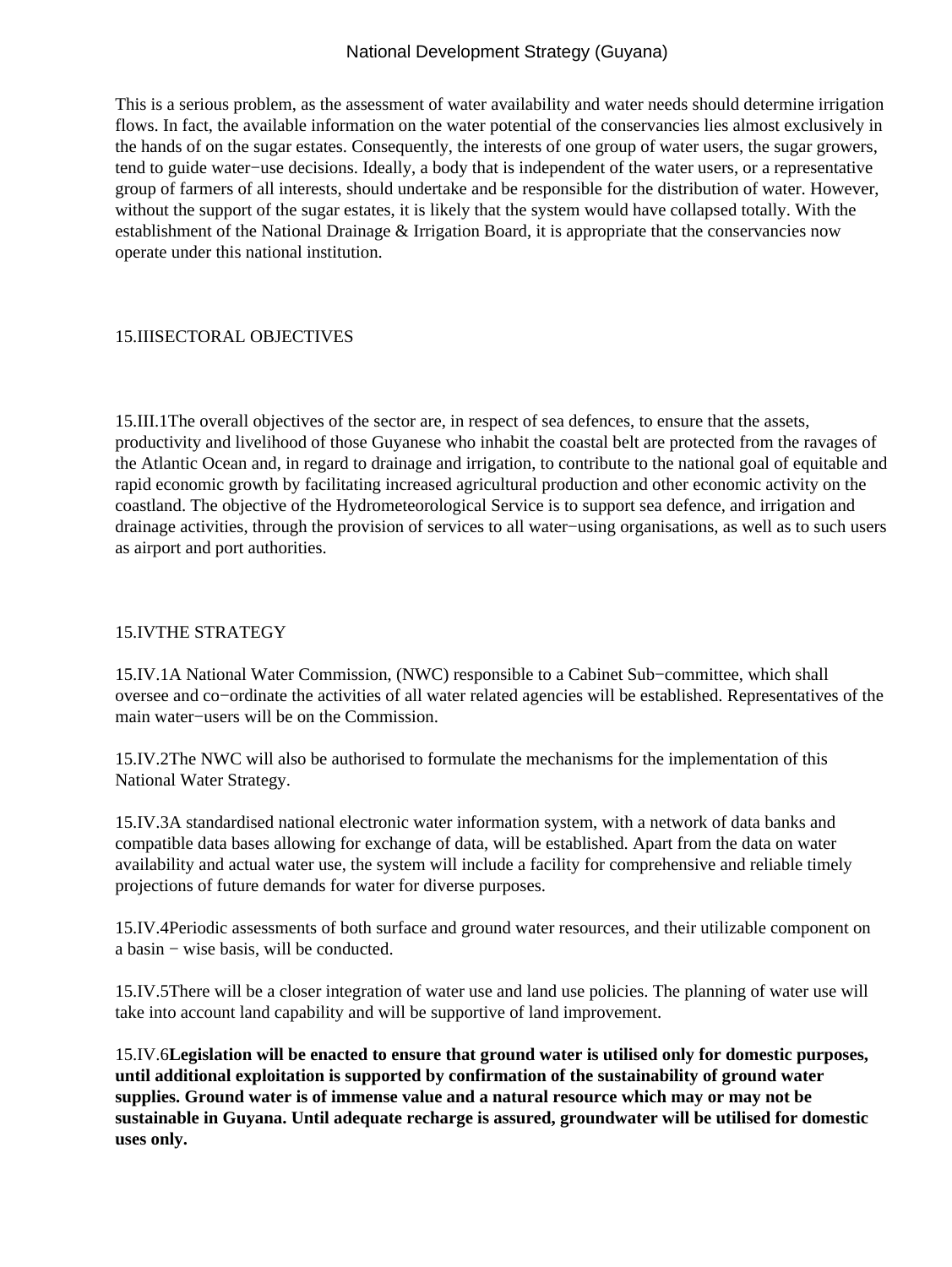15.IV.7 A public awareness strategy will be mounted to emphasise the value of both surface and ground water resources. Users will be encouraged to utilise more surface water as this is available abundantly in relation to the country's present and future needs. This strategy will not only conserve ground water, but will also prevent salt water intrusion in the coastal aquifers.

15.IV.8 Surface water *storage* facilities for agricultural, domestic and other uses will be established. The available information indicates that there is competition for this commodity during times of scarcity. This competition is not due to inadequate rainfall, but to avoidable spillage and inadequate storage.

# 15.IV.9 **Cost recovery programmes will be adopted. However, the price charged for water will take into consideration the feasible level of recovery from the user.**

15.IV.10 Low rainfall areas will be made less vulnerable to drought−associated problems through soil moisture conservation measures and the transfer of surface water from surplus areas where feasible.

15.IV.11 The drainage of agriculture and homestead lands will be an integral component of water, urban and sea defence planning.

15.IV.12 Water resource development projects will, as far as possible, be planned and developed as multipurpose projects, with the basin as the unit of planning. Hydropower development will receive prime consideration.

15.IV.13 The erosion of land, and the ingress of salt water, whether by the sea in coastal areas or by river water inland, will be minimised by suitable cost effective measures.

15.IV.14 The institutions tasked with the development and management of water resources for different uses and purposes will be adequately strengthened in terms of modern technology and professional capability.

15.IV.15 Training programmes will be organised in the latest project planning and management methods.

15.IV.16 International donor−funded contracts will be split, wherever feasible, to allow regional and local contractors to participate.

# 15.IV.17 **Local contractors will be encouraged and assisted to form joint ventures to tender for the larger projects.**

15.IV.18 A sea defence maintenance tax will be instituted, and will be paid by all those living on the coastal belt, that are not exempt from the paying of income tax. The revenue collected by way of this mechanism will be deposited in a special account for the maintenance of sea defences.

15.IV.19 **The priority for the maintenance and repair of sea defences, until the system becomes routine and all sea defences are intact, will be based on the areas along the coastland that require immediate protection. Land use and shallow foreshore levels will be the main criteria used for selection, with housing areas being afforded the main priority. These areas will include the Essequibo Coast between Supenaam and Maria's Delight, Wakenaam, Leguan, East Bank Essequibo, East and West Demerara and No. 78 and No. 83 on the Corentyne Coast.**

15.IV.20 In areas where there are no residences, retirement of the sea defence line, when breached, will be the main criterion for intervention. If a small section of an exposed coastline is protected, then continued erosion upstream and downstream will require additional lengths of the shoreline to be protected or a headland will be created.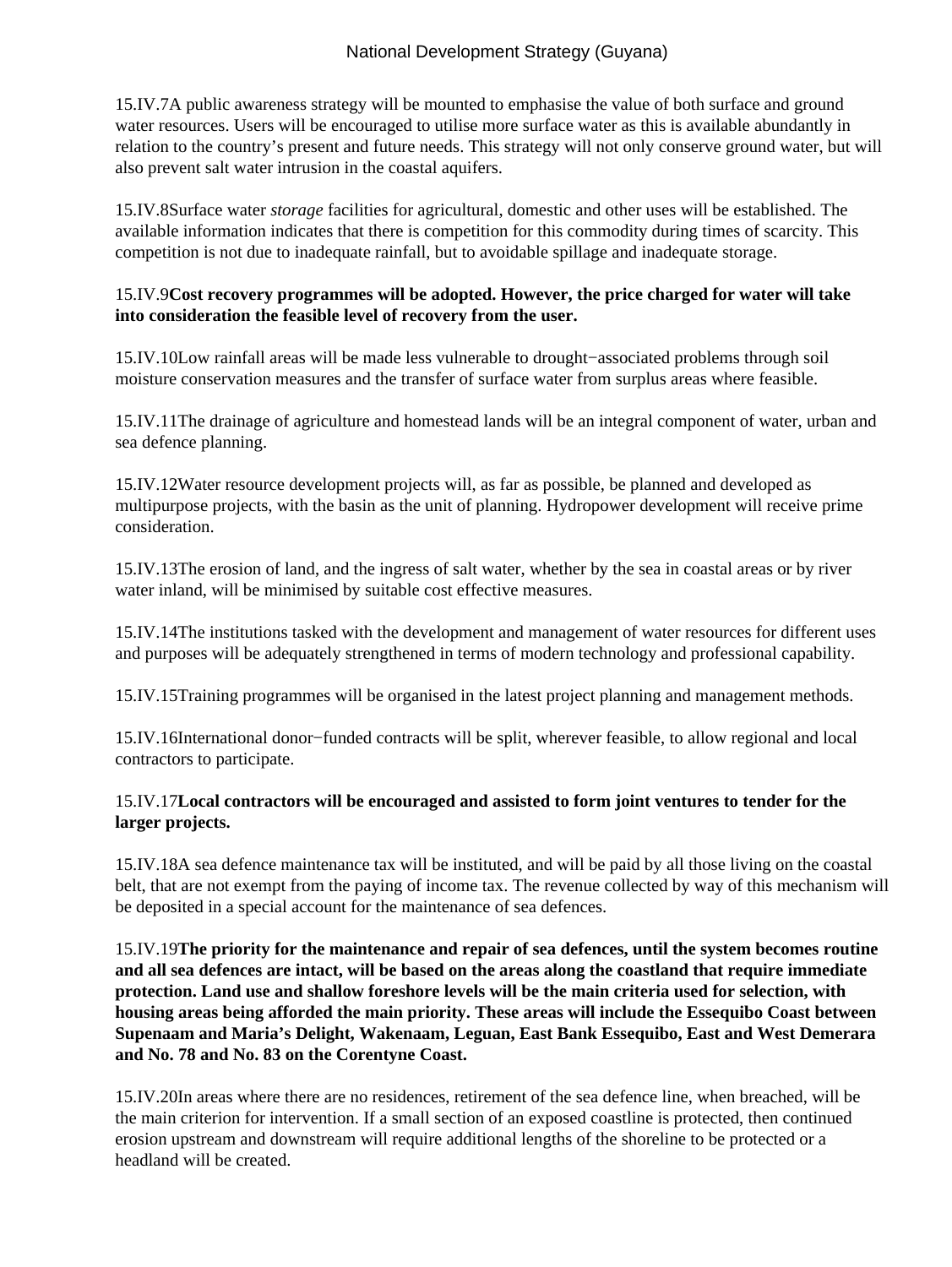15.IV.21 It has been the experience that the time span between critical area identification and the commencement of physical works has been too long. The Project Executing Unit will maintain and update at appropriate intervals records of critical areas. In addition donor agencies will be asked to expedite procurement procedures.

15.IV.22 **Together with rock armouring protection, other viable methods of defence, including the management of mangrove forests and the placement of groynes, will be pursued. Mangrove management will be actively implemented in the areas between Mahaica and Rosignol; and in the lower Corentyne areas.**

15.IV.23 The construction of houses and other buildings, and the installation of supporting infrastructure, will be prohibited within a certain distance of the sea defences. This distance will vary along the country's coastline, but will not be less than 200 feet. At locations along the coast where there is no intensive housing development, any plans for such development will be revisited, taking into consideration the need for present and future sea defence protection. Future housing development will be restricted to areas south of the Public Road, as far as possible.

15.IV.24 In order to optimise the sustainable operation and maintenance of the drainage and irrigation system, the newly formed D&I Board will develop a simplified, two−tier institutional structure, which will be financially viable.

15.IV.25 Farmers themselves will determine the most appropriate institutional arrangement for managing the secondary systems in their localities, whether through the existing Local Government Authorities (LGAs) or through the Water Users' Associations (WUAs).

15.IV.26 The Board will support and encourage the formation of associations of farmers who will be responsible for the operation and maintenance of secondary systems. Once fully operational, these WUAs will be self−financing, self−regulating, and self−governing, and will assume full control over the secondary system in their localities. The Board will also propose a legislative framework within which the WUAs will operate.

15.IV.27 Where farmers are satisfied with the current institutional arrangement, the Board will support and strengthen the capacity of the LGAs to administer the operation and maintenance of secondary systems by providing training, advice and support.

15.IV.28 **Water users, whether through WUAs or LGAs, will bear in full the costs of the operation and maintenance of drainage and irrigation of secondary systems. The rates set and collected by the WUA or LGA will eventually cover all costs associated with the secondary system. In addition, farmers will pay rates to cover costs for the operation and maintenance of primary irrigation canals, and to contribute to the operation and maintenance of conservancies**.

15.IV.29 The Board will establish standards for operation and maintenance, implementation and monitoring of the activities of the local level entities, and for ensuring that the secondary system functions satisfactorily, in an environmentally sound manner.

15.IV.30 In order to increase agricultural production and productivity in Guyana, D & I services will be improved and extended to include:−

 $-$  rehabilitation and modernisation of the existing D & I system with facade drain and pumped drainage as integral components;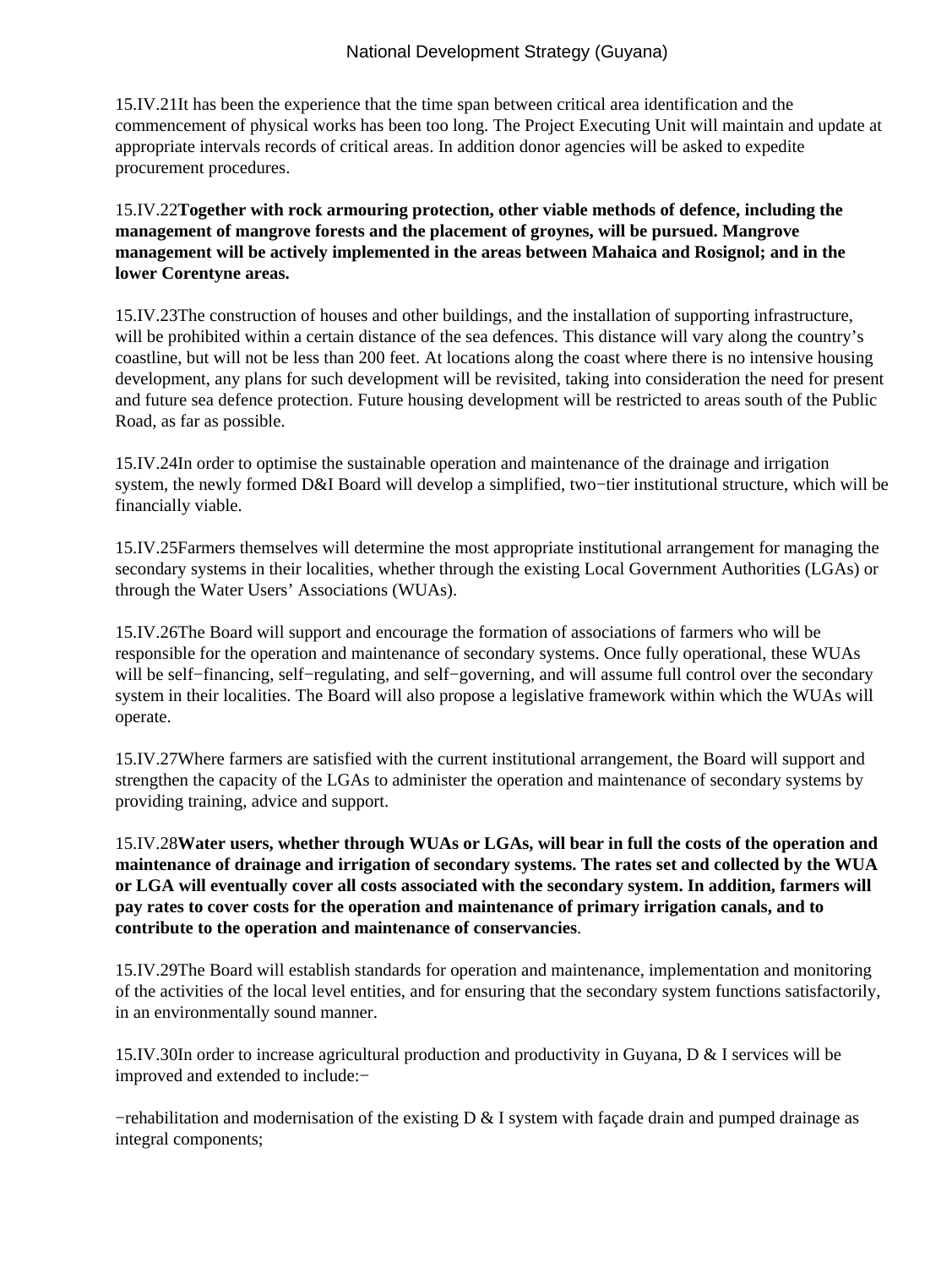− the placement of D & I facilities in unserviced areas that are already under cultivation;

 − 

special schemes for islands; and

− modern D & I facilities to new potential agricultural area.

15.IV.31 Those hydrometeorological stations which now exist but are not being utilised will be reactivated. In addition the number of stations will be increased, in order to improve the design network for enhancing forecasting capabilities.

15.IV.32 Staff skills will be improved through seminars, and on−the−job training. Research capabilities and other related skills will be further developed.

15.IV.33 Real time data transmission from remote stations to the central station via satellite will be effected.

15.IV.34 **The Hydrometeorological Service will be made functionally autonomous. It will continue, however, to receive funds from the public treasury.**

15.IV.35 **The Service will determine prices to be charged for information, to offset the expenditures it incurs. It will begin to levy charges on users such as airport authorities and water related agencies which, to date, have been receiving these services free.**

15.IV.36 All development projects will be examined by the hydromet services with a view to assessing the relevant data/ information used in project planning/ design.

15.IV.37 The Hydrometeorological Service will be a permanent member on the water boards and other related agencies.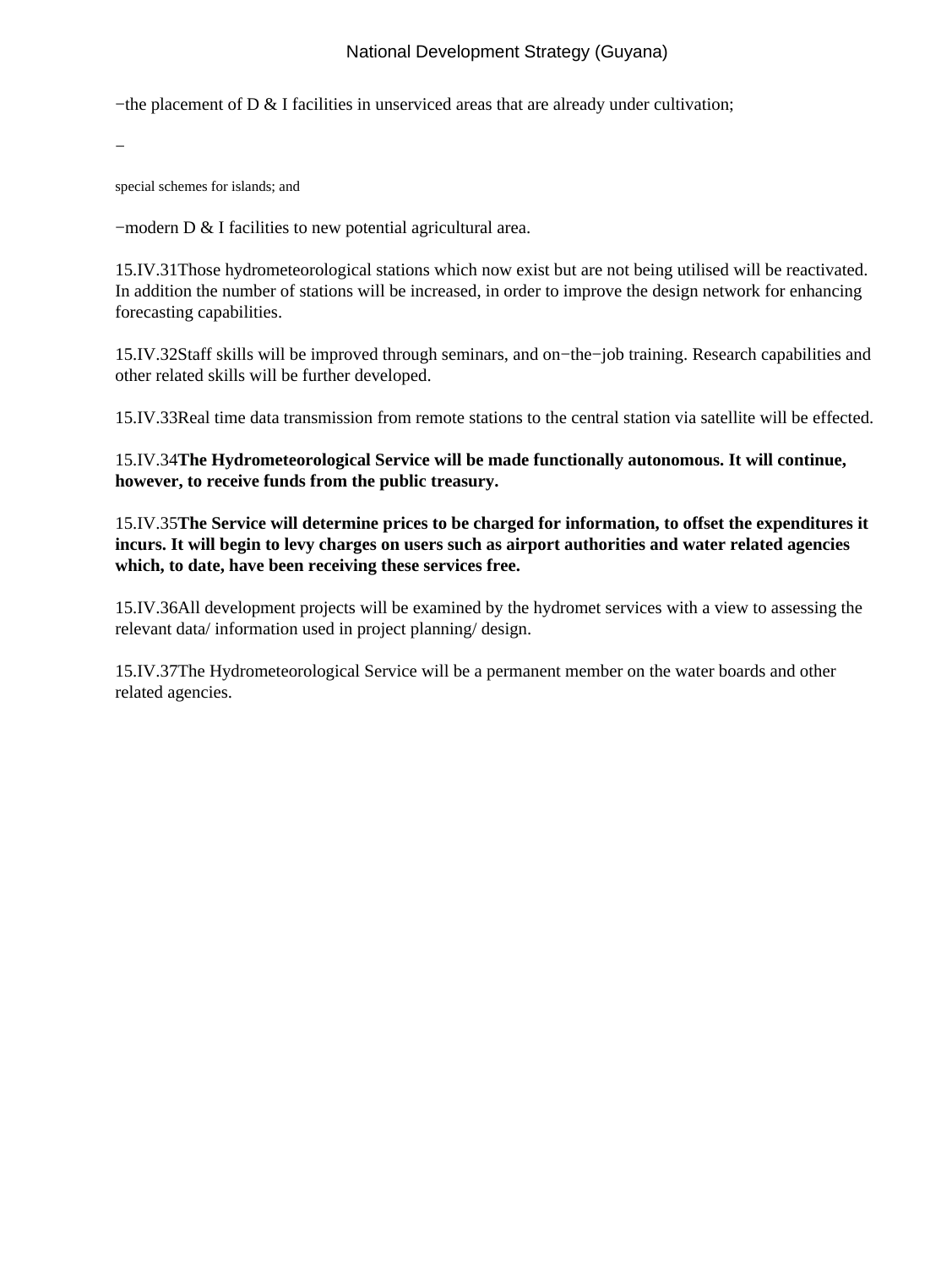# CHAPTER 16

# MINING

## 16.I BASIC FEATURES

## 16.I.1 Contribution to the Economy

16.I.1.1 The mining sector makes invaluable contributions to the country's economy. It accounted for 17 percent of GDP in 1998; and, every year since 1991, the value of its exports was higher than that of every other sector, as were the amount of revenue that it engendered. Moreover, the industry directly absorbs between 15,000 and 20,000 of Guyana's labour force.

16.I.1.2 Indeed, the sector is both labour and capital intensive, the high degree of mechanization requiring a considerable range of support services. These include metal fabrication, machine construction and repair, transportation, carpentry, plumbing, welding, pipefitting, and blasting.

16.I.1.3 The larger mining companies and the Guyana Geology and Mines Commission (GGMC) are also involved in the construction and repair of hinterland roads, thereby improving the quality of the country's infrastructure, and facilitating the penetration of its interior.

16.I.1.4 The mining sector has also contributed significantly to the development and improvement of social infrastructure such as schools and health facilities.

16.I.2 Guyana's Mineral Wealth

16.I.2.1 In addition to its well−known deposits of gold, diamonds and bauxite, Guyana's mineral heritage includes occurrences of industrial minerals such as kaolin, silica sand, soapstone, kyanite, feldspar, mica, ilmenite, columbite−tantalite, and manganese; base metals such as copper, lead, zinc, molybdenite, tungsten, and nickel; ferrous metals, of which iron as magnetite and laterite is the main type; uranium; and semi−precious stones such as amethyst, green quartz, black pearl, agate and jaspar.

16.I.3

**Gold**

16.I.3.1 Historically gold production has, almost exclusively, been from alluvial and eluvial deposits. More recently, however, the large open pit at Omai Gold Mines Limited has considerably increased the country's gold production. Indeed, while gold declarations from local producers have been maintained at approximately 110,000 ounces per year, Omai produces, on average, approximately 300,000 ounces per year. Gold continues to be Guyana's highest value export commodity.

16.I.3.2 Gold was first produced in Guyana by "porknockers" using hand mining methods which revolved around ground sluicing, the long tom and the battel or gold pan. This method was later supplemented and to an extent mechanized with the introduction of couple jet dredges which had the capability of mining the river bottoms under the guidance of aqualung equipped divers. Couple jet units have now been largely superseded by the remote controlled, diver−less gravel pumps or missile dredges, which possess the capability to mine deeper channels and river banks, and to explore river−bottoms more efficiently. However, because the river beds are becoming exhausted, a larger percentage of the local production is increasingly derived from land dredges, which work large pits in fossil placers, terraces and eluvial/saprolite hosted deposits.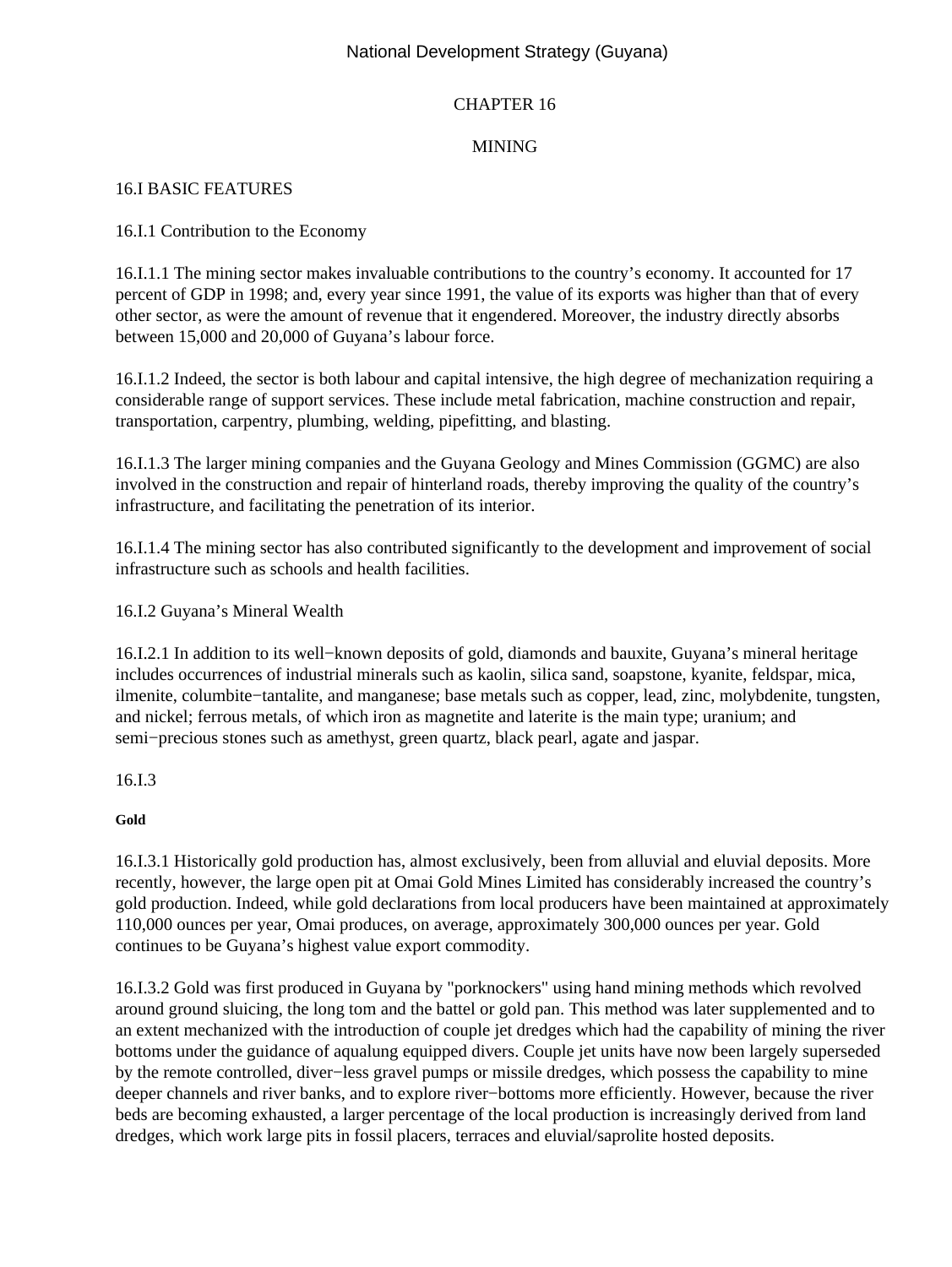16.I.3.3 There is only one established, locally−owned and operated, open pit hard rock gold mine in Guyana which employs blasting, crushing and gravity recovery circuits. In this system spent ores are being stockpiled for additional treatment at a later date.

16.I.3.4 Omai Gold Mines Limited is the only large scale open pit, hard rock mine now operating in Guyana. It is controlled by the Canada based Cambior Inc. and the USA based Golden Star Resources Ltd., with the Guyana Government holding a 5 percent equity interest. There are other large scale hard rock gold deposits in Guyana: Marudi Mountain in the South Savannah, Eldorado in the Kaburi Area, Peters Mine in the Potaro, Eagle Mountain in the Mahdia area and Tassawini, Mariwa and Aurora in the Cuyuni; they are not, however, currently operational.

## 16.I.4 Diamonds

16.I.4.1 Diamonds were first reported in 1887 from the Puruni River Area and in 1890 from the Putareng River. Diamond production, mainly from the Mazaruni River Basin, peaked in the 1920s with over 200,000 carats being annually declared. The diamond sector has however been in decline since about 1970 and, in the last five years, the annual declaration of diamonds has been only about 35,000 carats.

16.I.4.2 Most diamonds are found in fluviatile environments either on the 25,000 square kilometres Roraima Plateau or within twenty five kilometres of the escarpment. Some diamondiferrous gravels are also located at distances of as much as 150 kms from the Roraima rocks. In such cases they are associated with the deposits of the White Sand series which are thought to be derived from the erosion of the Roraima sediments.

16.I.4.3 The diamonds produced in Guyana are eminently cuttable octahedras and rounded dodecahedras; the production tends to be about 60 percent gems, 10 percent near gems and 30 percent industrials; the average stone size is 10 to 13 points; and the average value tends to be about US\$100.00 per carat. While resources of the order of millions of carats are postulated, the relative remoteness and inaccessibility of the diamond fields, the lack of roads, power and labour, and the relatively small stone size and value, render most of this resource sub−economic at this time.

# 16.I.5 Bauxite

16.I.5.1 Bauxite was first produced in Guyana in 1917. Until 1971, the industry was totally owned by two major North American integrated multinationals, Alcan and Reynolds. However, the Alcan subsidiary, Demerara Bauxite Company (DEMBA), and the Reynolds subsidiary, Reynolds Berbice Mines, were nationalised in 1971 and 1975, respectively.

16.I.5.2 For the ten years immediately following its nationalisation, the industry experienced a period of reasonable success. During that time, production increased, positive net income was recorded, and substantial contributions were made to the nation's economy in the form of dividends, corporation taxes, employment, and export earnings. The industry, however, entered a period of steep decline after 1981 and, by 1991, was technically bankrupt. Efforts by the Government to obtain international institutional financing for its revival led to a commitment to its privatisation.

16.I.5.3 A condition of the financing, which was received from the World Bank to improve its performance before divestment, was the dissolution of Guyana Mining Enterprise Limited (Guymine) which owned and managed the entire industry, and the establishment of two separate companies – Linden Mining Enterprise (Linmine) and Berbice Mining Enterprise (Bermine) centred around the two operating divisions of Guymine, with Linmine being placed under foreign management and an Initial Reconstruction Programme (IRP), while Bermine continued under local management.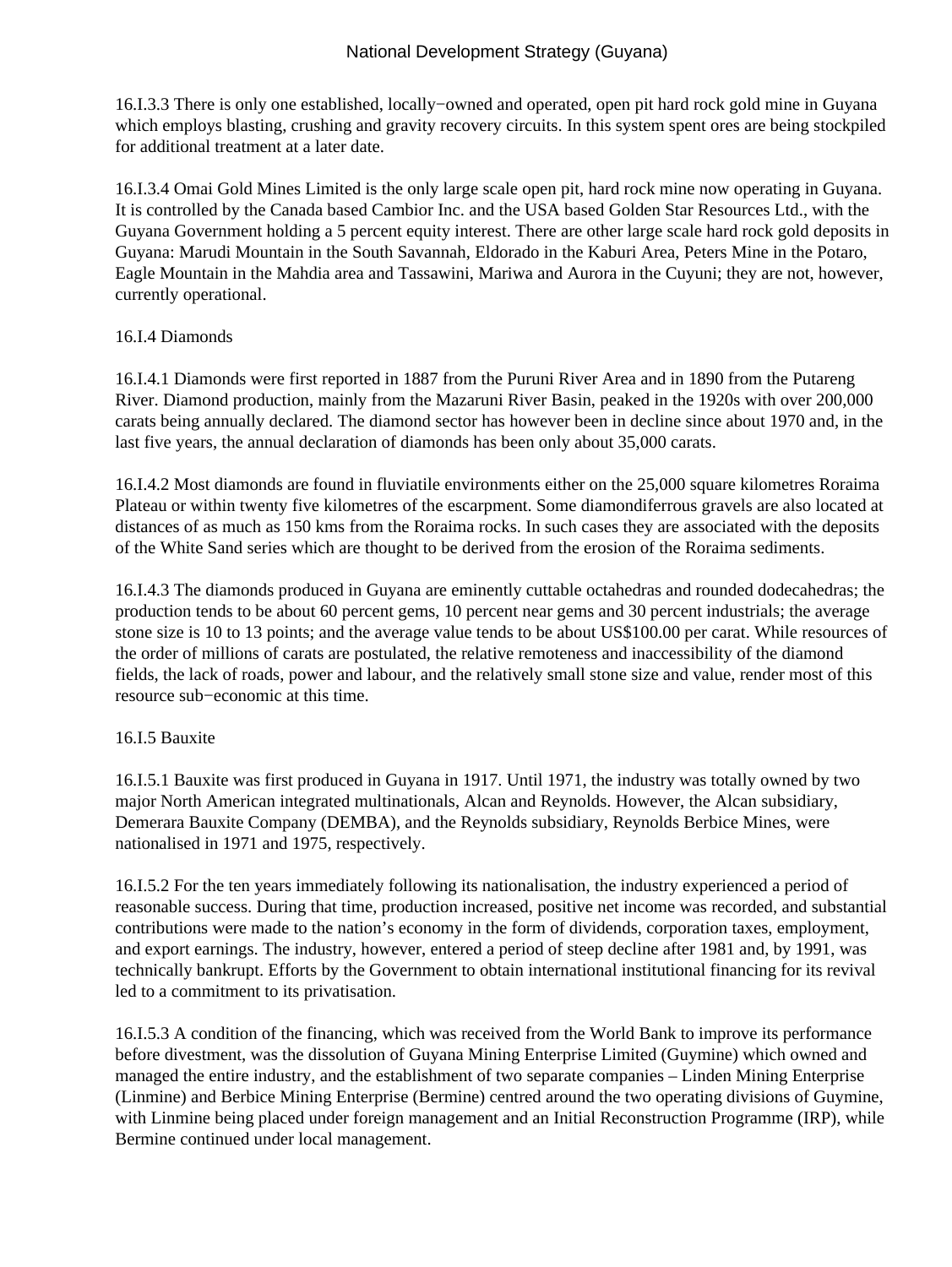16.I.5.4 The IRP did not achieve the expected results: the production of refractory bauxite (RASC), the pillar or the programme, fell continuously over the next five years and, with falling prices, resulted in a worsening of the company's financial position. It was therefore decided by the management that the market for the company's only product, refractory bauxite (RASC), had deteriorated to the point where the company was no longer a viable entity.

16.I.5.5 Attempts to privatise Linmine in 1996 on a piece−meal basis, with the core activity, the production of refractory bauxite, being offered to interested parties, evinced little interest. The government therefore decided to give the entity a grace period of 5 years to become profitable. If profitability was not attained it was to be either sold or abandoned. Since its performance had not improved, the Government, at the end of September 1998, decided to advertise the company again for privatisation, with a view to completing the process by the end of 1999. However, by the end of March 2000, there were no offers to take over the company. Linmine's fate is therefore still to be decided.

16.I.5.6 Bermine's performance after the re−structuring was also indifferent. Although the company recorded a positive net income in 1993, it made considerable losses over the next three−year period. And even though it recorded a small profit in 1997, and shows prospects of becoming viable, that company also had been identified for privatisation with the same schedule as Linmine. In 2000, a tentative offer for a merger with Bermine was put forward by the Aroaima Bauxite Company, (ABC) which is the third bauxite company existing in Guyana. This offer was rejected by the government. A foreign company has since expressed an interest in entering into a partnership with Bermine but no decision has as yet been made on this matter.

16.I.5.7 The two producing companies comprising the state sector control considerable bauxite reserves and installed production capacity which are currently under−utilised. While much of the capacity is in a poor state of maintenance, resulting in the effective capacity being significantly below the installed capacity, some of this capacity could be restored with relatively low levels of carefully planned and executed capital investments.

16.I.5.8 Both state−owned companies own production facilities, which, in their current state of maintenance, are not capable of operating anywhere close to their rated or installed capacity.

16.I.5.9 The third company, ABC, is owned jointly by the Government of Guyana and Reynolds Bauxite Company. The equity in ABC, which was established in 1989, is shared on a 50:50 basis. ABC pays neither taxes nor duties. It has never distributed any dividends.

# 16.I.6 **Miscellaneous Minerals**

16.I.6.1 Manganese was discovered in 1903 in the Matthews Ridge Area in the north−west of the country, but was not put into production until 1960. This operation closed in 1969, although substantial reserves still exist.

16.I.6.2 Columbite was mined in the Morabisi area of the Mazaruni River from 1952 to 1959, when mining ceased because of a fall in its price in the world market.

16.I.6.3 In the 1960s copper was discovered at Groete Creek; lateritic nickle quantified at Blue Mountain; and molybdnemum (molybdenite, and tungsten (scheelite) identified at Eagle Mountain. Numerous sulphide and iron ore occurrences and industrial minerals such as talc, kaolin and magnesite have also been identified over the years in different parts of the country. Uranium was extensively prospected for in the early 1980s.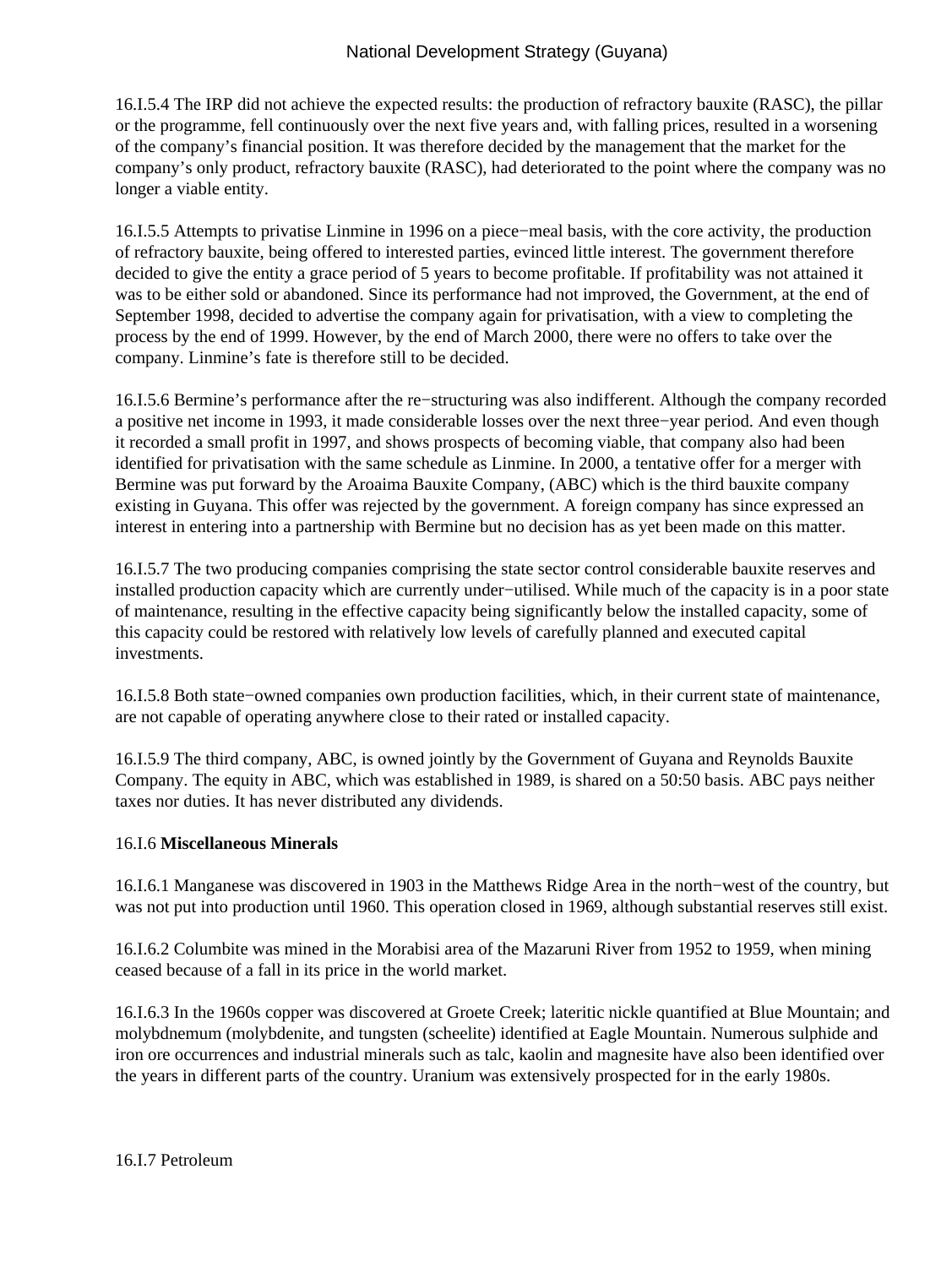16.I.7.1 Guyana's hydrocarbon (petroleum and natural gas) potential was noted since the 1850s, with the first well being drilled in the Waini Estuary in 1917. Exploration for hydrocarbons continues today in the coastal onshore, coastal offshore and the Takutu Basin.

16.I.7.2 The Takutu Basin, which is situated in the southwest of the country and straddles the Guyana/Brazil border, is the only area in which petroleum has so far been found. The Guyana portion of the Takutu Basin is approximately 10,300 sq. km. In 1979 Home Oil Canada conducted a seismic programme and drilled two wells. The second well, Karanambo−1, was a discovery well producing 400 barrels of oil per day, apparently from fractured Apoteri Volcanics. Home Oil was hampered by the remoteness of the discovery area and the absence of infrastructure.

16.I.7.3 Statistics such as gross unit thickness, net sand/carbonate and porosity indicate good reservoir potential in the Offshore Basin. For the offshore, the reservoir potential seems to be best in the Tertiary Carbonates and clastics even though there is reservoir potential in intra−Cretaceous formations such as the Stabroek Formation.

16.I.7.4 Ten exploratory wells have been drilled in offshore Guyana since 1967. In that year Teneco drilled the first. Total drilled the last in 1992. However the government of the country has recently entered into an agreement with CGX Energy Inc. giving this company permission to drill offshore, in the Corentyne area.

16.I.7.5 There is, as yet, no petroleum production in Guyana.

16.I.8 Sand

16.I.8.1 Silica sands, which are widely dispersed in the northeast of Guyana, cover about 5,000 square miles of the country. The white sands are a vast resource of high−purity silica oxide.

16.I.8.2 In 1993, for the first time, silica sands were exported to the Caribbean region, where their superior quality as a feedstock for glass manufacture, as a construction and land fill material, and as a basic input in golf course development has been recognized. Their future development in this regard will, in large measure, depend upon whether the near intractable large bulk transport problem which confronts the Caricom region is solved. Environmental considerations, associated with the preservation of tourism including beaches in Caricom, may make the nearly inexhaustible silica sand deposits of Guyana a shared strategic resource of the region.

16.I.8.3 The sands are also critical to the civil works and building sectors of the economy. Their utilisation as a land fill, concrete and asphaltic base, and in other industrial processes, such as porcelain and cultured marble manufacture, making them a resource without which development could be seriously curtailed.

16.I.8.4 The sands were used, in the 1970s and 1980s, in the production of glass at Yarrowkabra. However, the facilities were closed for reasons totally unrelated to the quality and availability of the sand resource.

# 16.I.9 Coarse grained aggregates

16.I.9.1 Coarse grained aggregates for roads and other civil works, building construction and sea defences have been produced in Guyana for well over a century.

16.I.9.2 Because of their relatively low value, and therefore the necessity to access cheap transport, all of the rock quarries were located along the Essequibo, Demerara, Berbice, Mazaruni, and Cuyuni rivers. Over the passage of time, eight quarries were operated in the Essequibo River, nine in the Mazaruni River, one in the Cuyuni River, four in the Demerara River, and one in the Berbice river. At the present time, only the St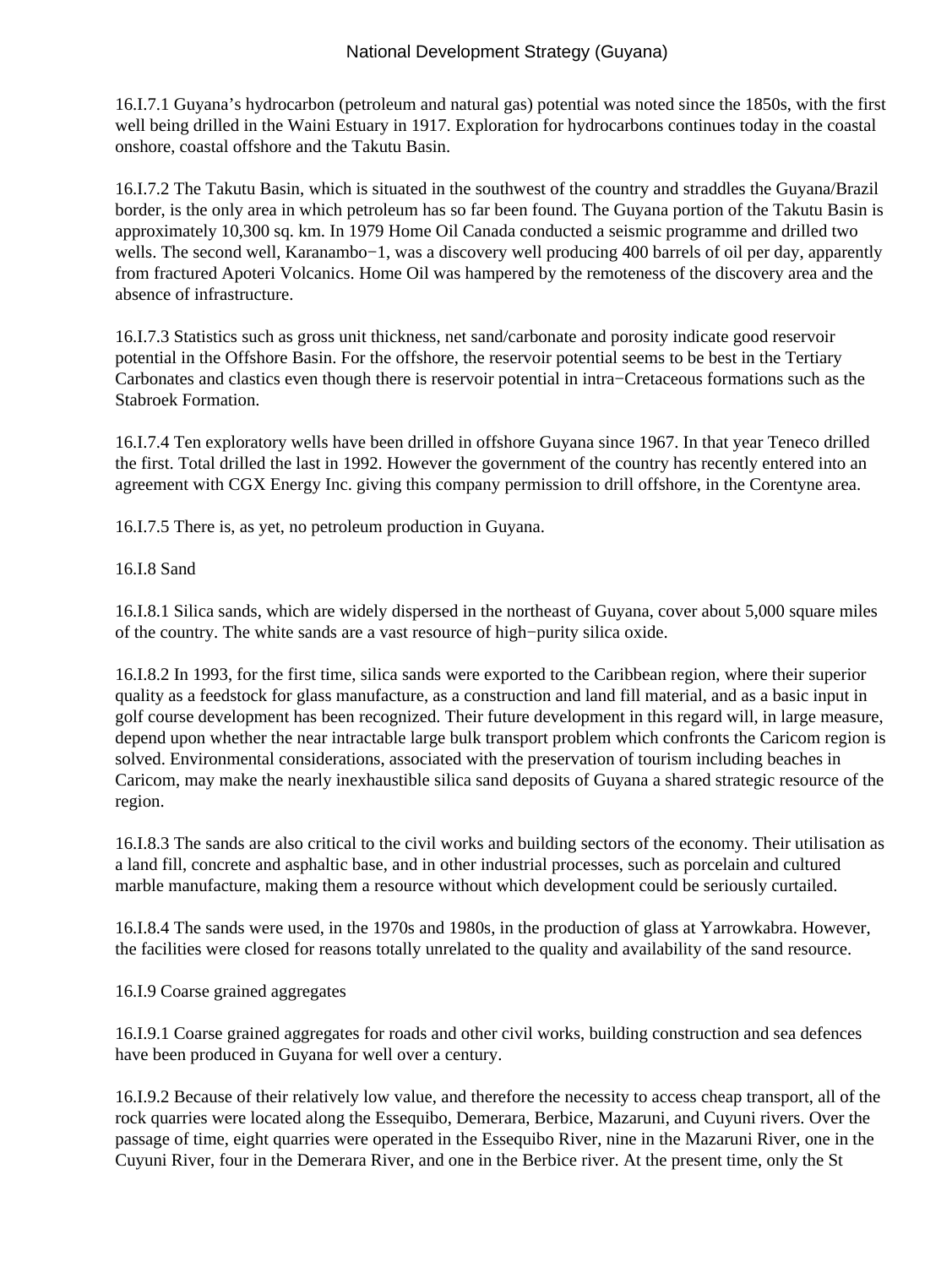Mary's and the Monkey Jump Quarries on the Essequibo River, and the Teperu/Itabu Quarry, now called Mazaruni Granite Products Limited, on the Mazaruni River are being actively worked.

16.II ISSUES AND CONSTRAINTS

16.II.1 Regulatory Regime

16.II.1.1 There is currently no dedicated Minister of Mines. Although the Prime Minister holds the portfolio, he is not in possession of any ministerial staff in support of the concept−utilisation formulation and implementation of policy. This is an almost untenable situation, which often appears to lead to the neglect of the sector at every level.

16.II.2 Investment and the Tax System

16.II.2.1 It is extremely important that we immediately begin to mobilise the risk capital and investment funds that are needed for the sound and early development of our mining sector. Investment, as we have repeatedly emphasized elsewhere this document, is urgently needed if we are going to be able to propel our economy into the 21st century. Over the last decade our mineral growth has been achieved almost entirely by the private sector. Future growth will continue to depend on our capacity to attract to our country foreign mining companies with the technical and managerial capability to find new deposits and develop new operations. Mining investments are capital−intensive, and usually involve time−horizons of ten to twenty years or more. Investors therefore require competitive terms and conditions, and solid assurances that the investment environment will be stable.

16.II.2.2 Guyana's current tax structure for the mining sector is not, on the face of it, competitive. It includes charges of five percent royalty on gold, three percent on diamonds, and a thirty−five percent corporate income tax. Both the royalty and the corporate income tax are located in the upper echelons of international norms. Indeed, the former is especially, considered to be one of the highest in the Commonwealth.

16.II.2.3 In a comparative study of the mining tax regimes of various countries, which was published in 1996, the following percentages of pre−tax mining revenues, which would accrue to governments, prevailed:

| Chile                | 15.00% |
|----------------------|--------|
| Bolivia              | 27.06% |
| Venezuela            | 32.82% |
| Peru                 | 36.52% |
| <b>United States</b> | 36.61% |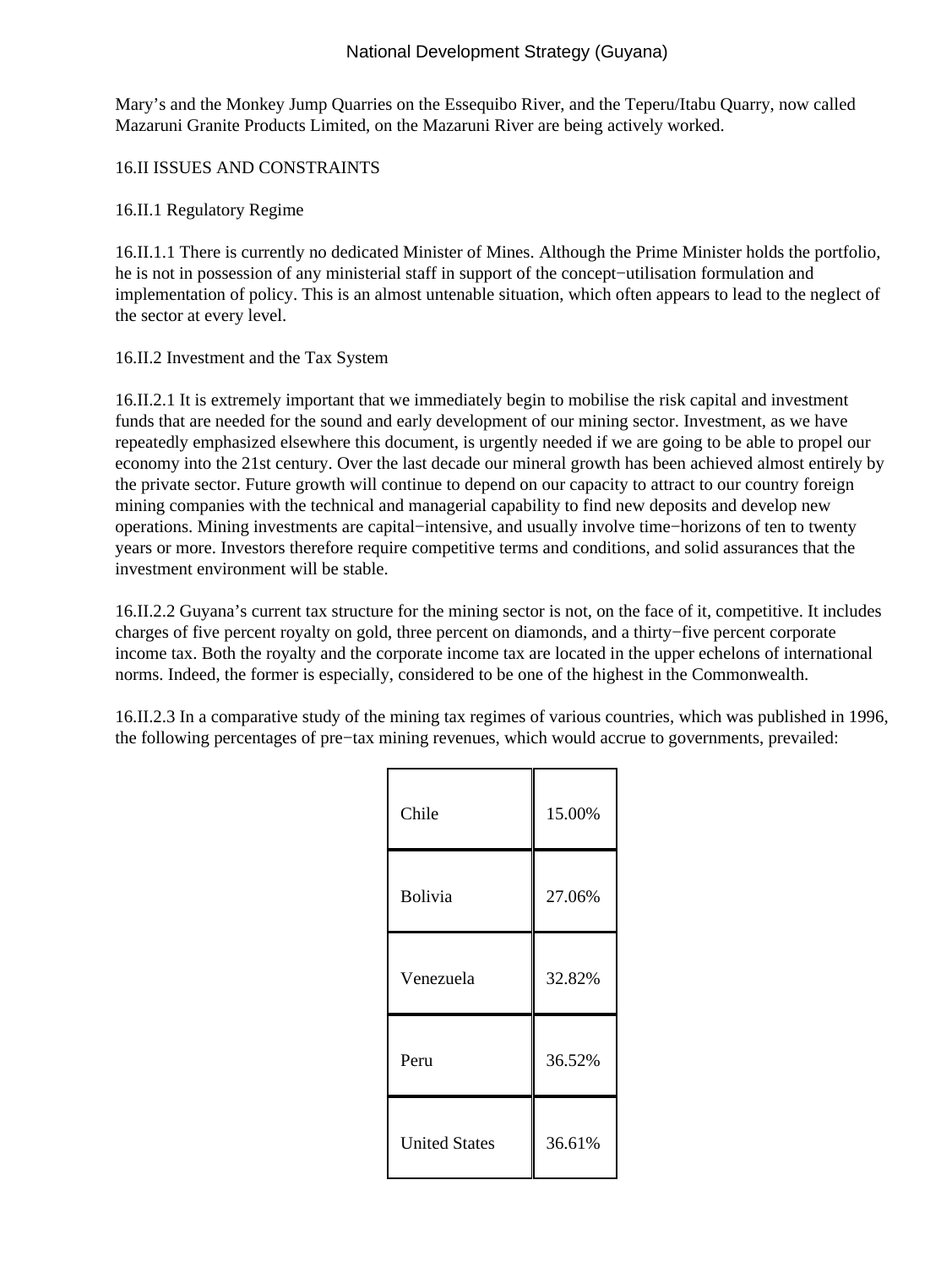| Mexico        | 37.21% |
|---------------|--------|
| Botswana      | 40.10% |
| <b>Brazil</b> | 40.85% |
| Argentina     | 46.13% |
| Canada        | 46.71% |
| Guyana        | 48.16% |
| Australia     | 50.60  |

16.II.2.4 The study also analysed the Government's share of the profits repatriated to shareholders abroad. Those shares were as follows:

| Venezuela            | 32.8% |
|----------------------|-------|
| Chile                | 35.0% |
| Bolivia              | 36.2% |
| Peru                 | 36.5% |
| <b>United States</b> | 36.6% |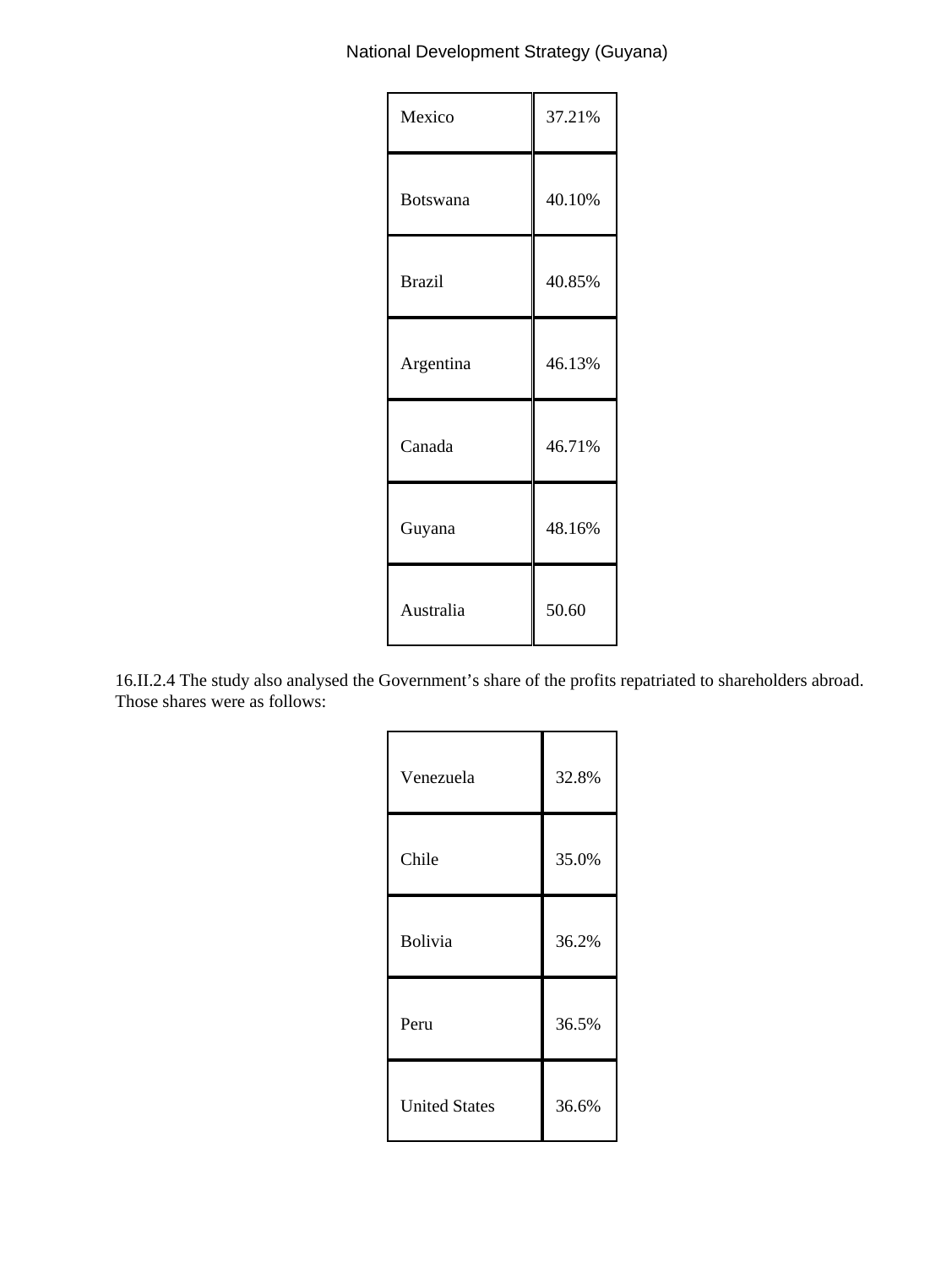| Mexico        | 40.3% |
|---------------|-------|
| <b>Brazil</b> | 40.9% |
| Argentina     | 46.1% |
| Botswana      | 49.1% |
| Canada        | 49.4% |
| Australia     | 50.6% |
| Guyana        | 55.9% |

16.II.2.5 The fact that Guyana ranks at or near the bottom of both lists ought to be a matter for concern in terms of our capacity to attract investors for mining activities. It is not necessary for Guyana to move to the top of the list, but its present situation clearly puts it at a competitive disadvantage internationally.

16.II.2.6 Both import and export duties are fiscal measures used in Guyana to secure revenue. Although in recent years customs duties on some major mining equipment have been waived, miners have expressed the opinion that the 15−20 percent import duty, which is still charged on several mining inputs, is excessive and burdensome. A more relevant concern may be the range of variation in such duties.

16.II.2.7 Local miners experience great difficulty in obtaining investment capital to develop their claims or permits. Mining requires extremely high risk equity or loan capital, the potential returns on which are not easily gauged because local miners are usually unable to provide quantitative measurements and reliable estimates of the minerals located in their enterprises. Moreover, their mining operations are located in remote areas which are not easily accessible. These two factors make financial institutions extremely reluctant to finance investment in mining.

16.II.2.8 Any Government of a mineral−rich developing country, such as Guyana, that is interested in expanding the mineral sector with foreign investor involvement, and that is eager to reap substantial benefits from it while ensuring both technical and economic efficiency in exploitation, should have in place a fiscal regime that satisfies, at least, the following criteria:

(i) as a general rule, the tax system should be so structured that it may be expeditiously applied in a variety of projects and circumstances. The process of formulating a unique fiscal regime for each project is not only time−wasting, it often crates confusion. A standard fiscal regime is one of the most attractive elements of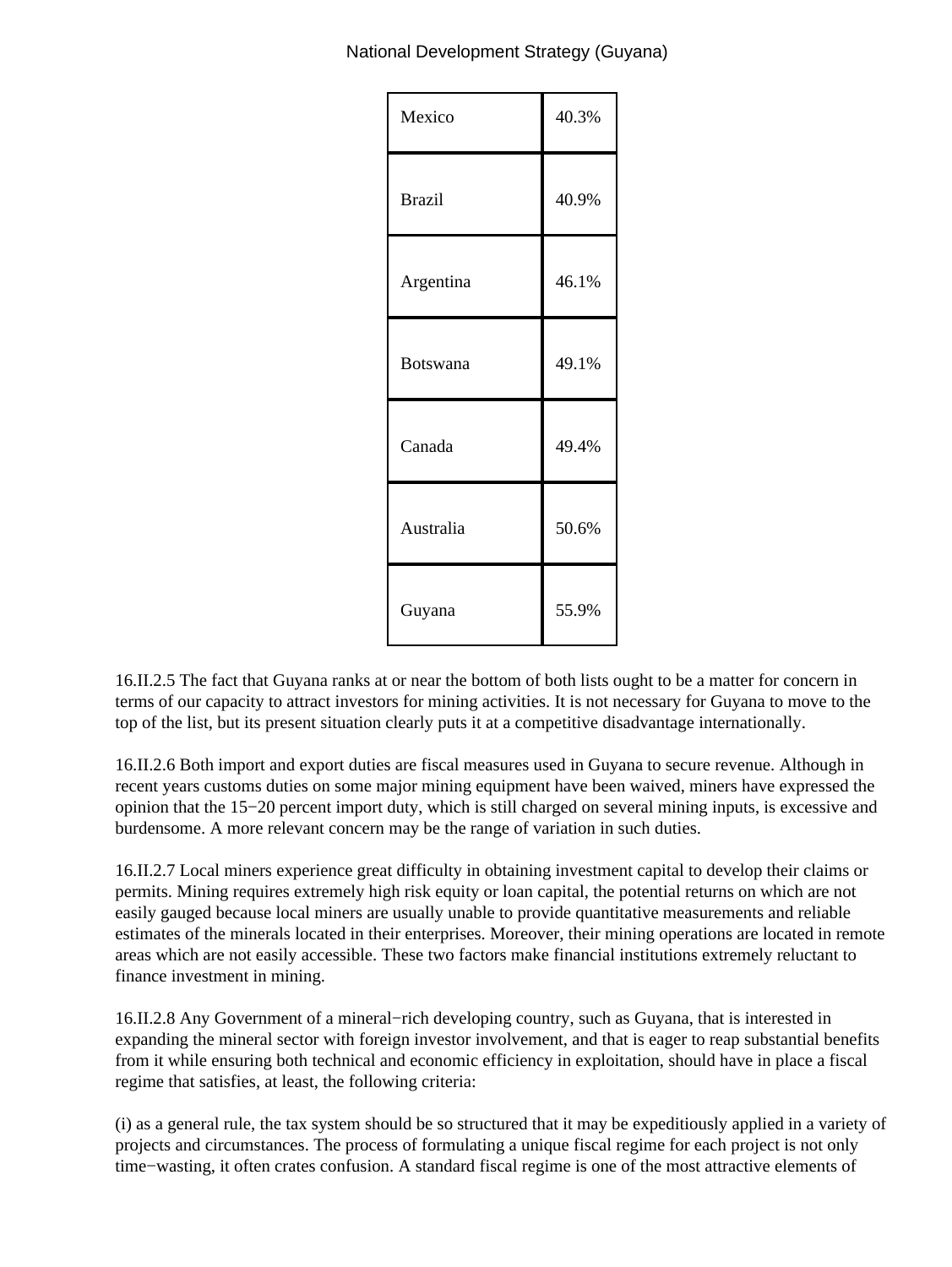policy to investors. This is not to say that the same tax system should be applied to all types of minerals., What is being stressed is that its rules should be the same for gold, the same for diamonds, the same for bauxite, and so on;

(ii) the fiscal regime should also show a reasonable sensitivity to the investor's ability to pay the dues that are imposed, so as to avoid, as far as possible, creating financial strains that may jeopardize the viability of the project. At the same time, it must reflect the legitimate aspirations of the Guyanese public;

(iii) stabilisation agreements should be included as a cornerstone of the mineral policy. A thoughtful and well formulated standard contract should amply serve the best interests of mining investors and relieve the Government of what would otherwise be the potentially unmanageable burden of negotiating untold numbers of such agreements; and

(iv) the investor and the Government should be able to foresee the fiscal consequences of alternative actions in managing the project or of events occurring in the international market that affect project operations.

16.II.2.9 From an investor's viewpoint the royalty rate and the free equity provision which have become standards in most mining agreements in Guyana are somewhat controversial. The royalty rate of 5 percent, which as has been pointed out is at the very top of the international scale, also causes special problems in the case of gold, where it encourages leakages of the product across the hinterland borders to neighbouring countries, and other forms of evasion. In this case, a complicating factor is that the borders are quite permeable. Indeed, access to neighbouring countries from some hinterland mining districts is easier than access to Georgetown. Hence in practice the attempt to sustain the royalty rate above that of Brazil's, for example, results in reduced declarations nationally.

16.II.2.10 Investors also contend that royalties, because they are payable whether or not losses are incurred, are in some respects unfair. It should be noted that many mining countries have no royalty provisions, and those that do typically have a rate of 2 or 3 percent.

## 16.II.3 Shipping

16.II.3.1 Because it is difficult for large vessels to dock at the local ports trading opportunities are adversely affected. The high cost of shipping also contributes to making Guyana's exports uncompetitive, particularly in the bauxite subsector. For example, it is cheaper to ship bauxite from Australia and Jamaica to Europe than from Guyana. This obviously serves as a deterrent to the attraction of foreign direct investment. The reason for this high cost is the depth of the approach channels to the Demerara and Berbice rivers from which bauxite is shipped. Until recently, these channels, even after substantial dredging, have had depths of 30 feet and 18 feet respectively, allowing vessels to load a maximum of 22,000 tons capacity. The proposals in this Strategy for the construction of two deep water harbours would go a long way towards the alleviation of this problem.

16.II.4 Poor Accessibility to Services in the Hinterland

16.II.4.1 Guyanese residents in the hinterland do not have proper access to essential services such as education and health. This is caused in part by poor connectivity and accessibility, in terms of both quantity and quality, and the high cost that this engenders. This issue hinders investment in resource extraction activities in the interim. The net effect is to compromise significantly hinterland and, indeed, the entire country's development.

## 16.II.5 Gold Marketing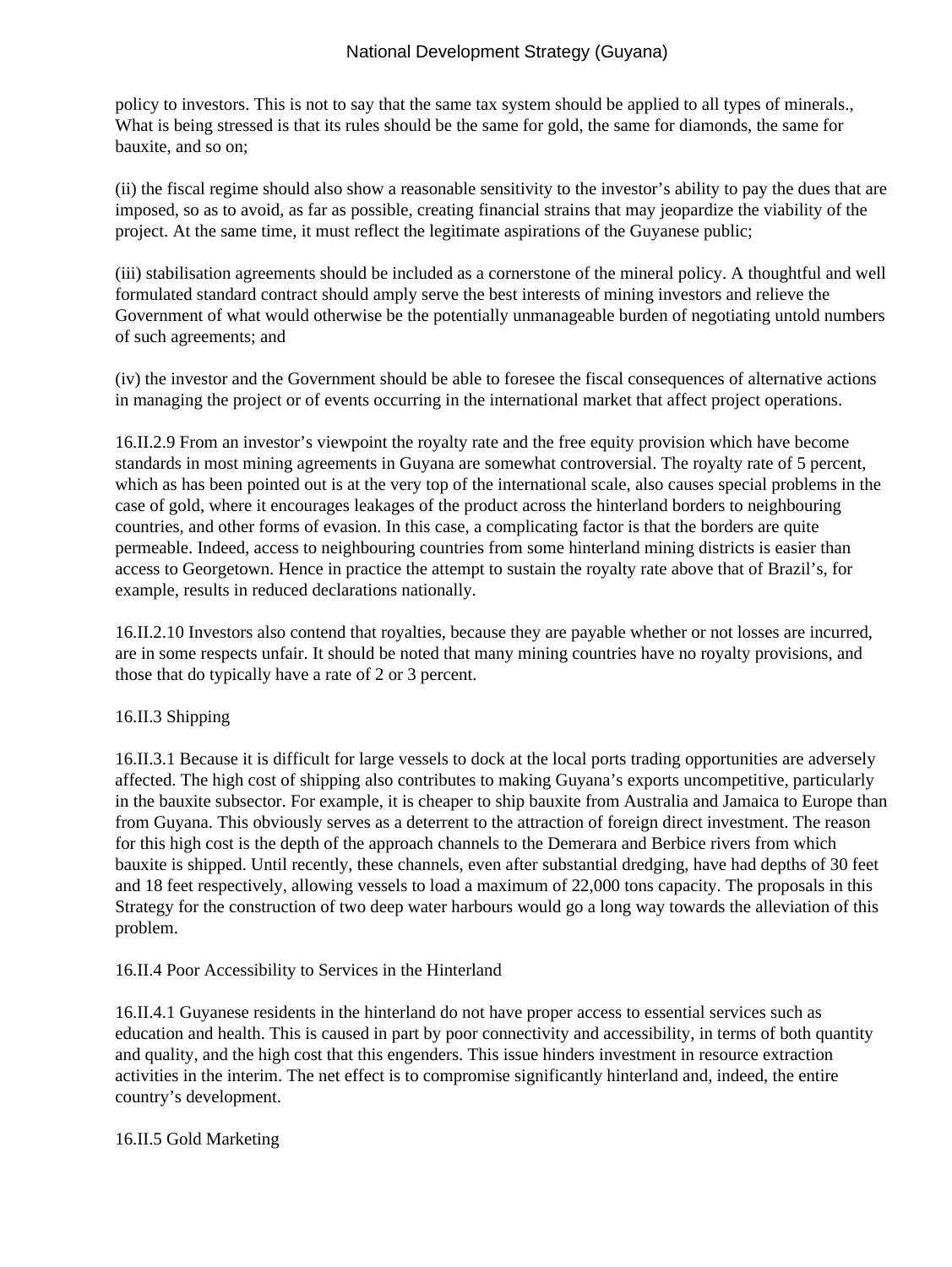16.II.5.1 Considerable controversy has arisen over the role of the Guyana Gold Board which is a holdover from a different era of economic policy. Independent miners resent the monopoly position of this Board, the necessity to travel from their hinterland sites to Georgetown to declare and sell their gold, and the high royalty rate applied to those sales. These circumstances are unfavourable for all concerned in that they tend to promote evasive behaviour, especially when the difficulty of monitoring border crossings for transactions in other countries is taken into account.

16.II.5.2

#### **Transportation Costs**

16.II.5.3 Some mining areas are located on the periphery of our national borders while others are found in equally remote areas. As a result, access to these areas (all lacking in infrastructure) is only possible by chartering private aircrafts. Because of this, small miners are unable to make regular flights in or out of the interior. Consequently, a not inconsiderable amount of the nation's gold and diamonds is not sold to the Gold Board and to local licenced diamond traders, but is leaked into the economies of our neighbours.

16.II.5.4 Moreover, there appears to be no policy to build new roads to service either areas with mineral endowments, or those in which mineral discoveries have already been made. Indeed, not much effort is displayed even to maintain and repair those that do exist. The wheel and hub concept can be developed where a few airstrips, capable of handling large aircraft can serve as staging points for distribution by smaller planes thus taking advantages of the cost effectiveness of the larger aircraft.

16.II.6 Availability of Suitable Labour

16.II.6.1 The mining industry is faced with shortages of local geologists, engineers, and drillers among others, basically because the University of Guyana is not currently attracting, and is not capable of adequately training, a sufficient number of candidates in fields relevant to the mining sector. Moreover, very few scholarships are being offered. In addition, the graduates from the University of Guyana have limited field experience.

## 16.II.7 Land Titling and the Mining Sector

16.II.7.1 Under the Mining Act all minerals are vested in the State. In relation to the demarcation of Amerindian lands, under the current laws of Guyana different enterprises could have rights to different minerals within the same land unit. This provision could potentially cause problems. Furthermore there is currently no clear land use policy. As a result, conflicts among rights holders, in general, but particularly between those who possess surface and sub−surface rights, are common. In addition, there are numerous examples of agencies granting rights for which they have no mandate.

## 16.II.8 Alienation Schemes and Practices

16.II.8.1 The system of Property Rights associated with industrial minerals is adequate. There is, however, an unclear definition of the manner of the treatment of competing land uses. The area of conflict surrounds what priority use if any is accorded the surface rights holder viz−a−viz the mineral rights holder, if in fact they are separate. No guidelines or mechanisms are in place to help in predicting with some assurance the optimally beneficial outcome.

16.II.8.2 Silica sand which is a very low−value product is being treated in the same manner as high−value gold. The rental rate on large−scale silica developments is punitive and should conform to comparable rates, as in the aggregate business.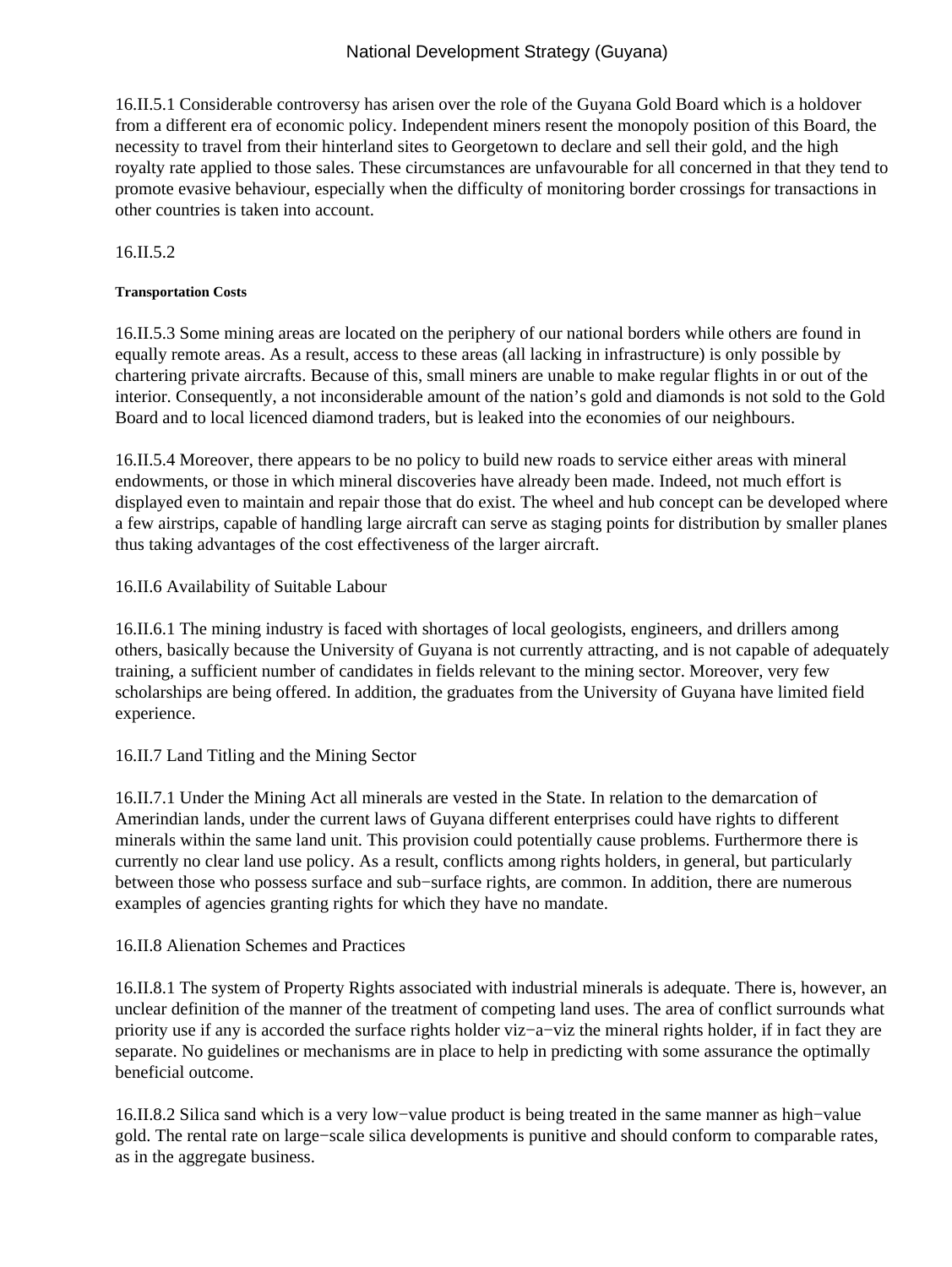16.II.8.3 Exhorbitant import duties continue to be applied to machinery, equipment and supplies that are bound for the quarry sector. These constitute a barrier to the flow of investment in an industry which needs new investment for retooling and expansion.

## 16.II.9 Bauxite

16.II.9.1 Most countries that are endowed with bauxite almost exclusively produce the ore for the manufacture of alumina and aluminium. Guyana has, however, acquired the status of being a diversified bauxite producer with bauxite that is meant for aluminium production – (metallurgical bauxite (MAZ)) accounting for the smaller percentage of its total production. The major proportion of the sector's output was in non–metallurgical bauxite, especially Refractory bauxite, for which it had a monopoly and which was more profitable. In assessing the future market prospects for the industry it is, therefore, necessary to evaluate the different markets for its products, especially since they are affected by different economic, technological and market forces.

16.II.9.1 The specifications for metallurgical bauxite and its mineralogical composition have changed considerably over the years. These developments have widened the choices of the aluminium producers for sourcing bauxite, and have resulted in bauxite prices falling in absolute terms over the past 20 years or so.

16.II.9.2 Guyana's bauxite has always ranked among the highest quality metallurgical bauxites in the world. In addition to being consistently high in recoverable alumina, it possesses a pure gibbsite, and has excellent settling characteristics. The only disadvantages are its low iron content. This is especially significant because of the increasing emphasis that is now being placed on high purity aluminium. However, while Guyana's bauxite in its current form would hardly be used as the total feed for an alumina refinery, it is highly desirable as a sweetener in the alumina process.

16.II.9.3 The supply of world bauxite is going through significant changes. Because most of the world's low−cost, high−grade bauxite deposits are nearing exhaustion, a high percentage of the increase in bauxite demand, by those alumina refineries that are dependent upon imported bauxite, has come over the past 15 years, from the expansion of *existing* bauxite mining capacity. Indeed, Aroaima Bauxite Company (ABC) has been the only new project undertaken over that period. However, the two existing projects providing the bulk of that increase are approaching the limit of low−cost expansion, hence new projects could become competitive. Moreover, certain technical deficiencies make the bauxite that is produced by those companies which had earned the bulk of the supply unsuitable for low temperature digestion refineries and costly for high temperature ones.

16.II.9.4 **With all these developments pointing toward higher cost and, to some extent, lower quality bauxite, Guyana's bauxite which is still of the highest grade, both in terms of recoverable alumina and mineralogy, has become most competitive. For example, ABC has demonstrated that Guyana is in the lowest percentile of new bauxite developments, in terms of capital cost per annual tonne of capacity – ABC being under US\$30 per tonne, compared with an estimated US\$46 to US\$70 by other producers. ABC has also shown that with a project of the appropriate scale of production and efficient management, Guyana could become competitive in the metallurgical bauxite market. The establishment of the Berbice deep−water facility has also significantly reduced the freight disadvantage suffered by Guyana, thereby widening the country's markets and enhancing its competitiveness.**

16.II.9.5 **It should also be noted that all experts agree that there will be a most significant increase in the demand for aluminium, which is based on metallurgical bauxite, over the next 15 years or so. Indeed it has been estimated that an additional 60 million tonnes of metallurgical bauxite would be required by the year 2015. Regardless of the location or strategy for the increased aluminium capacity, the additional bauxite would have to come from countries with bauxite resources. It is therefore more**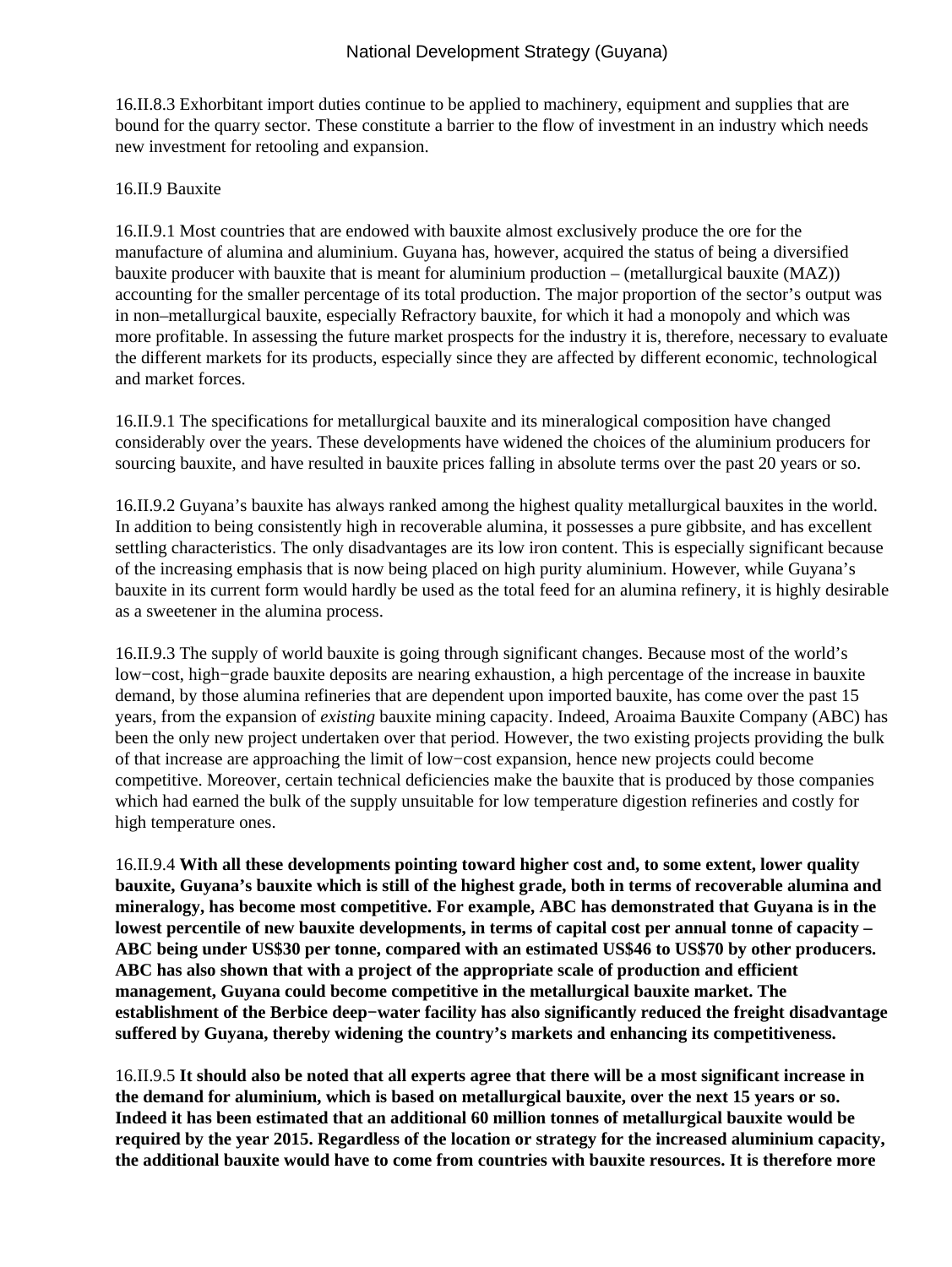# **than probable that Guyana would be in an excellent position to meet some of the world's growing demand for MAZ, provided that its companies are adequately financed.**

16.11.9.6 The production of Refractory bauxite constitutes its second largest application. However, with the lack of growth in the Refractory bauxite market and the dramatic fall in RASC sales over the past 10 years, the industry needs to reassess its positioning in the refractories market, and consider itself as a supplier of High Alumina Refractory raw material rather than just a producer of Refractory bauxite (RASC). The rationale for this form of product diversification exists in the raw−material, in the technology, and in the production base available to Linmine. However, data on the production and consumption of high and special alumina refractory materials are limited. A more detailed study would therefore have to be undertaken. Evidence suggests, however, that Guyana might be able to compete also in this area.

16.II.9.7 Although there has been a fall in the demand for chemical bauxite from around 600,000 tonnes in 1980 to the current level of 300,000 tonnes, Guyana satisfies about 75 percent of the market.

16.II.9.8 The scale of operation of both Linmine and Bermine is well below the minimum for a viable operation in a mining activity involving the stripping of overburden, with overburden to ore ratios in excess of 4:1. The two operations are probably the smallest in the world, except for a number of small chemical and cement grade bauxite operations in a number of countries that satisfy small domestic demand. The companies are forced to maintain, to some extent, an infrastructure established for operations three to ten times their current levels. Moreover, in spite of a significant reduction in personnel, the companies still carry staff two to three times that of operations of similar size. **To put it plainly, the current scale of operations of both Linmine and Bermine is too low for them to be efficient and to become financially viable. The companies are involved in a highly capital intensive industry and must achieve a certain minimum scale to be efficient. While Bermine has recently earned a small profit and is operating just above break−even−point, it needs a substantial increase in the scale of its operations to earn an acceptable rate of return. Linmine continues to make losses and would also need substantially to increase its scale of operations if it is to become viable. The two companies also compete with each other. Their operations therefore cry out for rationalisation.**

16.II.9.9 The most fundamental issue which faces LINMINE is that its cost of production is above the price received for its product. As a result it annually incurs net losses which are met by the Treasury. This high cost of production is, in great part explained by the presence of a thick over−burden which must be removed before the bauxite ore is reached. The other reasons for LINMINE's relatively high cost of production are (i) the high cost of transportation, particularly because of the absence of a deep water harbour and the consequent necessity to transport smaller than optimal loads; and (ii) the cost of still providing a number of community services, even though the company has been relieved of the duty of supplying many of them.

16.II.9.10 Moreover, it is reported that because it is now no longer in charge of its electricity supplies, the cost has increased, and regularity in supply is no longer assured.

16.II.9.11 It cannot be over−emphasized that a major disadvantage in exploiting Guyana's reserves is the depth of overburden. Indeed, this was the major factor behind the country's loss of competitiveness in the MAZ market and, hence, the virtual stagnation and later decline in production of this product. This depth of overburden also has an impact on the competitiveness of RASC, which is now in competition with Chinese and Brazilian refractory bauxite, fused aluminium oxide and calcined alumina made from bauxite produced in countries with low mining costs.

16.II.9.12 RASC, upon which heavy dependence was placed in the past, now faces a static and fiercely competitive market. The possibility exists, however, that Guyana could enter the wider high alumina market, producing along with regular RASC, materials with lower and higher alumina content for which there is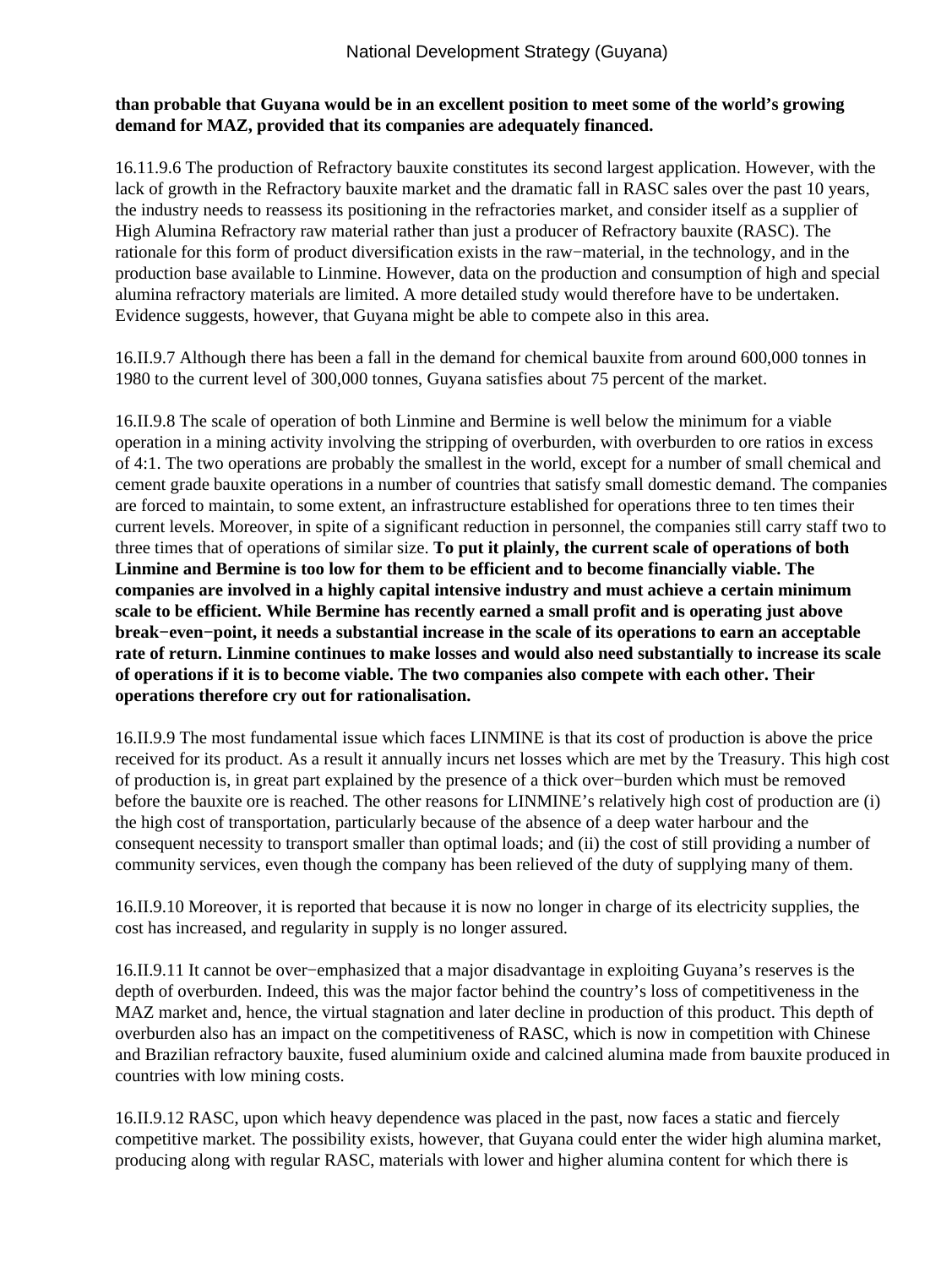substantial market. Investment in additional processing facilities is needed for this development, but the main advantage lies in the fact that the raw materials for production of those materials currently form part of the overburden which is removed and discarded in the mining process.

## 16.II.10 Gold

16.II.10.1 The demand for, and the price of, gold are projected to rise from their relatively low state in the medium and long term. The International Monetary Fund has forecast that the American economy will sustain its remarkable economic growth, at least in the medium term. Moreover, the European economy has begun to recover and the signs are that this recovery will be prolonged. In addition, the emerging economies which were so badly financially battered in 1997 and 1998 are already displaying strong resilience. All this suggests that the prospects for gold are most encouraging.

## 16.III OBJECTIVE

16.III.1 The overall objective of the national strategy for mining is to establish the foundations for the continuing growth of the sector so that it may contribute to the economic growth of the country, the equitable geographical distribution of economic activity throughout the nation, the diversification of our economy, the penetration of our hinterland, and the eradication of poverty, particularly in depressed interior areas.

16.III.2 Put in another way, the sector's primary objective is to consolidate the gains it has made over the years, to set the stage for the expansion of production of both existing as well as new commodities, and to diversify and increase the value of its primary products by value added manufacturing and other down stream processing.

# 16.IV THE STRATEGY

## 16.IV.1 Fiscal

16.IV.1.1 There will no longer be any special agreements in respect of the mining sector. The fiscal regime will be so structured that it could be applied to a variety of projects and in a number of circumstances without wasting time and resources in devising a unique set of arrangements for each project.

16.IV.1.2 There will be a standard regime for each mineral or set of minerals.

16.IV.1.3 The royalty rate for gold will be on a sliding scale based on a maximum of 3 percent of the prevailing price of gold.

16.IV.1.4 A half percent royalty will be paid, for exploitation on Amerindian lands, into an Amerindian Development Fund, from the existing royalty stream

16.IV.1.5 The corporate income tax rate will be fixed at 30 percent for all mining projects.

16.IV.1.6 Export duties on minerals will be reduced to zero.

16.IV.1.7 The consumption tax on fuel will be 10 percent CIF. A coupon system for miners will be put in place.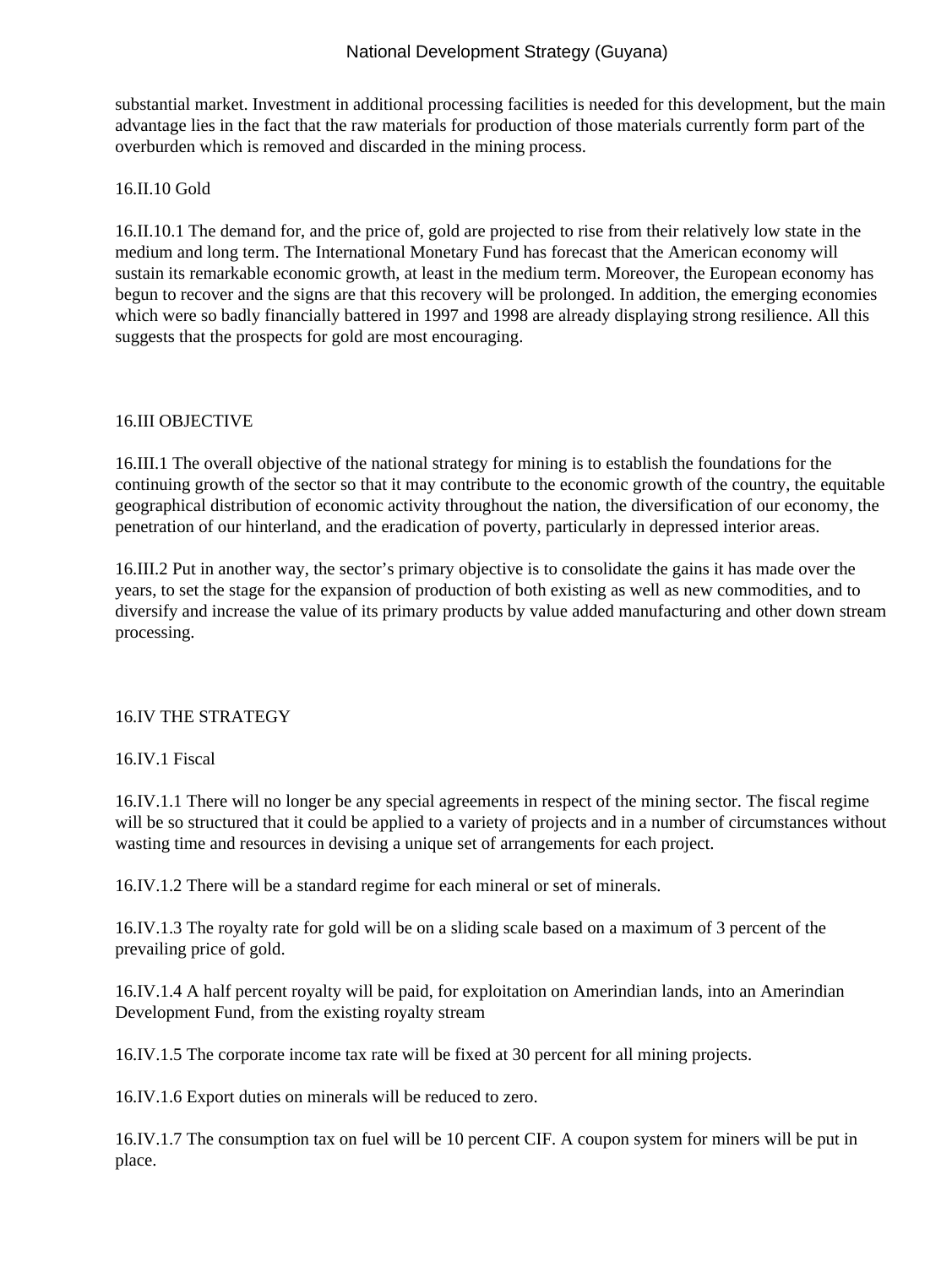16.IV.1.8 The consumption tax and duty on mining equipment, spares and supplies will be zero rated.

16.IV.1.9 The withholding tax on repatriated dividends will be fixed at 6.25 percent, which is the rate applied in the case of Omai, rather than the 15 percent rate that is normally applicable.

16.IV.1.10 A special commission will be convened to determine new, land rental rates in mining and to develop a sliding scale which correlates rental rates with the length of time the claim is held without beneficial occupation.

16.IV.1.11 However, rental rates on mineral land during the exploration stage will be fixed at

| US $$0.12/acre -$  | Yr1             |
|--------------------|-----------------|
| US $$0.175/acre -$ | Yr2             |
| US $$0.225/acre -$ | Yr3             |
| US $$0.275/acre -$ | Yr4             |
| US $$0.325/acre -$ | Yr <sup>4</sup> |

16.IV.1. 12 A special tax will be applied to the purchase and to the operation of missile dredges, the proceeds of which will be deposited in a special fund to be used for the rehabilitation of river banks. The Environmental Protection Agency will oversee the management of the fund and the rehabilitation activities.

16.IV.1.13 A special reduction of the income tax to 25 percent will be offered to any company that sets up a regional gold processing mill, receives ore from independent miners for processing, and uses technologies that minimise the environmental impact of the processing (e.g., that do not result in discharges of mercury in the waterways). While exceptions to the tax code should be strictly limited, this one is justified because of its beneficial environmental externalities. Mercury is particularly long−lasting and pervasive in its transmission through the food chain, thus endangering public health.

16.IV.1.14 Because mining operations deplete mineral resources, up to half of the royalty income from mining will be allocated to a Fund for Guyana's Development that will be invested appropriately in long−term instruments and whose interest earnings will be allocated to projects concerning infrastructure, the environment, poverty alleviation, housing, and health care, according to special regulations formulated for the utilisation of the Fund.

# 16.IV.2 Gold Sales

16.IV.2.1 There will be a system of licensed and bonded buyers of gold. Each person or corporation that wishes to become a licensed buyer must submit financial statements, provide bonds against liabilities for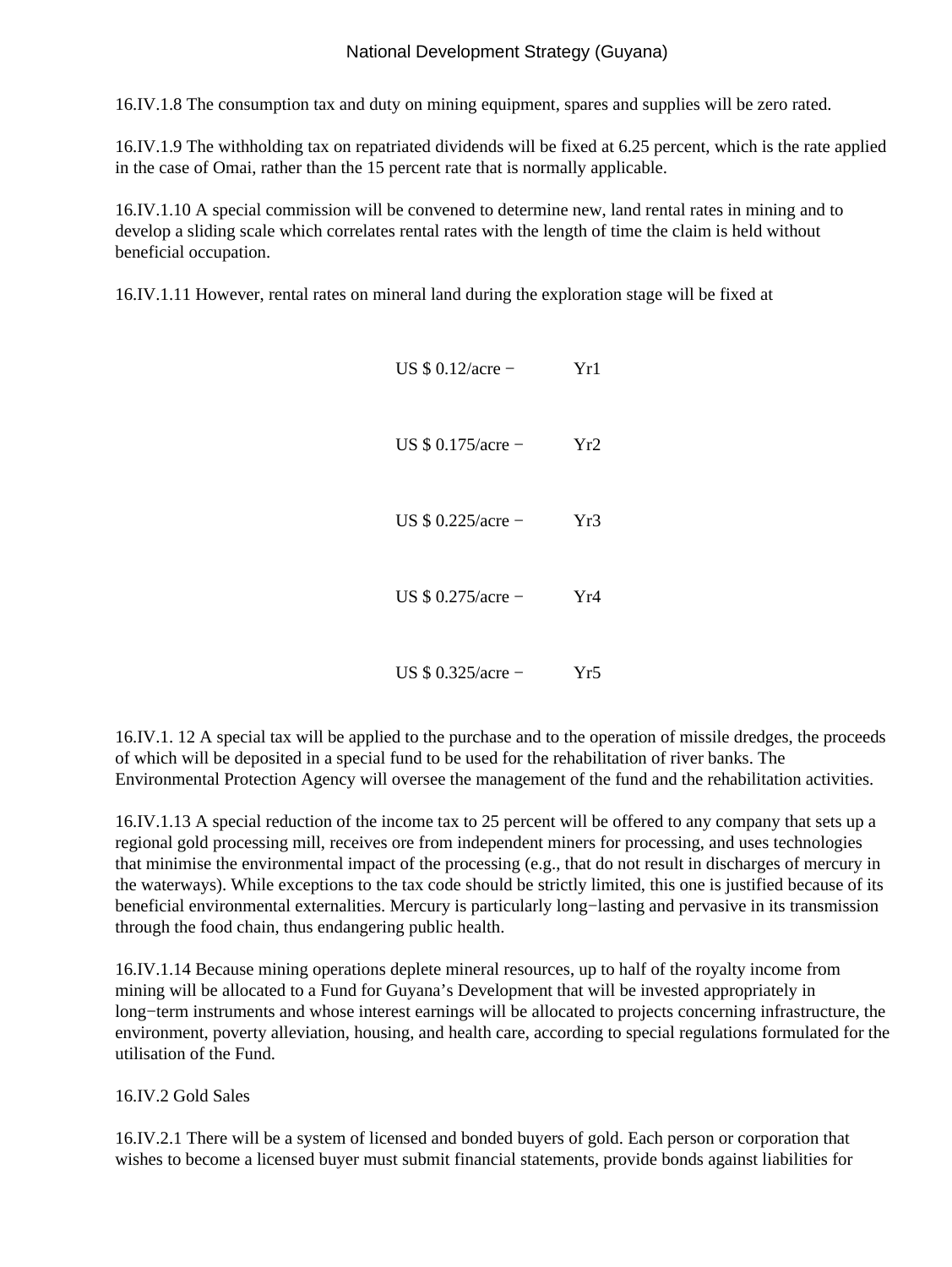royalty remittances, and must show a programme that involves a physical presence in the interior for at least part of each year. The buyers will be responsible for remitting the royalties to the Government. Buyers will invoice all purchases and sales of gold and will be tightly supervised by the GGMC.

## 16.IV.3 The Environment

16.IV.3.1 As noted above, Government will take steps to mitigate the harmful consequences to the environment of some types of mining operations, through the fund for the restoration of riverbanks and the fiscal incentives for regional gold processing mills.

16.IV.3.2 In addition, GGMC will make inspections on a continuing and regular basis to assess the state of the art in mining and milling technologies, with the aim of ensuring that the most appropriate and up−to−date environmentally−friendly methods are utilised in Guyana. In mining contracts, fines for incidents of negligence such as the collapse of tailings dams will be significantly increased.

## 16.IV.4 Administration

16.IV.4.1 The GNRA will be abolished and all its relevant authority transferred to an adequately staffed and equipped Ministry of Natural Resources.

16.IV.4.2 The GGMC will be completely reorganized and restructured with a separation of roles; the Ministry will deal with legal, administrative, financial and policy issues and the GGMC with technical, monitoring and regulatory issues. The GGMC will divest itself of all service functions. These will be outsourced to organizations better capable of providing quality and cost effective services.

16.IV.4.3 The mining industry will be overseen by a standing committee of parliament.

16.IV.4.4 The GGMC will commission a national mineral resource inventory and assessment, and publish the results for wide dissemination.

16.IV.5 Security of Titles and the Nature of Concessions

16.IV.5.1 The 1989 Mining Act contains sound dispositions with respect to mining titles. Nevertheless, in practice, confusion continues to arise and there appears to be too great a discretionary element in the awarding of these titles. These discretionary elements will be removed. A tighter set of regulations for the Act, in this area, will be formulated. This is a crucial issue from the viewpoint of investors and it is in our own interest to eliminate the ambiguity surrounding it.

16.IV.5.2 A related issue concerns the uses to which a concession may be put. Once the concession has been issued, different kinds of minerals may be discovered or, on the other hand, some concessionaires may be disappointed in the quality or quantity of the deposits and decide that the forest resources on the land are more valuable than the minerals. Accordingly (i) if the additional minerals occur in association with the first ones, then the original mining contract will continue to apply; and (ii) if the additional minerals occur substantially separately, and require a separate mining operation on the same land, a new contract will be drawn up.

16.IV.5.3 In the event that the concessionaire wishes to transfer all or part of the concession to a non−mining use, then he or she may freely do so, negotiating a price with a new concessionaire, and paying a transfer fee to GGMC. This policy is exactly that adopted by the forestry sector, for the reverse case of forestry concessions, or part of them, being transferred to mining uses. This policy helps to ensure that land is optimally utilised, and that the appropriate regulatory agency is adequately informed of the transfer process.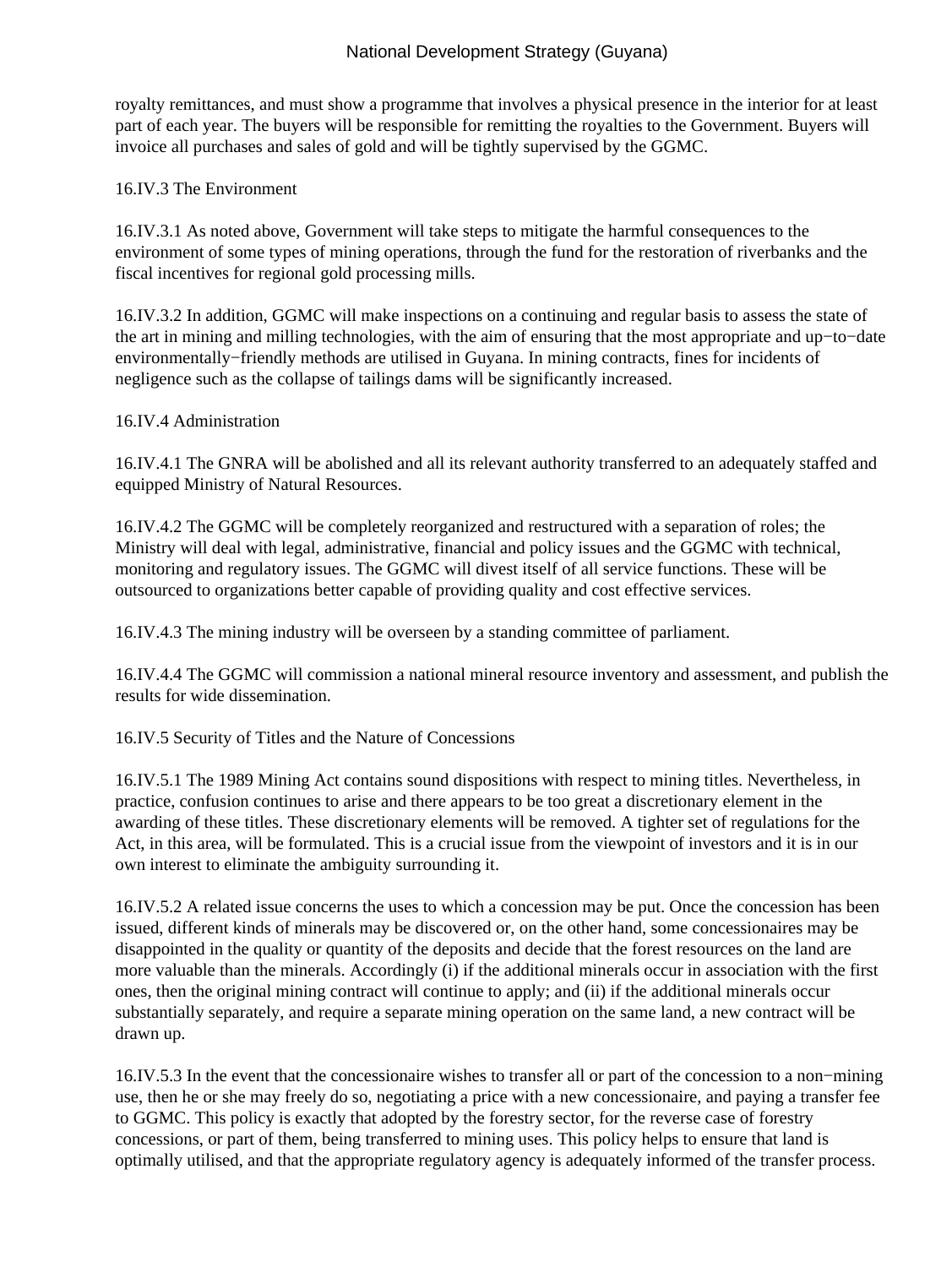# 16.IV.6 Social matters

# Industry Study

16.IV.6.1 An indepth study of the industry will be jointly undertaken by the Government and the private sector. This industrial profie will, inter alia, provide all relevant information on the technologies that are utilised and applicable to the sector, its profitability, its contribution to the national economy, and its demographic, social and cultural attributes.

16.IV.6.2 GGMC will collaborate with the Ministries of Health and Education in undertaking social surveys in the mining communities. The results of the surveys will be distributed to mining operators and miners associations. Medium and large operators will be encouraged to make special contributions to health and education projects in the communities where they are present.

16.IV.6.3 GGMC will collaborate with the Ministry of Health in the design and implementation of an urgent and massive programme of malaria control in the hinterland.

# 16.IV.7 Roads

16.IV.7.1 Miners will be compensated either by being permitted to charge user fees or by a reduction in the fees they are legally obliged to pay the government, or by any other arrangement entered into with the GGMC, whenever the roads which they build form part of a centrally approved national road network plan, and on condition that the extraction routes are constructed to specific requirements and are maintained to those specifications.

16.IV.7.2 The use of secondary roads by other parties will be regulated by private agreements between the concessionaire and those parties.

# 16.IV.8 Bauxite

16.IV.8.1 As has been pointed out, it is essential in formulating a strategy for the development of the bauxite sector in Guyana that certain factors be taken into account. Among these are (i) the importance of the bauxite industry to the social and economic environment of the areas in which the industry is located; (ii) the extent and quality of our bauxite resources; (iii) the status of future markets; and (iv) the international structure of the industry.

16.IV.8.2 **Because the quality of life and the standard of living of the inhabitants of almost an entire region depend upon the existence of the bauxite industry, the companies which mine, and process and sell the ore should not be allowed to collapse without a further effort being made to rescue and revive them, provided that it can be demonstrated that the companies can be made profitable within a reasonable period of time.**

16.IV.8.3 Recent studies have indicated that there exist more than sufficient reserves of bauxite in our country, of the highest quality, to permit both national bauxite companies, LINMINE and BERMINE, to produce a range of types of product, for which there are ready markets. Moreover, the available evidence strongly suggests that both companies can be financially viable provided that they expand their operations, and provided that they receive adequate injections of capital.

16.IV.8.4 The bauxite–alumina–aluminum industry is falling more and more under the control of a small group of multi−national corporations. In other words, the industry is essentially managed and controlled by private enterprise in the form of the multinational grants. It might therefore be to our advantage to try to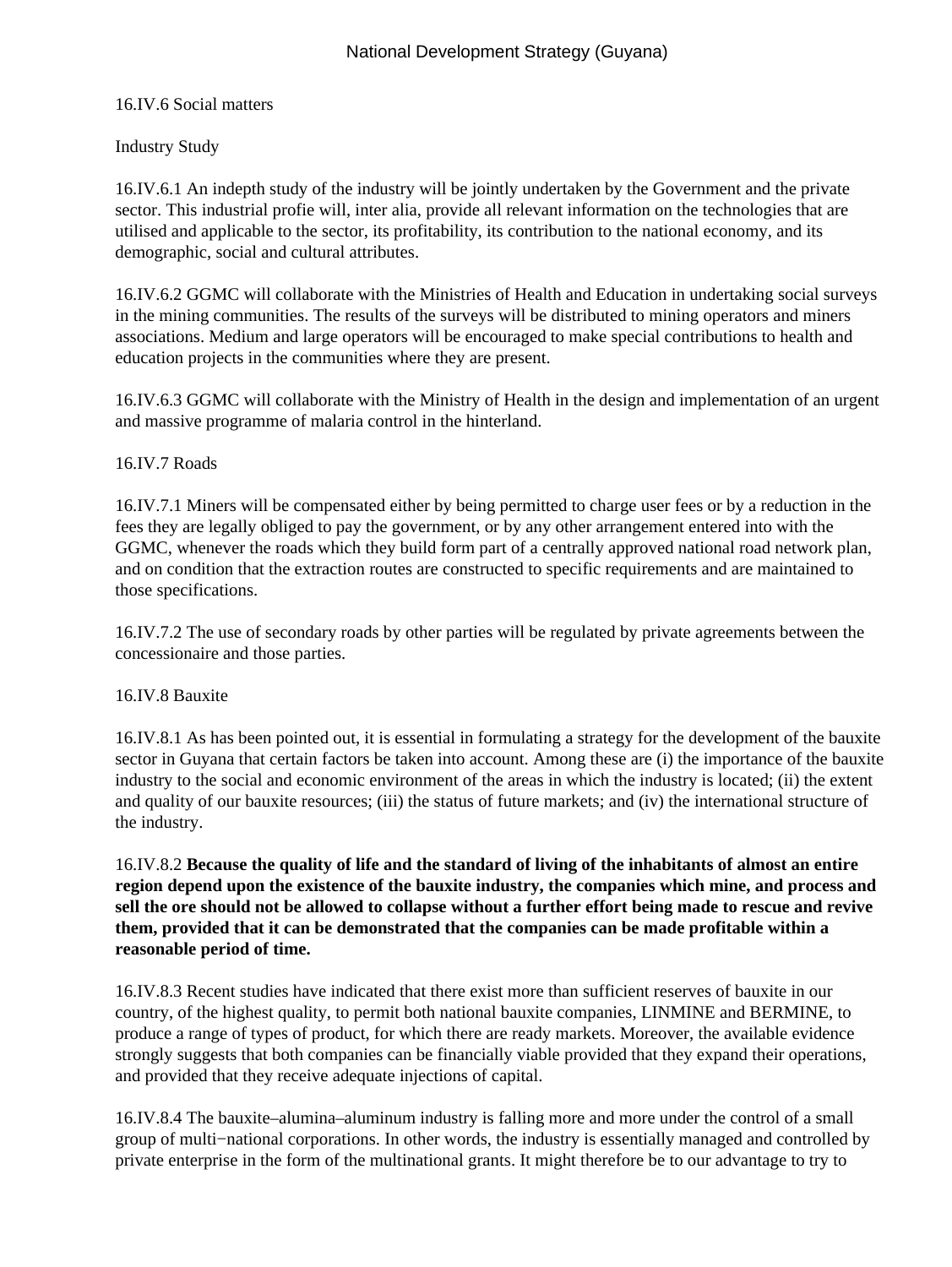involve one or other of these multinationals in the funding and ownership of the two national companies.

# 16.IV.8.5 **It cannot be too strongly emphasized that if the formulators of this National Development Strategy did not consider the industry to be potentially profitable it would have been allowed to wither away and die, and other non−bauxite strategies would have been put forward for the region's development. This, however, does not appear to be necessary, at this stage, because of the arguments adduced in the preceding paragraphs.**

16.IV.8.6 Accordingly, both BERMINE and LINMINE will be supported for a maximum period of four years, beginning on 1 January 2001. This support will be in the form of loans from commercial banks that are guaranteed or otherwise underwritten by the Government of Guyana, or in any other form that can be negotiated either with bi−lateral or international donors. The Government will seek the approval of the Bretton Woods institutions to enter into any such arrangements, if, by so doing, their conditionalities will be breached.

16.IV.8.7 While this essential expansion and rehabilitation process is proceeding, further efforts will be made to privatise the two companies. However, the necessarily long and tedious privatisation process will not be followed. Instead, prospective investors, selected from the major multinationals, will be directly approached with proposals for them to enter into joint ventures with the government and the management and workers of the enterprises. The proposals will embrace two options: they will be given the choice either to capitalise LINMINE or BEMINE separately, or to take them over and run them as a single entity.

16.IV.8.8 If acceptable offers are obtained for the separate purchase of the enterprises, then the ownership models will be different. Because BERMINE lends itself to a joint venture agreement in which the foreign financier, the government and the management/workers will be owners, with the controlling interests being held by the foreign participant, this will be the arrangement. However, in respect of LINMINE, the participation of the management/workers in equity holdings will not be pushed.

16.IV.8.9 In all these options, there will be five−year income tax holidays; the importation of machinery, equipment and spares will be duty−free; as will be the importation of Bunker C fuel oil and diesel fuel.

16.IV.8.10 While the fate of the bauxite companies is being settled, urgent steps will be taken to diversify the economy of the region in which they are located. This will be attained through the provision of a range of incentives for investment in the area, the provision of micro−credit to develop a cadre of small and medium scale enterprises in agriculture, commerce and manufacture; and the improvement of its social and physical infrastructure.

16.IV.8.11 In addition to the arrangements which have been proposed for LINIMNE and BERMINE, an intensive sales campaign will be mounted to attract investment in an entirely new bauxite mining operation, for which there exist ample reserves. This course of action is not directly linked with the possible privatisation of the two enterprises. It might however, assist in the redeployment of labour, should the worst occur.

## 16.IV.9 Petroleum

16.IV.9.1 Guyana will continue to utilise the Production Sharing Contracts (PSC) in its arrangements with oil exploring and production companies. The PSC is almost a standard in the petroleum industry today. The important distinction between the PSC and concessions is that under PSCs the state retains ownership and control of the resources. In Egypt the government retains 85 percent of the profits, while the Libyan government keeps 81 percent. However, the ratio between the Government of Guyana and CGX, Energy which is to begin oil explorations off the Corentyne coast by mid 2000, will be on a 50:50 basis, if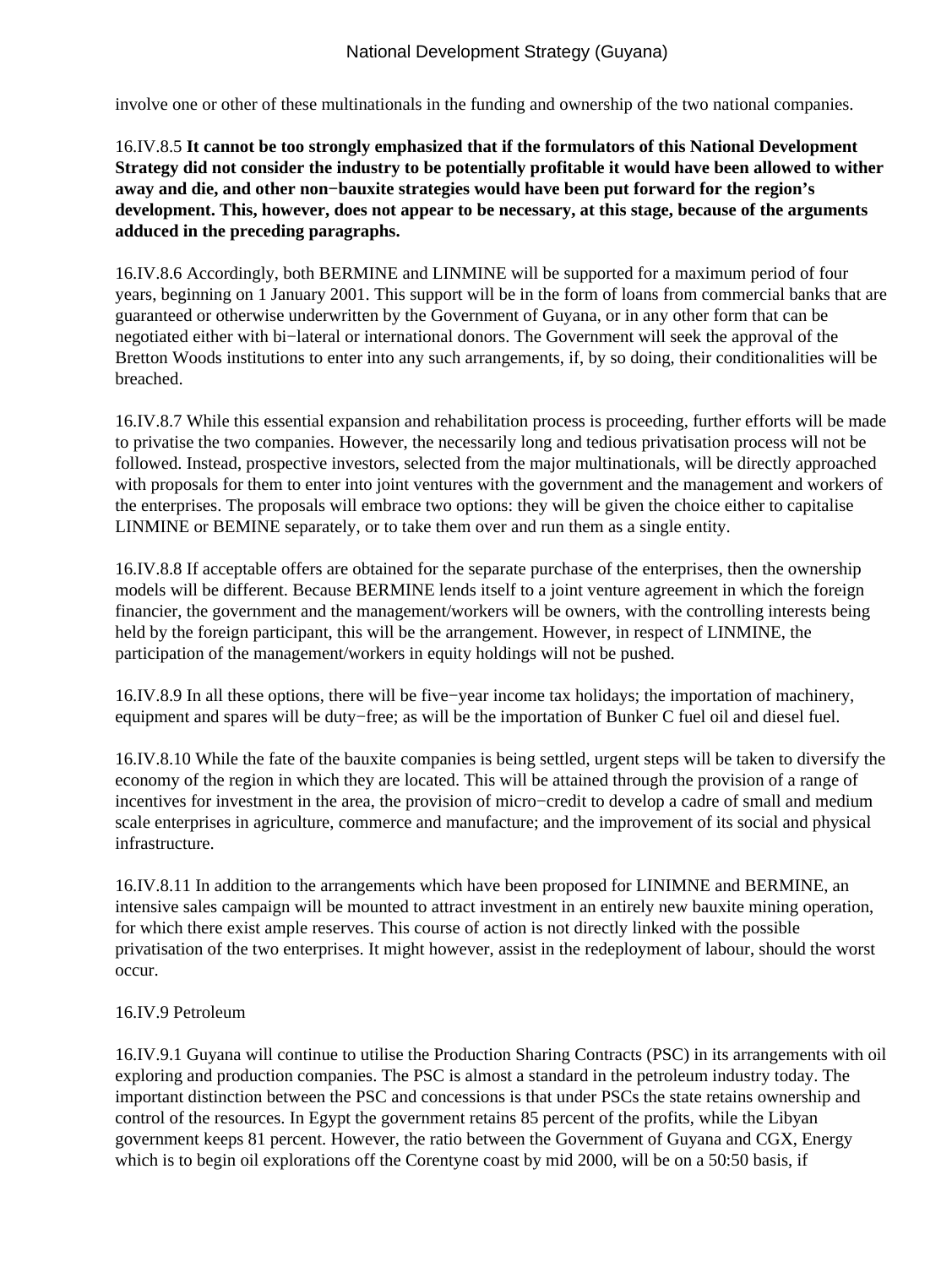commercial quantities are discovered.

16.IV.9.1 Although committed to the PSC, extensive studies of the share that has been negotiated by other government in these types of activity will be undertaken in order to ensure that while we remain competitive, we do not make unnecessary concessions.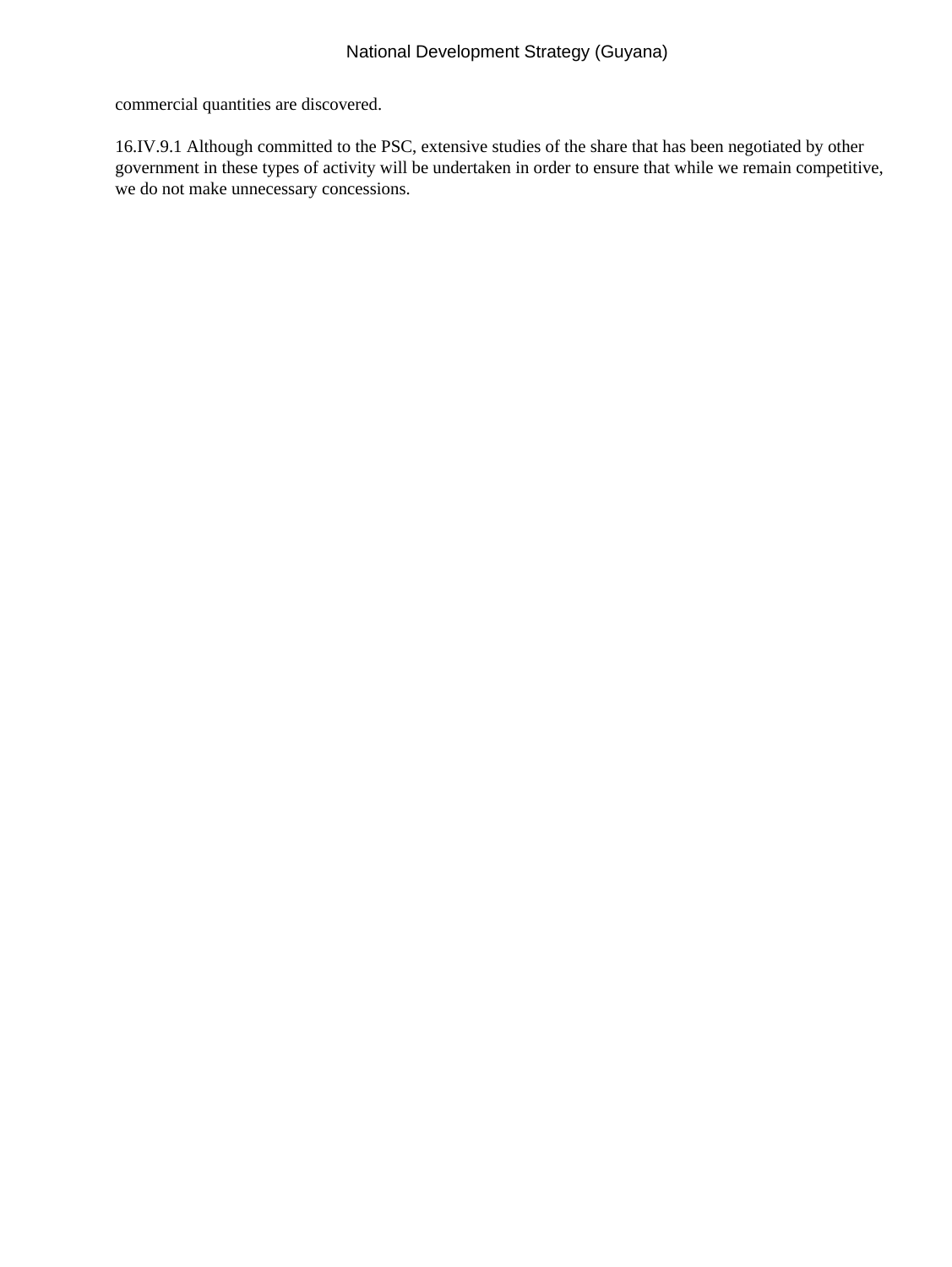## CHAPTER 17

## MANUFACTURING

Manufacturing and agro−processing are defined in this National Development Strategy as the application of technical knowledge and processing equipment, in alliance with capital and labour, to the transformation of locally available or imported raw materials and/or intermediate inputs, into final or intermediate products. These include agricultural (marine, forestry, livestock, crops), industrial and mineral materials.

## 17.I BASIC FEATURES OF THE SECTOR

## 17.I.1 General

17.I.1.1 Guyana is manifestly rich in commercially exploitable natural resources. Moreover, North America, Western Europe, and the islands of the Caribbean appear to offer immense market opportunities for manufactured products via the enabling CBI, Lomé and CARIBCAN arrangements and the CARICOM single market. On the face of it, therefore, Guyana could readily develop the required competitive advantage for the production and export of manufactured products. In spite of these potentialities, however, growth in the manufacturing sector has been limited. Indeed, with the exception of bauxite processing and sugar milling, the sector has not contributed significantly to the gross domestic product of the country.

17.I.1.2 In Guyana, the secondary sector's share of GDP was actually higher in the period 1950−75 than it has been in recent years. In part, this has been because of the absence of rational and conducive policies at the macroeconomic level specifically for the manufacturing sector and, in part, because of the failure of local investors to display the required initiative. Nevertheless, in recent years, the number of manufacturing units has risen significantly and, in key subsectors such as engineering and wood products, there has been noteworthy expansion in average plant size. Moreover, while natural resource−based subsectors, such as wood processing and agro−processing, account for the bulk of the employment in manufacturing, there are other subsectors of importance, such as textiles and metal working.

## 17.I.2 The Subsectors of Manufacturing

## Minerals, Sand, Stones, Rocks and Clays

17.I.2.1 Although Guyana is well−endowed in mineral resources, the only minerals exploited to date on a commercial basis have been manganese, bauxite, gold and diamonds. Semi−precious stones are available extensively but are not yet utilised in any meaningful amount. Petroleum is known to exist but is not commercially produced. There are widespread deposits of clay types suitable for a variety of ceramic applications, but only a few are being used. Apart from construction and recreation, for which it is being used locally and exported in small amounts, sand is also a vital raw material in the manufacturing process which is virtually neglected in the manufacturing process in Guyana. Bauxite and gold are the only products from the earth which have been subjected to some amount of processing and yet, all these products have significant long−run potential as inputs for enhancing the contribution of the sector to Guyana's development.

## Marine Products

17.I.2.2 The marine subsector has been a cornerstone of the economy in processing and exports for a number of years. It includes plants for the processing, deep freezing, packaging and storage of prawns, seabob, and some finfish. The bulk of the prawns caught are beheaded and/or shelled, blast frozen, packaged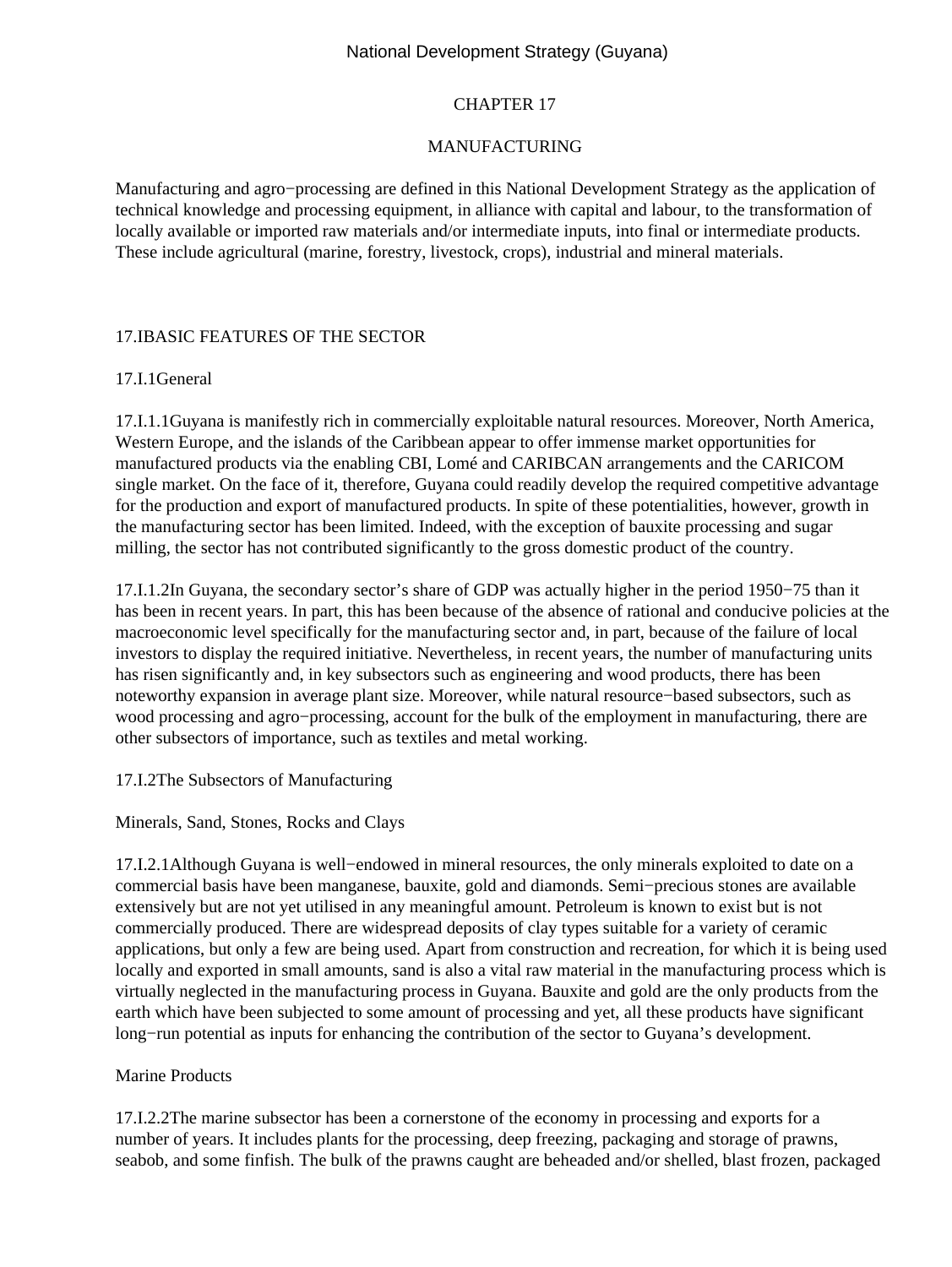and exported to markets in North America.

## Forestry Products

17.I.2.3 Products derived from wood draw upon the extensive forest resources of Guyana. The forest products subsector is highly segmented and embraces logging, sawmilling, plywood manufacture, charcoal production, furniture manufacture, and prefabrication. Sawmilling and plywood operations tend to be vertically integrated. In recent years, the subsector has attracted significant foreign investments, inducing extensive competition in the market, and forcing local firms to upgrade their technologies and improve their management systems in the battle to retain and improve their share of the market.

17.I.2.4 The most positive developments in the subsector, over the last dozen years or so, are the emergence of plywood as a principal export, and the expansion of production and export of furniture.

## Dairy and Livestock

17.I.2.5 Some of the production centres for dairy and livestock, inclusive of beef, mutton, pork, poultry, eggs and milk, are spatially mismatched in relation to the demand points. This is particularly true of beef, in which the country largely satisfies its needs. There is significant importation of chicken and eggs from North America, and milk products from Europe.

#### Dairying

• Dairy production is concentrated along the coastal belt in order to facilitate quick access to markets. There are only three large commercial units with modern milk processing facilities. Two of these companies do not appear to be effectively run. The bulk of the existing milk production comes from farmers located in close proximity to Georgetown, with between one to twenty−five head of cows.

#### Beef

The Rupununi has immense potential for the expansion of beef production. The realisation of this potential has, however, • been somewhat stymied by the region's inaccessibility to markets. The completion of the road to Lethem and the lifting of restrictions on air traffic will provide great assistance to production in this area in the future. However, despite the experience of the Rupununi, beef production has been on the increase overall.

## Mutton

• This is the least popular meat in Guyana. Recently, however, demand for it appears to have surged. In the Guyana context it is not a versatile meat that readily lends itself to processing activities. This may change in the medium term as tastes become more sophisticated, and as the demand for meats in general continues to grow.

#### Pork

• Pig farming is generally small in scale and is, as a rule, part of mixed farming operations. Pork is the third ranking meat by volume. Two large operations have modern facilities for the dressing and packaging of this product, and for the manufacturing of ham, bacon and sausages.

#### Chicken and Eggs

• By far the most popular meat in Guyana is chicken. However, the expanding production only partially satisfies ballooning demands, the bulk of which is met by imports from North America. Imports also account for most of the eggs consumed locally and for those used for the reproduction of meat birds and layers. This component of the subsector is dominated by medium−sized farms which rear between one thousand and five thousand birds on a batch basis.

#### Processed Foods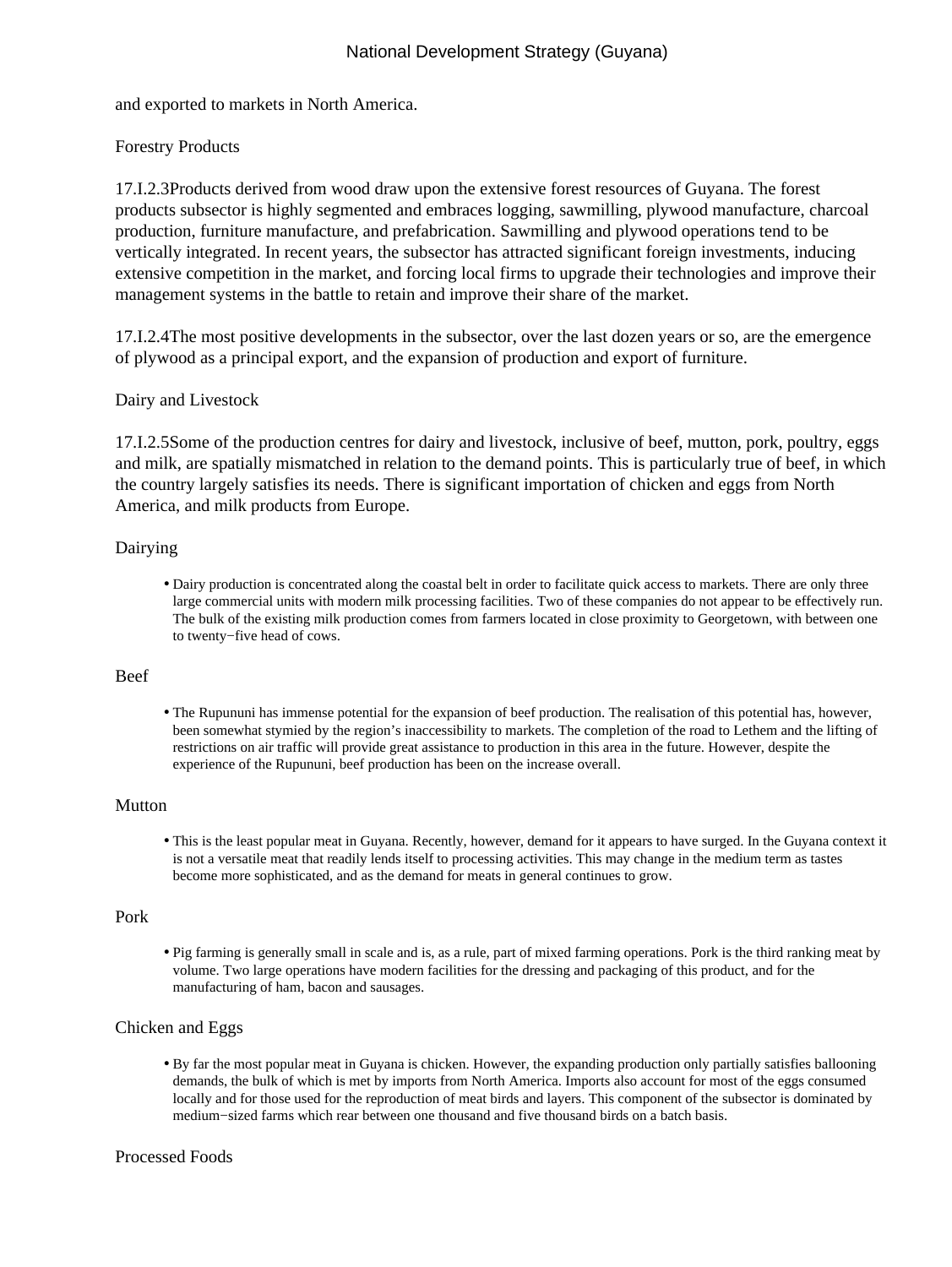17.I.2.6 Guyana boasts an extremely wide variety of foods which are manufactured locally for both the domestic and export markets. The traditional products have been rice and sugar. However, although there has been a most significant increase in the production of non−traditional foodstuff (juices, beverages, condiments, jams and jellies, and starch powder) because of liberalised trading policies, the influx of foreign products has not abated. Moreover, although the quantity and value of non−traditional exports have consistently risen, over the last decade or so, demand has consistently outstripped supply for both domestic and overseas markets.

17.I.2.7 The New Guyana Marketing Corporation is responsible for advising farmers and manufacturers on production, processing and the marketing of non−traditional agricultural products. However, this institution does not have sufficient human and capital resources to dispense its mandate effectively.

17.I.2.8 Entrepreneurs engaged in local agro−processing are generally motivated by identifying niche markets particularly in the Caribbean and North America. However, greater emphasis ought to be placed on high valued products outside niche markets. Additionally, market research ought to focus on "off season" produce in North America and Europe. Mexico, Central America and Kenya have effectively utilised this strategy to export tomatoes to the USA and vegetables to Europe during seasonal "windows".

Metal Fabrication, Foundry and Machine Related Products

17.I.2.9 This subsector has been gaining momentum over the last decade or so, primarily because of the high cost of procuring metal products from overseas sources.

17.I.2.10 The major concentration in this sector is the manufacture of brass, iron castings, and pumps; and the fabrication of equipment for the sugar, rice and mining industries. Most of the items produced are for replacements or spares and for the repair of engine blocks and crank shafts. However, in more recent times, many companies have installed quite modern and sophisticated equipment and are manufacturing and fabricating top quality parts and components.

17.I.2.11 The scope for the development of this sector is great and new small operators surface on a regular basis to add to the ingenuity and innovation of Guyanese craftsmen who benefit from training courses at the local Technical and Vocational Institutes, the University of Guyana, the GITC and even from overseas training programmes.

Leather, Textile and Packaging Products

17.I.2.12 This subsector is not well developed but has the potential of making a substantial contribution to the growth of the economy. Given the heavy incidence of livestock rearing in the Lethem−Rupununi area, this Region can be seen as a potential area for the development of the leather industry in all its diverse forms (shoes, belts, bags etc.). Leather treatment facilities can be established quite easily and, with the relevant research and development programmes put in place, the prospects for a dynamic leather craft and related industries subsector should be bright.

## Beverages

17.I.2.13 This subsector, which includes the distilling and/or manufacturing of soft drinks (aerated beverages), beer, malta, wines and rum, is becoming a very significant contributor to the manufacturing sector. In recent years, a greater degree of competition has been infused into the subsector with the two largest operators (DDL and Banks DIH) now introducing, on a regular basis, beverages of international brand names. Along with these two major manufacturers there is a number of smaller operators, primarily in the manufacture of soft drinks.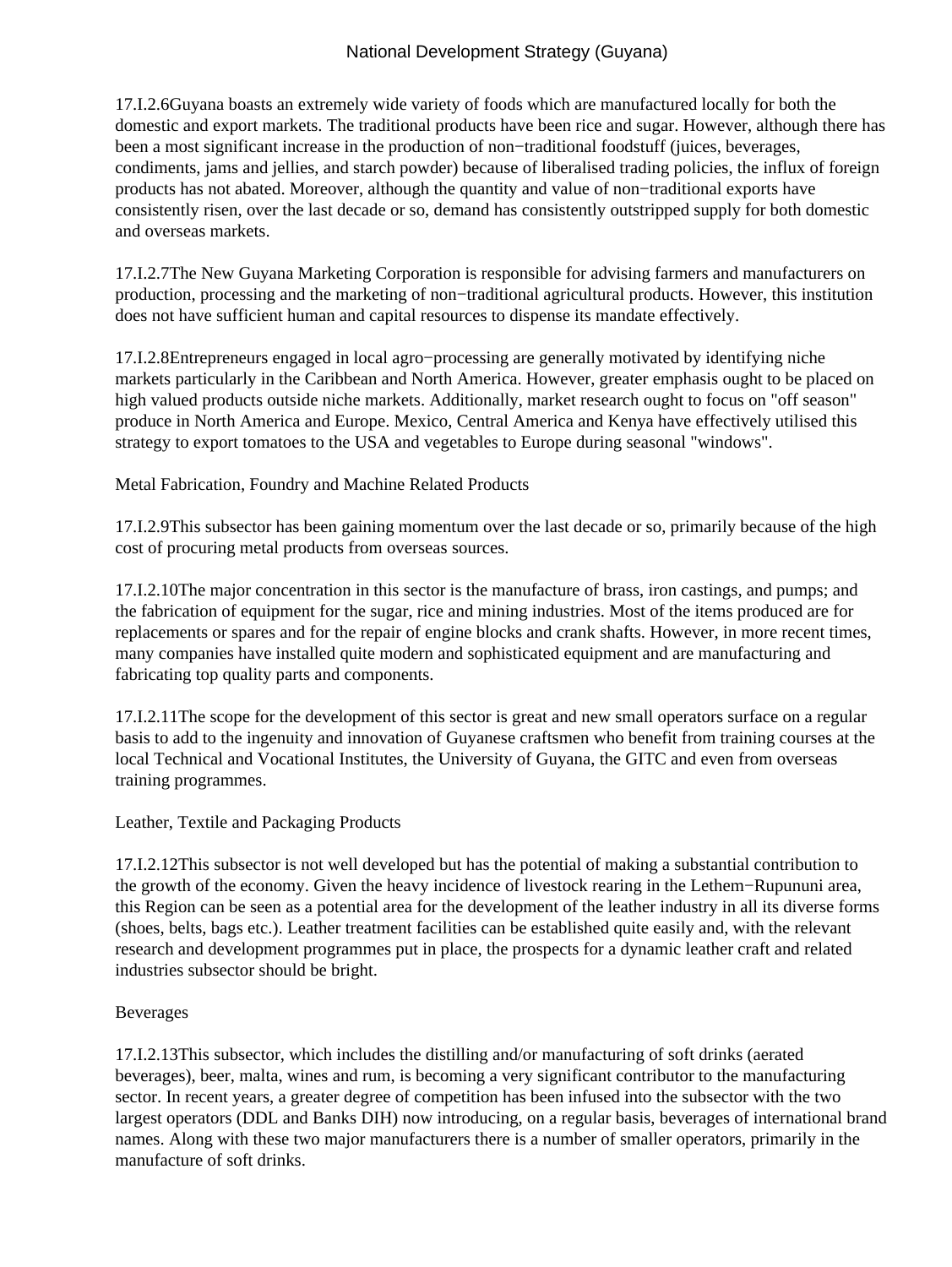17.I.2.14 The manufacturers of the sector appear to be mainly devoted to import substitution. This subsector contributes significantly to the employment profile of the country.

Chemical Products

17.I.2.15 Guyana Pharmaceutical Corporation, the largest operator in this subsector, is involved in the manufacture and dispensing of a number of drugs, most of which are sold locally. There is scope for increased exports.

Paper−Related Products

17.I.2.16 Paper−related activities (printing, publishing, etc.) are undertaken by many computer companies, and Guyana Publications Ltd. They cater basically for the needs of the local inhabitants. Some operations, devoted to the production of simple packing materials, are based on imported paper.

## Other Products

17.I.2.17 This category includes the operations of such companies as Guyana Refrigerators Ltd. (GRL), Colgate Palmolive Guyana Ltd., Demerara Tobacco Company Ltd. The important contribution of these to the economic well−being of the country lies in the import substitution nature of their products.

17.I.2.18 Within the context of a much broader and clearly articulated development strategy for the manufacturing sector, a number of small manufacturing entities can be established for the satisfaction of local needs, the important impacts being the saving of foreign exchange and the generation of more employment and income.

# 17.II ISSUES AND CONSTRAINTS

## 17.II.1 Regional Imbalances in Manufacturing Facilities and Inputs

17.II.1.1 A review and mapping of the processing facilities and inputs in Guyana would highlight an important inconsistency: raw materials that are meant to be processed are often not located where optimal returns are possible, if the high cost of transporting bulk commodities is taken into account. In other words, processing facilities are frequently not located where there are considerable low cost primary inputs. For instance, there is in Region 2 an abundance of coconuts, cassava, plantains, nibi, coffee beans, carambola, citrus fruits, pineapples and guava which readily lend themselves to the production of oil and animal feeds, pulps, jellies and jams, juices (fruits and citrus), chips, crisps, plantain and cassava flour, furniture, and ground coffee. Yet there are only two old, antiquated manufacturing operations in the Region producing jams and jellies of a quality that are sold country−wide and could possibly be exported. And although there has recently been established a coconut processing plant, there is still scope in the Region for the expansion of manufacturing capacity. The same is true for Region 9 with its vast potential for dried and processed meats, and cashew and peanuts.

# 17.II.2 Export Processing Zones and Industrial Estates

17.II.2.1 Industrial estates have already proven their usefulness as a mechanism for the promotion of manufacturing and agro−processing in Guyana. They offer the users benefits of externalities and scale and common services at significantly reduced unit costs. The industrial estates of Ruimveldt and Beterverwagting, where all the sites are beneficially occupied, are cases in point. For industrial estates to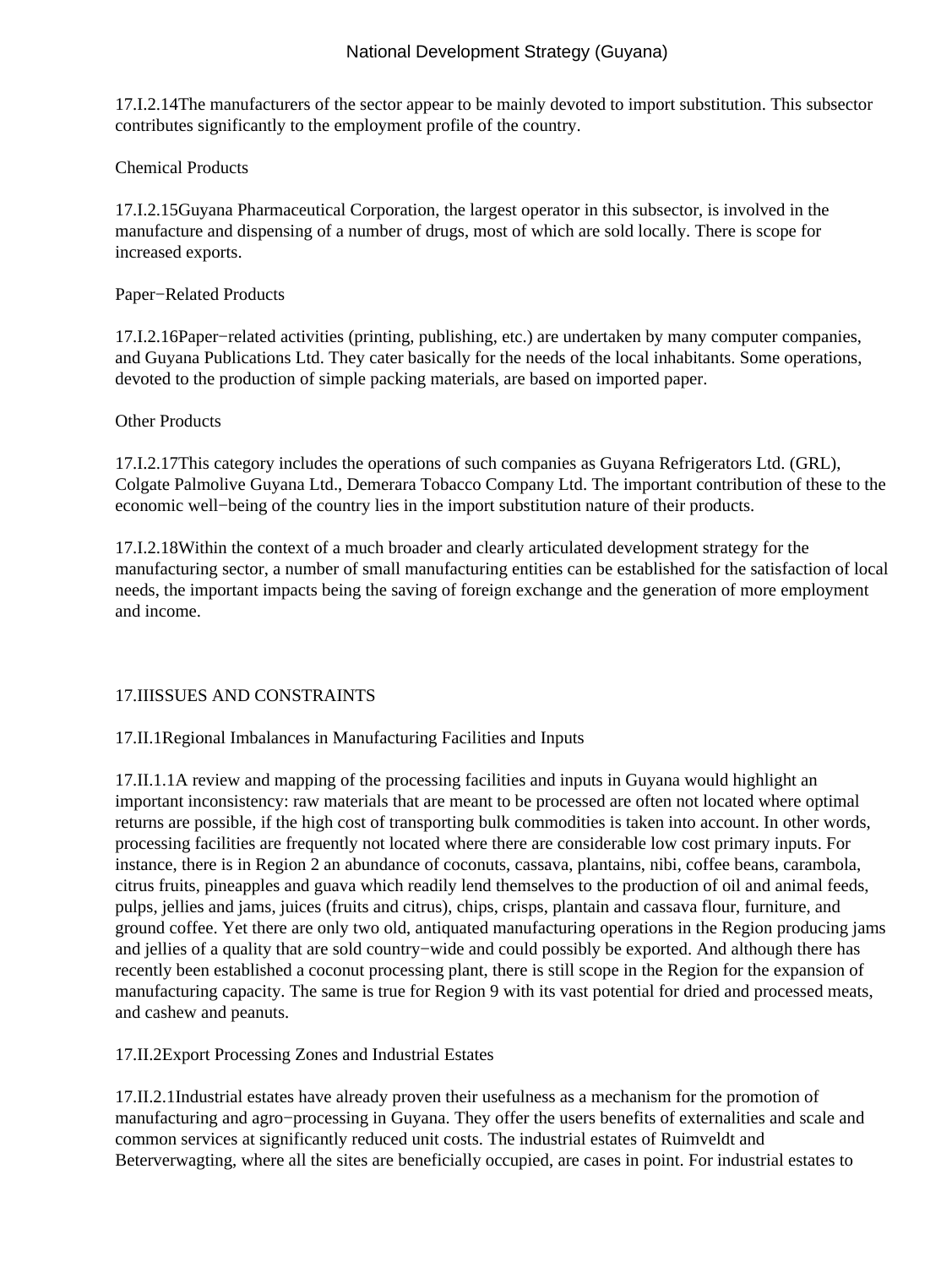succeed, they have to be located at the source of either labour, markets or materials. Moreover, adequate physical infrastructural facilities, such as access to transportation, power, water, and telecommunications are critical. The relative absence of these facilities partly explains why the Government seems to be having difficulty in encouraging genuine manufacturers, as opposed to land speculators, to avail themselves of opportunities at the Coldingen complex.

17.II.2.2 A recent version of the industrial estate which has attracted much attention is that of the science park. These estates are based on the application of high technology, and focus on activities with a high component of value added. Apart from requiring all the conditions that are essential for successful industrial estates, they depend on linkages with research and development institutions which supply relevant technological knowledge and advice. The science park concept will be explored in association with the National Agricultural Research Institute (NARI) and the Institute of Applied Science and Technology (IAST). In the case of NARI, viable ventures could be supported in, for example, the genetic propagation of high value, seasonal exports to temperate markets. Similarly, in the case of IAST, high technology manufacturing could be supported in the electrical and electronic fields. The Ministry of Trade, Tourism and Industry could spearhead their establishment, in consultation with the relevant private sector bodies.

17.II.2.3 The establishment of Export Processing Zones (EPZ) is another mechanism for the promotion of manufacturing and agro−processing, which has already been discussed. Although many CARICOM member countries have long established EPZs the success story of EPZs in the Caribbean is to be found in the Dominican Republic. There the concept, which was implemented in 1970, has been credited with the creation of nearly 200,000 jobs. The static short term gains from an EPZ are largely employment creation and foreign exchange earnings. However, the dynamic gains tend to be more diverse and are derived from the development of linkages between the EPZs and the primary and tertiary sectors. Without strong linkages of this nature, the danger that firms could pack up and leave the EPZ almost always exists. However, on balance, EPZs are strongly conducive to the expansion of manufacturing and agro−processing. The conditions for their success are similar to those of industrial estates and science parks. Hence, they pose no unique set of challenges in terms of establishment and operation. As such, they should be promoted. Here again, the Government, specifically the Ministry of Trade, Tourism and Industry, should consider their establishment and promotion.

## 17.II.3 Competitive Performance

17.II.3.1 While the manufacturing and agro−processing sector offers considerable scope for expansion in the future, it appears that at present a significant number of our industries might not be competitive. What is the source of the high costs? In a study which compared the manufacturing cost structure of Jamaica, St. Lucia, Grenada, and Guyana, it was found that Guyana was the *least* competitive of the countries. And this despite the fact that the wage rates prevailing in our country were the lowest. In Guyana the cost of energy and transport was double that of the other countries; the transaction costs, which include the time spent in consultations with the Government, were deemed to be the highest; and the technology that was generally utilised in the manufacturing processes was considered to be not appropriate.

17.II.3.2 We have to be an export−oriented economy if only because we do not possess a large enough, and rich enough, internal market to consume all that we can produce; if economies of scale are to be taken into account; and if only because it is absolutely necessary for us to earn foreign exchange. Maintaining competitiveness is therefore vital to our very survival. The issues raised here suggest that the very top priority must, accordingly, be assigned to sustaining a policy framework that aids competitiveness. This means that the liberalisation of the economy has to be taken to the point where the remaining vestiges of protectionism which sheltered and nurtured policies of import substitution manufacturing are dismantled, with some provisions being made, of course, for the stimulation of infant industries and the development of certain geographical areas of the country. In addition, we must begin to increase the competitiveness of our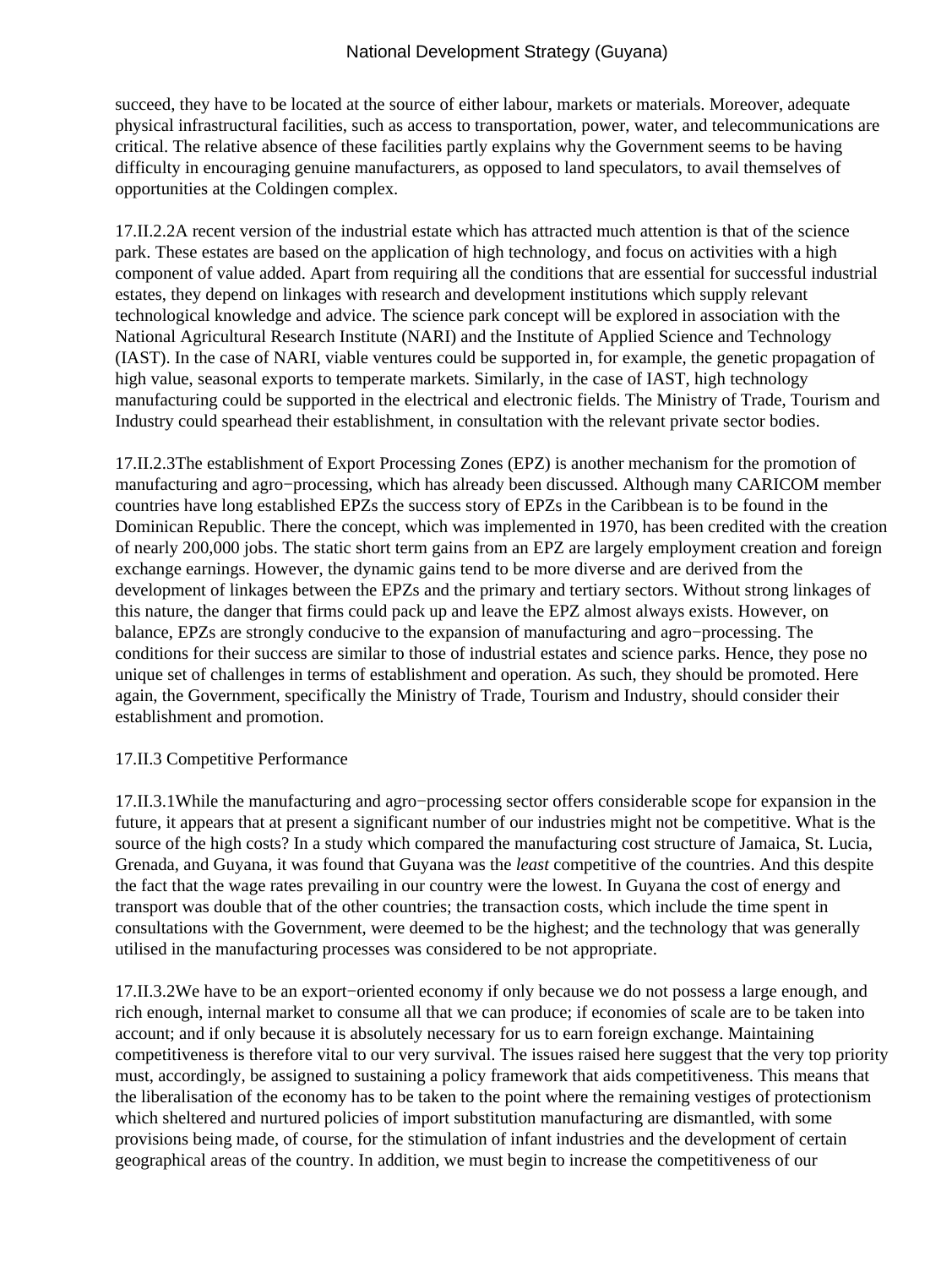manufactured and agro−processed exports such as rum, rice and sugar, that are subject to special preferential arrangements via CARIBCAN, Lomé and CBI, so that we would be in a position to respond effectively to the progressive decline in the level of preference dictated by the inexorable process of globalisation.

17.II.3.3 Adjustment of the sector to a market environment, in which competitive advantages drive output and exports, has become all the more urgent in the light of the irreversible enlargement of trading blocs and the avowed intentions of the WTO. However, the adjustment must proceed in a manner that minimises dislocation in social costs, specifically to the sector and the economy more generally. The proposed policy in manufacturing and agro−processing must address what could be classified as the key challenge to the sector, namely, the transition from protected and preferential markets to the dynamics of the competitive global market place. Once this is achieved, the sector would have been launched on the path to sustainable development.

# 17.II.4 Business Ethics

17.II.4.1 There is also need to focus on the ethical dimension of the conduct of representatives of the business community and, particularly, manufacturers who are also exporters or importers of final and/or intermediate products and/or base materials for transformation. This pertains to the strict and timely compliance with the existing laws, regulations and guidelines laid down by the competent authorities in the public interest. The private sector must recognise that, as its scope to operate is expanded via an improved enabling environment, its response to the ensuing challenge must in part entail a discernible effort to improve corporate behaviour. If this response is not forthcoming, it will become necessary to enforce the laws condignly.

# 17.II.5 Institutional Roles and Linkages in the Manufacturing Sector

## Governmental Agencies

17.II.5.1 At the governmental level, the concerned agencies fall into two categories. In the first category, the apex institution is the Ministry of Trade, Tourism and Industry (MOTTI). The MOTTI is currently the responsible body for the manufacturing sector for policy making, implementing and monitoring. Specific aspects of its sectoral responsibility, such as the one stop investment promotion function and the trade promotion function, are vested in the Guyana Office for Investment Promotion (GOINVEST) and the Guyana Export Promotion Council (GEPC). Neither of these has yet achieved full effectiveness. MOTTI, which itself has retained core responsibility for the sector, does not have sufficient capacity for policy design. Its management is preoccupied with the day−to−day tasks and related activities of the management function, with little policy coherence. At the central level, the Ministry of Finance, through its fiscal, monetary and planning instruments can, and does, profoundly affect the course of the sector. MOTTI has not the capacity to relate to basic issues for the sector at the key political and technical levels. Indeed, there appears to be a distinct asymmetry in authority. Unless some balance is restored, MOTTI may find, when it comes to policy design for the manufacturing sector, that it has the responsibility without the authority to deliver effectively, but remains accountable for sectoral performance. In the present circumstances, it seems necessary to review the effective roles and distribution of labour and authority of these four institutions namely, the Ministry of Finance; the Ministry of Trade, Tourism and Industry; and Go Invest and the Export Promotion Council with a view to making them, together, more efficient and effective. The recent unification of Go Invest and the Export Promotion Council, together with their transfer to the Office of the President does not inspire confidence.

17.II.5.2 The other category of governmental agency is the quality assurance bodies. These are responsible for the setting, monitoring and enforcing of standards and quality principally, but not exclusively, in the manufacturing sector. They include the Food and Drugs Department, the National Bureau of Standards and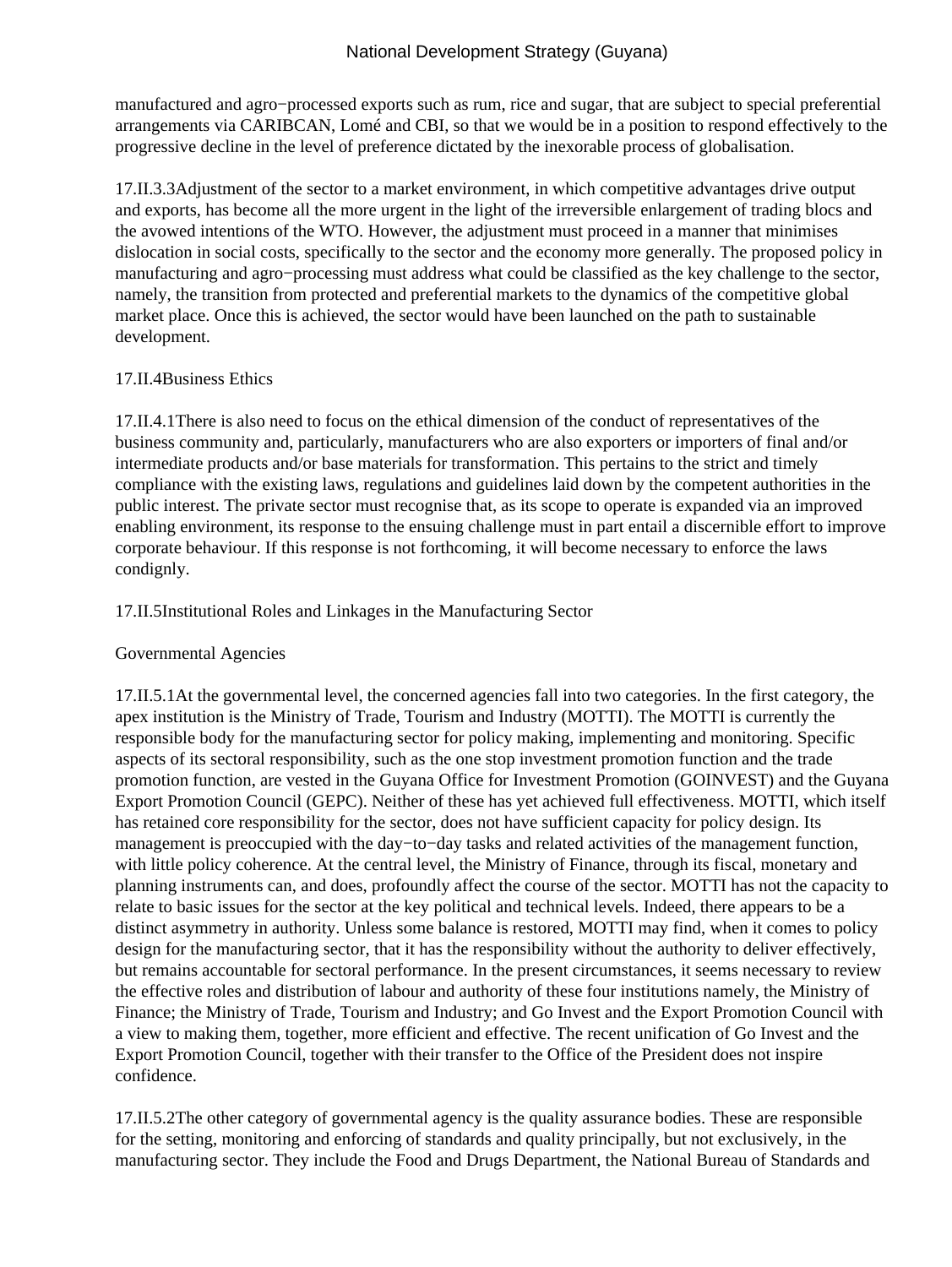the Public Health Office of the Municipality, among others. There do not appear to be any inter−linkages among these bodies, and they do not function in the context of a clear Government sectoral policy.

## Consumer Entities

17.II.5.3 At the second level, there are the Guyana Consumers Association (GCA) and the Consumers Advisory Bureau (CAB). They are institutionally weak and lack adequate financial support. They attempt, as best they can, to represent public interests in respect to manufactured products among others. The facts that they have no statutory base and their relationship with the Consumer Affairs Division of MOTTI is ill defined, hinder their effectiveness. Despite the similarity in function, there is no interlinking between them.

## Private Sector Bodies

17.II.5.4 At the third level, namely that of corporate, private sector interests, institutions have multiplied over the years with the development of the manufacturing sector. There now exist Chambers of Commerce in Demerara, Berbice and Essequibo; the Guyana Manufacturers Association; and the Consultative Association of Guyanese Industry. In 1992, the umbrella Private Sector Commission (PSC) was created apparently to overcome the problems of fragmentation.

17.II.5.5 The PSC would also need to integrate the interests of the other class of private sector organisations with a strong interest in the manufacturing sector as regards policy matters at the level of the various Governmental agencies. These include the Guyana Forest Products Association and the Guyana Gold and Diamond Miners Association.

17II.5.6 A process of continuous consultations institutionalised between these three levels of agencies should be put in place at the earliest opportunity in order to improve on the design and execution of an all−embracing policy for the manufacturing sector. Partisan consultations and the persistence of organisational conflicts will certainly work against a full and beneficial involvement of the private sector in the process of accelerated development of the manufacturing sector of Guyana.

# 17.II.6 Physical Infrastructure

# Telecommunications

17.II.6.1 Although privatisation has resulted in some improvement in the provision of telecommunication services, there are still important deficiencies. Telephone services are now supplied on a reasonably reliable basis on the coastland and, coupled with transmitting and related systems for hinterland communication, along with the recent introduction of cellular telephones and beeping systems, a network of telecommunication services is in place which is helpful to manufacturers and, indeed, to the entire country. However, the telephone lines network has not yet been extended to a desired level, and their basic inefficiencies somewhat hamper the process of development in the manufacturing sector.

# Energy

17.II.6.2 The state−owned Guyana Electricity Corporation has been recently privatised, and is now the Guyana Power and Light Company. It is projected that its costs will rise at least in the short−term. When it is recalled that the costs under the GEC were so high that they contributed to the uncompetitiveness of the manufacturing sector, this projection of even higher charges seems frightening. However, it is hoped that in the medium and long terms costs will be significantly reduced and that, in addition, the costs now incurred because manufacturers are now forced to install power−generating sets of their own, will be eliminated. It is also fervently wished that the reliability of power supplies would be much enhanced.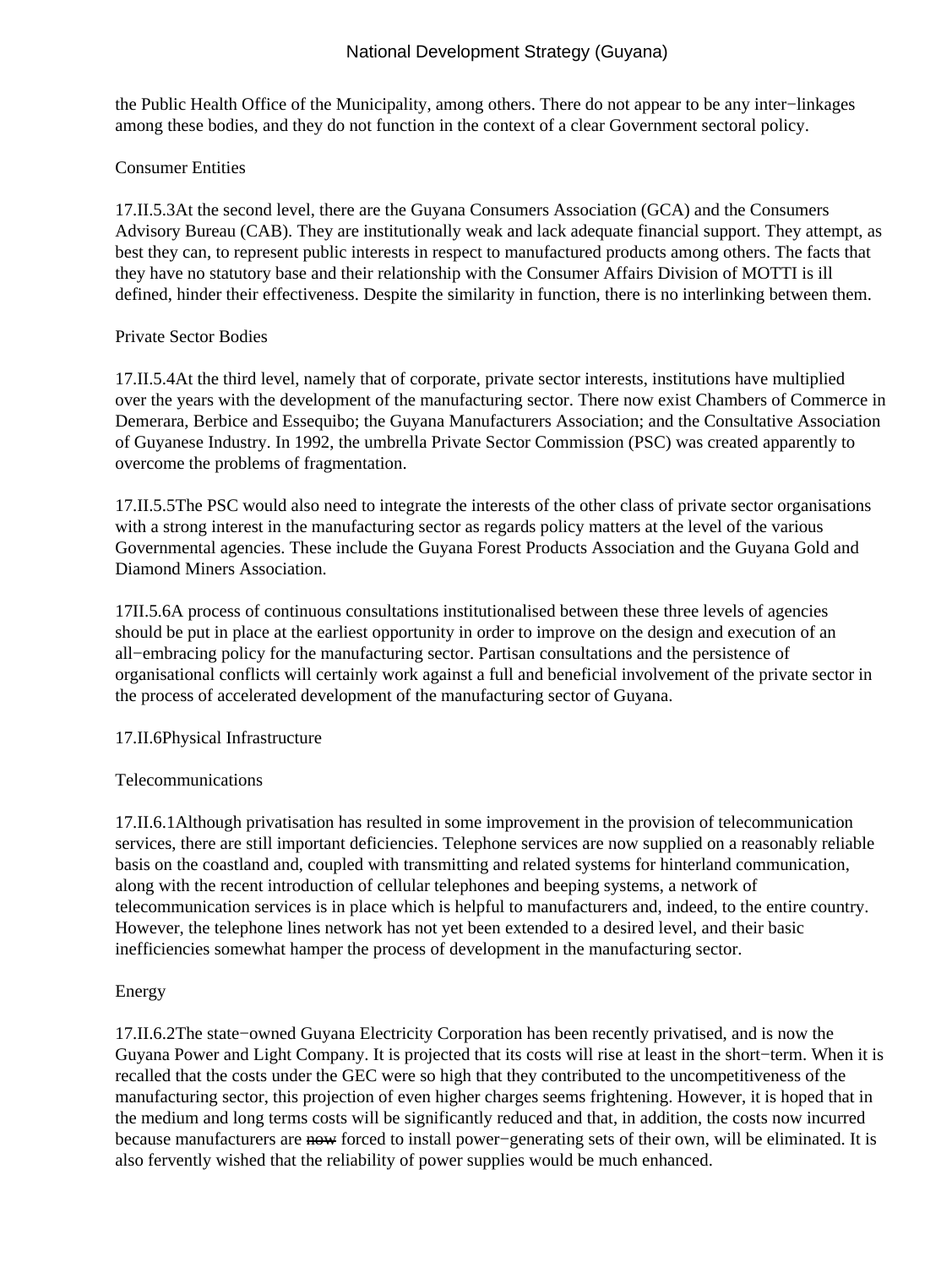# Transportation

17.II.6.3 Improvements are being made with respect to road and air transportation, especially to the hinterland areas, which should significantly reduce costs to sector. In addition, water transport has benefited from the rehabilitation and refurbishing of existing ships, etc., thereby making available a more dependable water transport system. When the reforms put forward in the Chapter on Transport take effect, Guyana's competitiveness in manufacturing will be considerably enhanced. However, there needs to be a resumption in the transport of bulk−cargo. Moreover, limitations on private air carriers need to be reviewed.

17.II.6.4 Manufacturers themselves need to enter into discussions with the ocean freight lines servicing the country on improved rates to North America and Western European destinations.

# Water

17.II.6.5 Water supply has been a major deficiency but a programme is in place for its improvement. This will much enhance the sector's competitiveness.

## 17.II.7 Social Infrastructure

## Basic Education

17.II.7.1 The development of a viable manufacturing sector depends critically on a literate and numerate work force. Such a workforce does not generally exist in Guyana, today. The strategies for returning the country to the standards of literacy and numeracy, for which it was once proud, have been outlined in the Chapter on Education.

## Technical and Vocational Training

17.II.7.2 The network of technical and vocational institutions providing training in the array of skills and techniques essential to the efficiency of the operations of the manufacturing and agro−processing sectors is in disarray. All are in dire need of improvements of physical facilities; revision of their curricula, and the introduction of relevant programmes, in keeping with the dynamics of the market place. Above all, a system of management is required which links these institutions with the workplace of the manufacturers.

## Tertiary Education

17.II.7.3 The private sector on the whole feels that graduates coming out of the University of Guyana into technical and managerial positions find it difficult to function effectively in the work place. In general there are communication problems; questions about the relevance of the imparted technical and managerial expertise, concerns about leadership quality, and an apparent lack of independence and drive on the part of the graduates.

## 17.II.8 Labour

17.II.8.1 There are significant imperfections in the labour markets. The framework which the labour legislation currently provides is derived from the period of import substitution industrialisation. It needs to be modified to balance better the interest of the two key social partners, with a neutral public authority. Further, as the structure of ownership in the sector shifts over time from the family−owned to the shareholding type firms, industrial relations stability should improve. But it would certainly help for other shareholding firms to review the experience of Banks DIH to see what lessons could be learnt and to put them into practice. Harmony in the sector is a key factor in the competitive market place. Considerations in respect of employee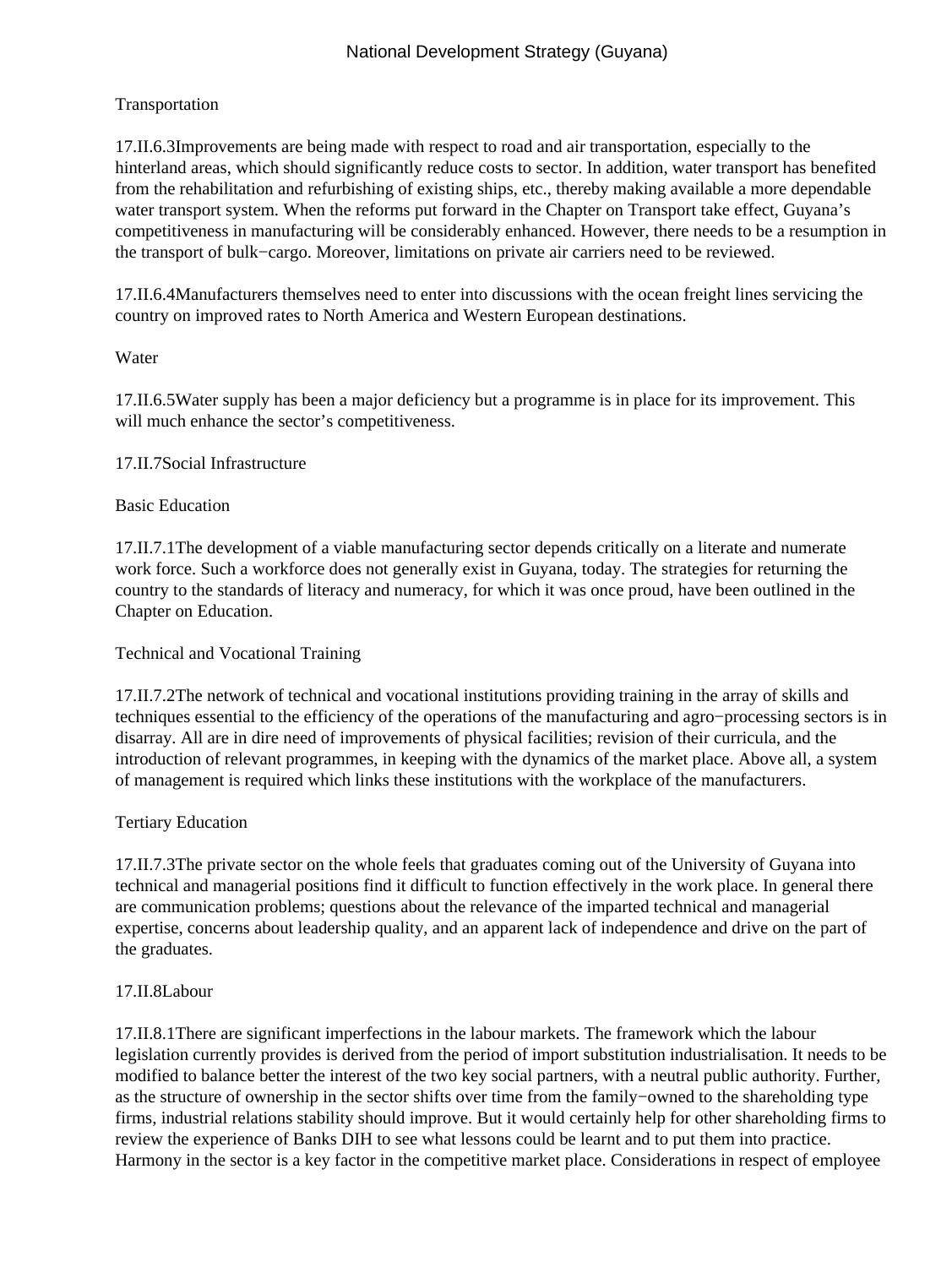shareholding ownership plans could help the process.

17.II.9 Livestock and the Agro−processing Sector

17.II.9.1 The livestock and dairy subsector faces a number of shared constraints to expansion. The first pertains to stockfeed. While rice bran, copra meal and molasses are available, the element of seasonality occasionally generates a mismatch between supply and demand, and thus artificially forces up the price. The key component of stockfeed is protein which is imported as concentrates. It is costly and proper formulae for blending imported inputs with local materials are yet to be worked out.

17.II.9.2 The second constraint is abattoir facilities. The abattoirs under municipal ownership and management are neither sanitary nor functional. The private sector has demonstrated that it can efficiently run such facilities. Both Bounty Farms Limited and C and F Meat Centre have their own modern abattoir facilities which are most efficient.

17.II.9.3 Third, backward integration of the livestock sector is generally insufficient. Yet, as the cases of BFL and CFMC have shown, backward integration contributes significantly to value added. The scope for further processing of livestock products is considerable. While ham, bacon, and sausages are being processed, their quality and variety could be enhanced, and new products, such as dehydrated meats for soup mixes and other manufactured food preparations, introduced.

17.II.9.4 The agro−processing industries can be aided enormously if greater effort is made towards large scale orchard production for crops. Far too often, there is inconsistency in both the quantity and quality of the fruits produced.

# 17.III SECTORAL OBJECTIVES

17.III.1 The principal national objective for the manufacturing sector is that it increase its contribution to the economy's overall development. There are three aspects to this broad objective: first, the strategies should seek to promote a rapid increase of production and employment in the manufacturing sector; second, they should stimulate a judicious degree of diversification, in keeping with Guyana's current and potential comparative advantages; and third, they should lead the wider utilisation of relevant and adaptable modern technology.

17.III.2 Put in another way, the overall roles of the manufacturing sector are to enhance the vertical integration of principal resource−based sectors and to produce a constantly more diverse and widening stream of goods. This means not only expanding outputs such as millwork, furniture, doors and mouldings, veneer, etc., and industrial diamonds, processed gold, polished semi−precious stones and jewellery, it also means reviving former traditions in sectors such as metal working and textiles, building vigorously on the rich base of non−traditional agriculture to produce a variety of processed foods, and introducing over time the manufacture of entirely new products.

17.III.3 Meeting these challenges will be crucial to Guyana's moving to a higher stage of development in the first decade of the next century. The obstacles in the path are formidable, but the potential is there to be reaped, for the benefit of all citizens.

17.III.4 The operational sub−objectives set out for the private sector as a whole in another part of this National Development Strategy are all directly relevant to achieving the broad objectives established for the manufacturing sector.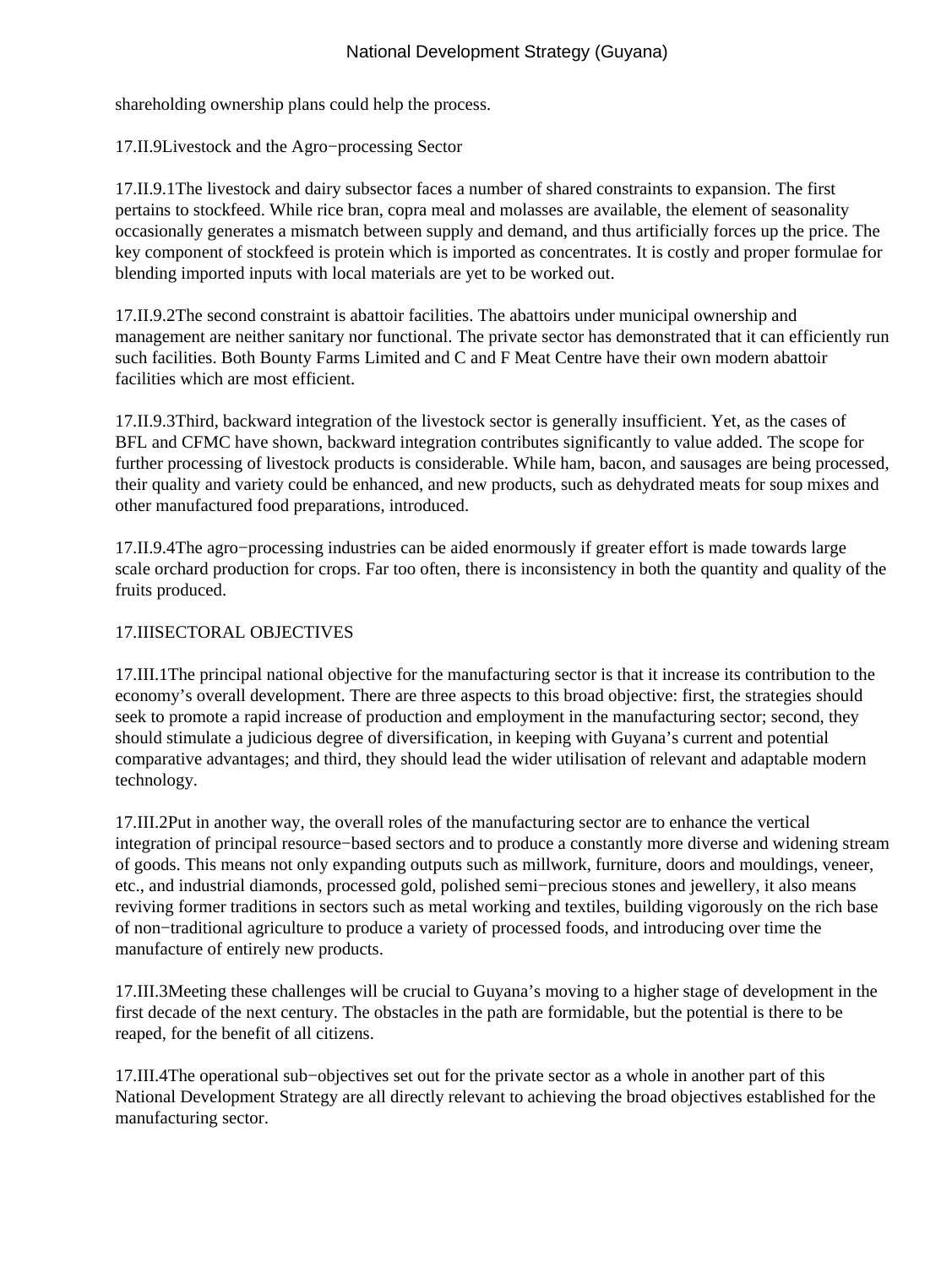# 17.IV THE STRATEGY

## 17.IV.1 Manufacturing

## Export Processing Zones

17.IV.1.I The creation of two export processing zones, one in Demerara and the other in Berbice, is one of the foundations of this National Development Strategy as regards the promotion of the manufacturing sector. It is essential that the EPZs be located within close reach of a deepwater harbour. Accordingly, the area around the improved port facility in Berbice recommends itself for this purpose. However another will be established in Demerara, once the deep water harbour facilities are created there. This Demerara harbour EPZ appears to be essential if the increased export and import traffic, that is envisaged through the establishment of the road to Brazil, materialises. The harbour in the Berbice River will be deepened, principally by dredging the channel, until the goal of permitting ships of 60,000 dwt to pass easily is attained.

17.IV.1.2 Concomitant improvements in the unloading and warehousing facilities will be pursued in order to be competitive with other harbours in the region.

## Competitiveness

17.IV.1.3 These policies are presented elsewhere in the National Development Strategy. They are of the highest importance, if the manufacturing sector is to be made able to prosper in the future. Some of the most important of the policies include labour force training, improved mechanisms for industrial relations, a more uniform and liberal tax regime, and the maintenance of a stable exchange rate over time. It is worth reiterating that, at the moment, the manufacturing sector in Guyana is at a competitive disadvantage *vis−a–vis* other countries in the region in these four policy areas, and that this disadvantage offsets a significant portion of the cost advantage which Guyana obtains from its relatively low−cost labour.

17.IV.1.4 The corporate taxes on manufacturing enterprises will be further reduced in order to widen the existing differential between the manufacturing and commercial sectors, thus encouraging more investment in manufacturing.

17.IV.1.5 Fiscal incentives for value−added export products will be put in place by way of an export allowance.

17.IV.1.6 Investors will be encouraged, through a package of incentives, to locate their manufacturing enterprises in certain areas of Guyana, (for example, the Intermediate and Rupununi Savannas; and Regions 1, 2,7, 8, 9 and 10), in order to place industries closer to the raw materials wherever possible, to attain an equitable distribution of economic activity, and to occupy our hinterland.

17.IV.1.7 Investors will be encouraged to establish townships within these areas, to facilitate the recruitment of personnel and to provide amenities to workers. These matters are discussed in the Chapters on land and housing.

17.IV.1.8 For a wide range of machinery and equipment the duty and consumption tax rates will be zero.

17.IV.1.9 The duty and consumption tax rates will also be zero on most raw materials imported by manufacturers.

17.IV.1.10 There will be accelerated allowances for capital expenditure, depending on the rate of expenditure incurred.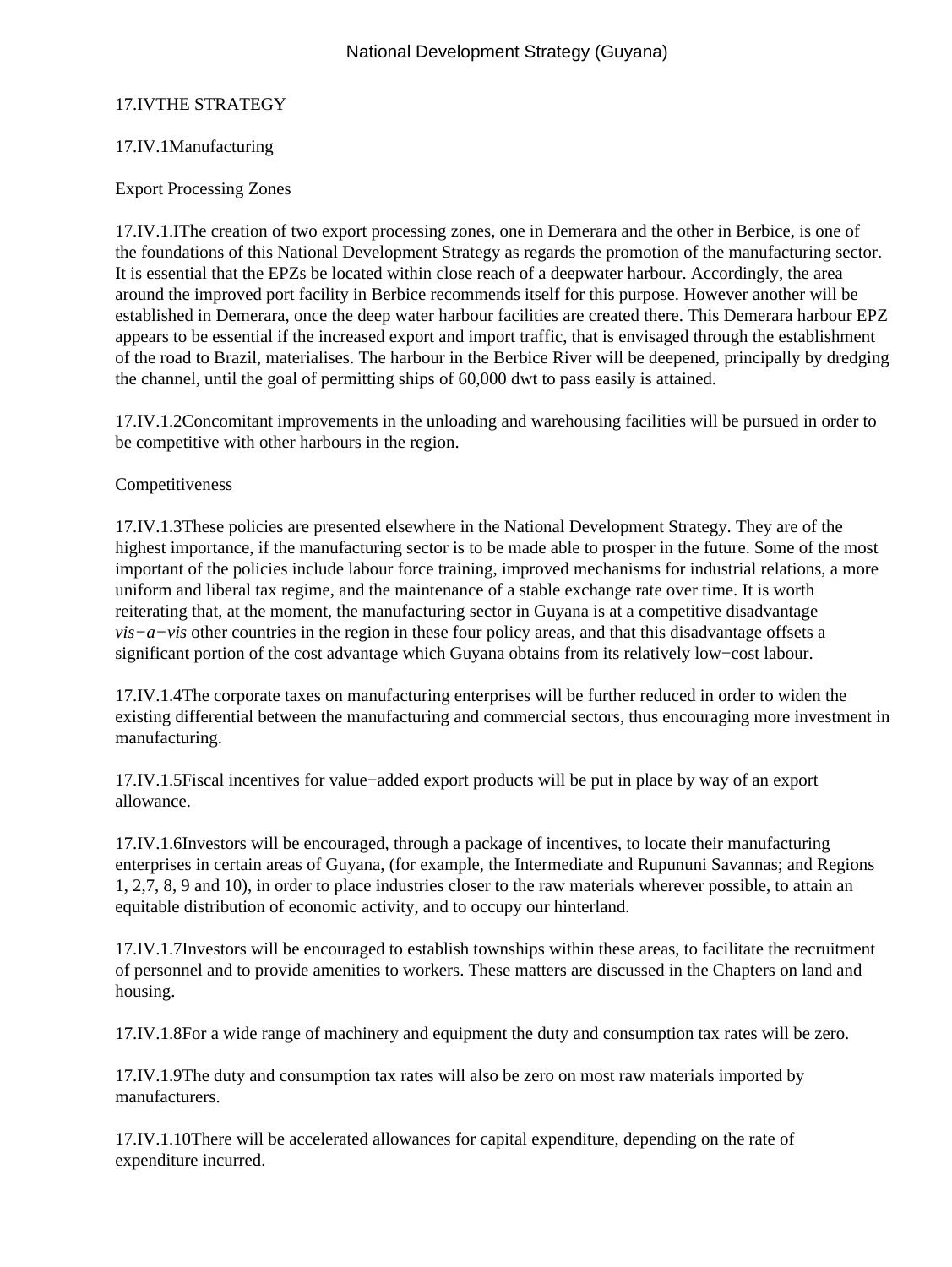# Institutional Aspects of the Private Sector and Business Ethics

17.IV.1.11 A Task Force will be established to focus on Smart Partnerships, a new framework for encouraging businesses. Such an initiative would encourage community members to work together. International donors may be willing to support an amplified programme of this nature.

17.IV.1.12 A Joint Action Plan will be developed by Private Sector entrepreneurs and Public Sector support agencies to formulate a structure of responsibilities based upon their institutional capabilities. The Action Plan will focus on the Effective Transformation of enterprises and will contain measures to drive value added changes into the enterprise, and increase productivity and efficiency in order to strengthen export led growth.

# Regulatory Arrangements

17.IV.1.13 Regulatory mechanisms will be rationalised and intensified in order to standardise and regulate various aspects of commerce and production. These will assist in the elimination of malpractices such as importing expired items and relabelling them. Regulatory batch testing by the FADA will be institutionalised especially in food and food related products including fertilisers, pesticides, insecticides etc.

# Industry and the Amerindian Community

17.IV.1.14 Too often in discussions of industrial policy little or no consideration has been given to the possible role of the hinterland communities, including the Amerindians. A more balanced regional development, wherever it makes financial sense, would have the advantage of generating more stable employment and lowering the incidence of poverty in the hinterland. Such development will be based on small–scale manufacturing and agro–processing, and specialised developments such as the proposed regional gold refineries. In this respect, without doubt the completion of the all−weather road to Lethem and the lifting of restrictions on private air services will be essential ingredients of the policy. The potential of the Rupununi, especially in vegetables and livestock products, will be integrated into the rest of the economy, as well as that of other hinterland areas that are endowed with deposits of semi−precious stones and other resources.

#### Policies for Selected Subsectors

17.IV.1.15 The GGMC and GGDMA will rehabilitate the lapidary operations, initially as a pilot project, to demonstrate their possible commercial viability. Gold and diamonds which are used locally, specifically for the manufacture of jewellery for the domestic market and for informal export will be supported by the following strategy: it will seek (a) to infuse design expertise and state−of−the−art technologies, into the industry, and will train craftsmen and upgrade management in order to reduce unit costs and to break into the higher value market niches and (b) transform the informal into formal exports and expand marketing opportunities.

17.IV.1.16 Again the GGMC and GGDMA will, with the existing manufacturers and distributors and other established parties, detail an operational strategy that would enable the country to capture an increasingly larger stream of the potential benefits which the raw materials in question are capable of offering by way of manufacturing activities.

17.IV.1.17 **Government will divest itself of the provision of abattoir services and have them transferred to the private sector on strict performance conditions while strengthening the capacity of the municipal agencies to monitor compliance with tariffs and sanitary standards.**

Some Investment Opportunities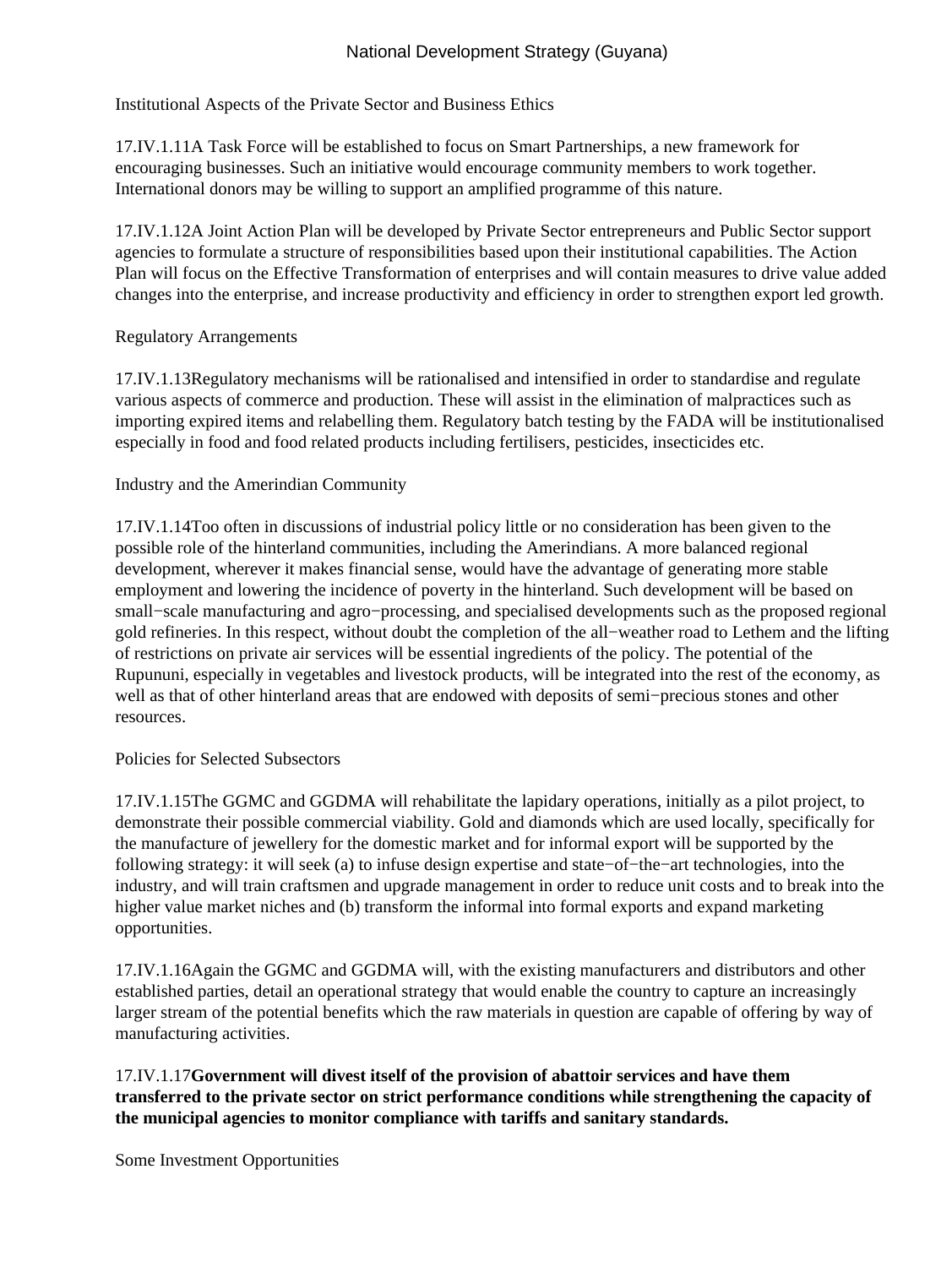17.IV.1.18 Manufacture of high quality wooden furniture in both finished and knock−down forms.

17.IV.1.19 Manufacture of fitted kitchen furniture.

17.IV.1.20 Manufacture of furniture made from lianes (nibi and kufi)

17.IV.1.21 Manufacture of standard sized doors, windows, panels (groove & tongue), and other household fittings.

17.IV.1.22 Manufacture of plywood and veneers.

17.IV.1.23 Manufacture of particleboard

17.IV.1.24 Manufacture of wooden garden furniture.

17.IV.1.25 Manufacture of prefabricated wooden houses.

17.IV.1.26 Manufacture of parquet material and floor tiles.

17.IV.1.27 Manufacture of an assortment of wooden items: toys, coat hangers, clothes pins, walking sticks, wooden brushes, etc.

17.IV.1.28 Processing, canning and bottling of agricultural produce.

17.IV.1.29 Manufacture of chemical products (such as fertilizers, insecticides, herbicides for agricultural production and for use in processing and preservation).

17.IV.1.30 Manufacturing of packaging materials and containers for transport of finished products.

17.IV.1.31 Manufacture of jewellery and ornaments based on gold, diamond and semi−precious stones.

17.IV.1.32 Manufacture of leather products and souvenirs 3.5.6 Ceramics and Non−Metallic Minerals.

17.IV.1.33 Manufacture of articles based on clay, kaolin and silica sand.

17.IV.1.34 Manufacture of garments and textiles for local and export markets (mainly U.S.A. and Canada). This sub–sector is a very dynamic one with over 80% of the companies in the industry being export oriented.

17.IV.1.35 Production of building materials such as stone, cement, clay blocks, tiles.

17.IV.1.36 Manufacture of glass.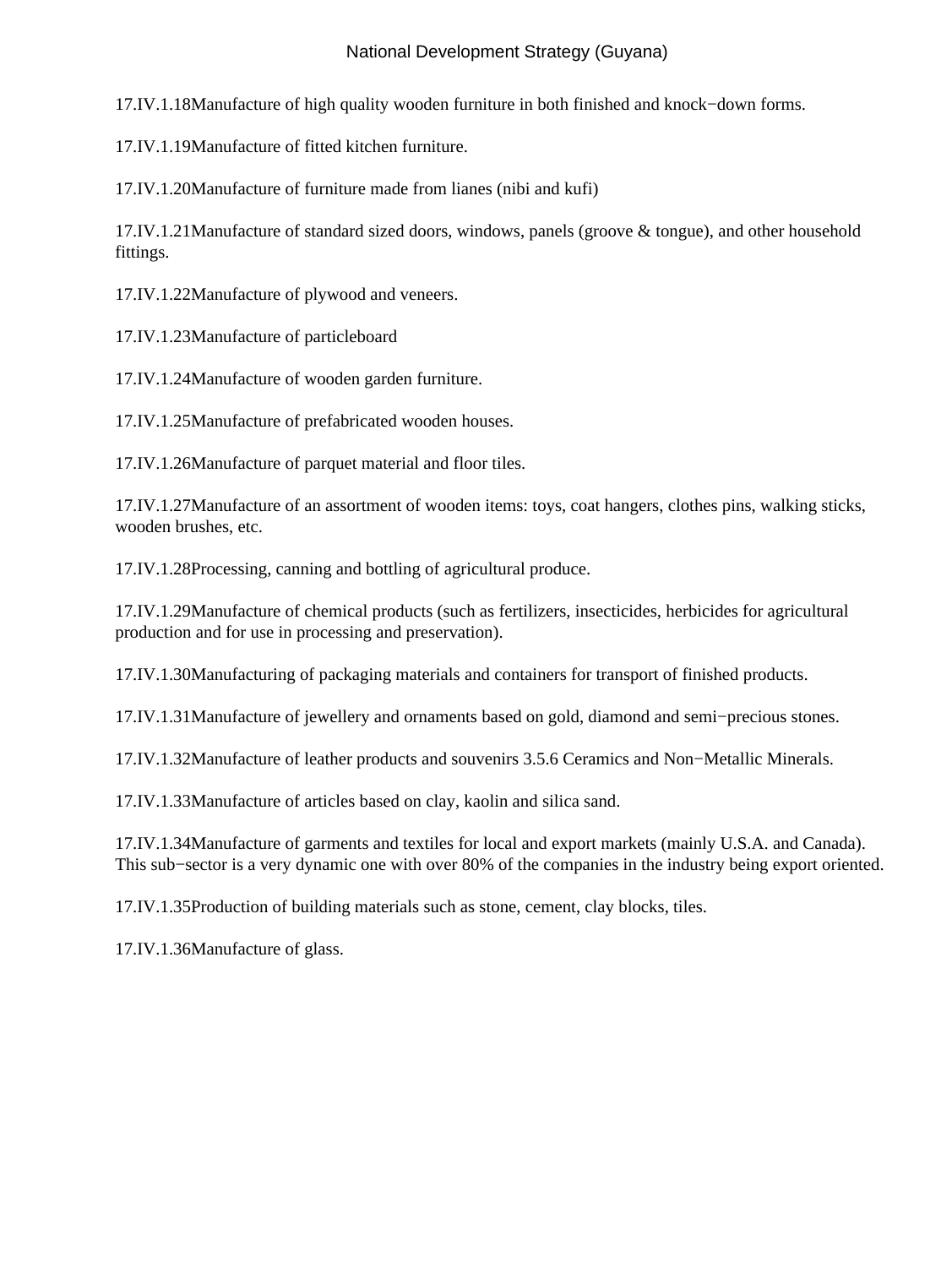# CHAPTER 18

# EDUCATION

#### 18.I BASIC FEATURES

18.I.1 Although Guyana's educational system was considered to be one of the best in the Caribbean during the 1960s, it is probably among the weakest today. Its decline is due to a number of economic and social factors which have already been considered in this document. Suffice it to say that these factors have led to a most unsatisfactory and unacceptable state of affairs: learning rates in the schools are extremely low; a large proportion of the teaching force is unqualified and untrained; absenteeism on the part of both teachers and students is rife; and textbooks and other instructional materials are often unavailable.

18.I.2 Guyana's success in attaining universal access to primary schools in the early 1970s has been eroded, and has been replaced by rising repetition and drop out rates. Moreover, a survey of school−leavers and the adult population has revealed alarmingly high levels of functional illiteracy.

18.I.3 The educational system includes (non−compulsory) preschool, six years of primary school, four to seven years of secondary school, and between three and four years of higher academic or practical education.

18.I.4 Schooling is mandatory up to the age of fifteen years.

This means that the average student is required to complete the full primary course plus three years of secondary education. The statutory age for entering school is five years nine months, and students are usually expected to remain in the school system until age sixteen. Individuals who may have left the school system with low scores or no qualifications have an opportunity to participate in a limited number of adult education courses offered by the University of Guyana, the Institute of Distance and Continuing Education (IDCE), or the Adult Education Association, as well as by various NGOs and the private sector.

18.I.5 With the introduction of the regional system in 1980, a greater element of decentralisation occurred. As early as 1985, the ten Regional Democratic Councils were given the mandate to construct and maintain schools in their jurisdictions; allocate resources among schools; recruit and pay temporary and acting teachers; and ensure that schools operate according to regional and national objectives. The central Ministry retained responsibility for

monitoring educational indicators across the regions; ensuring that there are no significant disparities in the quality of education across regions; procuring and delivering textbooks to all schools; coordinating and administering the main primary and secondary school examinations; providing support services to the schools in Georgetown; and directing the operations of most of the institutions of higher education, including the post−secondary institutions and the Teacher Training College. The University of Guyana is autonomous in academic matters; however, most of its funds come directly from the Ministry of Finance.

18.I.6 The educational system has four basic levels: nursery, primary, secondary, and post−secondary.

In total there are 1,273 schools in Guyana: 386 at the nursery level; 426 at the primary, a similar number (426) at the secondary level, including 322 secondary departments in primary schools; 21 prevocational institutions; 1 teacher training college; and 1 university. In addition there are 7 special education and 5 private schools.

18.I.7 The number of teachers in Guyana in 1997−1998 was 9,495, of whom 2,066 were male and 7,405 were female. There exists a female dominance in the teaching staff at every level.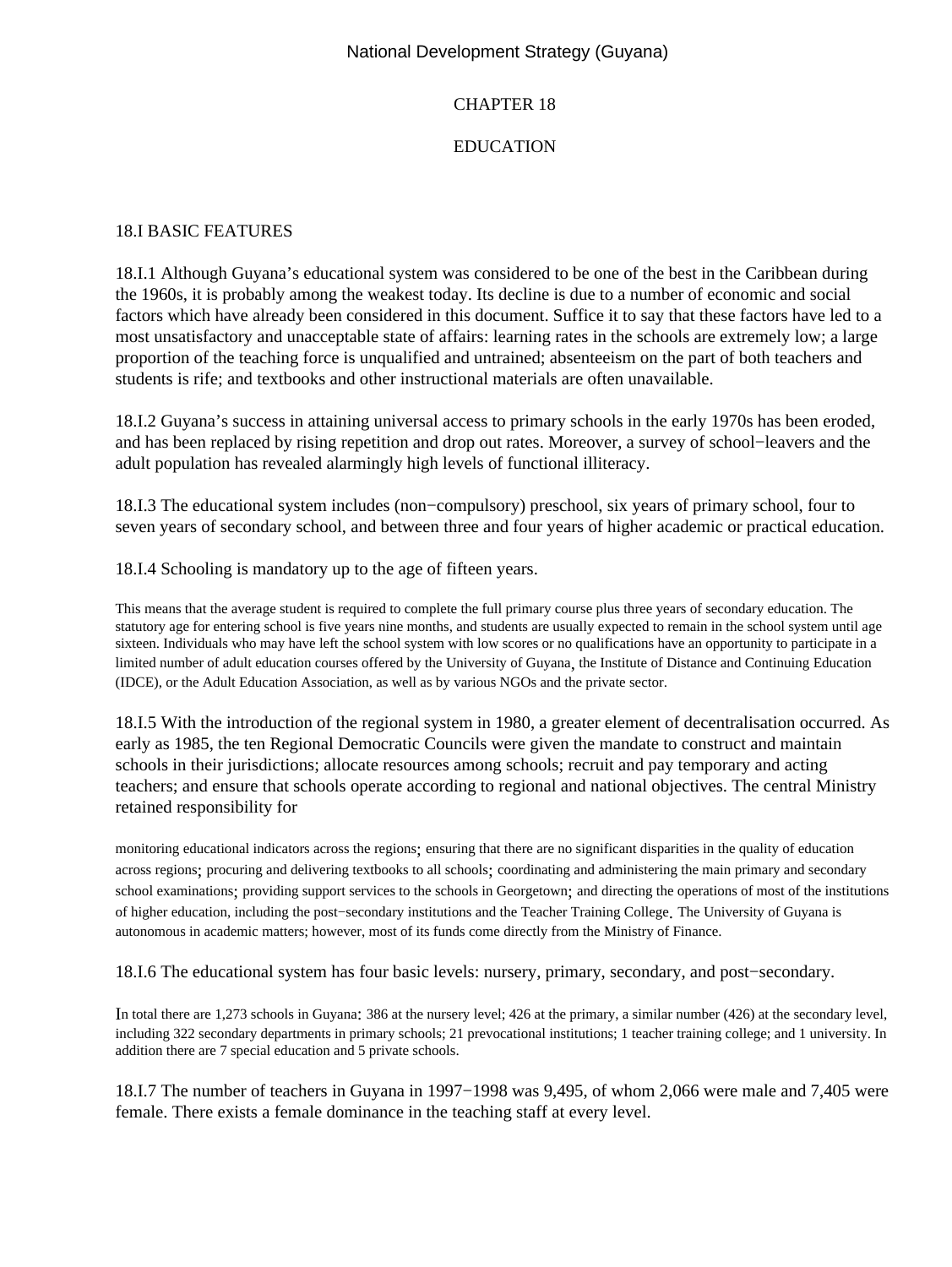18.I.8 Nursery education is available to children who are 3 years 9 months by the end of the first term of the school year. Pupils spend two years in a programme designed to develop their social, intellectual and psychomotor skills through activities that are based mostly on child development rather than on subject matter disciplines.

18.I.9 The programme is delivered in discrete nursery schools and also in primary schools that carry nursery classes. Of the 1,978 nursery level teachers in the system in 1997/98 only 54 were graduates, and only 668 were trained.

18.I.10 Primary education, which is compulsory and of six years' duration, is aimed at providing basic literacy and numeracy skills. The official age of entry is 5 years 9 months by December 31 of the year of admission. Net enrolment is about 98 percent. Attendance rates have been improving, but there is still great variation among regions.

18.I.11 In the 1997 − 98 academic year there were 418 discrete primary schools and eight primary classes in the public system. There were also five privately−run primary schools. Pupil/teacher ratios range from 21:1 to 33:1. The ratio of students to trained teachers is less satisfactory, ranging from 41:1 to 186:1. There has been a steady decline in the percentage of trained teachers: while in 1985/86 trained teachers comprised 77 percent of the teaching population, by 1997/98 the percentage had dropped to about 50 percent. The shortage of trained teachers is more pronounced in the hinterland areas where over 60 percent of the teachers is untrained.

18.I.12 There are two secondary education programmes: a four−year programme which is offered in the Secondary department of Primary (All−Age) Schools and discrete Community High Schools. This programme offers a mix of academic and pre−vocational skills with a strong bias towards the pre−vocational skills, especially in the final year; and a five−year programme which is done in General Secondary Schools and prepares students to write the Caribbean Examinations Council (CXC) examination and/or the General Certificate of Education (GCE) examination ordinary level at the end of five years. This programme is more academically−oriented. Students who perform well at these examinations have an opportunity to pursue studies for the GCE Advanced Level ('A' Level) Examinations or Caribbean Advanced Proficiency Examinations (CAPE).

18.I.13 About fifty−five percent of the teachers at this level is professionally trained. This represents a ten percent reduction in the proportion of trained teachers since 1986.

18.I.14 In view of the need to improve the quality, relevance, equity and efficiency of education, preliminary work began on a Secondary School Reform Project in 1995 with funds from the World Bank. Under this project, twelve pilot schools (one Senior Secondary School, one General Secondary School, seven Community High Schools, and three All−Age schools) are being used as the testing ground for the reform.

18.I.15 Post−secondary education is provided by the University of Guyana, the Cyril Potter College of Education; technical and vocational education and training institutes; and private sector institutions.

18.I.16 **The University of Guyana offers courses leading to first degrees in all Faculties, i.e., Agriculture, Arts, Education, Health Sciences, Natural Sciences, Social Sciences and Technology. Undergraduate diploma and certificate courses are also conducted in all Faculties. In addition, associate degrees are provided in the Faculty of Health Sciences. There are Graduate Diploma programmes in Education Development Studies and International Studies. Programmes leading to the Master's degree are given in Guyanese History, English, Social Sciences, Natural Sciences and Education.**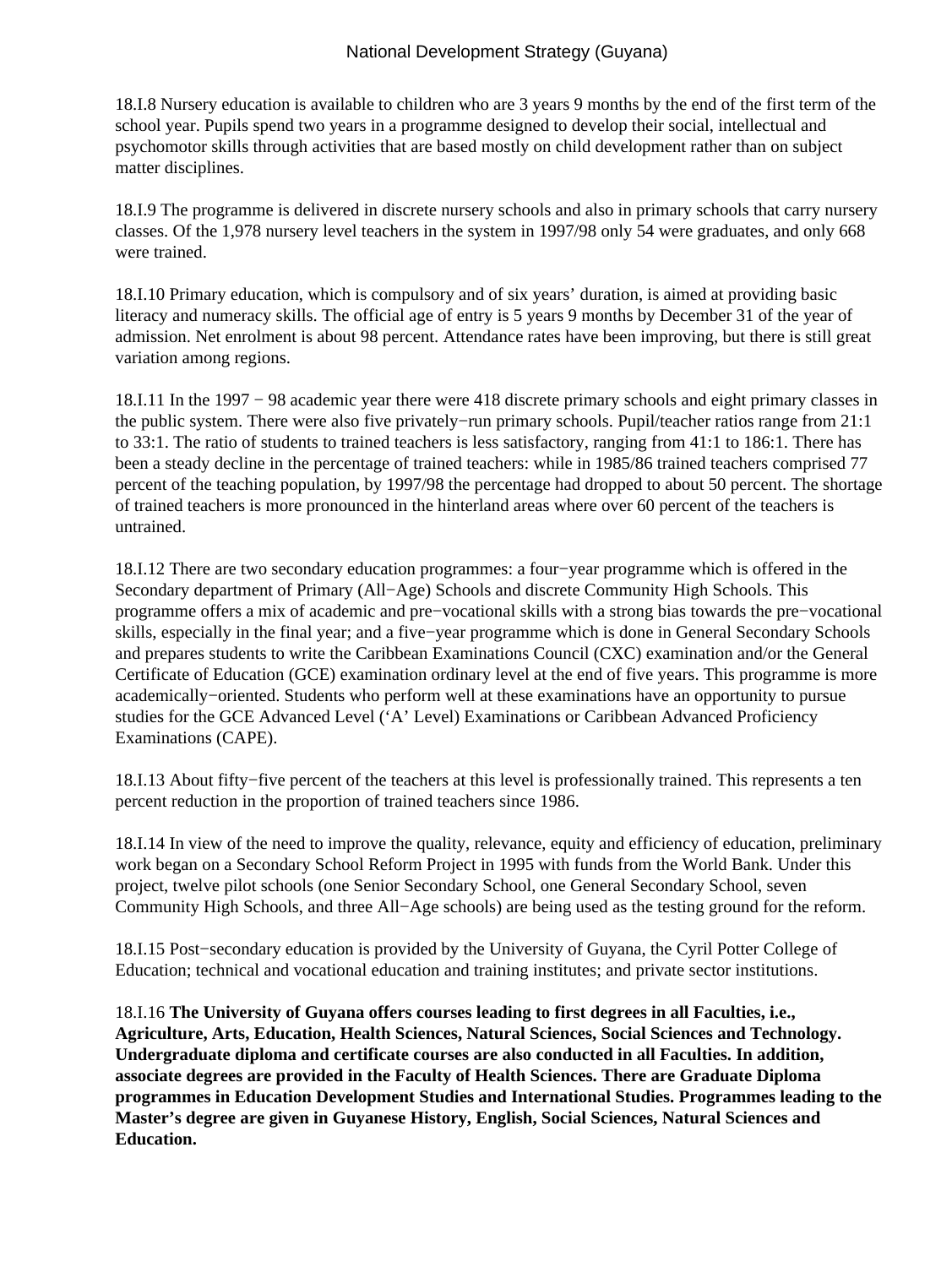18.I.17 The Teacher Training Programme at the Cyril Potter College falls into two categories: (i) in−service training for teachers already in the service; and (ii) pre−service training for individuals intending to make teaching a career.

18.I.18 A network of technical and vocational education and training institutions offers a wide range of training programmes. These institutions include: the Government Technical Institute; the New Amsterdam Technical Institute; the Linden Technical Institute; the Guyana Industrial Training Centre; the Carnegie School of Home Economics; and the Guyana School of Agriculture.

18.I.19 Other institutions including the Board of Industrial Training, the Private Aircraft Owners Association; the Guyana Sugar Company, the two government−owned bauxite companies, the Light and Power Company, and the Guyana National Engineering Corporation contribute meaningfully to education.

18.I.20 Over the last decade there has been a proliferation of private schools in computing, accountancy and business, electronics and mechanics.

18.I.21 During the last decade what can be described as a parallel system has developed alongside the formal Ministry−controlled system of education. Both because of its nature and because no serious analysis of it has yet been done, there are few, if any, quantifiable data available. An out−of−school education system has also developed in response to the perceived shortcomings of the educational system.

18.I.22 Many Non−Governmental Organisations (NGOs) including various churches, parent associations, community groups, and firms, are involved in education. In addition, the international donor community has long recognised the need to strengthen Guyana's educational system and provides support in numerous ways.

### 18.II ISSUES AND CONSTRAINTS

#### 18.II.1 Sector−wide Issues

#### Financing of Education

18.II.1.1 The enviable reputation established by Guyana in the 1960s as having one of the best educational systems in the Caribbean was based on a combination of factors, among which were a system of private and public schools and the payment of tuition fees. However, fees were abolished in 1976 for all levels of education, when all schools were brought under State control. Perhaps not surprisingly, the Government soon found it difficult to meet growing public expectations for full access to education of a high quality. Moreover, this inability to maintain standards was exacerbated by the oil crises which occurred soon after, and the consequential further decline of the economy. Declining financial allocations from the State since then have adversely affected both the quality of education in Guyana, and citizens' access to it.

18.II.1.2 In the period 1989 to 1992 Guyana's expenditure on education was only 5.5 percent of its total revenue. This compared unfavourably with almost all the countries in the world. By 1998 the rate had improved to 12.9 percent. It was still, however, far short of norms for the hemisphere and the world. Two of the most grievous consequences of this allocation level are low teachers' salaries and a shortage of funds to improve physical plant and to supply materials.

#### Balance Between Different Levels of Education

18.II.1.3 It is generally acknowledged that the returns to a nation are greatest from investments in primary education. Yet available data demonstrate that in Guyana the level of public expenditure at the primary level is still relatively low. **There is a need for national commitment, as a matter of fundamental urgency to**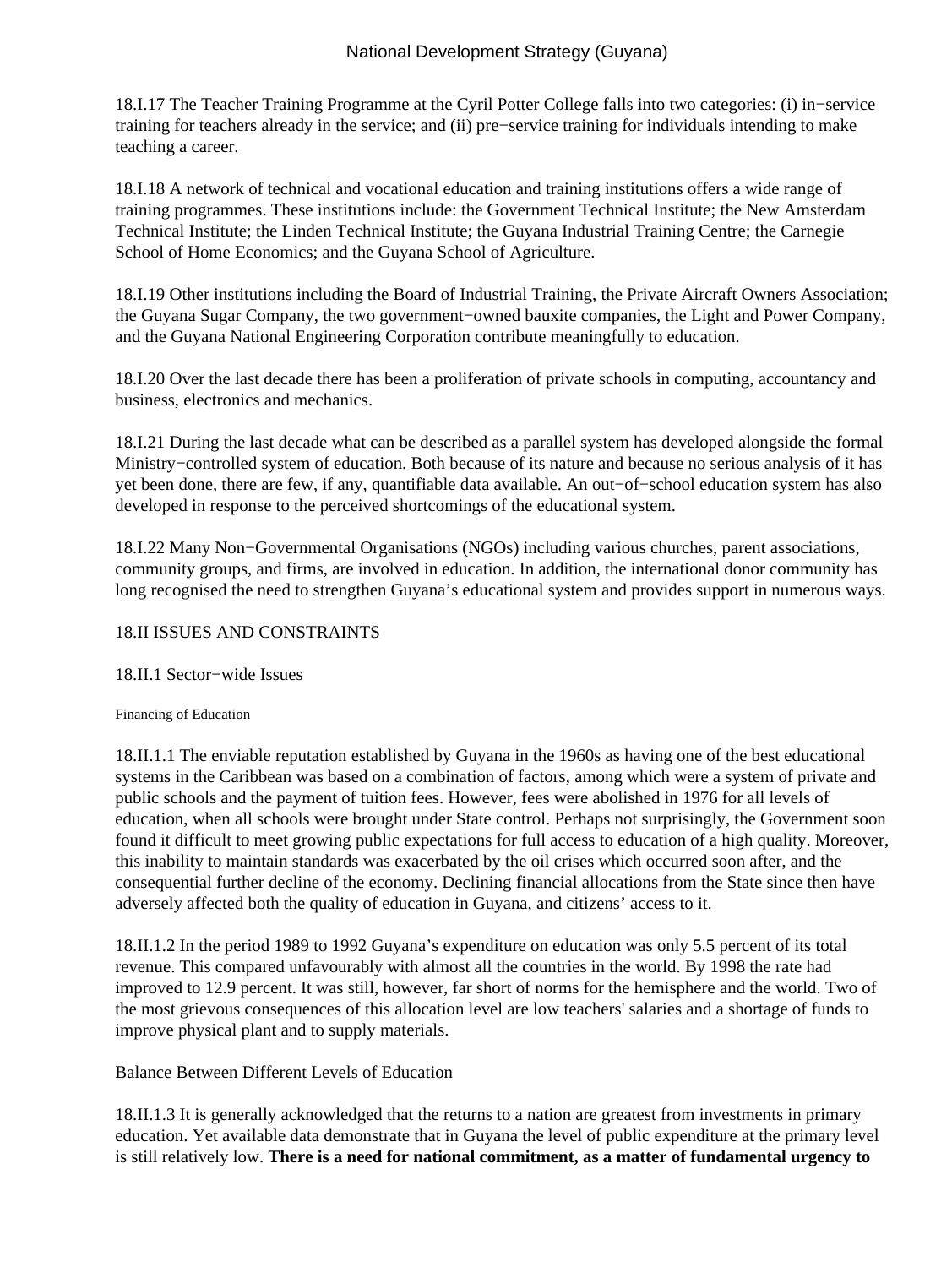**basic education and re−education, both in the rural and hinterland regions and in the capital city and its environs. Primary education, the platform for all future learning, where the fundamentals of the basics are learned, must be given the priority it deserves.**

Inequities in Spending on and Access to Education

18.II.1.4 Recent patterns in educational spending show a distinct bias in favour of the students who are academically more advanced, many of whom come from families who might be capable of defraying part of the cost of their children's education. **This phenomenon is part of a larger syndrome in which educational expenditure does not seem to contain any element of targeting. It must be recognised that the provision of free education amounts to a fiscal subsidy, and that the targeting of such subsidies to the most needy students would enable the existing levels of funding to be more effectively utilised for raising the quality of education.**

18.II.1.5 An inequitable pattern*,* which is directly linked to the issue of teachers' salaries*,* is emerging, where families who are able to afford the cost of private tutoring increasingly take recourse to that option. Families of the lower−income strata are unable to provide this benefit, and so their children become educationally disadvantaged. The allocation of funds to all schools should be based on a more rational and equitable basis, having regard to programme, location, etc.

#### Gender Sensitivity

18.II.1.6 Gender imbalances are present at all levels of education in Guyana. For example, few female students specialise in the areas of science and technology, despite the fact that boys and girls are required to be involved in all subject areas up to Form 3 (Grade 9). In addition, the large drop−out rate of male students could be related to the fact that there are relatively few male role models in the profession, a situation which may be linked to low salary levels.

#### Administration of Education

18.II.1.7 The programmes that are implemented by the Regional Administration sometimes deviate significantly from the plans and programme of activities initially established by the Ministry of Education, in conjunction with the Regional Education Department. This is caused, in large part, by the inadequacy of the structural relationships among the Central Ministry, the Regional Education Department, and Regional Democratic Councils. As a result the educational system appears to be incapable of dealing effectively with the recent surges of capital and technical assistance inflows from bilateral and multilateral agencies. In addition, planning at the regional level currently does not always include officials serving in their respective communities.

#### Quality of Education

18.II.1.8 The overriding objective of the entire educational sector is to enhance the quality of education, i.e., improve the process by which children and youth learn. Attaining this objective will require an array of measures, ranging from improvements in the salaries**,** academic and technical qualifications and training of teachers, to curricular changes and improvements in physical plant, and to the promotion of greater community involvement in schools.

#### Social Infrastructure

18.II.1.9 **The collapse of social infrastructure − pride in community, social values and graces, civility − has made the teaching environment more difficult***.*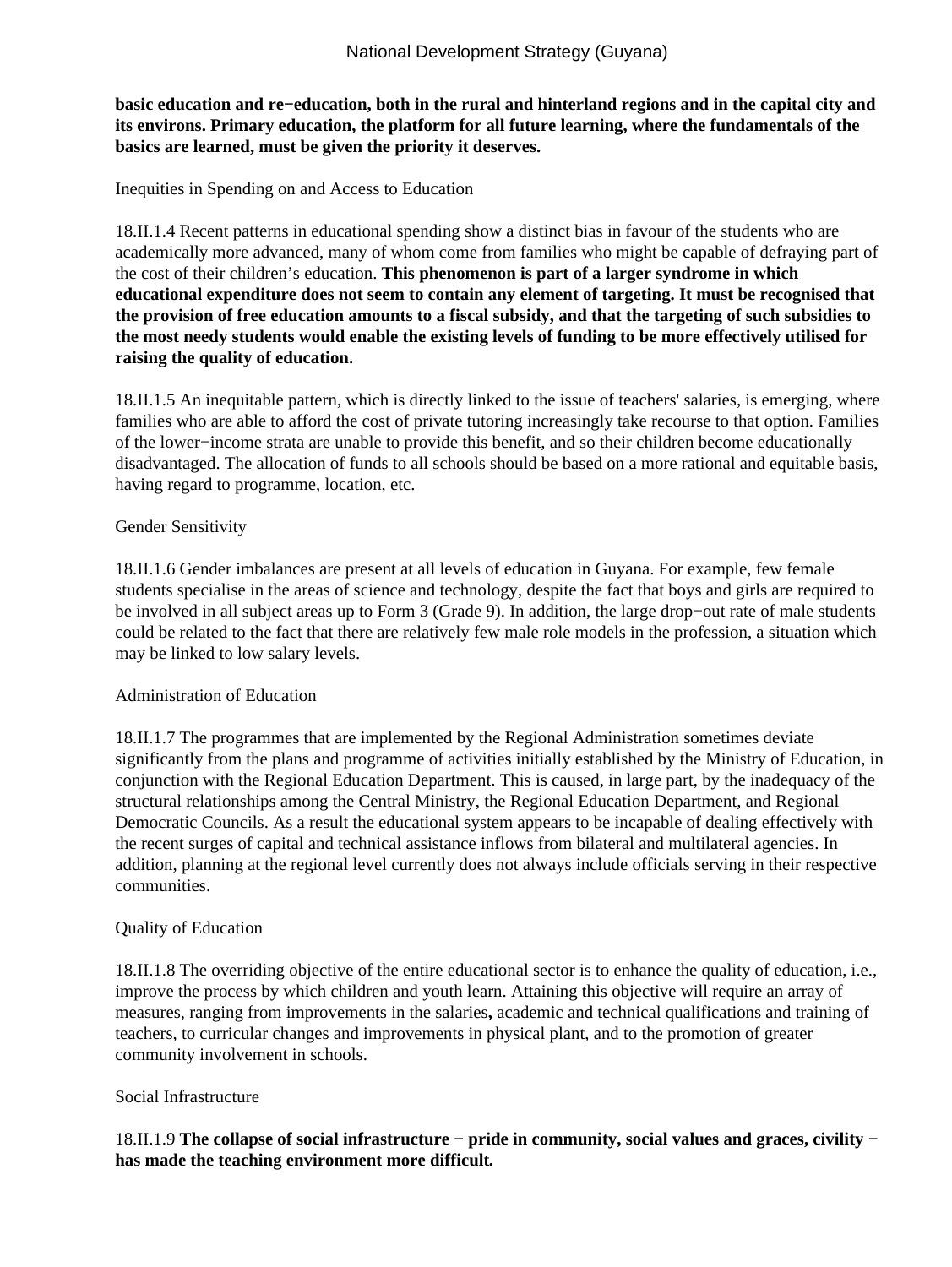#### Current Levels of Literacy

18.II.1.10 **There is a literacy problem in Guyana. Indeed it is estimated that there is a 21 percent rate of absolute literacy in Guyana, and an overall functional literacy rate that is just over 50 percent. This state of affairs is due in part to weaknesses in the education system and in part to the absence of a culture of literacy in many home environments. As a result of this constraint many students graduate with low levels of literacy and have little or no opportunity of developing into functionally literate citizens.**

### 18.II.2 **Issues Specific to Levels of Education**

#### Pre−school Child Care

18.II.2.1 The demand for day care and play school facilities in terms of formal requests has risen significantly, particularly in Georgetown, but also in other urban centres. While the problem may not be as acute in the rural areas, hard data on which to base any type of planning of facilities are difficult to acquire.

18.II.2.2 The provision of day care and play school facilities is not within the competence of the Ministry of Education. However, there is a logical link between the day care and the play school systems on one hand, and the formal schooling system on the other, particularly at the entry level of nursery education. Given this nexus, all concerned stand to gain by at least exchanging views and reaching broad agreements on the relationships between the two, in order to ease the transition from one stage to the other and to enhance the level of comfort of the new entrants into the schooling system.

#### Nursery Level Education

18.II.2.3 The two−year programme at the nursery level is designed to provide young children with a learning environment that will facilitate their physical, social, emotional, and intellectual development, as well as the development of basic skills and desirable attitudes to learning. However, the majority of Guyanese children speak home languages that are different from the official language of the country and, unless this fact is recognised, the literacy and language problems which characterise our school−age children at present, will continue.

18.II.2.4 Overcrowding exists, especially in Georgetown schools, due to parents' requests that children be placed in schools near to their place of work rather than home, and due to parents' perception that some nursery schools are linked to "good" primary schools.

18.II.2.5 The Government's school feeding programme, supported by the World Food Programme, is not fully accessed, particularly in areas where nutritional deficiency is more pronounced. Forty percent of the children in this category have no access to vital supplements. The percentage is as high as 60 in the riverain and hinterland areas.

#### Primary Level Education

18.II.2.6 **The schools with successful track records are experiencing growing overcrowding, while the ones with poor records are underpopulated. This has created gross imbalances in the demand and supply of educational facilities.**

18.II.2.7 **Because of the pivotal role of primary education in regard to eventual access to higher education, and subsequently to the job market, access to quality primary and basic education has been identified as critical to poor families, indigenous peoples, and marginal workers. As noted above, State**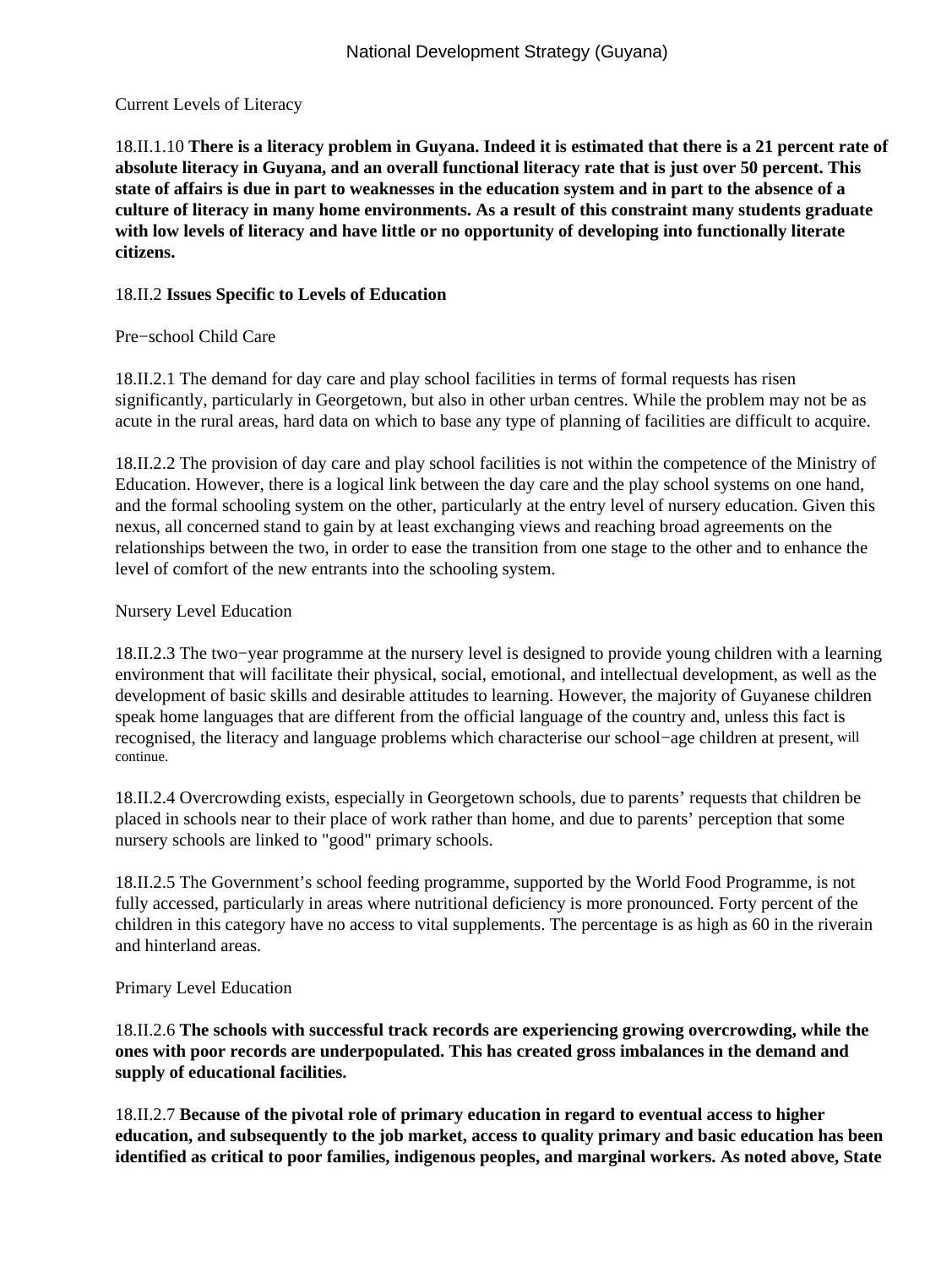# **funding for education has failed in the past to reflect the priority of primary education.**

18.II.2.8 The wide ranging differences in the interpretation and delivery of the curriculum offered at various primary schools throughout the system is a source of much concern.

18.II.2.9 Other basic concerns at this level are the need for teachers to spend more quality time in the classroom*,* the need to promote more faithful attendance by pupils, the need for improved provision of instructional materials, the need to improve facilities, and the need for greater parental and community involvement in the schools.

18.II.2.10 Teachers, and especially head teachers, need professional training in administration and in managing the relationship between school and community.

# Secondary Level Education

18.II.2.11 **About 50 percent of the nation's eleven year olds are directed into schools which have programmes of shorter duration than the standard, and teachers who are generally under−qualified and untrained. Moreover, they often occupy derelict and badly−designed buildings and are required to learn in a depressed environment. In this respect, a strategic concern that merits review is the present structure under which a child's educational fate is virtually sealed at the end of primary school, when the examination results determine whether his or her future track will be academic or vocational. Given that there are "late bloomers" in any system, the present structure may be shunting aside potential academic talent.**

18.II.2.12 A growing number of students, especially boys in the secondary department of the primary programme and the CHS, are dropping out before grade 9 (before the completion of basic education).

18.II.2.13 The secondary school curriculum and the general teaching methodology are driven by the examination process and not by an overriding concern to stimulate and encourage critical thinking and optimise assimilation of material. As a consequence, the evaluation mechanism which monitors the reliability and consistency of the teaching−learning process is deficient.

18.II.2.14 **The persistent shortage of secondary school teachers has created a situation where about half of the secondary school teaching staff is employed on a part−time basis. Although salaries were recently increased, conditions of service remain uncompetitive with respect to the packages offered by the local private sector and in overseas markets. The net result is an increase in extra lessons throughout Guyana. This in turn leads to limited participation of pupils in both co− and extra−curricular activities despite sporadic attempts by the management of schools to organize and structure such activities on a regular basis.**

18.II.2.15 **The core curriculum, in these days of globalisation and informatics, fails to provide students with basic computer literacy and foreign language competence. The attempts to correct this are as yet too feeble.**

18.II.2.16 Secondary, like primary schools, need greater parental and community involvement, rehabilitation of facilities, and better instructional materials.

Training of Teachers and Inspecting of Schools

18.II.2.17 **The lack of adequate numbers of suitably qualified applicants has caused the Cyril Potter College of Education (CPCE) and the Faculty of Education to lower their entry requirements for**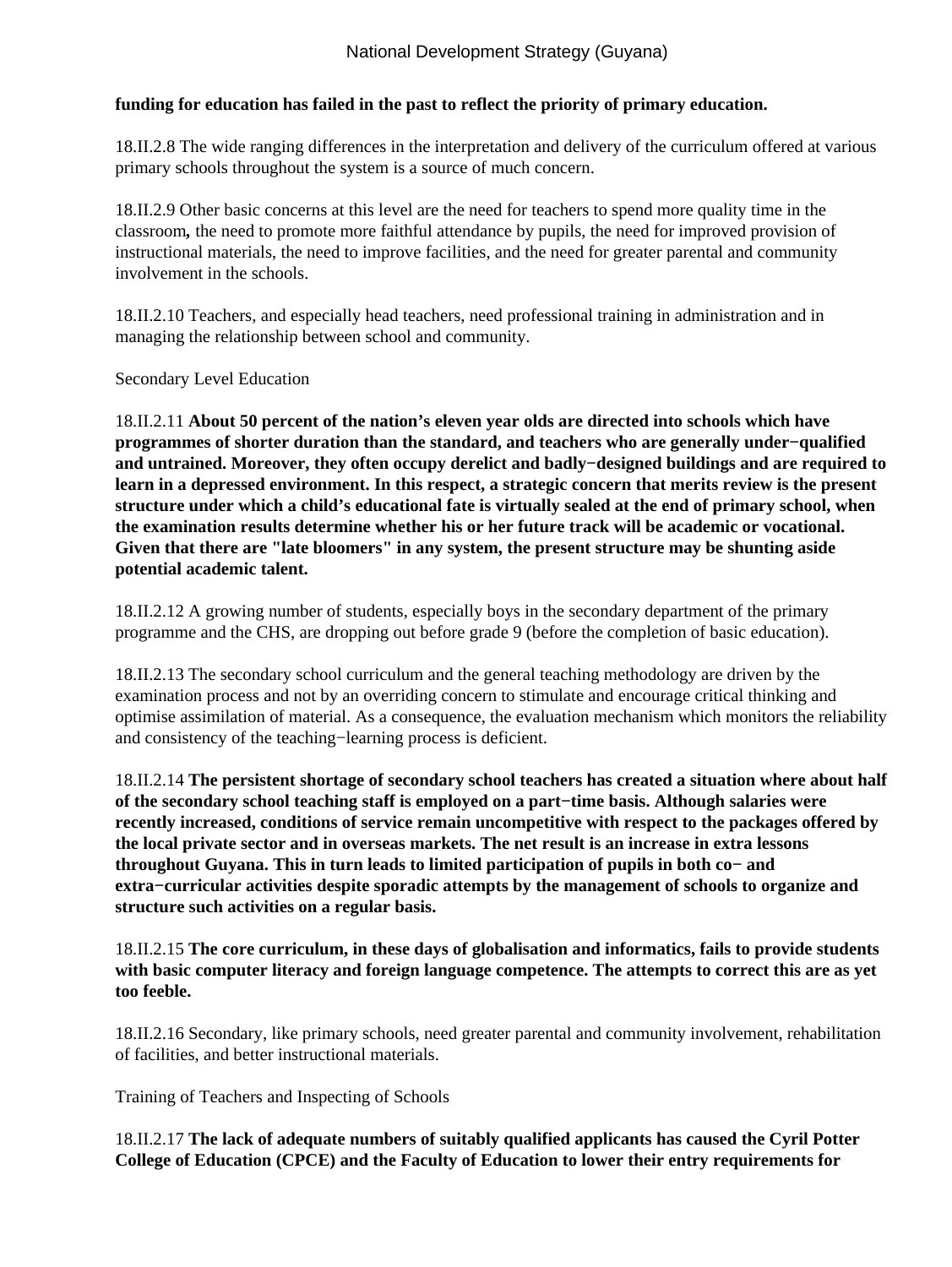**persons seeking to be trained as teachers. The high demand for graduates from these institutions has often permitted graduates to be recruited to teach at higher levels in the system than those for which they were trained. Two other major difficulties are the recruiting of suitably experienced lecturers to train the teachers and the inability of the current staff to properly assess the practical aspects of the training.**

18.II.2.18 Inspection is done at all levels: nursery, primary and secondary, on an average of only once every three years. This is as a consequence of the shortage of staff, the non−existence of necessary amenities such as computers and the scarcity of transportation facilities.

#### University Education

18.II.2.19 **Tertiary institutions in most parts of the world which are developed, or are successfully developing, generally enjoy a level of autonomy which frees them from political and extraneous influences that would jeopardize or impair their ability to accomplish their mission. There are clear indications that the University of Guyana does not enjoy this level of autonomy. Heavy reliance on Government funding, and the uncertainty of the level of funding have undermined the ability of the University to operate as an autonomous tertiary institution.**

18.II.2.20 **The University of Guyana is not performing to its full potential because of a number of factors: these include undue interference in its management, many years of inattention to the physical plant; a number of minimally qualified lecturers; a lack of basic equipment; and inadequate facilities and low salaries.**

#### 18.II.2.21 **Most importantly the University has failed to keep pace with the development of technology.**

18.II.2.22 Low standards of intake adversely affect the University's performance, as some of its limited resources are being used to deliver remedial courses to bring students up to entry level requirements*.*

18.II.2.23 The University needs to mobilise more funds and improve its capacity for financial management. It must strive to increase its cost effectiveness.

18.II.2.24 **The University's records highlight a strong student bias to enroll in the social sciences and the arts, and to avoid technology and natural sciences. This bias may also be a reflection of the state of education at the primary and secondary levels. Given the current demand for engineers and technicians, it is critical that the enrollment in these latter areas be increased either directly at the University or indirectly in special contractual arrangements.**

Technical and Vocational Education and Training (TVET)

18.II.2.25 **Technical education in Guyana appears to be delivered haphazardly, and to be without a vision or a grand design. It is poorly financed and managed; the linkages between those who deliver TVET and the private sector which absorbs the graduates are tenuous; and the basic training of the students is often inadequate.**

18.II.2.26 A few industries provide their own training programmes, but they are primarily for a narrow range of skills.

18.II.2.27 A survey of existing TVET institutions ought to be speedily made, and a system developed to use their combined facilities in a more rational manner. There is a dearth of female students entering the field of technical education. The reason for this state of affairs ought to be identified and rectified.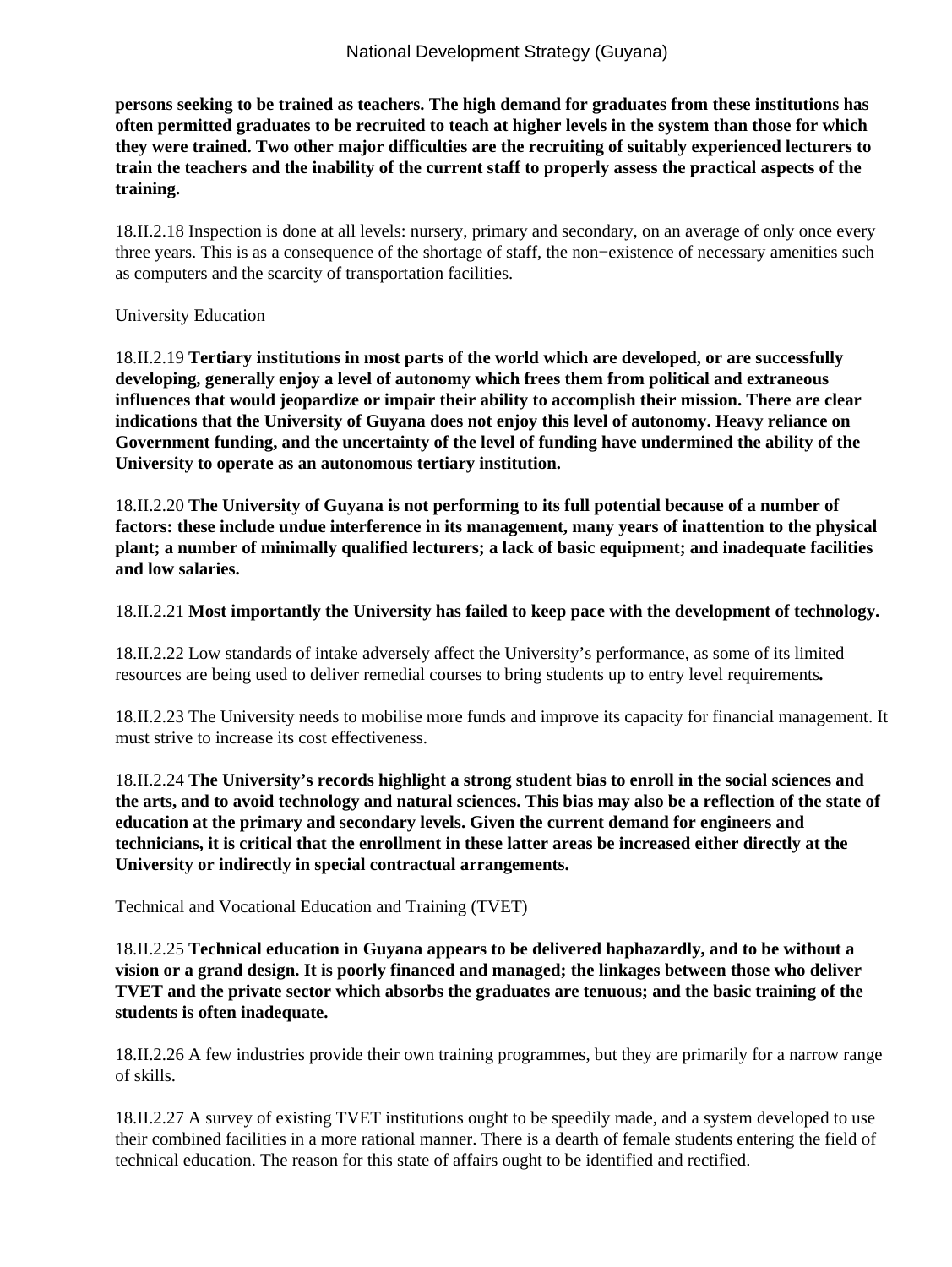Special Needs Education

18.II.2.28 The term "special needs" is used to refer to slow learners and children with emotional and physical learning disabilities, as well as the gifted. There are very few schools in Guyana which are dedicated to children with special needs: David Rose's, Saint Barnabas, and the Sophia Special Schools. Four other schools have a classroom dedicated to children with special needs: Saint Rose's High School for the blind; South Ruimveldt Park Primary School for the hearing impaired; Diamond Primary School for multiple disabilities; and the New Amsterdam Primary School also for the blind. These facilities are meant to respond to all levels of children with disabilities. None is adequately staffed and equipped.

18.II.2.29 Considering the limited available resources, it could be presumed that most special needs children are either in regular schools or at home, and that their special educational needs are left unmet.

Adult Literacy Programmes

18.II.2.30 Many adults in Guyana are illiterate, or at least not functionally literate. However, there has not been enough emphasis on adult literacy campaigns.

18.II.3 Constraints

General Constraints

# 18.II.3.1 **In spite of an upward trend in recent years, budgetary allocations to education are still far from adequate.**

18.II.3.2 Teachers' salaries are in general too low to attract and retain the most qualified staff.

18.II.3.3 There is an insufficiency of instructional equipment and material.

18.II.3.4 Physical conditions have deteriorated.

18.II.3.5 **The levels of training for many teachers are inadequate, especially in the hinterland regions.**

18.II.3.6 **Many teachers are not academically qualified for the levels or subjects they teach.**

#### 18.II.3.7 **The relative lack of amenities in many hinterland areas makes it more difficult to recruit teachers for those areas.**

18.II.3.8 There has not been a strong tradition of involvement in the schools by parents and communities, although there has been an increasing trend in this regard. Experience worldwide has shown that such involvement tends to raise the quality of instruction, reduce student absenteeism, improve the condition of physical plant, and assist in identifying supplementary sources of financing for schools.

18.II.3.9 Men are underrepresented in the teaching profession; hence there is a relative lack of role models for boys.

18.II.3.10 Constraints Specific to Levels of Schooling and Functions

18.II.3.11 In addition to these general constraints, there are several additional constraints which are specific to each level. They are as follows: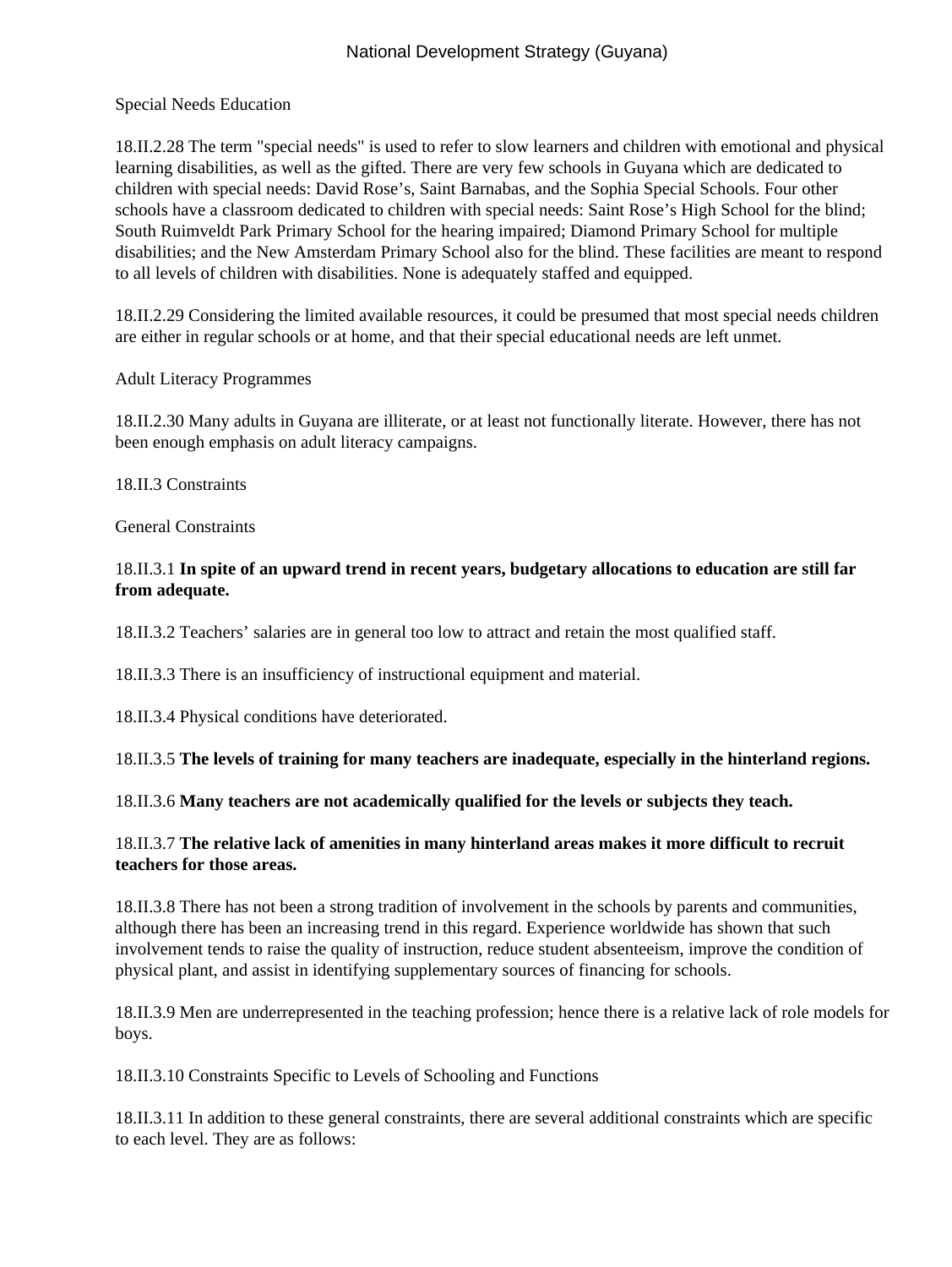- a. In the *administration* of education:
	- Shortage of skilled manpower
	- Poor conditions of service
	- Inadequate central and regional interface
	- Poor communication facilities
	- Inadequate data to monitor budgets, enrolment, and school and teacher performance
	- Poor regional department/school interface
- b. In *Nursery Level* education:
	- There is persistent failure on the part of some teachers and many parents to present the curriculum in a subject−centred mode.
	- The lack of data on the demand for nursery schools, by region, is a major constraint to the planning and development of additional facilities.
- c. In *Primary* Education:
	- Many teachers have no curriculum guide to follow, while others only have limited access to these basic support documents.
	- **The curriculum is dominated by the drive to prepare the students for the SSEE.**
	- In many instances, educational programmes are not articulated to facilitate smooth transitions from one level to the other.
	- Not enough teaching is being done in most classrooms due to lack of discipline and frequent absences by teachers, while some teachers are overloaded with non−teaching work.
	- **Funding at this level is exceptionally low, well below that of other Caribbean countries on a per−pupil basis.**
- d. In *Secondary* Education:
	- Absence of instructional supervision for teaching staff and relatively poor quality in the administration of the system.
	- Inadequacy of structural and regular staff development programmes for both teaching staff and regional supervisory officers.
	- **Poor physical conditions of many schools. A persistent shortage of equipment (science, audiovisual, technical, and sports), textbooks, library books, and teaching aids, especially in the CHS and the secondary departments of primary schools.**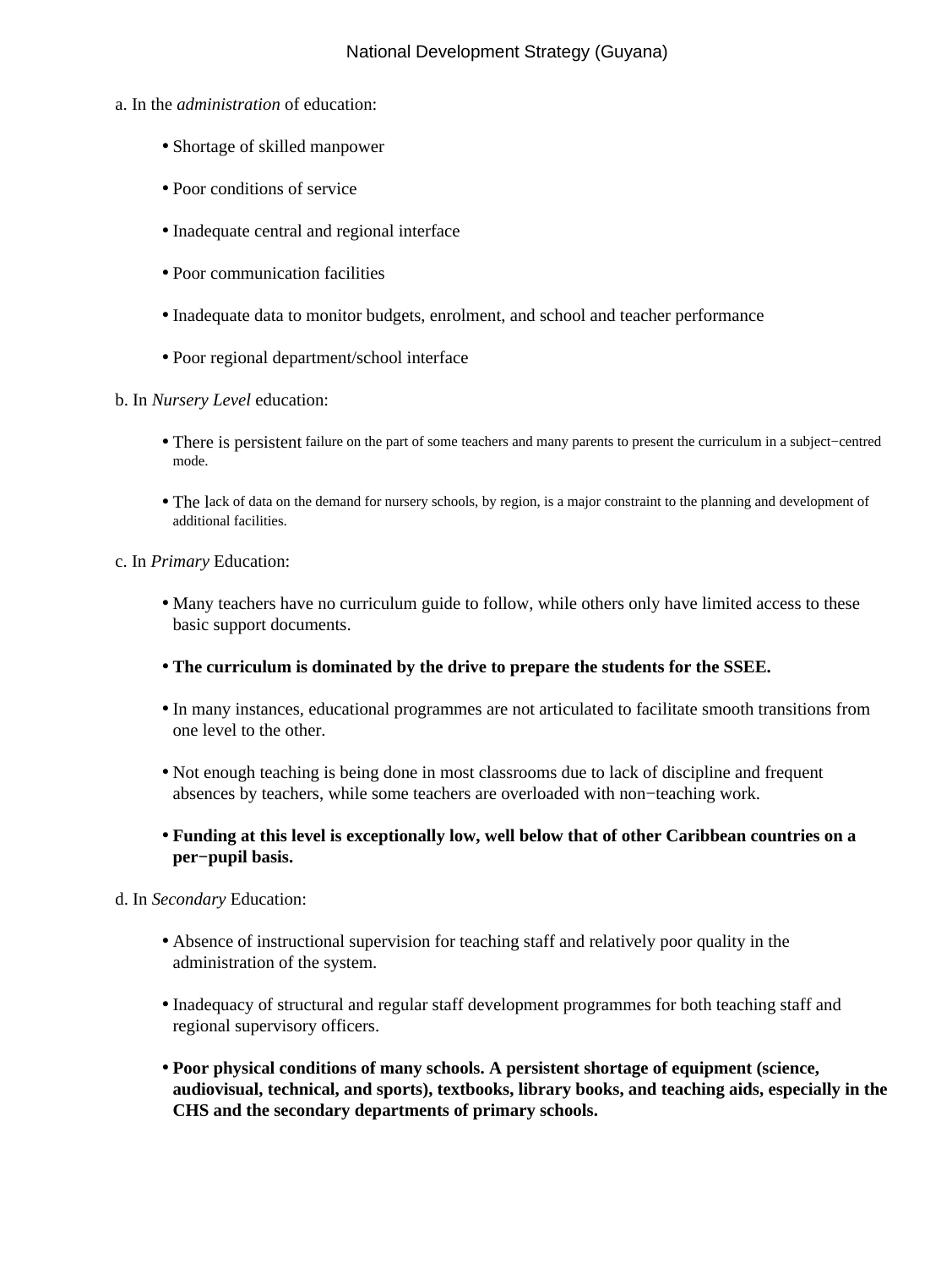- **The funding of CXC examinations and President's College places a heavy burden on general education funds.**
- e. In *teacher* training:
	- Unacceptable standards in the quantity and quality of staff.
	- Shortage of full−time staff at CPCE and at the in−service centres.
	- Poor conditions of service (including salaries) for teacher educators, and a shortage of trained teacher educators.
	- **Inadequate focus on the impact of sensitive issues on the development of children.**
	- Lack of effective coordination of effort among CPCE, NCERD, the Education Faculty of the University of Guyana, and IDCE in the preparation of teachers for the educational system.
	- Absence of continuous evaluation of teacher training programmes.

#### f. At the *University* of Guyana:

- **Student−teacher ratios that are very low in some faculties, raising the unit costs of instruction.**
- **Inadequate qualifications and experience of a not insignificant number of teachers.**
- Unattractive salaries. Many lecturers are forced to pursue outside opportunities at the expense of their students, and relevant research.
- Weak capacity in financial management in the University's administration.
- A decline in the quality of the first−year students entering the University over the last decade.
- g. In *technical, vocational education and training:*
	- **Insufficient volume of TVET in relation to the growing needs of industry and commerce.**
	- TVET curricula are not fully attuned to the requirements of employers.
	- **Lack of mechanisms for wider private sector participation in funding the costs of TVET and in sharing in the education and training process.**
	- Absence of continuous evaluation of TVET programmes.
- h. In *special needs education*:
	- Adequate provisions not being made in the existing schooling system for children with special needs.
	- Insufficient data on the total numbers, geographic distribution, school levels, and classification of special needs children.
	- Functionally illiterate out of school youth and adults not being adequately catered for.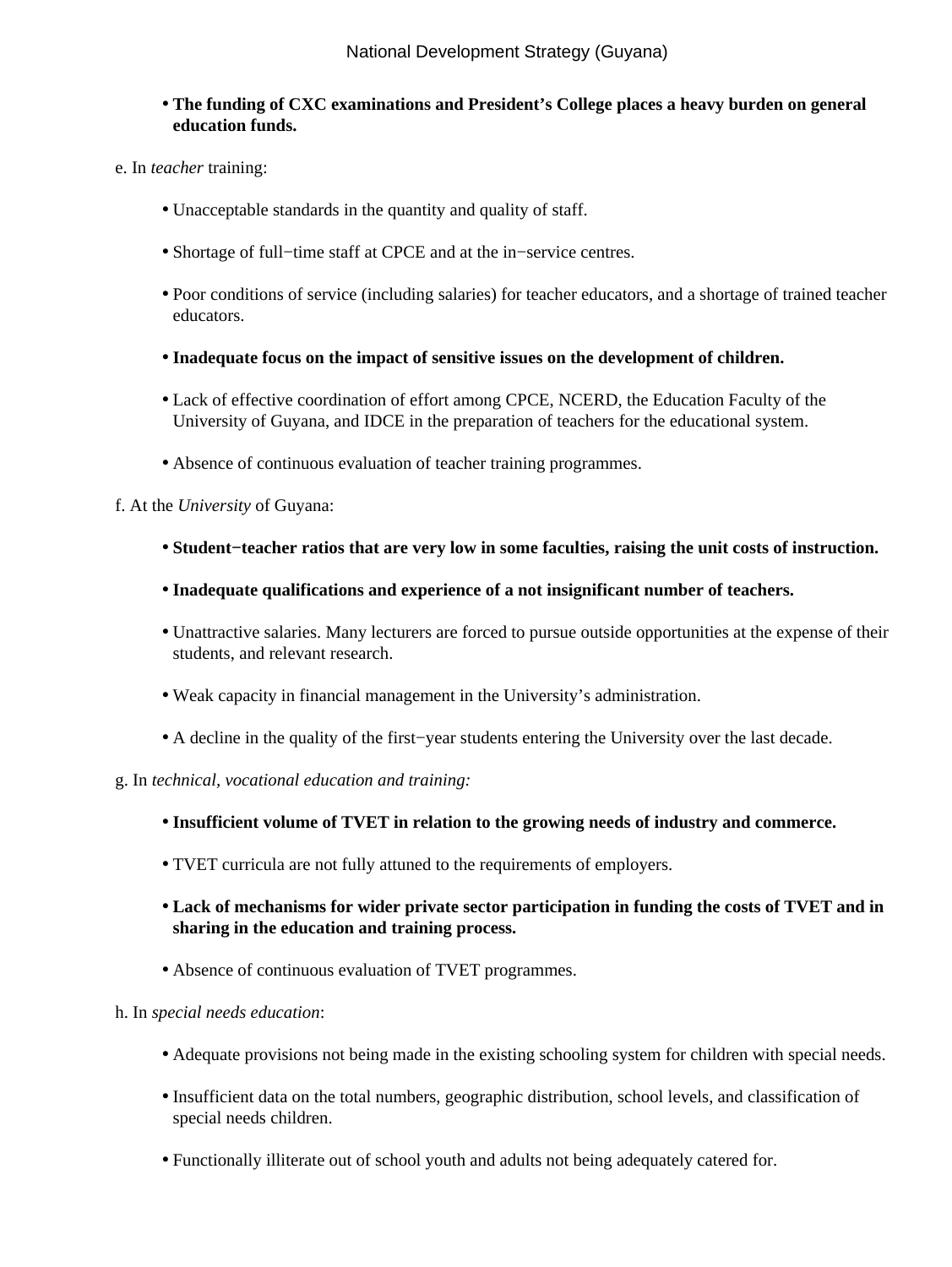- No coordination of efforts to provide a second chance for the large numbers of school youth and adults for whom functional illiteracy constitutes a special handicap.
- No coherence in programming that would lead to a national certificate of literacy. It is therefore difficult for these individuals to re−enter the learning stream.

#### 18.III SECTORAL OBJECTIVES

18.III.1 The three fundamental, all−embracing, objectives of the nation's educational system are:

- 1. raising levels of literacy and numeracy in the population;
- 2. improving the population's command of life skills; and
- 3. meeting the special educational needs of children who are physically or mentally challenged in one way or another.

18.III.2 To facilitate the achievement of these basic objectives in the context of the current issues and constraints affecting the educational system, the following broad operational 'objectives will be pursued.

- i. Increasing the relative importance accorded to primary education within the system.
- ii. Undertaking a remedial or recuperative campaign at the level of adult education, for all school leavers and other adults who have not attained sufficient levels of literacy.
- iii. Increasing student attendance.
- iv. Increasing the effectiveness of instruction at all levels in the system, per unit of resources expended.
- v. Mobilising greater amounts of financial resources for all levels and types of education.
- vi. Targeting the expenditures on basic education more effectively.
- vii. Maximising the results throughout the education system, from Kindergarten to University.
- viii. Increasing public awareness of the value of education and functional literacy.
- ix. Making the system more flexible in order to accommodate students who mature academically at different rates.
- **x. Reducing regional inequalities in education.**
- **Increasing the gender sensitivity of the system at all levels with regard to specific issues affecting both male xi. and female students.**
- **xii. Focussing more on scientific and technical education, computer literacy, and informatics.**

#### 18.IV THE STRATEGY

#### Financing of Education

18.IV.1 **The share of the national budget allocated to education will be raised continuously from the present level of approximately 14 percent to 20 percent by 2005, and will be sustained at or above that level for the rest of the decade.**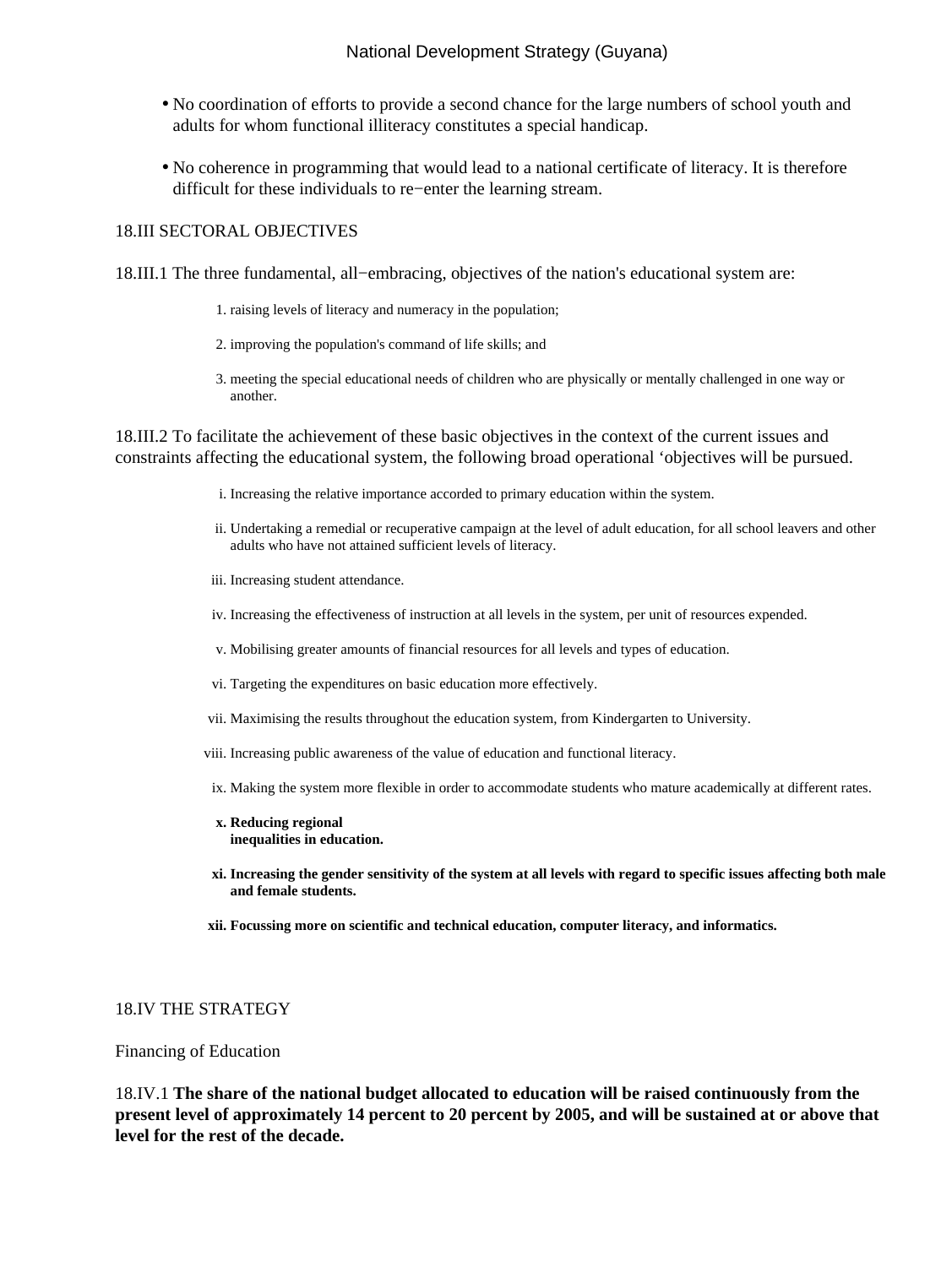### 18.IV.2 **All current administrative and legal barriers to the establishment of private schools will be removed.**

18.IV.3 Private schools will be required to comply with Ministry guidelines on curricula, teacher qualifications and safety standards of physical facilities. However, maximum freedom will be given to those schools in respect of staff management and promotion, the kinds of educational materials used, and other areas of operational decisions. Indeed, innovation will be encouraged in school administration. By permitting private schools to emerge and absorb part of the student population in a self−financing way, the resources available to the public system will yield higher levels of support per student.

18.IV.4 **Mechanisms for improving consultative processes with communities and target groups on cost−sharing activities, on the development of school financial plans and related topics, and for the involvement of community watchdog groups in the monitoring of the use of physical facilities to reduce repair costs will be expanded and made more systematic.**

18.IV.5 **Selected school administrative services, such as transport, catering, etc. that could be more competitively delivered commercially, will be contracted out.**

18.IV.6 **A modest basic fee that would contribute to books and materials, and school security and first aid services, will be established for primary and secondary schools. Mechanisms for parent involvement and consultations will, at the same time, be put in place. It must be recognised that, at present, most parents do pay for their children's education, through the purchase of materials that are not readily available and through extra−curricular lessons to compensate for the existing deficiencies of the system. This demonstrated willingness to pay needs to be channelled in directions that would help to strengthen the system. Every effort will be made to enhance partnerships between parents and schools. Mechanisms will be put in place to identify those families that should be exempted from paying fees.**

18.IV.7 **Examination subsidies for CXC and GCE, except for the poorest families, will be reduced significantly. The payment of even these reduced subsidies will be based on satisfactory performance by students at the national fourth form test.**

18.IV.8 **The restructuring of administration, enrolment and expenditure at President's College, which has already begun, will be continued. Attempts will be made to maintain standards and the capacity to deliver quality education. Other residential schools will be improved to bring them more in line with President's College.**

18.IV.9 **Aspects of the Secondary School Reform Project (SSRP) and the Primary Education Improvement Programme (PEIP) support the involvement of parents and other members of the community in the development of school improvement plans. Partnerships will be expanded and schools will be allowed to raise, by these and other mechanisms, supplementary funding without prejudicing their regular allotment from the Ministry of Education. In this way, schools will be given additional incentives to strengthen community alliances. The supplementary funding mobilised in this way will be used for purchasing additional equipment and materials, establishing programmes of teacher incentives, providing additional financial resources to special education, and establishing bursaries for students of low−income families.**

18.IV.10 **Modest charges for the after−school care of young children will be made. Care of this kind can become an activity that more than pays for itself, thus contributing to funding the central educational mission of the schools.**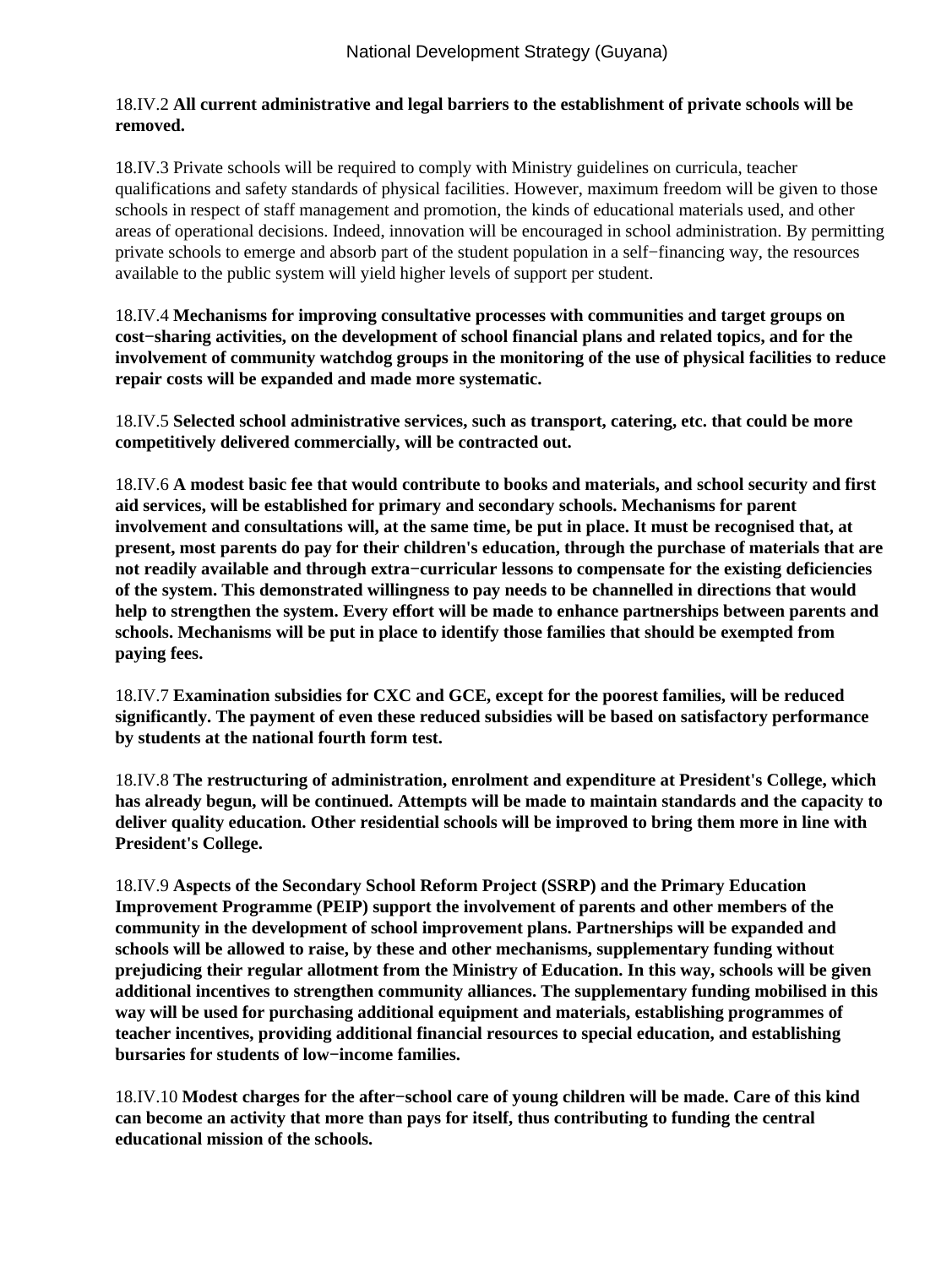## 18.IV.11 **The hiring−out of premises will be done during periods when they are not utilised for schooling.**

Targeting Educational Expenditure

18.IV.12 **The financing strategies which have just been outlined will also enable the better targeting of educational expenditure on needy students, so that in the end the subsidies implicit in this expenditure would go to those who most require them.**

18.IV.13 The variations in the amount of spending per student between regions with similar characteristics will be reduced.

Balance between Different Levels of Education

18.IV.14 Notwithstanding the emphasis that needs to be placed on primary education because of its fundamental place in the acquisition of basic education, it is also essential to realize the interdependence that necessarily exists among the various levels of the educational system. One level feeds the other both up and down the system. Today's unqualified or under−qualified teachers are the products of yesterday's classrooms. The nation cannot wait ten years to see improvement in the functional literacy levels of today's six−year−olds, while at the same time seeing its stock of functionally illiterate out−of−school youth and adults increase. **To break the cycle, emphasis will be placed on securing appropriate literacy and numeracy skills throughout the system. There will be an attack on illiteracy from multiple points. This will include the testing for literacy levels and the building in of remedial programmes well in advance of CXC examinations. This will be the premier priority for the first decade of the 21st century.**

18.IV.15 **Candidates for entry to UG and CPCE will be required to write admission tests in English Language, Mathematics and Social Studies with difficulty levels which are at least on par with an upgraded fifth form level; or successfully complete a remedial programme as a requirement for entry.**

18.IV.16 **To facilitate improved standards, students who enter these institutions will be required to demonstrate the ability to write cohesive prose compositions that are devoid of spelling and grammatical errors.**

Gender Sensitivity

18.IV.17 **Specific material on sensitivity with respect to gender will be included in the curricula for teacher training. In these courses, trainee teachers will be exposed to gender−free teaching skills and techniques.**

18.IV.18 A special commission will review the curricula of the system, and its teaching and learning materials, with respect to gender considerations, and appropriate revisions will be made.

18.IV.19 Monitoring tools and mechanisms will be developed by the Ministry of Education for following the treatment of gender issues in the school system, and for providing corresponding feedback to school administrators and teachers.

18.IV.20 **Special bursaries will be established to encourage girls to go into scientific and technical vocational fields and also to encourage boys to complete high school. Increased attention will be given to providing encouragement to males to stay in school and to develop intellectually. Positive role models will be used to help them discover the value of education.**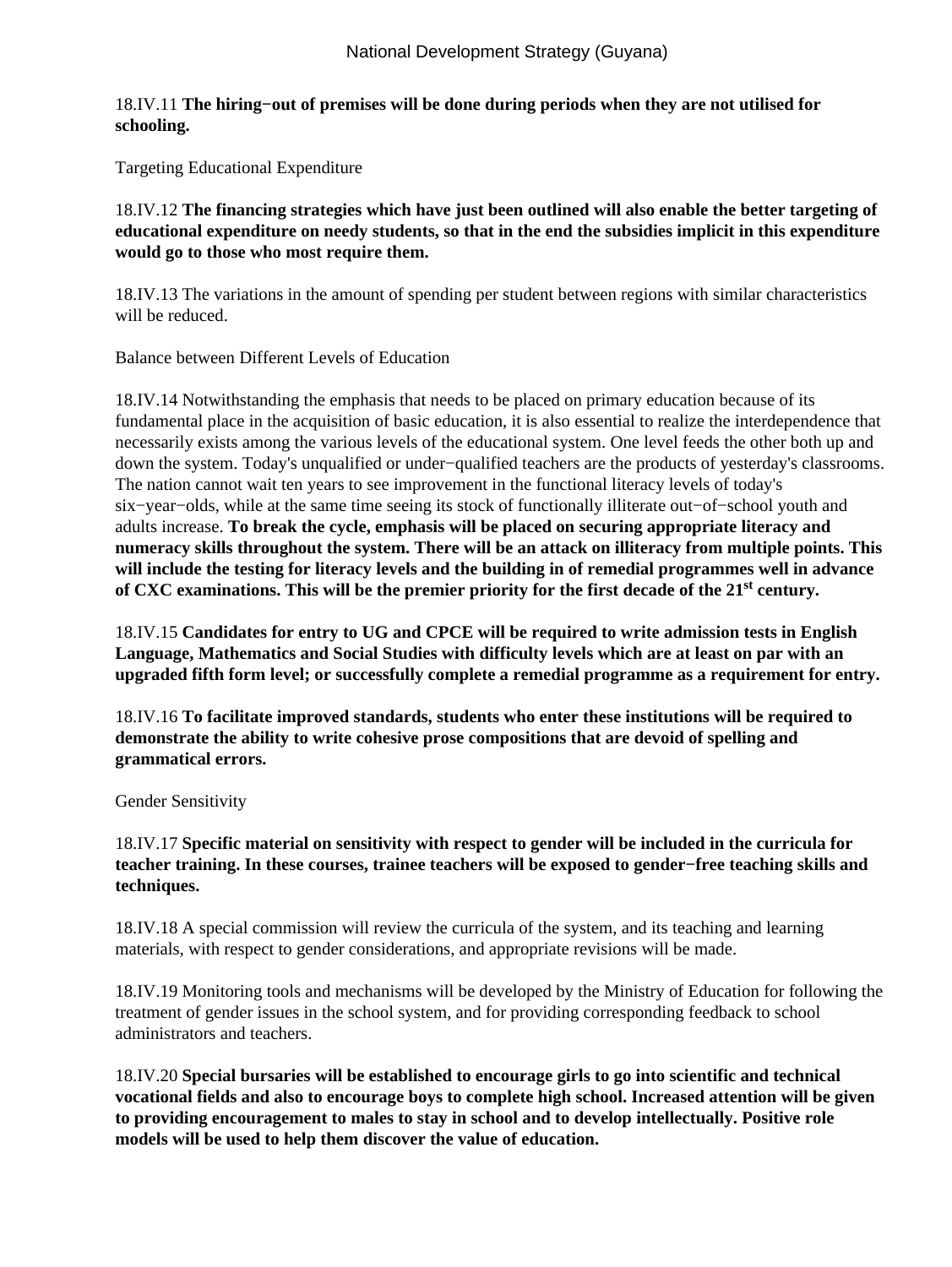### Administration of Education

18.IV.21 Improved baseline data, along with their computerisation, and systematic budgetary monitoring procedures will be developed and implemented.

18.IV.22 The relationships between and among the Central Ministry, the Regional Education Departments and the Regional Democratic Councils will be redefined and clarified and their respective coordination mechanisms strengthened.

18.IV.23 Training programmes for school administrators, central educational authorities and regional officials will be strengthened and applied more broadly. Special orientation and training programmes will be instituted for newly appointed regional officials.

18.1V.24 Mechanisms will be developed to involve community members more fully in the annual planning exercise for each school and in the implementation of such plans. Particular emphasis will be given to involving the families of children with special needs.

18.IV.25 Similarly, mechanisms will be developed for the involvement of representatives of local communities and regions in overall education planning and delivery, including issues related to the curriculum.

18.IV.26 Policies Specific to Levels of Education

Pre−School Care

18.IV.26.1 Training will be provided to day care and playgroup instructors.

18.IV.26.2 A survey will be conducted in order to develop a greater understanding of the demand for day care and play school facilities.

18.IV.26.3 Partly as a function of the results of this survey, a programme will be launched to upgrade existing facilities and build new ones. Regular meetings will be set up between concerned agencies and representative parents and teachers, in order to arrive at a common understanding of the basic elements of a "curriculum" for day care and play groups.

18.IV.26.4 A campaign will be carried out to establish strategic alliances with the business sector, NGOs and community−based organisations to provide enhanced child care facilities within nursery schools in general, and in particular in the main urban centres.

#### Nursery Level Education

18.IV.26.5 The new curriculum, which has been formulated, will be continually monitored to:

- help students deal better with sensitive issues such as gender biases and discrimination by race, religion or social status, and to minimize the emergence of such attitudes as the children mature;
- facilitate the children's transition from the use of their dialect or home language to standard English;
- assist children to validate themselves personally in the context of the society, i.e., develop respect for the achievements of their ancestors and a sense of pride in their own person, interests and talents; and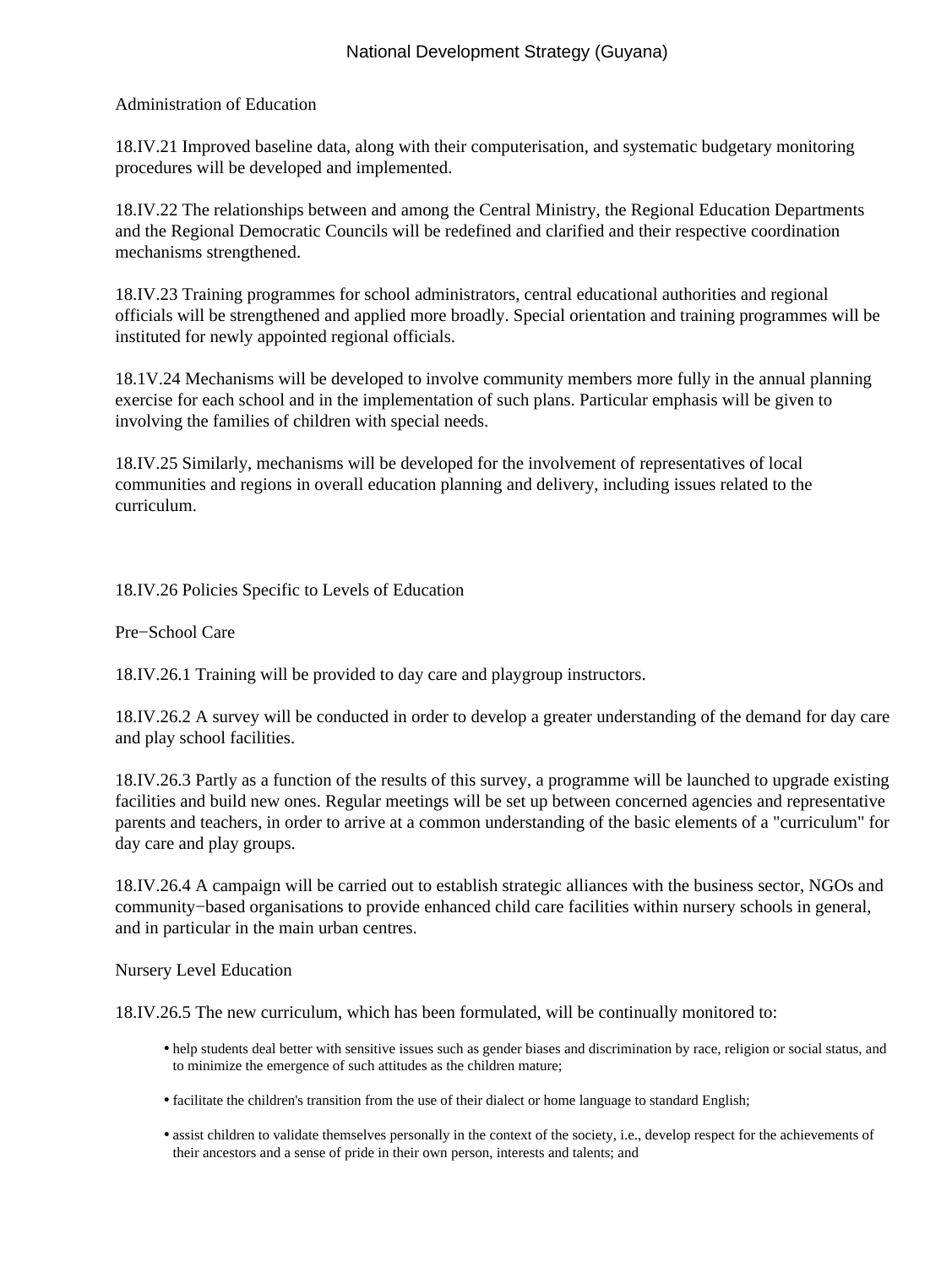• encourage children's sense of curiosity and willingness to explore their world on a conceptual plane.

18.IV.26.6 **Campaigns will be undertaken to increase the enrolment in nursery schools by at least 15 percent over the next five years, with particular emphasis on the hinterland and deep riverain areas. By 2010, nursery education will be available to all children in the relevant age cohort.**

18.IV.26.7 Expanded training activities will be provided for teachers to improve their capabilities. The quantitative goal of the expanded training programme will be to increase the number of trained teachers at this level by at least 20 percent annually.

18.IV.26.8 The number of facilities specifically built for purposes of nursery schooling will be increased. Through the PTAs, the private sector will be encouraged to help in providing more of these facilities.

18.IV.26.9 Teachers at this level will also be trained to teach English as a second language.

18.IV.26.10 Informational material and short courses will be developed for community groups, NGOs, and parents who wish to participate in the delivery of early childhood education. This will expand initiatives already started by the Community Based Rehabilitation (CBR) programme and the MOE

Parent Education programme.

18.IV.26.11 Provision will be made for the nursery schools to offer supervision for children who cannot be picked up immediately at the end of the session. Fees commensurate with the effort will be charged for providing this service, or alternatively parent volunteers will be recruited.

18.IV.26.12 Guidelines and documentation will be available to communities that wish to start their own nursery schools.

#### Primary Level Education

18.IV.26.13 **The percentage of primary teachers who are professionally trained will be increased annually, so that the proportion of trained teachers, by the year 2010, will be at least 80 percent. Distance learning methods for in−service training will be utilised as well as the regular programme of the CPCE. Care will be taken to ensure that training programmes are conducted in such a way as not to have a disruptive effect on students.**

18.IV.26.14 **A programme for raising salaries with the additional budgetary allocations will be developed, giving special consideration to hinterland areas and introducing mechanisms for the effective implementation of performance−based incentives (merit increments) for all teachers. Performance−based incentives, including financial assistance, will also be given for the attainment of appropriate relevant and additional academic and professional qualifications.**

18.IV.26.15 **Except where there is a major learning difficulty, the focus at the primary level will be on improved literacy, numeracy and communication skills.**

18.IV.26.16 **Curricula relevant to the lives of students and to challenges of current and evolving trends will be developed. The curriculum will therefore include introduction to a foreign language and computers and the development of life skills or problem−solving abilities. Values, moral underpinnings and factual material for good citizenship will also be stressed. A panel of experts will be convened for the purpose of revising the curriculum.**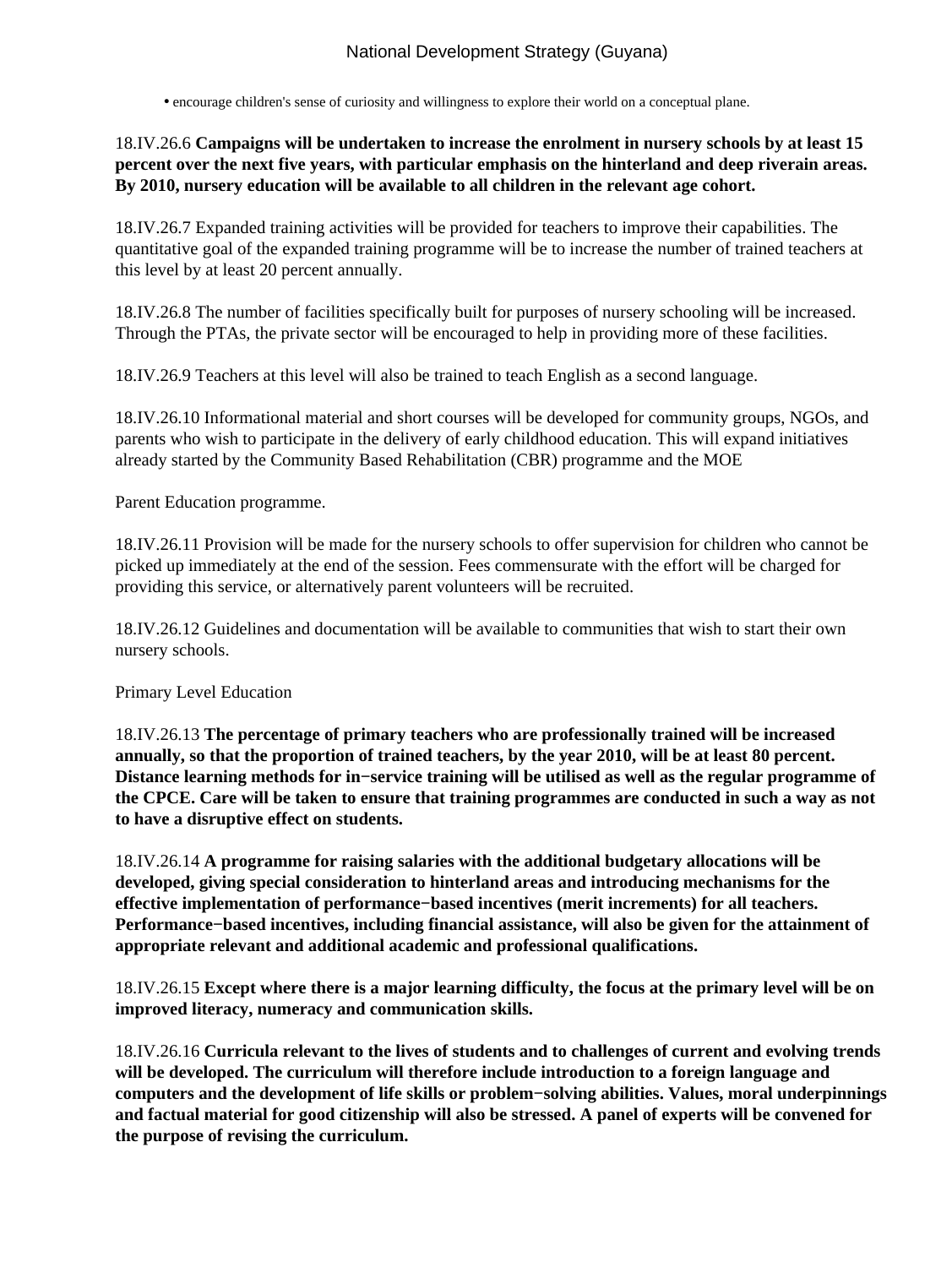18.IV.26.17 Student performance norms, according to grade, level and subject, will be established.

18.IV.26.18 There will be a review of current assessment practices, supported by a system of improved record−keeping in schools to institutionalise continuous assessment.

18.IV.26.19 This system of continuous assessment will be put in place with a view to effecting a smoother transition from Primary to Secondary Level. Such assessments will be supported by the use of cumulative record cards, which are currently being developed. A national committee will be convened to evaluate the SSEE with the aforementioned performance norms and continuous assessments.

18.IV.26.20 There will be more than one entry point into the academic stream. Eliminating the SSEE will not alleviate the problems associated with the lack of sufficient places in good schools and the lack of qualified teachers.

18.IV.26.21 Primary teaching guides will be made available to all teachers in the system at this level. The guides will also be provided to all supervisory staff, in order to improve the capacity of the inspectorate and regional supervisory staff to monitor the implementation of the curriculum.

18.IV.26.22 Assistance from external donors and local NGOs will be utilized to strengthen school−feeding programmes so that virtually all primary schools will be covered.

18.IV.26.23 The programmes of rehabilitation and construction of schools will continue. Assistance for this activity and for the design of purpose−built structures for different levels of enrolment will be sought from donor agencies. Special attention will be paid to schools in poverty−stricken areas.

18.IV.26.24 The location of new schools and the rationalisation of existing schools will be informed by data gathered in a recently completed School Mapping Exercise and by norms established in the new Education Act and Regulations. The School Mapping database will be updated each year by information gathered from the returns of the annual statistical questionnaires, which are sent out to all schools.

18.IV.26.25 Alliances with programmes such as SIMAP, BNTF and others, for activities such as the repair of schools, provision of furniture, creation of libraries, and supply of developmental materials, will be maintained and strengthened. PTAs will be actively involved in the coordination of outside support for the schools.

18.IV.26.26 The libraries established under the PEIP will be maintained. PTAs will be encouraged to undertake the establishment of school and community libraries in cooperation with head teachers, teaching staff and students.

18.IV.26.27 Depending on the outcome of the current project, additional schools with past achievement rates that are below average will be converted into magnet schools through an intensive and coordinated programme of renovation of physical plant, introduction of additional teaching materials, and provision of intensive in−service training to the teaching staff.

18.IV.26.28 Ancillary staff will be reintroduced into schools with more than 500 pupils.

18.IV.26.29 The testing of strategies for facilitating the transition between nursery and primary and between primary and secondary, which has been started with assistance from UNICEF, will continue. By the end of the decade, there will be well−researched and documented strategies for improving the transitions among these levels.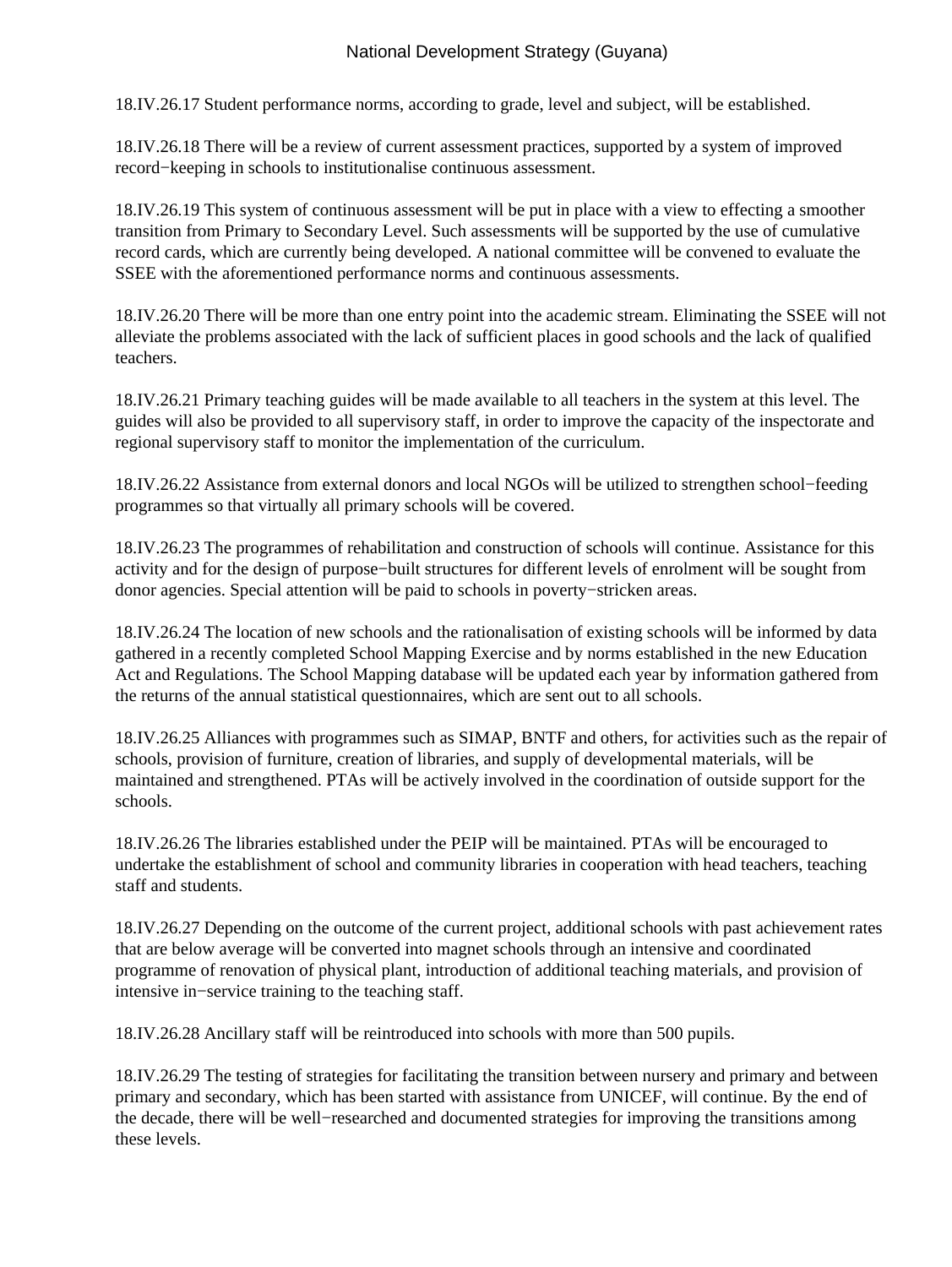#### Secondary Level Education

18.IV.26.30 **Community high school programmes will be extended by one year. The first year will be utilised for repeat and remedial work in language, mathematics and science, as a first step to the unification of GSS, CHS and the secondary departments of the primary schools.**

18.IV.26.31 **The relevance of the curriculum will be improved by incorporating Spanish and more intensive work with computers, and by devoting more attention to technical and vocational subjects and general life− skills.**

18.IV.26.32 A more structured system of supervised teaching in the secondary schools, especially from Form One to Form Three, where the learning of basic concepts is crucial to increasing students' capacity to understand and apply analytical tools at subsequent levels in the educational system and later in the world of work, will be enforced.

18.IV.26.33 **Guidelines for teachers to help students develop cognitive learning skills will be prepared and distributed. Teachers will be encouraged to foster analytical skills, critical thinking and advanced application skills and to set questions that test all levels of the cognitive domain.**

### 18.IV.26.34 **A more equitable system for awarding CXC subsidies to students based on need, and on their performance and demonstrated ability, will be established.**

18.IV.26.35 A programme for implementing measures to increase the cost−effectiveness of all residential schools will be implemented: the pupil−teacher ratio will therefore be increased, but not to exceed the national recommendation for secondary schools which will be outlined in the new Education Act; greater accommodation will be made for students from the hinterland; and the administrative staff will be rationalised.

18.IV.26.36 A policy of assigning available and experienced form teachers who are able to offer advice, guidance and pastoral care to all students, and in particular to those of Forms One and Two, will be formulated and implemented. In addition, consideration will be given to engaging the services of persons qualified to give guidance and care to students and if necessary, to families.

18.IV.26.37 Efforts to ensure that the first forms have a full complement of teachers for all subject areas will be redoubled. Whenever possible, experienced teachers will be placed in the early forms as well as in the examination years.

# 18.IV.26.38 **Years of compulsory schooling will be extended either to the age of 16 or to the completion of a five−year secondary programme.**

18.IV.26.39 Certification at the secondary level will be broadened to include an examination which, by means of content and reporting, will give indication of the level of achievement of students.

A Second Chance at Basic Education

18.IV.26.40 **The non−formal system of education will be strengthened. Programmes will be designed both to develop basic literacy skills and to raise the level of functional literacy and numeracy of young Guyanese adults as well as the older members of the population. This will be a part of the priority programme.**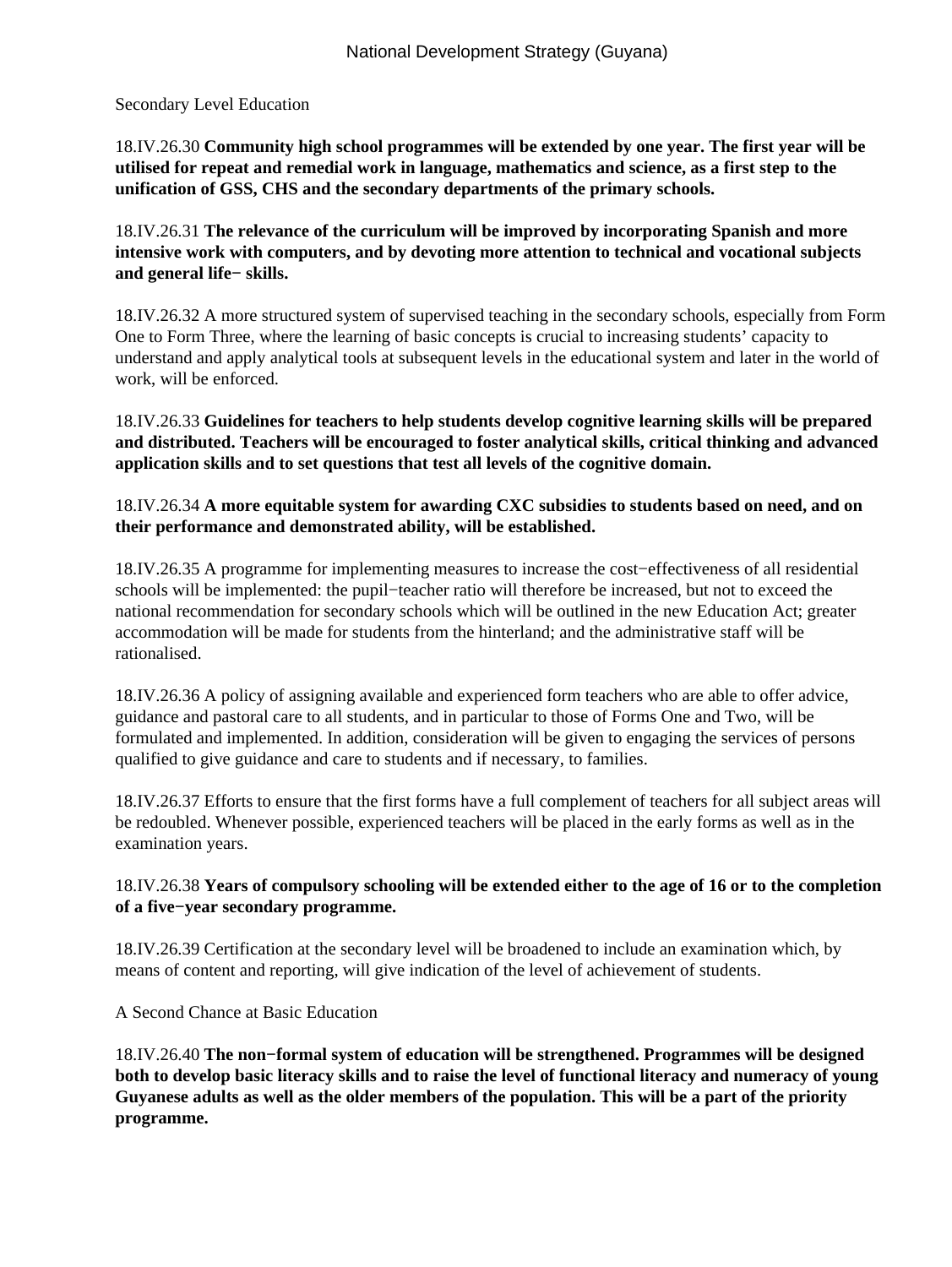18.IV.26.41 A Guyana Council for Adult and Continuing Education will be established as a coordinating body involving all stakeholders in adult education. This body will set strategic directions, develop logical progressions, and ensure coherence and standards in the learning path for adults, including certification. It will also seek funding, and establish creative partnerships between centres for basic and functional literacy and the private sector.

18.IV.26.42 Basic and functional literacy classes for adults, as well as core secondary curricula content, will be conducted at suitable locations. Teachers and other literacy facilitators will be specially trained to teach adults.

Training of Teachers

18.IV.26.43 **Eighty percent of all teachers will be trained by 2010.**

18.IV.26.44 **The number of trained graduates will be increased by 50 percent in the same period.**

18.IV.26.45 **New training centres at the regional level and the development of modalities of distance training will be established. The establishment of an accreditation body will ensure that there is sufficient equivalency in the various teacher−training programmes.**

18.IV.26.46 **Assistance will be sought from external donors to secure access to improved technologies for teacher training.**

18.IV.26.47 **The cost−effectiveness of teacher training by distance education methodologies will be improved. However, trained teacher educator ratios in training programmes will be increased.**

18.IV.26.48 **A part of each year's increase for education in the national budget will be allocated to improving the salaries until they are at a realistic level. Savings realised through increases in the cost−effectiveness of training programmes will also be directed in large measure to increasing salaries.**

18.IV.26.49 **A more realistic assessment of the cost of training a teacher than currently exists will be made, and this cost will be factored into contracts. In the event that teachers break their contracts, they will be required to repay on a pro−rata basis.**

18.IV.26.50 Entry requirements for teacher training programmes will be strengthened.

18.IV.26.51 Teacher training will emphasise:

- Teaching the fundamentals of literacy and numeracy.
- Teaching more analytical approaches to basic material and ways to encourage students to think creatively.
- Approaches that will enable teachers to cope with the realities of the modern classroom which include various forms of indiscipline.
- The importance of inculcating self−esteem and self−worth in students.
- **The use of modern technology including the computer.**
- Greater emphasis on teaching foreign languages.
- Techniques for teaching remedial classes.
- Critical thinking on the part of teachers themselves, with greater openness to different methods of doing things.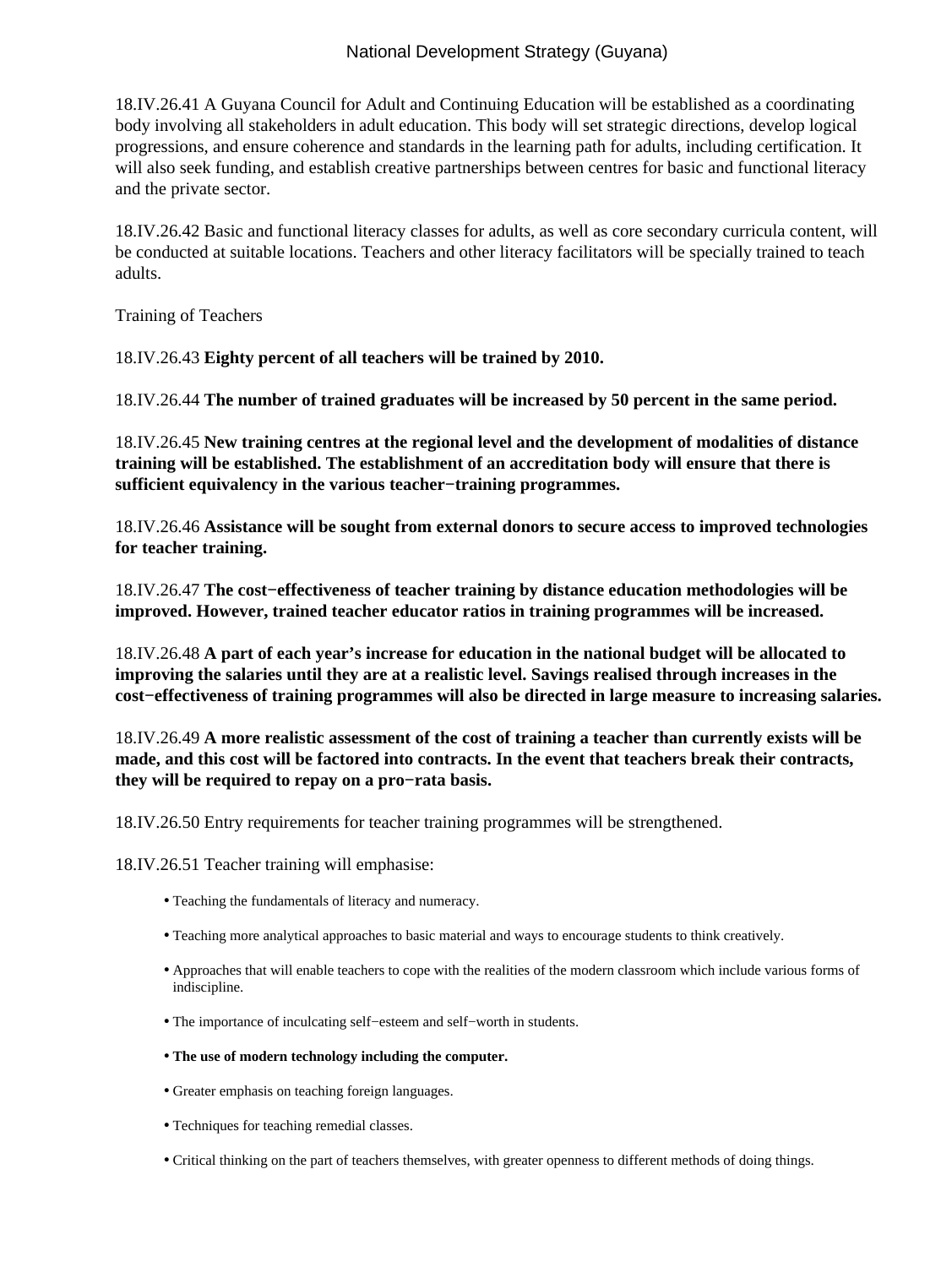• Guidance and pastoral care in schools.

18.IV.26.52 Greater opportunities will be provided for training of the current stock of teachers through short courses and seminars given *in situ*, and through distance learning.

18.IV.26.53 **Incentives will be provided to teachers for participating in training programmes, especially those linked to acquisition of knowledge and techniques in mathematics, sciences, technology and languages.**

18.IV.26.54 A system through which highly qualified persons who have not come through the educational curriculum in their tertiary studies can acquire professional teaching competence through intensified and abbreviated courses in teacher training will be provided. In addition, provision will be made for such persons to participate in teaching on a part−time or occasional basis without having received full certification from a teacher−training programme.

18.IV.26.55 Provision will be made for licensing teachers who are trained at institutions other than CPCE and the University of Guyana.

18.IV.26.56 The relationships among CPCE, NCERD and the University of Guyana will be rationalised to emphasise greater linkages between programmes.

18.IV.26.57 A systematic evaluation of all teacher−training programmes will be undertaken every five years to establish levels, benchmarks and relationships between the various teacher−training programmes.

18.IV.26.58 In the long term all heads of schools will be academically and professionally qualified prior to their appointment. They will also receive specific training in management and administration.

18.IV.26.59 Provision will be made for the teacher educators to receive periodic refresher materials and courses.

18.IV.26.60 Guidance teachers, and vocational guidance personnel, will be trained and appointed to schools.

18.IV.26.61 Instruction in the teaching of English as a Second Language will be provided at Teachers' College and will be a requirement for certification.

18.IV.26.62 **All candidates for Teachers' College will be required to pass a special college admission test in English and Mathematics.**

18.IV.26.63 **There will be limits as to the length of time an unqualified or under−qualified teacher, currently employed, continues to teach without improving his/her academic and professional qualifications.**

18.IV.26.64 A code of conduct for teachers will be developed and implemented by the teachers' union and Ministry of Education.

18.IV.26.65 Teacher training programmes and management courses will include the presentation of racial, ethnic, religious and other sensitive issues.

Tertiary Education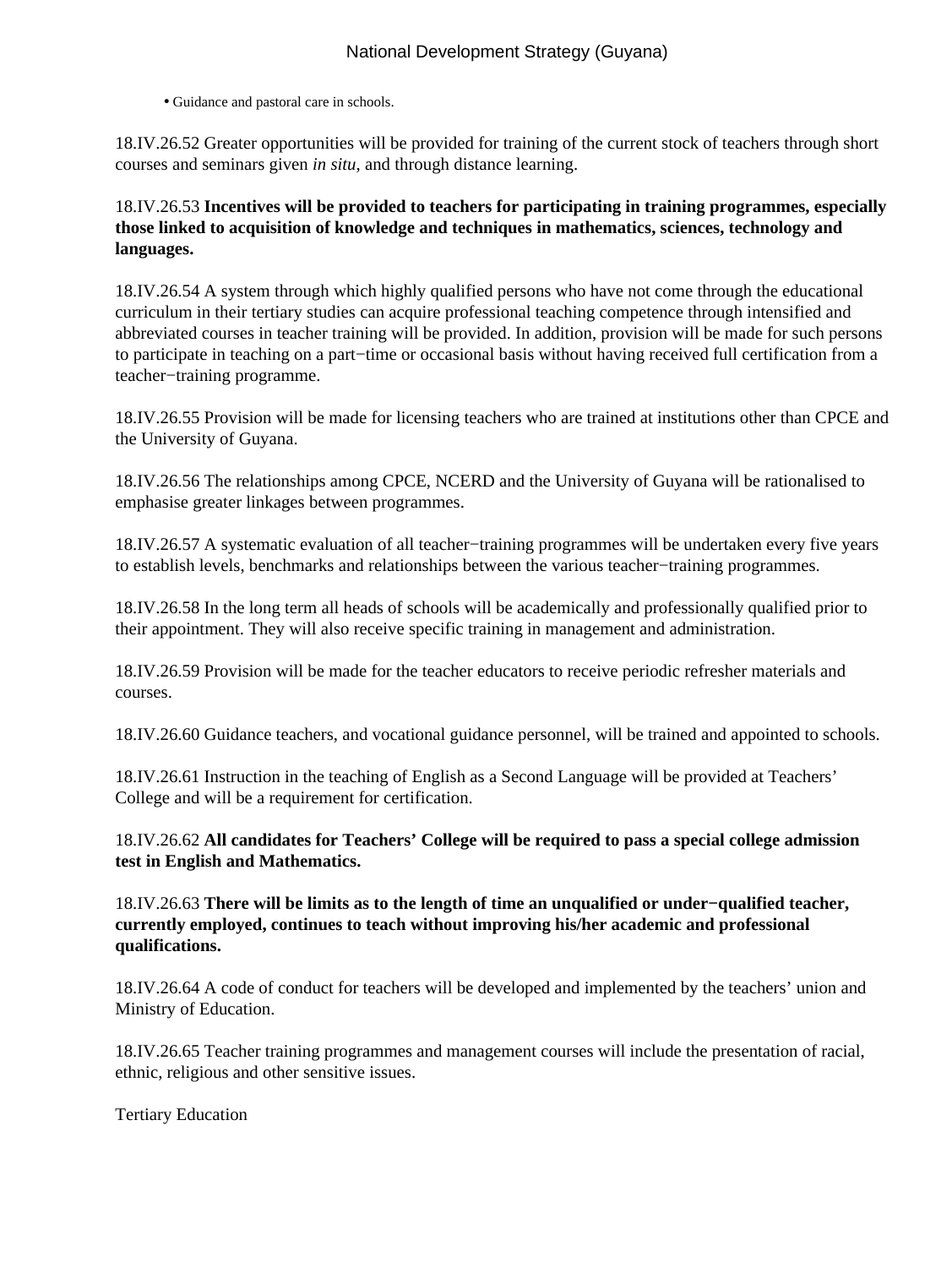18.IV.26.66 **The University of Guyana Council will be appointed by a broad−based, non−partisan body which will include the government, the opposition parties, representatives of religious bodies, the private sector and the trade unions.**

18.IV.26.67 **A predictable, reliable level of subvention to the University will be maintained over the long term, based on a transparent and workable formula.**

18.IV.26.68 **The public subvention to the University will be transferred in a lump sum on an annual basis at least two months before the commencement of the academic year.**

18.IV.26.69 The University will seek to have a more viable and cost−effective grouping of courses.

18.1V.26.70 The University will seek to achieve more significant efficiency in the utilisation of its existing income by improving its management, attention being paid to the number of administrative units and positions and to the ratio of ancillary to academic staff.

18.IV.26.71 Training and assistance will be provided to improve the institution's capacity for sound financial management and coordination.

18.IV.26.72 **Management will act more speedily to commercialise the University's potential services in research and development. Consultancy services will be expanded.**

18.IV.26.73 **Fees will be maintained and will vary from programme to programme.**

## 18.IV.26.74 **The student loan scheme will be maintained.**

18.IV.26.75 Greater support for the University will be mobilised, through both domestic and foreign sources, including contributions to scholarship funds.

18.IV.26.76 Rolling five−year plans will be prepared for capital and recurrent expenditures, to ensure greater predictability and probity in the use of funds.

18.IV.26.77 A University grants commission will be set up, with membership drawn in part from the University Council, to recommend medium and long term Government financial allocations.

#### 18.IV.26.78 **The University's entry requirement of five O' Levels or five CXC, inclusive of English, will be retained.**

18.IV.26.79 **To expand the intake of students, high school diplomas will be considered in conjunction with other requirements for entry. A scholastic aptitude test will be utilised as part of the selection process.**

18.IV.26.80 The University's capacity to provide remedial teaching prior to enrolment will be strengthened.

# 18.IV.26.81 **Scholarships will be provided to needy students.**

18.IV.26.82 Adult and continuing education programmes will be strengthened.

18.IV.26.83 Triennial reviews of course offerings will be undertaken with a view to revising them in the light of the requirements of the economy, modern trends and international developments.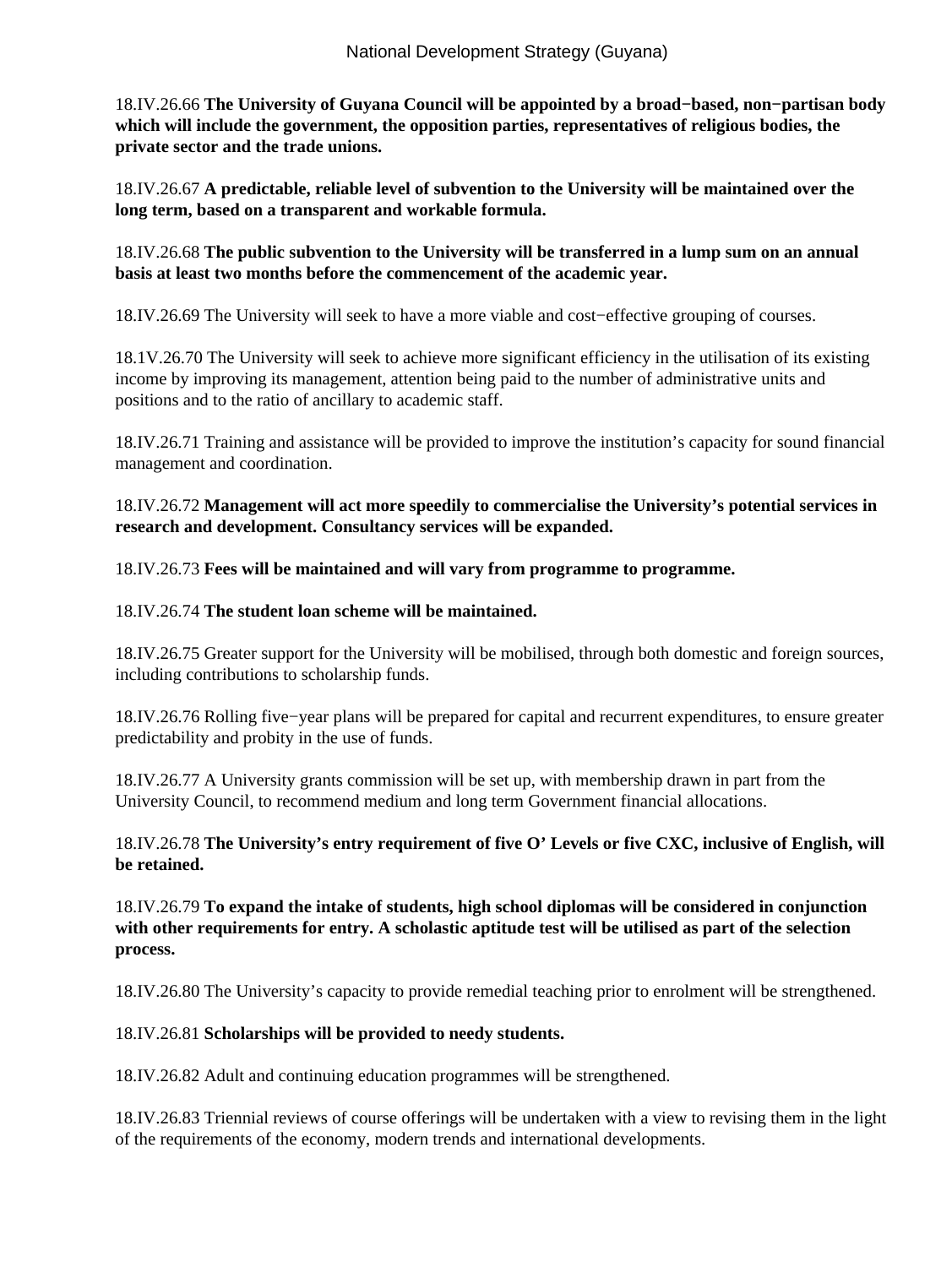18.IV.26.84 **In 2001, the University will develop a long term plan for establishing and strengthening centres of excellence which eventually could draw students from the Caribbean region and elsewhere. Special support from industry and international donors will be sought for research and teaching programmes (and student scholarships) in those centres. Topics that commend themselves as natural candidates for such centres include tropical forestry and forest management, geology and mining, and fisheries management.**

18.IV.26.85 Forms of collaboration with the University of the West Indies and other universities will be intensified.

18.IV.26.86 The University's foreign language offerings, especially Spanish, will be improved as a priority.

# 18.IV.26.87 **The mainstreaming of gender will be introduced in more course offerings. Faculty and administrators will be given special materials and seminars on the subject.**

18.1V.26.88 The availability of cultural and sports facilities for students will be increased and support will be given to activities which will enhance the quality of the students' social life.

18.IV.26.89 The most deteriorated aspects of the physical plant will be urgently rehabilitated and systematic maintenance of all facilities will be implemented.

18.IV.26.90 **A stronger University presence will be created in both Berbice and Essequibo, which may be expanded as demand and resources permit.**

18.IV.26.91 **The emoluments of the University teaching staff will be scrupulously scrutinised to ascertain whether its various levels enable it to recruit teachers of the highest available calibre.**

18.IV.26.92 **The University will establish and strictly enforce, academic and experience requirements that are comparable to those obtaining in the Caribbean, for the recomitment and promotion of its academic staff.**

18.IV.26.93 **A special pre−university science course will be established at the University in order to increase its intake of students for training in science and technology. Course applicants will be required to pass a special test.**

Technical and Vocational Education and Training

18.IV.26.94 A tripartite council comprising representatives of the trade union movement, the private sector and government will be established.

18.IV.26.95 This council will provide guidance in financial management and will take responsibility in such areas as the certification of graduating students and the periodic evaluation of the TVET system.

18.IV.26.96 Employers will be encouraged to support TVET programmes in kind as well as in cash, by contributing employees' time and making available equipment and materials.

18.IV.26.97 The TVET system will be structured, so that it might offer more short−term courses in general for those with a basic education, craft programmes for qualified Form IV graduates, technician and diploma programmes for Form V graduates with appropriate CXC qualifications, and the opportunity for admission to programmes at the University of Guyana for outstanding graduates.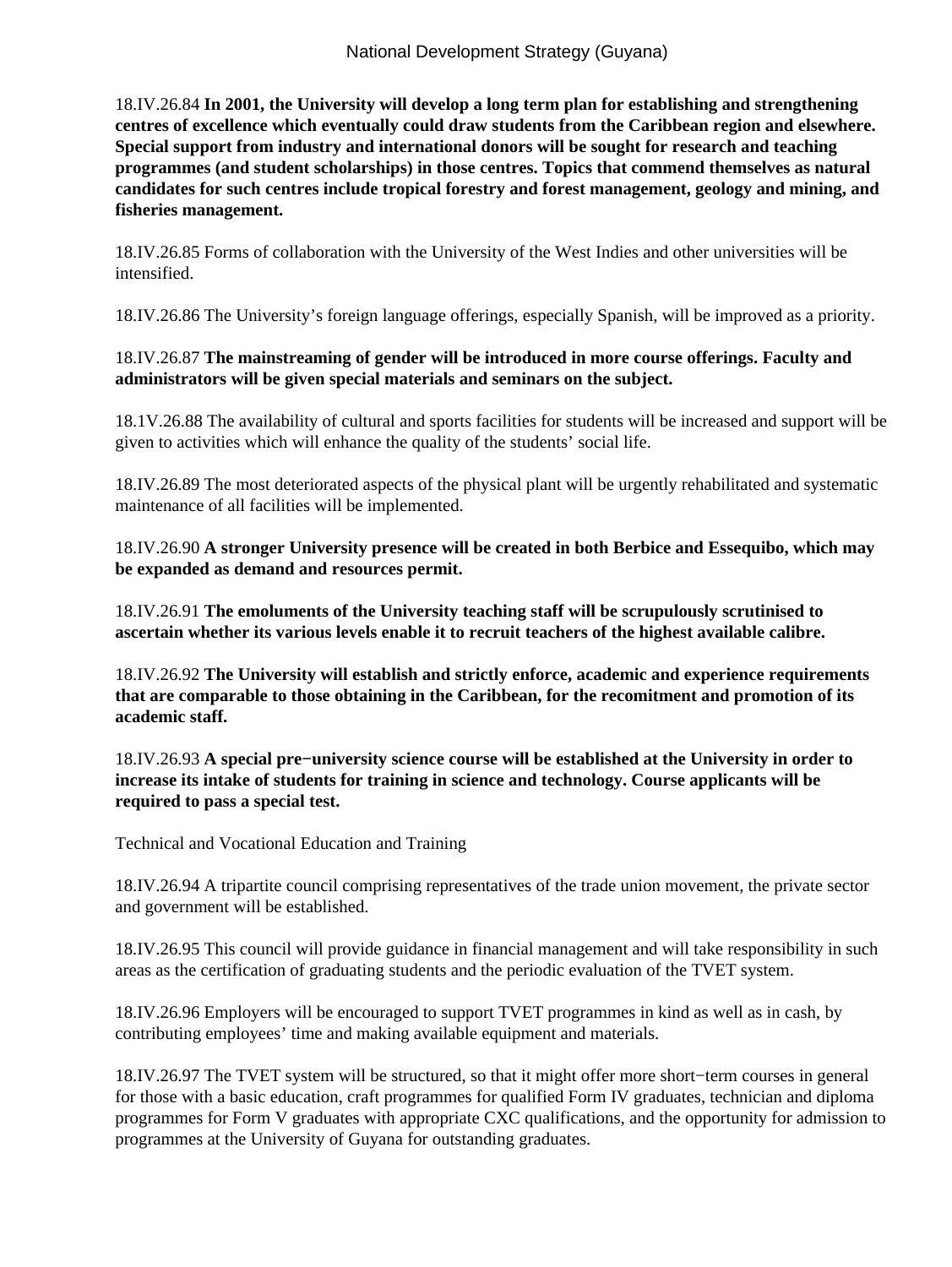18.IV.26.98 **In consultation with GUYSUCO, the facilities offered at their technical institutes will be remodelled in order to provide training to a wider cross−section of students than those now catered for at these institutions.**

18.IV.26.99 **Special emphasis will be given to short courses in rural areas on topics that have the potential to enhance the income of farmers.**

18.IV.26.100 The increased funding available for TVET will be used to expand its scope, and to improve the quality of instruction. The expansion will take place in areas indicated by the tripartite council.

18.IV.26.101 **Information technology and design and technology programmes at primary and secondary levels will be introduced.**

18.IV.26.102 **The geographical coverage of the TVET system will be widened and made more accessible to rural/hinterland communities.**

18.IV.26.103 **A programme to increase the number of female applicants in non−traditional fields will be initiated.**

18.IV.26.103 **The provision of entrepreneurial studies in the curricula of primary, secondary and tertiary institutions will be an important aspect of this sub−section of the education sector.**

Special Needs Education

18.IV.26.104 The National Strategy for Special Needs Education will focus on putting children with special needs into the mainstream of education. Those who are severely challenged will be catered for in special institutions, to ensure an appropriate educational climate, including relevant curricula with effective instructional materials and the requisite support services and physical infrastructure; foster informed involvement of immediate families of children with special needs as well as interested communities; train teachers in the essential skills and techniques required in special needs education; develop partnerships with support groups and non−governmental organisations; and ensuring the provision of suitable challenges for the gifted.

18.IV.26.105 A programme of early and regular diagnostic testing will be instituted in the schools to identify learning difficulties and put in place timely remedial measures. In this regard, the Ministry of Health will work in close collaboration with the educational system for the early detection of special physical needs and the design of timely interventions where necessary, preferably before school age. This cooperation will also encompass the educational needs of street children, dropouts, juvenile delinquents and abused children.

18.IV.26.106 All schools will be required to articulate their multi−year and annual plans and resource requirements for satisfying children's special needs.

18.IV.26.107 The nature of examinations and assessments to which special needs students are subjected will be reviewed to make them more varied and appropriate.

18.IV.26.108 Existing special needs schools will be strengthened in all aspects to enable them to cater more effectively to their students.

18.IV.26.109 The committee on Special Needs will be resuscitated, more formally recognised, expanded in the scope of its activities, and empowered to deal more effectively with associated issues. The committee's substantive responsibility will be to develop, introduce, support, and monitor appropriate educational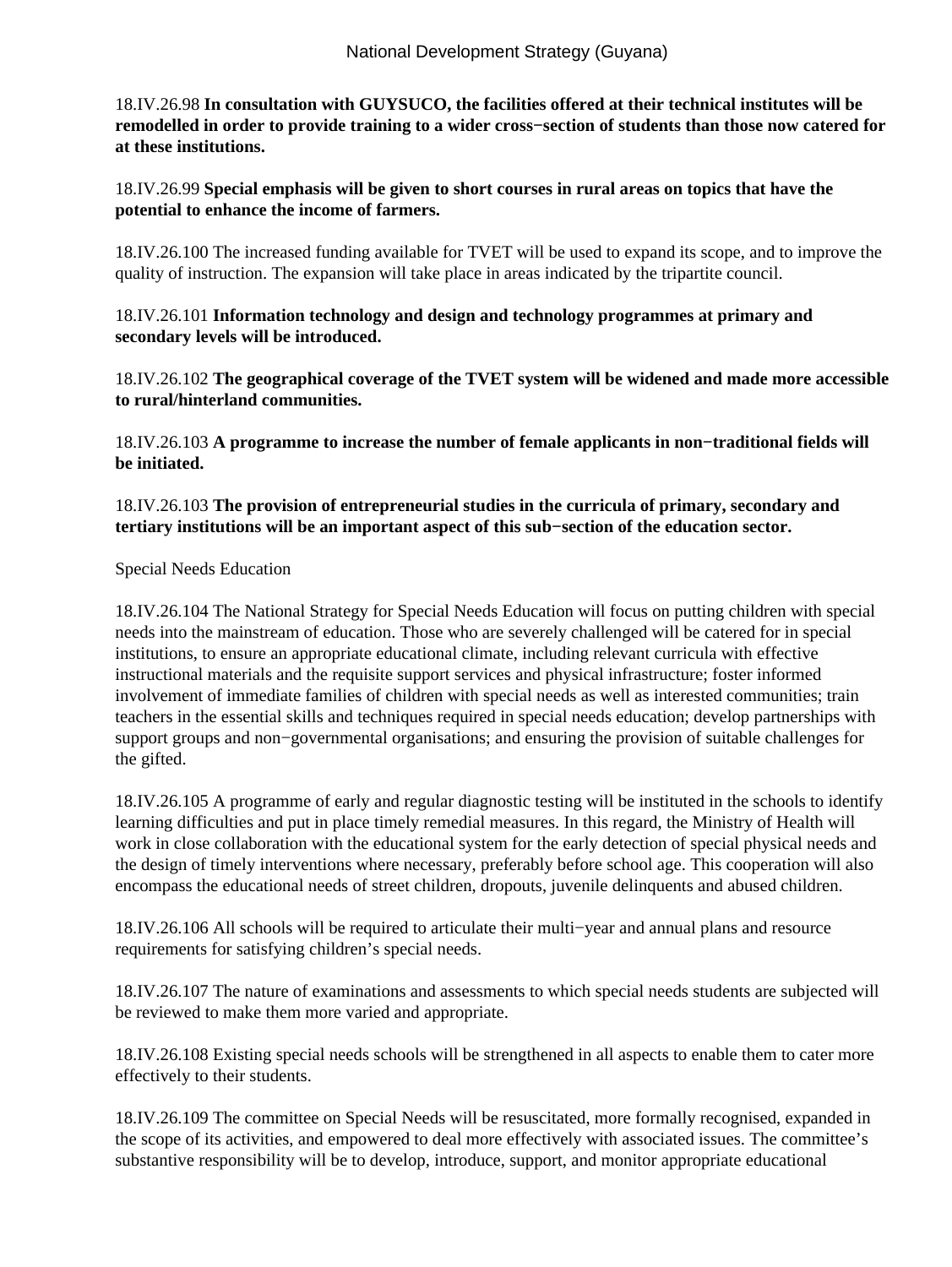programmes for those students with special needs.

Other Educational Policies

18.IV.26.110 Guyana will become a centre of learning for English as a second language, for persons from the countries of South America. A task force will be established to review possibilities in this area and formulate recommendations.

18.IV.26.112 **To preserve its traditions and meet the challenge of interacting on a greater scale with the external world, programmes will be developed to promote reading and creative writing as a means of sustaining Guyanese art forms.**

18.IV.26.113 **Textbooks and other teaching materials will reflect the character of Guyanese society. Curricula will include ethical and moral instruction to provide the platform for discussing civic virtues, tolerance and understanding in a multi−racial society.**

18.IV.26.114 **The school programme will endeavour to inculcate, discipline, courtesy and orderliness in students and, through them, in the general society.**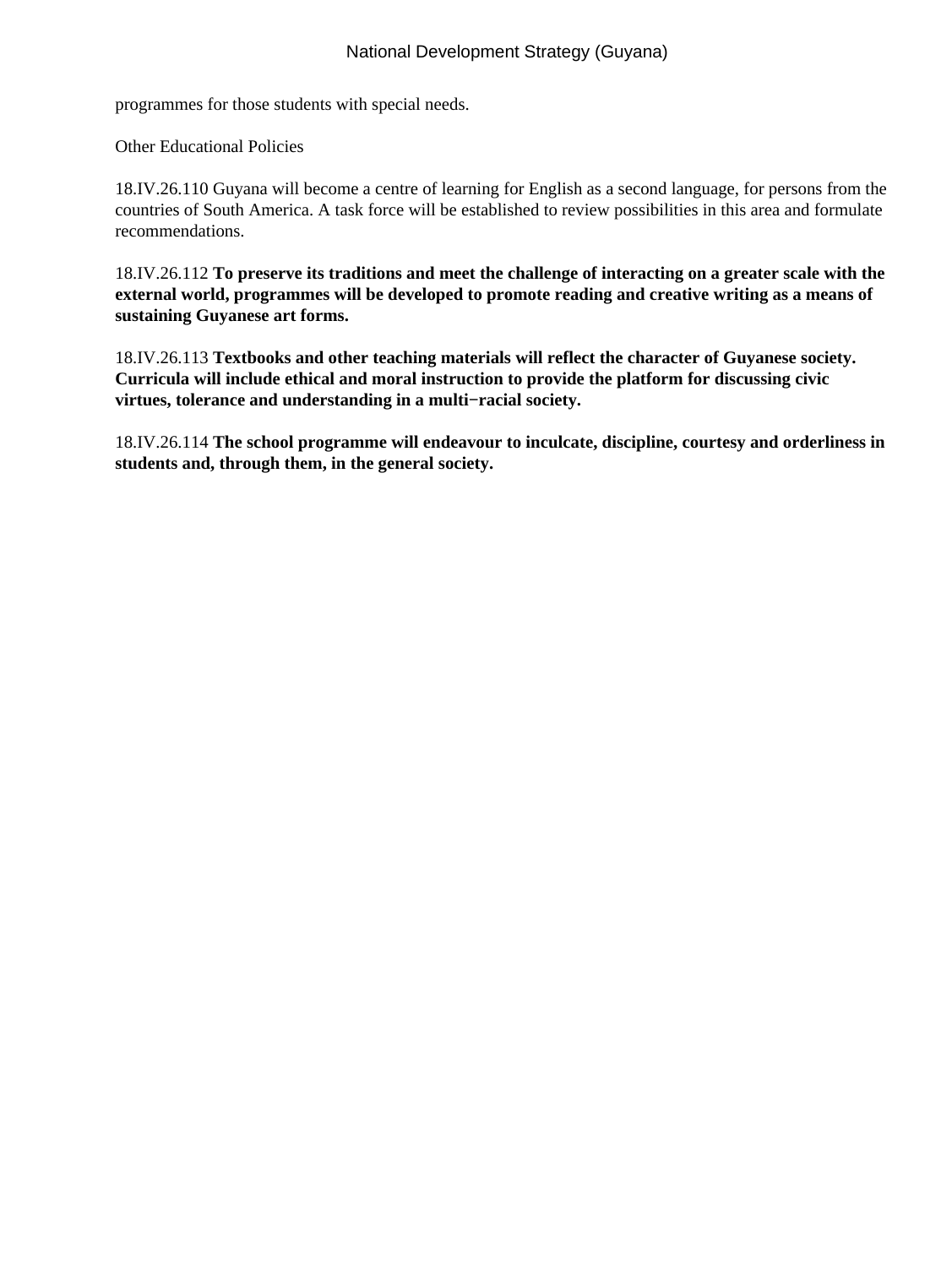### CHAPTER 19

# HEALTH

#### 19.I BASIC FEATURES OF THE SECTOR

19.I.1 Health Conditions of the Population

19.I.1.1 One of the most unfortunate consequences of Guyana's economic decline in the 1970s and 1980s was that it led to very poor health conditions for a large part of the population.

19.I.1.2 Compared to other neighbouring countries, Guyana ranks poorly in regard to basic health indicators. In 1998, life expectancy at birth was estimated at 66.0 for Guyana, 71.6 for Suriname, 72.9 for Venezuela; 73.8 for Trinidad and Tobago, 74.7 for Jamaica, and 76.5 for Barbados. In Guyana, the infant mortality rate in 1998 was 24.2, in Barbados 14.9; in Trinidad and Tobago 16.2; in Venezuela 22; in Jamaica 24.5; and in Suriname 25.1.

19.I.1.3 Maternal mortality rates in Guyana are also relatively high, being estimate at 124.6 for 1998. Comparable figures for other Caribbean countries are 50 for Barbados, 75 for Trinidad and 100 for Jamaica.

19.I.1.4 It must be emphasized, however, that although Guyana's health profile still suffers in comparison with most of the Caribbean, there has been remarkable progress between 1988 and 1998

19.I.1.5 In Guyana the leading causes of mortality for children under the age of one are: certain conditions originating in the prenatal period (46.9%); intestinal infectious diseases (15.6%); congenital anomalies (10.4%); diseases of the respiratory system (6.7%); nutritional deficiencies 5.8%); bacterial diseases (4.0%); diseases of the blood and the blood−forming organs (2.0%); endocrine and metabolic disease immunity disorders (1.8%); accidents (1.6%); and diseases of the Nervous System (1.1%).

19.I.1.6 The leading causes of mortality for all age groups are cerebrovascular diseases (11.6%); ischemic heart disease (9.9%); immunity disorders (7.1%); diseases of the respiratory system (6.8%); diseases of pulmonary circulation and other forms of heart disease (6.6%); endocrine and metabolic diseases (5.5%); diseases of other parts of the Digestive System (5.2%); violence (5.1%); certain condition originating in the prenatal period (4.3%); and hypertensive diseases (3.9%).

19.I.1.7 The picture in regard to morbidity patterns differs. The ten leading causes of morbidity for all age groups are, in decreasing order: malaria; acute respiratory infections; symptoms, signs and ill defined or unknown conditions; hypertension; accident and injuries; acute diarrhoeal disease; diabetes mellitus; worm infestation; rheumatic arthritis; and mental and nervous disorders.

19.I.1.8 This morbidity profile indicates that it can be improved substantially through enhanced preventive health care, better education on health issues, more widespread access to potable water and sanitation services, and increased access to basic health care of good quality.

19.I.1.9 Poor environmental health is in part responsible for the seriousness of vector borne diseases, including malaria, filaria and dengue fever. Malaria is endemic and represents the major cause of morbidity in Regions 1, 7, 8, which are also among the poorest areas of Guyana. Filaria is endemic along the coastal strips, and dengue fever is prevalent especially also in the coastal area. In general, diseases spread by vectors and those associated with environmental problems show the most rapid rates of increase.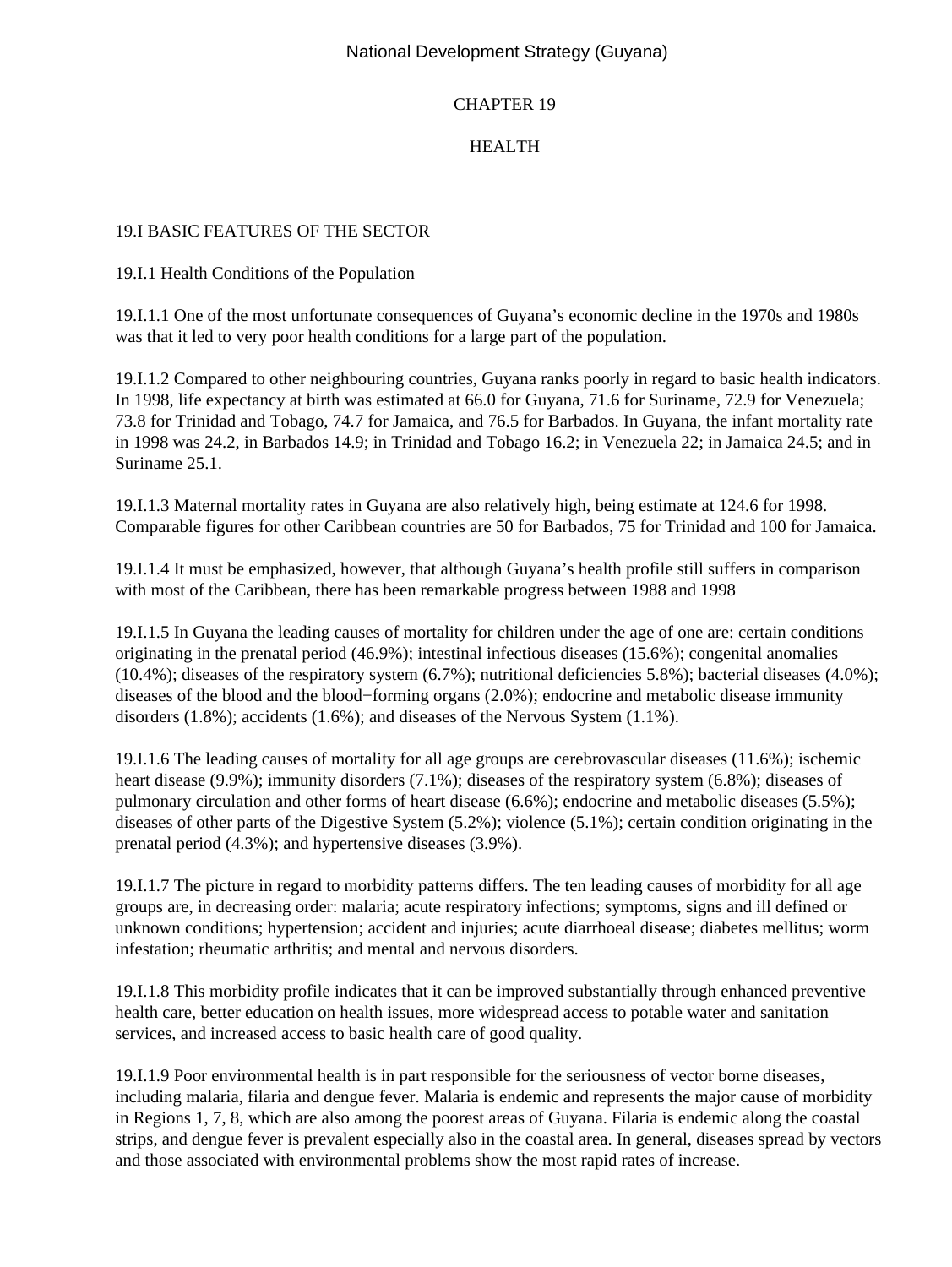19.I.1.10 The high incidence of dental caries can be addressed through preventive and conservation care, including oral education. This incidence is influenced by the lack of qualified dentists. Moreover, public interventions have been confined to emergency care, especially to extractions, the state providing little or no curative and conservation treatments.

19.I.1.11 Although cancer is becoming an increasingly serious health issue for Guyanese, there is no system of diagnosis. This, of course, impedes a sensible appreciation of the magnitude of the problem. However, the incidence of cervical cancer appears to be rising among the female population, even though its impact could be reduced by preventive actions such as early detection. Smear tests are taken in Georgetown, Linden, and New Amsterdam. Most of the women whose test was positive could have reduced the severity of their condition through earlier detection and cure. At present there is no oncologist in Guyana, and the assessment of the urgency of each cancer case is very often not accurate. A Cancer Board, which is in the process of drafting a national cancer programme, was established in September 1998.

19.I.1.12 There are significant differences in the incidence and patterns of morbidity by Region. This is due in part to the geographical isolation of some communities and the attendant difficulties of delivering equipment and services to them, and in part to the fact that the deterioration of health infrastructure mainly affected the most remote communities. The Regions with the lowest overall morbidity rates are Regions 3, 4, 6 and 10. However, the reliability and completeness of the data are not uniform across regions, and are especially poor in areas where there are no health clinics, or where clinics are poorly staffed and statistics poorly reported. Hinterland areas are often the least accessible both by river and by air, and suffer from a lack of basic infrastructure and facilities, such as electricity and potable water, which makes the delivery of certain services a difficult task.

19.I.1.13 While malaria is mainly responsible for the high rates of morbidity in the hinterland, food accessibility and availability vary across regions. Moreover, the nature of the most pressing health concerns varies by population group. An analysis of disease patterns and other socio−economic variables has revealed particular groups and areas of vulnerability, namely: 1) women's health; 2) children's health; 3) people affected by STDs/AIDS; 4) people affected by mental health problems and drug abuse; 5) disabled people; 6) elderly people; and 7) the Amerindians.

19.I.1.14 The incidence of HIV/AIDS has grown almost exponentially in recent years. Indeed, the impact of this ailment could have extremely serious and deleterious effects on the individual, on the population as a whole, on the development of the economy, and on the social stability of the nation. Indeed, it is estimated that if the present trend is not reversed, life expectancy in Guyana could be reduced to 52 years by as early as 2010, and that 50% of the AIDS cases would be concentrated in the 10 to 24 age group.

19.I.1.15 Amerindians represent one of the most vulnerable groups to health issues. Their conditions are particularly difficult in respect of malaria, acute respiratory diseases water borne diseases, nutritional deficiencies, and access to health care.

19.I.2 Environmental Risks to Health

19.I.2.1 *Air pollution is* mainly derived from the blowing of bauxite dust and the spraying of pesticides in the canefields, however their effects have not been investigated thoroughly.

19.I.2.2 Bacteriological *contamination of water* continues to occur in the distribution system and often surface water is used without treatment or disinfecting facilities. Moreover the high concentration of soluble organic matter encourages the rapid growth of bacteria.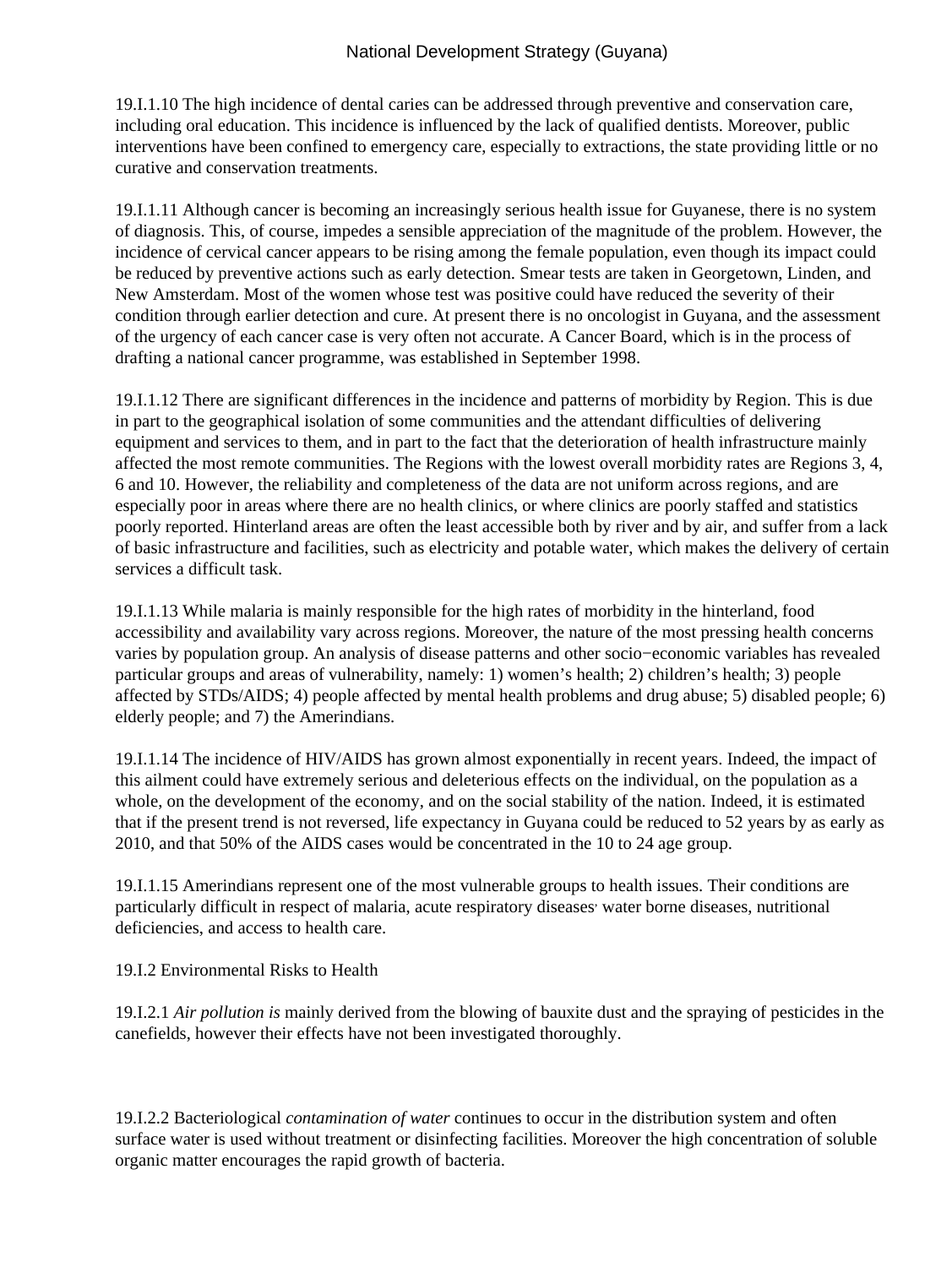19.I.2.3 *Basic sanitation* is poor. Sanitary conditions are dismal in squatter areas, many of which have no hygienic means of waste disposal. New housing schemes, factories, commercial institutions and industries have been developed without complying with the existing land development laws. In fact, individual septic tanks and pit latrines are often the only means of sewage disposal and are frequently not constructed at the recommended distance from the water supply.

19.I.2.4 The current *housing stock* is inadequate. Overcrowding in buildings is therefore common. This encourages the transmission of obstructive pulmonary and other communicable diseases. Furthermore, the lack of housing has encouraged the expansion of squatting areas.

19.I.2.5 In the *work environment* several health risks are prevalent. Most injuries occur in agricultural occupations, followed by the manufacturing and mining sectors. In the agricultural sector, the main risks to health are also derived from the use of pesticides. Moreover, workers in the rice and sugar industries have been recorded as sufferiing from silicosis and bagassosis. Silicosis, dermatitis, hearing loss, heat stress and diseases related to the absence of proper ventilation affect workers in the mining industry.

19.I.2.6 In the *home,* domestic violence represents a major health problem in Guyana, causing physical harm and damaging mental health.

19.I.2.7 Food contamination also constitutes an important health risk. Despite Government regulations and food inspection programmes, the chemical contamination of food continues to occur. Enforcement mechanisms are weak.

19.I.3 The Health Care System

19.I.3.1 The delivery of health services is provided at five different levels in the public sector:

19.I.3.2 *Level I: Local Health Posts (166 in total) that provide preventive and simple curative care for common diseases and attempt to promote proper health practices. Community health workers staff them.*

19.I.3.3 **Level II: Health Centres (109 in total) that provide preventive and rehabilitative care and promotion activities. These are ideally staffed with a medical extension worker or public health nurse, along with a nursing assistant, a dental nurse and a midwife.**

19.I.3.4 *Level III: Nineteen District Hospitals (with 473 beds) that provide basic in−patient and outpatient care (although more the latter than the former) and selected diagnostic services. They are also meant to be equipped to provide simple radiological and laboratory services, and to be capable of providing preventive and curative dental care. They are designed to serve geographical areas with populations of 10,000 or more.*

19.I.3.5 *Level IV: Four Regional Hospitals (with 620 beds) that provide emergency services, routine surgery and obstetrical and gynaecological care, dental services, diagnostic services and specialist services in general medicine and paediatrics. They are designed to include the necessary support for this level of medical service in terms of laboratory and X−ray facilities, pharmacies and dietetic expertise. These hospitals are located in Regions 2, 3, 6 and 10.*

19.I.3.6 *Level V: The National Referral Hospital (937 beds) in Georgetown that provides a wider range of diagnostic and specialist services, on both an in−patient and out−patient basis; the Psychiatric Hospital in Canje; and the Geriatric Hospital in Georgetown. There is also one children's rehabilitation centre.*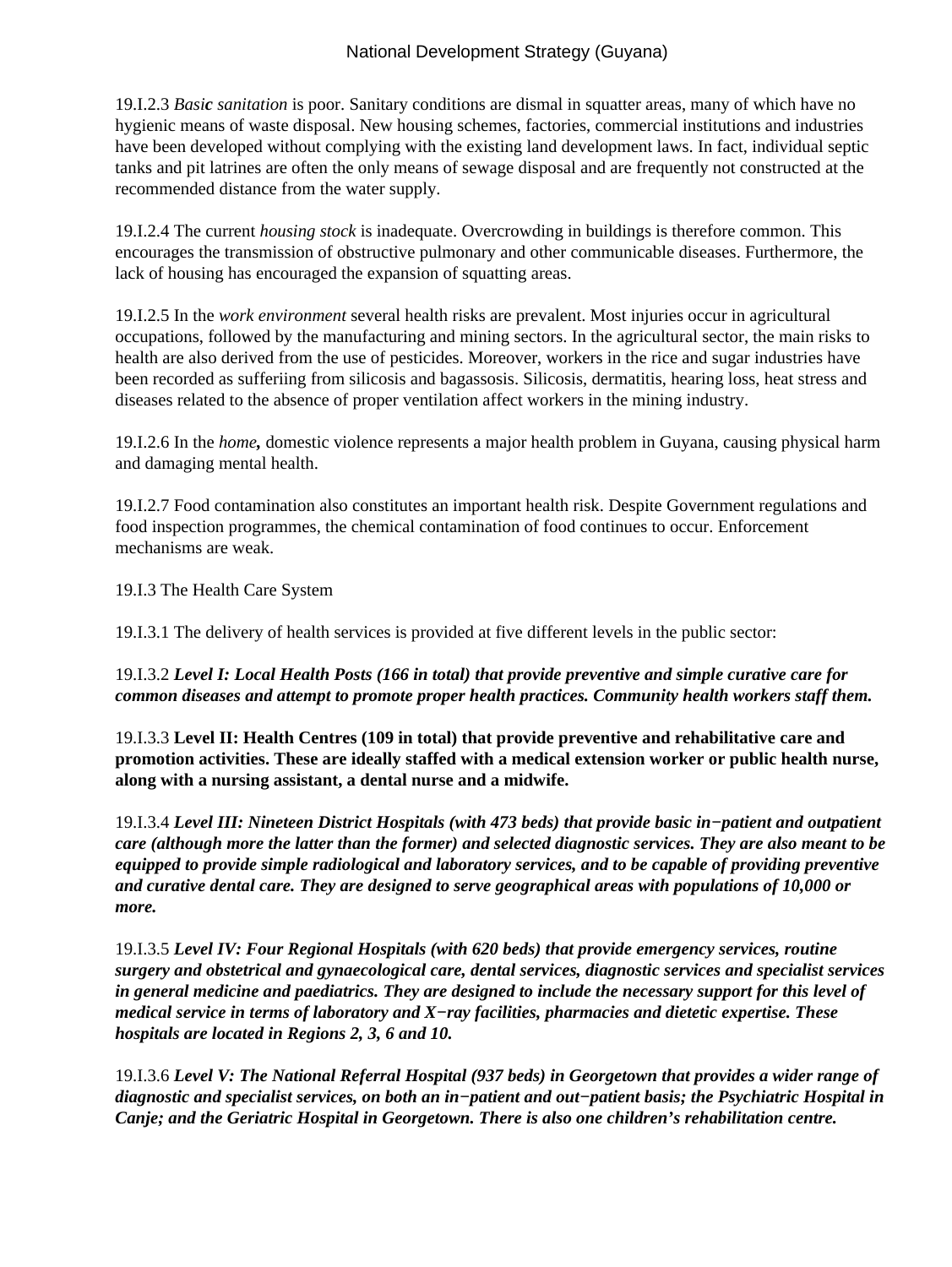19.I.3.7 This system is structured so that its proper functioning depends intimately on a process of referrals. Except for serious emergencies, patients are to be seen first at the lower levels, and those with problems that cannot be treated at those levels are referred to higher levels in the system. However, in practice, many patients by−pass the lower levels.

19.I.3.8 The health sector is currently unable to offer certain sophisticated tertiary services and specialised medical services, the technology for which is unaffordable in Guyana, or for which the required medical specialists simply do not exist. Even with substantial improvements in the health sector, the need for overseas treatment for some services might remain. The Ministry of Health provides financial assistance to patients requiring such treatment, priority being given to children whose condition can be rehabilitated with significant improvements to their quality of life.

19.I.3.9 In addition to the facilities mentioned above, there are 10 hospitals belonging to the private sector and to public corporations, plus diagnostic facilities, clinics and dispensaries in those sectors. These 10 hospitals together, provide for 548 beds.

19.I.3.10 Eighteen clinics and dispensaries are owned by GUYSUCO.

19.I.3.11 The Ministry of Health and Labour is responsible for the funding of the National Referral Hospital in Georgetown, which has recently been made a public corporation managed by an independent Board. Region 6 is responsible for the management of the National Psychiatric Hospital. The Geriatric Hospital, previously administered by the Ministry of Labour, became the responsibility of the Ministry of Human Resources and Social Security in December 1997.

19.I.3.12 The facilities at the other levels receive their funding from the Ministry of Local Government. In each of the Regions there is a Regional Health Officer reporting to higher levels of the Ministry of Health on professional and technical matters. The Regional governments are responsible for health care within their boundaries, and administrative control over health resources rests with the Regional Executive Officer.

19.I.3.13 The Ministry of Health is responsible for establishing and implementing health policy and standards, accrediting facilities, and identifying the human resource requirements of the sector throughout the country. It has responsibility for the procurement and distribution of pharmaceuticals and medical supplies in all regions. It funds and manages the vertical health programmes, including vector control, rehabilitation services, dental care, mental health programmes, Hansen's disease, AIDS, and alcohol and drug abuse.

19.I.3.14 The possibilities of confusion and overlapping among these agencies are obvious. Indeed they often occur.

19.I.3.15 Recent proposals for reforming the Regional system by creating Regional Health Authorities have been advanced and approved by Cabinet. However implementation modalities have not been thoroughly discussed. Under the new system, the Ministry of Health and Labour will not be responsible for day−to−day management and service delivery, but it will have responsibility only for policy formulation, regulation, planning, standard setting, monitoring and evaluation.

19.I.3.16 The personnel in the system include 336 doctors (190 within the public sector)**,** 1597 registered nurses, 127 Medex officers (medical extension workers who are qualified as nurses and have 18 months of clinical training), 133 community health workers, 80 pharmacists (3 public, 77 private), 24 environmental health officers, and 27 dentists. There is heavy reliance on overseas personnel in some disciplines. For example, more than 90 percent of the specialist medical staff in the public sector are expatriates. Many medical personnel in the public sector also work in the private sector, and some observers have noted a neglect of their duties in the former, in favour of the latter.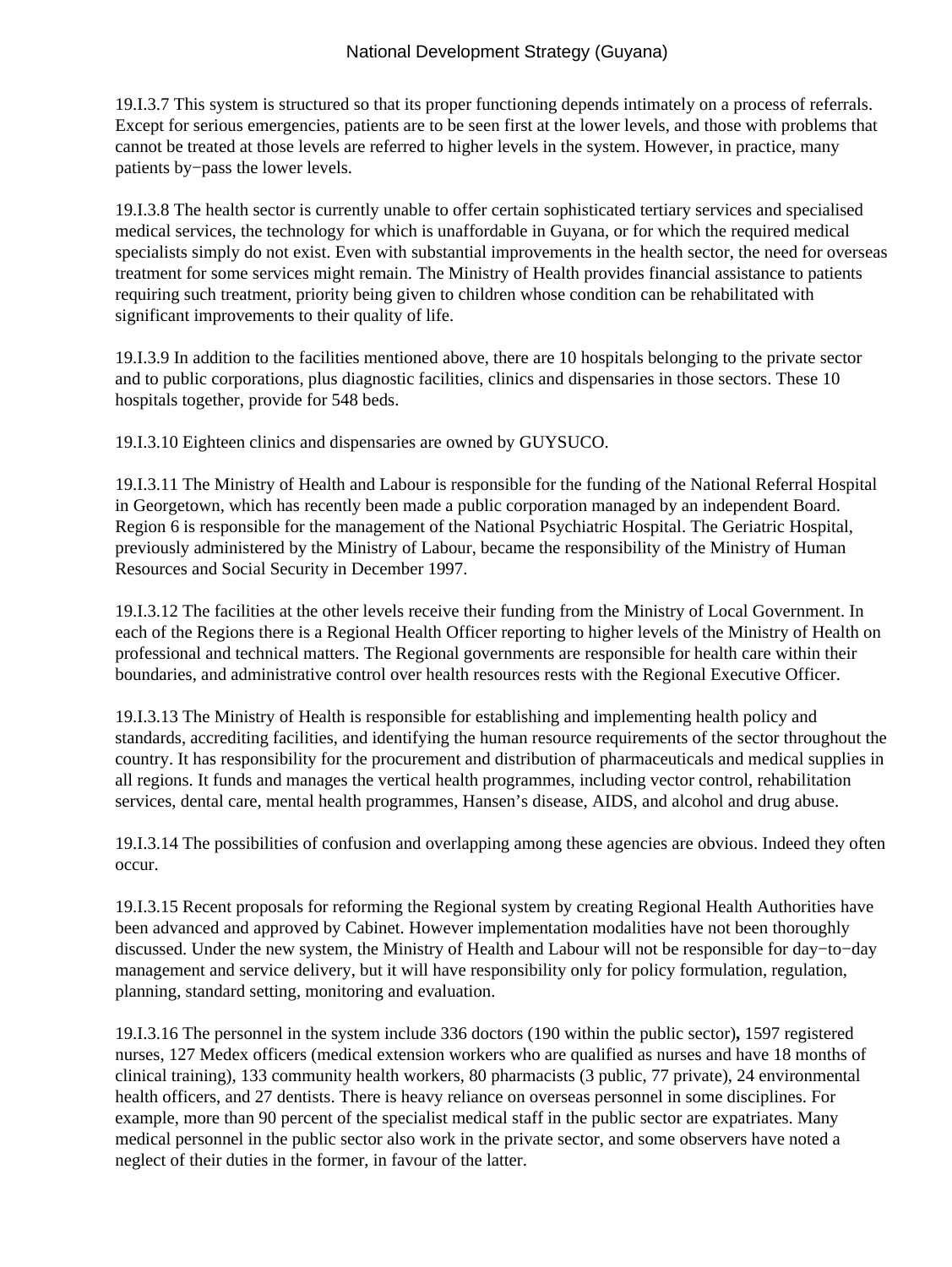19.I.3.17 In the public health sector the staff vacancy rates range between 25 and 50 percent in most categories. Moreover, imbalances exist in terms of staff distribution: almost 70 percent of the doctors are located in Georgetown, where one−quarter of the population lives. In rural areas and in some specialisations such as pharmacy, laboratory technology, radiography and environmental health, the vacancy rates are at the higher levels.

19.I.3.18 Per capita Government spending was US\$26 in 1997, which is well above the US\$12 per capita assumed as the minimal threshold by international organisations for a basic primary health care package. However, biases occur in the allocation of resources, thus reducing the efficacy of Government expenditure, for example, the stated priority of Primary Health Care is under−funded, the major bias being towards hospital services all over the country. Indeed, in 1998, as much as 35 percent of total recurrent Government expenditures on health was allocated to the Public Hospital in Georgetown. The Regional budget for health was 25 percent.

19.I.3.19 The University of Guyana and the Liliendaal Annex of the MOH undertake almost all health−related training. UG offers curricula in medicine, pharmacy, medical technology, radiography, environmental health, health sciences tutoring, and health service management. In collaboration with the Institute of Adult Learning and Continuing Education, evening classes for health professionals are offered in mental health, developmental psychology, care of the elderly, and childcare.

19.I.3.20 The Liliendaal Annex manages a variety of clinical and technical health education programmes, including professional education for those who intend to work as Medex personnel, nurses, X−ray technicians, dental auxiliaries, laboratory aides, community health workers, physiotherapy assistants, pharmacy assistants and nursing aides. It also offers a public health nursing programme. The Health Education programme of the Ministry of Health includes two nursing schools that are attached to the public hospitals of Georgetown and New Amsterdam. The Linden Hospital Complex operates a nursing school (Charles Rose Nursing School), and internal training is provided at the St. Joseph's Mercy Hospital (private).

19.I.3.21 GUYSUCO provides diagnostic and outpatient services for their employees and their dependants, and some of them also have NIS coverage. GUYSUCO also carries out preventive activities through the annual screening of all employees, family planning, and immunisation through collaborative actions with the Ministry of Health. For example, GUYSUCO and the Ministry of Health joined their efforts for the implementation of the Yellow Fever and MMR Immunisation Campaign launched by the Ministry at the beginning of 1999. As noted, the quality of GUYSUCO's health services is generally high.

#### 19.II ISSUES AND CONSTRAINTS

19.II.1 Twelve and one−half percent of Guyana's population does not have access to any health care. The situation is proportionally more severe for the lower−income groups. For example, among the lowest group twenty−four percent of the ill or injured does not seek medical care "due to expense or distance factors"; in the next lowest, the corresponding figure was nineteen percent; but in the highest it was only three percent.

19.II.2 The most important factors affecting the demand side of health care utilisation are the distance and travel time to a health facility, the perceived quality of the care, the education level of the patient, the type and severity of the illness and the out of pocket expenditures for health. The price of the service plays an important role, but is not the only determinant of health services demand.

19.II.3 The poor quality of the care offered at the lower levels has encouraged many patients to by−pass the referral system and seek care directly at the higher levels, thus causing the break−down of the referral system.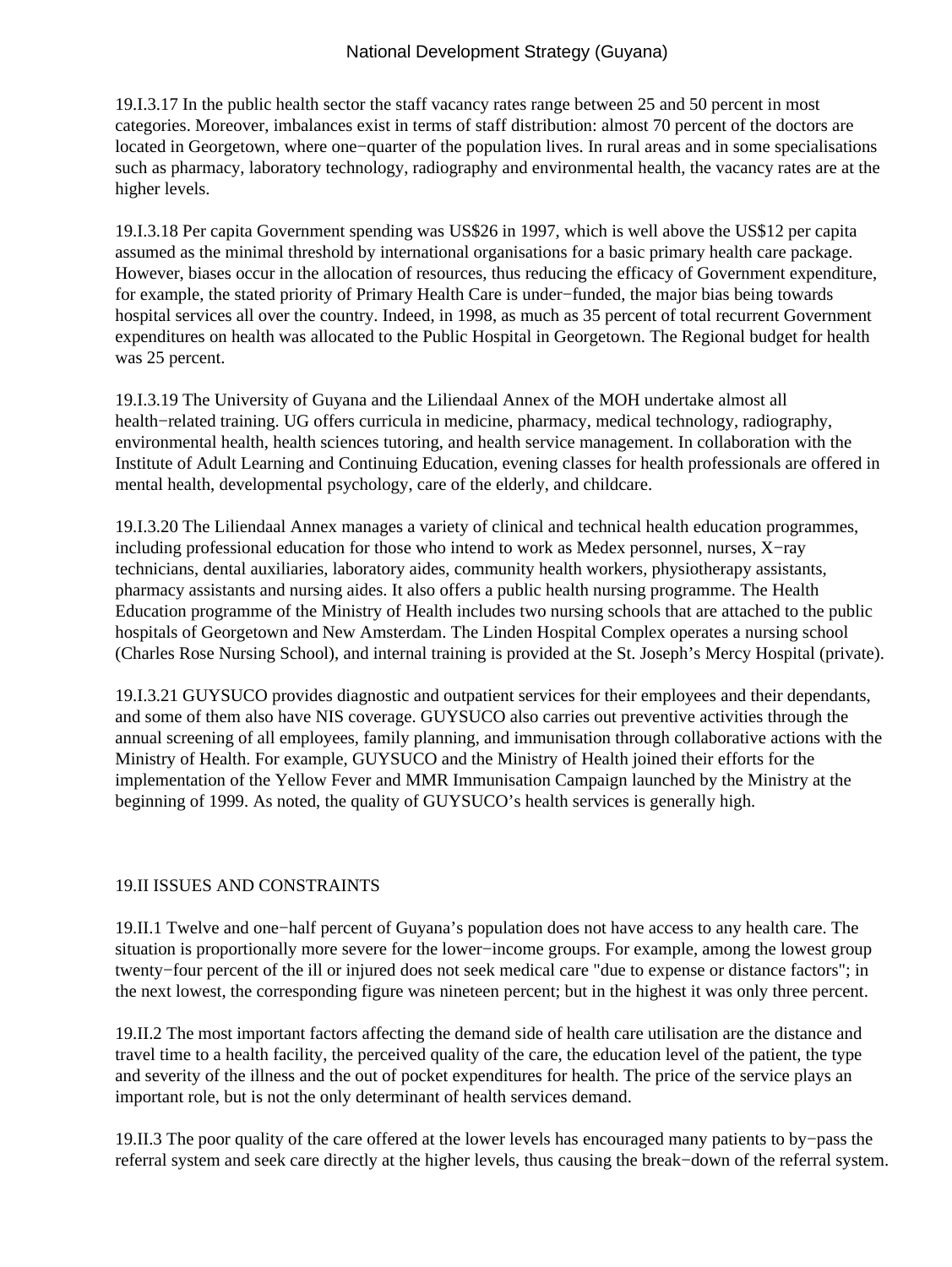19.II.4 Overall, both structural and process quality is poor. In spite of recent increases in financing and improvements in management, the health sector still operates with vacancies in several key positions, and with malfunctioning and obsolescent equipment. Storage facilities for drugs are inadequate, as are quality control standards and implementation. Patients routinely purchase their own pharmaceuticals and medical supplies and are forced to spend excessively long time in repeated visits to medical facilities. Moreover, the overall quality of operations has not improved. Indeed, in some respects they continue to decline. In large part this is due to problems in the institutional structure of the sector, in its management practices, and in the unavailability of adequate financing.

19.II.5 **Health services are not responsive to users, particularly those most in need, thus resulting in increased inequity. In addition, poor accountability to users undermines the responsiveness of the system.**

19.II.6 **Both allocative and technical inefficiencies plague the sector, particularly the public health sector. Allocative inefficiencies derive from the fact that resources are not allocated to the services that are most cost−effective. Technical inefficiencies result from an inefficient utilisation of those areas in which facilities are adequate. Unit costs of facilities at all levels are high.**

19.II.7 Institutional responsibility for the public sector system of health care is dispersed among too many Ministries and agencies. Under the present system, the operational responsibility for the implementation of the Ministry of Health's policy lies with the Regional Health Officer (RHO). The RHO reports to the Regional Executive Officer (REO), who also has the financial authority and responsibility for programmes in all sectors. The REO, however, is not accountable to the policy−making Ministries. The Ministry of Health, therefore, has virtually no downstream control on the implementation of its policies. There is no mechanism to hold the REO accountable for the delivery of the sectoral programmes. The restructuring of institutional responsibilities should therefore be a key component of the institutional reforms of the public health care system.

19.II.8 **Although Guyana's public expenditure on health has increased significantly during the 1990s, because the system had deteriorated resources remain below the levels necessary to restore it to the desired state. If national health priorities are to be properly addressed, adequate funding for them is vital. There is also a compelling need to improve financial management, so that the available funds are used more efficiently.**

19.II.9 There is difficulty in establishing the overall resources needed in the public health sector because budgets are not based on actual cost estimates or productivity criteria.

19.II.10 There is a scarcity of qualified and experienced professionals in health care accounting and financial management.

19.II.11 Salaries in the public health care sector are still well below those that are offered in the private sector. Moreover, perhaps as a result, absenteeism of medical personnel is a major concern. Furthermore, those reforms that are intended, under the Highly Indebted Poor Countries Initiative, to upgrade salaries up to 80 per cent of private sector levels, have not yet been implemented. In addition, more flexible and efficient personnel policies are required.

19.II.12 **In principle, the referral system is well−suited to Guyana because of the geographic barriers to communications and transport. However, in practice it is not functioning well. Technical inefficiencies, and the failure to provide adequately trained medical staff, supplies and equipment at the lower level induce patients to bypass the system and seek care in the National Public Hospital, or in private hospitals concentrated in the Georgetown area. In a cruel irony, it is the poor who visit in**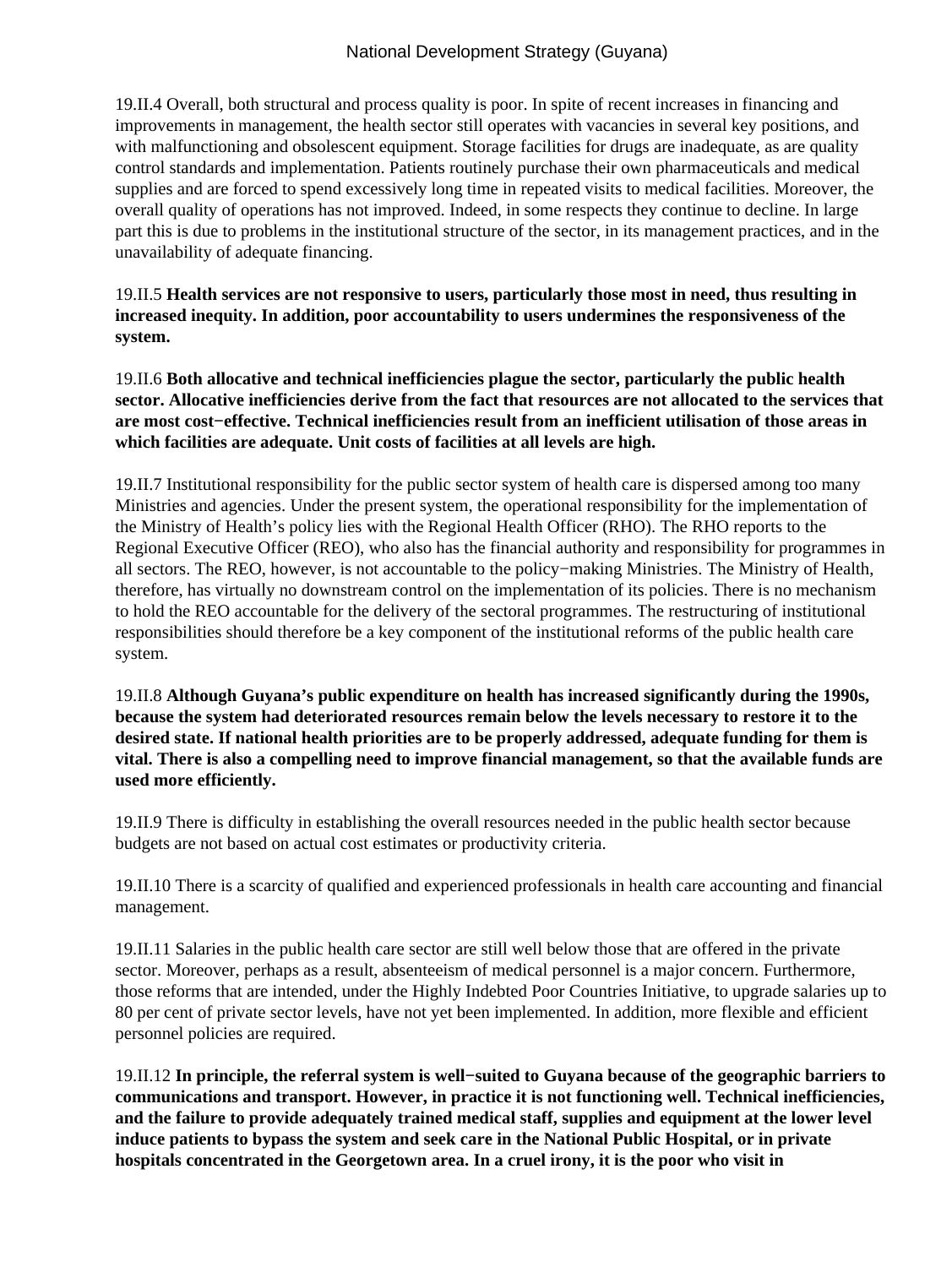**disproportionate numbers the local facilities and endure the consequences of lower−quality care.**

19.II.13 **The principal administrative and managerial reasons why the referral system is not working as planned appear to be the following: the lack of sufficient administrative co−ordination between the Ministry of Health and the Regional authorities; shortages of funding; technical and allocative inefficiencies; the inability of the Ministry of Health to provide leadership to the Regions; the lack of authority in the Ministry of Health to implement policies or to set the budgets of the Regional Administrations; the lack of training in public health or in administration of Regional Health Offices; the failure continues to pass on patients' files to higher stages of the system. Indeed the failure to keep files on them; and the fact that in some parts of some Regions, it is easier to travel to Georgetown than to the appropriate health facility in the Region.**

19.II.14 **The spatial distribution of health centres is critical, for they provide a wide range of preventive services and some curative care. However, those in Regions 3, 4 and 6 cater to at least twice as many people as in the other regions. And yet, a distribution of health centres based on the population to be catered for would be highly inequitable. Inefficiencies in the spatial distribution of health centres are somehow inevitable given the geographical features of the Guyanese territory and the difficulties of travelling. A trade−off between equity and efficiency seems therefore to exist in that what is an equitable spatial distribution of health centres does not necessary constitute the most efficient solution. The proposals which have been put forward in the Chapter on the Transport sector would go a long way towards the resolution of this difficulty.**

19.II.15 **It is widely recognised that the supply and distribution of pharmaceuticals and medical supplies is a major bottleneck in the health care system. There are periodic shortages vis−à−vis needs, delivery is often not timely, and wastage frequently occurs because of poor management. There is obviously a need to correlate estimates of annual drug requirements, procurement, distribution and the allocation of adequate financing. It is also necessary to provide adequate storage facilities, and effective security to prevent the leakage of drugs and other supplies to the private market. An increase of salaries might reduce this transfer of assets from the public to the private sector.**

19.II.16 **There is an absence of standard treatment protocols for drug use in treatment of common diseases.**

19.II.17 There is a gross insufficiency of qualified pharmacists within the public system.

19.II.18 Storage facilities are inadequate and in many cases not suitable to the storage of drugs both at central and regional levels. In addition, part of the space that is available is taken up by expired drugs, drugs that should be destroyed because of their poor condition, and by unused medical equipment.

19.II.19 There is no comprehensive management information system for pharmaceuticals and other supplies in use at the Pharmacy Bond.

19.II.20 Planning is inadequate. In the Regions, planning for health services is often the responsibility of managers with no expertise in the health sector. Strategic plans for health services development in the Regions are not produced regularly and the planning of outreach activities is minimal. Decision−making is rarely based on supporting evidence. On the contrary, decisions are often made as a crisis response rather than as a result of a rational planning process. There are no mechanisms through which data on the health status of the population and the incidence of particular diseases and syndromes can be channelled into the decision−making process.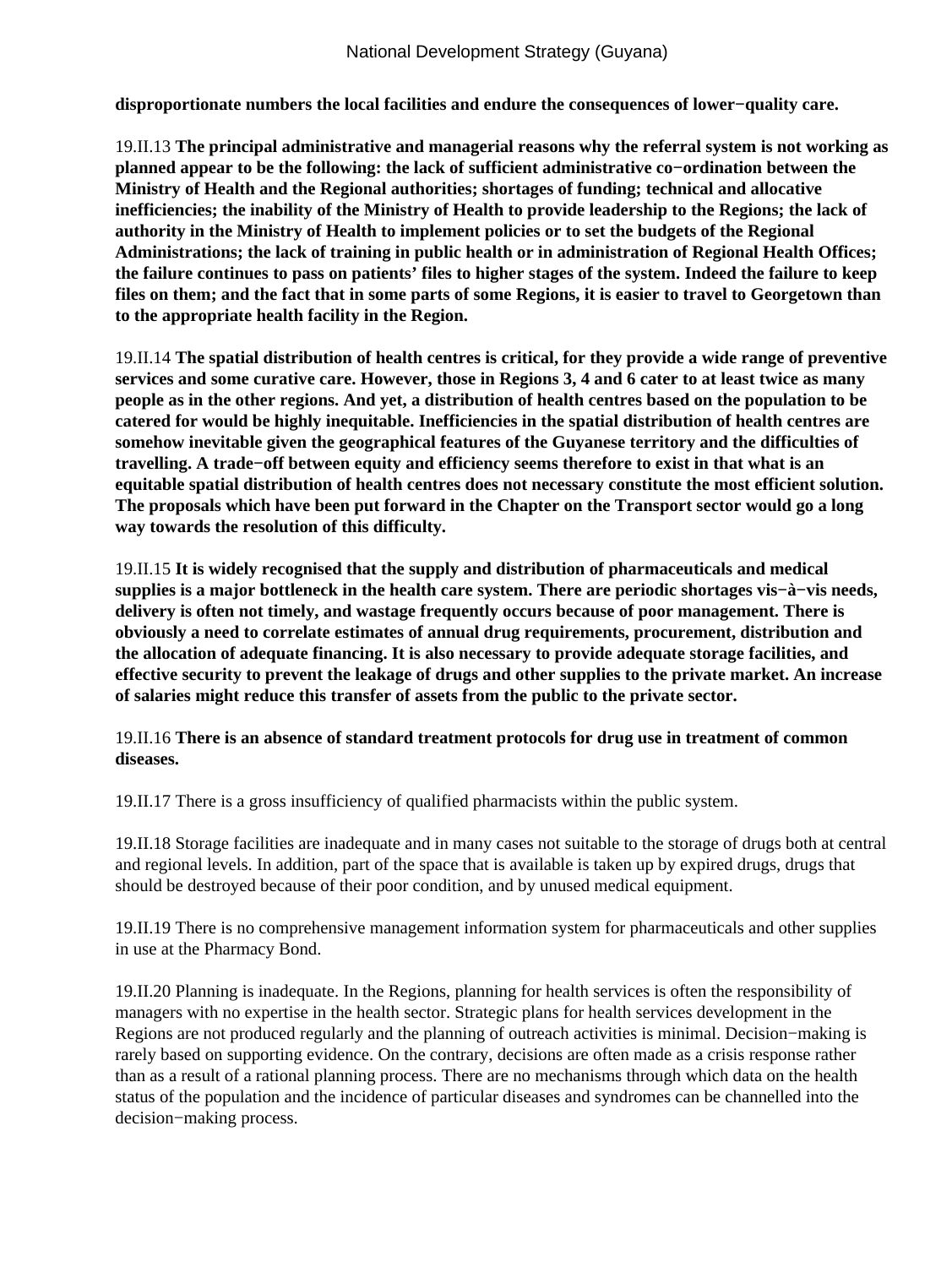19.II.21 The unavailability of qualified personnel is one of the major weaknesses of the public health system. Moreover, the available staff is not optimally distributed. Major problems occur especially in certain key areas, such as pharmacy, laboratory technology, radiography and environmental health. In addition, the shortage of nurses, who form by far the largest percentage of the work force and are the backbone of the health sector, severely hampers the ability of the system to deliver quality care. There is also a dearth of medical specialist staff and other technical health professionals. As a result, the ratio of physicians and nurses to population is still unacceptably low in some Regions, especially in Regions 1, 5, 8, 9 and 10.

19.II.22 **The management of the system is poor and most personnel in key positions lack managerial training and planning expertise. Difficulties are experienced in the recruitment, retention, training, deployment and utilisation of staff. The development and management of human resources is still not approached in a systematic and organised fashion. The major factors contributing to the public health sector's inability to attract, recruit and retain staff within the public health system are as follows: low incentives (salaries and employment benefits), unappealing working conditions, the lack of career development systems; limited opportunities for in−service training, a general shortage of adequately trained teaching staff and teaching−related materials, and the absence of a comprehensive human resources development and management plan.**

19.II.23 **The shortage of physicians is not necessarily a shortage in numbers. Rather, the problem is one of poor distribution since most physicians prefer to practise in Georgetown and surrounding areas. However there is a definite shortage of specialist physicians. Nursing shortages include both a dearth in absolute numbers and a lack of specialist such as anaesthetic, psychiatric and paediatric nurses. Services in health−related fields such as medical technologists, pharmacists and radiographers are most critical.**

### 19.II.24 **The lack of adequately designed rewarding systems for health care workers serving the interior mostly account for the inability to attract personnel to these areas. Hinterland conditions are poor, infrastructure and educational facilities for families inadequate, and the cost of living is generally higher than in Georgetown. Better incentives will need to be designed.**

19.II.25 Health education and training systems for all types of health workers are inadequate and not always efficient. There is an absolute shortage of personnel in certain positions, which could be addressed through the enhancement of training activities. But there is an all−pervading absence of suitably trained educators and trainers.

19.II.26 Distance learning, which could amplify the coverage of programmes and of in−service training, has not been developed thoroughly. In the past, distance education was used for the continuous on−the−job training of medexes serving the interior, through weekly radio communication. The process was, however, discontinued because of the disrepair and poor maintenance of the radio equipment. Distance education would not only increase incentives for people to stay in the interior, but also would assist to retrain and upgrade staff's skills. New health learning materials also need to be developed.

#### 19.II.2 Buildings and Equipment

19.II.2.1 Guyana's health infrastructure is very old and many buildings are in need of repair. The condition of the equipment is also poor because of its age and the lack of maintenance. The utilisation rate of the public facilities, especially at Health Centres and Health Posts, is very low. This is due mainly to the shortage of supplies, equipment, and health personnel; to the high hidden costs for the users (lengthy transportation, and waiting time); and to the relative inaccessibility of the Centres and Posts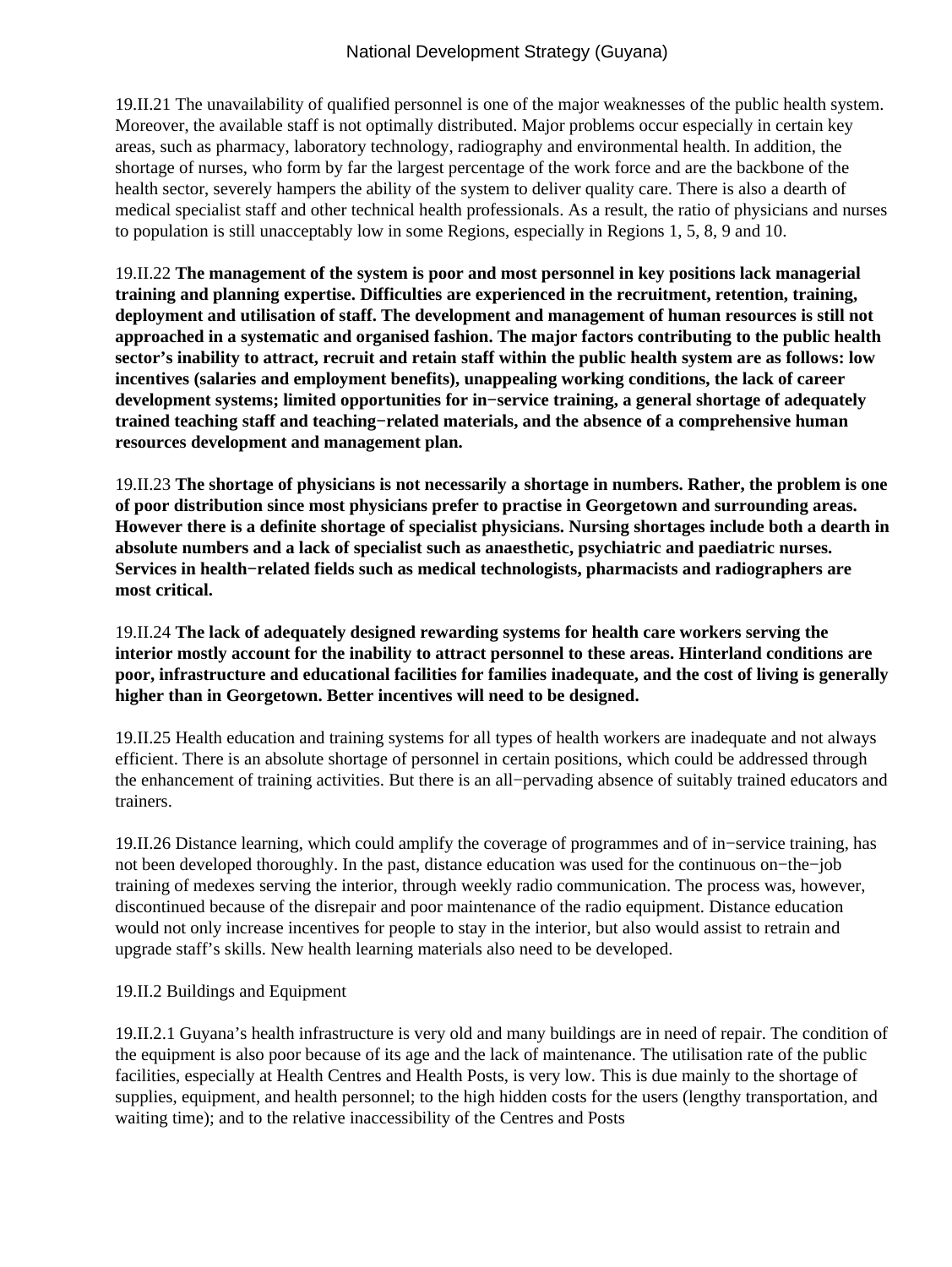19.II.2.2 The successful implementation of vertical programmes such as vector control, sexually transmitted diseases and HIV/AIDS, Hansen's disease, tuberculosis, dental services and veterinary public health is severely hampered in Guyana because of the institutional factors related to the existing Regional system. In addition the programmes are constrained by over−stretched staff at the central level; insufficient support and field staff; inadequate inter−institutional co−ordination in programmes such as malaria control; and inadequate supplies of reagents, drugs and equipment.

# 19.III SECTORAL OBJECTIVES

19.III.1 In the broadest sense, the objectives of the sector are to increase the length of healthy life for all people in Guyana, and to reduce health disparities among social groups. Put in another way, the objectives are to ensure that, increasingly, most Guyanese enjoy a better quality of life, and to minimise the incidence of illnesses and disabilities. To this end, the focus will be on primary health care and the promotion of preventive health measures.

19.III.2 The overall operational objectives for attaining these goals are to improve the population's *access* to health care and the quality of the care that is offered, while ensuring that the health services are provided cost−effectively.

19.III.3 The question of access is double−sided. From the perspective of supply, improving access requires increasing the availability of health services and ensuring that these services are responsive to the needs and preferences of the clientele at all levels of the delivery system. From the perspective of demand, improved access requires the reduction in the household costs of accessing care (i.e. of reducing all direct and hidden costs).

# 19.IV THE STRATEGY

19.IV.1 Administration and Management

Ministry of Health

19.IV.1.1 The Ministry of Health will be responsible for health policy formulation, health planning, and monitoring and regulating the health sector.

19.IV.1.2 The Ministry of Health will develop the capacity to prepare service agreements, monitor their implementation and assess the performance of devolved authorities.

19.IV.1.3 *The Ministry of Health will be restructured to reflect the decentralisation of service delivery functions***. It will operate in a regulatory capacity over the entire health sector, rather than in its traditional role as the centralised manager of the public health system. Service delivery and management responsibilities will be devolved to the health authorities and other agencies, which will report to the Ministry of Health. In the re−structured Ministry, the following functions will be retained and strengthened centrally: the development of policies and strategies; the allocation of resources; the establishment of objectives; the review of performance; regulation setting; and research and development.**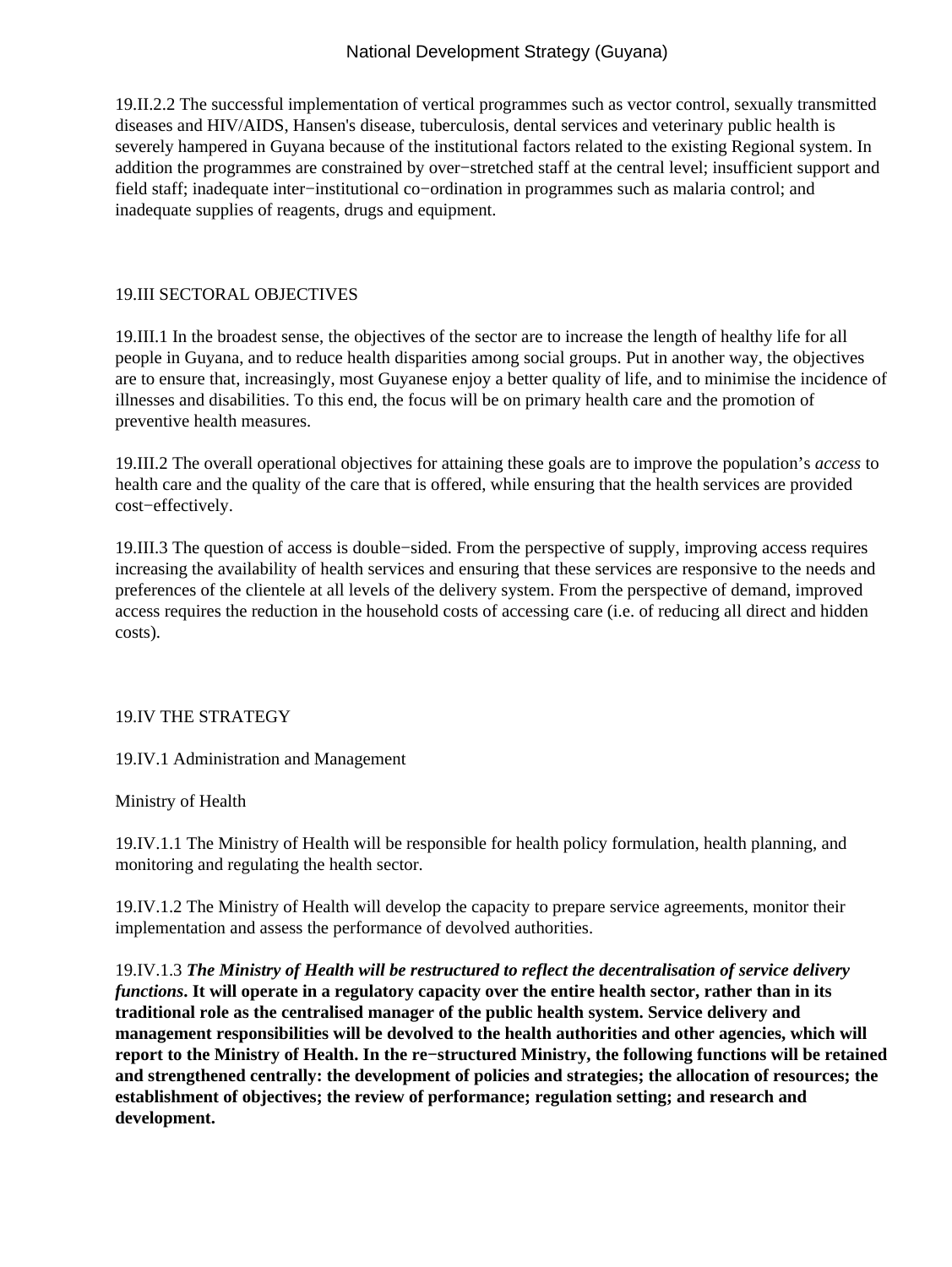19.IV.1.4 Legislation will be introduced to require allied−health−field personnel to register with a Paramedical Professional Council which will be established.

19.IV.1.5 **Procurement of all pharmaceuticals and supplies for the public sector will be contracted out. A Procurement Board in charge of procurement and distribution of drugs and medical supplies will be established for this purpose.**

#### 19.IV.1.6 **The Procurement Board will be autonomous and managed according to business**

**principles.** Private physicians and facilities would be able to purchase drugs and supplies from the Board. The Board will be required to carry out an assessment of needs for pharmaceuticals and supplies in the entire system, to procure them, to deliver them in required quantities to facilities in all regions of the country, and to assure their quality and their safe storage prior to delivery to the purchaser.

19.IV.1.7 All devolved Authorities will arrange their own purchases of drugs and supplies from the Board, and will negotiate prices taking into account transport costs.

Regional Health Authorities

19.IV.1.8 Regional Health Authorities (RHAs) will be established. These will be decentralised public bodies with the responsibility for health service delivery. They will assume responsibilities for operating and maintaining those health facilities that are now under the aegis of the Regional Administrations.

19.IV.1.9 The Regional Health Authorities and hospitals will be operated by Boards.

19.IV.1.10 The Boards of the RHAs will be autonomous. They will comprise members of the Guyana Medical Association, *ex officio* representatives of the Ministry of Health, with a preponderance of representatives of the Regional government and local communities.

Human Resources

19.IV.1.11 *The health personnel of the RHA's will report to a Ministry Director or functionary:* The Regional Authorities will account for their performance to an appropriate functionary at the central Ministry of Health.

19.IV.1.12 All Senior Regional Officers will be trained in health administration, by way of a structured training programme which the Ministry of Health will establish.

19.IV.1.13 **Salaries in the sector will be increased. Special attention will be paid to the need to provide incentives for well−qualified medical and administrative personnel to serve in the hinterland facilities.**

### 19.IV.1.14 **In order to increase the flexibility of the public health system, the salary structures of health personnel will be de−linked from the public service. In addition, a set of special categories for health personnel will be developed.**

19.IV.1.15 All personnel in key management positions, e.g., programme managers, hospital administrators, district−level health officers, medical superintendents, and public health nurse supervisors, will have adequate training in health administration.

19.IV.1.16 A manpower plan for the health sector that indicates ways to upgrade and improve staffing levels and analyses alternatives to overcome the shortage of specialist personnel such as medical technologists, pharmacists, dental technologists, radiographers and X−ray technicians will be developed.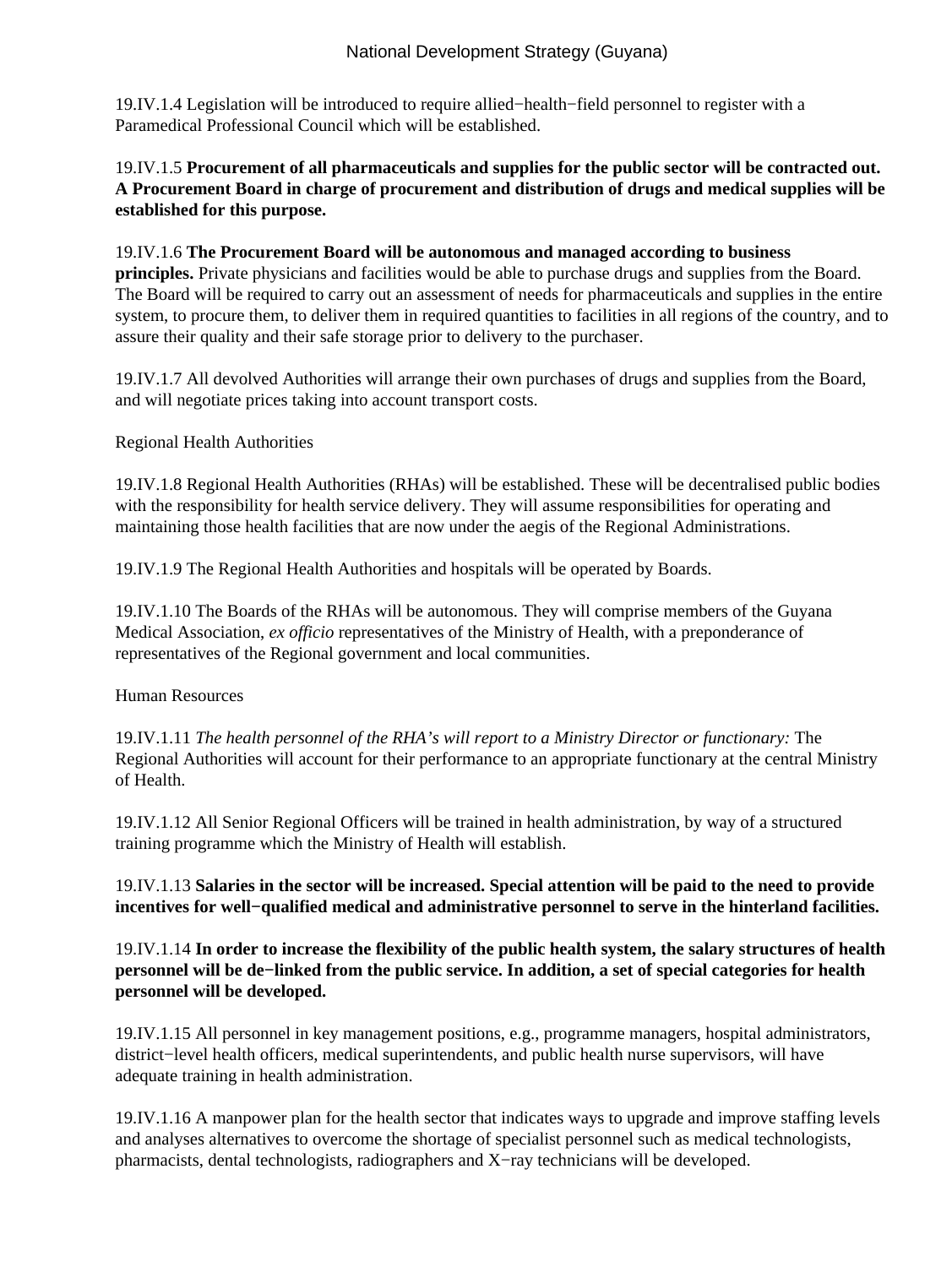19.IV.1.17 **Adequate incentives will be developed in order to stimulate the service of health personnel in the hinterland. In order to overcome the problems of staffing, all persons trained by the Government in medical disciplines and allied fields will be asked to serve in an interior location for two years. Training local people, as in the case of the Community Health Workers, has already proved a successful strategy, and will be strengthened also in the case of extension personnel, such as Medex and Dentex. Outreach activities will be further expanded to increase access to health services in remote areas.**

19.IV.1.18 Pre− and in−service recruitment and training plans will be developed and implemented in order to meet the manpower needs of the health system. At present there is no linkage between the needs of the sector and the structure of the training programmes.

### 19.IV.1.19 **Physicians will be trained in the role of medical extension personnel and primary health care. Where such training is not otherwise available, it will be provided on an in−service basis.**

19.IV.1.20 The education and training of health professionals will be updated and evaluated in order to assess the appropriateness of existing curricula and course requirements.

19.IV.1.21 Mechanisms will be put in place to ensure collaboration between the Liliendaal Annex, the University of Guyana, and the Ministry of Health on the development of curricula in order to guarantee consistency and relevance to the sector's needs.

Health programmes

19.IV.1.22 *A division of primary health care will be established* in the Ministry of Health, to work in close co−operation with the Regional units, where most of the primary care is provided.

19.IV.1.23 The Ministry will develop a strong Epidemiology department to undertake on−going health needs assessment, direct and assist health authorities and other devolved agencies to identify the health needs of their populations; and assess their effectiveness in satisfying these needs.

19.IV.1.24 The Ministry will institute a mechanism to monitor the quality of health care provided in both the public and private health sectors. Quality assurance programmes will be developed. This will include clinical and organisational audit, and the development of multidisciplinary quality assurance programmes and quality standards.

19.IV.1.25 Arms length and outreach activities will also be strengthened, including the use of mobile clinics.

19.IV.1.26 The institutional and functional capacity of the Government Analyst Department will be reorganised and strengthened so that the quality of drugs manufactured, imported and sold in Guyana might be ascertained.

#### Facilities and Services

19.IV.1.27 A detailed survey will be carried out to verify whether all the existing facilities of the five−tiered referral system are needed, and what is their current status.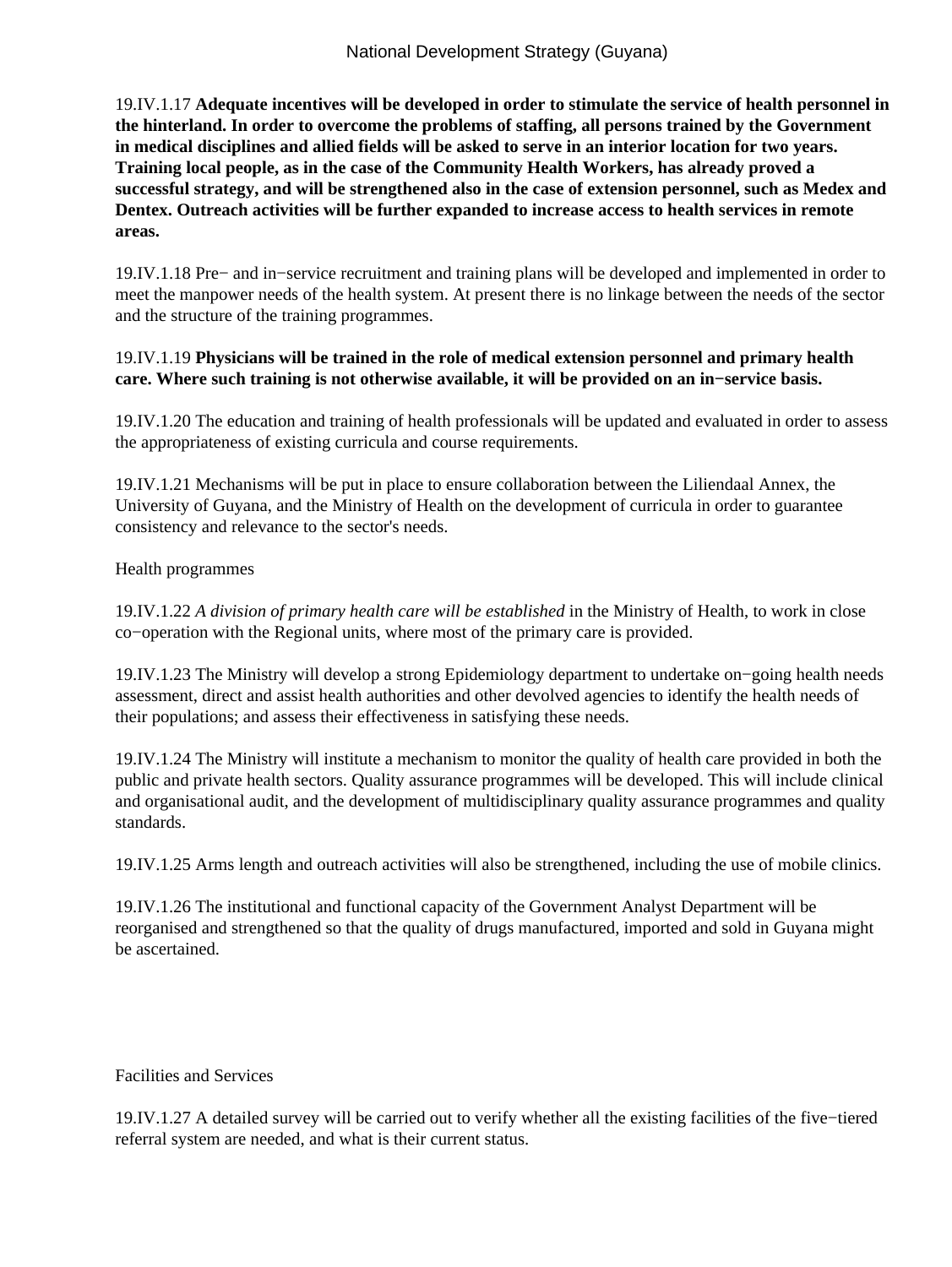19.IV.1.28 **Hospitals, that are currently underutilised, will be closed. Funds could in this way be made available to upgrade other 'strategic' facilities, as well as to provide a fleet of ambulances and other transport facilities, to ensure that radio communication networks are available in all localities, and to finance an expansion of a programme of rotating visits.**

19.IV.1.29 **In addition, depending upon the results of the survey some of the health centers, especially those in coastal areas, might be closed. The funds released by this process will be utilised to strengthen selected District hospitals and establish more health posts in remote areas.**

19.IV.1.30 Following the survey mentioned above, a *master plan for the rehabilitation of facilities*, including the acquisition and maintenance of an improved fleet of air and river ambulances, will be developed by the Ministry of Health.

19.IV.1.31 **Every regional hospital and other district hospitals will have at least one ambulance for emergencies.**

19.IV.1.32 **All health centers will be equipped with a phone or radio for emergency calls.**

#### 19.IV.1.33 **All hospitals will have adequate power generation supplies.**

19.IV.1.34 Health posts will be maintained and improved, as they are vital for the tasks of medical education, preventive care and arranging for medical transport to other facilities.

19.IV.1.35 An essential Medical Supplies list will be formulated outlining types and specifications of supplies that will be stocked.

19.IV.1.36 Investments will be made to improve the storage facilities for pharmaceuticals in public hospitals, health centres and health posts.

19.IV.1.37 **The programmes of rotating visits to the remotest facilities by physicians will be strengthened, so that villagers would know in advance when a doctor would be in the nearest health centre, for example on specified days of the month.**

19.IV.1.38 **Arrangements will be made for teams of foreign medical specialists, who are qualified in disciplines in which Guyana is in short supply, to visit the country in order to examine and treat patients.**

19.IV.1.39 **A Cancer Centre, headed by an oncologist, and provided with supporting staff, will be established.**

19.IV.1.40 Dialysis equipment will be installed in order to provide assistance to patients suffering from relevant kidney disorders.

19.IV.1.41 The services of the Medical Faculty at the University of Guyana will be expanded and upgraded through the utilisation of Information Technology, and the linkages which will be established with a network of foreign universities both in the Caribbean and further afield. Through these Internet connections, Guyanese students will be able to undertake practical courses abroad.

19.IV.I.42 Information Technology will also be utilised extensively in the health sector, in administration, the procurement of medical supplies, in the co−ordination of the referral system, and in the rationalisation of the relationships between the central government and the region.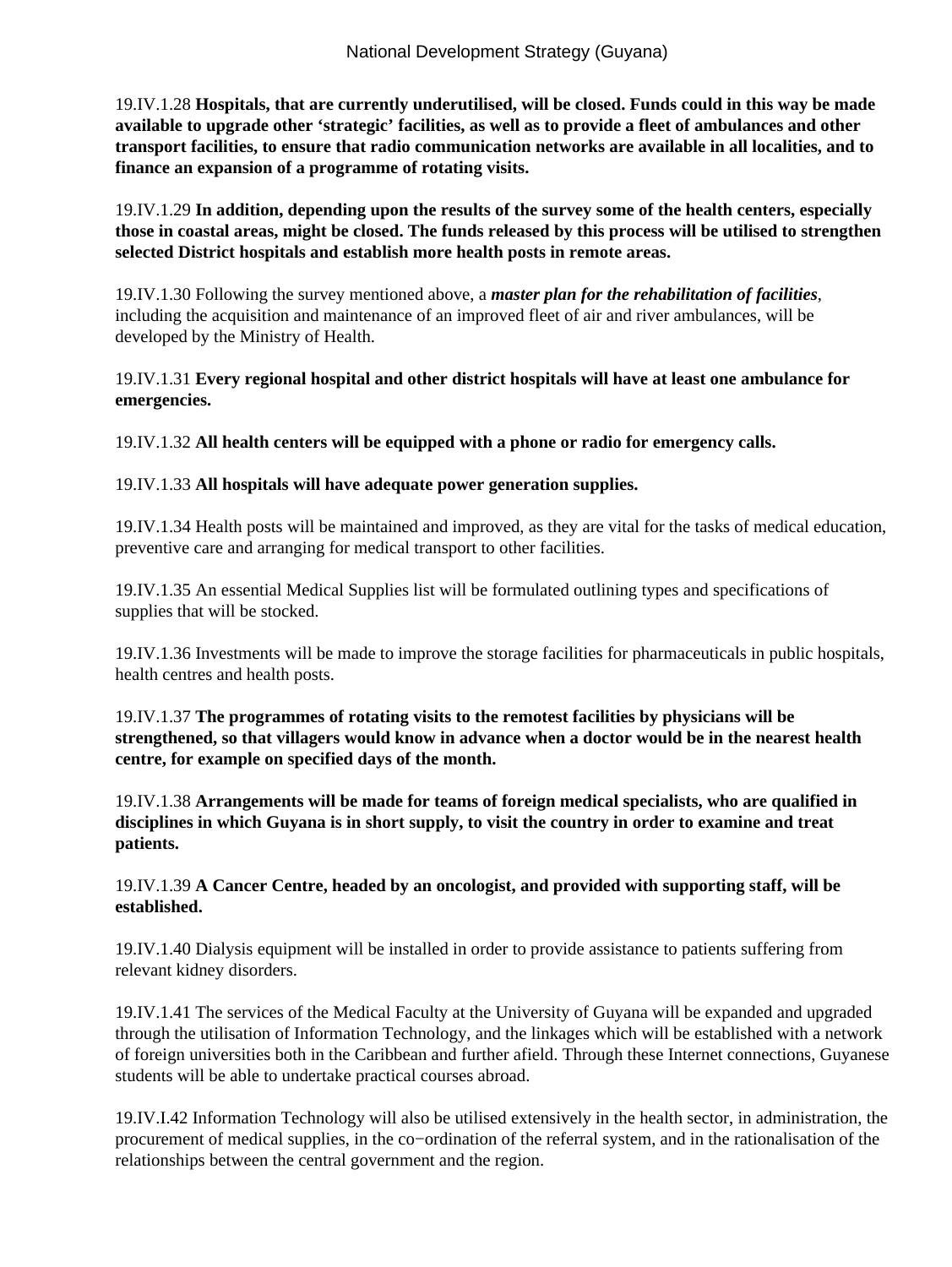Financing

19.IV.I.43 Funding will be allocated to RHAs on the basis of service agreements negotiated with the Ministry of Health. Mechanisms to ensure financial accountability for public health will be put in place.

19.IV.1.44 *Hospitals operated by parastatals which receive budgetary allocations willl operate under similar service agreements.* **As the quality of the national health system improves, and the parastatals focus increasingly on their own financial requirements, a transfer of their hospitals to the national public system will be undertaken.**

19.IV.1.45 Financial reforms will proceed in parallel with institutional reforms, in order to make expenditure on health care more effective.

19.IV.1.46 **The Central Government's budget will continue to be the principal source of funding for the public system of health care. Government health expenditure will reach 5 percent of GDP by the year 2002 and will increase progressively to 10 percent of GDP by the year 2010.**

19.IV.1.47 *General taxation* **will remain the main funding mechanism for health in Guyana. However,** *earmarked health taxes* **will be levied from the year 2003 when it is projected that the economy would be more robust.**

19.IV.1.48 Resources will be allocated from the centre to devolved authorities on the basis of a funding formula. Public resources will be prioritised to highly cost effective services, such as primary health care (services like immunisation, sanitation, vector control, diagnosis and treatment of tuberculosis, malaria, sexually transmitted diseases, the provision of maternal and child care, health education, and public health interventions).

19.IV.1.49 *Cost recovery* **mechanisms will not be directed to financing the health requirements of the vulnerable. Cost recovery will be utilised only for services for which public resources are inadequate, because they have been already allocated to other priority or essential health services. Indeed, user fees for well−defined services are currently charged at certain public care institutions. These include the Public Hospital Georgetown,(private rooms, pregnancy tests and physiotherapy services), at two Regional hospitals (X−rays mortuary service, laboratory tests), at the National Dental Care Centre (all treatments), at the Ptolomey Reid Rehabilitation Centre (for Orthotic and Prosthetic Appliances and hearing aids), at the National Blood Transfusion Centre, and at the Food and Drugs Administration. For other services, selective payments by patients will be imposed.**

19.IV.1.50 **Within a system of selective fees for medical services, cost recovery will never hinder access to health care and no patient will be refused service because of the inability to pay fees.**

19.IV.1.51 **Financial contributions to complement the public budget will be sought from communities, or through Community Hospital Associations. This approach will also enable the communities to have a greater role in planning health services and monitoring their quality.**

19.IV.1.52 **The government will develop further a health insurance scheme as a supplementary financing option.**

19.IV.1.53 **An extensive review of the NIS and a corresponding reform programme will be developed, in order to improve the NIS actuarial basis and strengthen its performance as a provider of social health benefits.**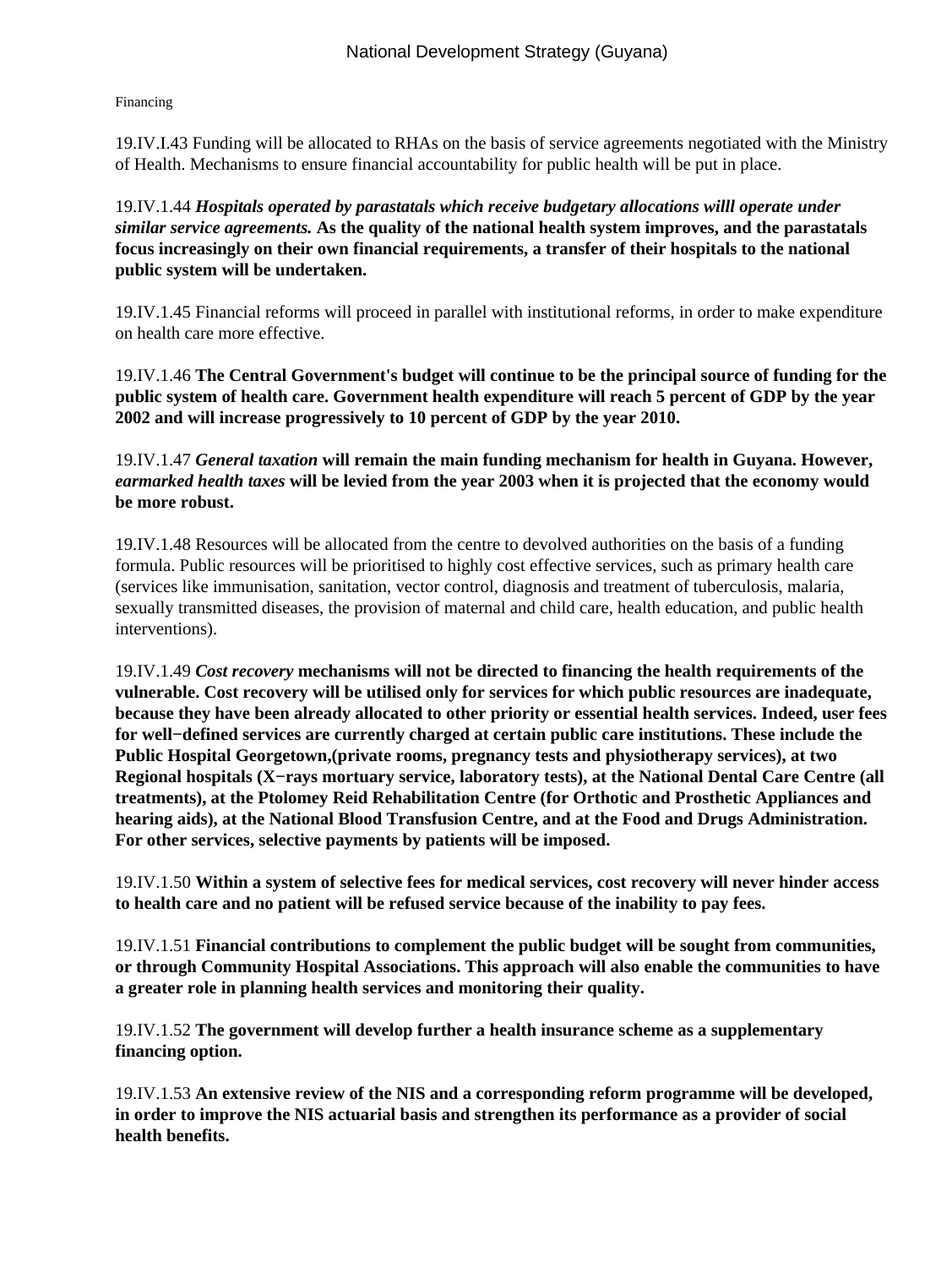19.IV.1.54 **A modest** *registration fee* **for both inpatients and outpatients will be charged at the Public Hospital Georgetown, and will be introduced in all district and regional hospitals from the year 2003, after the quality of service in these areas will have been improved.**

#### 19.IV.1.55 **Fees for patients bypassing the referral system**

will also be charged from 2003, in order to avoid the overuse of upper−level facilities for care that could have been provided effectively at lower levels. Such a system of fees requires a definition of the rules governing the referral system and the establishment of adequate incentives and disincentives for providers of services at lower levels. These requirements will be met.

19.IV.1.56 **At the Public Hospital Georgetown,** *already existing charges* **(e.g., physiotherapy, the use of private wards, the medical library, pregnancy tests) will be increased to reflect the real value of the resources necessary to provide the services.**

19.IV.1.57 **Fees will also be levied for other services, including laboratory procedures, X−Rays services, other specialised diagnostic services (e.g., CT), specialised surgery, medications. The application of some of these fees will be subject to a means test.**

19.IV.1.58 **The sale of services to the private sector will be extended.** *Existing charges for services sold to the private sector* **at the Food & Drug Administration and at the Blood Bank will be increased.**

19.IV.1.59 **The utilisation of equipment and facilities at the ACSD unit at the Public Hospital Georgetown will be optimised by** *allowing private doctors to use equipment in public hospitals on payment of a fee***, subject to scheduling their use so that priority is given to the public physicians. Charges for patients admitted to public hospitals while under the care of private physicians will be imposed**.

19.IV.1.60 *Services for which excess capacity exists will be sold to the private sector***. At the PHG these include, for example, non−clinical services such as the laundry, the kitchen, and the sterilisation unit**.

19.IV.1.61 **The tentative arrangements that have already been negotiated with CARICOM countries for the complementary utilisation of each other's medical facilities and services will be finalised. To this end, a special fund will be established to expedite the evacuation of indigent patients to Caribbean countries for treatment in those ailments for which services are not available in Guyana.**

19.IV.1.62 **No charges will be made for preventive and primary health care at the commmunity level. This will encourage the population to give greater emphasis to seeking adequate preventive care.**

19.IV.1.63 The establishment of cost recovery measures poses serious challenges in terms of public sector 'capacity'. *Several administrative and legal issues need to be resolved in order for the system described above to work effectively*. The health sector will complete effectively a process of institutional strengthening in order to tackle these problems.

Health Promotion and Protection

19.IV.1.64 **Programmes addressing gender specific health issues, for example, in the areas of reproductive health, the impact of STDs and HIV/AIDS, and cancer will be developed.**

19.IV.1.65 **Gender sensitivity analysis will also be included in the planning, implementation, monitoring and evaluation of all health programmes.**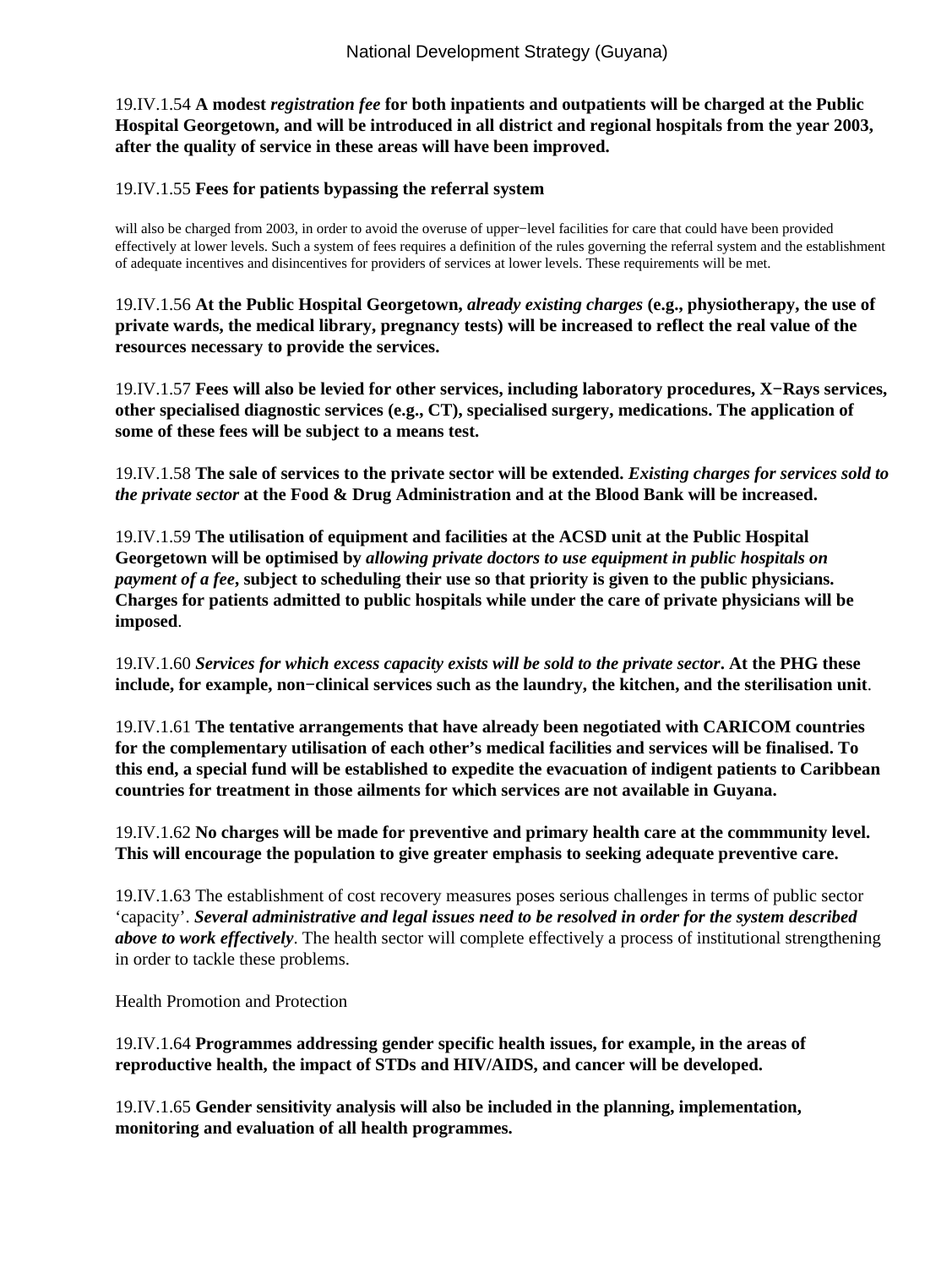# 19.IV.1.66 **Information systems will be designed to provide adequate gender−differentiated information in support of policy and decision making processes.**

19.IV.1.67 The curricula of schools will be reviewed to ensure that health education forms an integral part.

19.IV.1.68 Adolescent health issues will be tackled through educational programmes within schools, in collaboration with school welfare departments and social workers.

19.IV.1.69 Public awareness programmes to sensitise people about the dangers of smoking will be strengthened.

19.IV.1.70 Education on nutrition and healthy lifestyles will be brought into schools. Campaigns to reach the entire population will also be strengthened.

19.IV.1.71 Improved nutritional care will be provided in hospitals, through the recruitment of dieticians and the provision of diet counselling.

# 19.IV.1.72 **Monitoring of the nutritional status of the population, especially the most vulnerable groups, will be carried out on a regular basis.**

19.IV.1.73 The vector control programme will be revised and modified to become a 'National Advisory Board', with the tasks of monitoring, research, emergency and crisis response, and the preparation of technical guidelines for guidance in the execution of programmes.

19.IV.1.74 Extensive inclusion of the community in the management of these diseases and vectors will form an Integral part of a national control policy to have effect. Such a policy will be prepared.

19.IV.1.75 STDs and HIV/AIDS constitute priority areas for health intervention in Guyana. The "National HIV/AIDS Prevention Plan, 1999–2001" recently prepared by the Ministry of Health will be thoroughly implemented, and rolled over, and funding from local and international organisations will be secured accordingly.

19.IV.1.76 Measures to treat all the population suffering from acute respiratory infections will be strengthened in all affected areas.

19.IV.1.77 Health education will become an integral part of the day−to−day health services given to patients and the community. These include the strengthening of counselling and informational services given to patients.

Vulnerable Groups

## 19.IV.1.78 **A social assessment system to determine eligibility to exemptions will be established. Until such a system is in place, means assessments will be carried out at public health facility level.**

19.IV.1.79 Inequalities in access to health care are of particular burden to the poorest categories. The Ministry of Health will examine ways to improve the provision and delivery, of services to these groups. The health needs of vulnerable groups are concentrated in the areas of nutritional problems, poor environmental health, vector−borne diseases and sexually transmitted diseases. Hence a health development strategy centered on the objectives of primary health care and health promotion will be designed and implemented to address the needs of the most vulnerable.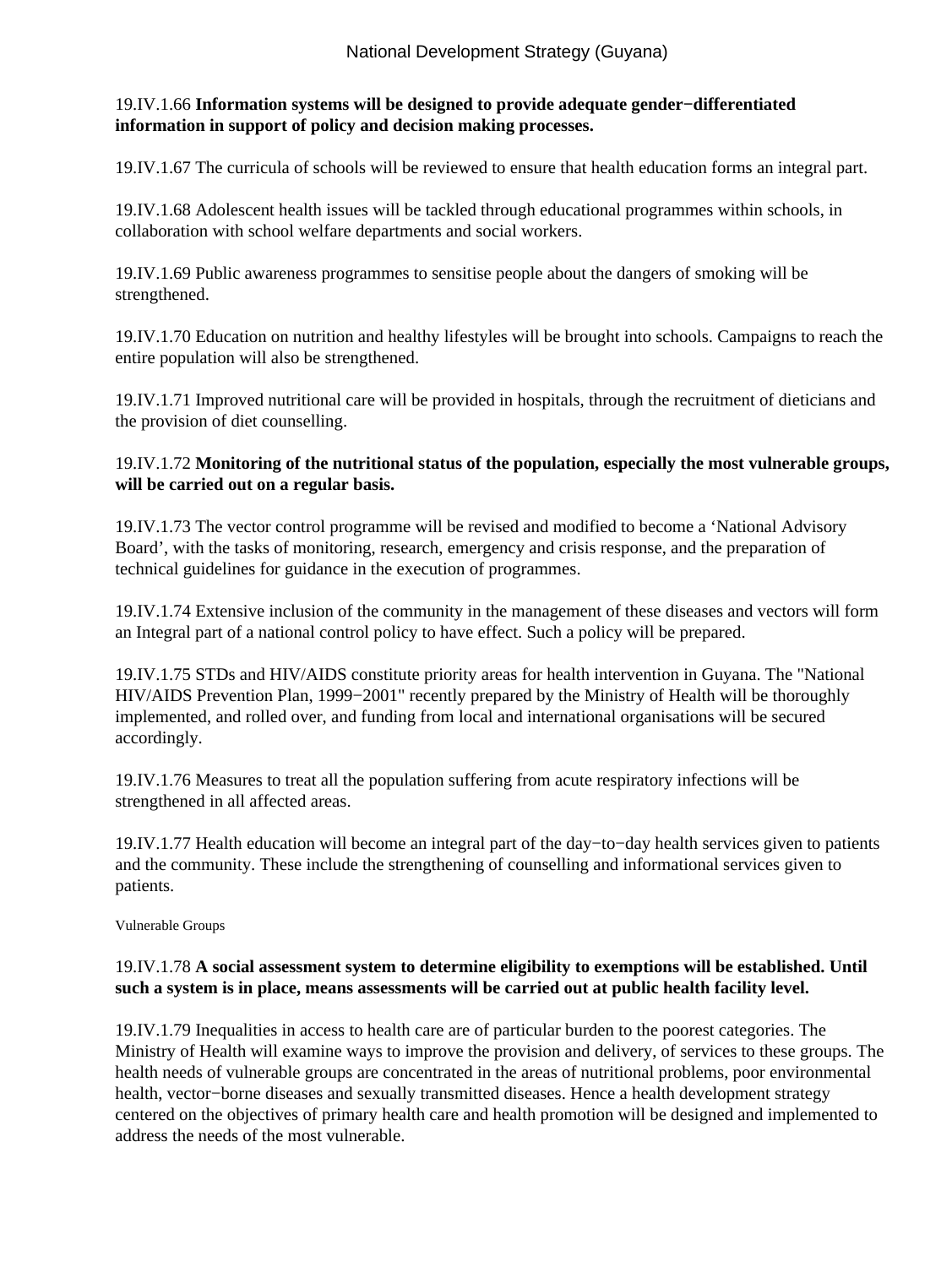19.IV.1.80 While institutional reforms in the public health sector pursue objectives of equity, access and quality improvements of health services, an explicit stance will be taken to target the most needy.

19.IV.1.81 Policy documents addressing the health needs of each vulnerable group and detailing the action plans as well as institutional responsibilities will be prepared through processes of national consultation, involving all major social actors. This has been the case, for example, of the National Consultation on HIV/AIDS, which took place in November 1998 and was developed into a policy document and the National Plan for HIV/AIDS Prevention, 1999−2001.

19.IV.1.82 Besides the preparation of 'basic package' of services targeting Primary Health Care interventions, to be made accessible to the entire population, the Ministry of Health will design extra basic packages for needy groups. The institutional responsibilities for the delivery of such packages will be assigned through a process of consultation.

19.IV.1.83 **Financing mechanisms, including those for cost recovery, will not be implemented unless they are accompanied by exemption policies and mechanisms targeting the most needy (the elderly, disabled, etc.), other categories of the medically indigent, and the poor (e.g.,: the employed poor, falling in the group of people at minimum wage; the unemployed; single−parent or single−earner households; the homeless; the youth with no formal education and no job).**

19.IV.1.84 **Special health needs of vulnerable groups will be identified and attributed adequate priority. For example the availability of drugs and access to physicians for the elderly, currently poor, is essential for the wellbeing of this vulnerable category.**

19.IV.I.85 Targeting groups with certain well−identified health needs will help addressing their poverty status.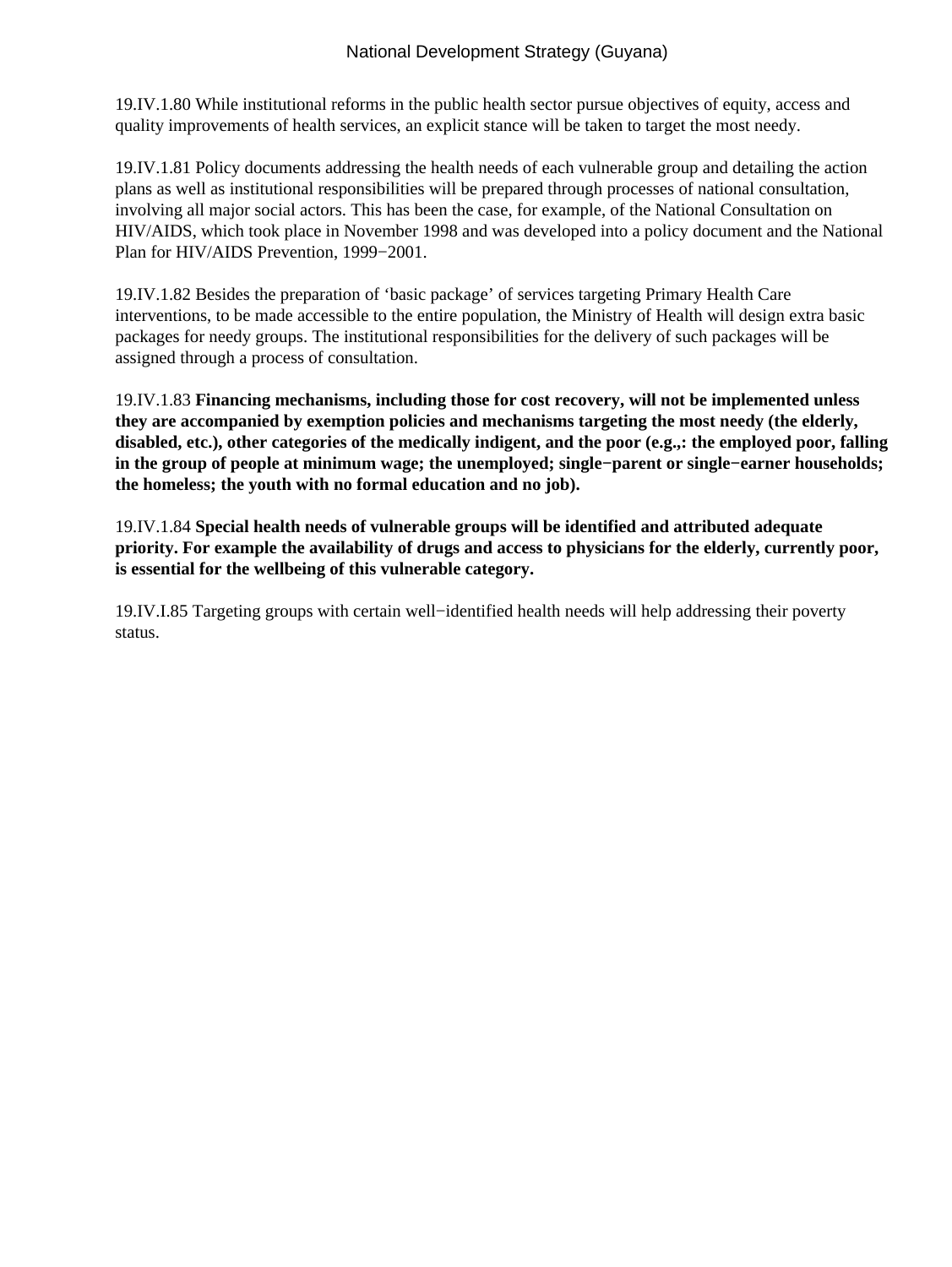# National Development Strategy (Guyana)

# CHAPTER 20

# TOURISM

### 20.I BASIC FEATURES OF THE SECTOR

#### 20.I.1 The Opportunity

20.I.1.1 The economies of other countries, that are similar to Guyana, have been transformed in short order by tourism. Travel and tourism are on the brink of becoming the world's largest single industry. Worldwide, tourism receipts are projected to grow by anything from 3 percent to 6 percent annually for the next ten years.

20.I.1.2 The overall benefit of tourism is that most of the steps, which a developing country needs to take in order to improve its standard of living, are exactly those which are required to develop tourism within a country. Some of the benefits of tourism are:

- i. the provision of a larger tax base;
- ii. the generation of foreign exchange;
- iii. the creation of a significant number of new job opportunities;
- iv. the promotion of rural and interior development; and
- v. human resources development

20.I.1.3 Tourism is not simply an attempt to save the environment; it is also an important opportunity for Guyana's economic development. Properly managed, it is a non−depleting, non−consumptive industry that provides ever−increasing economic benefits in a sustainable manner.

20.I.1.4 The main distinguishing feature of the current Guyana visitor profile is a relatively high proportion of business visitors and persons visiting friends and relatives. These two categories, together with international volunteers, currently make up over 95 percent of all visitors to Guyana. Moreover, the total number of visitors to Guyana, a little more than 100,000 annually, is small compared to those who go to other tourist destinations. The potential for growth is, however, large.

20.I.1.5 The peak season for northern visitors to Guyana is in the winter months.

#### 20.I.2 Types of Tourism

20.I.2.1 Tourism takes diverse forms, each with a special appeal to a particular class of tourist, and with its own implications for the country's infrastructure and the revenue which it can generate. Before any real and meaningful development of tourism in Guyana can take place it is necessary to have an understanding of the type of tourism products that are both suited to and suitable for Guyana.

20.I.2.2 **Nature−based tourism** can itself be advantageous to Guyana because it endeavors to respect the natural environment and the different cultures of a society. It is a type of tourism which tends to concentrate on small numbers of tourists paying relatively high prices, thus maximizing the economic benefits to the country, while minimizing those negative effects on the environment and society that are generally associated with traditional or mass tourism.

20.I.2.3 **Adventure tourism** is another rapidly growing segment of the global tourism market**.** Adventure tourism is characterized by activities such as observing animals in the wild, whitewater rafting, rock climbing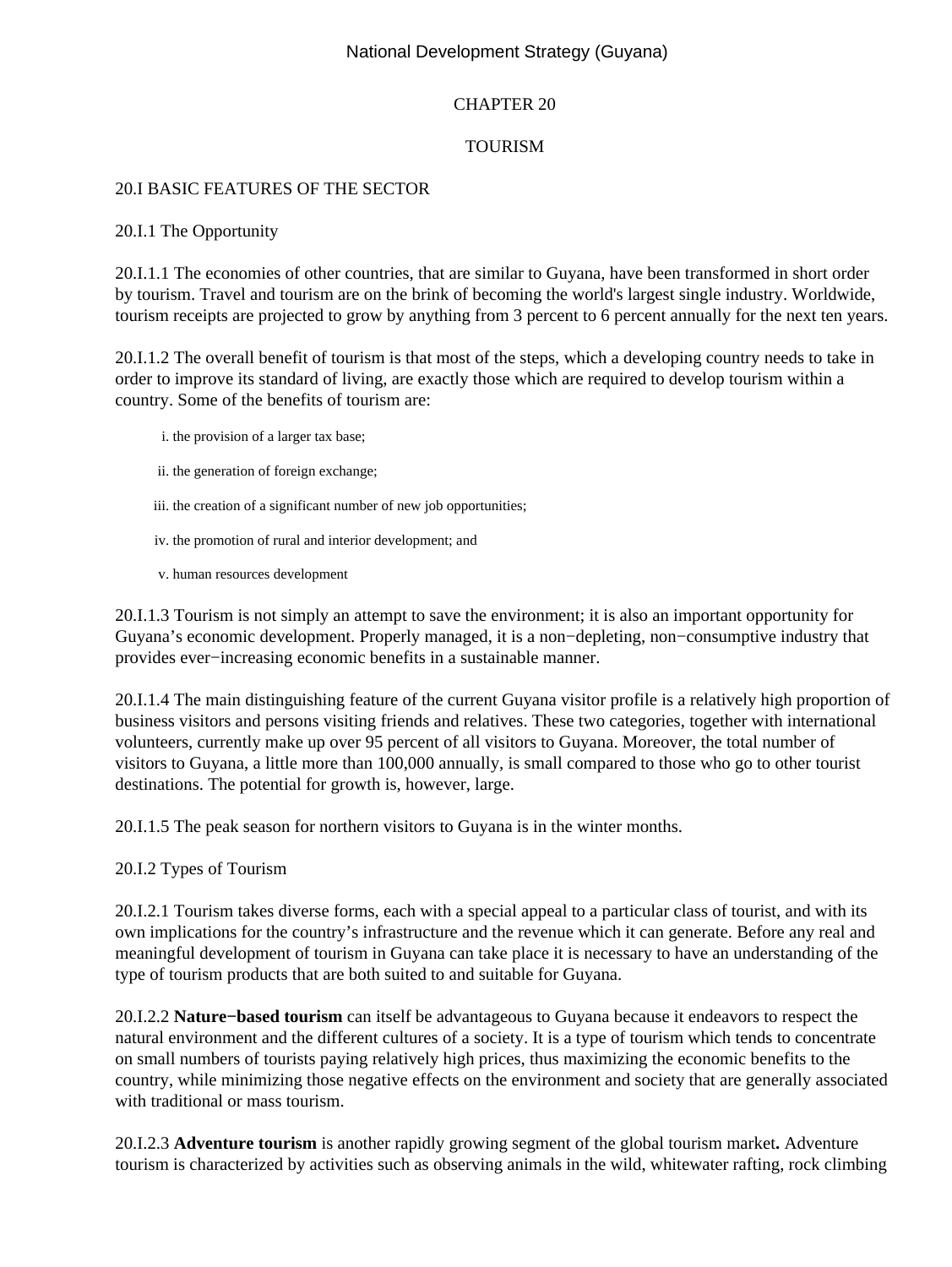and mountain biking. Recent changes in modern tastes and lifestyles have made these types of holidays extremely popular, and with Guyana's undeveloped interior, there is enormous scope for the development of such a product.

20.I.2.4 **Multi−destination tourism** might also be of much benefit to our country. This is a growing segment of the tourism industry, as more holiday makers appear to be eager to spend more money and to travel farther, they have become very amenable to visiting two or more countries at a time. Given Guyana's distance from its main markets of Europe and America and its proximity to the Caribbean, joint destination packages could be very beneficial for us.

20.I.2.5 **Heritage and cultural tourism** can promote a number of Guyana's sites both for their historical and architectural value. Sites suitable for this type of tourism include Georgetown, Fort Island, Magdelenburg and Kyk−Over−Al. Amerindian, African, and Indian culture are also of potential interest to tourists. However, at the same time, it is important to protect these cultures and communities, particularly the Amerindian communities, from the negative impact which tourism can have on their traditional ways of life.

20.I.2.6 **Cruise Ship Eco−Tourists.** Cruise ship tourism of the wrong kind can destroy the very values that Guyana is trying to sell. It cannot be too strongly emphasised, therefore, that this type of tourism should be carefully monitored and controlled in order to ensure that the detrimental effects of mass tourism do not occur. Accordingly, what should be encouraged are cruise ship passengers who come here specifically as eco−tourists.

20.I.2.7 **Eco−tourism,** which has been defined as a form of travel for pleasure that is focussed on the natural and cultural environment, represents a very small but expanding niche market. It is designed to have a low impact on the environment, give the visitor a better understanding of the unique qualities of the place being visited, contribute to the well−being of the local population, and promote conservation.

20.I.2.8 **Guyana is ideally placed to take advantage of eco−tourism, which is currently the fastest growing segment of the tourism industry, because of two basic comparative advantages. First, the diversity of Guyana's flora and fauna, its virgin rainforests and its vast array of waterfalls, rivers and creeks; and second, the fact that Guyana is the only English−speaking country in the South American Amazon Basin.**

20.I.2.9 If Guyana is serious about eco−tourism it needs to embrace overarching environmental policies and ethics and promote genuine indigenous culture so as not to be perceived as fake.

## 20.II ISSUES AND CONSTRAINTS

20.II.1 The income which Costa Rica generates from its 2 million hectares of protected areas is as much as Guyana's GNP. While Guyana cannot expect to attain, within the foreseeable future, such high levels of revenue from tourism alone, it is more than feasible that the sector can, within 10 years, contribute 5 to 10 percent of the country's expanding GNP, provided that the right policies and incentive structures are put in place.

## 20.II.2 **The creation of a Protected Area System, or at the very least, the according of special status to areas known to possess unique natural characteristics, is fundamental to the development of tourism.**

20.II.3 Guyana will never overcome the antipathies of the environmentalists and the potential eco−tourist while it remains the only country on this continent without an effective national protected area system. Our country has the potential to establish a comprehensive, ecologically representative protected area network in a supportive matrix of well−managed forests and other ecosystems. A significant level of eco−tourism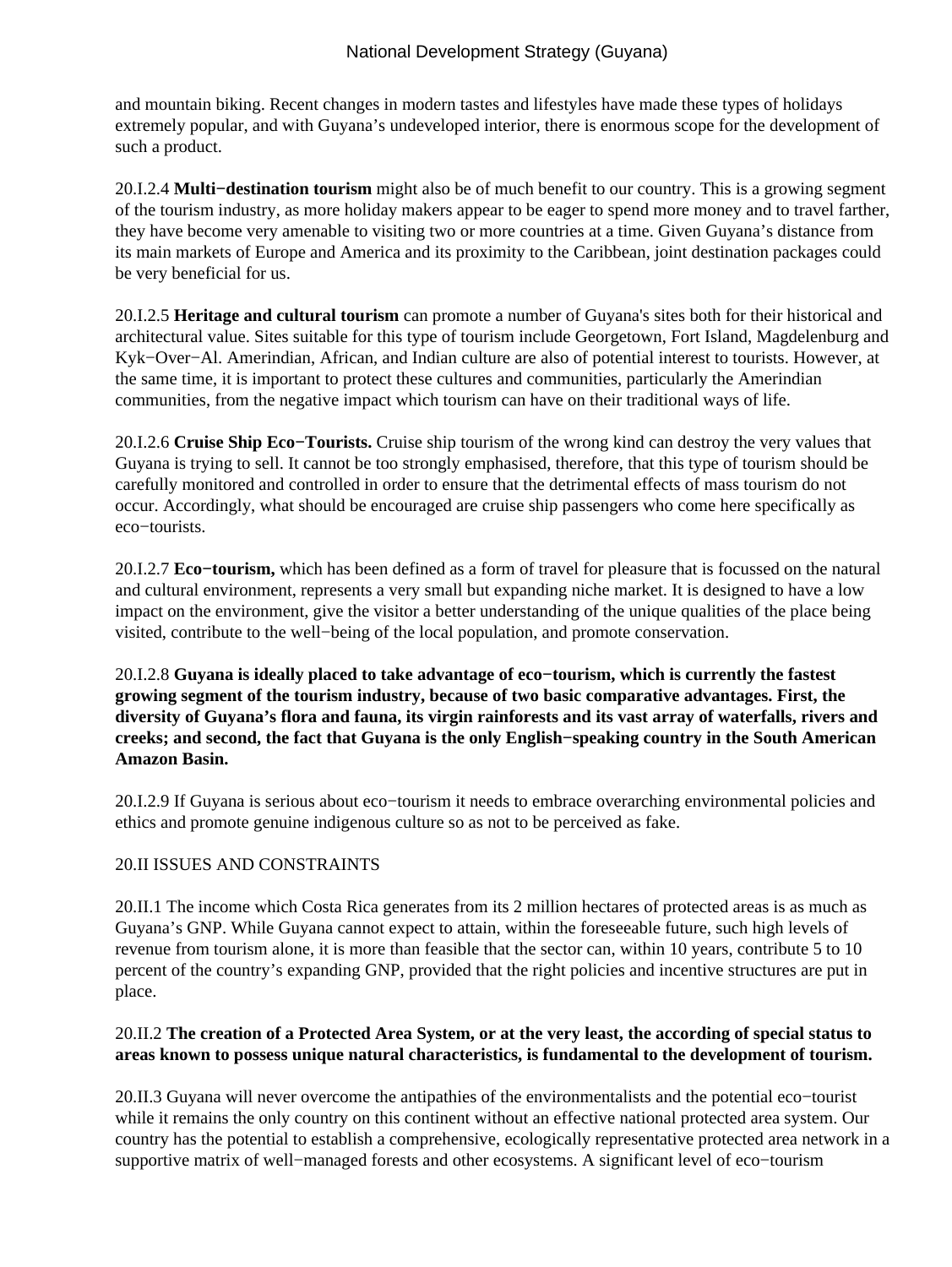development is unlikely to occur unless Guyana becomes known as a country where high standards of environmental stewardship are applied to all aspects of its natural resource utilisation and management.

20.II.4 **Marketing is the mainstay of tourism anywhere in the world. Guyana's lack of an image as a tourism destination, coupled with its failure to formulate and implement a serious public relations and marketing campaign for the country, are possibly the biggest obstacles to the development of tourism. Guyana needs to realize that marketing is a business and cannot be accomplished by amateurs in its embassies.** In any event, the country does not have embassies and consulates in most of the major target cities. Professional representation in the markets that Guyana wishes to attract, with the necessary financial resources, is therefore vital. In addition, there should be adequate expenditure on advertising in all the media. It should also be appreciated that tourism is an export industry and should therefore be eligible for the benefits normally afforded to other export sectors.

20.II.5 **In Guyana, the involvement and support of Amerindian communities and other people living in the hinterland is essential for the development of an effective park system that can significantly attract and support tourism. The level of this involvement should include planning and policy−making at the national and local levels. It is equally necessary that social partnerships are encouraged between Amerindians and private investors, and that Amerindian communities have access to capital to foster their own direct involvement in the industry.**

20.II.6 Tourism presents Amerindians with an opportunity to build an indigenous industry which is labour intensive and would benefit local communities. Tourist agencies and the National Protected Areas System when it is established could involve Amerindians in their eco−tourism activities. Amerindians could be trained as park rangers and guides, since they have an unrivaled knowledge of the local terrain and its natural resources. Further, they are more likely to remain in these areas in the long−term than the average coastlander.

20.II.7 On the other hand, jobs linked to eco−tourism could be seasonal and subject to world economic conditions. While eco−tourism is meant to be small in scale, it has the potential to make local communities, which are more likely to suffer from a decline in the tourism sector than the country as a whole, too dependent upon it. In addition, eco−tourism has the potential of attracting productive labour from small communities that depend upon agriculture and other primary activities.

20.II.8 The influence of foreign cultures may also impact upon communities in such a way that traditional values may be lost. Moreover, the commercialization of culture can lead to the development of a pseudo−culture and folklore that have been specially devised for tourists, the alteration of traditional crafts because of commercial pressures, and the replacement of traditional handicrafts by less authentic but more saleable souvenirs.

20.II.9 Before tourism can benefit Amerindians, therefore, there must be fundamental institutional strengthening. This requires a participatory approach that must be applied through direct discussion, education and practical training programmes. Amerindian groups should also be empowered financially and otherwise, to start their own tourist ventures in a small and manageable way.

20.II.10 The development of tourism cannot be considered *in vacuo.* It must be accompanied, for example, by the provision of easier access to Guyana and its interior, and by the improvement of all types of transport infrastructure, water systems and medical services. It must be supplemented by the provision of adequate security. It must be underpinned by simpler and rational procedures for obtaining permits to travel into the interior and for obtaining visas.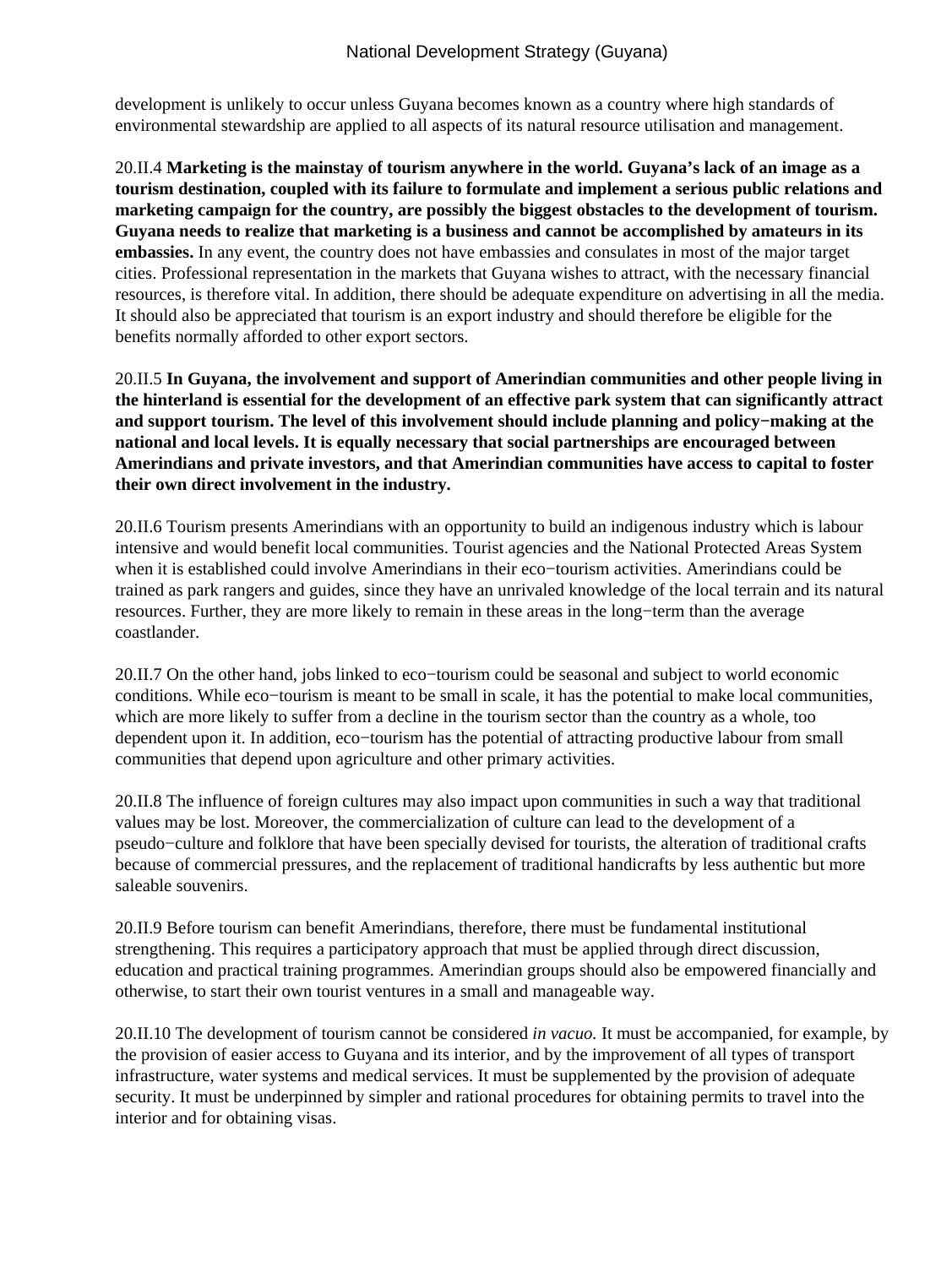20.II.11 Areas in which standards and regulations are urgently needed include those for licensing tour operators, for building eco−tourist resorts, and for customer servers and services such as taxi and boat drivers, and hotels and restaurants.

20.II.12 **Policies that protect the environment and promote safety must be accompanied by policies that could attract investment. The Guyanese tourism industry is currently considered to be a high−risk business by investors and bankers because of the multiple problems which exist in the country. In addition to the financial risks normally associated with tourism itself, there are problems peculiar to Guyana: the country's democracy is considered to be fragile; the investment climate is uncertain; and Guyana is still an emerging tourist market.**

20.II.13 The behavior of tourists can be an important issue. Tourists should not only be educated about their responsibilities to the environment, they should also be educated about the environment. It is therefore useful for citizens of a host country or region to recognize the elements of the natural environment that may be of interest to the visitor.

### 20.II.14 **Local people also need to be educated on the potential impacts of receiving tourists as well as the expectations of such visitors. An informed and trained citizenry is the backbone of any successful development process.**

20.II.15 The lack of skilled staff for the tourism industry is another major constraint to its development. The design and implementation of a programme to upgrade the skills of personnel in the sector are therefore imperative.

20.II.16 At present, Government regulations and support services for the tourism industry are provided through the Tourism Division in the Ministry of Trade, Tourism and Industry. The Division is understaffed and lacks the internal systems and structures for the smooth facilitation of programmes and activities required for its work. It is affected by many of the same ailments that are prevalent in other Government departments, such as a shortage of skills, a lack of facilities and no legal mandate to perform many of the functions that are required.

20.II.17 **There is a proposal for the institutional arrangements for tourism to be placed under a Minister responsible for Environment, Protected Areas and Amerindian Affairs. However, while there is merit in linking protected areas and tourism under a general environment ministry, Amerindian Affairs which involves a much wider range of issues, probably justifies having a separate Ministry.**

#### 20.III OBJECTIVES

20.III.1 The broad objective of the sector is to contribute to the sustainable development of Guyana by earning foreign exchange and providing job opportunities, while conserving the natural environment and the multi−faceted culture of the country.

20.III.2 To achieve this overall objective, a number of specific objectives can be defined.

- The promotion of an industry that makes appropriate use of Guyana's resources and takes full advantage of market trends. i.
- ii. The development of the industry by placing the protection of its natural resource base as its highest priority through the use of sustainable practices.
- iii. The establishment of standards and practices that are commensurate with the market that is being targeted.
- iv. The development of an industry which ensures that its activities and operations are of benefit to as wide a representation of Guyanese as possible, but particularly the Amerindian community.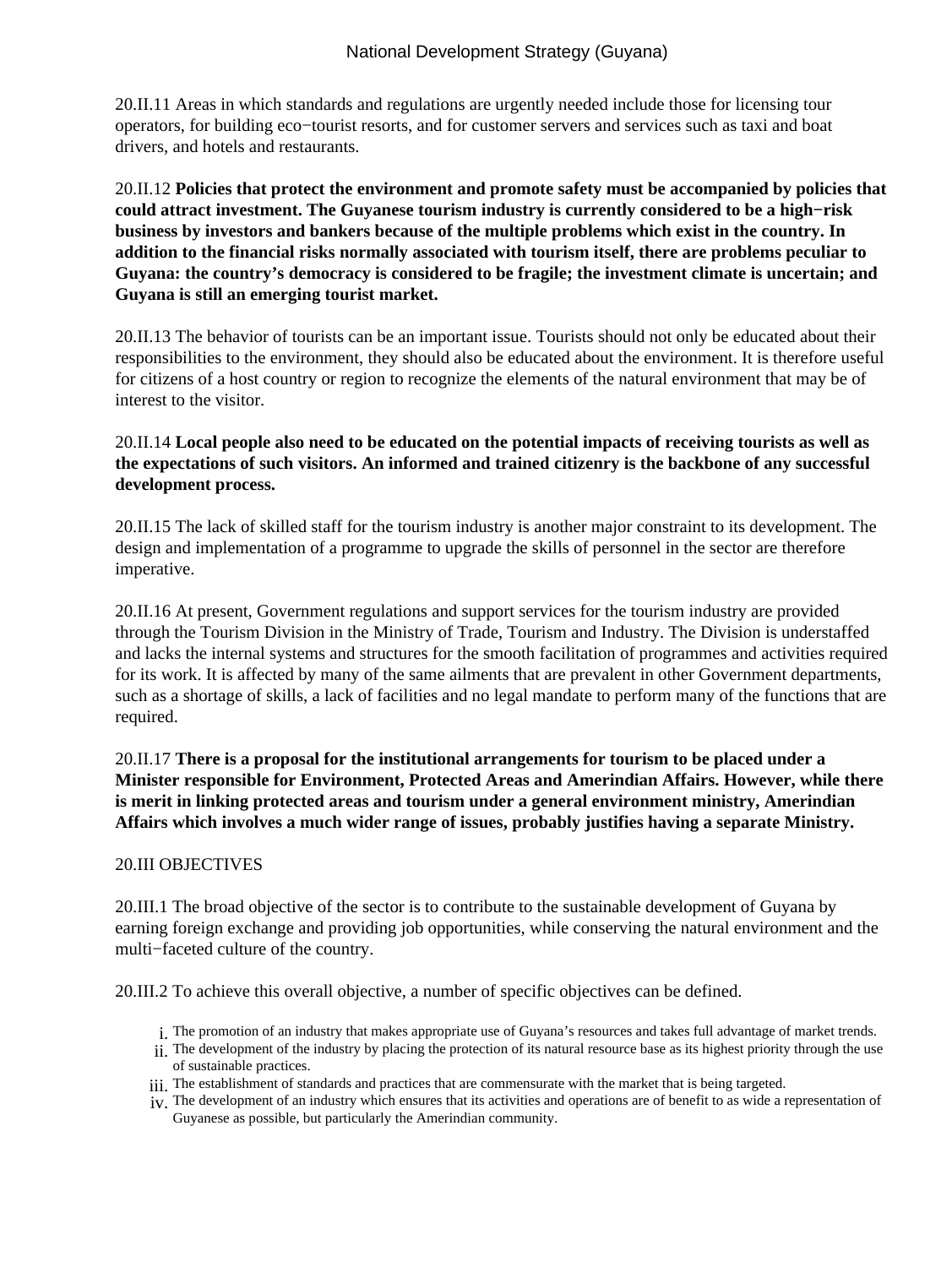#### 20.IV THE STRATEGY

20.IV.1 The central thrust of these new policies for tourism is a focused and unambiguous strategy of pursuing high quality, up−market eco−tourism in controlled numbers that do not exceed scientifically determined carrying capacities of interior sites. All other policies should flow from this central thrust.

#### 20.IV.2 Ministerial Responsibility

20.IV.2.1 Tourism is currently part of the Ministry of Trade, Tourism and Industry. Unfortunately, the range of the portfolio of this Ministry is so wide, and trade and industry so important in the developmental strategy of our economy, that tourism is often not given the attention it deserves. Since the future of tourism will be heavily dependent on the protection and sustainable development of the environment, a Ministry of Tourism and Environment will be established.

20.IV.3 National Tourism Board or Authority

### 20.IV.3.1 **A National Tourism Board or Authority will be established. This will replace the defunct Tourism Advisory Board. Its main responsibilities would be regulation, marketing, research and product development. The Authority will be established by an act of parliament as a body corporate.**

20.IV.3.2 The composition of the Authority is critical for its success. It will therefore be composed as follows: the Permanent Secretary, Ministry of Tourism and Environment; The Permanent Secretary, Ministry of Regional Affairs; two persons from the Tourism & Hospitality Association; one person from the Private Sector Commission; one person from the Private Aircraft Owners Association; and one person from an Amerindian NGO.

20.IV.3.3 The Chairman of the Authority will be elected by the board members of the Authority and appointed by the Minister. Membership of the board will be for a period not exceeding two years.

20.IV.3.4 The Authority will be funded from contributions of both the private sector and the Government by way of a formula to be agreed upon by the parties concerned.

#### 20.IV.4 Protected Areas

### 20.IV.4.1 **The according of special status to areas known to possess unique natural characteristics is fundamental to the development of tourism in Guyana. Therefore the work which has already begun to establish a Protected Area System will be expeditiously concluded.**

20.IV.4.2 It is important that certain criteria, including definitions for the carrying capacity and guidelines for visitation, be established for each protected area in the interest of tourism. Among the guidelines for visitation will be specifications regarding the length of stay of visitors, requirements for trained guides, the means of access to protected areas, controls on the removal of flora and fauna and the taking of pictures, access by individuals or groups, etc. Within the park itself, in order to protect the area's biodiversity, there may be areas in which absolutely no one is allowed to go.

20.IV.5 Amerindian Involvement in Tourism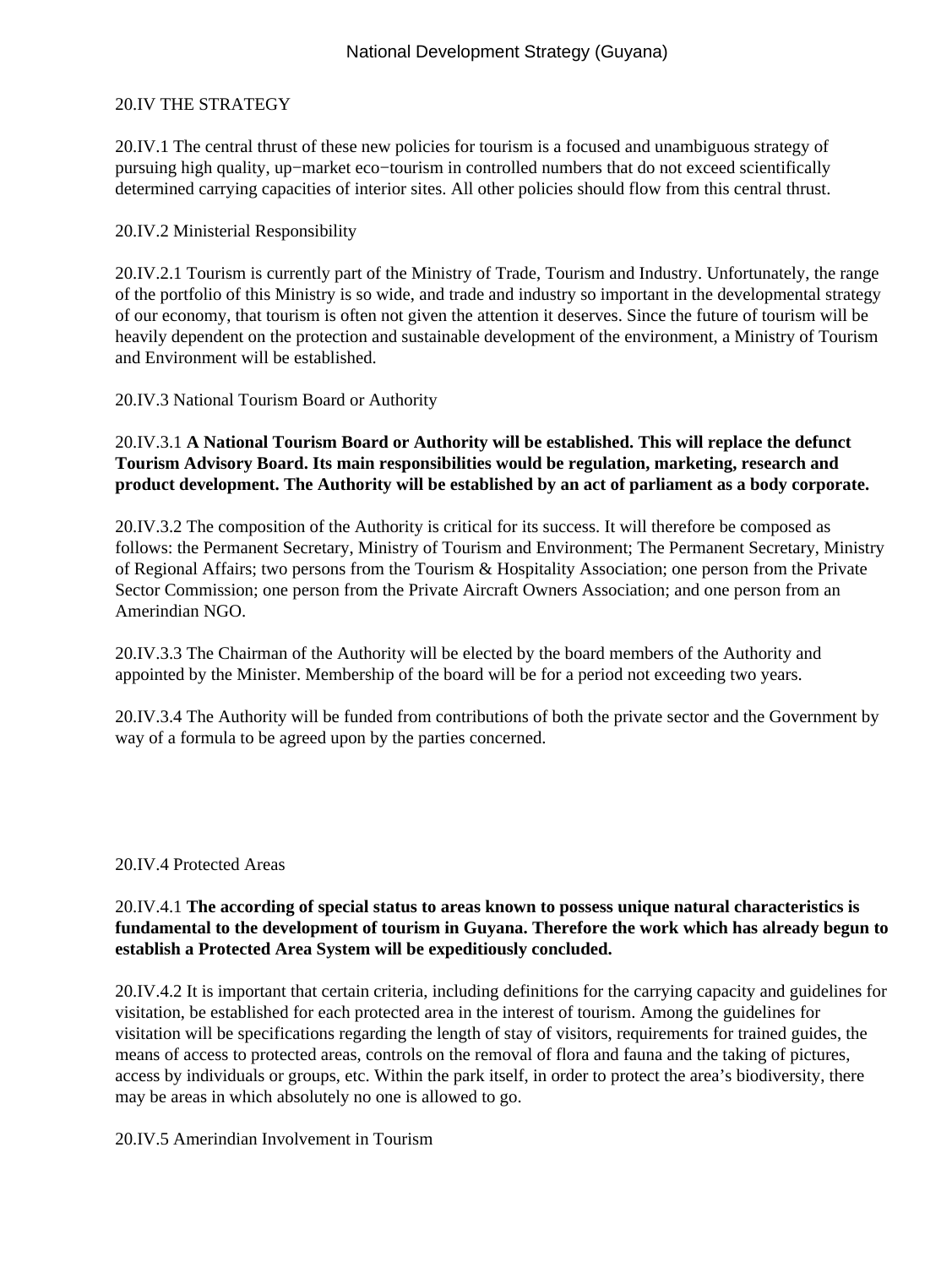# National Development Strategy (Guyana)

20.IV.5.1 Amerindian communities will of course decide for themselves if nature−based and eco−tourism ventures are worthy of their involvement and participation, on a project−by−project basis. However, in the process of developing the tourism industry, efforts will be made to ensure that Amerindians are involved at all levels.

20.IV.5.2 Tourism activities will be started at a slow and measured pace in Amerindian communities so as not to overwhelm local capacity and result in an increase in social stresses.

20.IV.5.3 Because of the limited experience which Amerindians have with development projects, those tourism ventures that are to be started and managed by Amerindians will be accompanied by: intensive and extensive training of Amerindians in business management, and account−keeping; start−up capital; the encouragement of partnerships among Amerindians, investors and nature and conservation NGO's in developing tourism sites; and continuous information sharing and consultation with Amerindians.

20.IV.5.4 Non−governmental organisations will be encouraged to assist in all these endeavours.

20.IV.5.5 Guidelines will be provided and enforced in respect of tour operators entering Amerindian communities.

20.IV.5.6 An overall code of conduct will be developed between tour operators and the Amerindians. Such a code will provide rules, for example, concerning the taking of photographs, access to sacred sites, and times of visiting. Amerindian communities may develop stricter codes.

20.IV.5.7 The collection of head fees by Amerindian communities will be legislated, and the responsibility for this placed within the proposed Board of Tourism.

#### 20.IV.6 Investment

20.IV.6.1 An incentive regime will be introduced that will endeavour to make the industry attractive to investors. The regime will compare favorably with those of other countries which are developing tourism and will offer no less that the following:

− a tax holiday of up to five years for hotel and resort development and tour operator enterprises;

− exemption from duty and consumption taxes for items to be used in the construction, expansion, refurbishment and equipping of licensed hotels or resorts and for the creation, expansion and equipping of licensed tour operator enterprises and tourism facilities as approved by the Board. This exemption will apply to all interior resorts, and to hotels in Georgetown of not less than 10 rooms;

− replacement and refurbishment for hotels resorts and tour operators once every 5 years; and

− accelerated capital allowances on the construction cost of the hotel or resort.

#### 20.IV.7 Air Transport

20.IV.7.1 *The strategies for liberalising activities in the air transport sector, and for attracting investment to it, are outlined in the Transport Chapter of this National Development Strategy.*

### 20.IV.7.2 **The Tourism strategy is dependent upon the development of the Cheddi Jagan International Airport at Timehri to meet international requirements.** Other key imperatives are:

- the redevelopment of Ogle as a municipal airport; and
- an airstrip, as a complement of the road system, will be immediately developed to the West of Kurupukari.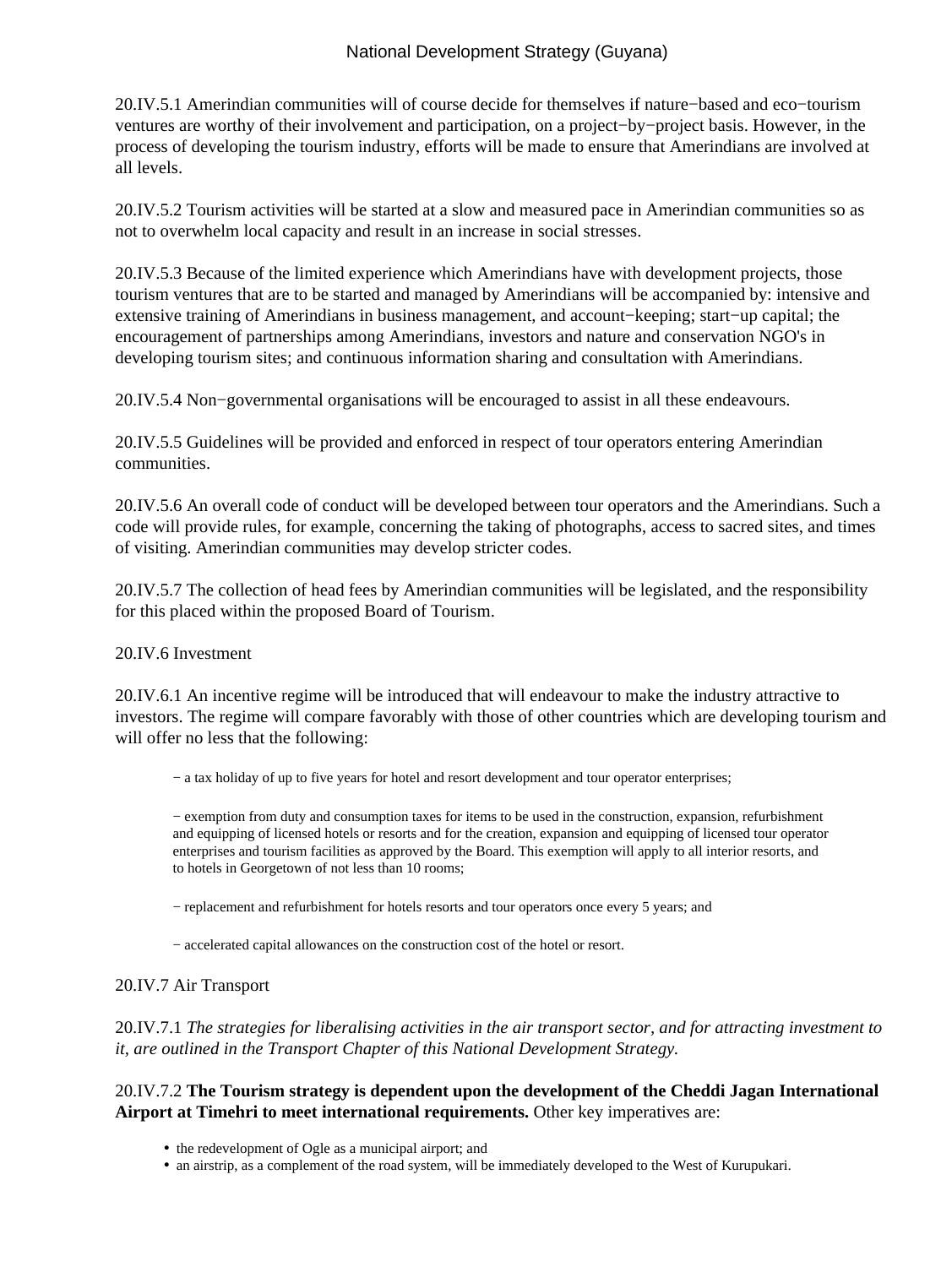#### 20.IV.8 Visitor Safety and Security

20.IV.8.1 **The security of visitors will be given priority throughout Guyana and steps to this end will include raising awareness among the local population as well as within the security forces. Training on interactions with tourists will be provided to the police force. In the long run, consideration will be given to the development of a division of police within the force who are specifically responsible for visitor security.**

20.IV.8.2 Search and rescue mechanisms will be put in place with the capability of dealing with all eventualities, and will include high−level detection methods, fast and effective evacuation procedures and top level medical training and equipment. This will be facilitated by an established mechanism between the Private Sector, the Government, the police and the army.

20.IV.8.3 Tour operators will be obliged by law to possess adequate safety equipment for the tours they conduct.

20.IV.8.4 Training in first aid and CPR will be mandatory for all persons/guides conducting or in charge of tourists, and adequate emergency evacuation plans and procedures will be set for all tour operations and resorts. These safety procedures and equipment will be linked to the licensing of these operations. Failure to comply with the minimum safety standards set for the industry will carry severe penalties.

20.IV.8.5 Adequate insurance for all resorts, hotels, charter airlines and tour operations will be made mandatory and linked to the licensing of tourism operations. In order to facilitate this, the laws pertaining to insurance will be amended to give the tourism industry access to adequate levels of insurance.

#### 20.IV.9 Marketing

20.IV.9.1 A comprehensive destination−marketing plan will be developed and implemented to allow the country to benefit from the rapidly expanding market for adventure and nature tourism.

20.IV.9.2 One of the many functions of the Guyana Tourism Authority will be the marketing of Guyana as a tourism destination.

20.IV.9.3 The Tourism Authority will handle two types of promotional activities: on−shore and off−shore. For onshore promotions, the Tourism Authority will organize group familiarization tours and other promotional functions. For offshore promotions the Tourism Authority's representatives in the major target cities will establish contacts with international travel industry partners and combine efforts to promote Guyana in the major markets of the world. In addition, the Tourism Authority will participate in trade shows and promotions that are best suited for the target markets.

20.IV.9.4 The Tourism Authority will conduct a series of seminars with the operators of qualified tourist facilities to assist in developing and improving the performance of the tourism industry.

20.IV.9.5 A tourism accreditation system will be established and implemented by the Tourism Authority and minimum design criteria will be established to ensure that nature−based tourism facilities in Guyana meet international standards for visitor accommodation. The design criteria will emphasize low impact structures, appropriate use of local materials, and proper response to the local climate in order to maximize efficiency.

### 20.IV.9.6 **The urban zoning laws for which provision is made elsewhere in this NDS will be strictly enforced.**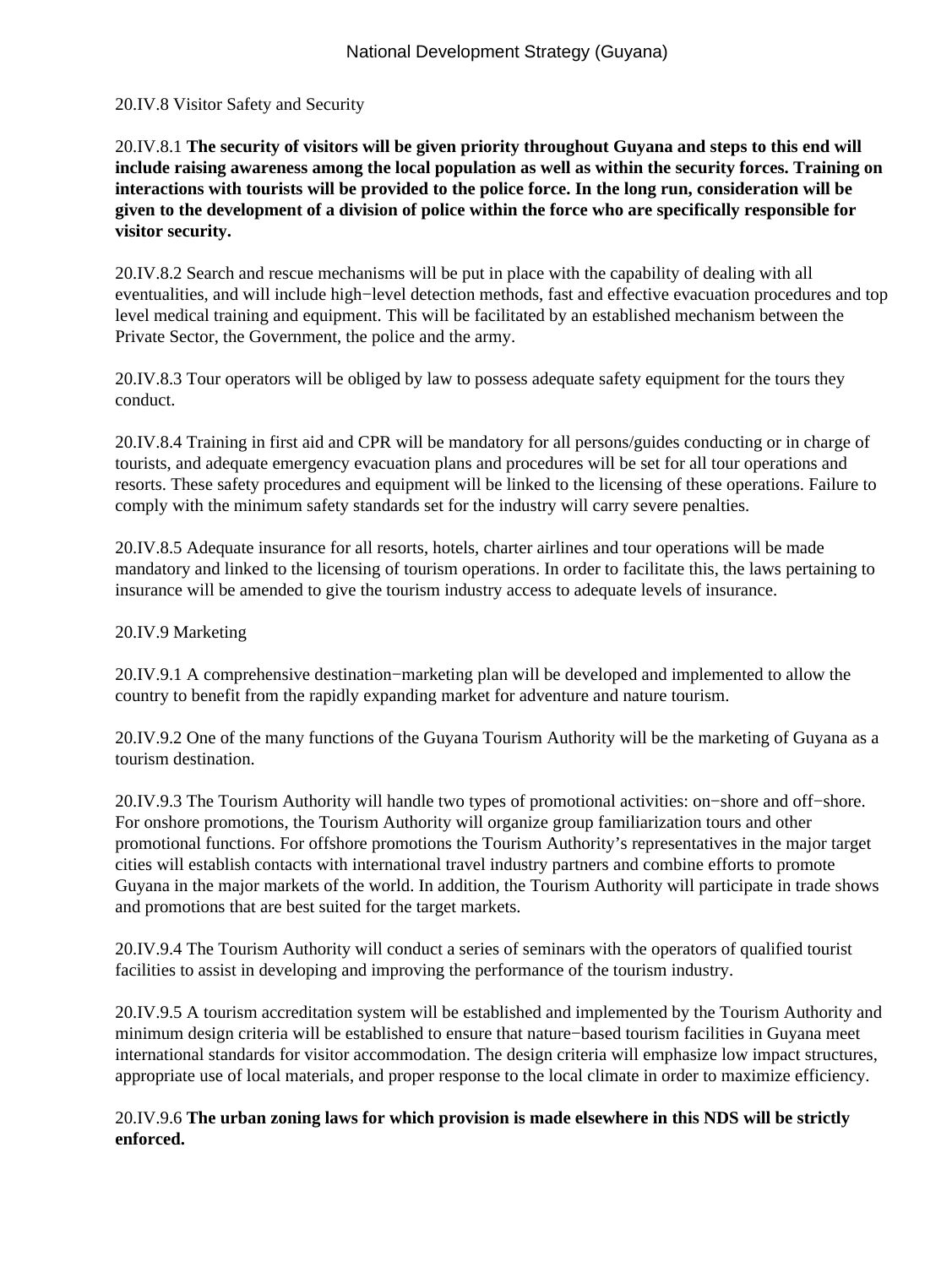# National Development Strategy (Guyana)

20.IV.9.7 Guidelines will be developed to mandate buffer zones around lodges, the distance between lodges, etc.

20.IV.9.8 A project to list all those sites in the interior that have been identified as desirable areas for the development of lodges will be formulated and implemented.

20.IV.10 Product Development and Improvement

Kaieteur Park

20.IV.10.1 **The boundaries of the Kaieteur National Park will be determined as a matter of urgency. Consultative mechanisms for incorporating representatives of local Amerindian groups in the decision−making process concerning the site will be developed.**

#### 20.IV.10.2 **All mining in the Kaieteur watershed and gorge below the falls will be immediately stopped.**

20.IV.10.3 A comprehensive site and topography survey that will embrace the testing of soils and their bearing capacities, the examination of watershed characteristics, the location of significant site features, including types of flora and fauna and other biodiversity richness, and studies to determine any significant archaeological sites, will be undertaken.

20.IV.10.4 The OAS proposal for the Kaieteur National Park will be opened for private sector, Amerindian and other civil society comment before its finalization and implementation. Key recommendations include the following:

- A lodge facility will be constructed in the Kaieteur Park.
- The trail system in the Park will be extended.
- A boardwalk will be constructed in the Falls area.
- Ranger outposts and satellite camping facilities will be created.
- Razing of Menzies Landing and construction of security post.

20.IV.11 Other Tourism Ventures and Networks

20.IV.11.1 Eco−tourism ventures, with full Amerindian participation in identified Amerindian villages, will be developed.

20.IV.11.2 A network of small−scale eco−tourism lodges will be established at Kaieteur, Chenapau, Orinduik and near Marabiakru Cliffs.

20.IV.11.3 An eco−tourism facility will be established at the Iwokrama Field Station near Kurupukari. This will be operated in partnership with the local private sector and with Amerindian community controlled ventures, in and around the Iwokrama reserve.

20.IV.11.4 A circuit of eco−tourism facilities and activities will be put in place in and around Annai and Surama with linkages to Rock View and Karanambu Resorts in the North Rupununi.

20.IV.11.5 In the Central and South Rupununi nature−based and eco−tourism ventures will be developed with Dadanawa Ranch, Savannah Inn, the Lethem Rodeo and other related enterprises, ranches, resorts and entities.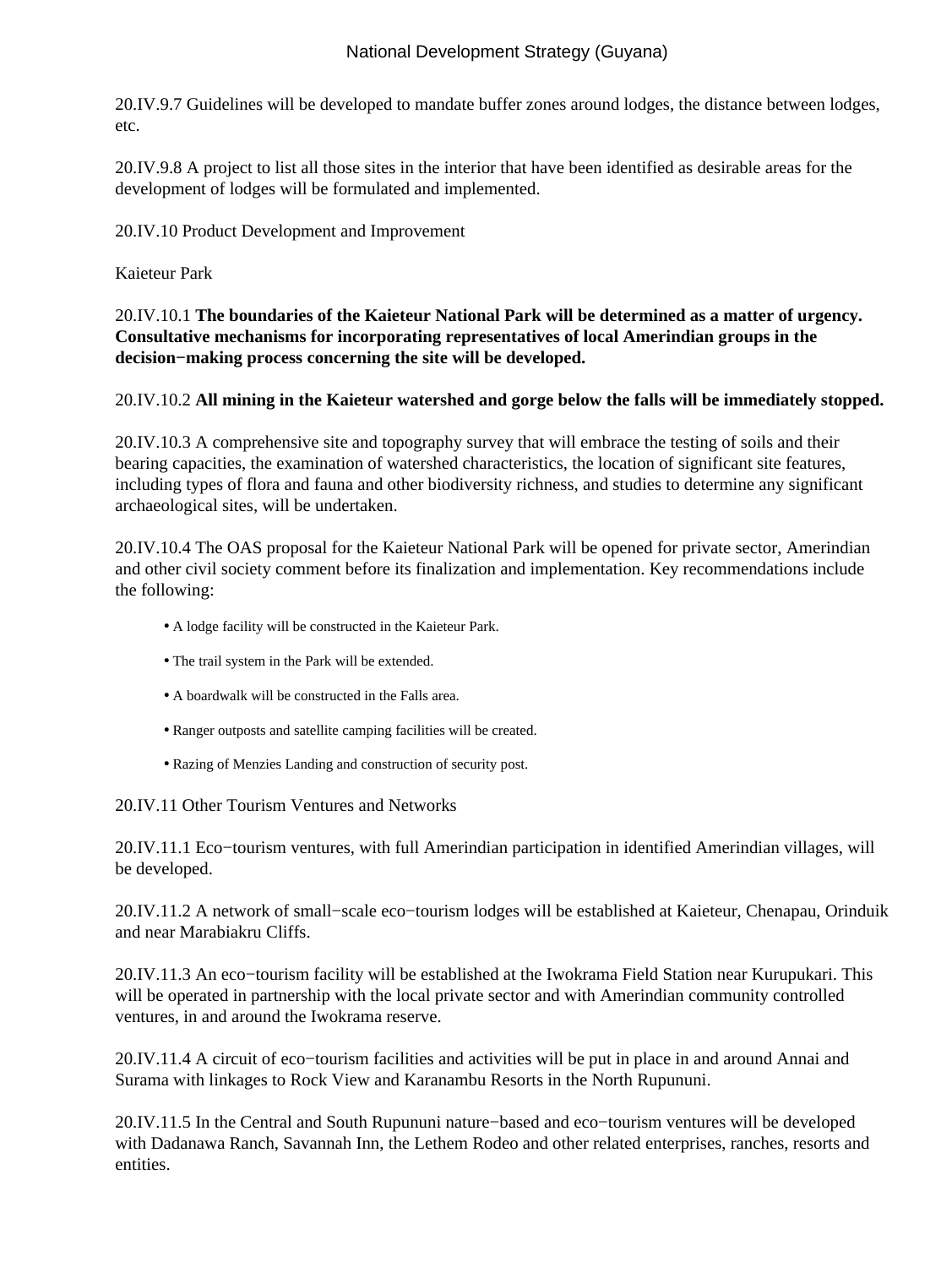20.IV.11.6 The border near Orinduik will be secured in order to prevent illegal incursions from miners who operate in Potaro and Mazaruni watersheds.

20.IV.11.7 Strict zoning and building codes will be enforced in Georgetown. New buildings in the city will be made to conform to Georgetown's rich architectural heritage. Sections of the city represent significant opportunities for architectural preservation and the development of tourism sites. It is important therefore that building in the city be very carefully regulated and monitored to preserve the product before it is completely devastated by new developments.

20.IV.11.8 Investors will be encouraged through tax incentives to develop small−scale inns in the style of the existing historic architecture of Georgetown.

20.IV.11.9 The Botanical Gardens will be converted into a Biodiversity Park.

20.IV.11.10 The National Museum, the Walter Roth Museum and the Nicholson Collection of African Art will be refurbished and expanded and a survey to upgrade and develop a network of other existing museums in Guyana undertaken.

## CHAPTER 21

## URBAN DEVELOPMENT

#### 21.I BASIC FEATURES

21.I.1 Guyana has six urban municipalities: Georgetown with an estimated population of 177,900; Linden with a population of 33,500; New Amsterdam, the population of which is 21,700; Corriverton with a population of 15,700; Rose Hall with a population of 8,000; and Anna Regina with a mere 2,600 citizens.

21.I.2 Despite their relatively small sizes, these urban areas are very poorly serviced. In all of them the roads are in various states of disrepair. In all but one of them the drainage systems are so ineffectual that there is flooding every time the rainy seasons come around, and often even in the dry seasons. Silt and solid waste and various other kinds of refuse block the drains; water overflows into the streets and yards; and whatever detritus there is in the water finds its way into the dwelling places, particularly of the poor. There are heaps of rubbish in most parts of the cities, sometimes even on the main roads. In short, the cities are unsanitary and a breeding ground for the vectors of many diseases.

21.I.3 Multitudes of people abound within the yards of the poor, where small rooms are occupied often by upwards of eight people: men, women, and children, frequently spanning three generations. There are, on average, about eight rooms per yard. In each of the yards there are, on average, two latrines and one stand pipe.

21.I.4 Water supplies are generally erratic and often impure.

21.I.5 The abattoirs and municipal markets are unclean and over–crowded.

21.I.6 The main streets are crowded by vendors who occupy both the pavements that are intended for pedestrians and the roadways that are meant for vehicles. Not unnaturally, progress in certain areas is slow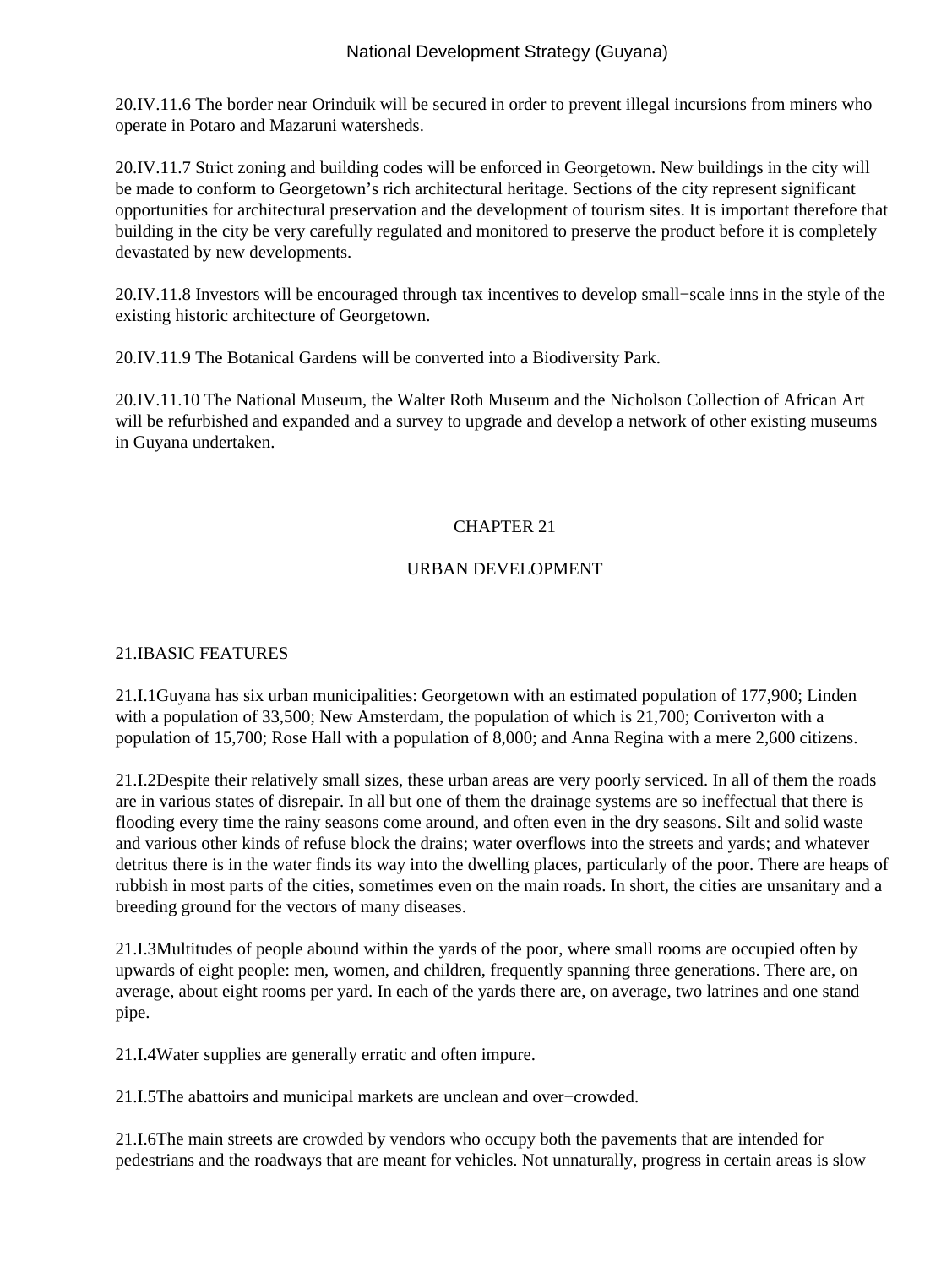and hazardous. Indeed, driving in the cities is considered by some to be somewhat of a lottery.

21.I.7 In many of Guyana's municipalities, street lighting is extremely rudimentary, either because there are no lighting facilities, or because there are no electric bulbs available. In the one city in which a few traffic lights have been installed, they are more often off than on.

21.I.8 The municipalities are supposed to be governed by two pieces of legislation: the Municipal and District Councils Act of 1969, and the Local Democratic Organs Act of 1980. These Acts give very wide powers, as well as responsibilities, to the Municipal Councils. Through them the municipalities are responsible for water supply, sanitation, street paving, drainage, solid waste management, street lighting, environmental matters, recreation, markets and abattoirs. They may also take grants, accept loans, and issue bonds, all with the approval of the Ministry of Local Government and Regional Development (MLGRD). However, although the Municipal Councils possess wide powers, they are subject to a set of bye−laws which are archaic, and ought to be amended to suit modern requirements.

21.I.9 The Municipal Councils, in addition to being liable to the direct supervision of the MLGRAD, are required, by law, to follow the various policies of the Central Government. Often, therefore, there is an overlap of functions and authority, and much obfuscation.

21.I.10 Allied to the problem of administrative and managerial responsibility, is the fact that the Municipal councils themselves are either under−staffed, or possess staff of relatively poor quality.

21.I.11 On top of all this, they are, in general, severely under−funded. They are supposed to obtain the financial resources to undertake their manifold tasks through the collection of rates and taxes, rents, and a plethora of fees, and through subventions from the Central Government. However, the existing rates, taxes and fees are based on parameters which have been established a long time ago and are now woefully out−of−date, especially as they have not, over the years, taken account of inflation, increased property values, and, most important, greater demands on the cities' coffers. For example, while a not very successful attempt was made by the Georgetown municipality to revalue the property in Georgetown in the early 1990s, the other municipalities still use valuations which were undertaken in the late 1960s and early 1970s.

21.I.12 Moreover, many properties, in addition to those which are currently under−valued, have never even been recorded. No taxes of any kind are therefore received from their owners.

21.I.13 Government subventions to the Municipalities are also derisively low. In addition, there appears to be no system on which transfers are made from the Government to the Municipalities. For example, in 1997, the last year for which relevant statistics are available, the transactions were as follows:−

|                                              | Georgetown | Linden | New<br>Amsterdam | Corriverton | Rose Hall | Anna<br>Regina |
|----------------------------------------------|------------|--------|------------------|-------------|-----------|----------------|
| Transfer<br>from<br>Government<br>(US\$'000) | 118.5      | 66.7   | 74.1             | 44.4        | 51.8      | 51.8           |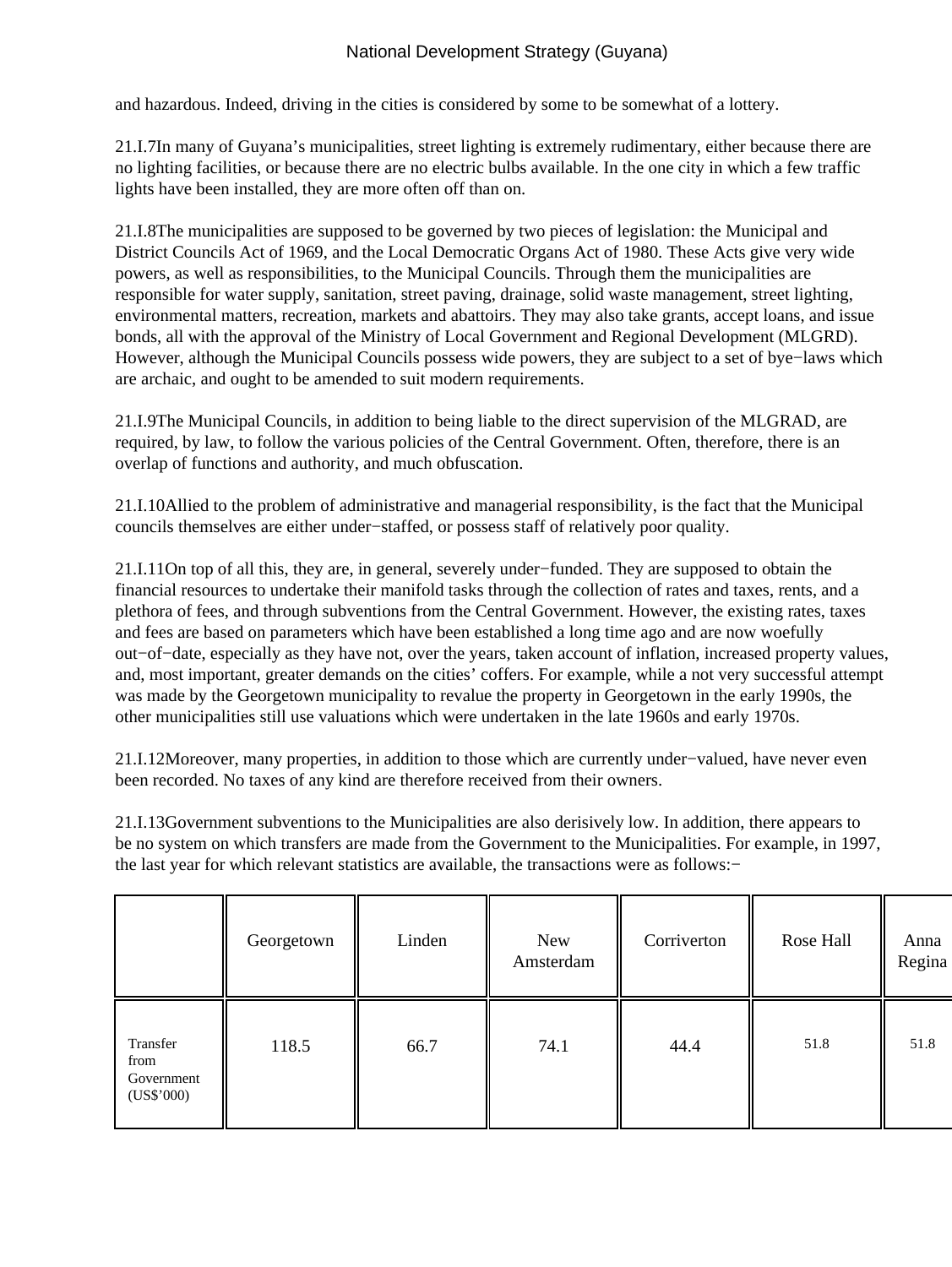| Population<br>(000) | 177.9 | 22c<br>JJ.J | $\mathbf{A}$ $\mathbf{A}$<br>21.1 | $1 - \pi$<br>1.3.1 | o.v | $\overline{\phantom{m}}$ |
|---------------------|-------|-------------|-----------------------------------|--------------------|-----|--------------------------|
|                     |       |             |                                   |                    |     |                          |

21.I.14 The disparity in the population/subventions ratios is most evident. Moreover, even though Government transfers were in every case the major source of funding, the amounts that were ultimately transferred were almost never assured before the actual subvention was made. This, of course, seriously inhibits any sort of planning and meaningful budgeting. Indeed, the amounts transferred often appear to be subjectively assessed and, more reprehensibly, to be linked to the political configuration of the members of the municipalities.

21.I.15 There is no fixed procedure for evaluating requests for funding. Often it appears that resources are allocated on an *ad hoc* basis, or on perceptions of the council's ability to spend in areas which meet the central government's, not the municipality's, criteria and priorities.

21.I.16 The amount of subvention given by the Central Government, when added to the revenues collected by the cities and town councils, is insufficient to provide for the efficient financing of municipalities.

21.I.17 The members of the town councils are elected under a system of proportional representation, from a slate presented by the leaders of political parties, and not on the basis of constituencies. There is therefore very little, if any, organic and political connection between a councillor and a particular part of the city. No one seems to be accountable to any group of voters. Not surprisingly, therefore, the quality of the services provided by the councillors is very often poor, even when the low level of funding is taken into account.

21.I.18 Much of the work that is performed by the municipalities is undertaken by the staff of the municipality itself, even though an increasing amount of their services is now being provided by contractors. This latter procedure is, however, the exception rather than the norm.

21.1.19 In addition to the poor hygienic conditions which have already been mentioned, water supplies in the urban areas are sub−standard, the treatment of sewage inadequate, and there is a plentiful number of stagnant pools of water that encourage the breeding of mosquitoes.

21.I.20 These deficiencies and inadequacies are manifested in low levels of public health, insufficient recreational facilities for children, juvenile delinquency, and higher levels of crime than for other areas of the country.

21.I.21 The Central Housing and Planning Authority is the principal element in the local physical and planning system. It is the hub with direct functional linkages with Regional Democratic Councils, local authorities, and the Central Board of Health. It also liaises closely with those statutory authorities which supply such urban services as electricity and water, and maintain the sewerage system.

21.I.22 In most towns, development seems to be haphazard and unplanned. While there are zoning regulations, these are honoured more in the breach than in the observance. Everywhere, in all the towns, business places, vehicle repair shops, and manufacturing enterprises are permitted to grow up, like Topsy, alongside and within districts that have been zoned for residential occupation alone.

21.I.23 There is much illegal occupation of land. Indeed, so−called "squatting" areas abound mainly on the outskirts of the towns. Apart from being unseemly, they tend to contaminate the areas in which they are sited, because of a multitude of poor hygienic practices and conditions, and because of the intricate drainage and irrigation systems which service the coastal areas of Guyana.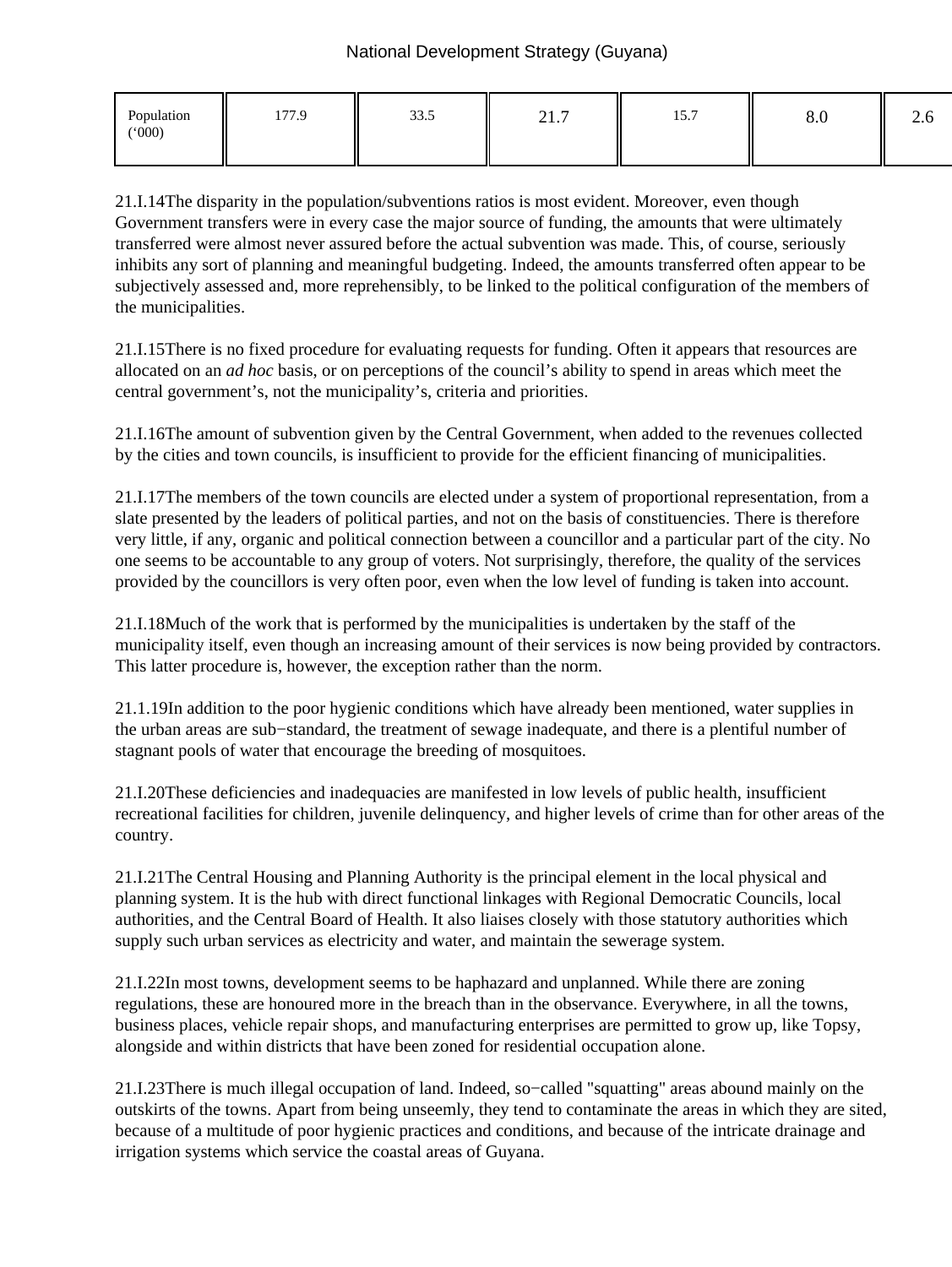## 21.II Issues and Constraints

21.II.1 The basic issues and constraints to urban development in Guyana are financial, administrative, and managerial. Because of the low levels of rates and taxes that are collected, because of the low bases for these rates and taxes, and because Government subventions bear no relationship to the needs of the urban areas, the amounts available to the municipalities for their mere existence are always most inadequate.

21.II.2 Also, mainly because the municipalities cannot afford to pay attractive salaries, they are unable to hire the most competent persons. As a result they spend even the pittances which they collect and receive, most ineffectively. Moreover, because the councillors are elected from lists, they do not, as has been pointed out, have any allegiance to, and responsibility for, any particular district. As a consequence, often the whole municipality is neglected. Ways must therefore be found to widen and deepen the revenue base; ensure that funding from the central government is both adequate and reliable; and make certain that individual councillors are accountable to specific districts.

21.II.3 Very little urban planning is being undertaken. Whatever planning is being done does neither attempt cohesively to establish goals and objectives at a national level, nor to link their attainment with economic and financial policies. In practice, sectoral strategies have been formulated in isolation, with little attempt being made to integrate them into national strategies, and with little consideration as to how the plans are to be implemented, whether through communities, the private sector, the municipality, or even the government.

21.II.4 The expanded boundaries of the city of Georgetown and other municipalities have placed severe strains and pressures on their drainage systems. In addition to the heavy siltation of canals and the dumping of refuse, the lack of *maintenance* of the sea and river defences, indeed of the entire drainage system, is the main cause of poor drainage of the cities.

21.II.5 The Sewerage system in Georgetown was established nearly seventy years ago, and has not been extended. It cannot therefore now cope with the demands of a much greater Georgetown, and is over−loaded. In addition, it is in a state of disrepair. In other words, it needs both extending, repairing and modernising.

21.II.6 The sewerage outfall at the mouth of the Demerara River is too close to land, and must be extended several more kilometres out to sea.

21.II.7 Septic tanks without leaching beds and pit latrines are malfunctioning and discharging effluents into adjacent drainage canals and ditches, in many parts of the extended city and are fast becoming a great health hazard.

21.II.8 All the cities have inadequate telephone services, poor supplies of electricity, and unreliable supplies of water.

21.II.9 Waste disposal and refuse collection in urban centres has reached a critical situation as large amounts of waste are being dumped outside the identified sites, creating nuisance and health hazards to the people. Municipalities are unable to maintain and clear the areas under their control due to a lack of manpower and a shortage of garbage trucks. The incinerator in Georgetown, which is very old, does not have the capacity to burn the very large quantities of refuse that is thrown up in the city every day. Therefore, the municipalities have to resort to dump sites for disposal and are finding difficulties in identifying new sites away from residential areas, that are economical. New systems to dispose of the very large volumes of refuse must be developed as economic ventures so that this service could be self−financed.

21.II.10 For the reasons listed above (inadequate finances, unqualified staff, and ineffective management) all classes of services that are provided by the municipalities have considerably deteriorated. Most important is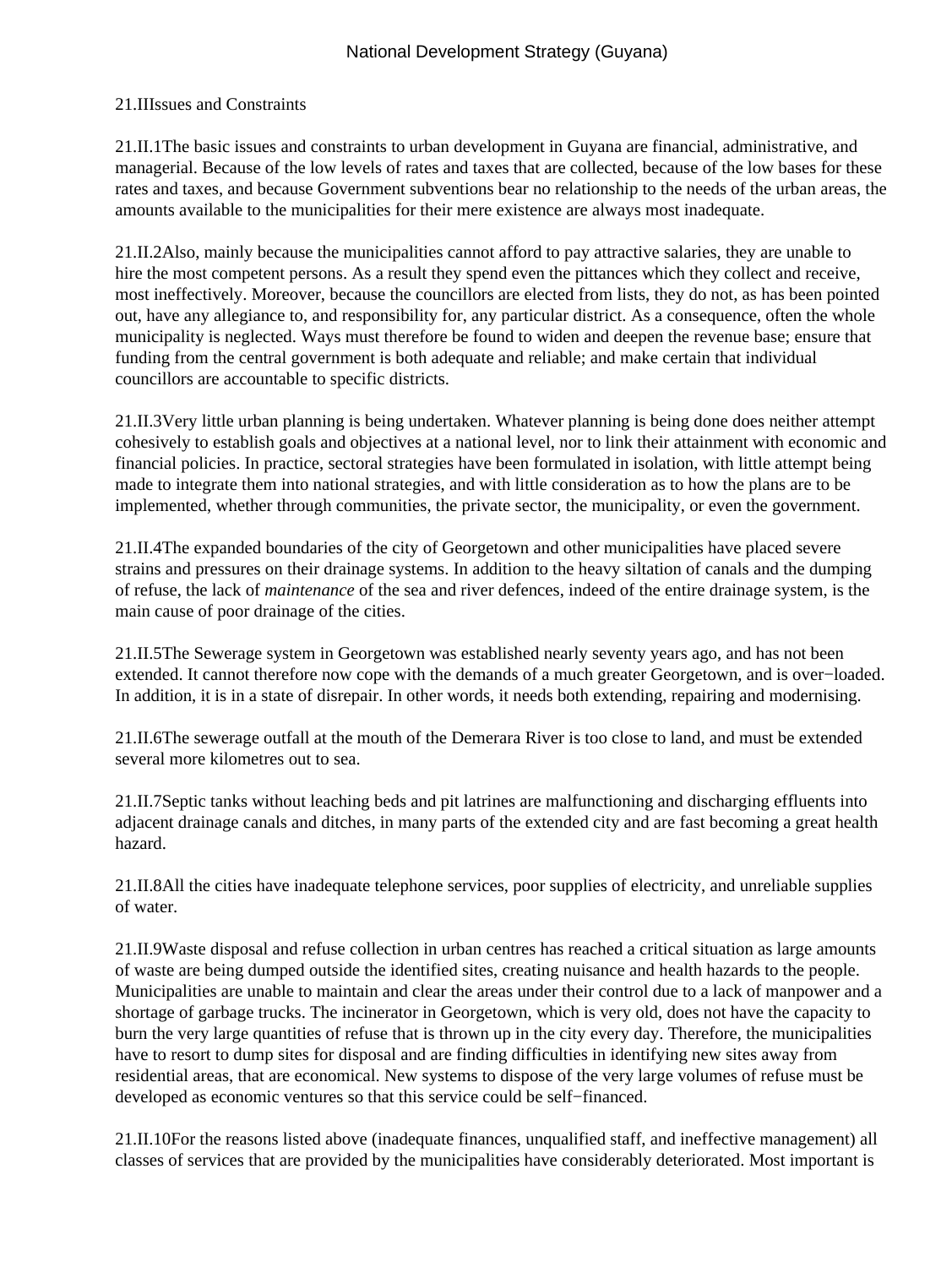the lack of direction to support effective and efficient services. To improve, organise, maintain, develop and sustain a high standard of environmental development (e.g., adequate and well−maintained drainage, roads, recreational facilities, markets, abattoirs, day care centres, waste disposal, sanitation), there must be greater attention from the municipalities.

21.II.11 The irresponsible behaviourial traits of the municipalities have impacted heavily on the urban societies of Guyana, and have transferred themselves to the communities, into the negative attitudes of some youths as they mature into adulthood. This has resulted in an increased incidence of crime, a disregard for law and order, and a lack of a sense of responsibility for other members of the community.

21.II.12 The severity of urban sprawl has a greater effect within the boundaries of Georgetown, although it also affects other urban centres, to a lesser degree. Containment will be very difficult because education, employment, and government administrative facilities are all in the capital city, where most of the commerce and industries are located. However, Georgetown's 'advantages' in these matters are in many respects only a mirage. It will therefore be necessary to develop the other towns and rural areas of the country, if Guyana's overall quality of life will be enhanced.

21.II.13 Unauthorised development on the fringes of the growing urban area violates sanitation and environmental regulations, planned development, and exerts severe pressure on existing infrastructure and related services. As a result, the population becomes more susceptible to disease and flooding as uncontrolled housing development escalates. In addition, the sprawl will eventually increase daily transport times for most residents.

21.II.14 High costs of materials, labour and machinery are the major constraints that restrict infrastructural development and the execution of other development work. Larceny and the deliberate damage of materials and equipment contribute to the financial burden of municipalities, government, and other related agencies.

21.II.15 A major factor which impedes better performance are the poor working conditions found in the government agencies (malfunctioning equipment, cramped office space, poor lighting, sanitation and telephone services, etc.). In addition, many agencies, − Neighbourhood Democratic Councils, regions, municipalities, GUYWA, GSWC, GPL, CH&PA, the Central Board of Health, etc. – operate in isolation, within their own institutional framework, and do not benefit from the synergies which ought to exist in a rational system. Indeed, because in many instances their functions and responsibilities overlap, they hinder development by their very presence.

21.II.16 The lack of full−time paid mayors and deputy mayors, chairmen and vice−chairmen of Neighbourhood Democratic Councils, also affects levels of participation and involvement for effective coordinated efforts to improve urban development.

21.II.17 Until the signing of an agreement with the Inter−American Development Bank very little capital was available to improve and adequately maintain infrastructure. Development has therefore been heavily constrained due to years of economic crises in the public sector, which resulted in the increased migration of skilled manpower. A high poverty ratio and a still high unemployment rate are elements of concern for municipalities, local government, and other institutions, as they affect the economic base of the urban centres.

21.II.18 Some of the constraints in the water area are:

− parts of the water and sewerage system date back to the late 19th century;

− adequate investment to meet increasing operational and maintenance costs not been available over the last two decades;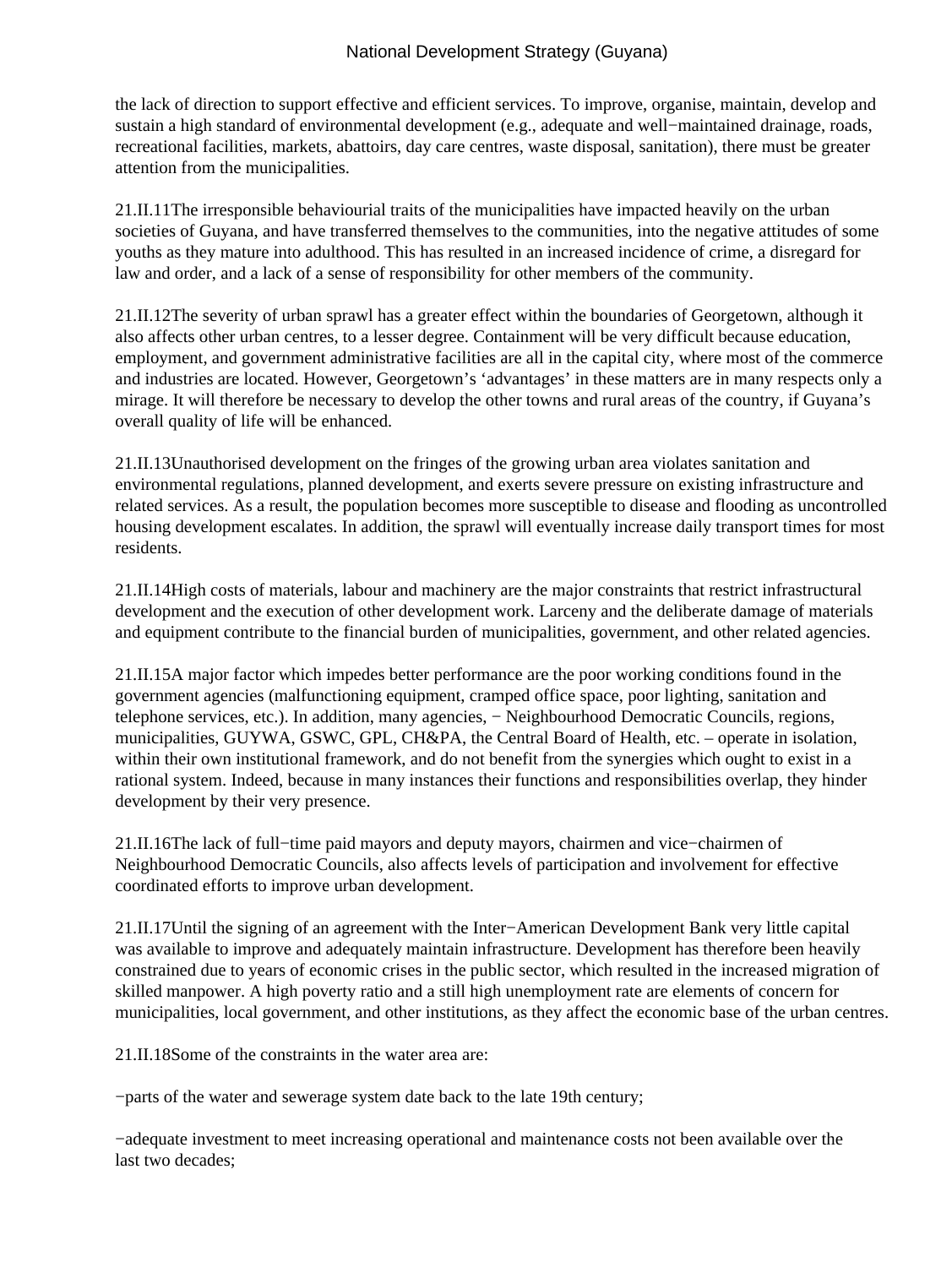− the inability to provide satisfactory remuneration for senior employees is having a negative impact on the ability of the organisation to improve operations;

− the poor structural conditions of most of the water distribution network, lead to water losses of up to 75 percent of total production;

− the poor operation of the sewerage system due to pumps being out of service, broken sewers, and blocked lines, sometimes makes the cities virtually unlivable;

− many of the electrical and mechanical plants are in very poor condition; and

− there are too many undefined policies and goals for the system, with unclear strategic directions; and

− Georgetown has expanded beyond its boundaries, eroding even its greenbelt zone around the city. Even some of the open spaces within the city and towns are now being used for residential development. This trend has to be stopped.

### 21.III SECTORAL OBJECTIVES

21.III.1 The overriding objective is to make Georgetown and other cities more habitable places in the 21st century, meeting their citizens' requirements for improved access to basic services and amenities, and fulfilling their physical potential to be unique and attractive places in which to live and work and take recreation.

21.III.2 More specifically the objectives are as follows:

 (i) To improve, upgrade and sustain urban infrastructure.

 (ii) To improve the quality, efficiency and effectiveness of municipal management and services

 (iii) To improve the financial status of the municipalities.

 (iv) To improve the capabilities of the staff of municipalities. 

 (v) To facilitate greater interagency coordination, especially as between infrastructure agencies and municipalities.

 (vi) To embark on an environmental education programme aimed at sensitising the population about urban development and related issues.

 (vii) To reduce the level of unauthorised development and to regularise informal development.

 (viii) To promote higher−density development and re−establish a greenbelt around Georgetown with recreational facilities.

 (ix) To develop an improved system for managing the city's canals and draining areas of water accumulation.

 (x) To zone Georgetown in a way that protects residents from noxious activities and also protects its priceless architectural heritage.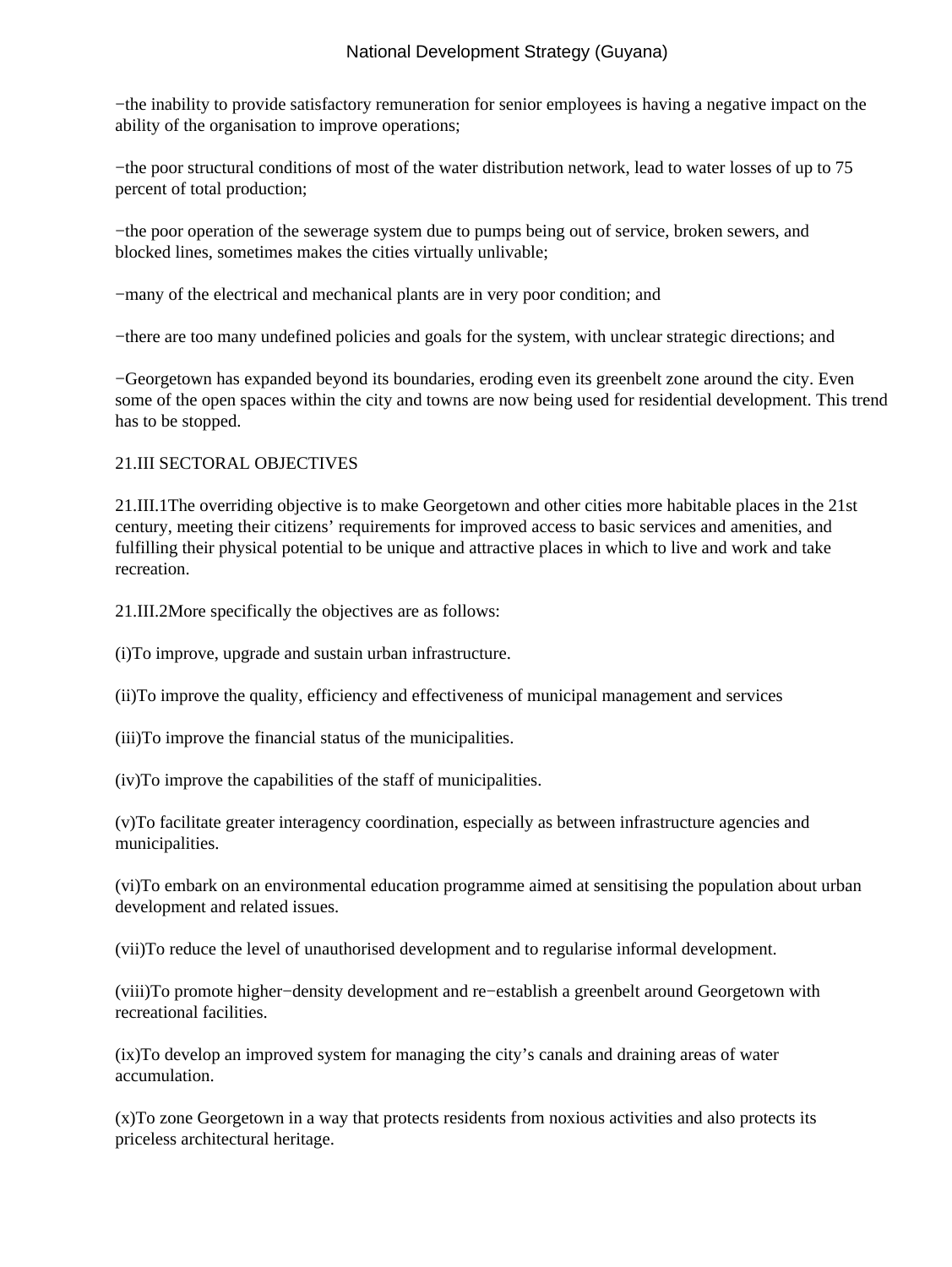# 21.IV THE STRATEGY

21.IV.1 The financial base of municipalities and local authorities will be broadened and strengthened through the revaluation of properties and road licenses, revenues, improved systems of rate collection and through municipalities being granted a percentage of the road licenses and other such revenues being collected by the Central Government.

21.IV.2 The authority to make valuations in urban areas in the future will be vested in the six municipalities.

21.IV.3 Special training courses in property evaluation will be conducted in Guyana for these municipalities. In addition, the better students will be sent abroad for further training, and on study tours to observe the valuation methods that are used in other places.

21.IV.4 Higher rates and taxes will be charged for all property in municipal areas. These new rates will not be imposed in one fell swoop, but will be increased gradually over a period of five years. Thereafter they will be raised at stated periods of time.

21.IV.5 The municipalities will begin to contract out the task of rate collection, with commissions paid in relation to the amounts collected.

21.IV.6 Automatic grants at a rate to be decided by the Central Government and the Municipalities, and then inscribed in a law will be distributed annually to municipalities and NDCs in proportion to their respective populations.

21.IV.7 Income generating activities for urban centres will be initiated. Such activities will include surcharging heavy trucks that use the road networks of the municipalities; selling fertile top soil to farmers in areas of poor soil, for agricultural activities; and exporting sand and other products to local and overseas markets. These activities will be under the direction of professional managers appointed by the Council and all profits will be utilised to improve the general welfare of the towns.

21.IV.8 Municipalities will introduce road taxes on heavy vehicles that utilise the roads of the inner cities.

21.IV.9 To curtail urban sprawl a three−pronged strategy will be put in place: (i) State lands will be allocated to a greenbelt and freehold land will be purchased for that purpose wherever necessary, (ii) measures will be adopted to encourage higher−density housing for the middle class, and (iii) secondary centres will be established beyond the greenbelt with adequate roadways cutting through the greenbelt to the city.

21.IV.10 The following criteria will be used in identifying the proposed secondary centres: population concentration; levels of existing services and facilities; distance from existing urban centres; communication linkages; and functional, economic, and logistic characteristics. Based on these criteria, the following areas will be considered Mahaica, Mahaicony, Rosignol, Lethem, Soesdyke, Parika, Supernaam, Grove, Charity, Bartica, Vreed−en−Hoop. These secondary centres already have access to resources such as waterways for river transport, roads, airstrips, etc.

21.IV.11 With the development of those secondary centres that already have the prerequisites of a town (road networks, markets, education and health facilities, etc.), pressure on the already overloaded systems will be minimised. Development of the infrastructure in these centres and provision of incentives will encourage investors to establish businesses that would create employment for the residents.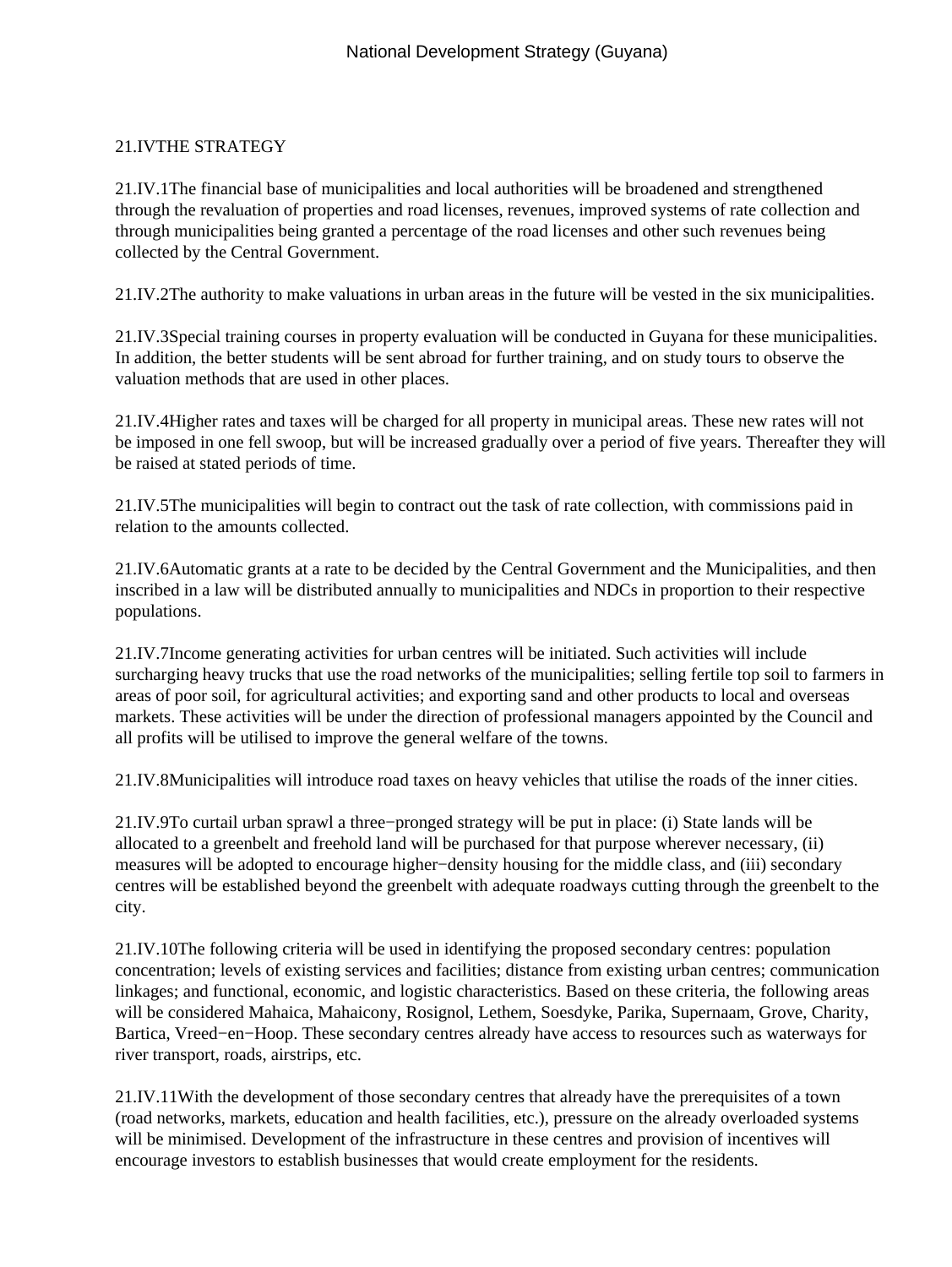# National Development Strategy (Guyana)

21.IV.12 A physical development plan will be prepared for the greenbelt policy and estimates will be made of the required amounts of State land and the cost of acquiring the necessary freehold land.

21.IV.13 A greater density of urban settlement will be created by encouraging the private sector to construct duplexes and condominiums for sale to the middle class. This Strategy is developed more fully in the chapter on Housing. This population group would be the main target group that would need to be persuaded over time to shift its preferences (in part) away from single−family dwellings and towards structures of greater population density. Higher density dwellings will have the further advantage of generating more tax revenues per acre than the current pattern of settlement does.

21.IV.14 In addition, high density business offices will be established. This will help to release more individual homes for residential purposes.

21.IV.15 Garbage collection in all municipalities will be contracted out, with a special system of incentives for cleaning up loose paper and garbage as well as that which is deposited in designated collection points.

21.IV.16 New landfill sites will be identified taking care to avoid seepage into groundwater supplies and to observe other environmental requisites.

21.IV.17 Urban zoning regulations will be updated and their enforcement provisions strengthened.

21.IV.18 Special zoning provisions will be made for Georgetown's architectural heritage, ensuring that buildings constructed or rehabilitated conform to the historical architectural style. Existing buildings that do not conform architecturally need to be required to put on specified kinds of wood facing to bring them into approximate conformance.

21.IV.19 Standard criteria will be adopted in order to instal comparable and uniform methods of property tax assessment.

21.IV.20 A computer mass appraisal (CAMA) system will be selected and adapted for property tax assessment.

21.IV.21 Staff will be trained in data collection and entry tasks; and in mass appraisal methods.

21.IV.22 In all six municipalities, steps will be taken, with the assistance of an international lending agency, to rehabilitate and maintain all the municipal roads and drainage networks, reconstruct commercial facilities such as markets, abattoirs and stellings, as well as rehabilitate street lighting systems, and upgrade municipal government facilities. All this will be done by 2005.

21.IV.23 In order to improve the drainage system in Georgetown the several sunken wrecks, which are now located at the mouth of the Demerara river, will be removed.

21.IV.24 "Pick−up" and "put−down" passenger points will be constructed at strategic places in all the towns in order to regulate the flow of traffic and to enhance the convenience of passengers. These points will be applicable to all mini−buses and other forms of public transport.

21.IV.25 The private sector will be encouraged to construct parking garages, particularly in Georgetown, by way of incentives and tax rebates.

21.IV.26 Municipalities will also lay down parking sites for private drivers, mini−buses and taxis. These will have to be paid for. Parking requirements will be strictly enforced. Parking metres will be put in place.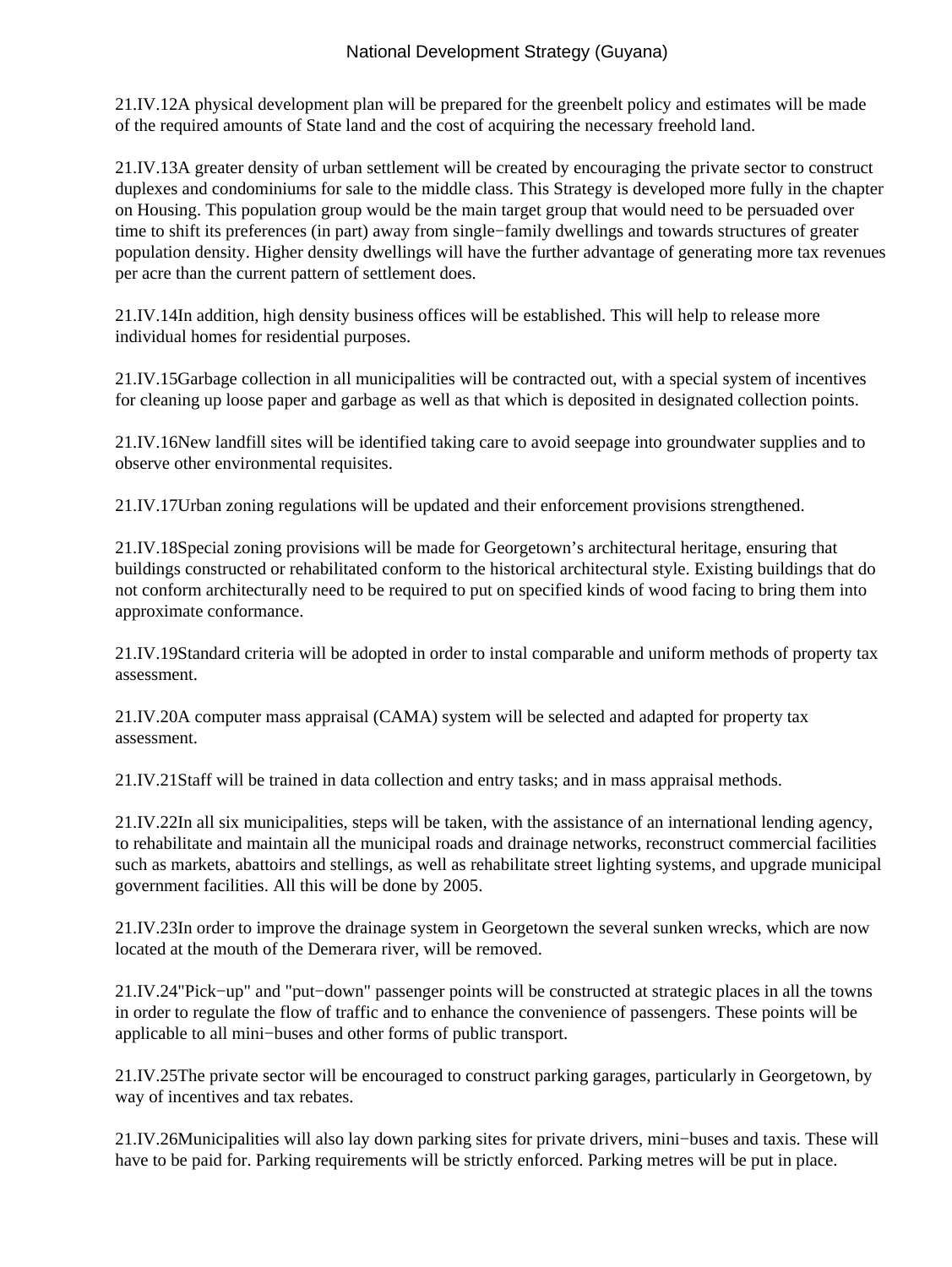21.IV.27 The revised fees for the upgraded laws will be strictly enforced.

21.IV.28 All the avenues in Georgetown will be upgraded and refurbished, along the lines of the Camp Street rehabilitation scheme. This will be the combined effort of the central government, the municipality, and the communities who live along the roads.

21.IV.29 The policing arm of the municipalities will be strengthened in order to enable them to deal specifically with all aspects of municipal crime.

21.IV.30 For the municipalities the system of proportional representation, in which councillors are elected from lists supplied by party leaders, will be changed to a first−past−the−post constituency system, in which prospective councillors stand for election in various "wards" or "constituencies".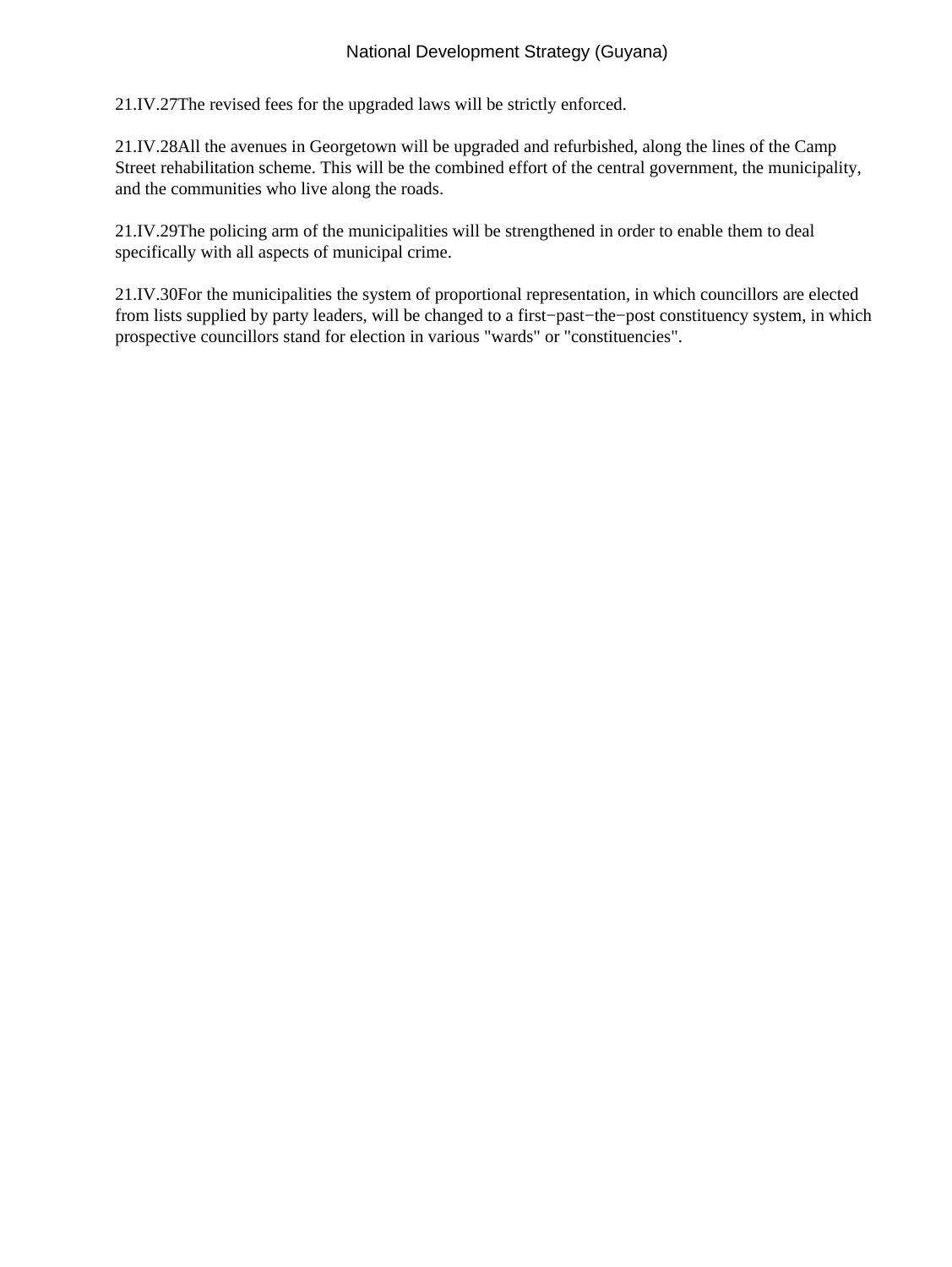#### National Development Strategy (Guyana)

#### CHAPTER 22

#### LAND

### 22.I BASIC FEATURES OF THE SECTOR

22.I.1 There is no land−use policy in Guyana. Although over the years, several attempts have been made to devise comprehensive land capacity classifications for the country, and to utilise these as the basis for land zoning and land allocation, the process is far from complete. As a result, land−use throughout the country is haphazard, unplanned and wasteful.

22.I.2 The problems that are inherent in the absence of a land−use policy and land−use plans are compounded by the complexity of our land tenure system. We have already referred to the special circumstances of GUYSUCO's land holdings. In addition to this, there are the two following types:−

> (i) Publicly owned lands that comprise State Lands and Government Lands. State Lands, formerly called Crown Lands, are controlled by the Commissioner of Lands and Surveys. However, the Guyana Forestry Commission, the Guyana Geology and Mines Commission, and the Lands and Surveys Department administer land that is utilised for forestry, mining, and agriculture, respectively. Each of these three Government agencies may issue titles for different purposes over the same land space. Government lands are those purchased by, or granted to, the Government to be developed for general revenues, such as hospitals, schools, government administrative buildings, and land development schemes. State and Government Lands are approved by the Ministry of Agriculture, while under the existing legislative framework, Cabinet must approve the sale of State and Government Lands.

> (ii) Freehold Private Lands are those lands that have been Αalienated≅ from the State and which are held by private or corporate interests. Freehold land administration is carried out by the Deeds Registry under the Office of the Attorney General of the Supreme Court. There are two systems of land law and property recordings governing the private market, namely, the "transport index" based on Roman Dutch legal practices, and the "index of land transfer of title," that is, the Torrens System introduced in the early 1950s by the British**.** An owner of a transported property theoretically owns the land from the centre of the earth to the sky above subject to Government interests, e.g., airplanes flying overhead, minerals, etc. To effect a transport sale of property, proposed sales must be published in the Official Gazette for two weeks before the transaction. If no objections are filed, the transaction is allowed to go on. If timely objections are made, the matter is settled in court. Transported properties are found mainly in the cities. Nearly all of Georgetown's and New Amsterdam's properties are held under this system.

22.I.3 The Guyanese Government owns about 90 percent of the national territory. In coastal areas where most of the population is concentrated, roughly half of the farms are freehold properties. The distribution of lands is characterised by the predominance of small farms of 5−15 acres each. This structure of distribution originated during the colonial period when both the size and number of plots that were allocated to former slaves and indentured workers were restricted. In the post colonial years the predominance of small farms has continued to be encouraged by Government policies that limit the size of plots that are leased or granted to individuals by the State to hypothetical minima that could support a family.

22.I.4 For purposes of defining policies for this National Development Strategy, it is necessary to distinguish several classes of interest in land. These are: (a) *holders of State leases* who are the legal occupants and possess lease documents that are issued by the Land and Surveys Department; (b) *sub−lessees of State leases* who rent lands from principal lessees. Under the present lease arrangements, they are considered illegal occupants of State lands; (c**)** *unregularised occupants of State Lands:* those who have applied for lands they occupy while waiting on the applications to be approved; (d) *squatters on State Lands* who are illegal occupants of State Lands, not including sublessees; (e) *owners of freehold lands*: those who have purchased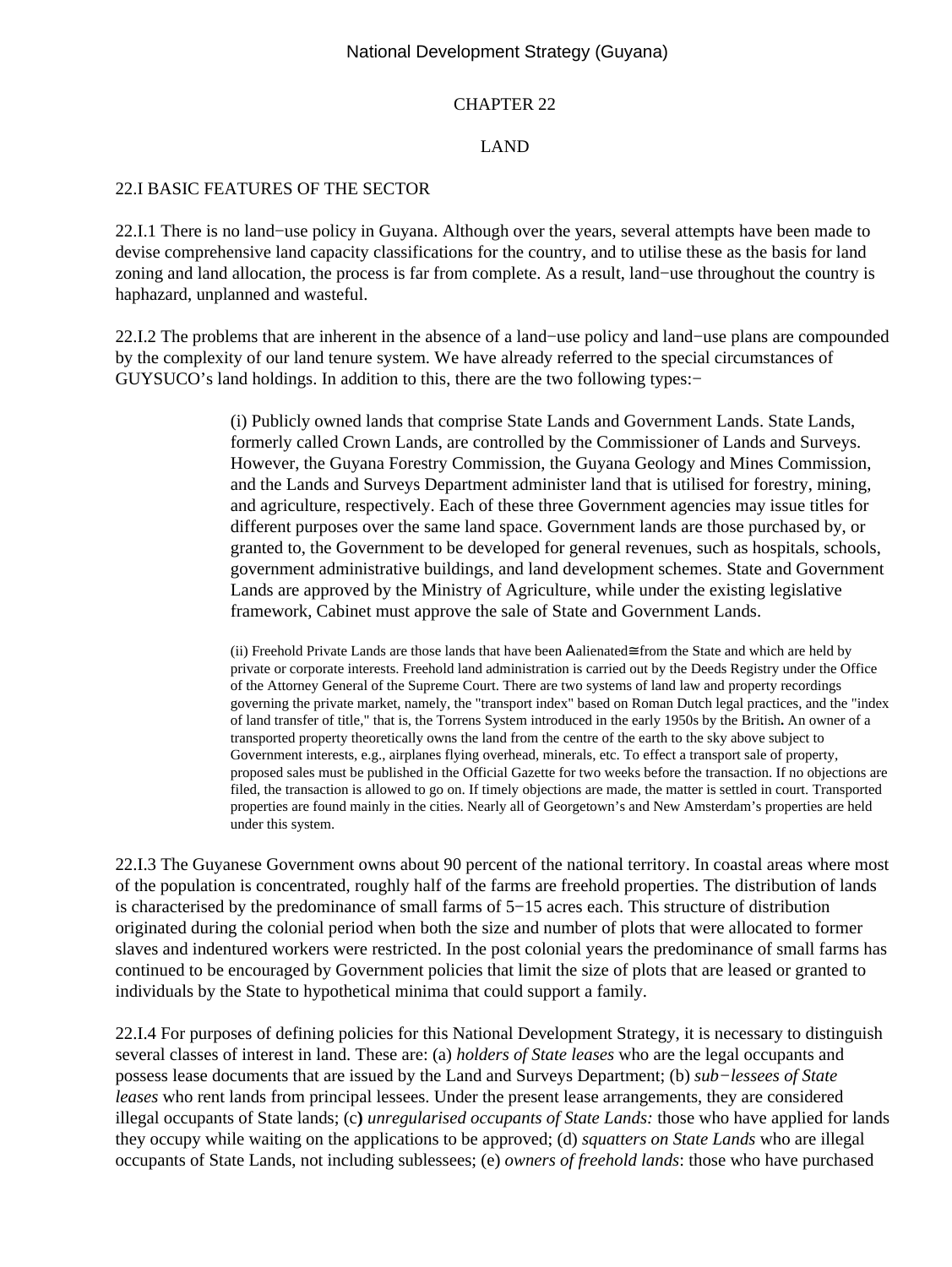from the State or previous holders by way of transport or certificate of title; (f) *renters of freehold lands*: those who rent under private arrangements from freeholders, both formally and informally; (g) *unregularised occupants of freehold lands*: those who have claims to the lands they occupy but whose claims are not legally documented. This is often the case on old freehold estates that have been subdivided but for which individual titles have not been issued; (h) *squatters on freehold lands*: illegal occupants of privately owned lands; (i) *indigenous communities*: Amerindian communities throughout Guyana, recognised as Amerindian Districts, Areas and Villages; (j) *the sugar industry*: meaning GUYSUCO and inclusive estates; (k) *prospective investors*: those who seek to possess lands for agricultural or other purposes; and (l) *the landless*, may be classified as citizens of the lower income bracket, desirous of obtaining land for agriculture but who are deterred by cost factors, the laborious process and other associated arrangements.

### 22.II ISSUES AND CONSTRAINTS

22.II.1 Each of the categories of land holdings that have been listed in the previous section of this Chapter embraces a number of issues and constraints in terms of access to lands, the land market, and especially security of tenure. This has led, among other things, to a thriving informal land market, which is beneficial to many absentee land holders, either of freehold or leases, from which the Government loses a considerable amount of revenue that could have been applied to improving land administration, other related services, and infrastructures. It is imperative that these issues be dealt with promptly in order to ensure increase agricultural productivity.

22.II.2 The large number of agencies and sub−agencies that are concerned with the allocation of land and the collection of rents and fees from the plethora of land types has led to accusations of unfairness, bribery and corruption. What is certain is that this high number of government organisations lead to inefficiencies. The whole system of land administration therefore needs to be rationalised.

22.II.3 Land Selection Committees have been established and authorized to approve or deny applications for leases of state land. Their procedures are inefficient because of the absence of clear−cut criteria for approval or denial of applications; the time−consuming and bureaucratic process of decision−making involving the Regional Democratic Council, in addition to the district and regional land selection committees; and the abuse of power by members of the land selection committees at both the district and regional levels.

22.II.4 There exist over 2,000 provisional leases, waiting for surveys to be done before their final determination. Land in this circumstance cannot be used as collateral for production financing, so the 'provisional' lessee is prevented from investing as he or she desires in the land occupied. This obviously impedes agricultural development. This situation also increases the possibility of boundary disputes, since formal boundaries are never demarcated. The Lands and Surveys Department is not now in a position to deal with disputes adequately, because of human resources limitations and the lack of support from an internal legal unit.

22.II.5 The unattractive conditions of State leases include: the *duration* of leases, which is currently twenty−five (25) years. There is great difficulty in obtaining production financing, since most banks do not accept a lease of 25 years as collateral; *transferability and use for collateral*: " The lessee shall not transfer or mortgage his interests in the lands occupied in this lease or any part thereof except in accordance with the provisions of the State lands regulations." This provision also limits the use of leases as collateral; and subleasing: "The lessee shall not sublet or give possession of the land thereby leased or any part thereof." This provision creates major difficulties for the lessees in cases of illness or economic difficulty and limits their ability to utilise the land to its maximum capacity and accumulate capital. The landlord/tenant relationship is not recognised. Sublessees are denied access to formal financing for investment in agriculture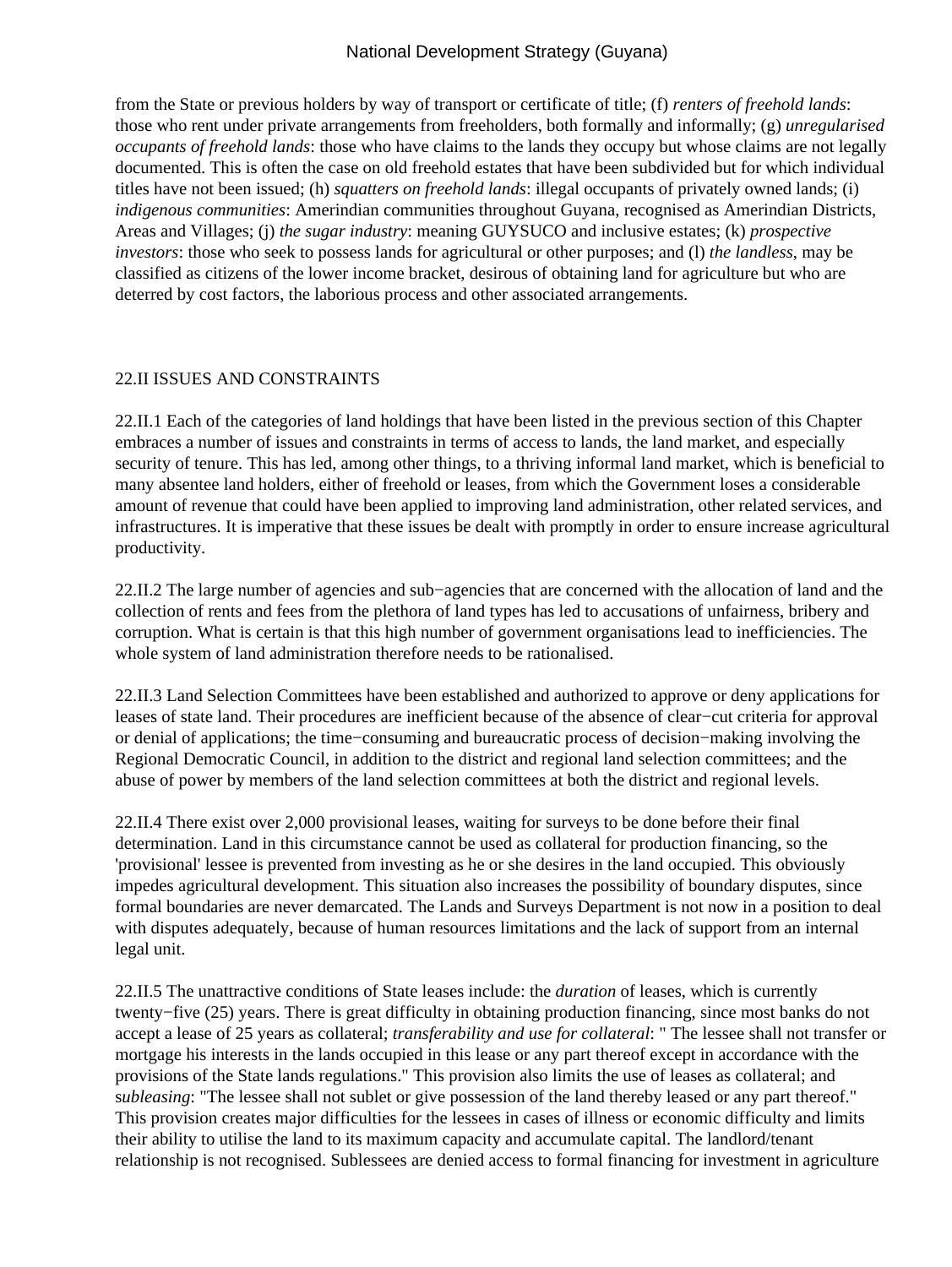since their tenure is not recognised. The provisions also limit long term investments by farmers of leased land who have tilled the same plot of land for a number of years, but are restrained from making significant capital investments for fear of the termination of a lease or sublease, and the lack of security over the long run.

22.II.6 The low rents paid by lessees of State lands directly impact on fiscal revenues and the quality and efficiency of administration and management of State lands. This situation gives rise, among other things, to land speculation and has the effect of subsidising those who are least in need of subsidies, e.g., large landholders, who sublease the land at market rates. Land, like any other input of production, should be priced as close as possible to its market value. If not, the resource will be underutilised or misused. Increased land rents would also serve as a deterrent to land speculation and would, in fact, encourage intensive land use and reduce the amount of idle lands. Ultimately, land rents would provide funds for agricultural research and development and for funding the Land and Surveys Commission towards an efficient and effective agricultural land administration and sustainable land resource development.

22.II.7 Unregularised occupants also include those who have inherited a lease or have had the original lease transferred to them without the necessary documentation, due to the time−consuming process of applying to Lands and Surveys for approval or permission to do so; as well as those whose leases have expired and have not bothered to renew it but still occupy the land.

22.II.8 The illegal occupation of State lands for agriculture and other purposes, especially housing, has increased over the last decade or so. Much of the land squatted on for housing is prime agricultural land for both cultivation and grazing. Many persons resort to squatting for agriculture as a result of slow administrative procedures for granting land. This situation thrives due to a lack of enforcement mechanisms at the Lands and Surveys Department.

22.II.9 The Land and Surveys Commission has been unable to discharge its statutory functions effectively, since under this system the responsibility for routine cadastral surveying and the administration of State lands, was transferred to the Regional Democratic Councils. This has had a profoundly negative impact on the national system for administering Government leases. The absence of an efficient communication system between regions and with head office adds to the inefficient regional service.

22.II.10 There is a tremendous backlog of surveys to be done, because of the inability of the Lands and Surveys Department to perform parcel surveys in support of agriculture leases. In addition, there are outdated cadastral index maps that undermine the reliability and integrity of the records, resulting in uncertainty of land ownership.

222.II.11 As has been emphasized the Registrar of Deeds under the direction of the Attorney General is responsible for the registration of all transactions involving freehold land: buying and selling, creation and cancellation of mortgages, encumbrances, private leases, use rights, etc. It also records intellectual property and functions as a commercial registry. It is considered that both land and commercial affairs are too much for the current registry to deal with adequately, as persons wishing to transact property business at the registry compete for attention with those who are there for commercial affairs.

22.II.12 As has been pointed out, in order to effect a transport (sale) of property, proposed sales must be published in the official Gazette for two weeks before the transaction. If no objections are filed, the transaction is allowed to go on. If timely objections are made, the matter is settled in court. Such a requirement for all transactions is burdensome, expensive and time consuming. In principle, this process could be completed in about the three months that would be necessary for publishing requirements and file review. However, transactions can take a year or much longer, due to institutional and human resource related inefficiencies.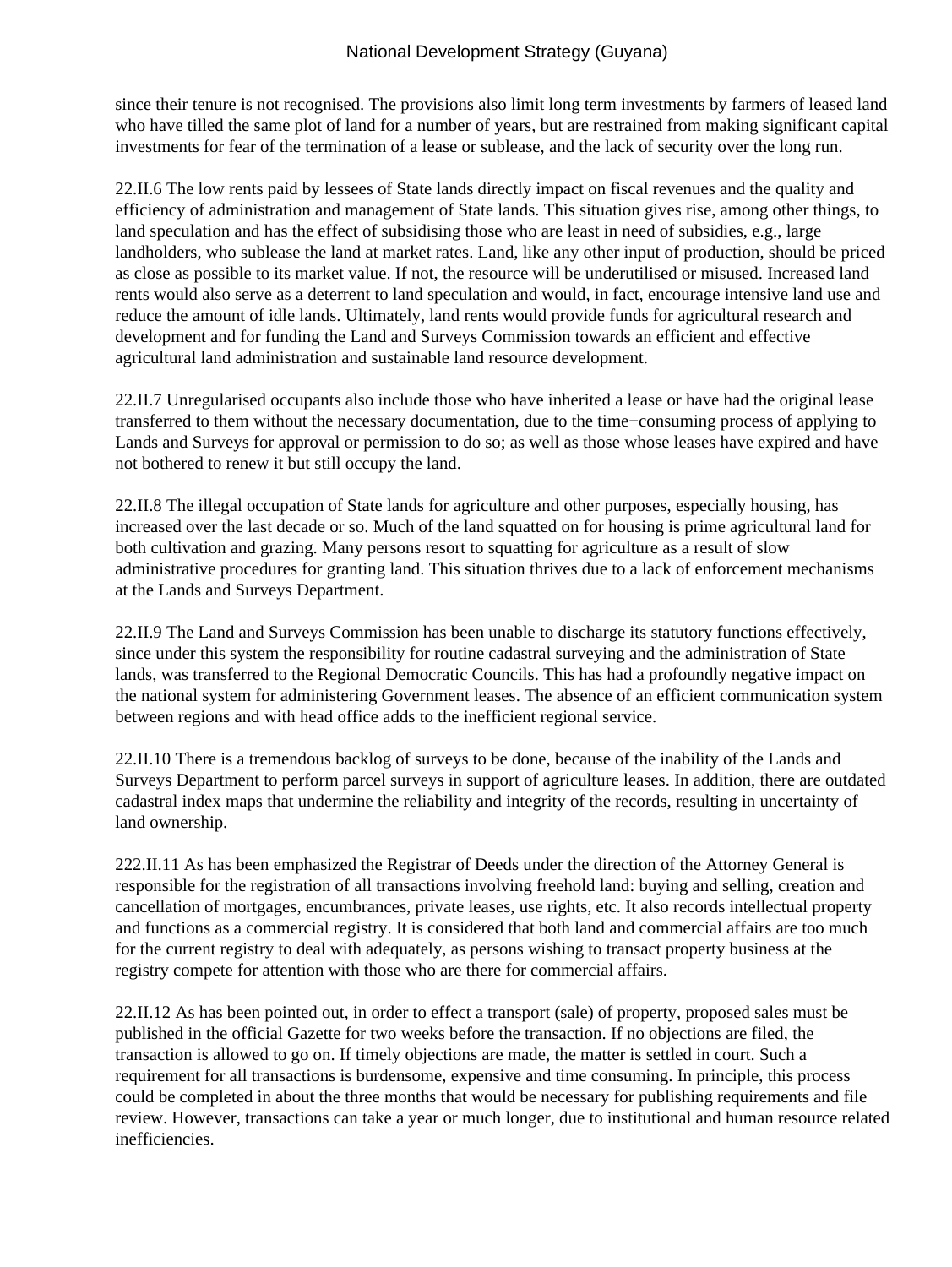22.II.13 The Torrens System relies heavily on surveyors to demarcate the land into plots. Over the last 15 to 20 years surveying has become problematic. The survey process has greatly slowed and there is little money in the system to pay surveyors and few are willing to work at the rates the Government pays. The decentralisation of survey functions as a result of regionalisation has also contributed to the deterioration of the process of registration of freehold property, since this also requires cadastral surveys.

22.II.14 Freehold lands held under the "transport" and "certificate of title" systems, are administered by the Deeds Registry. Although both yield a secure title to land, they are both subject to procedural problems due to the inefficiencies in various areas of the Deeds Registry, the most important of which are poor data handling systems, the inadequacy of funding, and unqualified personnel.

22.II.15 There is evidence of significant incidences of underutilised freehold lands due to a lack of sufficient stimulation and incentives for agriculture production; the poor state of maintenance of the drainage and irrigation system in many areas; absentee landlords, who either have gone overseas or have neglected the land for other, possibly urban, careers; and restrictive procedures for land rental, which discourage renting out land that the owner cannot utilise.

22.II.16 The complications in trying to rent or lease out freehold land are particularly vexing. Some freehold lands are left idle or are underutilised, leading to the unavailability of good land for agriculture investment, directly as a result of conditions stipulated by the "Rice Farmers Security of Tenure Act" which serve as severe deterrents to rental.

22.II.17 Squatters who have had sole and undisturbed adverse possession of a tract of land for twelve years and more, have the right under prescriptive title, to obtain title to the said land. As a transport deed a new title is passed in the squatter=s name; in the case of registered lands, an application is made for a declaration of title. This involves a declaration being published in the Gazette and press; after a period of twelve months the title is passed once there is no objection. The problem lies with the inability of the Deeds Registry to expedite such matters swiftly. As it stands now, a squatter may wait for years before he is granted prescriptive title.

22.II.18 Over time, owing to the workings of legacies, some land holdings have become very fragmented. A peculiar problem has arisen in that the form of agricultural plots has become very long and narrow, in order to assure that each plot retained access to irrigation and drainage canals. In Essequibo some plots are known to have dimensions of 12 feet wide by more than 9,200 feet deep, while in Berbice the extreme dimensions are 12 feet by more than 12,000 feet. Such distorted shapes are highly unsuitable for cultivation.

22.II.19 Unclear or unmarked boundaries of indigenous settlements have led to encroachment from loggers and miners and a general sense of insecurity regarding rights and ownership of the Amerindian peoples.

22.II.20 Underutilised land resources under indigenous holdings are sometimes exploited by others (e.g., foreign investors), and all benefits and incomes they produce elude the community and its peoples, resulting in growing feelings of exploitation and mistrust for the Government.

## 22.II.21 **GUYSUCO holds a large percentage of coastal lands; although much of it is cultivated a portion has been left idle for some time. This has created a situation where there is idle land that is not available to those who might put it to productive use.**

22.II.22 **Many prospective investors interested in acquiring portions of land for agriculture, aquaculture and other pursuits are often deterred by unavailability of data regarding the particular parcel of land and the process they are forced to pursue to acquire the land needed. Given the need to promote foreign and local investment, clear and transparent procedures regarding the application and granting of leases should be adopted.**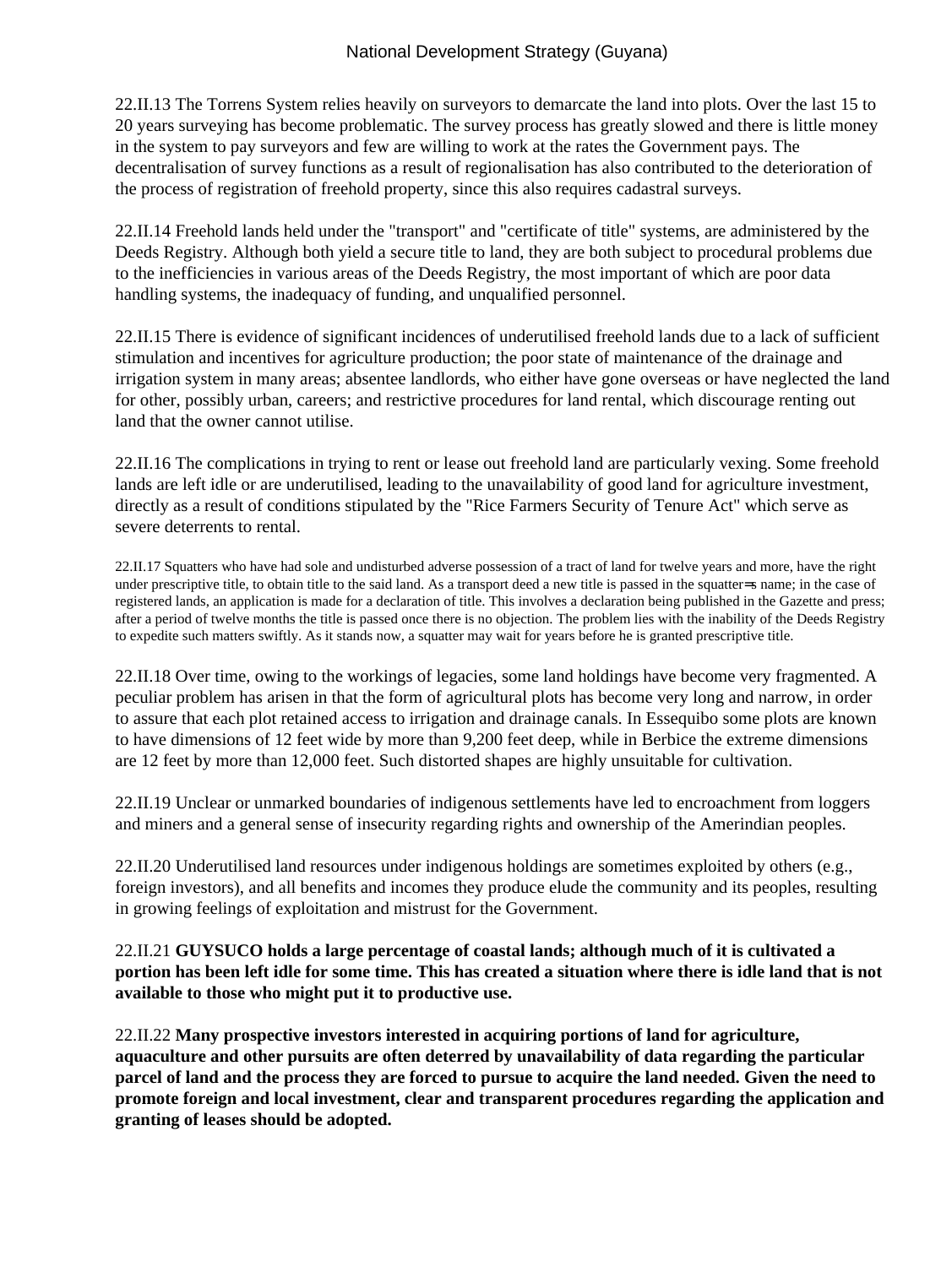22.II.23 **More than eight thousand farm families possess less than ten acres of land with an average holding of two acres in that group. This clearly is an infrasubsistence level of land holding, and very likely it is the major explanation for the poverty found in rural areas. Indeed, because a holding for the rural non−poor is about 26 acres, it might be argued that this disparity in access to land is a contributing factor to rural poverty. Undeniably, the fundamental fact is that having larger farms means having more income. Everything else being equal, too many rural families have too small a land base to rise above poverty.**

22.II.24 No central data base system exists for the storage, analysis, management and retrieval of data on title and tenure conditions. There is also inadequate data on existing land−use, soil type, temperature, rainfall, slope, land tenure, indigenous settlements, physical infrastructure, social infrastructure and population, etc. The lack of data hinders the planning and implementation of a land−use plan and subsequent development projects, as well as individual choices and decisions in land−use for agricultural and other purposes.

### 22.II.25 **The absence of a clear strategy for the opening of new agricultural lands puts a greater demand on already limited lands with the necessary infrastructure.**

## 22.II.26 **There is no consistency between the acreage restrictions in land development schemes and the lack of such restrictions on the acreage of land that may be leased outside them.**

22.II.27 The absence of environmental regulations on the occupation and utilisation of the land resource, can lead to environmental degradation of the land resource through deforestation, pollution from waste disposal etc.

22.II.28 **The issues of land distribution, in general, and of ancestral lands, in particular, are of extreme importance in Guyana. Indeed, they are considered by many to be as potentially explosive as the racial problem. Strategies for the settlement of the claims of Amerindians for land titles and extended land rights have been put forward in Chapter 24, which is devoted to Amerindians. However, somewhat similar claims have been put forward by Guyanese of African origin who assert that they have a unique right to be provided with the lands which their ancestors bought and occupied in the years immediately after the abolition of slavery, but which they afterwards lost. It is necessary that these claims be examined and conciliatory mechanisms be established to arrive at an equitable solution to this matter, within the context of the viability of Guyana, and the legitimate desires of all the citizens of the country.**

## 22.III SECTORAL OBJECTIVES

The principal broad objectives for land policy are:

22.III.1 To improve the efficiency with which land resources are utilised in production.

## 22.III.2 **To provide increased access to land on the part of landless rural and urban families and farming families with limited acreages.**

# 22.III.3 **To rationalise the land selection process and committees, in order to ensure that applications are reviewed objectively and acted upon expeditiously.**

− To eliminate the backlog of provisional leases.

− **To improve lease arrangements towards providing greater security of tenure.**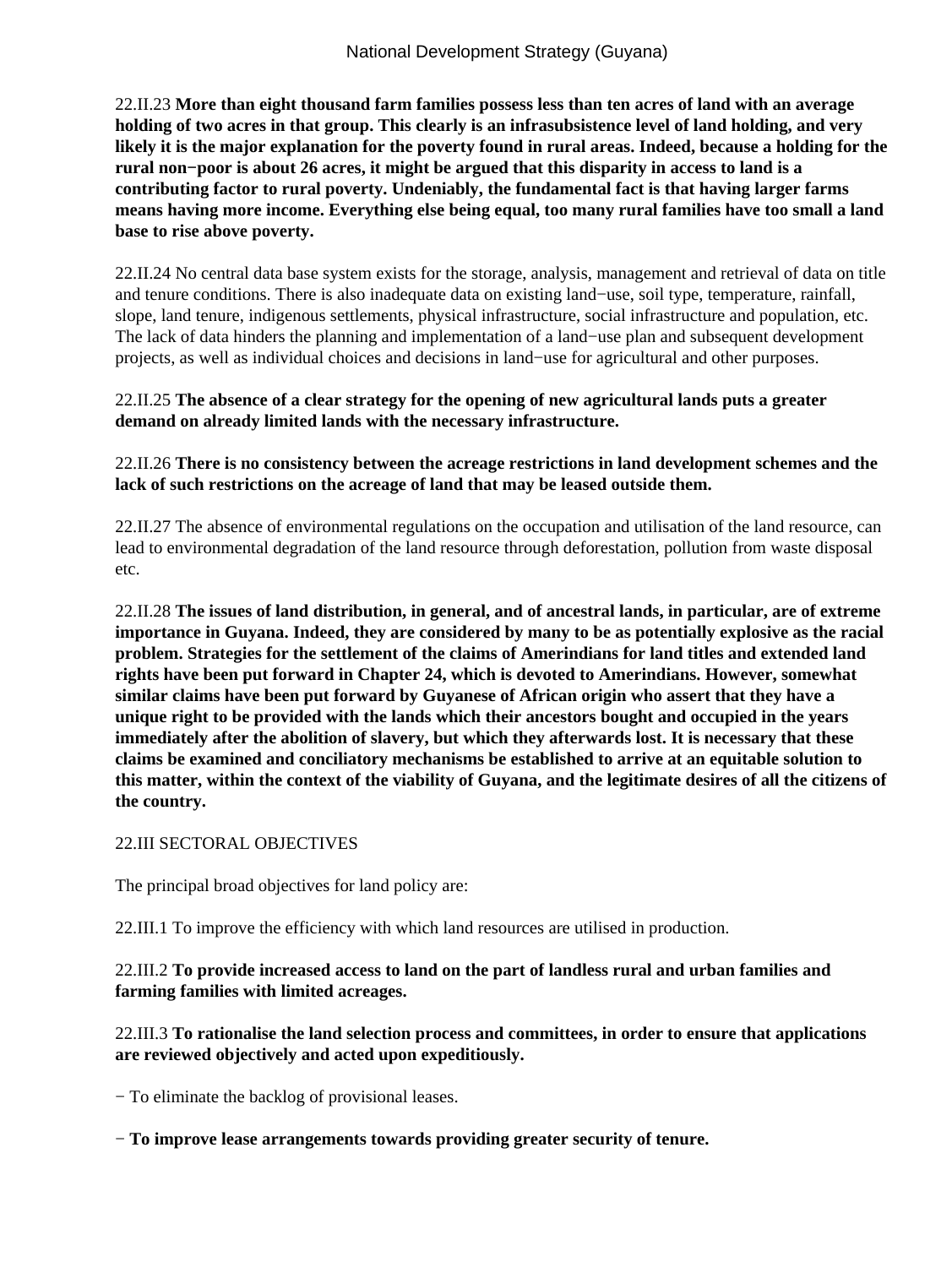# National Development Strategy (Guyana)

− To improve access to production financing for agricultural investments.

− To improve the transferability of leased land and its use as collateral.

− To extend security of tenure to sub−lessees of State Lands.

− To accelerate the process of conversion to freehold.

− To improve the process by which the public gains access to State and Government lands by way of efficient lease administration by the Land and Surveys Commission.

− To make more effective the management of Guyana's State land resources by putting in place a proper lease management system, with better documentation, and an effective system for collecting lease rentals.

− To regularise the occupancy of State and freehold lands as promptly as possible.

− To eliminate and prevent squatting on agricultural lands, in part by providing better access to land for poor families and in part by improving the usability of the rental instrument.

− To re−centralise the Land and Surveys Commission functions towards more efficient land administration.

− To make more timely surveys and improve the quality and coverage of data on land registration and land characteristics, and to modernise data management systems.

− To rationalise and modernise the responsibilities of the Deeds Registry and improve its functioning.

− To improve renting conditions of freehold lands, and so make more agricultural land available and increase the average intensity of its use.

− To stimulate and increase the productive use of freehold lands while improving the contribution of such lands to national revenues.

− To eliminate and prevent squatting on such lands.

− To establish clear Amerindian District boundaries both on the ground and in maps.

**− To make available the sugar industry**=**s unutilised land for agriculture and other development.**

− To improve access to State lands for agriculture, aquaculture and other development.

− To provide equal opportunity and improved access to lands for the gainful employment of the landless.

− To improve the coordination and communication among all related institutions, in order to attain improved land utilization.

− To improve the functioning of each institution responsible for land allocation and administration.

− To clarify national land policy, at a broad level in this Strategy and more specifically in subsequent documents.

− To improve the collection, storage, retrieval and dissemination of data nationally.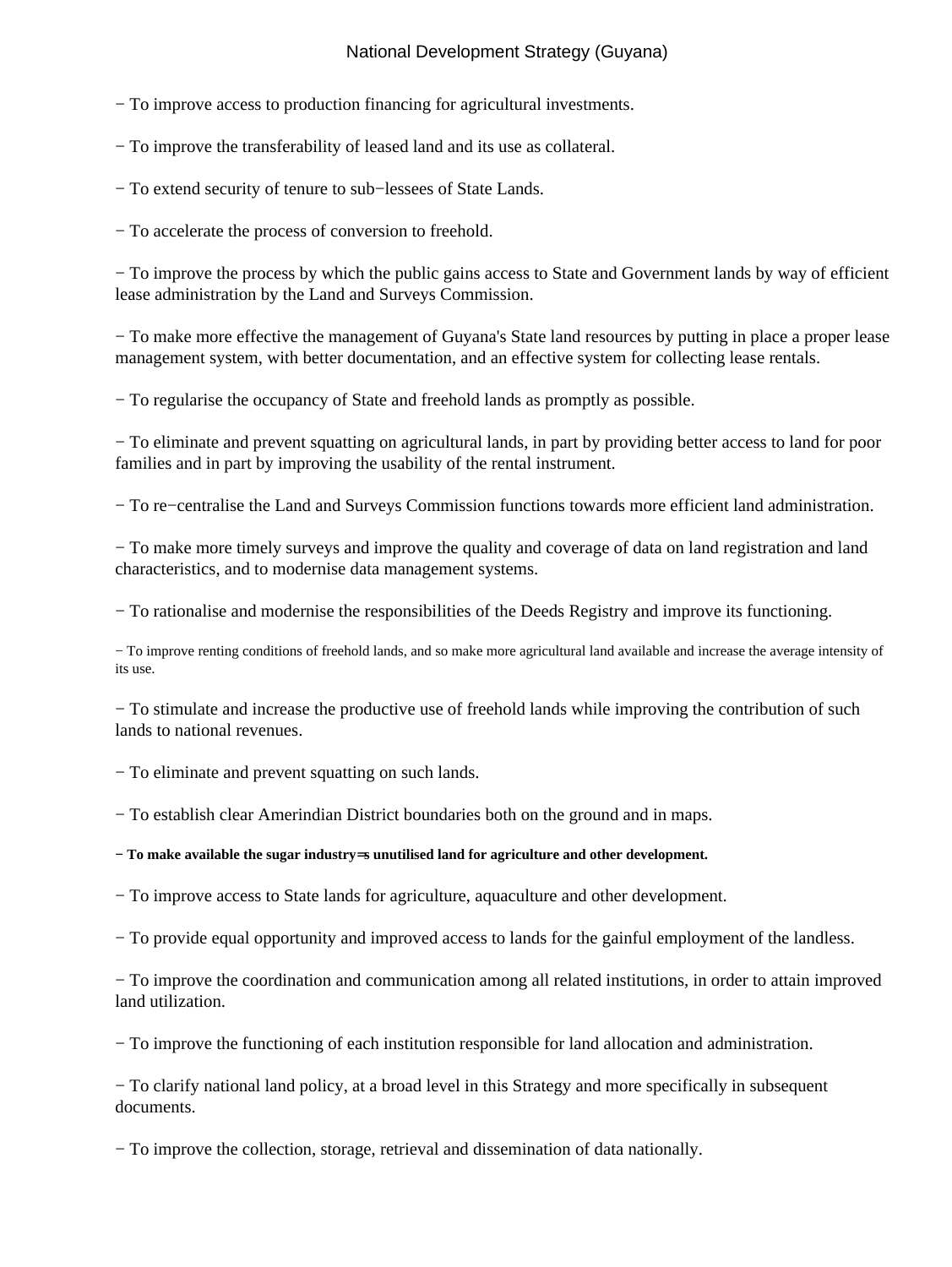− To acquire the land use and land capability data necessary for investment.

− To develop new lands that have the potential for sustaining economic activities, clarifying intentions and programmes in this regard.

− To provide economic sized land holdings for all farmers.

− To promote the sustainable use of land for agriculture and other purposes by continuous environmental impact assessments.

### 22.IV THE STRATEGY

22.IV.1 **The selection of lessees for lease on state lands shall be made using clear established criteria, such as the applicant**=**s ability to work the land, the amount of land already in the applicant's possession, the size of his family, etc. These criteria will be weighted. Reasons for decisions will be clearly spelled out and made available to all concerned, with timely appeal mechanisms in place to deal with queries.**

22.IV.2 **There is no need for the Regional Democratic Council to be involved in decision making since it has delegated to a district and regional land selection committees the authority to review applications, interview applicants and make recommendations before forwarding the application to the Lands and Surveys Department. In this light, the Regional Democratic Council will be omitted from the land selection process.**

22.IV.3 **The members of the land selection committees will be elected to office by the people of the district, and the regional committee will comprise elected members from each district committee. It is important that the composition of both committees reflects the people**=**s choice. Regional committees will no longer review applications directly, but will rather review the functioning of the district committees and once a year issue a report containing observations and recommendations, if any, regarding the process of selection.**

22.IV.4 **For plots that are already surveyed, a time limit of 20 days will be established for review of each application by the district committee and 20 additional days by the L&SD. If no decision is made within those periods, it will be construed as automatic approval of the application at the respective level. Applications will be dated upon submission at each level, and the date will be acknowledged for the applicant in writing. If the 20 days pass with no explicit decision, the recording secretary at the respective level will be required to write "application approved by reason of no decision before the deadline" on the application, enter the corresponding date, and provide a copy to the applicant.**

22.IV.5 The responsibility of carrying out field inspections for application purposes will be delegated to the Districts= land selection committee, since they are familiar with their specific area. The land selection committee will include in its recommendation report, the present status of the land in question.

22.IV.6 The Land and Surveys Commission will embark on a special project to eliminate the existing backlog of surveys. This will involve contracting out the surveys that need to be done, and hiring temporary staff, as technical assistants and others, to do the necessary clerical work. *Donor agencies will be asked to fund this project*. Funds will then be recovered over a period of time from the lessees who will be obligated to pay for their surveys.

22.IV.7 A new standard agricultural lease will be formulated. This will include the following provisions:

• **Lease terms of 99 or 999 years compared with the present 25−year limit.**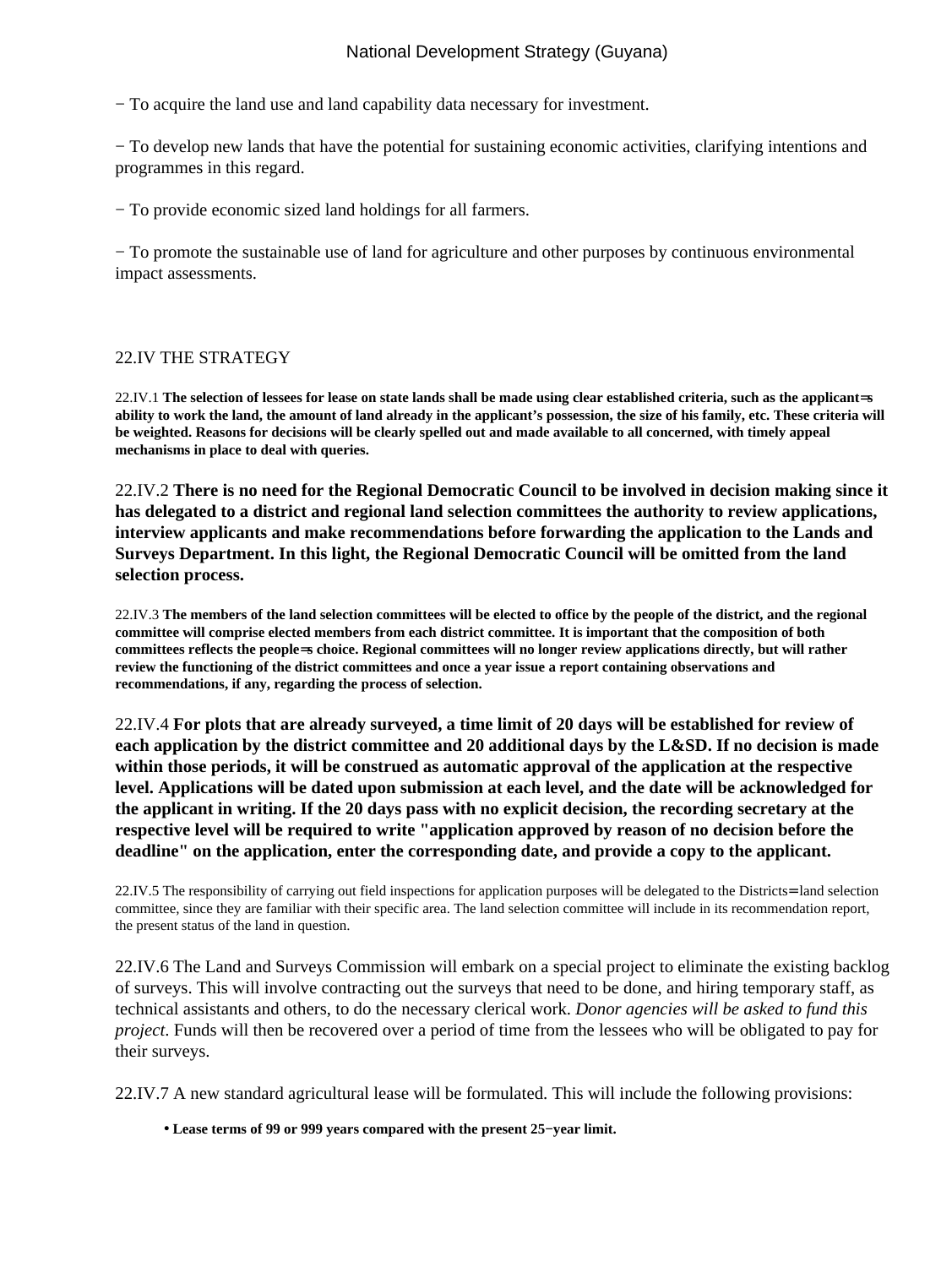- **The ability of lessees to transfer leases freely and fully after ten (10) years of beneficial occupancy, without requiring administrative approval. The parties involved would, however, be obliged to register the transfer for accurate record keeping.**
- **The ability to use leased land as collateral without seeking approval from Lands and Surveys as is now the case. Lessees will, however, be required to register the mortgage with Lands and Surveys.**
- The ability to sublet in full and in part any portion of the land that has been leased, without the consent or approval of the lessor, provided that the sublease is pursuant to a written instrument filed with the Commissioner, in accordance with regulations promulgated from time to time. The lessee will then be obligated to inform the Lands and Surveys Department of such transaction to allow for accurate record keeping. This is administratively simple and effectively regularises the *de facto* position.
- **Lessees who have beneficially occupied the same plot of land for a period of more than fifteen (15) years, will be allowed on conclusion of the leasehold to convert to freehold consistent with established freehold criteria.**

22.IV.8 The new policy for managing leases on State lands mandates the introduction of market valued land rents, based upon relatively few aggregate categories of land, which should be determined by the land's capability, its proximity to transportation and the adequacy of its drainage and irrigation. Few categories will be defined to keep administration of the system as simple as possible and to avoid an upsurge of disputes over land classifications. The method of determining rents will include: an assessed market value based on surveys of price of comparable freehold lands; an administration cost related to cost incurred by the Government in the administration process; and an amortisation cost, to recover monies spent on improvements to the land. The rents need to be reviewed and adjusted annually to ensure they are as close as possible to real market values.

### 22.IV.9 **Special rent provisions will be made for the rural poor (defined as families with incomes below the prevailing poverty line). These rentals will also be subject to annual adjustments.**

22.IV.10 The current status of each lease will be investigated and the findings recorded in a computerised lease management system. This system needs to be compatible, permitting a network with all other related data systems, e.g., land register at Deeds Registry, etc. It may be seen as forming part of a multipurpose land information system. Such a system with the data in place will serve as a base for the billing by notice and the collection of rents. A separate unit needs to be formed within the L&SD to deal specifically with billing, collection and accounting of lease fees. This unit needs the support of a legal unit to help with cases involving defaulters. If the unit is not able to make significant progress within a year, then collection of lease fees will be contracted out to private agencies, on a commission basis.

22.IV.11 The Lands and Surveys Department will embark on a special project involving the inventory of occupancy, specifically to identify unregularised occupants with the intention of regularising their occupancy (granting or renewing leases) once their occupancy can be supported. The need for this will be avoided in the future by implementing the improved procedures through which the public gains access to State lands.

22.IV.12 Given the existing problem of housing and the trend to regularise the process, squatters on State lands that show marginal or no agriculture capability should be regularised into a formal housing scheme. Should the lands be of good agriculture quality (be it for cultivation or grazing), squatters should be removed on legal grounds.

22.IV.13 **However, being sensitive to the housing crisis, this process should be done after housing areas are identified and made available, specifically to existing squatters. The land involved should then be made available for agricultural leases. It is also necessary that a legal unit be formed within the Lands and Surveys Department to deal appropriately with the legal aspects of removing squatters.**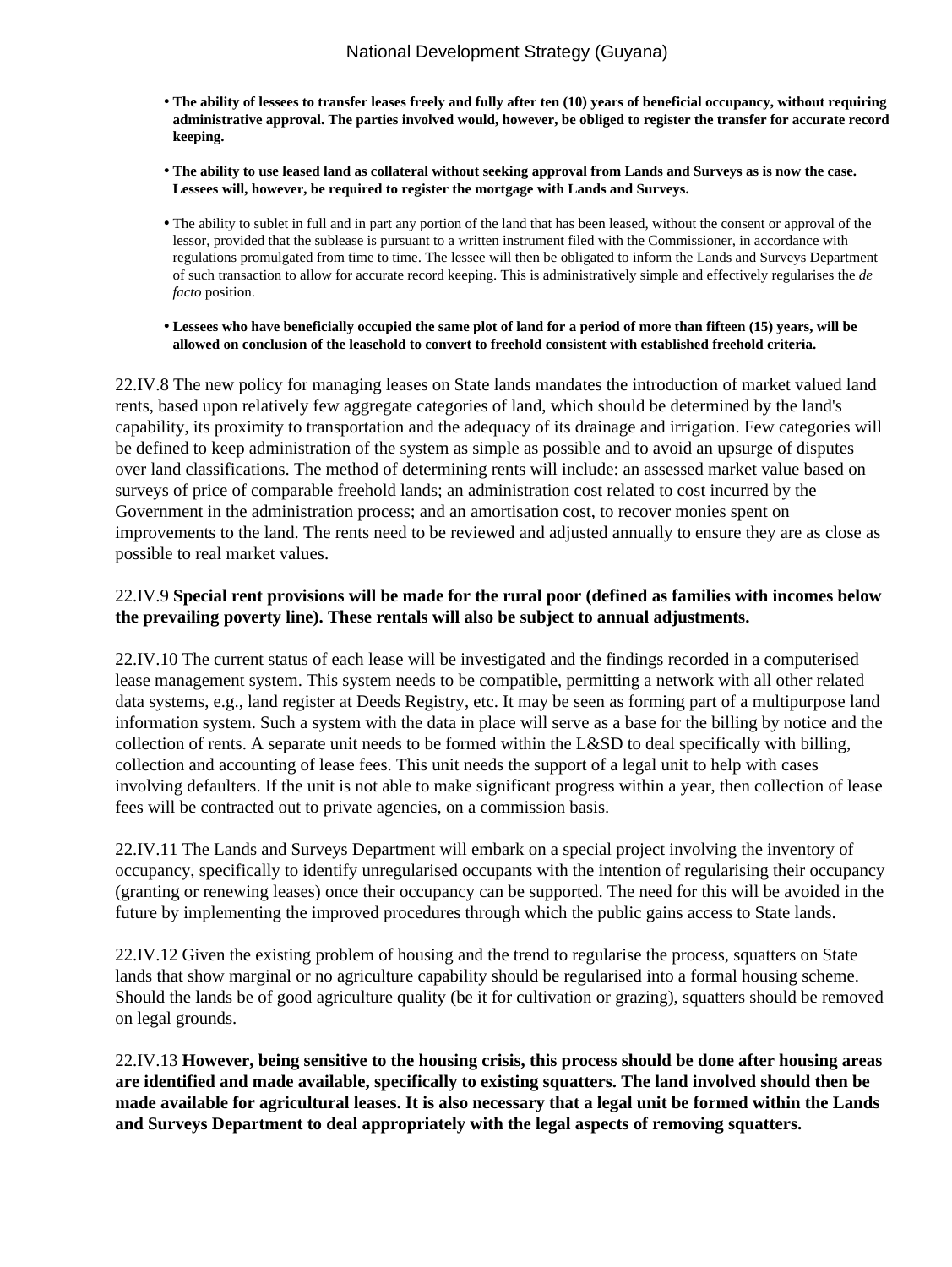# 22.IV.14 **The selection of citizens for land for housing will follow the same procedures set down for agricultural land.**

### 22.IV.15 **Land for housing will be granted free of charge to all those below the poverty line.**

22.IV.16 The regional Lands and Surveys offices, will be reorganised and strengthened to carry out an efficient service throughout the country, regionally.

22.IV.17 The regional offices will be staffed with clerks and land rangers as necessary, to handle applications and inspections for applications, along with the district and regional land selection committees.

22.IV.18 The regional offices will be linked by a computer/telecommunication network. The importance of being able to relay rapidly data cannot be underestimated in this sector. With improved communication the Commissioner will be able to deploy statutory functions effectively, especially that of surveying.

22.IV.19 An accurate land register and cadastral maps will be established. Some of the information needed will have to be acquired from an inventory, to verify occupancy on the ground with the existing title records. The acquired data will then be recorded in a computerised land register system that would allow easy access, updating and the production of cadastral index maps.

22.IV.20 Other than the time required for judicial procedures, the time required for transactions under the "Transport System" will be reduced significantly. This will be done by creating a procedural system for receiving and processing transactions, grouped according to subject.

22.IV.21 **The Deeds Registry will be established as a semi−autonomous body. Under this arrangement the Registry will be able to retain a portion of revenues generated by its services. Since many fees and charges are outdated, it is also necessary to revise and implement realistic charges for services, to put the institution on a financially sustainable basis. With available funds under a semi−autonomous arrangement, better wages and benefit packages will be offered to personnel. Entrance requirements will be raised from three subjects to five subjects. In−house training programmes will be offered in modern systems of property registry.**

22.IV.22 The State will embark on a land registration process to regularise those who have legal claims to parcels of land but have no title to confirm this. The process by which this is done will be revised to ensure its efficiency, this would mean the revision of the Land Registry Act.

### 22.IV.23 **An assessment of the status of all lands held by GUYSUCO will be made to determine immediate and future needs, and to develop a programme for relocation of lands to other users.**

22.IV.24 L&SD will start a central data base where information to guide prospective investors can be accessed, such as land capability maps. The process of applying for land will be improved and opportunities for funding or credit will be sought by providing full documentation on the land to banks.

22.IV.25 At the same time, Government will identify and open new frontiers for agriculture development. The necessary infrastructure can be made available through two schemes:

- Granting land to those capable of providing the necessary infrastructure on condition that a portion is released to small i. farmers without charge, except annual D&I maintenance fees paid to a users' group.
- ii. Government will carry out an institutional analysis of current land administration, including non-agricultural lands as well, eliminating existing overlaps and giving the responsibility to the institution most related to and involved with each function. Given the historical role as manager of the land resource, and that the Commissioner of Lands and Surveys is the custodian of all lands, the Lands and Surveys Department should be the final clearing house regarding land use.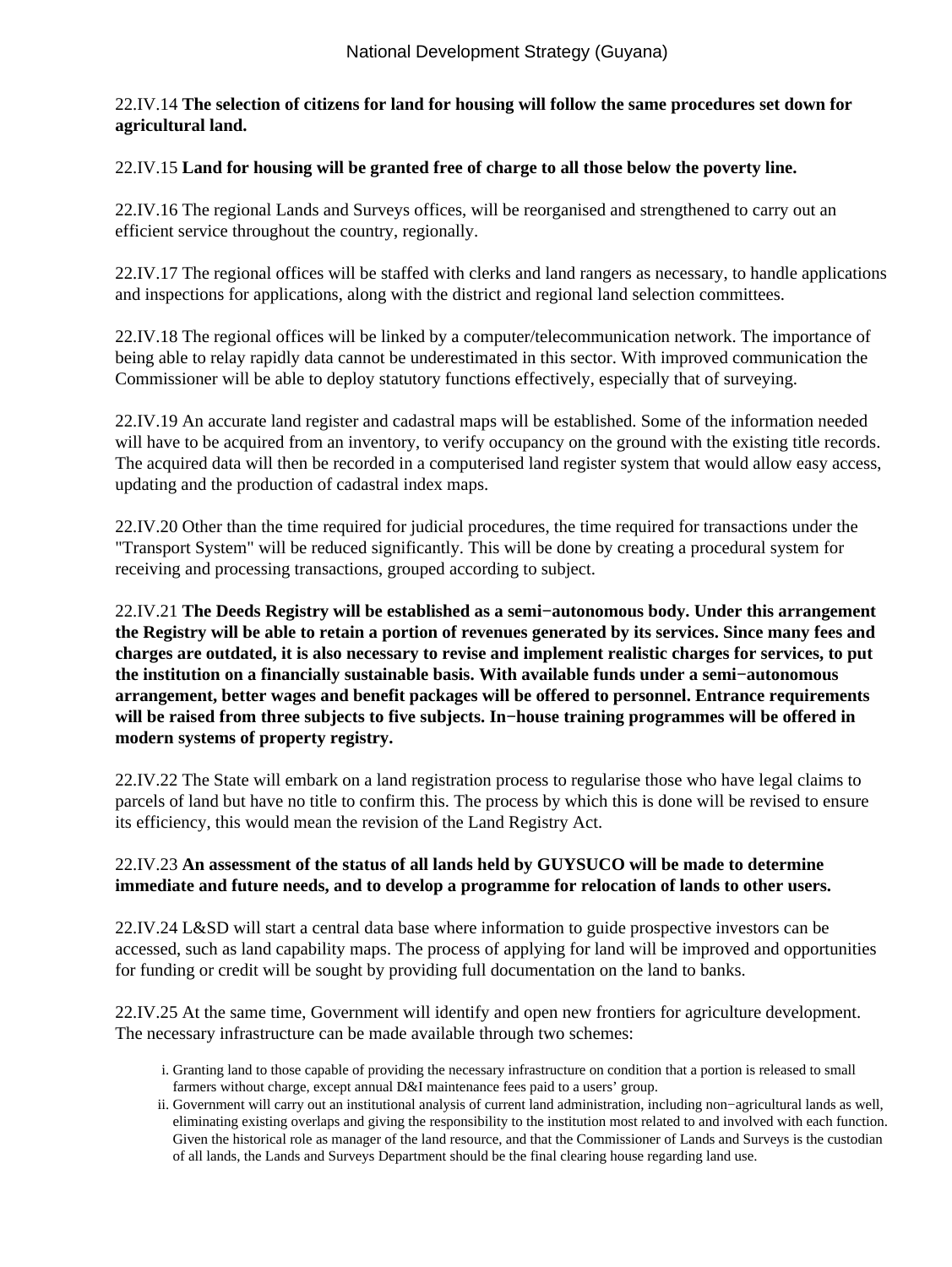22.IV.26 A communications network will be established, with each institution feeding data into their relative systems, which are then fed into a central system housed in the Lands and Surveys Department that would be accessed by all.

22.IV.27 The formulation and implementation of a National Plan on Land Use, based on present land use patterns and possible opportunities, are critical in this effort. This plan should take into consideration physical, environmental, economic, social, cultural and demographic factors from a Guyanese perspective.

22.IV.28 **The national land use plan will utilise the concept of sustainability, to protect all lands, in this instance agricultural lands, and it will strive to make that concept operational in as many instances as possible. It will take the lead in defining sustainable land use practices.**

22.IV.29 **Environmental regulations will be incorporated into all leases or title conditions, regarding proper waste disposal, replanting, etc.**

22.IV.30 **Environmental impact assessments will be carried out for existing large−scale land uses (agriculture, effect of D&I on soil erosion) and they will be mandatory for any proposed land development scheme, before granting permission, and as a method of monitoring land use regards environmental degradation of the land resource.**

22.IV.31 **A special Parliamentary Committee will be established to examine, and make recommendations on, the distribution of land among the various races of the country. Although it will pay special attention to the claims for land which have been submitted by Amerindians and African Guyanese to the Constitution Reform Commission, the special Committee will also investigate any other submissions of other racial groups in the country.**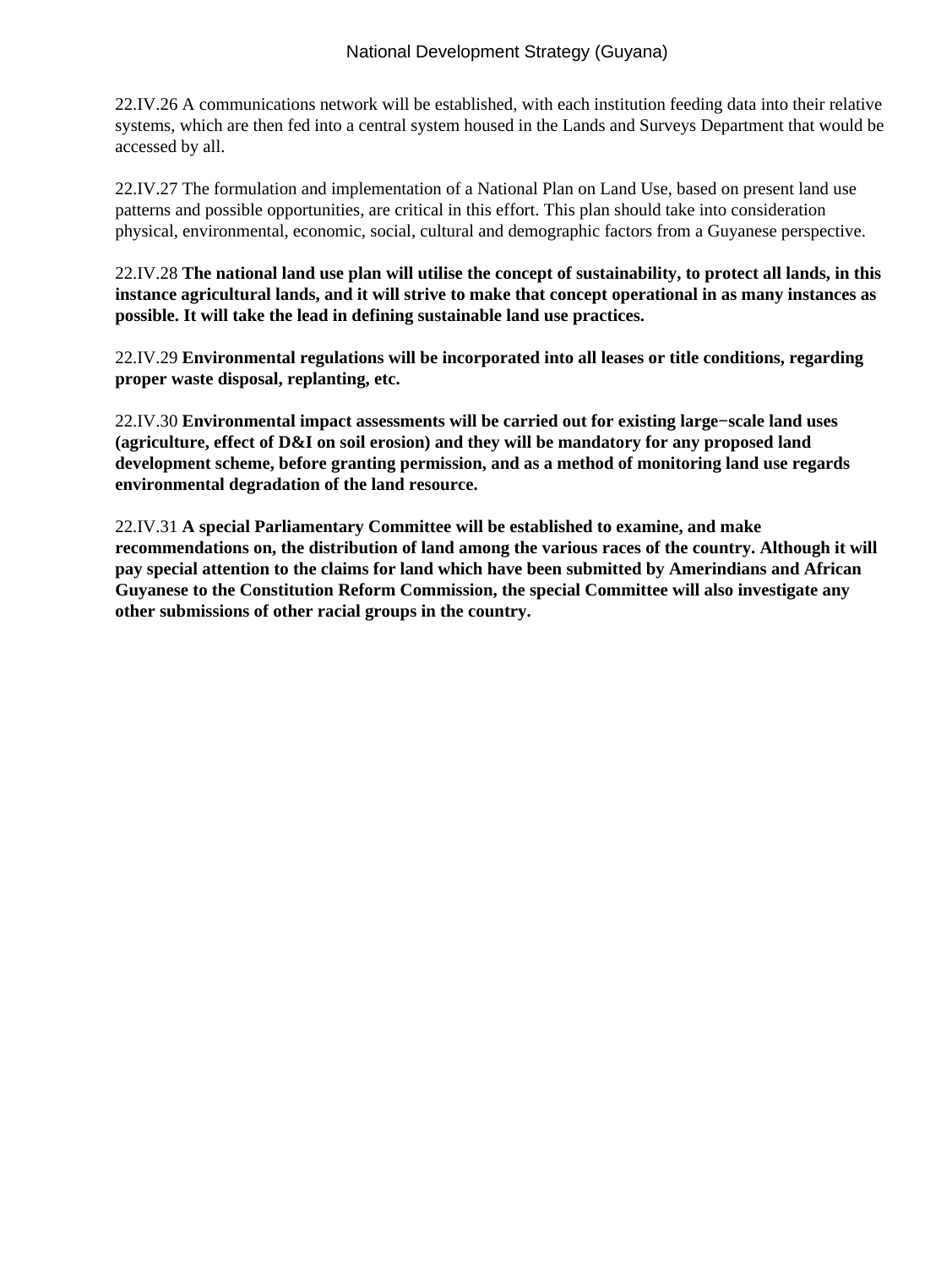# National Development Strategy (Guyana)

# CHAPTER 23

# HOUSING

# 23.1 BASIC FEATURES

23.I.I The housing situation in Guyana is desperate. There is strong evidence of insecure tenure and increasing levels of homelessness. Though Guyana's population growth rates have now become minimal, current housing needs still cannot be adequately met for the major part of the existing population.

23.I.2 An estimated 33 percent of the country's housing stock is over 30 years old, and most have not been properly maintained.

23.I.3 **The country needs, at the minimum, the building of 5,200 housing units each year for at least the next ten years. This total is made up of 1,200 new household formations every year, and 4,000 units to replace deteriorating stocks and ease over−crowding.**

23.I.4 **About one−third of the new housing units are required in Georgetown alone, the other two−thirds being in demand in the country's other five towns, in semi−urban districts, and in a few rural areas.**

23.I.5 Approximately 60 percent of the Guyanese population lives in their own homes; close to one quarter of households are renting; and the rest are occupied in rent− free accommodation.

23.I.6 **The cost of building a house in Guyana is relatively high. It is high mainly because GUYSUCO and the Government together own about 90 percent of the available land around the towns on the coastal strip of the country. As a result of this virtual monopoly in land ownership, the cost of land is inordinately high, and the private sector is in great part inhibited from engaging meaningfully in house construction.**

## 23.I.7 **Another consequence of this preponderance of government land ownership is the fact that a not insignificant proportion (twenty percent) of the households in Guyana is forced to squat or illegally occupy government−owned lands.**

23.I.8 Other factors contribute to the slow rate of house construction: inadequate funding in the housing section; moribund methods of transferring land titles; an extremely slow distribution and development process; and seemingly political interference in land distribution. In addition the Central Housing and Planning Authority, (CH&PA), the sole government executing agency for housing projects, is inadequately staffed, in both qualitative and quantitative terms. Indeed, it has been pointed out by one of the International Financial Institutions that the weakness of the CH&PA is a key target for both project investment and policy reform.

23.I.9 Between 1993 and 1998 the CH&PA allocated about 20,000 houselots, and it is estimated that in 1999 another 4,000 would have been distributed. This is an impressive performance. It cannot be emphasised too strongly, however, that what have been given out are not houses, but pieces of land on which it is meant that houses would be built. Moreover, little or no developmental work has been undertaken on many of the houselots, and few houses have been built on the lots that have been distributed. The exercise is more one of land divestment than of house construction.

23.I.10 At the beginning of 1999 there was a backlog of approximately 20,000 applications, dating back to 1993. And although an appreciable number of applications was processed during 1999, the increased number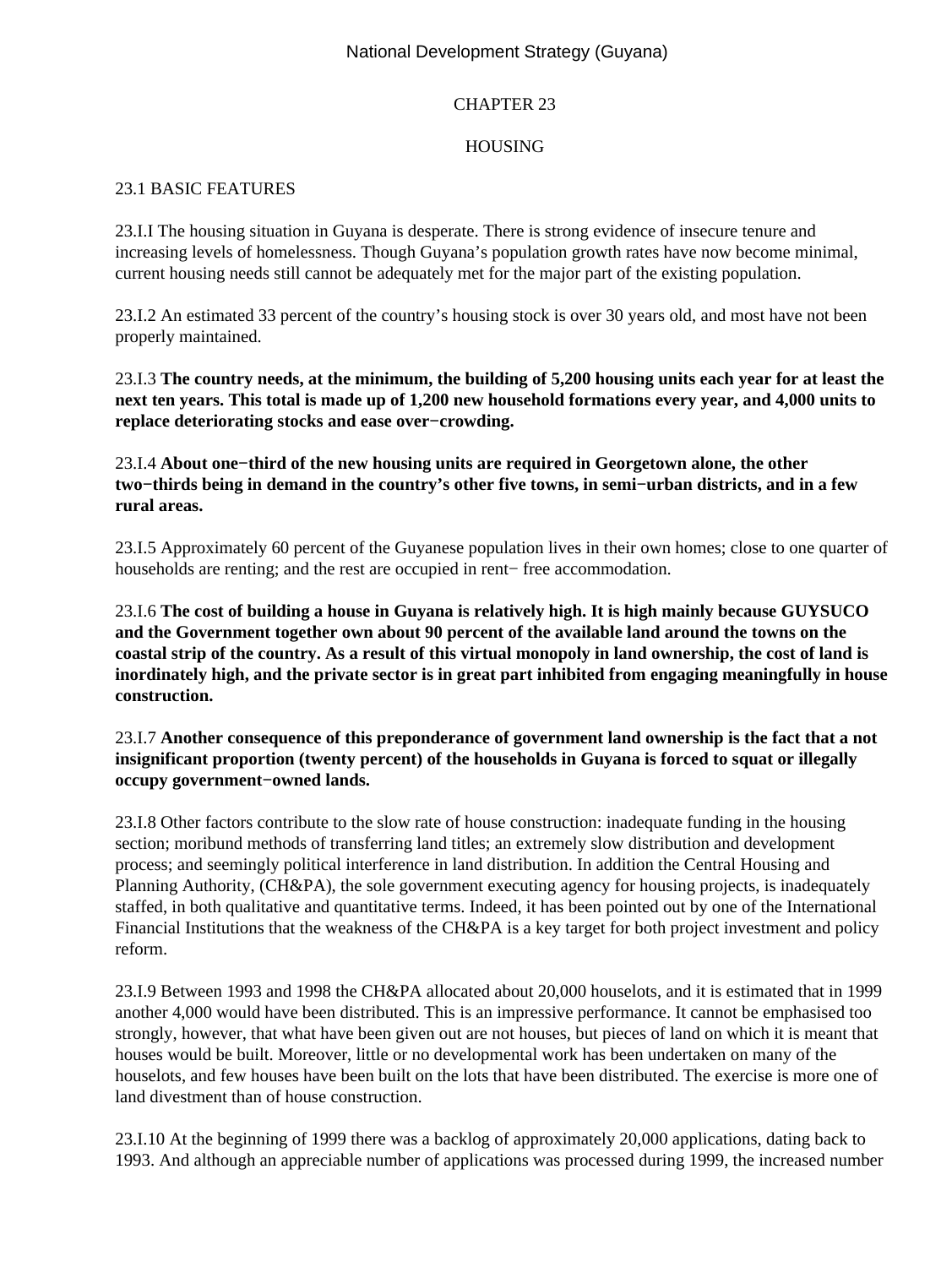of new applicants more than compensated for those processed. In other words, the quantum of the backlog remains virtually constant.

23.I.11 What is most reprehensible is the feeling in many parts of the country that the household selection process is still characterised by high degrees of opacity, ministerial interference, extreme elements of official discretion and, perhaps not surprisingly, by a great amount of social and political wrangling.

23.I.12 **The current land distribution policies seem geared to favour low−income families with a minimum number of five children. It is obvious that such policies effectively exclude and act against young people and the unmarried. It also militates against marriages by younger couples because they cannot move into houses of their own. In addition, it promotes, albeit unwittingly, out−of−wedlock relationships, and contributes to a general sexual promiscuity.**

23.I.13 A house costing G\$320,000 represents the most basic of standards; yet such a building would still be out of the reach of the average Guyanese income earner.

23.I.14 Other almost inevitable consequences of this failure of supply even to approach demand, are high house−lot and house prices, and high rents. Indeed, the selling prices of houses are, on average, about seven times annual household incomes, and monthly rents are from one−half to two−thirds average monthly earnings.

23.I.15 ince Government owns the bulk of developable land in urban areas, serviced lands are scarce, prices are extremely high, and are affordable only to the elite.

23.I.16 Mortgage financing for middle and upper income households in Guyana is relatively easily available. However, it is often a daunting exercise for the low income classes to obtain loans for housing. This is so partly because there are very few specialised mortgage lenders in Guyana, and partly because of the complex of collateral conditions which the existing mortgage institutions require.

23.I.17 In the two most recent Household Income and Expenditure Surveys, food was clearly the dominant item of expenditure throughout the country. However, in Georgetown, housing was the next highest. It is important, therefore, that this sector be given high priority in the country's quest to eradicate poverty. In this regard, it should be noted that the salaried employee in both the public and private sectors is, apart from the seriously poor, the most affected in respect of housing.

23.I.18 There exists in Guyana a system of rent controls which contributes to the limiting of the supply of rental units, as they make property owners more reluctant to put their houses out for rent, and unwilling to maintain those that are rented.

#### 23.II

## **ISSUES AND CONSTRAINTS**

23.II.1 As has been demonstrated in the chapter on "Land" in this National Development Strategy, land law in Guyana is both archaic and complex. The issues which were discussed in respect of land for agriculture in that chapter apply with equal force to land that is to be used for housing. It is evident therefore that the measures which will be put in place in order to rationalise the transfer of agriculture land must also be used with respect to housing land. Indeed, the same institutions, and the same law officers and surveyors will be employed in order to speed up the transfer of titles.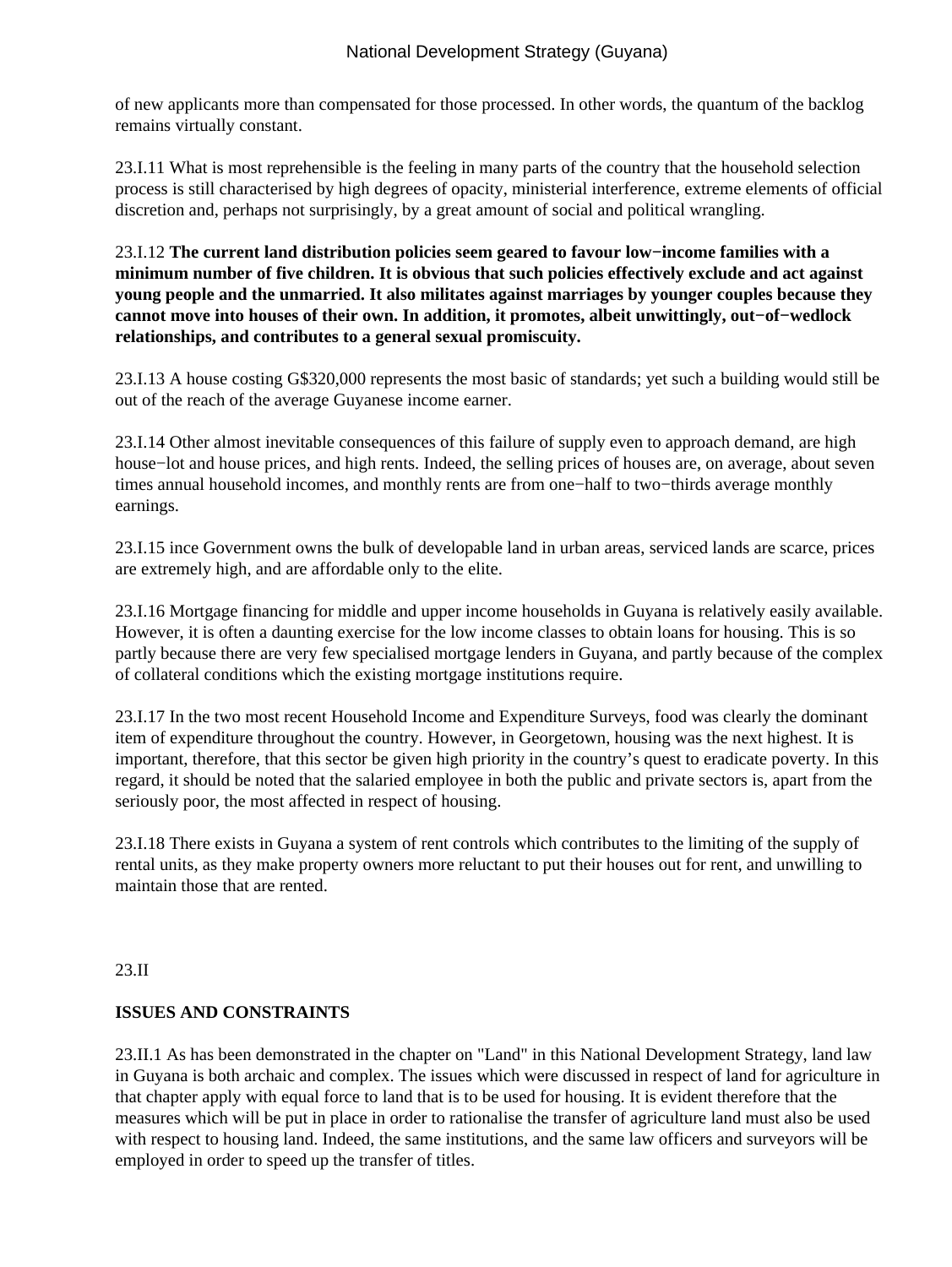23.II.2 Another stumbling block in respect of the administration of land for housing lies in the CH&PA. As pointed our earlier, this institution is not only short of staff but many of the personnel who are employed by the Authority do not possess the qualifications that they need to perform their tasks effectively. Moreover, the activities of the Authority need to be more decentralised, and the functions of various categories of staff more clearly described and delineated. In the recent past, the CH&PA did not have at its disposal certain pieces of vital information such as the number of housing lots it had developed, their location, and the amounts of money paid to, and owed to them. This list is not exhaustive, but is sufficiently long to indicate this seriousness of the problem. The information is now being collected, but has not as yet been put on computers.

23.II.3 There is neither a tradition of proactive planning, nor of integrating planning by the CH&PA into national plans, nor of conducting feasibility studies for urban infrastractural projects, nor of developing implementation programmes, in addition to the plans themselves.

23.II.4 As an international report has stated "massive low/moderate−income home lending is a specialised business for which Guyana's mortgage lenders – who have changed little in 30 years – are currently unprepared and is likely to cause great problems for them." Special training processes for bank managers and employees ought to be undertaken in these areas. In addition, the possibility of establishing a special house mortgaging bank, or a special window in a general development bank, ought to be explored.

23.II.5 The lack of private land markets, combined with the absence of adequate mortgage facilities in commercial banks, limits the possibilities of the private sector to play a greater role in assisting in solving the housing shortage. In general, the current policy framework has not sufficiently encouraged the private sector in this direction. Incentives such as the allocation of State lands, and the enhancement of tax incentives in construction activities, should be used to attract private investment in housing.

23.II.6 Moreover, transaction and administrative costs for mortgages to low−income borrowers appear to have risen considerably and are now very high in relation to the costs of other types of debt investment.

23.II.7 Furthermore, the relatively high bank interest rates mitigate against would−be homeowners, by making monthly mortgage payments extremely high. Tax relief should continue to be given on mortgage interests.

23.II.8 In order to overcome the difficulty of mortgage financing, the exemption from corporate taxes which the New Building Society now enjoys should be extended to *all* mortgage lending. This would stimulate greater competition.

23.II.9 Because of the limited availability of houses, there has been an increase in the instances of informal housing development in urban areas. There are also the significant issues of congestion, and the financial inability of many citizens to maintain building standards. This has resulted in high incidences of housing decay in some areas and, on a very large scale, in some housing areas which have been categorised as being "depressed", to use what must be the greatest of euphemisms. This is particularly true in Georgetown, of some parts of Lodge District, Charlestown and Albouystown. There are other districts not only in all the other urban areas, but also in the rural, to which the appelation of "depressed" may also be applied. Government should therefore improve access to land for housing estates.

23.II.10 Insufficient emphasis is being placed by the University of Guyana, and other relevant training institutions, on the development of curricula that include advanced planning techniques and strategies for urban and economic development. This defect should be addressed since there is shortage of qualified specialists to fill key positions in these disciplines.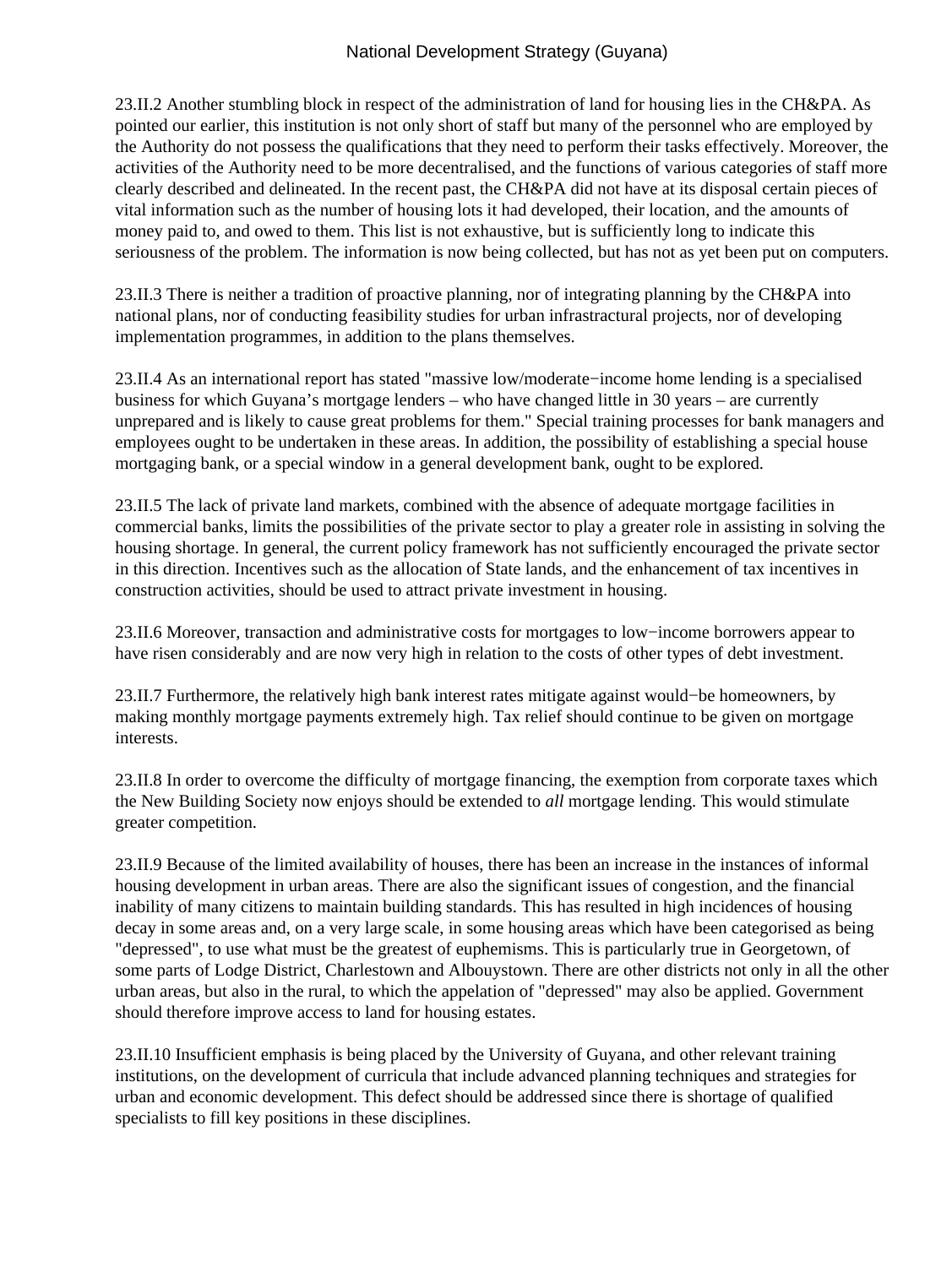23.II.11 The high costs of materials, labour and machinery are also among the major constraints that restrict housing development. Moreover, the construction industry in Guyana seems to lack creativity and the ability to adapt and adopt. As a consequence, new and cheaper but effective building techniques and technologies are not being applied.

23.II.12 **Given the present level of costs and the current levels of need, it does not seem obvious that the housing development problem can be addressed largely by market−oriented approaches. The existing situation may be characterised as one where the demand and supply curves interact at a very low level of provision. There is therefore an evident need for the State to intervene in specific areas.**

23.II.13 **Having said this, however, the financing problem could also be seen in terms of market development. In principle, if steps could be taken to lower drastically the present cost of providing housing services, a genuine market will begin to emerge.**

23.II.14 **There are three avenues which are worth rendering as we seek to revive the supply side of the low−cost housing market: re−examining the present technology of low−cost housing; restoring a community approach to providing labour for low cost housing; and removing the fiscal burden that is currently borne by providers of low−cost housing.**

23.II.15 An alternative, though not mutually exclusive, approach would be to bring the market alive from the demand side. In this situation it will be necessary for the government to institute a targeted voucher programme. If, for example, the government adopts a timeframe of five years to deal with the housing problem, with current rates of inflation, between US\$25 and US\$30 million will be needed annually for the programme.

23.II.16 It is to be expected that, with the squatting explosion, serious legal and social problems are being created. These include a violation of property rights, multiple occupancy with exorbitant levels of overcrowding which have effects on hygiene and sanitation, and criminal activity. While it is true that those who settled in squatter communities prior to March 1993 may be able to claim ownership titles, the new policy of the government is that squatting will no longer be tolerated. Firm action is needed but it must be complemented by measures such as improved access to both land and finance.

23.II.17 With respect to private sector participation, research has indicated that many private developers are reluctant to enter into any house provision scheme given the unlikeliness of being able to recoup capital expenditure. Perhaps such individuals may be motivated to intervene in ameliorating the housing situation if the government provided incentives such as land for private development in order to reduce housing costs.

23.II.18 A special effort should be made to link housing policy to community development. The government should increase its land distribution activities to specific communities, provide adequate infrastructural services, encourage targeted communities to work together, and train them in the basic house building skills. Such exercises should seek to build on the resourcefulness of community−based organizations.

23.II.19 The government should proceed with the regularization of pre−1993 squatters by quickly allowing them title to their lands and providing basic infrastructure in the squatting communities. The recent Housing survey indicated that 93 percent of the interviewed population expressed a desire to be involved in self−help projects. Guyanese seem willing to participate in self−help and community projects such as digging drains, laying water pipes and building access roads.

23.II.20 In order to widen and strengthen the housing market, it will be important to bring all the income groups into the picture. This can be done by the use of creative financing mechanisms like that of the Jordanian Housing Bank, which employs a lottery system instead of the interest rate to attract savings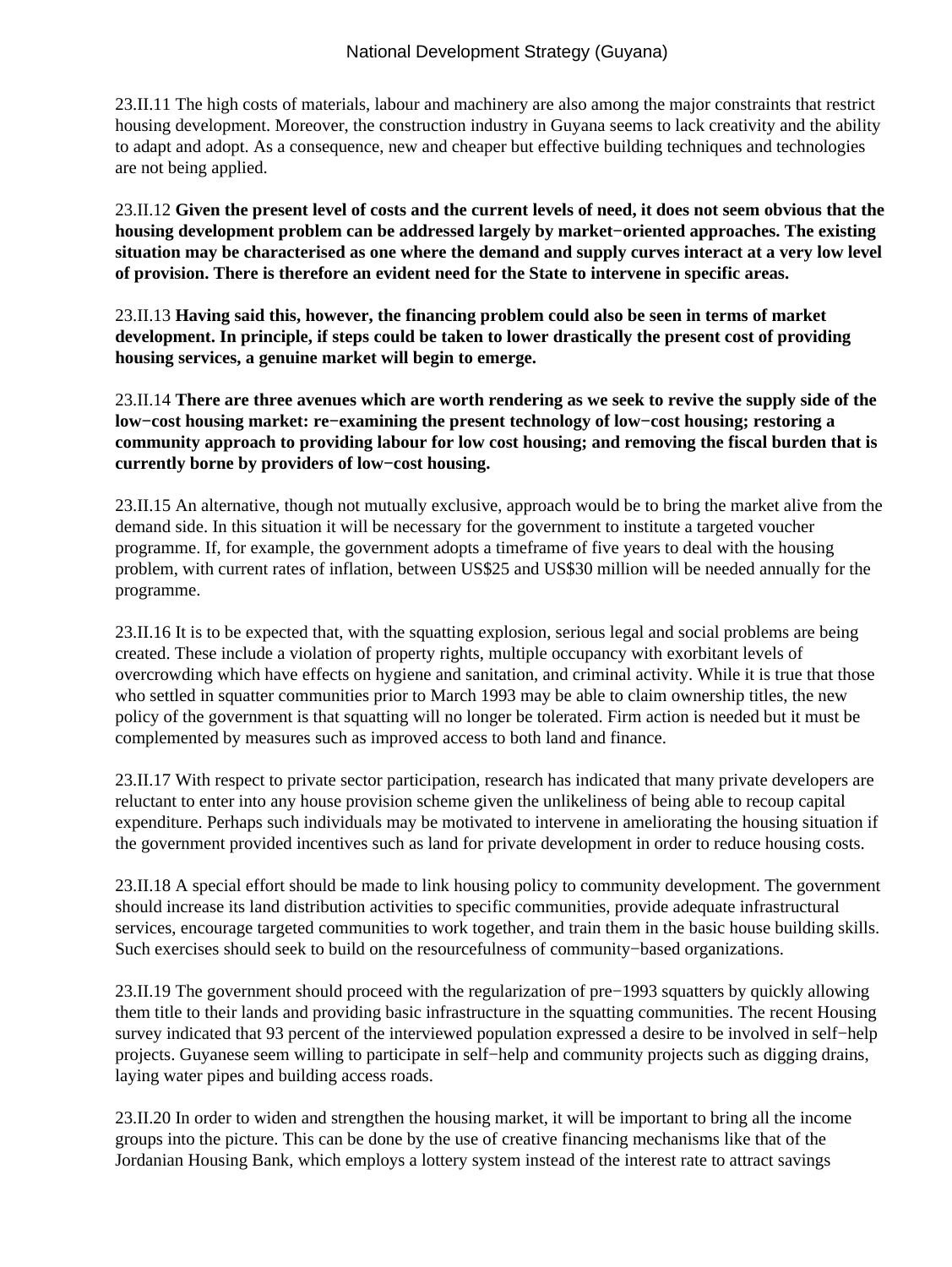deposits. This approach can be supplemented by more traditional methods like the issuing of housing bonds. Funds from the bond issues would be earmarked to housing projects.

23.II.21 As has been emphasised, the private sector should be activated. Their involvement could be enhanced by tax incentives in construction activities. Moreover, any remaining rent restrictions should be removed. Tax relief should continue on mortgage interests and Government should improve access to land for housing estates.

23.II.22 It has been noted earlier that in Guyana land prices are high, while there is an abundance of unoccupied land. It has also been stressed that one of the reasons for this is the fact that the Government and GUYSUCO own most of this land, and distribute it to the citizens of this country as though they were being given manna from above. In addition to this overarching restriction on residential land−use there is an anachronistic legal system which dates back to the 1930s, and which has little or no applicability to modern concepts of development. These laws include the Public Health Ordinance, the Housing Act, and the Town and County Act.

23.II.23 In areas such as housing, and in the special circumstances of Guyana, the IFIs should be requested by the Government of Guyana to permit targeted subsidies for those who now occupy the lowest economic and social rungs of the developmental ladder. The efforts of the Government must be focused on particular groups e.g. the rural poor, the urban poor, and the poor of the hinterland. This strategy of concentration should be designed to prevent the not−so−poor from profiting from subsidies that are meant for the truly indigent.

23.II.24 Special attention ought to be paid to the conditions of the urban dwellers in the slums, and to the necessity of relocating the urban poor.

## 23.III SECTORAL OBJECTIVES

23.III.1 The principal specific objectives in the area of housing are: (i) to expand the supply of housing more rapidly; (ii) to make housing as affordable as possible; and (iii) to provide improved access to housing for poor families.

23.III.2 The operational objectives that must be fulfilled as preconditions for meeting these objectives include: (i) the provision of greater access to affordable funding for housing development; (ii) the provision of greater access to serviced lands; (iii) the elimination of institutional delays in the approval of building plans and the allocation of land; (iv) the establishment of conditions that would facilitate the private sector to play a greater role in developing land for housing and in the construction of houses; (v) the development of special programmes of financial support for lower−income families that would assist them in making rental and mortgage payments; (vi) the regularisation of informal housing development, (vii) the reformation of the laws governing rentals with the aim of increasing the availability of rental housing; and (viii) the development of mechanisms for the greater involvement of NGOs in housing programmes for the poor.

## 23.IV THE STRATEGY

23.IV.1 A special fund will be established for providing rental supplements to low−income families who meet strict criteria of eligibility. The Board of the fund will include representatives of CH&PA, the municipalities and NDCs, SIMAP, NGOs, and the Ministry of Finance. Once an application is approved, on evidence of the family's income levels and the rental contract, the fund will provide monthly coupons that can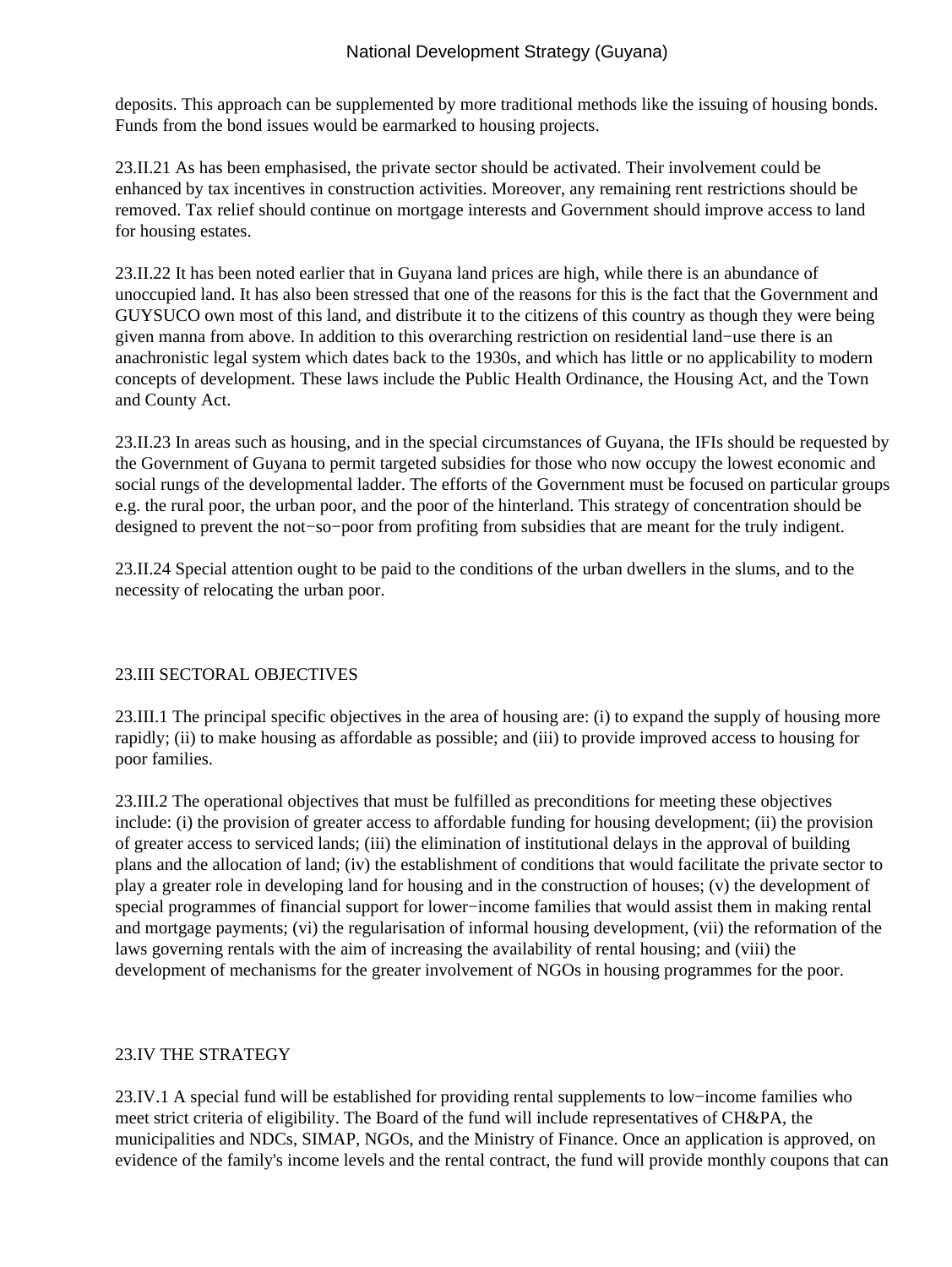be redeemed through the banking system. Both renter and landlord would be required to sign each monthly coupon, and then the landlord could redeem it directly, as part of his or her rental income. It is suggested that the upper limit on the value of the monthly coupons be approximately G\$15,000 at the beginning, and that this limit be revised annually in view of registered inflation rates. Contributions to the fund will be made by the Central Government. International contributions will be sought as well.

23.IV.2 A fund for supplementing the mortgage payments of low−income families will be structured in a manner similar to the one described above. Its operating rules will also be similar although, in this case, under the eligibility criteria, the topping−out level of family income will be somewhat higher than for the previous fund. The fund for mortgage supplements will assist families of low incomes to make down−payments on houses, provided that they put some of their own funds into the payment, and then it will supplement their monthly mortgage servicing. It is suggested that assistance on the down−payment be provided in a matching fashion, with a maximum amount of G\$250,000 that could be drawn from the fund for this purpose. The upper limit on assistance with monthly mortgage payments would be established at G\$20,000, made directly to the financing institution. Both sums would be adjusted annually for inflation. Again, the fund would depend on contributions from both the Central Government and the international community.

23.IV.3 As well as assisting the poor directly, the presence of these two funds will have the beneficial effect of stimulating private investors to provide more housing, in the knowledge that the effective demand would have increased considerably for this type of housing.

23.IV.4 In addition to these special funds, the Government will establish a rediscount line in the Central Bank that will provide an incentive to commercial banks to extend mortgage loans, in exchange for their reducing interest rates on mortgages below the equivalent level for other classes of loans, by a specified number of percentage points. The subsidy inherent in this rediscount line will be funded explicitly from the annual Central Government budget, with the possible additional contribution of international funding. Through this financial facility, banks will be encouraged to place a higher share of their assets in mortgages without incurring the risk of weakening their capital base because of below−market interest rates.

23.IV.5 The subsidies which are targeted on lower income families in the case of the two special funds, and on lower and middle income families for the mortgage rediscount line, will permit the necessary reforms of mortgage finance institutions. A probing review of these institutions will be carried out, to redefine their role and their manner of operating. The goal of the review will be to seek ways to increase the mortgage content of their asset portfolio. Without prejudging the findings of the review, it can be said that the operations of the two special funds and the rediscount facility will at least permit NBS to raise its interest rates on loans, thus making it more feasible, financially, for it to place more funds in mortgages.

23.IV.6 Incentives will be provided to the NBS to (i) increase the maximum mortgage loan to 90 percent of value; (ii) give short−term loans to finance the acquisition of serviced sites; and (iii) review the reform on their G\$5 share holdings to keep them in line with alternative investments.

23.IV.7 A pilot housing micro−credit programme with IPED will be organised to finance basic home improvements.

23.IV.8 The fundamental institutional objective regarding mortgage finance is to make the institution(s) financially viable over the longer run, in keeping with one of the fundamental policy conditions established for this National Development Strategy. This requires that they be efficient in their financial intermediation, capable of mobilising sufficient quantities of resources, and not dependent on recurring transfers from the Central Government. Among other things, they must demonstrate a high level of loan recovery. If not, they will lose the power to attract deposits as well as face a deteriorated capital base.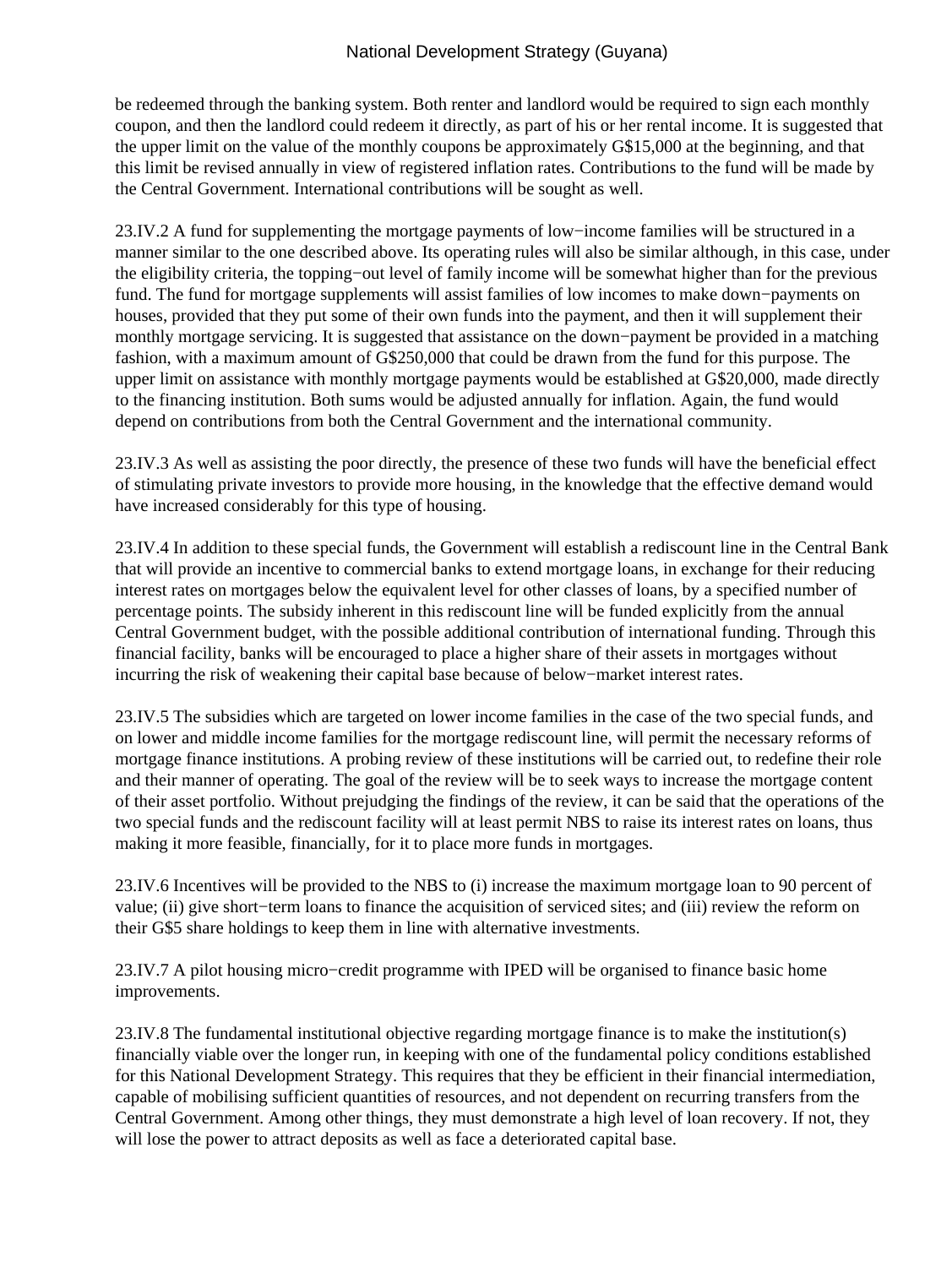23.IV.9 If the institutions are not viable in these respects, Government will eventually find that the burden of sustaining them is insupportable. The institutions will then be forced to curtail operations, thereby losing the ability to provide support to the citizenry for the acquisition of homes.

23.IV.10 Laws and regulations that would permit financial institutions to recover the collateral in cases of default will be strengthened, or otherwise the commitment to service a mortgage would become almost a meaningless gesture from the viewpoint of mortgage finance institutions, and those institutions would be doomed to insolvency.

## 23.IV.11 **Land for housing will be granted free of charge to all those below the poverty line.**

23.IV.12 Regional land selection committees for houses will be given the authority to review applications, interview applicants, or representative of groups of applicants, and make recommendations before forwarding them to the CH&PA.

23.IV.13 The members of the land selection committees will be elected to office by the people of the relevant district or ward. It is important that the composition of the committee reflects the people's choice.

23.IV.14 No more than three months will be taken from the time of receiving the application to make the decisions on whether to allocate the plot or not, and to communicate such decision to the applicant.

23.IV.15 The acute shortage of land for housing in urban areas, especially in Georgetown, will be addressed as a priority matter. Government will initiate a programme of making land available in freehold to entrepreneurs who will commit themselves, by way of strict agreements, to constructing houses on the lots. The preferable mechanism for providing land in this way will be through public auctions to interested investors. Government will also commit itself to supplying infrastructural services to such land. Unutilised sugar estate lands, among others, will be dedicated to this purpose.

23.IV.16 The private sector will also be encouraged to construct high−rise blocks of apartments for use by the middle class, or for offices, particularly in some of the areas to be cleared of slums. These high−rise apartments will relieve the pressure on urban land, provide security from vandals, and offer proximity to business enterprises, workplaces etc.

23.IV.17 Government will also accelerate its programme of supplying serviced lots to needy families, with priority being given to those who participate in cooperative ventures which will assist with the labours of construction and the obtention of building supplies. Such lots will be transported in freehold to the beneficiaries, with mortgages extended through the NBS and with the financial assistance of the special fund for supplementing mortgage payments. The selection procedures for recipients of the serviced lots will be reviewed with the aim of making them more rigorous, transparent, and objective. More specifically, the procedures for the allocation of house lots will follow those laid down for the allocation of agricultural land. For ease of reference the provisions are repeated below.

## 23.IV.18 **The current criteria for the allocation of land will be revised to accommodate the poor, youths and the unmarried. Different types of housing units will be recommended for these new recipients.**

## 23.IV.19 **A number of townships will be established to assist in the resettlement of youths, public servants, members of the trades unions, members of both the urban and rural poor, and other groups in the country.**

23.IV.20 These townships will be designed to emphasize the clear interdependence between urban and rural settlements, and to take advantage of their synergies.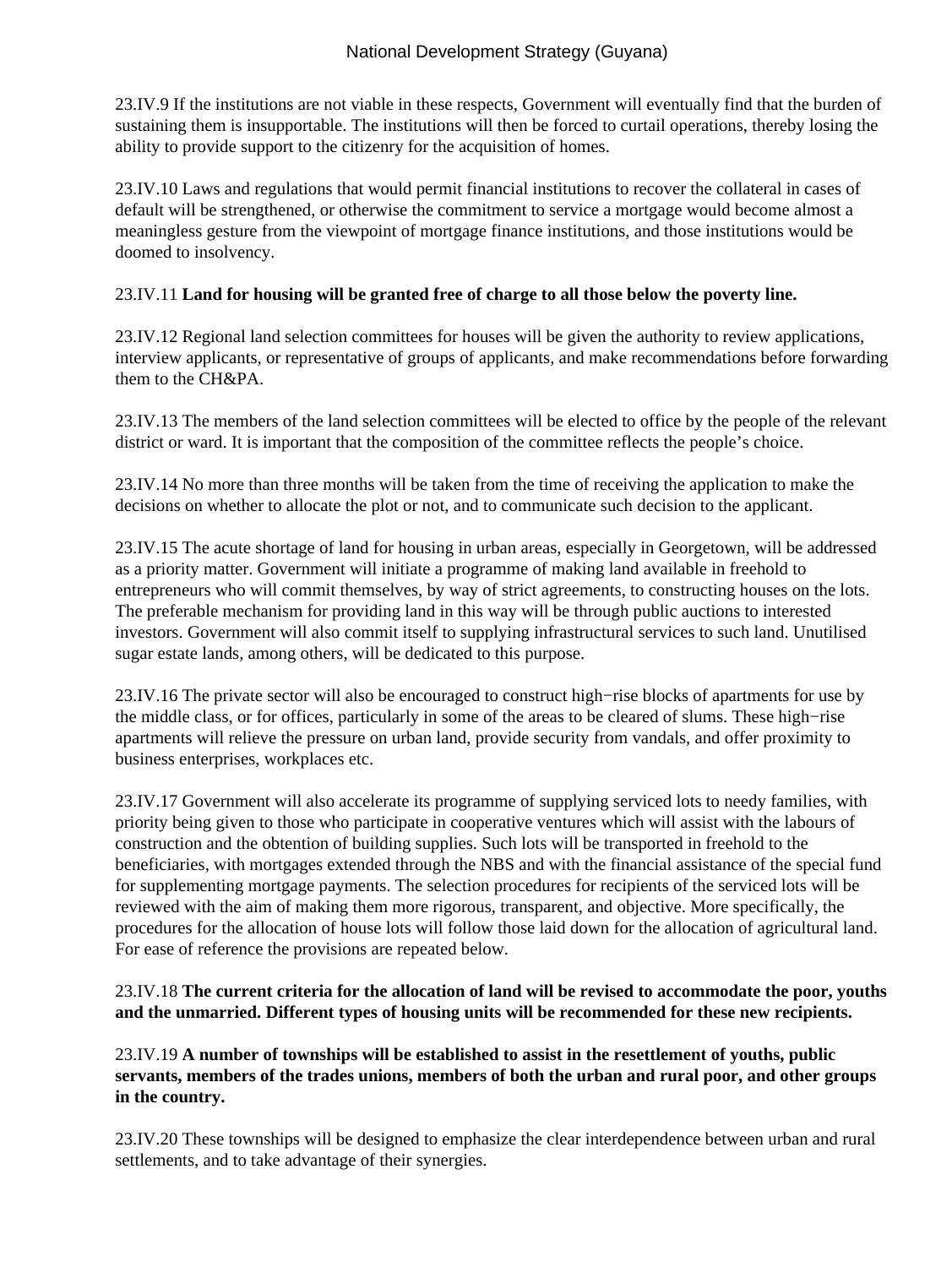23.IV.21 These semi−urban settlements will be designed to house and provide job opportunities and social facilities for 1,000 families in self−sustainable townships.

23.IV.22 Unutilised sugar lands or unutilised government lands on the outskirts of the towns, and areas in the Intermediate and Rupununi Savannahs, or sites in any other part of the country in which there is land that is suitable for the purposes of the projects, will be selected.

### 23.IV.23 **The Government will, with the assistance of the private sector, develop these lands.**

## 23.IV.24 **The private sector will be encouraged to assist through the provision of tax incentives and free land, if it agrees to establish businesses and enterprises in specific areas of the settlement.**

23.IV.25 Areas in each settlement, will be set aside for religious worship, a community centre, a primary and a secondary school, a health centre, administrative services, and commercial and industrial activity.

## 23.IV.26 **Each family will be allocated one acre of land for housing. In addition, each family will be provided with an agreed amount of land for either agriculture, or manufacturing or commercial enterprise, or trade, etc.**

23.IV.27 All settlers will, of course, have to agree voluntarily to the proposals and arrangements before participating in the projects.

23.IV.28 No attempt will be made rigorously to establish patterns of settlement. However guidelines will be drawn up in order to make the schemes as cost effective as possible. It is suggested that:−

- a. the townships would be circular in shape;
- b. that there would be in the centre of this circle, i.e. in the centre of the township, a substantial area of public open space, bordered by trees and perhaps lined with seats for recreation, and with perhaps a fountain in the middle, such as obtains in many small South American towns;
- c. immediately surrounding this central space would be the areas for commercial activities, shops, a library, pharmacies, etc; in other words a kind of peripheral mall;
- d. the residential houses will be located at the back of the commercial centre, but will be separated by a green buffer belt from it;
- surrounding the residential area, but buffered by another but more exclusive green zone would be the industrial e. area;
- f. on the far periphery of the townships will be areas allocated for farming;
- g. the streets will radiate from the centre. Crossroads will connect the radii;

23.IV.29 Zoning laws will be promulgated and strictly enforced.

#### 23.IV.30 **There will be legal security of tenure. In other words freehold titles will be issued.**

23.IV.31 Settlers will be required to pay for the land and services over time. There will be different rates for different types of land−uses and different types of settler.

23.IV.32 Although full cost recovery will be the ultimate objective there will be varying arrangements for settlers of different means and requirements.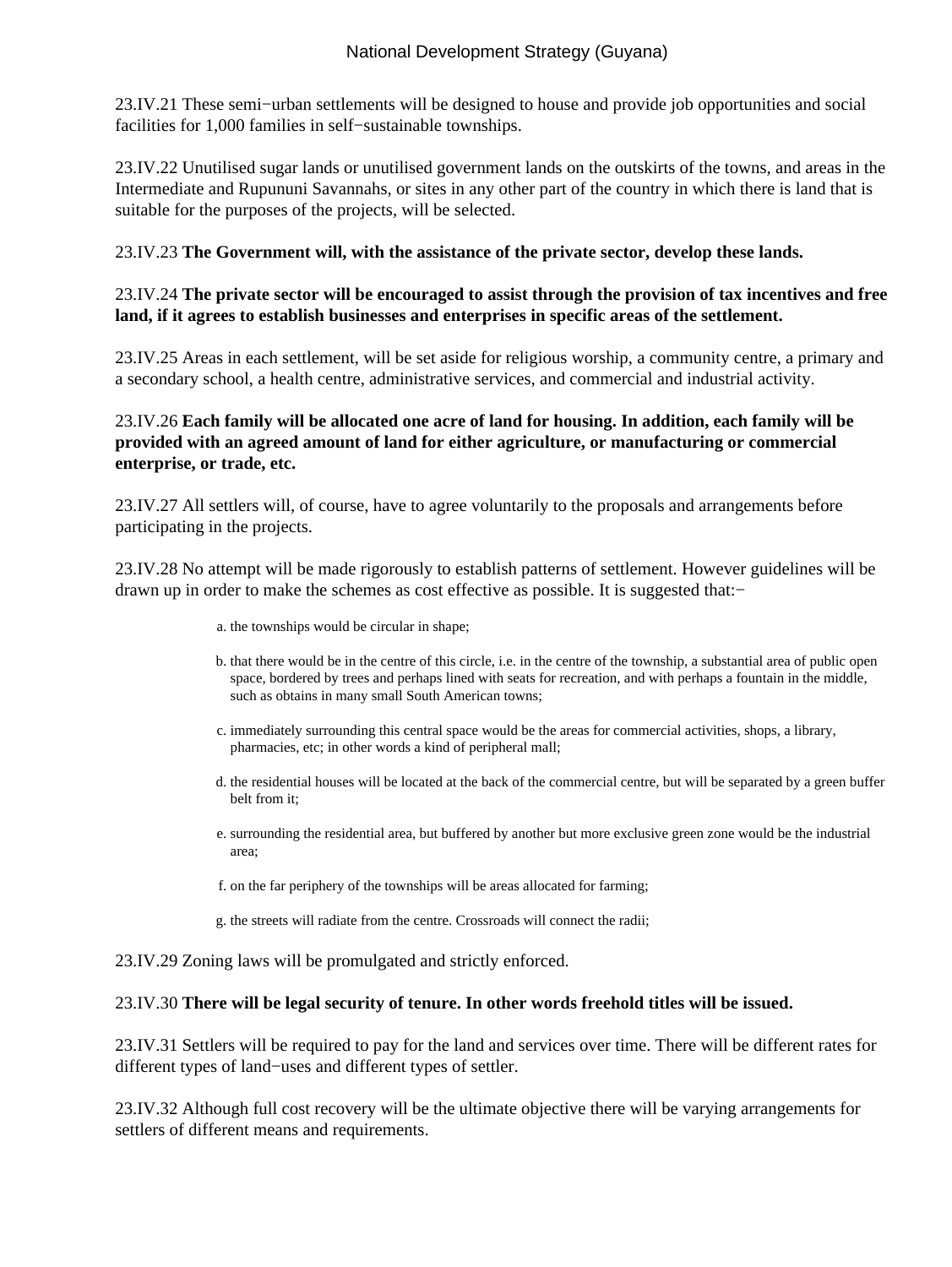23.IV.33 Banks, Credit Unions, savings and credit co−ops, etc. will be utilised by the settlers as much as possible, through the facilitation of government for their financial needs. In other words, special provisions for access to developmental financing will be put in place by government.

23.IV.34 It cannot be too strongly emphasised, that in all stages of settlement, there will be full consultation among the settlers, the trade unions, the government and the private sector.

23.IV.35 NGOs will be urged to participate as fully as possible in this type of project.

23.IV.36 While the physical and other development and preparatory works are being undertaken, the proposed settlers will be given intensive training in all relevant areas of their proposed occupations.

23.IV.37 This Strategy finds it imperative to regularise the situation of squatters, so that they may improve the conditions of their shelter and receive the basic infrastructure to which all citizens are entitled. In cases of occupancy of State lands, this means providing them with freehold title, in exchange for a mortgage with the NBS and assistance from the special fund for supplementing mortgage payments. Squatters will be made fully aware of the great responsibility implied by the mortgage, and of the consequences of failing to honor it. NGOs will be encouraged to engage in educational campaigns with squatter families regarding the new policies, their benefits and their responsibilities.

23.IV.38 Instances of squatting on private lands will be reviewed on a case−by−case basis, and each time one of two outcomes needs to result: either i) the land will be returned to its rightful owner, or ii) the owner will be compensated for it and the squatter will be given title and the concomitant mortgage facilities. In cases in which the regularising of squatting on private lands requires compensation to former owners, such compensation will be channeled through the NBS and a special facility will be established in the NBS for that purpose.

23.IV.39 The experience of many countries has demonstrated that titling the land of squatters results in rapid and significant improvements in the quality of the shelter of those populations.

23.IV.40 **At the same time, new attempts to squat on private or public lands will be rigorously resisted;** without such a policy, the zoning of State lands and the concept of property for private urban lands will become mere ideas that are void of much actual content. The opening of new lands for housing and the new forms of financial assistance for housing that are established in this Strategy will provide the poor with sufficiently attractive options to squatting.

23.IV.41 **The rental regulations will be recast as they have become counterproductive, as explained previously. Landlords and tenants will be free to reach agreement on rental levels, subject only to registering the rental contract with the CH&PA.** This is part and parcel of our new philosophy of liberalisation. The existence of the special fund for rental supplements for poor families will obviate the need to try to control rents, which generally leads to substandard housing maintenance. The right of the landlord to recover the property at the termination of the contract will be unambiguously affirmed. Equally, tenants will be provided with the power of recourse, especially in instances of landlords failing to make necessary structural repairs.

23.IV.42 This kind of reform will lead to an expansion in the supply of rental housing available, while deserving tenants will benefit financially from the special fund.

23.IV.43 A recent study has demonstrated in detail that modular housing, utilising wood from Guyana's forests, can reduce the cost of home construction by as much as fifty percent. This avenue will be explored, mainly for the benefits in the form of affordable shelter, but it could also provide benefits in the form of more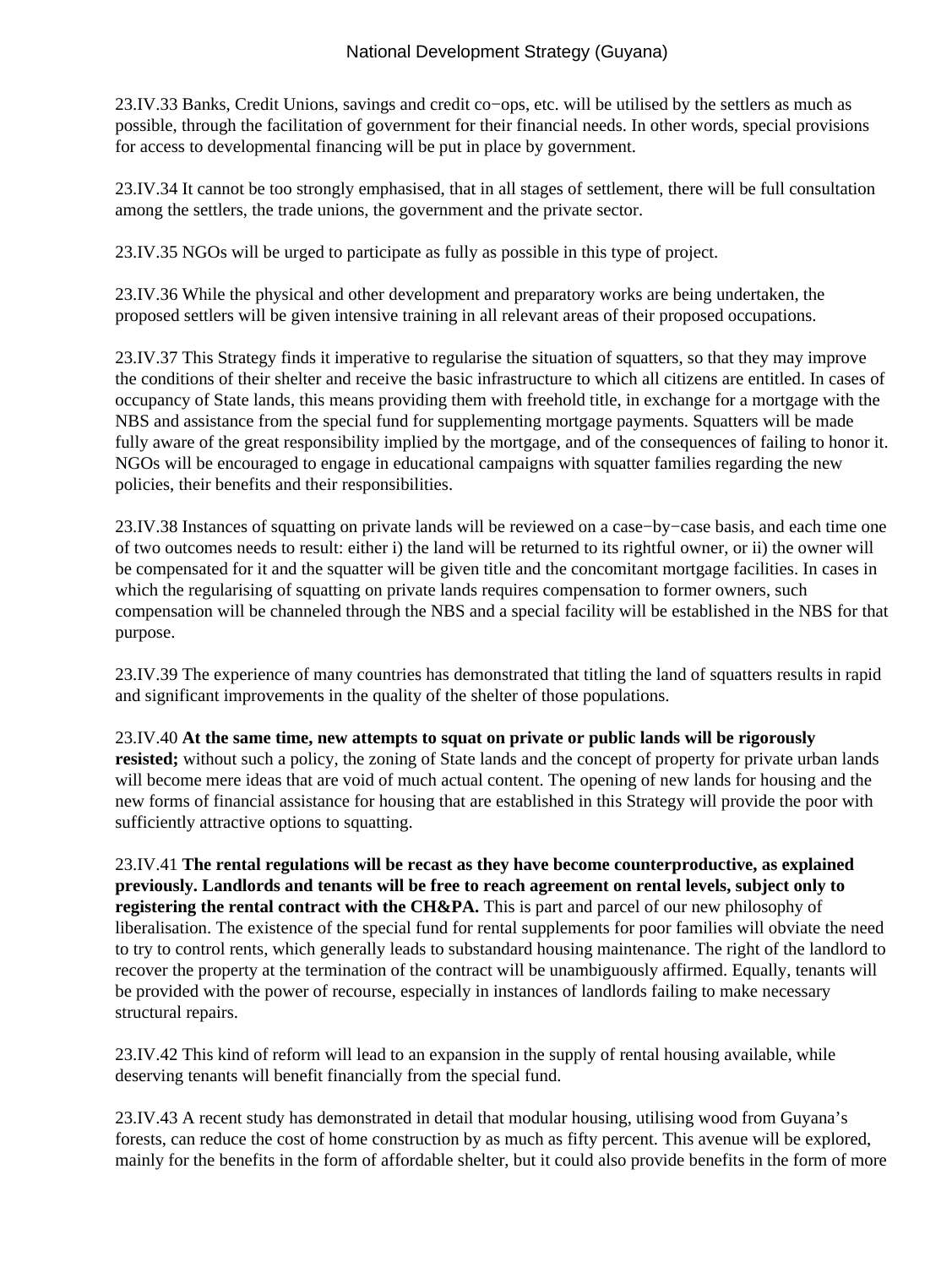employment and savings in foreign exchange. Government will develop a programme to support the construction, on a pilot basis, of a number of modular homes of this nature, to be sold to low income families with the assistance of the special fund for mortgage supplements. At the conclusion of the pilot project, it will be evaluated to determine its benefits and the wisdom of repeating it on a larger scale.

23.IV.44 At the same time, Government will implement a programme of constructing houses with prefabricated low−cost imported material. Because such houses can be erected more quickly and cheaply than comparable locally−produced structures, they may be ideal for the rapid production of low income homes in Guyana.

23.IV.45 Through the Institute of Applied Science and Technology (IAST), the Government will facilitate the development of low−cost building materials.

23.IV.46 There is an increase in the number of buildings that are being constructed in the towns without the permission of the municipalities and the Central Housing and Planning Authority. To eliminate this practice, municipalities will be given precise guidelines concerning the issuance of building permissions, so that all constructions and renovations may follow the approved building standards. The CH&PA has not always supported areas identified by municipalities for residential purposes or industrial sites. Mechanisms will therefore be put in place for closer coordination and collaboration between the CH&PA and the municipalities.

23.IV.47 The private sector will be provided with tax exemptions on materials used in housing, and with reductions in income and profit taxes for engaging in housing development.

23.IV.48 Fiscal encouragement will be given to the banks and other financial institutions which provide long−term mortgages of up to 30 years at lower rates of interest.

23.IV.49 Financial intermediacies will be authorised to issue tax−free housing bonds to finance low−cost housing.

23.IV.50 Banks will also be encouraged by way of incentives, to adapt the Jordanian Housing Bank Model to Guyana's housing situation. In order to attract savings deposits, banks will employ a lottery system in which the winners will be rewarded with houses.

23.IV.51 Low income tax households will be retroactively reimbursed for the withholding tax on savings interested in owner−occupied homes.

23.IV.52 A National Housing Trust, based on a payroll tax as has been so successfully implemented in Jamaica, will be established. The funds so mobilised will be channeled through a private sector that will be challenged to provide affordable housing through technological innovation. Under such a scheme, houses will be allocated by lottery to eligible candidates in order to remove any scope for partiality.

23.IV.53 There will be a resuscitation of the self−help schemes which have contributed so much to housing development in Guyana in the 1960s and 1970s. Special training courses in the rudiments of house building will be conducted for potential house owners. Some of the lots for such self−help schemes will be allocated free to those below the poverty level. The special fund for supplementing the mortgage payments of low−income families will also apply to structures constructed by self−help.

23.IV.54 Rural and urban communities will be mobilised by all the social partners, including NGOs, to organise these self−help communities, and to assist them in every way possible.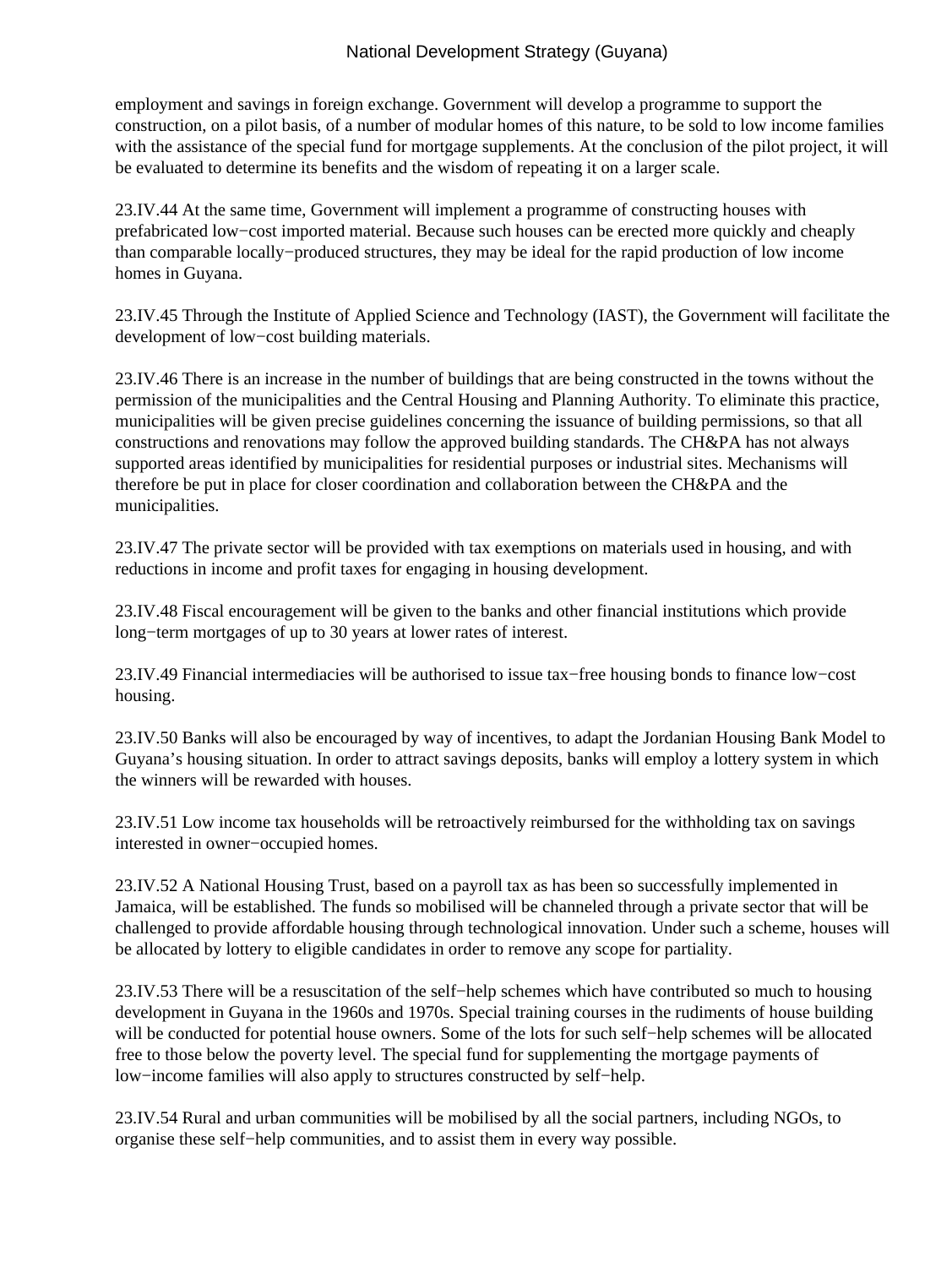23.IV.55 Self−help communities that are organised for the construction of houses for those below the poverty line will be provided with duty free materials when it is necessary to import them.

23.IV.56 The basic infrastructure for housing lots will be installed over a realistic period, with community participation and other institutional assistance.

23.IV.57 Legislation will be passed with the approval of the Public Servants Union to enable the pension funds of Public Servants to be used both as collateral and for captialisation in housing projects for both Public Service housing schemes and for Public Service individuals.

23.IV.58 The government will also facilitate the accumulation of financial resources by Trade Unions, and the seeking of concessional financing for residential construction by them.

23.IV.59 The Central Housing and Planning Authority (CH&PA) will be restructured and upgraded, so that it may continue to be the Government's instrument through which the housing sector will be facilitated and national policy maintained and upgraded. It will be restructured around the implementation of a manageable number of distinct lines of business. These will include (i) developing raw land into serviced, individually titled residential lots; (ii) preparing national land−use and settlement plans to guide local decisions; (iii) regularising squatter areas that generally conform to acceptable settlement patterns; (iv) improving depressed areas and removing environmentally unsound settlements; and (v) providing Guyana with reliable information systems to support planning and other policy making.

23.IV.60 The Housing, Housing Development, Town and Country Planning, and Condominium Acts will be brought up to date.

23.IV.61 A modern Building Code will be designed and implemented.

23.IV.62 Regulations will be put in place to reduce the time needed to establish absolute title of residential land ownership.

23.IV.63 A "one−stop shop", with technical competence and authority to oversee all surveying, site preparation, infrastructure construction, and conveyancing will be established.

23.IV.64 The Town and Country Planning Act, using the Model Physical Planning Bill prepared by UNDP/UNCHS for OECS, will be modernised.

23.IV.65 Comprehensive development plans for all population centres will be prepared, and a Geographic Information System with supplementary staff, training and financing will be established.

23.IV.66 Infrastructural standards that permit the progressive upgrading of communities will be developed to replace the single infrastructure standard that now exists and is too costly for low−income neighborhoods.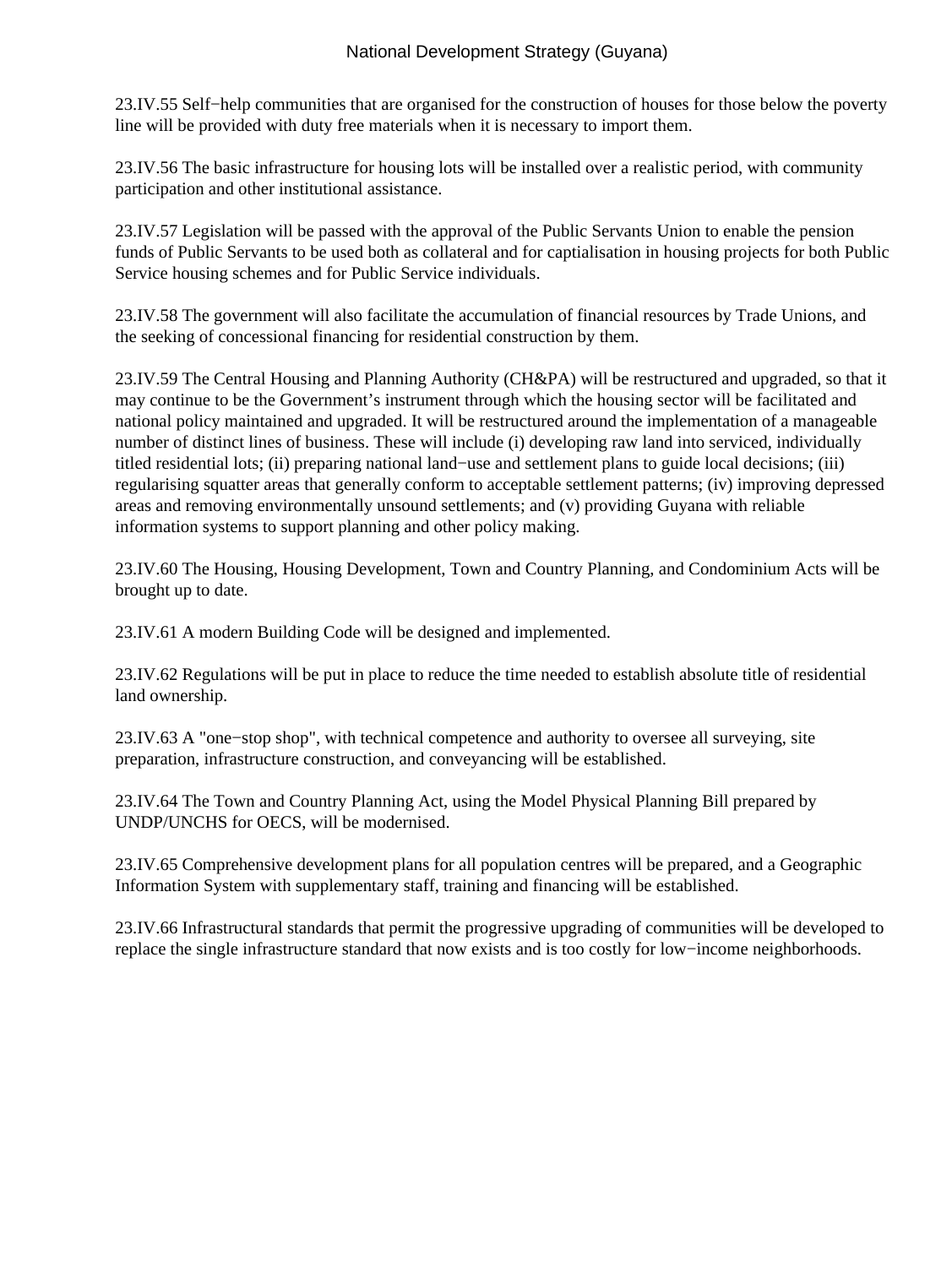## CHAPTER 24

## THE AMERINDIANS

#### 24.I BASIC FEATURES OF THE SECTOR

#### 24.I.1 Distribution

24.I.1.1 The best estimate of the Amerindian population indicates it to be 46,010 or 6.4 percent of the total population. This suggests that the Amerindian population has declined by 5.8 percent between 1993 and 1999, when the two most recent surveys were undertaken. Amerindians rank as the fourth largest ethnic group, after East Indians, Africans and Mixed Guyanese. They comprise most of the population in the remote interior of Regions 1, 8, and 9 and a significant percentage (one−third) of Region 7. The bulk of the Amerindians live in Regions 1, 2, 7, 8 and 9. Regions 1 and 9 have 28.80 per cent and 24.95 per cent respectively of the Amerindian population, followed by Regions 2, 7 and 8 with 11.72 per cent, 9.45 per cent and 8.63 per cent respectively.

24.I.1.2 The Amerindian peoples in Guyana were traditionally separated from each other by natural environments and by their distinct languages. This pattern still holds true, except for the coastal Amerindian settlements of Region 1 and at Orealla in Region 6, in which Arawaks, Waraus and Caribs are often found in the same village.

24.I.1.3 The highest number of Amerindians (about 15.500) is to be found among the Arawaks (or Lokonas as they call themselves). These are followed by the Makushi whose population is about half that of the Arawaks. Next are the Wapishana whose numbers are slightly higher than the Warau, the Akawaio and the Patamona. The Caribs are the next smallest group, and, at the bottom of the Amerindian population scale, are the Arekuna and Wai Wai, remnants of the Atorad people who still speak their own language and can still be found living in Wapishana communities.

#### 24.I.2 Socio economic Conditions

24.I.2.1 While the Amerindian population is important in regional demographic terms, it is not homogeneous. Perhaps as a result of this, it has not traditionally been an effectively organised lobby. There are signs, however, that the position is now changing and that Amerindian groups are exercising an increasing influence on matters which affect their rights. Because Guyana=s future would, to a large extent, be based on the utilization of its natural resources, which are generally to be found in the country=s interior where Amerindians predominantly live, this is an important development.

24.I.2.2 External influences contribute to profound changes in Amerindian attitudes and in their ways of life. For example, because of the upsurge in mining activities in areas adjacent to their communities, monetary values are increasingly being placed on goods and services which in the past were generally considered to be free. Indeed, young people now measure their status by the possession of consumer goods, and display a growing reluctance to engage in subsistence agriculture.

24.I.2.3 Most Amerindians are self−employed, concentrating on traditional subsistence activities such as agriculture, hunting and forestry. Less than half a percent of them is self−employed in fishing, mining, quarrying, and manufacturing. This suggests that, in spite of the rapid changes which are occurring in many areas of the interior, most Amerindians continue to operate outside the cash economy and are still dependent on a subsistence way of life.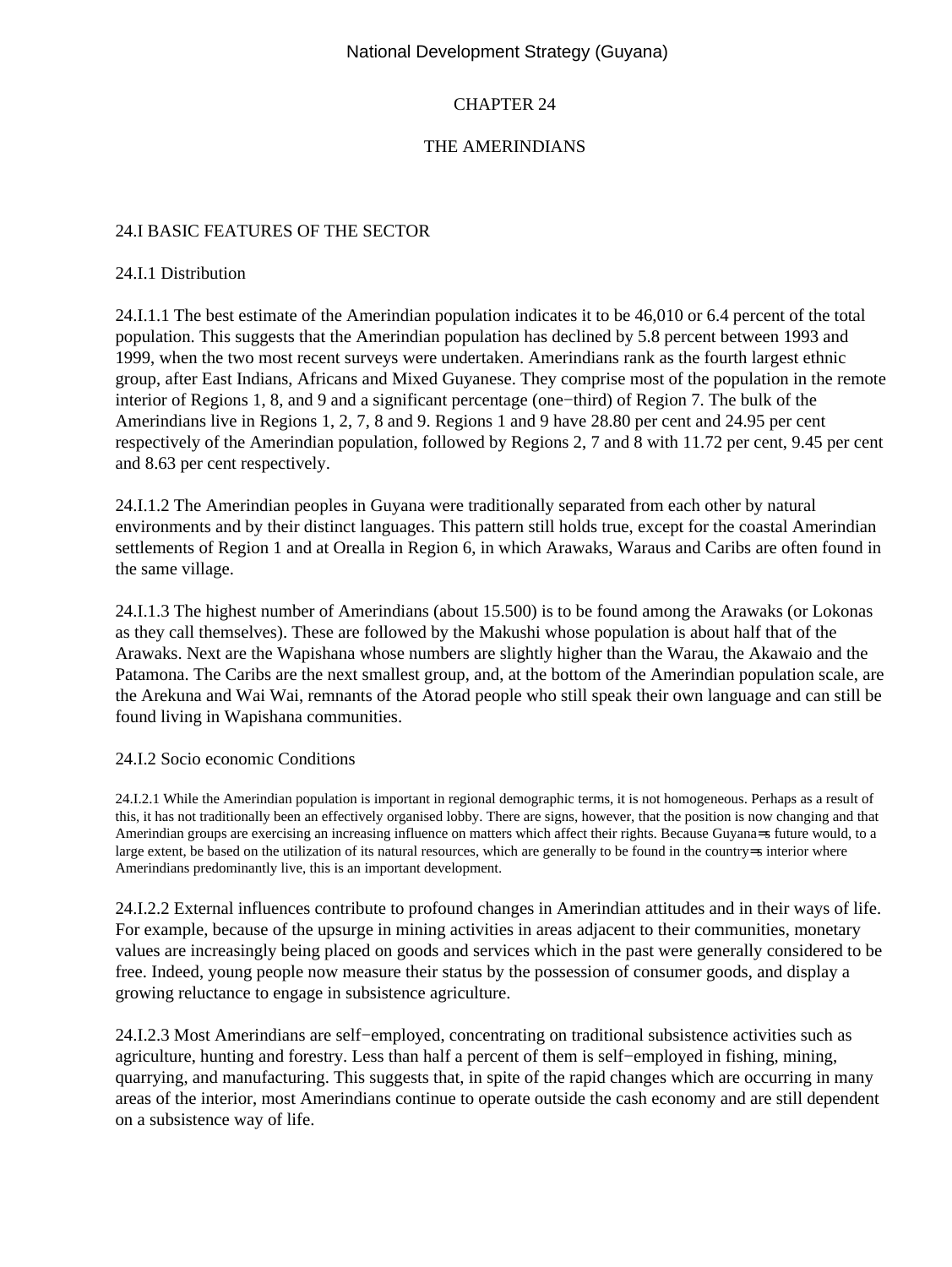24.I.2.4 The staple diet of the Amerindians consists of cassava, which supplies them with most of the carbohydrates which they consume. Protein generally comes from fish or meat, which is either fished or hunted for, by the family, or bought either from the most successful community fishermen or hunters, or from interior shops owned by coastlanders. However, both sources of protein are now being adversely affected. In the case of fish, the use of heavy duty hydraulic earthmoving equipment on or near riverbanks by the mining industry increases water turbidity, which in turn reduces the quality of the spawning grounds of many fish species and clean water for villages and people. The use of chemicals such as cyanide and mercury is also poisonous to fish life and people. In addition, many of the traditional habitats of birds and animals have been disturbed by timber exploiters.

24.I.2.5 The majority of Amerindian communities have little or no access to potable water. This is due to the fact that the traditional sources of pure water, creeks and rivers, have increasingly come under the threat of pollution from the mining industries that have been established in the interior, beginning in the early 1980s.

24.I.2.6 In comparison with the other ethnic groups, a larger proportion of Amerindians is classified as poor in the most recent survey data available. Indeed, in 1999, 95 percent of the population in Regions 8 and 9, who are preponderantly Amerindian was classified as being in a state of absolute poverty. Given their comparatively small numbers, reversing the poverty status of Amerindians might appear to be a manageable task. In fact, however, it may be extremely difficult, because of their dispersed settlement pattern, the difficult terrain in which they often live, the high cost of administering interior projects, and the lack of skills both in the Amerindian and in the wider population.

24.I.2.7 Less than 1 percent of the interior population had received post−secondary education according to the 1999 HIES. In addition, the urgent need for upgrading basic skills among the adult population to prepare Amerindians to manage the resource base in their villages, as well as to take fuller advantage of job openings within the developing economy in the Guyana interior, has been identified at every recent forum of indigenous representatives.

24.I.2.8 A less easily definable aspect of the existing situation results from the markedly egalitarian ethos that is a significant factor in the traditional Amerindian social organization that is now being transformed in several ways. Until very recently, most Amerindian communities were essentially lacking in hierarchical distinctions. Few villagers worked outside the communities, and those who did generally earned modest wages in timber grants or in other manual occupations. However, beginning in the early 1980s, the expansion of the gold and diamond mining industries attracted many Amerindian males. Some, who worked on their own, struck gold; while others, who hired−out their labour to medium or large scale mining operations, were able to earn considerable amounts of cash in relatively short periods. As a consequence, mining fever extended beyond the mineral−rich areas to attract Amerindian males from all parts of Guyana. There can therefore be little doubt that the scale of Amerindian involvement in mining is a contributory factor to the changing dynamics of village life.

## 24.II ISSUES AND CONSTRAINTS

#### 24.II.1 Issues

Land

24.II.1.1 The Amerindian Lands Commission Report, published in June 1969, identified 128 Amerindian communities in the country. Requests for land titles were made by 116 of them. Although the other twelve communities did not request land titles, the commission recommended that titles be granted to ten of them. This was done in 1991. The commission also recommended that land titles be vested in Local Authorities and that individual land titles be given to residents of 8 communities. In addition, a conditional grant was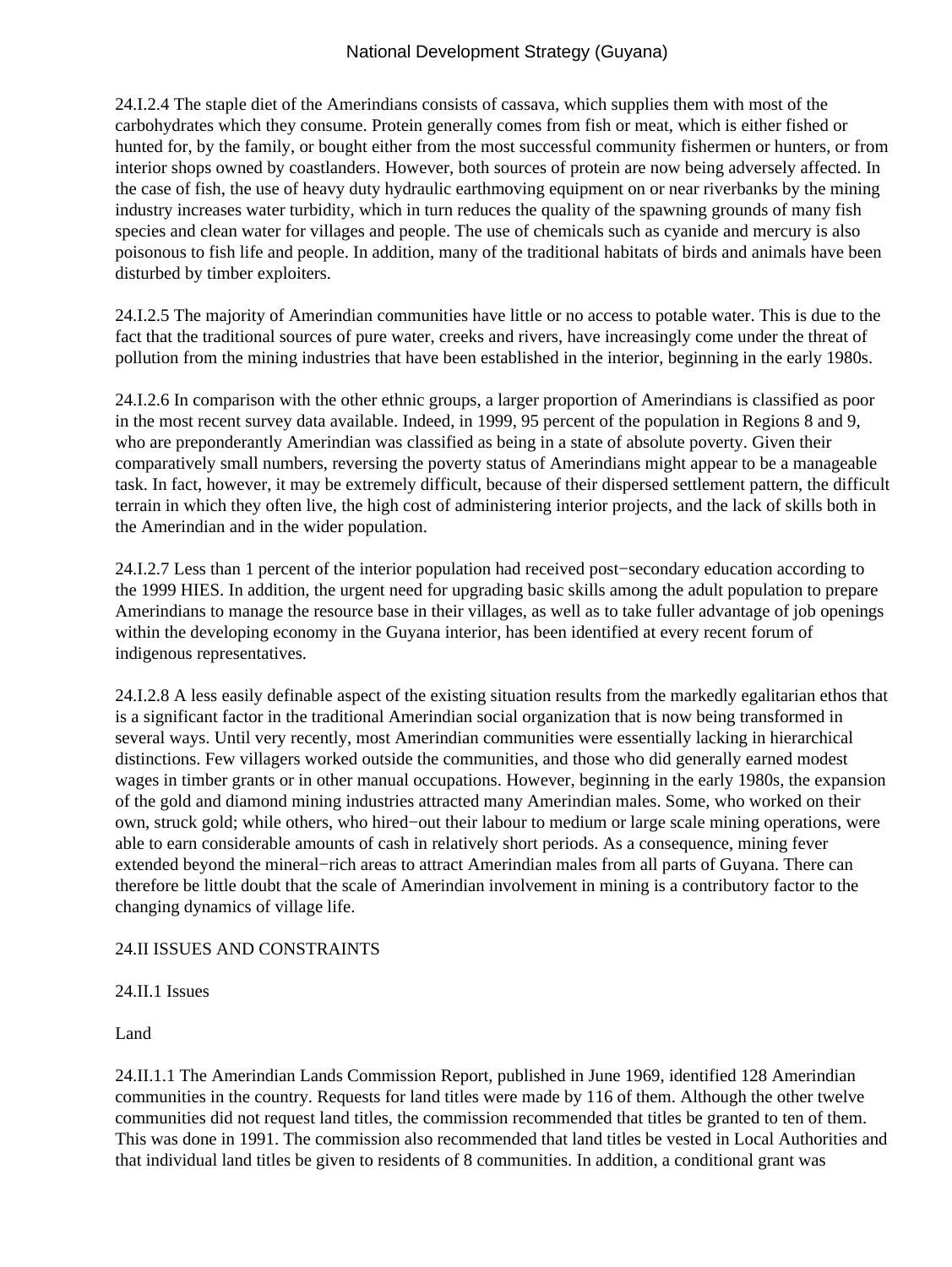recommended for one community, and reservation status for two other communities. Full titles were granted to 62 communities under the Amerindian Act. Titles for very scattered communities were to be known as Districts, and two were recommended under this head. At the time, 12 villages in the Upper Mazaruni District were not granted title because of their involvement in a proposed hydroelectric scheme. However, those communities also received land titles in 1991. Outstanding issues and problems that remain to this day are the failure to implement all the recommendations of the Land Commission; the inadequacy of the areas covered by land grants; the failure to demarcate boundaries on the ground; the failure to train local authorities to administer and manage titled lands; and the small number of individual titles which were granted, although the Act provides for the issuance of such titles.

24.II.1.2 Approximately 7 percent of the national territory of Guyana has been titled to the Amerindian population. Land title encompasses usufruct rights Χto fish, farm and hunt on the landΧ as well as rights to all timber on reserved lands, and occupancy rights. Subsoil rights are excluded. It is worth noting that those forest reserves which are at present under the sole control of Amerindian communities are considerable, comprising 1.4 million hectares. If harvested sustainably, these forests alone could support the indigenous peoples for generations.

24.II.1.3 Land titles have been given in different forms, namely as Amerindian villages, Amerindian areas, and Amerindian Districts. Amerindians hold land collectively, although individual/family parcels are identified and generally accepted at the community level. In some communities, the village council has identified parcels for housing, farming, etc.

24.II.1.4 Sixty percent of the Amerindian communities in Guyana now holds title to some of their traditional lands, totaling 7 percent of the Guyanese national territory. Most of this land is within Amazonian or savannah ecosystems, and are of poor soil quality. The criterion to grant land titles is based on the fact that Amerindians occupied these lands before the independence of Guyana. The preamble of the Amerindian Lands Commission Act, Cap. 59:03 states that ΑWhereas the Government of Guyana has decided that the Amerindians should be granted legal ownership or rights of occupancy over areas and reservations or parts thereof where any tribe or community of Amerindian is now ordinarily resident or settled and other legal rights, such as rights of passage. In respect of any other land which they own by tradition of custom, they *de facto* enjoy freedom and permissions corresponding to rights of the nature≅. The current Constitution does not guarantee any of these rights and the Minister responsible for Amerindian Affairs holds the powers to adjust, redraw and grant land titles.

24.II.1.5 It might also be of interest to note that according to Articles 2 and 3 of Cap:62:01, State Lands (Amerindian Regulations), half−castes forfeit all the rights of Amerindians over state lands. A gender−related observation is that, according to the same articles, Amerindian women who marry a non−Amerindian man also loose their rights. The converse is not true. It is more than probable that these Articles could create a gender−equity issue.

24.II.1.6 Only Orealla, of the Amerindian communities which have received land titles, has had a physical survey of its reservation boundaries properly carried out. At the time when title was granted in 1976, aerial surveys were done to establish the boundaries of communities and 90 percent of the areas granted to Amerindian communities was demarcated by natural boundaries. The cost of conducting ground surveys is, however, very high. Indeed, the Department of Lands and Surveys has recently estimated that the surveying of boundaries of Bethany alone would cost G\$400,000, while a land use mapping exercise for the nine Amerindian communities in Region Two has been estimated to cost \$4 to \$5 million. It is possible, however, that this is an area in which international agencies may be willing to provide support. Nevertheless, there are still many communities, scattered over the entire country that lack any security of tenure.

24.II.1.7 In summary, the questions that are of primary concern to Amerindians with respect to land, are as follows: (i) resolution of the land issue through the granting of titles; (ii) resolution of the problem of subsoil mineral rights; (iii) regulation of the process of leasing or granting to developers lands that were traditionally used by Amerindians without consulting their communities; and (iv) development of rules for compensation of Amerindian communities for the exploitation of natural resources contained on lands to which they lay claim;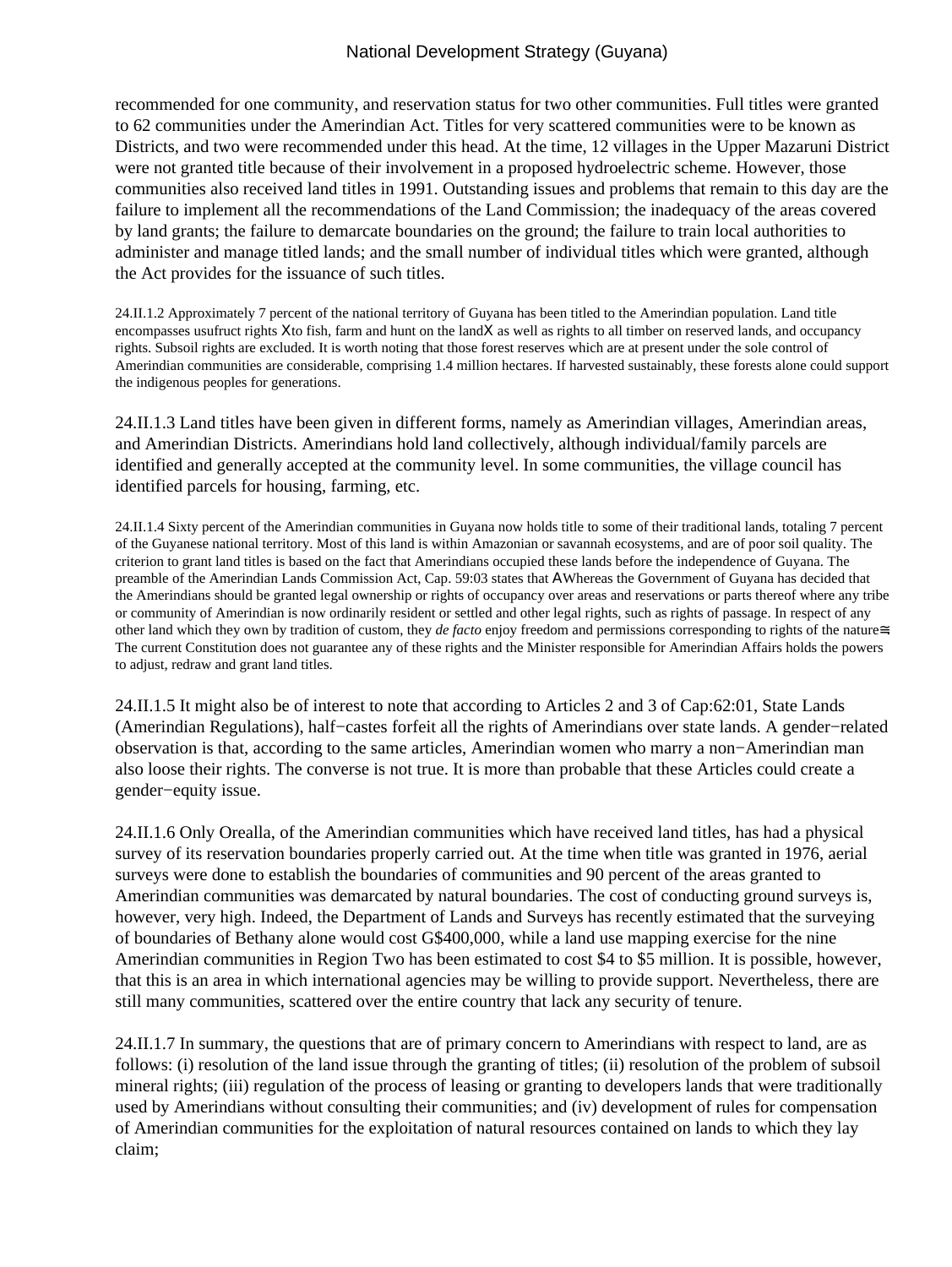#### Mining

24.II.1.8 Amerindians do not possess any rights to sub−surface minerals on titled land. However, mining is undertaken by non−Amerindians on lands that lack any form of title, particularly in Regions 1, 7 and 8, that are claimed by Amerindian communities. Amerindians have the right to mine, on community land, to a depth of six inches. However, if an Amerindian wishes to mine at a greater depth on his community=s land, that individual must give up, according to the law, the special rights enjoyed as an Amerindian.

24.II.1.9 The scale of mining in and around Amerindian areas has accelerated, and is predicted to increase dramatically in the coming years. In addition, thousands of medium−scale prospecting licences have been issued in the last few years. Even if only 10 per cent of the prospecting companies go on to mine, the effects on the interior and its peoples will be considerable.

24.II.1.10 Mining, whether alluvial or hardrock, river dredging or land mining, causes disturbances to the environment that affect the living conditions of Amerindians. The negative results of mining include, but are not limited to, noise nuisances, pollution of domestic water sources, land degradation, the reduced navigability of rivers, flooding, and death to aquatic life that Amerindians depend on as a food source.

24.II.1.11 The presence of mining operations in or near Amerindian areas tends also to affect the population in several ways. First because mining jobs are generally more lucrative, young men leave the farms and other traditional means of livelihood, for mining. Second, the miners and loggers bring in new ideas and gadgets, that influence the behaviour and expectations of the villagers. Third, miners and loggers often take Amerindian young men and women from the interior to the coastland, where they are likely to be unable to cope with the environment and may become trapped in illegal activities. Fourth because Amerindian culture is fundamentally related to the land, any activity which interferes with this relationship, directly affects their cultural integrity. Fifth, miners often destroy or damage the sacred sites of Amerindians and other areas of cultural significance.

24.II.1.12 Amerindians are generally concerned that valuable minerals are being removed from lands belonging to them without any meaningful consultation and compensation. They are also apprehensive that the unregulated harvesting of trees in areas adjacent to their communities might result in irreversible environmental damage, particularly because they depend upon the forest for food, shelter, medicines, and various other needs.

24.II.1.13 This apprehension extends to the developing tourism industry. Since eco−tourism in Guyana depends on what nature provides, most of that activity will take place in the interior. Contact with interior communities and their environs can therefore be expected. While communities can benefit economically from this activity, they can suffer negative social impacts if the operations remain unregulated. While profitability should remain a goal, protection of the environment and of the lifestyles of interior communities should be the guiding factor.

#### 24.II.1.14 Intellectual Property Rights and Cultural Heritage

24.II.1.15 Indigenous peoples are particularly vulnerable with respect to their heritage. Usually viewed as Αbackward≅, they have been the targets of a type of cultural imperialism, aimed at their assimilation into what are considered to be more Αadvanced≅ ways of life. Their arts and knowledge are confusingly and contradictorily treated: often not regarded as world treasures, they have been simply destroyed; at other times, they are collected by museums. Today, the threat has intensified, and tourism, a growing demand for Αprimitive≅ art, and the development of bio technology combine to threaten the ability of indigenous peoples to protect what remains of their heritage. Perhaps not surprisingly, indigenous groups have called for legislation to protect their intellectual property rights and to promote the revival and enhancement of their heritage. Indeed, the Convention on Biological Diversity, which has been ratified by Guyana, obligates the state to recognise and protect indigenous intellectual property, to exploit such knowledge only with the consent of the affected peoples, and to ensure an equitable distribution of benefits.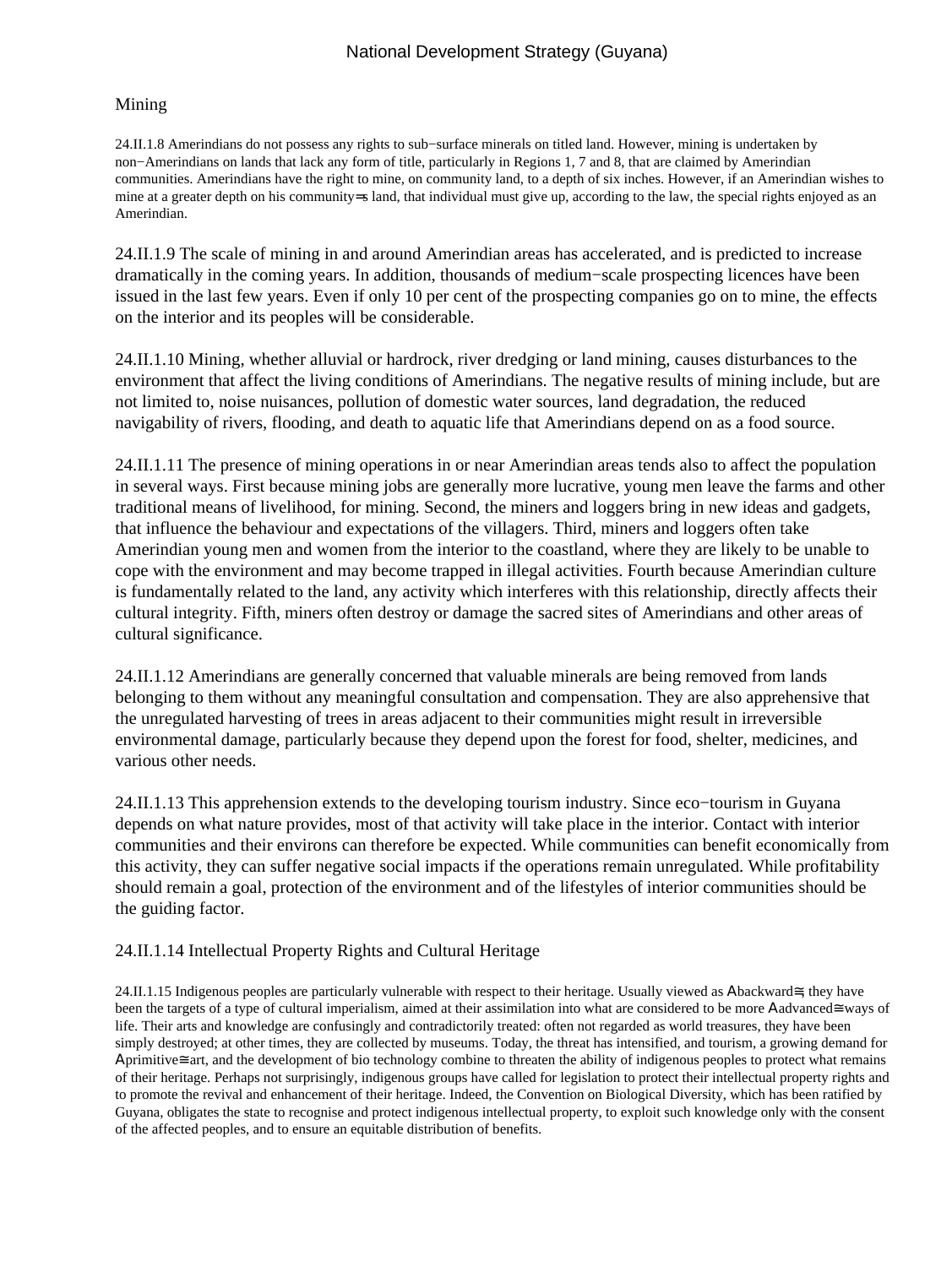### Education

24.II.1.16 Because of several factors, the Amerindian population has been traditionally excluded from the mainstream of educational opportunities. The inability of Government to address these constraints has resulted in a lack of educational opportunities for Amerindians. Education for Amerindians should be wide in scope. It should not only address issues of formal education for children in the school system, but should be extended to empower Amerindians of all ages to improve their standards of living. Education and training policies should be of such a nature that they enable Amerindians to deal with other contemporary issues that affect them. Strategies should therefore be designed to ensure that they encompass all aspects of human development.

24.II.1.17 Training in the conservation and use of hinterland resources should equip Amerindians to benefit fully from the development of these resources. Such training should, among other things, focus on appropriate agricultural techniques and forestry practices, food processing, handicraft, artisanal trades, and on entrepreneurship and management.

24.II.1.18 The overarching economic difficulties which afflict the entire country are intensified and affect education in the interior even more adversely. As a result, Amerindian villages have suffered much in the education sector.

24.II.1.19 Among the most important issues is the lack of trained Amerindian teachers at the community level. The trained teachers in Amerindian villages are often non−Amerindian. Despite the best intentions, the result has been that education has a non−traditional focus that may not be applicable to community development. Students are therefore not inculcated with an appreciation of the value of their own traditions. In addition, many cultural aspects of Amerindian life are being eroded. Among these is the gradual loss of language, traditional dress and dance, and medicinal knowledge. To make education a success and relevant to the needs of the Amerindian peoples, the question of linguistics must also be addressed with urgency.

24.II.1.20 Many Amerindian teachers in the interior are not trained and do not possess the requirements to enter the Cyril Potter College of Education or the University of Guyana. This problem can be tied to a larger issue, which is the absence of secondary schools in the interior. Decisive steps in the educational area are needed to remedy this situation.

## Village/Community Administration

24.II.1.21 In many Amerindian communities, the prescriptions of the Amerindian Act are not followed; in others where they are followed, the development of the communities is hampered by the limited powers given to community leaders It is evident that the relevant regulations need to be modernized so that more authority could be exercised by village and community leaders. However, as with all systems of management and administration, checks and balances should be put in place to ensure proper and efficient administration and to avoid the misuse of power. In addition, substantial efforts are required to train Amerindians in the techniques of administration.

## Health

24.II.1.22 The National Plan of Action for Children, launched in March 1995 by the Government of Guyana in collaboration with UNICEF, noted: "Conditions for Amerindian children and women of the hinterland, taken as a group, are harsh in comparison with conditions for children on the coast. Malaria, malnutrition, acute respiratory illnesses, and diarrhoeal−related diseases are especially prevalent due to unacceptable water and sanitation. High levels of teen pregnancy, poor maternal health and a decline in breast−feeding are all of concern."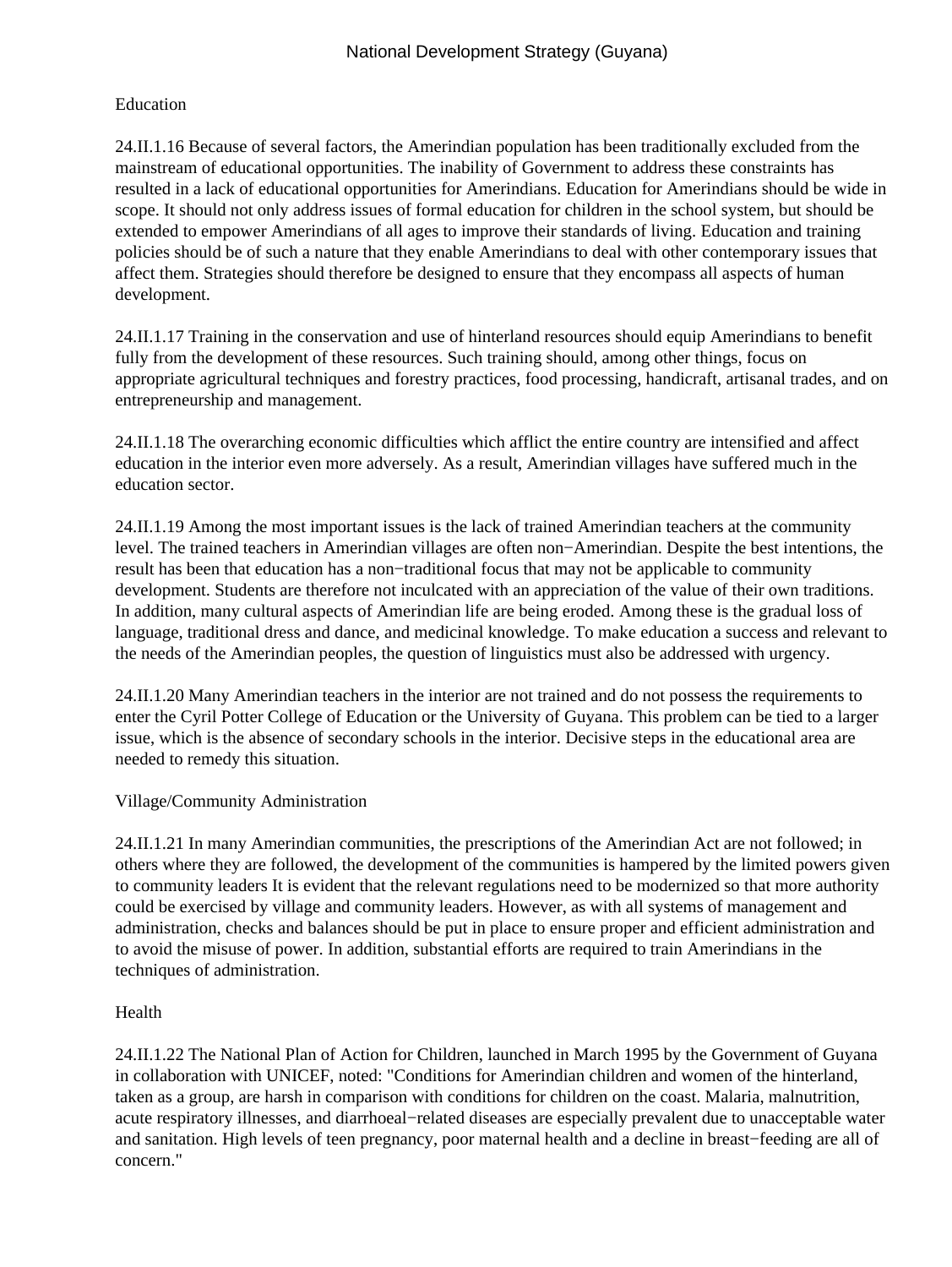24.II.1.23 In some areas, individuals are caught up in such poverty and deprivation that they often ignore the practices of basic health care. For example, 8 out of 10 inhabitants in Region 1 habitually have malaria. What is worse is that thirty−five per cent of those who have the illness have not responded to the standard drug treatment, while an equal number are re−infected three times and more during an average twelve−month period. This situation may be rightly termed a national emergency. Indeed, for communities and Regions as stricken as these, direct governmental intervention is critical; not only in the areas of medical attention and supplies, but also through the provision of food and vitamin supplements, particularly for schools, and payments for work done on community projects. Training in public health (e.g., eliminating open stagnant pools of water) is also urgently needed.

24.II.1.24 Worm infestation is endemic in most interior areas. The extremely low haemoglobin levels found in Amerindian patients who are referred to the Georgetown Public Hospital are probably as much a symptom of year−round worm infestation and repeated bouts of malaria as of poor nutrition.

24.II.1.25 Over 50 percent of the children in Region 8 and more than 30 per cent in Region 7 are affected with respiratory tract infections. The highest percentage of children with diarrhoea is found in Region 9.

24.II.1.26 Nationally the rate of Sexually Transmitted Disease (STDs), including AIDS, is high among mining workers whose workplaces are in the interior. Many Amerindians gravitate towards these locations, where there is the possibility of steady or casual employment in mining camps and in surrounding rum shops, discotheques, etc. Given the lack of effective public education on the life−threatening nature of the HIV infection, STDs have the potential for spreading rapidly among indigenous peoples. Indeed, it has been recently reported that the incidence of HIV infection among Amerindians in locations adjacent to mining activities is increasing. An aggressive AIDS public education campaign must therefore target the interior as well as coastal populations.

24.II.1.27 Most of the Amerindian communities depend on nearby creeks and rivers or on shallow ponds, dug close to their homes, for their water supply. Those communities located close to mining areas (including those downriver of the Aroaima bauxite operation on the Berbice River) increasingly lack a safe source of potable water. An increasing incidence of water−borne diseases and skin rashes has been reported in all interior areas, a development which may or may not be blamed on resource extractive industries. In addition, most of the dwellings in the interior have palm−thatched roofs that cannot be adapted effectively for the collection of sterile rainwater.

24.II.1.28 The use of pit latrines is far from universal in Amerindian areas. The number of cases of diarrhoea increases with the rainy season, when the runoff from the ground transfers fecal matter into the river water that they rarely boil. Many adults do not know that there is a connection between diarrhoea and drinking water that is not boiled.

#### 24.II.2 Constraints

Land

24.II.2.1 The ambiguity and vagueness in the laws regarding the issues of occupancy, ownership and control of land need to be resolved. There are also fundamental differences between Amerindians= notions of ownership and those precepts that are to be found in the laws.

24.II.2.2 Interdepartmental conflicts among different Government ministries and agencies have exacerbated the Amerindian land situation. As agencies responsible for indigenous affairs attempt to regularise land use, they have to contend with other ministries and agencies whose purposes are to regulate and exploit natural resources.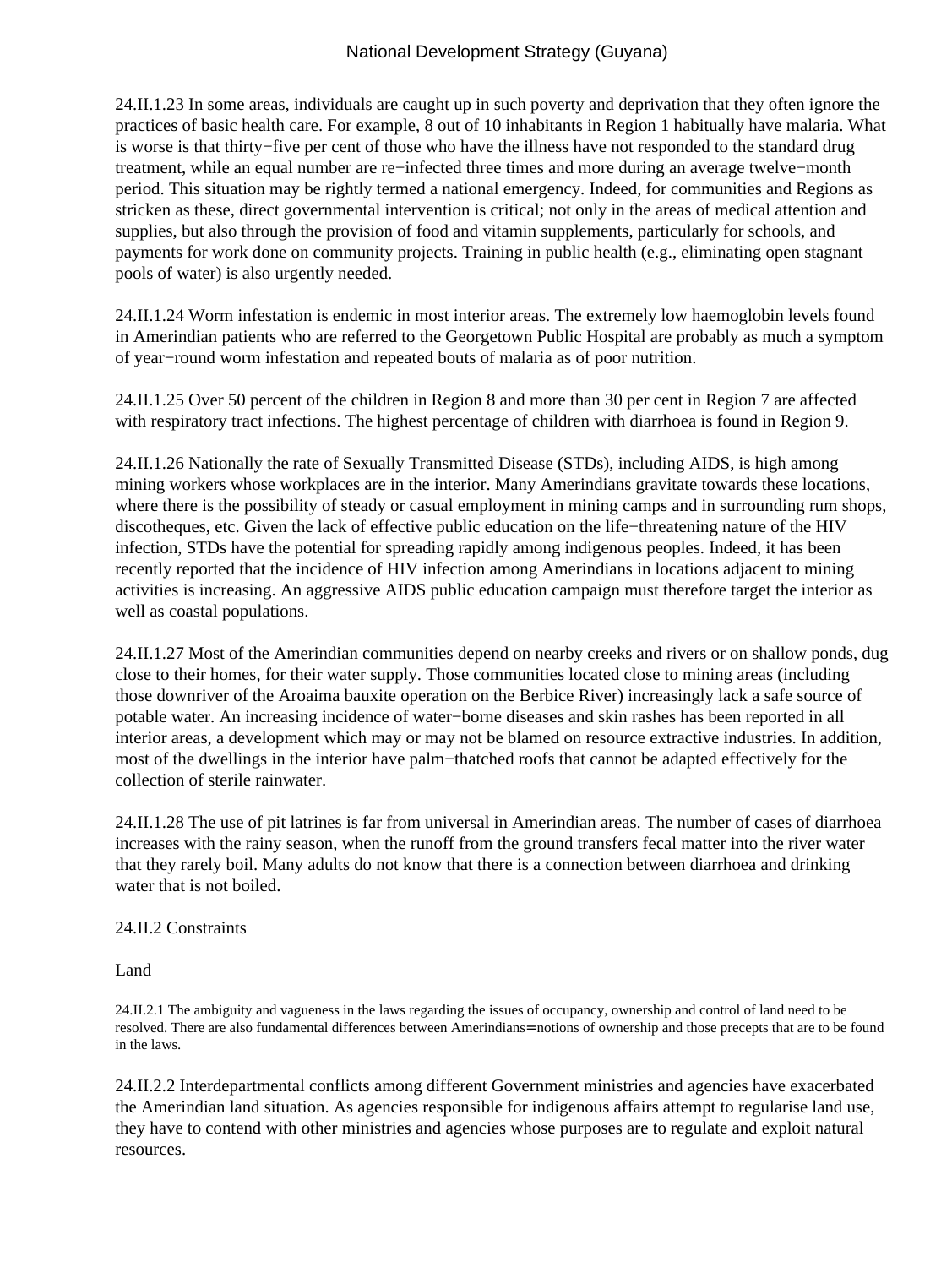24.II.2.3 The unfamiliarity of Amerindian peoples with their legal rights and correct administrative procedures is part of the overall societal neglect of Amerindian concerns and the weakness of the education system in interior communities. Some Amerindian villages did not apply for land titles to which they were entitled according to the Amerindian Lands Commission Report, simply because they did not know it was an option available to them.

24.II.2.4 The dearth of resources to take on as a matter of urgency, the physical demarcation of Amerindian lands is a serious constraint. If this activity is undertaken, fears among Amerindians about their land rights will to a large extent be ameliorated.

## Poverty

24.II.2.5 The absence of a centralised entity with the resources to coordinate all governmental, non−governmental and international agency activities in Amerindian and hinterland development hinders the alleviation of poverty in the interior. Because the Ministry of Amerindian Affairs is ill−equipped to perform this task, many initiatives which it might have taken are not seized, or are put in place by other agencies in a haphazard manner.

24.II.2.6 The chronic shortage or nonexistence of appropriately trained personnel with the expertise in matters such as agricultural extension, forestry and natural resource management is part of a larger problem. Other chapters in the National Development Strategy present proposals for addressing this problem. The success of these policies will have a positive impact on Amerindians.

24.II.2.7 The inadequacy of physical infrastructure such as schools and health clinics to deliver basic social services to Amerindians and their frequent remoteness from communities make the general poverty situation worse.

24.II.2.8 The extreme isolation of most Amerindian communities demands that basic physical infrastructure be put in place, e.g., roads, airstrips, river transportation and telecommunications. The absence of these facilities adds considerably to the cost of projects in the interior.

24.II.2.9 There is a historic lack of Amerindian participation in the design and implementation of projects in the interior. This is linked to a poorly staffed Ministry of Amerindian Affairs and an insufficient number of qualified Amerindians. Moreover, even when such knowledge and expertise exist, they are often ignored. This is turn has often led to the design of projects that do not meet the needs of interior communities. By increasing the participation of Amerindians in project design, many pitfalls associated with projects in the interior will be avoided.

24.II.2.10 Access to capital, finance and credit is a major obstacle to Amerindian development. It is difficult for individual Amerindians living in reservations to get access to commercial banks is proof of individual land ownership, which the vast majority of Amerindians do not possess. In other countries, this kind of problem has been circumvented by using other types of collateral, including community−based networks of co−signers and co−guarantors. The Grameen Bank principle is directly in line with Amerindian cultural tradition.

24.II.2.11 Another major difficulty is posed by the absence of banking facilities in most Amerindian areas of Guyana. As a result, indigenous people have no secure and easy way of saving money, and thus are more apt to spend it all on consumables sold in interior shops. Moreover, the current situation facilitates the entry of non−Amerindian intermediaries, who advance credit to cash−strapped communities in exchange for natural resources.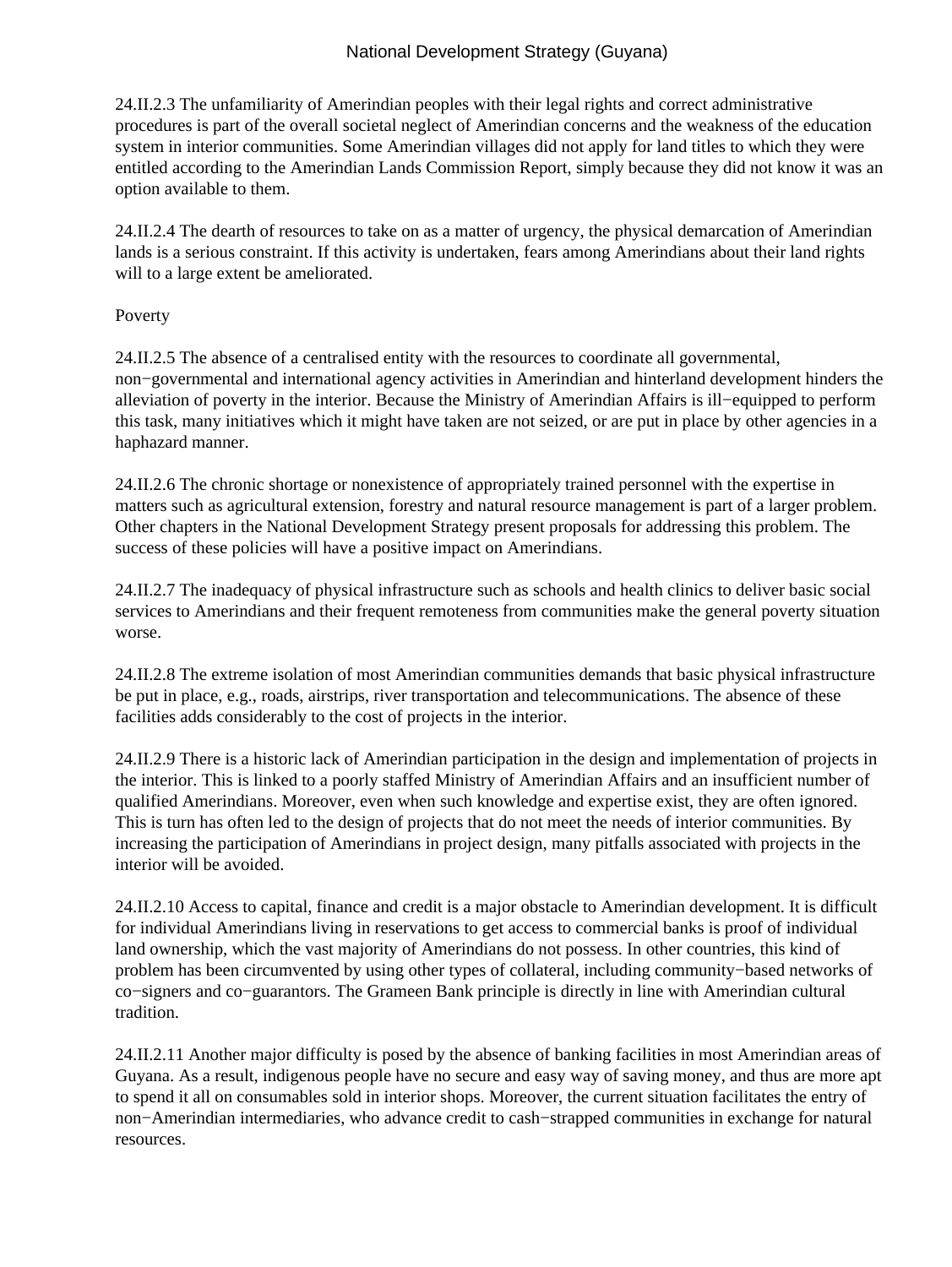24.II.2.12 There is also a notable absence of micro and small enterprise development agencies in the interior. The primary reason for this is the high overhead costs associated with interior enterprises and the amount of business that each agency can attract.

#### **Education**

24.II.2.13 No mechanisms to ensure a coordinated approach to Amerindian education are in place. While education policies are designed in the Ministry of Education, little interaction takes place with the Ministry of Amerindian Affairs; and with Amerindian organisations and communities.

24.II.2.14 The absence of an appropriate curriculum for the training of teachers to be based in Amerindian communities severely affects the quality of education provided to interior locations. Very often teachers who leave the coast to teach in the interior take with them a coastland perception of the interior and irrelevant teaching techniques.

24.II.2.15 It is difficult for Amerindians who wish to be trained as teachers, but do not possess the necessary qualifications, to access training at the Cyril Potter College of Education and the University of Guyana. This severely limits the number of potential teachers in the interior.

24.II.2.16 The curricula designed for students in the interior are often inappropriate for the needs of Amerindians. Curricula for all levels of education are generally designed with coastland concerns and needs in mind.

#### 24.II.3 Administration

24.II.3.1 The constraints of the present village administration system include the inability to monitor and control the activities of non−Amerindians in or close to Amerindian communities, especially with regard to the operations and activities of itinerant miners and forest operators.

## 24.III SECTORAL OBJECTIVES

- i. To improve the socio−economic conditions of the Amerindians of Guyana.
- ii. Empower Amerindians to formulate and implement policies, plans and strategies for the development of their own communities.
	- To enable Amerindians to participate in all the mainstream activities of Guyanese society, without adversely a. affecting the enhancement of their communities and the preservation of their culture.
	- b. To provide equal opportunities in all aspects of life to the Amerindian citizens of Guyana.
	- To ensure that the rights of Amerindians, particularly those relating to land ownership, and land and natural c. resources development, are recognised and honoured.

#### 24.IV THE STRATEGY

#### 24.IV.1 General

24.IV.1.1 Government will institute and develop a national dispute resolution mechanism to deal specifically with the settlement of land and resource utilization and management concerns.

24.IV.1.2 The institutional capacity of the Ministry responsible for Amerindian Affairs will be strengthened through the provision of appropriately trained technical and administrative personnel.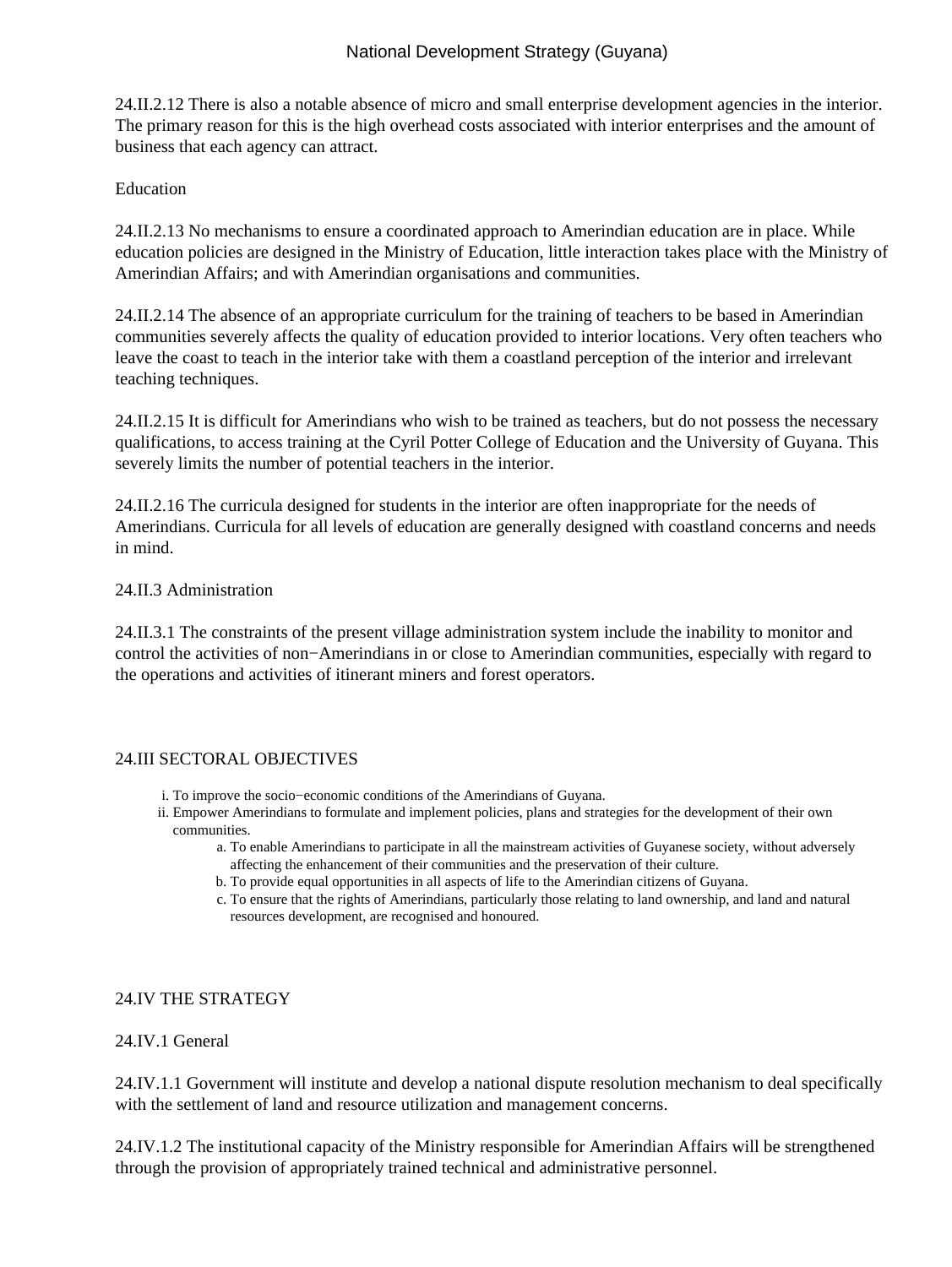24.IV.1.3 A centralised unit directly responsible to the Minister responsible for Amerindian Affairs will be established within the Ministry to coordinate the activities of all governmental agencies involved in Amerindian/hinterland development. *All* decisions by other ministries and public agencies that impinge upon Amerindians or Amerindian lands must be referred to the Ministry for agreement. If there is no agreement the dispute will be settled in Cabinet.

24.IV.1.4 **All lands legitimately occupied by Amerindian communities will be surveyed, boundaries clearly demarcated, and maps produced in a process that would be a collaborative effort among the relevant government agencies and members of the communities, who will be provided with the requisite training for this exercise.**

24.IV.1.5 Environmental impact assessment studies will be conducted before agreements for development projects and programmes in or adjacent to Amerindian lands are finalised.

24.IV.1.6 Administrators in forestry, mining, and other natural resource sectors will be appointed in those hinterland areas where these activities are taking place to ensure that they are properly monitored. Continuous dialogue between Amerindian leaders and government officials in these sectors will be institutionalised.

24.IV.I.7 **Systems will be put in place to ensure that Amerindians have access to credit. In addition, postal agencies equipped to deal with savings accounts will be expanded, in order to allow Amerindian populations to secure their savings.**

24.IV.1.8 **Government will provide technical assistance to Amerindian communities in the formulation of development projects, and in negotiating the financing of such projects with private commercial banks.**

24.IV.1.9 **Special consideration (salaries, incentive packages, other benefits) would be given to local and coastland government personnel working in the Public Service in Amerindian communities.**

24.IV.1.10 The Amerindian Act will be reviewed by a Committee on which Amerindians will have equal representation.

24.IV.1.11 Legislation will be enacted and enforced to protect cultural and intellectual property rights.

24.IV.1.12 **A communications network integrating telephone/ telecommunication systems, roads, airstrips, improved river and sea communication and mass communication systems, will be developed in order to ensure that Amerindian/hinterland communities are in contact both with each other and with the coastland areas.**

24.IV.1.13 A body of national guidelines and bylaws will be promulgated to assist in the governance of Amerindian villages. These will be based on the principles of regular democratically held elections, grass roots consultation, and constant dialogue with the Regional Democratic Council, while recognising the right of the Council to exercise legitimate executive authority in day−to−day matters.

24.IV.1.14 **An Amerindian Development Fund will be established to support efforts that are required to develop and enhance the quality of life in Amerindian communities. A special tax will be levied for this purpose. Monies obtained from this tax will be paid in to the Development Fund. Guidelines for the utilization of the resources of this Fund will be formulated.**

**24.IV.2 Specific**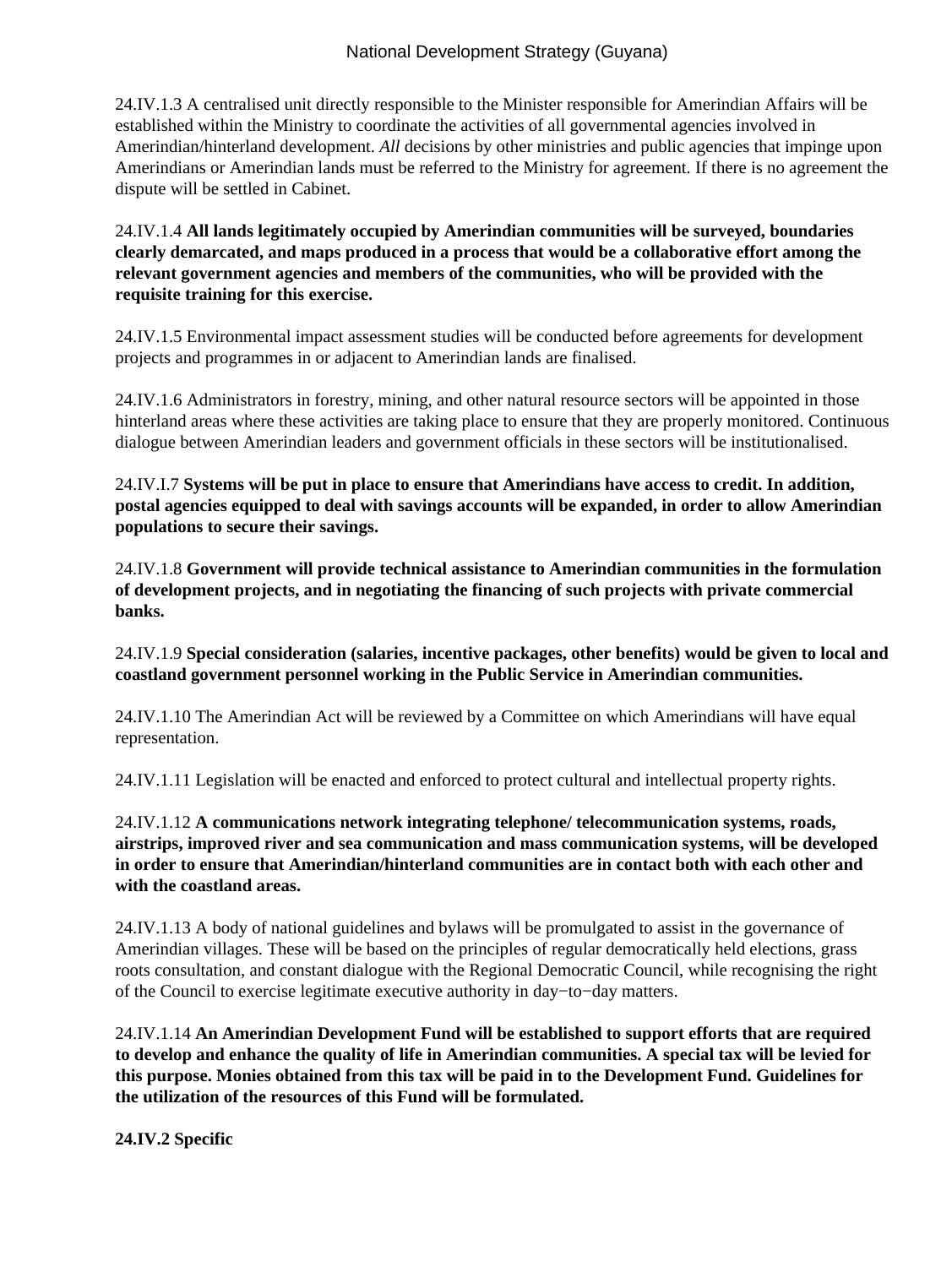## Education

24.IV.2.1 **Teachers based in Amerindian communities will pursue special training courses conducted by the Ministry of Education.** Such orientation courses will be structured in order to expose candidate teachers to the social and economic environment in which they would be required to operate. The curricula for such courses will be prepared by experts in Amerindian culture and other relevant disciplines. **Teachers will not be certified to teach in the interior unless they are successful in these courses.** The course will be geographically sensitive, e.g. a teacher to be moved from the Rupununi to the North West will be required to take a short course on the culture of the native community in that area. Although such courses will undoubtedly lengthen the period of training required to equip a teacher to work in Amerindian areas, they are considered necessary because of the importance attached to imparting environmental relevance to Amerindian education. In any event, teachers who successfully undertake the course will be compensated by additional emoluments and perquisites.

24.IV.2.2 **Preparatory training courses including distance education will be offered for Amerindians who do not have the entrance requirements to enter higher institutions of education. These courses will be as wide in scope as necessary to prepare students to enter any stream of their choice. IDCE, UG, distance education courses will be offered in villages.**

## 24.IV.2.3 **As a longer term solution to the problem of inadequate preparation of Amerindian students, more secondary schools (Form 1 – 5) will be built and staffed in the interior.**

24.IV.2.4 The Amerindian Research Unit, in collaboration with the Ministries of Amerindian Affairs and Education (Institute of Adult and Continuing Education) and other institutions will initiate and continue a series of distance education programmes for the adult community. These programmes will be designed to bring adults up to a basic literacy and numeracy level and develop skills which will enable them to interact more effectively with the wider society.

24.IV.2.5 Amerindians will participate in the formulation of curricula which will not only be appropriate to the unique requirements of their communities, but will also equip them with skills that are relevant to hinterland development. In addition, the curricula will prepare them for further education and training outside their communities, and facilitate their involvement and integration into the society at large. Curricula for Amerindian students will be specialized and geographically and culturally sensitive, and will require special coordination between the Ministry of Education and the communities. Language will be seen as an integral part of the education of Amerindian children and corresponding curricula will be developed by the Ministry of Education, the Ministry of Amerindian Affairs, and the Amerindian Research Unit in full participation with Amerindian communities.

24.IV.2.6 Integrated training complexes (along the lines of the Zariwa Education Complex) will be established in strategically located hinterland areas to provide training and education in cultural, academic, technical, vocational and adult continuing education programmes.

## Mining

24.1V.2.7 **Amerindian communities will participate in all negotiations for mining concessions in areas contiguous to their lands, and in the formulation of any agreements arising from such negotiations. Amerindians will also assist in the monitoring of the implementation of these agreements. No mining concessions will be granted unless social and environmental impact studies are undertaken and steps agreed upon to minimise negative impacts.**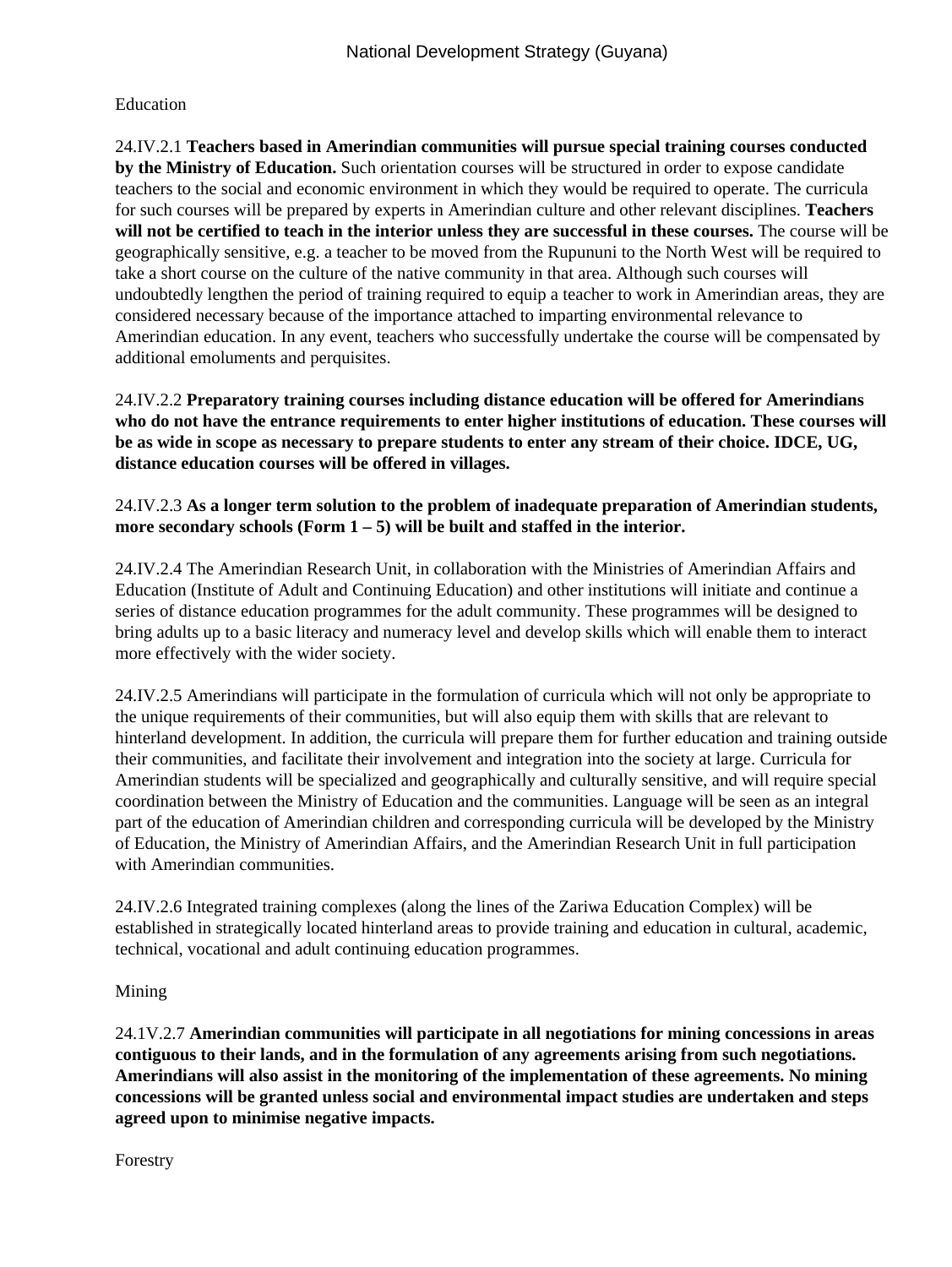24.IV.2.8 **Land claims for Amerindians, in areas where Amerindians are located, will be settled before forest concessions are awarded.**

24.IV.2.9 **Amerindian communities will be consulted when timber agreements are being drawn up for lands contiguous to theirs. They will also participate in the decision−making processes leading to such agreements**

24.IV.2.10 Amerindians will be an integral part of any teams engaged in the monitoring and enforcement of timber concession operations near their communities.

24.IV.2.11 Feasibility studies and social and environmental impact assessments will be undertaken before concession agreements are reached. Their findings would be made available to **NGOs and** Amerindian communities, especially those that stand to be affected by the concessions.

### Tourism

24.IV.2.12 Tourism policies will respect and be sensitive to the cultures and lifestyles of indigenous and interior communities.

24.IV.2.13 The natural, economic, social and cultural diversity of Guyana will be maintained and encouraged in all tourism ventures in Guyana.

## 24.IV.2.14 **Social, environmental and economic impact assessments will be carried out as a prerequisite to developing any tourism activity.**

24.IV.2.15 Continuous monitoring of the impacts of tourism programmes and projects will take place, and that will be open and transparent disclosure of information.

## 24.IV.2.16 **Local communities will be involved in the planning and decision−making process of any tourism activity by which they might be affected.**

24.IV.2.17 Such activities will be structured so that a share of their benefits would redound to the local community.

24.IV.2.18 Monitoring mechanisms will be developed jointly by the Tourism Association of Guyana and Amerindian representatives to ensure that the tourism policies that are formulated in this document are respected and that local resources are used sustainably.

24.IV.2.19 Members of indigenous communities, whenever suitably qualified, should be part of the managerial staff of tourism ventures.

24.IV.2.20 Local and indigenous staff will be trained in all tourism procedures and activities.

National Security

24.IV.2.21 Community policing groups, which can communicate directly with regional police or army posts for quick intervention in matters of security will be established.

Land

24.IV.2.22 Emphasis will be placed on: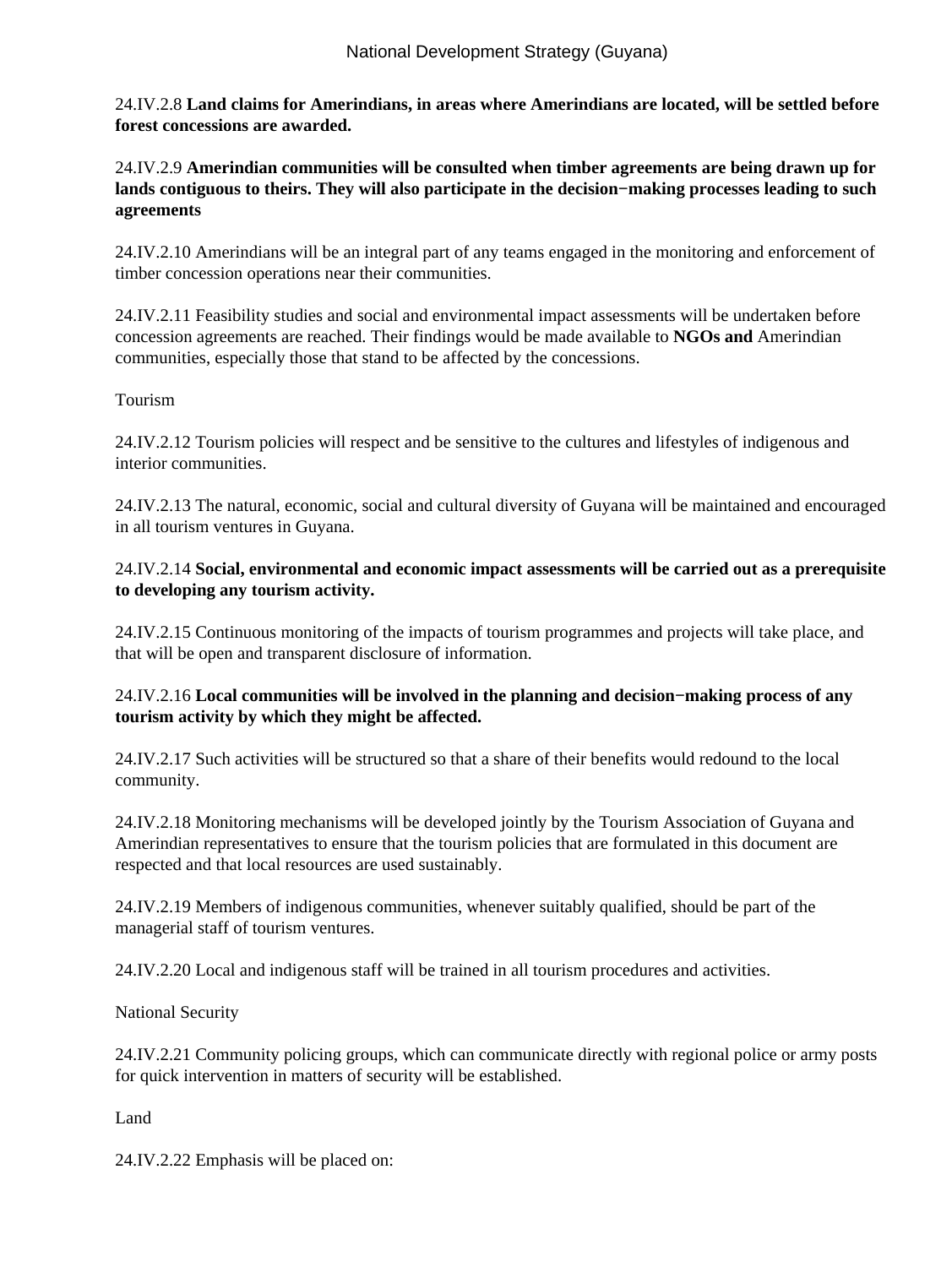- the granting of individual land titles to Amerindians living outside Amerindian communities, as for all other Guyanese;
- the granting of collective titles to Amerindian communities that can prove that their occupancy of specific land areas dates back before the colonization of Guyana;
- the demarcation of Amerindian lands, as mandated by the Amerindian Lands Commission of (1969);
- obtaining a legal clarification of the entitlement to part of the royalties from natural resource exploitation that seems to be implied by the Amerindian land rights;
- developing and implementing mechanisms for including Amerindians in the process of identifying and demarcating their lands.

#### Intellectual Property Rights and Cultural Heritage

24.IV.2.23 Measures will be taken to increase the capacity of indigenous peoples and national academic institutions to supervise research conducted in their territories, and to develop their own institutions for medical and ecological research and research on medicinal plants etc.

24.IV.2.24 Toshaos and Council will be subject to removal from office for misconduct of village Affairs. This will be done after a majority of resident villagers present a request for such a removal to the Minister responsible for Amerindian Affairs. The ensuing trial will be by way of public hearings at which the accused will have a chance to defend his/herself.

24.IV.2.25 Programmes will be immediately put in place for training leaders of Amerindian communities in administration, accounting, project planning and village development planning.

24.IV.2.26 Amerindian communities will, by plebiscite, determine their own rules of membership.

24.IV.2.27 Government will enter into licensing agreements to provide for the protection of the ecological, medicinal, and spiritual knowledge of the Amerindian.

24.IV.2.28 Government and the RDCs will help in the promotion and development of Amerindian culture through supporting: the inclusion of such topics as Amerindian history, languages, crafts etc., in the curriculum of hinterland schools; the formation of cultural groups in Amerindian communities; an allocation from the Amerindian Development Fund for the promotion and preservation of Amerindian culture, and the establishment of Amerindian cultural centres in hinterland communities.

24.IV.2.29 Amerindians will have the right to own, control and manage their sacred and cultural sites.

#### Health

24.IV.2.30 Government will institute a coherent system of vector control taking into account locations such as mining and forestry camps, border crossing points, and the Amerindian communities themselves.

#### 24.IV.2.31 **Government will implement a comprehensive programme to eliminate malnutrition in Amerindian villages.**

24.IV.2.32 Government will begin a health education programme which emphasizes preventive measures and traditional Amerindian medicine, and recognises the position of traditional Amerindian healers.

24.IV.2.33 The training of all health workers in Amerindian communities will be periodically upgraded, and a living wage paid to all of them.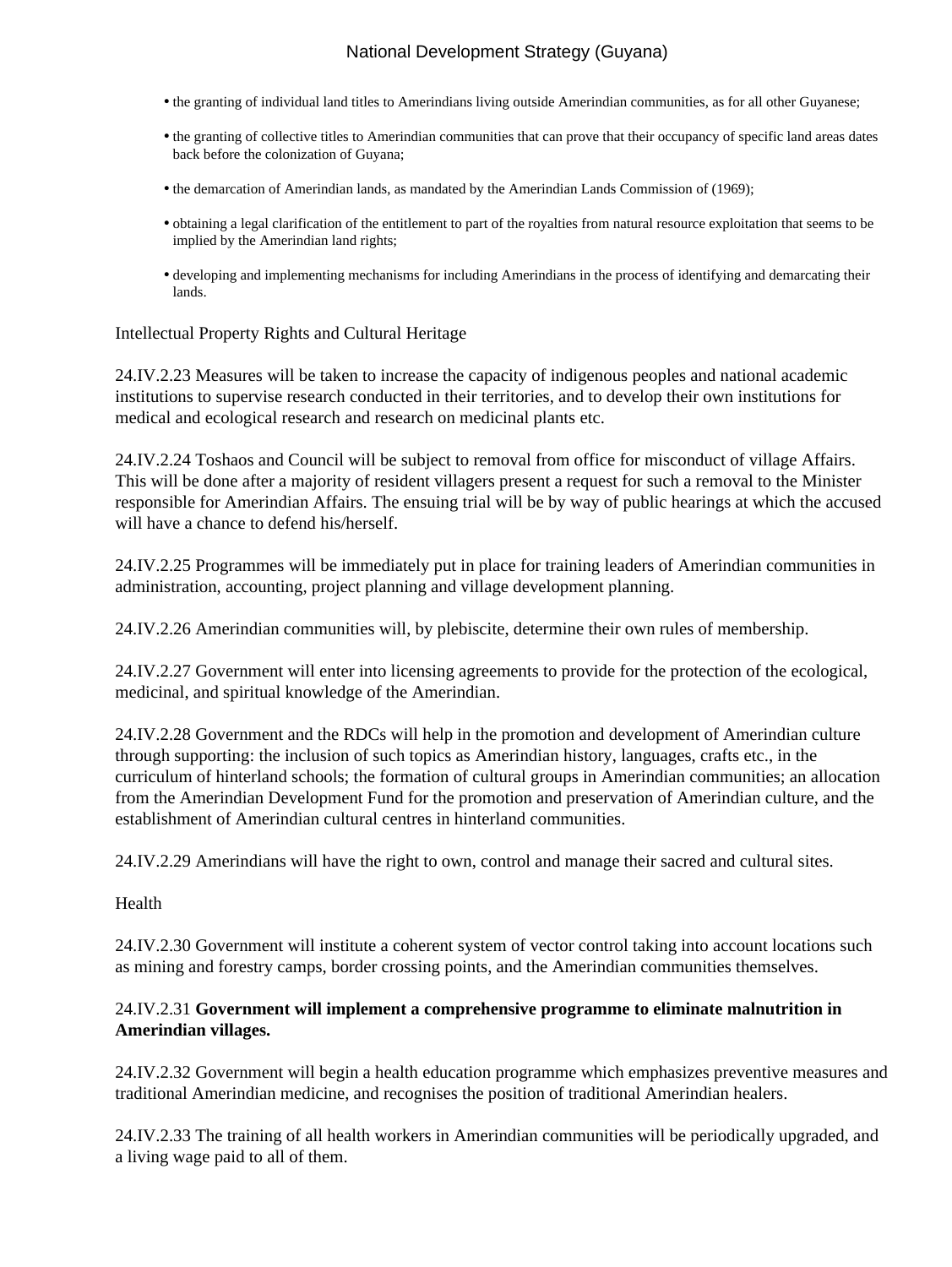24.IV.2.34 Physical plant and equipment in the cottage and regional hospitals in the interior will be modernised and maintained, and adequate and reliable supplies of medication assured.

Village/Community Administration

24.IV.2.35 A general set of community regulations will be established by the Ministry responsible for Amerindian Affairs in consultation with representatives of Amerindian communities throughout Guyana. Individual communities and their leaders will be encouraged to formulate a more applicable set of local subsidiary rules. These rules will apply to all resident and visiting Amerindians and non−Amerindians alike.

24.IV.2.36 Toshaos will be sworn in as Justices of the Peace and will have the authority to issue birth and death certificates and other official documents to be agreed upon.

24.IV.2.37 Toshaos and Council will be given the power to adjudicate petty civil and criminal cases pertaining to matters which occur at the community level, and to administer relevant penalties for such actions. These penalties will be decided by the community, captain and councillors.

24.IV.2.38 Toshaos and Council will have the authority to grant or revoke permissions to non−Amerindians to enter their communities.

24.IV.2.39 Toshaos and Council will be empowered to discipline and/or expel non−Amerindians from their communities for breach of community regulations.

24.IV.2.40 Rules governing the conduct of captains and councillors, including penalties for misconduct, will be established by the Ministry responsible for Amerindian Affairs after consultation with representatives of the Amerindian communities.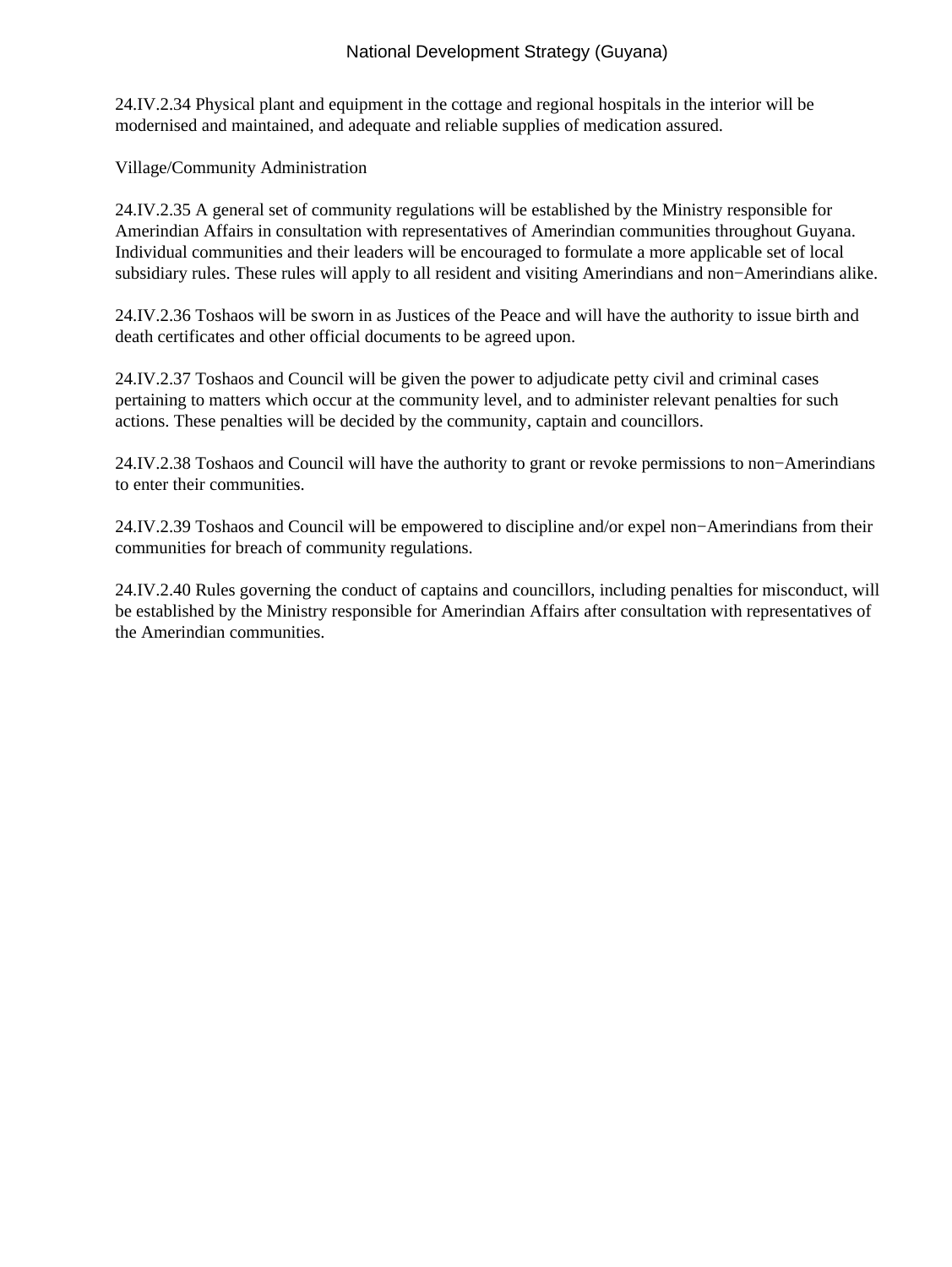### CHAPTER 25

#### GENDER ISSUES

## 25.I BASIC FEATURES

25.I.1 Gender issues should not be examined as a separate topic. Indeed, when the subject is treated in isolation, it is often marginalised. It is discussed here in a single chapter merely for convenience, and it is urged that when reading the chapter, its wide−ranging significance and pervasive influence be clearly understood.

25.I.2 Above all, what must be understood is the centrality of gender issues to the key economic strategy of the NDS, which places emphasis on the private sector as the engine of growth: as a document, "Mainstreaming Gender in the National Development Strategy" which was published in 1997 states, the NDS must recognise that "the model for a gender equitable society has to be one that is built on the understanding that women, because of their gendered roles, have multiple responsibilities and as a group, are impoverished, lacking the power and capacity to compete with the strength and tenacity of the market". That document also urges that the State play a strong role in favour of the disempowered of the society, including women, and points out that targeted action is key for equitable and sustainable development.

25.1.3 A definition of "gender" is necessary to avoid misunderstanding. The word "gender", unlike the word "sex", speaks to roles and relationships that are defined by societal norms and practices, and supported by societal attitudes. Thus, while this chapter usually speaks of "women" and "men", it is really discussing the roles and relationships that are ascribed to females (women and/or girls) and males (men and/or boys).

25.I.4 The structure of gender relations is skewed against women: for example, in the world of work, it is women who are overwhelmingly responsible for the unwaged and unvalued work of family care and family subsistence, and it is women who are allocated most low−waged and low−valued caring and service work outside the home. Though the experiences of individual women vary widely, women as a group fare worse than men on a number of fronts, ranging from the incidence of poverty to protection under the law, and from access to health care to decision−making power. This understanding of gender relations does not negate the fact that men can also find themselves in a position of subordination; it merely recognises that women are more often and more systemically subordinated.

25.I.5 Because the roles men and women are expected to fulfill are largely socially defined, they are difficult to change through policy only, particularly if the policy environment is one that favours the maintenance of the *status quo*. In general in Guyana, the planning process does not consider the needs of women, nor the contribution they make through the various roles they play. The answer to this is gender mainstreaming, i.e., the consistent use of a gender perspective at all stages of developing and implementing policies and plans. Gender mainstreaming is not about adding a gender component to existing policies and plans, but using gender as an analytical tool for understanding certain critical social processes and applying that understanding to the shaping of policies and plans.

25.I.6 It is because women are subordinated within gender relations and because their practical and strategic needs are usually excluded from development policy and planning, that gender mainstreaming, and therefore this present chapter, focus on the issues and constraints for women, and on recommendations for transforming their situation.

#### 25.II ISSUES AND CONSTRAINTS

25.II.1 Issues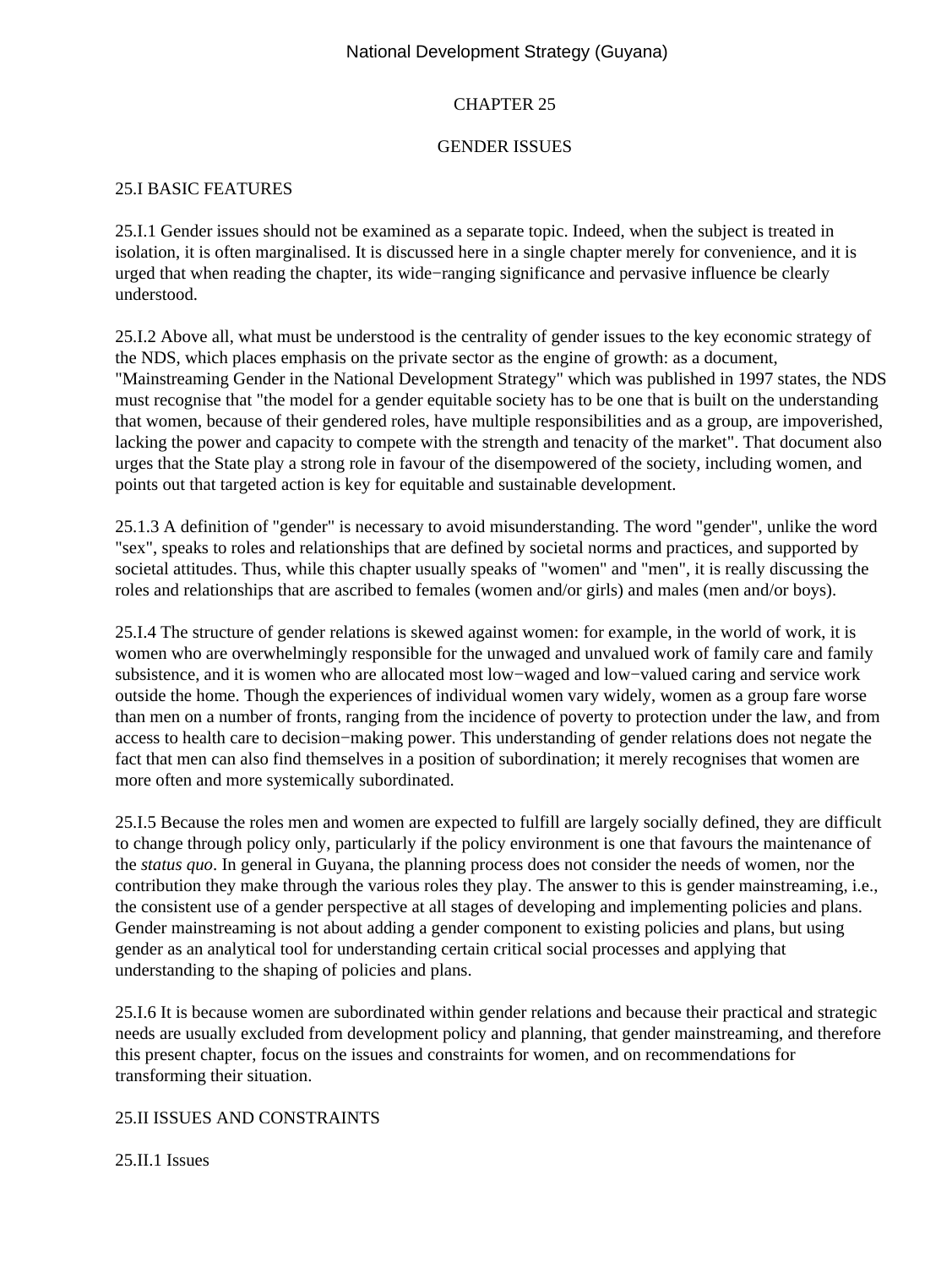25.II.1.1 An accurate analysis of the current situation is inhibited by the paucity and unreliability of statistical data on gender matters. However, there is broad agreement on the following description of their status.

## Poverty

25.II.1.2 Under a number of indicators, the incidence of poverty is higher among women than men, though higher among some women, such as female heads of household, than others. In particular, women are paid lower wages and salaries, face greater difficulties in accessing credit, and own less property. Further, because of their very limited occupation of decision−making posts in both the public and private sectors, women are often not in positions to make or influence policies on salaries, credit, and other avenues of economic empowerment. In Guyana as in other countries, gender stereotyping in the home, gender bias in education, and gender segmentation in the labour market combine to keep the majority of women at the base of the economy. It is also important to note that a great deal of poverty among women remains unperceived.

25.II.1.3 Weaknesses in physical and social infrastructure have a disproportionate impact on women and are an important factor in their poverty; they increase the time and energy needed to perform daily tasks of family care and, therefore, reduce the time and energy women have available for paid work and other activities.

25.II.1.4 The poorest women in Guyana – Amerindian women − are the most geographically difficult to access. Indeed, by definition, their poverty is produced by their lower access to education and health services and to economic opportunities.

### Employment

25.II.1.5 Women's apparently low participation in the work force can be explained by their substantial participation in unwaged work and in the informal sector. Increased participation in paid employment may mean an increase in the hours they have to work each day, unless there are corresponding changes to reduce women's unpaid work burden. In addition, women often work as unpaid labour in agriculture and in family businesses. Neither this, nor most of their substantial involvement in the informal sector, is reflected in the employment data.

25.II.1.6 In general, not only are women paid significantly less than men for similar work, but they are far less represented in higher−paying occupations and higher positions in occupational hierarchies. Women continue to predominate as low−paid domestic workers, and in many jobs which are non−unionised, unregulated and not subject to a minimum wage. As has been found in many Export Processing Zones established in the developing world, women are often exploited as a source of cheap labour.

25.II.1.7 This last point relates to a broader issue in women's employment and  $\overline{m}$  women's poverty. The situation of women in Guyana is shaped by national and global economic factors which have contributed to negating the impact of positive changes in their legal and educational status. To take three examples: (a) the process of structural adjustment has been found to impact negatively and disproportionately on women; (b) as the public sector is miniaturised and the private sector becomes central to economic growth and employment, women are disproportionately affected because of the size of their presence in the public sector, and because the real growth areas of the Guyanese economy are not the areas in which they are concentrated; and (c) given the emphasis on the private sector as the engine of growth, the need to attract foreign investment, and the competition between countries for foreign investment, there is a strong temptation on the part of government to informalise its labour market (in terms of employment law, health and safety and wages), and as might be expected, women suffer more in these circumstances.

Health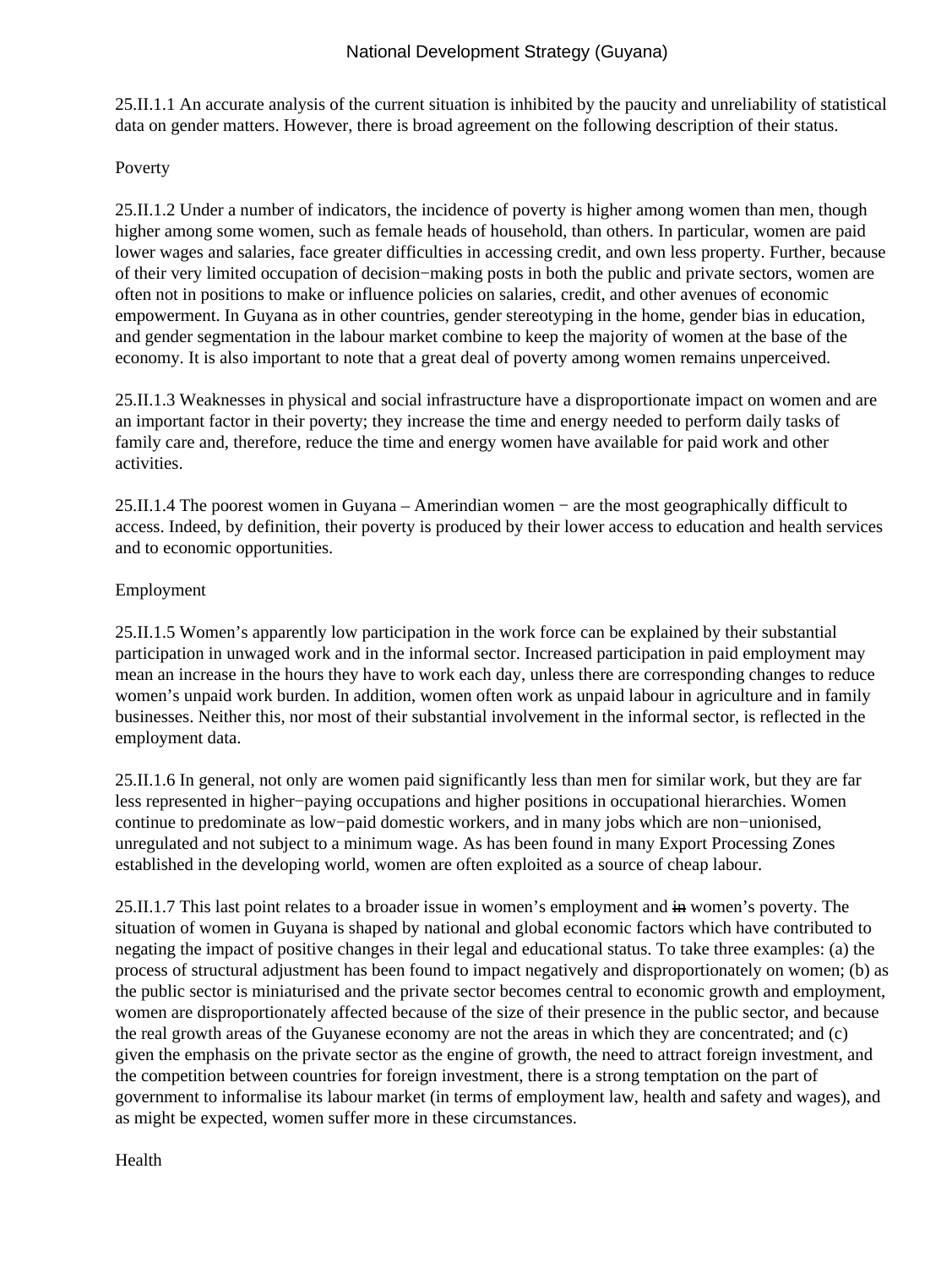25.II.1.8 The principal concerns in the health of women and girls centre on reproductive health, including maternal mortality, anaemia during pregnancy, teenage pregnancies, the prevalence of abortion, and complications arising during abortion. There are regional imbalances in the reproductive health situations of women, for example, the highest incidence of low birth weight babies, indicating inadequate maternal nutrition, is found in Regions 7, 8 and 9.

25.II.1.9 But women's health issues are not limited to their reproductive role; they include other issues deriving from sexuality and gender relations. One critical issue of gender relations is domestic violence, briefly discussed under "The Household". Another is the spread of HIV/AIDS among women; while the incidence is lower than for men, the rate of increase for women is higher. In addition, while Guyana has only just begun to establish a cancer registry (from which reliable statistics can be collected), the Guyana Cancer Society reports what appears to be a level of cervical and breast cancer, especially among women of reproductive age, which is cause for concern. Women's health issues also include other chronic illnesses, e.g., women have a higher incidence of diabetes and hypertensive diseases than men.

Other issues which arise from women's role in healthcare include:

− The increasing burdens of providing and accessing health care, whether in homes, clinics or hospitals, which fall hardest on women as a result of their socially ascribed responsibility for health in both their reproductive and productive roles.

− Empirical evidence that providing assistance to women has a more beneficial effect on the well−being of children, than when the assistance is channeled through men. In general, women tend to spend a higher proportion of their take−home pay on children's nutrition. Indeed, the economic returns on investment are generally comparable to those for men, but the social returns in health and fertility regulation by far exceed what is achieved by educating men.

## Education

25.II.1.10 Education has a critical role to play in tackling gender inequality in society, and is vital for the personal growth and self−realisation of all people. In Guyana, though both males and females enjoy equal access to education, this does not necessarily translate into equal outcomes in terms of societal opportunities, a deep−seated problem obscured by legitimate concern over recent female "outperformance" of males in education, and the relative lack of male role models for boys in the education system: it remains true that as a result of gender stereotyping in fields of study, females and males are still largely concentrated in traditional subject areas. For example, females are under−represented in Science and Technology (despite the fact that boys and girls receive a common curriculum up to Form 3) and in non−traditional vocational and technical education. This ensures that women remain in the low−wage segments of the domestic job market which they have been traditionally filled

25.II.1.11 Gender stereotyping in education, then, can be rightfully interpreted as reinforcing and rationalising the pervasive structural imbalances in society. The effects of this are compounded by a number of factors including the sharp systemic decline in educational quality in Guyana, gender stereotyping in the classroom (such as in the areas of teaching style and text books used), the absence of gender−sensitive career guidance programmes, and the lack of female and male role models in occupations which are not gender−stereotyped. In addition, there is an under−representation of women in senior administrative positions within individual schools and the educational system as a whole.

25.II.1.12 Another major area of concern is that the system does not cater for adolescent girls whose education is interrupted due to pregnancy; this is a form of discrimination because there is clearly no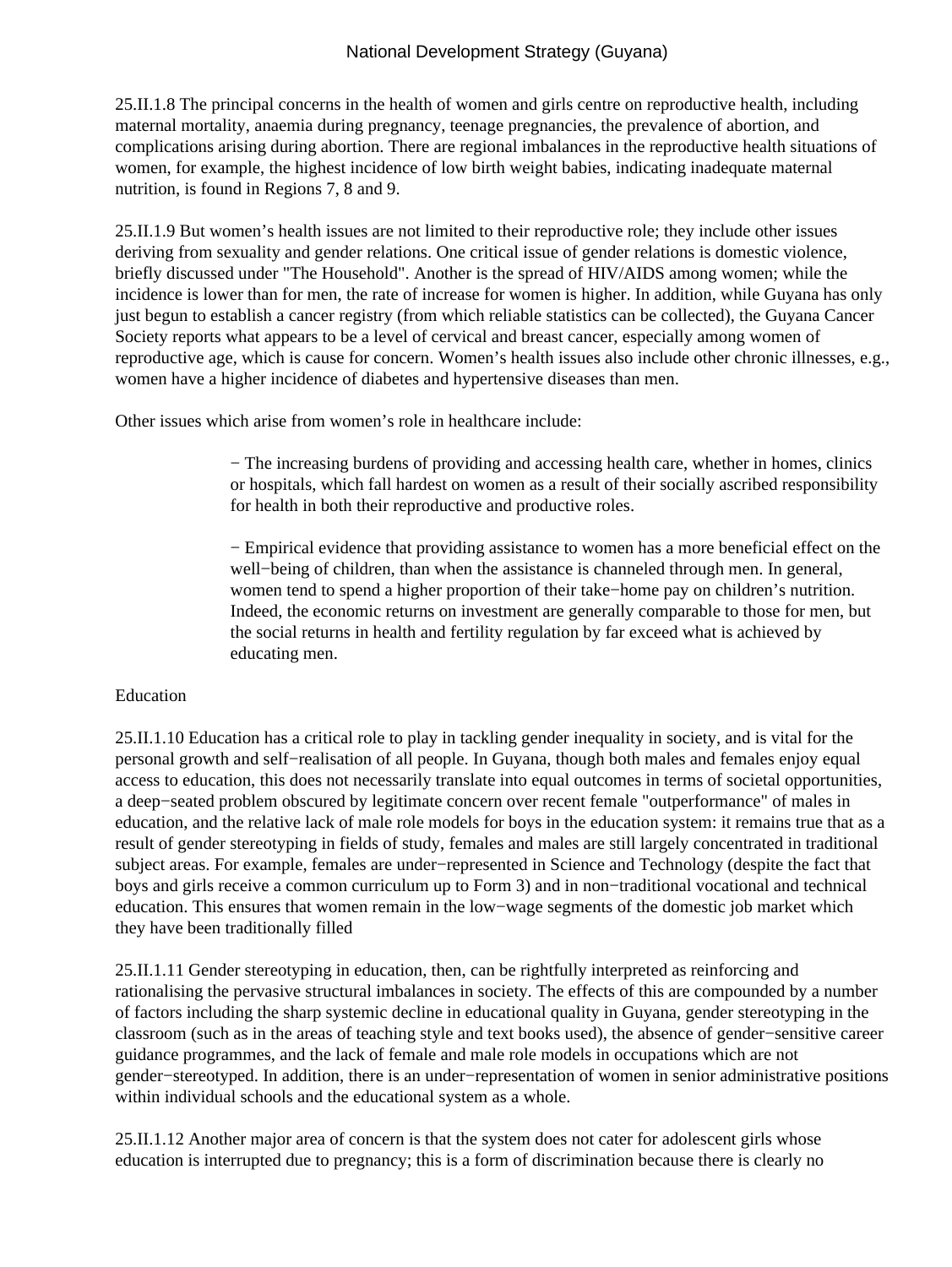prohibition against teenage fathers remaining in school. It also contributes to continuing the cycle of poverty for adolescent girls who give birth, and for their children.

#### The Household

25.II.1.13 A high proportion of households in Guyana do not conform to the model used in much development policy and statistical data collection. The prevalence of female−headed households and visiting relationships in Guyana puts into question the stereotype of the "ideal" or "typical" nuclear family headed by a male breadwinner, with a wife focused on domestic duties and child rearing.

25.II.1.14 Household income is a poor measure of the welfare of individuals within the household, given that the distribution of income within the household can be very unequal. It would follow that increases in household income do not necessarily imply the improvement in the welfare of women and children. Studies that have been done elsewhere on intrahousehold resource allocation, but which can be extrapolated to Guyana, have found that women fare worse in the areas of nutrition, medical care, education, and inheritance.

25.II.1.15 Two other major household issues are levels of female responsibility for unwaged work, referred to earlier; and levels of household/family violence, directed by men against women, adults against children, the able−bodied against the disabled, and offspring against elderly parents. There is also an alarming increase in suicide whose immediate cause is often reported as family disputes. Issues of power are clearly at work in domestic violence. In addition, alcohol and other substance abuse, overcrowded housing, and general frustration contribute to the violence, although it is important to bear in mind that it is not a feature in poor households only. In relation to children, there is a generalised acceptance of beating as necessary discipline. In relation to women and girls, both in the household and in the wider society, they are more likely than males to be victims of sexual violence throughout their life cycle.

#### Institutional Framework

25.II.1.16 The major government institution for addressing women's issues is the Women's Affairs Bureau (WAB), whose objectives are made difficult to achieve by its weak institutional capacity. The effectiveness of the WAB is undermined by two main factors: (a) inadequate staffing: the Bureau is staffed with an administrator and two officers. Given the importance and scale of its task, this, together with budget allocations far below requested amounts, severely limits what it can achieve; and (b) its structural location within Government: during its first 10 years (1981–1991) of its existence, it functioned under six different Ministries and Government offices, which hampered its development. Its current location within the Ministry for Human Services and Social Security inhibits its ability to participate in central decision making and to impact upon policy formulation. Its ability to function is further hampered by the paucity of inter−ministry linkages and focal points in technical Ministries.

25.II.1.17 In relation to the non−government sector, while there are some individually vibrant women's organisations, their efforts have not been coordinated, largely because of political polarisation and racial disunity, coupled with resource constraints within the organisations.

#### Legislation

25.II.1.18 The current legal situation of Guyanese women reflects a gap between *de jure* and *de facto* position equality. Reasons for this include the existence of remaining loopholes, inadequate awareness of women's rights (including by women themselves), and implementation problems.

25.II.1.19 Despite considerable legal reform, a number of weaknesses remain, including the following: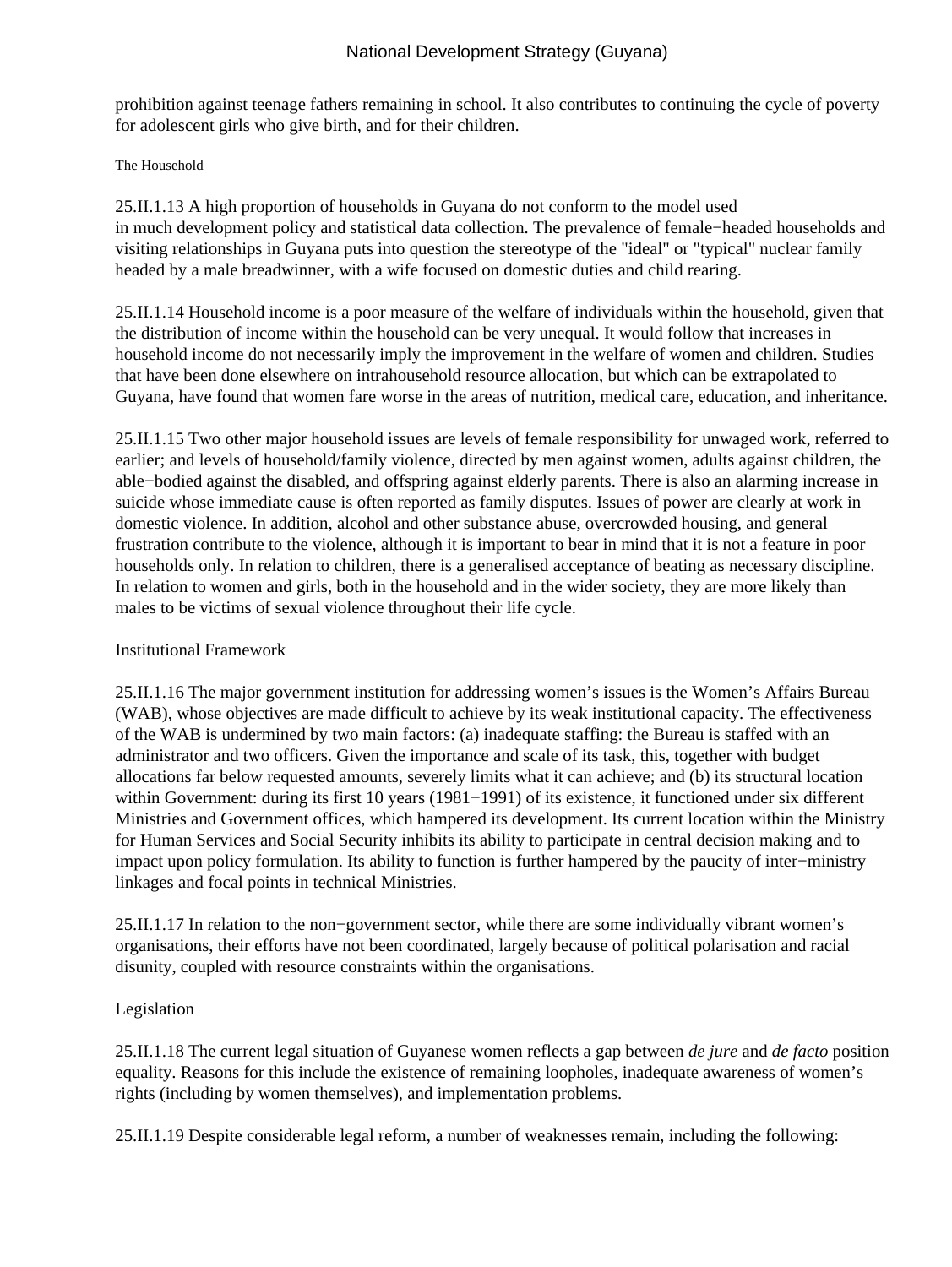- The law does not adequately recognise the value of women's reproductive role; thus, the Married Persons (Property) Act discriminates against a claimant who does not work outside the home;
- The law does not recognise common law unions for the purposes of maintenance or rights of intestacy, and such recognition of common law unions as there is, is too restrictive;
- There is no legislation dealing comprehensively with sexual harassment and stalking;
- Sexual offences legislation reflects a concern with preserving the chastity of women rather than protecting the vulnerable from abuse;
- Although it is arguable that under the Prevention of Discrimination Act, a pregnant employee is entitled to paid time−off for ante−natal care and maternity leave, there are no specific provisions according these rights;
- Penalties for infringement of anti−discrimination and domestic violence legislation are not heavy enough;
- Family law as a whole is not only too fragmented, but in need of comprehensive reform.

25.II.1.20 On the practical side, there is a lack of sensitivity on the part of police, court authorities at all levels, medical workers, the media and the general public towards victims of abuse.

#### Language and Culture

25.II.1.21 Undeniably, language is a powerful tool in terms of acculturation and influence. The aim must therefore be to replace language which promotes concepts of male superiority in public documents with inclusive gender−neutral language. Without attacking free speech, every effort must also be made to discourage public airing of items of popular culture (for example, song lyrics) which both reflect and foster endemic sexual violence against women and girls.

#### 25.II.2 Constraints

The following are constraints to the task of transforming gender relations.

25.II.2.1 **Beliefs about the "proper" role of women and men which are ingrained in the society, including in policy−makers and planners, often make the task of confronting women's subordination and marginalisation an exercise in futility.** Such beliefs are associated with perceptions about the "natural" traits of women, and often serve to maintain their inferior economic, political and social status, both within the household and within the wider community. The constraints that the belief structure imposes are exacerbated by inadequate awareness and knowledge of gender issues throughout society, from government officials to media executives, from education practitioners to health workers.

25.II.2.2 There is inadequate understanding of the concept of gender and therefore, of the value of gender mainstreaming policies and plans. For example, it is not appreciated that gender analysis would illuminate how what are considered "normal" working hours and conditions act as a brake on women's advancement and a threat to their health, and often result in either the neglect of children, inadequate performance on the job, or both. Gender is mistakenly seen as a peripheral subject and as a consideration which simply increases the financial cost of, and time required in, economic and political transactions. This perception, apparently held by a majority of those in decision−making positions, makes it more difficult to gather the necessary resources and commitment. It must be emphasised that this commitment is obligatory, since Guyana has ratified the UN Convention on the Elimination of all forms of Discrimination against Women (CEDAW) and other related international instruments.

25.II.3.3 **The centrality of women to national development is not recognised**. Much of women's work is invisible and taken for granted. Yet women contribute to development in three spheres: (a) in their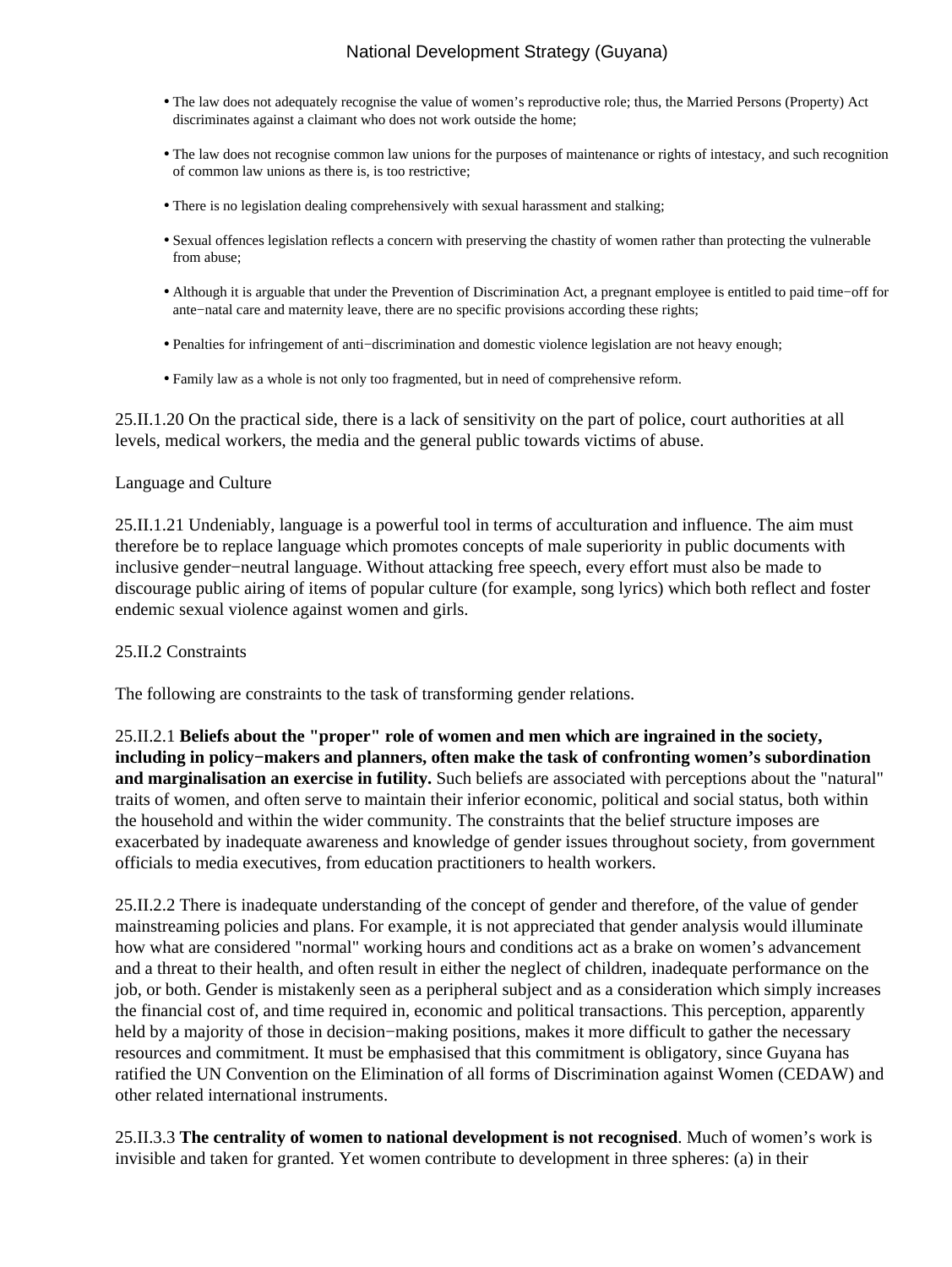reproductive role, where their care of the family in fact ensures the maintenance and reproduction of the labour force; (b) in their community role, where they are often the main toilers in social, religious, and other bodies; and (c) in their productive role, where they are sometimes secondary income earners, but often primary income earners.

25.II.3.4 **The cost of programmes designed as a result of gender mainstreaming is often cited as a reason why such programmes should be afforded low priority.** However, no work has been done to examine the cost−effectiveness of these programmes, for example, of making breastfeeding facilities in public places available to mothers, or daycare services available to parents and guardians; or the cost of failure to introduce such programmes. It is important for those who see gender issues as nuisances to understand not only the moral imperative for eliminating gender discrimination, but also the rational economic arguments. Investing in women's capabilities and empowering them to exercise their choices is not only valuable in itself, but is the surest way to contribute to economic growth and overall development. This is not only because women represent over one half of the country's population, but also because the educational attainment and future financial status of children are much more likely to reflect those of the mother than those of the father. Thus the benefits of current investments in human capital are more likely to be passed on to future generations if gender considerations are brought into the mainstream, and women are successfully integrated into the growth process It pays to invest in women; not just for women, but for their families and ultimately the society.

25.II.3.5 **The fact that women have limited access to economic and political decision−making power acts as a further constraint on the work of changing gender relations.** However, having women in such positions would not by itself be enough. Instead, the task requires a critical mass of women in positions of power, working in alliance with men, with both groups aware of and committed to the need for change, and willing to place this above their usual divisions and traditional ways of doing things.

25.II.3.6 **The institutional capacity of both the Government (specifically the WAB) and the non−government sector is weak, in terms of both human and financial resources, while the private sector does not address the issue of gender.** The weaknesses of the WAB have been discussed above. In relation to the NGOs, there are three other major weaknesses: (a) there is poor coordination among them across regions; (b) they are not attracting a body of younger women; and (c) they are little oriented towards research, advocacy, or monitoring and evaluation, but largely towards income−generation. **However, the major weakness in the capacity of women's agencies and organisations is their continued inability to work together in a sustained way across political party and race differences, referred to earlier.**

25.II.3.7 **A significant obstacle to analysis and advocacy on behalf of women is the insufficient level and quality of the data required.** Indeed, data are often not broken down by sex/gender. Income, for example, is recorded for the household, and not for the individual. This lack of data hampers efforts to improve our understanding of women's economic position in society.

#### 25.III SECTORAL OBJECTIVES

#### 25.III.1 General

25.III.1.1 To achieve sustainable growth and development based on equity for women and broadly, on social justice.

25.III.1.2 To bring gender considerations into the mainstream of development policy; that is, to promote a pattern of development based on gender−sensitive policies that are designed, implemented and monitored with women's full and equal participation.

25.III.1.3 To improve our understanding and increase our awareness of the situation of women, and develop sensitivity towards gender issues, not only within government but within society as a whole.

25.III.1.4 To work against economic, social and cultural disparities not only between men and women, but between groups of women.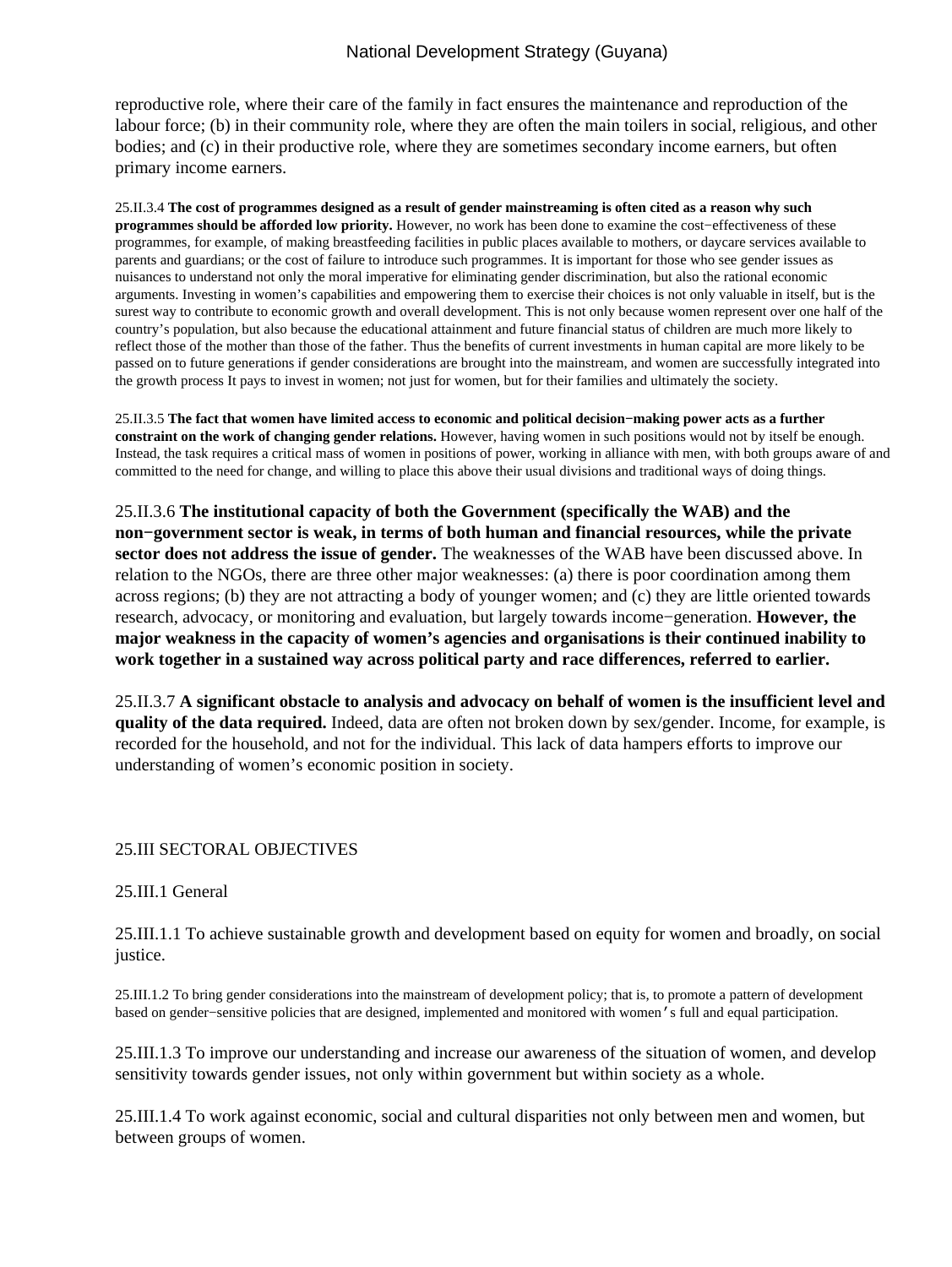25.III.1.5 To transform the culture that is produced by, and produces, attitudes to violence and other forms of abuse of power.

25.III.2 Poverty

25.III.2.1 To reduce poverty among women, with emphasis on the poorest and most vulnerable groups. Policies should have an immediate impact on their lives and the lives of their families and communities, while establishing the groundwork for lasting change. The aim should be that women participate in designing and monitoring an integrated programme.

25.III.2.2 To ensure that the gender−specific impacts on women are taken into account when designing macroeconomic policy.

25.III.2.3 To improve women's access to economic, political, and social power (in society and in the household), given that their relative lack of power is a key element in their poverty.

25.III.2.4 To improve our understanding of the nature and extent of women's unwaged work, with the ultimate aim of bringing about greater recognition of their contribution to the household in both quantitative and qualitative terms, and the re−valuing of both their unwaged and low−waged work.

25.III.3 Employment

25.III.3.1 To increase the opportunities for employment and self−employment among women, especially in non−traditional areas, and to encourage their entrepreneurial potential.

25.III.3.2 To give practical support (e.g., through credit and training) to women's work within the informal sector.

25.III.3.3 To create a "family−friendly" employment environment, so that women can effectively balance their reproductive and productive roles. The aim will be to make it easier for women and men to combine family responsibilities with work outside the home.

25.III.3.4 To ensure that those areas of employment in which women are concentrated conform to acceptable levels of occupational health and safety, terms of employment and remuneration. The aim will be to ensure that women are not exploited as cheap or informalised labour.

## 25.III.4 Health

25.III.4.1 To alleviate health problems facing women, such as low nutrition, maternal morbidity and mortality, and the rapid rise in the incidence of AIDS.

25.III.4.2 To support women in their child−bearing and child−rearing roles, by providing better access to maternal and child health services.

25.III.4.3 To improve women's access to health services in general, as well as to potable water supplies.

25.III.4.4 To increase women's control over fertility decisions, including improving access to contraceptive advice and technology, and ensuring that medical terminations are conducted under medically safe conditions, at reasonable cost and in compliance with the law.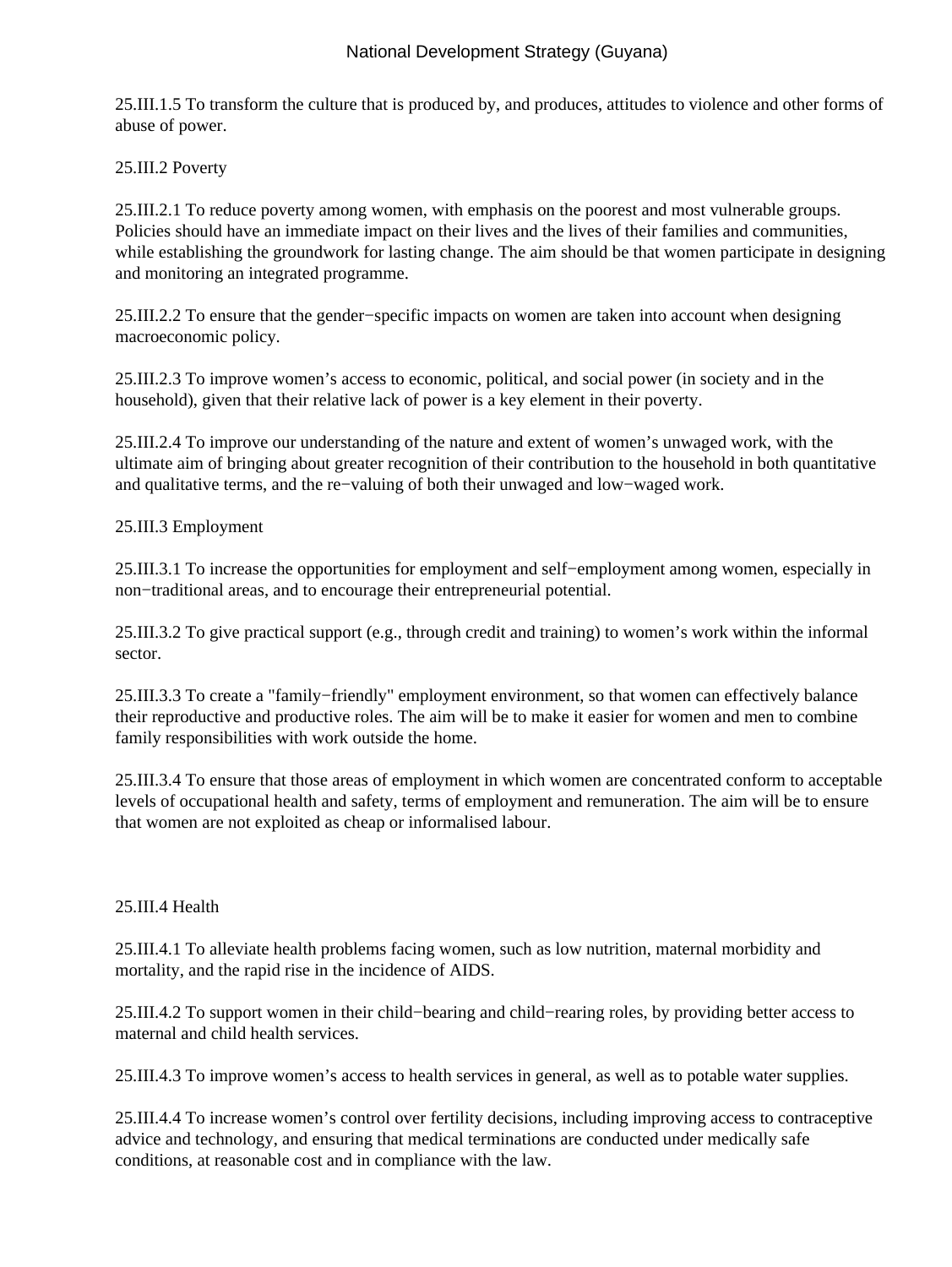## 25.III.5 Education

25.III.5.1 To improve women's level of educational attainment.

25.III.5.2 To provide second−chance educational opportunities for girls who leave the system early, whether due to pregnancy or otherwise, as well as for young adult females who wish to continue their education.

25.III.5.3 To improve access to education, such as through distance learning and the promotion of non−formal education, so as to take into account the multiple demands on women's time.

25.III.5.4 To increase the number of females and males in non−traditional subjects, such as in Science and Technology courses after Form 3.

25.III.5.5 To encourage females and males to pursue non−traditional careers.

25.III.5.6 To ensure that educational materials, teaching methodologies and classroom management reflect gender considerations.

25.III.5.7 To sensitise and heighten the awareness of teachers, school administrators and education officials, as well as those involved in non−formal education, to gender issues.

25.III.5.8 To facilitate the participation of more women in decision−making positions within the education system.

# 25.III.6 The Household

25.III.6.1 To improve our understanding of the nature and extent of women's unwaged work, with the aim of valuing this for statistical purposes and for policy and programme formulation.

25.III.6.2 To improve our understanding of the internal workings of the household, not only in relation to the sexual division of labour, but also in relation to the internal distribution of resources and patterns of decision making.

25.III.6.3 To develop effective societal mechanisms to protect women against domestic violence, which is an infringement of their human rights.

#### 25.III.7 Institutional Framework

25.III.7.1 To ensure that the WAB has the capacity to carry out its functions with the greatest possible efficiency and effectiveness. The mainstreaming of issues that concern women=s position and condition must be accompanied by effective mechanisms for the review and monitoring of sectoral policies.

25.III.7.2 To improve co−ordination within the non−governmental organisation sector and between this sector and the WAB as the focal point in Government. The ultimate aim will be to encourage the emergence of a women's movement, comprising a network of women's organisations and individuals, regardless of class, race, religious persuasion, age, disability and political party affiliation.

25.III.7.3 To promote and maintain an awareness of key gender issues and develop skills in gender analysis, among policy−makers and planners**.**

#### 25.III.8 Legislation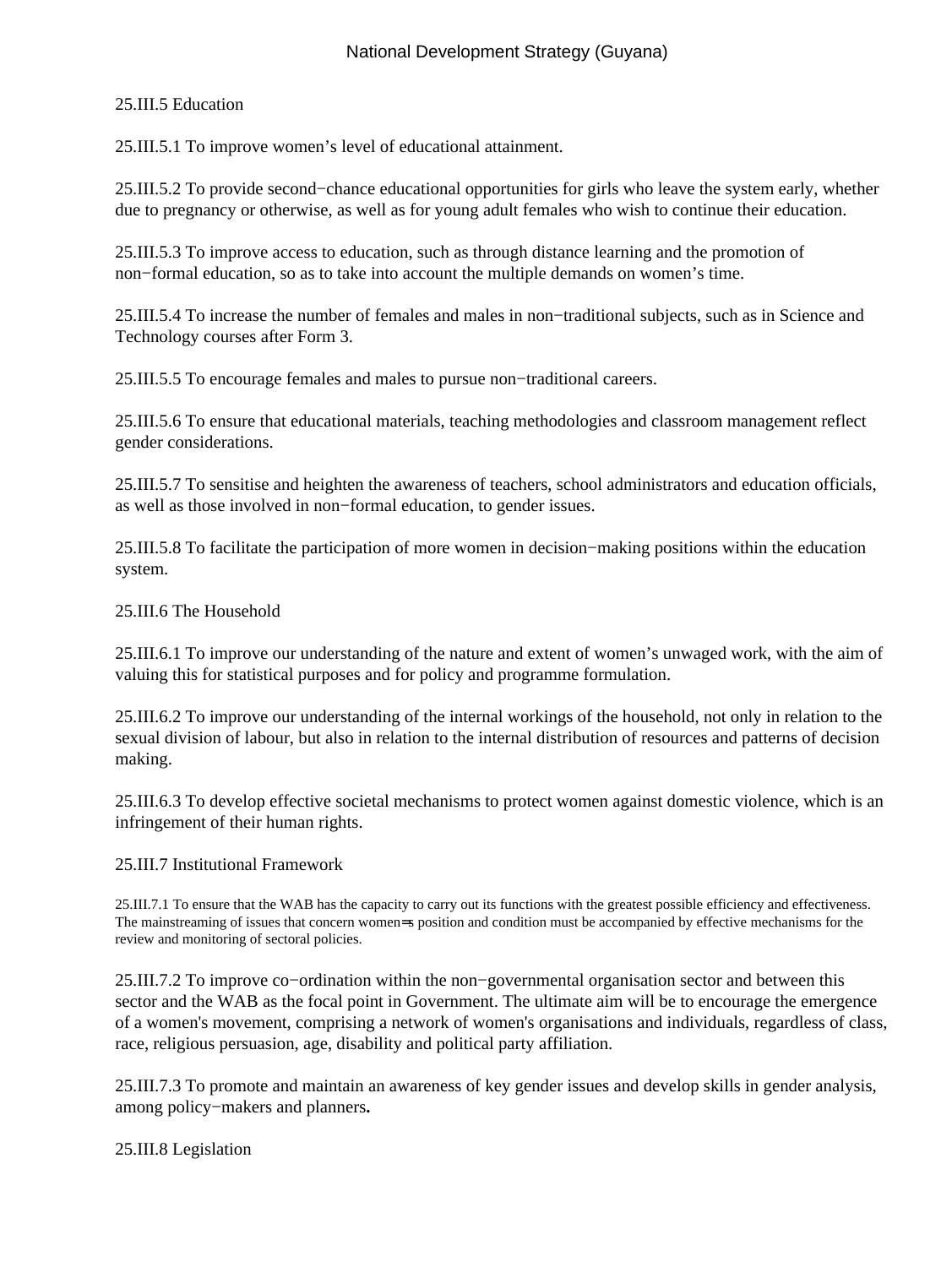25.III.8.1 To address the weaknesses in the content of the law through reform.

25.III.8.2 To improve implementation of the law through increased public awareness and more effective use of enforcement mechanisms.

# 25.IV THE STRATEGY

### 25.IV.1 General

25.IV.1.1 **"Focal points" will be established within all Ministries and agencies, to ensure the inclusion of gender considerations in policy making, and to act as a source of training in gender planning for all policy−makers. Under the WAB, these focal points will be charged with identifying gender needs as they relate to their Ministry's area of activity, and ensuring that these needs are considered in policy design and implementation, as well as in the distribution of annual budget allocations. The monitoring of outcomes will need to be conducted against detailed objectives, indicators and targets. In addition, the focal points will be charged with the gender sensitisation of government personnel at all levels.**

25.IV.1.2 **Private firms and government agencies will be ranked by performance on various gender indicators. Government will indirectly encourage both sectors to move towards gender equality by annually publishing a performance table which ranks firms and agencies by gender achievement. Indicators will include, for example, the percentage of female staff, as well as the proportion of women at senior levels. Consumers will then be able to take their business to those firms of which they most approve, allowing the desire to maximise profits to drive reform**.

25.IV.1.3 Public campaigns will be conducted to raise public awareness of gender issues.

25.IV.1.4 **Budgetary support will be provided to women's groups at the community level so that they may establish shelters for women and children affected by domestic violence, undertake community sensitisation programmes on that subject, and provide support groups and counselling for women and children.**

25.IV.1.5 Linkages will be developed with regional and international efforts on gender, so as to take advantage of support networks, information and, possibly, funding.

25.IV.1.6 There will be regular Human Development Reports on Guyana, and these will include measurements of the country's performance based on the UN Gender Empowerment Measure and Gender Development Index, or any other more appropriate indicators developed in the Caribbean.

## 25.IV.2 Poverty

25.IV.2.1 Remunerative employment opportunities for women will be increased through a combination of policies to promote economic growth; investment in women's "human capital" such as relevant training and improved health; and **facilitation of women's entry into the labour market by the introduction of flexible work conditions, day care facilities, and facilities for breastfeeding**. Since most remunerative employment opportunities may not be in the formal sector, **strategies will be formulated to support viable self−employment and microenterprise development. The context will be a policy environment supportive to the informal sector.**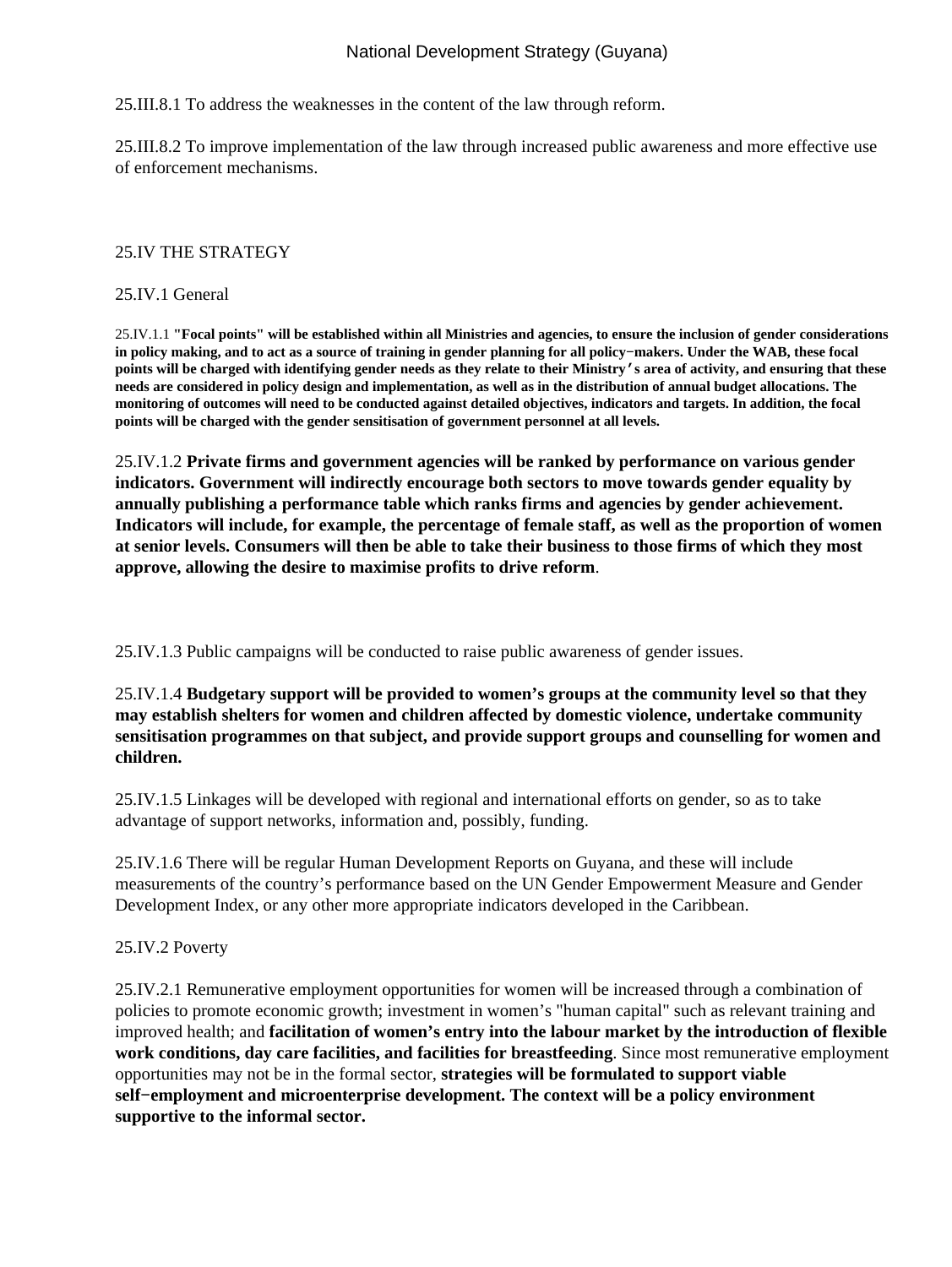25.IV.2.2 **Women's access to credit will be enhanced by supporting grass−roots credit schemes, and by encouraging the establishment of a national women's credit institution which will meet the credit needs of low−income women, who often find themselves excluded from formal credit due to collateral requirements***.* **The institution will be a joint project between NGOs, the private sector and the donor community. The Government will have a minority stake in its capitalisation.**

25.1V.2.3 Investments will be made in basic social services, with an emphasis on the poorest groups of women. Among other measures, there will be an expansion of SIMAP money supplements; expansion of nutrition programmes; improvements in the social infrastructure and service delivery mechanisms; increased access to productive resources, including training and credit; increased access to education and primary health care; and increased access to safe drinking water. Investment in social infrastructure will disproportionately benefit women, given their need to balance different roles. The aim will be to **earmark at least 25 percent of the national budget for basic social services.**

25.IV.2.4 Special funds for supplementing poor families' mortgage payments and housing rent payments that are called for elsewhere in this National Development Strategy will be established.

25.IV.2.5 Women will be trained in non−traditional and more highly paid trades. Apart from direct provision, financial inducements such as career developmental loans will be offered for women to attend non−traditional vocational training institutions (such as sponsorships or career development loans).

25.IV.2.6 An oversight government agency, to look into the case for affirmative action or to ensure non−discrimination, as put forward in the Chapter on Governance in this National Development Strategy, will be established. Affirmative action in the form of quota systems is used to overcome historical imbalances in many countries around the world, as diverse as Norway, Argentina, Pakistan and Tanzania.

25.IV.2.7 Studies will be conducted into time, in an attempt to estimate the economic value of women's unwaged contribution to the national economy.

#### 25.IV.3 Employment

25.IV.3.1 The policies outlined throughout this Strategy to boost employment opportunities will be implemented.

25.IV.3.2 Policies to create "family friendly" working environments and employment conditions will be introduced. Such policies will include some combination of one or more of the following: (1) the introduction of crèches at work; (2) the provision of more child/family−care facilities; (3) the introduction of "flexitime" systems; (4) the introduction of the option for workers with very young children or other dependent relatives to work at home; (5) the introduction of the option to shorten the working day for mothers while their children are very young; (6) the introduction of the option for mothers to switch to part−time work while a child is very young; and (7) the introduction of parental leave for females and males (that is, both maternity and paternity leave).

25.IV.3.3 The compliance of corporations, local and foreign, with national laws and codes governing the rights and benefits of women workers will be ensured. This will require addressing not only weaknesses in the law but also issues of legal awareness and enforcement. The WAB will be strengthened to allow it to monitor compliance with laws effectively.

25.IV.3.4 The CARICOM model laws on Equal Pay for Work of Equal Value and on Equal Opportunity in Employment will be adopted, as well as ILO Convention Number 156 relating to the rights of workers with family responsibilities. Legal protection will be extended to domestic workers and other workers not presently covered by such legislation.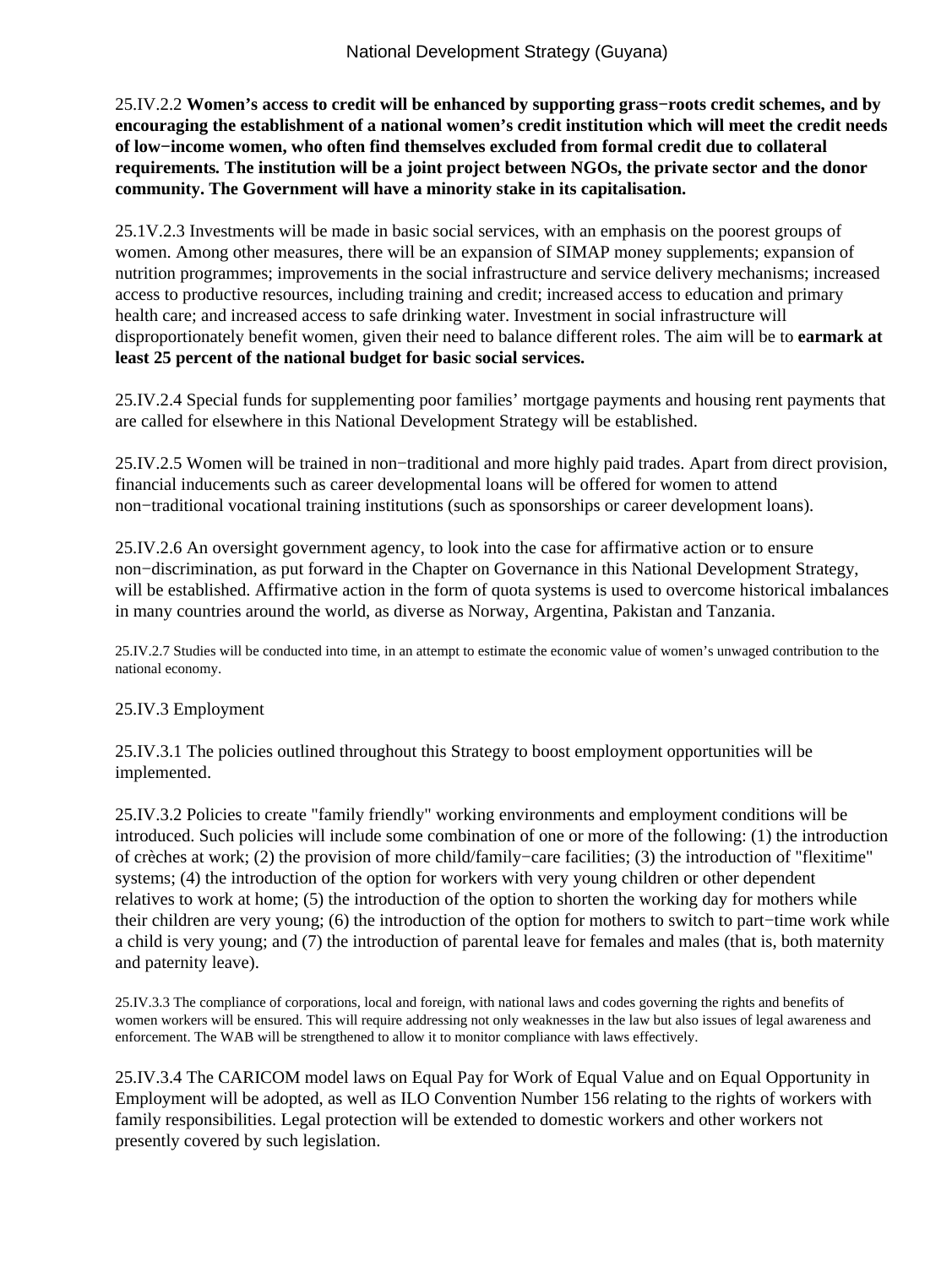25.IV.3.5 The introduction of equal pay for work of equal value.

# 25.IV.4 Health

25.IV.4.1 Improved levels of primary health care and reproductive health care, with a special emphasis on female malnutrition and maternal mortality levels will be provided. An integrated programme will include, among other things, nutrition programmes, health education, improved access to safe drinking water, improved access to health care, improvements in the quality of health care, and the overcoming of resource constraints in the MCH Unit in the Ministry of Health (in terms of staffing shortages and financial resources).

25.IV.4.2 The rapid rise of AIDS amongst women will be tackled through a concerted health education programme and the utilisation of available medical facilities and supplies.

25.IV.4.3 Contraceptives will be made available, in order to enhance women's control over fertility decisions. This will be accompanied by a wider availability of family planning advice.

25.IV.4.4 Health institutions that carry out medical terminations will be monitored to ensure that minimum health and safety requirements are adhered to. In addition, counselling will be provided for those women who have had or wish to have a medical termination and that counselling, as required by law, will be done routinely.

25.IV.5 Education

25.IV.5.1 Women will be trained in non−traditional and more highly paid trades.

25.IV.5.2 The broader approach to technical and vocational education outlined in the Chapter on Education, will be implemented.

25.IV.5.3 Career advice services and systems of industrial placements in non−traditional firms for female students will be established.

25.IV.5.4 Career advice services and systems of industrial placements in non−traditional firms for female students will be established.

25.IV.5.5 **The level and quality of education, particularly at the primary level and up to the 3rd Form level, will be enhanced through improvements in (a) teacher quality (which includes an increase in salaries and an improvement in access to teacher training colleges); and (b) the quality and quantity of schools, which includes the provision of up−to−date teaching and learning equipment and materials**.

25.IV.5.6 **Programmes to promote the inculcation of desirable social skills and an acceptance of a value system as a sound base for quality citizenship will be introduced.**

25.IV.5.7 Parenting skills will be imparted through the curricula of both formal and non−formal institutions.

25.IV.5.8 Women (including teenage mothers) returning to the educational system after pregnancy or child raising will be assisted by the provision of grants or loans, as well as formal and informal back−to−school and job training programmes.

25.IV.5.9 Day−care facilities will be provided at secondary and post−secondary academic and vocational institutions, so as to help women *students* with children to balance the different demands on their time.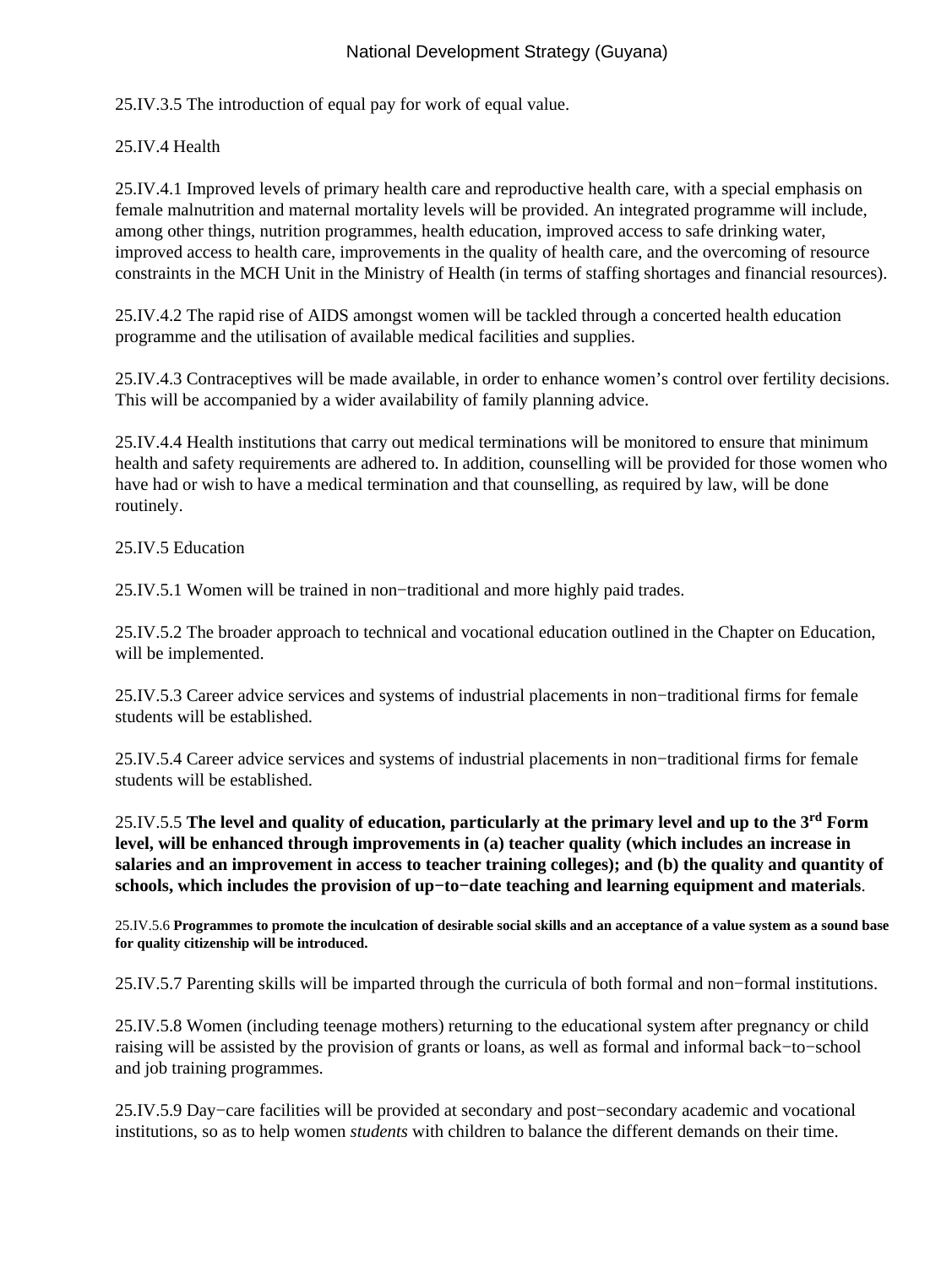## 25.IV.5.10 **National distance learning schemes will be strengthened. This will enable those women who do not have access to schools or training centres, to gain an education**.

25.IV.5.11 A careers' advice service and system of industrial placements will be established in non−traditional firms for female students. Career guidance programmes at the secondary and tertiary levels will be introduced to emphasise an expanded set of career choices for women. Placements and work−study programmes will be arranged post−CXC, post−A−Level, or as a part of a "sandwich course" at University. These programs will be financed by Government and the private sector firms involved in the programmes.

25.IV.5.12 **Guidelines for classroom management and educational materials (such as textbooks and audio visual materials) will be provided. Educational materials that are sensitive to gender issues will be encouraged, while those which are not, will be modified or actively discouraged. In addition, it will be ensured that the curriculum avoids gender stereotyping at all levels and, indeed, that gender sensitivity is included as a topic.**

25.IV.5.13 Gender training courses for teachers and educational administrators will be conducted. Trainee teachers will be equipped with the requisite skills and techniques for gender−sensitive teaching and learning, as well as for managing mixed classes.

25.IV.5.14 The employment of female lecturers at tertiary institutions and in management positions will be encouraged, primarily by the removal of discriminatory barriers and by the persuasion of females to apply*.*

25.IV.5.15 A "Task Force on Gender Issues in Education" will be established, to act as the "focal point" in the Ministry of Education. Members will be drawn from the Ministry of Education, teachers' unions, the Women's Affairs Bureau, the Women's Studies Unit at the University of Guyana, and school administrators, counsellors and teachers. The Task Force will address the re−design of overall curricula; the standardisation of the secondary school/post Form 3 curriculum, with slots for electives; and gender sensitivity training for counsellors, administrators and teachers. The conclusions of the Task Force will be made public and its recommendations will be implemented, in stages, upon review by the Ministry of Education and the Women's Affairs Bureau. It will remain active after presenting its findings as a monitoring and assessment unit, with continued support from government for its administration.

#### 25.IV.6 The Household

25.IV.6.1 Adequate institutional capacity will be provided to monitor and enforce the implementation of the Domestic Violence Act. This will require institutional strengthening of the WAB, a national campaign to bring about public awareness, and training of those directly involved in enforcing the existing law (particularly the police). Counselling facilities will need to be developed alongside this.

25.IV.6.2 In order to gain deeper insights into the situation and position of women, the household and its significance for improving the status of women will be assessed through a series of studies on income distribution within the household; patterns of decision making in the household; and quantification of unwaged work in the household.

#### 25.IV.7 Institutional Framework

25.IV.7.1 The institutional capacity of the WAB will be strengthened so that it may perform its key functions (including training and monitoring) more effectively. Specifically, the inter−ministry committee will be strengthened to provide competent technical expertise in the framing of policy and programme initiatives.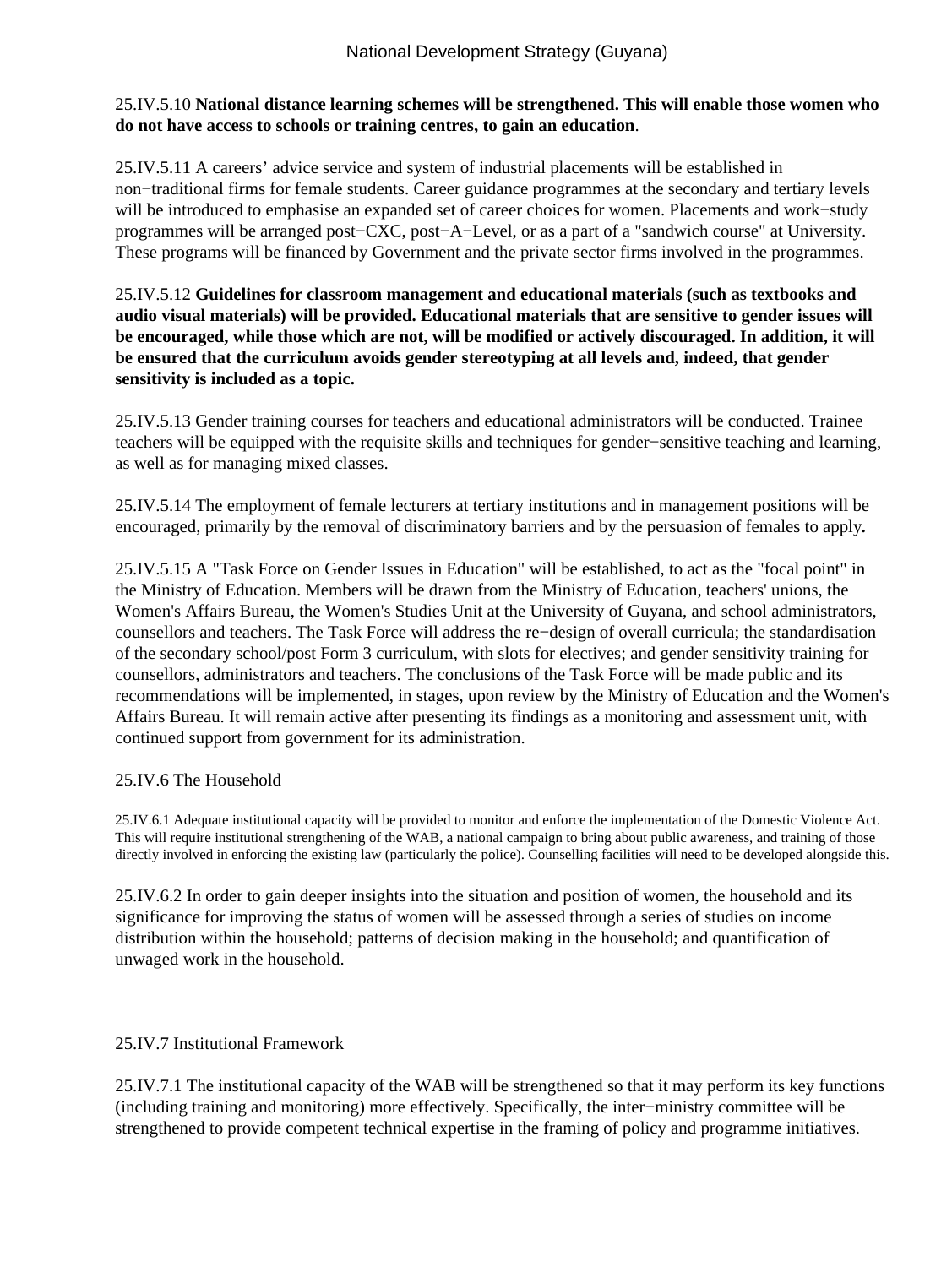25.IV.7.2 The National Commission on Women will be strengthened by the reorganisation of its membership to include not more than ten persons, female and male, representing sectoral areas of Government as well as relevant social partners, such as the trade union movement and the private sector. Members should be persons recognised for their work at community, national or sectoral level. The Commission will have an independent moderator, and the WAB will be its secretariat. The Commission, which should be non−partisan, will continue in its responsibility for recommending policy and programme directions in regard to gender to the relevant Minister; promoting a lobby for the policies and programmes of the WAB; stimulating a broad national debate on issues of gender equity; and undertaking, or assisting the undertaking by others, of appropriate research and educational activities in this area.

25.IV.7.3 The WAB will be headed by an officer of appropriate status for liaising with the Permanent Secretaries of Ministries relevant to the formulation and implementation of its policies and programmes. Competent professionals will be appointed to staff the Bureau in areas such as policy analysis, research, and data gathering and dissemination. **In support of the accepted strategy of mainstreaming the issues, the WAB will be located within the Ministry which has responsibility for National Development Planning.** The WAB will also be provided with required technical and financial support for its national programmes, as well as for meaningful participation in regional and international organisations. In addition, there will be full recognition at the national level of the linkages between the WAB, the Ministry of Foreign Affairs and other national, regional and international agencies mandated to address issues that concern the condition and position of women.

25.IV.7.4 Project implementation will be the responsibility of the line ministries, supported by competent NGOs. The role of the WAB will be to formulate policies and programmes, based on careful research, to monitor programme and project implementation, and to coordinate the support of international donors and regional agencies. Coordination between the various non−governmental women's organisations and other gender groups will be improved by strengthening information networks to disseminate relevant information and communicate ideas. The aim will be to establish a forum, bringing together all groups concerned with gender issues, regardless of race, class, religion, geographic location or party political affiliation. **Government will be committed to the provision of technical and financial support for such networks.**

25.IV.7.5 Women's focal points will be established within ministries and agencies, and will be staffed by trained gender−sensitive officials.

25.IV.7.6 In order to fulfil its mandate of promoting the status of all Guyanese women, across all differences of race, class, disability, religion, culture, political persuasion and geographical location, the national machinery, i.e. the WAB, will be given semi−autonomous status. It will have the capacity for policy formulation in all areas relevant to the needs and concerns of women, as well as for on−going programme implementation, thus ensuring continuity across changing administrations. Its operations will be supported by realistic budgetary provisions, in spite of the constraint of an inadequately functioning economy.

## 25.IV.8 Legislation

25.IV.8.1 A national legal literacy campaign will be conducted to enhance awareness and understanding of women's legal rights, including by women, and to mobilise public opinion in favour of their enforcement.

25.IV.8.2 Gender training for law enforcement officials will be provided so that they may better understand and respond to complaints of abuse and discrimination.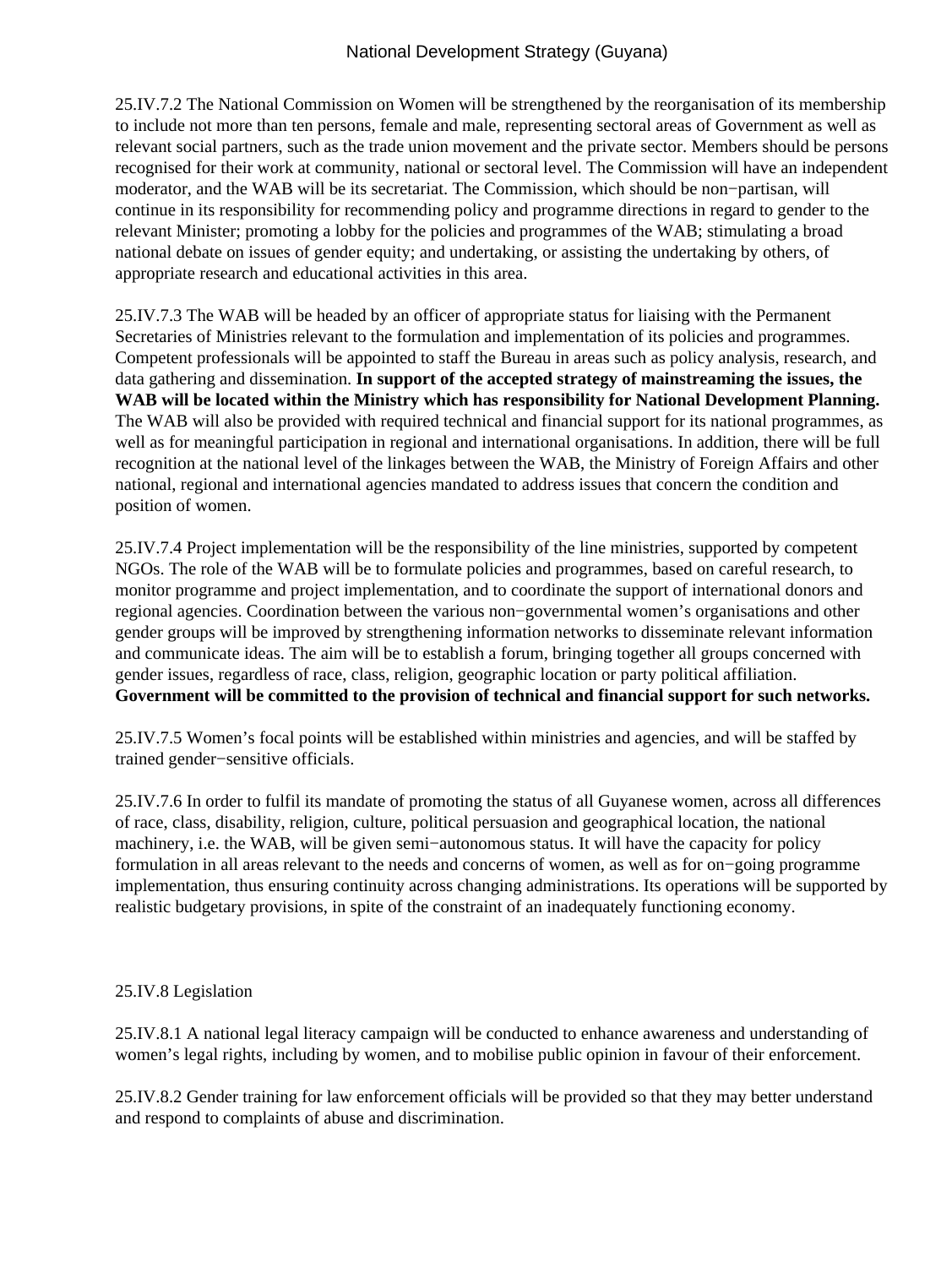25.IV.8.3 The law will be reformed (by amendment or repeal and enactment, as necessary) in those areas where weaknesses exist. Relatedly, all language which excludes women will be removed and replaced by appropriate, inclusive language.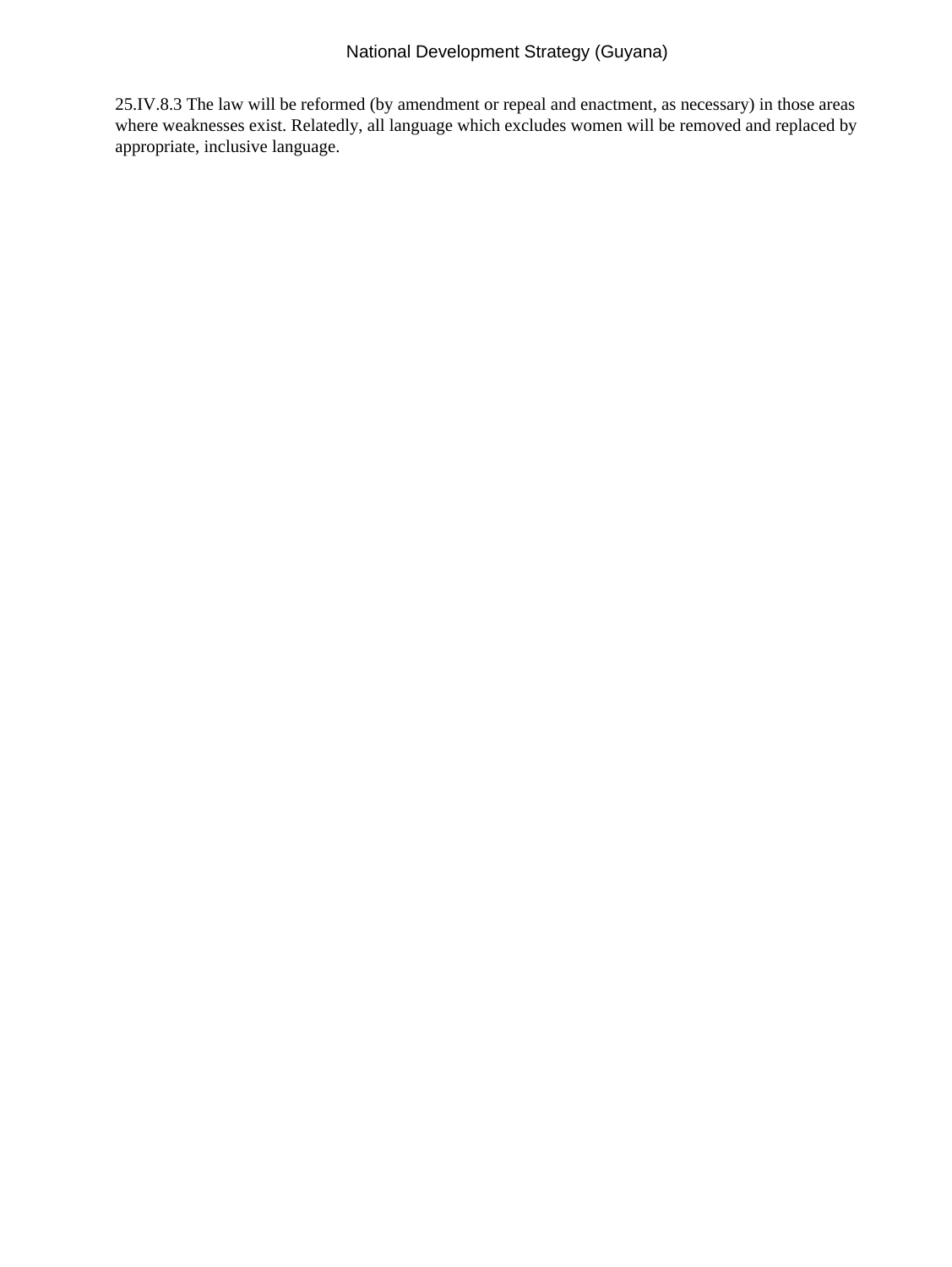## CHAPTER 26

#### THE FAMILY AND ITS MOST VULNERABLE MEMBERS

#### 26.I BASIC FEATURES

26.I.1 The family, in all its variety of forms, is the pivotal institution in any society. As the Family Code of the Caribbean asserts: "the family … is the elementary cell of society, and as such, contributes to its development and plays an important role in the upbringing of the new generations."

26.I.2 The family may also be pivotal in a negative way. Instead of being the primary source of emotional and material support to its members and the primary base for child development, families of all types, across social strata and race, may be places where power, whether based on income, gender, age and/or disability, is misused.

26.I.3 The family is pivotal for the good or ill of the society because it shapes the individuals who in turn shape the society. Put another way, just as the family is impacted on by constraints in the macro economic and social and cultural environment, so it in turn impacts on that environment, most visibly in the skills, attitudes and behaviour of people – whether as they function in the labour force or in the community. The chapter therefore adds to the discussion of the family as a unit, discussion of its most vulnerable members – children, adolescents, the elderly, and those with disabilities.

26.I.4 Neither in Guyana nor elsewhere is the family static in form. Instead, family form is shaped by the environment – for example, by changes in the macro and household economies. Moreover, differences in the social organisation and value systems of families are most pronounced in plural societies such as Guyana in which several ethnic groups, originally from different parts of the world, with varying traditions and distinct cultural practices, inhabit one nation state. There is therefore no one typical Guyanese family structure but different family structures shaped largely by differences in ancestral patterns of life and local histories.

26.I.5 Overlying this, however, is the broadly−shared belief, backed by most religious teaching, that the ideal family form is the nuclear family bound together in marriage that is legally and/or religiously approved. This was the teaching even during slavery when the practice of the slave owners and their allies destroyed any possibility of building such families and began the process through which the single−parent, female−headed household became a dominant feature in the Afro−Guyanese working class. Thus, even as this form of family becomes more and more usual among Amerindians and Indo−Guyanese under pressure of migration, all races and social strata continue to describe the nuclear family within marriage as the norm, and other forms, particularly female−headed, single−parent households, as deviant. This was borne out by a survey undertaken especially for the preparation of this chapter. In fact, what the society must confront is that among all race groups, the growing number of single−parent female−headed households are today especially vulnerable because widespread migration from and movement around the country have dispersed extended family support networks, while alternative support systems are either absent or underdeveloped.

26.I.6 Family structures in Guyana are the nuclear family in both its legal and common law forms: the single−parent, female−headed household, sometimes with three generations headed by a grandmother; the extended family of different types, its members sometimes living in the same household, sometimes in several households; child–headed households; and the household consisting of one individual, often an elderly or old person, more frequently a woman.

#### 26.II ISSUES AND CONSTRAINTS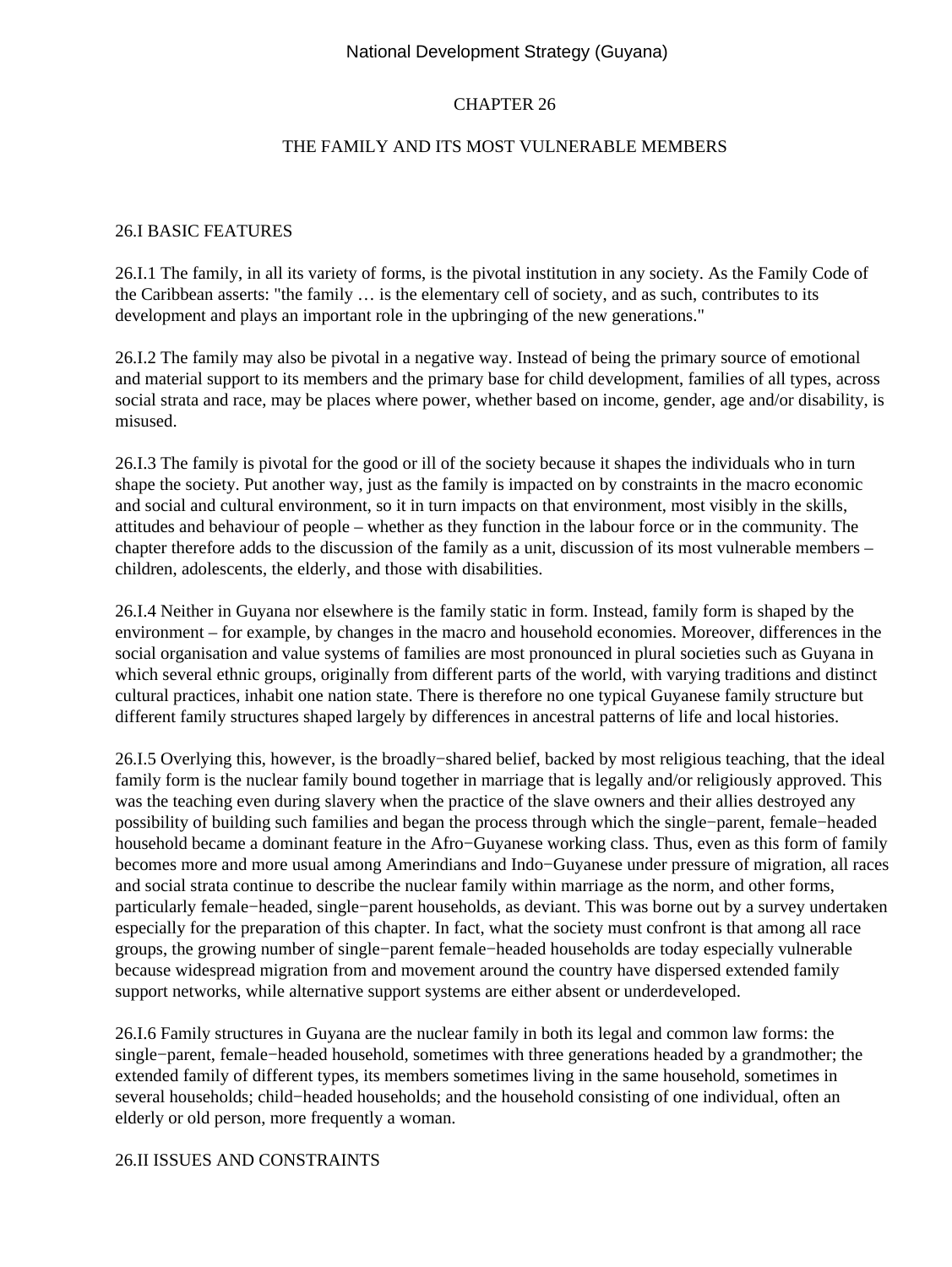## 26.II.1 The Family as a Unit

26.II.1.1 Key constraints on development discussed in other chapters act as critical constraints on Guyanese families:

- At the economic level, macroeconomic decline in the 1980s impoverished many Guyanese families, while the introduction of IMF/World Bank Structural Adjustment Policies reduced employment in the public sector, removed subsidies on basic items, introduced cost recovery for basic services and placed greater burdens on poor households, particularly on the women in those households.
- At the social and cultural level, constraints on families include the critical shortage of housing, the poor quality of and access to services, especially in the hinterland, the decline in the urban environment, and more recently, the social impact of the new mining and logging industries on Amerindian communities.

26.II.1.2 In the survey referred to earlier, respondents emphasised that families are expected to provide support for their members but acknowledged that the challenges they face make it extremely difficult, if not impossible, for the average Guyanese family to perform its basic functions. This reduced ability of a significant proportion of families to meet the fundamental requirements of their members has induced in many households a spirit of helplessness, hopelessness and despair, and has put both the family's welfare and that of the nation at risk.

26.II.1.3 The new pressures are harsher on poor families of all types than on families of other social strata. With economic decline, the need for parents living in poverty to work in more than one job, or in both the formal and informal sectors, or in several locations in the informal sector, or for longer hours in small family businesses or farms, greatly increased. Some work, notably that of trading, requires regular travel across the country and/or region. The increase in waged work, together with the continuation of women's overwhelming responsibility for unwaged work in home and community, gives them a triple burden which may result in the neglect of children. Poor women completely tied to reproductive work (because of the number and/or ages of the children they are raising), with inadequate support from fathers and/or the State, are among the most economically vulnerable in Guyana today and their children among the most deprived. There is an increase in parents with inadequate parenting skills, commitment and responsibility.

26.II.1.4 In some communities, there is also an increased absence of active fathers, sometimes due to migration; in Amerindian communities of the hinterland, for example, fathers travelling for long periods to work in the growing mining and logging areas create de facto female−headed, single−parent families. Migration, while a factor in the weakening of families across class and race, is differently expressed in poor families; while the issue has not been researched, it appears that among poor families there is a greater tendency for the migration of individual adults rather than of whole families, contributing to the small but telling number of child−headed households and to a growth in child−shifting. According to the abridged version of the report prepared by the WAB for submission to the 4<sup>th</sup> World Conference on Women, 1995:

> "…because the migration is largely of individuals rather than families, it has produced a fragmenting of families and communities. A small survey of 27 Indo− and Afro−Guyanese students aged 11−16 attending school in Georgetown, whose parent or parents had migrated, found that 12 out of 27 families were considered to have broken up permanently, and 19 out of 27 students had negative expectations of a future with their Parent(s). Only 7 out of 27 reported receiving adequate support from their migrant parent(s)."

26.II.1.5 Some of the growing pressures on Guyanese families are faced by all social strata: these include migration itself; political instability; ethnic tension; negative changes in societal values and norms; the steep rise in HIV/AIDS; and the growing culture of illegality, violence and disorder.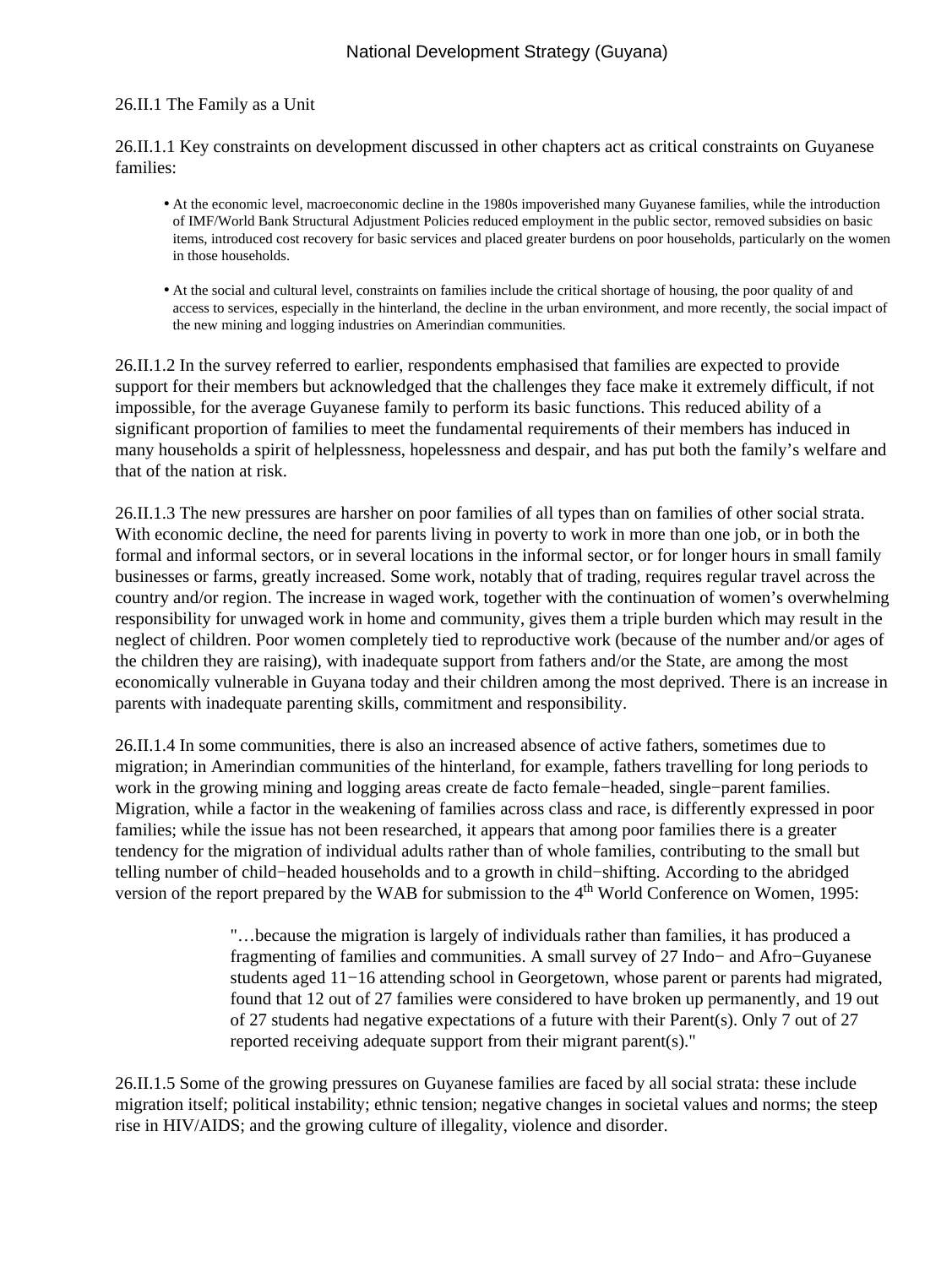26.II.1.6 There is strong evidence, also, that the incidence of violence and other abuse in Guyanese households, mainly against children, women, the elderly and the disabled, has increased significantly in recent years. Such violence is often associated with alcohol and drug abuse. While the evidence suggests that domestic violence cuts across race and class, more precise information is needed. There are also reports of an alarming increase in suicide, particularly among young Indo−Guyanese males, following family disputes.

26.II.1.7 The rise in conflicts in Guyanese families has not been accompanied by a rise in the mediation services available to them. There are no formal alternatives to the courts for the settling of family disputes, even though the matters of disagreement may be relatively trivial in content and substance, if not in the degree of conflict which they engender. The result is that the problems are either left to fester, or are elevated to a justiciable matter, with all the negative results of such action. The judicial system does not currently have a branch which deals specifically with family matters. All family problems are, as a consequence, treated by the courts in the same manner as other quite different types of dispute. Apart from the fact that this absence of specialist courts often leads to a failure to examine adequately and effectively the many sensitive issues which arise in family disputes, there are inordinate delays in their resolution, because of the backlog of work in Guyana's courts. All too often, families disintegrate while waiting for their cases to be settled.

26.II.1.8 Because of the relatively high incidence of divorce and judicial separation in the country, but mostly because of the increasing numbers of children being born in visiting relations, a growing number of children live with single mothers but need to be maintained, at least in part, by fathers. Claims for maintenance may be made both in the Magistrates' Court and in the High Court. However, magistrates can award a maximum amount of only G\$250.00 per month. This is obviously grossly inadequate, and is a further cause not only of the break−up of the family, the abandonment of children, and the prevalence of street children, many of whom are not homeless in the way that homelessness is normally understood, but also of prostitution and the use of multiple male partners for the purpose of gaining income.

26.II.1.9 On the other side of the coin, because marriages in Guyana may be dissolved only if cruelty or adultery or malicious desertion is proven, the complexity of these requirements often leads to the continuation of marriages even in circumstances which bring grief to all family members, and is often the cause of increased bickering, strife, and violence.

#### 26.II.2 Children and Youth

26.II.2.1 Guyanese children and adolescents are growing up in a context where there is still an unacceptably high incidence of poverty; inadequate expenditure on education and health; and a desperate shortage of houses. There are not enough recreational and sporting facilities in many communities. Children and adolescents are also faced with an increasing burden of both unwaged and waged work. In addition, patterns of gender socialisation in Guyanese families, as in the rest of the Caribbean, are working negatively against both girls and boys: in a context of diminished parental attention to both sexes, girls are more restricted and more sexually abused and exploited, and are still trained into areas of interest, study and employment that are less valued and more poorly paid, while boys are being less carefully nurtured and more harshly beaten, and are dropping out of school in larger numbers than girls. All this has implications for the society in areas ranging from violence and crime to employment and income. Above all, it has implications for the kinds of family we will create in the future.

26.II.2.2 In short, the Guyanese child is being born, nurtured, and educated in an environment in which his or her physical and psychological health, viewed from any angle, is far from optimal. Cultural traditions are no longer being passed down to the young generation, resulting in a lack of appreciation of the significance of cultural norms and a lack of interest in cultural practices. Children and adolescents are poorer for not having this value system as part of their knowledge base and are more prey to what was earlier described as the growing culture of illegality, violence and disorder. Children and adolescents may also be particular victims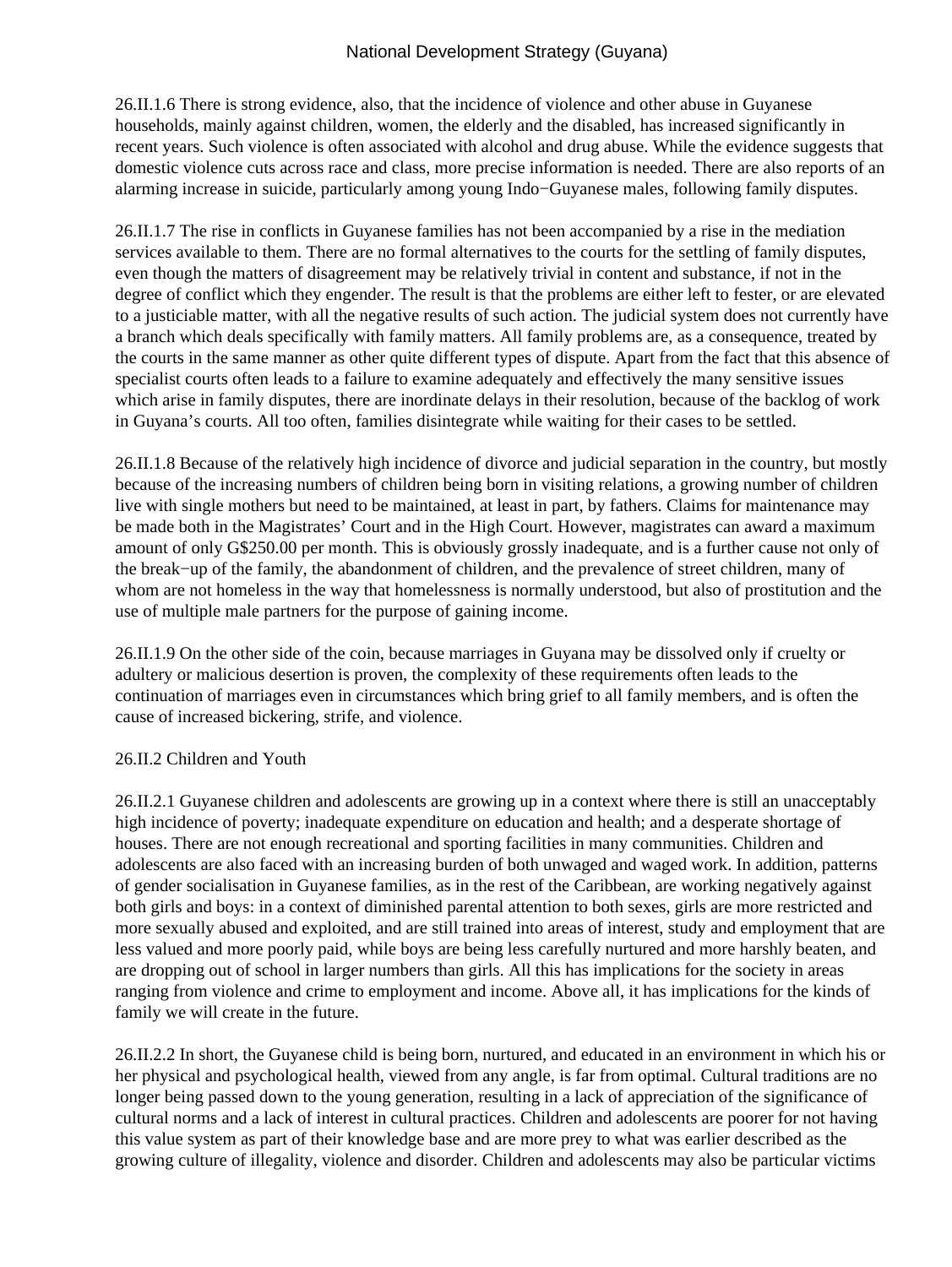of the continuing flaws or gaps in the law. For example, no laws exist which empower the Government or any of its agencies to remove children, found to be in threatening and dangerous situations, from the custody and control of parents and guardians. There are currently no laws governing foster care.

26.II.2.3 Schools cannot take up the slack for weakening families. Many teachers are themselves products of an education system which has been in decline, and a society where standards have fallen. This has implications for their teaching of academic, technical, vocational and life skills. Schools no longer provide career guidance. The result, for many children and youth, is a loss of faith in education as a path to social mobility. Indeed, surveys indicate that a significant proportion of them link their hope for the future with migration. As mentioned earlier, there are high levels of dropout, particularly among boys, at the same time that too many girls are being prepared for low−paid work.

26.II.2.4 Not only are many children coming out of school not trained in terms of work or life skills for the labour force; they also face inadequate opportunities for good jobs. Across two decades, a large part of what the economy has created is the opportunity for casual, informal sector and sometimes illegal work. Nor has the drive to survive that many young people have shown over this period been adequately recognised and rewarded so that they might move out of areas and levels of income−generation that are not productive either for themselves or for the national economy.

26.II.2.5 Adolescents, even below eighteen, are increasingly becoming involved in substance abuse*.* In addition, many begin having sex at an early age (a 1998 survey indicated the age of first sexual contact for some as 12 years old). This has implications for levels of teenage pregnancy (and therefore the continuation of cycles of poverty and of babies born with low birth weight) and for sexual health. Although recent data indicate that the number of youths under 20 years of age using contraceptives for the first time has grown from 1,648 in 1995 to 1809 in 1998, the number of teenage pregnancies has grown at a higher rate. Nor has the increased use of contraceptives protected adolescents from increased HIV and other STD infection: the 1998 statistical report from the Gerito−Urinary Medicine Clinic of the Georgetown Hospital revealed that of the 7,254 patients who visited the Hospital, 1409 or 19 percent were youths. It is also reported that the age group mainly affected by HIV/AIDS is the 19−35 age group, and that many persons 18−25 are being diagnosed with AIDS; given the long incubation period of AIDS infection, many of them must have become infected in their early, mid, or late teens. On the positive side, the Medical Termination of Pregnancy Act of 1995 has reportedly led to a decrease in the number of abortions in girls below 19 years.

## 26.II.3 The Elderly

26.II.3.1 The elderly, too, are in a vulnerable position. Many live below the poverty line, particularly those living on small pensions and, in general, no special provisions are made either by the Government or the private sector to enable them to live in a modicum of comfort. Their nutrition is poor and the health services available to them inadequate. Their private housing facilities are, in general, decrepit and unmaintained.

26.II.3.2 Twenty years ago, part of the value system of Guyana was formal respect for the elderly and a generalised acceptance of the need to care for elderly parents and other relatives. Today, given the dispersal of families, many elderly people live alone, with all of their children overseas, and there is a lack of services to fill the gap. Across different social strata, they face a loneliness due in part to this disintegration of the family structure, but also to the dearth of facilities which can provide them with opportunities for participating in recreational activities and for social interaction.

26.II.3.3 In a survey undertaken in 1997 by a Senior Citizens Policy Development Committee, senior citizens almost unanimously expressed a preference for remaining in their own communities and homes rather than live in either public or private institutions. Moreover, the cost of keeping senior citizens in institutions is higher than that of supporting them to remain at home. In addition, they are often able to maintain or regain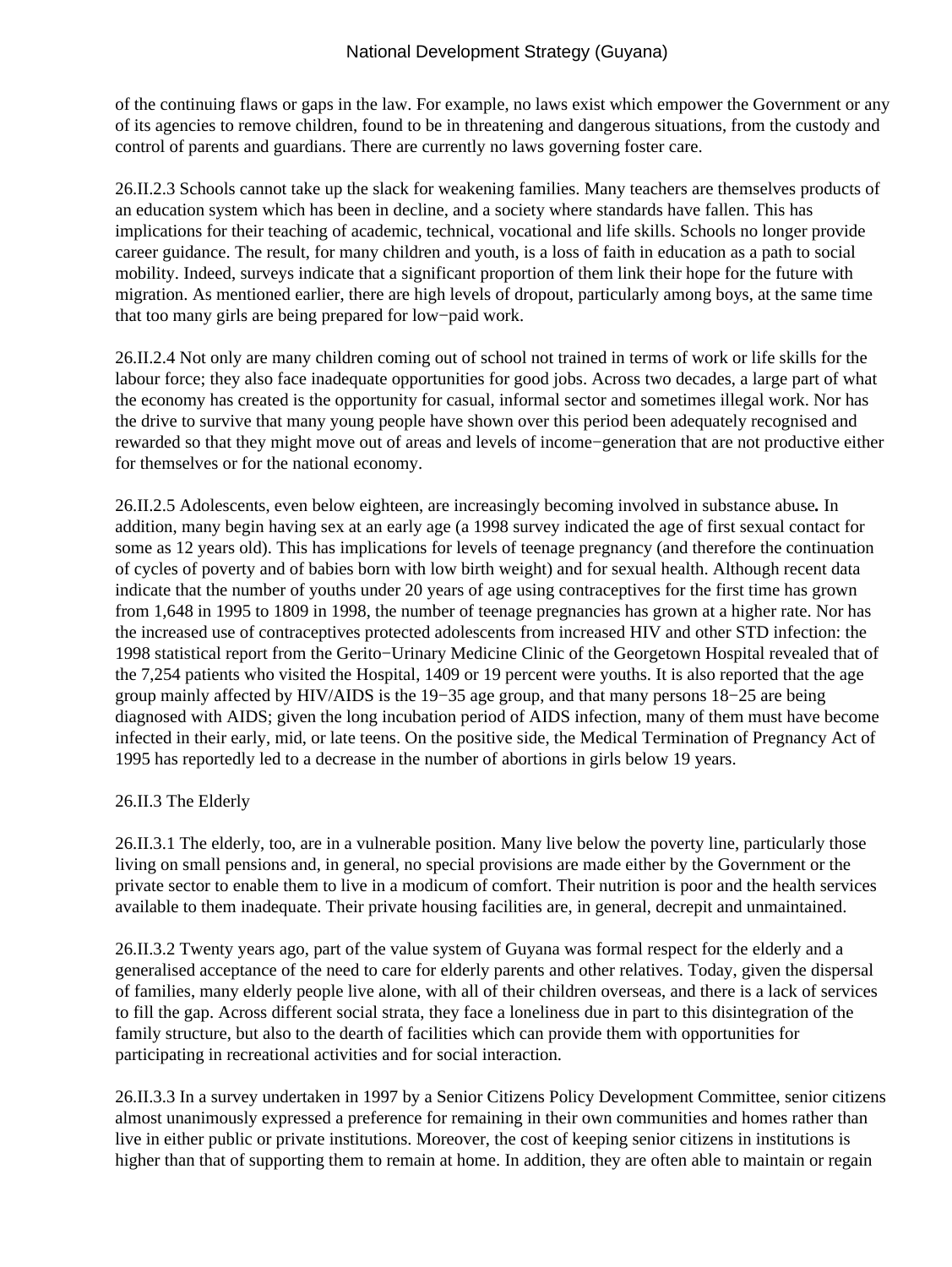their independence when they live at home, and are provided with at least a minimum number of community services, including services by health professionals and trained volunteers.

26.II.3.4 Although there is strong evidence from many parts of the world that interaction between children and the elderly can be beneficial to both age groups, in Guyana such programmes appear for the most part to have been desultory, unplanned, and unsustained. Furthermore, the strengths of the elderly in Guyana are woefully under−utilised. There is a failure on the part of both the State and civil society to provide an environment in which they might continue to play an important role in the country's development and benefit in their old age from the contributions which many of them have made to the nation's social and economic growth. There are no programmes specifically designed to impart skills and knowledge to senior citizens, or to upgrade the skills and knowledge which they already possess. It is as if society considers that their productive lives are over. They are hardly ever given the opportunity to begin new careers. Indeed, most employers in Guyana strictly enforce the retirement age. In one respect this is understandable, for the retirement process permits younger persons to be promoted or to enter the labour force. It is evident, however, that there is a critical shortage of skills in areas that are key to the development of the nation; for example, trained and experienced teachers are desperately needed and yet, each year, the qualified elderly are required to retire.

26.II.3.5 In sum, the elderly in Guyana do not constitute a constituency whose needs are addressed. They are not organised in their own interests, not even to the limited degree that other vulnerable groups are. This helps explain why (unlike say, Barbados), public and private companies and agencies are not required or even encouraged to offer rebates and other financial assistance to the elderly. There is no law in Guyana which prescribes that certain types of physical facility be laid down in public places for the elderly and that buildings be designed to avoid impeding their mobility. No special health services are available at the health posts, managed by Community Health Workers, which are located mainly in the hinterland regions, for senior citizens; indeed very few are available throughout the country. There are no geriatric specialists in Guyana. The National Insurance and Social Security Act covers only that proportion of the population of the elderly who are either in, or just out of, the work force; it does not extend to those who were never gainfully employed. In effect, therefore, less than half of the elderly population benefit from the "Old Age" portion of the Act.

#### 26.II.4 People with Disabilities

26.II.4.1 According to the National Policy on the Rights of People with Disabilities, there are no up−to−date data on disability in Guyana. However, the existing information suggests that disability is more prevalent in poorer families, and that its incidence is increasing as a result of a rise in traffic accidents.

26.II.4.2 Not only is poverty one of the leading causes of disability; disability can cause a family already living in poverty to become poorer, especially if the household's sole income−earner becomes disabled. Disability also interacts with other variables to increase poverty.

26.II.4.3 Constraints on the lives of people with disabilities in Guyana are exacerbated by the inadequacy of rehabilitation services, especially outside the urban areas. The experience of the non−governmental, externally−funded Community−Based Rehabilitation Programme suggests that sustainable rehabilitation programmes can be built at community level, using nonprofessionals to deliver services. However, specialised and institutionalised services need to be provided as part of Primary Health Care.

26.II.4.4 The National Policy on Disability emphasises that while the material problems that people with disabilities face in Guyana are critical, societal attitudes towards them are no less crippling, and it adds that "the right of people with disabilities to education, to health services, to employment, to sexual relations and to parenthood…is far from assumed, still less provided for". Part of the reason for this is that organisations of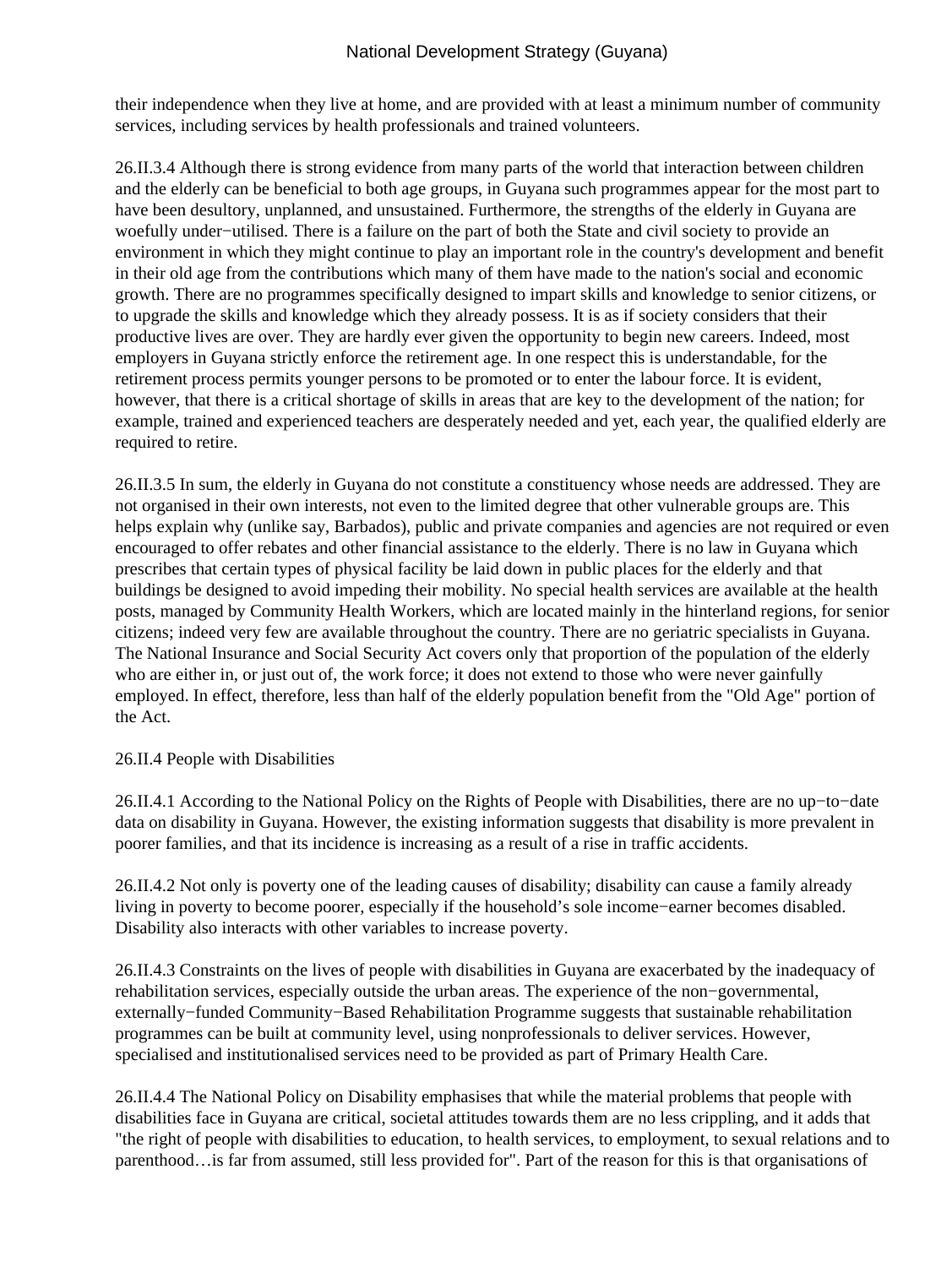and for people with disabilities do not focus on advocacy for their rights, nor are these rights raised as a matter of sustained, central concern by organisations and agencies working for the rights of other groups such as children or women.

#### 26.III SECTORAL OBJECTIVES

26.III.1 The overarching goal is to enable Guyanese to create lives that are at least sufficient, at best liberating, in economic, social, cultural and spiritual terms.

26.III.2 What Guyanese families need to begin to regenerate themselves is the progressive transformation in the country's macro−economic conditions, and in the quality of and access of all to basic services, that this National Development Strategy proposes. But it will not be possible to transform the environment and enable development unless the process is led by a population that sees its future here; that has a strong sense of wholeness or nation across ethnic and other differences; that is willing to reduce the disparities that exist between groups and render some groups more vulnerable; and that is healthy and imbued with the skills and values needed for creative and productive work and leisure. All this depends on creating and creating anew, families that can protect, nurture and enable its members. This is work not only for government but for government and civil society.

#### 26.IV THE STRATEGY

26.IV.1 Many of the strategies outlined below are detailed in other chapters, for example, strategies related to economic opportunity and housing. In addition, strategies are drawn from existing documents such as the National Policy on the Rights of People with Disabilities. All these are summarised here, grouped with new strategies, and prioritised, in order to indicate how they will interact in the regeneration of the Guyanese family. It is emphasised, however, that as part of the country's general national development strategy, projects that are designed to raise the incomes of Guyanese families, to provide them with better and more relevant educational prospects and services, to enhance the quality of health care, to make available suitable and affordable accommodation and, most important, to create more job opportunities, will be formulated and implemented.

#### 26.IV.2 Immediate Actions

26.IV.2.1 To jump start the process, the proposed strategy is to put the strengthening of families on the active national agenda. **Wide public discussion of the draft Family Code and the relevant proposals of the NDS will be organised, using the mass media, in order to spur active consideration, leading to increased agreement, about the rights and responsibilities of, and the enabling conditions for, families.**

26.IV.2.2 As emergency action which will not only make a practical difference but demonstrate commitment to supporting families, the proposal is **to strengthen social safety nets for vulnerable families by announcing and implementing the exemption of all persons below the poverty line from cost recovery for basic services.**

26.IV.3 Actions to be initiated in the Short−Term and continued

26.IV.3.1 To provide new economic opportunities for families below the poverty line:

- New, accessible microcredit schemes for the rural, urban and hinterland poor below the poverty line will be introduced.
- Public servants who are retrenched will be offered retraining and low−interest loans.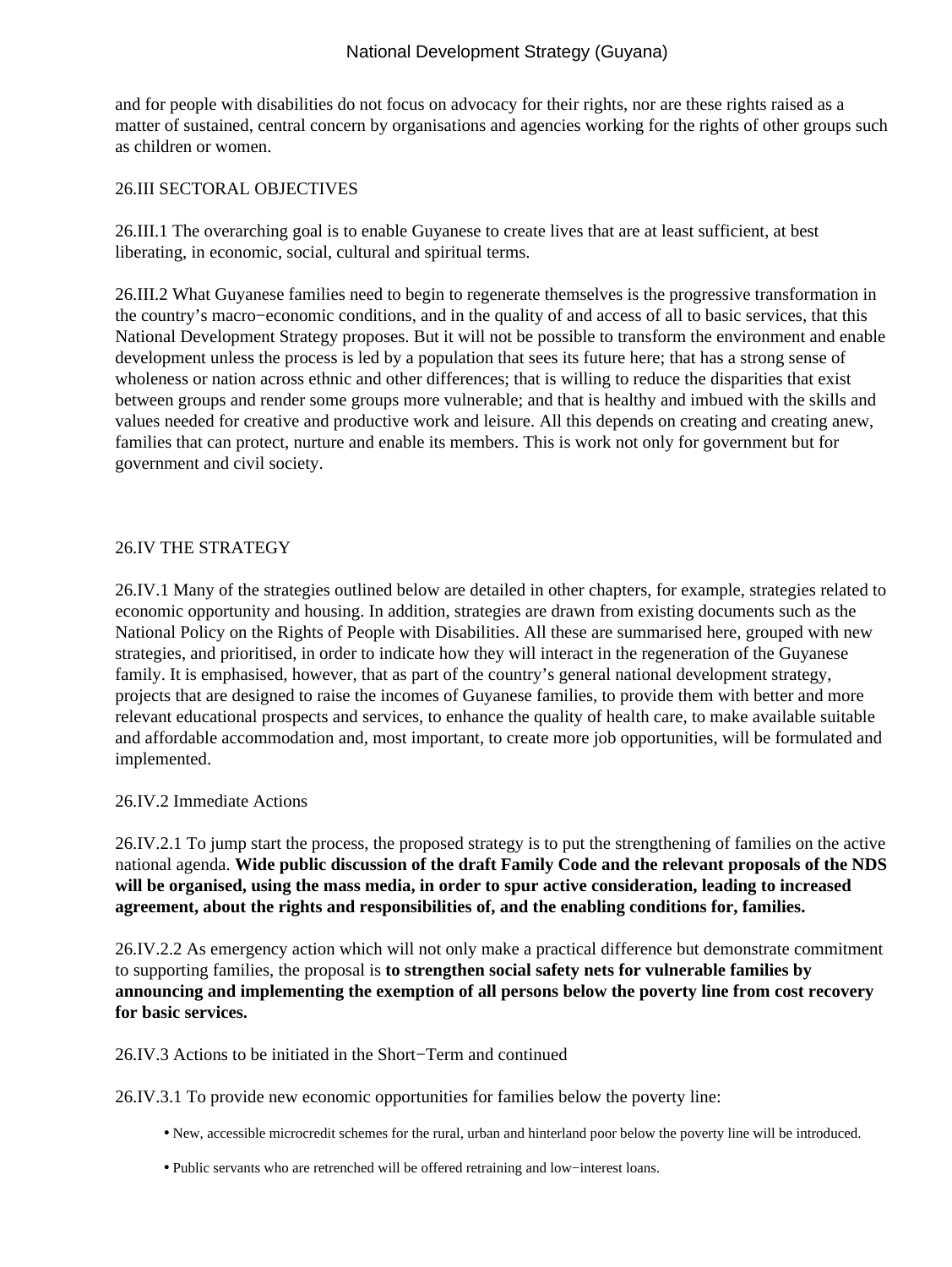• Social Assistance for parents unable to have paid employment because of the care needs of disabled dependents will be increased; and National Insurance Scheme provisions amended to provide benefits for such parents as self−employed persons.

26.IV.3.2 To open up opportunities for housing to new groups among the poor:

- **Criteria for the allocation of housing lots will be revised to accommodate poor, unemployed youths, female heads of household, the elderly, and people with disabilities.**
- **Money will be sought to establish two funds to provide rent and mortgage supplements for poor families.**
- Incentives will be provided to commercial banks to extend mortgage loans at reduced interest rates.

#### 26.IV.3.3 To provide better protection for children and adolescents:

- The Children's Service Unit will be empowered to remove from the custody and control of parents and guardians, children found to be in threatening and dangerous situations, including those abandoned, neglected or ill−treated, and to seek the necessary orders from a Court of competent jurisdiction.
- Guidelines for teachers will be drawn up to enable them, as a legal requirement, to report any signs of domestic violence and child abuse which they observe at school.
- Legislation will be enacted to regulate the fostering of abandoned or neglected children.
- Regulations will also be formulated for the operation of orphanages and children's homes and more homes will be provided.
- The Adoption of Children Act will be amended to permit persons living in common law unions to adopt children.
- The maximum age for maintenance of children will be increased to 18 years, and the minimum amount of maintenance which a Magistrate could order for a child and for a spouse will be increased after consideration by experts in this matter. There will be no maximum limit.
- Special programmes, both within and outside of the school system, will be organised to work with Guyanese youth against drug and alcohol abuse, domestic violence and teenage pregnancies.
- Legislation will be enacted regulating day care in both private and municipal institutions and requiring all day care centres and child minders to be registered.

#### 26.IV.3.4 To provide better protection for people with disabilities and elderly people in institutions:

- The necessary regulations and monitoring mechanisms and agencies for institutions housing people with disabilities, and elderly people will be established.
- 26.IV.3.5 To begin the process of providing for the equalisation of opportunities for people with disabilities:
	- Existing legislation will be amended, and new enacted legislation as required, to remove areas of discrimination against people with disabilities and promote the equalisation of opportunities for people with disabilities.
	- Beginning from the next census, data on the causes, types and incidence of disability will be collected systematically.
	- All buildings for public use will be immediately required (in the case of publicly−owned buildings) or strongly urged (in the case of privately−owned buildings), to provide affordable access to people with disabilities, e.g., ramps for wheelchair access such as those at the Public Library, the Cultural Centre and St. George's Cathedral in Georgetown.
	- Standards will be established and enforced for the provision of access of people with disabilities to new buildings and facilities.

26.IV.3.6 To offer improved support for resolving family conflict peacefully: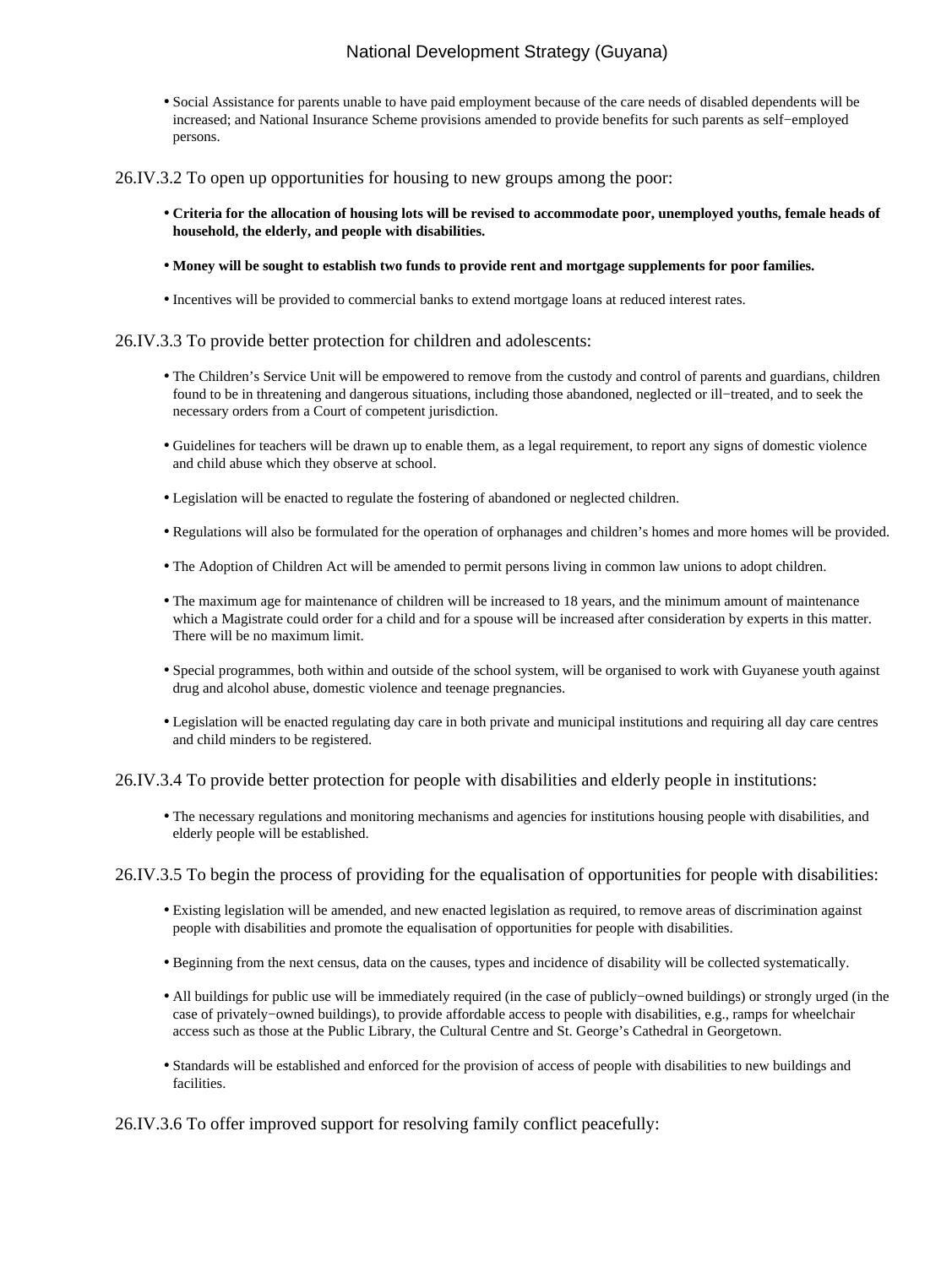- A number of family conflict resolution centres will be established and developed to deal with family disputes before they escalate into violence and disruption and before they reach the Courts. The establishment of non−governmental organisations with similar aims will also be supported.
- A Family Law Act, incorporating relevant legislation, regulating the relationship of parties in common law unions and providing for the resolution of disputes over property, child and spouse maintenance and the custody of children, will be enacted.
- A Family Court will be established to mediate over these matters.

26.IV.3.7 To use the strengths of the elderly for development:

- The enforcement of the rules *re* retirement will be relaxed, and employers will be encouraged to re−employ retirees with needed skills and knowledge.
- Facilities for adult training which give retirees a chance to update their own skills and enable them to continue to contribute in a meaningful way to society will be established.
- Seniors will be encouraged to develop a second career, and the services of retirees will be used in appropriate institutions and agencies; for example, they will be invited to be involved in teaching programmes in the formal Education system.

#### 26.IV.4 Key Medium− to Long−Term Strategies

26.IV.4.1 To increase protection and opportunities for children, the elderly, and people with disabilities:

- Guyanese nationals resident overseas who can provide evidence that they are fit persons to adopt will be permitted to adopt children, provided that the local Adoption Board and the Courts, informed by the International Social Services, are satisfied that the adoption is in the best interest of the child.
- All new senior citizens' institutions and institutions for people with disabilities will be built to specifications which ensure that all the special services necessary for comfort and security are in place, and provision will be made to upgrade existing institutions to such standards.
- The National Insurance Scheme's medical care benefits will be continued after retirement since this is when illness most often occurs and assistance needed.
- Duty free concessions will be given to the elderly and to people with disabilities for drugs and other health−related necessities.
- A health visitors' scheme will be re−introduced and clinics will place emphasis on the monitoring of the situation of senior citizens and of people with disabilities to ensure that a supply of essential drugs and essential aids is always available for their use.
- For seniors living independently, a programme of Home Help will be institutionalised to ensure that they are cared for and have some contact with others during the day. Economic support, counselling, and care services will be provided to enable people with disabilities to live at home.
- All health personnel will be trained in some aspects of care of the elderly, and geriatric clinics will be established for their use at the central and regional hospitals.
- Access to rehabilitation, health, educational and other services for people with disabilities will be improved through the upgrading of facilities, the establishment of new specialised facilities, and the integration of people with disabilities into general−use facilities, as determined to be appropriate by people with disabilities and their organisations and agencies.

#### 26.IV.4.2 To expand economic opportunities for families living in poverty:

#### • **Land reform increasing the size of the holdings of the rural poor will be introduced.**

26.IV.4.3 To provide the basis for more families to have access to better housing: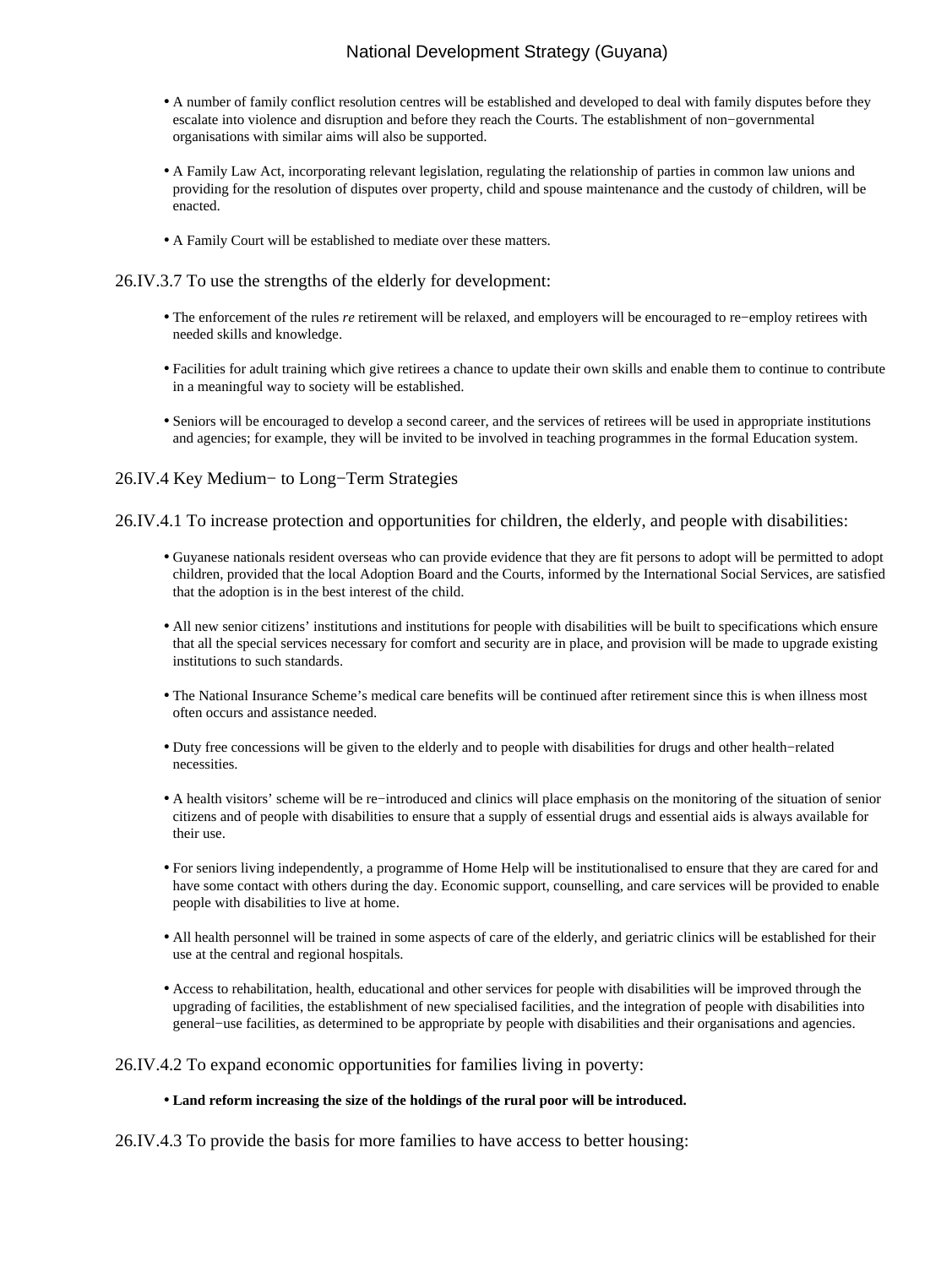- **Land for housing will be granted free of charge to people below the poverty line.**
- **A new housing policy will facilitate the introduction of schemes which can develop a range of innovative housing arrangements (eg. Home sharing, retirement villages).**
- **For the elderly and people with disabilities in need, a special fund will be allocated for property maintenance for both individuals and established homes.**
- **Housing for seniors and for people with disabilities within new and existing communities will be established at subsidised rental for those with low incomes.**

26.IV.4.4 To expand opportunities for leisure and sports:

- A comprehensive, countrywide recreation and sports programme will be formulated and implemented. It will include the establishment of sports centres in strategic locations throughout the country; the employment of an adequate number of coaches in various fields; the organisation of a greater number of competitive games for all relevant age classes, beginning with the primary schools, and extending through the secondary schools to the University and public at large; the engagement of scouts to recognise early skills and genius in our youth, and the provision of better amenities and services.
- **At least two multipurpose sports stadia, one in Demerara and the other in Berbice, will be established by 2010, and a third will be established in Essequibo as soon as possible thereafter.**
- Senior citizens' clubs will be formed in every community to facilitate seniors' participation in recreational/sports events.
- Facilities for community activities, as well as Health Care Centres, will be erected in housing areas.

#### 26.IV.4.5 To invest in Youth:

- **Across the whole period covered by the National Development Strategy, the provision of training by the Adult and Continuing Education community, both government and non−government, to out−of−school youth, will be actively and concretely supported. This will include re−education for real functional literacy and might include, depending on needs assessments and on the results of consultations with youth, vocational, technical and/or further academic training. The Private Sector will be asked to collaborate with this programme through the provision of funds and/or work attachments or apprenticeship programmes.**
- **In the formal education system, career guidance will be made an important aspect of the education system.**
- **Participatory seminars and workshops involving in−school and out−of−school youth in discussions on all aspects of nation building, with the emphasis on living amicably in multi−racial societies will be organised on a continuous basis. These topics will also be integral parts of the curricula of primary and secondary schools.**
- **In training and educating the young people of Guyana, the specific needs of this development strategy will be taken into account, and a comprehensive system which links training and education to development needs will be formulated and implemented.**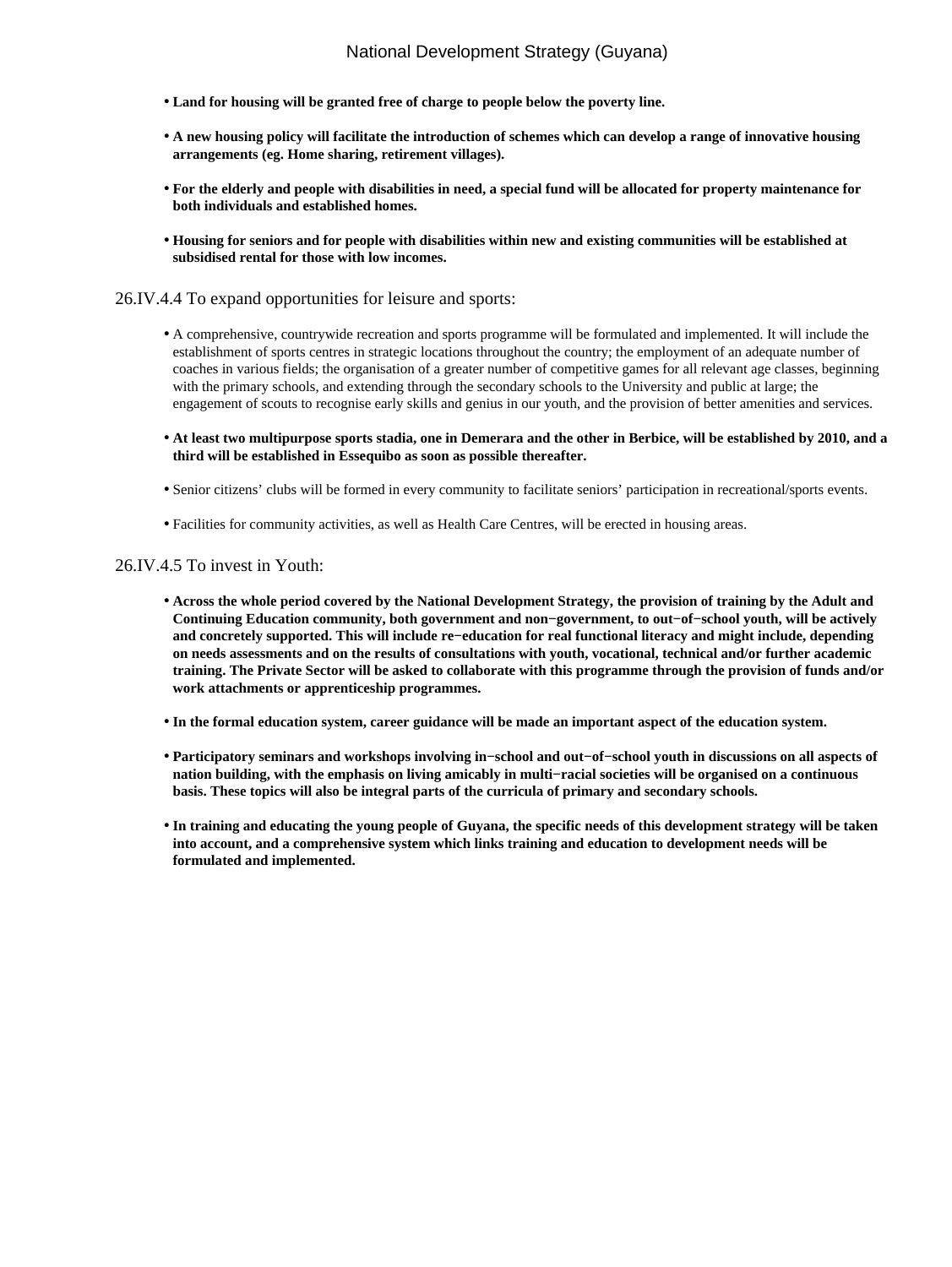# CHAPTER 27

## LABOUR AND EMPLOYMENT

#### 27.I BASIC FEATURES

27.I.1 Perhaps somewhat paradoxically, between 1991 and 1997, when there was a remarkable upsurge in economic growth there was a reduction in employment in the public service, the bauxite sector and in the sugar industry. Indeed, in the public service, between 1992 and 1997, the decline was 46 percent; in Linmine for the same period, it was 43 percent; in Bermine the decline was 30 percent; and in GUYSUCO the drop in employment levels was 31 percent.

27.I.2 It appears, however, that in the rest of the economy, the employment position was more positive. So much so, that the Bank of Guyana, in its Report for 1996 stated that the "buoyant economic activity was accompanied by expanding employment opportunities and higher earnings in most sections. The same optimism was recorded for 1997. In 1999, according to the Household Income and Expenditure Survey which was conducted in that year, the rate of unemployment was 9.1 percent .

27.I.3 The truth of the matter is that most of the public servants and those who lost their jobs in the bauxite industry, did not register as being unemployed. Instead, they occupied themselves as hucksters, as petty traders, and as small−time entrepreneurs, many of them eking out a scanty existence.

27.I.4 Possibly because they are mainly unskilled and untrained many of those who enter the workforce for the first time are forced to resort to the informal sector for employment. This is especially true for women and young people. Indeed, even when jobs are secured by them in the formal sector, these new entrants still tend to cluster in low−paying occupations that require few skills.

27.I.5 It follows, therefore, that if the strategies that are put forward in this NDS are followed, although, the rate of job creation would undoubtedly increase, it would be more than probable that many of these women and young persons will not be qualified enough to be employed.

27.I.6 There is a geographic dimension to the consequences of unemployment. In the rural areas, the unemployed have turned to self−employed agriculture or work as manual wage labourers. In urban areas, unemployed women have been forced into the low−paying market of domestic services, while the unemployed youth, with few jobs available for which they are adequately trained, have fended for themselves, sometimes illicitly. Indeed many former junior−level employees of the public service can now be found among the ranks of pavement vendors, the numbers of which seem to be growing. It is evident that if this trend continues, earnings amongst this group are likely to decrease, unless the disposable income in the society increases significantly.

27.I.7 Much *underemployment* is also to be found in Guyana. This is of two kinds. The first is visible underemployment in which people are not employed for an established minimum number of hours per week. The second is invisible underemployment, in which people are employed in jobs that require a skill–level that is below their qualifications. It would appear that, besides poor wages, underemployment also contributes to poverty in Guyana.

27.I.8 In urban areas there is much invisible underemployment for certain classes of workers. At the highest end of the education scale there is a shortage of skilled personnel. However, many workers with educational qualifications that are at least at the secondary education level have chosen to enter the urban informal labour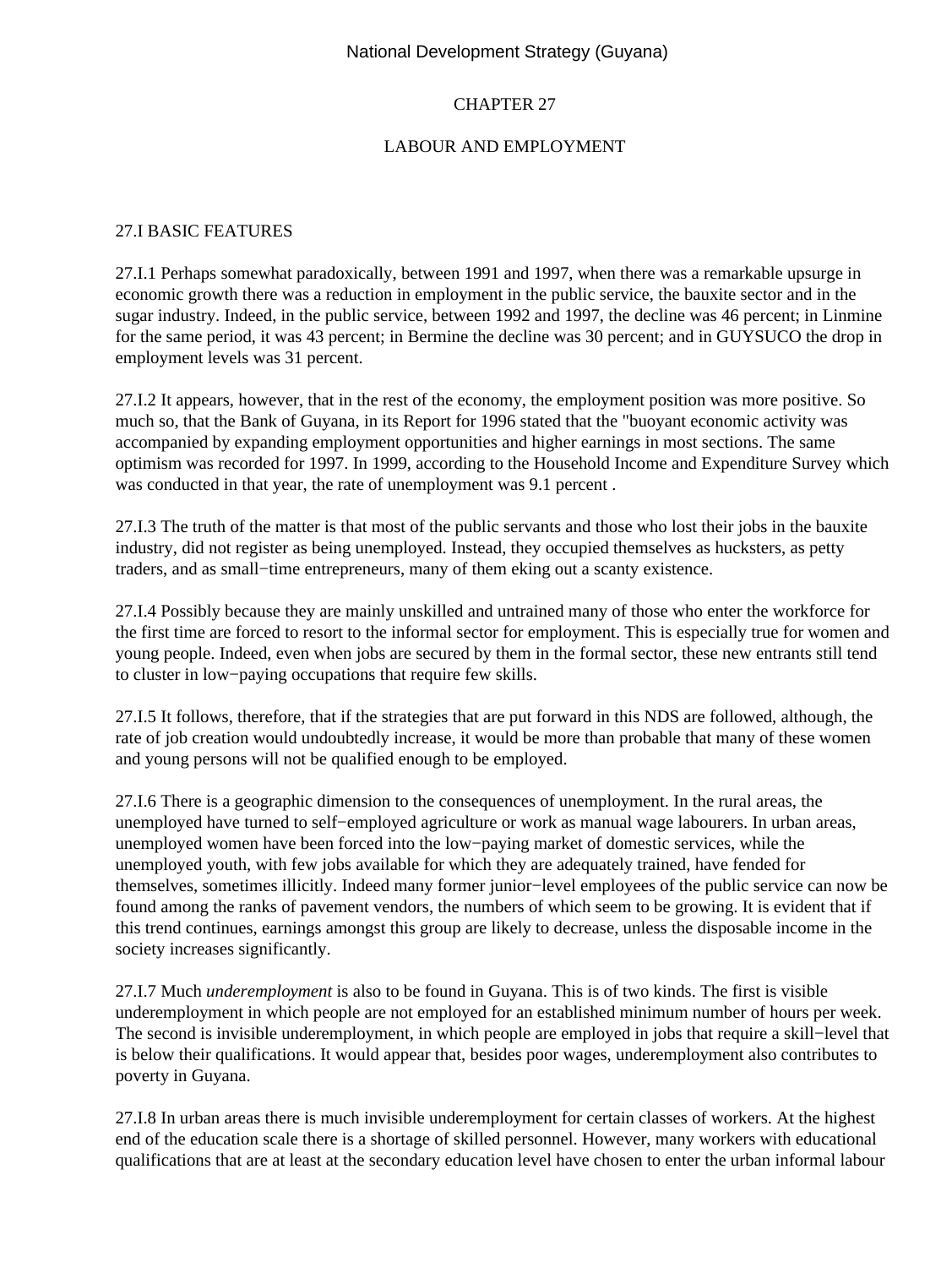force, primarily because of the low levels of remuneration in the Public Service. Perhaps not surprisingly, it is often the more entrepreneurial and better motivated workers that choose this course. The impact of this is that the average educational levels are reduced in the formal labour force, especially in the lover levels of the Public Service. Hence, because of the lack of in−house training, and low wages, the Public Service is left with too many poorly trained individuals.

27.I.9 Despite the reduction in the Government=s work force between 1986 and 1999, the core Public Service remains over−dimensioned. There is a chronic lack of upper and mid−level skilled and managerial personnel, while some of the lower tiers are over−staffed. The result is that Government is sometimes unable to perform critical functions in a satisfactory manner.

### 27.II ISSUES AND CONSTRAINTS

#### 27.II.1 Issues

27.II.1.1 While substantially higher real wages will be essential to attract and retain qualified personnel in higher−level positions of the Public Service, there is a great need for training in management techniques, in the use of computer software, evaluation procedures, and in modern approaches to public policy formulation. Above all, placement needs to be based on merit. A rational performance−based system for evaluations and salary increments is an essential requirement. A system of performance based evaluation was instituted in 1998, but it is too early to determine its rationality and effectiveness.

27.II.1.2 To overcome the problem of inadequate wages in some agencies, Government has created semi−autonomous agencies and project execution units with increased salaries and benefits. This has led to anomalies in the Government Structure. The remaining core structure of the Government has further been weakened, exacerbating Government's ability to fulfill key functions.

27.II.1.3 In addition, not only is insufficient attention paid by senior managers to the development of their staff, but inadequate arrangements exist for setting and maintaining staff establishments, for filling vacancies with appropriately trained staff, and for eliminating nonperforming or surplus staff. Ineffective systems are also in place for the generation, storage and dissemination of operating and management information. Moreover, there appears to be no plan for the systematic computerisation of the service. All activities in this area seem to be piecemeal and uncoordinated.

27.II.1.4 The informal sector, along with emigration, provided a cushion to workers during the 1980s. The sector not only benefited the workers, but consumers gained from its activities. Measures therefore need to be adopted to encourage further, the growth of the activities of this sector and foster its incorporation into the formal economy.

27.II.1.5 Government policies in the past have not directly addressed the needs of the informal sector. For example, incentives and concessions do not generally apply to small and medium scale enterprises, although attempts have been made to strengthen their role through micro and small enterprise development. In addition, high interest rates at commercial banks result in the cost of loans being out of the reach of small scale enterprises. Moreover, the informal nature of these small establishments almost inevitably means that they often cannot fulfill requirements for collateral.

27.II.1.6 It is evident, therefore, that specific incentives should be aimed at the economically marginalised sections of society and, as important, innovative strategies should be formulated to incorporate the informal sector into the mainstream of the economy.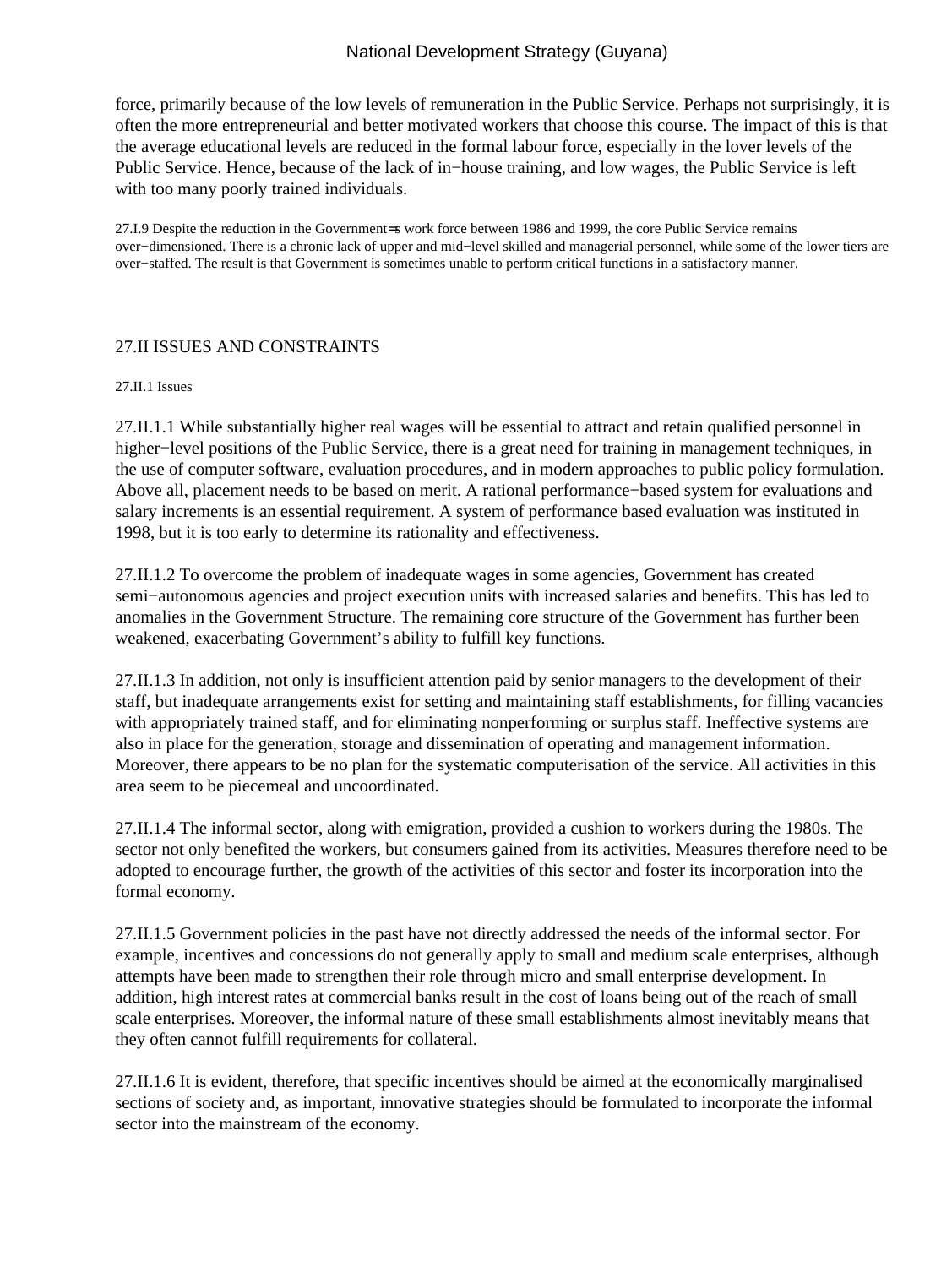27.II.1.7 Guyana's industrial relations system evolved out of the enormities of slavery and indentureship and, in general, workers' rights were obtained through struggle. This has led to an almost reflex reaction of settling disputes through strikes. This almost historical imperative is compounded by the fact that political considerations are often involved in labour/employer controversies. This is not to say that, in contemporary industrial relations, strikes are to be solely attributed to the trade unions. Strikes also occur very often out of the uncompromising attitudes of managers, and because of breakdowns in union/management communication. There is an evident need to resolve disputes in a more amicable manner through better structures and bargaining procedures. There is equally a need for a more proactive role by the Ministry of Labour, in disputes which do not involve the Public Sector.

27.II.1.8 However, in disputes between the unions which represent the Public Sector and the Government, which are settled by the Ministry of Labour, the unions often perceive themselves as appealing from Caesar unto Caesar. New, palpably fair and separate mechanisms should therefore be introduced for resolving such conflicts.

27.II.1.9 Before 1969, there existed a Workmen=s Compensation Ordinance that allowed for the protection of workers in case of industrial accidents, and death and disease that arose out of employment. Because the coverage of this Ordinance was considered to be too restrictive the National Insurance Scheme was established in that year. As a result, employees are now eligible for industrial benefits from the first day of work, maternity benefits after 15 weeks= contribution, and sickness benefits after 50 weeks= of payment. Maternity benefits are paid up to 13 weeks and can be extended to a maximum of 26 weeks, while sickness benefits are paid from the fourth day to a maximum of 26 weeks. Medical care is also paid during periods of sickness and, in certain circumstances, also during period of maternity care. However an actuarial−based analysis should be conducted in order to ascertain on what basis it might be possible to establish private pension schemes, and to assess whether it would be possible to extend existing NIS benefits to cover non−paying family members of contributing persons.

27.II.1.10 Both the public and private sectors must increase their investments in the general economy. The public sector has a specific responsibility to ensure that investments in transportation, communication, power generation, education and training, potable water supply, health and national security are undertaken to bring the quality of services in these sectors up to acceptable and desired standards. The Private Sector has the duty to retool and upgrade plant and equipment. This latter process should be assisted not only by fiscal and other policies, but also by public sector examples in the application of enlightened management techniques and in the constant search for new ideas. This will necessitate significant changes in our Industrial Relation System.

27.II.1.11 A social contract between Capital, Labour and the Government should be formulated, with the monitoring agent being a National Tripartite Committee.

27.II.1.12 The establishment of a labour market information system is an important requirement if Guyana is to have an adequate and reliable basis for formulating, implementing and evaluating employment and human resource policies, and if workers are to receive timely and relevant information on job openings. The lack of information on what is needed and what is available in terms of skills, not only leads to many jobs remaining vacant even though there might be workers willing to fill them, it also results in a failure to train workers for anticipated opportunity. Furthermore, there are no channels for communicating the Αskills−needs≅ from Government and industry to the schools. In addition, little information is currently available on the burgeoning informal sector and its impact on the national economy.

27.II.1.13 Moreover, the size and characteristics of the current labour force need detailed study. In addition ≅skills−needs≅ in both the public and private sectors, and salary and employment trends in both sectors require ongoing analysis. The Statistics Bureau, which is the official collector and coordinator of labour statistics, is neither adequately staffed nor organised to perform these tasks efficiently.

#### 27.II.2 Constraints

27.II.2.1 Lack of a sufficient number of productive and adequately remunerative jobs in the country.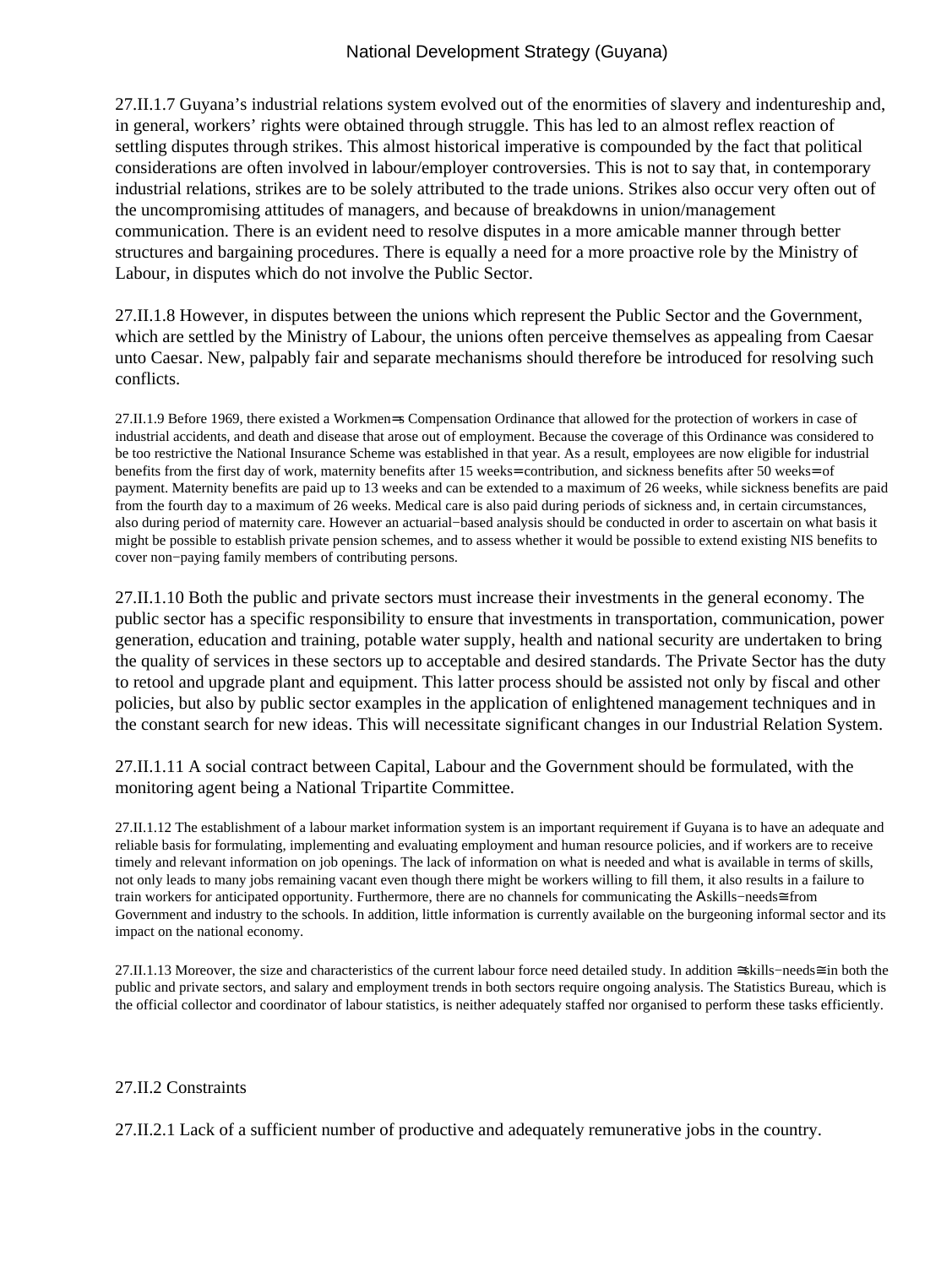27.II.2.2 Wages in the public service that are still too low to attract and retain the most skilled and talented people.

27.II.2.3 On the supply side of the labour market, there are not only too few technically skilled people, but there also exists a system of technical and vocational education that is inadequate. It should not therefore be surprising that it does not attract the finances required to sustain it even at its low level of quality.

27.II.2.4 A legacy of a weakened educational system, which produces too many entrants into the labour force who are functionally illiterate.

27.II.2.5 Poor relations between unions and employers, and weak mechanisms for the resolution of disputes. These lead to unnecessary strikes, especially in the Public Service.

27.II.2.6 The absence of a policy framework to encourage workers and enterprises in the informal economy to enter the formal economy.

27.II.2.7 Lack of basic workers= rights for employees in the informal economy.

27.II.2.8 Fragmented efforts for addressing the concerns of micro−, small− and medium−scale enterprises.

27.II.2.9 Lack of an adequate financial and institutional basis for workers' pension programmes.

27.II.2.10 Lack of an effective investigative arm in the Ministry of Labour capable of anticipating incipient industrial disputes, and quickly responding to them.

27.II.2.11 An insufficiently mobile labour force and a lack of supporting mechanisms to promote labour mobility.

27.II.2.12 Lack of trained personnel, capable of coping with the attitudinal problems which currently exist in the workplace, and with those which will arise in the future.

## **27.III SECTORAL OBJECTIVES**

27.III.1 The broad objective of the labour sector is to reduce unemployment and underemployment, and the concomitant poverty, by creating greater avenues for employment, greater labour flexibility and mobility, and by generally enhancing the productivity of both labour and capital. The attainment of this objective will require the successful implementation of many policies in various Chapters of this Strategy. Labour and Employment Policies *per se*, cannot alone accomplish their realisation.

27.III.2 The sectoral objectives of the Strategy are:−

(i) To encourage the development of labour−intensive industries and modes of production in the short−term and to increase productivity in the medium− to long−term.

(ii) To increase the skills, education and productivity of the labour force through improved technical and vocational education and an ongoing, structured and relevant on−the−job training programme.

(iii) To improve the functioning of the labour market via better information so that job−seekers and policy−makers may access up−to−date information on employment opportunities and data on the status of the country=s workforce.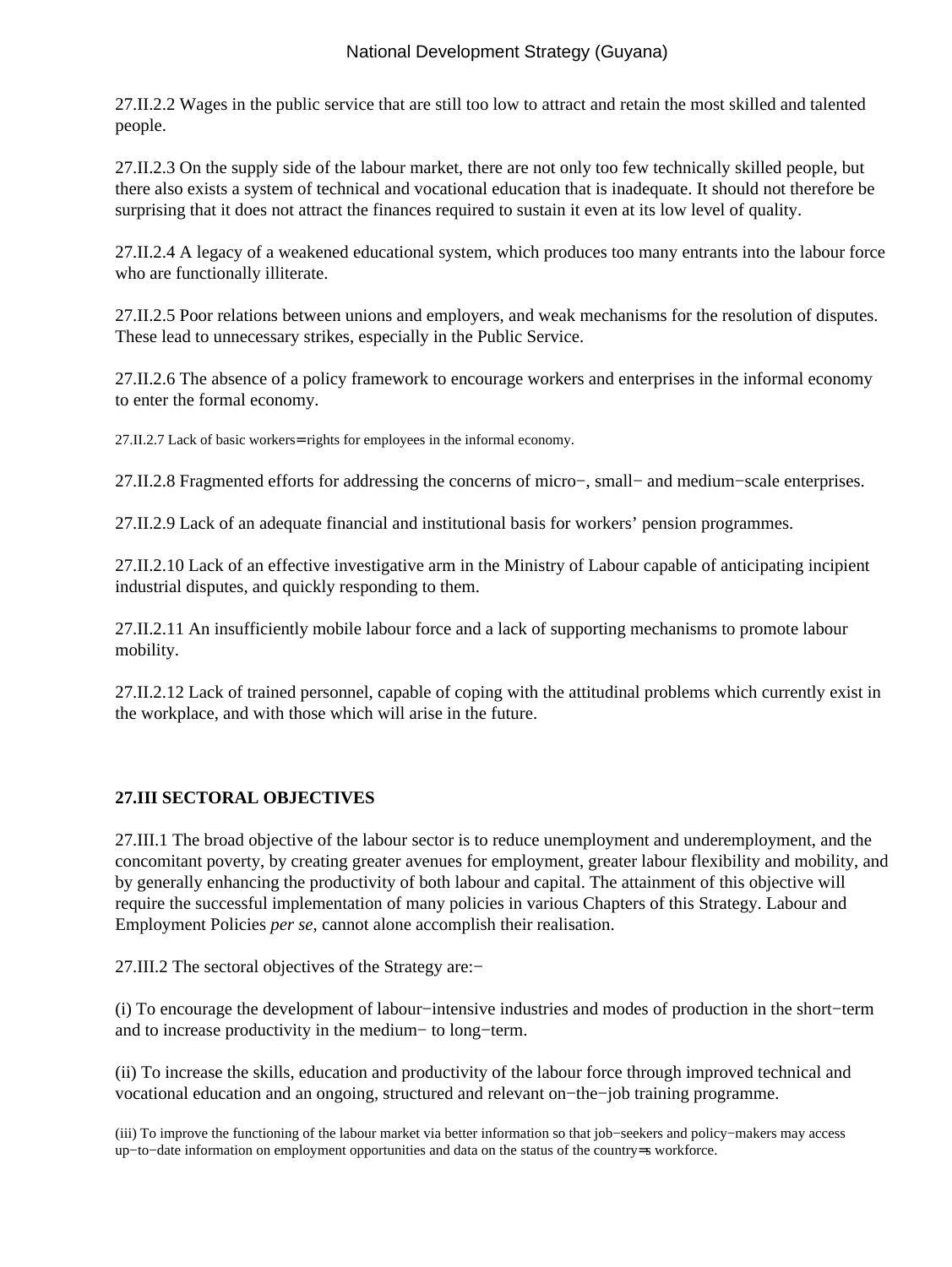(iv) To facilitate the mobility of labour so that workers may more easily move from one industry to another, and from one location to another.

(v) To promote improved working conditions and working environments.

(vi) To define clearly the role, rights and responsibilities of trade unions, employers and Government and to legitimize the right of collective bargaining.

(vii) To ease the transitional problems of workers affected by the restructuring of industries.

(viii) To improve the actuarial and institutional basis for, and benefits from, national pension schemes.

(ix) To restructure the Ministry of Labour thus enhancing its role in the Industrial Relations System, and its functions in the labour market.

## 27.IV THE STRATEGY

27.IV.1 The overall macroeconomics framework of this Strategy is designed to accelerate economic growth, a process that will increase both employment and real wages. In fact, over the next ten years some labour shortages can be expected to appear in certain areas of development. This will give further impetus to increases in real wages, attract more re−migrants and possibly migrants, and accelerate the process of reallocating labour to more remunerative occupations. A policy framework will be maintained that does not lead to an excessively high indirect cost of labour to employers and does not subsidise capital, so that the nation's economic growth path is as labour−intensive as possible.

27.IV.2 Specific strategies designed with these purposes in mind, which are also described in other chapters in order to assist the reader who is interested in only particular sectors, include the creation of export processing zones, the promotion of micro, small, and medium−scale enterprises, and the creation of new industrial sites which will allocate space for 'incubators'.

27.IV.3 The creation of export processing zones will provide sources of growth for the entire country in terms of production, employment, foreign exchange earnings, investment and the transfer of technology. EPZs will absorb some of the unemployed and underemployed, and workers from the informal economy.

27.IV.4 The Companies Act will be amended to eliminate overlaps between the personal income tax and corporate taxes. This measure will negate any double taxation for registered micro, small, and medium−scale enterprises.

27.IV.5 A tax rate will be set for registered small companies that is lower than the current corporate tax.

27.IV.6 Legislation which provides for charging household and not commercial rates for public utilities that service registered micro and small scale enterprises will be enacted.

27.IV.7 Legislation that provides for the waiving of stamp duties and other costs associated with the transfer of personal property to a business will be promulgated.

27.IV.8 Technical and Vocational Education and Training (TVET) will be improved and expanded, through the rationalisation of the utilization of technical education and training facilities; the upgrading of curricula; and the strengthening of teaching through special teacher training courses and the recruitment of more highly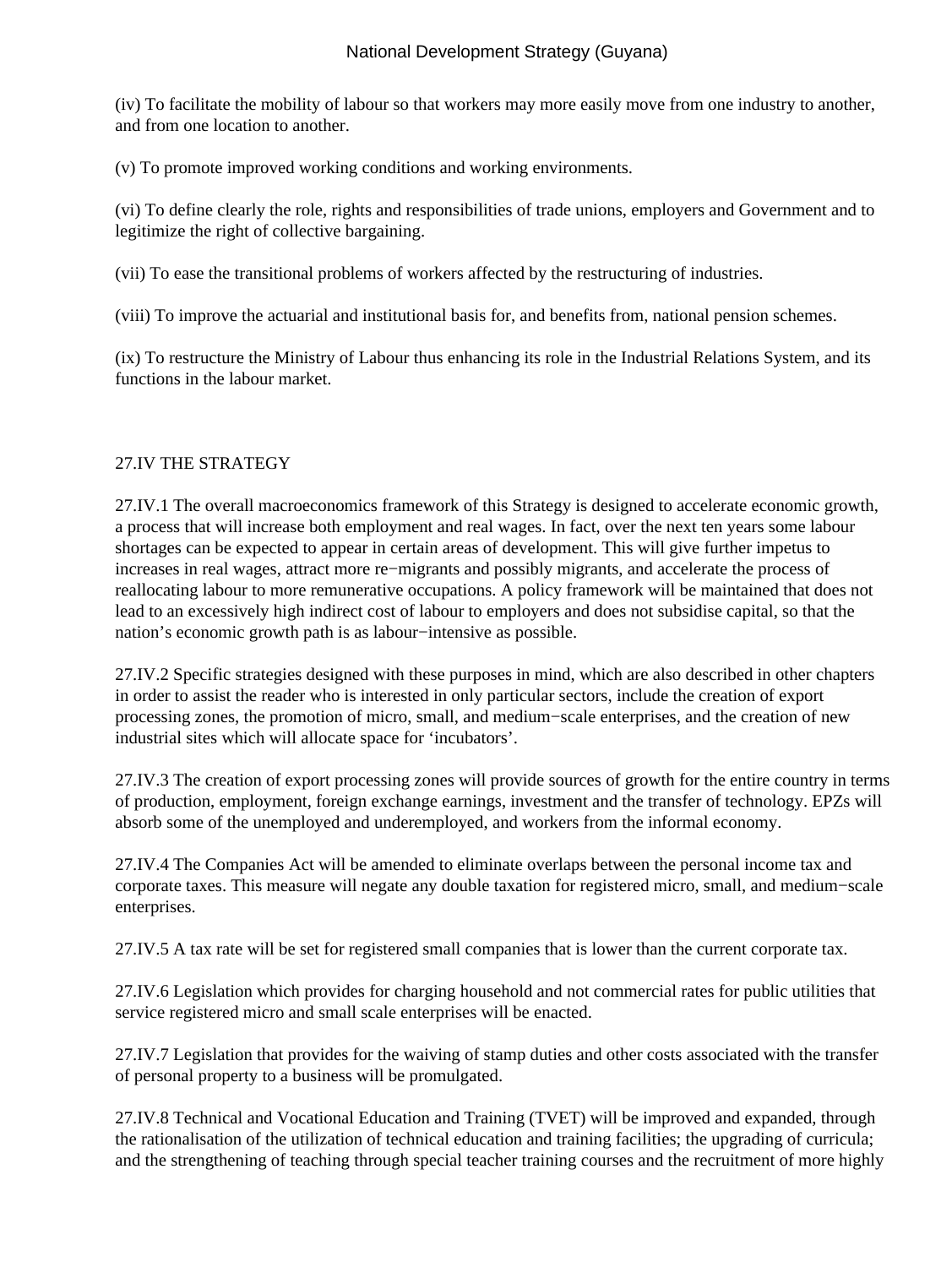trained teaching personnel.

27.IV.9 The provision of technical and vocational education and training will be restructured to strengthen the involvement of the private sector in its management.

**27.IV.10 A National Council on TVET will be established. In the course of implementing this strategy, the specific mechanisms for funding and administering TVET will be clarified, but the basic policy orientations are clear: greater private sector participation in TVET, through a tripartite governing council in which industry has the majority representation, to guide the training in the direction of the skills needed; and partial cost recovery for TVET through a payroll levy of between 0.5 percent and 1 percent to be instituted on industry.**

27.IV.11 The new council will be authorised to receive and allocate international donations and technical assistance in the area of TVET.

27.IV.12 Training outside established institutions will be undertaken by the private sector without direct Government intervention. The private sector could achieve this at a lower cost than Government and it also tends to be more in tune with the requirements of the market.

27.IV.13 Government=s direct involvement in training will be limited to retraining public servants and workers who are displaced because of industrial restructuring, and those who are transferred to other forms of employment.

27.IV.14 **As cost recovery is begun in public training institutions, Government will shift its public financing away from the providers of training to the demand side of the market, enabling targeted workers to purchase training within a competitive environment of suppliers. One instrument for doing this is through training vouchers to targeted individuals such as the young, unemployed and women.**

27.IV.15 **Trained workers will be required to repay Government part of the training costs after gaining employment at the end of training.**

27.IV.16 **A Labour Market Information System for Guyana will be established in order to provide job seekers with up−to−date information on employment opportunities, and to establish an adequate statistical basis for continuously formulating, implementing and evaluating policies and programmes for human resources development.**

27.IV.17 **Merit−based promotions and salary increases in the Public Service will be premised on performance evaluations that will use redefined annual performance objectives as the criteria.**

27.IV.18 Retraining also will be mandatory in most cases as workers receive wage increases.

27.IV.19 **The co−operation of the unions in charting this new course for public service remuneration will be an important aspect of salary negotiations.**

## 27.IV.20 **A special Reconciliation and Dispute Resolution Committee will be established to settle disputes between public servants and the Government.**

27.IV.21 The approach taken by Government in the area of occupational safety and health is pro−active. Government=s new occupational safety and health policy involves the Government, employers and workers. A National Council on Occupational Safety and Health was established which comprises the Ministries of Health and Agriculture, the Guyana Fire Service, the National Insurance Scheme, the Guyana National Bureau of Standards, the University of Guyana, the Trades Union Congress and the Consultative Association of Guyanese Industry. These arrangements will be further strengthened.

27.IV.22 The strategy envisaged for encouraging labour mobility requires a multifaceted approach. Creating an environment for such mobility require the implementation of many other policies. Besides a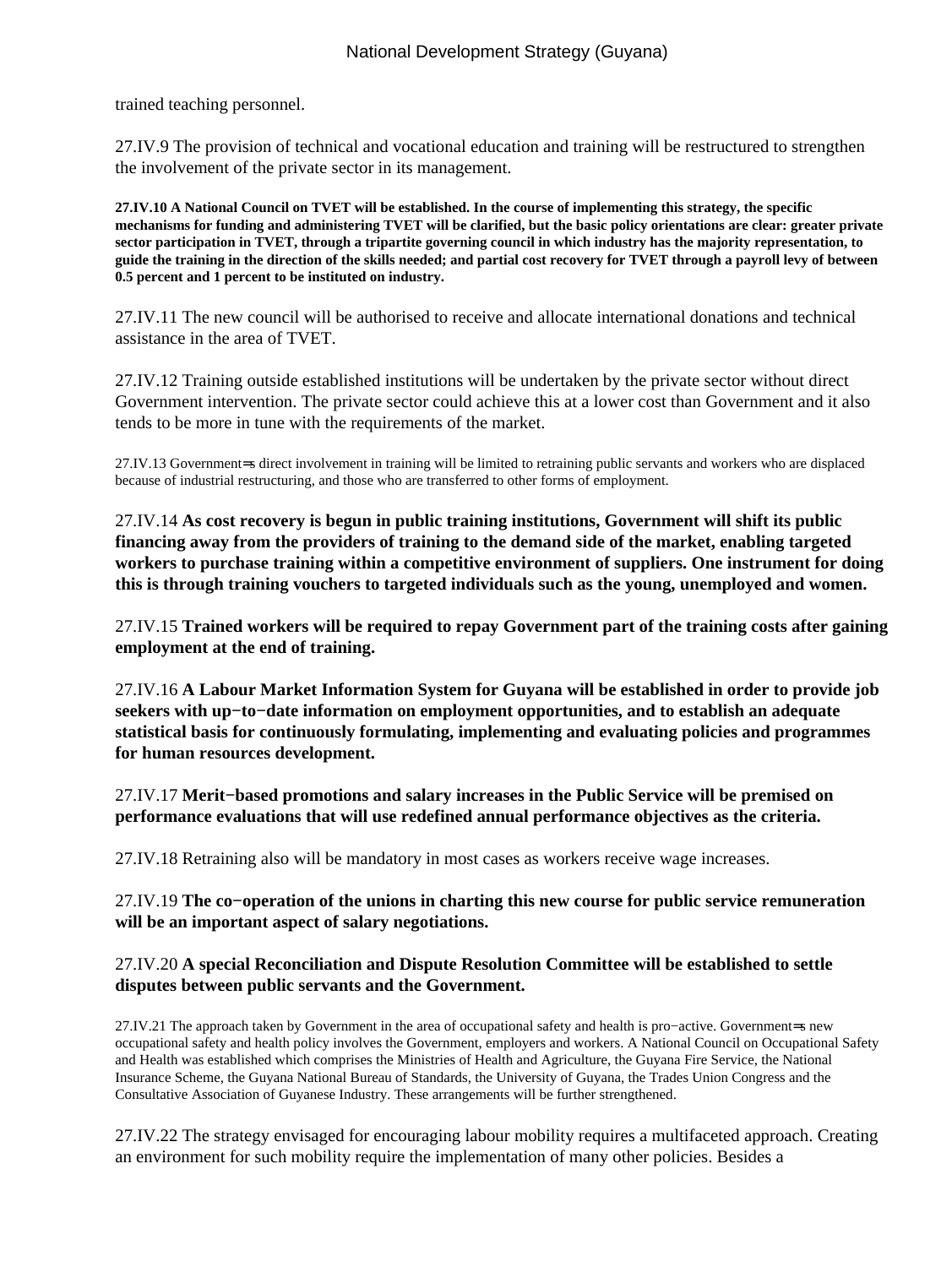decompression of wage scales, improved labour market information and improved TVET, which are dealt with separately, these include policies aimed at breaking the link between social services and the conditions of employment, while fostering efficient housing and land markets.

27.IV.23 Because of Guyana=s vast interior, social services will be linked to the conditions of employment to attract labour to these parts of the country. However, linkages will be discouraged in the coastal regions of Guyana, as social services that are independent of employers are strengthened.

27.IV.24 This Chapter does not directly address housing and land markets. However, as discussed before, the availability of land has been directly linked to unemployment, underemployment and poverty. In other sectors of this National Development Strategy, the case has been made for a liberalisation of land markets. Government will pursue policies that ensure that investors and small farmers have forms of land tenure that can serve as acceptable collateral for banks, and that land is made freely available to the poor for housing. Opening land markets is important for increasing the productivity of the land, reducing unemployment and underemployment, increasing the income of farmers, and improving the standards of living of the urban poor.

27.IV.25 Proposals for Public Service Reform have been made in other parts of this NDS. However, it should be noted that the objective is to produce a functional, proactive public service that can support a dynamic economy. A principal requirement for this to occur is that public service workers must be adequately remunerated.

27.IV.26 A Social Partnership Agreement will be entered into by the Government of Guyana, the Guyana Trades Union Congress and the Private Sector Commission. This agreement will be based on the recognition that there is a mutuality of interest and an inherent interdependence among the three parties; and on an acknowledgement that the success of any sustained social and economic progress in Guyana will depend upon their collective commitment to a philosophy of governance which is characterised by participatory democracy and the subjugation of sectoral interests to the national good.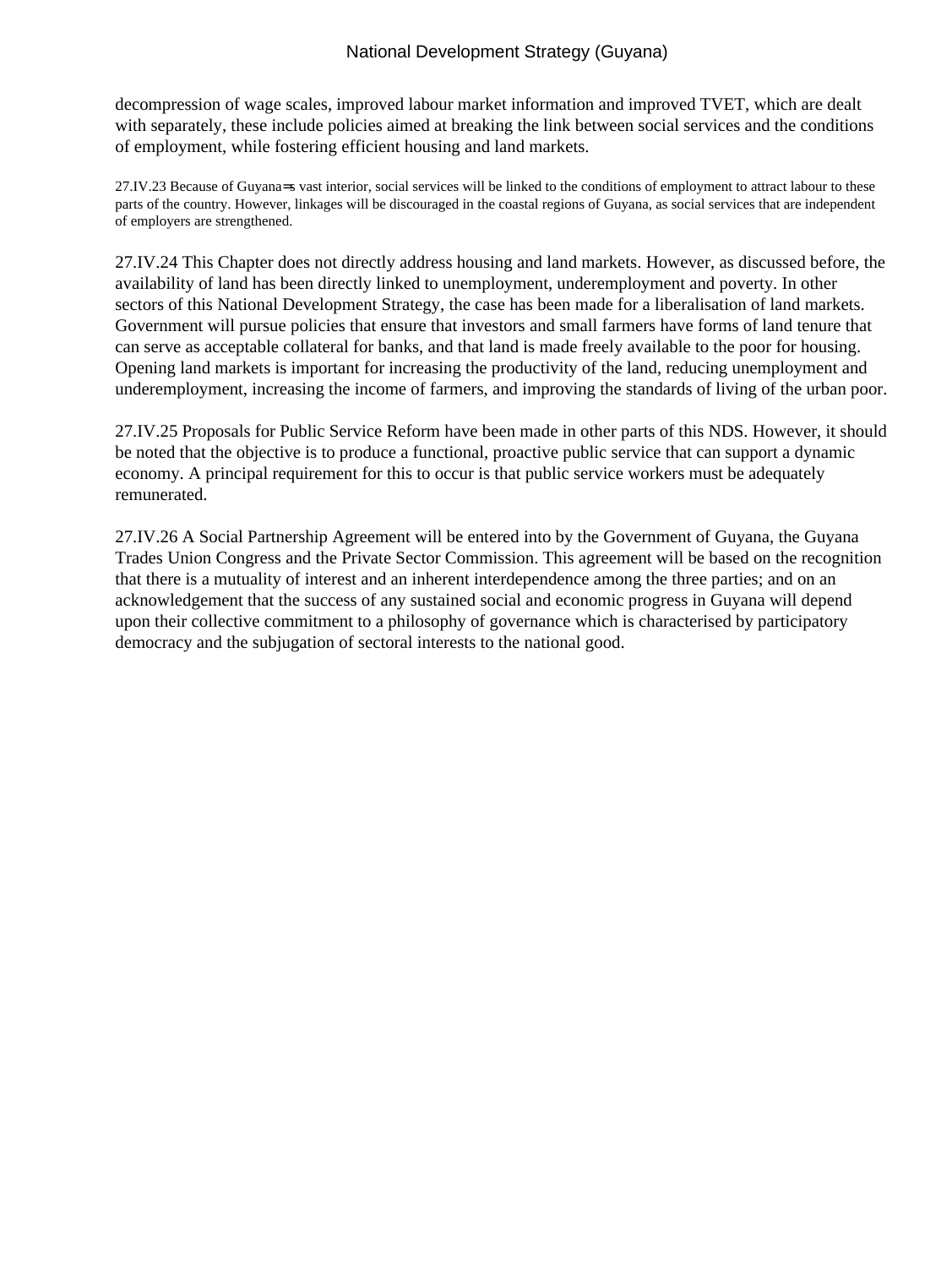### CHAPTER 28

### PRIVATE SECTOR

### 28.I BACKGROUND

28.I.1 The role of the private sector in the growth and development of Guyana's economy is of the utmost importance. Since 1989 Guyana has experienced an historic process of restructuring its economy, moving away from the overly centralised approach that brought about sustained economic decline towards an open market−oriented system that has already given rise to an economic revival. The private sector has played the pivotal role in this recovery.

28.I.2 The macro−economic environment in which the private sector is meant to operate has already been described. Moreover, its activities and structures are analysed in the Chapters in this National Development Strategy which relate to its main component sectors e.g., agriculture, manufacturing, forestry, fisheries, and mining.

28.I.3 The economic activities of the formal private sector may be classified as follows: (i) the primary sector, which includes agriculture, fishing, forestry, mining and quarrying; (ii) the secondary sector, embracing manufacturing, engineering and construction; and (iii) the tertiary sector, which subsumes transportation, communication, commerce, business services, rentals and finance.

28.I.4 In Guyana, there is also a relatively large informal private sector which is primarily engaged in petty trading, although a significant proportion of the members of this group is occupied in manufacturing and as craftsmen e.g. carpenters, masons and cabinet makers.

28.I.5 It is intended in this Chapter, merely to discuss some of the developmental issues with which the private sector has to contend, to examine the constraints which currently inhibit its growth, and then to put forward strategies which would not only release the initiatives and entrepreneurial skills of its members, but would also permit it to optimise its contribution to the country's development.

#### 28.II ISSUES AND CONSTRAINTS

28.II.1 Issues

General

28.II.1.1 The principal issues and constraints facing the sector arise from the legacy of two decades of a declining economy and the absence of a definitive national policy on private sector development. There is, at present, no comprehensive national policy aimed at stimulating investments, industrial performance and commercial development.

#### Industrial Development

28.II.1.2 Over the past decades, Guyana's development has been concentrated on the export of a few primary commodities. As a consequence, manufacturing has been virtually neglected. The economy is therefore on a narrow growth path that is subject to the vagaries of the international markets for primary products. While not abandoning its production of primary goods for local consumption and export, Guyana should increasingly focus on those industrial subsectors that are linked to its natural resource endowment. The areas that offer immediate prospects are wood and agro−processing and the further processing of gold and diamonds.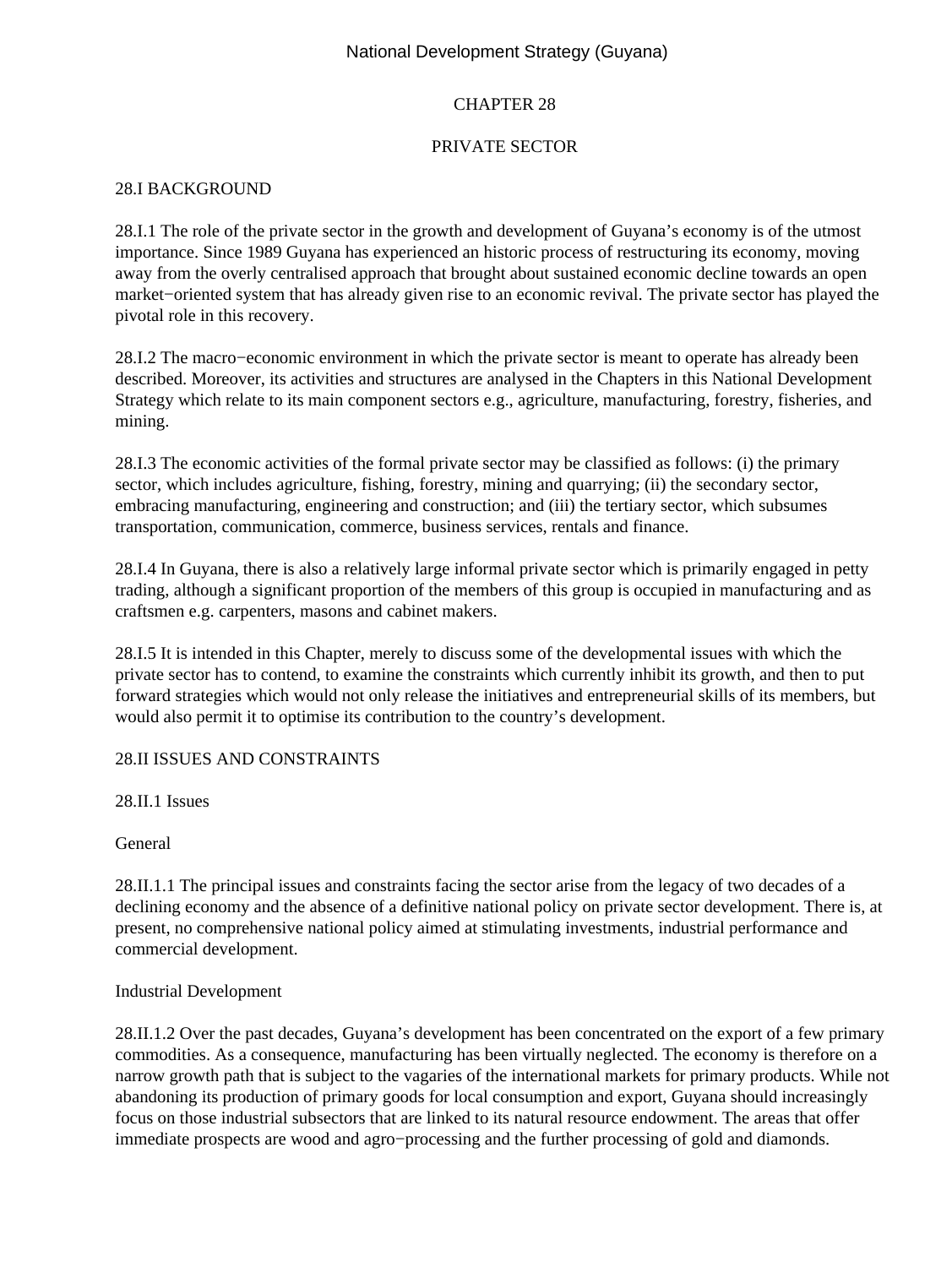28.II.1.3 A long−term policy for the development of the private sector should establish formal mechanisms for cooperation between the Government and the private sector with respect to such matters as the location of industrial estates; the provision of support services including investment promotion, technical assistance, managerial and vocational training, long−term financing, research and development, and adequate physical infrastructure (electricity, roads, ports and airports).

#### Markets, Marketing and Standards

28.II.1.4 In many manufacturing industries, specialisation is limited by the extent of the market. The domestic market size, with an estimated population of under 800,000, is too small to accommodate output levels of plant which need to take account of economies of scale. Moreover, with firms producing only for the Guyana market, the market structure is oligopolistic for many products.

28.II.1.5 Guyana's exports are mostly earmarked for CARICOM markets. As a result, only limited inroads have been made into the North American and other foreign markets. While the intra−regional market (CARICOM) is crucial for many small and medium−sized manufacturers, finding new extra−regional markets (North American and other foreign markets) is essential if the problems of scale inefficiency are to be overcome.

28.II.1.6 Apart from expanding its market range, Guyana's private sector needs to enhance its competitiveness. However, the potential for the production of high−quality products to compete in export markets now exists in only a small group of industries such as those which manufacture furniture and other wood products, garments, industrial diamonds, alcohol and alcoholic beverages, and non−traditional agricultural products. Because a majority of Guyanese manufacturers operate obsolete and depreciated plants, their output is generally of substandard quality.

28.II.1.7 In addition to the need for improving the quality and standards of products, the information base is inadequate in regard to external markets and market niche structures. Timely information is needed on price, quality, packaging, frequency of delivery and distribution patterns.

28.II.1.8 Less−than−cost dumping and substandard or defective goods are becoming part and parcel of the Guyana market. The National Bureau of Standards and other agencies should further intensify their efforts to control this problem. The Ministry of Trade should also engage in intelligence gathering in order to be able to judge fairly whether products are being dumped at less than fair prices.

#### Foreign Investment

28.II.1.9 The process of approval of foreign investments is still time−consuming and there is too large a discretionary element. Standard agreements for key sectors are not available. The process is biased in favour of the processing of primary products and other manufacturing. As a result, knowledge−based enterprises, for example, do not receive adequate treatment. Moreover, the responsibility for investment promotion has been *combined* with that of investment approval, when ideally the two activities should be separated. In addition, the existing rules do not seem designed to *promote* investment. For example, foreign investors do not have rights to the full repatriation of profits, and to maintain cash for operating purposes in offshore accounts.

28.II.1.10 Clear and simplified investment codes need to be published and widely distributed.

#### Company Registration

28.II.1.11 The existing rules for the start−up of companies are too onerous thus effectively discriminating against small firms that are potentially important sources of employment growth.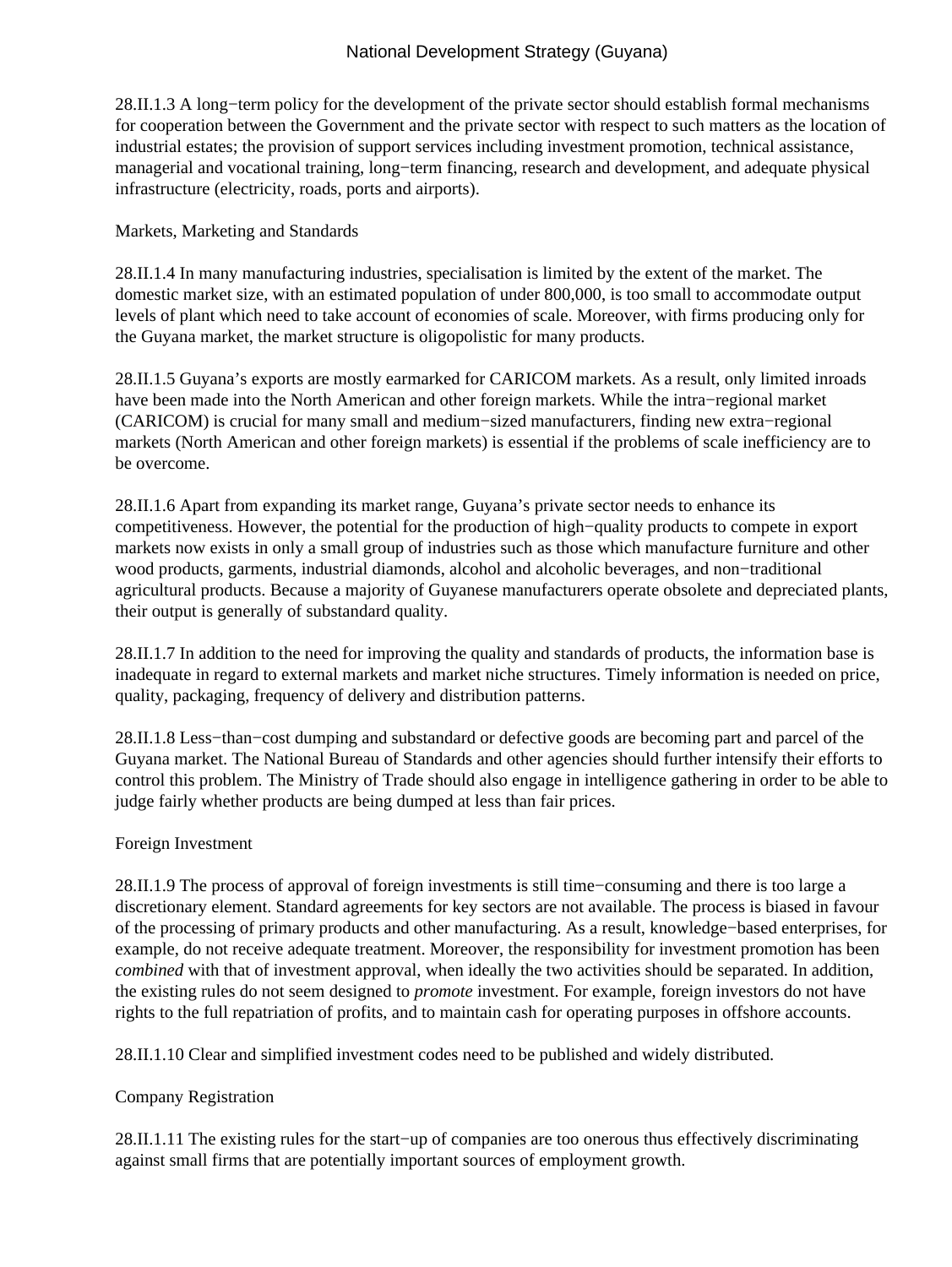## Financial Support

28.II.1.12 In order to compete with efficient foreign firms, most Guyanese firms must retool. This re−tooling of productive lines requires access to industrial financial assistance. However, the procurement of such support is complex, time consuming and costly. Indeed, the time lag involved in processing investment loans is, more often than not, upwards of six months. As a result, entrepreneurs frequently either abandon projects or seek funding from outside the financial intermediaries. All this while, the commercial banking system accumulates excess liquidity.

28.II.1.13 Financial intermediaries sometimes seem to prefer to give commercial loans for consumption purposes, and to invest in low risk Treasury bills, than to give credit to the manufacturing sector.

28.II.1.14 Industrial micro−enterprises are seldom considered for overdrafts or soft loans.

28.II.1.15 Real interest rates appear to be irrationally high.

Research and Development

28.II.1.16 R&D is almost non−existent in the manufacturing sector. Indeed, there is no institute in the manufacturing sector that is comparable to that which exists for agriculture. A dynamic R&D programme is mandatory if manufactures are to be induced to develop efficient production techniques, and quality control and packaging methodologies. Unfortunately, it would most likely be unprofitable to develop such facilities for a country with an industrial sector of the size of Guyana's. The possibility of establishing a joint venture between a foreign university and UG, to do part of the work in Guyana while supporting UG's development, should therefore be explored.

## Qualified Labour Force

28.II.1.17 Manufacturers frequently fail to retain skilled labourers who have been trained at their expense. Once employees have acquired technical skills on the job, they often either migrate or initiate their own business ventures. Furthermore, graduates from the Government Technical Institute are not adequately trained to assume technical positions. In these circumstances, firms experience increased production costs in upgrading the skills of new staff. It is therefore imperative that there be a continuous upgrading of the technical education system if the human resources requirement of the private sector are to be met.

## The Tax System

28.II.1.18 The inequities in the tax system, its potential brake on the development of the private sector, and the inefficiencies in tax collection have already been discussed.

28.II.1.19 The customs clearance system is unacceptably slow.

## Property Rights

28.II.1.20 The mixed legacy of traditions in regard to land tenure, in combination with the antiquated state of the property registries, often results in entrepreneurs being unable to acquire the property rights that they need in order to justify investing in a project. This circumstance impedes the development of many kinds of activities.

The Legal System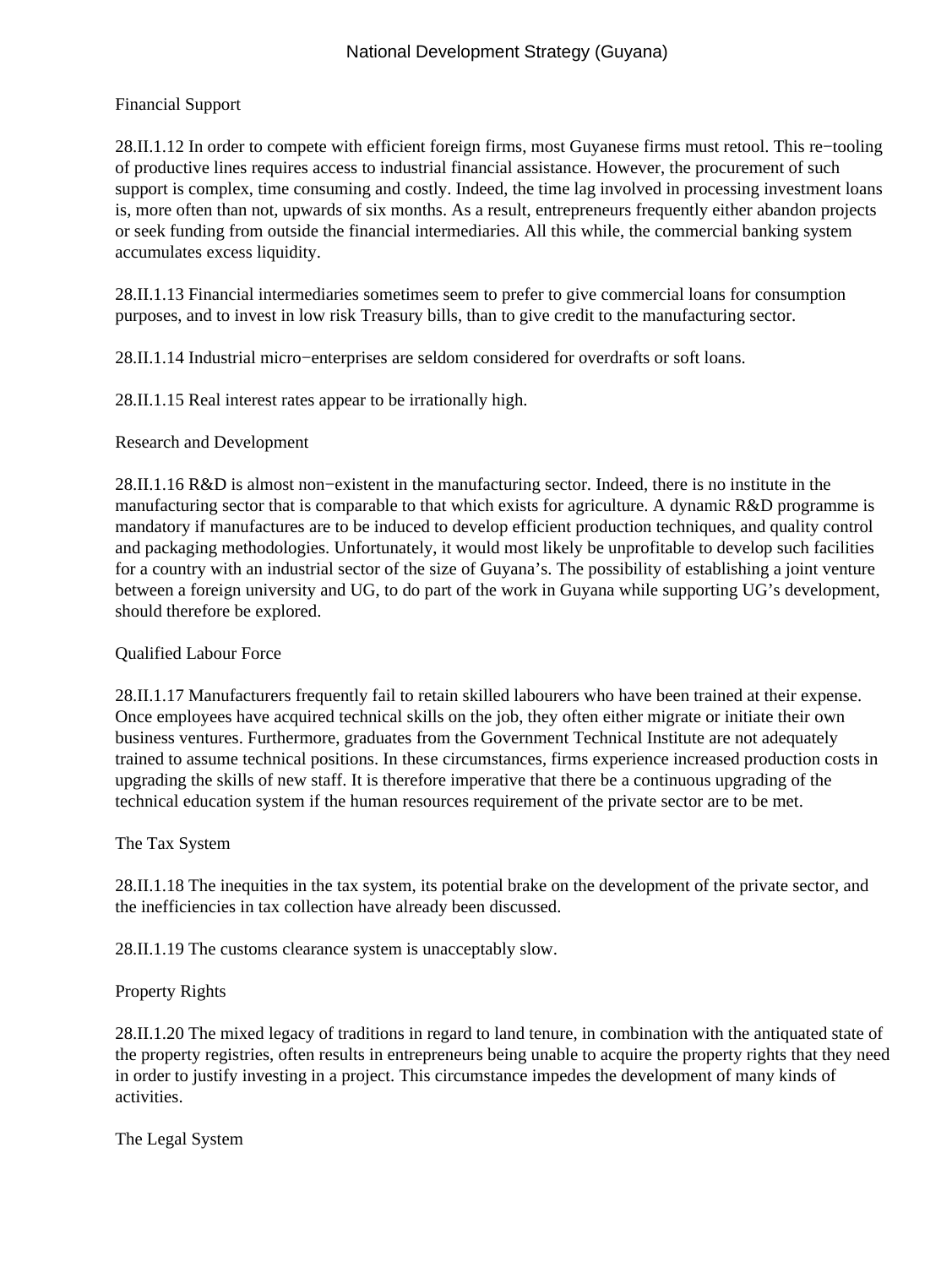28.II.1.21 There is a lack of adequate legal procedures for the enforcement of contracts. This lacuna introduces additional uncertainty into normal business relationships. As has been emphasized in the Chapter on Governance, the restoration of the hitherto high quality of our legal system is one of the most urgent national priorities.

## **28.II.2 Constraints**

28.II.2.1 Inadequate and deteriorated infrastructure (e.g., electricity, water, road, port and communication facilities).

28.II.2.2 Outdated and inappropriate technology.

28.II.2.3 Scarcity of skilled personnel.

28.II.2.4 Poor marketing capacity.

28.II.2.5 The slowness of the bureaucracy in approving investments, licensing firms and taking other necessary actions. Sometimes this slowness is accompanied by arbitrary judgements, and by demands for rent.

28.II.2.6 Inadequate air and sea transport system. Existing policy has put a cap on the number of commercial airline seats available domestically and has not encouraged competition in providing the vital international air service. Similarly, port facilities are very inadequate, in terms of depth of harbour, bulk−handling facilities and also unloading capacities, for an export−oriented economy.

28.II.2.7 Outdated legislation for quality assurance and product grading. This legislation needs to be updated as a measure to improve performance in both domestic and foreign markets.

28.II.2.8 Inadequate drainage and irrigation facilities.

28.II.2.9 Much valuable time is lost in obtaining necessary documentation and/or permission from the relevant government agencies in order to conduct business. Often there is a failure by certain government agencies to acknowledge, much less act upon, correspondence.

28.II.2.10 Matters previously dealt with at the level of Permanent Secretaries is often referred to Cabinet for decision, causing even further delays.

28.II.2.11 There is a lack of managerial capability in both the private and public sectors.

28.II.2.12 Guyana had no pre−cooling and cooling facilities to be used for the export of primary agricultural products. This situation, combined with high freight costs and unreliable air cargo services, cause these local products to be 'uncompetitive' in overseas markets.

## 28.III SECTORAL OBJECTIVES

28.III.1 The broad national objective for the private sector is that it should become the engine of growth of the economy, by increasing and diversifying production, by increasing its competitiveness, and by concentrating on the export sector, thereby reducing the incidences of poverty and unemployment, raising the standard of living of the citizens of Guyana, and enhancing their quality of life.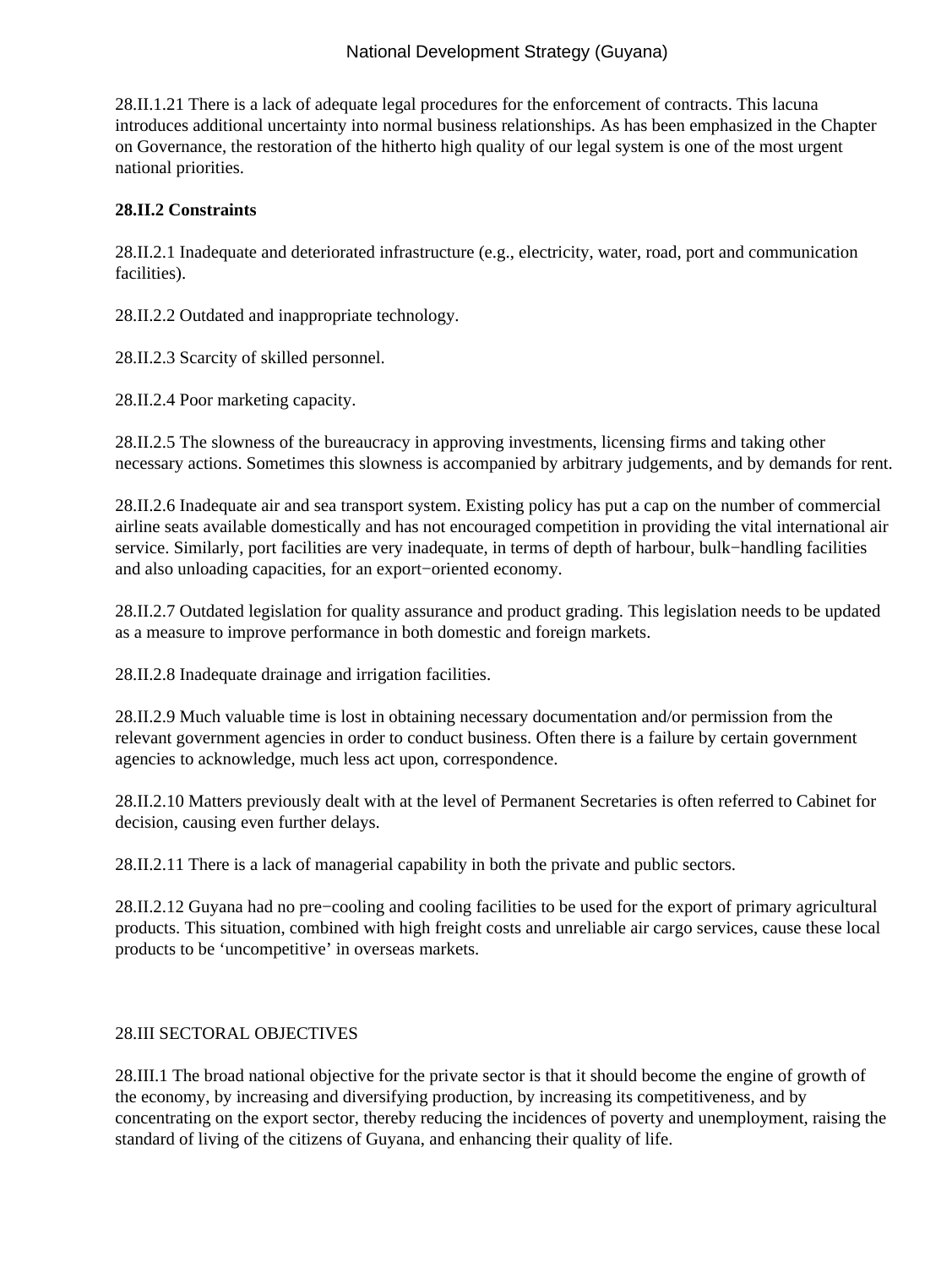### 28.IV THE STRATEGY

28.IV.1 All the elements of the Strategy that are adumbrated below for this sector are discussed more fully in other chapters, and the methods of their implementation described in greater detail.

28.IV.2 Although the private sector is expected to be the main productive force in the economy and the predominant source of employment creation, the Central Government will play a major role in the implementation of this Strategy as facilitator. The Government will continue to provide the infrastructural support to the sector along with an appropriate policy and legal framework.

28.IV.3 Since education and training are crucial to maintaining an economically viable and sustainable manufacturing sector, the Government will focus constantly on upgrading the human resources of the economy and will contribute to and encourage the private sector to become involved in manufacturing research and development activities.

28.IV.4 The Government, the private sector, and the University of Guyana will immediately contact the donor community and foreign Universities with a view to establishing linkages, and formulating agreements which could assist Guyana's private sector in the conducting of research that is relevant to the manufacturing processes in Guyana.

28.IV.5 Through its Embassies and Consulates abroad, the Government will assist in obtaining marketing access support to the sector as well as the mounting of trade fairs abroad.

28.IV.6 Government will upgrade the provision of such basic social services as housing, health facilities and potable water.

28.IV.7 In its role as a facilitator, the State will provide the necessary supportive networking of institutions and the institutional framework which aid, promote and foster economic development.

28.IV.8 The overall government administration will be reformed and overhauled. The trades unions and the private sector will be involved in these exercises.

28.IV.9 The State will encourage industrialisation via the provision of industrial space (e.g., industrial estates) support services (including investment promotion and marketing) and technical assistance.

28.IV.10 The State will relate more with the private sector in information sharing, and in negotiations, both at the international trade level and with international and multilateral donor agencies.

28.IV.11 The State will expeditiously pass on to the private sector information on matters relating to the availability of developmental aid and technical assistance from foreign missions and donor agencies.

28.IV.12 The State will commit fully to the involvement of the private sector as a full partner in national decision−making. This is essential to the strengthening of the democratic process. It will also afford Government the opportunity of drawing on certain resources with which the private sector is perhaps better endowed, e.g., management. To this end, formal arrangements will be made for meetings between Government and the private sector, at several levels. Schedules for such meetings will be established.

28.IV.13 Steps to broaden the tax base will be continued.

28.IV.14 The rate of income tax will be further reduced.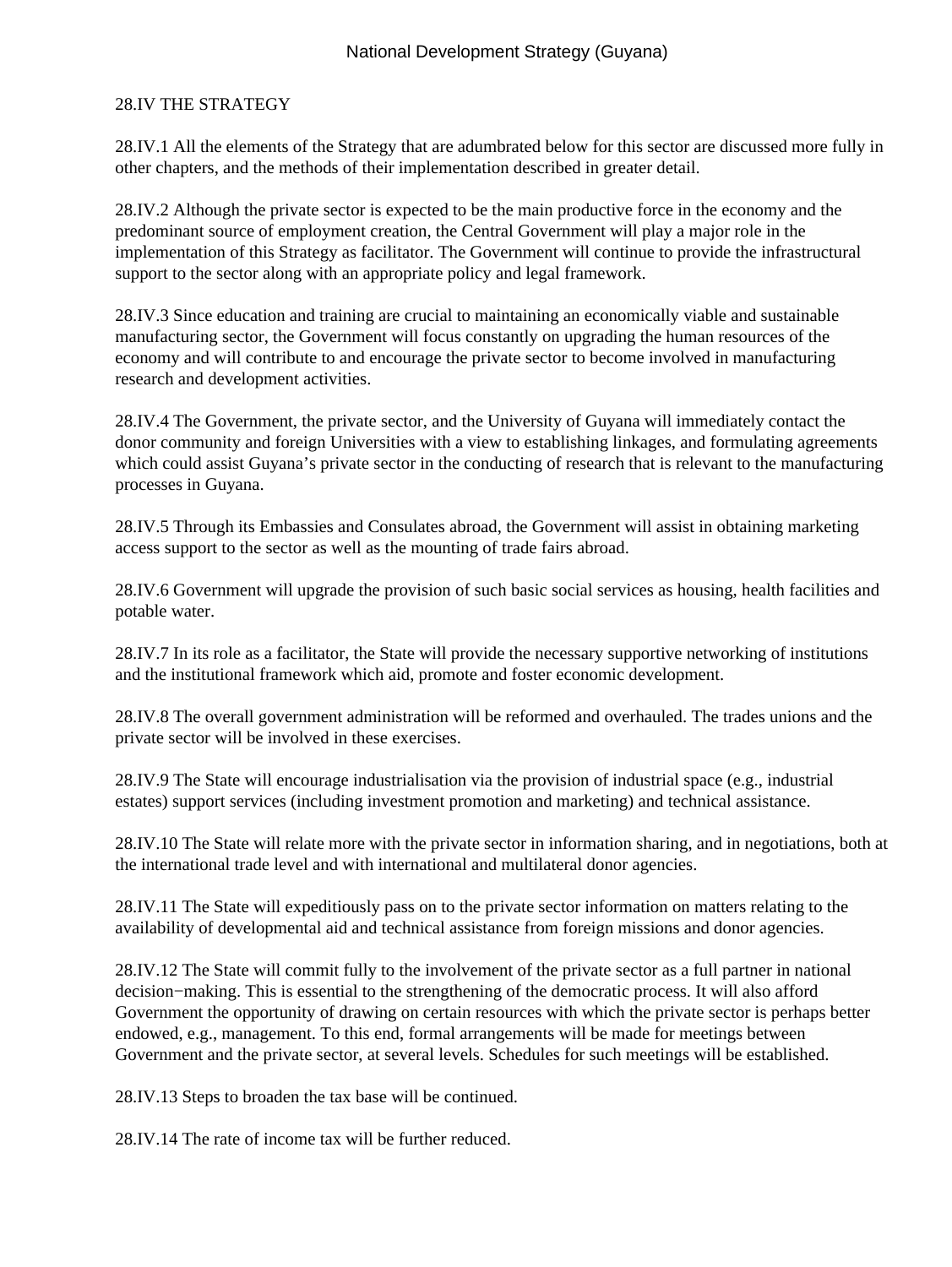28.IV.15 A simple and relatively uniform fiscal incentive regime will be established.

28.IV.16 A value−added tax will be introduced to replace the current consumption tax.

28.IV.17 Export Processing Zones will be established in Berbice and Demerara.

28.IV.18 Monetary and Banking Reforms will be initiated in order to reduce Government borrowing in the open market, to make foreign exchange more easily available, and to ease the restrictions on access to loans in US dollars.

28.IV.19 The procedural and regulatory framework for the registration of more companies will be drastically simplified and speeded up. This is especially important in the registration of new micro−enterprises.

28.IV.20 Personal and business taxes will be merged for smaller firms.

28.IV.21 The approval of investments will be streamlined and expedited.

28.IV.22 The cost of revenue collection will be reduced.

28.IV.23 Greater and more intensive efforts will be expended by both the Ministry of Trade and the Bureau of Standards to ensure that there is no dumping, and no sale of shoddy and substandard goods in Guyana.

28.IV.24 The New Roles of State and Private Society

28.IV.24.1 In any economy it is the Government's responsibility to articulate a vision of national development, foster a consensus around it, and to formulate policies and programmes to address issues that the economy is not dealing with through its own momentum. At the same time, world−wide experience of the last fifty years has abundantly demonstrated that the private sector is far more efficient in carrying out activities of production, commerce and finance, and that lack of efficiency in these areas hurts development prospects by holding back the growth of incomes and employment. Therefore a central challenge of a development strategy is to find the most appropriate ways of combining the power of market forces, as the primary impulse to development, with the role of the State in providing the development framework, monitoring the process, and providing special assistance to target groups and issues.

28.IV.24.2 Under the concept of this National Development Strategy, the following list describes well the functions of Government. It also is quite consistent with a review of international experience in all regions of the world.

28.IV.24.3 Establishing a regulatory and policy framework covering primarily the areas of finance, trade, taxation, investment, the environment and public health and safety. The purpose of such a framework is to establish clear and balanced rules of the game which protect the legitimate interests of consumers, workers, retirees and children, and depositors, investors and producers, while assuring a maximum of economic opportunities for all and safeguarding the environment.

28.IV.24.4 Defining legal jurisdictions and property rights in an unambiguous fashion, to facilitate production, investment and conflict resolution.

28.IV.24.5 Ensuring the provision of specified public goods, such as national defence, education and health services.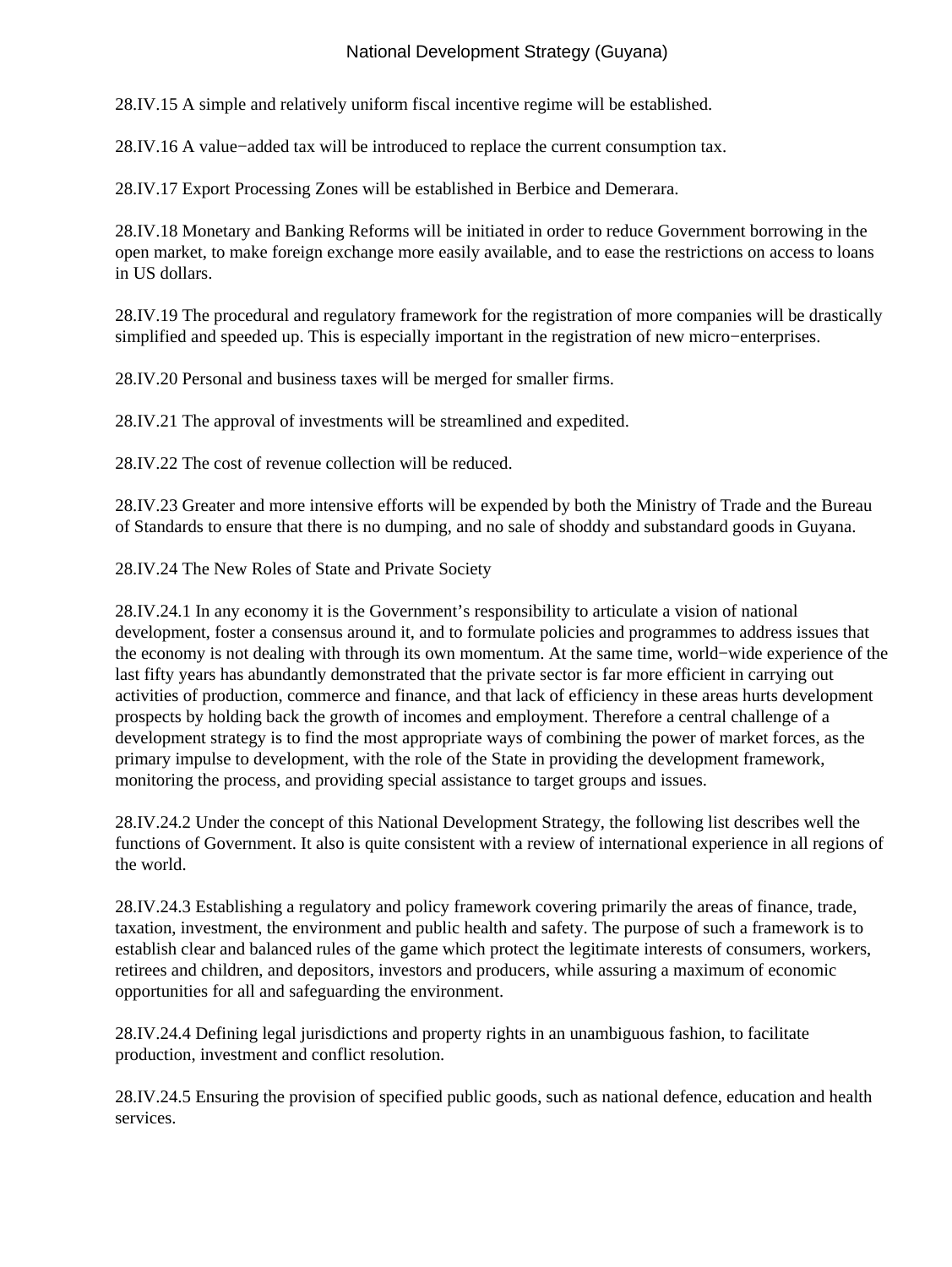28.IV.24.6 Assuring the availability, directly or indirectly, of basic physical infrastructure such as transport facilities and potable water supplies.

28.IV.24.7 Developing special programmes to assist poor households, both to meet their immediate basic needs and to improve their own income−earning capacities.

28.IV.24.8 Carrying out the functions of taxation, budgeting and programme implementation for the above purposes.

28.IV.24.9 Establishing and strengthening the country's judicial and electoral systems.

28.IV.24.10 Continuously endeavouring to improve the quality of public administration at all levels.

28.IV.24.11 Participating as a partner in selected few production activities, normally as a transition measure.

28.IV.24.12 These are examples of areas in which the community or nation may decide to act jointly, as a collectivity, through the agency or Government. The remaining areas of consumer choice production investment trade and finance are normally carried out on the basis of decisions by individuals or small agglomerations of individuals (corporations, co−operatives, association, etc.) and therefore are most appropriately left to the private sector defined in its broadest sense, including non−profit organisations and associations. Lack of clarity in the definition of the Government's roles and policies in these areas can undermine incentives to invest and product and therefore limit the country's economic development. Both clarity and stability over time of the rules of the game are essential ingredients of an economic development strategy, along with an unambiguous commitment that production, finance and commerce are activities in the domain of the private sector.

28.IV.24.13 The policy framework for the private sector presented in this Chapter would require a number of modifications to the existing body of legislation in order to facilitate its full implementation. In summary form, those modifications would include the following:

(i) Revision of the Companies Act to ease the registration requirements for new firms to reflect different compliance standards for small, medium and large companies and to lessen the burden of stamp duty.

(ii) New legislation for NGOs and other not for profit organisations making provision for their registration, compliance and exemption from taxes.

(iii) A new tax regime to put into effect the changes described in this Chapter, including:−

- The introduction of a value−added tax
- Widening the tax net
- Lowering of rates of taxation
- Reduction in the cost of revenue collection
- Reduction in the cost of compliance to the taxpayer
- Better allocation of economic re sources
- Closing of tax loopholes.

(iv) Legislation to lay the foundation for an export processing zone, with close access to deep water harbour.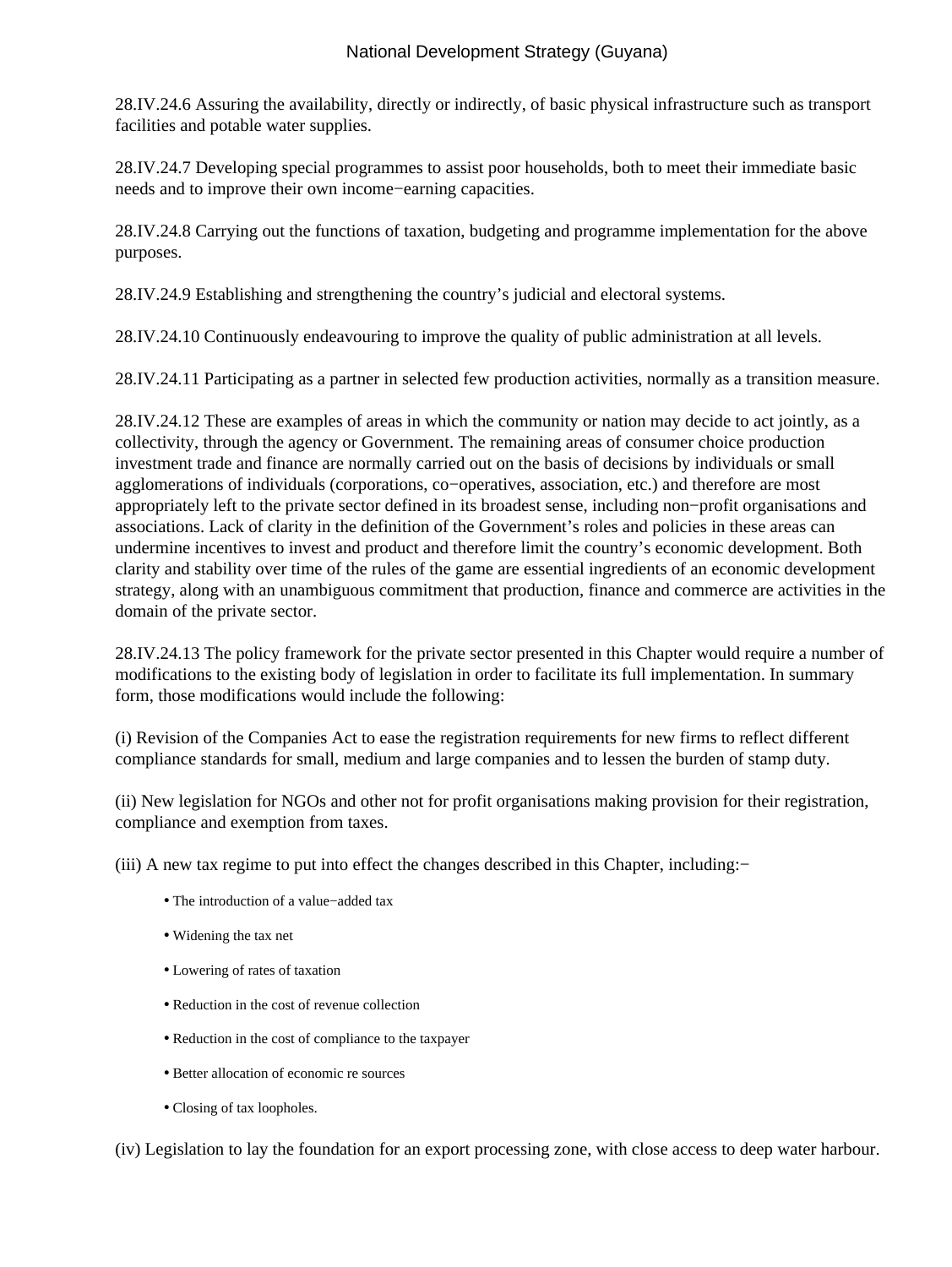(v) A new investment code for both foreign and domestic investors, including all relevant tax provisions.

(vi) An overall revision of the legislation for GOINVEST, making it an autonomous body while separating the investment promotion function from that of approval of applications. The revised approval process should incorporate deadlines with automaticity, e.g., requests of specified kinds not acted upon within two weeks are automatically approved.

(vii) A restaurant of export licensing requirements to simplify them, including the provision of automatic granting of such licenses upon presentation of proof that income taxes have been paid.

(viii) Legislation establishing rules for patents, copyrights and intellectual property rights.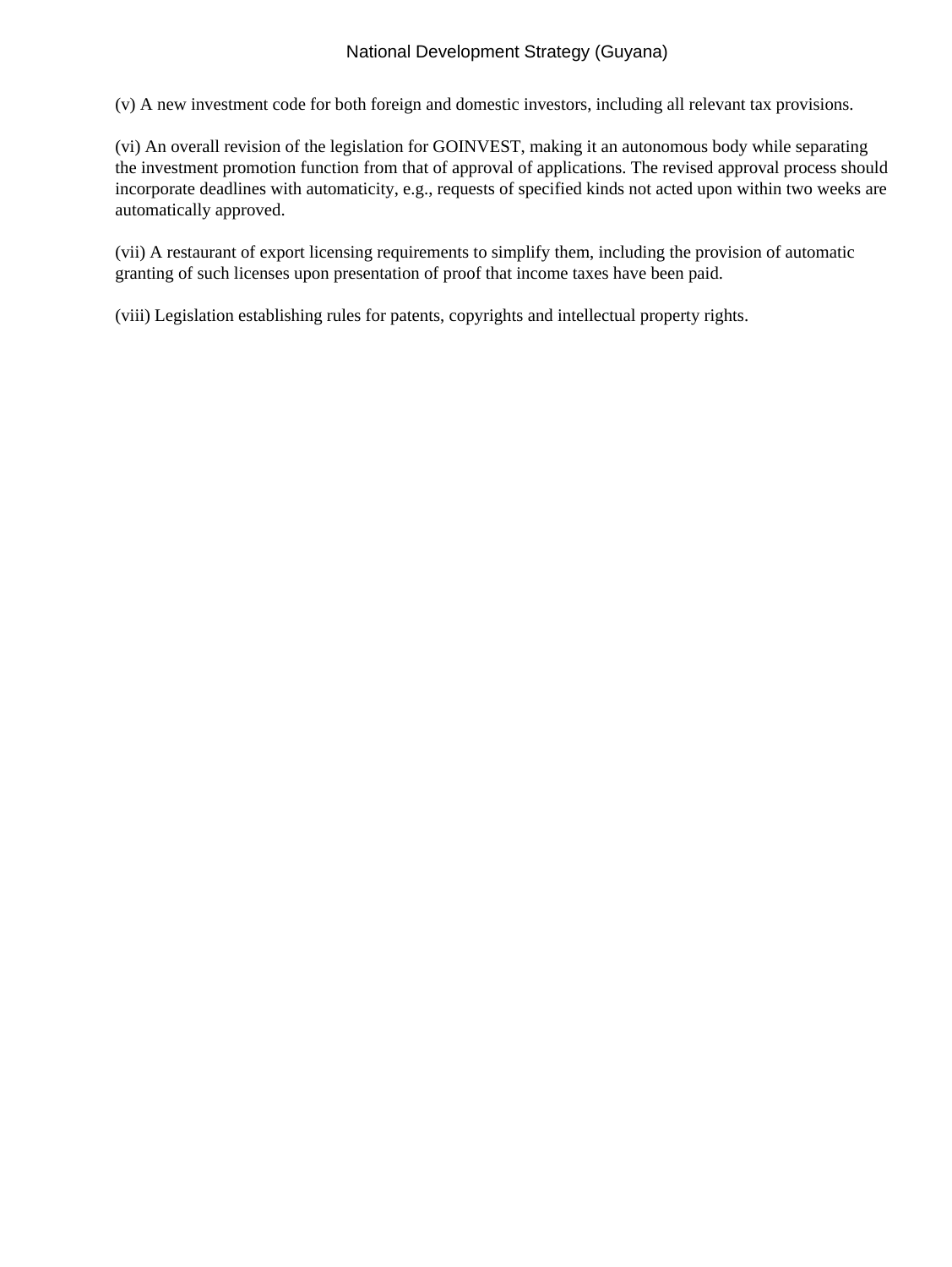## CHAPTER 29

## POVERTY ERADICATION

#### 29.I BASIC FEATURES

29.I.1 Although the 1999 Household Income and Expenditure Survey indicated a marked reduction in poverty since 1993, the incidence of poverty in Guyana is still unacceptably high. The survey revealed that 36.4 percent of the population in Guyana lives in absolute poverty, and 19.1 percent exists in a state of critical poverty.

29.I.2 The highest incidences of poverty are in the hinterland areas of Regions 1, 7, 8, and 9. On the coast, poverty is highest in the rural areas particularly in regions 2, 3, 4, 5 and 6. And although a greater number of the population in the cities is better off than those in other parts of the country, there are also large pockets of poverty in urban locations.

29.I.3 Moreover, about half of the population of the workforce are not gainfully employed. However, only 9.1 of the total workforce has sought, but has not obtained, employment and can therefore be classified as being unemployed.

### 29.II THE CAUSES OF POVERTY

29.II.1 No individual factor, or list of factors, can be singled out as the cause of poverty. Poverty in Guyana is occasioned by an interlocking complex of policies and actions. To adjust or even fundamentally change one or two of them will not necessarily overcome the problem or reduce its incidence. Poverty in Guyana must therefore be attacked simultaneously from several directions.

29.II.2 It is perhaps interesting to note, at the outset, that the high level of poverty in the interior is due in most part to its remoteness: high transportation costs, and the absence of most modern amenities make living in these areas extremely expensive. It is almost impossible to obtain the most basic of goods and services.

29.II.3 In 1993, the very poor were identified as being located mainly in the hinterland, while the not−so−poor were to be found in both the rural and urban coastal areas. By 1999, there had been little or no change in the hinterland, and Amerindian poverty, according to the HIES, remained at about the same level at which it was in 1993. On the coast, however, the incidence of poverty declined in both the rural and urban areas, with the greater improvement occurring in the towns.

29.II.4 This is most surprising for the growth in our economy between 1993 and 1999 was based almost entirely on increased production in sugar and rice (rural coastal crops), and in timber and gold (interior products.) It is true that there was some growth in the manufacturing sector, but this was not significant enough to account for the quantum leap from poverty which took place in the urban areas.

29.II.5 The conclusion is almost inescapable that the urban sea−change had little or nothing to do with official economic policy, but was largely a result of parallel, non−official activities. In short, the influence of our macro−policies on poverty eradication was by no means considerable.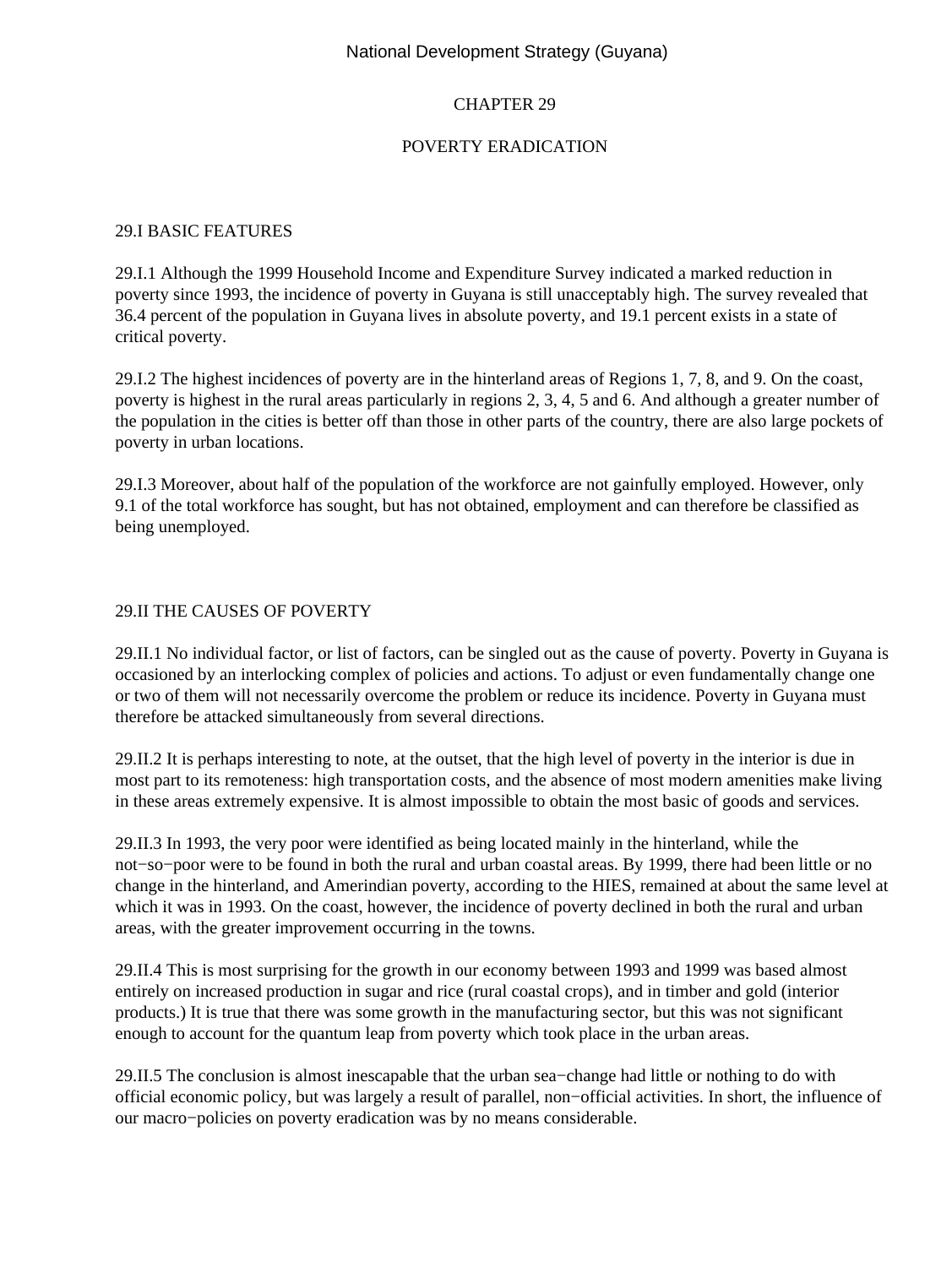29.II.6 Indeed, the ERP and its successor policies were primarily designed to improve fiscal performance through curtailing expenditure, reforming the tax system, allowing the market to establish the exchange rate, reducing tariffs and removing import restrictions. They were not intended to make any serious impact on the rate of poverty in our country. Poverty was meant to be cushioned by organisations such as SIMAP. It may be concluded, therefore, that although the ERP has been most successful at the macroeconomic level, it has not been effective in respect of poverty eradication.

29.II.7 In addition to the inadequacies of the macroeconomic policies, the evidence strongly suggests that the presence of poverty is associated with low levels of *productivity*, and that there is a direct link between rates of productivity on the one hand, and the levels of *education,* the *nutritional status* of our citizens, and their access to *health facilities* on the other. Also, in those areas in which productivity is low, and where access to education and health facilities is minimal, the *housing* situation is often perilous. The deficiencies in these areas have already been described in the chapters of this NDS that are devoted to Education, to Health, and to Housing.

29.II.8 It cannot be over−emphasised that low productivity retards the rate of economic growth, reduces our competitiveness in the global world, and therefore limits our opportunity to create new jobs and to provide essential and basic services to the poor.

29.II.9 There are, of course, other policies, practices and situations which have been dealt with in detail in several sectoral chapters of this report which contribute to the high incidence of poverty in Guyana. Among these are the difficulty of obtaining credit; the relatively high cost of credit; the practice of the Banks to buy treasury bills rather than to invest themselves or lend money to potential investors; the small size of the average agricultural holding; the obsolescent nature of our land tenure system and our land laws; the inefficiency of the drainage and irrigation system, etc.

## 29.III THE AMELIORATION OF POVERTY

29.III.1 The social safety nets which exist in the country that are intended to minimise the effects of poverty have not worked optimally. We refer primarily to the National Insurance Scheme (NIS), the Social Impact Amelioration Programme (SIMAP), and some NGOs.

29.III.2 The coverage of the NIS, as currently structured, is not comprehensive enough for it to be a major poverty eradication agency. For example, it does not embrace unemployment, and it excludes groups that are outside the work force (school leavers, women at home, and many in the informal sector). Because of its occupationalist bias it can offer relief to the poor only if it deliberately introduces redistributive features. This it seems to be either reluctant or unable to do. Moreover, the NIS places a cap on insurable earnings. This obviously restricts the growth of its funds.

29.III.3 SIMAP's functional activities may be classified as being either the rehabilitation and construction of infrastructure, or the provision of social services. Occasionally, both types of activity are combined in one location, if not in one project. The former covers a wide cross section: roads, schools, markets, health centres, sanitation, water supply, and drainage and irrigation. The latter is also all−embracing, covering medical supplies, nutrition, food supplementation, education and training as well as cash transfers to targeted groups such as low−wage public servants, mothers and children who visit health centres, poor pensioners, and so on.

29.III.4 Although SIMAP is meant to be a bottom up demand−driven agency, many of its activities seem to be decided by the agency itself, and not in consultation with the ultimate beneficiaries. Moreover, it does not often take a sufficiently integrative approach to development. In addition, perhaps from the time of its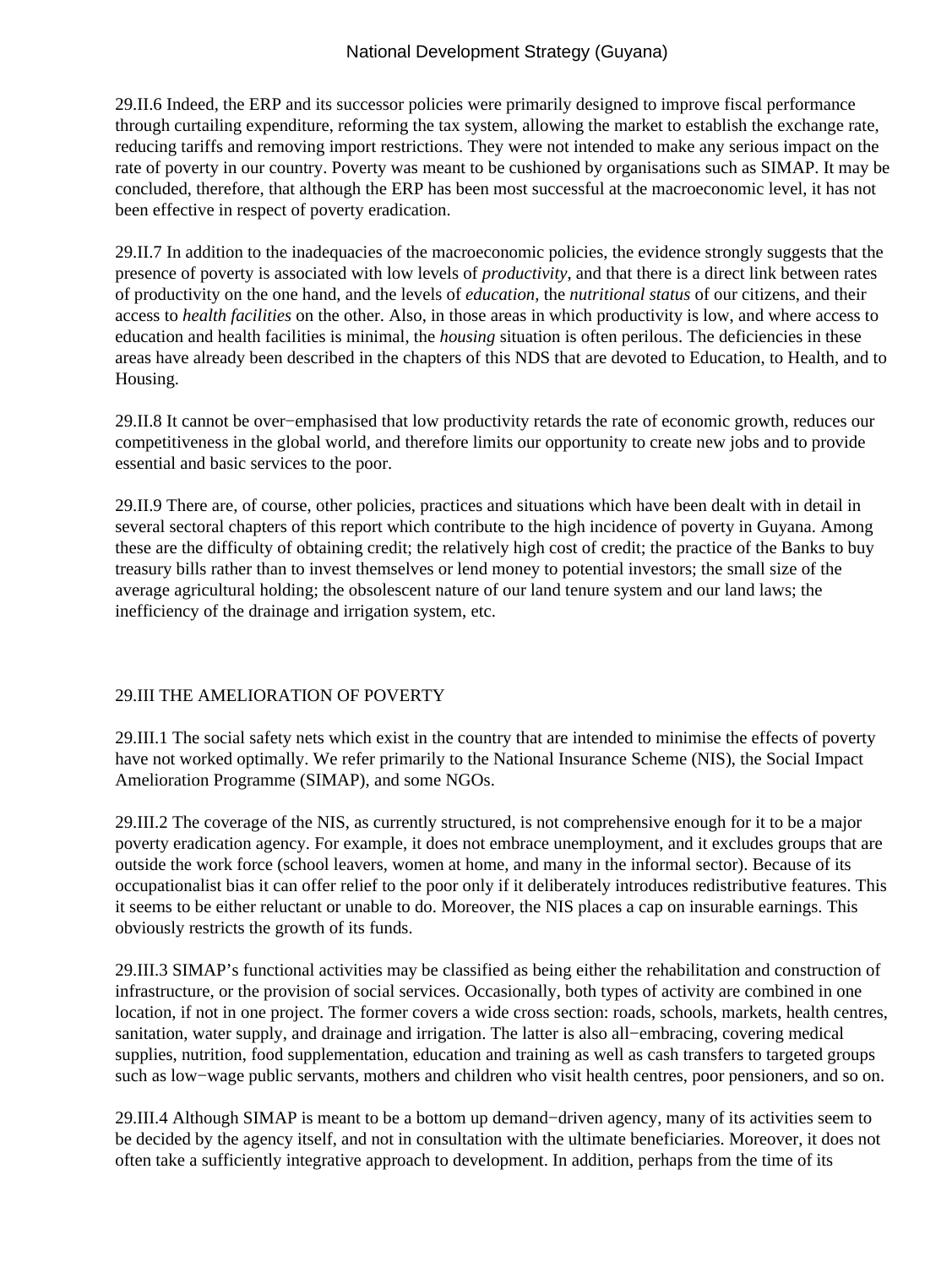establishment, it is perceived by some as Government's "pork barrel". And finally, the agency has been the victim of conflicting donor priorities and project conditionalities. For an agency that funds itself largely within a well−defined project cycle, this has negatively affected its capacity to implement.

29.III.5 Data on NGOs in Guyana are very sparse. There may, however, be more than 500 NGOs in the country. The amount of human, financial and material resources in their control is not, however, known. The majority are the traditional service, charitable, religious, cultural and recreationally−oriented organisations. Only a few are principally engaged in developmental work although, in one way or another, the activities of all of them impinge on the development process. Overall, they are involved in a wide range of poverty relief actions, from training to cash supplements, medical care, and feeding programmes. The sector has the potential for strong grassroots links, flexibility, and minimal bureaucratic overheads. Most important, it possesses a highly motivated work force.

29.III.6 A few limitations and weakness can, however, be identified in the national NGO sector in Guyana: very few of the NGOs are self−supporting in a significant way and, because of the structure of party politics in the country, a frequent complaint is that political elements have penetrated community−based organisations.

29.III.7 In summary, the NIS, SIMAP, and the NGOs, the social safety nets in the country, have not made as significant contributions as they might to the amelioration of poverty in Guyana. It is evident that the NIS and SIMAP ought to be radically restructured so that they might more effectively serve the poor.

# **29.IV PROGRAMME ASPECTS OF POVERTY ERADICATION**

29.IV.1 The donor agencies' apparent preference for visible and tangible projects as a measure of progress may be responsible for the overemphasis on engineering and construction projects. Although these types of project assist the poor in some respects, they do not always absorb significant amounts of labour. They certainly do not significantly reduce the incidence of poverty either in the medium or in the long term.

29.IV.2 Donor agencies also seem to prefer to utilise the private sector in executing poverty programmes, and pay their workers more than the local and central governments. This sometimes creates difficulties for projects that are run by the Government.

29.IV.3 The restricted access by certain communities to persons and organisations who would articulate and advocate their needs has worked to their disadvantage in obtaining resources for poverty eradication. Two examples are the Amerindians communities (although this is changing rapidly) and those who live in the deprived urban areas.

29.IV.4 Poverty relief programmes with a short life span, i.e., programmes which are not sustainable, often create difficulties of adjustment for beneficiaries, when they come to an end.

29.IV.5 Given the geography of the country and its population settlement patterns, there is a high overhead charge attached to poverty reduction programmes.

29.V SECTORAL OBJECTIVES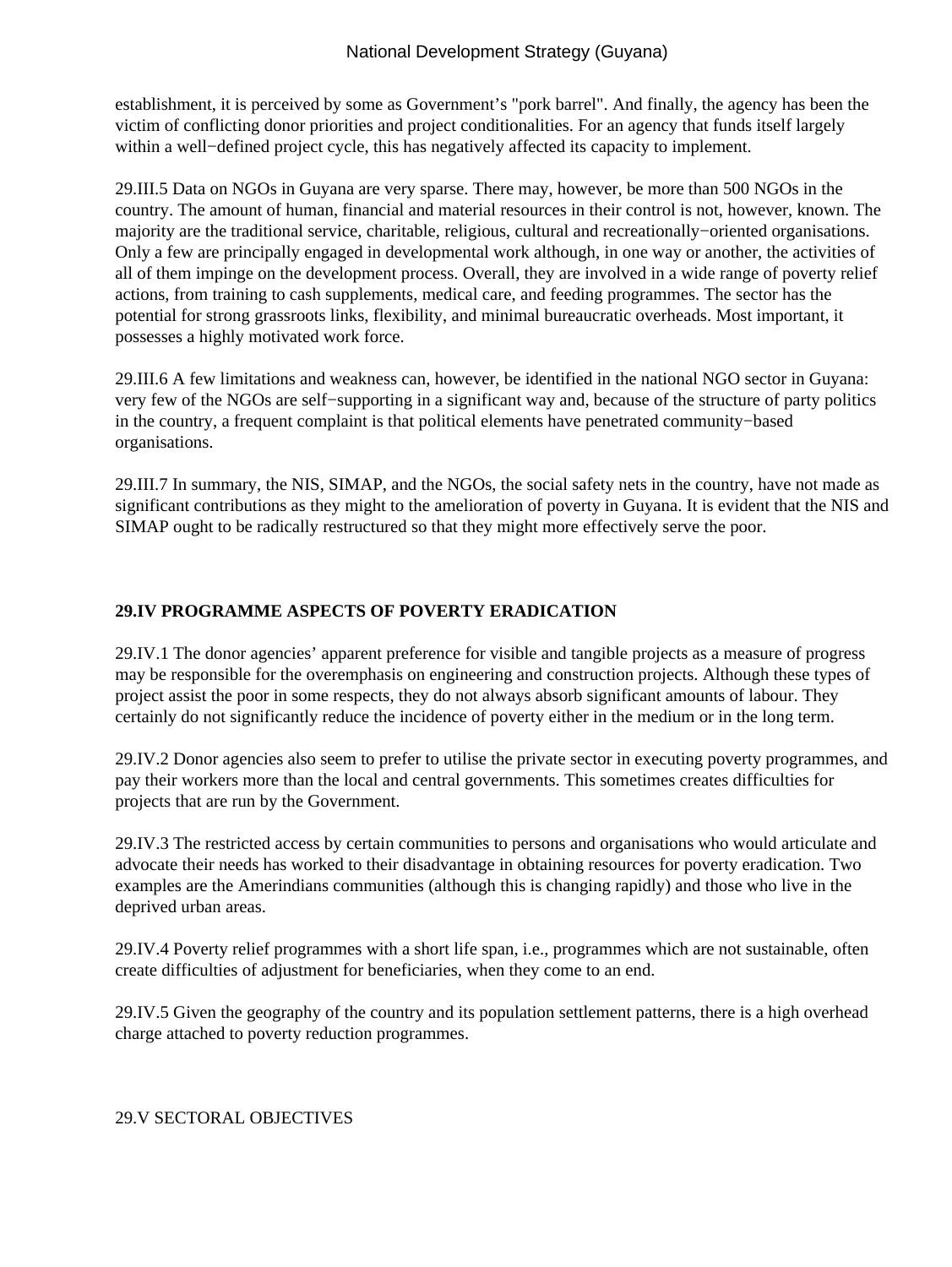29.V.1 The objective is to eradicate poverty from Guyana by 2010. By this is meant that in ten years everyone in the country will be above the poverty line. Put in another way, the objective is that by 2010, every individual or family in Guyana would be able to afford, or to provide themselves with, the basic necessities of life. In a very profound sense this is not a sectoral, but a national objective.

29.V.2 The specific supporting objectives are:−

- Provide effective relief from the immediate deprivation suffered by the poor in respect of basic necessities such as nutrition, health care, schooling, housing, and potable water so that they may be freed from intensive concern in these areas and be able to devote their energies more fully to activities that improve their lives economically, socially, politically and culturally.
- Empower the poor, especially women, and integrate them more fully into the total development process so that they may improve their situations through their own efforts, thus reducing their dependence on special benefits.
- Create and expand opportunities for entrepreneurship, self−employment and employment at a living wage.
- Enhance the capabilities of the working−age poor, especially in terms of education and training, to respond to such opportunities.
- Improve the conditions of supply of basic social services to poor households, whilst maintaining them at affordable levels for that group.
- Provide financial support and basic food supplies to the poorest.
- Improve the access of the rural poor to land, working capital, and agricultural and other technologies and markets.
- Improve the conditions of assistance to the aged and mentally and physically handicapped, and identify and implement ways for them to participate in productive endeavours.

#### 29.VI THE STRATEGY

#### 29.VI.1 The grand strategy is:−

- i. to devise and implement macro–economic policies which, while maintaining monetary and economic stability, provide a sufficiency of fiscal and other incentives to enable the economy to grow rapidly; and are specifically directed towards the eradication of poverty in targeted areas and among targeted groups;
- ii. to ensure that there be put in place and implemented a complex of public policies; e.g.

− institutional reforms which would cover all the ministries and departments in the Public Service and parastatal organisations;

− land reform (including the small sizes of land holdings of the rural poor);

− the rationalisation of the processes for land distribution and land registration for both agriculture and housing;

− the introduction of more transparent and equitable systems of land distribution for both land and housing;

− credit reform, particularly with respect to the availability of credit for the development of small–scale enterprises and small–scale farming, and for mortgages for low–income housing;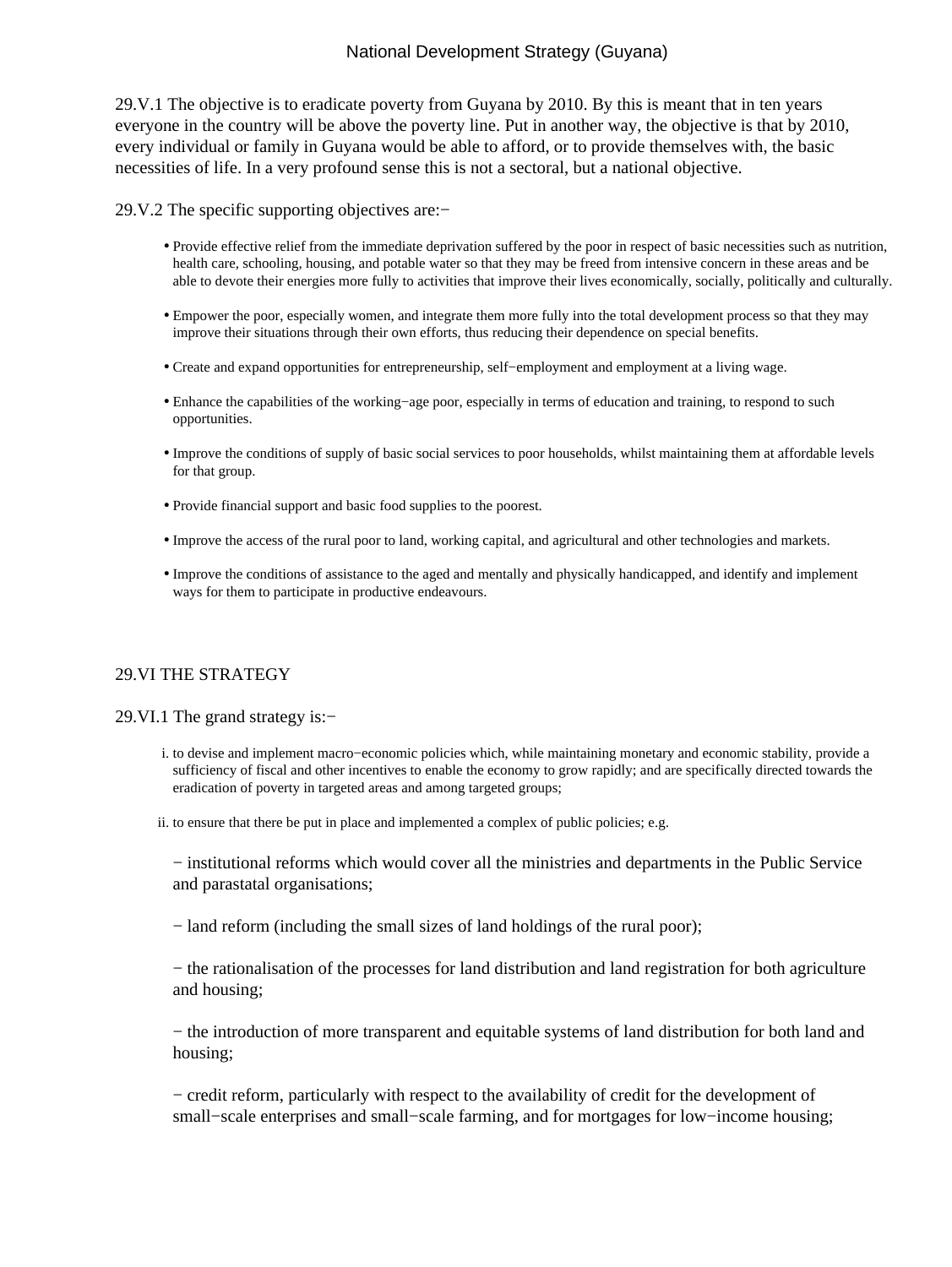− the reform of the health and education sectors in order to increase the quality of health services and education that are provided to the poor, and to improve their access to them, paying particular attention to the development, in the education sector, of skills for artisans and technicians; and

− the improvement of the effectiveness and competitiveness of the private sector;

- iii. to diversify the economy in order to reduce our dependency on only a few commodities;
- iv. to add value to our export products;
- v. to develop policies for export promotion;
- vi. to intensify the recruitment of professional and technical staff in such disciplines as policy analysis, engineering, computer science, and technology, accounting, science, various specifications in agriculture and forestry;
- vii. to construct a road network to permit the easier development of areas away from the coast and to unify the country by linking the coastland to all regions, with a complex of roads and bridges;
- viii. to develop water transport and port facilities; and
- ix. to provide safety nets to cushion the effects of this transformation of economic policy, i.e., for those who are not, and would not be, immediately benefited by the development process, and for those who for structural reasons are unable to participate fully in that process, e.g., the disabled and the poor.

29.VI.2 It might perhaps be necessary at this stage to stress again that while much of the content of a policy framework for poverty eradication should be devoted to specific actions that directly assist needy groups, it is essential that the framework should build on the fact that, by a large margin, the most effective way to reduce and eventually eliminate poverty is to promote rapid economic growth. Sustained rapid growth expands employment opportunities substantially and raises real earnings levels.

29.VI.3 It must, however, be recognised that there are different styles of growth. It is therefore important to encourage a channeling of growth into those sectors that provide the most widespread benefits to the population. This typically means the labour−intensive sectors.

29.VI.4 An important factor in the overall strategy would be a larger participatory role for civil society, including the NGOs, and a more articulated working relationship between the State and the various components of civil society for the implementation of major programmes. Civil society should be empowered by transferring some of the State's responsibilities to it whenever appropriate.

29.VI.5 Given that the resources that are available for any kind of programme are always limited by budgetary realities, the ability truly to assist the poor depends in large measure on effectively targeting the measures for poverty eradication on the groups that are the most needy. There are two dimensions to this question: more precise selection of the families and individuals that should receive designated social benefits, and, changing generalised subsidies into targeted subsidies.

29.VI.6 In the first case, improvements are required in the implementation of eligibility criteria for SIMAP projects, food assistance and other forms of public assistance. This prescription applies to communities as much as individuals. SIMAP projects should be located where they are most needed, not where they are easiest to implement.

29.VI.7 In the second case, policy making and implementation should be informed by an appreciation of the fact that many of the current interventions constitute generalised subsidies, conveying benefits to upper income strata as well as lower. In keeping with priorities for public expenditure, the cost savings realised by eliminating generalised subsidies can be applied to subsidies that are targeted on the groups requiring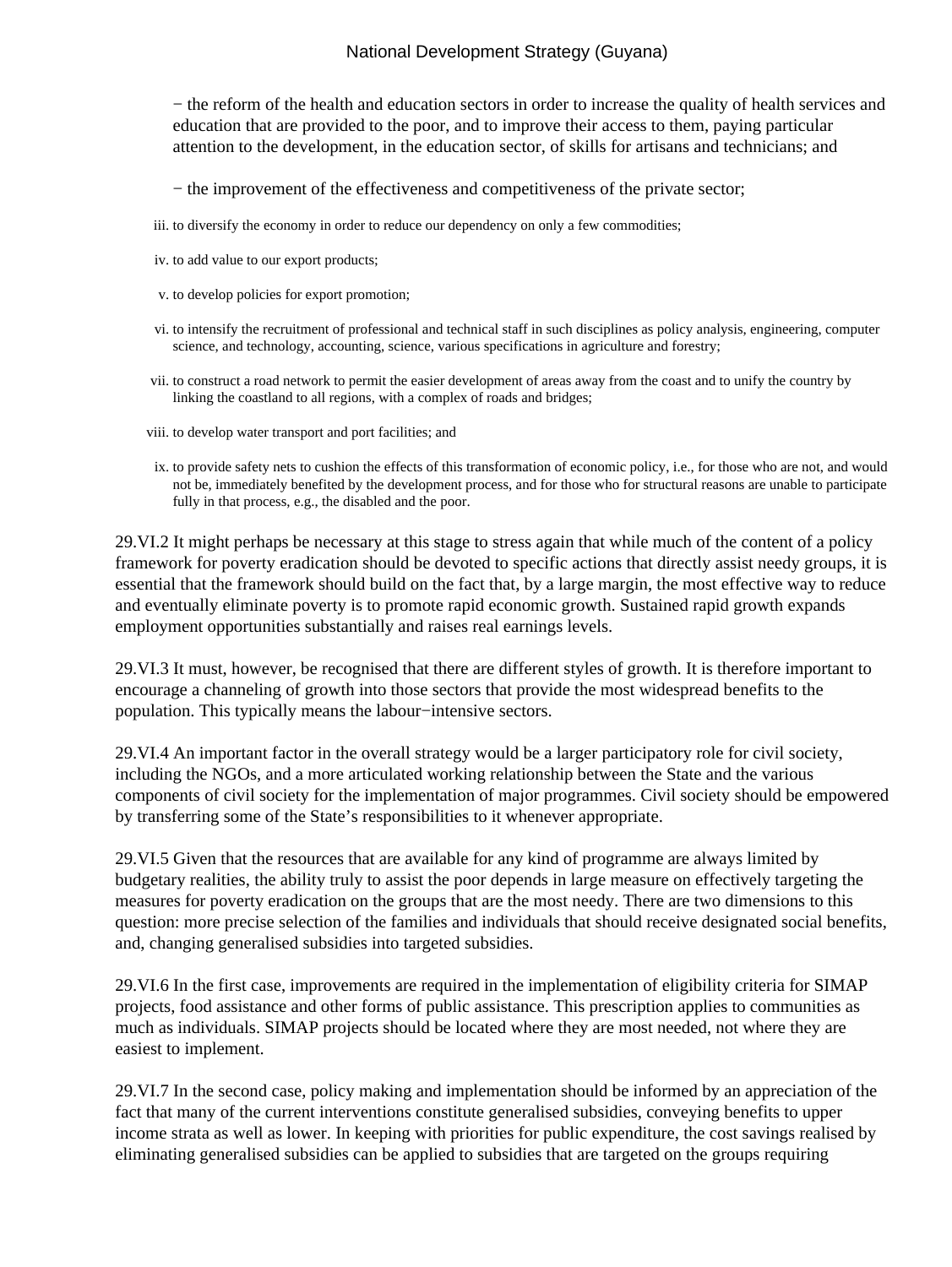support. The generalised subsidies, although often implicit, are frequently pervasive. They include a component of transport tariffs, hospital charges, educational fees (or lack thereof), water charges, and other fees for public services. For administrative reasons, it is not possible to convert all of these implicit subsidies into outlays or savings that apply only to the lower income groups, but some progress in this direction can be made once an awareness of the issue and its pervasiveness has developed. The strategies that are directly relevant to this policy are described in the chapters on Health, Education, Housing, and Amerindians.

29.VI.8 Females represent more than 50 percent of the population, but from the available evidence, poverty is a major condition of this social group and, particularly, the large group of female−headed households. A set of socio−cultural and economic disabilities, together with inadequacies in the legal framework governing their integration and participation in society has, in addition, exacerbated the historical marginalisation of women. This strategy must, therefore specifically include measures to redress the problems of the female population in every sector, and in every location of the country. These too have been described in great detail in the chapters on the Family and on Gender.

29.VI.9 Although these considerations have been discussed in some detail in this National Development Strategy, they will again be adumbrated here, in order to provide to the reader, in one place, a comprehensive package of the poverty eradication framework.

### **29.VI.10 Economic Policy**

29.VI.10.1 As we had stressed, it would be extremely difficult to eradicate poverty if the economy did not grow. Accordingly, while maintaining stability, fiscal measures will be put in place:−

− to diversify the economy;

− to increase investment, particularly in those geographical areas in the cities, in the country−side, and in the hinterland that are economically and socially depressed;

− to encourage investment in ventures that are labour−intensive;

− to increase the amount of revenue available to the State through the replacement of the consumption tax by a value added tax;

− to shift investment more to production than to commerce by reducing the corporate taxes on productive enterprises;

− to encourage the banking system to devote more of their resources to investment lending rather than to the purchase of treasury bills;

− to reduce the duty to zero on most imported raw materials; and

− to simplify the tax system to enable more revenue to be collected.

#### 29.VI.11 Credit

29.VI.11.1 Within the general policy of providing credit to Guyana's producers, measures will be put in place to ensure adequate financing for small−scale rice and other agricultural producers. In this regard, the possibility of group lending, in which farmers guarantee each other's loans, will be explored.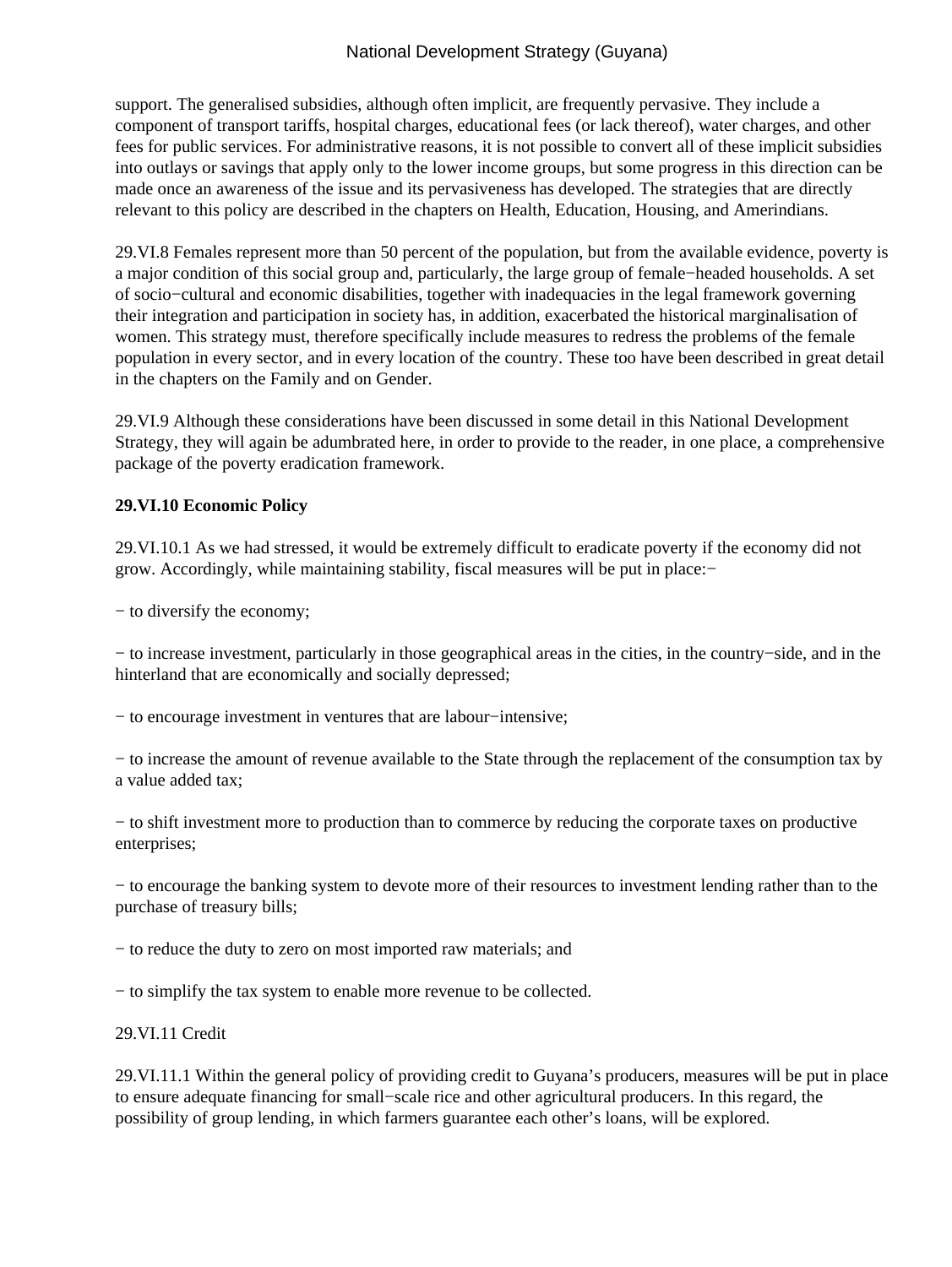29.VI.11.2 Micro−credit schemes will be established in order to assist in the development of the agricultural sector in general. The focus will be on those rural areas and rural citizens, or groups of citizens, identified in the HIES as being deprived and below the poverty line.

29.VI.11.3 The general strategy to make available investment funds for micro−enterprises will embrace fishermen who are not owners of their boats and wish to purchase them.

29.VI.11.4 Credit agencies will be sensitised to farmers' financial requirements by extending their outreach programmes into rural communities and will also introduce systems of lending via small loan schemes for farmers without collateral.

29.VI.11.5 Special micro−enterprise schemes will be established particularly for the urban and for the hinterland poor. In addition to the advancing of credit, technical assistance will be provided in project formulation, accountancy, management, and various other skills.

29.VI.11.6 In order to manage and monitor effectively this very important plank in our policy on poverty eradication, a special unit, the Micro−credit Division, will be established in the Ministry of Finance or in the National Development Strategy Authority to ensure that the poor are professionally and effectively assisted.

29.VI.12 Land for Agriculture

29.VI.12.1 Many of the rural poor occupy land that is leased from the Government. They are, however, unable to obtain loans because such lands cannot be used as collateral. Lessees who have beneficially occupied the same plot of land for a period of more than fifteen years will be allowed to convert to freehold.

29.VI.12.2 Land up to a maximum area will be granted free of charge to the rural poor (defined as families with incomes below the poverty line).

29.VI.12.3 The duration of agricultural leases will be extended to 99 years, and the conditions will specifically include the right to put the land up as collateral.

29.VI.13 Housing

29.VI.13.1 Land for housing will be granted free of charge to all those below the poverty line.

29.VI.13.2 A pilot housing micro−credit programme with IPED will be organised to finance basic home improvements, for the lowest income groups.

29.VI.13.3 Government will accelerate its programme of supplying serviced lots to needy families, with priority being given to those who participate in cooperative ventures which will assist with the labours of construction and the obtention of building supplies. Such lots will be transported in freehold to the beneficiaries, with mortgages extended through the NBS, and with the financial assistance of a special fund for supplementing mortgage payments.

29.VI.13.4 The current criteria for the allocation of housing lots will be revised to accommodate the poor, unemployed youths, and female−household heads.

29.VI.13.5 A number of townships will be established to assist in the resettlement of the poor, along with other groups. The provision of free serviced land and other facilities will be integral aspects of this land settlement scheme.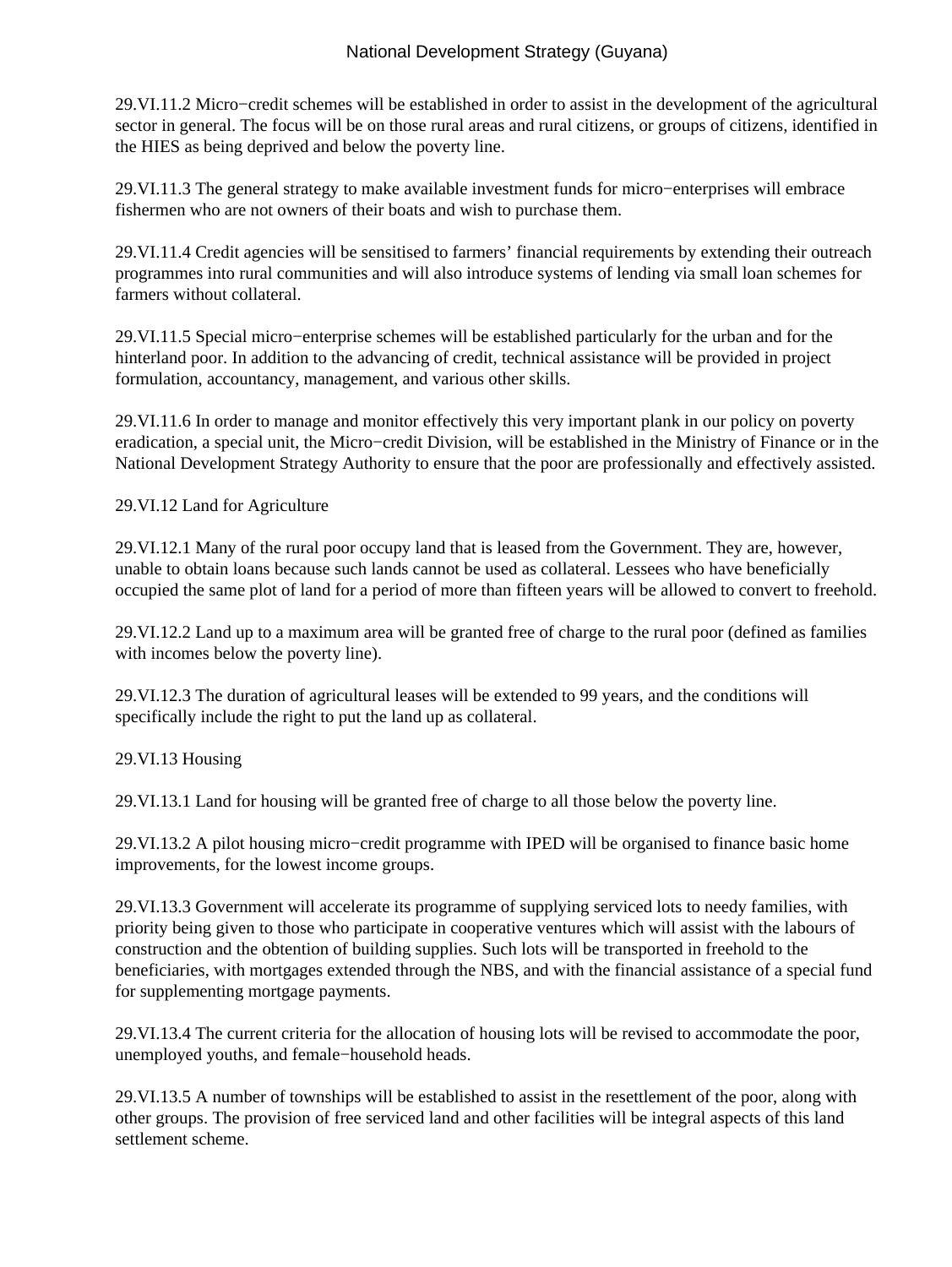29.VI.13.6 The situation of squatters, who are mainly poor, will be regularised, so that they may improve the conditions of their shelter and receive the basic infrastructure to which all citizens are entitled. If they occupy Stateland, they will be provided with freehold titles.

29.VI.13.7 A National Housing Trust, based on a payroll tax, will be established. The funds so mobilised will be channelled through a private sector that will be challenged to provide affordable low−income housing through technological innovation.

29.VI.13.8 There will be a resuscitation of the self−help schemes which have contributed so much to housing development in the 1960s and early 1970s. Some of the lots for such self−help schemes will be allocated free to those below the poverty line. Self−help communities that are organised for the construction of houses for those below the poverty line will be provided with duty−free materials, when it is necessary to import them.

#### 29.VI.14 Education

29.VI.14.1 The inefficiencies in the educational system directly affect the quality of the graduates from the schools, and often drive them below the poverty line. Accordingly,

− the share of the national budget allocated to education will be raised continuously from the present level of 14 percent to 20 percent by 2005, and will be sustained at or above that level for the rest of the decade;

− the percentage of primary teachers who are professionally trained will be increased annually so that the proportion of trained teachers by the year 2010 will be at least 75 percent;

− eighty percent of *all* teachers will be trained by 2010; and

− the number of *trained graduate teachers* will be increased by 50 percent over the same period;

29.VI.14.2 Financing strategies will be evolved that will require those who can afford to pay for certain aspects of education at all levels to do so. Such strategies will enable the better targeting of educational expenditure on needy students.

29.VI.14.3 There will be an attack on illiteracy from multiple points, including the testing for illiteracy levels and the building in of remedial programmes well in advance of CXC examinations. The elimination of illiteracy will be the premier priority for the first decade of the  $21<sup>st</sup>$  century.

29.VI.14.4 Assistance from external donors and local NGOs will be utilised to strengthen school−feeding programmes so that virtually all primary schools will be covered.

29.VI.14.5 The location of new schools and the rationalisation of existing schools will be informed by data gathered in a recently completed School Mapping Exercise and by norms established in the new Education Act and regulations. In this way those vulnerable geographical areas that have been identified in the HIES, in which the poor reside, and which do not have adequate school buildings and effective school facilities, will be serviced. This applies to the urban, rural and hinterland regions.

29.VI.14.6 Scholarships will be provided to needy students (i.e. students below the poverty line), at the tertiary level. The student loan scheme will be maintained for all others.

29.VI.14.7 In consultation with GUYSUCO, the facilities offered at their technical institutions will be remodelled in order to provide training to a wider cross−section of students than is now being catered for. Special emphasis will be given to short courses in rural areas on topics that have the potential to enhance the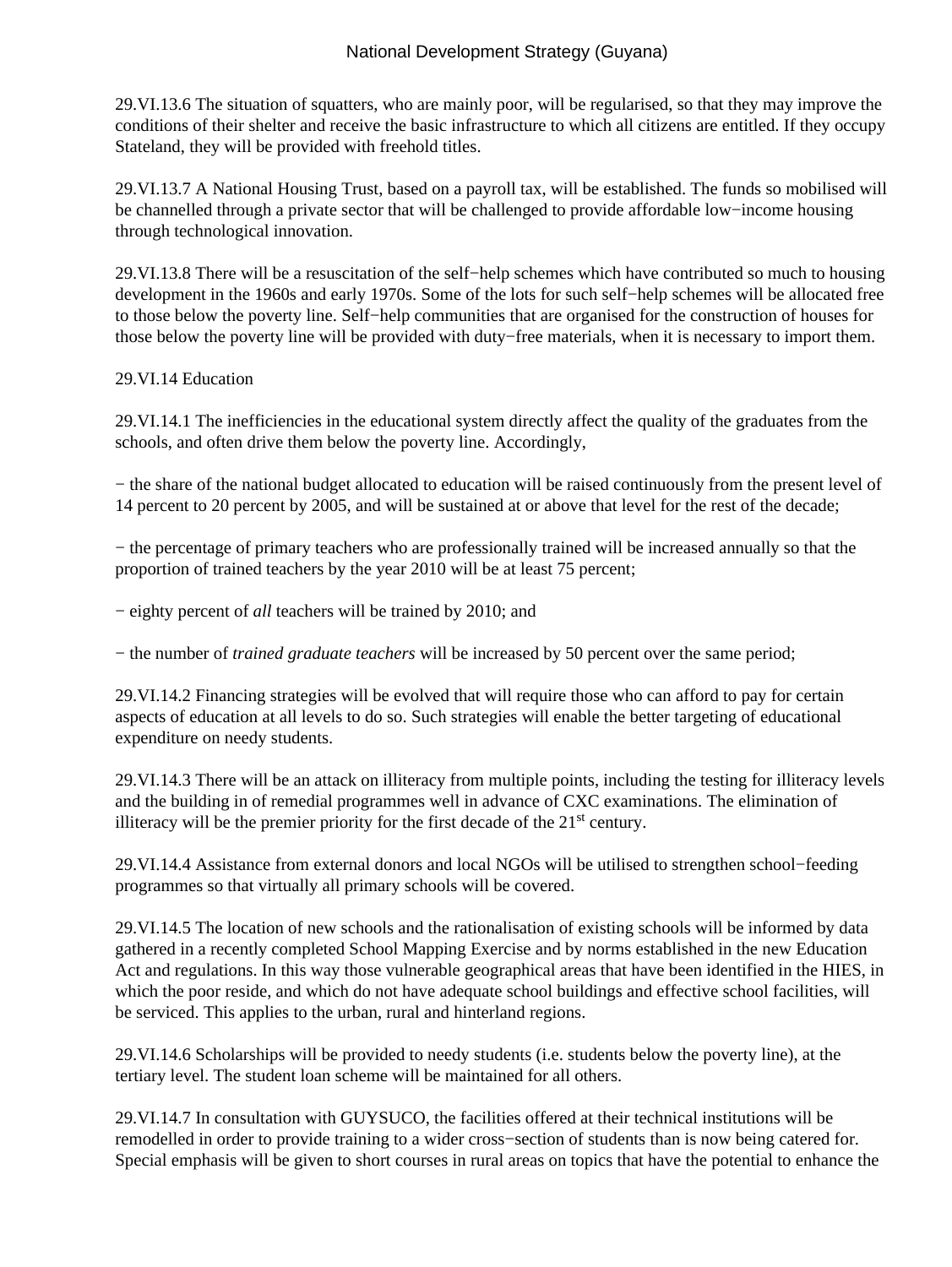income of farmers, and those other activities for which micro−credit will be provided.

29.VI.14.8 The geographical coverage of the TCET system will be widened and made more accessible to rural/hinterland communities.

### 29.VI.15 Health

29.VI.15.1 The Ministry of Health will be restructured to reflect the decentralisation of service delivery and to improve its effectiveness. This will help the poor in many of the rural areas, and in all the hinterland districts.

29.VI.15.2 Adequate incentives will be developed to stimulate the service of health personnel in the hinterland.

29.VI.15.3 In order to ease the problems of staffing, all persons trained by the Government in medical disciplines and in other related fields will be asked to serve in an interior location for two years.

29.VI.15.4 The training of local people, such as community health workers, has already been proved to be successful. Such training schemes will be strengthened and extended to other extension personnel, such as Medex and Dentex. Outreach activities will be further expanded to increase access to health services in remote areas.

29.VI.15.5 Hospitals that are currently underutilised will be closed. Funds saved in this way will be made available to upgrade facilities in the interior and rural areas; to establish more health posts in remote areas; to provide a fleet of ambulances and other transport facilities; to ensure that radio communication networks are available to all localities; and to finance an expansion of a programme of rotating visits.

29.VI.15.6 Cost recovery mechanisms will be established, but will not be directed to financing the health requirements of the vulnerable.

29.VI.15.7 A social assessment system to determine eligibility to exemptions will be established. Until such a system is in place, means assessments will be carried out at public health facility level.

29.VI.15.8 Within a system of selective fees for medical services, cost recovery will never hinder access to health care and no patient will be refused service because of the inability to pay fees.

29.VI.15.9 The government will further develop a health insurance scheme as a supplementary financing option.

29.VI.15.10 An extensive review of the NIS and a corresponding reform programme will be developed, in order to improve its actuarial basis and strengthen its performance as a provider of social health benefits.

29.VI.15.11 All health centres will be equipped with a phone or radio for emergency calls and all hospitals will have adequate power generation supplies. These will be extremely important in the rural and interior districts.

29.VI.15.12 The programmes of rotating visits to the remotest facilities by physicians will be strengthened, so that villagers would know in advance when a doctor would be in the nearest health centre, for example, on specified days of the month.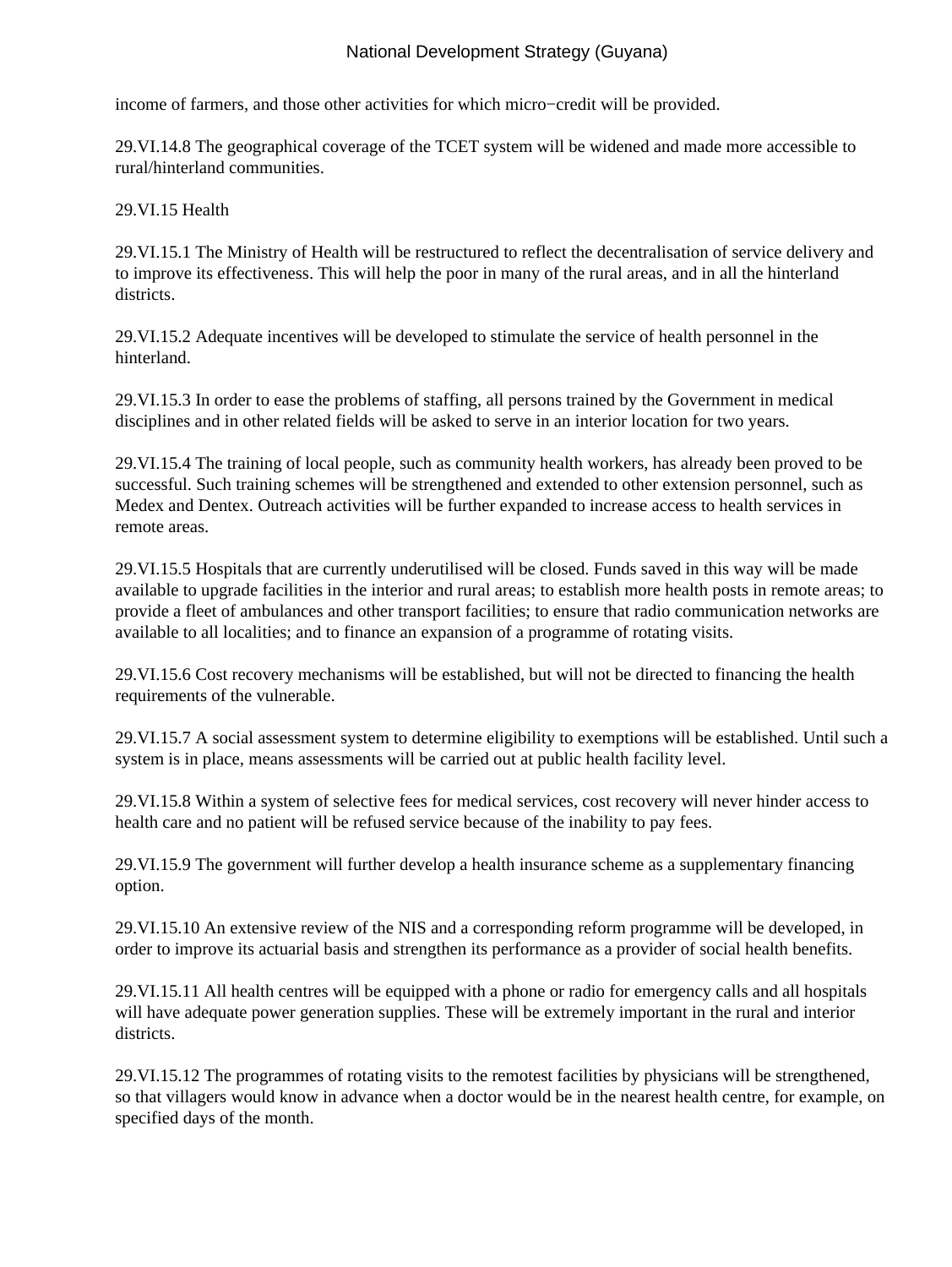29.VI.15.13 Inequalities in access to health care are of particular burden to the poorest of our citizens. The Ministry of Health will examine ways to improve the provision and delivery of services to these groups. The health needs of vulnerable groups are concentrated in the areas of nutritional problems, poor environmental health, vector−borne diseases and sexually transmitted diseases. Hence a health development strategy centred on the objectives of primary health care and health promotion will be designed and implemented to address the needs of the most vulnerable.

29.VI.15.14 Action plans which address the health needs of each vulnerable group and details the action to be taken as well as the institutional responsibilities will be prepared through processes of national consultation, involving all major social actors.

29.VI.15.15 Besides the preparation of 'basic packages' of services targeting Primary Health Care interventions, to be made accessible to the entire population, the Ministry of Health will design extra basic packages for needy groups. The institutional responsibilities for the delivery of such packages will be assigned through a process of consultation.

29.VI.15.16 Financing mechanisms, including those for cost recovery, will not be implemented unless they are accompanied by exemption policies and mechanisms targeting the most needy (the elderly, disabled, etc.), other categories of the medically indigent, and the poor (e.g.,: the employed poor, who are still below the poverty line; the unemployed; single−parent or single−earner households; the homeless; and youths with no formal education and no job).

29.VI.15.17 Special health needs of vulnerable groups will be identified and attributed adequate priority. For example, the availability of drugs and access to physicians for the elderly, currently poor, is essential for the wellbeing of this vulnerable category.

29.VI.15.18 Monitoring the nutritional status of the most vulnerable groups will be undertaken on a regular basis.

#### 29.VI.16 Amerindians

29.VI.16.1 Systems will be put in place to ensure that Amerindians have access to credit. In addition, postal agencies equipped to deal with savings accounts will be expanded, in order to allow Amerindian populations to secure their savings.

29.VI.16.2 Government will provide technical assistance to Amerindian communities in the formulation of development projects, and in negotiating the financing of such projects with private commercial banks.

29.VI.16.3 Special consideration (salaries, incentive packages, other benefits) will be given to both hinterland and coastland government personnel working in the Public Service in Amerindian communities.

29.VI.16.4 A communications network integrating telephone/ telecommunication systems, roads, airstrips, improved river and sea communication and mass communication systems, will be developed in order to ensure that Amerindian/hinterland communities are in contact both with each other and with the coastland areas.

29.VI.16.5 An Amerindian Development Fund will be established to support efforts that are required to develop and enhance the quality of life in Amerindian communities. A special tax will be levied for this purpose. Monies obtained from this tax will be paid in to the Development Fund. Guidelines for the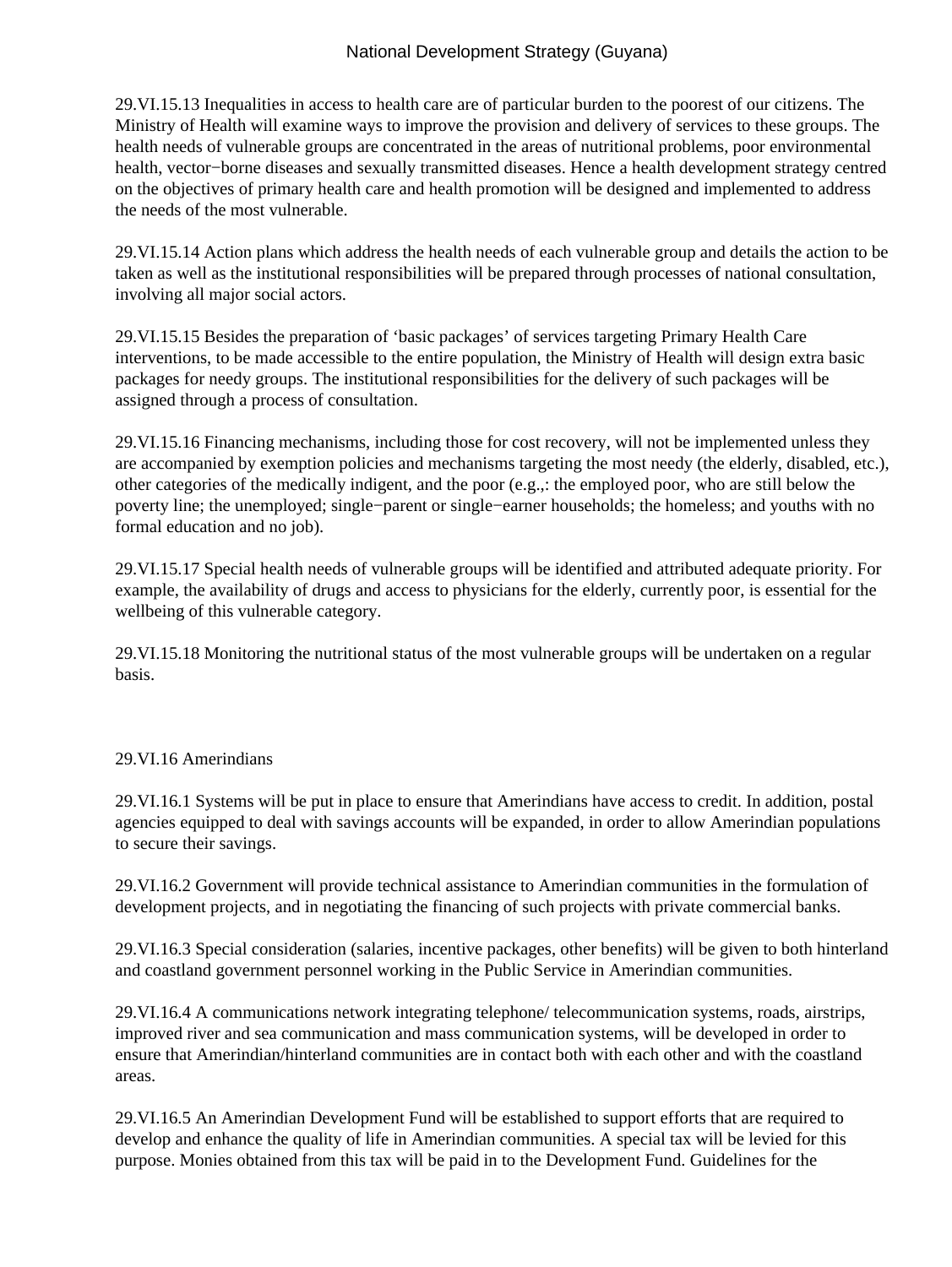utilization of the resources of this Fund will be formulated.

29.VI.16.6 Teachers based in Amerindian communities will pursue special training courses conducted by the Ministry of Education. Such orientation courses will be structured in order to expose candidate teachers to the social and economic environment in which they would be required to operate. The curricula for such courses will be prepared by experts in Amerindian culture and other relevant disciplines. Teachers will not be certified to teach in the interior unless they are successful in these courses. The course will be geographically sensitive, e.g. a teacher to be moved from the Rupununi to the North West will be required to take a short course on the culture of the native community in that area. Although such courses will undoubtedly lengthen the period of training required to equip a teacher to work in Amerindian areas, they are considered necessary because of the importance attached to imparting environmental relevance to Amerindian education. In any event, teachers who successfully undertake the course will be compensated by additional emoluments and perquisites.

29.VI.16.7 Preparatory training courses will be offered for Amerindians who do not have the entrance requirements to enter higher institutions of education. These courses will be as wide in scope as necessary to prepare students to enter any stream of their choice.

29.VI.16.8 As a longer term solution to the problem of inadequate preparation of Amerindian students, more secondary schools will be built and staffed in the interior.

29.VI.16.9 Amerindians will participate in the formulation of curricula which will not only be appropriate to the unique requirements of their communities, but will also equip them with skills that are relevant to hinterland development. In addition, the curricula will prepare them for further education and training outside their communities, and facilitate their involvement and integration into the society at large. Curricula for Amerindian students will be specialized and geographically sensitive, and will require special coordination between the Ministry of Education and the communities. Language will be seen as an integral part of the education of Amerindian children and corresponding curricula will be developed by the Ministry of Education, the Ministry of Amerindian Affairs, and the Amerindian Research Unit.

29.VI.16.10 Land claims for Amerindians, in areas where Amerindians are located, will be settled before forest concessions are awarded.

29.VI.16.11 Government will institute a coherent system of vector control taking into account locations such as mining and forestry camps, border crossing points, and the Amerindian communities themselves.

29.VI.16.12 Government will begin a health education programme which emphasizes preventive measures and traditional Amerindian medicine, and recognises the position of traditional Amerindian healers.

29.VI.16.13 The training of all health workers in Amerindian communities will be periodically upgraded, and a living wage paid to all of them.

29.VI.16.14 Physical plant and equipment in the cottage and regional hospitals in the interior will be modernised and maintained, and adequate and reliable supplies of medication assured.

## **29.VI.17 Transportation**

29.VI.17.1 There will be established in Guyana, within the next ten years, a road network which would link the coastal regions to all the hinterland areas of the country. As a result, physical access to the gamut of social services will be made to the poor wherever they are located, the difficulties that are now encountered in recruiting personnel to work in the interior districts will be reduced to a great extent, and in general there will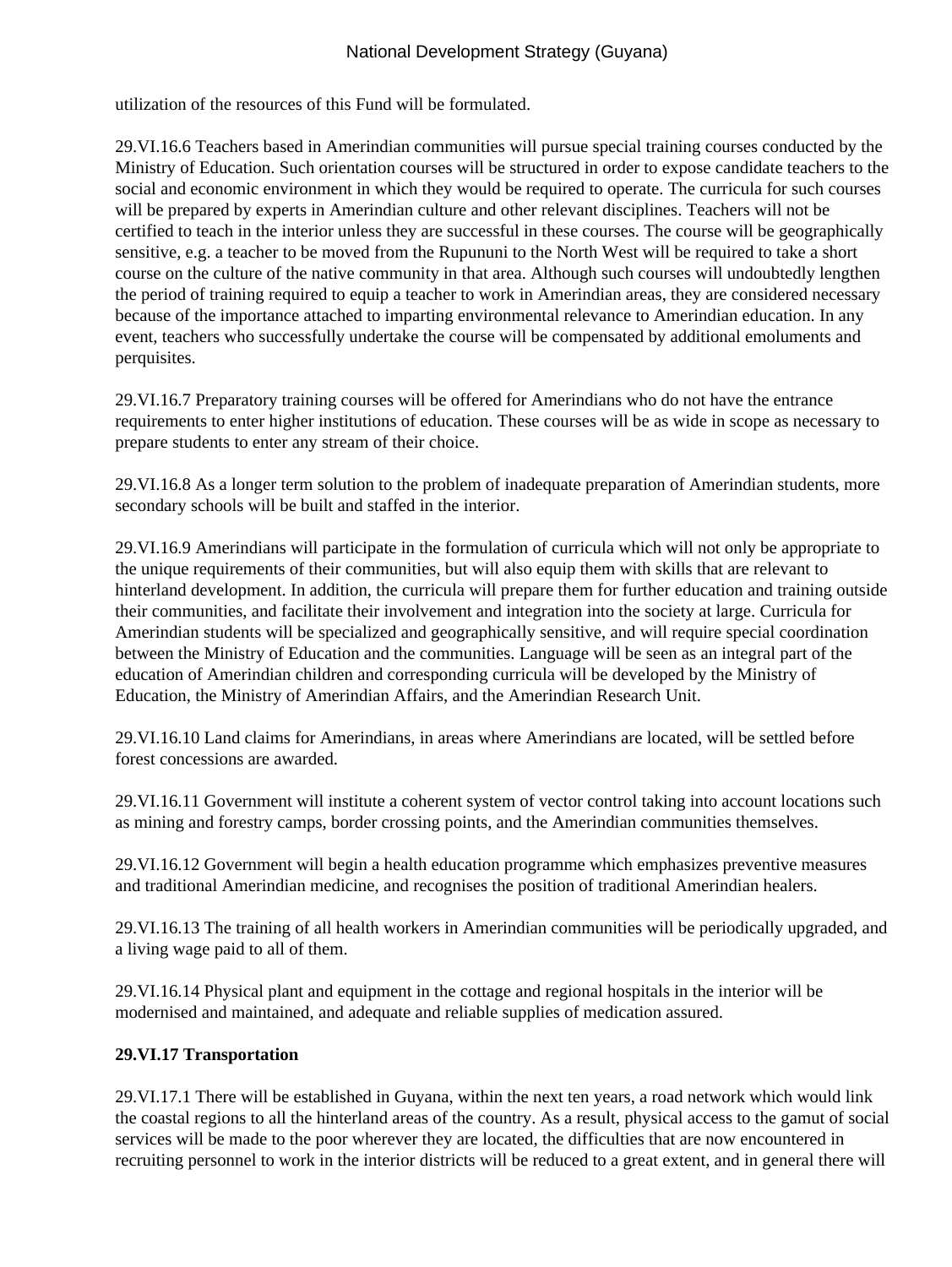be a freer flow of citizens goods and services throughout the country. In many respects, the construction of such a unifying road network is the key to our attack on poverty in Guyana. Indeed, the proposed infrastructural development would make feasible investment in locations which might other wise have been considered to be too remote, increase the number of job opportunities, and raise the living standards of the indigent throughout the country.

29.VI.17.2 All the airstrips in the interior will be rehabilitated and maintained.

29.VI.18 The Family

29.VI.18.1 Many of the strategies which have been put forward for the nation as a whole embrace, of course, the family and its members. However, there are a few which are "poor−family" specific. These are listed below.

29.VI.18.2 Government will implement schemes for the development of innovative housing arrangements for low−income single−parent households, and for senior citizens and people with disabilities.

29.VI.18.3 More children's homes will be provided for abandoned children.

29.VI.18.4 Career guidance will become an important aspect of the country's educational system. Particular attention will be paid to linking the training of the poor to employment opportunities which have arisen as a result of the implementation of this NDS.

29.VI.18.5 There will be organised apprenticeship programmes at the central and local levels to prepare youths for employment.

29.VI.18.6 A Welfare System, centering specifically for the elderly, will be established.

29.VI.18.7 Housing for seniors and people with disabilities within new and existing communities will be established at subsidised rentals for those with low incomes.

29.VI.18.8 The NIS's medical care benefits will be continued after retirement, since this is when illness most often occurs and assistance needed.

29.VI.19 Gender Issues

29.VI.19.1 As with the other sections, the general provisions in the NDS will significantly assist in improving the lot of women, particularly of the poor woman. However, some specific strategies will be listed here.

29.VI.19.2 Remunerative employment opportunities for women will be created through a combination of policies to improve economic growth.

29.VI.19.3 Women will be facilitated to enter the market through the institution of flexible work conditions, the provision of credit for a variety of self−employment opportunities, and the establishment of day care centres, etc.

29.VI.19.4 Women's access to credit will be enhanced by establishing grass−roots credit schemes.

29.VI.19.5 A national women's credit institution which will meet the credit needs of low income women who often find themselves excluded from formal credit because of collateral requirements, will be established.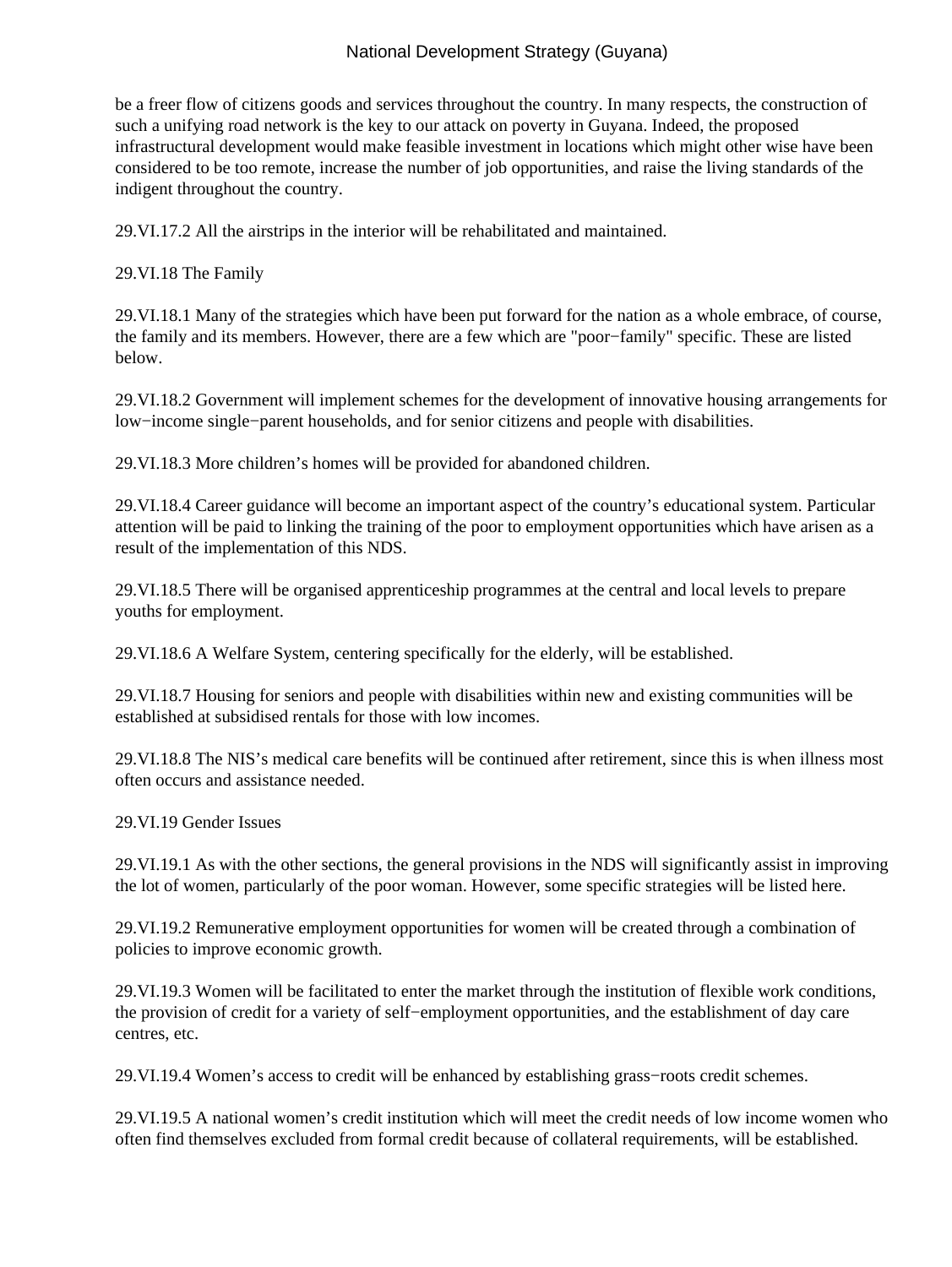29.VI.19.6 There will be an expansion of SIMAP's money supplements to women; an expansion of nutrition programmes; and increased access to safer drinking water.

29.VI.19.7 Women will be trained in non−traditional and more highly paid trades. Apart from direct provision, financial inducements, such as career development loans, will be offered for women to attend non−traditional vocational training institutions.

29.VI.19.8 The compliance of corporations, local and foreign, with national laws and codes governing the rights and benefits of women workers will be ensured.

29.VI.19.9 Women, (including teenage mothers) returning to the educational system after pregnancy or child raising will be assisted by providing grants or loans to them, as well as formal and informal back−to−school and on−the−job training programmes.

29.VI.19.10 Special efforts to institutionalise the training of women for specific jobs in specific areas will be made.

## 29.VI.20 Participation

29.VI.20.1 The central logic of sustainable human development rests on inclusive participation as the primary means of ensuring that all members of society are given access to economic opportunities, material resources, and the requisite capacities to benefit equitably from the development process. It seeks to reduce the level of exclusion of the poorest sections by working to integrate them into the productive sections, and to open access to social services.

29.VI.20.2 Its fundamental argument is that the eradication of poverty entails the active and direct involvement of all sections of society, and the mobilisation of the gamut of civil society interests in regard to decision−making, the preparation of project proposals, their administration and monitoring, and the dissemination of information. It aims to ensure the sustainability of efforts, and to take advantage of traditional practices and indigenous technologies, where appropriate, even as it strengthens community consciousness and cohesiveness and reinforces the inclusive approach to democratic governance.

29.VI.20.3 This National Development Strategy, particularly the areas which are focused on poverty eradication, has been formulated in a participatory manner. Every group in society or their representatives, has been consulted on every topic. Their advice, their hopes, and their aspirations, have been included in these proposals. However, merely to put forward a strategy for development is not enough. What is important is for the strategy to be implemented.

29.VI.20.4 Accordingly, a National Development Strategy Commission, with adequate provisions, will be established in order to oversee the implementation of this Strategy, particularly those aspects of it which impinge upon, and are relevant to, the eradication of poverty. In addition it will review public policies for their equity and sustainability; and coordinate national dialogue on, and public participation in, the development of strategies to permit equitable and sustainable development. It will be an independent civil society organisation comprising the trades unions, the private sector, NGOs, and other civil society individuals and organisations. It will, however, establish the closest links with the government, the donor community, and international NGOs. Its emphasis will be on consensual and non−partisan operations. Its establishment is vital to the attainments of the targets which have been laid down in this Strategy.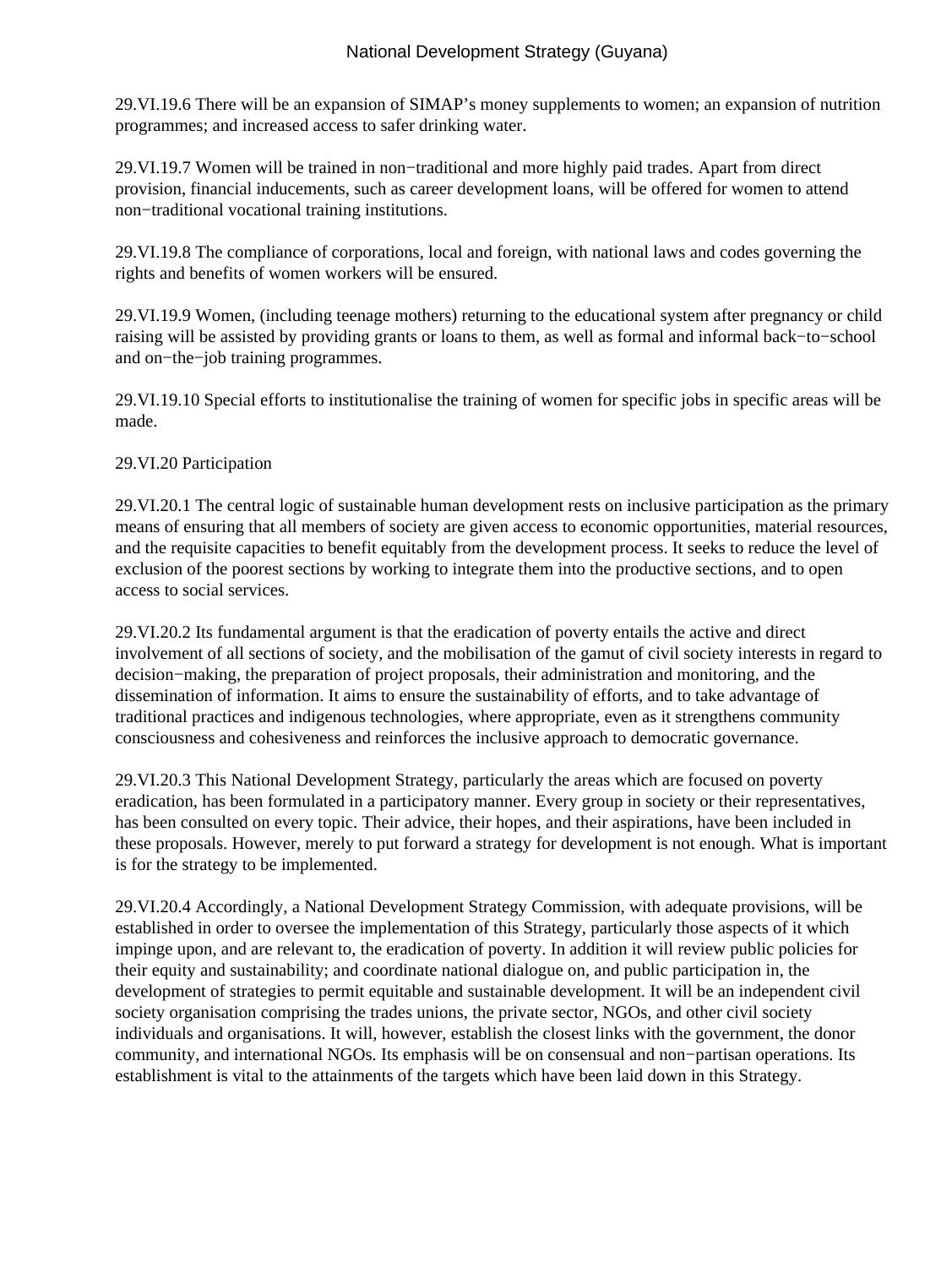## CHAPTER 30

#### IMPLEMENTING THE NATIONAL DEVELOPMENT STRATEGY

#### 30.I THE PROCESS

30.I.1 It is intended, immediately after the approval of this National Development Strategy by the National Assembly, to translate its various recommendations into detailed projects. For example, the strategies that have been put forward for the future development of the educational sector in Guyana will be broken down into specific projects encompassing such activities as primary education, teacher training, training in science and technology, distance learning, computer education and so on. Similar approaches will be followed for other sectors.

30.I.2 In addition, projects will be formulated both on a regional basis, and for such cross−cutting matters as institutional reform, family affairs, and information technology.

30.I.3 In all these exercises, specific implementation schedules and costings will be developed.

30.I.4 These projects, with the National Development Strategy as a back−drop and as a strategic−ramework, will then be submitted to the Government, the bi−lateral and multi−lateral communities, and the national and international private sector for possible financing.

30.I.5 The government in office will require ministries to demonstrate how they intend to contribute to the attainment of the objectives of the NDS and, if necessary, request them to revise existing programmes so that they might fall in line with those of the National Development Strategy. If there are compelling circumstances, the government will, of course, amend the NDS's proposals.

30.I.6 The agreed programmes will be incorporated into the annual budgets.

#### 30.II FINANCES

30.II.1 The sources that are normally tapped by governments of Guyana for the financing of their developmental activities will be resorted to for the implementation of this National Development Strategy. These are, of course, the government's own revenues; the resources of the Bretton Woods institutions, the Inter−American Development Bank, and the Caribbean Development Bank; the resources of the United Nations system, for both financial and technical assistance; the aid agencies of a range of bi−lateral donor countries; and the local and foreign private sector.

### 30.II.2 **It should be stressed that the greatest reliance will be placed on private sector investment to develop the massive infrastractural programme which has been prescribed in this National Development Strategy**.

30.II.3 To this end, a radical departure from the normal approaches to infrastructural development is contemplated. **The government will focus more on facilitating rather than financing the construction of infrastructure in Guyana**. The approach which it will follow, and on which it will concentrate, is known variously as the Build, Operate, Transfer (BOT) system, or as Build, Own, Operate, Transfer (BOOT), or Build, Own, Operate (BOO).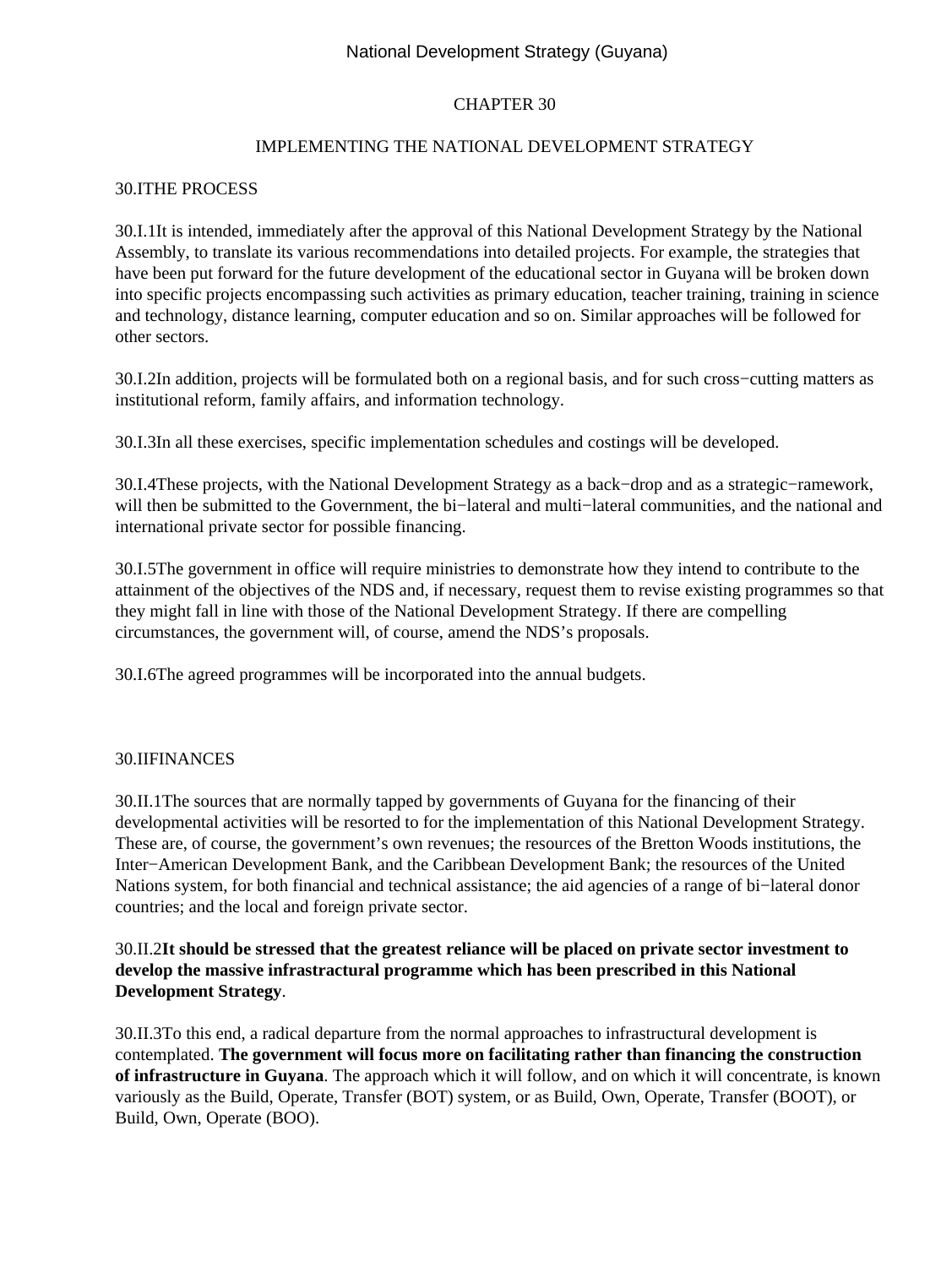## National Development Strategy (Guyana)

30.II.4 In these types of projects, private sector investors generally provide equity financing in the amount of 10 to 30 percent of the total project costs, and seek debt financing for the balance of the investment. The host government may, on occasion, furnish a portion or all of the land that may be required for the project; or grant partial tax relief in some form or another; or, in road and bridge projects, grant toll rights for a specific amount for a specific period, or divest a part of the land or some of the resources which lie on either side of the road which is being constructed.

30.II.5 Several advantages accrue to the host government through BOT type arrangements. BOT allows a country to obtain much−needed infrastructure project with little or no cost to taxpayers; the government incurs little or no risk as there are generally sufficient bonds in place, and sufficient letters of credit in hand to ensure completion of the project in the event that the sponsors default prior to project completion; the project will probably progress from concept to completion faster than if a government agency was involved; and, because the sponsors are usually required to operate and maintain the facility for periods longer than twenty years, the chances are good that its initial quality will be good.

30.II.6 It should be noted that when projects receive incomes from tolls, only the users of the BOT facilities are required to pay for them. The general public is therefore in no way taxed for the construction of the facility.

## 30.II.7 Human Resources

30.II.7.1 Although it is customary in Guyana to attribute our failure to develop rapidly almost exclusively to a shortage of financial resources, it is the strongly held view of the team which formulated this National Development Strategy that the major obstacle to its implementation might well be both the quality and quantity of the human resources that are now available in our country.

30.II.7.2 Guyana does not possess a critical mass of professionals, specialists, craftsmen, and entrepreneurs in virtually any sector of its economy. The problem is particularly grave in respect of trained teachers for both primary and secondary schools; university lecturers and professors; scientists; technologists; information technology experts; technicians of all sorts; foresters; agriculturalists and engineers of all disciplines. We are especially short, also, of policy analysts and personnel with the capability to negotiate agreements with the multinationals and other financiers. And yet, we will desperately require such people in order, for example, to conclude satisfactory BOT deals, to obtain the best returns for investment in our mining sector, and to make certain that our renewable natural resources are developed in such a way that both current and future generations would profit from their utilisation.

30.II.7.3 Training courses will therefore be immediately started in order to ensure that at least a minimum amount of such personnel are available in the medium term. The problem is where to acquire the necessary expertise and experience in the early critical and crucial years of the National Development Strategy. We propose to obtain them in several ways.

30.II.7.4 First, as part of the general process of gaining assistance from bi−lateral and multi−lateral donors to implement the National Development Strategy, it will be made clear that the receipt of technical assistance and personnel in several key areas is of paramount importance to our country's development. Every effort will therefore be made to link such technical assistance to capital aid. Of greater significance, however, would be the necessity, in providing such help, to integrate it with the training of Guyanese citizens either on−the−job, or locally, or overseas, or through some combination of these three methods.

30.II.7.5 Second, every possible use will be made of the UNDP programme that is called Transfer Of Knowledge through Expatriate Nationals or TOKTEN. Through this scheme, Guyanese nationals living abroad will be paid by UNDP to return to their countries for specific activities and for specified periods.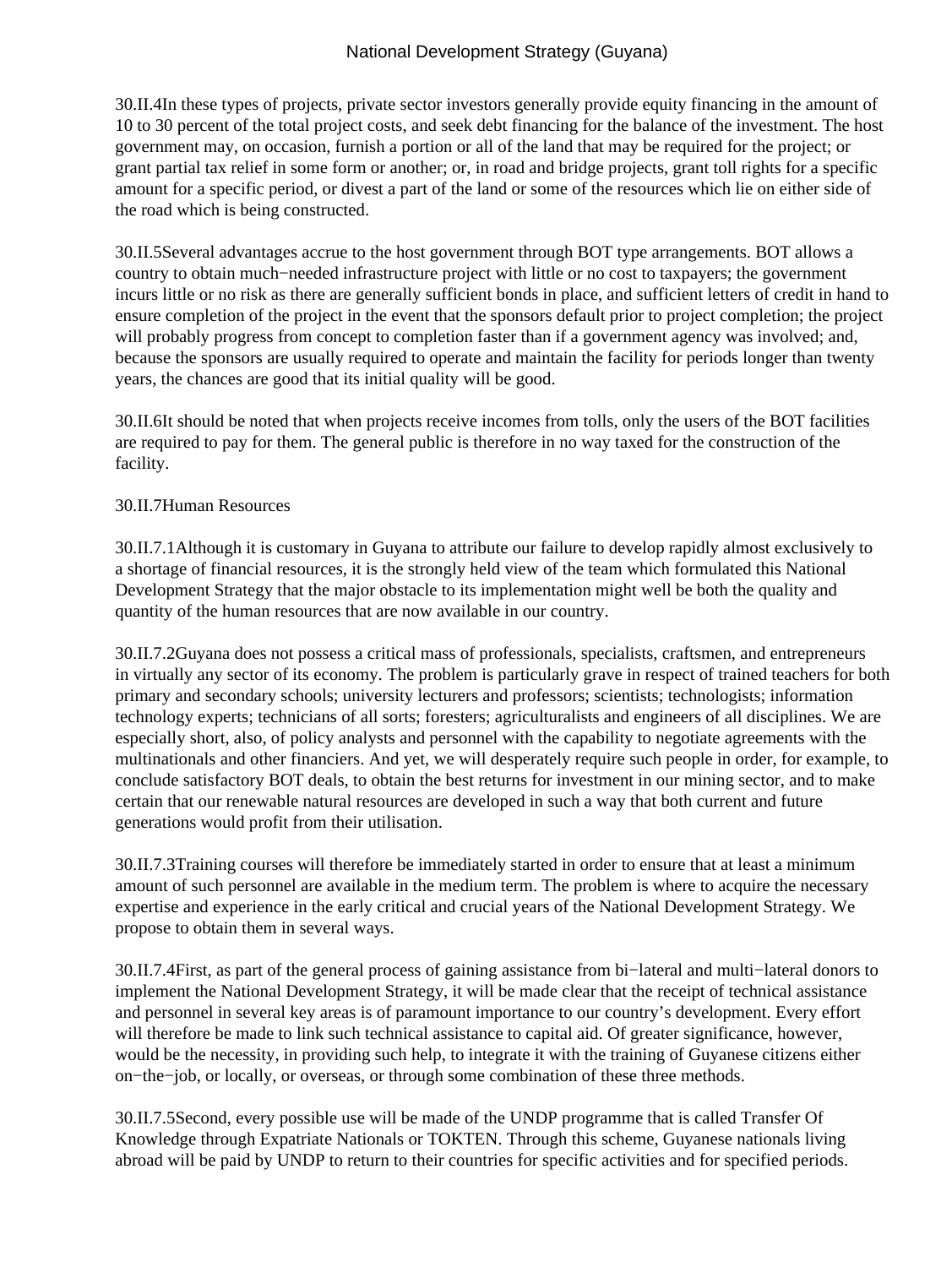Many of these TOKTEN scholars will be provided with "repeat contracts" in order to allow them to come regularly to Guyana either to complete the tasks on which they were working or to undertake completely new assignments.

30.II.7.6 Third, a comprehensive but voluntary survey of Guyanese living overseas will be carried out, and a register subsequently prepared. Expatriate Gyanese will be asked to supply particulars of their qualifications and relevant experience either to our Embassies and High Commissioners abroad, or to a focal point in Guyana itself. It cannot be too strongly emphasised that they will be asked to volunteer this information. Once the data have been received and analysed, a number of paths will be pursued: (i) those Guyanese who have been identified as being in a position to assist the country as entrepreneurs, businessmen, and investors will be specifically invited either to return and do so, or to invest from abroad; (ii) those Guyanese whose qualifications and work experience indicate that they are particularly suited for specific available positions in the Public Service, will be invited to fill them; (iii) those Guyanaese who might want to assist their country but, for one reason or another, might find it difficult to remigrate permanently will be requested to return for specific assignments, from time to time, as required; and (iv) because there will almost inevitably be a number of tasks which, in this modern age of Information Technology, would not require the physical presence in Guyana of a number of Guyanese specialists, this last group of persons will be encouraged to utilise the computer and the internet to perform, from abroad, a wide range of duties.

30.II.7.7 It should not be necessary to stress that such arrangements will not be undertaken in an *ad hoc* manner, but will be based on a carefully conceived plan, which matches qualifications and experience to job availability, which provides an affordable package of emoluments, and which in general encourages the expatriate Guyanese to want to help the country.

30.II.7.8 It might still be necessary, however, even with these approaches, for us to utilise non−Guyanese in the implementation of the Strategy. We must therefore budget for these non−nationals just as we will have budgeted for the employment of both resident and non−residential Guyanese citizens. In other words, we must not be reluctant to employ foreigners if our situation demands it.

30.II.7.9 There is another dimension to the human resources aspect of strategy implementation. If the roads are built, if we penetrate our interior, if there is a splurge of economic activity throughout the length and breadth of Guyana as we have strategised, there would be a shortage of personnel both to work in the offices, factories and fields, and to buy the products of our efforts. It will be a circular problem, embracing the need for both producers and local consumers.

30.II.7.10 There will therefore be phased immigration into Guyana. A multi−political, multi−ethnic team of demographers, economists, specialists in agriculture and industry, and so on, will be established. The approach in this matter, as in all others, will be inclusive. The team's task will be to assess the future demand for additional persons in the country, over a specified period, and make recommendations for meeting the demand. The team will not formulate policies and strategies for mass immigration. The number of immigrants, the phasing of their entry into the country, and the places in which they would be encouraged to locate, will be based on objective, rational assessments, in which the multi−cultural, and multi−racial composition of our country will have been taken into account.

## 30.II.8 Monitoring

30.II.8.1 A National Development Commission will be established. This Commission will comprise a small number of Commissioners, wholly drawn from Civil Society, who will be supported by a number of consultants and a secretariat. The main tasks of the Commission will be continuously to update the National Development Strategy, and to monitor its implementation.